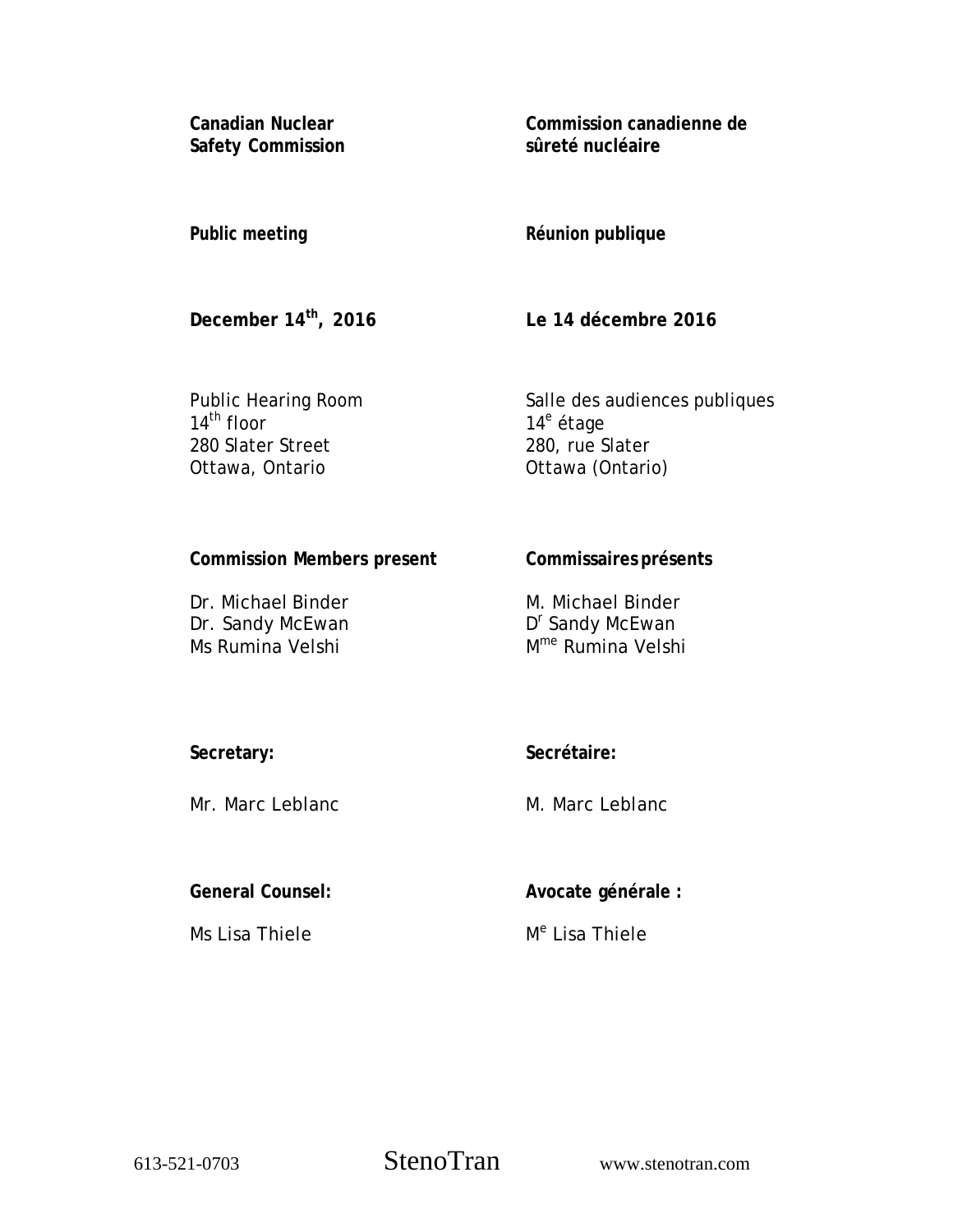### **TABLE OF CONTENTS**

|                                                                            | <b>PAGE</b> |
|----------------------------------------------------------------------------|-------------|
| Opening Remarks                                                            | 1           |
| CMD 16-M66.C<br>Approval of Agenda                                         | 3           |
| CMD 16-M68<br>Status Report on Power Reactors                              | 3           |
| CMD 16-M64<br>Written submission from CNSC staff                           | 13          |
| CMD 16-M50/16-M50.A<br>Oral presentation by CNSC staff                     | 18          |
| CMD 16-M50.1<br>Written submission by<br>Canadian Nuclear Workers' Council | 46          |
| CMD 16-M50.2<br>Written submission from Northwatch                         | 48          |
| CMD 16-M70/16-M70.A<br>Oral presentation by CNSC staff                     | 155         |
| CMD 16-M70.1<br>Submission from Energie NB Power                           | 179         |
| CMD 16-M70.2<br>Submission from Canadian Nuclear Laboratories              | 180         |
| CMD 16-M49/16-M49.A<br>Oral presentation by CNSC staff                     | 245         |
| CMD 16-M49.5/16-M49.5A<br>Presentation by Cameco Corporation               | 270         |
| CMD 16-M49.3<br>Submission from the<br>Canadian Nuclear Workers' Council   | 298         |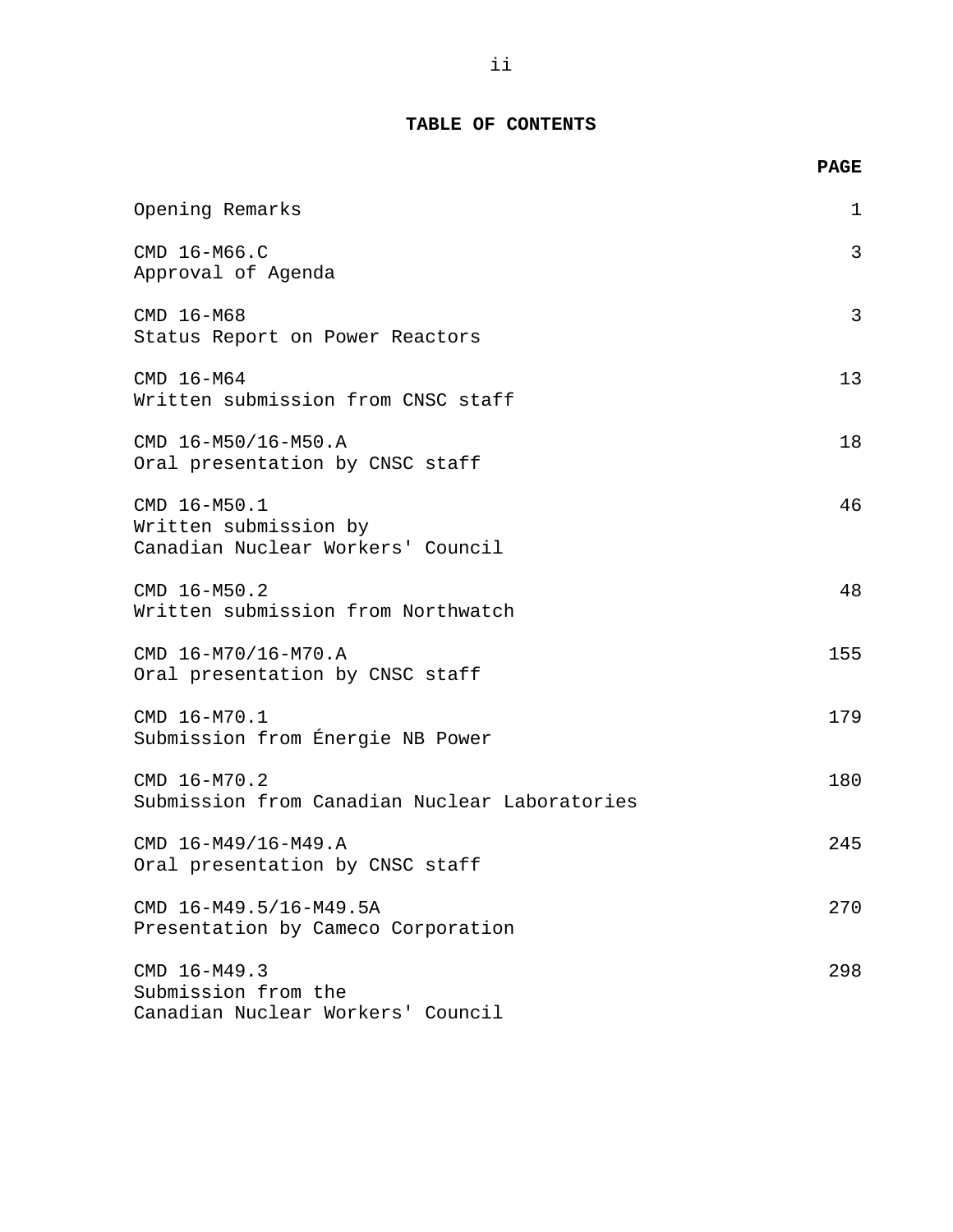#### **TABLE OF CONTENTS**

|                                                                                                                       | <b>PAGE</b> |
|-----------------------------------------------------------------------------------------------------------------------|-------------|
| CMD 16-M49.4/16-M49.4A/16-M49.4B<br>Presentation by AREVA Resources Canada Inc.                                       | 348         |
| CMD 16 M49.1<br>Submission from the<br>Saskatchewan Environmental Society and the Athabasca<br>Chipewyan First Nation | 363         |
| CMD 16-M69<br>Submission from CNSC staff                                                                              | 397         |
| CMD 16-M72<br>Written submission from CNSC staff                                                                      | 411         |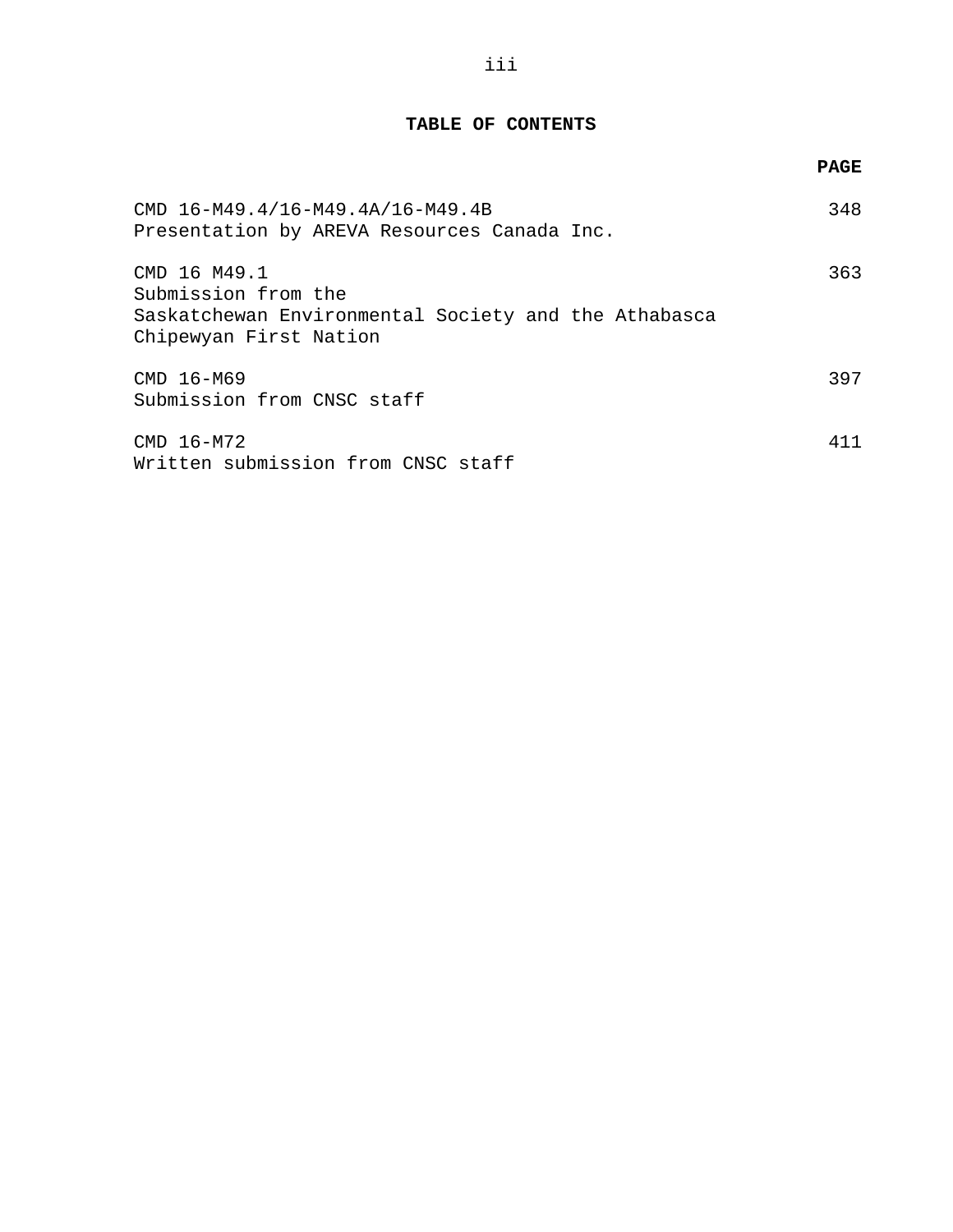<span id="page-3-0"></span>Ottawa, Ontario / Ottawa (Ontario) --- Upon commencing on Wednesday, December 14, 2016 at 8:34 a.m. / L'audience débute le mercredi 14 décembre 2016 à 8 h 34

#### **Opening Remarks**

**MR. LEBLANC:** Good morning. Bonjour à tous. Welcome to the public meeting of the Canadian Nuclear Safety Commission.

We have simultaneous interpretation. We would ask you to please keep the pace of speech relatively slow so that the interpreters have a chance to keep up.

Des appareils pour l'interprétation sont disponibles à la réception. La version française est au poste 2 and the English version is on channel 1.

Please identify yourself before speaking so that the transcripts are as complete and clear as possible.

La transcription sera disponible sur le site Web de la Commission dès la semaine prochaine.

I would also like to note that this proceeding is being video webcast live and that archives of these proceedings will be available on our website for a three-month period after the closure of the proceedings.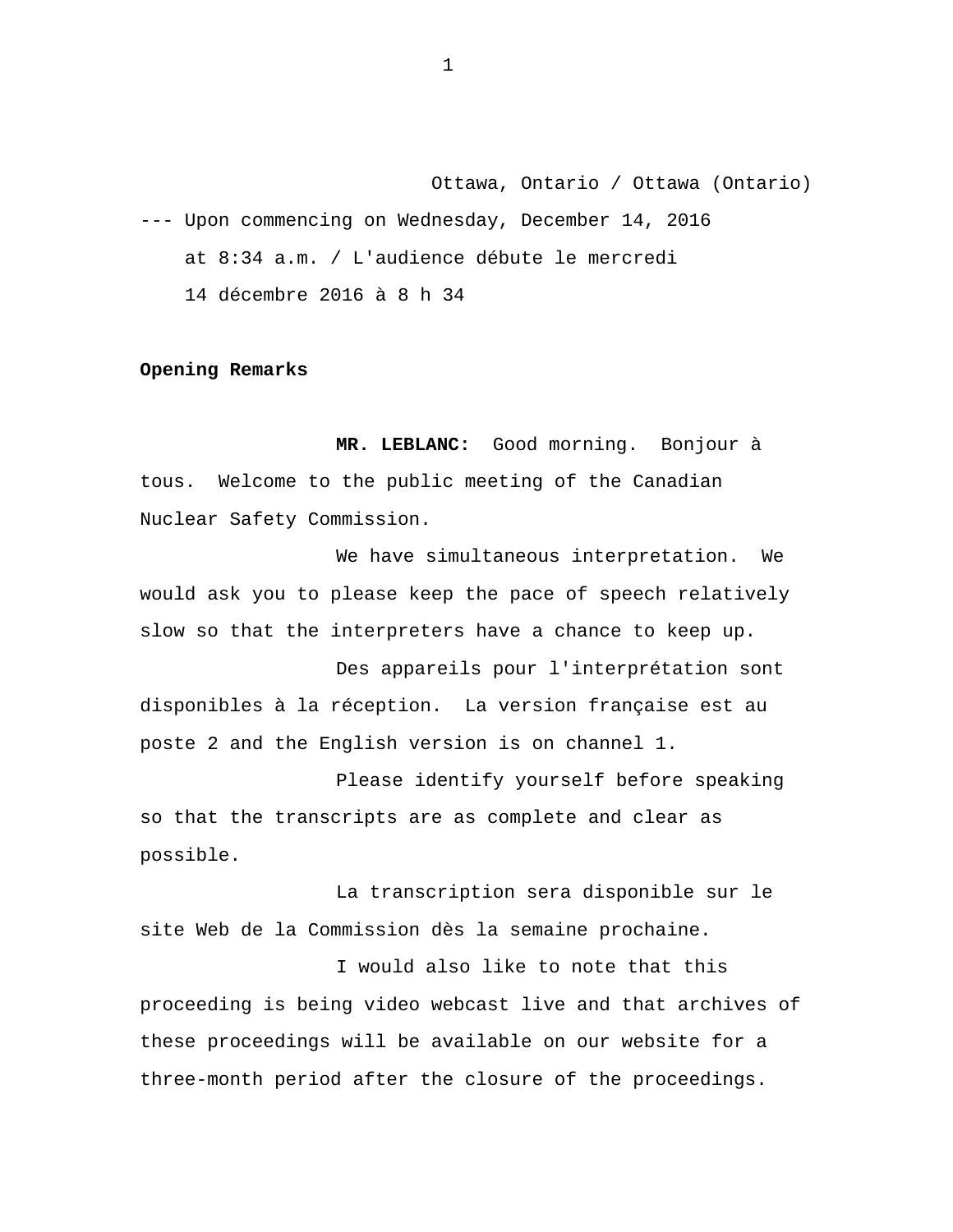As a courtesy to others in the room, please silence your cell phones and other electronic devices.

Monsieur Binder, président et premier dirigeant de la CCSN, va présider la réunion publique d'aujourd'hui.

President Binder...?

**THE PRESIDENT:** Merci, Marc.

Good morning and welcome to the meeting of the Canadian Nuclear Safety Commission.

Welcome to all of you who are joining us via webcast and videoconference.

My name is Michael Binder, I am the President of the Canadian Nuclear Safety Commission.

I would like to introduce the Members of the Commission that are with us here today.

On my left are Dr. Sandy McEwan and Ms Rumina Velshi.

We have heard from our Commission Secretary, Marc Leblanc, and we also have Ms Lisa Thiele, Senior General Counsel to the Commission.

**MR. LEBLANC:** The *Nuclear Safety and Control Act* authorizes the Commission to hold meetings for the conduct of its business.

Please refer to the agenda published on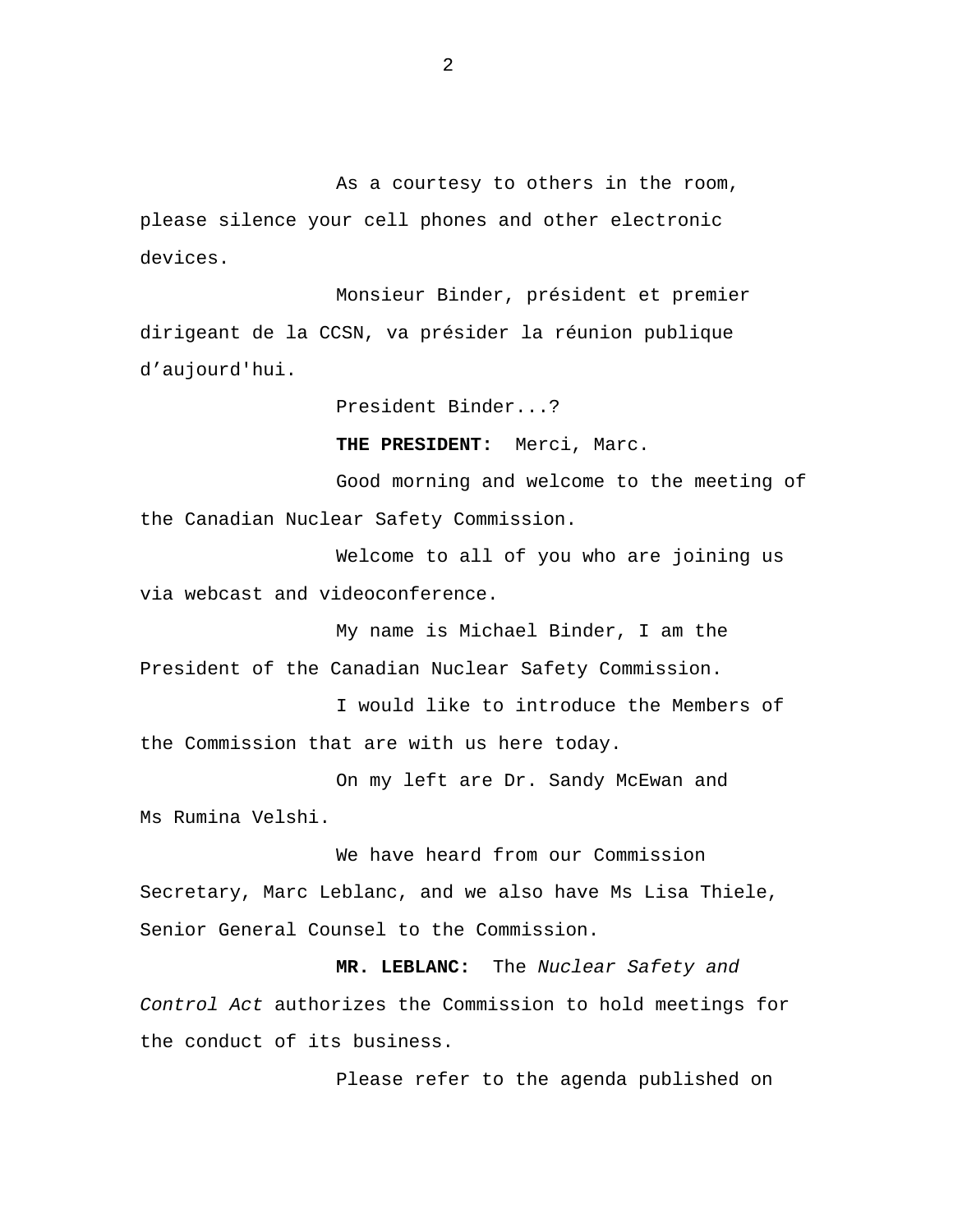<span id="page-5-0"></span>December 12, 2016, for the complete list of items to be presented today. Copies are available at reception.

**CMD 16-M66.C** 

**Approval of Agenda** 

**THE PRESIDENT:** With this information, I would now like to call for the adoption of the agenda. Do we have concurrence?

So the agenda CMD-M66.C is adopted.

**CMD 16-M68** 

**Status Report on Power Reactors** 

**THE PRESIDENT:** The first item on the agenda for today is the Status Report on Power Reactors, which is under CMD 16-M68.

We have some representatives from the power plants in the room, so welcome to all of you.

I will ask Mr. Frappier to proceed.

**MR. FRAPPIER:** Thank you, Mr. President and Members of the Commission. For the record, my name is Gerry Frappier, I am the Director General of the Directorate of Power Reactor Regulations.

I would point out that we also have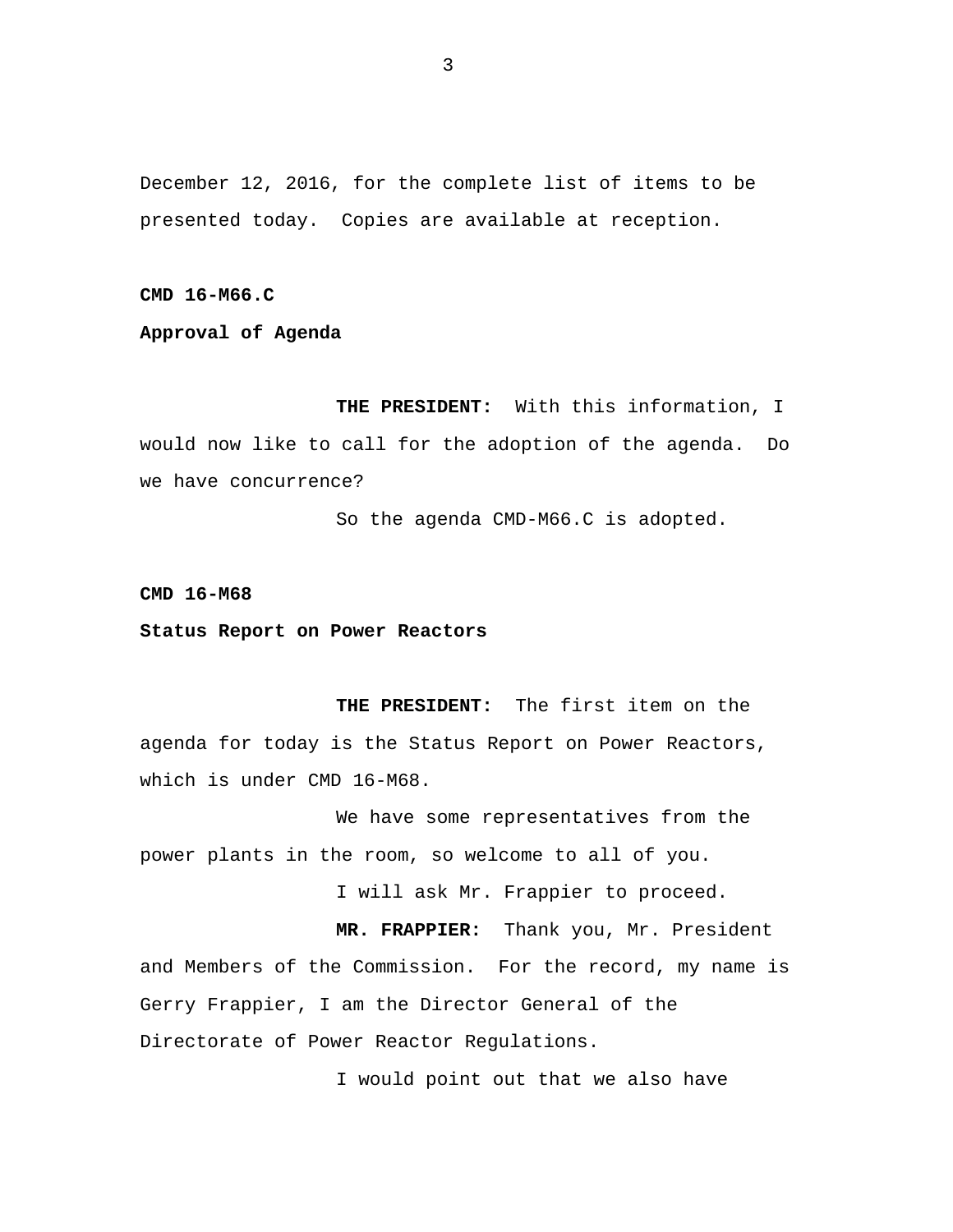members of the licensees on the phone as well if there are any detailed questions.

With me today are our Power Reactor Program Division Directors, plus technical support, who are available to respond to questions on the status report that's presented in CMD 16-M68.

This document was finalized on December 9, 2016. The following are updates after the report was finalized.

First of all, Bruce Unit 1 is now at 8 percent full power, returning to service from a forced outage due to turbine trip.

Bruce Unit 2 is at 70 percent full power, returning to service after repairs to the injection valve and secondary seal of the primary heat transport pump were completed.

Update on Darlington Unit 2 refurbishment. This is the first time I think we are in front of you with the Darlington Unit 2 out for refurbishment. Forecast date for completion of the defuel campaign has been pulled ahead to January 9 from February 6, so they are a bit ahead of schedule there. And as of December 13, 354 of the 480 channels, that is 74 percent of the channels, have now been defuelled.

Also for Unit 2, CNSC received a report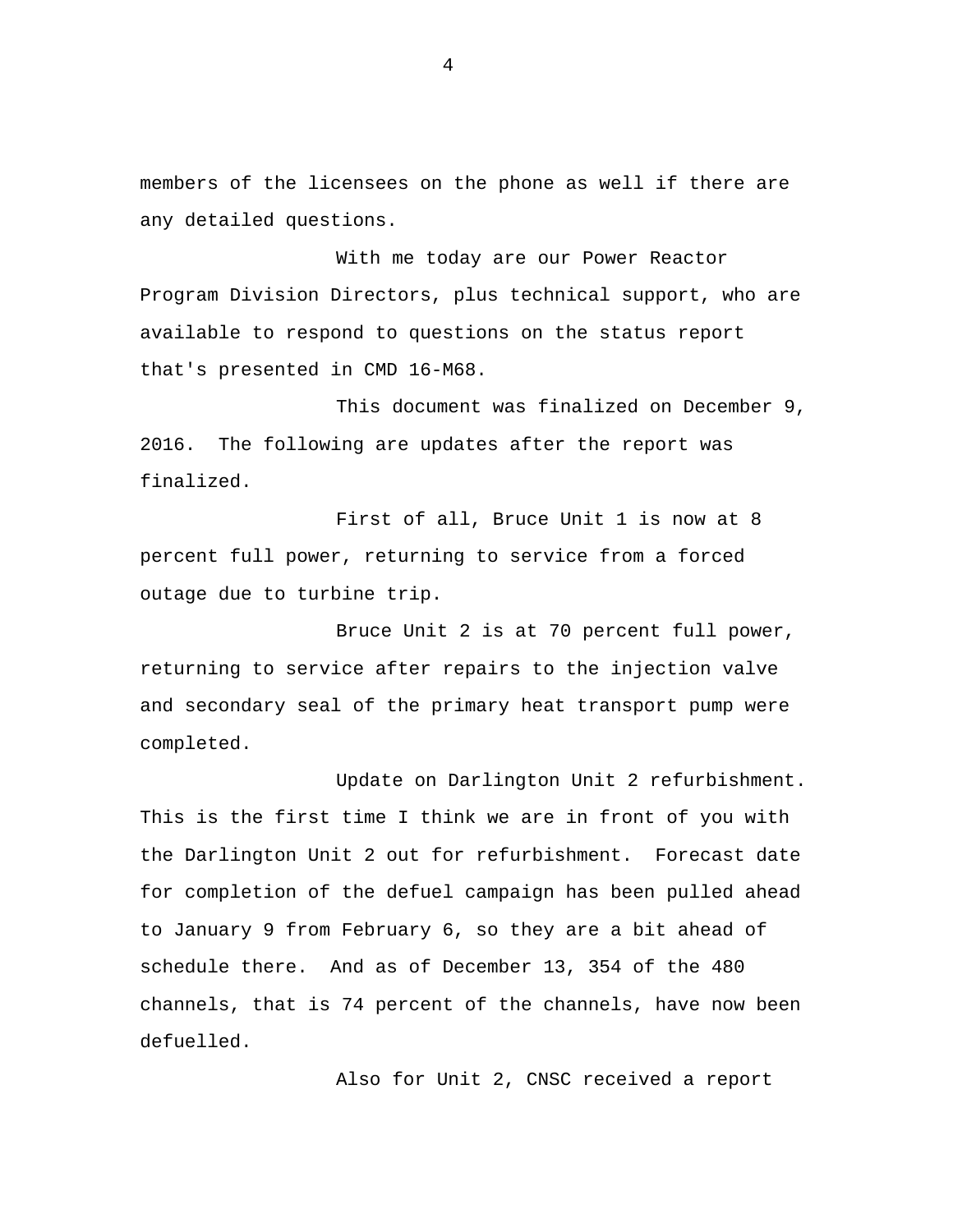about a critical injury December 1st. And ES Fox contractor employee suffered a broken leg while working in Unit 2. The Ministry of Labour and the CNSC were notified and the investigation is ongoing, but we could hear some more about that today if you want.

Pickering Unit 4. East fuelling machine repairs have now been completed and fuelling is now available. Unit 4 was at 92 percent of full power as of December 13 and we would expect that to continue climbing.

Pickering Unit 7. Unit 7 planned maintenance outage now has a projected completion date of late December 2016. I think in the status report we have it as mid-December 2016.

This concludes the Status Report on Power Reactors. CNSC staff and, as we mentioned, licensee employees are now available to answer any questions you may have.

**THE PRESIDENT:** Thank you. So let's start with Ms Velshi.

**MEMBER VELSHI:** Thank you, Mr. President. I just wanted to let you know your status at the top says November, you want to change that to December.

About the Bruce A Unit 2 forced outage, tell me what the safety implications are of that SDS2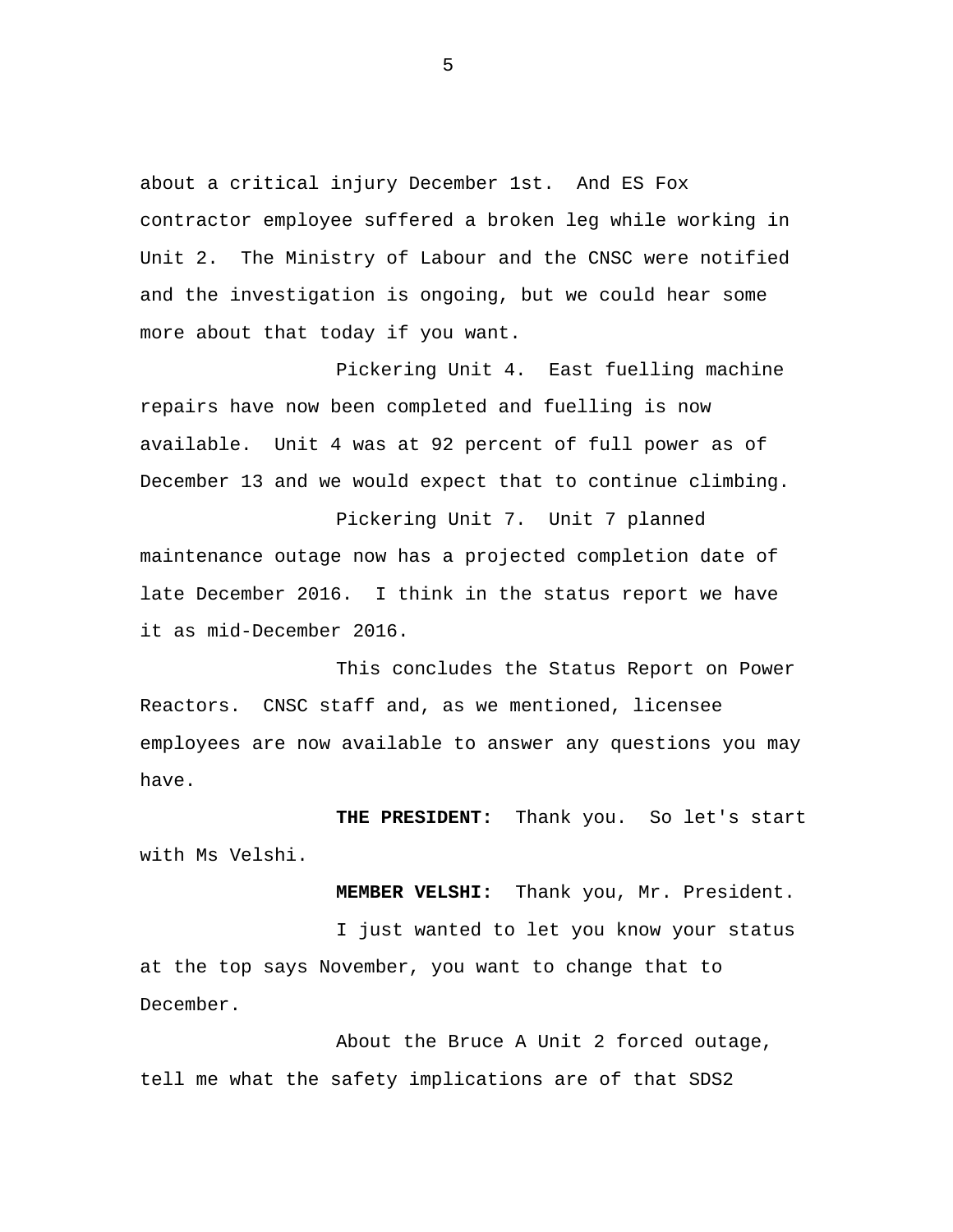injection valve and the seal issues.

**MR. LAFRENIÈRE:** Ken Lafrenière for the record.

The injection valves are triplicated valves that basically inject the reactor poison during the shutdown, so an impairment to an injection valve has no safety implications. What it does is they are unable to perform their testing, so therefore they have to take the unit out of service to repair the valves and put it back in service. But there are no safety implications.

**MEMBER VELSHI:** So the SDS2 system is still available then or it's not?

**MR. LAFRENIÈRE:** The SDS2 system is completely available. Essentially to repair on a valve, they have to take a channel out of service and therefore --

**MEMBER VELSHI:** Thank you.

**THE PRESIDENT:** I'm sure that everybody knows what SDS is. Do you want to spell it out?

**MR. LAFRENIÈRE:** Yes, yes. The secondary shutdown system number 2.

**THE PRESIDENT:** Thank you.

**MEMBER VELSHI:** And I will ask one more question. For the critical injury at Darlington, can you just give us an update as to what happened, how, is the person back at work and are there any immediate corrective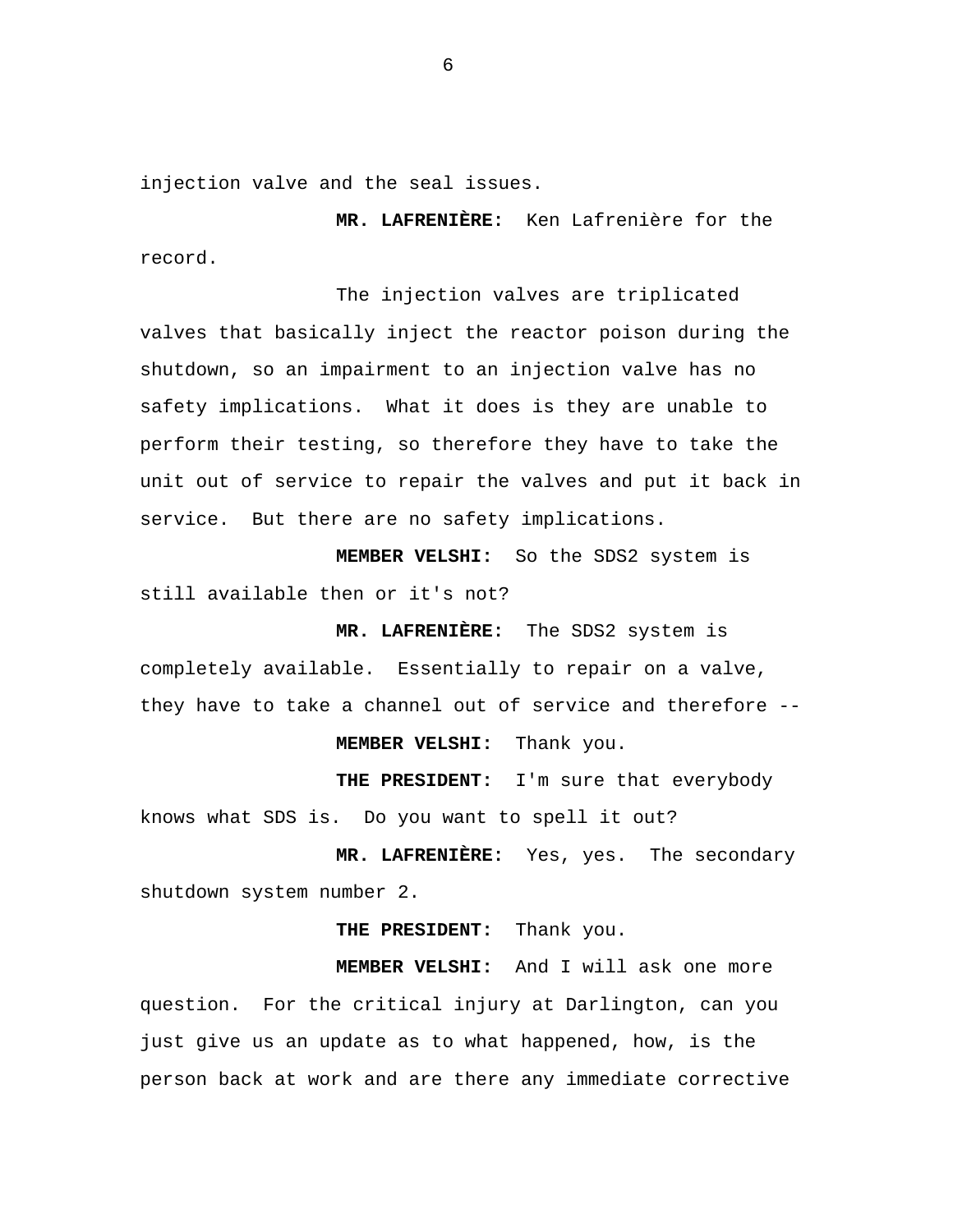actions that have been necessitated?

**MR. MANLEY:** This is Robin Manley from Ontario Power Generation, VP Nuclear Regulatory Affairs. I believe that we have Zar Khansaheb, Director of Ops and Maintenance, on the line.

**MR. KHANSAHEB:** It's Zar Khansaheb. I am the Director of Operations and Maintenance at Darlington.

Responding to the question regarding the ES Fox employee, the individual did suffer a broken leg as we were transporting an elevated work platform. The individual that was injured was a spotter and the driver of the elevated work platform did not see the spotter, lost contact, sight contact with him and ended up -- the individual ended up with an injury of a broken leg.

The Ministry of Labour did come to Darlington twice. They interviewed the ES Fox workers involved and they issued no orders to either OPG or ES Fox. And the individual is back at work with modified duties.

**MEMBER VELSHI:** And while your investigation or the Ministry of Labour's investigation is underway, have you had to implement any immediate corrective actions?

**MR. KHANSAHEB:** The corrective actions -- **MEMBER VELSHI:** Isn't it ironic that the spotter is the one that gets hit?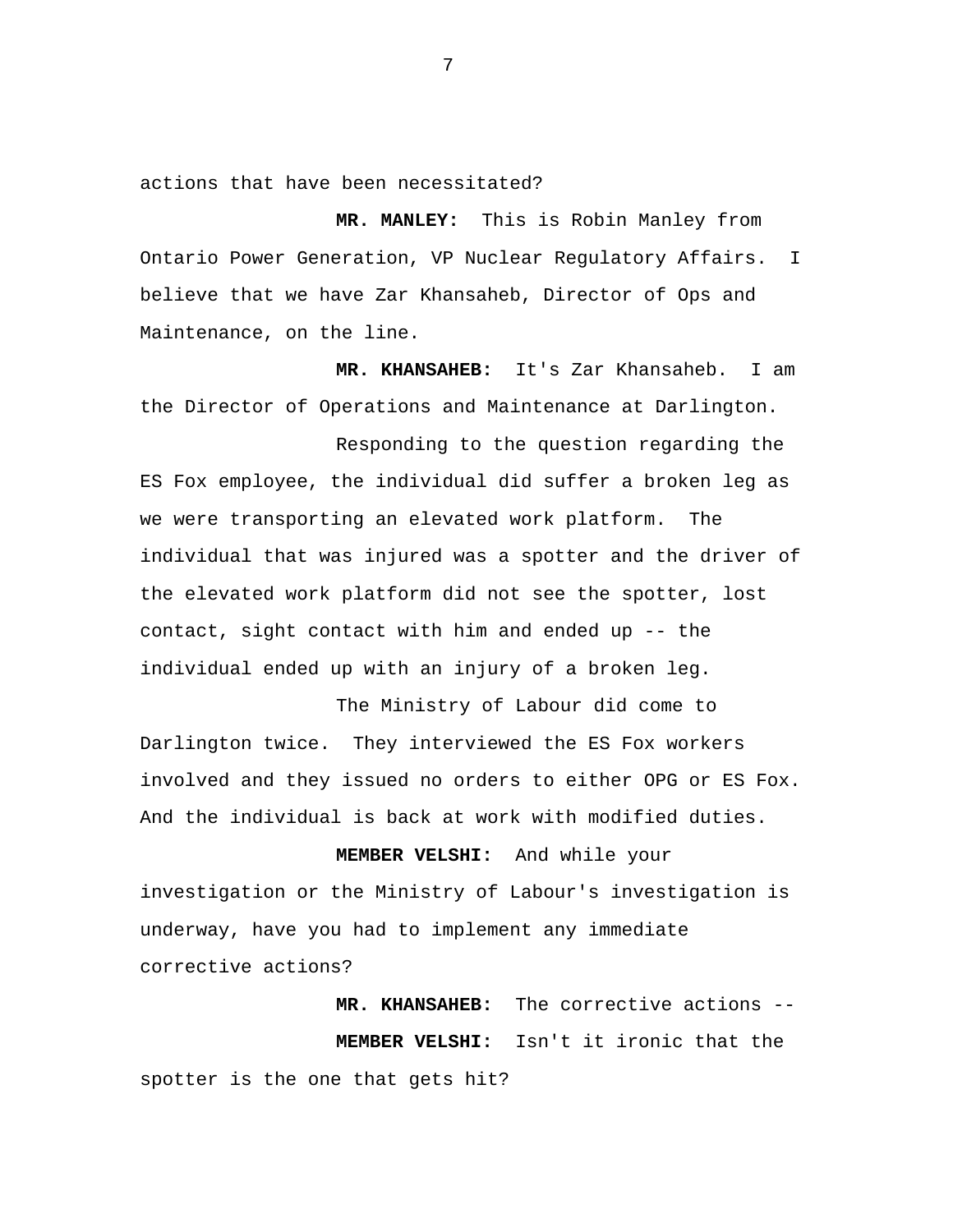**MR. KHANSAHEB:** Yes, we understand that. This is around maintaining visual contact with everyone around him. Specifically, the driver should have made contact, sight contact with the individual that was spotting. So corrective actions are -- those individuals that were involved were fully qualified and corrective actions include stand-downs, rollouts, with the individuals across the site. And we took this at the fleet level as well, so this went across to Pickering Nuclear Station as well.

**MEMBER VELSHI:** Thank you.

**THE PRESIDENT:** Dr. McEwan...?

**MEMBER McEWAN:** Thank you, Mr. President.

So presumably for the Pickering, we will get a final -- for the Pickering accident, we will get a final report when all of the investigations are completed?

**MR. FRAPPIER:** Correct. We can update when it's all completed.

**THE PRESIDENT:** Ms Velshi...?

**MEMBER VELSHI:** I guess more for comment. On Pickering Unit 4, yet again, we are seeing fuelling machine problems resulting in a derating. So I just wanted to make that as a comment.

**MR. FRAPPIER:** Certainly, as I think your comment is implying, this is something that occurs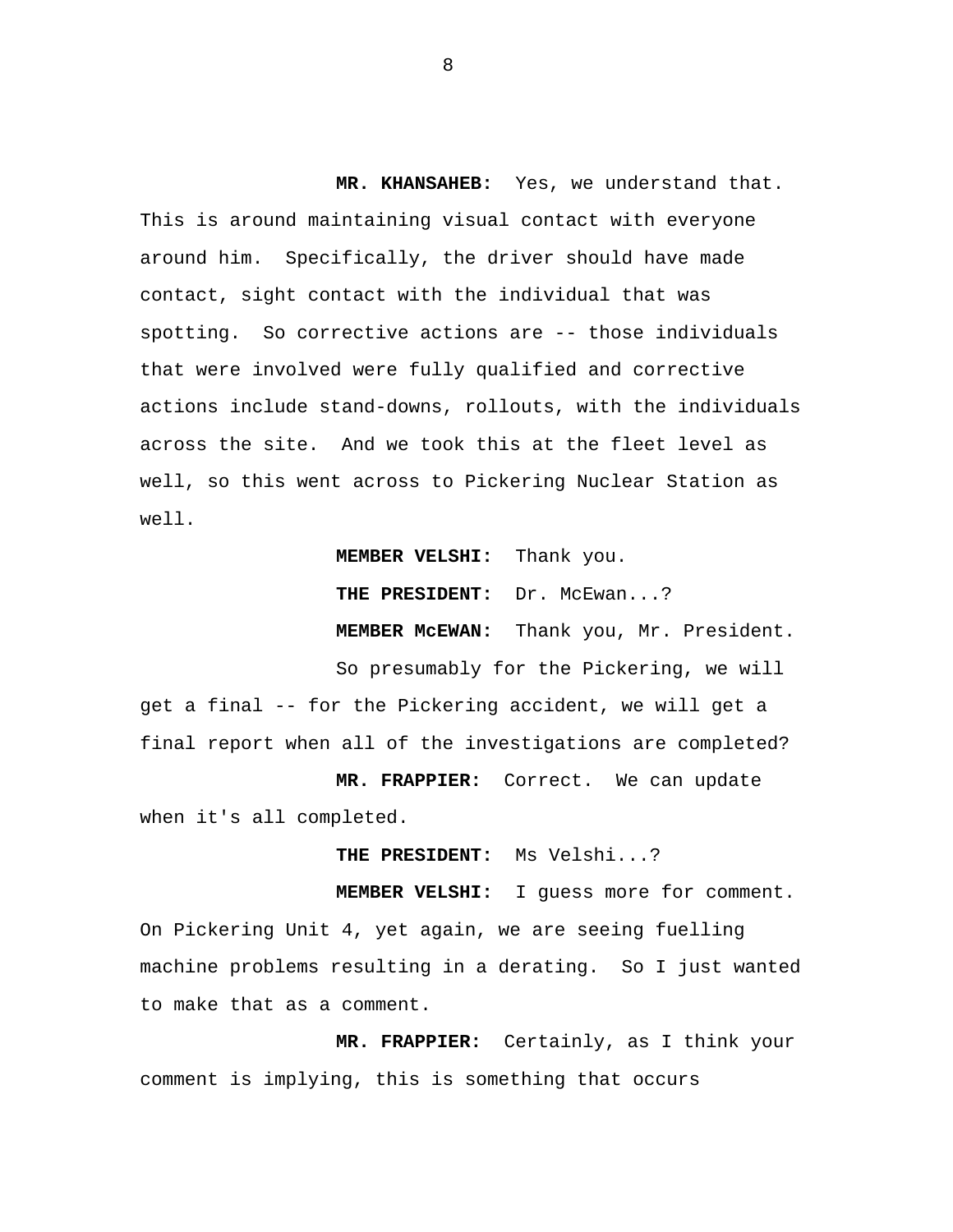frequently and I'm not sure if OPG wants to have a comment on it from an operational perspective, but certainly from a safety perspective, they are taking appropriate actions with derating and the fuelling machine is available as needed from a safety perspective.

**MR. MANLEY:** Robin Manley for the record.

It's possible that Kamyar Dehdashtian will make a comment momentarily, but just to start off with, Mr. Frappier is correct, there is no safety issue here.

And, Commissioner, you are right that there are occasionally times when we have fuelling machine unavailability at the Pickering Station. We have had an extensive reliability improvement program for our fuelling machines across the site, which we have been working on. It doesn't meet our expectations fully and so work continues to improve the performance of the fuelling machine systems.

However, as I have spoken to the Commission previously, I believe it was probably last August, we have improved the overall reliability of the Pickering plant, and the overall impact of the fuelling machine reliability has decreased over the last few years. Like it has been less of a problem than it had been in the past and that's due to the focused attention of the leadership team on this particular issue.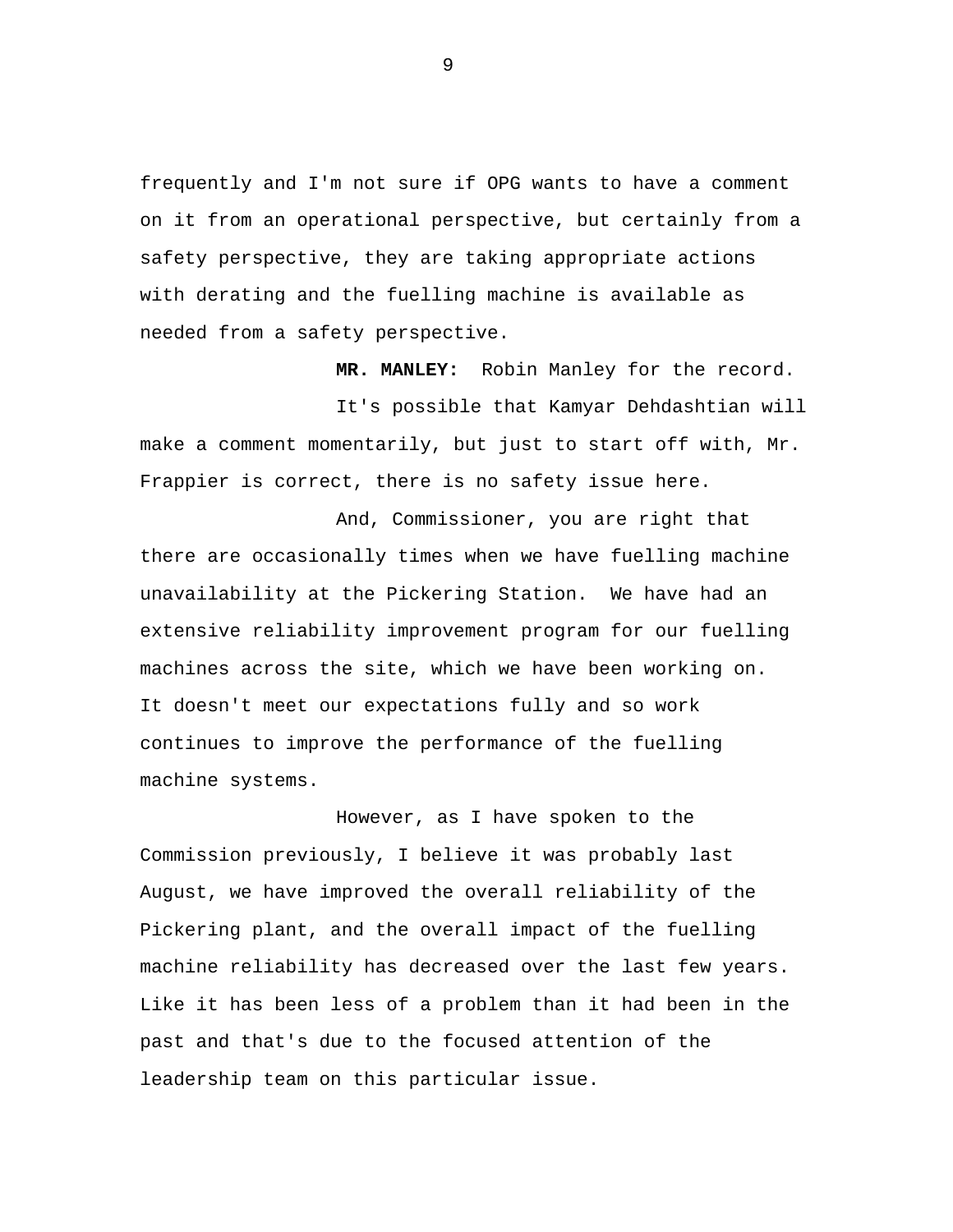Kamyar, I'm not sure if you have any additional specifics to add?

**MR. DEHDASHTIAN:** Good morning. This is Kamyar Dehdashtian, Manager of Regulatory Affairs at Pickering Nuclear, for the record. Thank you, Mr. Frappier and Mr. Manley.

All that was said is correct and the only thing I would add is that it was a minor fault with the fuelling machine that resulted in inconsistent clamping, and conservatively, reactor power was reduced per our operating procedures and our reactivity management plan. The fault was clear and the fuelling machine is back in service and we are raising power. And it was correctly stated that we are at 92 percent full power and raising power in the next couple of days.

**MEMBER VELSHI:** It was just a comment that Mr. Manley made that reliability of the fuelling machines has actually improved. Do you have numbers on that? I seem to recollect that at least in the last few months we have seen this at least once, if not more often, that it's because of unavailability of fuelling machines that there has been derating.

**MR. MANLEY:** Commissioner, I don't have the numbers of the reliability with me at this time and I don't have the trend over the last couple of months, but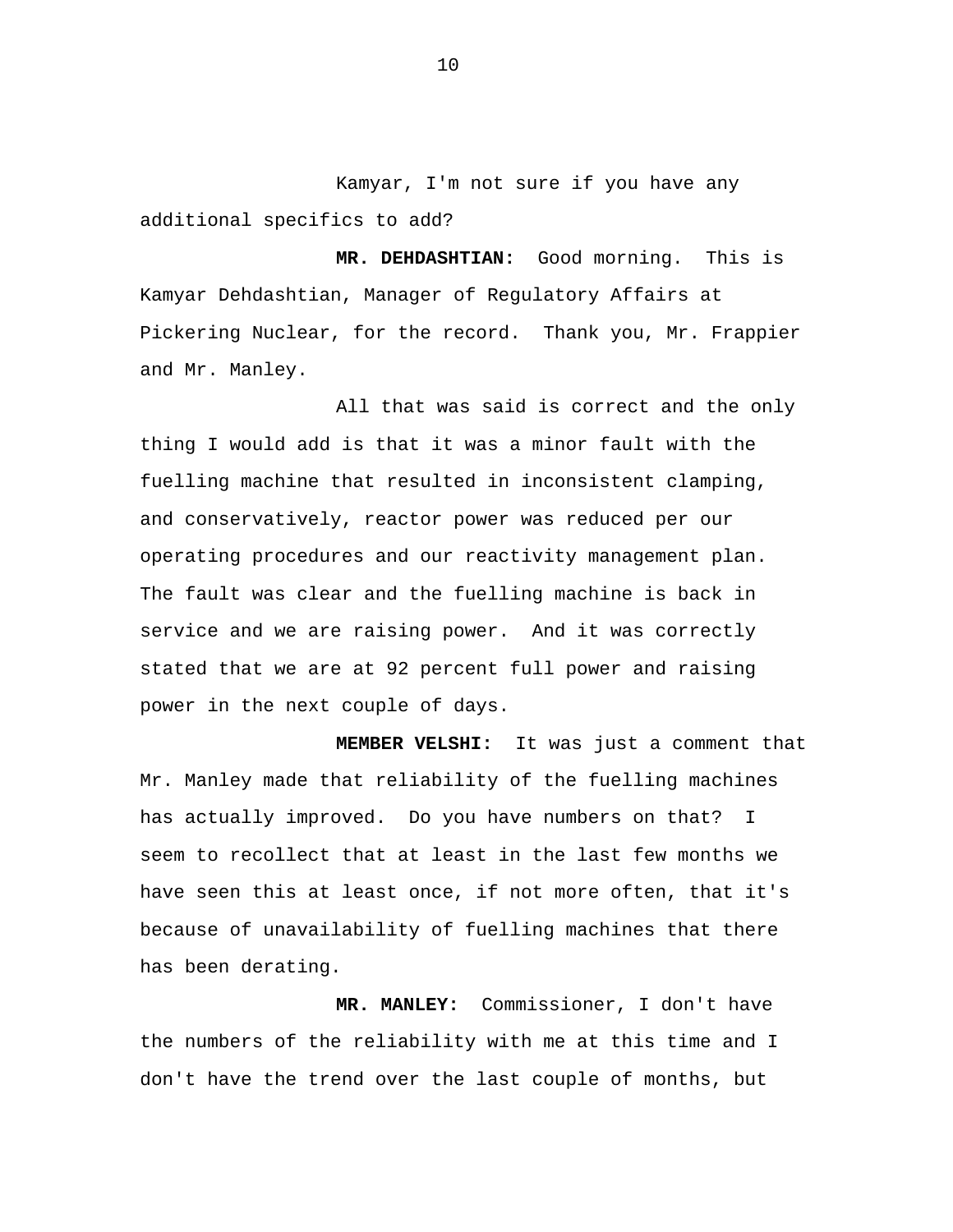what I was referring to was that at a previous Commission meeting we had reported that the overall trend up to that time had been an improving trend. So the specifics of the last couple of months I don't have with me.

**MEMBER VELSHI:** Yes, I think it would be interesting if you can send us the last six months, how that trend is, please.

**MR. MANLEY:** We will provide that information to the Regulatory Program Director. Thank you. THE PRESIDENT: Dr. McEwan, any other...?

Anything else, Ms Velshi?

So I have -- first of all, in Darlington, I noticed that you are forecasting the unit to defuel ahead of schedule. Every time there is something in the nuclear business ahead of schedule, I think it should be noted. But my question is: Is there any issue with the capacity in the pool for the used fuel?

**MR. KHANSAHEB:** This is Zar Khansaheb, Director of Ops and Maintenance, Darlington.

That has all been planned in terms of defuelling all 480 channels, all 6240 bundles. Our design allows for a full core defuel in terms of the use of the two irradiated fuel bays. So there is enough room for the fuel. We also have a dry used fuel storage capability which we are using to make additional room for that fuel as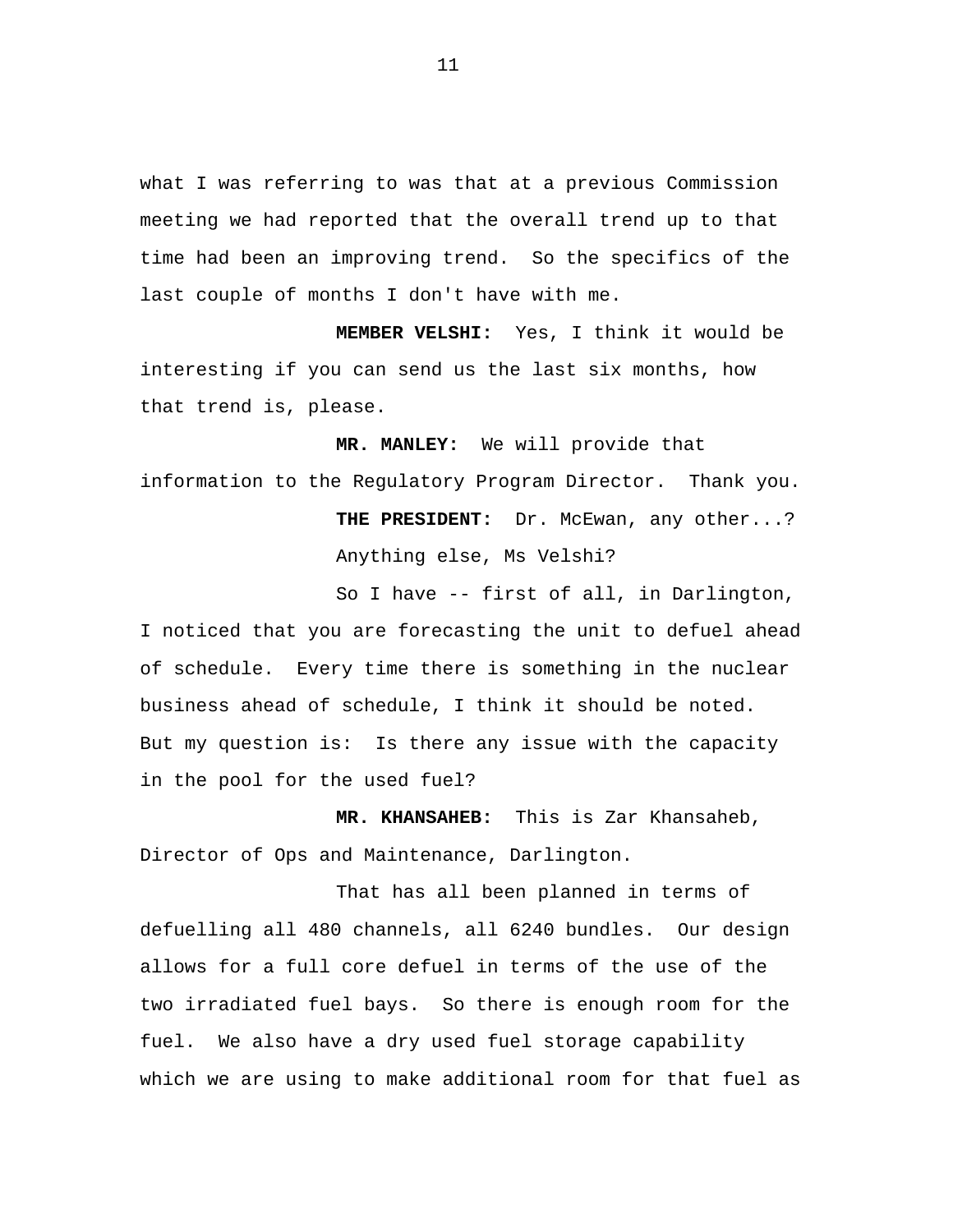well.

**THE PRESIDENT:** So that's my question. Do you have to take some of the old fuel out into the dry storage or do you have enough capacity right now in the pool to accommodate at least this particular unit?

**MR. KHANSAHEB:** Yes. Each year we have a set schedule for removing fuel from the irradiated fuel bays, that's part of our dry used fuel storage. We have sufficient room right now, even if we did not do that, to maintain a full core defuel.

**THE PRESIDENT:** Okay, thank you.

My last question is, remind us again, Mr. Frappier, what we decided, not to show any more Gentilly-2 in this report or at least remind us where it is.

**MR. FRAPPIER:** Gerry Frappier for the record.

Good point. The Power Reactor Status Report and the Annual Report on Power Reactors will no longer include the Gentilly-2 nuclear power plant since it has been closed down now for a long time, and that reporting, we obviously are still doing regulatory oversight on it and we have a licence with them, but that report will now be part of the waste annual report and the waste reporting.

**THE PRESIDENT:** You may want to note this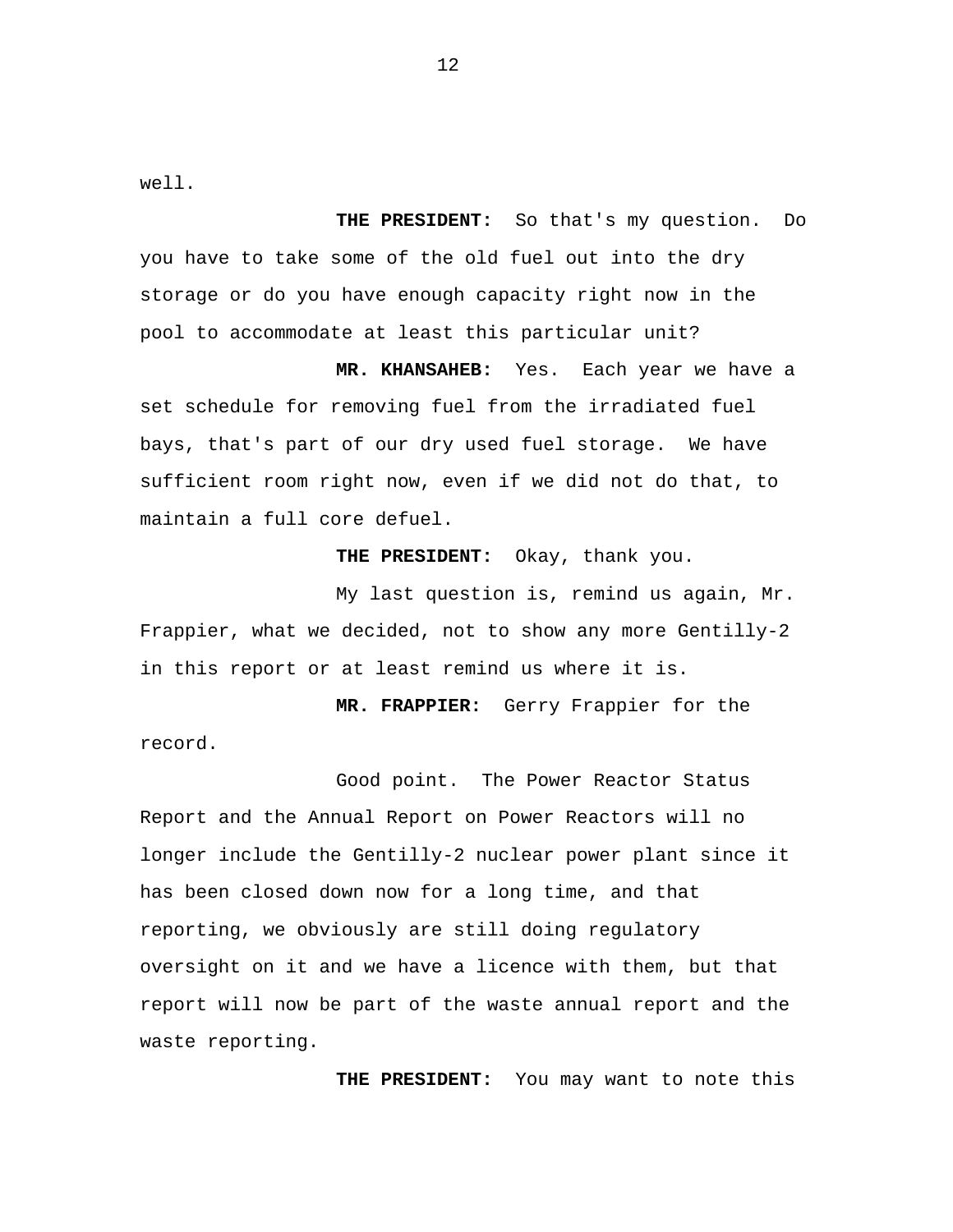<span id="page-15-0"></span>just to remind us of that, just a one-liner saying it's somewhere else.

**MR. FRAPPIER:** Okay, we will put that in here.

> **THE PRESIDENT:** Thank you. Anything else? Okay, thank you.

**CMD 16-M64** 

**Written submission from CNSC staff** 

**THE PRESIDENT:** The next item on the agenda is an information item to provide us with an update on the fitness for service safety and control area for the Chalk River Laboratories, as outlined in CMD 16-M64. This was a request from the Commission made during the April 6, 2016 public hearing.

I understand that we have a representative available for questions from the Canadian Nuclear Laboratories on the phone, CNL, Mr. Mantifel. You are here. Good surprise. Welcome. Thank you.

**MR. COX:** Mr. Mantifel is on the phone and for the record I'm David Cox for CNL.

**THE PRESIDENT:** Okay. So, Mr. Mantifel, can you hear us?

**MR. MANTIFEL:** Yes. Good morning. It's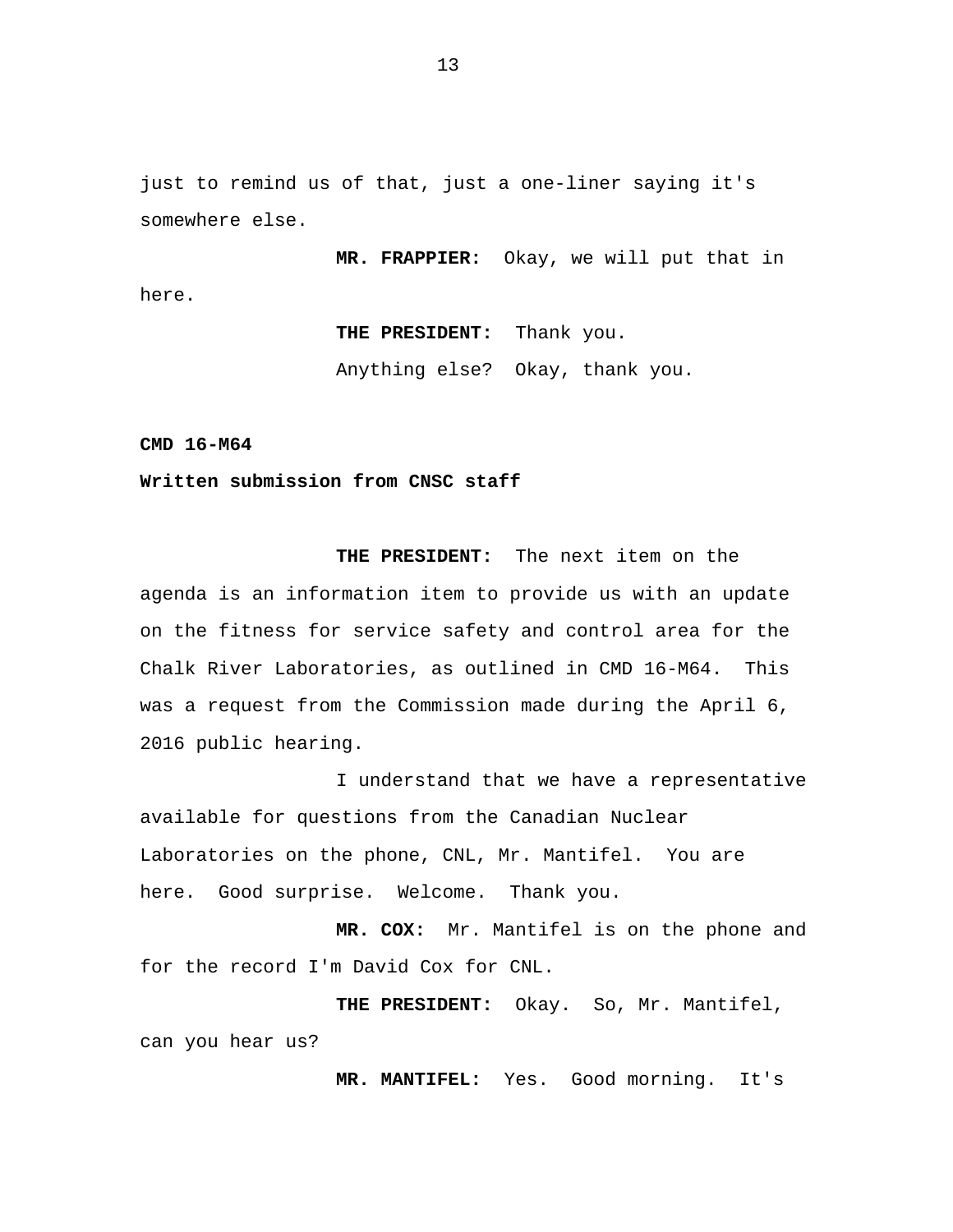Neil Mantifel for the record.

morning.

**THE PRESIDENT:** Mantifel, okay. Thank you.

Ms Tadros, the floor is yours.

**MS TADROS:** Thank you, sir, and good

Mr. President, Members of the Commission, for the record, my name is Haidy Tadros, I am the Director General of the Directorate of Nuclear Cycle and Facilities Regulation.

With me today are Mr. Jean LeClair, Director of the Nuclear Laboratories Research Reactors Division, and Mr. Nhan Tran, Senior Project Officer in the same Division.

We are here to present the fifth status update on the fitness for service safety and control area of the National research universal reactor, NRU, and Canadian Nuclear Laboratories' progress towards a satisfactory rating.

Since the last update in November of 2016, CNSC staff have confirmed that CNL has achieved a satisfactory rating related to the following criteria: establishment of an equipment reliability program, implementation of a system health program, suitability of the condition of fluid boundary components and civil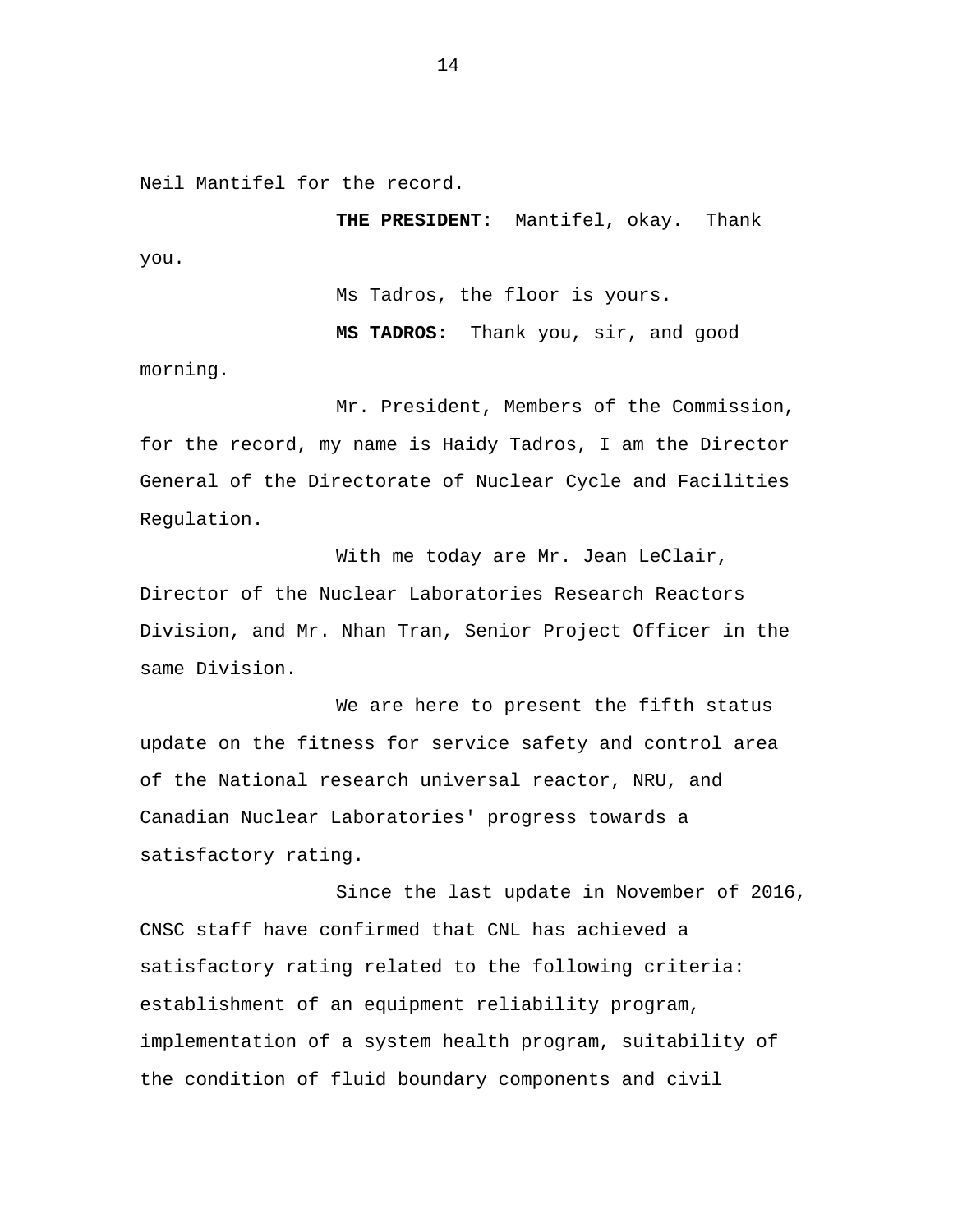structures, particularly the NRU reactor vessel, and reduce the overdue preventive maintenance job to negligible levels for safety-related systems.

The remaining activities, as per our update, are to be carried out by CNL, related to the installation of hardware and production of documentation for equipment fitness for service, equipment performance and maintenance.

We are available to take any questions you have at this time.

#### **THE PRESIDENT:** Thank you.

CNL, would you like to make any comment?

**MR. COX:** David Cox for the record, VP Operations, Chief Nuclear Officer for Canadian Nuclear Laboratories.

I'm pleased to be able to speak to this positive improvement in fitness for service of the NRU reactor. I concur with the observations shared by CNSC staff and note that of the remaining items, they are on track or in fact ahead of schedule. The completion of preventive maintenance technical basis documentation we expect to be completed this month, which is several months ahead of the schedule that is committed in the documentation that we hold here today.

**THE PRESIDENT:** Thank you.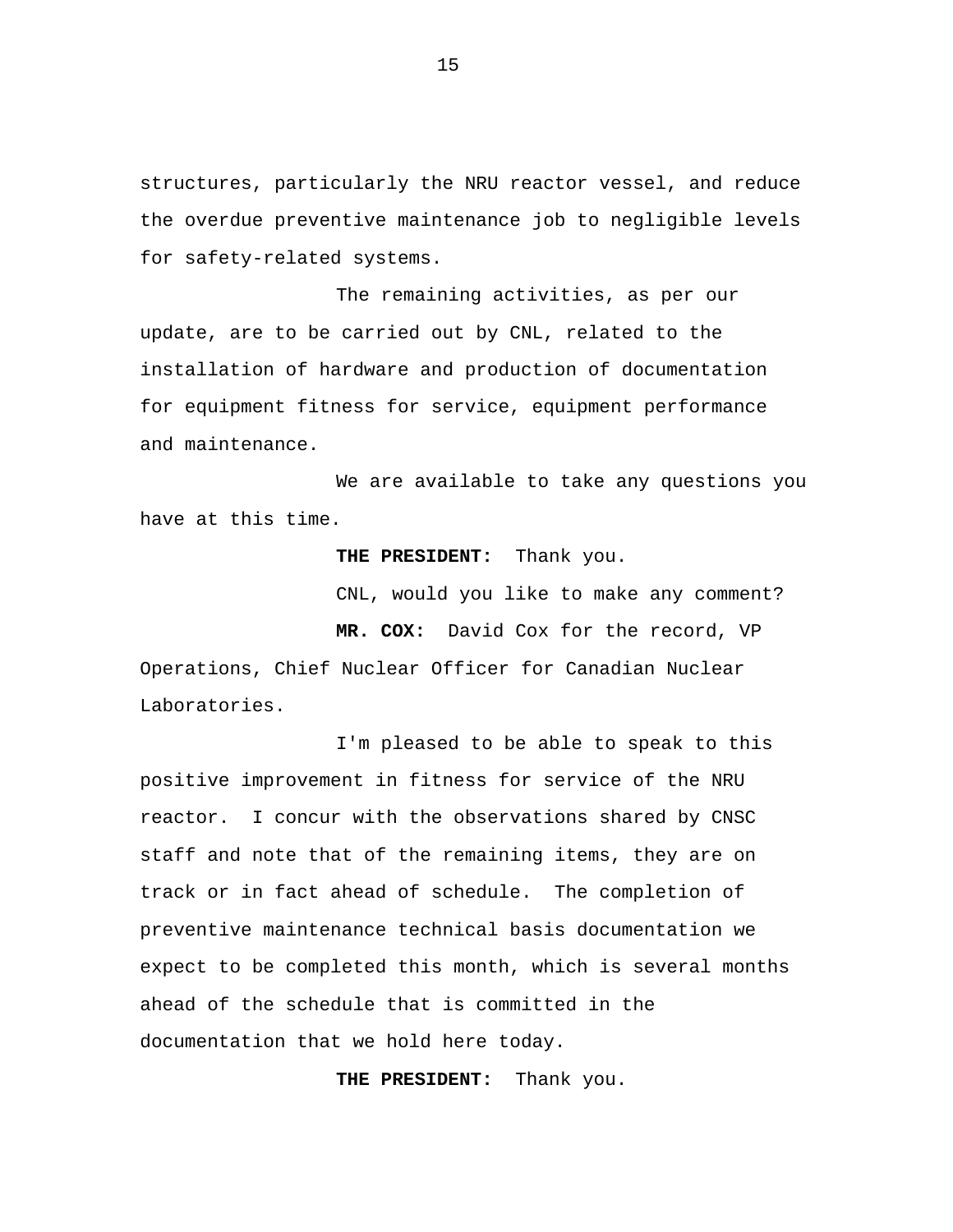So, Dr. McEwan, do you want to start the questions?

**MEMBER McEWAN:** Thank you, Mr. President. So I guess two congratulations: one for staff on the reports and the way the reports have evolved, they are really helpful, really well done, thank you; and CNL for catching up I guess.

A very simple question. Has the cessation of routine moly production made any changes to the schedule, has it made any complexities, made it simpler to work your way through it?

**MR. COX:** David Cox for the record.

I would say that yes, the cessation of moly isotope production at the end of October this year has afforded us some additional flexibility in maintenance completion and flexibility in terms of operating the reactor.

**MEMBER McEWAN:** And I guess a follow-on. There are no concerns related to the vessel over the projected lifetime of operations of the reactor?

**MR. COX:** David Cox for the record. I am very pleased to say that we have completed fully the sixth annual cycle of inspections and confirm fully the fitness for service adequacy of the vessel.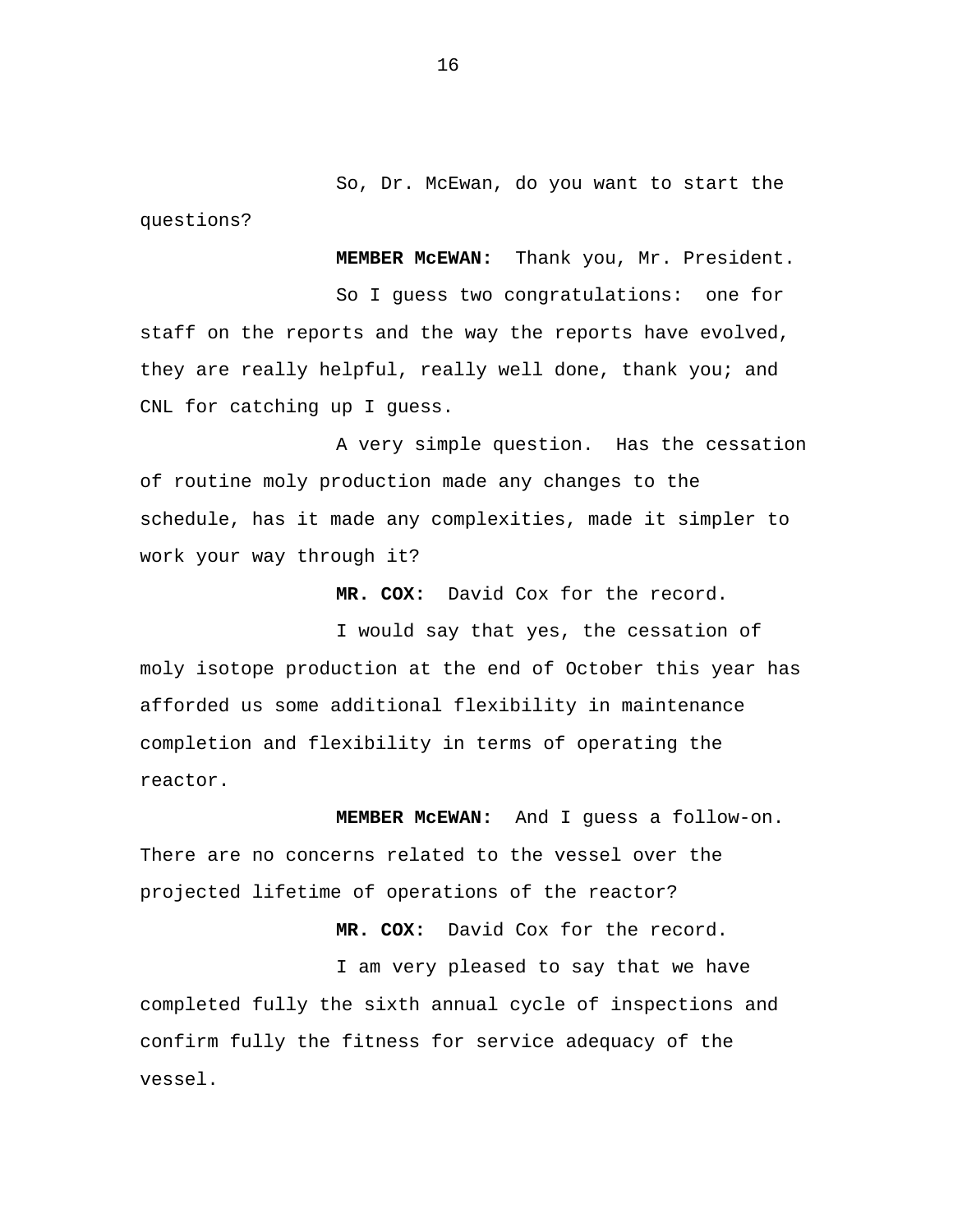**MR. LeCLAIR:** Jean LeClair for the record. Perhaps I could ask Mr. Blair Carroll, who is one of our technical specialists that we have here who has been involved in reviewing this over the last few years, if perhaps he can provide some further information

for the Commission.

**MR. CARROLL:** For the record, my name is Blair Carroll, Specialist with Operational Engineering Assessment Division at the CNSC.

Yes, as has been mentioned, really this year was the completion of the final inspections that were left outstanding of certain regions of the NRU vessel, and it showed that in the regions that were inspected, there has been negligible corrosion since the time of restart of the vessel. So at this point, the conclusion of the fitness for service assessment is the same now as it was in 2010, there has been no change. In the meantime, the vessel inspection program will continue and the fitness for service report that was just received from NRU has shown that the vessel is fit to operate safely for the next year.

**THE PRESIDENT:** Ms Velshi...?

**MEMBER VELSHI:** Thank you.

I too echo Dr. McEwan's congratulations to both parties.

A very quick question. On the first page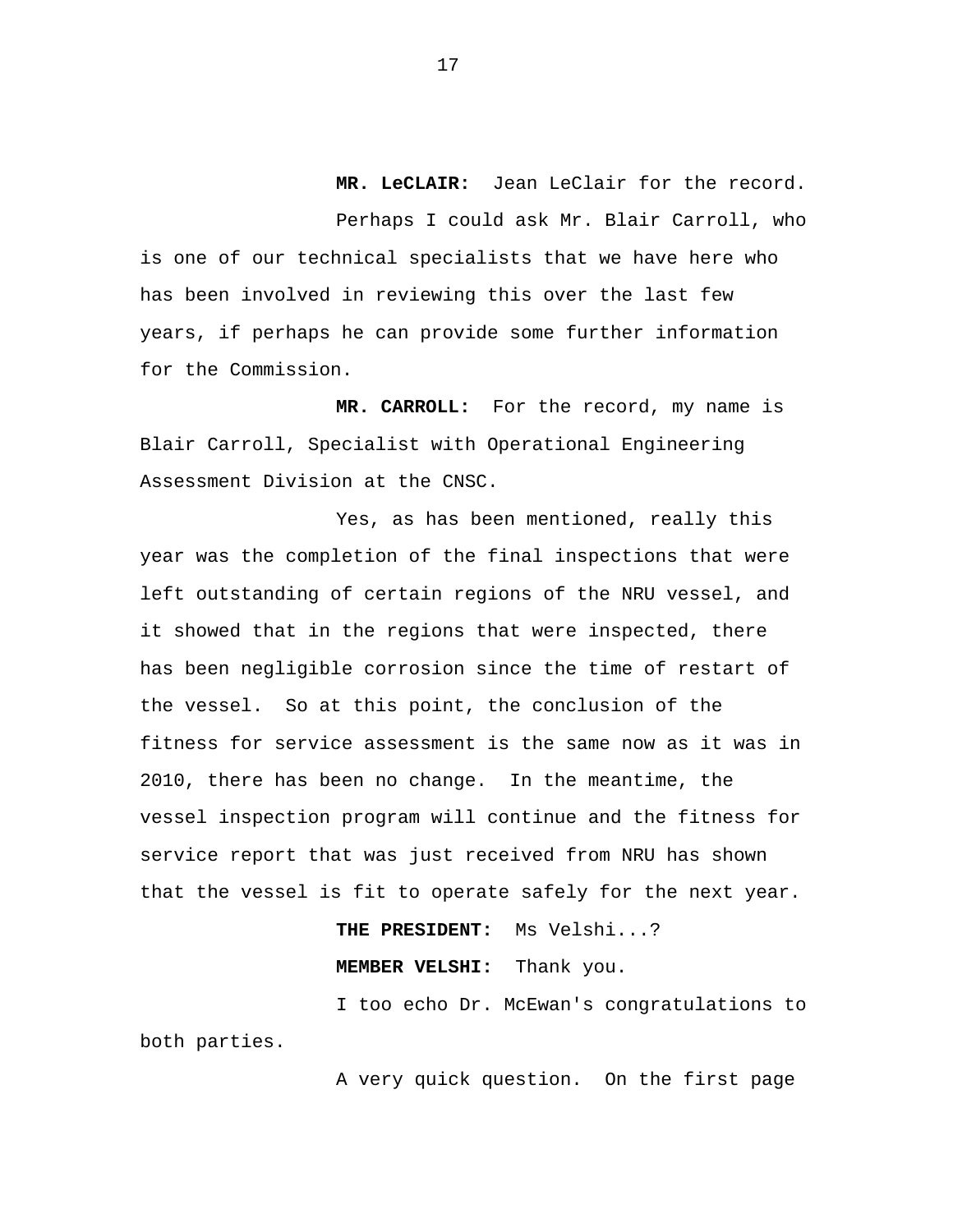<span id="page-20-0"></span>at the bottom, the highlight where it says, "CNL has adjusted the target completion date for this action" - this is c. Equipment Fitness for Service 1 -- it wasn't clear to me what was the date and what has it been changed to.

**MR. LeCLAIR:** Jean LeClair for the record.

That's a correction I guess we can say in our part. The target date had been changed in the last report. We should say that they are on target with the date that was previously reported in November. So it was revised in November and it's still that revised date.

> **MEMBER VELSHI:** December date? **MR. LeCLAIR:** Yes. **MEMBER VELSHI:** Thank you. **MR. LeCLAIR:** Thank you. **THE PRESIDENT:** Any other questions? Okay, thank you. Thank you very much.

**CMD 16-M50/16-M50.A** 

**Oral presentation by CNSC staff** 

**THE PRESIDENT:** The next item on the agenda is an information item on the 2015 Regulatory Oversight Report for Waste Management, Storage and Processing in Canada, as outlined in CMDs 16-M50 and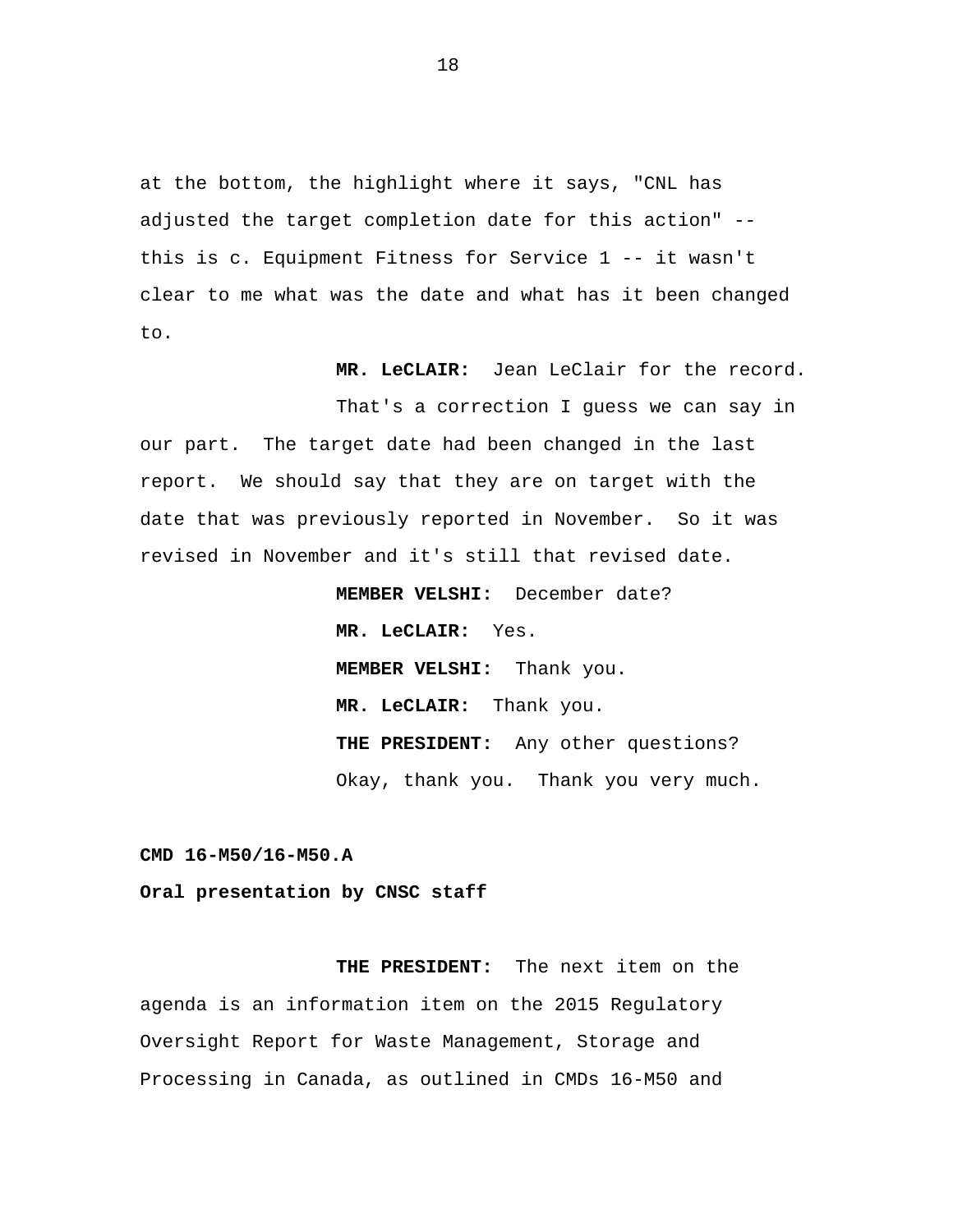16-M50.A.

The public was invited to comment in writing. November 14, 2016, was the deadline set for filing by intervenors.

I understand we have a representative from licensees in attendance available for questioning - available through teleconference. So let's check the teleconference.

Who is on? Anybody joining us via teleconference?

**MR. GIERSZEWSKI:** Yes, Paul Gierszewski from Nuclear Waste Management Organization.

**THE PRESIDENT:** Okay, thank you. Anybody else?

**MR. ANDERSON:** Kent Anderson from UniTech Services Group.

**MR. RYDER:** Good morning. Tim Ryder from EnergySolutions Canada.

**THE PRESIDENT:** Thank you.

**MR. SHARPE:** Hello. David Sharpe from Mississauga Metals & Alloys.

**MR. BOUDENS:** Gerry Boudens, Director Of Nuclear Facilities with CANDU Energy Incorporated.

**THE PRESIDENT:** Okay, thank you. Thank you very much.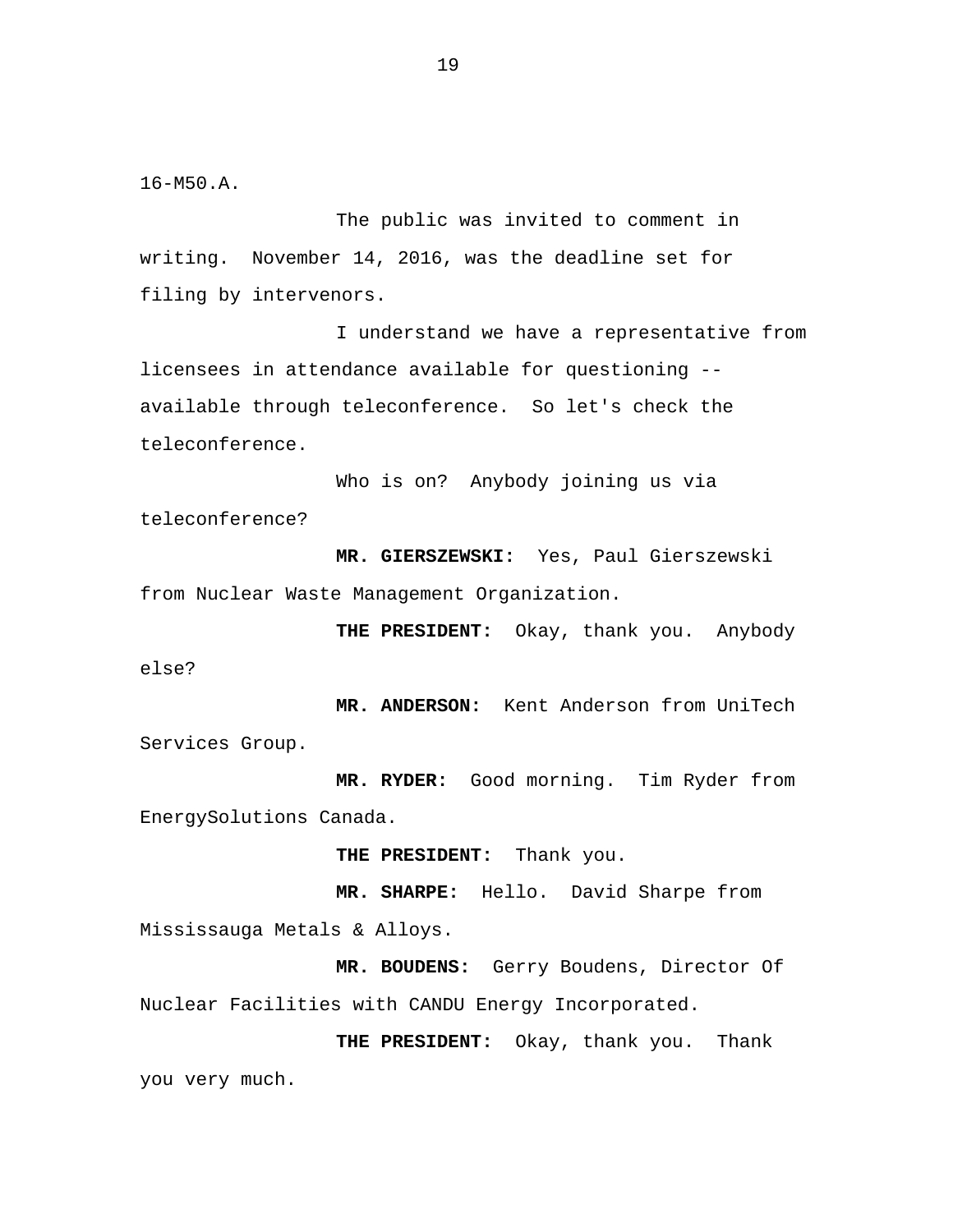So the way we are going to do this is the presentation will be separated into three parts. Part 1 addresses Class I waste management and storage facilities, including OPG's Darlington, Pickering and Western Waste Management facilities and written interventions. After a break, we will resume with the two other parts of the report. We will keep you updated on this complicated process here.

So I will now turn to CNSC staff for the presentation as outlined in CMD 16-M50 and M50A.

Ms Tadros, the floor is yours.

**MS TADORS:** Thank you, sir. Haidy Tadros, for the record.

With me today for this item is Ms Karine Glenn, Director of the Waste and Decommissioning Division, and Ms Shona Thompson and Julie Mecke, Project Officers working in the same division.

We also have colleague licensing and compliance staff as well as subject matter experts here with us to help answer any questions the Commission may have.

We are here to present the Commission Member Document 16-M50A, the Regulatory Oversight Report for Waste Management, Storage and Processing Canada for 2015.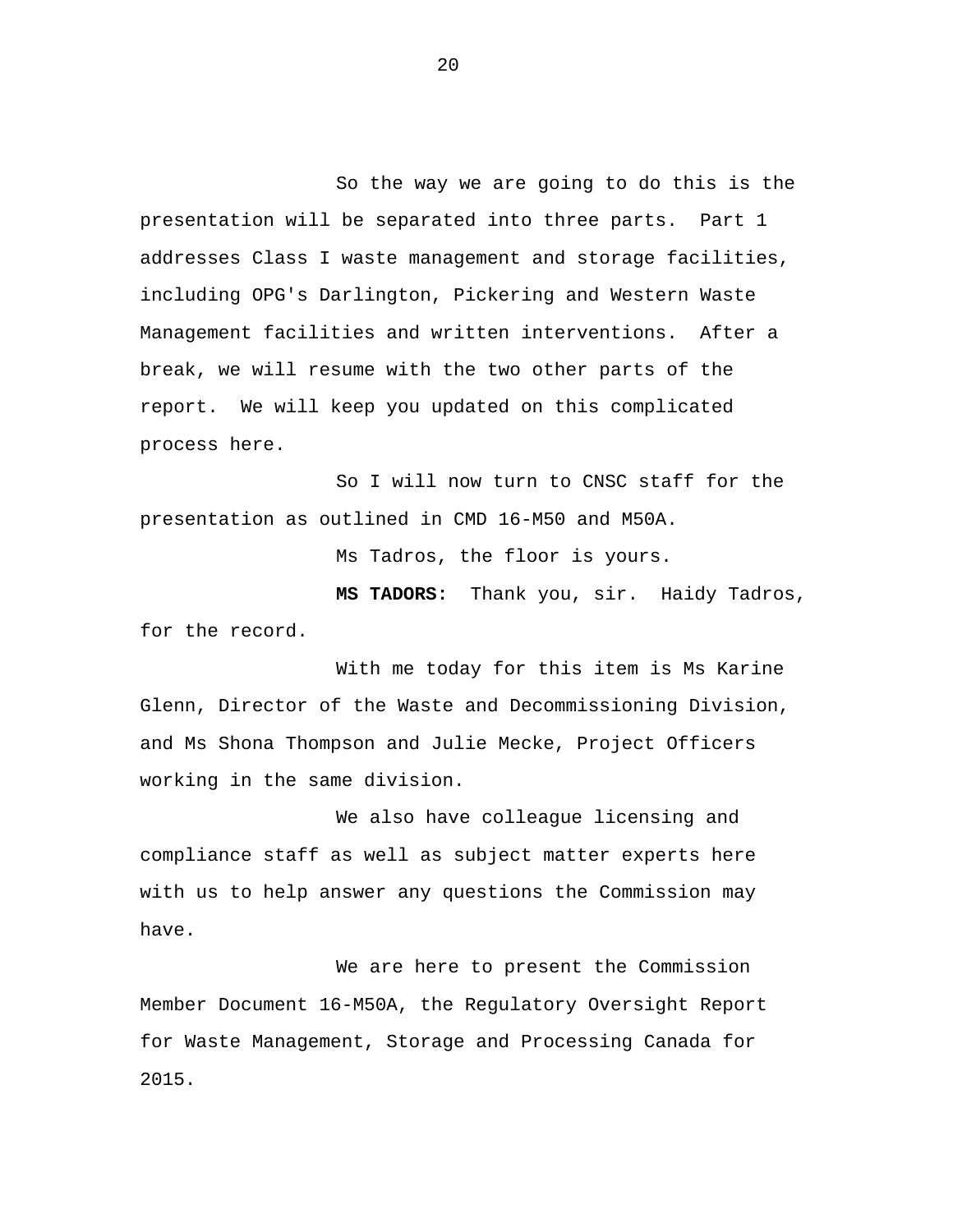This slide summarizes, for 2015, the suite of annual regulatory oversight reports presented to the Commission. The next regulatory oversight report for waste management, storage and processing in Canada is planned for late 2017.

This regulatory oversight report is structured into three sections highlighting Class 1 waste management and storage facilities, waste processing installations and a general status update on the waste management initiatives currently ongoing.

In this report, certain waste facilities installation such as the waste management facility at the Point Lepreau nuclear generation station are not included. Nevertheless, there are still appropriate reporting mechanisms in place at the CNSC for these sites to be reported on the tables shown in this slide.

This is the first annual report on waste facilities and installations presented to the Commission, and it covers the 2015 calendar year. The public has been invited to comment on this report.

The report includes CNSC's regulatory activities, licensing activities, major developments and significant events, and the safety and control area performance rating for each waste facility and installation found in this report.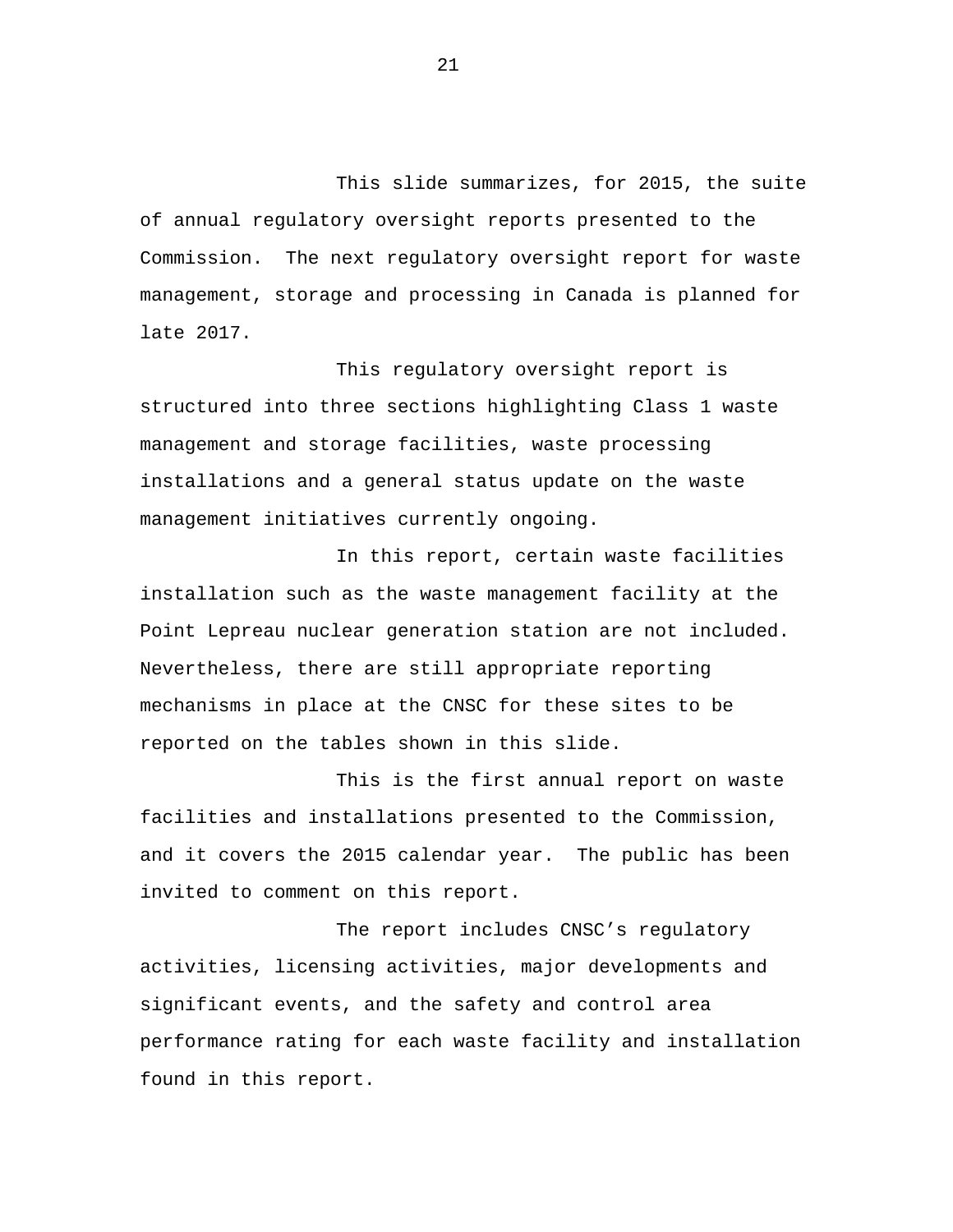This report focuses on three safety and control areas of radiation protection, conventional health and safety and environmental protection which provide the key performance indicators for these facilities.

The focus of these three SCAs, we focus on these three SCAs because there are -- there was ever an issue that could affect the health and safety of the environment, it would most likely manifest itself in the evaluation of these three SCAs even if it was not linked directly with one of them.

So on this slide, before continuing, I'd like to just draw your attention to a few errors that was noted in the CMD after the submission deadline has passed.

So on pages 25, 34 and 42 of staff CMD 16-M50, the CMD states that if the action level of one millisievert is reached, they trigger OPG staff to establish the cause for reaching the action level.

The actual action level is one millisievert of above the planned dose per shift, not one millisievert. We'll answer any questions you have as we go forward on the particular action levels.

In Table 2-9, the licence limits at Darlington waste management facility and stormwater samples for gross gamma is 0.037 Becquerel per litre, and the licence limit for tritium is 1.85 kilo Becquerel per litre.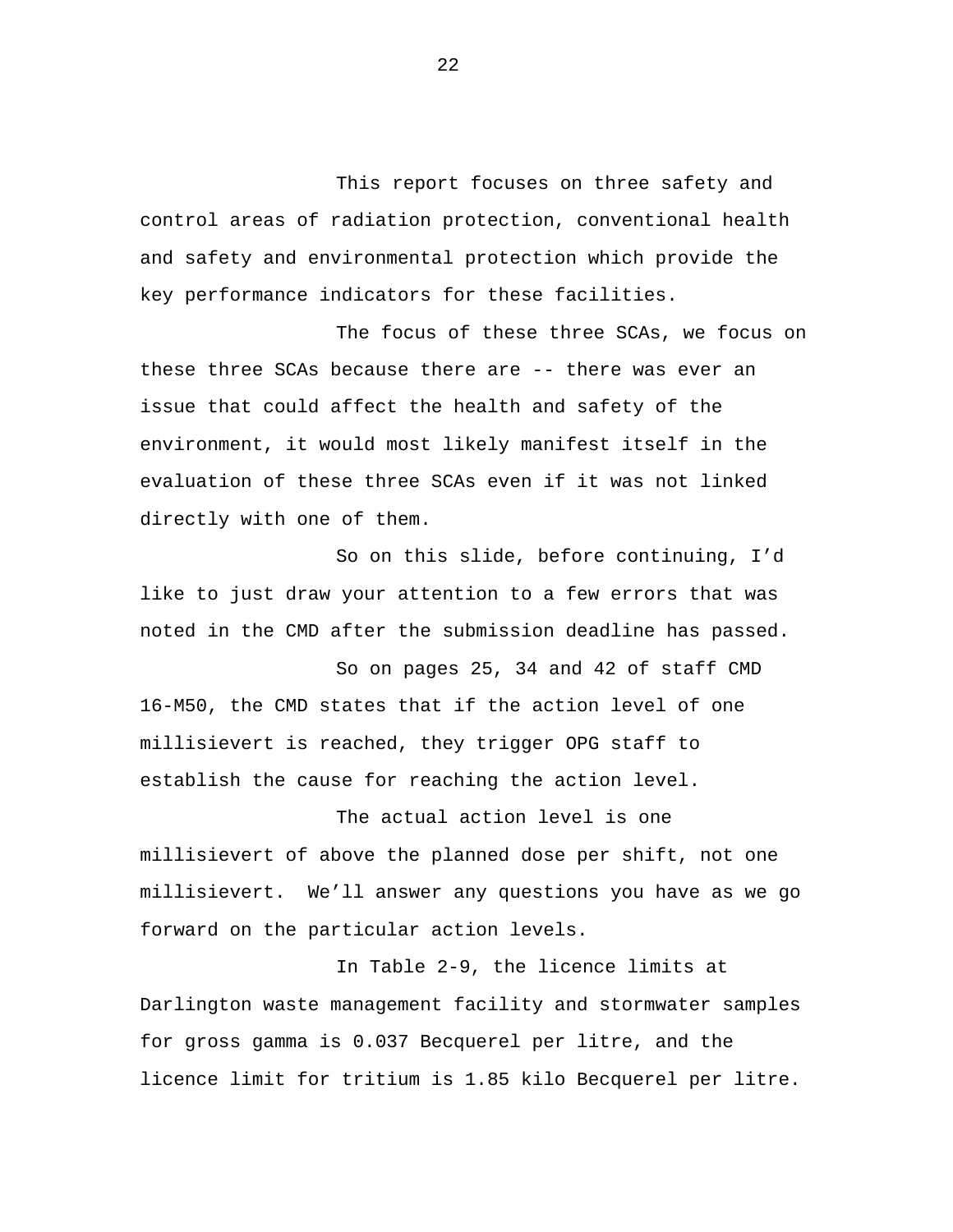The CMD erroneously states that the licence limits are less than each of these respective values. The actual value is that actual value.

In Table 3-11, the correct value for cobalt-60 in 2013 for the liquid effluent monitoring results at CANDU Energy is 0.0314 giga Becquerels, not 0.0231 giga Becquerels.

And finally, in Table 3-3, the performance ratings for Mississauga Metals and Alloys Inc. in the emergency management and fire protection, waste management, security, safety analysis and packaging and transport Safety and Control Area are all rated satisfactory as opposed to the non-applicable, as is currently written in the CMD.

These changes do not impact CNSC staff's overall conclusions on the performance of these facilities discussed in the report. Any further errors identified before publication will be corrected, and we do apologize for any confusion this has occurred.

So on this slide, the CNSC offered participant funding to assist members of the public, indigenous groups and other stakeholders in reviewing this report and submitting written comments to the Commission.

The CNSC awarded \$4,300 to one funding applicant, Northwatch.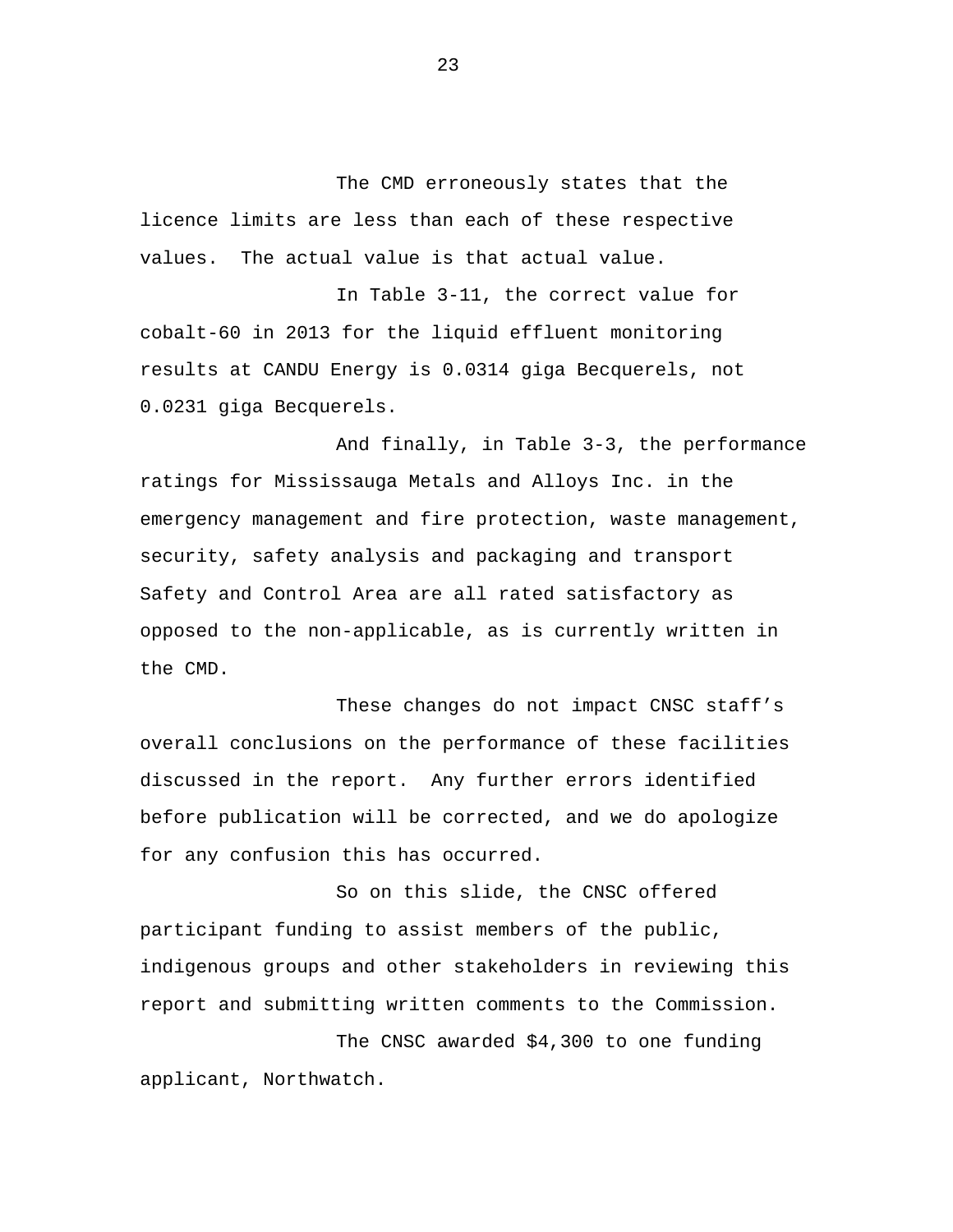The CNSC received two interventions, one from the Canadian Nuclear Workers Council, and the other from Northwatch. The theme of these interventions include overall support of CNSC activities at the waste management facilities, gaps that were identified in fuel cycle regulatory reporting, and lack of CNSC information on the initiative for the long-term management of nuclear fuel waste.

This particular initiative will be discussed later on in our presentation, and we are available to take questions on these questions from the intervenors.

In 2015, all facilities had a satisfactory or better performance in all applicable Safety and Control Areas. All radiation doses to nuclear energy workers were below the regulatory limit of 50 millisieverts per year. All radiation doses to the public were below the regulatory limit of one millisievert per year, and licensees' environmental protection programs were effective at keeping environmental releases ALARA, and there were not lost time injuries that had occurred.

So this next section summarizes some general concepts around the CNSC's risk-informed regulatory oversight activities of the nuclear -- of this particular nuclear industry.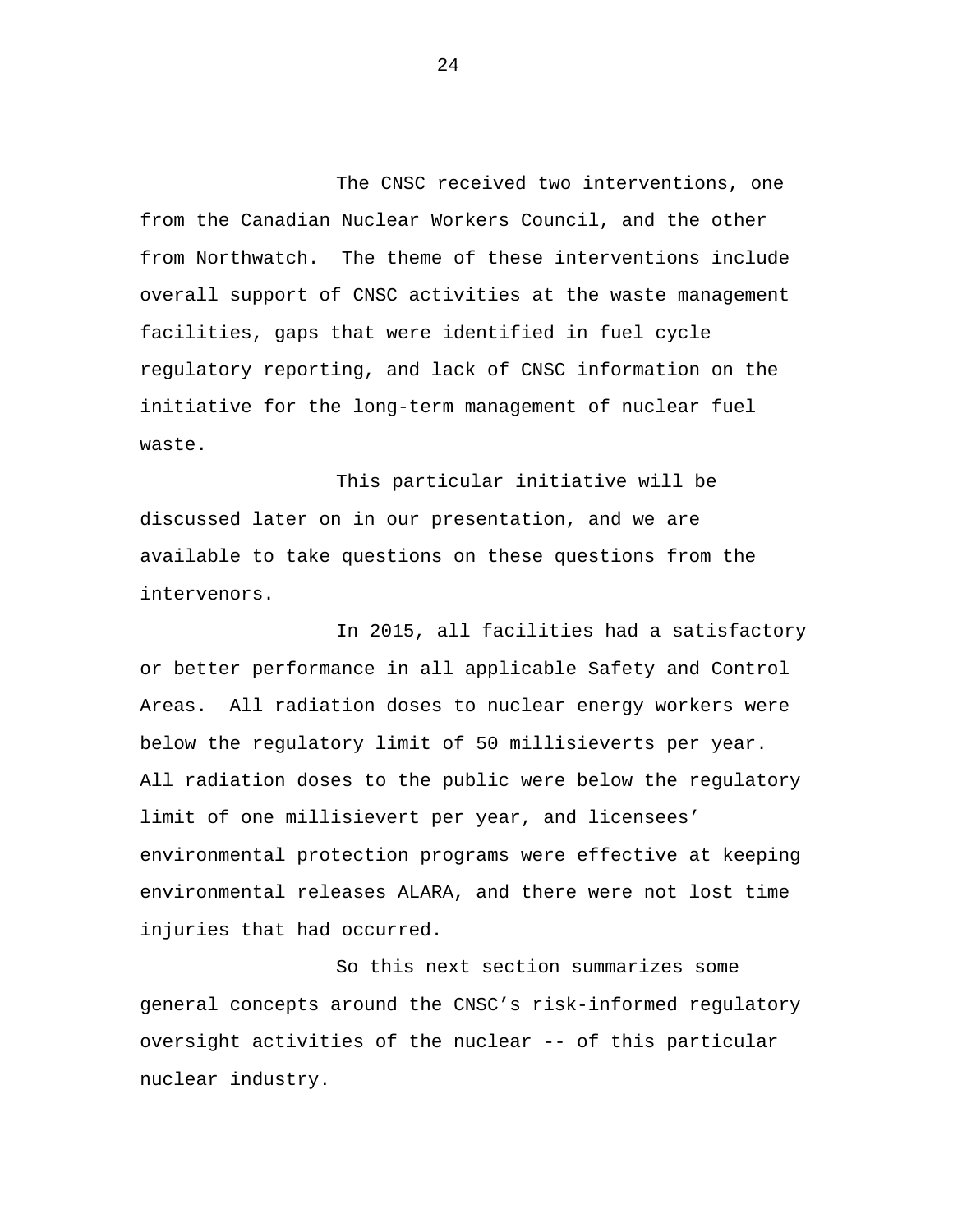Broadly speaking, CNSC staff performed regulatory oversight activities through licensing, verification, enforcement and reporting. These activities enabled the CNSC to provide assurance to Canadians of the continuing compliance and safety performance of licensees.

CNSC staff verify compliance mainly through on-site inspections and desktop review. We also review licensees' operational activities and licensee documentation.

In some instances, CNSC may conduct independent monitoring and testing. In addition, licensees are required to report to the CNSC routine performance data and unusual occurrences.

CNSC staff assess the level of risk associated with each facility across all applicable Safety and Control Areas. The level of risk is reflected in CNSC staff's compliance plan for each facility, which includes the number and scope of inspections at the facility, the number of document reviews and any independent monitoring and testing activities that need to be conducted.

Areas more significant to safety such as worker radiation dose control and effluent and emission monitoring are the subject of more frequent and in-depth verification. Compliance plans are continuously reviewed to take into consideration unusual occurrences, licensees'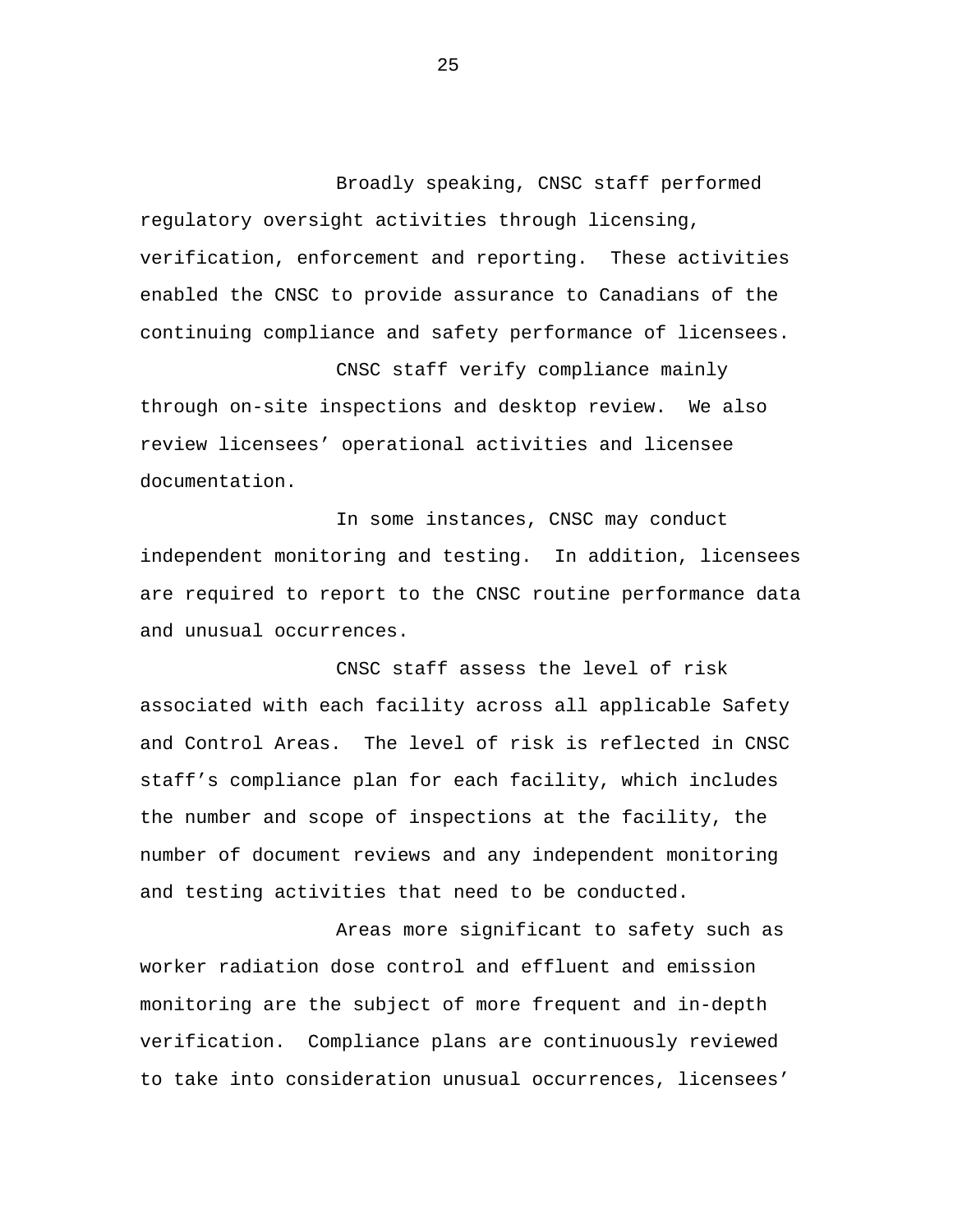performance and lessons learned.

CNSC staff used a Safety and Control Area framework in evaluating each licensee's safety performance. Safety and Control Area framework, as we know, includes 14 Safety and Control Areas which are further sub-divided into specific areas that define key criteria and components.

CNSC staff used four ratings to assess a licensee's performance, which include fully satisfactory, satisfactory, below expectation and unacceptable.

A licensee's performance is measured by the ability to minimize all risk posed by the licensed activity and to comply with all regulatory requirements. Performance in each Safety and Control Area is continually assessed by CNSC staff using various inputs from regulatory oversight activities.

It is important to note that each Safety and Control Area is evaluated individually and that every facility has different inputs into the annual rating for a specific Safety and Control Area.

For example, a rating may not have an input from inspections if no inspections were conducted in that particular Safety and Control Area during the year. However, CNSC staff evaluate and rate other information that this licensee provides in their annual compliance reports.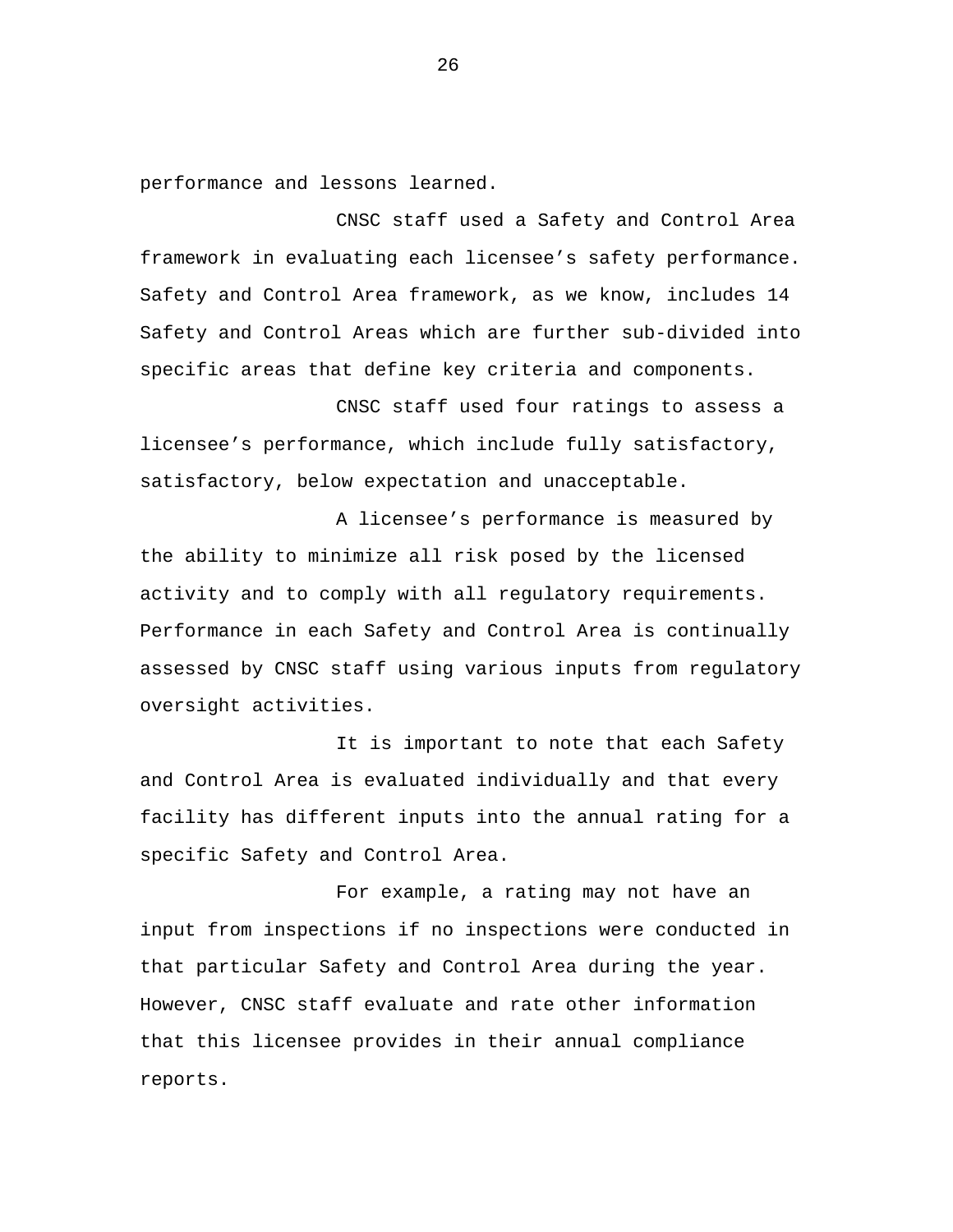The rating for a Safety and Control Area is not usually derived from just one indicator but, rather, from several specific areas and metrics that define key components. The SCA rating is assigned by CNSC staff after considering licensee compliance performance throughout the year.

Across the fuel cycle facilities, there are facility assessment and compliance teams, FAC teams. These are facility-specific groups of licensing, compliance and technical staff. The FAC teams use expert opinion to rate an SCA and represent a holistic summary of that specific Safety and Control Area.

CNSC staff rate the performance per SCA based on multiple inputs, as mentioned, including defined metrics such as lost time injury or dose to workers, program implementation at the site, events and licensee actions in response to events, occurrences and repeat occurrences of non-compliance, and the evaluation of a licensee's awareness and training around safety culture.

As outlined in CNSC staff's report, all waste facilities and installations have satisfactory or fully satisfactory ratings. These next two slides explain these two ratings and provide an example.

If a waste facility or installation receives a rating of fully satisfactory, this means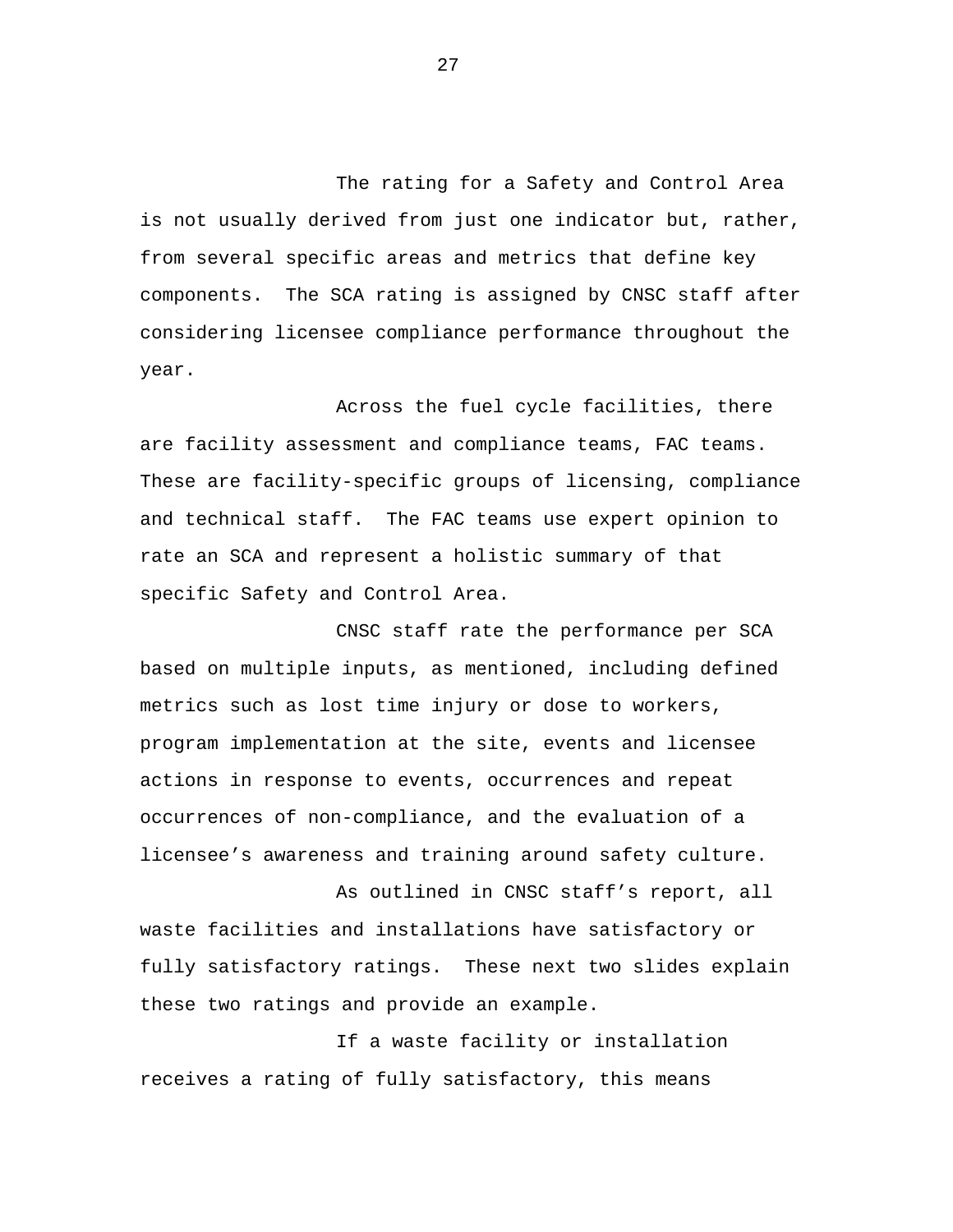compliance within the SCA or specific area exceeds requirements and CNSC's expectations. Overall, compliance is stable or improving, and any problems or issues that arise are promptly addressed.

In contrast, a rating of satisfactory means that compliance within the SCA or the specific area meets requirements. Any deviations in overall compliance are minor, and pose a low risk to the overall achievement of regulatory objectives.

Should a program -- should a problem arise, appropriate improvements are planned.

This particular example, the Darlington waste management facility, obtained a satisfactory rating in the security SCA. The Pickering and Western Waste Management facilities both obtained fully satisfactory rating in the same SCA. All three of these facilities fall under a common corporate security program.

A security-related reportable event occurred at the Darlington waste management facility in 2015. OPG's initial response to the event was not adequate.

This led to the downgrade from fully satisfactory to satisfactory in the performance rating for this SCA at the Darlington waste management facility. Ultimately, corrective actions put in place by the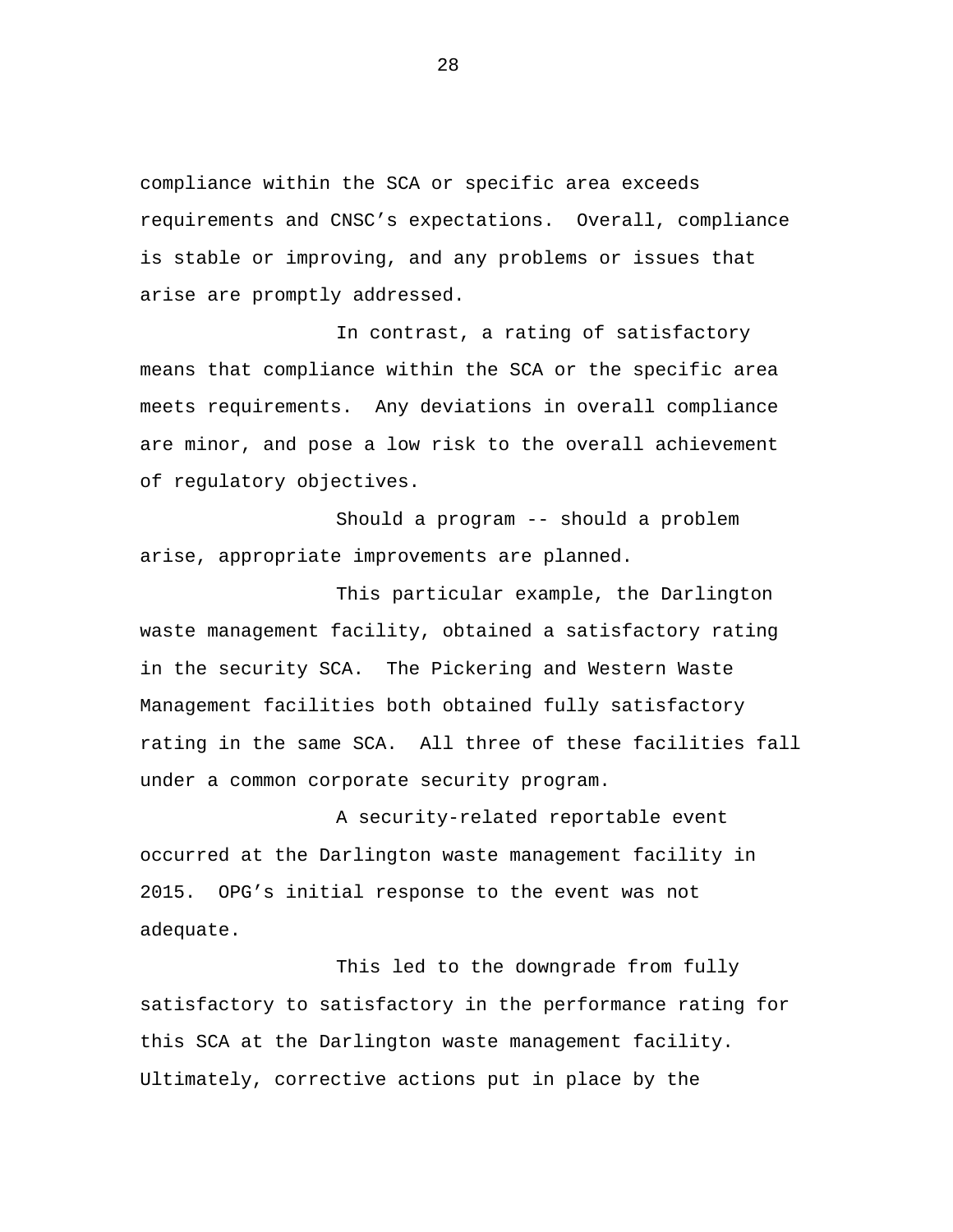licensees were satisfactory to the CNSC staff.

The next two slides help explain regulatory limits and action levels.

Regulatory dose limits are established to limit the dose received to workers and members of the public. Controlled regulatory release limits are established to limit the quantity of nuclear and hazardous substances released into the environment and are based on the regulatory dose limit for the public.

Action levels are facility-specific limits and act as an early indication of potential loss of control or part of a licensee's environmental radiation protection program. Action levels are set by licensees based on operational performance and alert licensee before regulatory limits are reached.

An action level exceedance requires a licensee to notify the CNSC, perform an immediate investigation and carry out subsequent corrective actions and preventative maintenance to restore the effectiveness of the program.

This graph represents the relationship between the regulatory limit, licensee's action level and administrative level. The regulatory limit is a parameter that, if exceeded, warrants enforcement action. It is shown as a red line in the graph, and licensees must,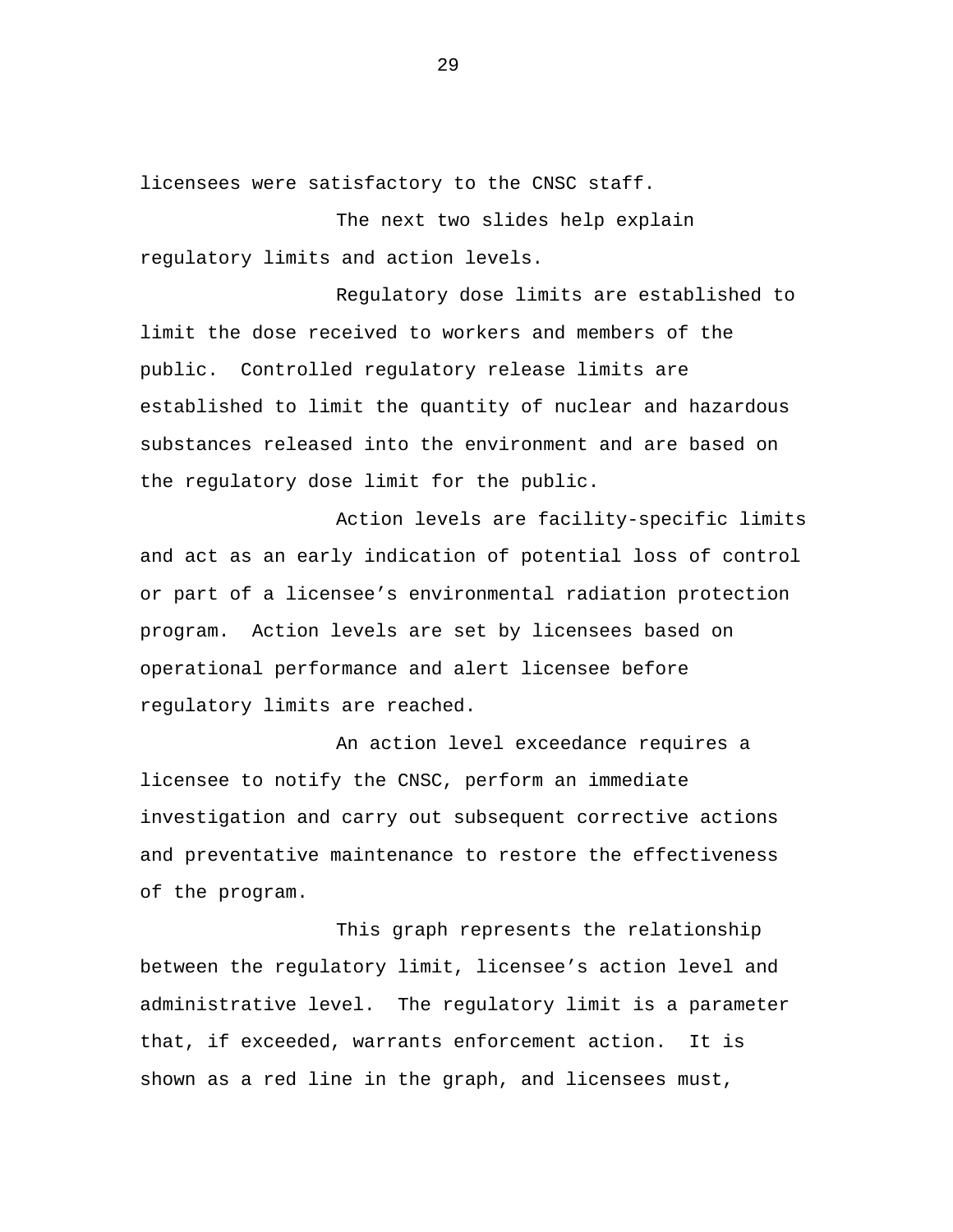during normal operation, remain at all times -- remain below the regulatory limit.

Action levels and administrative levels are set by licensees. Exceedance of an action level shown in the yellow line is a parameter that may indicate a potential problem of part of a licensee's program. It is important to recognize that an exceedance of an action level does not imply a potential risk to the people or the environment, but identifies that the operating parameter may be outside of the norm based on the facility design.

The parameter within the range of normal operation is the administrative level. This is shown as the green region on the graph.

Exceedance of an administrative level indicates that an operating parameter is at the upper range of normal operations. Such as event -- such an event triggers an internal review by the licensee.

Licensees are responsible for identifying the parameters of their program that represent timely indicators of potential problems. For this reason, action levels are licensee specific and may change over time, depending on operational conditions.

In 2015, CNSC staff conducted independent environmental monitoring in the public areas around the Darlington nuclear generating station, the Pickering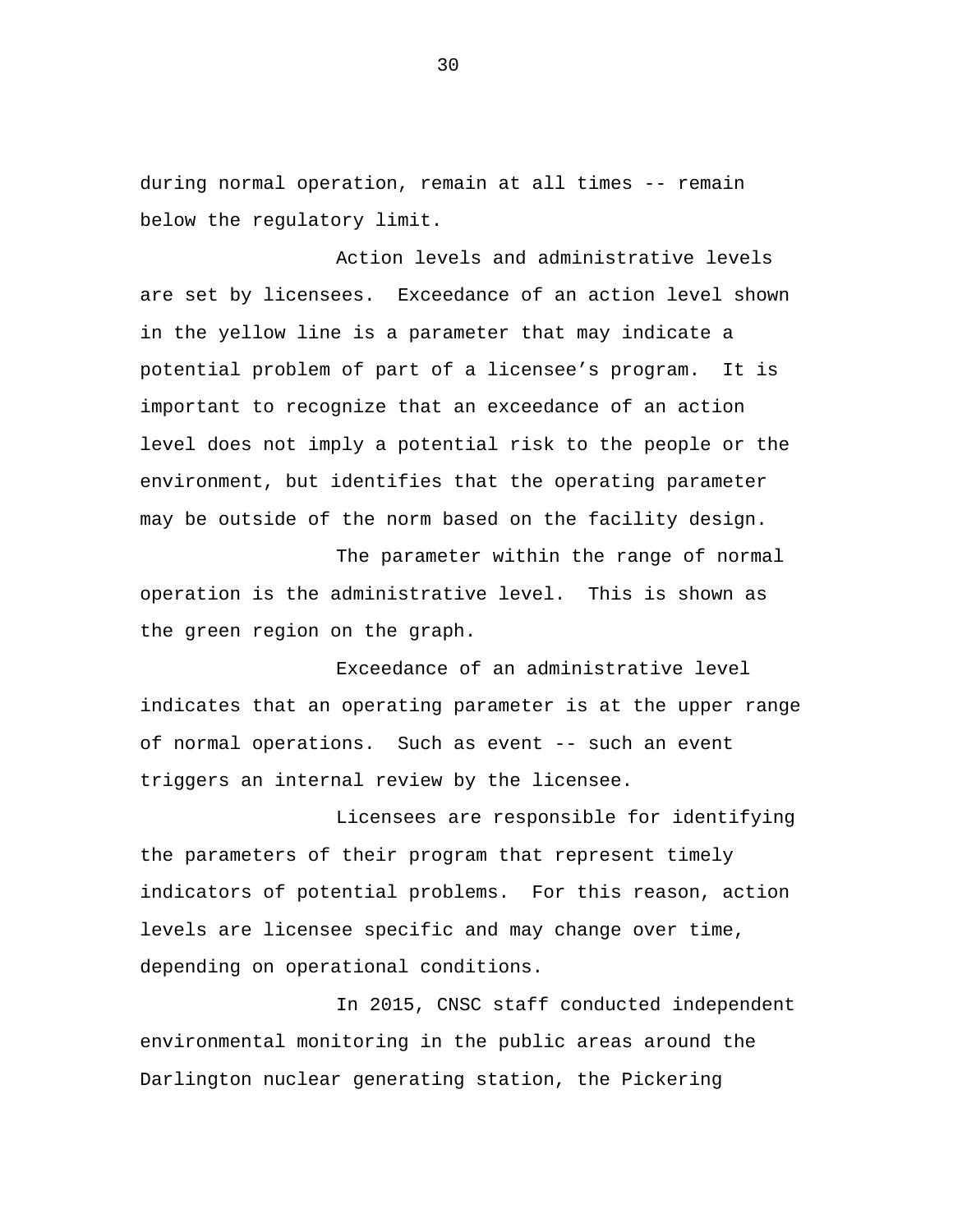nuclear generating station, and Bruce nuclear generating station to confirm that the public and the environment around these sites are safe.

These are the host sites for the three Class 1 waste management and storage facilities that you'll hear about.

The 2015 independent environmental monitoring program results indicate that the public and the environment in the vicinity of these facilities are protected and safe, and that there are no adverse environmental and health effects as a result of site operations.

These results are consistent with the results submitted by the licensees, demonstrating that the licensees' environmental protection programs protect the health and safety of people and the environment.

Independent environmental monitoring program results are provided on the CNSC web site.

So this slide shows a map indicating where the waste sites which will be discussed in this report are located. All sites are in Ontario, with the exception of University of Alberta, which is in Edmonton, Alberta.

I will now pass the presentation over to Ms. Shona Thompson to walk us through the Class 1 waste management facilities.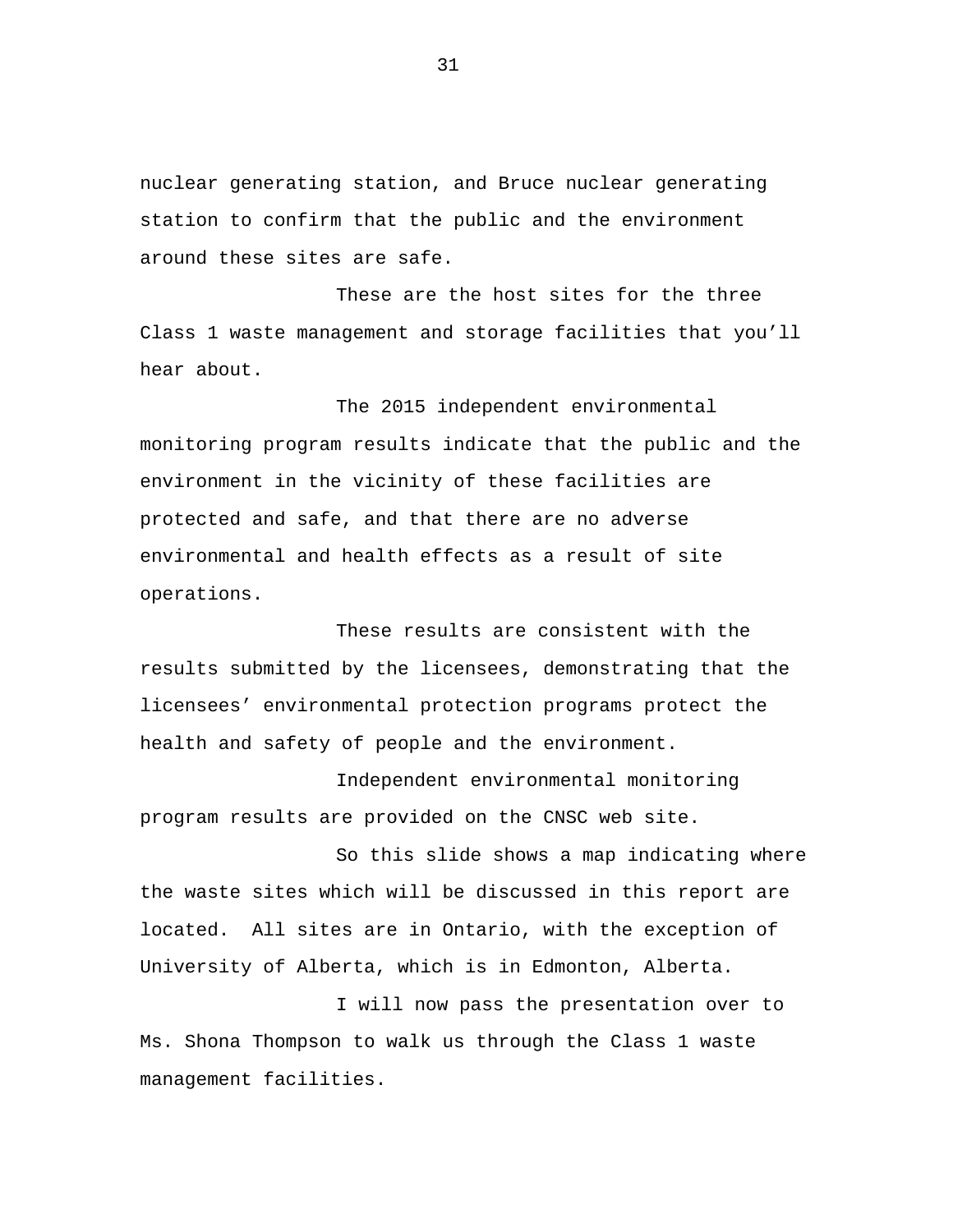**MS THOMPSON:** Good morning. For the record, my name is Shona Thompson, and I'm the Project Officer responsible for the Darlington and Pickering waste management facilities.

I will now present CNSC staff's assessment of the performance of the Class 1 waste management and storage facilities.

There are three Class 1 waste management and storage facilities in Canada. All are located within the province of Ontario.

Ontario Power Generation, or OPG, is the owner and operator of all three facilities, which include the Darlington waste management facility, the Pickering waste management facility, and the Western Waste Management Facility.

This table presents the licensing and compliance effort from CNSC staff in 2015. In 2015, CNSC staff performed eight compliance inspections at the OPG waste management facilities. All findings resulting from these inspections were provided to the licensee in detailed inspection reports.

All enforcement actions arising from the findings were recorded in the CNSC regulatory information bank to ensure all actions were tracked to completion.

In 2015, 489 person-days were dedicated to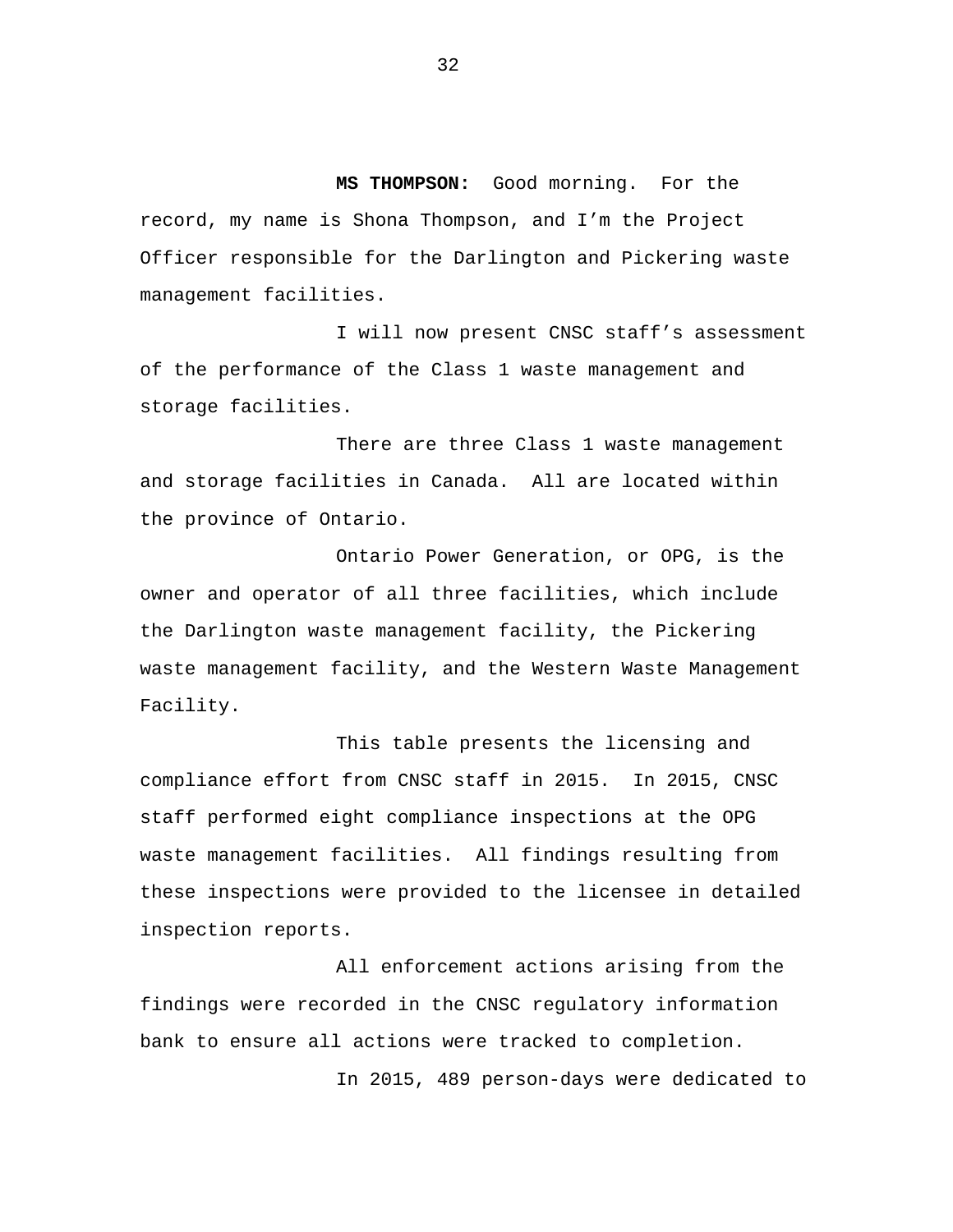compliance activities. CNSC staff monitored these facilities through inspections and desktop reviews. This enables the CNSC to provide assurance to Canadians that the continuing compliance and safety performance of the licensee.

In 2015, 68 person-days were dedicated to licensing activities. There were no licence amendments for any of these facilities. However, considerable effort was spent on modernizing the Licence Condition Handbook for the Darlington waste management facility.

For 2015, CNSC staff rated each of the 14 Safety and Control Areas based on the results and observations from inspections and desktop reviews. For 2015, all of the waste management facilities received a satisfactory rating in all Safety and Control Areas except conventional health and safety, operating performance and safety analysis, where these facilities received a fully satisfactory rating.

The Pickering waste management facility and the Western Waste Management Facility also received a fully satisfactory rating for the security Safety and Control Area in 2015.

Overall, these ratings indicate consistent management of safety systems at these facilities.

The table and graph on this slide show the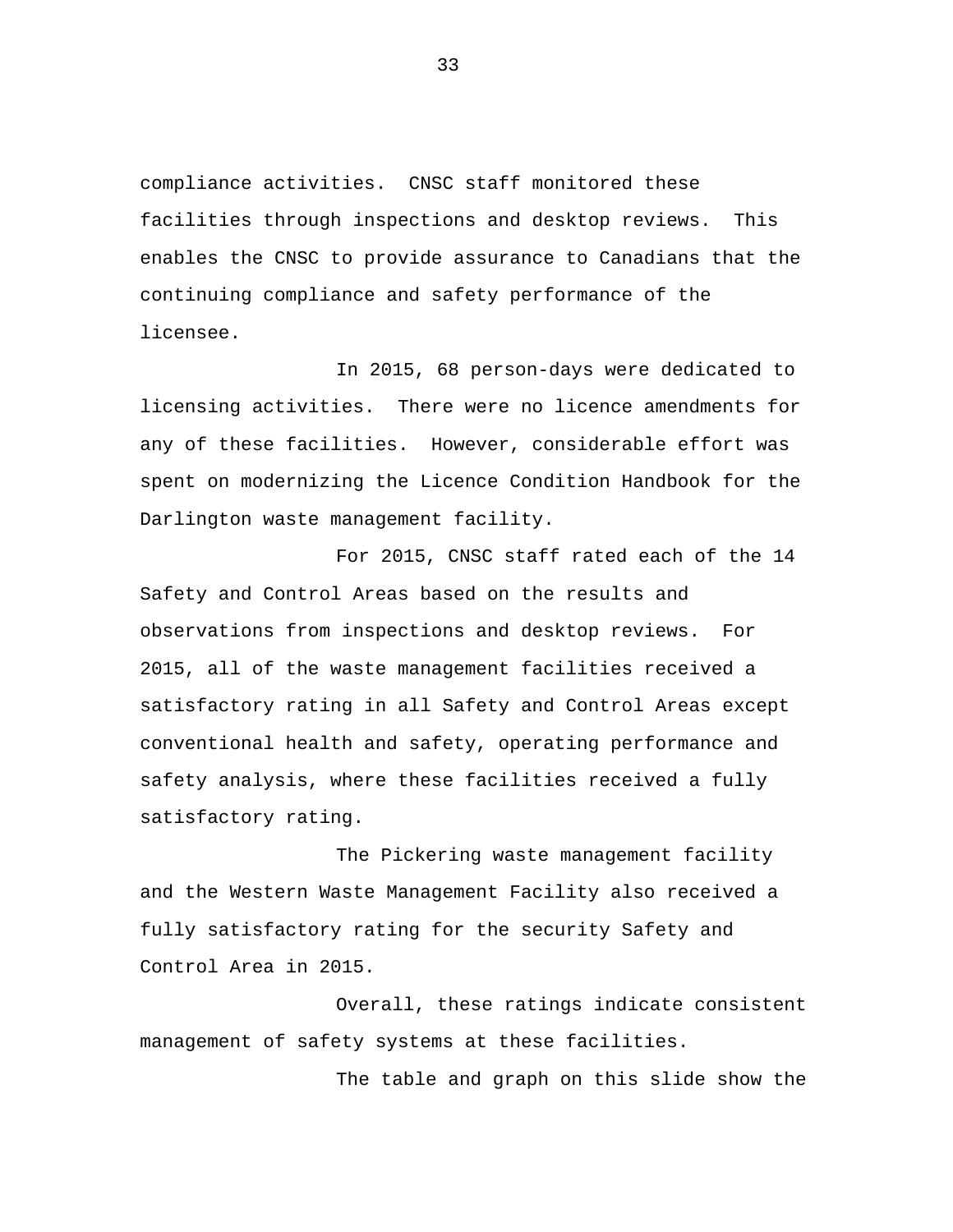average and maximum effective doses to nuclear energy workers in 2015. The red line on this graph displays the regulatory annual effective dose that a nuclear energy worker can receive. As shown, the average and maximum doses received by an individual worker at each of the facilities was well below the annual dose limit of 50 millisieverts.

This table shows the action level for nuclear energy workers at OPG's waste management facilities. For these facilities, an action level is reached when a person receives an external dose in a shift greater than or equal to one millisievert above the planned dose.

The planned dose is dependent on the worker's job function and duties for the day. For example, a person who wells a dry storage container will have a higher dose assigned to them than an office worker.

In 2015, there were no exceedances of the action level or regulatory limit.

The table on this slide shows the annual estimated dose to the public for 2015. Doses to the public are attributed to environmental releases. A separate action level applies to different contributing factors. These factors include releases such as airborne and liquid releases.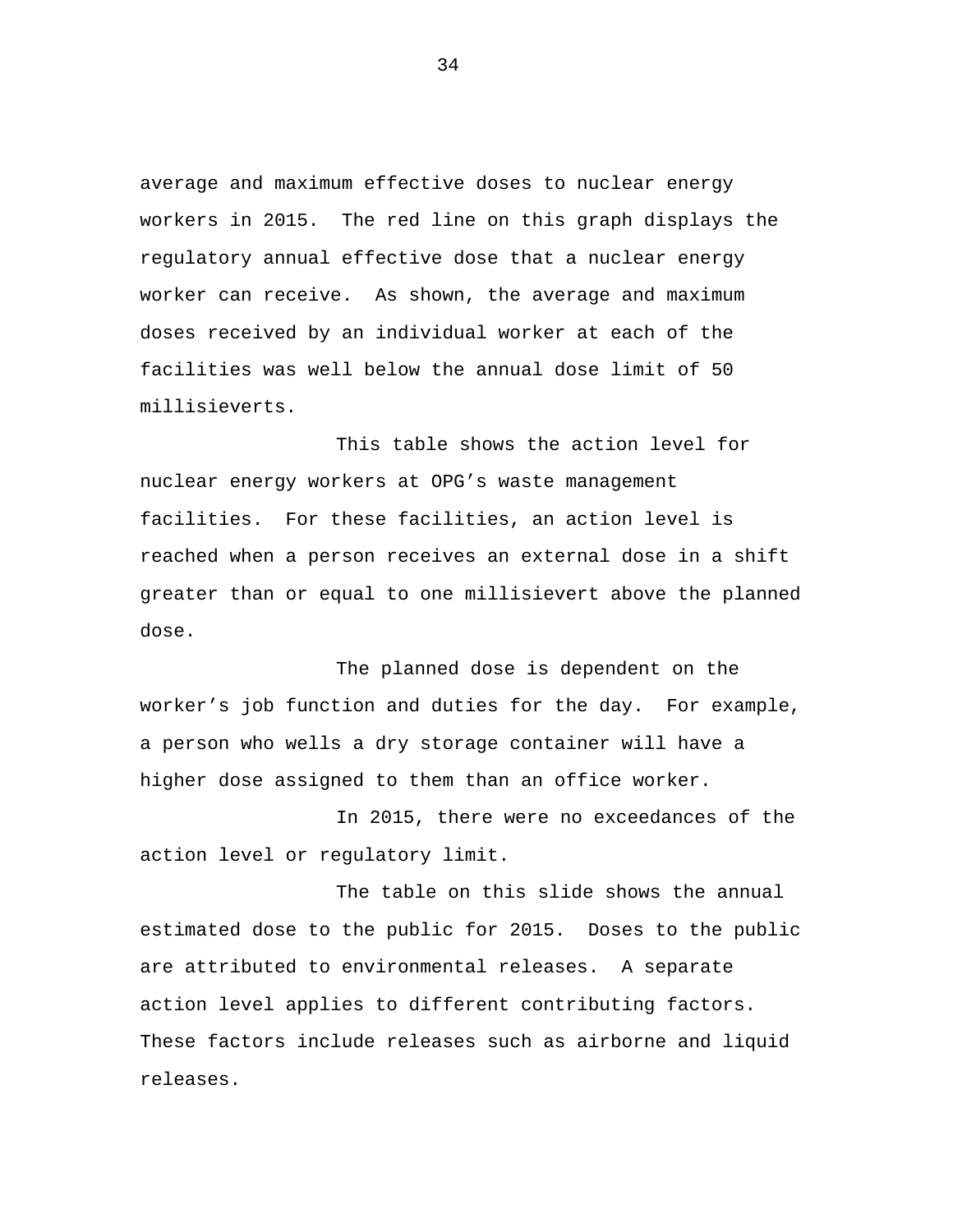The regulatory annual effective dose limit for a member of the public is one millisievert. As shown, the average annual dose received by a member of the public at each of the waste management facilities was well below the annual limit of one millisievert.

The environmental protection SCA encompasses the environmental management systems, effluent and emissions control, and assessment and monitoring. As required by their licences, each waste management facility implemented and maintained an environmental protection program. This may include monitoring airborne releases, liquid effluent, radiation and/or groundwater, performing weekly samples and providing quarterly operational reports to the CNSC on various environmental activities which are reviewed by CNSC staff.

Overall, the performance ratings for the environmental protection Safety and Control Area indicate that all waste management facilities have met licensing requirements and are consistent with the performance ratings presented in CNSC staff's previous consolidated interim status reports on OPG's waste management facilities last presented to the Commission in June of 2015.

OPG has established and implemented a corporate-wide environmental management system that applies to all three waste management facilities. OPG's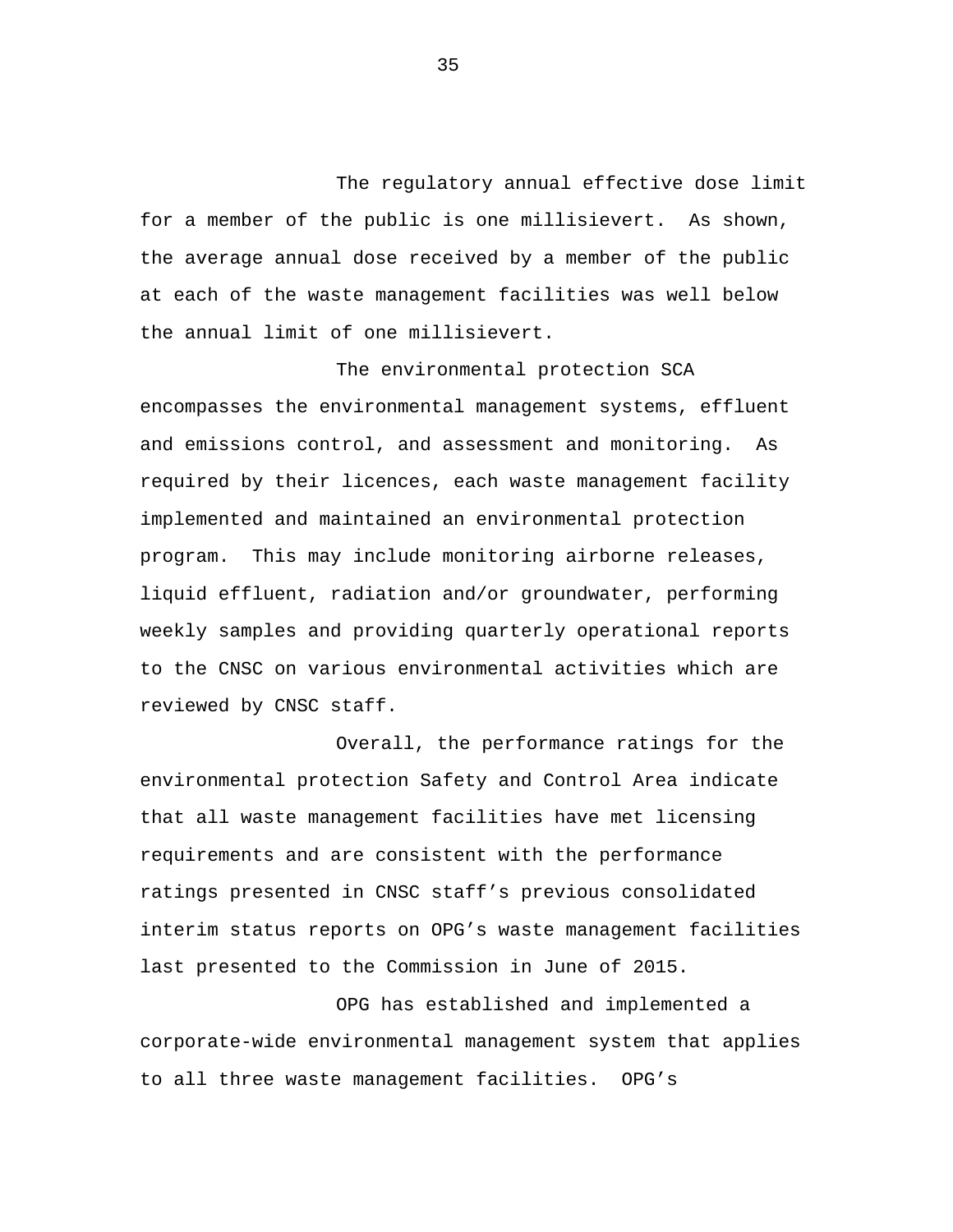corporate-wide environmental management system is registered under the International Standards Organization 14001 Standard. As an outcome of registration, the environmental management system is subject to periodic independent third-party audits and reviews in an effort to verify its sufficiency and also identify potential improvements.

Each waste management facility has derived release limits for airborne and liquid releases. The CNSC requires OPG to provide airborne and liquid release monitoring results and quarterly operational reports submitted to CNSC.

CNSC staff reviewed the information submitted for 2015 and conclude that OPG's effluent monitoring programs confirmed that airborne and waterborne releases of hazardous and radiological substances remained below the applicable regulatory limits.

The CNSC also requires OPG to report its radiological monitoring results on a quarterly basis to CNSC staff. Radiological monitoring activities include the placement of environmental dosimeters on perimeter fencing to ensure doses to non-nuclear energy workers do not exceed the dose limits for a member of the public. CNSC staff reviewed OPG's environmental monitoring programs for each of the waste management facilities and conclude that the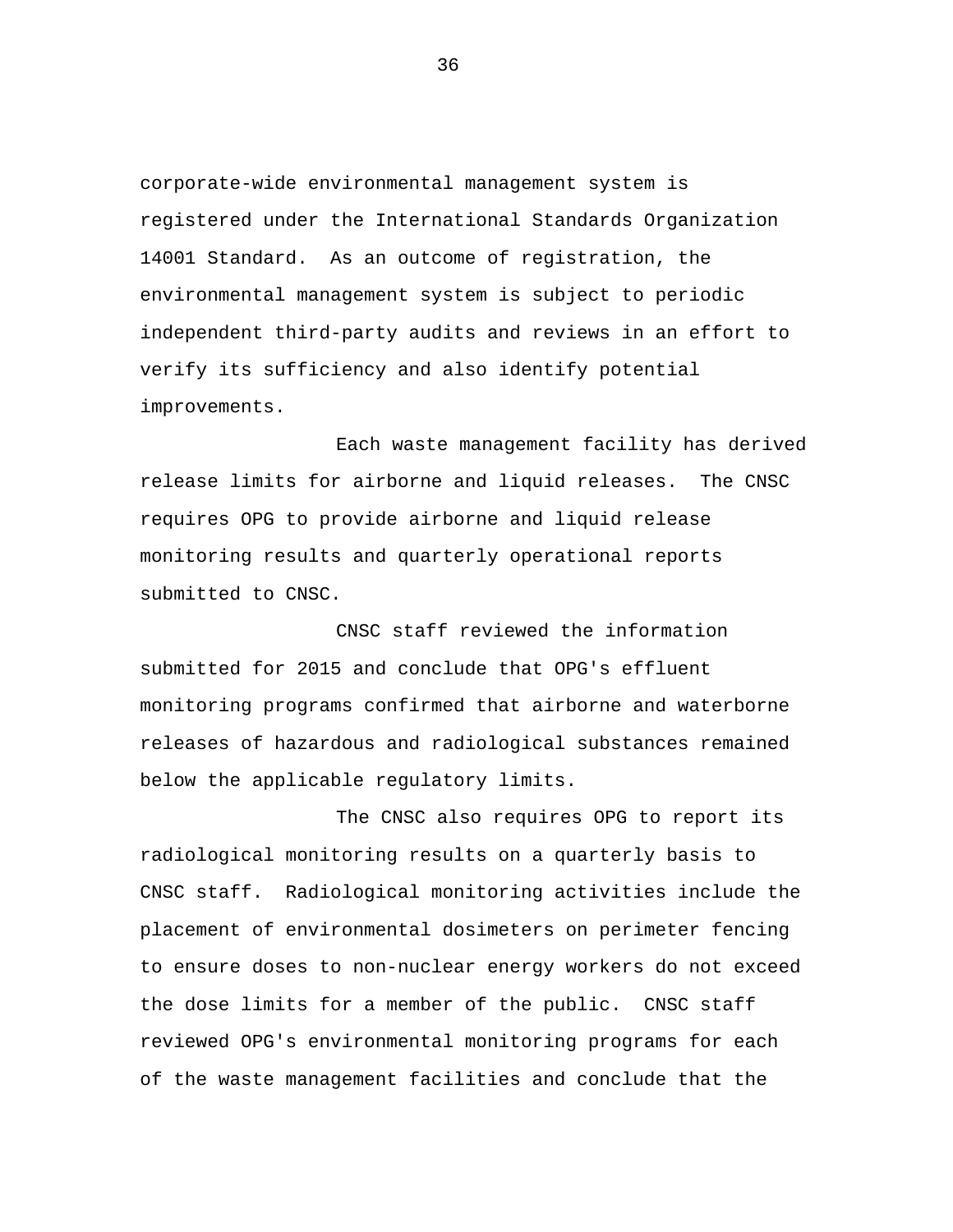releases of both radiological and hazardous substances to the environment pose no risk to the public or the environment. There were no exceedances of licence limits for any waste management facility in 2015.

A lost-time injury is an injury that takes place at work and results in the worker being unable to return to work and carry out their duties for a period of time. The number of lost-time injuries that occur per year are a key performance measure. As shown in this slide, there were no lost-time injuries in 2015 at the OPG waste management facilities. CNSC staff conclude that waste management facilities have been implementing their conventional health and safety programs fully satisfactorily during 2015 and that their programs were effective in protecting the health and safety of persons working in the facilities.

The next sections will cover each of the waste management facilities in detail, starting with the Darlington Waste Management Facility.

The Darlington Waste Management Facility, or DWMF, is located at the site of the Darlington Nuclear Generating Station, or DNGS, on the north shore of Lake Ontario in the Municipality of Clarington, Ontario. The DWMF stores only high-level radioactive waste. Dry storage containers, or DSCs, containing used nuclear fuel from the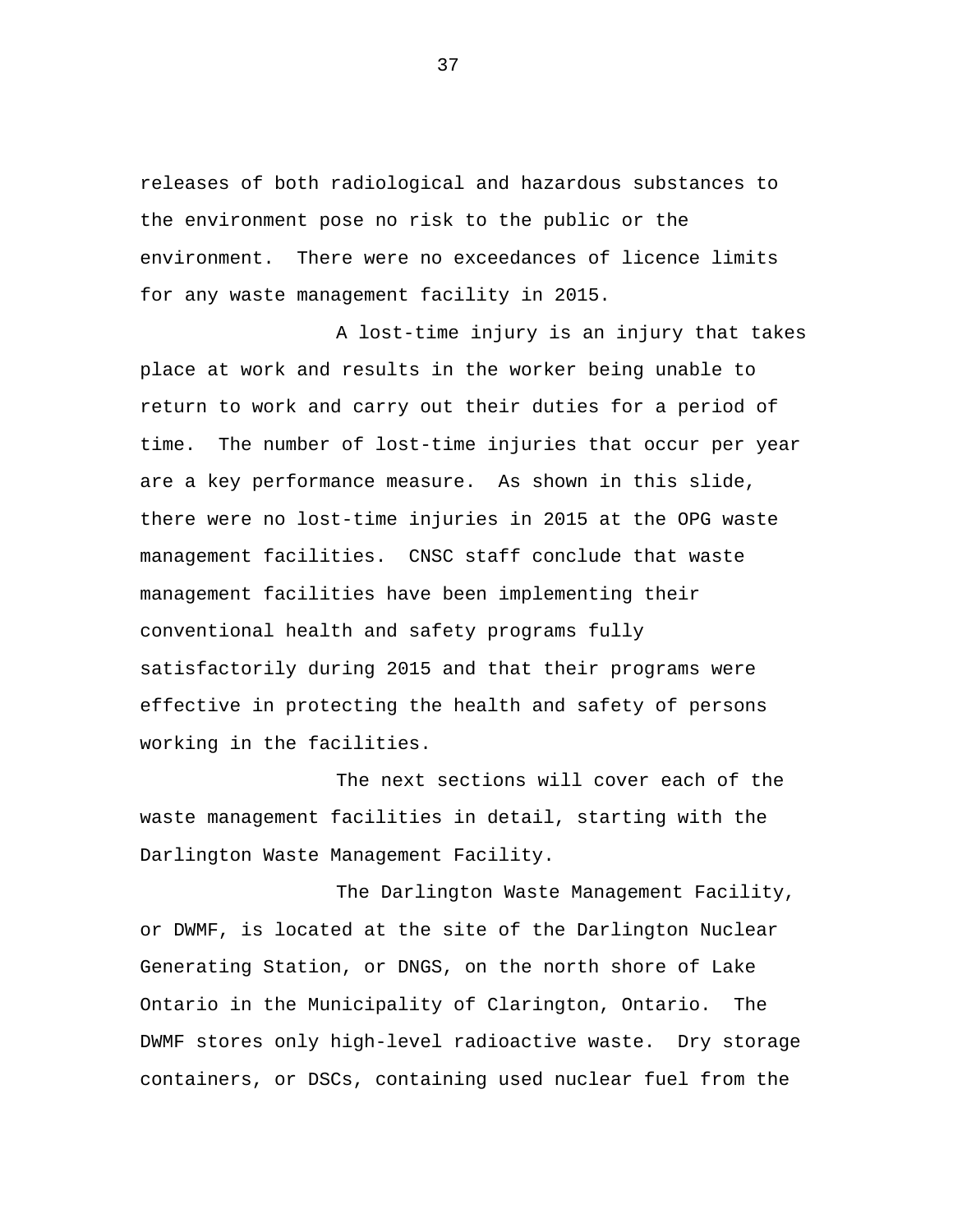DNGS are processed and stored here.

The DWMF is contained within its own protected area with the site boundary of the DNGS. The DWMF consists of an amenities building, one DSC processing building, and two DSC storage buildings. The transfer of loaded DSCs from the DNGS to this waste management facility is conducted on OPG property with a security escort.

The DWMF has the capacity to store 983 DSCs in both storage buildings combined. The licence for the DWMF authorizes the construction of two additional storage buildings, which would allow for an additional storage capacity of 1,000 DSCs. The licence for the DWMF also authorizes the construction of one intermediate-level waste storage building, the Retube Waste Storage Building.

In November 2014, CNSC staff received advanced notification of OPG's intent to construct this building. Prior to the commencement of construction activities, OPG was required to submit an environmental management plan, a construction verification plan, and project design requirements. These documents were included in OPG's November 2014 submission. Following a review of OPG's submission in February 2015, CNSC staff, as delegated by the Commission, accepted these documents and construction of the Retube Waste Storage Building proceeded. CNSC staff verified that this activity poses no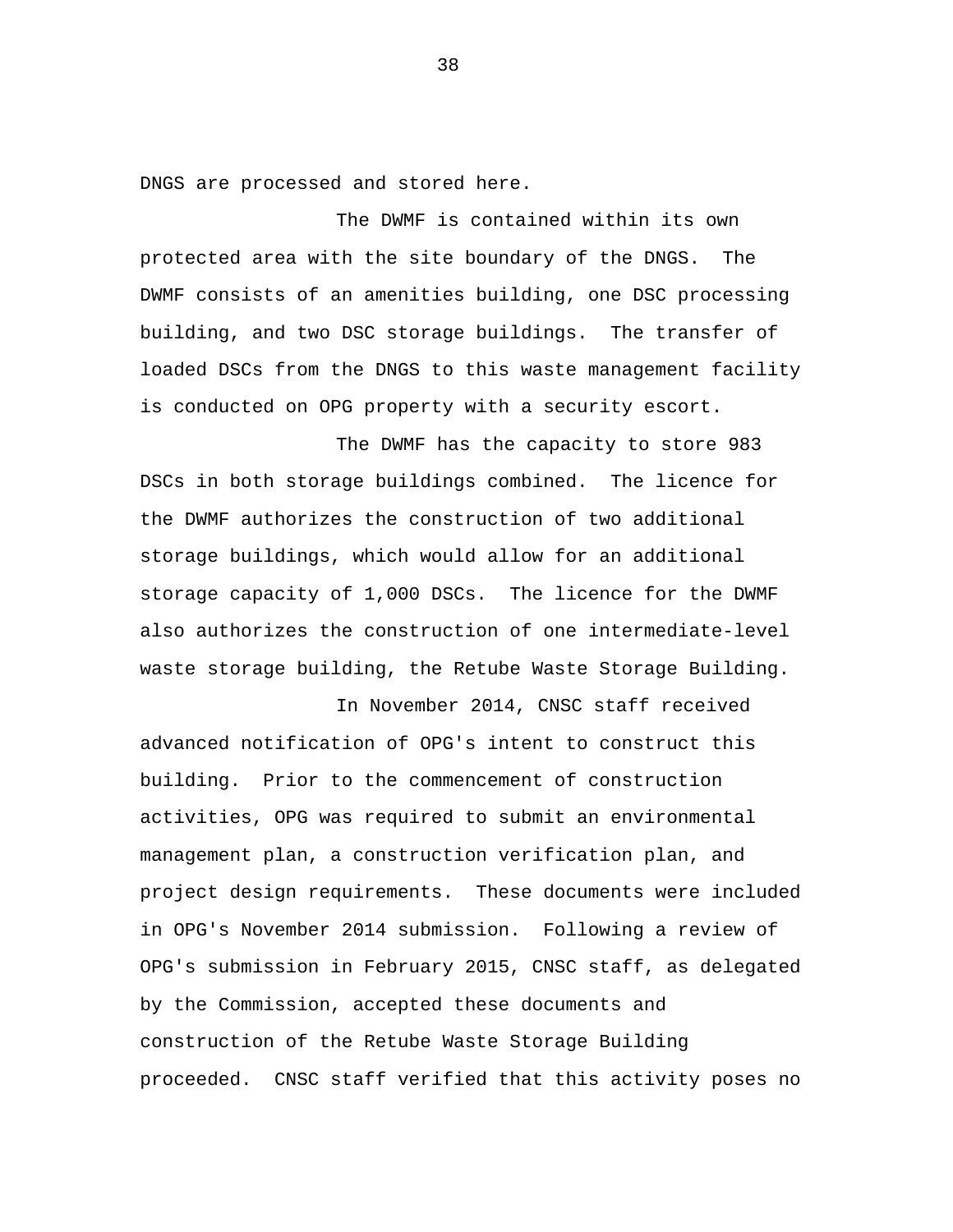added risk to the public or the environment.

The current licence is valid until April 2023.

The table on this slide shows the licence limit, action level, and actual emissions of particulate and air emissions at the DWMF. The DWMF falls under the derived release limits for the DNGS. The licence limits are based on the 1 millisievert regulatory dose that a member of the public can receive in a year. The actual emissions from DWMF are significantly lower than the licence limit and action level.

Next, I will discuss the Pickering Waste Management Facility. The Pickering Waste Management Facility, or PWMF, is located at the site of the Pickering Nuclear Generating Station, or PNGS, on the north shore of Lake Ontario in Pickering, Ontario.

The PWMF stores high-level radioactive waste, as well as intermediate-level radioactive waste from the refurbishment of the Pickering A Nuclear Generating Station and 34 above-ground dry storage modules located at the Retube Component Storage Area. The Retube Component Storage Area is close to the receipt of any new intermediate-level waste. DSCs containing used nuclear fuel solely from the PNGS are processed and stored at this facility. The transfer of loaded DSCs from the PNGS to the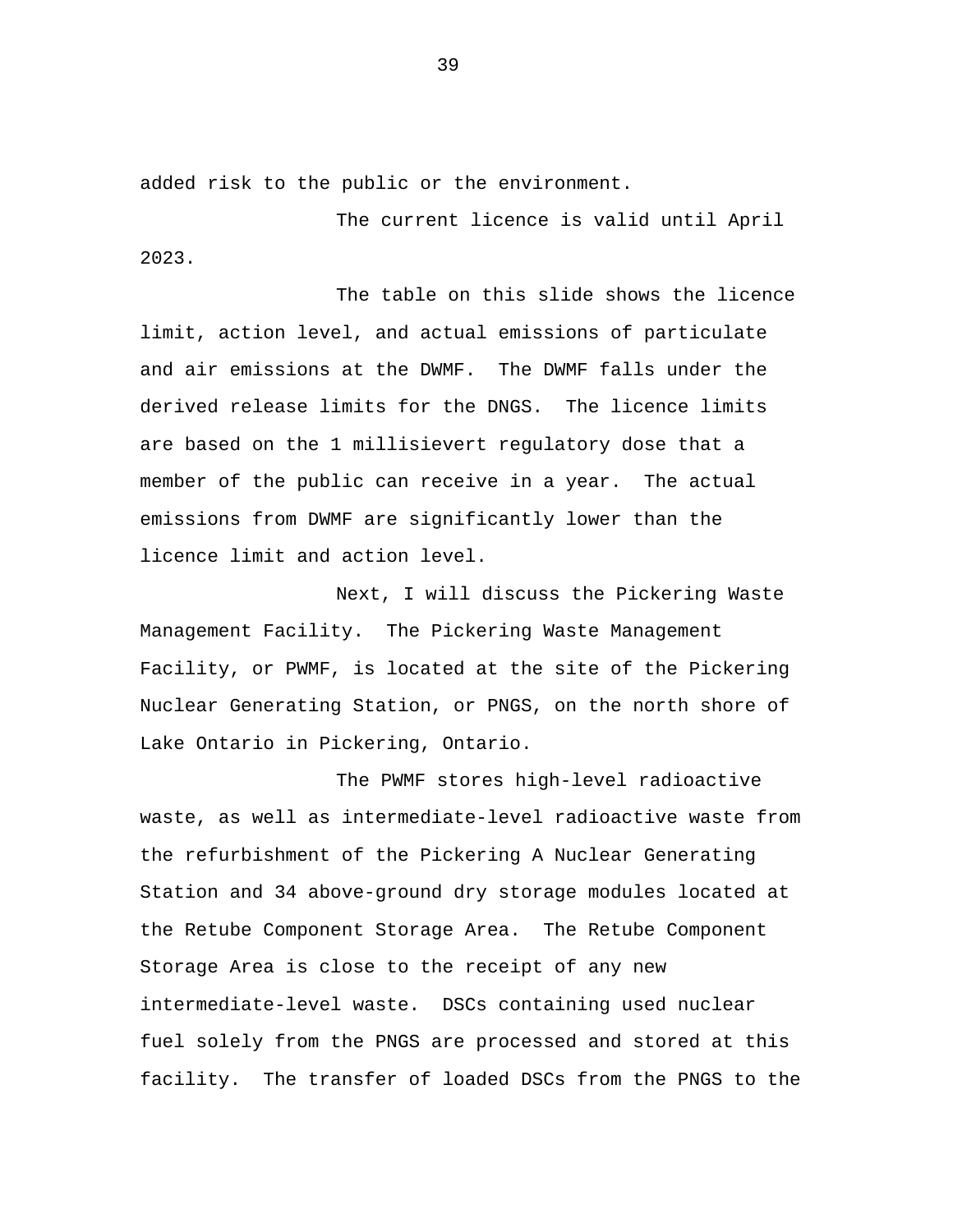PWMF is conducted on OPG property with a security escort.

The PWMF has the capacity to store 1,154 DSCs in three storage buildings, and also has the potential for a further storage capacity of an addition 500 DSCs by the construction of an additional storage building. This construction is authorized by the waste facility operating licence for the PWMF.

There have been no major changes to this facility or its operation in 2015. The current licence is valid until March 2018. OPG has applied for a licence renewal and has informed CNSC staff of their plans for additional construction, including a new processing building to replace the current processing building. This construction also encompasses two additional storage buildings. The Commission hearing is currently scheduled to take place in April 2017.

The table on this slide shows the licence limit, action level, and actual emissions of particulate in air emissions at the PWMF. The PWMF falls under the derived release limits for the Pickering B Nuclear Generating Station. The licence limits are based on the 1 millisievert regulatory dose that a member of the public can receive in a year. The actual emissions from this facility are significantly lower than the licence limit and action level.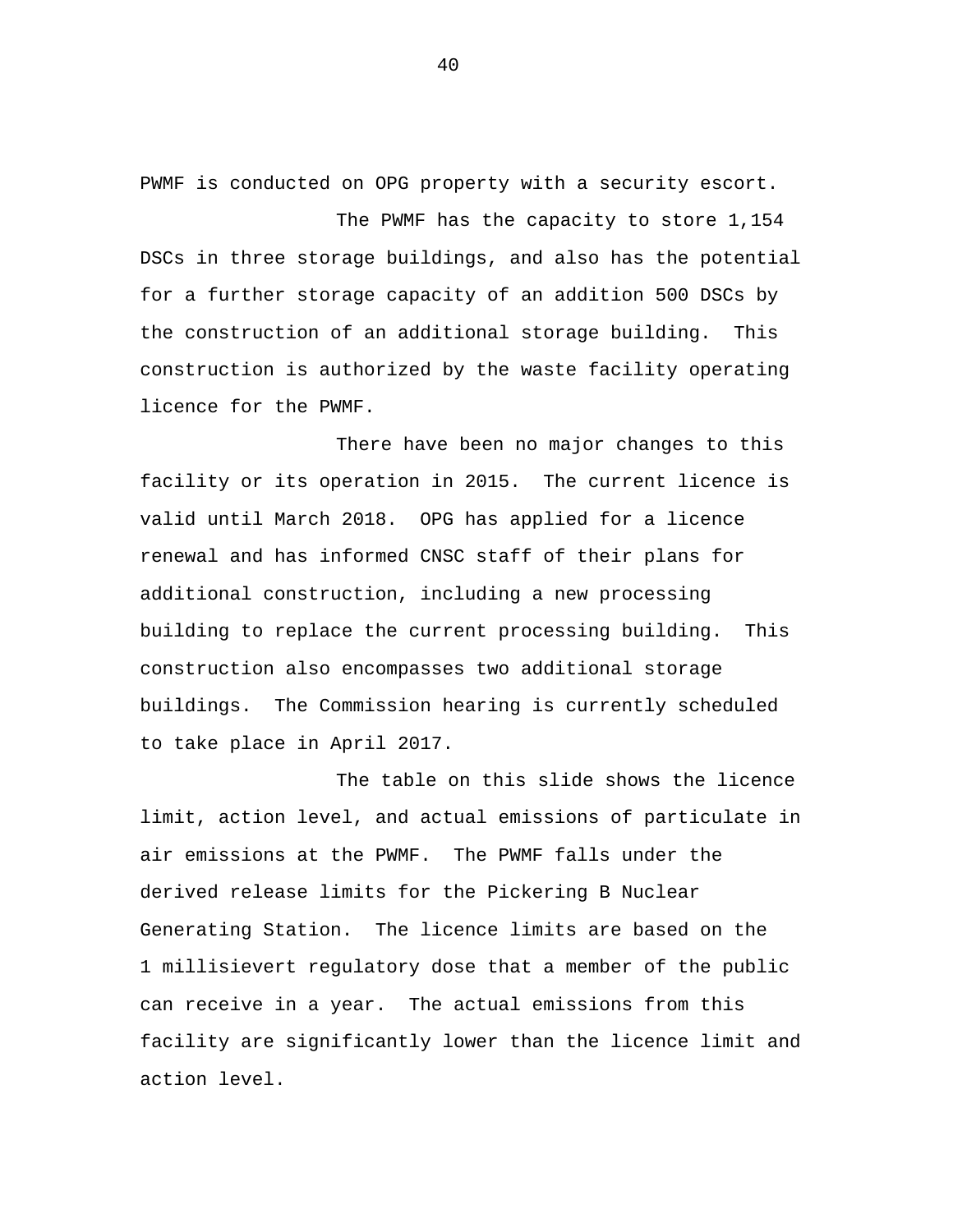Next I will discuss the Western Waste Management Facility. The Western Waste Management Facility, or WWMF, is located at the site of the Bruce Nuclear Generating Station, or BNGS, on the east shore of Lake Huron in the Municipality of Kincardine, Ontario.

The WWMF includes both a Low and Intermediate Level Waste Storage Facility and a Used Fuel Dry Storage Facility. The Low and Intermediate Level Waste Storage Facility receives low-level radioactive waste from the Darlington, Pickering, and Bruce Nuclear Generating Stations. The waste may be stored as-is or processed to reduce its volume through either incineration or compaction.

The Used Fuel Dry Storage Facility is contained within its own protected area, separate from the protected area of the BNGS, but within its site boundary, and consists of one DSC processing building and four DSC storage buildings. The Used Fuel Dry Storage Facility has the capacity to store 2,000 DSCs. The transfer of loaded DSCs from the BNGS to the WWMF is conducted on the Bruce Power site with a security escort.

The licence for the WWMF authorizes the construction of an additional nine storage buildings for low- and intermediate-level radioactive waste, 128 in-ground storage containers for intermediate-level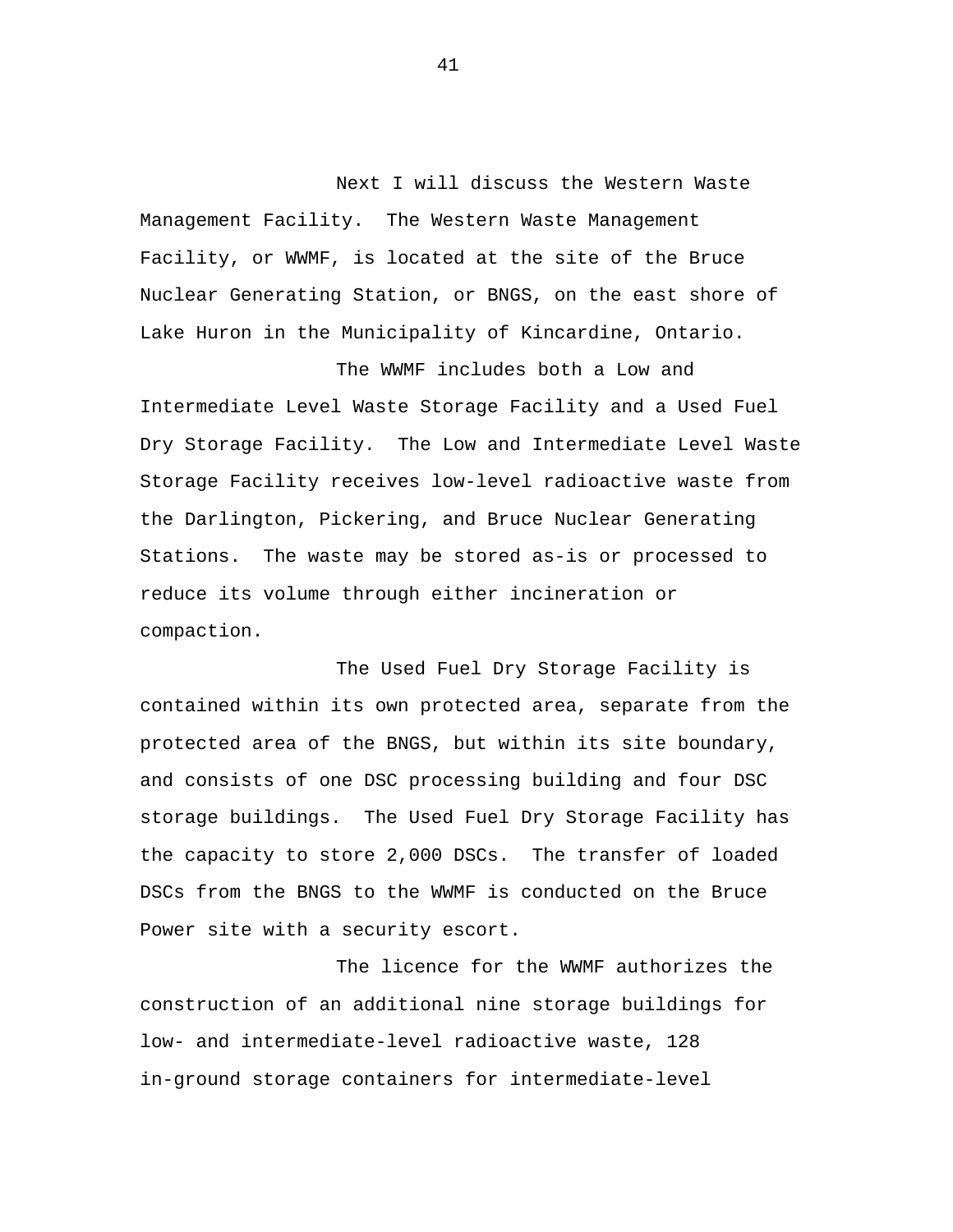radioactive waste, and two DSC storage buildings.

There have been no major changes to this facility or its operation in 2015. The current licence is valid until May 2017. OPG has applied for a renewal, which includes a proposal for an expansion of the facility. The Commission hearing is scheduled to take place in April 2017.

The table on this slide shows the licence limits, action levels, and actual emissions as measured in various locations at the WWMF. This includes measuring tritium, carbon-14, particulate, and iodine-131 in air emissions, as well as tritium and gross beta in liquid effluent.

The WWMF has its own facility-specific derived release limits for airborne and liquid releases. The licence limits are based on the 1 millisievert regulatory dose that a member of the public can receive in a year. Liquid effluent discharged from the site include both subsurface drainage and stormwater. Waterborne effluent leaving the facility is collected at various sample stations located on site.

Weekly samples are taken from each sample station and analyzed for tritium and gross beta activity. Results of the individual sample stations are combined and reported to the CNSC as a total emission from the facility.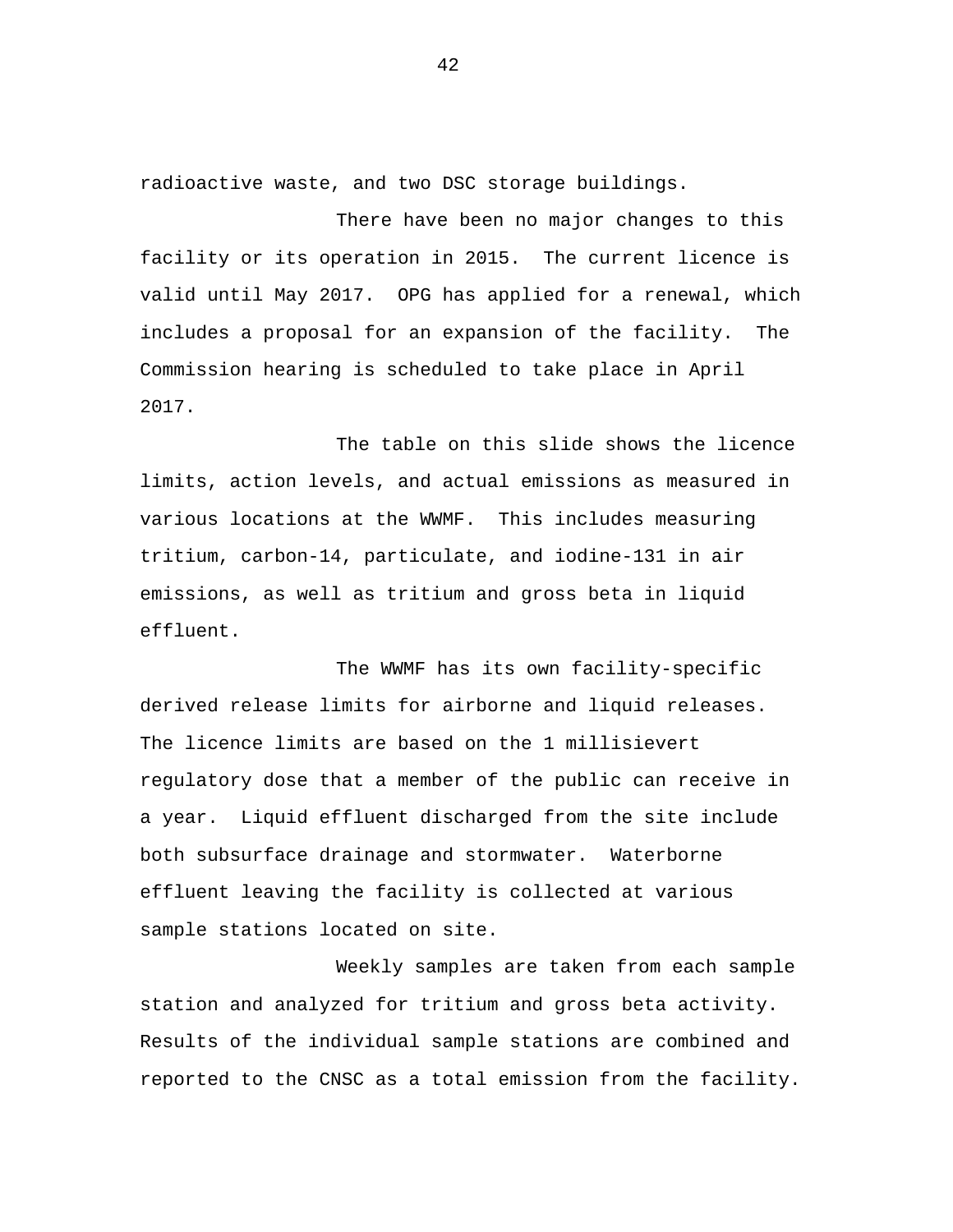Results of the radiological effluent monitoring program are provided to the CNSC in quarterly operational reports. The actual releases from the facility are significantly lower than the licence limit and action level for every type of release. There were no exceedances of any of the action levels at this facility in 2015.

As part of OPG's environmental monitoring program, liquid releases are monitored at 18 wells which were consistently below the derived release limits. One well, water sampling hole 231, has indicated elevated tritium concentration since the late 1990s. In 2010, OPG investigated the issue and identified water vapour from the waste in the low-level storage buildings as the cause of the anomaly. After the implementation of corrective measures, results since 2011 have indicated a declining trend at this monitoring well. CNSC staff continue to review the results of this well in addition to the other monitoring results to ensure the safety of WWMF's operations.

The concentration of tritium levels in water sampling hole 231 peaked in 1990 at 80,000 becquerels per litre. OPG implemented corrective actions and results since 2011 have indicated a declining trend. In 2011, the tritium level at water sampling hole 231 dropped to 75,000 becquerels per litre. Since then, it has been decreasing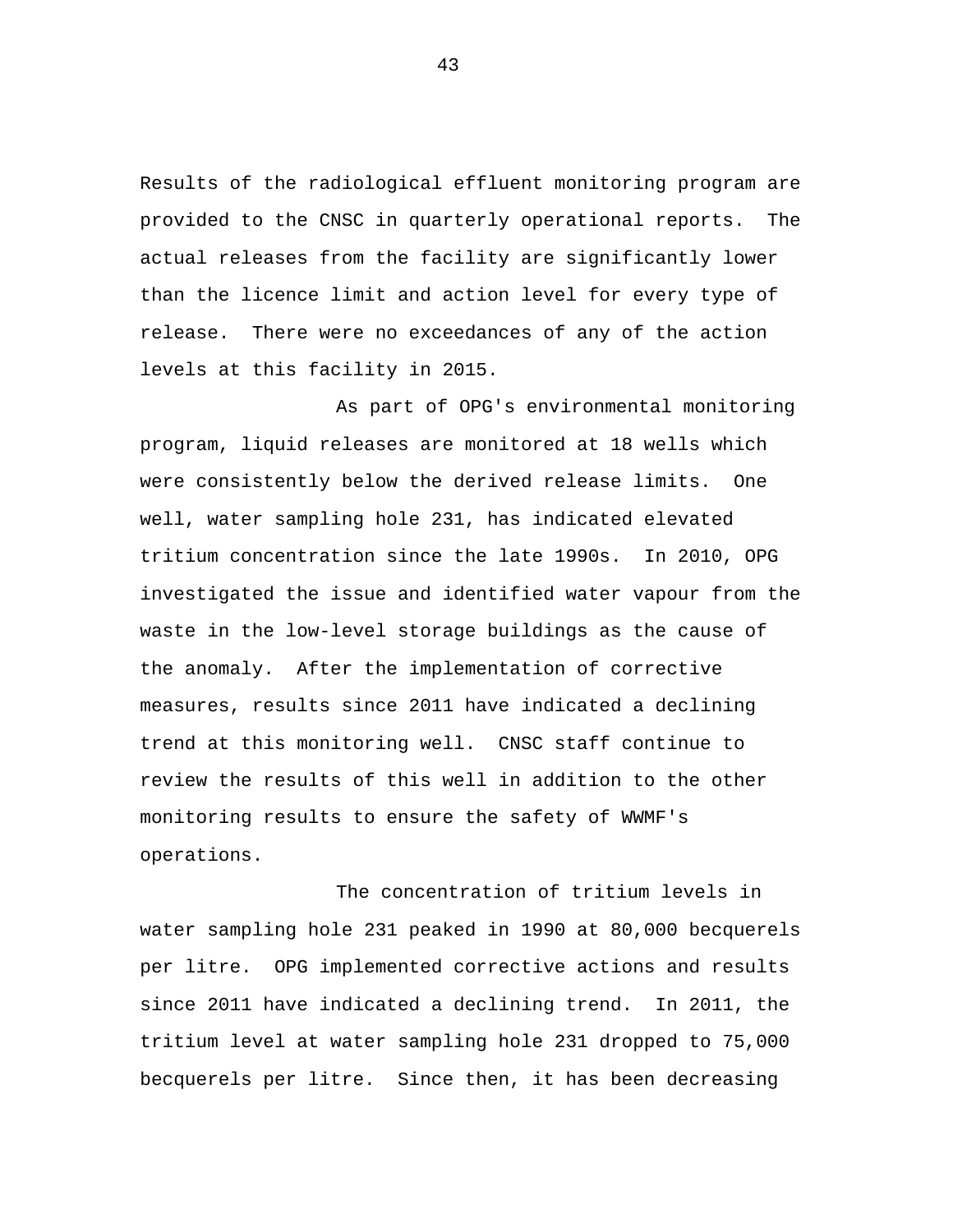and in 2015 the tritium level was at 25,000 becquerels per litre. Groundwater at this site is not used for human consumption; therefore, the elevated levels of tritium at WWMF's water sampling hole 231 do not pose an unacceptable risk to humans.

Additionally, OPG submitted an environmental risk assessment and predictive effects assessment earlier in 2016 for this facility, taking into consideration all contaminant releases, including tritium from groundwater. CNSC staff have reviewed this assessment and concluded that tritium at water sampling hole 231 and elsewhere around the site are at acceptable levels.

To summarize, in 2015, at the Class 1 waste management and storage facilities, all facilities have satisfactory or better performance in all safety and control areas. All radiation doses to nuclear energy workers were below the regulatory limit. All radiation doses to members of the public were below the regulatory limit. The licensee's environmental protection programs were effective at keeping environmental releases ALARA, and no lost-time injuries occurred.

CNSC staff are satisfied that there are waste management and storage facilities in Canada.

This concludes the update on the Class 1 waste management and storage facilities. We will now break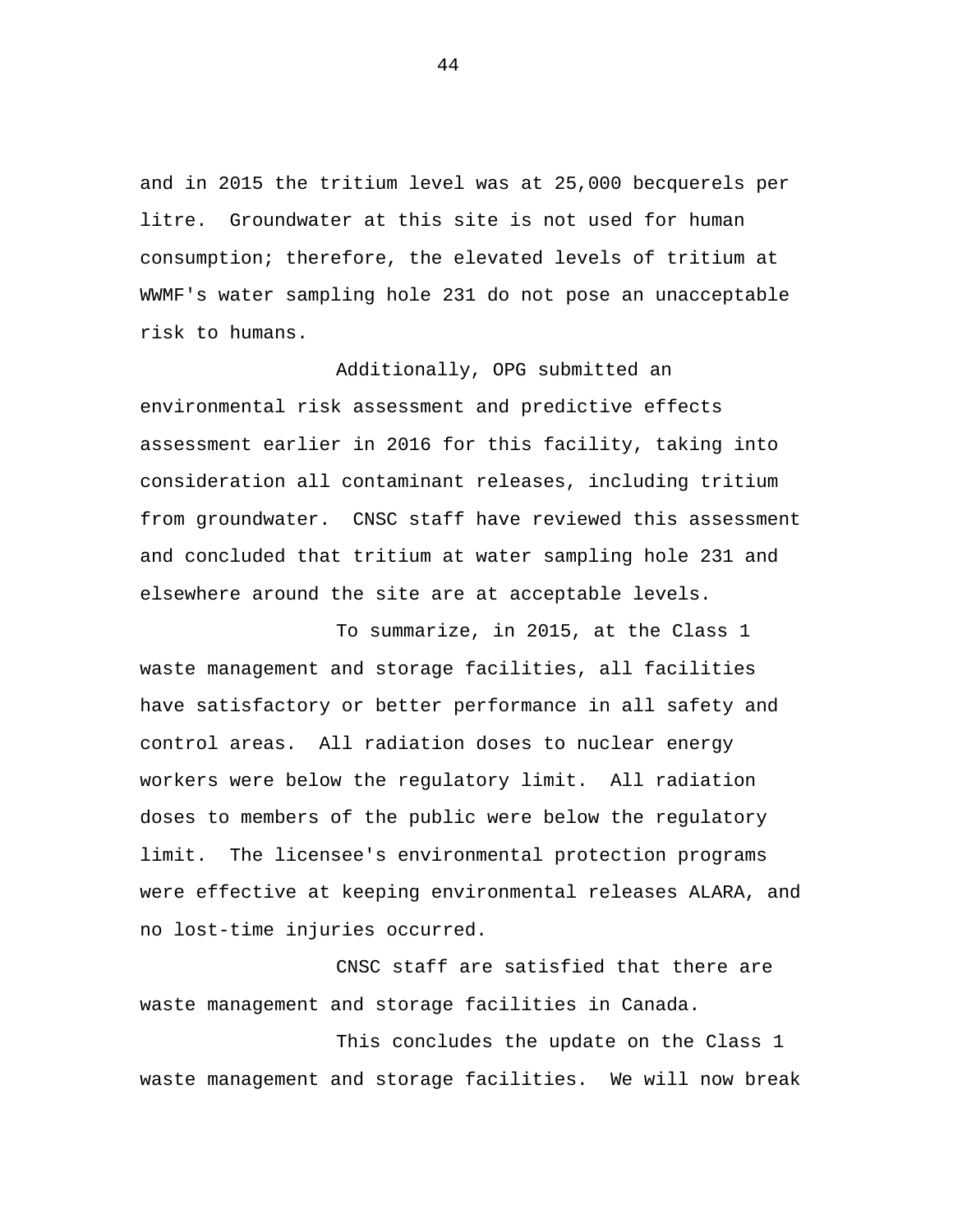in our presentation to address any questions the Commission may have on the Class 1 waste management and storage facilities.

**THE PRESIDENT:** Okay. Before we get into some of the questions, I'm sure that our licensee may want to share some information with us.

**MS MORTON:** Hello. For the record my name is Lise Morton, vice-president of Nuclear Waste Management with Ontario Power Generation, and I'm pleased to be here today.

OPG has worked hard to continuously improve performance of our nuclear waste management facilities. We're pleased to see that recognized in CNSC staff's report. OPG is especially proud of its safety record, and we focus on safety every day on every job.

The Pickering Waste Management Facility in particular has never had a lost-time accident since the beginning of its operation in 1996, and we're very proud of this. Doses to the public and to workers from the operation of these facilities remains well below legal limits. OPG continues to work to reduce the amount of radioactive waste being generated through various means, including improved segregation at source, resulting in lower volumes of low-level waste, and through our sorting and segregation at the Western Waste Management Facility to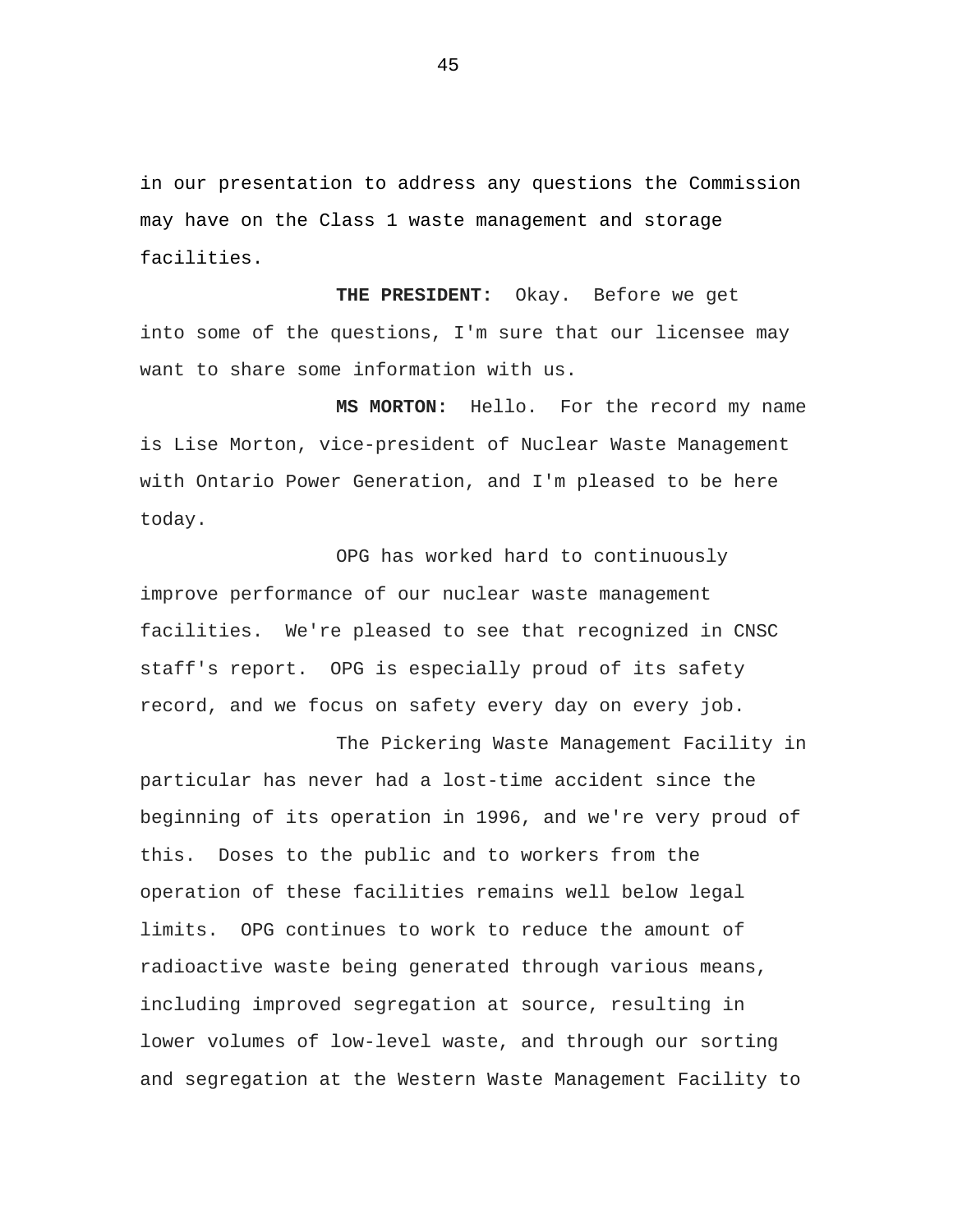reduce volumes of radioactive waste currently stored and reduce our environmental footprint.

Continuous improvement is an important facet of our overall program, and we strive to apply learning behaviours on a daily basis.

I thank you for the opportunity to speak today, and I welcome any questions the Commission may have.

## **THE PRESIDENT:** Thank you.

So as per usual, we start with the interventions that we received. And I think the first one is -- the first submission is a written intervention by the Canadian Nuclear Workers' Council, as outlined in CMD 16-50.1.

**CMD 16-M50.1** 

**Written submission by** 

**Canadian Nuclear Workers' Council** 

**THE PRESIDENT:** So any particular question? Ms Velshi, Dr. McEwan?

**MEMBER VELSHI:** No question. It's just good to get confirmation from the union that the staff's report reflects what their assessment is as well.

THE PRESIDENT: Dr. McEwan.

**MEMBER McEWAN:** So this is a question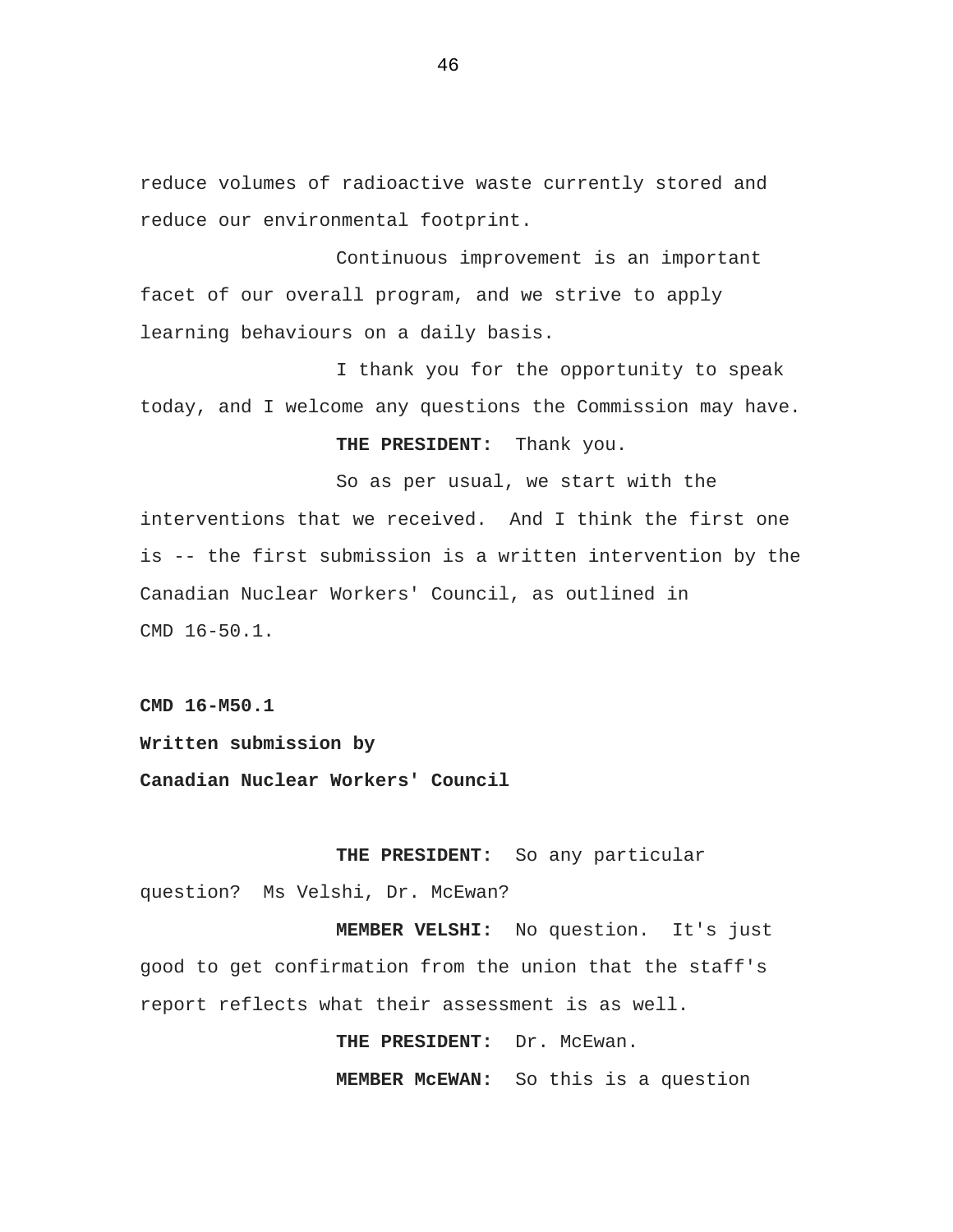related to the third paragraph. "Unfortunately, due to a glitch, the union received the reports only a few days ago." Whose glitch? And could we have improved our communications with them?

**MS GLENN:** Karine Glenn for the record. I'm the director of the Wastes and Decommissioning Division.

The notice of hearing was posted well in advance of the meeting; a participant funding announcement was also done well in advance of the meeting. I'm not a hundred per cent certain as to what happened with the union not receiving the document, whether or not they -- we're not aware that they had requested it; however, as is the case, the CMDs are always available upon request, and that information is posted on the CNSC website.

**MR. LEBLANC:** And if I can add -- I have no idea either -- I'm Marc Leblanc from Secretariat -- what was the glitch that is referred. The Canadian Nuclear Workers' Council is one of our subscribers. They get all the information. They got the notice that stated when, where the document was, and they are frequent participants in Commission proceedings, so it may have been that the glitch was just that the document was not received or that they misplaced it. We have no idea. But it's not a normal occurrence with them.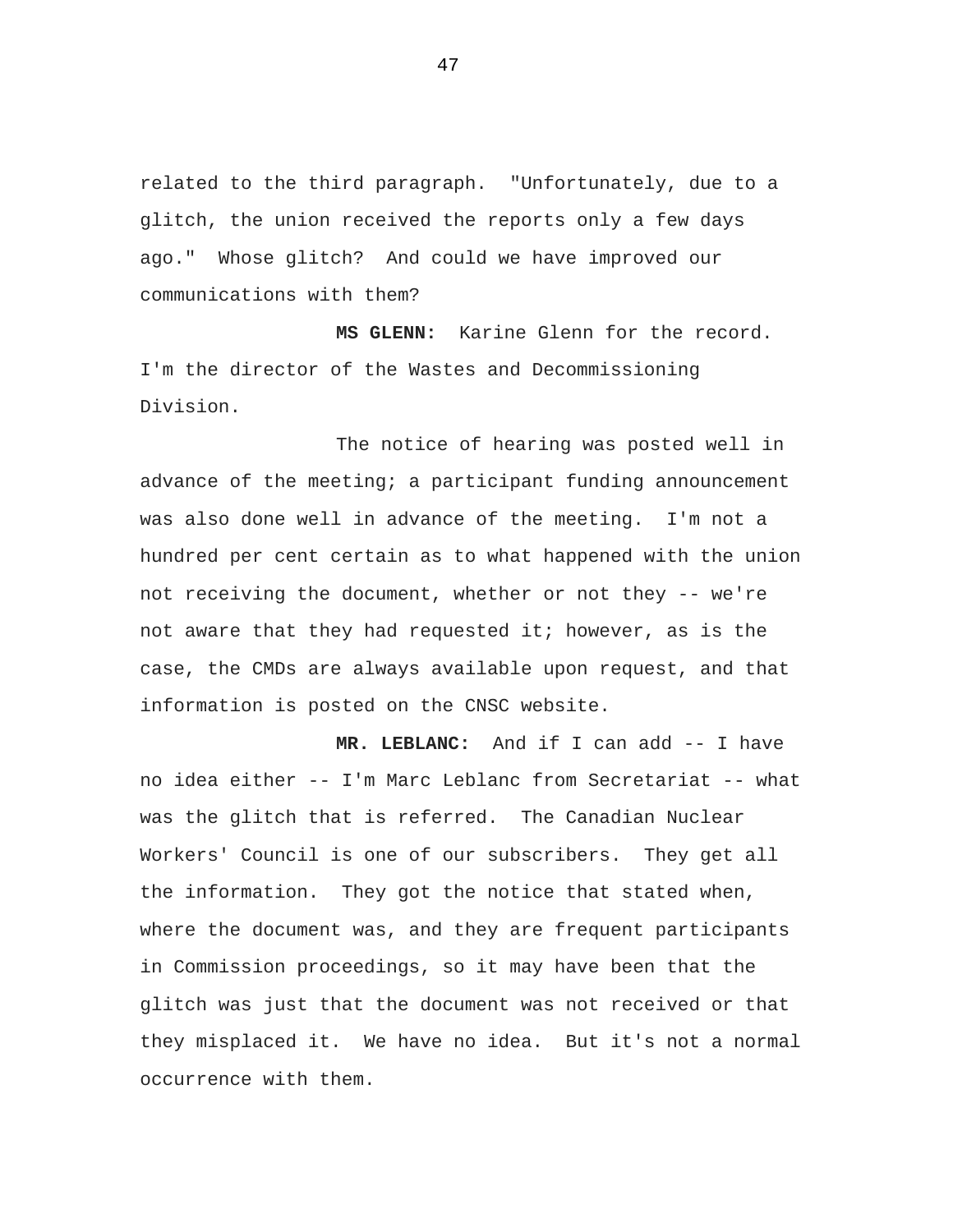**MEMBER McEWAN:** So maybe you could just follow up and make sure that they're not too unhappy or that we didn't  $-$ 

**THE PRESIDENT:** Okay, thank you. Anything else?

## **CMD 16-M50.2**

## **Written submission from Northwatch**

**THE PRESIDENT:** Okay, so I'd like to now to move to the next submission, which is a written intervention by Northwatch, as outlined in CMD 16-50.2. I'd like to remind -- I think you know, Commissioners, that they made comments on Part 1 or Part 3. So we're now talking only about Part 1.

So floor is open. Who wants to start? Ms Velshi.

**MEMBER VELSHI:** Thank you. Well, why don't we go to the first recommendation from Northwatch on page 2. It's a question for staff. Recommendation about oversight reports being made available, and particularly the draft reports during the public comment period. And then the second one is around the website, but we'll get to that later. But if you can just talk about the availability of the regulatory oversight reports and your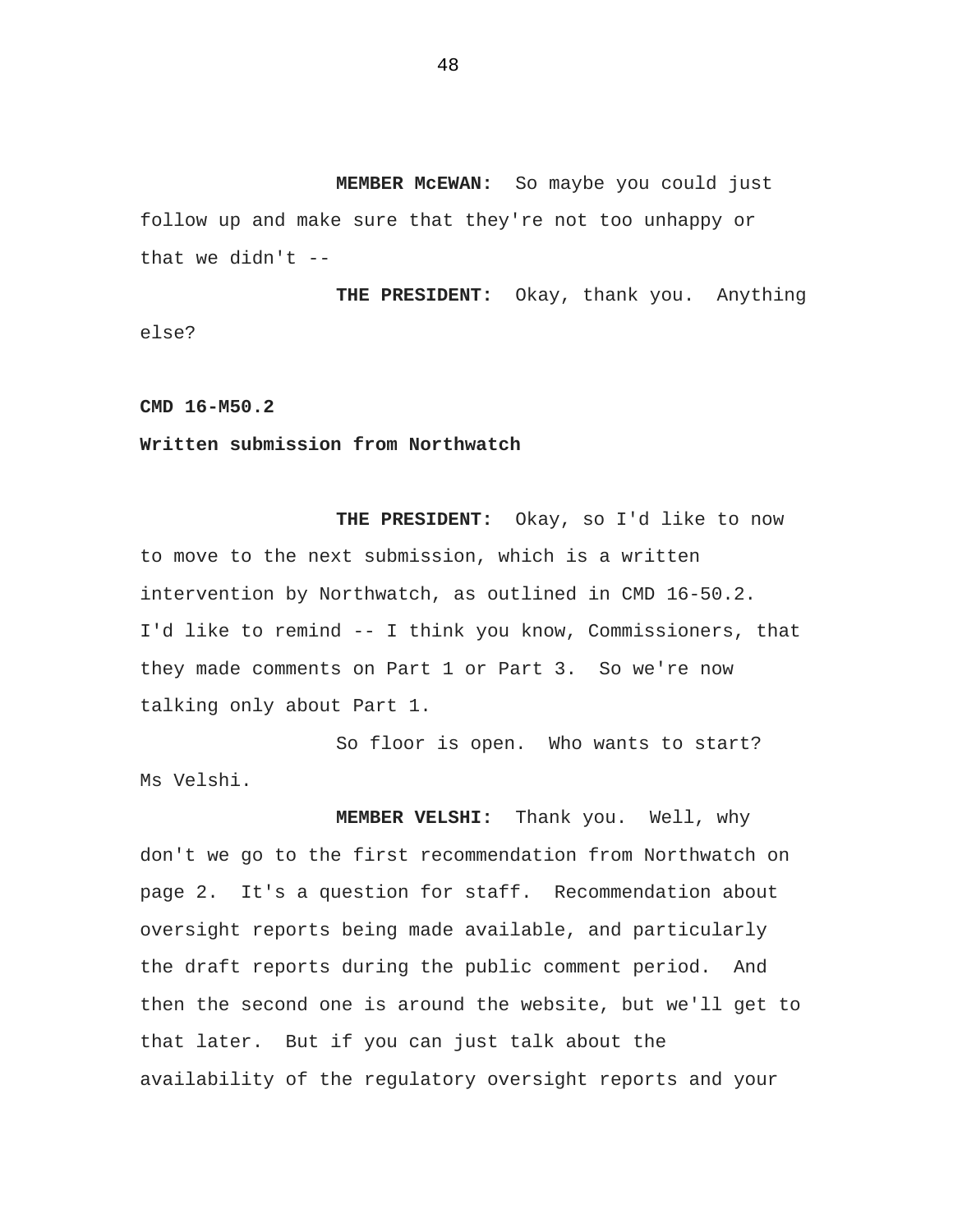thoughts about the draft report being available on the website as opposed to by request.

**MS GLENN:** Karine Glenn for the record. As is the practice for all of the proceedings with the Commission, CMDs are available from the Secretariat upon request once they are published. The regulatory oversight reports are draft at this point in time, and they're only available in English until we finalize the editing after the Commission proceedings, at which place [sic] they will translated, edited, and published on the CNSC website and will be available in both official languages at that time.

**MEMBER VELSHI:** So if you put yourself in Northwatch's shoes as they're trying to review this report and they need the nuclear power plant regulatory oversight report, because some of the waste facilities are covered in there, how would you help them access that more readily, since they're not available on the website as yet because they haven't been finalized -- or maybe it's been finalized, I don't know.

**MS GLENN:** Karine Glenn for the record. Northwatch is a frequent intervenor, and as is the procedure for all of our CMDs, they -- it's just a question of contacting the Secretariat and that CMD is provided to them either electronically or a paper copy may be sent to them as well. If they are a subscriber to the CNSC info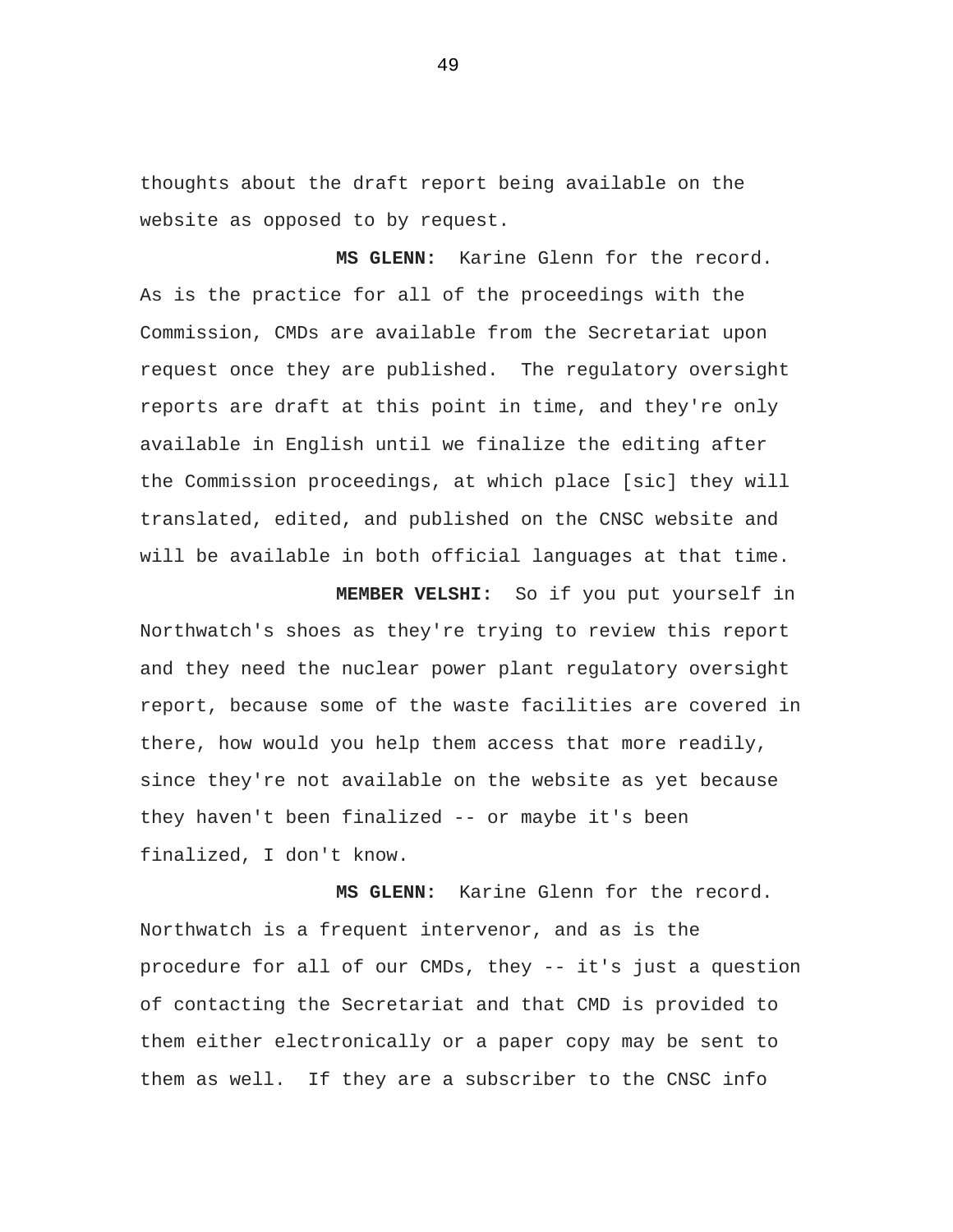account, they would receive that information as well. The CMD is available through that venue.

**MR. LEBLANC:** And if I may just complete, Karine is totally right. The information is available immediately upon request. We cannot publish information that has not yet been translated, so in that context we have the English version. If someone was to ask for a version in French, we would accelerate the translation, but those are substantive documents and in that context that makes it a bit of a challenge for us. But we do provide the information, usually within a month prior to their intervention being requested. So that should provide enough time. For more substantive cases now we're trying to provide a 45-day window instead of 30 to allow them a bit more time to process the information, but certainly at the moment we're really endeavouring to provide information immediately upon request.

**MEMBER VELSHI:** Thank you. And so the nuclear power plant ROR, is that available on the website or has that not yet been finalized and translated?

**MR. JAMMAL:** It's Ramzi Jammal for the record.

There's a couple things I would like to mention in addition to what Mr. Leblanc has mentioned and Mme Glenn mentioned. The ROR, as they come before you,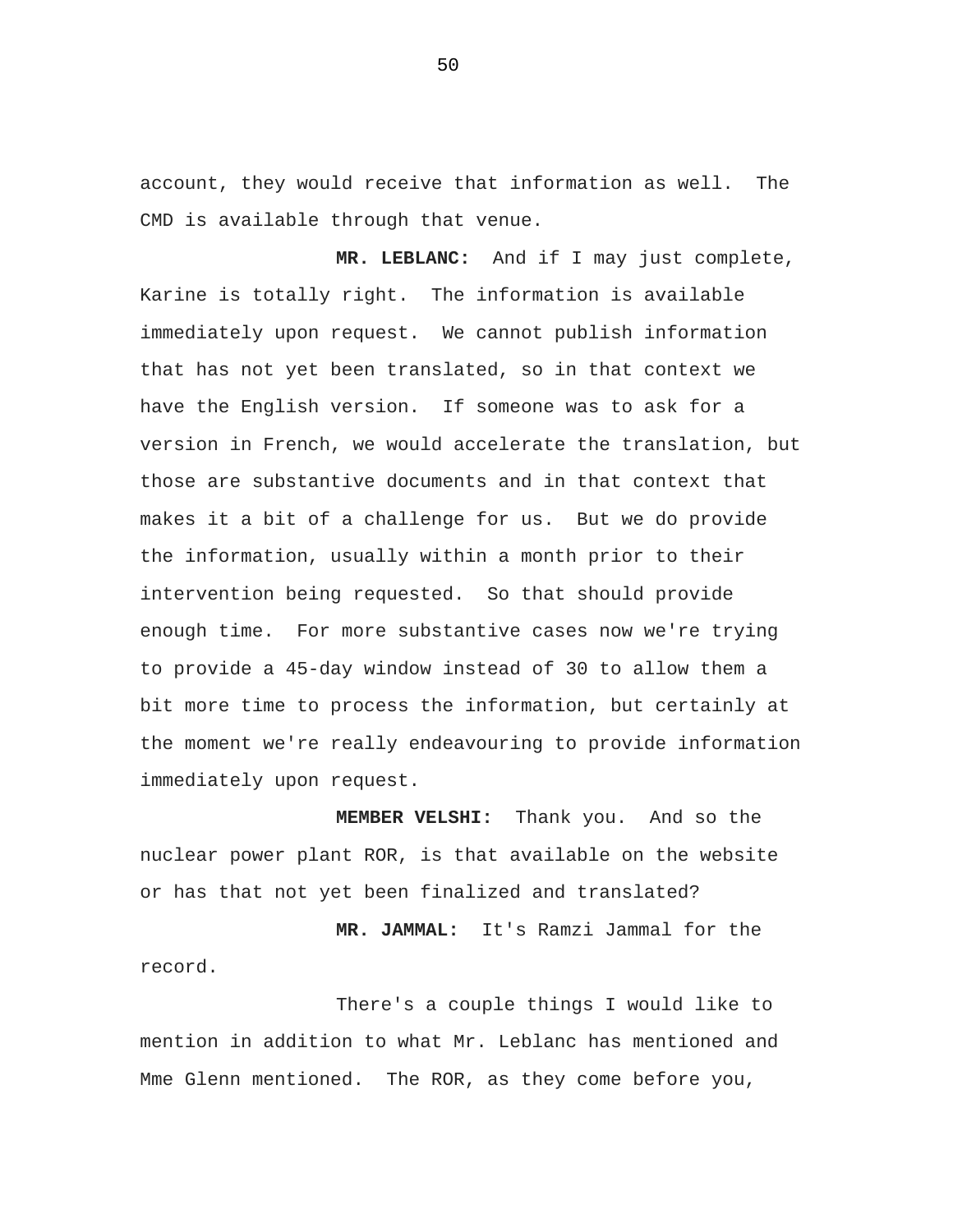they're not the final version. So we take your comments back, your direction with respect to any modifications, staff will make the amendments, and then we will modify them. With respect to the ROR of the nuclear power plants, the process is a little bit different from -- for historical reasons and allocation of resources to do it. But again, every ROR we go through before the Commission is in a draft form, and then it gets published based on the requirements, as it was mentioned, with respect to the availability of the information in French and in English.

**MEMBER VELSHI:** No, I understand that. I just wondered how much of a delay there was from the time the Commission saw that. So for the nuclear power plants, it was in August that we reviewed it. I just wanted to know when would it be finalized and translated and available on the website?

 **MR. JAMMAL:** We'll get back to today with respect to this answer.

 **MEMBER VELSHI:** Thank you. I think addresses the second part of Northwatch's recommendation around the website as well then. Thank you, Mr. President.

THE PRESIDENT: Dr. McEwan.

 **MEMBER McEWAN:** So can actually just go back, because if I look at the last paragraph on page 1 of the Northwatch intervention, it seems to me that they're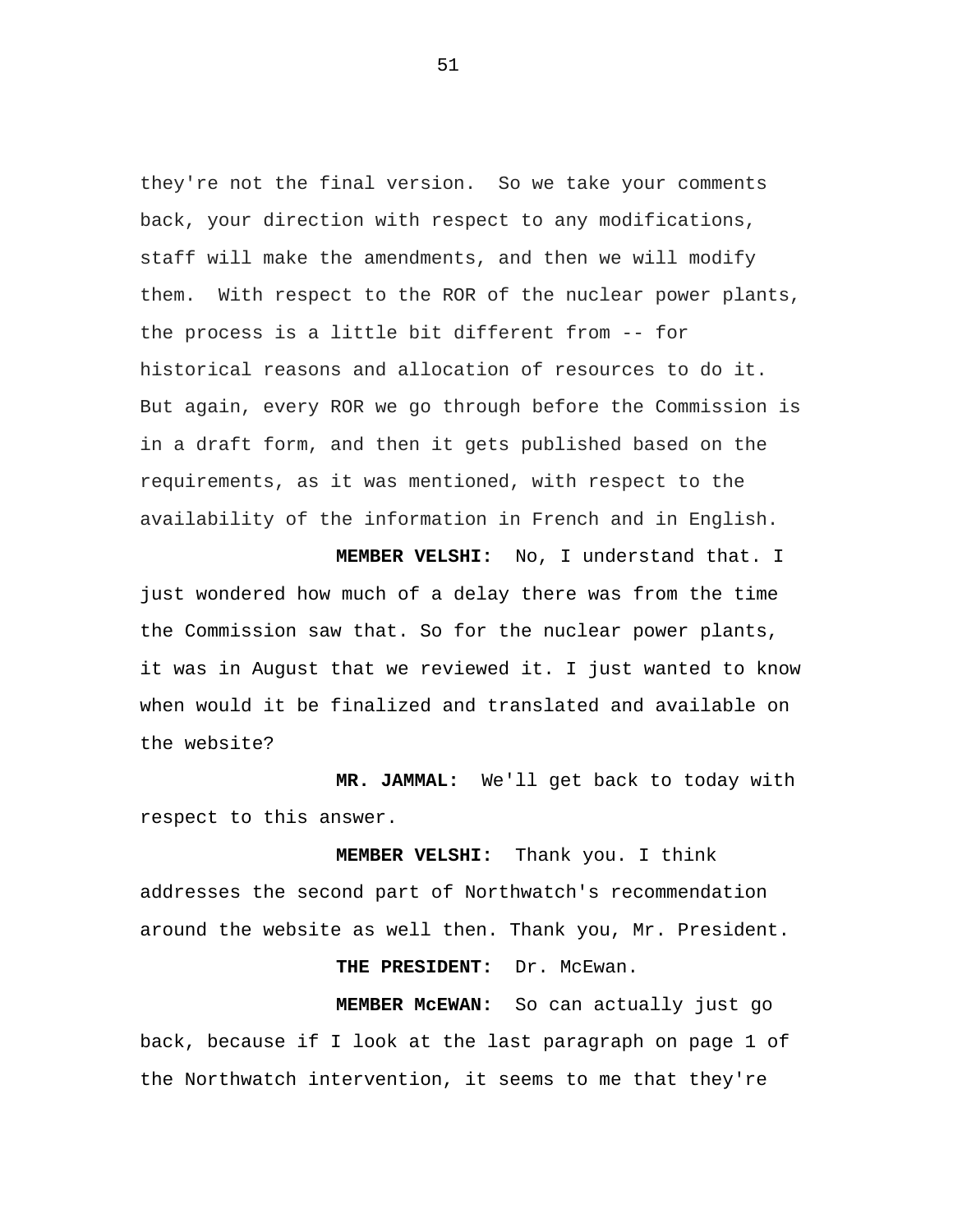asking more for help in the future as more of these RORs a reported and there are more related publications for a common or some centralized listing of all of the reports with the RLs, which would make it much easier for an intervener or a member of the public who has an interest in this to flip backwards and forwards as they're trying to find information from current and past.

So I see this both as a current and a future request for linkages.

 **THE PRESIDENT:** I see somebody want to help us here. Go ahead.

 **MS TADROS:** So Haidy Tadros, for the record.

Yes, with regards -- so we're getting into a little bit of improvement opportunities for our website and how do we improve members of the public being able to access the information? So we have our colleague Lisa Donnelly from Communications, and we'll take sort of what we've done so far.

But in terms of what we currently have, again the draft reports are available and in the future with the improvements that we are seeing with our website specifically around the regulatory oversight reports, it would be opportune for members of the public to find what they're looking for relatively simply.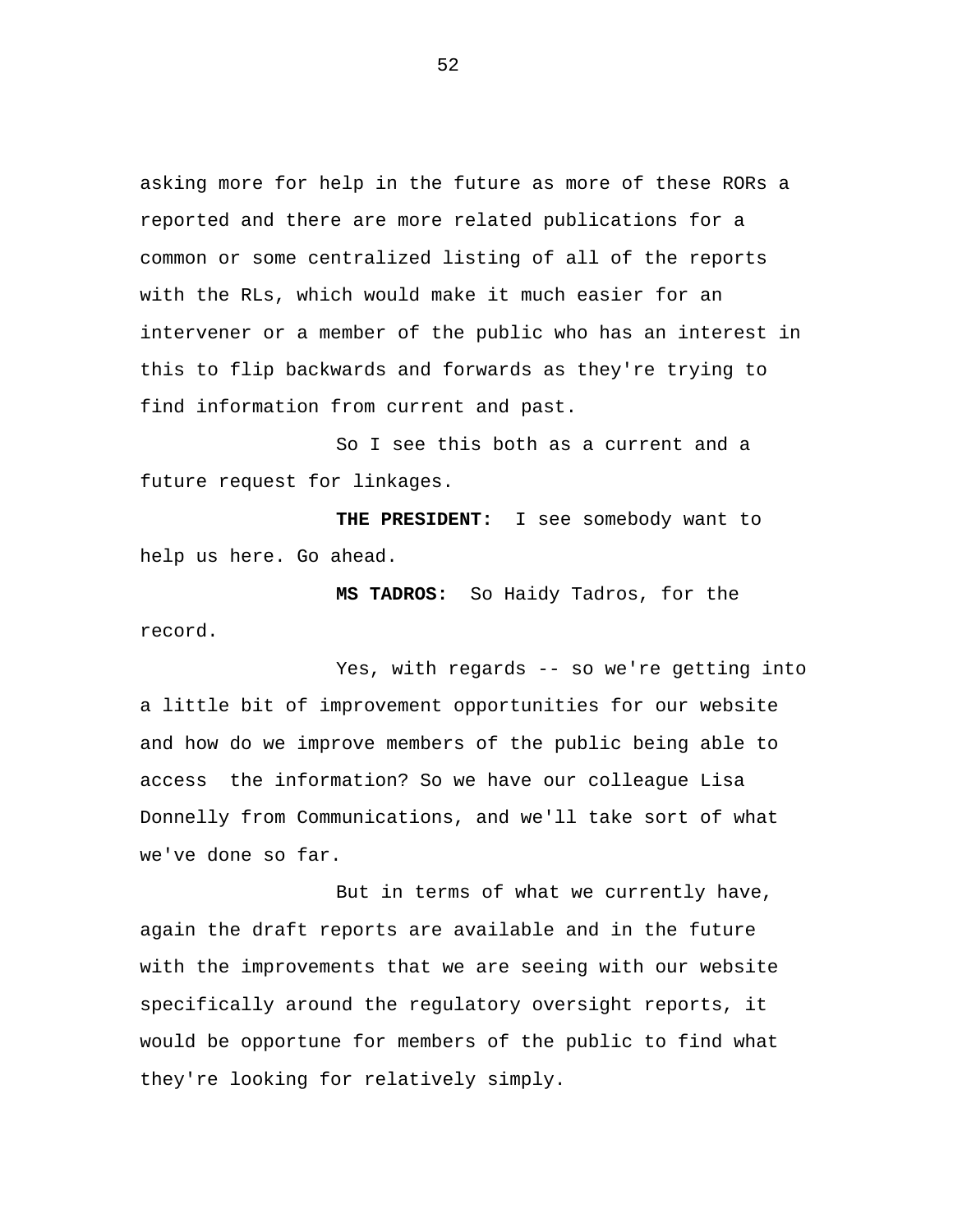Just as a reminder, this is the first regulatory oversight report for waste management facilities as well, so we are constantly looking at ways to put the improvement measures that are brought forward in place for both the report content, but also for accessibility.

So I'll pass it over to Lisa Donnelly for the communications and improvements we've done.

 **MS DONNELLY** Lisa Donnelly, Senior Communications Advisor, for the record.

CNSC staff do agree with many of the recommendations made in the intervention and, in fact, some of them have already been addressed, including updating the website to make it easier to find the regulatory oversight reports.

We've also included pre-licensing reviews, which was addressed, and information on the independent advisory groups, and we will certainly look towards making improvements to the web pages as we move forward.

 **THE PRESIDENT:** Okay, thank you. Ms Velshi.

 **MEMBER VELSHI:** My second question is the second part of Northwatch's comments, which is around the report, its scope, and how substantive it is in addressing some specific areas that Northwatch has identified.

So maybe I'll draw your attention to a few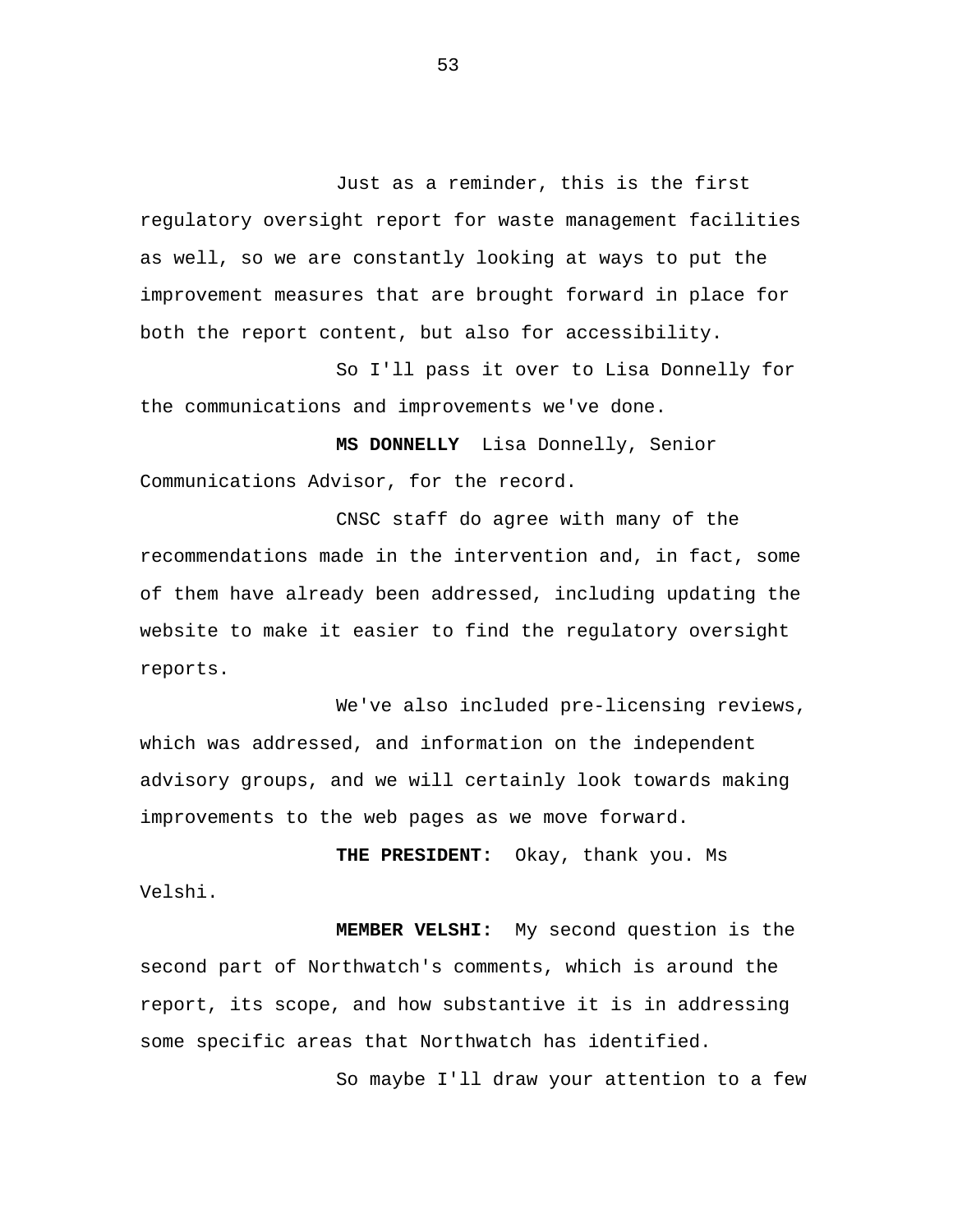things and get your reaction to that. So on page 4, the report is scoped too narrowly and the report is too superficial in its treatment. Then further down on page 5, identifies gaps, one of them being that you're not providing how much waste is generated, would be helpful. The next one is adequacy of used fuel and dry storage capacity.

So comment on -- I know this is the first report, and a great start, some helpful feedback here from Northwatch. What are your thoughts on that?

 **MS GLENN:** Karine Glenn, for the record.

I'll start off by saying that we tried to layout in the presentation that there are other venues where other parts of the fuel cycle or the waste cycle are reported upon, and that may be through the NPP where the wet storage is covered under the operations of the nuclear power plants as opposed to the waste management facilities, which deal only with the dry storage.

However, a complete picture of waste management is produced every three years under the Joint Convention for the safety of used fuel management and the safe radioactive waste management. Canada produces a report every three years to this Joint Convention to fulfil its obligations as a contracting party.

That report covers that complete picture,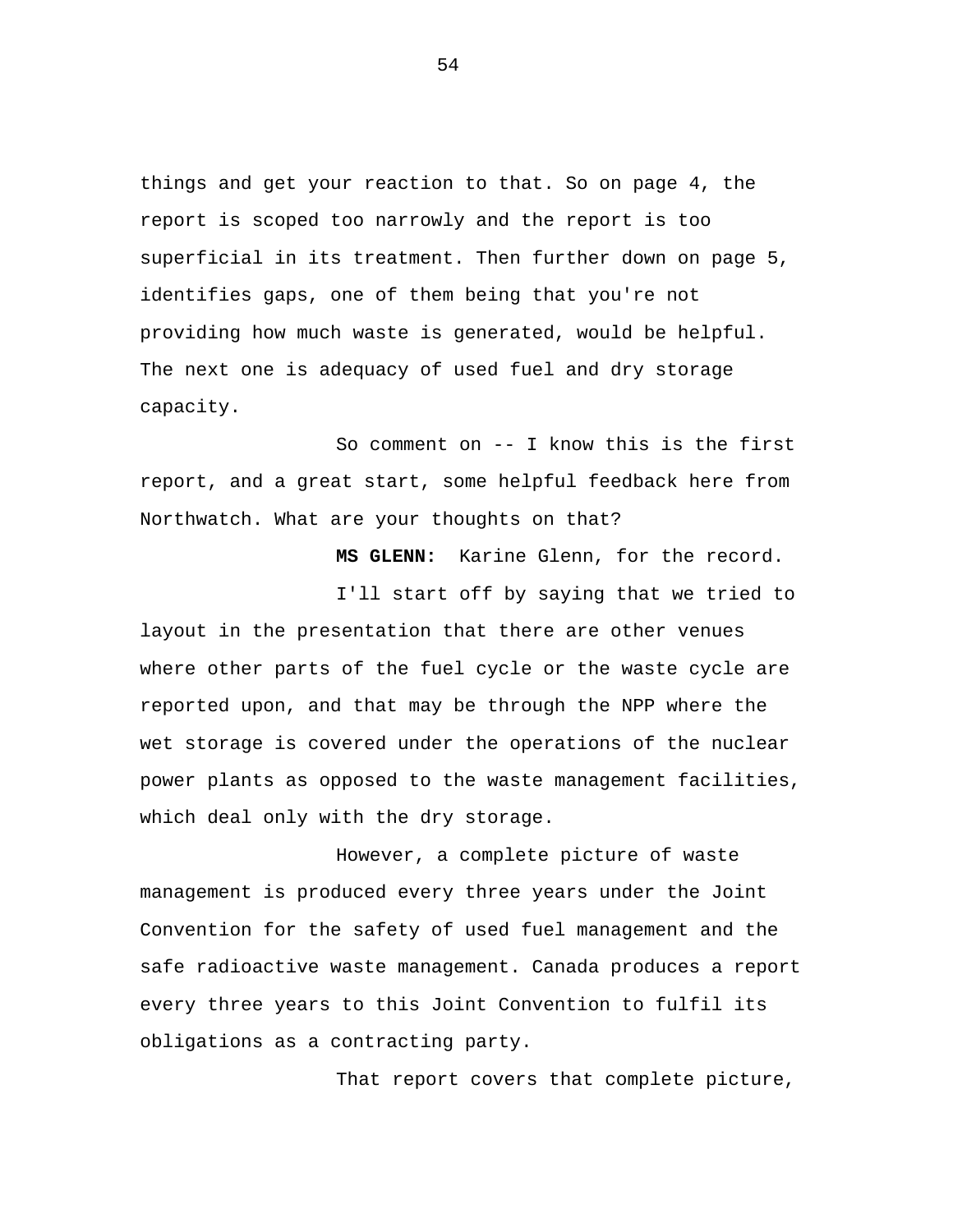including the safety of the fuel in the pool, the dry storage containers, includes full inventories of the waste. That report was last produced in 2015, it will be drafted and submitted to the Joint Convention in 2017 in preparation for the next review meeting which is in 2018. So that is done on a tri-annual basis.

The effort that goes into producing that report is substantial, it is a large undertaking and the inventory that is produced in that report is assembled by Natural Resources Canada, they're the federal government body that's responsible for collecting that information. So they assemble the inventory information that is going to be used in the production of that report.

But Canada does produce this big picture of all waste in all different sectors of the nuclear industry used on a tri-annual basis.

 **MEMBER VELSHI:** So this is where it gets tricky, because this is Part 3. So maybe I'll just save my questions for then before I get the President's ire on this. So I get that, you know, we'll talk about that.

In the report itself, at least I didn't get it, I saw it in the slide presentation, you didn't refer to these other waste facilities that are not covered in the waste management facilities. So you didn't really give a full picture, and you're nodding, so I think that's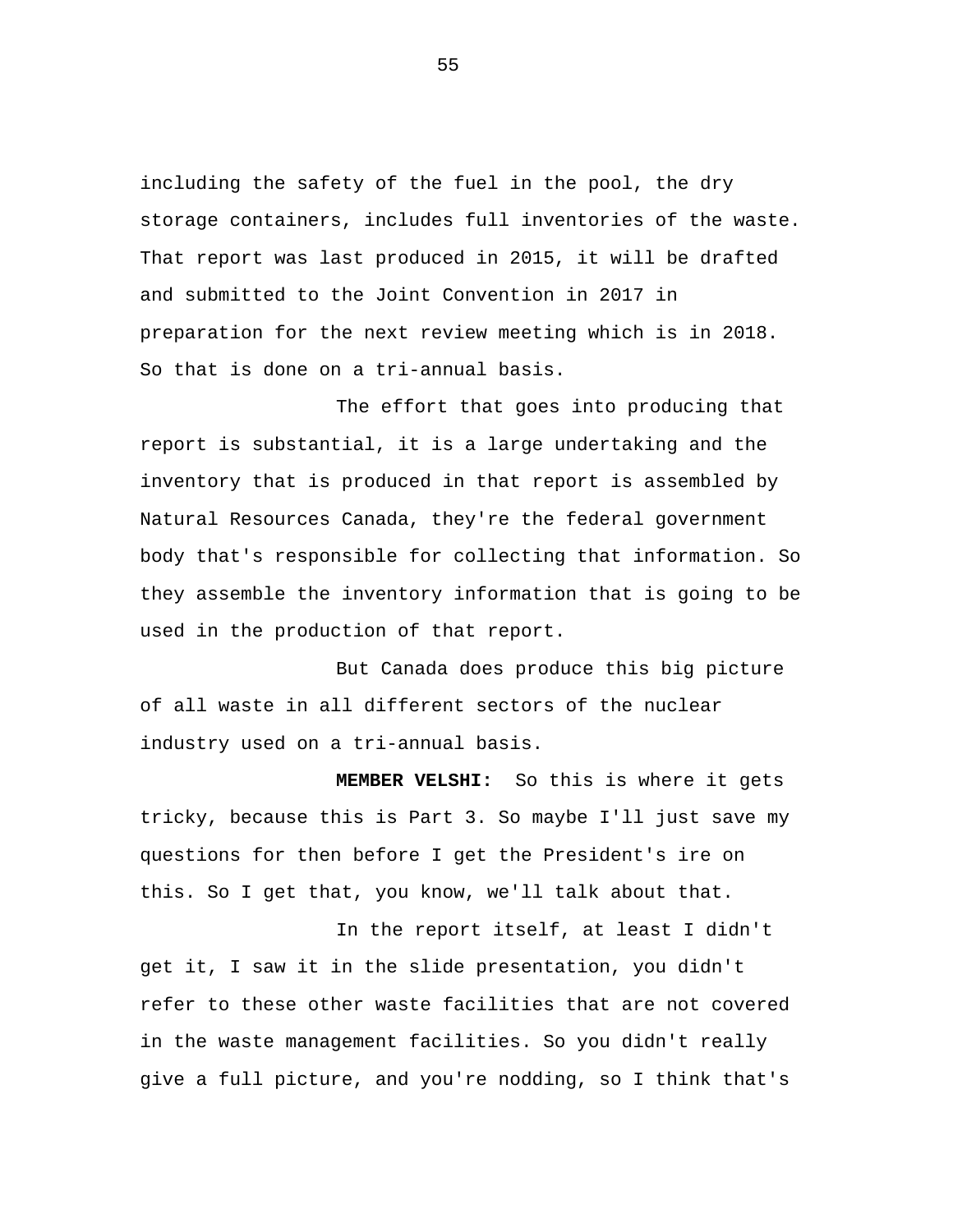something I think you need to add to the report so that full report is there.

3.

The other, we'll cover when we get to Part

 **MS GLENN:** Thank you. Karine Glenn. We will take your comments into consideration for next year's report and clarify -- maybe a clearer picture of what facilities are covered in the report and those facilities that are not, and where that information can be found going forward.

## THE PRESIDENT: Dr. McEwan.

 **MEMBER McEWAN:** Thank you, Mr. President.

This is where we're going to run the risk of merging. I think the figure that they include on page 9, it really just comes to this cross-referencing and putting everything together. I found it very helpful as I tried to follow the cycle and go back. I think it might be helpful to look at this and to see if it can be incorporated into some of the way in which we present and consolidate and coordinate documentation.

 **THE PRESIDENT:** This is an annual report, okay. So the question really is, do we annually report on your Joint Conventional thing moving forward? Well, I don't know. That's an option we can do, and continually to update. Because if it is covering the whole waste, then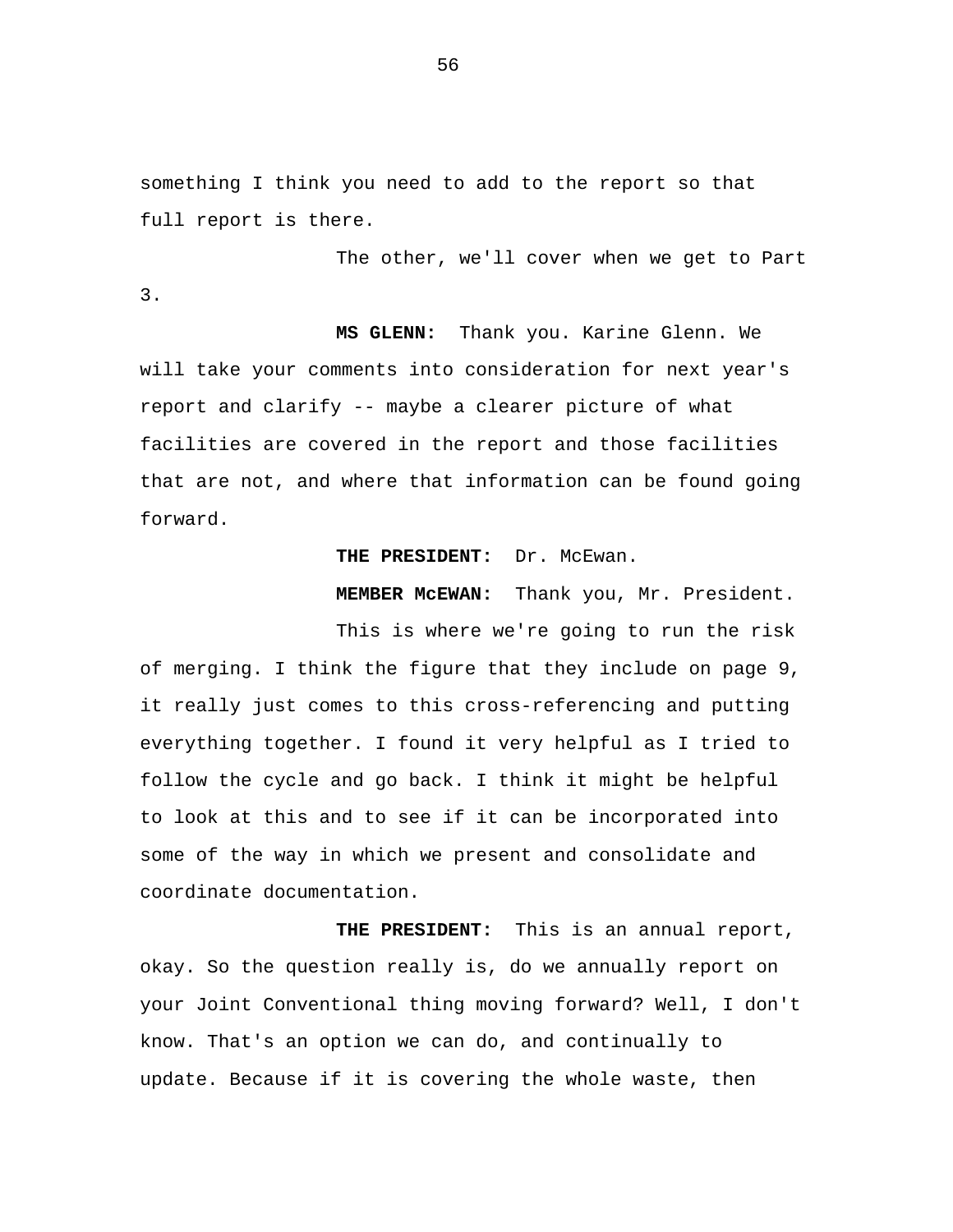annually describing what's changed in a year could be one way of doing it, or else you do the annual report and make reference to the convention.

I don't know what the right picture is, but it's always asked for what's missing from the annual report, and that's really what is being described here and what Northwatch quite rightly raised.

 **MEMBER McEWAN:** So just on the Joint Convention, when this report is submitted is it tabled with the Commission?

 **MS GLENN:** Karine Glenn, for the record.

No, the report represents Canada's position as a collaboration between federal government partners that are responsible both for the regulation and the policy with respect to waste, as well as industry participates in the drafting of the report in order to provide factual and up-to-date information. That report represent's Canada's position, not the CNSC's position.

However, the CNSC is the lead organization to the Joint Convention, and we did report to the Commission following the last review meeting in August of 2015, we presented a summary of the joint review meeting and the presentation that was done to the review meeting to the Commission in a public meeting.

The report itself will be posted on the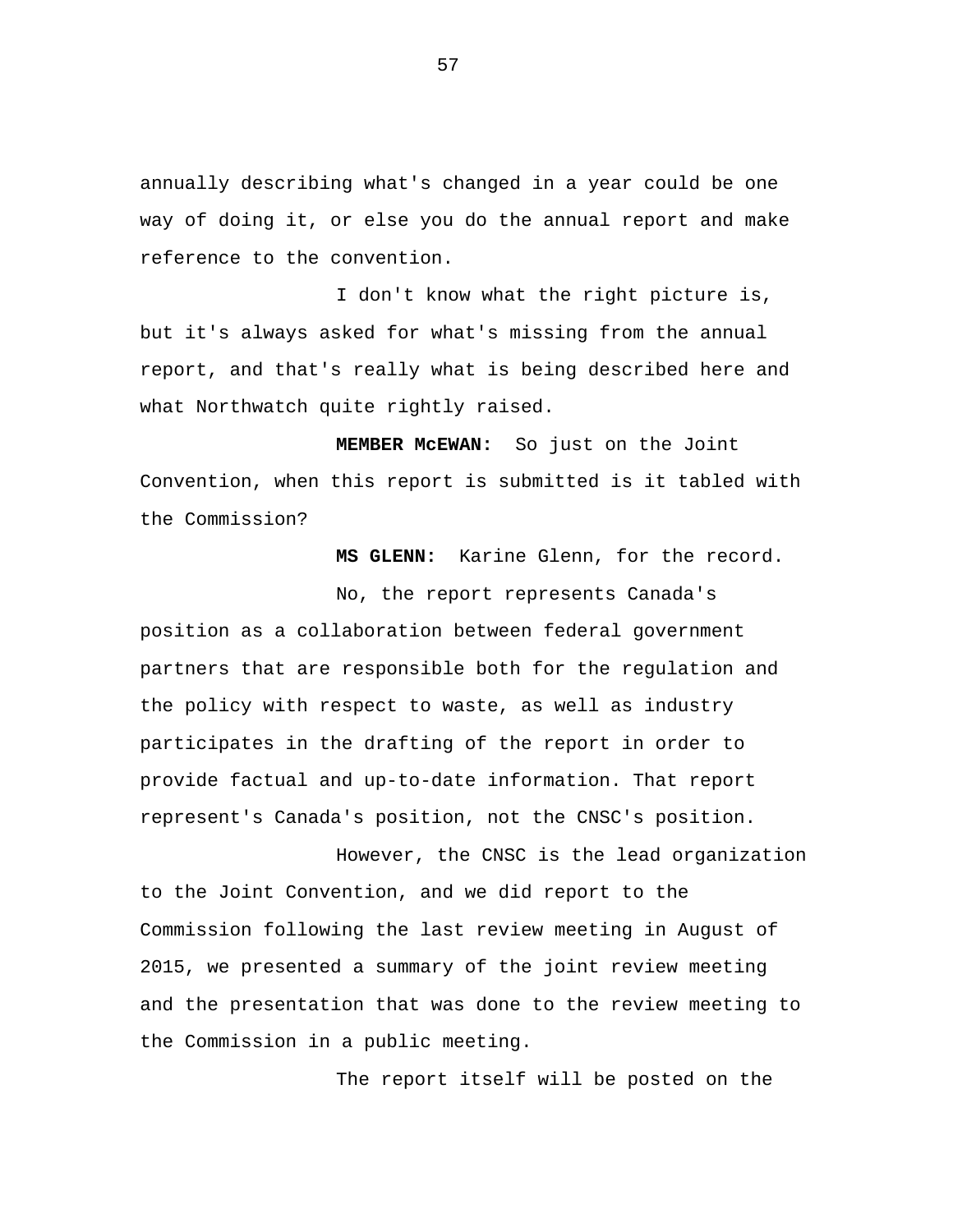CNSC website, all the previous ones can be found on the CNSC website. In addition, we also post, and are one of the very few countries that do this, all the questions that we receive as part of the peer review process and the responses that we provide. That can all be found on the CNSC website in addition to the presentation that the Canadian delegation makes at the joint review meeting.

 **MEMBER McEWAN:** So if we get a summary, why wouldn't we see the full report? It's on the website, but it's not formally presented to the Commission. I remember the presentation --

 **MS GLENN:** That's correct.

 **MEMBER McEWAN:** -- it was a summary, it

was --

record.

 **MS GLENN:** The report is posted, as I mentioned, on the CNSC website, and is available to all Canadians.

 **MR. JAMMAL:** It's Ramzi Jammal, for the

If I may, let's bench ourselves

internationally. We have no issues at all presenting the report to the Commission for information. I just want to make sure that we're not going to get stuck into the procedural element where other member states are delayed in submission or posting pending approval of a commission.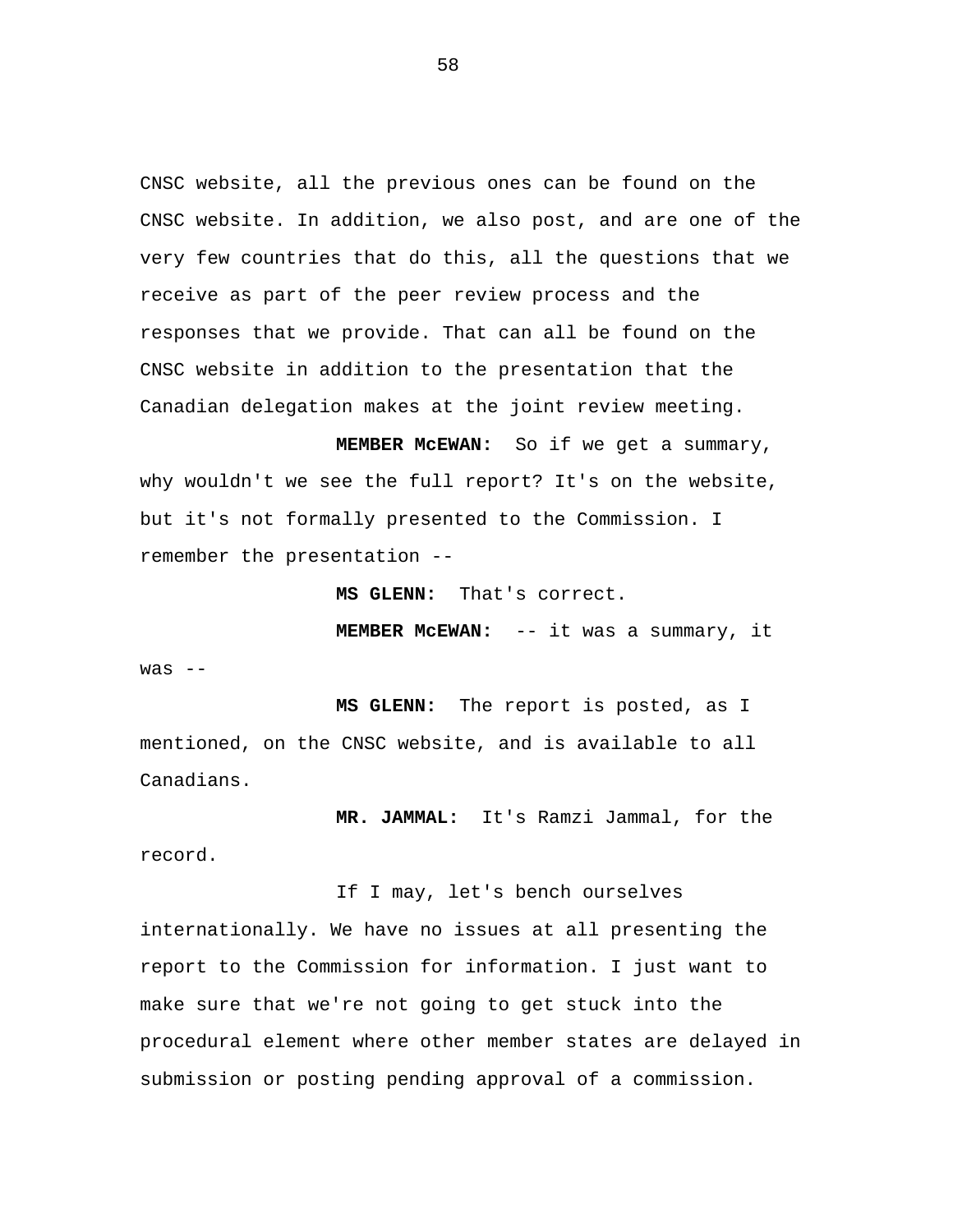As Ms Glenn has rightly and correctly mentioned the fact that it is Canada's report, we have no hesitation whatsoever to table the report to the Commission. But, again, it's available for the public. I'm not defending the process here, I just want to make sure that we have timelines, and it is a legal treaty by which we have to submit on time with respect to the report.

So we're working backwards, we'll see how we can manage that process so that it's -- because a lot of times the report is available to the public prior for us to come to Commission. So we can adjust accordingly if the Commission wishes to do so, we can provide a copy of the report in the form of a memo, because we would like to present to you the updated associated with the Joint Convention as we did previously.

 **THE PRESIDENT:** What I hear you say, you don't want us to medal in your little report here. That's what you're really saying. It does not require Commission approval that's what you're saying to us, because the peer reviews done by the Convention itself is the final result of the report. That time, you can actually present what happened because it kind of takes commitment to the time you finally send correctly the report -- the process.

 **MR. JAMMAL:** It's Ramzi Jammal, for the record.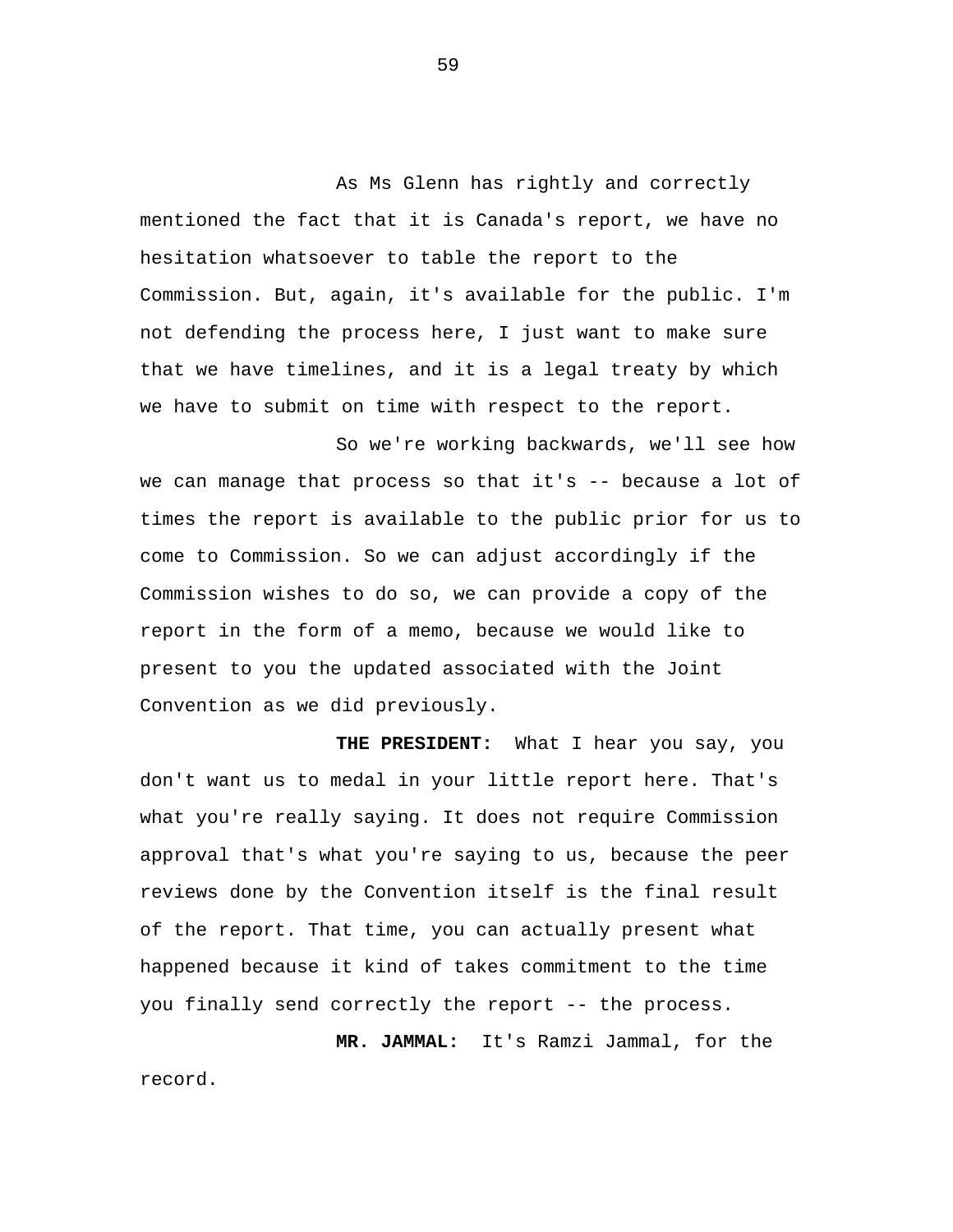That is correct. So when we provide to the Commission is we're providing the challenges raised by the peer review. As Ms Glenn mentioned, the questions we even -- one of the very -- well, not the very few, we were the first member states or contracting parties to post the questions and our answers, so the transparency is we got good practices with respect to transparency as Canada's report.

In addition is the, as we mentioned, peer review results and challenges to Canada, and we have to respond formally in the report to the challenges addressed to Canada. The challenges to Canada are not just CNSC challenges, could be presented to the industry itself.

 **THE PRESIDENT:** I do suggest when you have the report finally filed, you should send it to the Commission and bring in the process and what's the issues of the day, both for Canada and globally because, you know, we have some global concerns about some of those issues.

> **MEMBER VELSHI:** Nothing for Northwatch.  **THE PRESIDENT:** Dr. McEwan.  **MEMBER McEWAN:** Nothing for Northwatch.  **THE PRESIDENT:** If we miss something,

we'll jump back.

Go ahead, Mr. Frappier.

 **MR. FRAPPIER:** Gerry Frappier, for the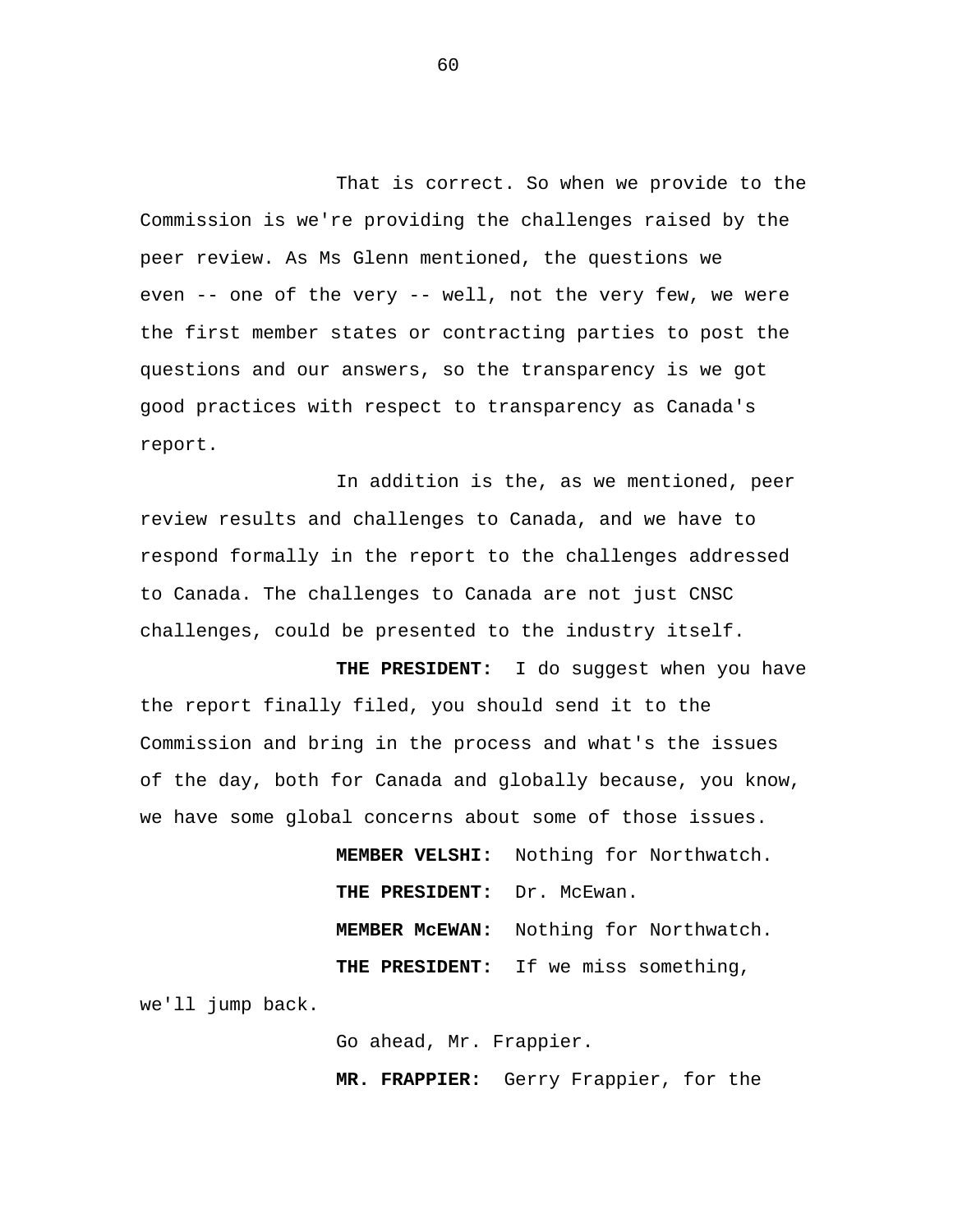record.

Earlier there was a question about when the annual report of the nuclear power plants was going to be formally published in both official languages. That'll be December 15, so next week.

 **THE PRESIDENT:** Okay, thank you.

So we are now into the full questions on Part 1 and starting with Ms Velshi.

 **MEMBER VELSHI:** Thank you. So, again, the general comment, and recognizing this is your first report, I found that -- and I sat back and looked and said, so what exactly is this report telling me? It was reassuring that our waste facilities have negligible impact on worker safety, public safety, and the environment.

But I didn't get a sense of so what are the key issues, what is the area of regulatory concern, focus going forward, what are the challenges that are faced. I thought there were certain gaps in the report that, going forward, should be thought about.

Having had this discussion on the three-year Convention report that perhaps, and I'll just throw it out there, that maybe we don't need this as an annual report, but maybe a three-year report that allows more substantive discussion on what the state of the nation is.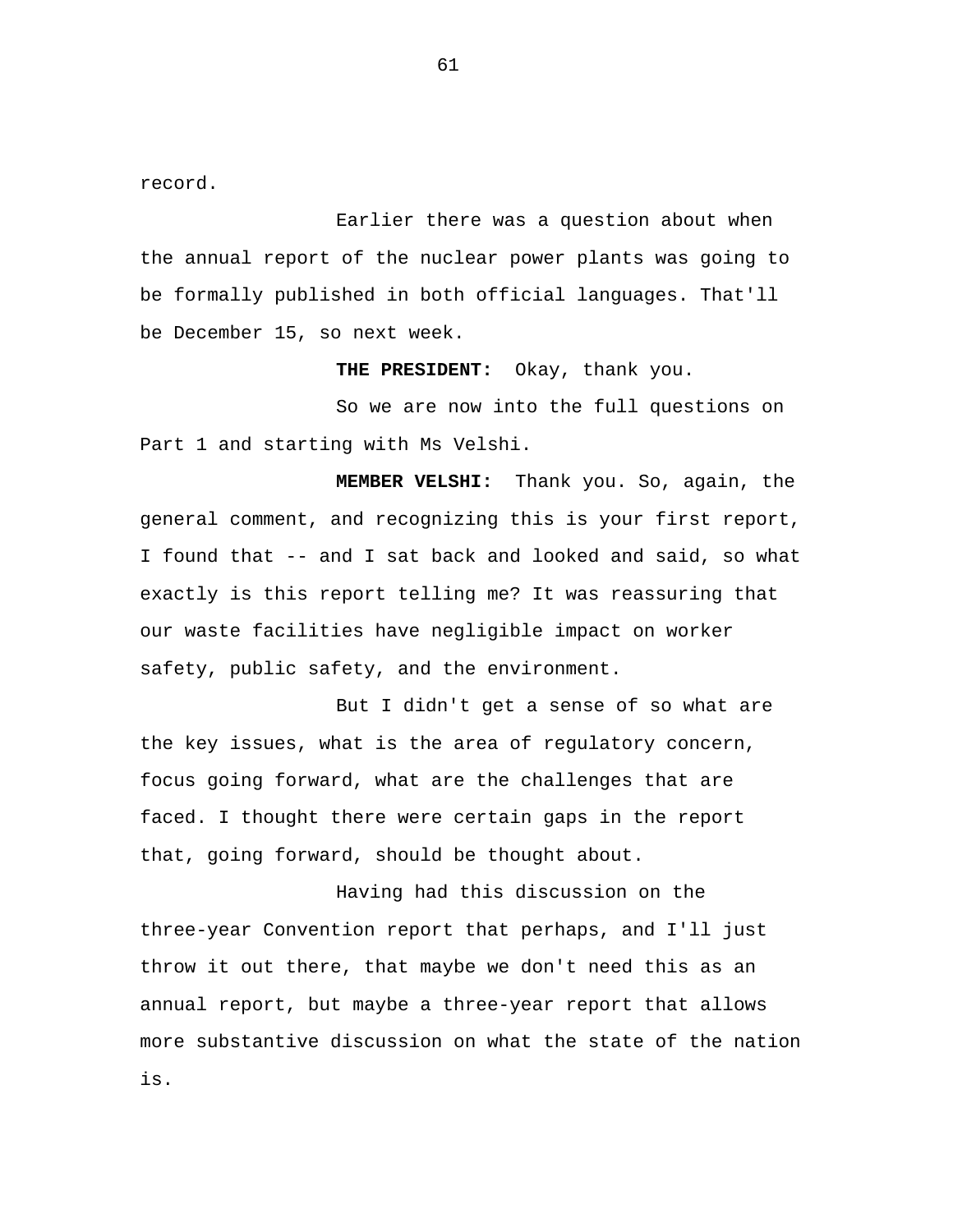I mean, we know it's going well, and maybe each year we just need a confirmation of that, but every three years we need to look at the bigger picture and see what is it from a regulatory focus are that needs further consideration? So any thoughts on that?

 **MS TADROS:** Thank you. Haidy Tadros, for the record.

Thank you for the question. I think what this report has afforded us is an opportunity to look at the lessons that we've learned from what we've heard from the different public members who've intervened, but also the opportunity to put a strategy in place to better represent what it is we want to put out there, what it is we want to communicate in terms of our regulatory oversight, the safety of these facilities, and what we do on a continual basis.

As, Madam Velshi, you mentioned if it is a three-year report, then it will be a lot more information, a lot more data points that we can look at and give a perspective on.

As you already can tell, there are three sections of the report, so we are going to be getting into the other sections that you'll see have been, for the very first time, presented to the Commission, but will afford us an opportunity again to look at the systems that we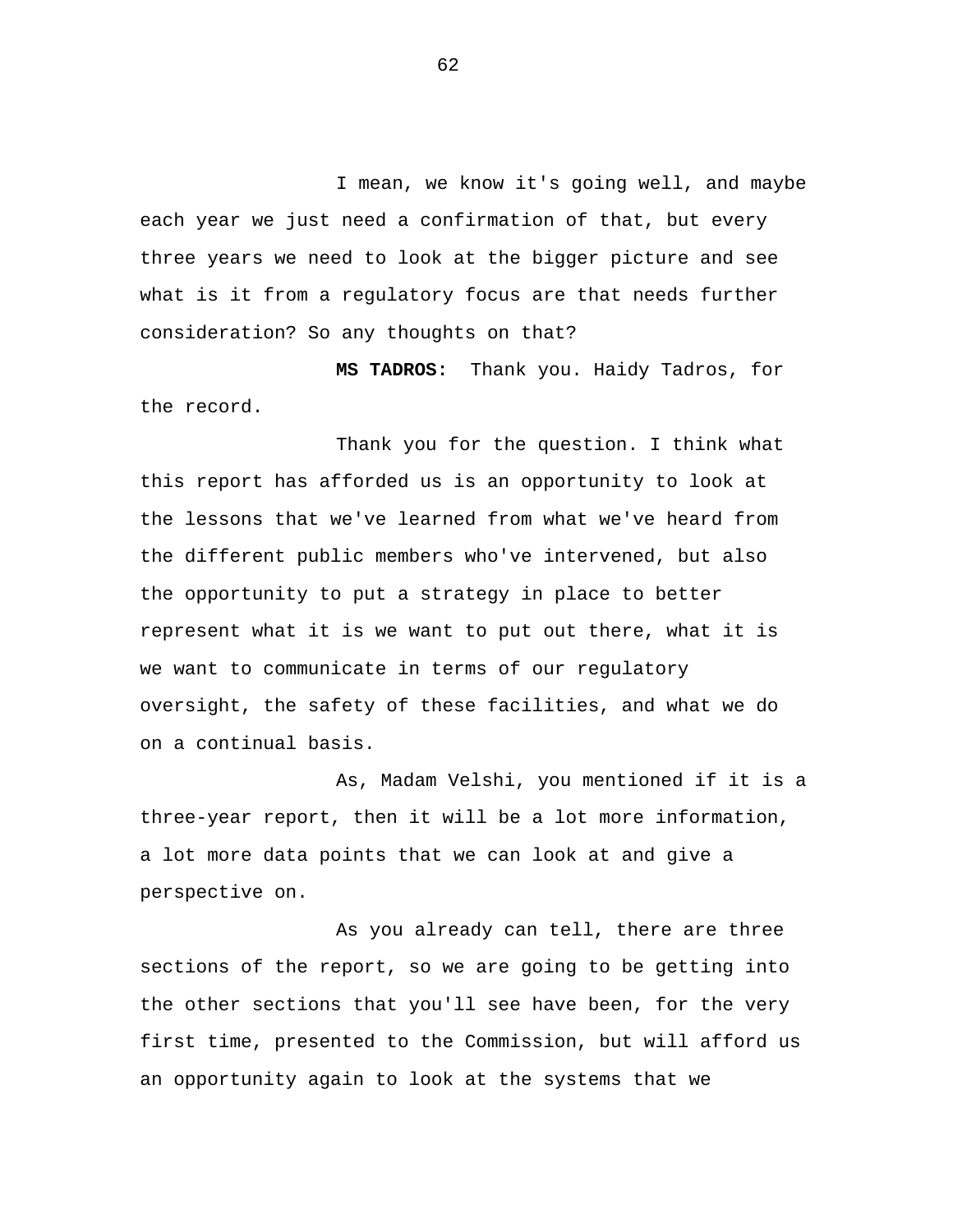currently have in place where regulatory oversight is conducted from a CNSC staff perspective.

So I guess the short answer is I think there needs to be a strategy session where we look at the information presented and what we really want to make out of this report, not only for the waste management facilities and how they tie back into the NPP facilities themselves, but overall waste facilities and storage facilities across Canada.

So thank you for that, and we will definitely be looking at that.

 **THE PRESIDENT:** Dr. McEwan.

 **MEMBER McEWAN:** Thank you. For the

presentation, there was some very helpful pieces at the beginning of it, so thank you. But I thought I understood action levels, until we suddenly see it's not related to shift, not accumulative action level.

So if I read the slides, and I think there are three slides, 6, 15, and 24, where you actually discuss action levels. If I take this literally, is it possible for somebody to be 900 microcurries above the planned dose per shift from multiple shifts, and still not hit an action level?

> **MS TADROS:** Haidy Tadros, for the record. I'll start, and maybe pass to colleagues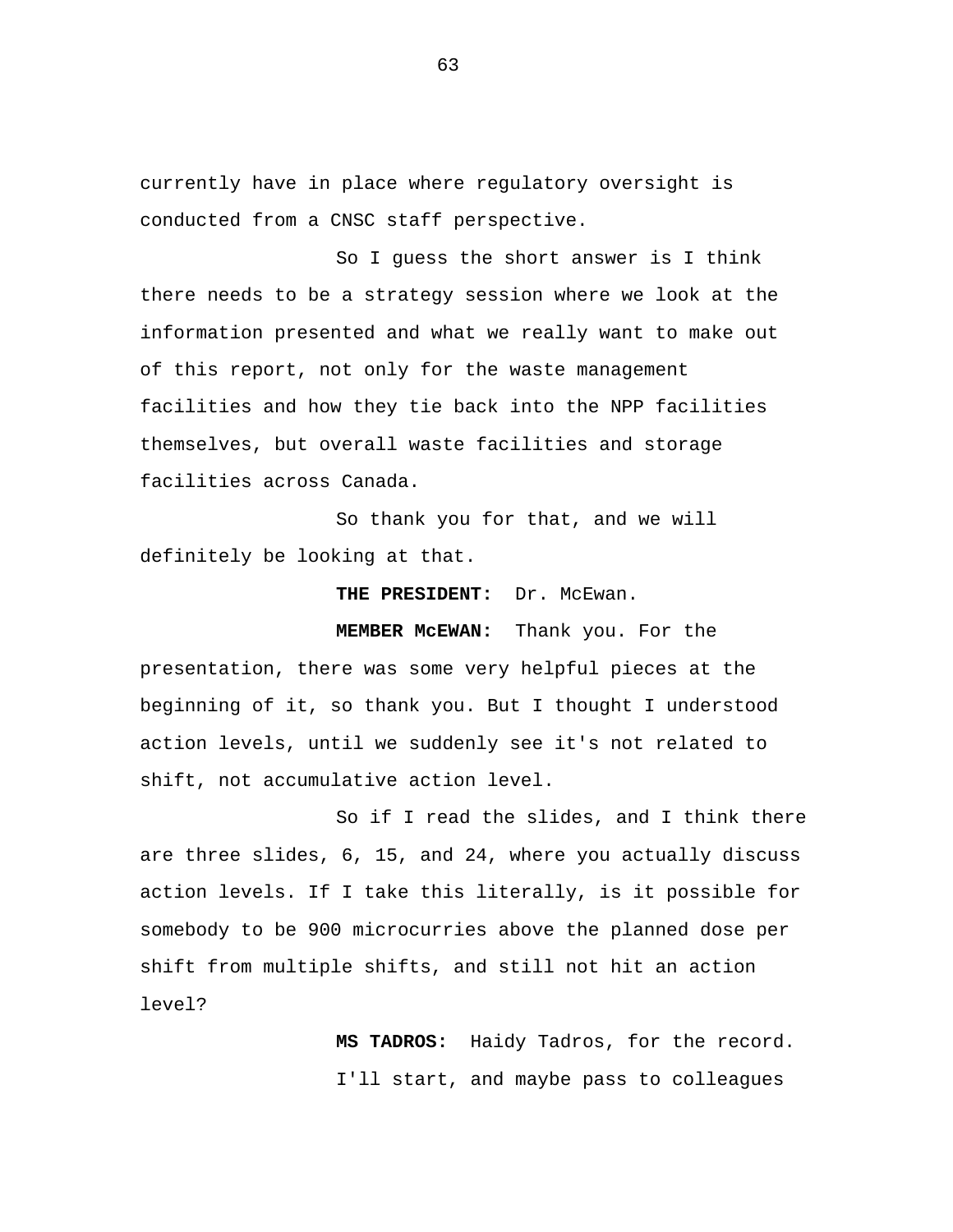in radiation protection to better detail the answer with regards to action levels with regards to shifts.

Just for clarity, I believe you mentioned 900 microSieverts in terms of potential for getting - perhaps you can repeat your question so we can get clarity on...?

 **MEMBER McEWAN:** So an action level is 1 milliSievert above the planned dose per shift, not 1 milliSievert, is what you say in slide 6, correct?

 **MS TADROS:** That is correct. That is the action level that is currently set by the licensee.

 **MEMBER McEWAN:** So if a worker is .9 milliSieverts above the planned dose per shift, that worker would not hit an action level? Therefore, that worker could theoretically work 10 shifts at .9 milliSieverts and still not hit an action level as you've defined it in the first bullet of slide 6?

 **MR. MANLEY:** Robin Manley, for the record. I'm the Vice-President of Nuclear Regulatory Affairs and Stakeholder Relations, and formerly Health Physics Manager and Radiation Protection Manager at OPG.

Your understanding is technically correct. If I may sort of outline the way the process works. For any particular day in any particular job, a planned estimated dose limit for that particular job or day is set using an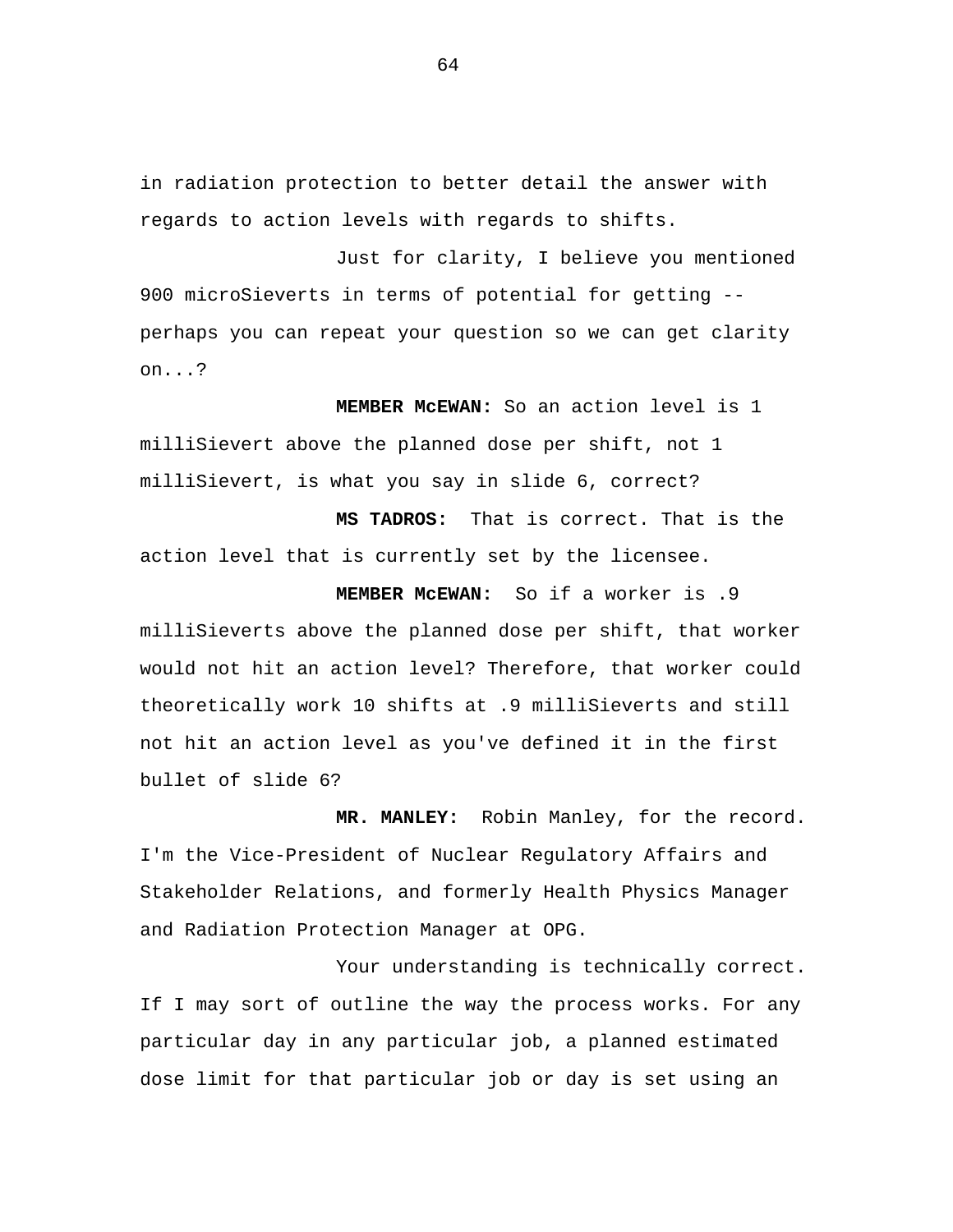electronic record collar radiation exposure permit. That radiation exposure permit is based in either general terms on general work or if there's some very specific, highly specific work with higher dose, it would have a higher dose limit for that particular day.

So a number is generated that goes into the electronic dosimeter that alarms, if necessary, and that is a mechanism whereby we control the workers' exposure in any particular job. They can get an instantaneous read out at anytime, they can look and see what their dose is. They are expected to leave the work site before they hit the alarm level within their electronic dosimeter.

So that's a control level that exists below any action level that is set. So in addition to that, there is also an action level. The action level is if the planned dose on the dosimeter, if you go through that, you know, the alarm occurs, the worker keeps on working, gets a higher number than that, at that point where it's 1 milliSievert above the planned dose where the alarm would go off, at that point it triggers an action level.

So theoretically, if we didn't do our job as a management and leadership team and we allowed electronic dosimeter alarms to occur and did nothing, yes, you're right, you could hit the these action levels on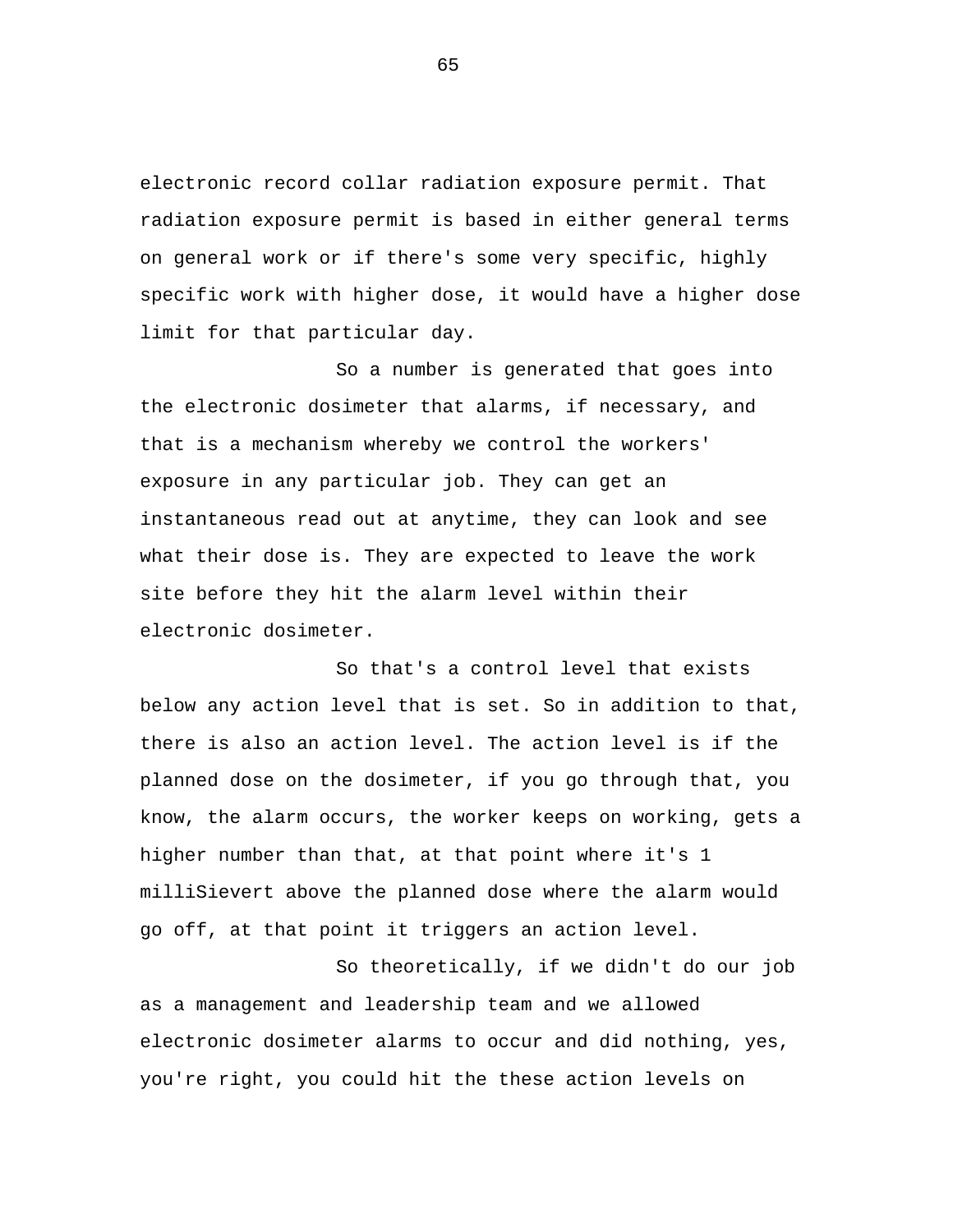repeated basis.

But in practice, we act on any electronic dosimeter alarm, which is going to come in before the action level. So we have event reports that are filed, human performance event follow-ups that are done, supervisory and management investigations that would occur on electronic dosimeter alarms. The electronic dosimeter alarm itself is a very rare event, and so the action level is -- you know, in effect, we're not getting there because we have control levels lower down.

 **MEMBER McEWAN:** I really thought I understood action levels.

 **MR. MANLEY:** I'm sorry to have confused you.

 **MEMBER McEWAN:** No, no. No, it's this first bullet I think which has really confused me. Because it seems to me there are two quite separate issues related to an action level for an individual worker.

The first would be related to the shift work. But how is the cumulative activity then checked? So, again, if I go back to the example you gave, a worker could theoretically be just below the alarm for multiple shifts and therefore cumulatively arrive at the action level over 10 shifts. How is that checked for and corrected for and monitored by staff?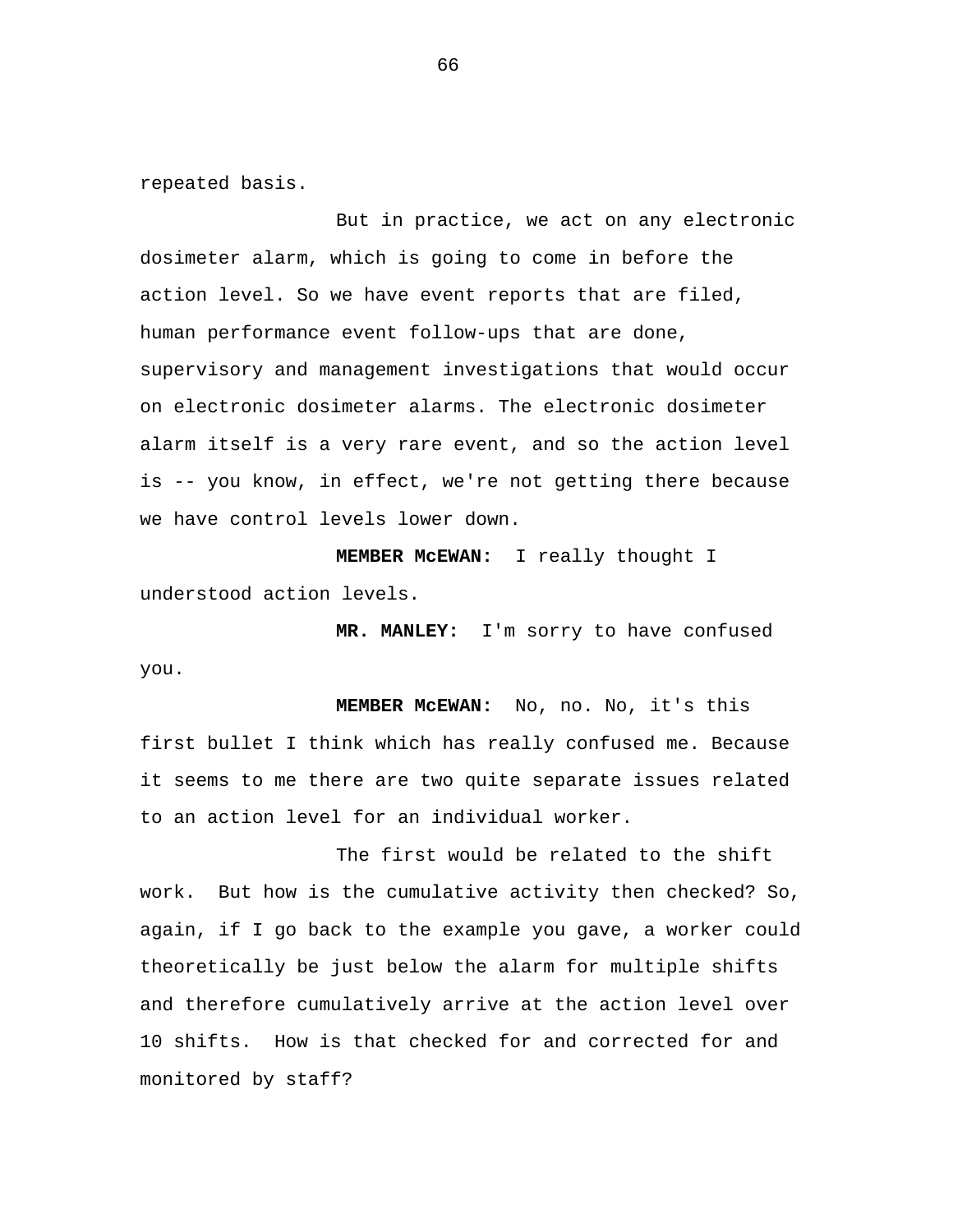**MR. MANLEY:** Well, I can tell you how it's monitored for by OPG. So in addition to what I described, which is the sort of shift process of ensuring that we stay at low doses, we also monitor the worker's cumulative dose over a period of time, and we have exposure control levels which are below our administrative dose limit, which is below the CNSC's regulatory limit. So before we would hit any kind of regulatory limit, we would have to go through first the exposure control level -- well, we act before we get there, but we would act at that point and then we would act again at the administrative dose limit and then there's further actions. So again, we have multiple control measures because we don't want to ever get to a legal limit, we don't want to ever get to an administrative dose limit. So we have controls below that.

**MEMBER McEWAN:** So again, I think from the report's point of view, it will be helpful for the public reading this to actually understand just how complex and how thorough that process is for ensuring that not only an individual shift but the cumulative activities of a month or a week or whatever time period are monitored appropriately. As it's written, it doesn't give an understanding of that complexity, I think, and it certainly doesn't reflect just how carefully monitored cumulative doses are.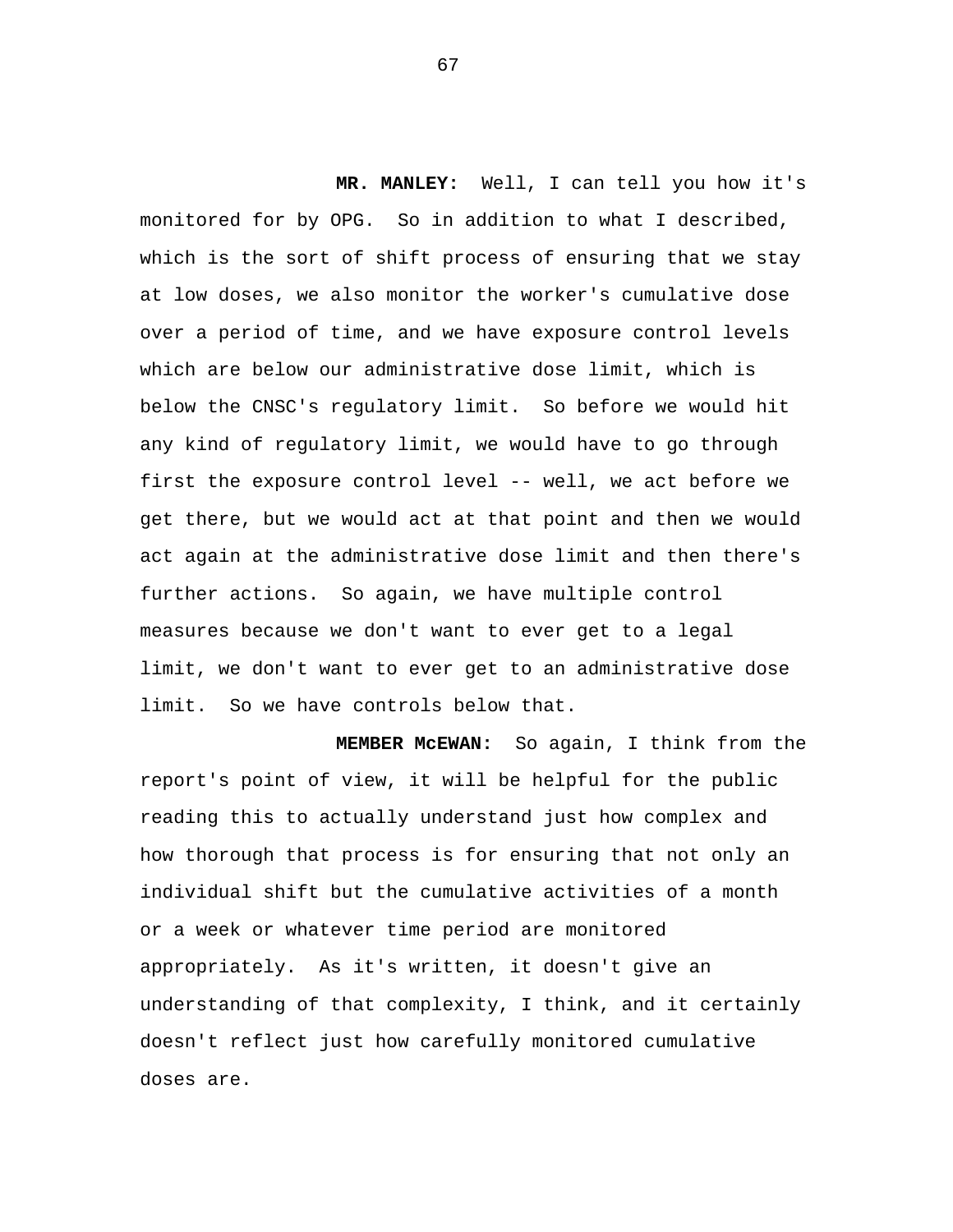**THE PRESIDENT:** CNSC, do you want to add anything to that?

**MS PURVIS:** Good morning. Caroline Purvis, Director of the Radiation Protection Division, for the record.

I think, Dr. McEwan, you have hit the nail on the head. Each licensee does often have a complex system of early indicators or warnings that comprise administrative limits. So those are those fluctuations within normal operating levels, action levels which may be set on different frequencies depending on the parameter. In this case, what we were just discussing, these particular licensees have very robust work planning processes. So in this case, action levels actually set on the planned dose for the day or for the activity is appropriate because we know that there are measures in place to monitor that activity very precisely. Notwithstanding, these types of licensees also have measures in place to monitor the cumulative exposures that are received for workers.

If we talk about other types of licensed activities -- and we are going to get into those later on today -- the philosophy in their system of action levels and administrative levels is different, and it's incumbent a little bit on how their programs are developed. And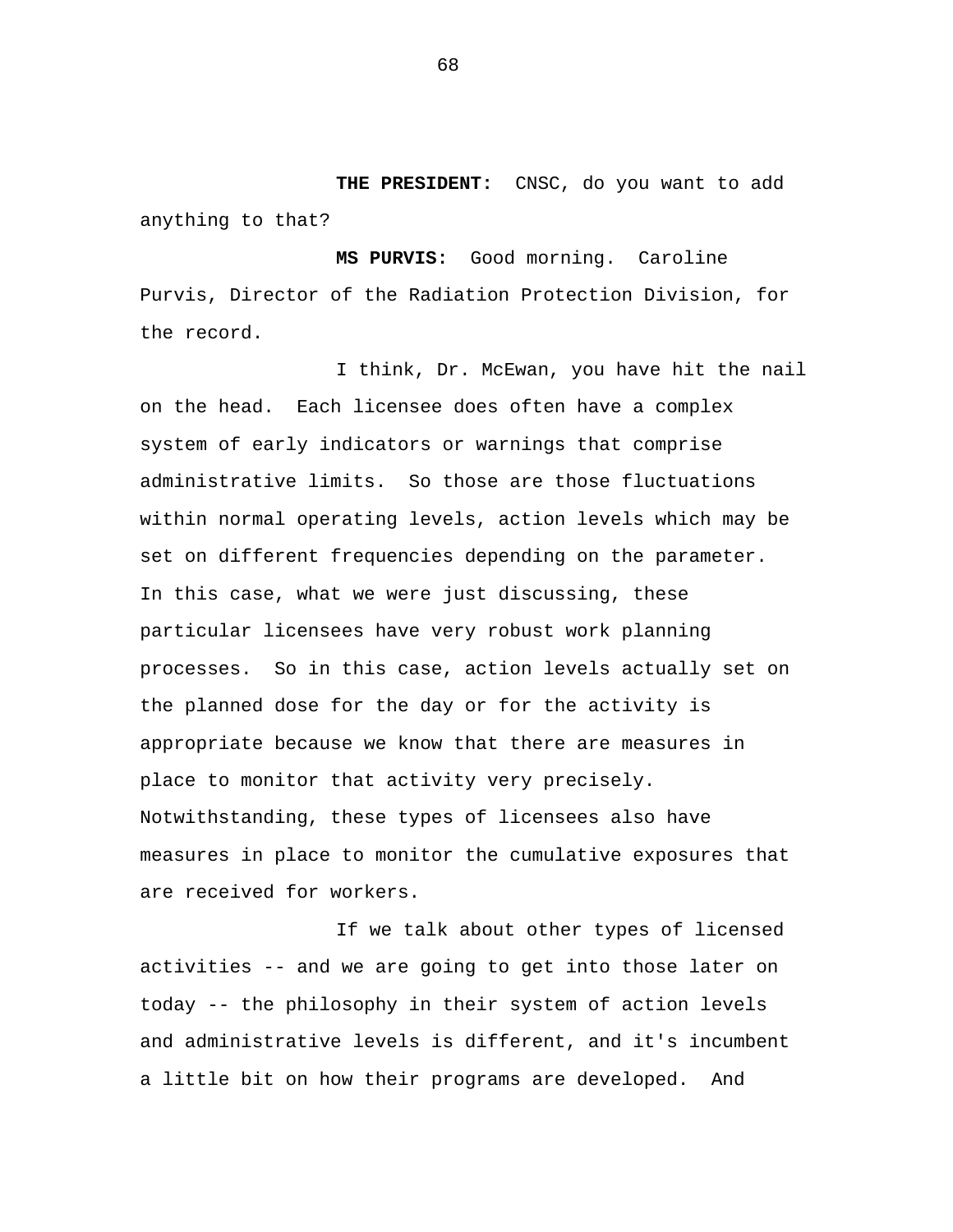that's the reason why licensees will submit their approach for this in their radiation safety program. It's assessed by our specialist to ensure that they have the mechanisms in place to monitor and that these levels that they have chosen are appropriate indicators of that potential loss of control. Thank you.

**MS THOMPSON:** Shona Thompson for the record.

CNSC staff would like to add that OPG has not revised these action levels in several years and given the extent of the operational data that is now available to them, earlier this year in 2016, CNSC staff did request that OPG perform a review of their action levels to either confirm that they are still applicable or to revise them as necessary, and OPG has committed to completing this review prior to the relicensing of the Western and Pickering Waste Management Facilities that will be taking place in spring 2017.

> **THE PRESIDENT:** Thank you. Ms Velshi...?

**MEMBER VELSHI**: Some editing or clarity questions on the report.

So on page 1 of the report, second paragraph, fourth line, you talk about three SCAs, and SCAs have not been defined as yet in the report. I will give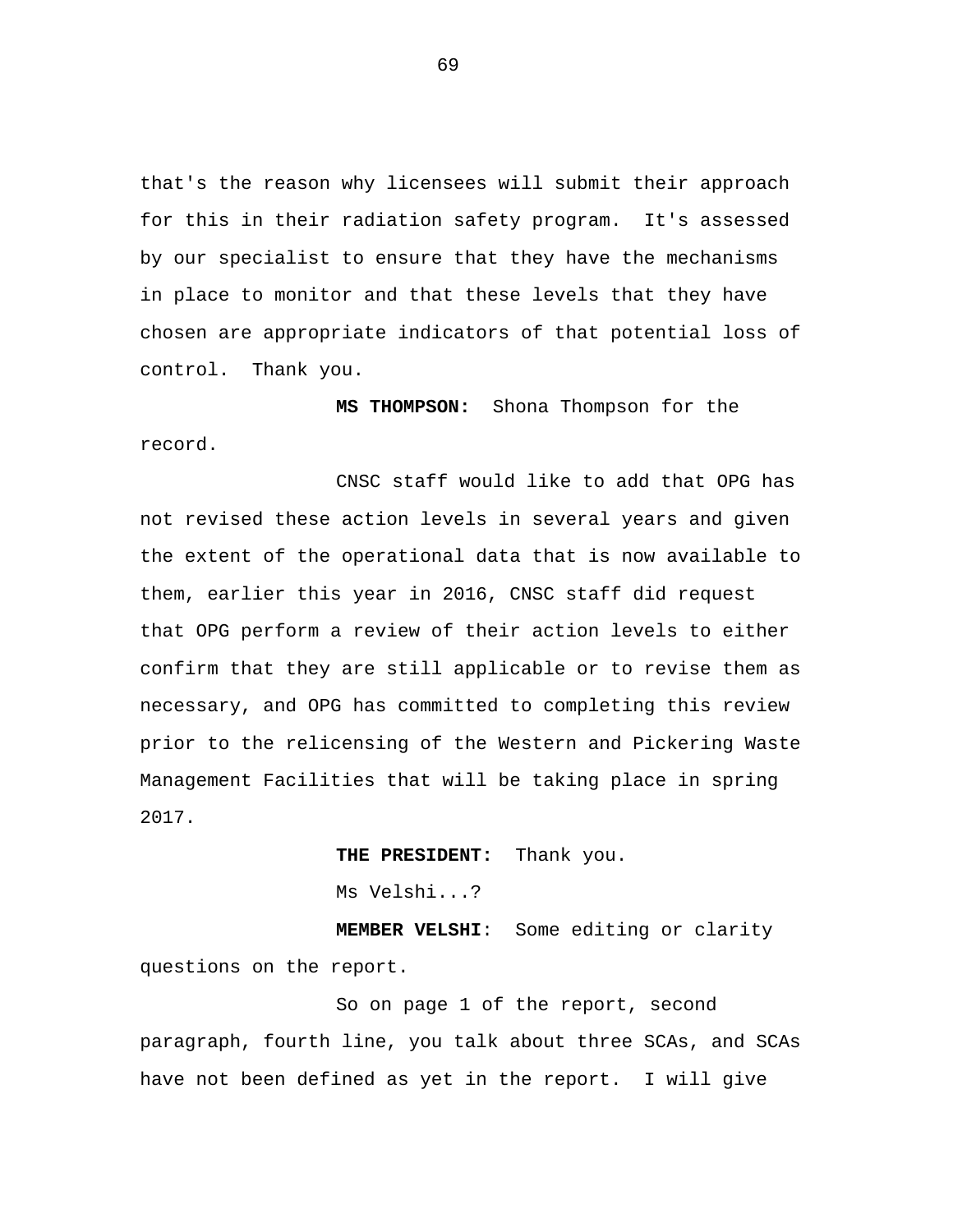you a minute to catch up.

And then on page 22, for the Darlington Waste Management Facility, the first paragraph says:

> "Darlington Waste Management Facility stores only intermediate-level and high-level radioactive waste."

(As read)

There is no intermediate-level waste at Darlington; correct?

> **MS GLENN:** Karine Glenn for the record. That's correct. That is an error.

Following the refurbishment at the Darlington -- and yes, there will be storage of intermediate-level waste and that's why the retube storage building was constructed, but at the current time there is no intermediate-level waste at the Darlington Waste Management Facility and we will correct that mistake in the published version of the report.

**MEMBER VELSHI:** And then on page 28, Table 2.9, and I got the correction on the licence limit, but as I look at the actual results, it just says less than the licence limit. So is that what the minimum detectable activity is, 1.85 for tritium -- kilobecquerels per litre?

**MS TADROS:** We will get that answer. Haidy Tadros. We will get that answer for you, Madam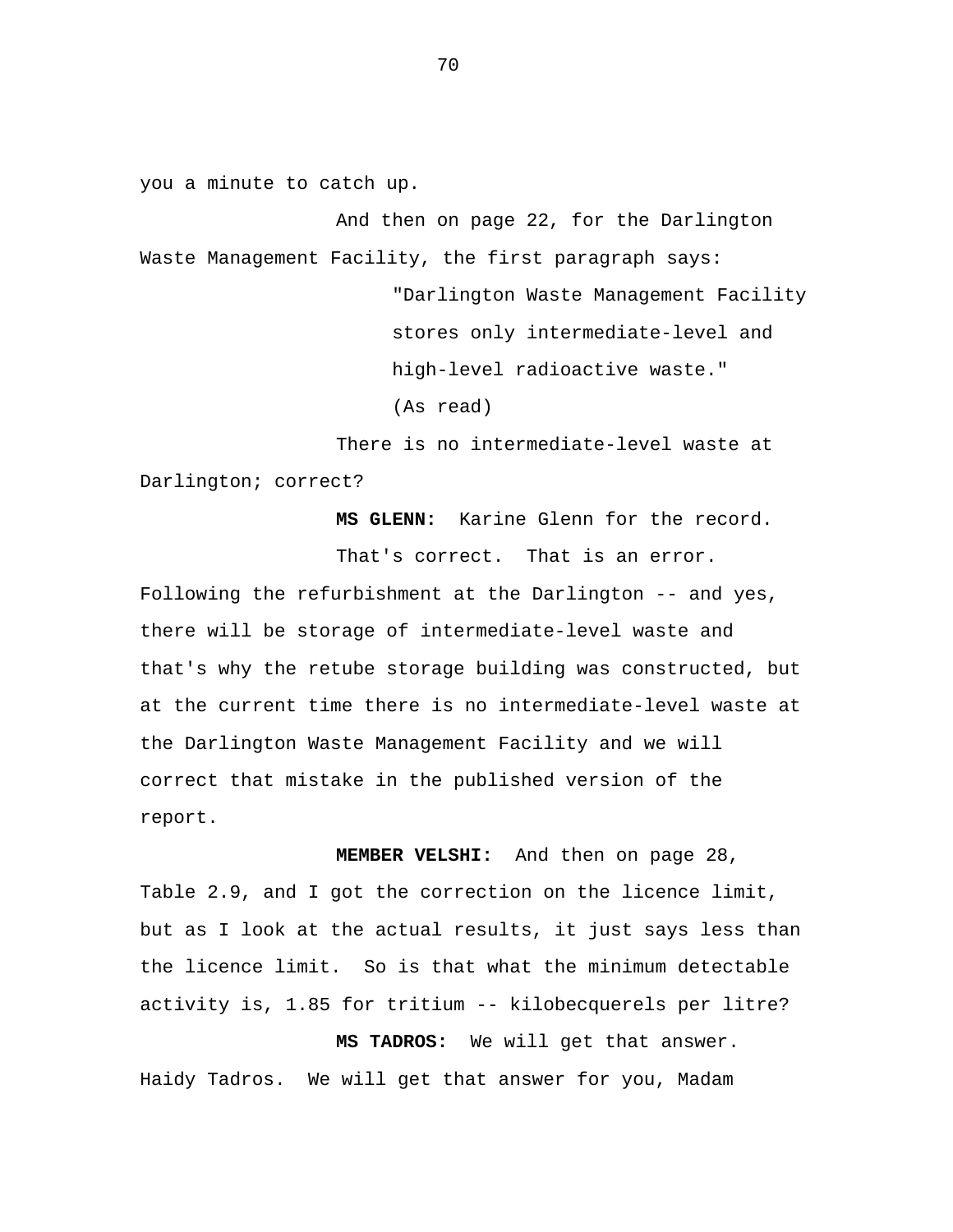Velshi.

## **MEMBER VELSHI:** Thank you.

**THE PRESIDENT:** Okay. Since we are on this particular table, let me use this table. I could have used any table here. I have lots of difficulties with the units, okay. I don't understand how something coming out through the stack is measured in gigabecquerel per year as a proxy for particulate. I thought particulate would be something like weight. For uranium, that kind of a thing, particularly in this, I don't understand how this is a good proxy for a licence limit. Somebody please explain to me. And then gigabecquerel per week. And I remember all the other places where it's either, you know, per metre cubed. I don't understand the limits, particularly when it comes to effluent for tritium, which we all look for liquid measurement. Like are there litres or weight? You are coming up with time, becquerel per time. I can't understand the philosophy here.

**MR. RINKER:** Mike Rinker for the record. I am the Director General for the Directorate of Environmental and Radiation Protection and Assessment.

So the limits that we are talking about are derived release limits and they are associated with the release of radionuclides and how we would limit facilities to make sure that the public would not be exposed to a dose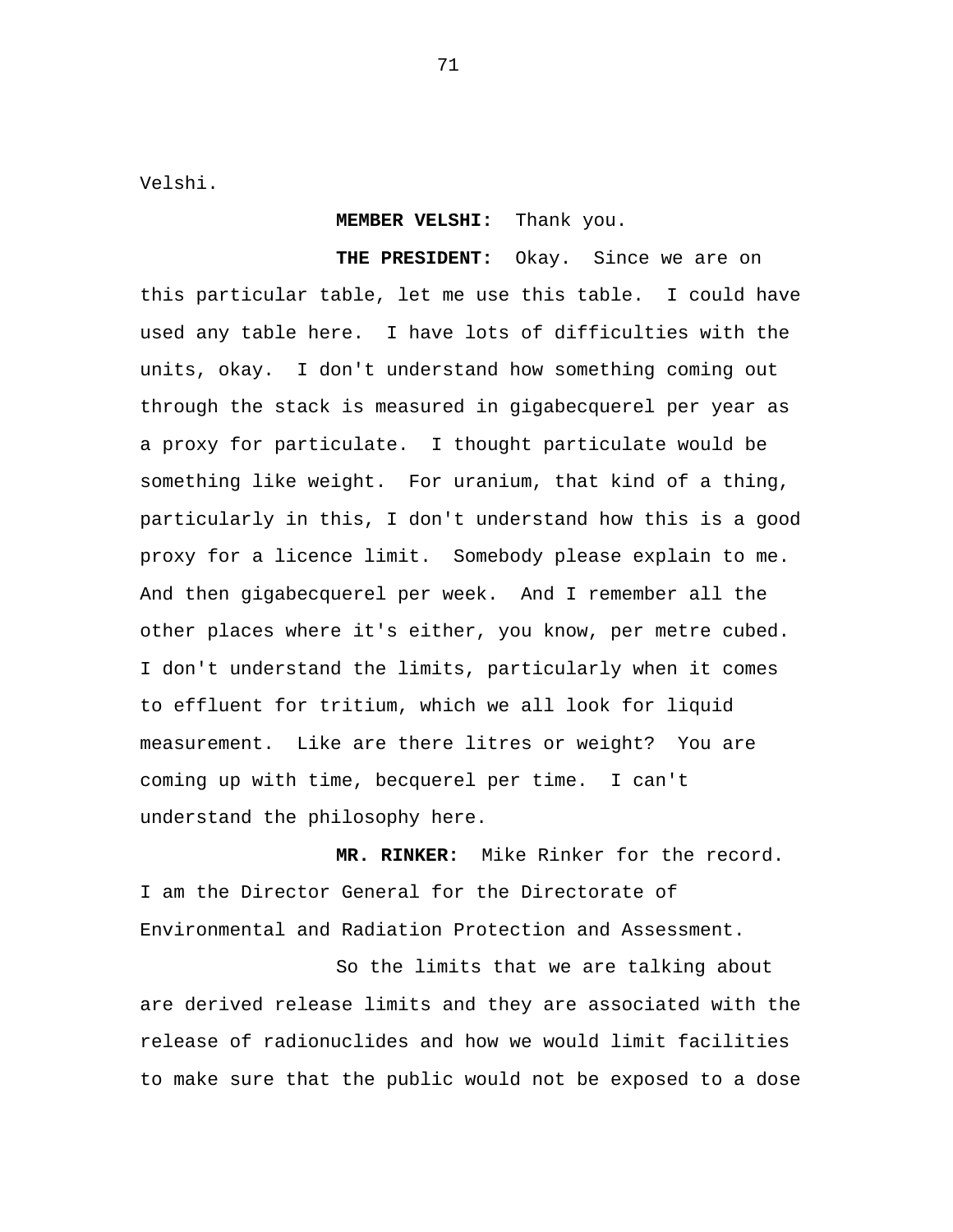in exceedance of 1 mSv per annum, which is the regulatory limit that's provided in our regulations.

Calculations for these derived release limits are based on a CSA standard that is one of our most mature standards. It was first implemented in the 1980s. It's revised every five years and so we see incorporation of new science into this standard. So the end result of any release in this sort of calculation, whether it's a liquid release or an air release, is to make sure that the public is not going to receive a dose that would be greater than 1 mSv per annum. So there is a limit on that.

So if we are looking at emissions from the stack as an example, public exposure from emissions from the stack would include rainfall that would have tritium in it, it would be soil accumulation, soil ingestion, it would be the number of amount of activity that is in background garden produce and it's in drinking water. All of those are summed up in this calculation.

So the limit is in the number of becquerels that could be released in a year that would not result in a dose greater than 1 mSv per year and it includes various pathways, not only drinking water but also many other exposure pathways. That CSA standard that I talk about is the model for determining those many or multiple exposure pathways.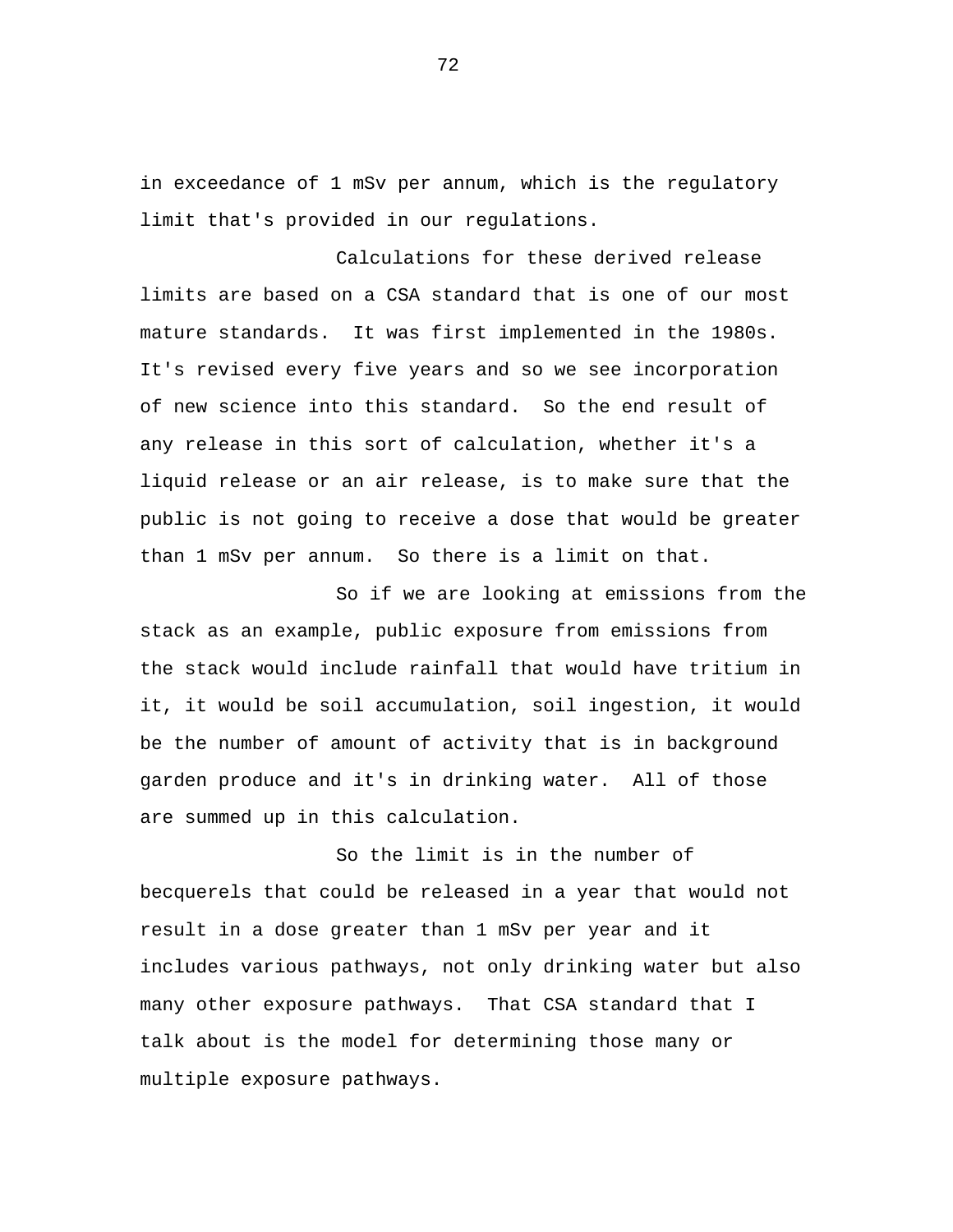So we can't pick one of those pathways such as drinking water and put a limit as becquerels per litre because even if it was a liquid effluent that was going to the lake for example, certainly we think protecting water supplies is of primary importance and that is a major focus when we talk about protecting the public, thinking about tritium as 7000 Bq per litre. However, that tritium also is in the Lake, it can contact fish, people eat fish, so there are many other exposure pathways. And if we set the limit at the facility as becquerels per litre and compared it to drinking water, we would be omitting that other explanation of other potential pathways.

So the limit is based on that standard. It's in the total number of becquerels that could be released in a year that would not pose a risk to the public greater than 1 mSv per annum.

**THE PRESIDENT:** So in the chart that you show about the progress of the whale, you do measure it in becquerel per litre, okay, and all of a sudden, you know, it's reducing and that's the thing you measure. Uranium, we all know uranium, it's not the radiological issues that we are worried about, so how can you put a licence thing that is devoid of the toxicity in there?

We have gone through this in Port Hope. We have developed this -- that we need to do something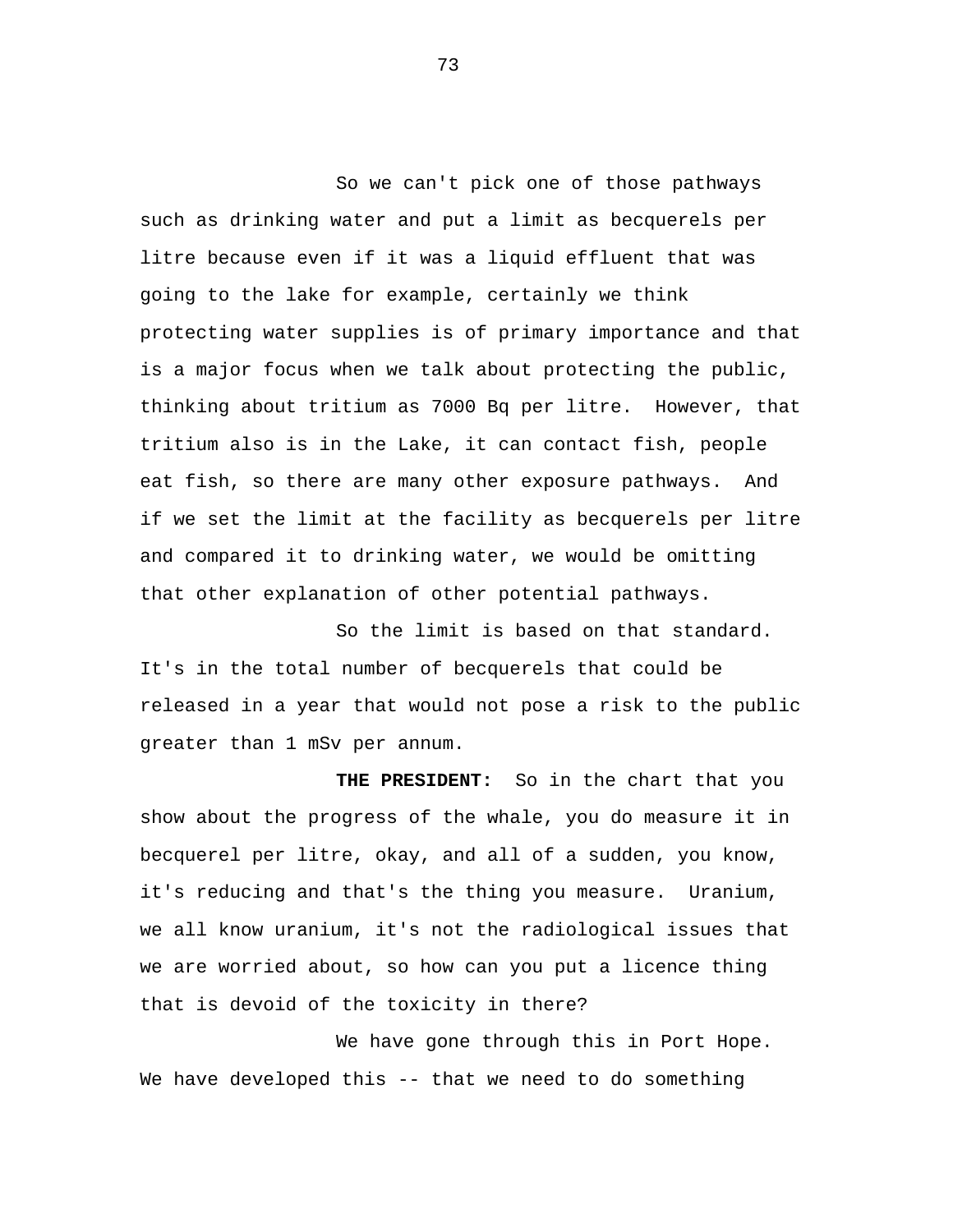about the units that relate not only to radiological concern but also to toxicity, and that's whether you have the ambient that you have to measure and you have to have the measure, not necessarily the effluent but where the effluent is going into the lake, right at that spot. You need to actually measure the lake. So I don't see this in any one of those things and I cannot compare these to any other facilities that we are using all the time, be it nuclear power plants or Port Hope, which is fresh in my mind.

**MR. RINKER:** Mike Rinker for the record.

So we are -- particularly with these facilities that we are talking about, I'm talking strictly about nuclear substances that are being released that would pose a dose, unlike uranium, which has chemical toxicity issue with kidney and for fish. So that's why we follow this particular standard for determining what the dose consequences are.

There are other things that we do and we wish to present, and some of those are there was an occurrence of tritium in groundwater at this same facility and so it is not related to the release limit at the end of the stack. There was an event that ended up relating to tritium in groundwater. Now, how do people get exposed to groundwater? They may put in a well and they could drink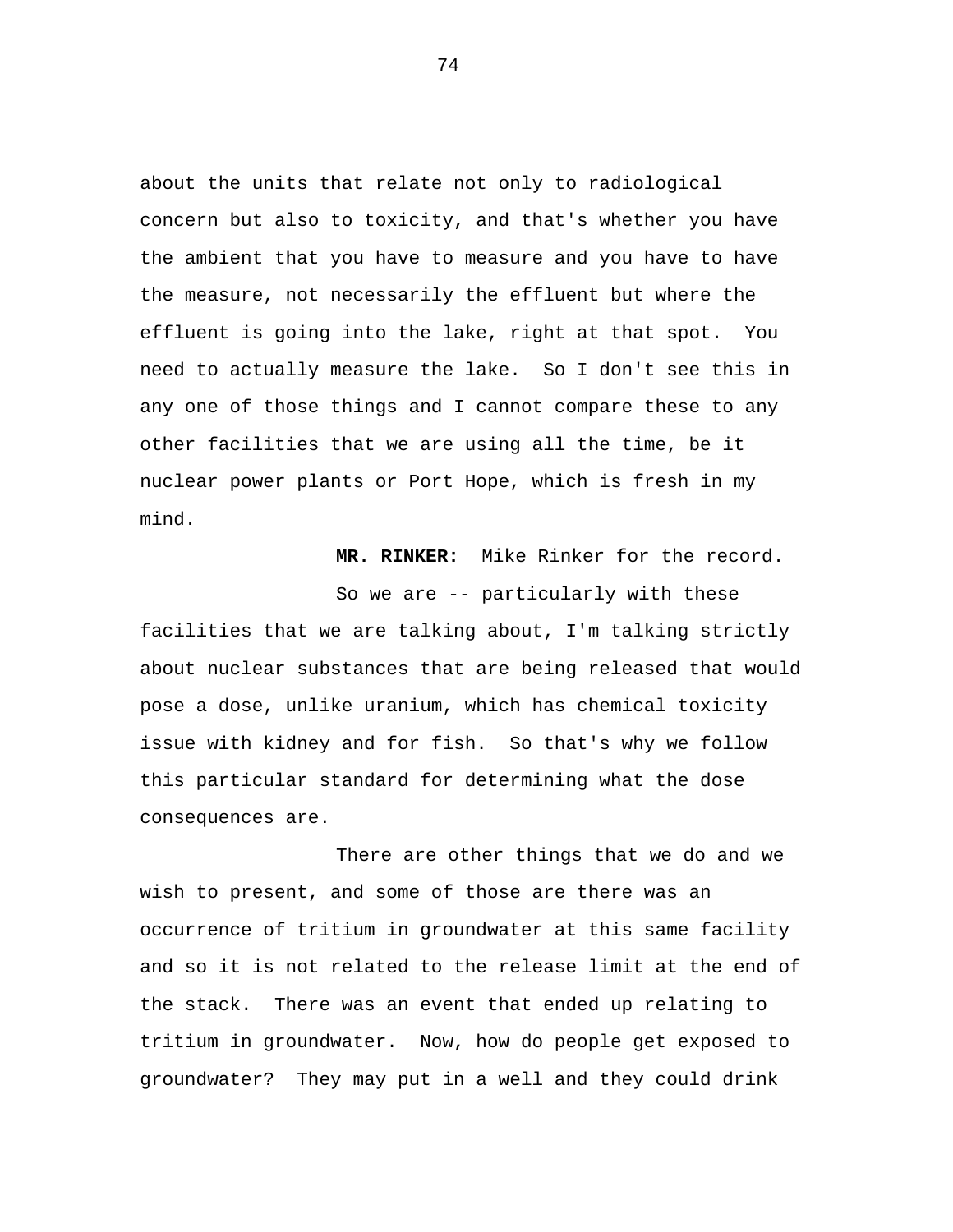it. And so in that case, you measure the concentration in the well and we compare it to the drinking water standard as an element of safety, but that's not the same thing as setting a release limit at the end of a stack, whether it's air emissions. It's another way of comparing that contaminated groundwater and explaining what it means in terms of safety.

So I think we have to be careful that we don't want to move away from a very well-established approach from setting release limits because the unit can be confusing. I think the 1 mSv per annum is a very well-understood unit and I think the number of becquerels that could be released at the end of a pipe that would achieve that, the number may differ, but it is in becquerels per year that would relate to a dose per annum, dose per year.

**THE PRESIDENT:** We will have a long conversation about that.

Go ahead, anybody else jump in.

**MEMBER VELSHI:** So one last one around clarity or confirming accuracy. So this is Slide number 38 on the Western Waste Management Facility highlights. The second bullet says that the facility receives lower-level waste from Darlington, Pickering and Bruce. It's kind of implying that it doesn't receive intermediate-level waste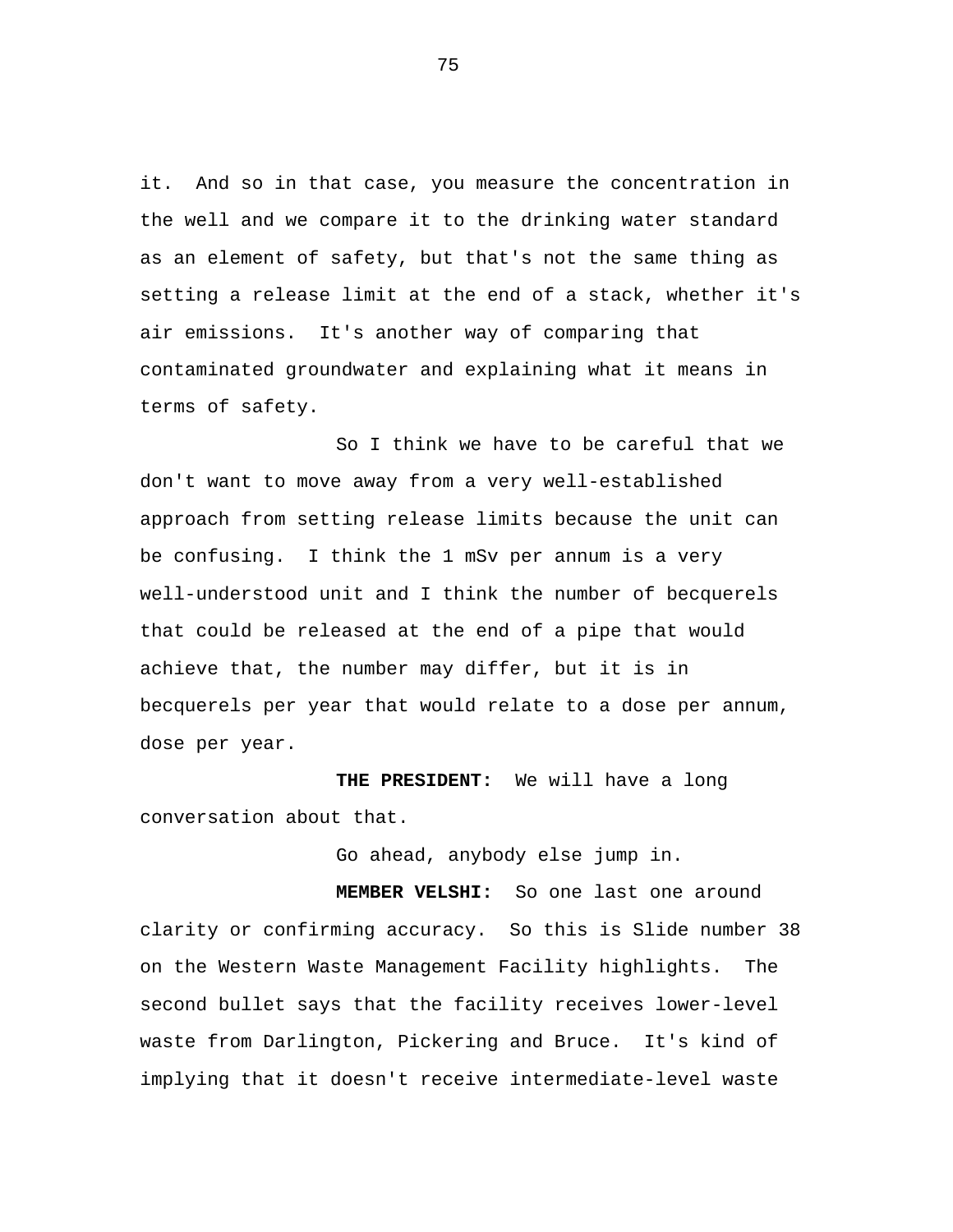from those facilities. So again, you need to complete that, unless there was a reason for just highlighting that.

**MS TADROS:** Thank you, Member Velshi. Haidy Tadros for the record. Thank you for the question. Actually, in our speakers' notes, we do

mention that it's both low- and intermediate-level storage. So we will update the slide so as not to infer that intermediate has been left out.

**MEMBER VELSHI:** Thank you.

Thank you, Mr. President.

THE PRESIDENT: Dr. McEwan...?

**MEMBER McEWAN:** So again, just a couple of I think helpful slides. I think on -- you have a slide where you describe satisfactory and fully satisfactory. I would add "below expectations" to that because I think it gives the range of what we are looking at and it helps the public understand what we are doing for that.

The other element that I'm interested in is you have picked the three safety and control areas for, say, a more detailed review. Why didn't you include management systems in that? Because it's my understanding that is the fundamental SCA that will often predict problems in other areas.

**MS TADROS:** Thank you for the question. Haidy Tadros for the record.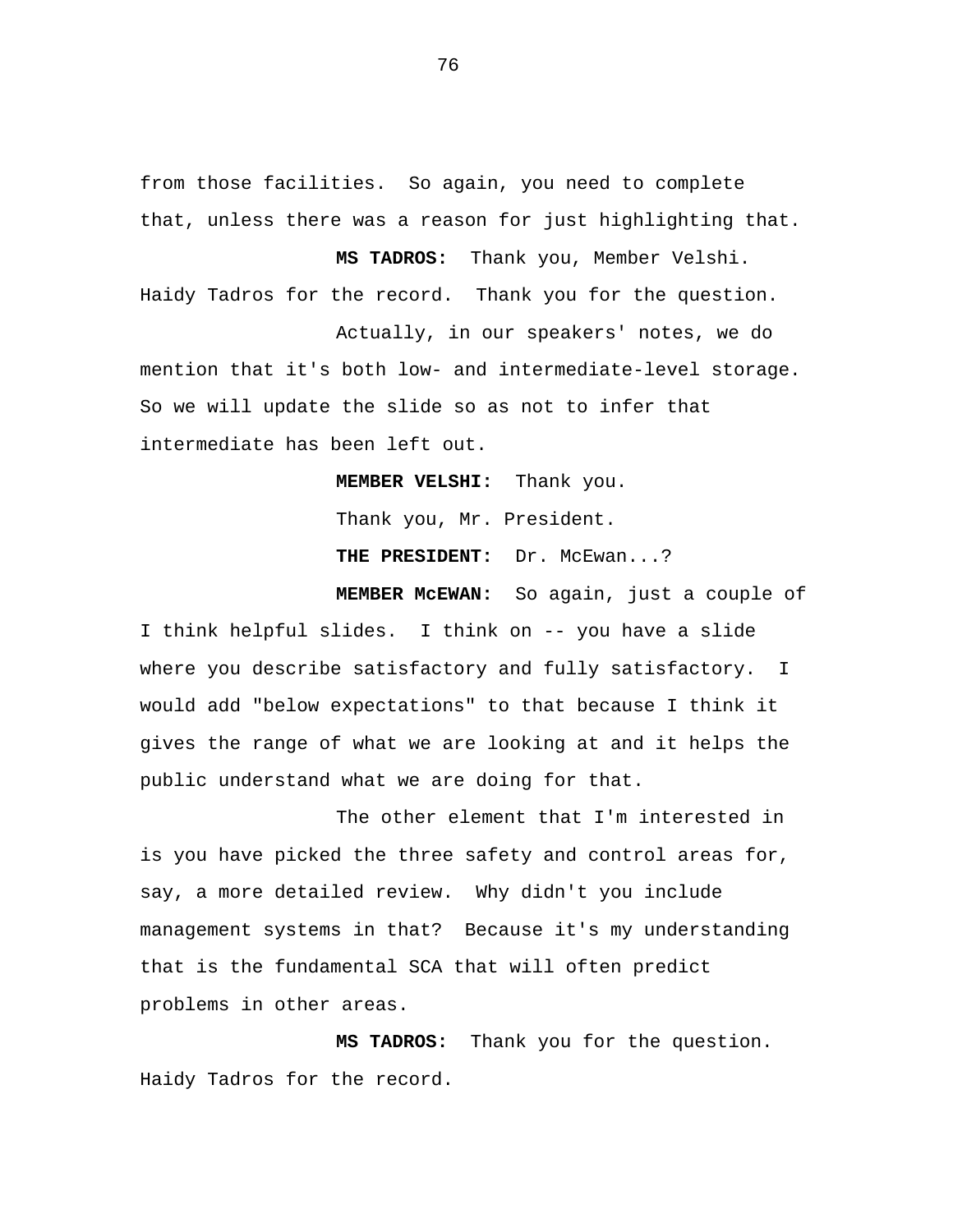You are absolutely right. I think management system is what we typically refer to as the umbrella piece for all programs that are structured, programs that are implemented and from a safety culture perspective do provide a lens into how operations are being designed, implemented and corrected as needed.

With respect to use of management system as a key performance indicator, we believe that the three that are focused on in terms of key data indicators, such as dose and environment and conventional health and safety lost time injury, the three data indicators do give a lens into management system. And obviously, we could have included training as well because training is a major component of management system, ensuring that workers are trained and that there are sufficient and protective training programs in place.

So management system, while we choose to call it a safety and control area, is really an all-encompassing area that looks at all of the different safety and control areas that we have currently in place, and the reason why we choose the radiation protection, environmental protection and conventional health and safety is those are the ones that produce the metrics and really give a data point that we can look to and trace back to elements and programs of a management system, including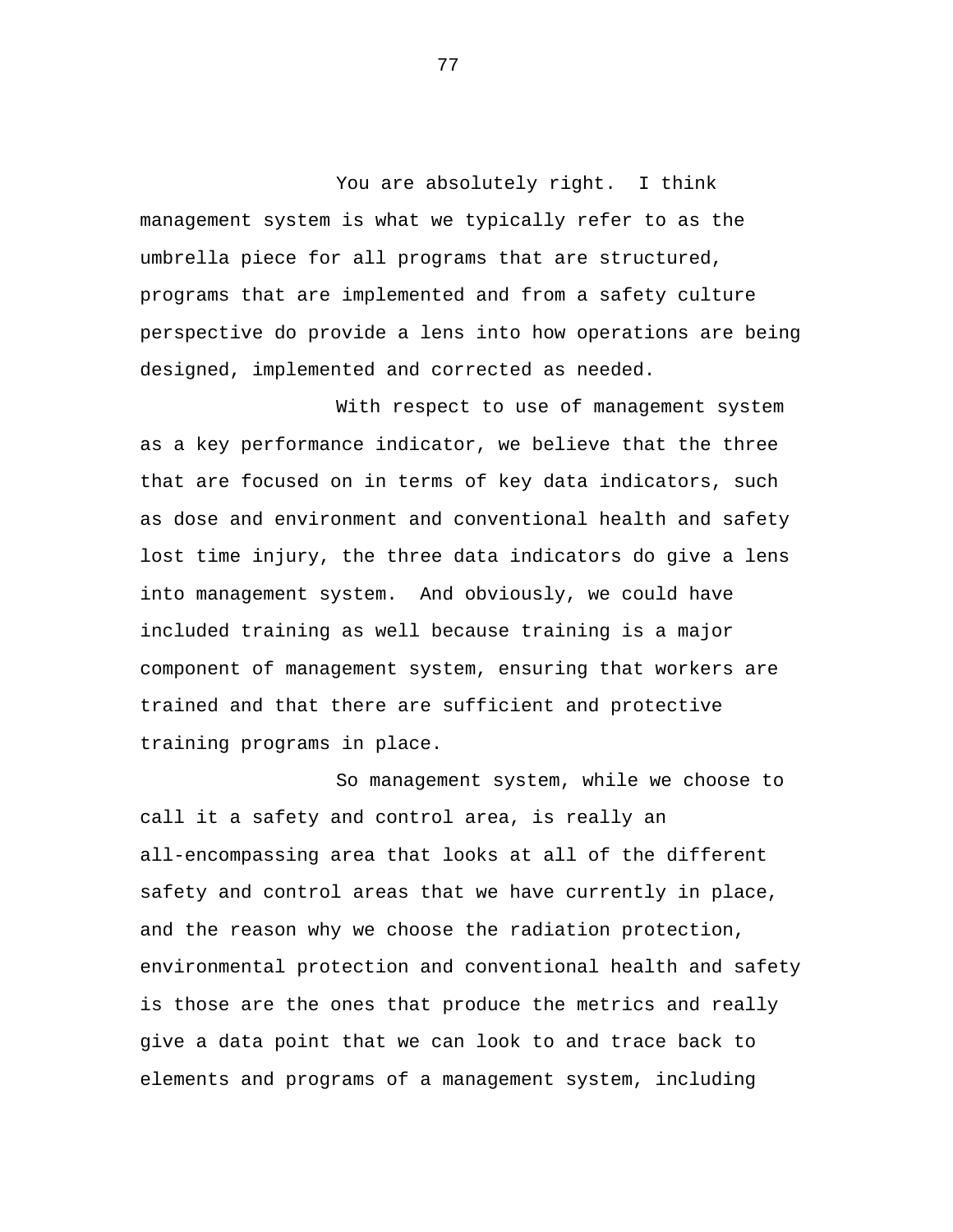potentially training.

So I'm not sure if that suffices to answer with regards to key indicators, but those are the metrics that we currently have to show into a management system.

**MS GLENN:** Karine Glenn for the record.

If I may add. In the -- I know it's in this afternoon's regulatory oversight but we will see an instance where this was exactly the case. There was an event that manifested itself through environmental protection. The underlying cause was found to be management systems. However, the way that the event was found or that the problem was identified was through an environmental issue, and therefore the three SCAs that are highlighted in this report are not only common to all of the facilities and in installations that are covered in this report, but also provide that key indicator, if you would like, of problems that may have occurred in other safety control areas.

**MEMBER McEWAN:** So what you're saying is -- that's a good example because I have lots of questions around that for the next part. Are you saying that if that environmental event had not happened, we would not, in the course of normal reviews, have identified issues with the management systems of that facility or that site?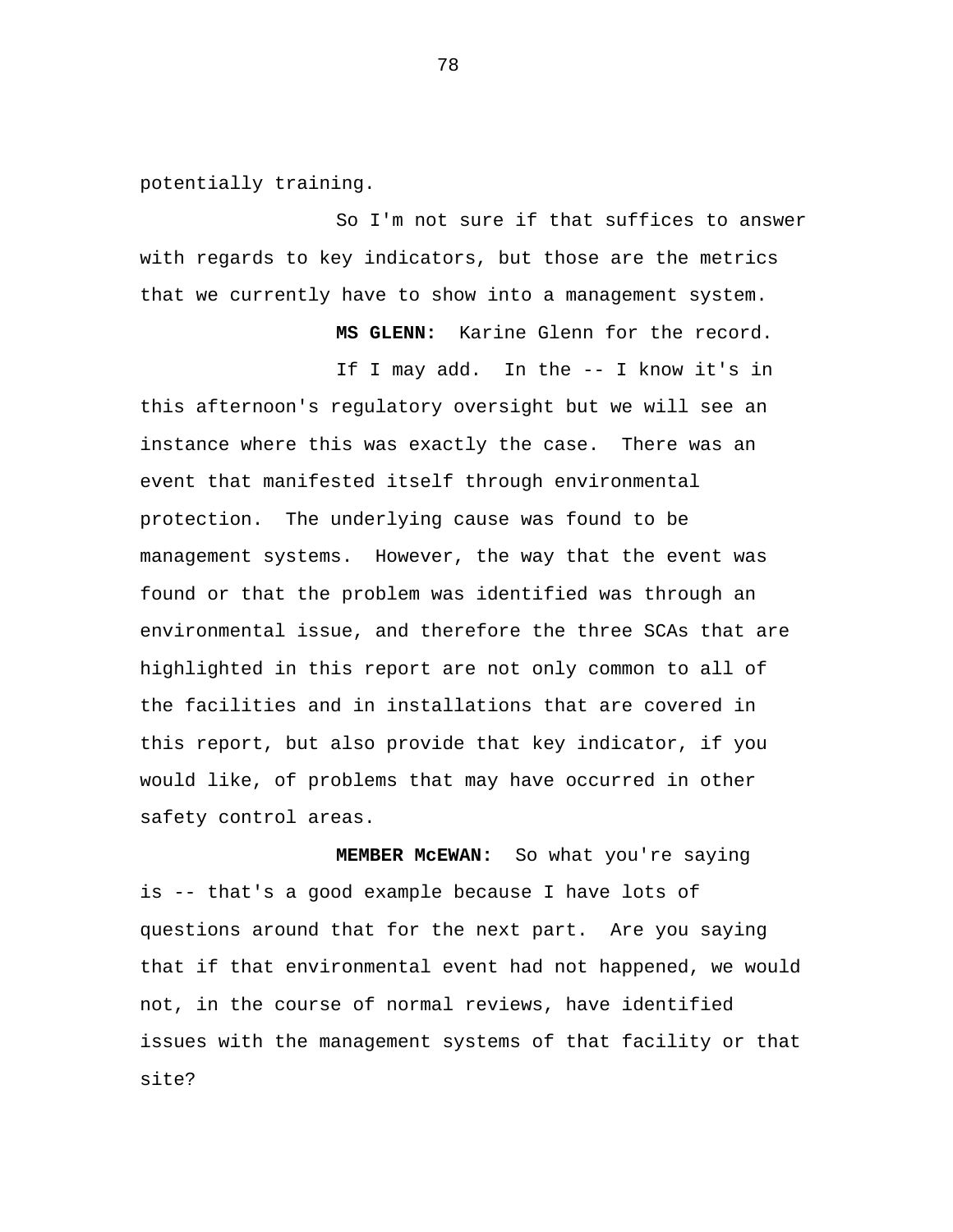**MS TADROS:** Haidy Tadros for the record.

No, I don't want to leave -- we don't want to leave you with the impression that that's the case. I think, as mentioned earlier in our slide deck as well, there are several inputs that allow CNSC staff to look at a safety and control area, and as management system is a key component for all programs, what we find is when occurrences or non-compliance happens and root causes are established and looked at, if they do go back to a systemic issue that has occurred, whether it be in training or in controlling doses, that systemic issue is typically associated with the management system in terms of establishment of the program, and the corrective action that needs to be taken is with the management system and not necessarily specifically in the training program per se.

So coming back to the example that was just presented, if that particular issue had not occurred from an environmental perspective, it would not have been the only trigger to identify if there was an issue with their management system. We use the licensee's responses to non-compliances as an indicator of their corrective action, of their safety culture for example, and when there is consistent non-compliances or repeat non-compliances that don't get corrected, then the systemic issues will go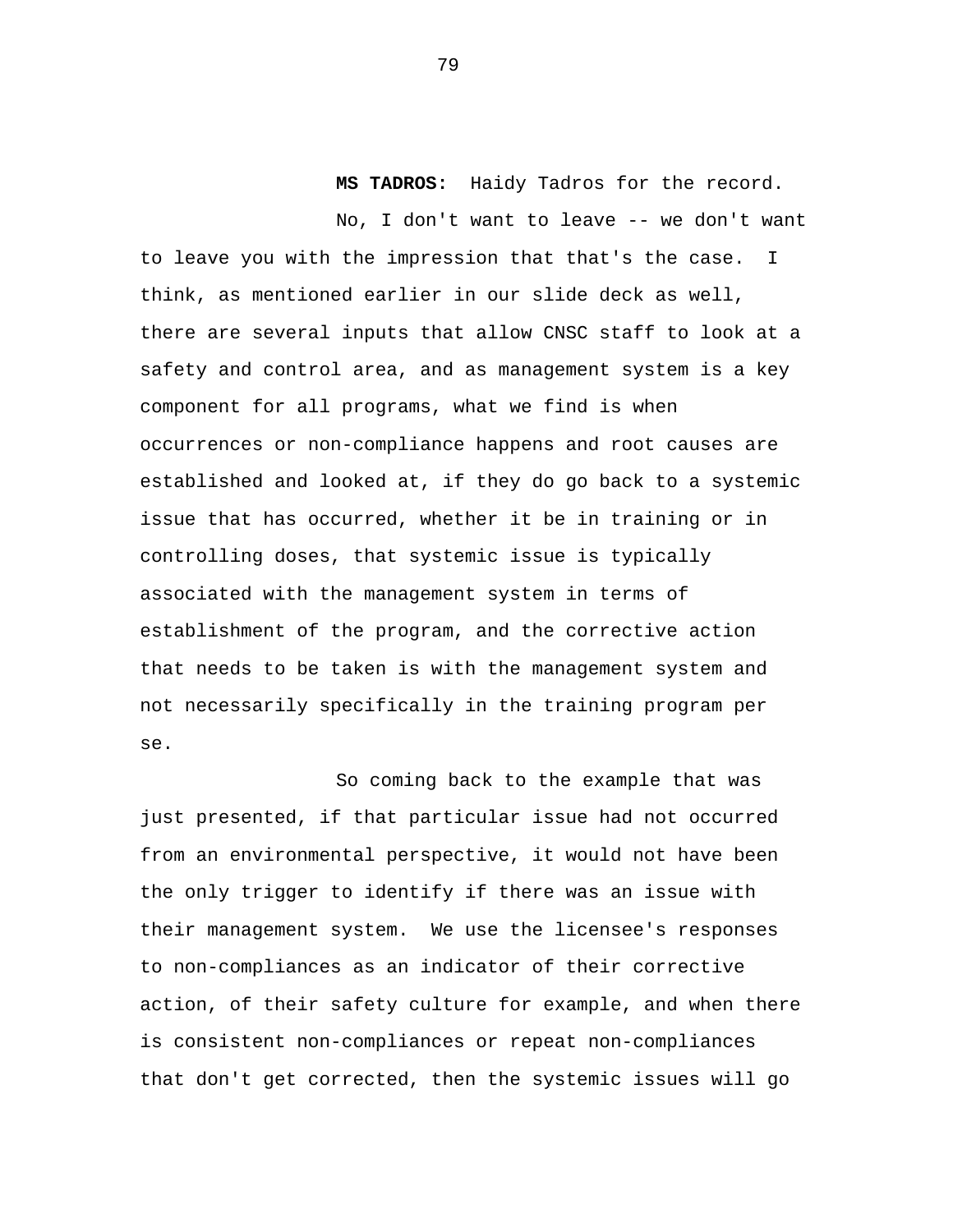back and we will address what is erroneous in the management system.

**MEMBER McEWAN:** So can a careful review of a management system, independent of other SCAs, proactively identify a potential issue like this environmental issue that can be prevented before you have the feedback loop of an event leading back to the management system deficiency?

**MS TADROS:** Haidy Tadros for the record. Yes.

**MEMBER McEWAN:** So why don't you include it proactively then as it is the fundamental management system?

**MS TADROS:** I think we will need to look at specifically the question in terms of including it as an overall umbrella and being able to look at the specific areas defined under management system to be able to proactively include it with every information piece that we gather.

I have a note here that Mr. Ramzi Jammal may want to take the microphone, so I will pass it on to him.

## **MR. JAMMAL:** Okay, thank you.

Your question is very valid, but I want to make clarity between what is reporting to the Commission based on annual report and a systematic oversight and we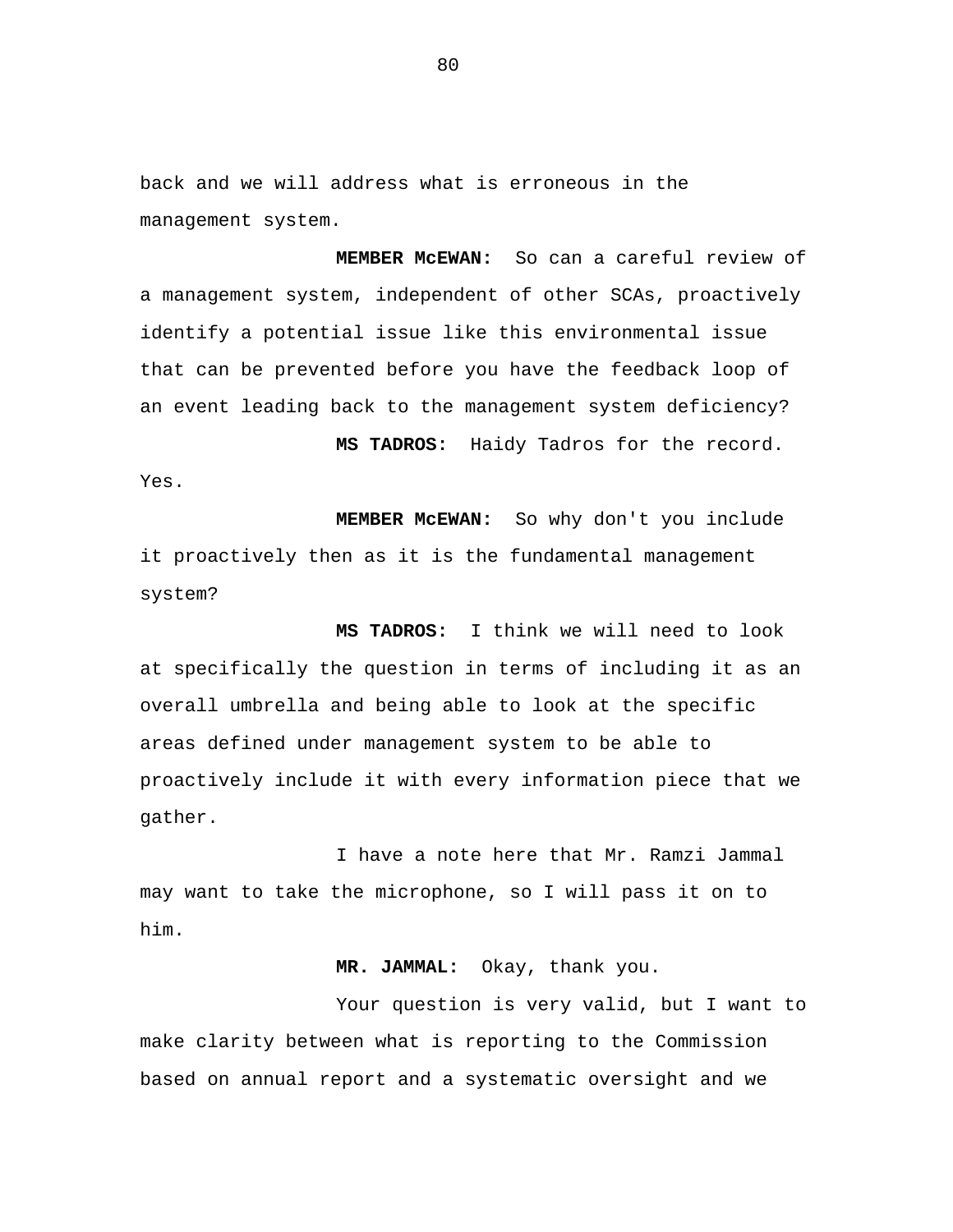focus on three SCAs. That's the practice we have been doing for uranium mines and mills and that's the annual report that's being presented. I just do not want to leave the fact that we have a specific regulatory oversight for each and every SCA.

So your question is what indicators do we use with respect to reporting in this report? My colleagues presented typical indicators that will indirectly or directly demonstrate if there are issues associated with supporting programs. Our regulatory oversight for each SCA has, at times where it's needed, based on planned inspection and planned regulatory oversight, so we have our specialists that will go onsite to do a management system inspection, we have our specialist that will go onsite to do RP, radiation protection.

For the purpose of the regulatory oversight report, we felt at the time, from the practices we have been coming before the Commission, for UMMD processing facilities and Port Hope area, we have selected -- I do not want to call them dominant, we selected three SCAs that will give an overall comprehensive reflection of how the licensee performance is taking place during that period of the year.

We are open to any recommendation, but I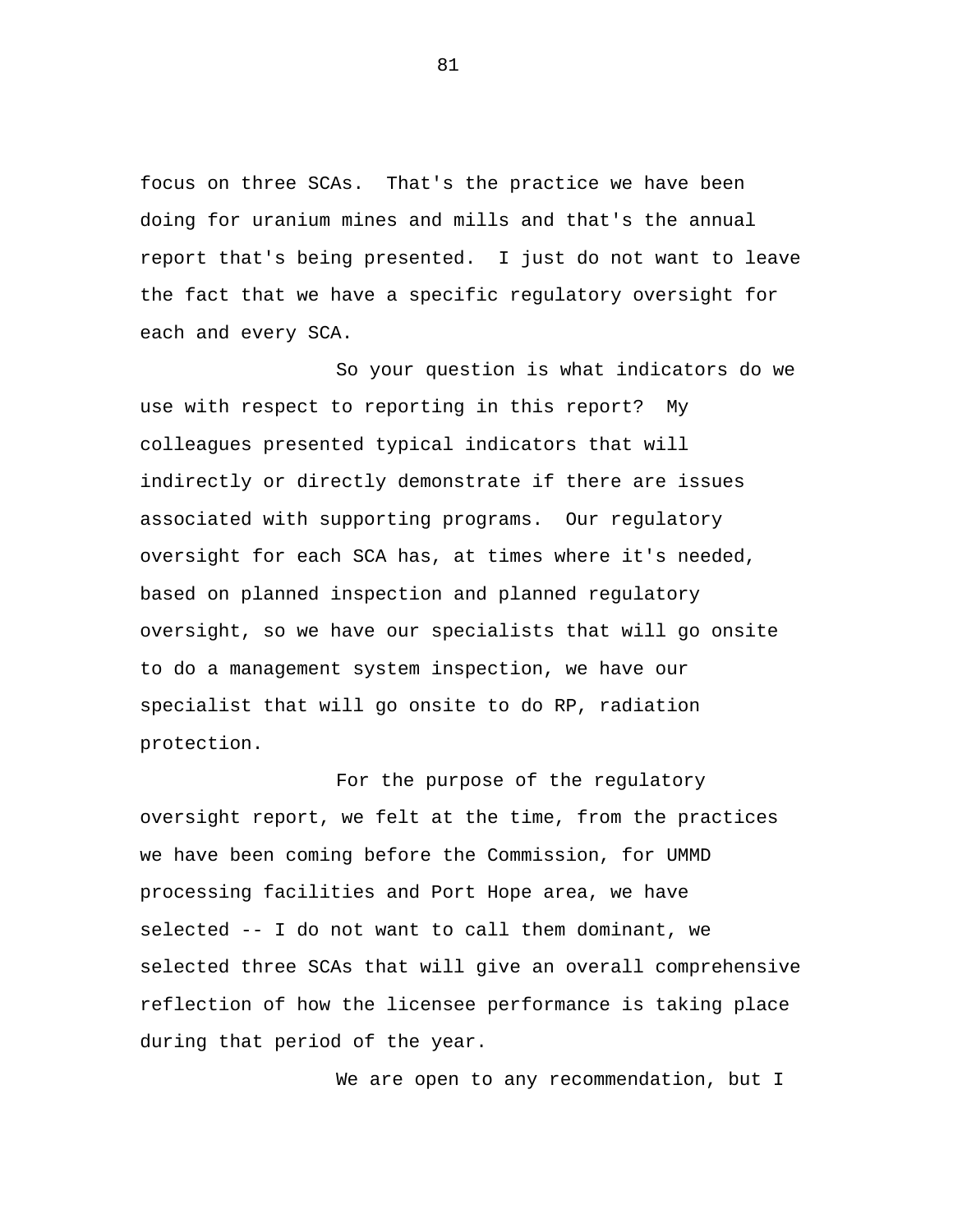have to make it very clear that we have to be, from a resource perspective -- and that's my job at this point -- I will take the direction from the Commission if it wants us to do so, but I do not want the annual report to become a relicensing CMD for every element. I heard Ms Velshi and I heard you correctly. If there are any performance issues, we can provide you with a regulatory focus on the next cycle that we are going to go through, to provide you with an update. But that's what we selected, the three key SCAs, again, in conclusion, because they do give a comprehensive overview on the performance of the licensee, taking into consideration the other contributing factors from the other SCAs.

**THE PRESIDENT:** I took -- the reason you select -- though it is the most likely SCA to provide data and to change from year to year and you will report if any of the other SCAs has anything unusual about them. So I read them to be, yes, you do the inspection, we look at all of them, but these are the ones that we are focusing about reporting.

**MR. JAMMAL:** It's Ramzi Jammal for the record.

That's correct, sir. In addition to the annual report, we have the status report that we come almost on a monthly basis before the Commission. So if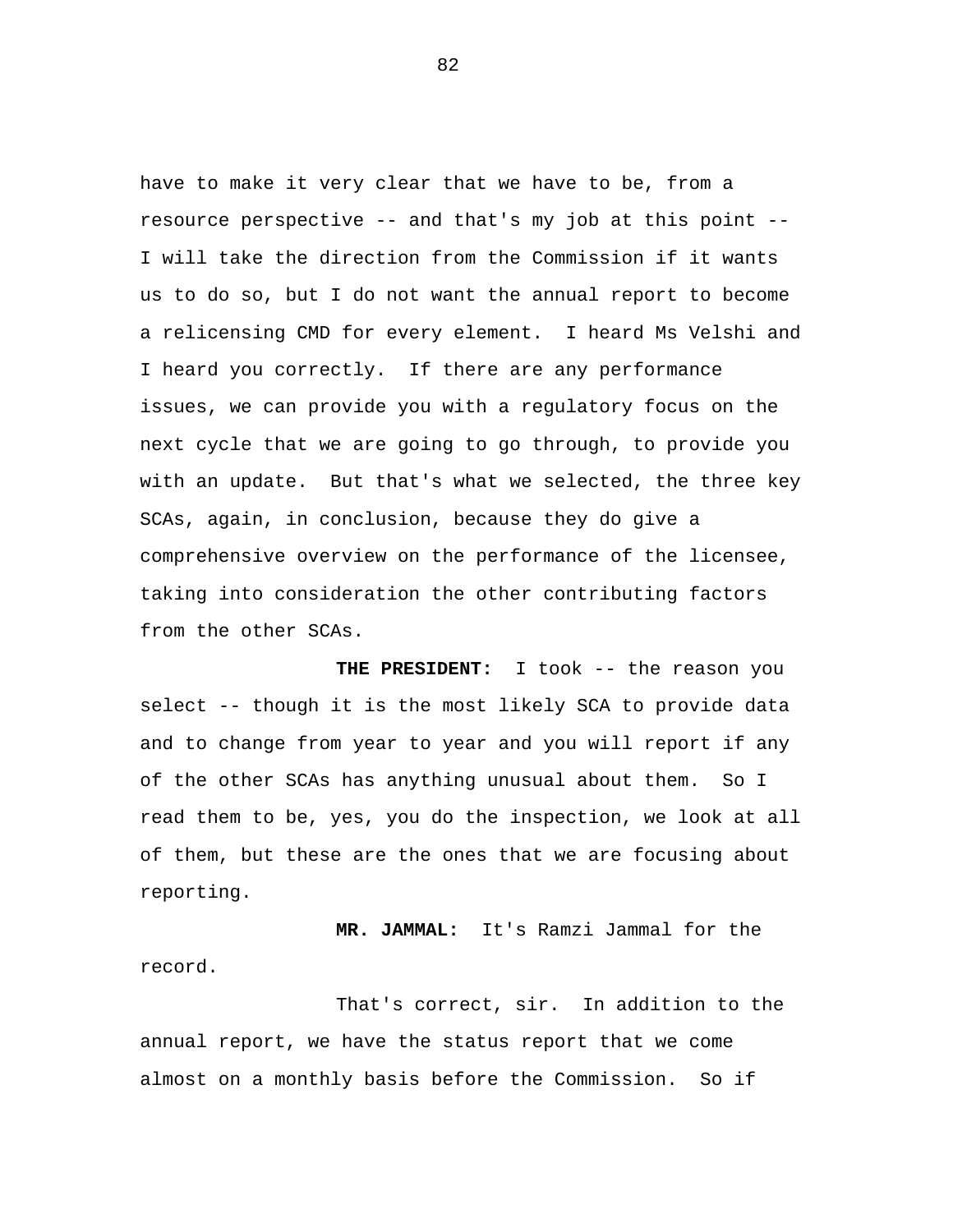there are major deviations or non-compliance, enforcement actions or events, we will come to the Commission.

**THE PRESIDENT:** Okay, thank you.

Anybody? Anything else? Ms Velshi...?

**MEMBER VELSHI:** A question for OPG. Two parts to it. One, on Slide 27 for the environmental management system, there is a statement here:

> "Subject to periodic independent third party audits and reviews"

Can you share with us some findings or

recommendations from these audits and reviews?

**MS MORTON:** Lise Morton for the record.

I am having to go by memory now to think of some recent findings. So yes, we do periodic third-party audits of the environmental management system. I'm trying to go, I apologize, by memory here in terms of the last one that we have completed.

I know that there have been in the past - and it may not be the most recent one -- there have been findings with respect to items such as storage of hazardous chemicals and how we are storing those, hazardous waste - or materials, I apologize, you know, so whether they find a finding where something is in a chemical cabinet that perhaps shouldn't be. So we have had some findings on that in the past and certainly have worked hard to clean up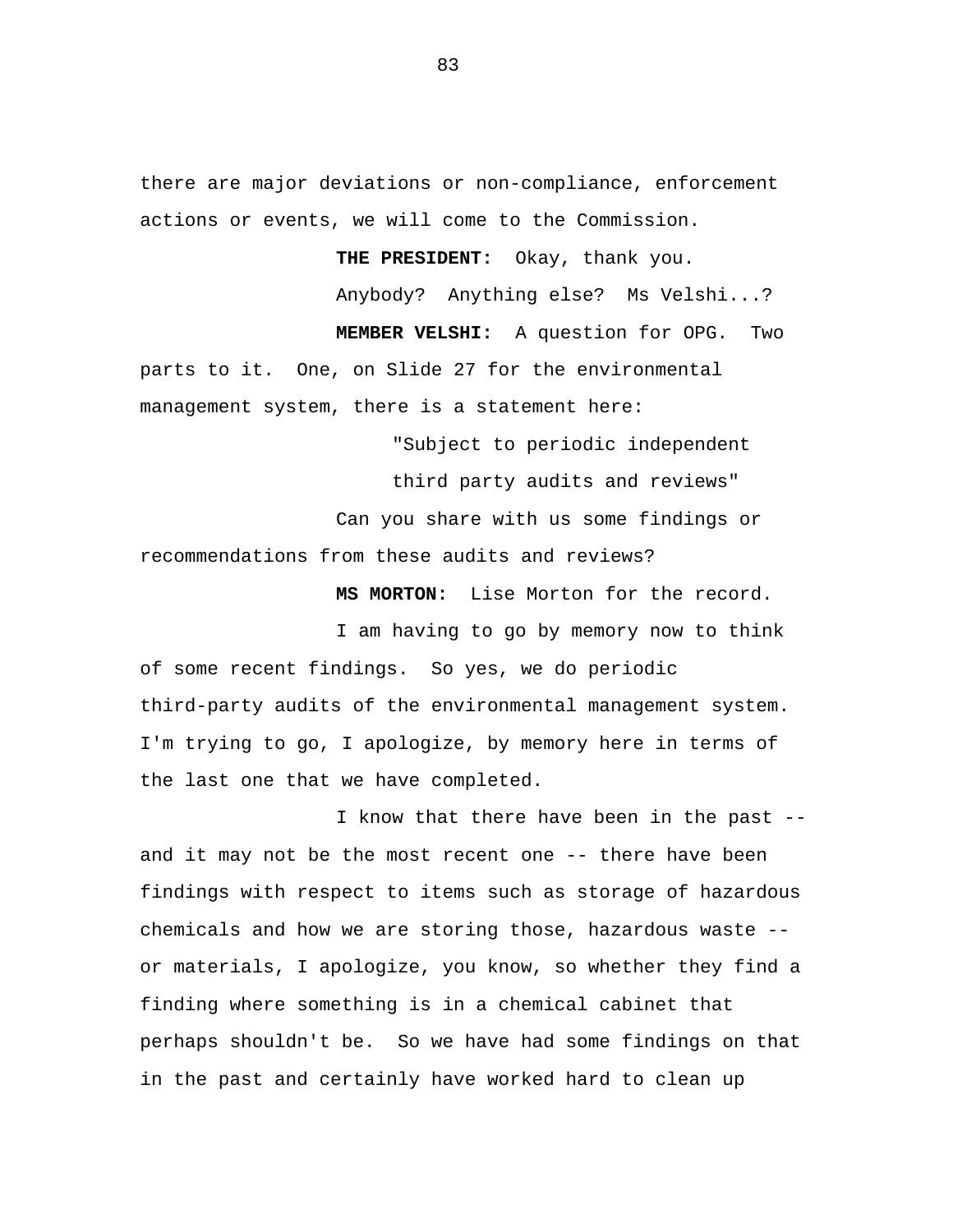those kinds of things.

Sometimes the findings are again programmatic, going back to the discussion you had on the management system. So there have been some findings in some of the more recent ones, again programmatically across OPG in terms of the environment program, because quite often these third-party reviews are done, we are one element of a review for the whole company for example. So I believe it was the most recent one just had some fine-tuning, if you will, at the programmatic level in terms of how things were done across the company. There have been no significant environmental findings in these reviews from the waste facility specifically. We are quite often grouped in with the broader corporate review.

**MEMBER VELSHI:** Thank you. And do you get findings and recommendations that are not necessarily inconsistent but different from what the CNSC inspectors may have come up with?

**MS MORTON:** Lise Morton for the record.

I would say -- and I am going to speak across various program areas, if you will, not just environmental. I would say for the most part, no, we don't see an inconsistency between external audit findings or even our internal nuclear oversight audit findings that we conduct routinely and what we would see from routine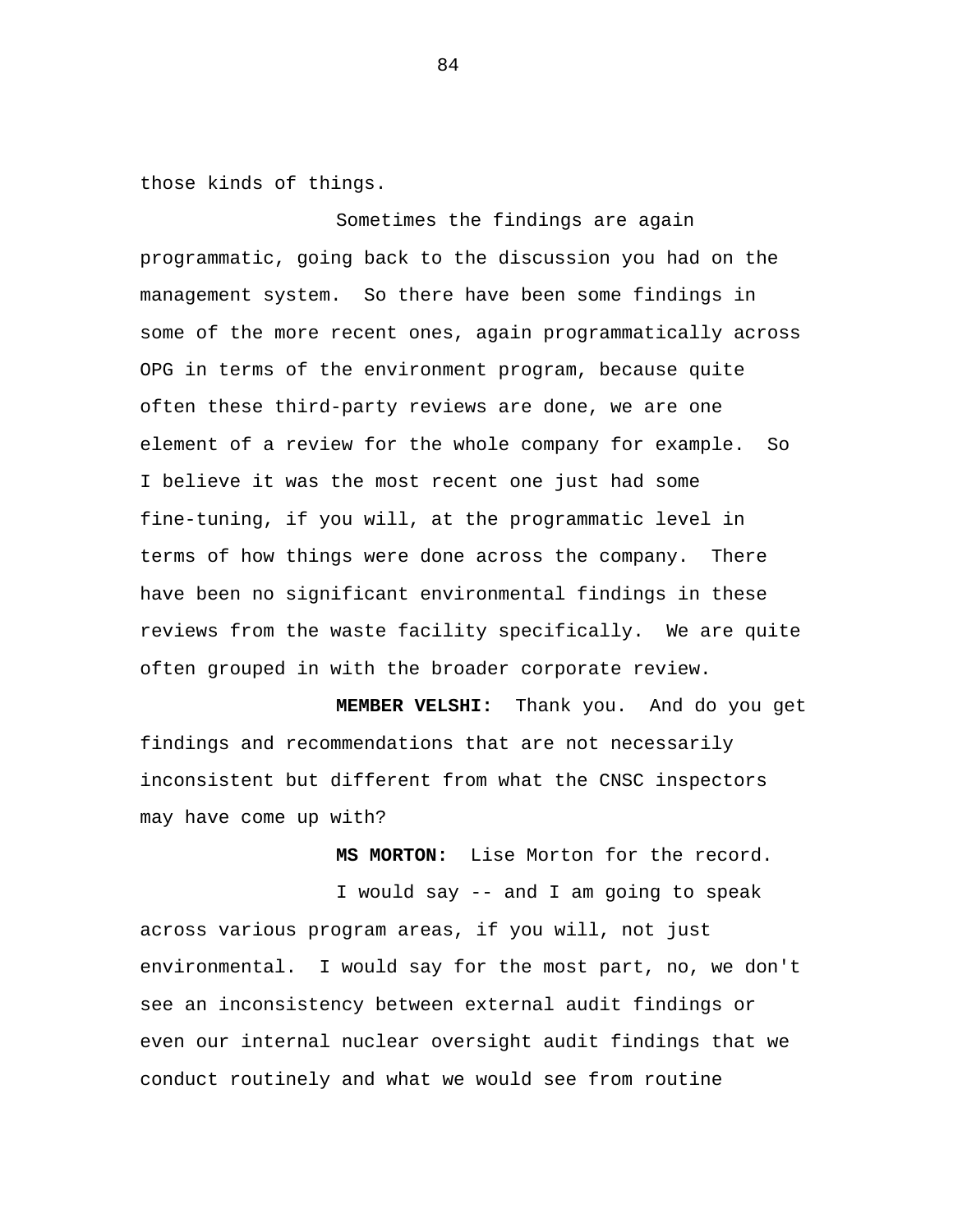inspections. Again, sometimes the specific details or where they may have noticed a non-compliance in the facility might vary, but we are not finding a wide variation in terms of programmatic type deficiencies between the two sets of inspections or audits.

**MEMBER VELSHI:** Thank you.

And my second question was, on page 41 of the report, around performance of the Western Waste Management Facility there is a discussion of some non-compliances and one had to do with the tracking system and where the locations of the containers for lower-level waste were. Can you elaborate on that? What was the issue here and its significance, please?

**MS MORTON:** Lise Morton for the record.

Yes. So the issue that was found there during an inspection is that -- and this happens quite often during an inspection -- the Inspector, as they are walking through the low-level storage buildings for example, will pick a bin, and there are barcodes on every one of the bins, and will say, "Show me the records for that particular bin." The buildings are gridded with a specific location. So we will go back to the database and confirm was that bin in the grid and the location that the Inspector found it in. And we found -- excuse me, during one of the inspections, they found instances where the bin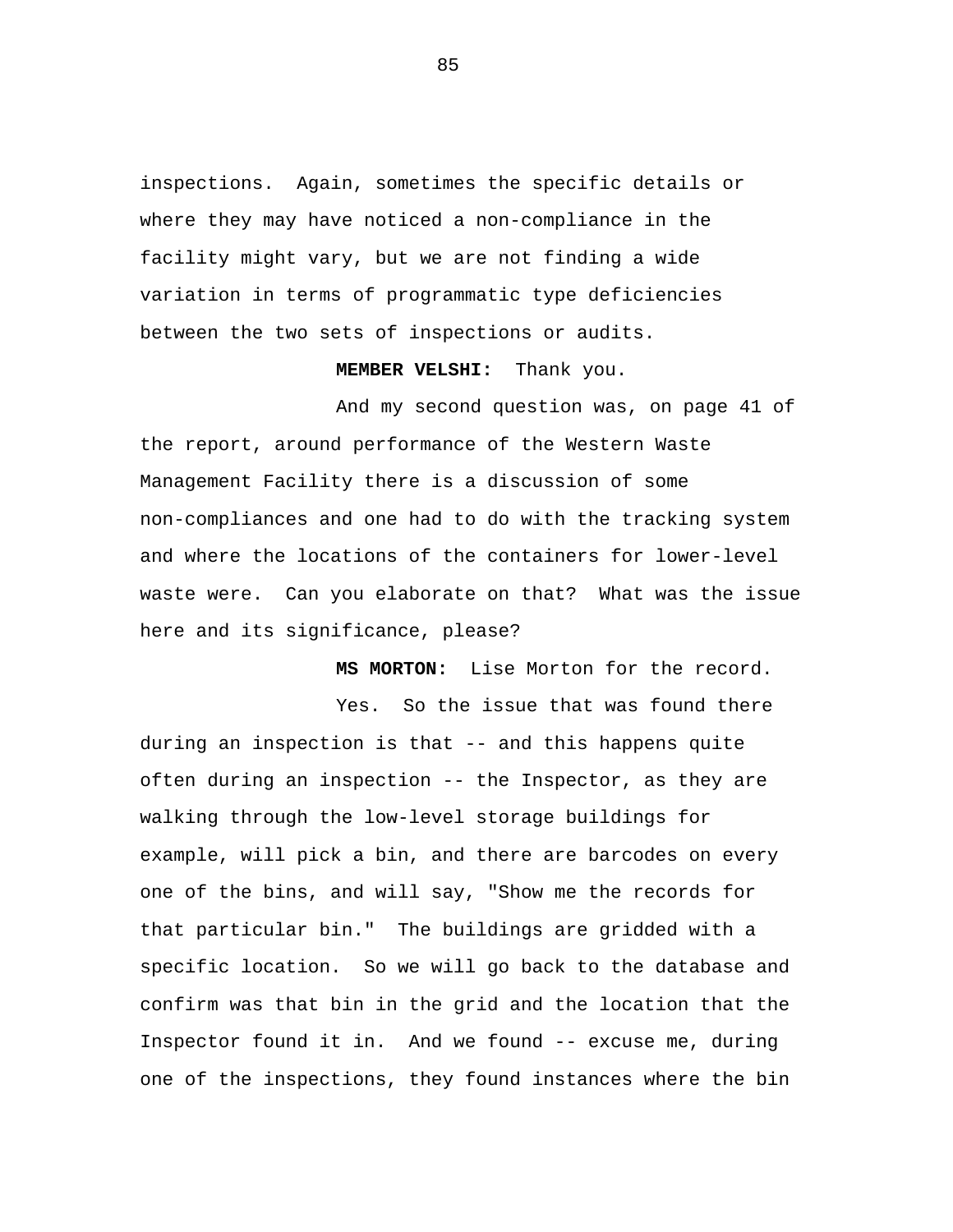was not exactly located at the same grid pattern as what our electronic system indicated, so there was some slight variation in terms of where the bin was located. We attributed that to some significant waste movements that we had been doing between buildings and a somewhat loss of control, if you will, but relatively minor because we went back and verified other -- we picked a statistically significant sample and went back and verified. So we believe that it was through the movement of waste to accommodate a project that we lost some control.

Going forward though, we are in the process right now of moving waste, significant volumes of waste, from one building to another as we empty buildings to install a new updated fire detection system. So that's our opportunity to verify that data again as we move all of this large volume of waste, but we are also in the process of updating that integrated waste tracking system. As you can imagine with any electronic system, it is now getting to be dated and so we are reaching the point and we have a project that we have just kicked off to update that electronic waste tracking system. So that's an ongoing effort for us to verify that the exact data in the database matches the physical location in the plant.

**MEMBER VELSHI:** Thank you.

**THE PRESIDENT:** Okay. A last question.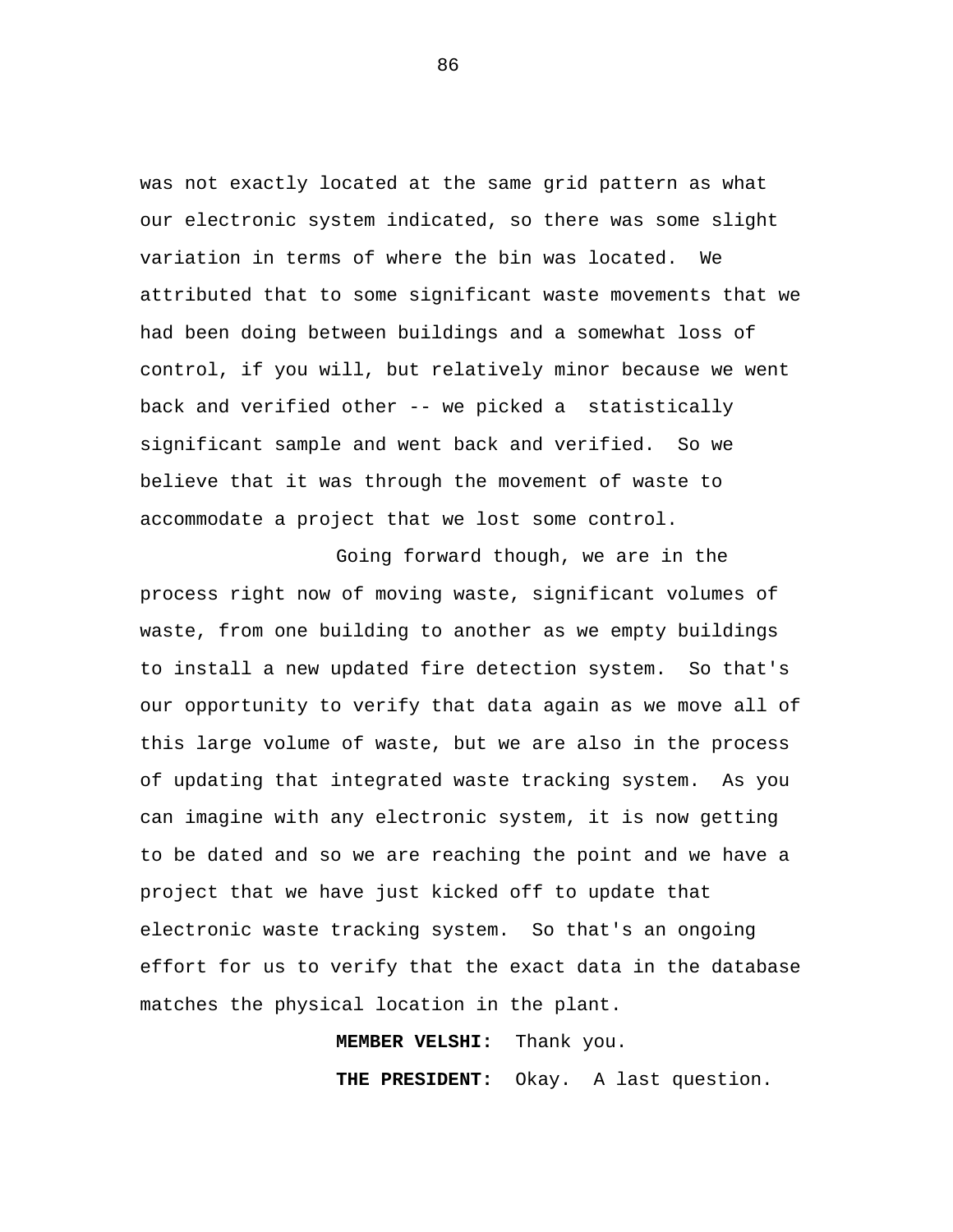On page 131 -- this is again unit issue -- Figure F1, this is airborne and nuclear substance release annually. Okay, so this is percentage of DRL. So I understand I'm looking here at percentage of -- so all those bars, so let's pick up tritium, it's  $1.4 \ 10^{-2}$  of 3 percent; right? What does becquerel per year have to do with this? Somebody explain, please.

**MS SAUVÉ:** Kiza Sauvé for the record. I am the Director of the Environmental Compliance and Laboratory Services Division.

So in this graph, it is based on percentage, so the 1.4 times  $10^{-2}$  would be of course 0.0014 percent of the release limit. The release limit is found higher up in the report and so you can find with the actual release limit is. Where we have shown the becquerel per year, that's a little bit in response to you wanting to know what the actual units are that we are using to measure these different elements. So tritium is measured in becquerels per year, but the 1.4 times  $10^{-2}$  is a percentage of the release limit, which is higher up in the report. So we are working and we will be doing a better job of showing things for you.

**THE PRESIDENT:** That's misleading, okay. You should remove that unless you are going to put in the DRL for the tritium and every other contaminant here. This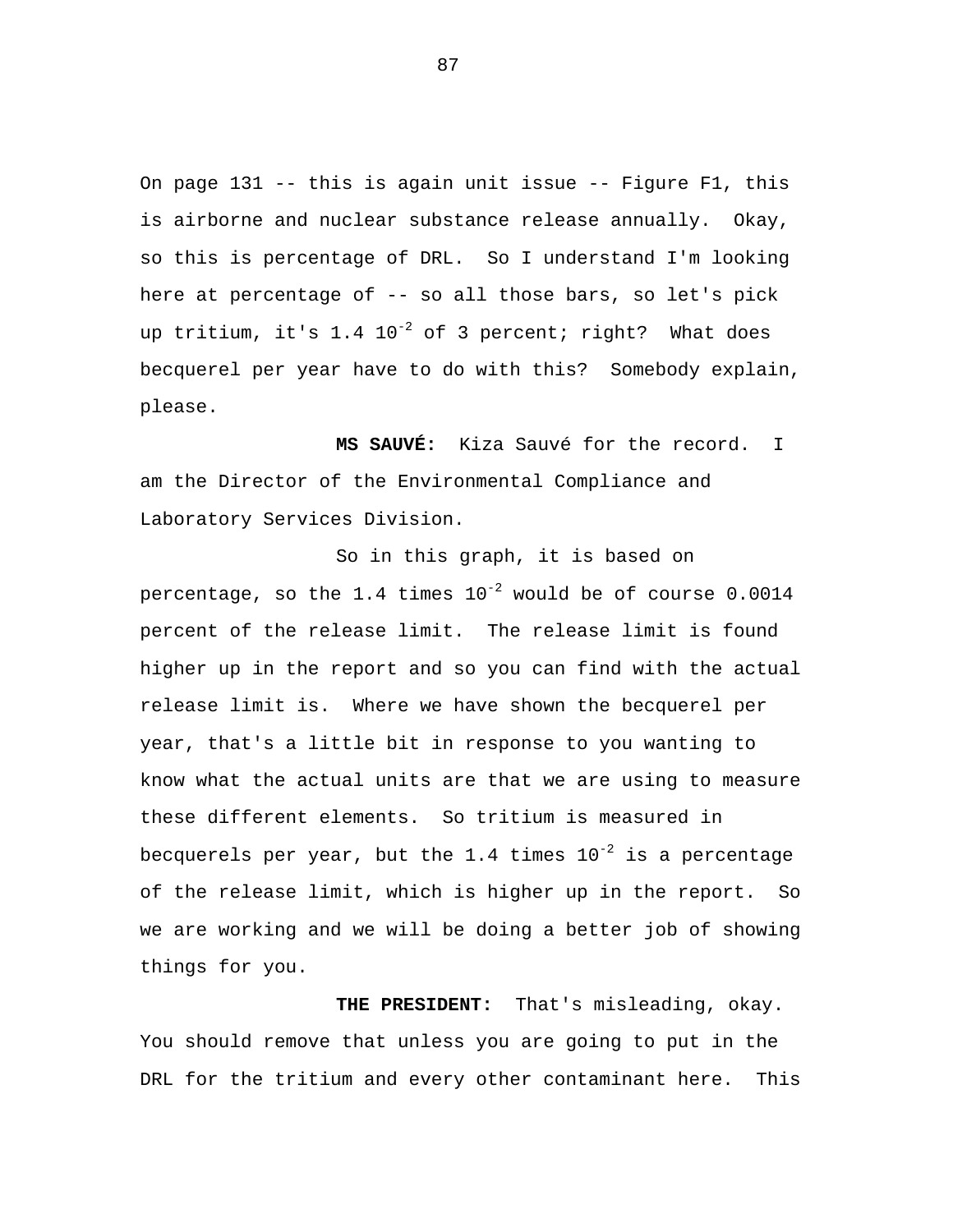is very misleading, it pretends that you are actually reading it in becquerel per year, okay.

**MS SAUVÉ:** I would agree with you, yes. We are working on them.

**THE PRESIDENT:** Okay. It's the same thing for the next one F2.

**MEMBER McEWAN:** Could I actually just ask a question on page 130?

**THE PRESIDENT:** Go ahead.

**MEMBER McEWAN:** What is milligrams per R on Table F1 and micrograms per R and picagrams per R? Page 130, Table F1.

**DR. KWAMENA:** Good morning. This is Nana Kwamena, Dr. Nana Kwamena, an Environmental Risk Assessment Officer here at the CNSC.

So at the waste management facility there is an incinerator and every year, according to their environmental compliance approval, they are required to do stack testing. So what you see in Table F1 is the result of their annual stack testing results. So they are required to test the emissions of particulate matter, mercury, dioxin, furans and total hydrocarbons coming out of the stack. So the units that you see in Table F1 are the units that are typically used when doing these stack testing results. So you are getting a mass in terms of a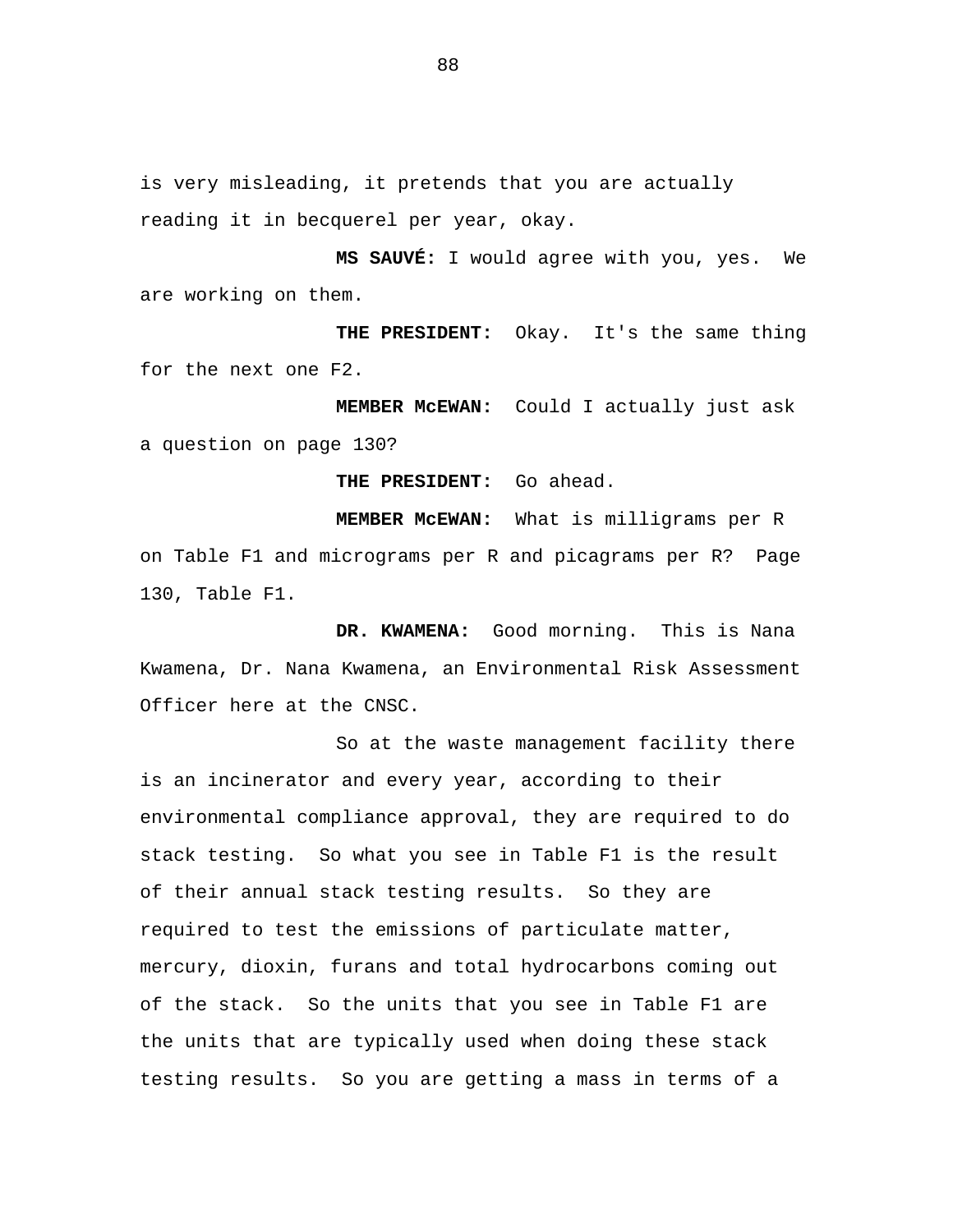volume coming out of the stack and the results, as you can see in Table F1, for the years 2013 to 2015 are compared to the environmental compliance approval allowed limit, which is also provided in that table.

**MEMBER McEWAN:** But what does "R" stand for? I understand the volume, I understand the mass. I don't understand the "R."

**THE PRESIDENT:** OPG, I think, signalled that they understand it.

**MS MORTON:** Lise Morton for the record. The "R", to my knowledge and recollection of our environmental compliance approval from the MOE is standard, so there's a conversion that has to go back to I believe ambient temperatures and also to I believe it's 20 percent oxygen. So it's to calibrate something back to a standard flow condition.

**DR. KWAMENA:** That is correct. The values are normalized to a reference temperature pressure and a percent oxygen.

**THE PRESIDENT:** Well, I'm glad that you all understand it. I have no idea what you are talking about.

--- Laughter / Rires

**THE PRESIDENT:** The "R" should be defined somewhere. It's not a normal unit that we use and it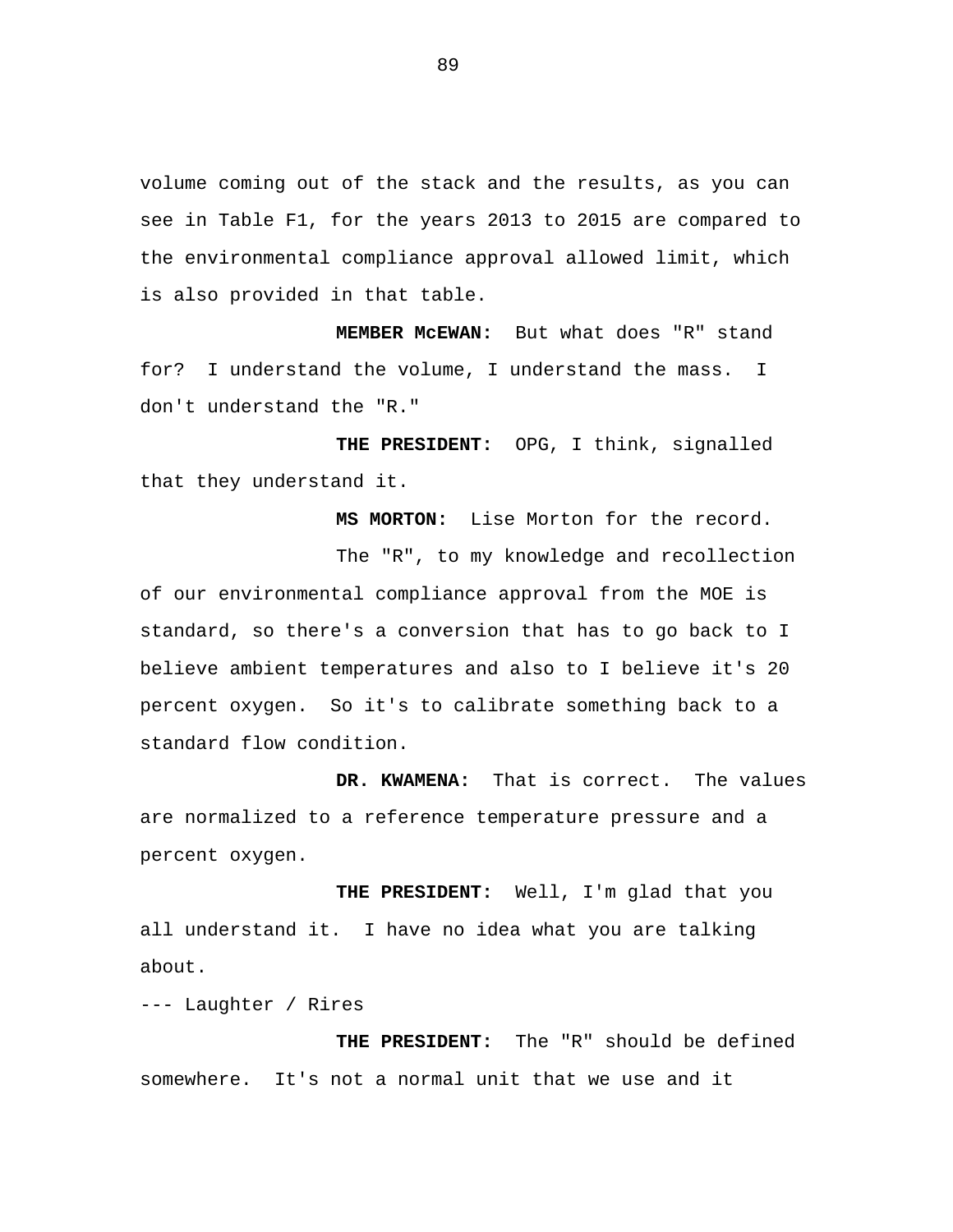should be absolutely clear what do you mean by "R" here. Ms Velshi...?

**MEMBER VELSHI:** A very quick question for OPG. In the appendix as one looks at the different events, there were so many to do with emergency lighting units and it was over a period of time, and I just wondered at what point did you say, hey, is there a common cause here and do we need to address this more systematically?

**MS MORTON:** Lise Morton for the record.

Of course, your observation is absolutely correct. So part of it was ensuring that our testing of emergency lighting units was absolutely rigorous and we determined that our historical practices may not have been as rigorous as they needed to be. So as we got more rigorous with our testing, more deficiencies came out.

In particular, the one that I believe shows up quite a bit through the table is for our low-level storage buildings and our outbuildings, our retube waste component storage building for example up at the Western site. What we ended up finding out -- and yes, we did absolutely pause and say, okay, we have obviously got a trend here, what's going on. So what we did find is that the emergency lighting units in those buildings, those buildings are not heated, that they were not really designed for the types of environmental conditions that we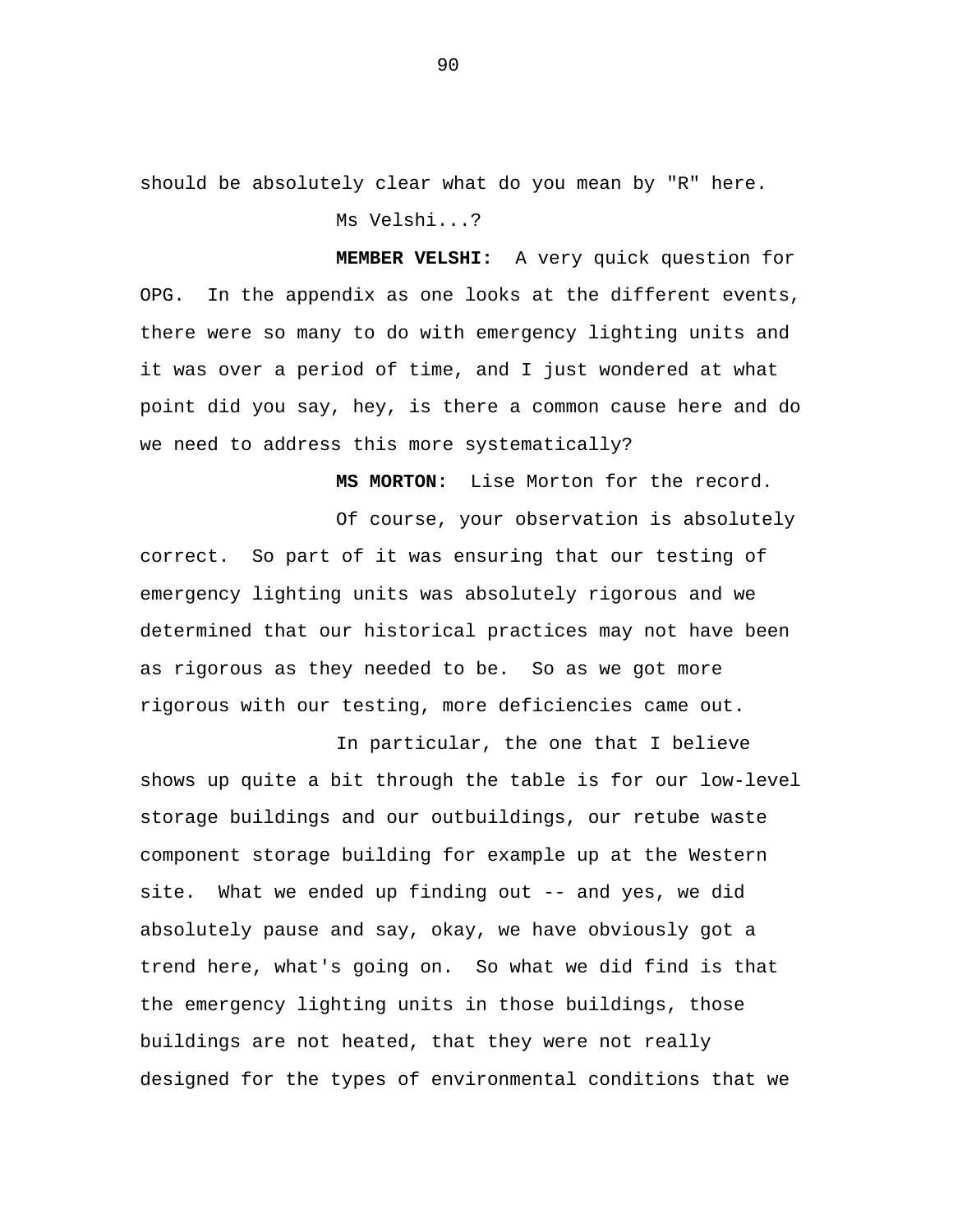can see at the site. As everybody knows, the Western site can be quite cold in the winter, for example, so we did see some failures, for example, of batteries due to long exposure to low temperatures.

What we have therefore done is our design engineering group has gone back and reviewed these particular units, these emergency lighting units, and they have designed and specified a different emergency lighting unit that provides a heating capability for the battery compartment. We are currently in the process and we have installed these new emergency lighting units in 13 of our 14 low-level storage buildings. The one that is remaining is scheduled to be completed before the end of this year. So we did take that step back to say, okay, what's the common cause and the common trend here and to therefore address that.

**THE PRESIDENT:** Okay. I think this is done, Part 1. We will take a 15-minute break and we will resume at 11:05.

Thank you.

--- Upon recessing 10:49 a.m. / Suspension à 10 h 49 --- Upon resuming at 11:08 a.m. / Reprise à 11 h 08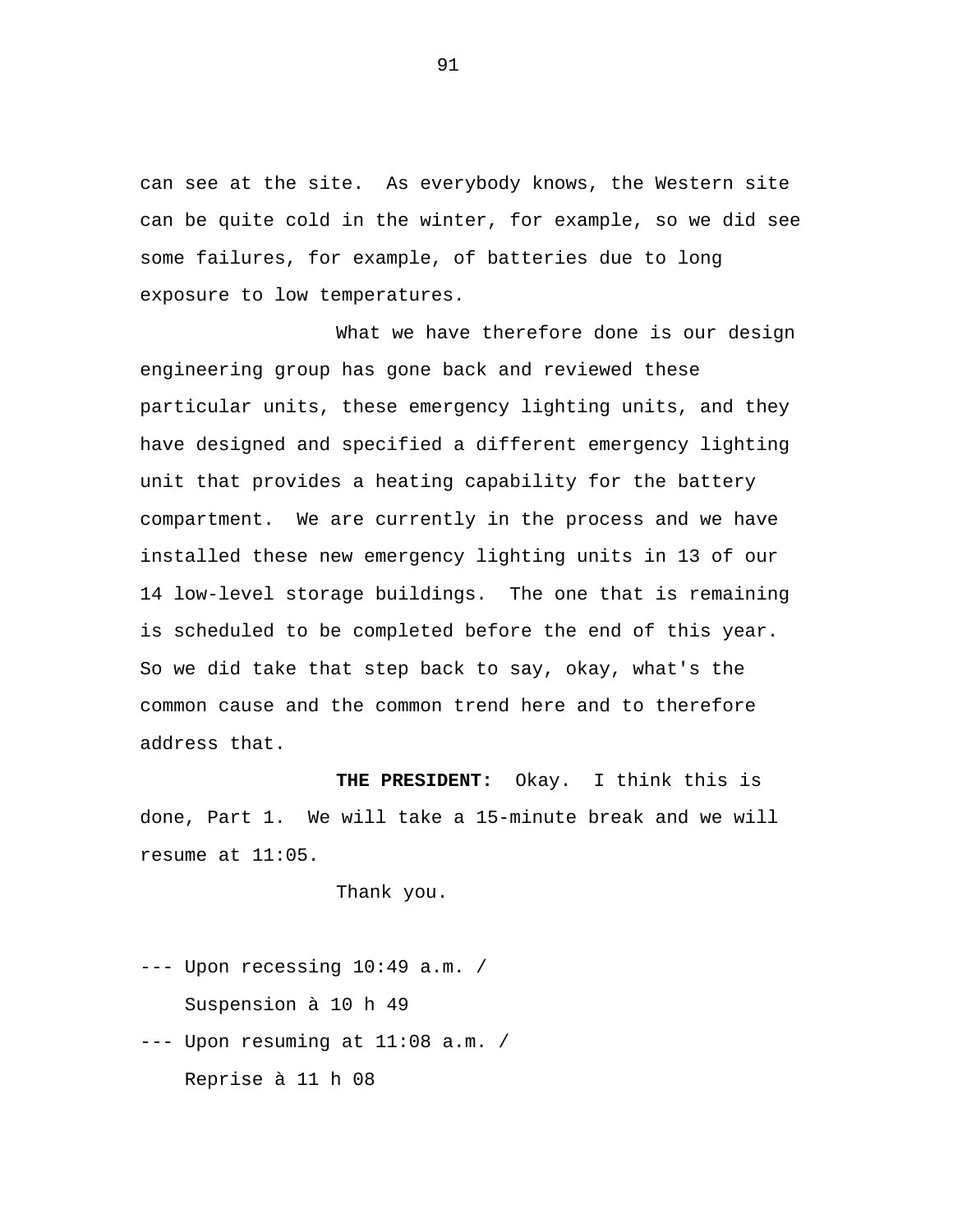**THE PRESIDENT:** Okay. I don't think you need further introduction. We are going to the next part. So over to you, Ms Tadros.

**MS GLENN:** Good morning. My name is Karine Glenn and I will present the CNSC staff assessment of the performance of waste processing installations.

There are eight waste processing installations covered by this report. All are located in Ontario except for the University of Alberta, which is located in Edmonton, Alberta. Due to the nature of their licensed operational activities, UniTech does not have a physical location for storage or processing in Canada.

This table presents the licensing and compliance effort from CNSC staff for 2015. CNSC staff performed nine compliance inspections at the waste processing installations. All the findings resulting from these inspections were provided to the licensees in detailed inspection reports and all enforcements arising from the inspections were recorded in CNSC Regulatory Information Bank to ensure that all these enforcement actions were tracked to completion.

Two hundred and seven person-days were dedicated to compliance activities in 2015. Through inspections as well as through the review of licensee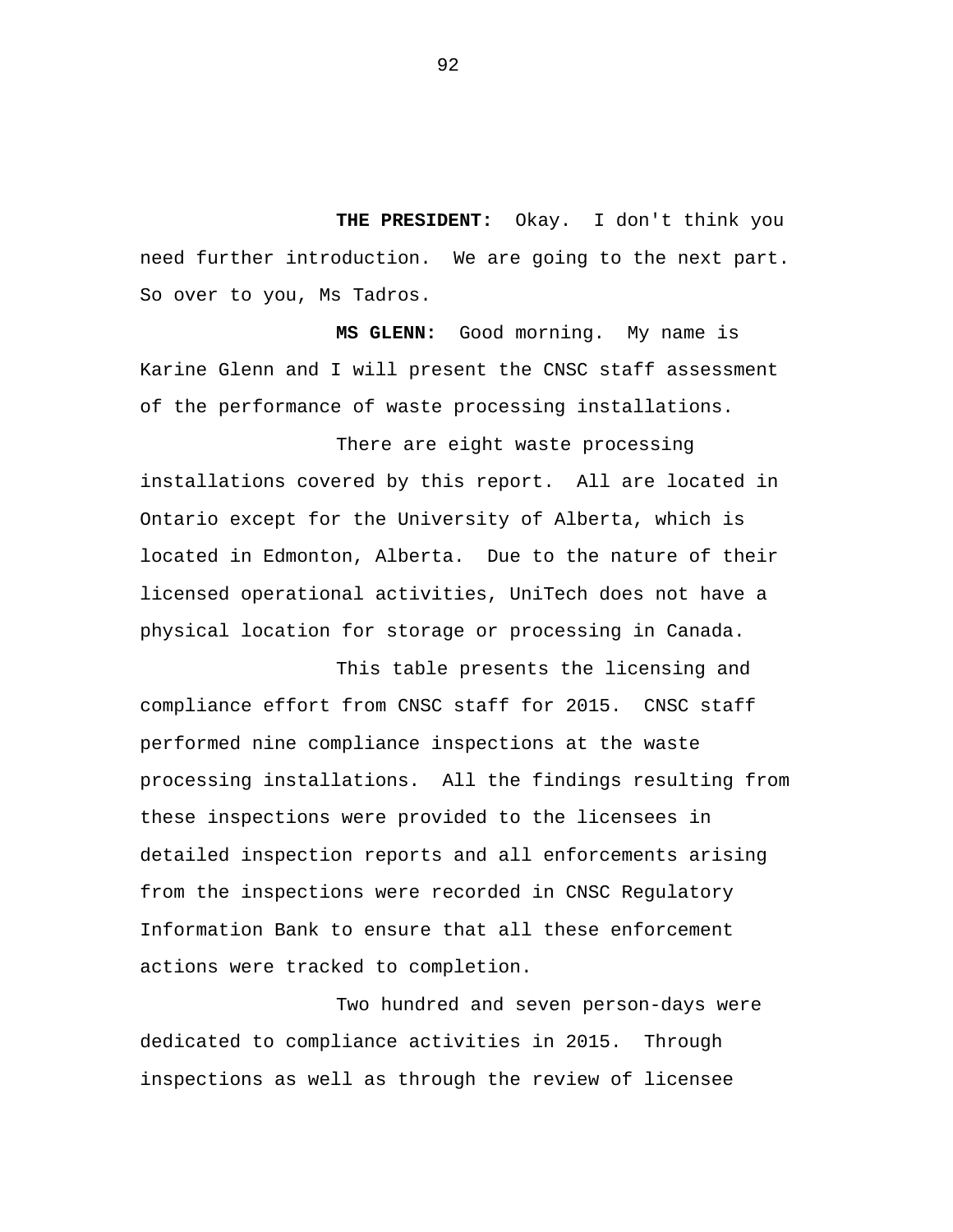reports, CNSC staff monitor waste processing installations to enable the CNSC to provide assurance to Canadians of the continuing compliance and safety performance of the licensees. In 2015, CNSC staff spend 108 person-days on licensing activities for waste processing installations. There were no licence amendments for any of the installations. However, considerable effort was spent on modernizing the associated Licence Condition Handbooks. Two licences were revoked in 2015. Given the low-risk nature of these installations, all licences were issued by CNSC designated officer.

CNSC staff have rated each applicable safety and control area based on the results and observations from inspections and desktop reviews. For 2015, all the waste processing installations received a satisfactory rating in all of the applicable safety and control areas. Some SCAs do not apply to all installations. For example, UniTech's operation involves a truck that travels from a Canadian licensed facility to the United States. There are no environmental releases resulting from this activity, therefore this SCA does not apply. Overall, these ratings indicate consistent management of safety for all installations.

The graph and table on this slide show the average and maximum effective dose to nuclear energy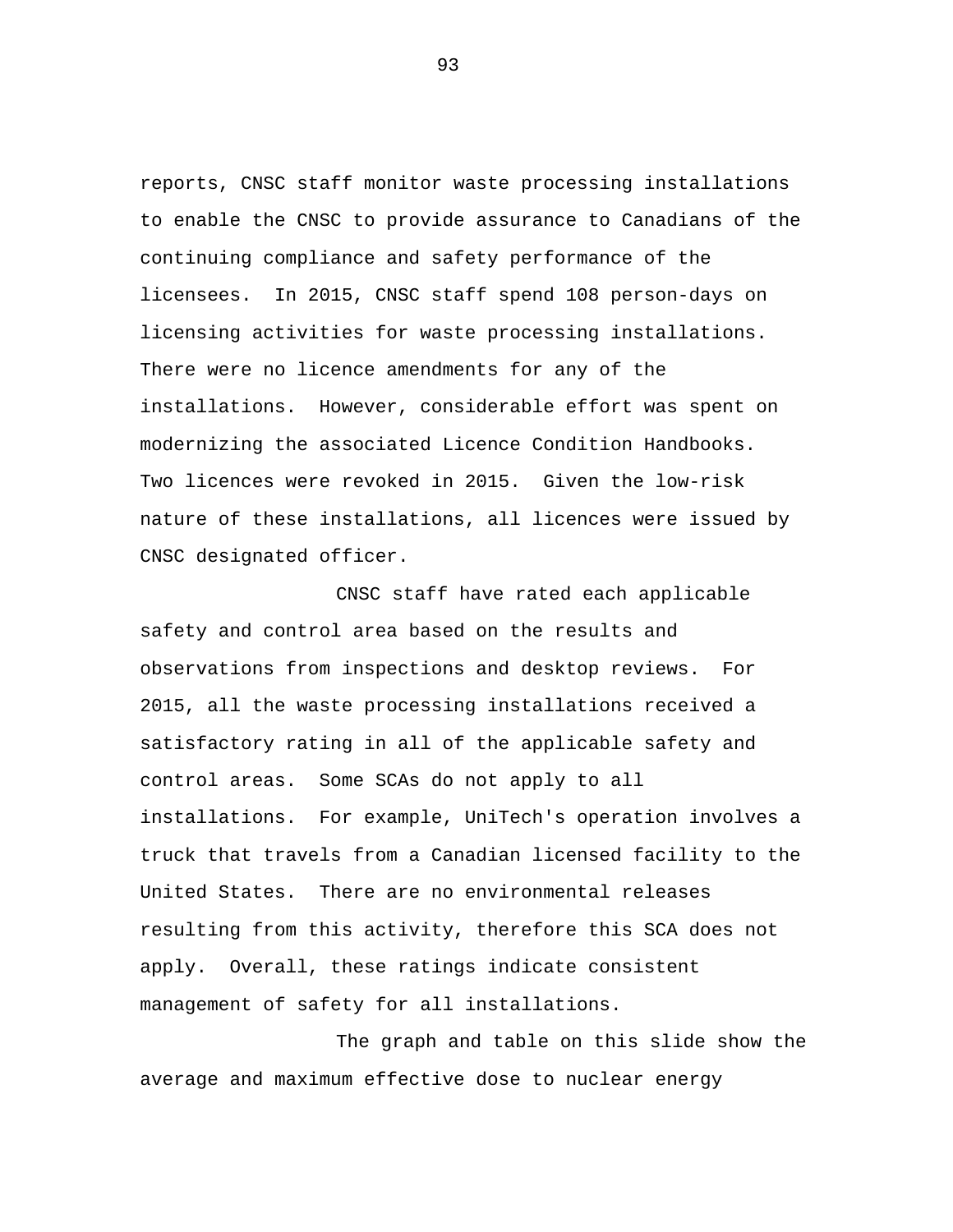workers in 2015. The red line on this chart displays the regulatory annual effective dose limit that a nuclear energy worker can receive. As shown, the average and maximum dose received by an individual worker at each of these installations was well below the annual dose limit of 50 mSv. Please note that there are now nuclear energy workers at some of the facilities.

This table shows the action levels for nuclear energy workers at waste processing installations. For these installations, there are action levels set at various time frequencies depending on the installation. Additionally, some installations have multiple action levels. For example, the University of Alberta has quarterly action levels, as shown in the table, in addition to annual action levels to ensure the protection of their nuclear energy workers. Some installations are not included on this slide as they do not have nuclear energy workers. In 2015, there were no exceedances of the action level or regulatory limit at any waste processing installation.

The table on this slide shows the annual estimated dose to the public for 2015. The regulatory annual effective dose limit that a member of the public can receive is 1 mSv per year. As shown, the average annual dose received by members of the public at each of the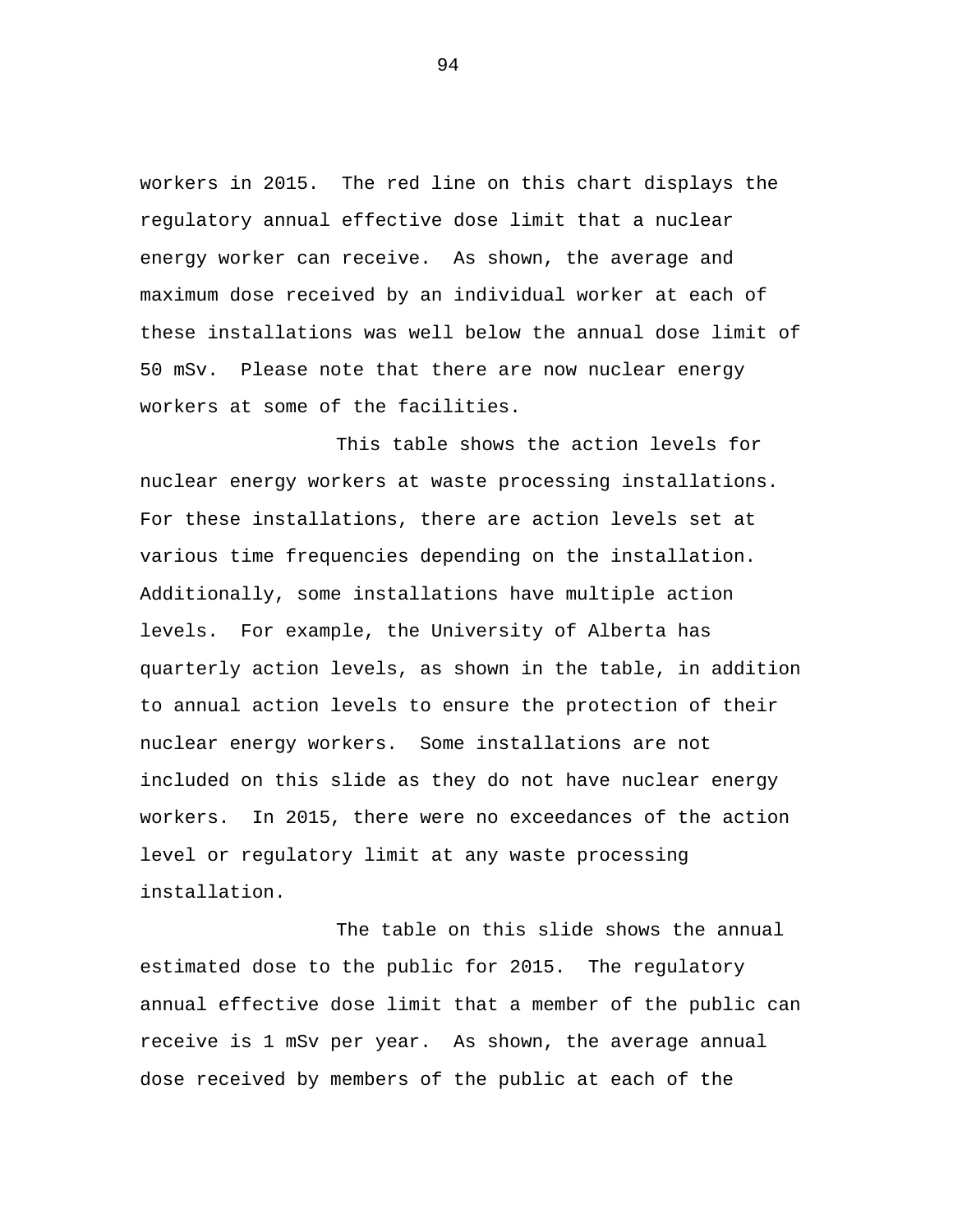installations covered by this report was well below the annual limit of one. Doses to the public are attributed to environmental releases. A separate action level applies to different contributing factors. These factors include airborne and liquid releases.

As shown on this slide, there were no lost time injuries in 2015 at the waste installations. CNSC staff conclude that waste installation licensees have been implementing their conventional health and safety programs satisfactorily during 2015 and their programs were effective in protecting the health and safety of persons working in their installations.

The first installation I will discuss in detail is EnergySolutions Canada.

EnergySolutions Canada Corporation, or ESC, formerly known as Monserco Limited, is a low-risk licensee that has been in operation since 1978 and manages the handling and processing of low-level radioactive material. EnergySolutions collects low-level radioactive waste from licensed nuclear facilities such as nuclear power plants, hospitals, universities and research institutes on a contractual basis. Radioactive material is either sorted and/or repackaged at its Brampton location or directly shipped to the United States for processing via incineration or recycling. The resultant ash from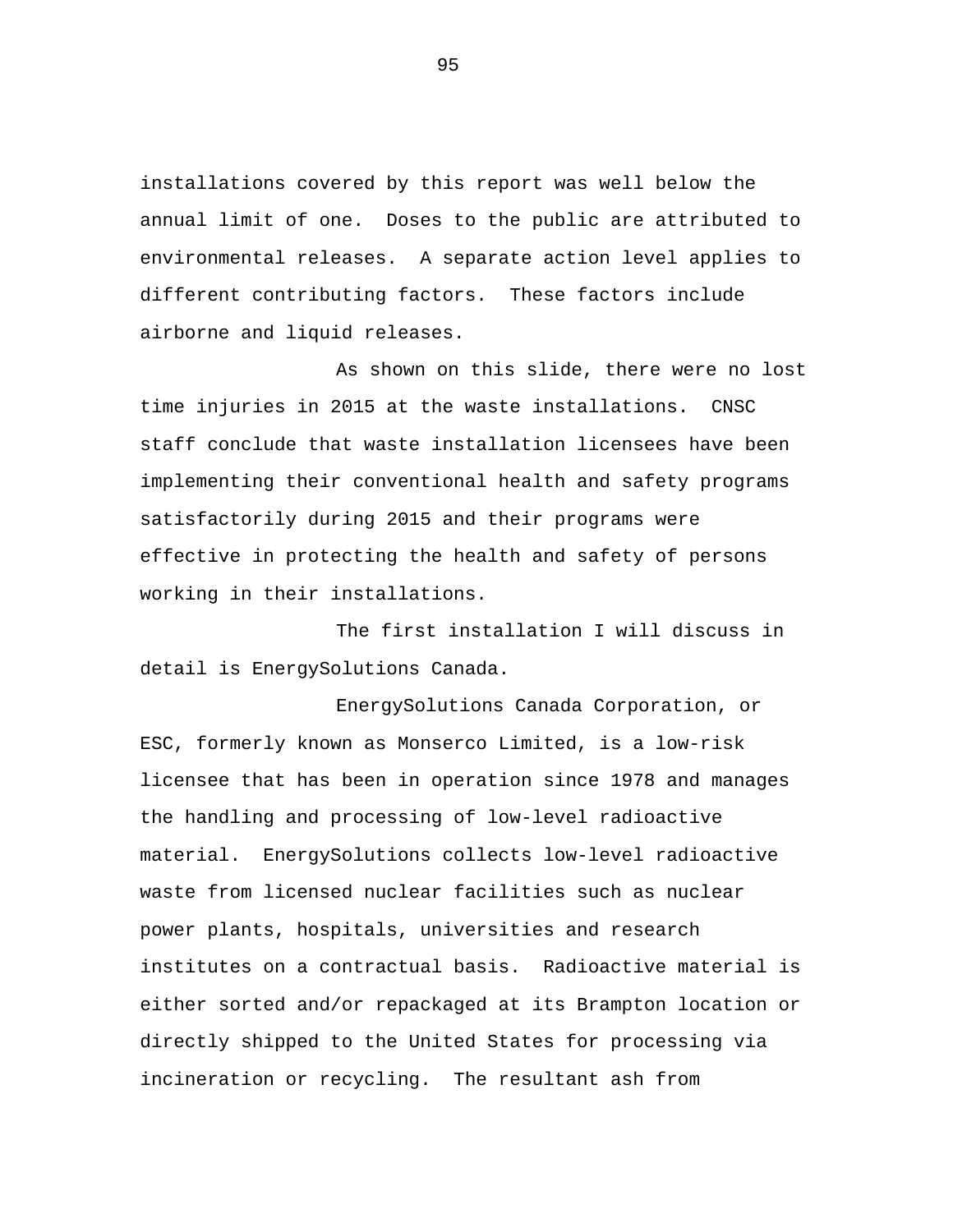incineration is returned to EnergySolutions and then routed to a licensed nuclear facility such as Chalk River Laboratory for disposal.

There have been no major changes to the installation or its operations in 2015 and its current licence is valid until 2022.

The next installation I will discuss is Candu Energy.

Candu Energy Incorporated was a low-risk installation that refurbished contaminated tools and equipment used to service nuclear generating stations. A CNSC designated officer issued Candu Energy a licence in September of 2011. During 2015, the licensee informed the CNSC that operations at this location would cease and requested to revoke their licence as the lease on their existing building was expiring. Candu Energy planned to request a new licence to conduct the same activities at a different location, at a building owned by Candu Energy.

location in July of 2015 and began the process of decommissioning the installation. Candu energy provided staff with a detailed decommissioning plan and an end state decommissioning report which described the activities performed to return the building to unrestricted use. CNSC staff reviewed the documents submitted by Candu Energy and

Candu Energy ceased operations at this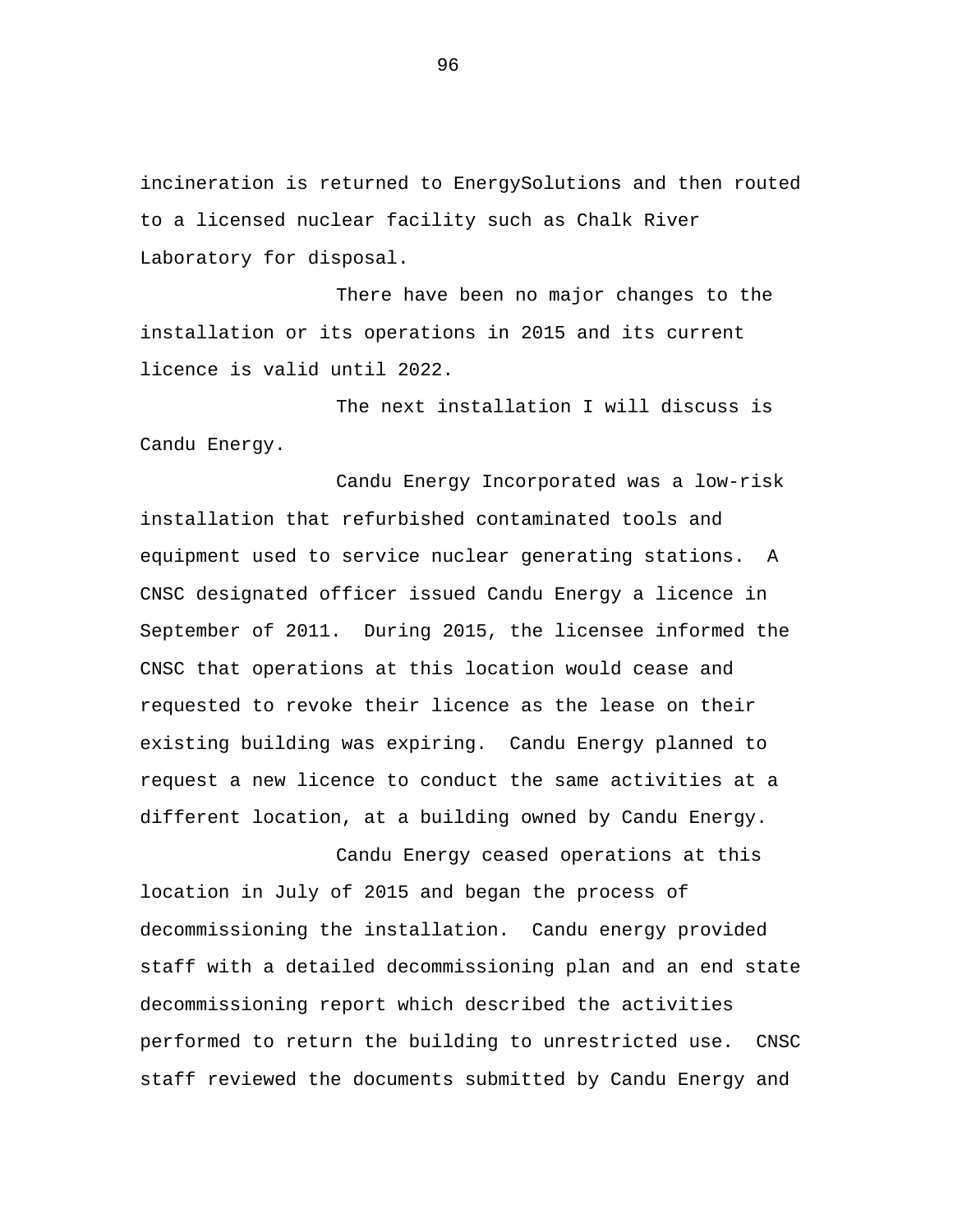conducted an inspection in November of 2015 which focused on the verification of the decommissioning activities. No issues were identified during this inspection and CNSC staff confirmed that the decommissioning of the installation had been completed in accordance with CNSC requirements and the site was released for unrestricted public use. As a result, in December of 2015, a CNSC designated officer revoked this licence.

A new licence was issued in August of 2016 for Candu Energy for their new location in Mississauga. This licence is valid until 2026.

The next installation is the Central Maintenance and Laundry Facility.

The Central Maintenance and Laundry Facility is a low-risk installation located at the site of the Bruce Nuclear Generating Station. The Central Maintenance and Laundry Facility is designed, operated and used to support the operation of Bruce A and B Nuclear Generating Stations. The radiological work programs at this location are conducted under this designated officer issued licence. The work programs include maintenance and calibration of radiation instruments, station equipment maintenance and processing of active laundry.

There have been no major changes to the installation or its operations in 2015 and its current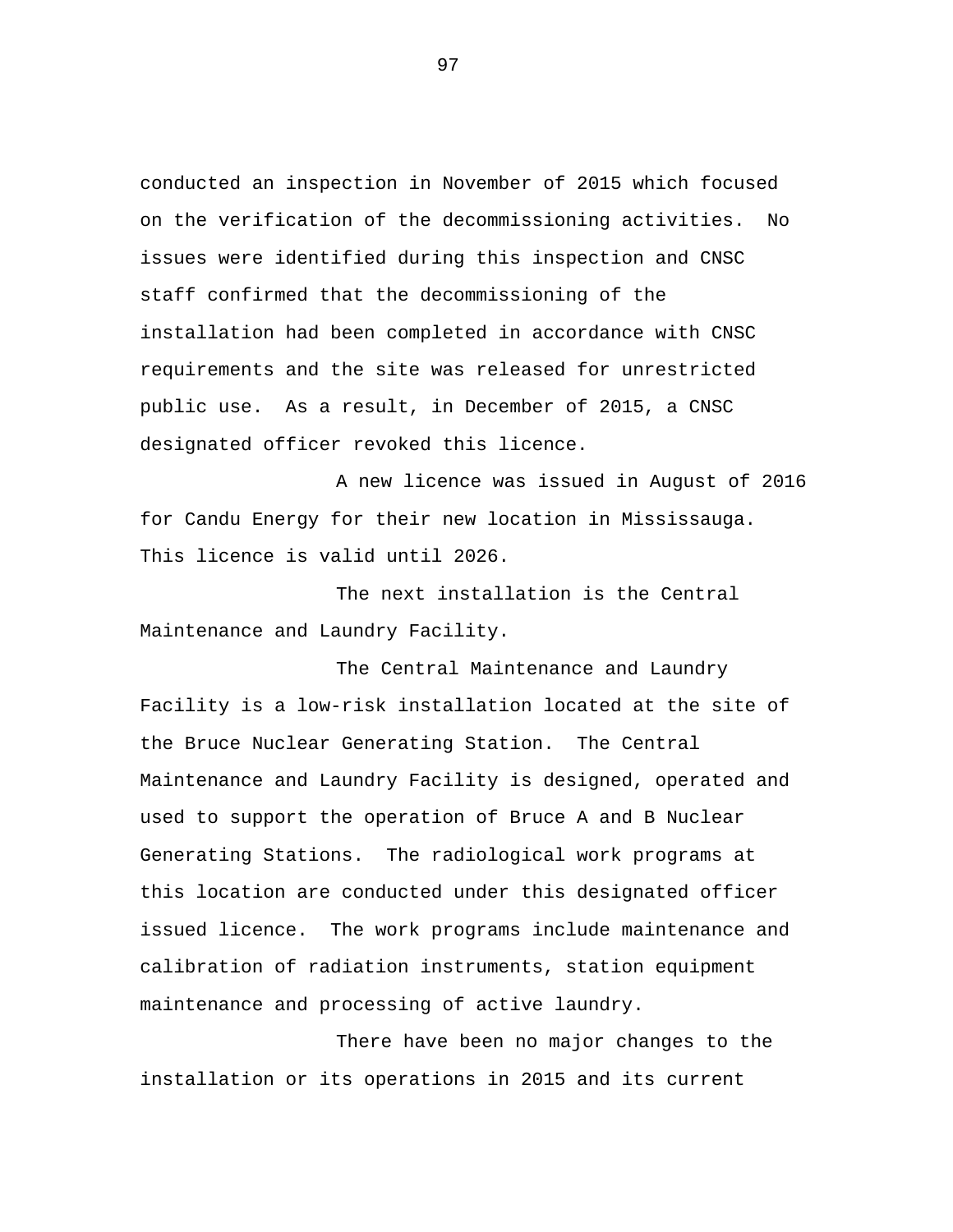licence is valid until August 2017.

I will next discuss UniTech Services Canada Limited.

This is a low-risk licensee that provides the decontamination services for Canadian licensees. UniTech takes possession of the nuclear substances at a licensee's location after UniTech's trucks have been loaded and locked by the licensees. They then export these items to their facilities in the United States and, once decontaminated, the items are returned to the owners. Due to its licensed activities, UniTech does not have a physical facility for storage or processing in Canada. Their licence is required to possess and export the items they collect.

There have been no major changes to this licence or its operations in 2015 and their current licence is valid until 2020.

The next installation covered under this report is the waste installation at the University of Alberta.

The University of Alberta Clover Bar Hazardous Waste Management Facility is a low-risk installation owned and operated by the University of Alberta. This installation manages a variety of radioactive wastes that are solely generated by the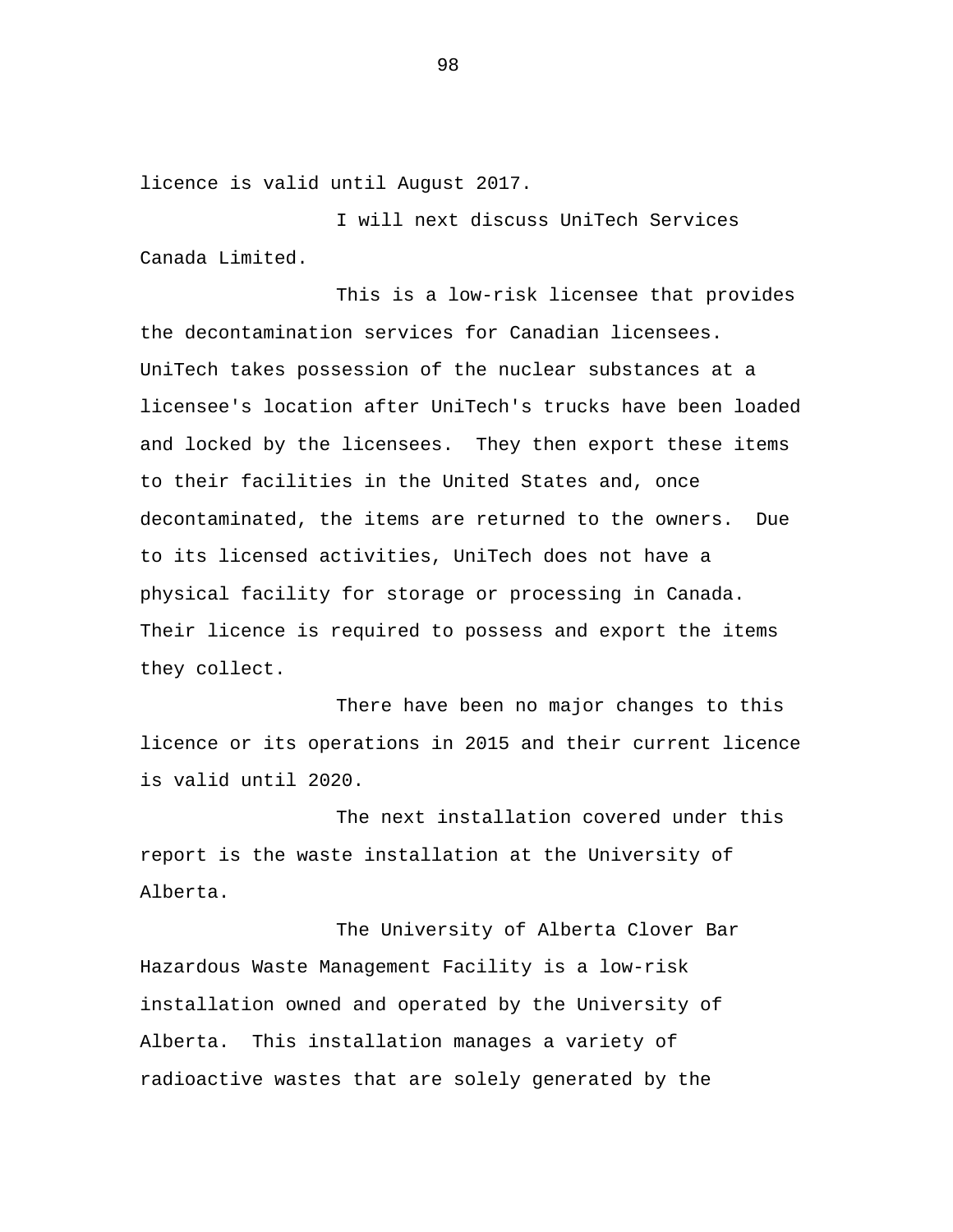university itself. Waste management techniques used here include collection, characterization, volume reduction and disposal.

There have been no major changes to this installation or its operations in 2015. Its current licence is valid until March of 2017 and the licensee has applied for a renewal of their licence.

Another similar installation is the University of Toronto.

The University of Toronto Radioactive Waste Management Facility is a low-risk installation owned and operated by the University. This installation manages a variety of chemical and radioactive waste streams that are solely generated by the University facility itself. The University of Toronto's waste management facility ships compacted drums of lab waste, drums of liquid scintillation vials and sealed sources to another waste management licensee.

There have been no major changes to this installation or operations in 2015 and their licence is valid until 2024.

The next waste installation is Mississauga Metals & Alloys.

Mississauga Metals & Alloys Inc. is a metal recycling installation. Prior to 2007, Mississauga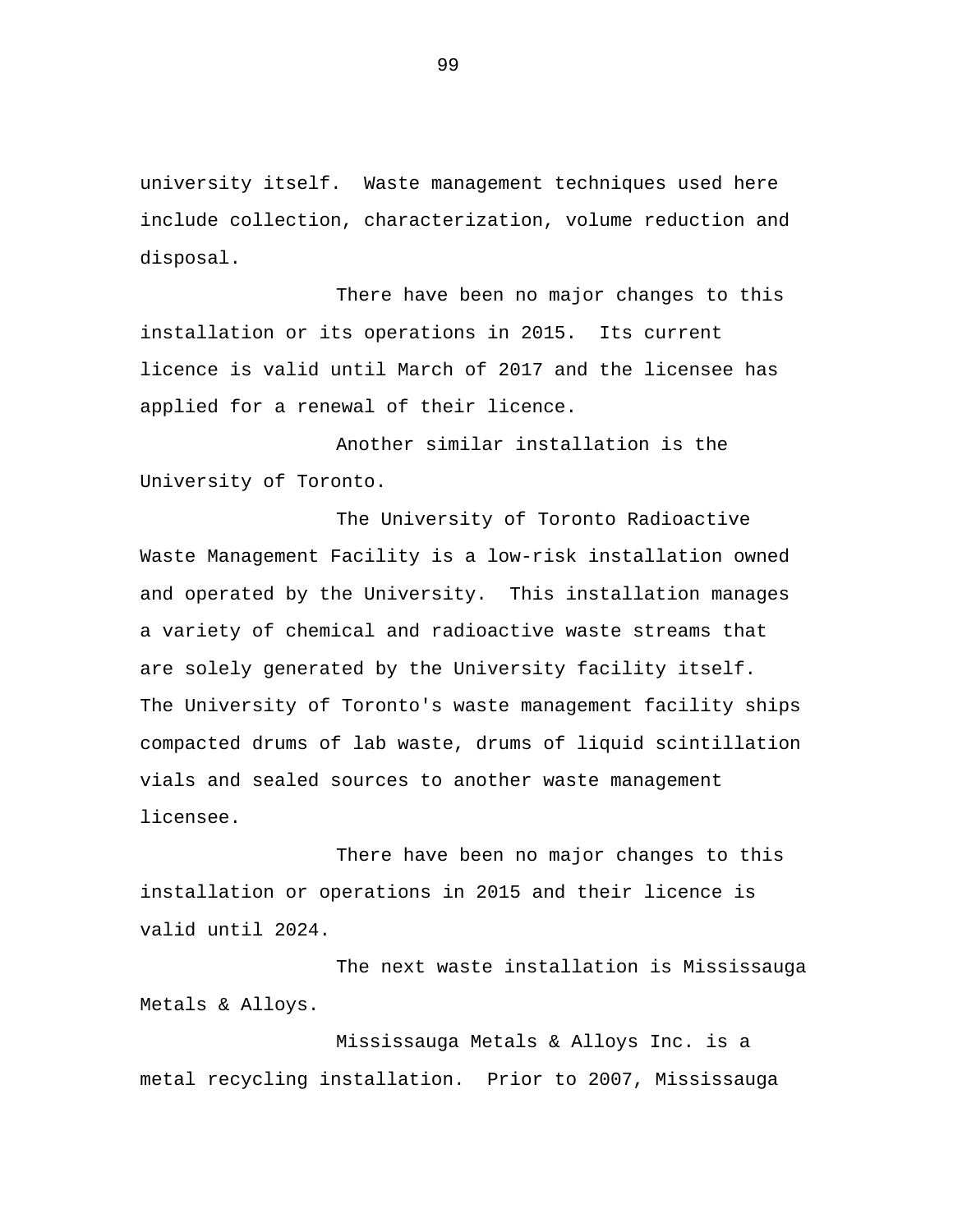Metals imported zirconium metals, tubes and alloys that were slightly contaminated with uranium for decontamination. This led to an unacceptable volume of accumulated radioactive wastes at this facility in both solid and liquid form. Although being safely stored, no systems were in place to reduce the volumes of accumulating wastes. In 2007, a CNSC designated officer issued a licence allowing Mississauga Metals to safely manage the existing waste inventory and reduce this inventory by processing and shipping to an authorized disposal facility. No further decontamination of nuclear contaminated metals was permitted under this licence.

Under Mississauga Metals' current licence, CNSC requires monthly reporting on the reduction of contaminated waste onsite and does not authorize Mississauga Metals to accept any new radioactive material. In 2015, the volume of liquid waste onsite has decreased from 184,000 litres to 148,000 litres, with a total reduction of 36,000 litres.

There have been no major changes to this installation or its operations in 2015 and their licence is valid until 2019.

Another similar installation to Mississauga Metals is Richmond Metals Recycling.

Richmond Metals Recycling Inc. was a metal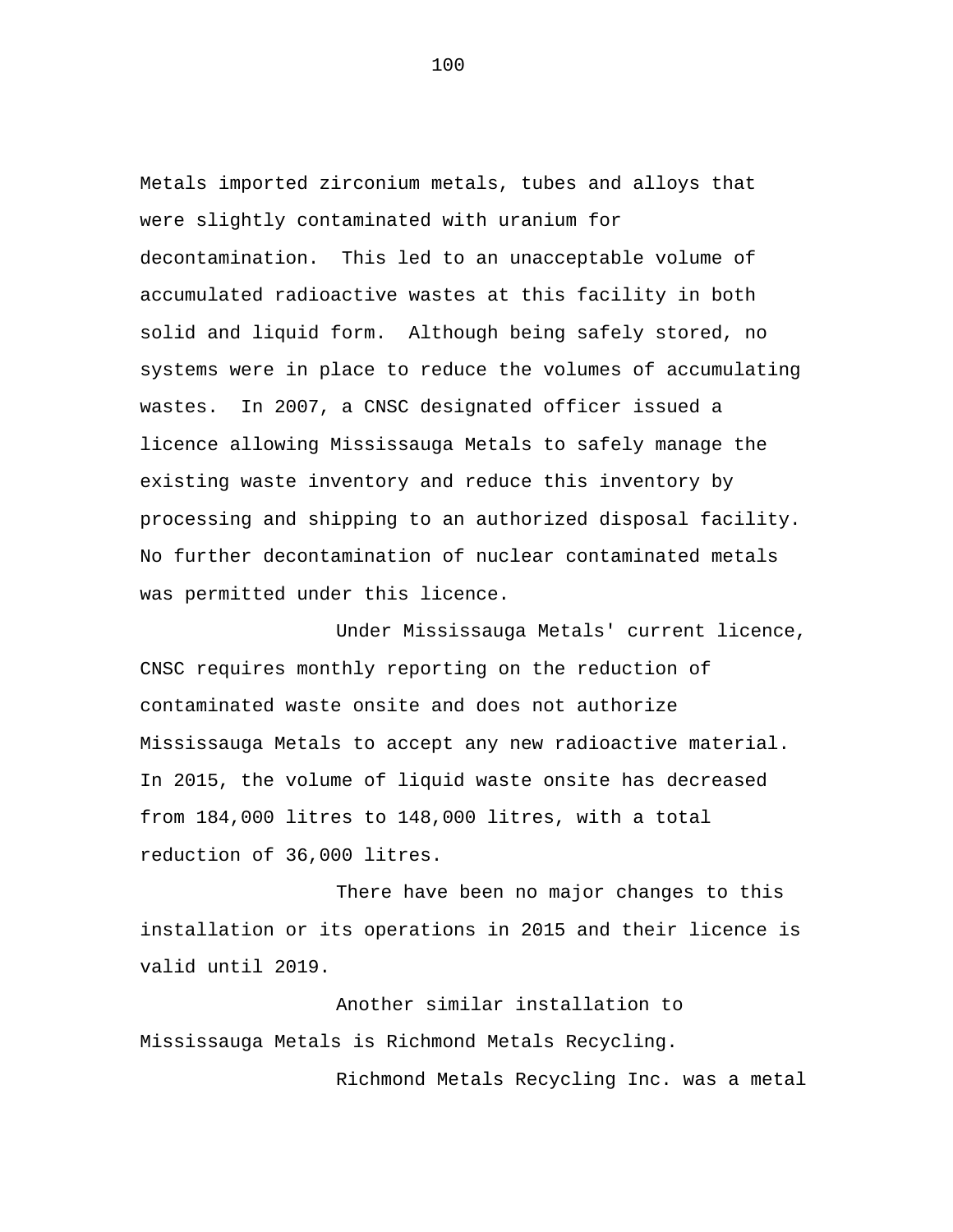recycling company specializing in zirconium tube recycling. CNSC staff issued an order to Richmond Metals Recycling in June 2015 for failing to adequately respond to CNSC's repeated requests for information. The order issued by CNSC staff required Richmond Metals to immediately cease all operations authorized under their licence and to place all drums containing contaminated zirconium tubes into safe storage until a sufficient number of qualified workers were able to safely carry out the licensed activity. CNSC staff also required the licensee to provide a satisfactory response to CNSC staff's November 2014 inspection and to submit reports periodically, as required by their licence.

In July 2015 Richmond Metals submitted a request to the CNSC to revoke their licence. Following this request, Richmond Metals initiated the cleanup of their installation with the assistance of a qualified third party.

CNSC staff issued a second order in September 2015 after it was discovered -- pardon me - after it -- staff discovered a small amount of radioactive contamination in the facility while on inspection. The second order required Richmond Metals to check all items before they were removed from the facility, to submit a facility decommissioning plan to CNSC for approval, and to conduct decommissioning of the installation and to submit a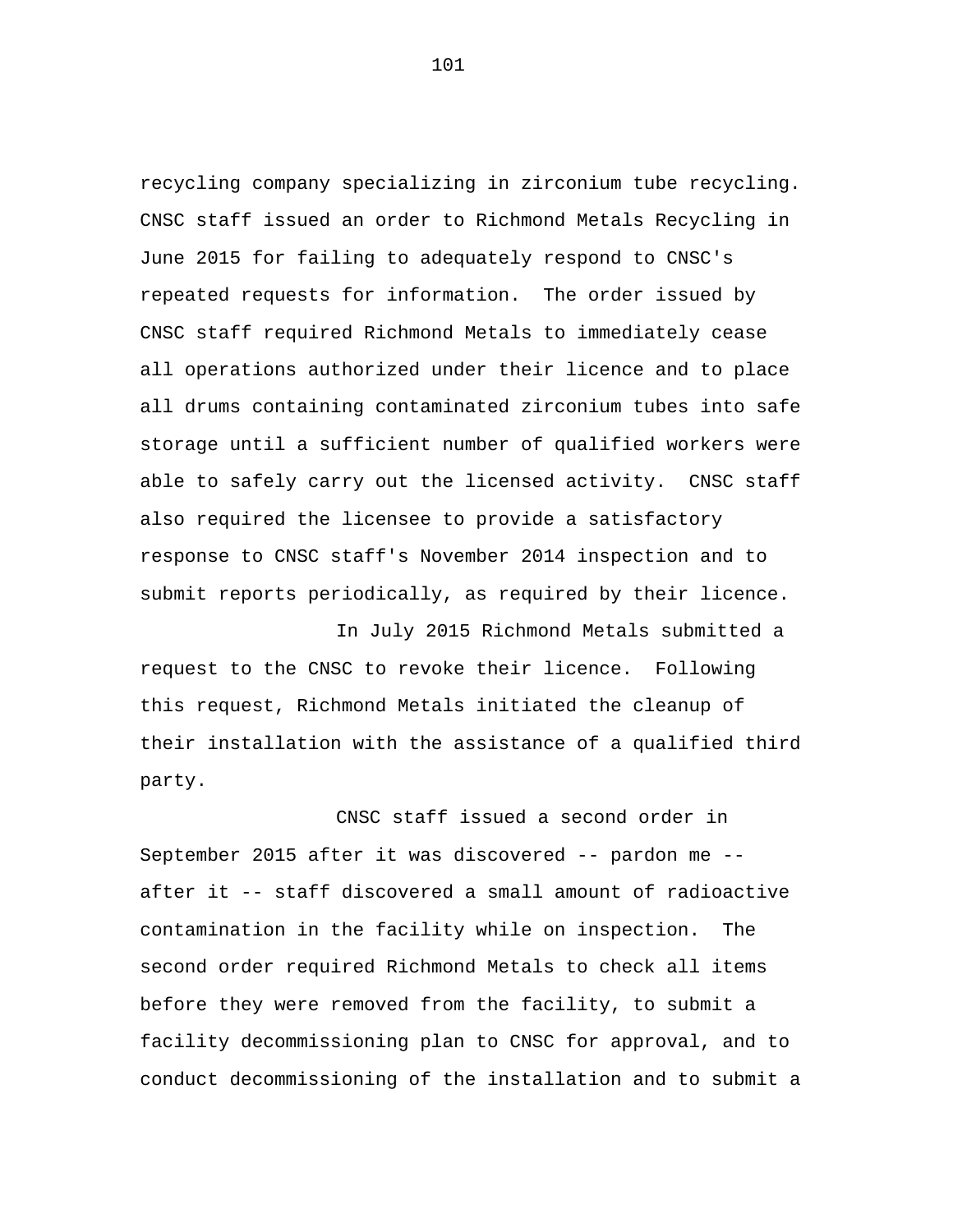report on the decommissioning.

CNSC staff verified through inspection and direct measurements that the installation was successfully decontaminated. The results demonstrated that there was no risk to the health and safety of the public or the environment and demonstrated compliance with CNSC requirements.

In November 2015, a CNSC-designated officer revoked the licence issued to Richmond Metals and the site was released for unrestricted public use. The resultant cleanup report is posted on the CNSC website.

To summarize this section, in 2015 at waste processing installations, all installations have or had satisfactory performance in all the applicable safety and control areas. All radiation doses to nuclear energy workers were below the regulatory limits, and all radiation doses to the public were well below the regulatory limit. Licensees' environmental protection programs were effective at keeping environmental releases as low as reasonably achievable, and no lost-time injuries occurred. CNSC staff are satisfied that waste processing installations in Canada operated safely in 2015.

We will now break in our presentation to address any questions the Commission may have on waste processing installations.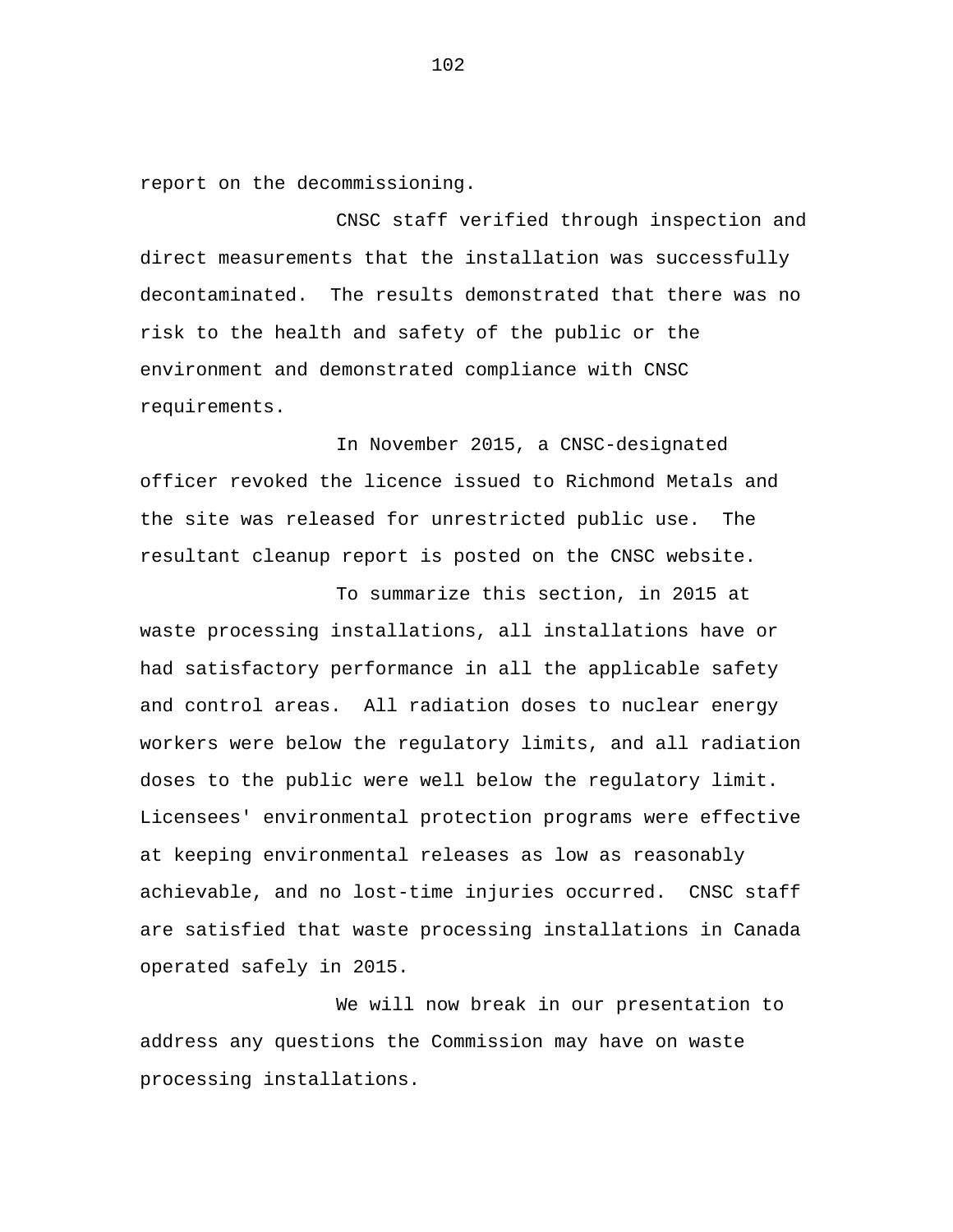**THE PRESIDENT:** Thank you. So now I'm going to ask any of the licensees whether they want to make any comments. And let me go in order here. Let me hear first from EnergySolutions. Any comments?

**MR. RYDER**: Good morning Mr. President and members of the Commission. For the record, my name is Tim Ryder, the radiation safety officer for EnergySolutions Canada.

I've no further comments on the report that was issued. We've had plenty of time to review this, so I'd just like to thank the CNSC for their work.

> **THE PRESIDENT:** Thank you. CANDU Energy. **MR. BOUDENS**: Gerry Boudens for the

record.

We have no further comments at this time. I would like to thank the Commission for the opportunity to participate today. Thank you.

> **THE PRESIDENT:** Thank you. UniTech? **MR. ANDERSON**: For the record,

Kent Anderson, radiation safety officer for UniTech Services Canada.

We have no comments.

**THE PRESIDENT:** Thank you.

Mississauga Metals.

**MR. SHARPE**: Good morning, it's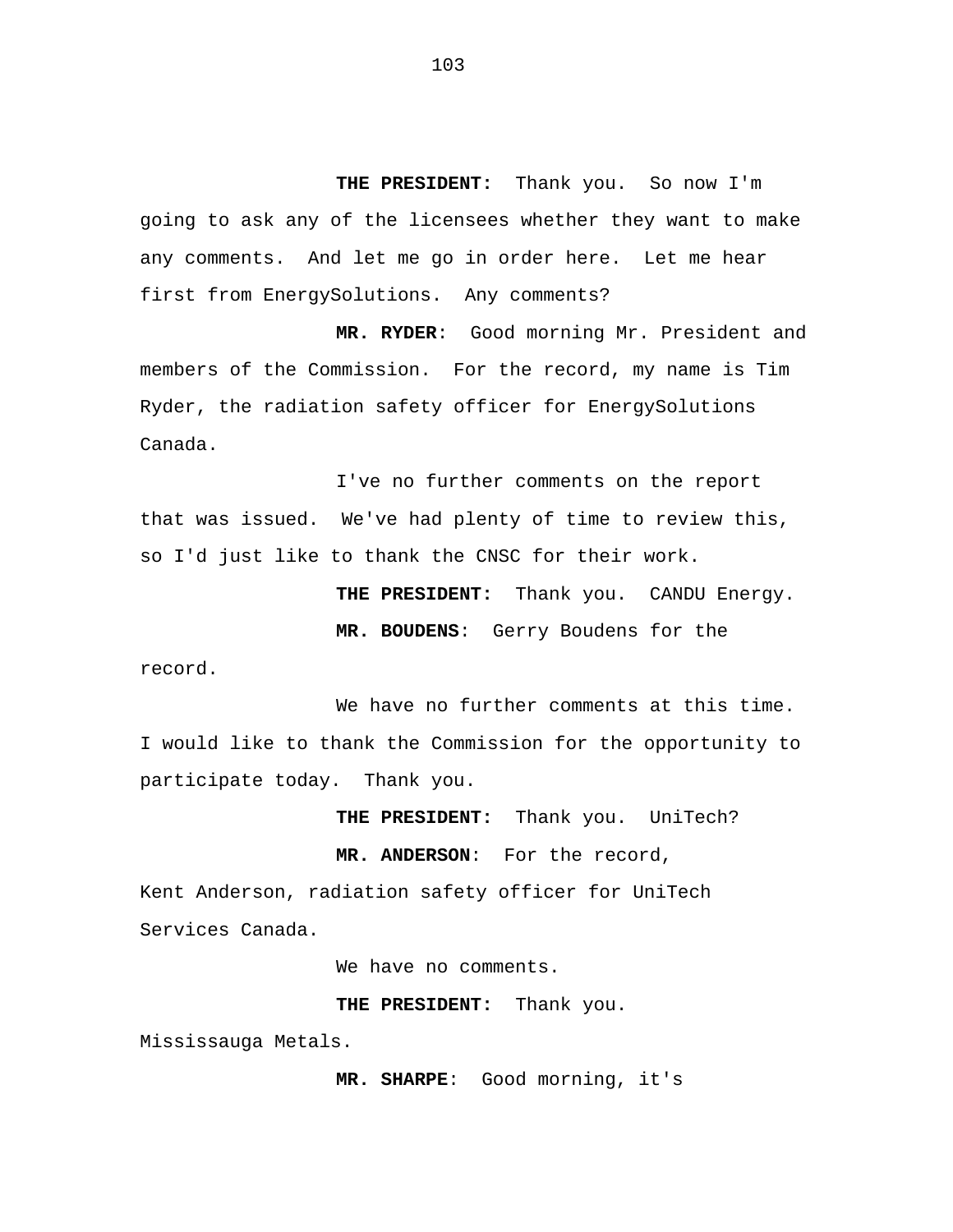David Sharpe, president of Mississauga Metals.

At this time we have no further comments.

**THE PRESIDENT:** And Central Maintenance, I guess it's Bruce.

**MR. SAUNDERS**: Yeah, it's Frank Saunders for the record.

Now, we have no direct comments. We have a few sort of typos and errors that need to be fixed that we'll communicate to staff, but otherwise -- in the report itself, not in the presentation. So we will do that. Other than that, we're satisfied with the outcome.

**THE PRESIDENT:** Anybody else that I've missed?

Okay, so let's start with the question period. And I understand that Dr. McEwan . . .

**MEMBER McEWAN:** Thank you, Mr. President. So I think for EnergySolutions and staff, page 62, how do you end up with a TLD in an airport X-ray machine? And how do you do the back calculation?

**MS THOMPSON:** Shona Thompson for the record, project officer responsible for EnergySolutions Canada.

This particular staff member I believe was travelling on business with EnergySolutions, and in their luggage or on their person had their TLD with them, and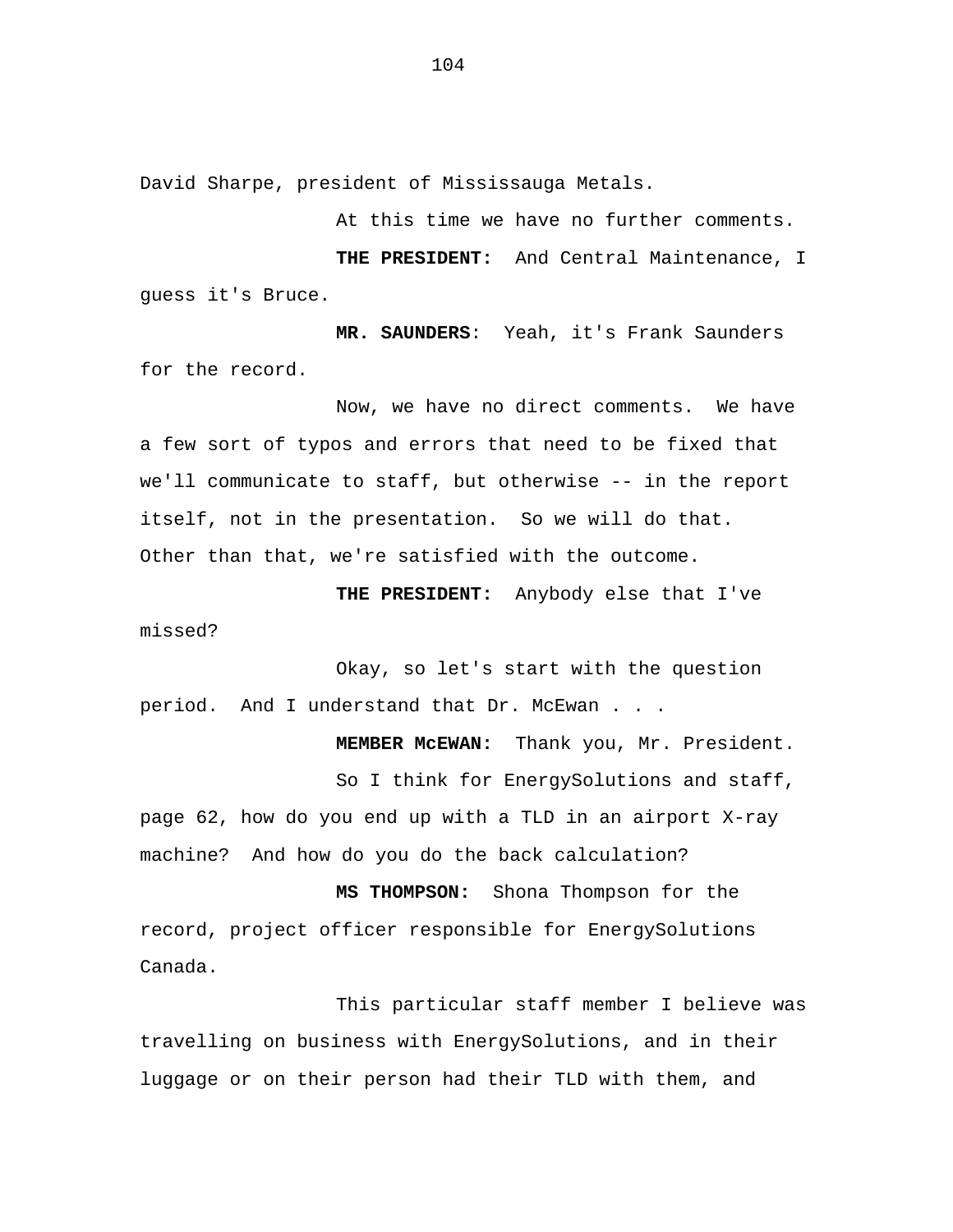when they walked through the X-ray machine, they didn't take the TLD off.

Typically when we travel with the CNSC and we go to the airport, we pass our TLDs around the X-ray machine to the workers at the airport and they scan them independently of going through the X-ray machines. So this worker wouldn't have done that.

If the worker in EnergySolutions Canada would like to correct the dose, they can contact the National Dose Registry. EnergySolutions Canada is on the line if they would like to comment on if that was done or anything additional from what I've said.

**MR. RYDER**: Good morning again. For the record Tim Ryder.

On this occasion, the actual employee had left his TLD inside his checked-in baggage. When we looked at his travel plans and his arrangements at any airports he'd actually travelled through on this occasion, based on the information supplied by the airports on the types of X-ray machines that are used in these airport handling areas -- baggage handling areas, the dose was pretty accurately estimated for the amount of time it would have been exposed to.

We also at the time evaluated that -- the type of work and work that he'd been known to take, and he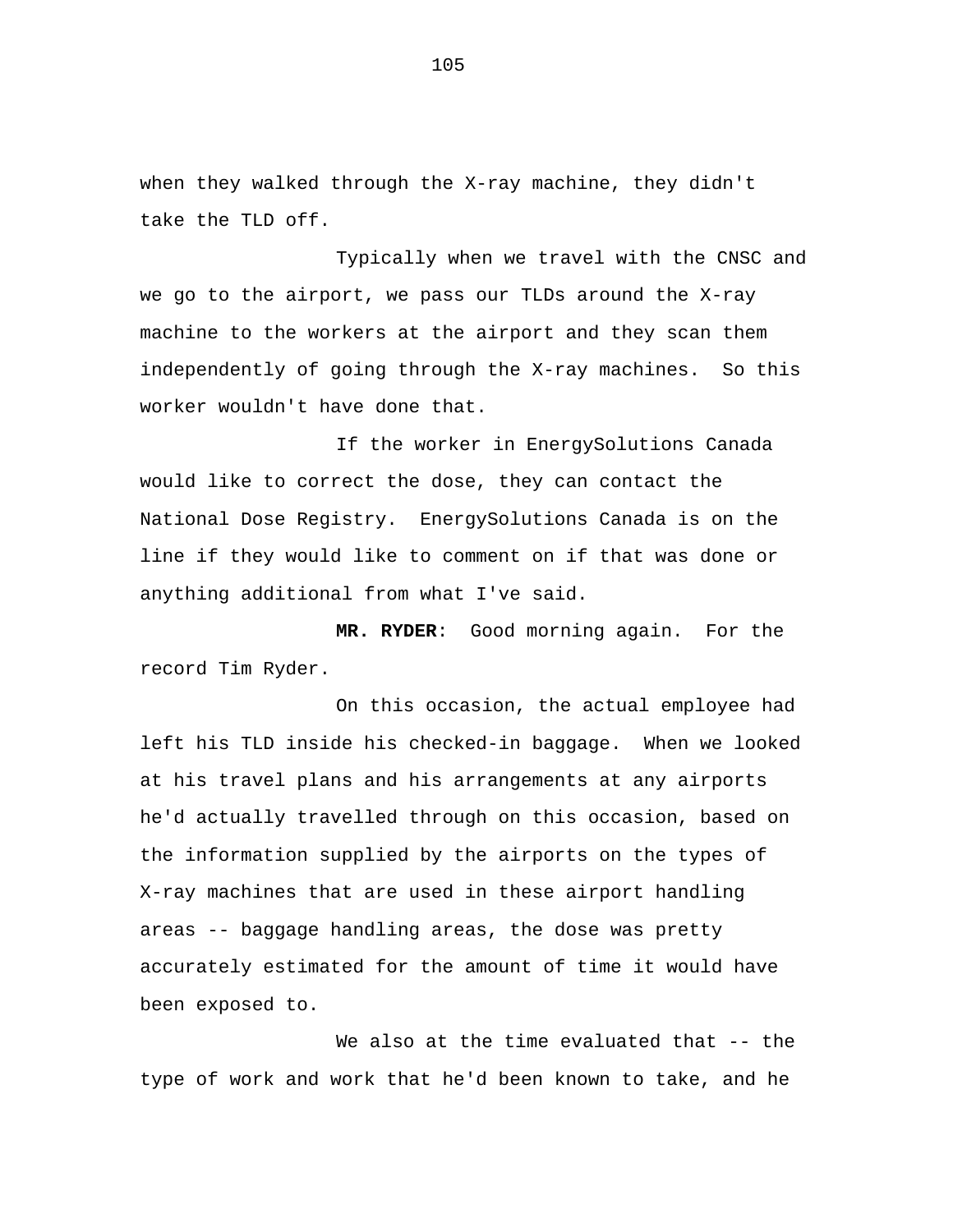does wear an electronic dosimeter as well, and the doses that were suggested by the electronic dosimeter and the type of work that he conducted was not conducive to him receiving the 1.4 millisieverts. We did look at again his APD records and his working records from what he'd been doing from the devices he was with, and we concluded that he had -- that 1.34 millisieverts was the unexplained dose.

We haven't made an application to Health Canada at the moment. The operations manager here will be making the submission to have the TLD records, but I can check on that to make sure.

**MEMBER McEWAN:** Thank you.

**THE PRESIDENT:** Ms Velshi.

**MEMBER VELSHI:** If I move to my question, is it up to the licensee to change the record? Would the CNSC not require them to make sure that what's in the National Dose Registry is an accurate dose?

**MS TADROS:** Ms. Caroline Purvis from -- Haidy Tadros for the record. Ms. Caroline Purvis will take that question.

**MS PURVIS:** Caroline Purvis for the record.

So the CNSC has a regulatory document or regulatory standard, pardon me, S-260, which describes the process for initiating changes to our records in the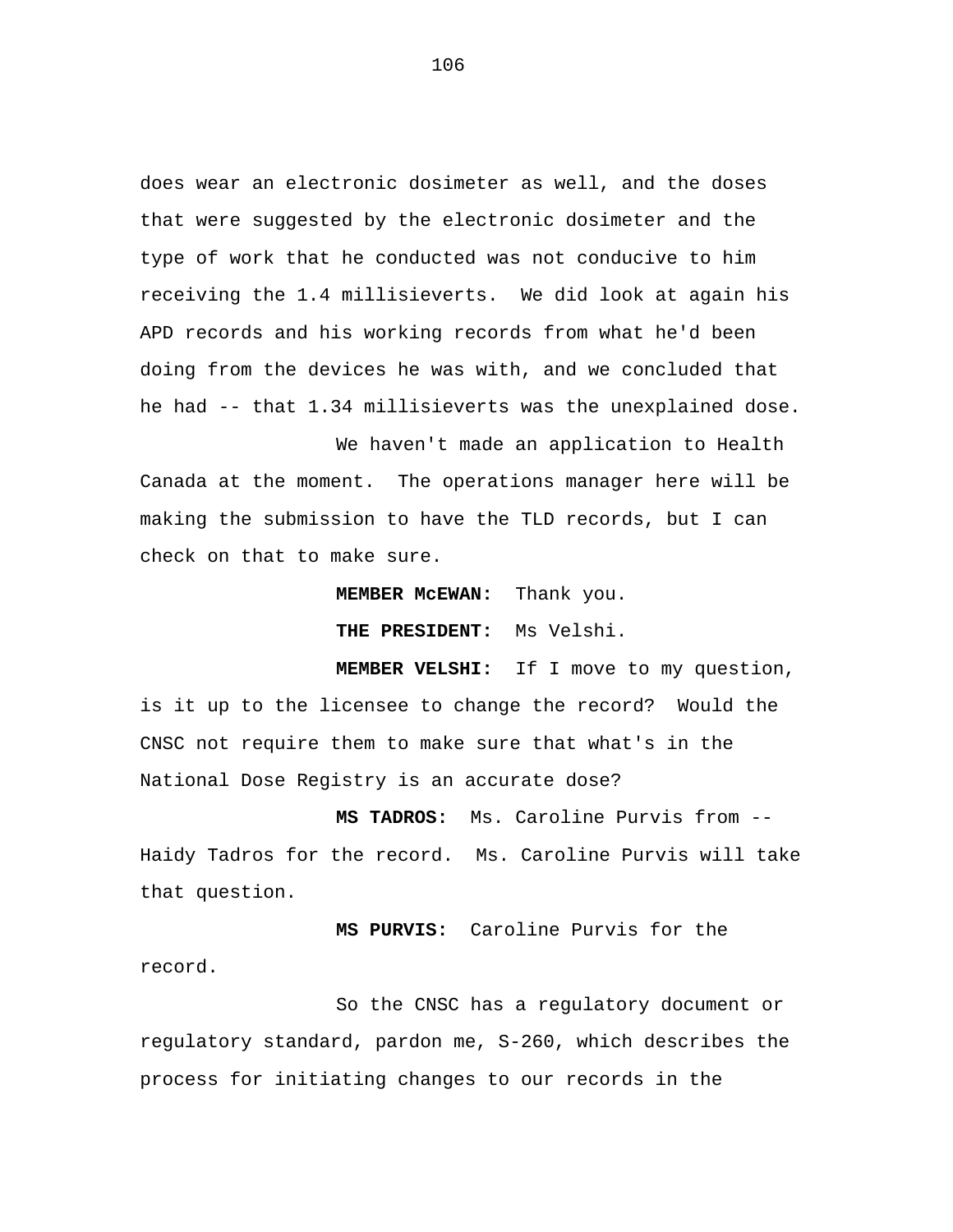National Dose Registry. Typically what happens in a case such as this where the licensee has undertaken an investigation and their belief is that the majority of the dose is non-personal in nature, so the dosimeter received an exposure but the individual did not, they'd submit an investigation report with the official dose change request form signed by the radiation safety officer as well as the worker themselves. It's submitted and it's reviewed by experts at the CNSC, who will essentially approve the request and then initiate the change in the dose registry.

**MEMBER VELSHI:** So it's a requirement that they change what's in the dose registry to what the accurate one is, as opposed to it's optional if they choose to?

**MS PURVIS:** Ideally, we would like all the records in the National Dose Registry to reflect the occupational exposures received. In a case such as this, the recommendation will go back to the licensee to initiate that request. I will acknowledge that there are likely occasions where low-level exposures are received such as this where the licensee hasn't undertaken to change the dose in the registry.

**MS THOMPSON:** Shona Thompson for the record.

I just wanted to add that this dose was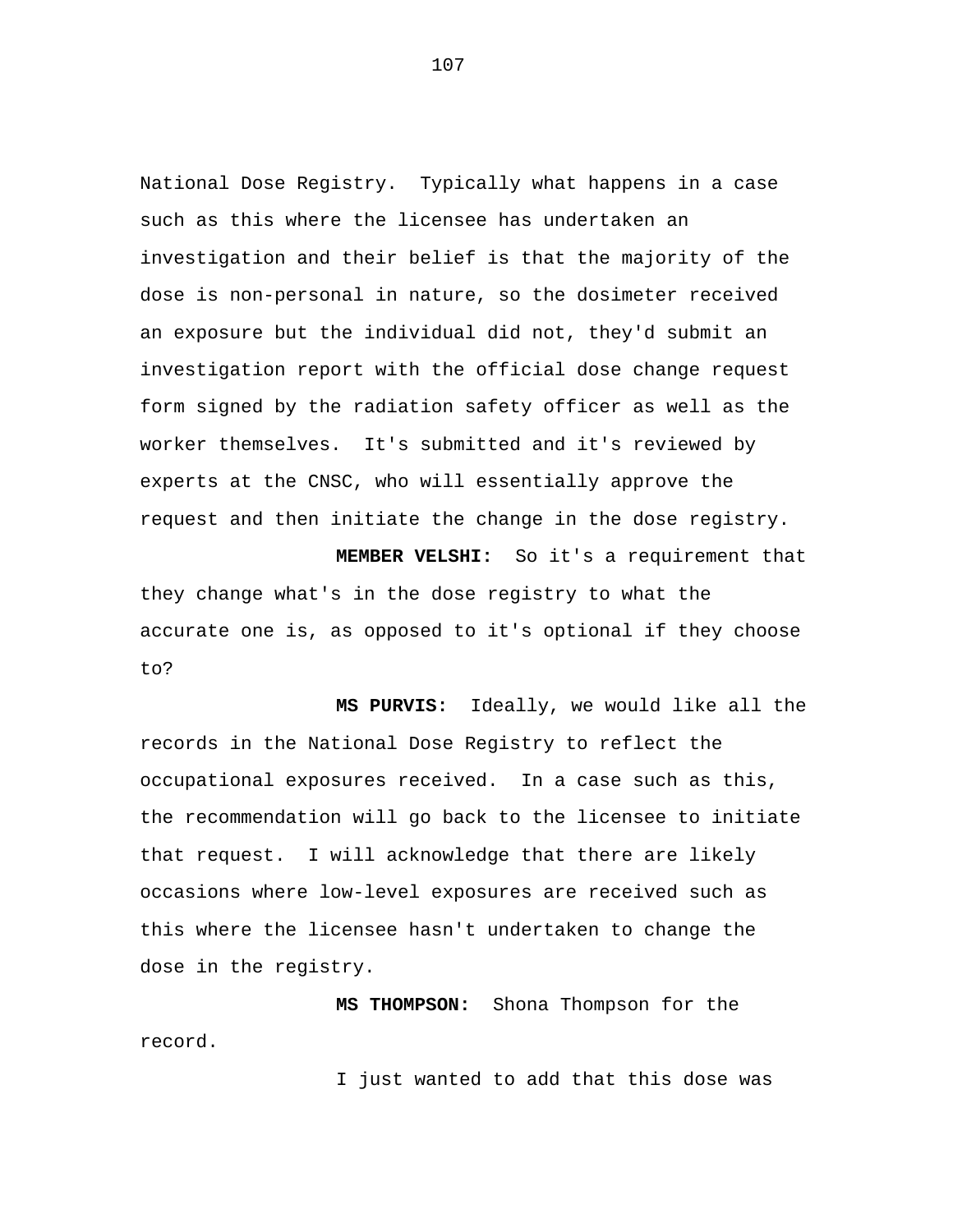not an exceedance of the action level that's in place at EnergySolutions Canada, and if that dose was received by a nuclear energy worker, it's still well below their regulatory limit of 50 millisieverts; however, EnergySolutions Canada did conduct an internal investigation because that dose was higher than what's normally seen by the nuclear energy workers at the facility, but it was not in exceedance of an action level.

## **MEMBER VELSHI:** Thank you.

**THE PRESIDENT:** So just for clarity, I just want to make sure, just because it was a low dosage, it's not a mandatory requirement to update the registry. Is that correct? I just want to make sure whether it's mandatory or optional.

**MS PURVIS:** Caroline Purvis for the record.

CNSC staff's expectation is that when the licensee conducts an investigation and they determine part of the dose is non-personal, that they'll initiate the process to correct the dose in the registry.

**THE PRESIDENT:** Is high expectation - what does that mean? Is it a requirement or guidelines? **MS PURVIS:** If we know about it and if we have the opportunity to intervene and to provide guidance, then we will definitely be providing strong guidance that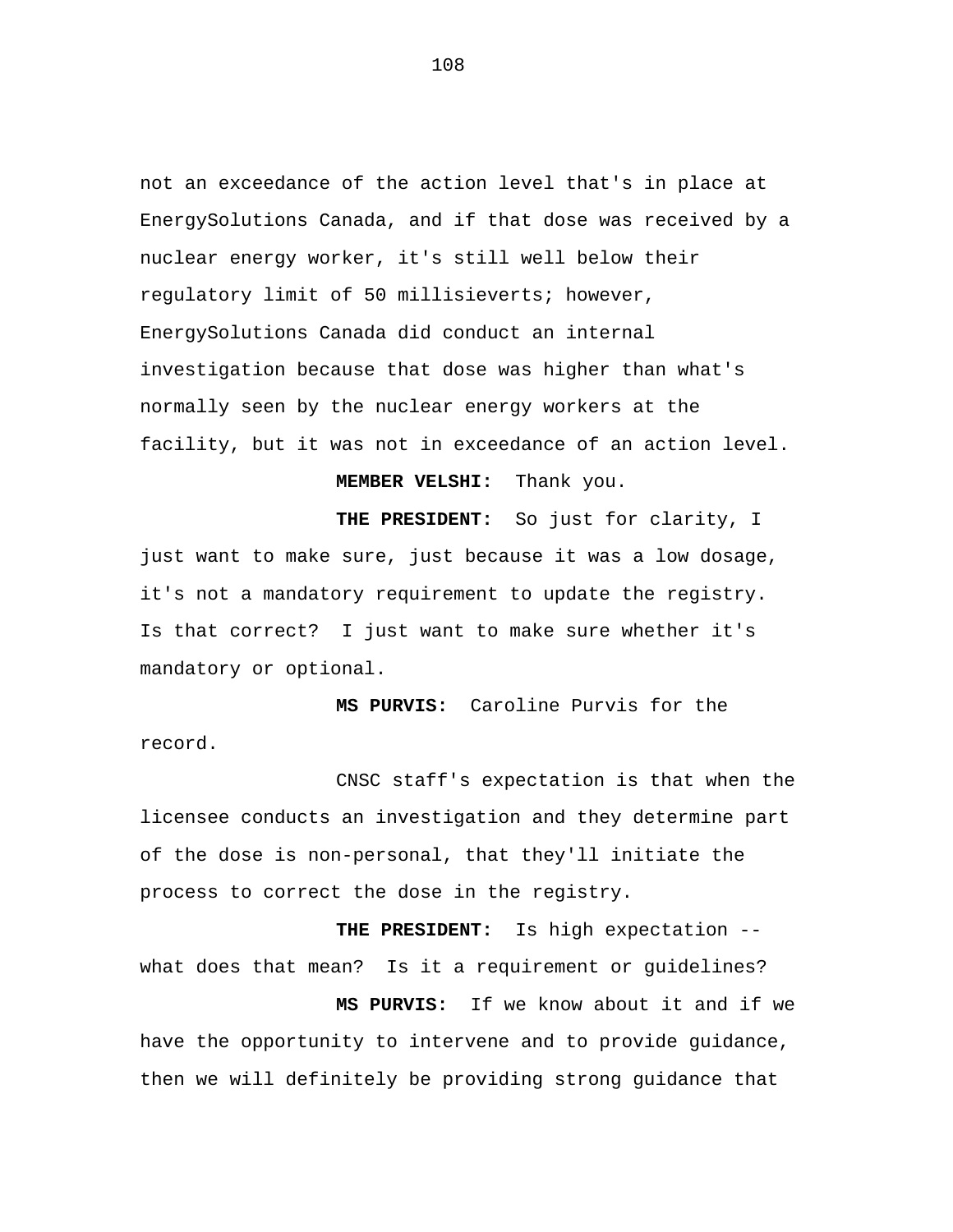they initiate that request and we'll conduct follow-up. If we are not aware that there has been an anomalous reading, we obviously cannot intervene in that way.

**THE PRESIDENT:** Well, you're now aware; right?

--- Laughter / Rires

**MS PURVIS:** In this case, yes. **THE PRESIDENT:** Okay, thank you. Ms Velshi.

**MEMBER VELSHI:** Thank you.

Question for staff. So I found this section very actually quite enlightening because I wasn't aware of most of these facilities.

So if I look at Mississauga Metals and Alloys and Richmond Metals Recycling Inc. So if I read this correctly, is the CNSC position now that they should not be accepting any more radioactive material? And so one of them has revoked their licence. But the other one, Mississauga Metals and Alloys, so until their licence expires -- and I can't remember what date it is, 2017 or '19 -- is the expectation that they get rid of all the radioactive material they have in inventory by then?

**MR. DWYER**: Robert Dwyer, project officer in the Nuclear Processing Facilities division for the record.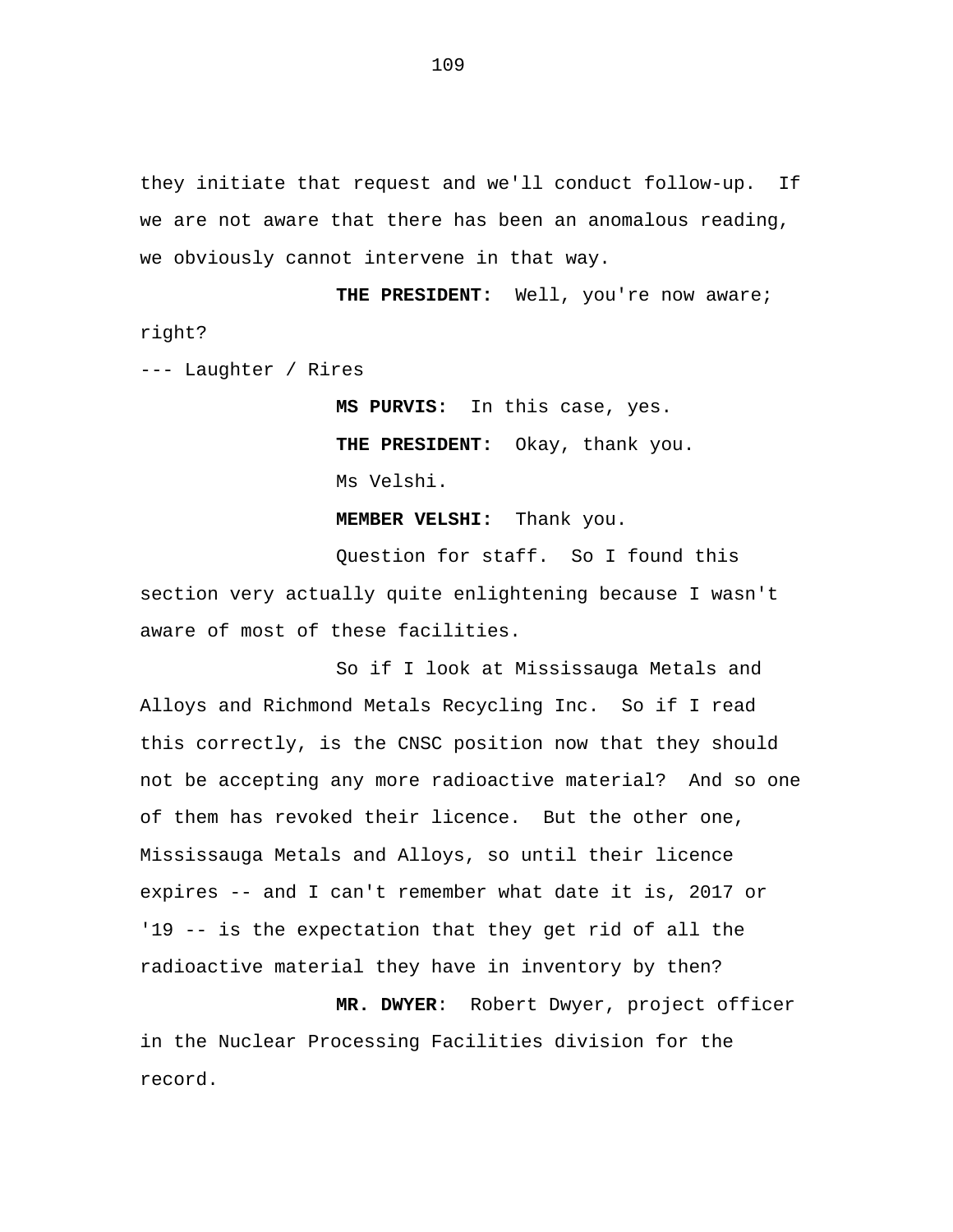That's correct. MMA is not authorized to receive any additional nuclear material than what they already have. As per condition 6 of their current licence, it specifically states that they're not authorized to recover or process any remaining material. They're only allowed to continue to neutralize the existing asset inventory that they have. When they neutralize that asset, it forms a precipitate which does contain some small quantities of nuclear material, and they dispose of that appropriately.

**MEMBER VELSHI:** And so what's driven this change on why they can't accept any more radioactive material?

**MR. DWYER**: Robert Dwyer for the record.

Back in 2007, so a number of years ago, even prior to that, MMA imported a number -- or a large quantity of -- I guess they started getting into the business of decontaminating scrap metal. Over time, the waste associated with the decontamination began to -- the volumes began to increase to the point where I guess in 2007 we intervened and said, you know, enough is enough. We need to see this volume of waste decrease. So hence, in '07, I believe we put in that licensing condition that said no more material is going to come in. You need to start processing that waste inventory.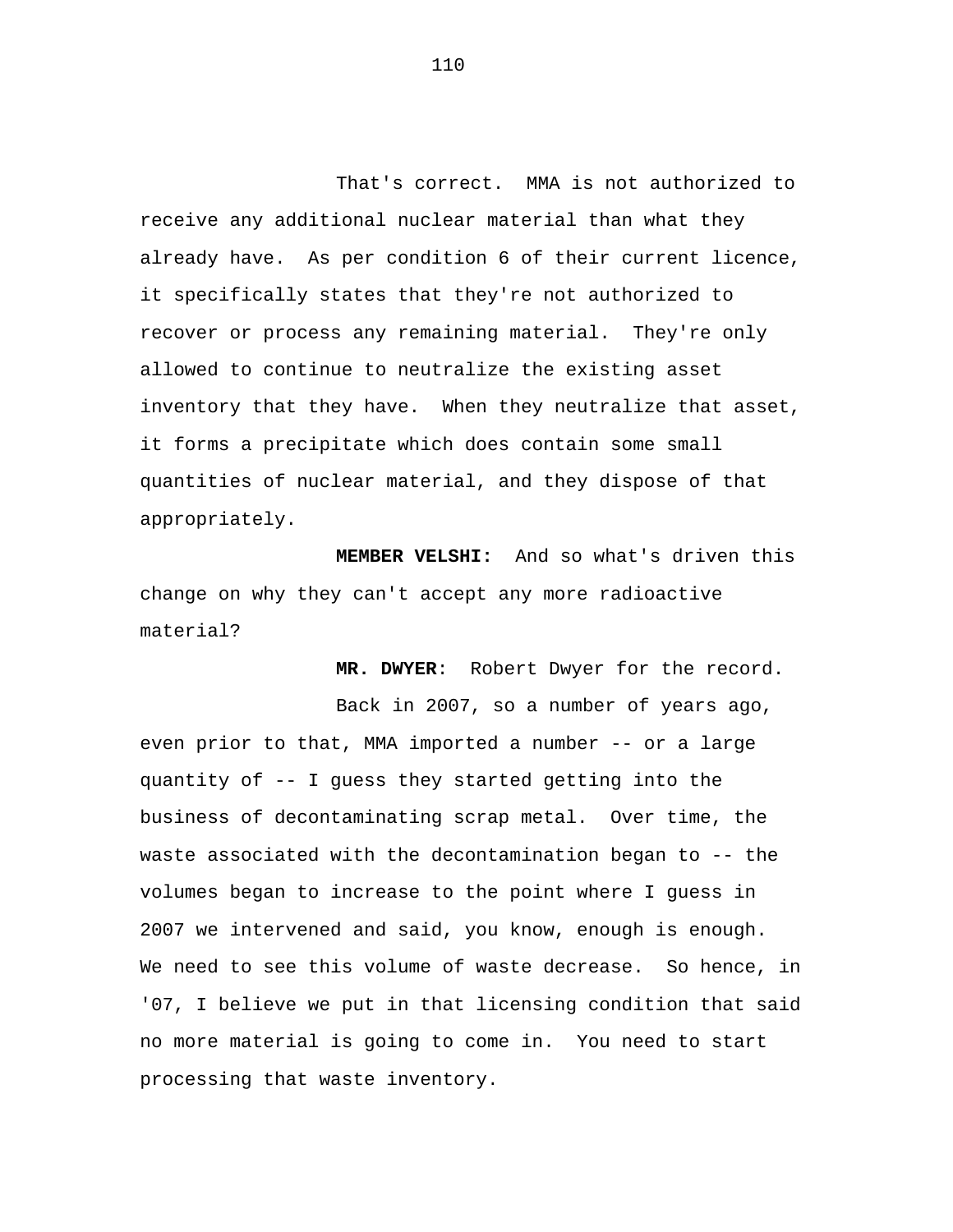**MEMBER VELSHI:** Thank you.

Do the two licensees want to comment on

**MR. SHARPE**: Yes, hi, David Sharpe from Mississauga Metals.

that?

We are on a work-down of our inventory and we expect to have it completed by end of 2018, to have all the materials off of our site.

**MEMBER VELSHI:** Thank you. And for Richmond Metals Recycling, was it this -- I guess you wanted your licence revoked because you couldn't carry on with this business? Is that correct?

**MS MURTHY:** (Off microphone) ... director of Nuclear Processing Facilities division.

So Richmond Metals Recycling is a separate -- it was a separate licence with a separate applicant authority. And they decided that they did not want to be in the business anymore.

**MEMBER VELSHI:** But there is no business for them to be in, right, if you don't allow them to accept any more radioactive material to decontaminate.

**MS MURTHY:** Kavita Murthy for the record.

So the incidents that led to us issuing an order did result in them not being allowed to accept any more until they had satisfied CNSC staff that they could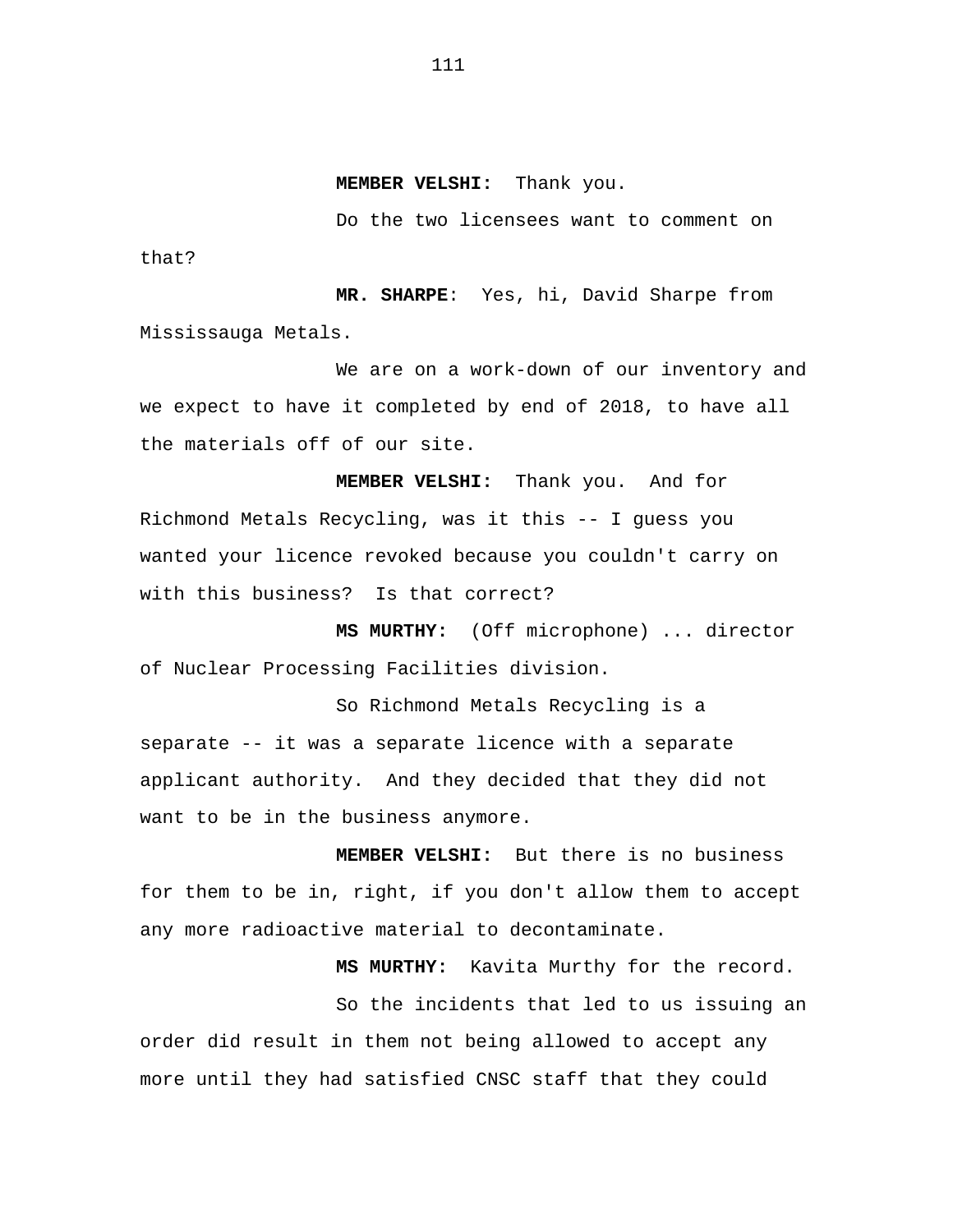operate safely. And subsequent to that order, they made a business decision that they did not want to be in the business. So that is not to say that we would have given them -- we wouldn't have then subsequently changed that and allowed them to receive more inventory. They just needed to do certain things before we were going to allow them to do it, and they chose that they'd -- to get out of the business.

**MEMBER VELSHI:** So am I wrong in comparing these two businesses? So one decided to get out. They were not in compliance, and they said, Okay, we don't want to be in this after doing what -- but other one's actually been told you cannot receive any more, not because they weren't in compliance, they just -- the inventory was just going bigger and getting bigger and bigger.

**MS MURTHY:** Kavita Murthy for the record. So the reason Richmond Metals was allowed to revoke their licence is because they were successfully able to take care of their inventory and so there was no reason -- once they had got rid of their inventory, there was no reason for them to continue having a licence.

With respect to Mississauga Metals, the situation is different. They have an inventory of material that they have been told that they need to get -- to decrease the quantities of. And at the end of the day,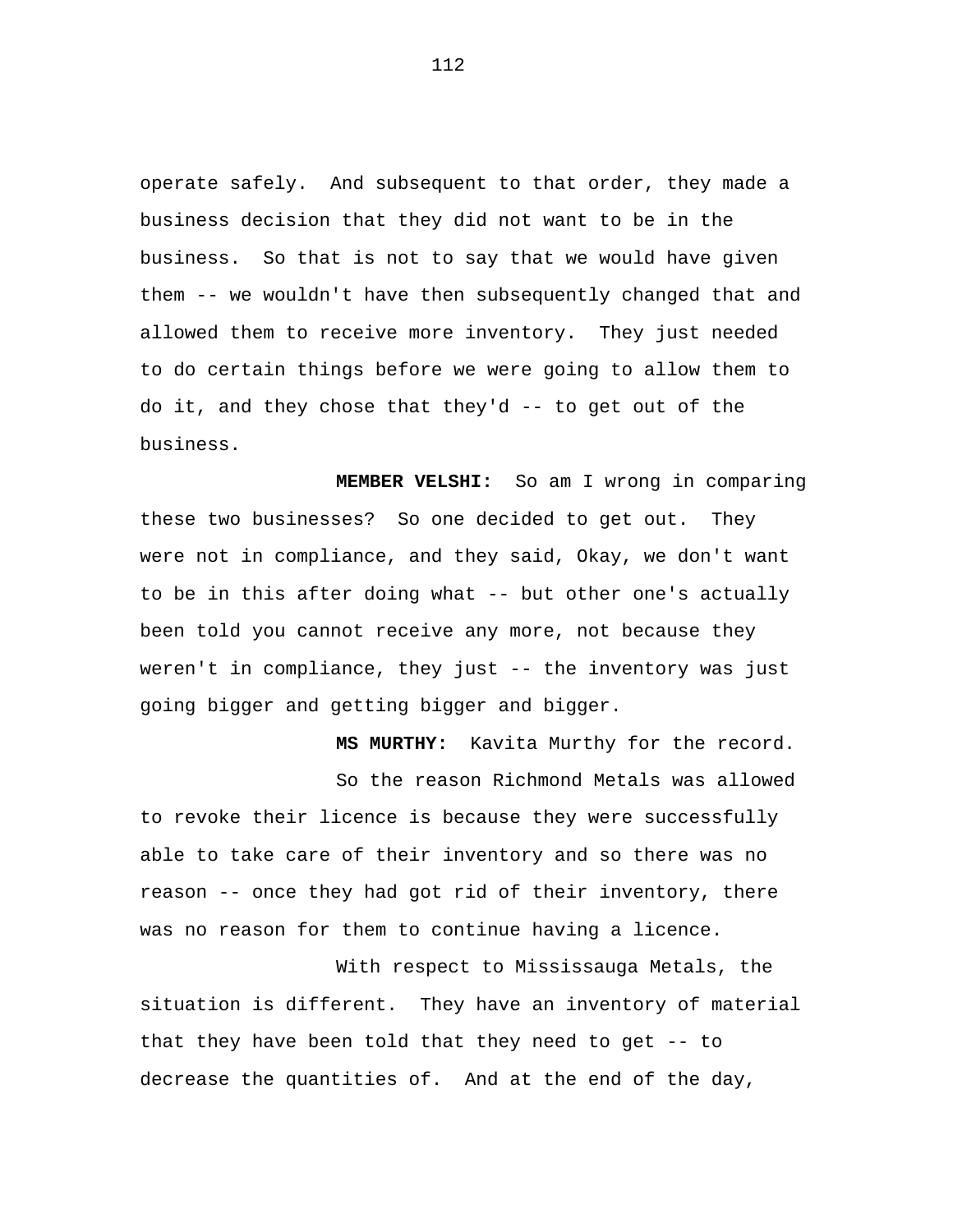when all of the amount of material that they have right now is gone, they could choose to stay in the business, provided they give us information to allow us -- to give us confidence that they can continue operations. And I think -- Ramzi, do you have something?

**MR. JAMMAL**: Ramzi Jammal for the record.

Every licensee has a safety case by which -- that we are -- approve the operations. So the -in the case of this licensee, they were approaching the limits of the safety case with respect to their operations; hence, their compliance was not -- again, we had to expand quite a bit of resources for regulatory oversight, and that's why you see the limitation. So that whatever they will have in their possession will not exceed the safety case associated with the licensee. And that's the point Ms Murthy is trying to say, that changes did take place, but as long as they are within the safety case, they can operate accordingly.

THE PRESIDENT: Dr. McEwan.

**MEMBER McEWAN:** So staying with Richmond Metals for a while. My sense in this fairly brief report is that there were compliance issues -- significant compliance issues developing as the business wound down. So are there lessons learned there in how we monitor companies and how we look at companies who are dealing with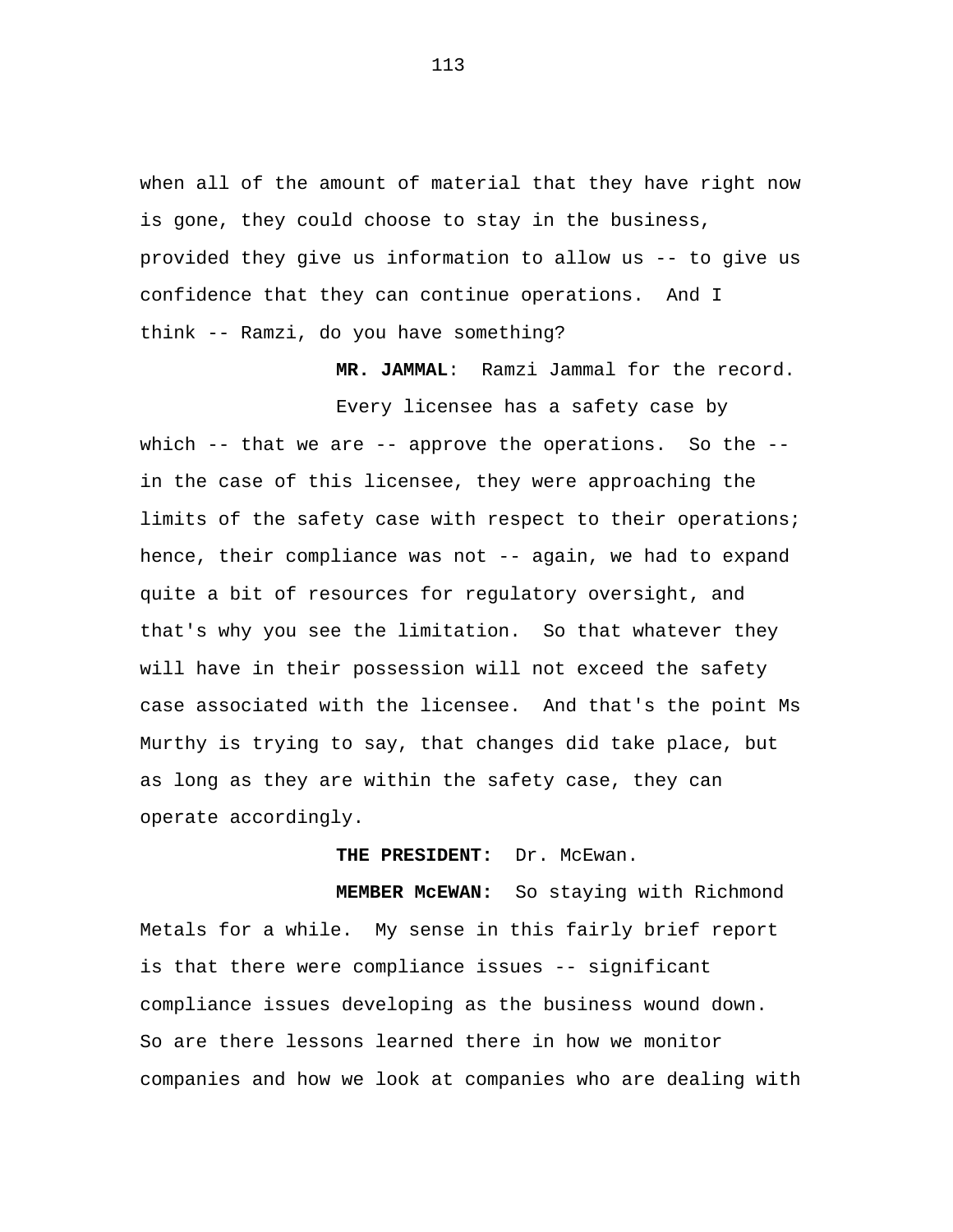these low-level waste issues, and are there problems in ensuring compliance if a company is winding down?

**MS GLENN:** Karine Glenn for the record.

All of these licensees are evaluated based on a risk-informed basis, and we develop a risk-informed inspection plan based on the activities associated at each of the facilities. And this was done by a team that was across the CNSC and encompassed representatives from the various safety control areas and members of the fact team.

On an ongoing basis, that plan is revisited based on licensee activities and licensee performance. And so we can revisit the compliance requirements or the compliance recommendations that are planned for a specific licensee at any point in time as a result of an event or as a result of a poor performance. We can increase that plan. There is a baseline that is determined based on the risk associated with that facility and the activities. And then after that, it can be adjusted based on its performance.

**MEMBER McEWAN:** So can I just -- if I quote what you say on page 97: "for failing to adequately respond to repeated requests for information." So at what stage does the tipping point come, where you go from concern to action?

**MR. RINKER**: Mike Rinker. I'd like to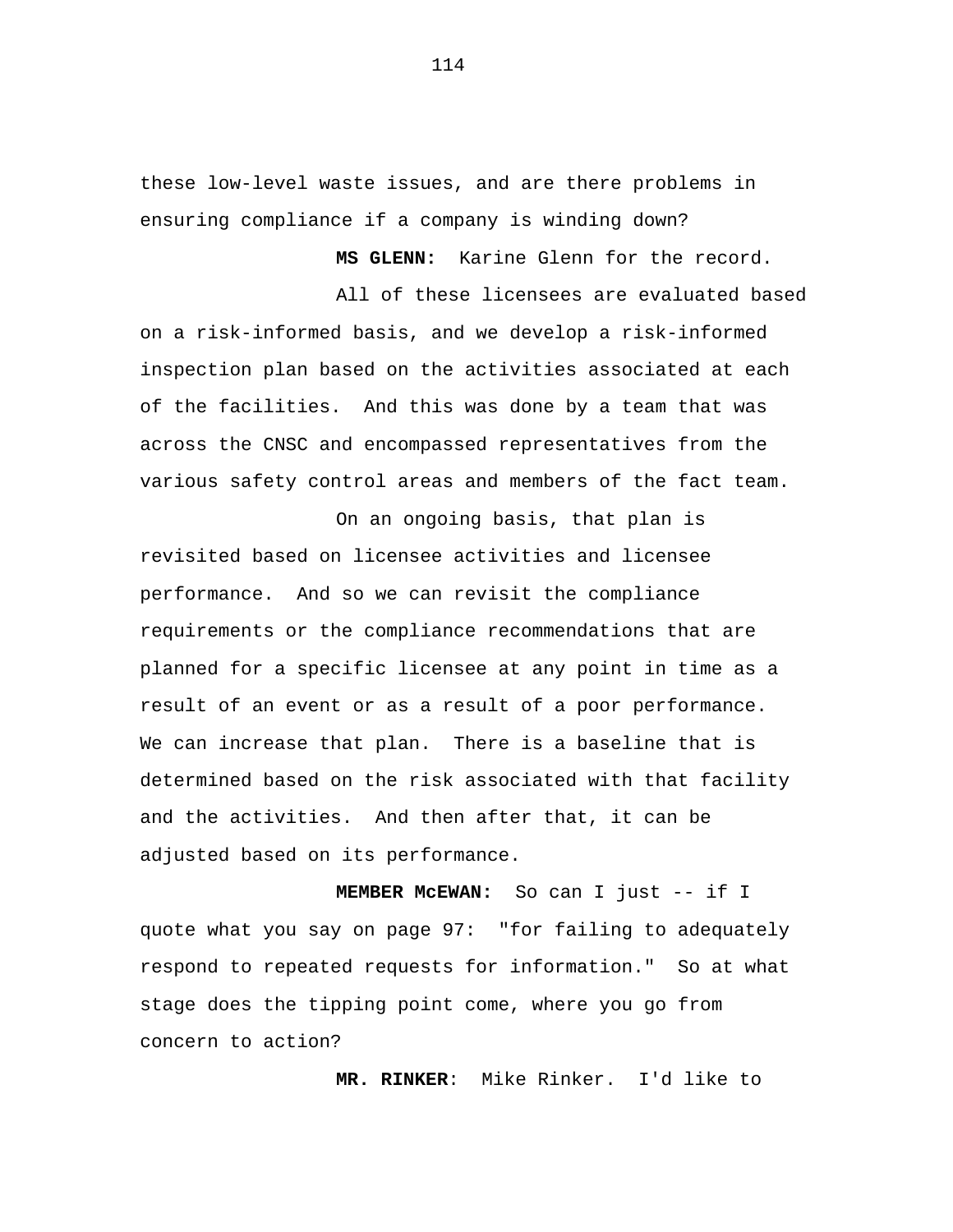respond to this. I was the licensing director at the time of this enforcement action.

So Richmond Metals had received a licence. They received their material for processing, though, in batches. So they had a licence for several months with no activity, and then they received their first shipment of material. So they had begun processing, and we immediately did an inspection because this is their first time conducting their activities. We issued an inspection report with some enforcement actions. There were some minor non-compliances. But there's a proposed time for them to respond, and they did not respond in a reasonable time frame.

So we did another reactive inspection several months later, found additional non-compliances, you know, provided an additional inspection report. So in the order of about six months, there was two inspection reports with outstanding non-compliances.

It was then we arrived and issued orders to get them into compliance and to require that action. And we were not satisfied in our -- in the responses we were getting, so there was an additional order to cease operations.

So all of that occurred within a 12-month period, where they'd just started operations and for which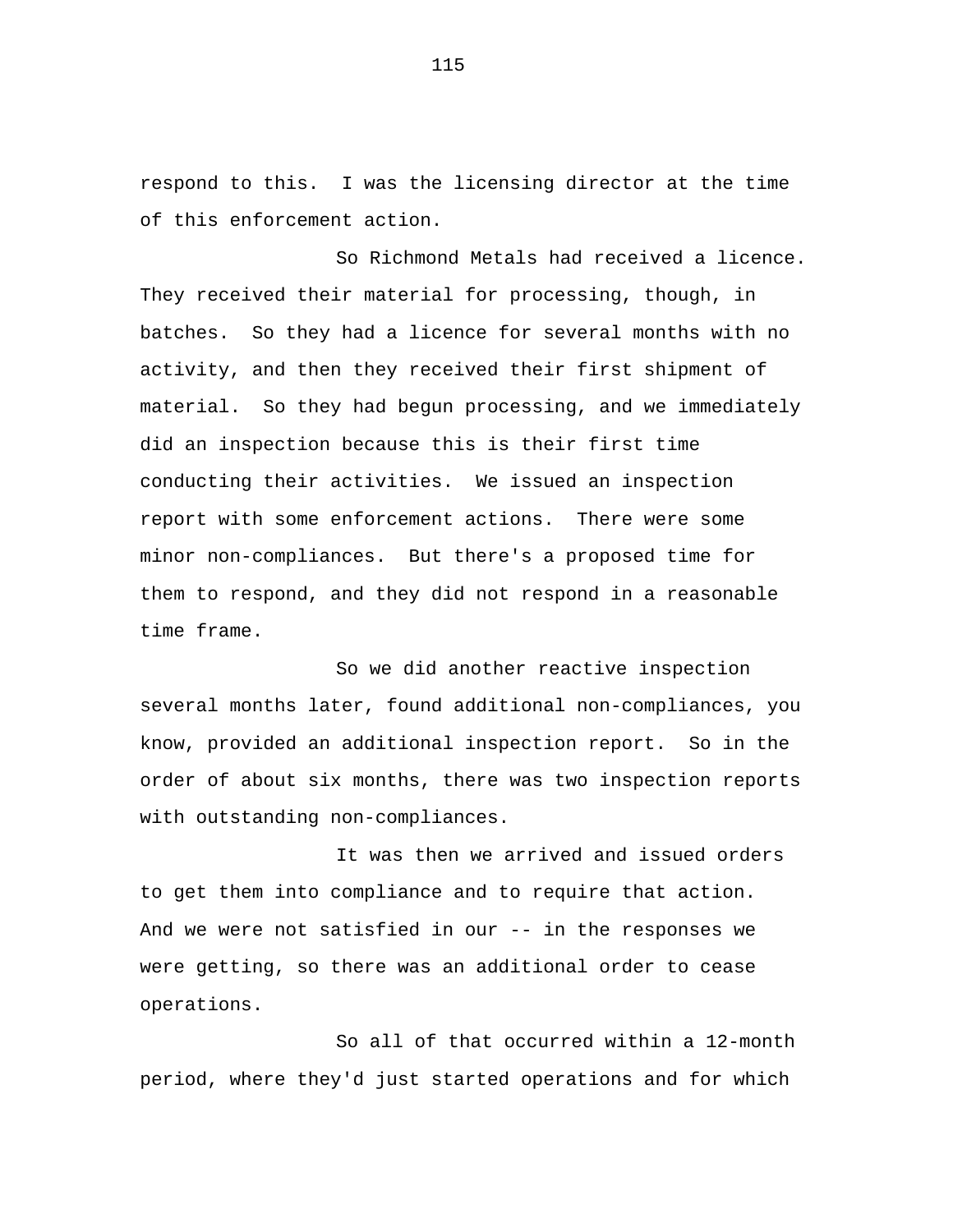they were asked to cease operations, and then an additional six months for them to decommission and to have their licence revoked.

So I think the regulatory oversight was quite strong and on top of this facility as they initiated their operations. And when we realized that they were not doing so safely and not responding adequately, they no longer had a licence. So I think the regulatory oversight was appropriate, and action was taken in a reasonably short amount of time.

**THE PRESIDENT:** So a quick question on this. So why didn't you AMP them? And second, did they have enough financial guarantees to make sure that they can actually clean it up properly?

So yes, they did have a preliminary decommissioning plan and a financial guarantee. And it was more than sufficient to require the complete cleanup and the release of this facility.

**MR. RINKER**: Mike Rinker for the record.

We did take a number of considerations on what we should do from an enforcement perspective, and an administrative monetary penalty, an AMP, is a tool to encourage compliance. And we thought with the type of actions we were taking, we were not seeing any evidence that this licensee was responding to enforcement actions.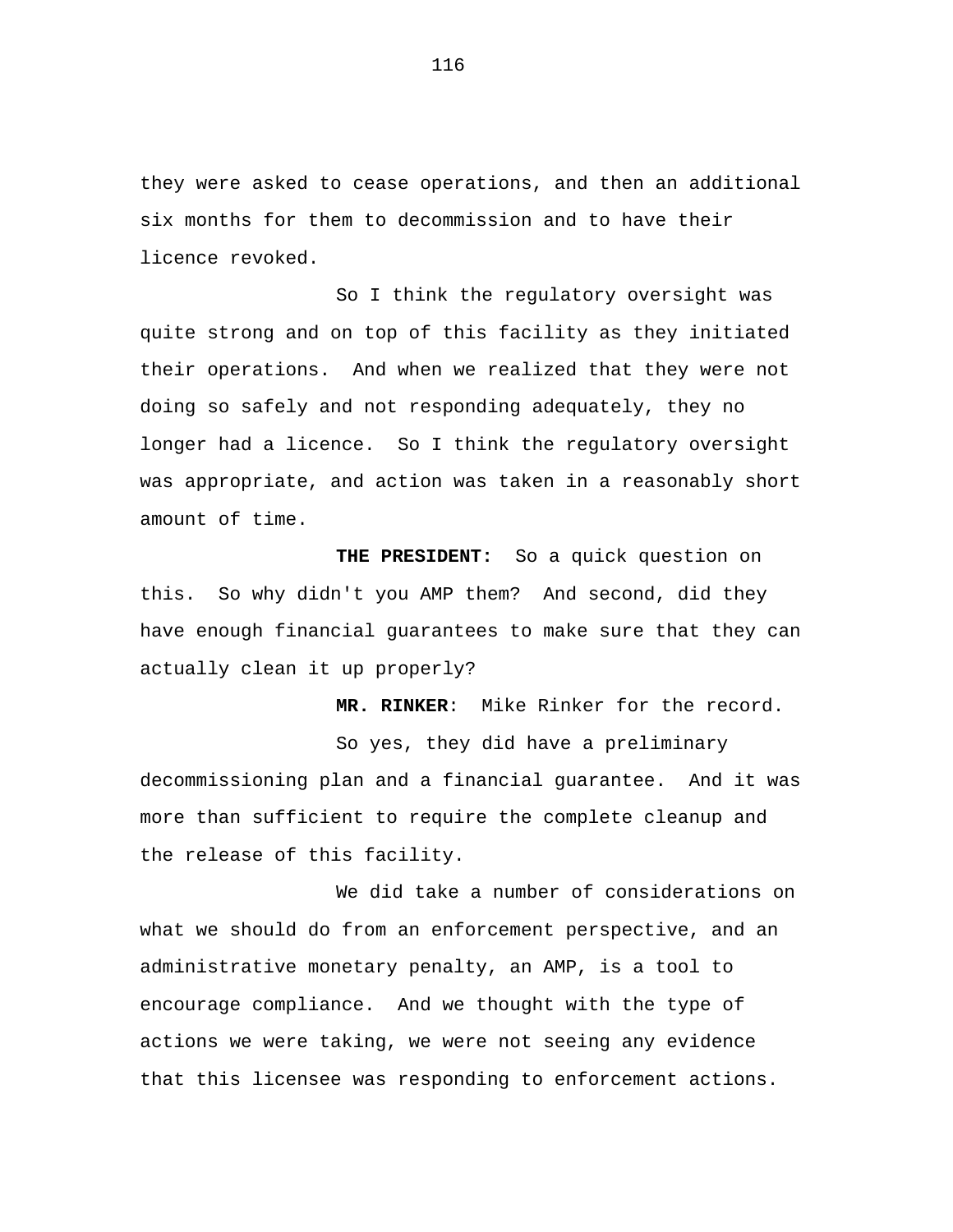And we thought the best course of action was that they should no longer be licensed for this activity. And in fact in July they wrote to the CNSC requesting their licence to be revoked.

> **THE PRESIDENT:** Thank you. Ms Velshi. **MEMBER VELSHI:** Thank you.

**MS MURTHY:** Kavita Murthy for the record.

I was puzzled by UniTech's licence for a waste installation facility, when it really is a shipping company, at least in Canada. So help me understand the rationale for why and what's more onerous as a result of being classified as a waste processing installation from a regulatory perspective.

You're right. They don't have a building. They shouldn't technically be called an installation. And in fact the activity they're involved in is essentially shipping waste across the border.

Regarding the licence, this has become a requirement because UniTech actually takes possession of the materials once it's in their container. And in order for them to take possession, they need to have a licence in particular because this material goes outside of Canada. So this is a requirement under our current regulatory framework.

**THE PRESIDENT:** But then why is it not --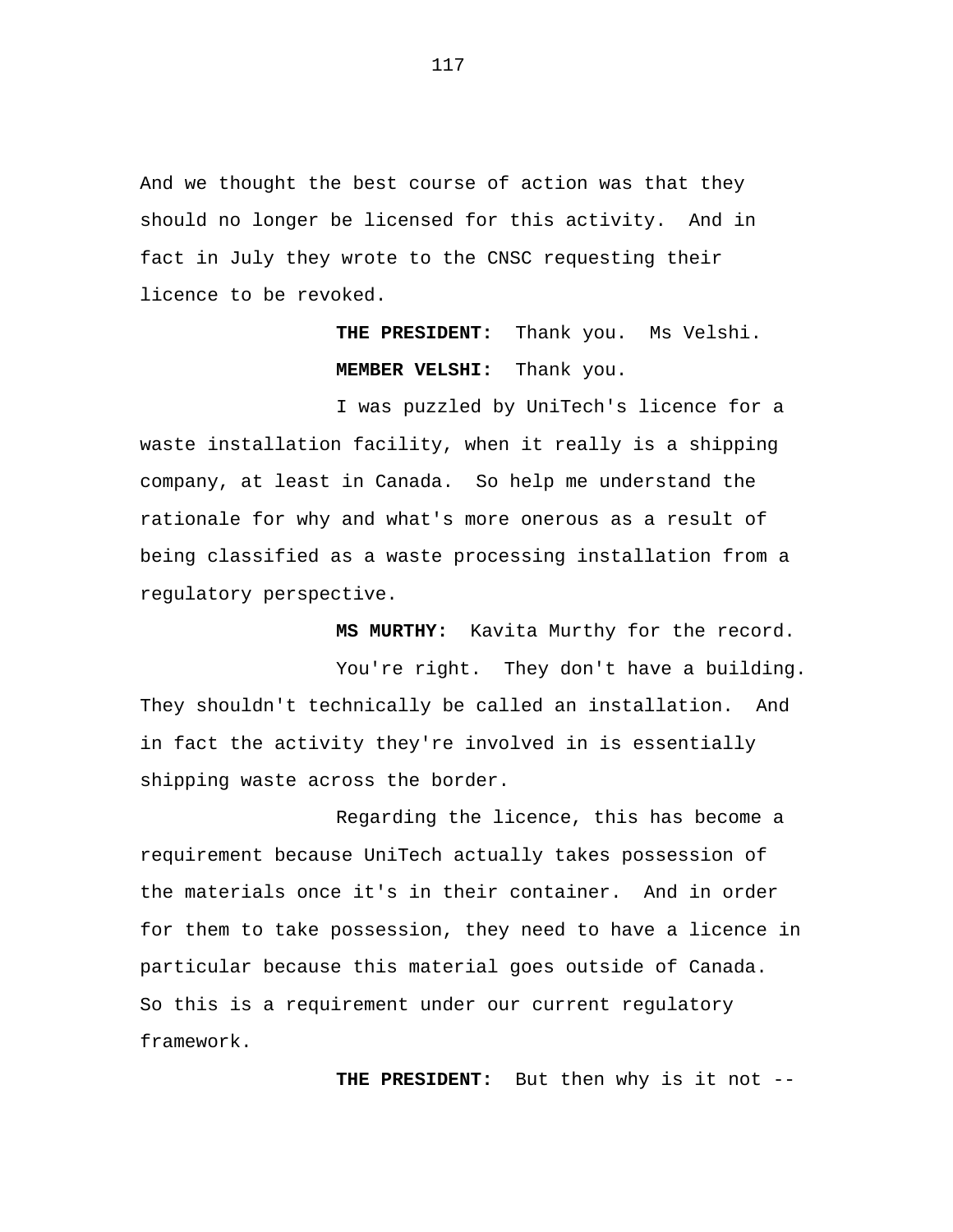we have another shop that there is all kind of, you know, transportation. Why is it in the waste shop rather than in transportation shop?

**MS TADROS:** So Haidy Tadros, for the record.

That's a very good question, sir. I think what, again, this exercise of putting these facilities before you and going through them ourselves have afforded us is an opportunity to look at the consistency within the CNSC of how the licences are generated and the way that we can put standardization across nuclear substances licences.

There is a requirement if the levels become a certain amount that they become a waste nuclear substance licence according to the class of licences we currently have, but it does give us an opportunity to look at the different licences they have and where they -- where they can go with regards to a nuclear substance licence or a waste nuclear substance licence.

**MR. JAMMAL:** It's Ramzi Jammal, for the record.

Just to complement what my colleagues are saying, the reason they need a licence is, as Ms Murray said, they take possession, but in order to ensure - because it's going cross border, so that licence authorize UniTech to import and export that substance so they don't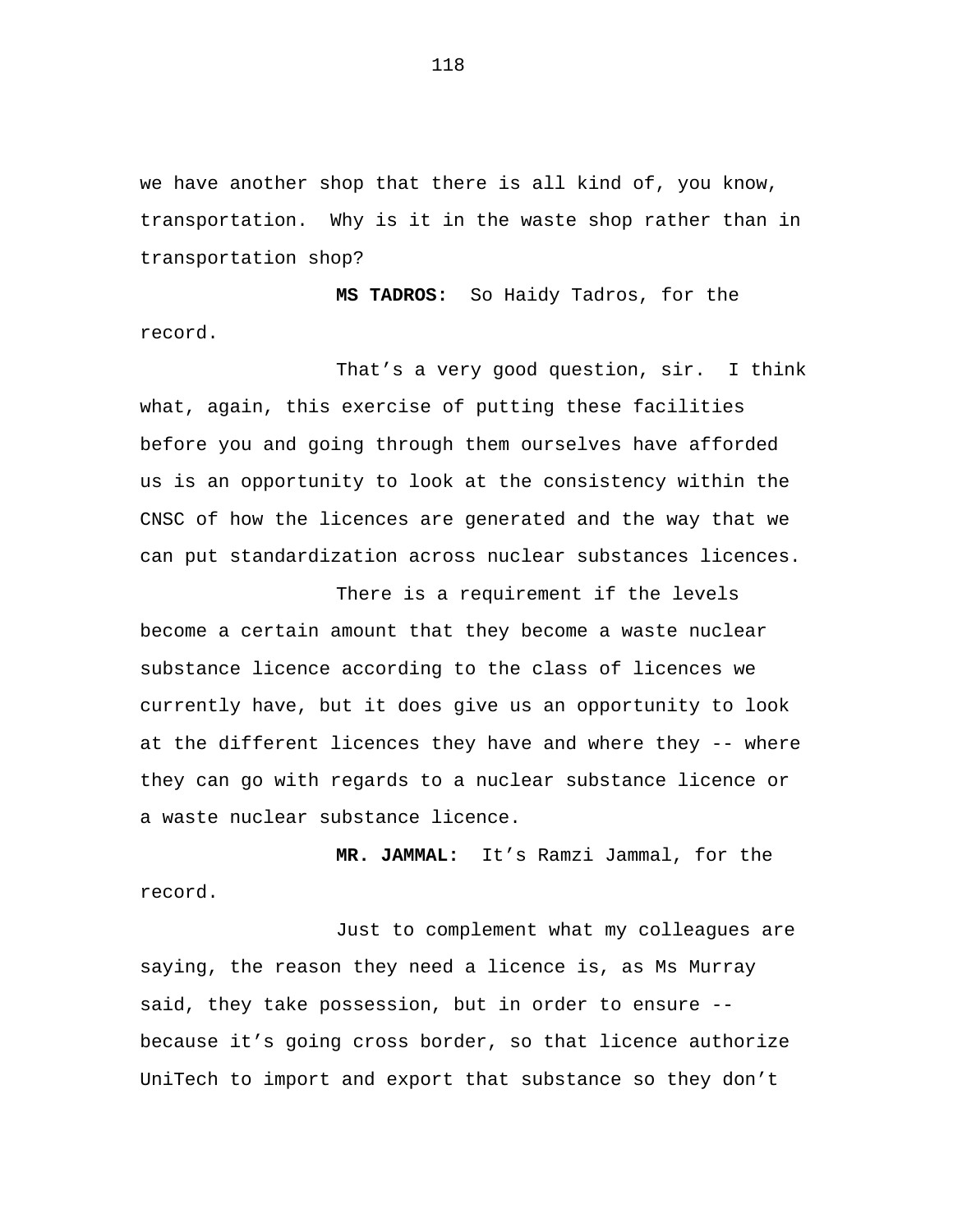have to come and ask for an approval every time. So the licence has multiple verbs.

One of them is the possession. Second is the import and export. So when they export the substance, it's a very, very low level substance, so the licence authorize them to -- for exportation because the U.S. on the other side ensures that the exporters is licensed by the national authority and then they have the regulatory oversight from Canadian perspective.

**THE PRESIDENT:** We understand that you need import or export, but we have uranium export -- we have our own shop that deals with all kind of transportation. I just don't understand why this particular trucking company ended up with -- with waste.

This  $-$ 

**MR. JAMMAL:** It's not -- sorry. It's Ramzi Jammal, for the record.

It's not a trucking company we're talking about. This is the -- our taking a possession of the substance. It's not just the -- it's not the trans-shipments.

**THE PRESIDENT:** In Canada, it's a trucking company. What it does in the States, I don't care about.

**MR. JAMMAL:** But the -- it's a low level, so we have multiple licensees that allows the exportation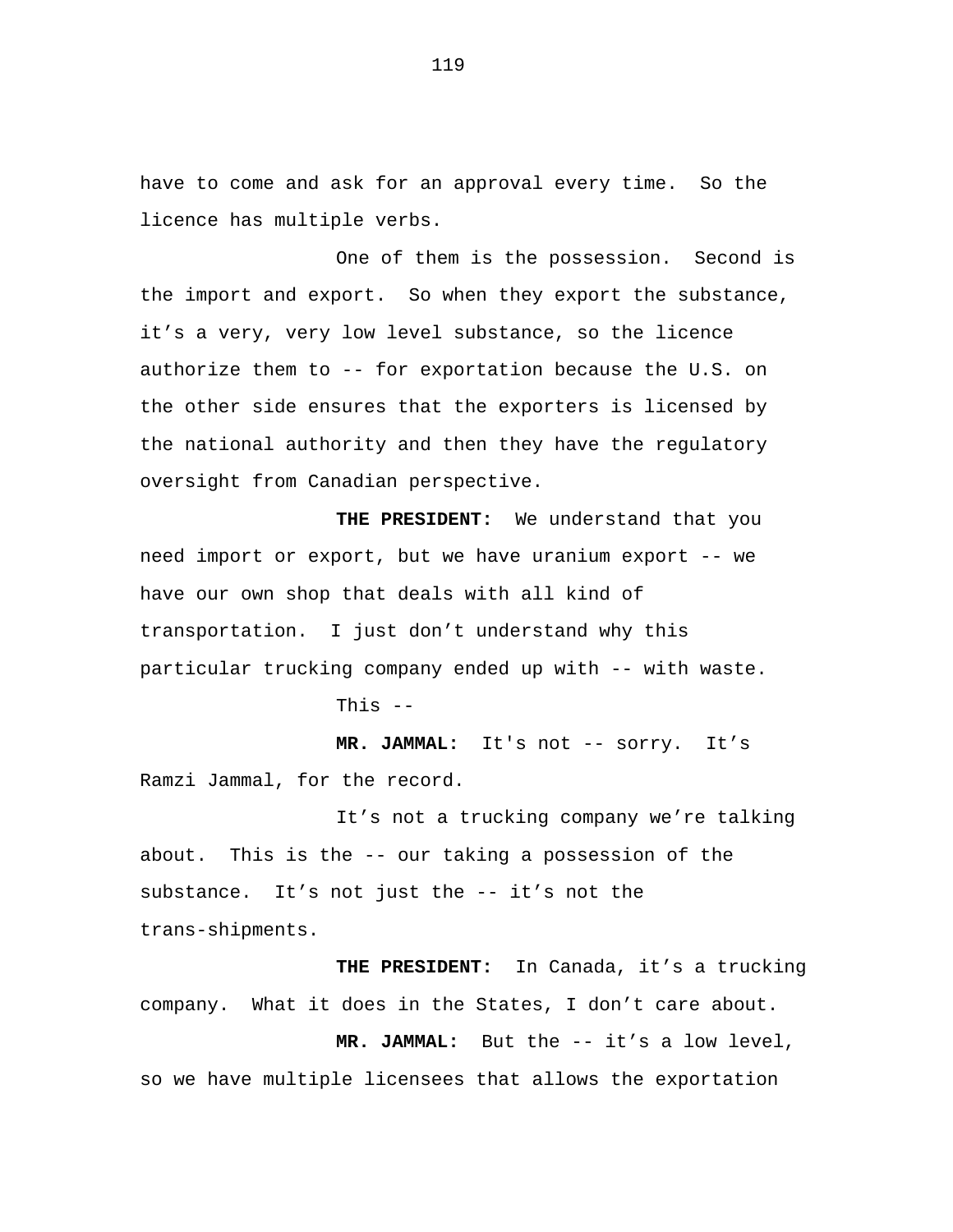of the substance as part of their licence, the possession licence. So they are taking possession of the -- of the material and then they are exporting it to the U.S., so that's what the licence is providing them the authority to do two things.

It's not just a trans-shipment of the substance.

**THE PRESIDENT:** Mr. Collins(sic), I see you sitting over there trying to hide.

Why don't you come over here and tell us about all the other companies? Does it belong in your shop, or not?

**MR. MOSES:** Colin Moses, for the record.

First of all, just to clarify, while our shop does handle the transport of nuclear substances, we also handle the possession of nuclear substances. And so in this case, it's not a shipment that would require a transport licence, but it would require a possession licence because, as was mentioned previously, they do take ownership.

In terms of which shop handles it, for all intents and purposes, our regulatory approach for this level and this risk of facilities is consistent across the directorates.

I think I understand a few years ago, we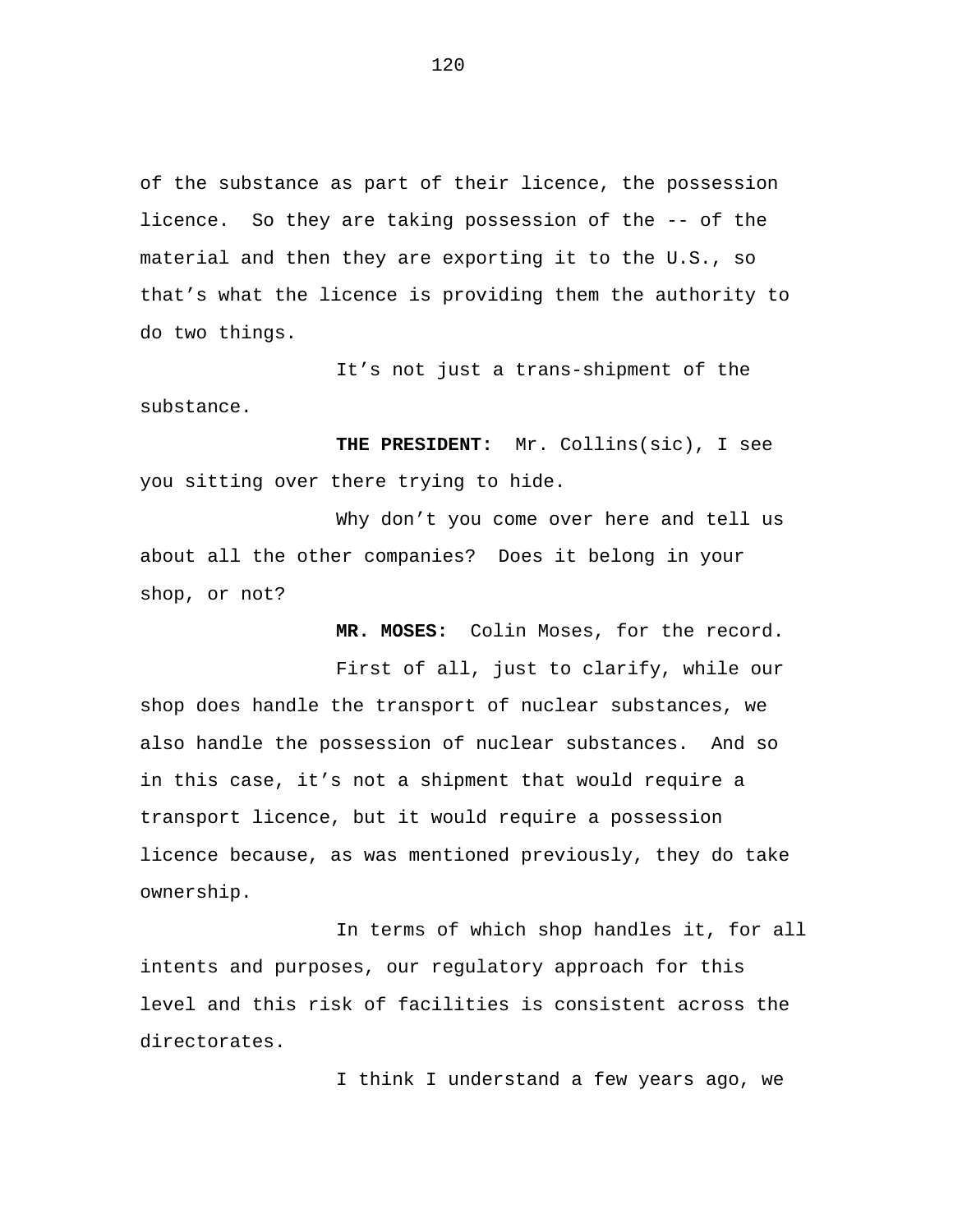looked at what was the appropriate threshold managing a facility as a waste -- waste nuclear substance facility versus a nuclear substance facility, and there was criteria that was developed to determine whether -- which shop should appropriately manage this. And because of that criteria, this is where this activity landed.

But as I mentioned, for all intents and purposes, the impact of where you sit within each of the buckets is very minimal.

**MEMBER VELSHI:** So what, exactly, is it that they pick up and ship to get decontaminated?

**MR. DWYER:** So Robert Dwyer, for the record.

Primarily, they -- their business currently revolves around contaminated clothing and PPE at licensees' sites. They also do some quantities of like small tooling and equipment, but primarily it's decontamination of coveralls and such.

**THE PRESIDENT:** So I think, Mr. Moses, you're being very diplomatic.

This is so uniquely different than everything else in the facility here that I -- you may want to take and rethink this allocation of responsibilities.

**MR. MOSES:** I can take that back. And just to mention that there are a number of other licensees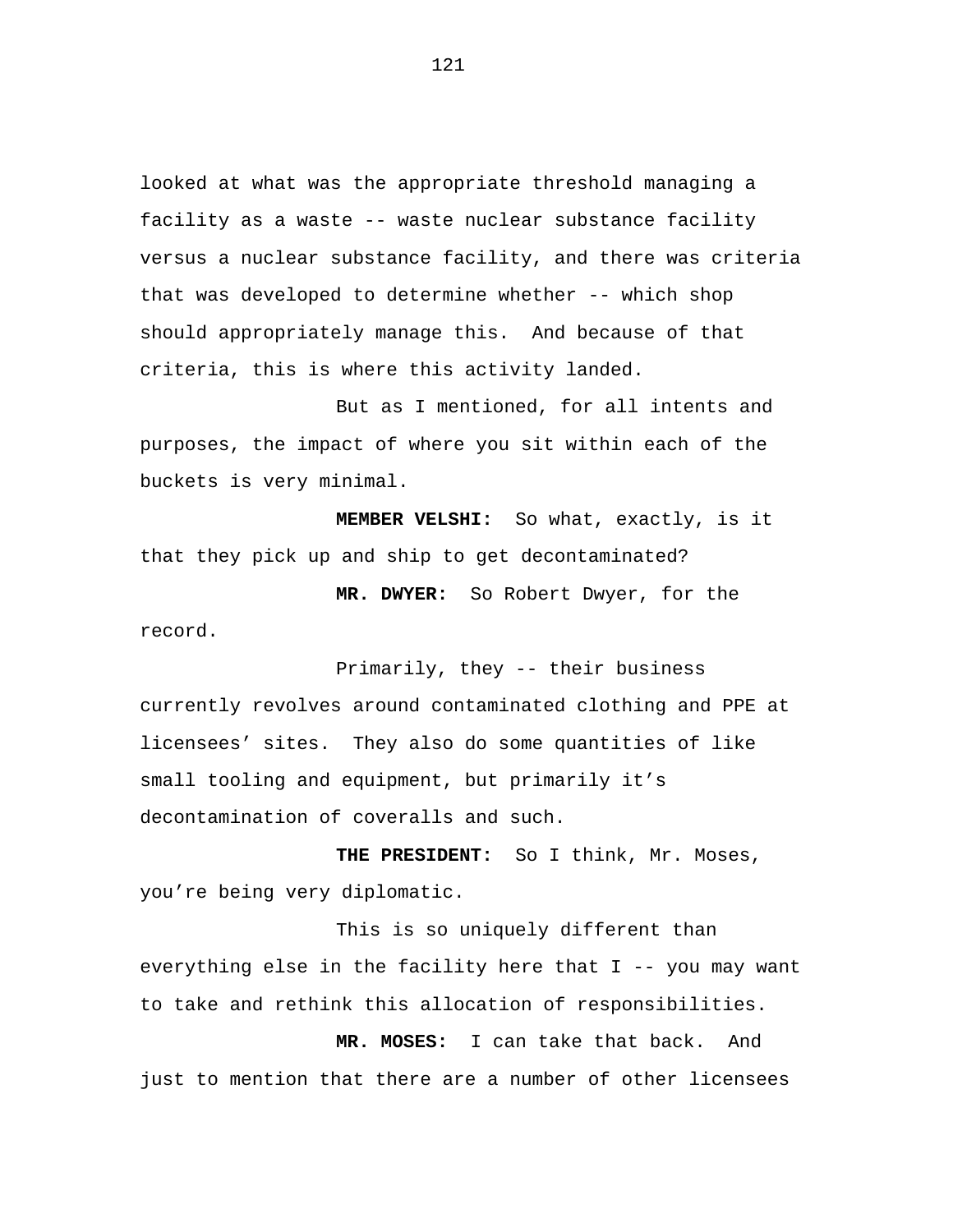who are in a similar situation that they posses material but don't have the physical location in Canada under our regime as well.

**THE PRESIDENT:** Dr. McEwan.

**MEMBER McEWAN:** So slide 50.

And this is really going back to my previous question to OPG. We've got two different ways of designating an action level. One is a cumulative activity and one is a single shift level.

When I saw it put like this, I still struggle to understand how they are comparable and how that the shift level provides a regulatory perspective on where an organization would take an action in response to a dose.

**MS PURVIS:** Caroline Purvis, for the record.

So we want to talk about the shift related action level again.

I think it's fair to say -- and I just want to understand correctly what you're getting at, is are you concerned that we cannot bring that back to a dose limit? Is that where you're coming from?

**MEMBER MCEWAN:** Yeah, and I think this slide really makes the question clear because you're basically saying there were no exceedances in 2015 for the five facilities, which is fine. But you're using quite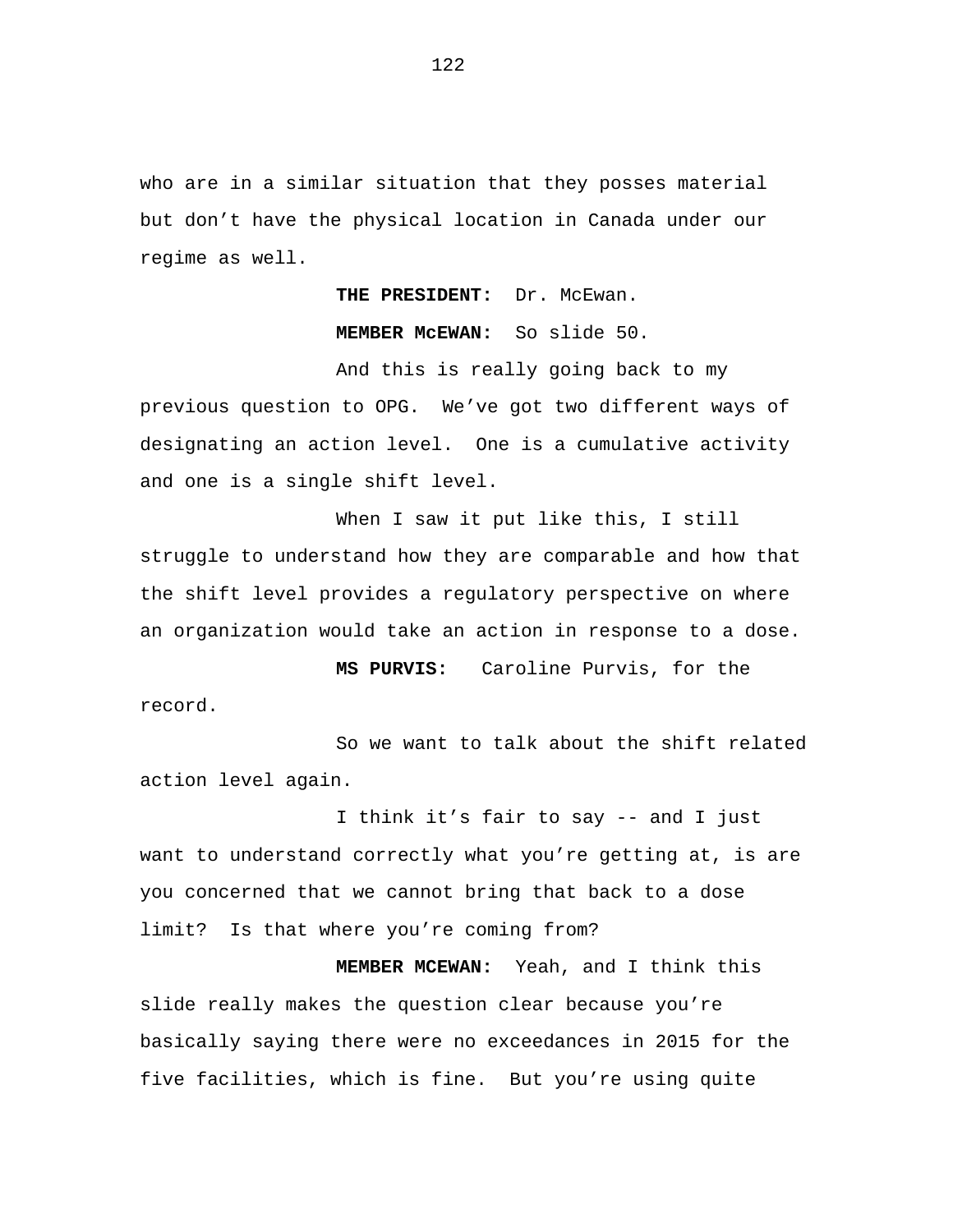different parameters to say whether or not there was an exceedance.

One is clearly related to a cumulative dose over a fixed period, a year or a month or three months, whereas the other is related to a single shift, which gives no sense of what the cumulative risk could be.

**MS PURVIS:** Thank you for clarifying.

So in the case of the central maintenance and laundry facility, you're correct, and the one that's presented is a quarter of a millisievert over the planned dose in a shift. However, this licence also has other action levels which are not presented in the slide, and they are cumulative ones as well, so there is an action level for a year as well for this facility.

So I think the absence of a complete picture as we discussed earlier can be misleading, and so we're taking a stab at trying to present action levels to give some context and I see that perhaps we have some work to do yet.

**MEMBER MCEWAN:** Yeah, I just think like all of the other discussions on units, it's helpful to have comparable units when they're presented in a summary fashion as they are in these reports. Otherwise, this is a very helpful table.

**THE PRESIDENT:** I think we want to hear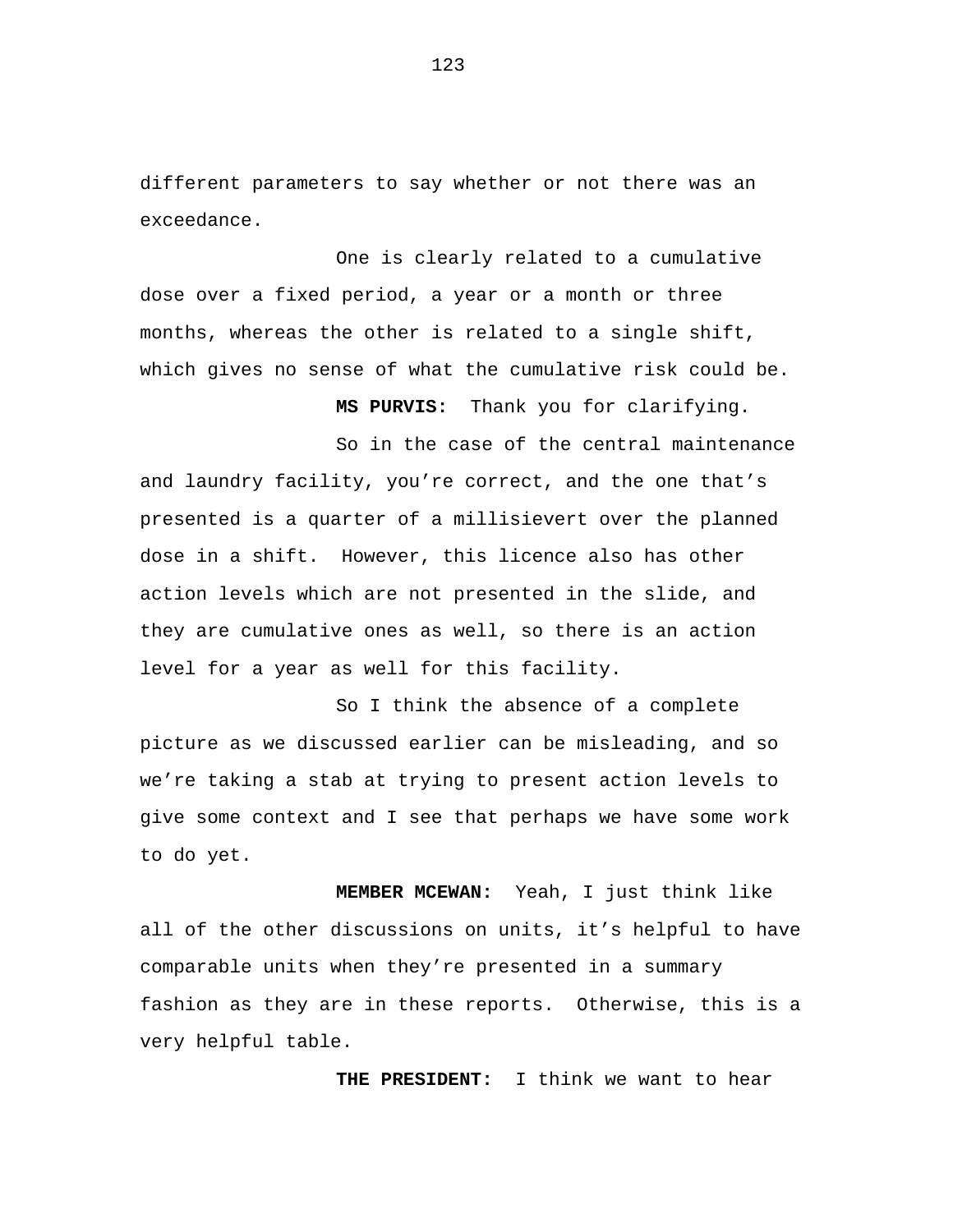from Bruce explanation on this.

**MR. SAUNDERS:** Yeah, Frank Saunders, for the record.

Yeah, I think maybe the way it's presented is a bit problematic, but shift or job, right, it can be either. Action levels are not intended to be regulatory. They're part of our internal process. They are there simply for the purpose of telling us that something in our planning didn't go correctly if somebody hit that action level, so they're all set well below anything that would be a significant dose of any kind, right, and they may be set on a shift basis for people who do a particular kind of work in a shift.

More frequently, they're set on a job basis, so if you're a mechanic working on a radioactive piece of equipment, you'll have an actual dose assignment for that job and a limit that's set for that particular job.

Those all track back into our system both electronically and through the TLD eventually, and we have different action levels within that system on individuals should their dose start to, you know, reach levels that we don't expect it to be reaching and we ask why. But the ones on the shift and the job basis are really there just to key us that something about that job didn't go the way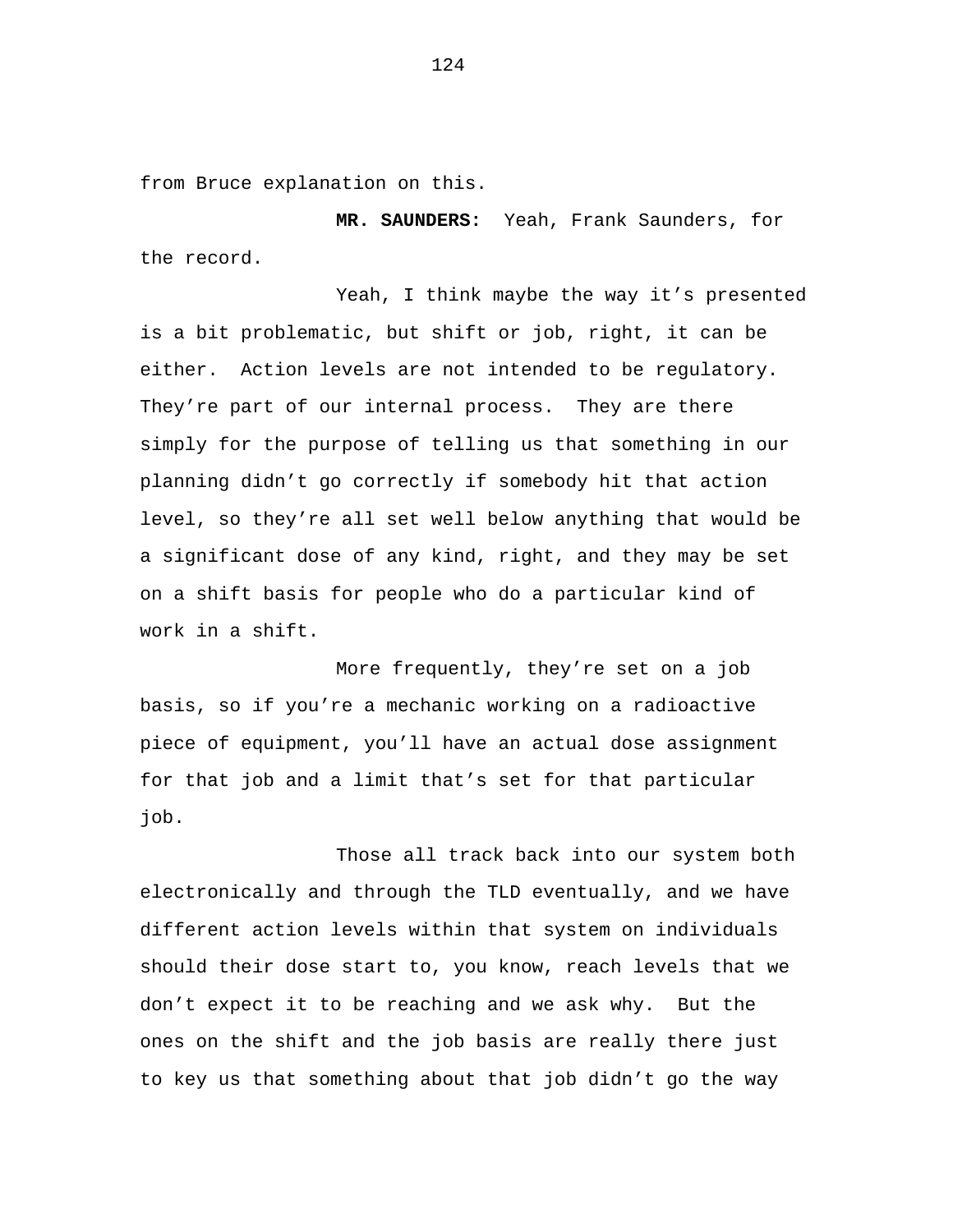we thought it would, so we go look at the job.

Maybe our estimates were wrong. Maybe there was human performance error. Maybe there was something in the system that wasn't as it expected.

At any rate, we can then adjust our system to make sure it's appropriate for the next time around.

So it's kind of a little misleading to suggest those are regulatory limits. They're not regulatory limits; they're defence in depth, in essence. It's about catching the little things before they become big things.

**THE PRESIDENT:** While I got you, both the staff and Bruce, why is this facility not part of Bruce?

I know that, in fact, for regulatory thing you include all the employees as part of Bruce. Why does it deserve a different licence?

**MR. BUHR:** Hi. My name's Rob Buhr. I'm the Project Officer for the central maintenance laundry facility.

It's a good question and, in fact, we're currently looking into doing that exact thing, so the licence expires in August of 2017 and the hope is that we'll be able to roll the waste nuclear substance licence into the power reactor operating licence. So those discussions are currently under way.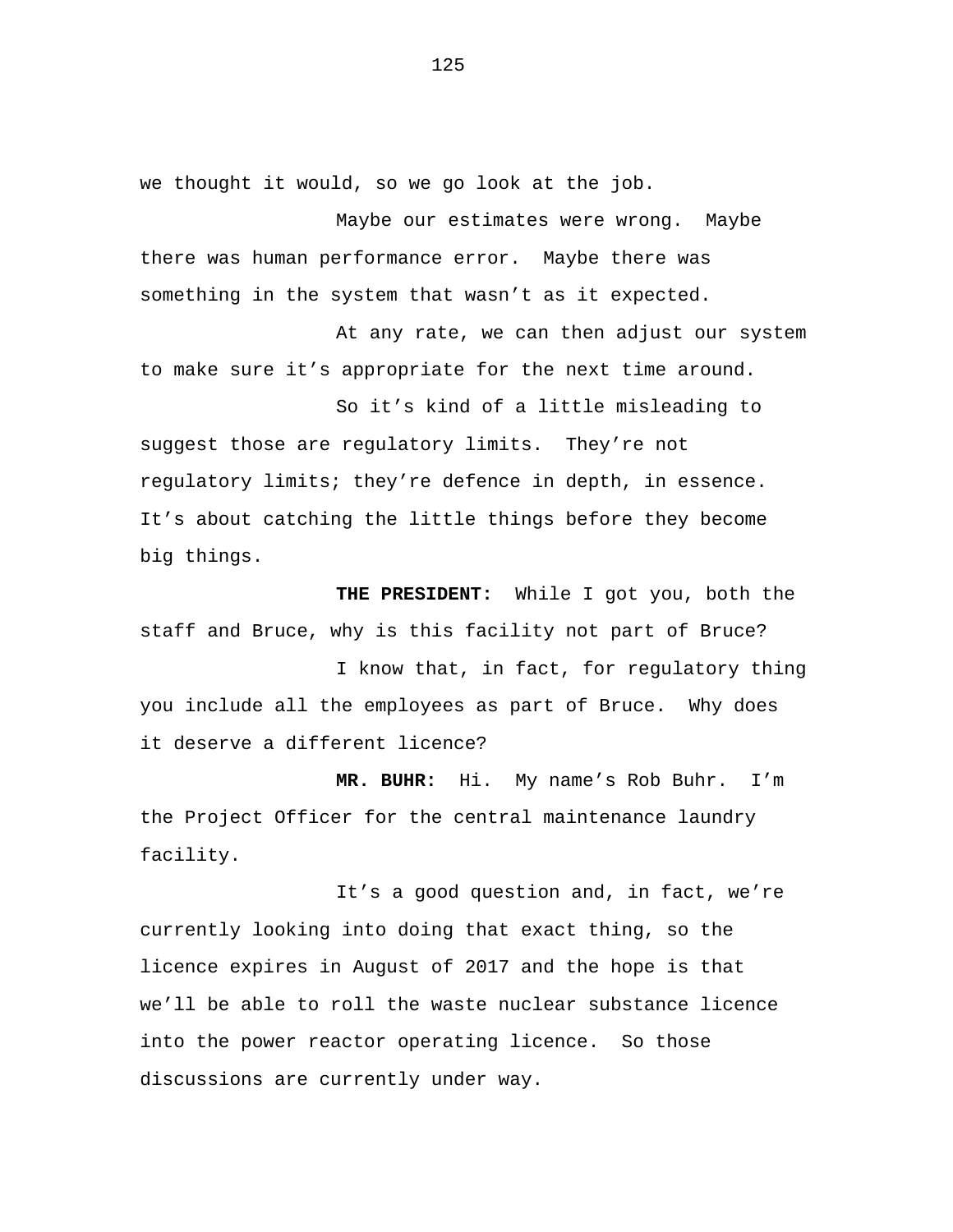**THE PRESIDENT:** There must have been a historical rationale. Did Bruce ask for it as a separate licence?

**MR. BUHR:** The original facility was licensed, I believe, in like 1983, so I think the history of that has probably been lost and now we're starting to maybe re-evaluate some of -- how some of these licences are issued.

**MR. SAUNDERS:** Yeah, from Bruce Power perspective, we have several different licences on the site which cause us an administrative nightmare, and we've been slowly bringing them into the -- into the overall site licence because they all operate under the same programs and the same systems. It doesn't make sense to be separate.

You'll see in this one a number of those kind of issues when they try to report the number of nuclear energy workers that work at the CMF. Well, it could be anybody on site, depending on the job assignment, so essentially you get the site number because, you know, it's not a -- it's not a defined facility. It works within our process and it's there to support the plant, so if we have an overhaul going on, we will assign people from other parts of the site to go work there.

So having it as a separate licence creates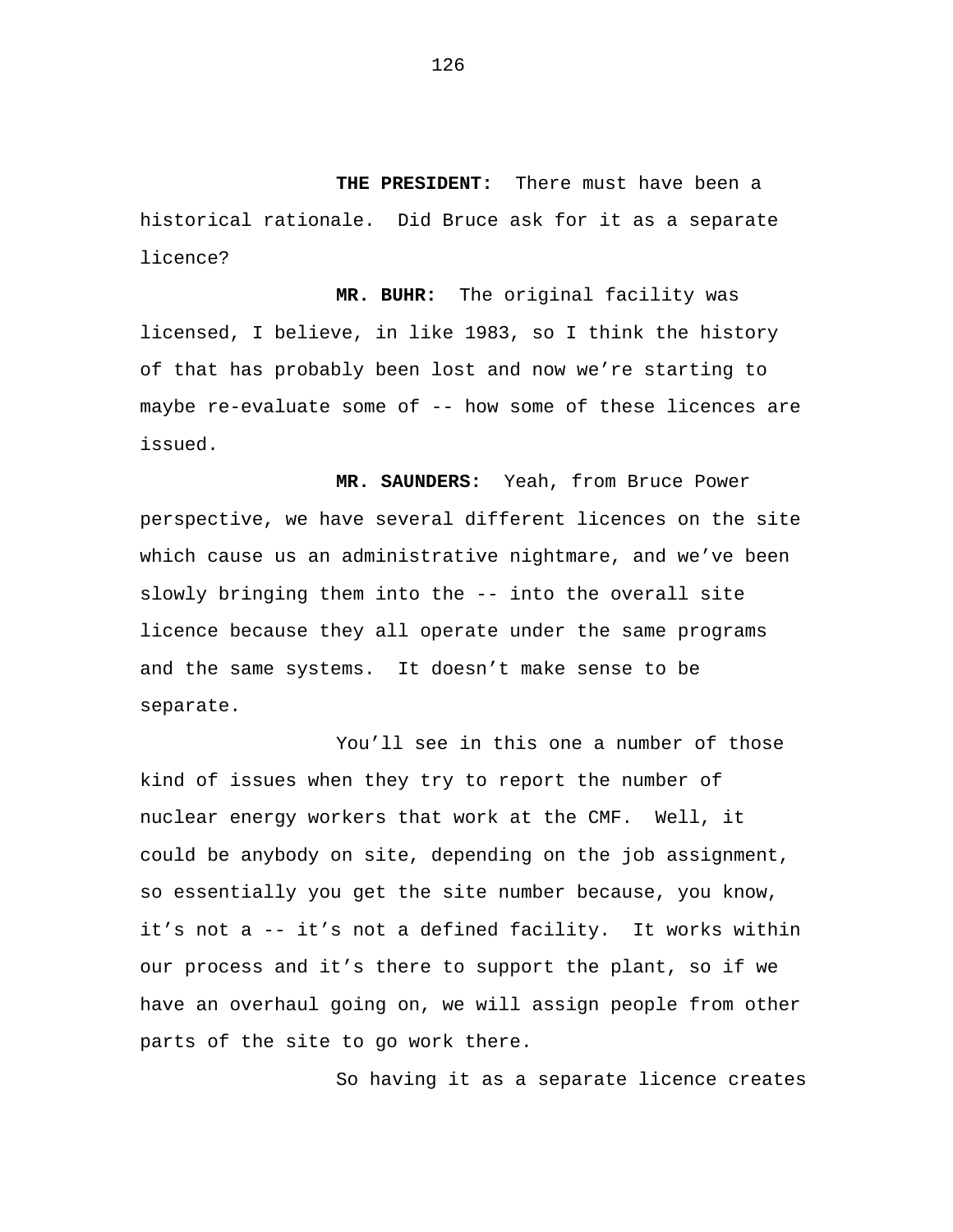a kind of administrative problem which is artificial, so it's our intention in the -- in the next licence to actually bring that in along with some of the other, you know, small irradiators and stuff we have on site so that they're all part of one licence because, in effect, they work under the same management program. They don't have separate programs.

**THE PRESIDENT:** Thank you.

Ms Velshi?

**MEMBER VELSHI:** Question for CANDU Energy, page 144 of the report. This is the event around inaccurate reporting of worker dose.

Can you give us more details as to what happened and even what the doses -- what the dose was and the -- any safety implications of that?

**MR. BOUDENS:** Gerry Boudens, CANDU Energy Incorporated, for the record.

So with respect to the report that's referenced on page 144, there were a total of 16 inaccuracies that we had discovered with respect to dose history of our workers. The majority of those were related to doses our workers had received while deployed internationally conducting service work at some of the CANDU reactors around the globe.

There were issues related to getting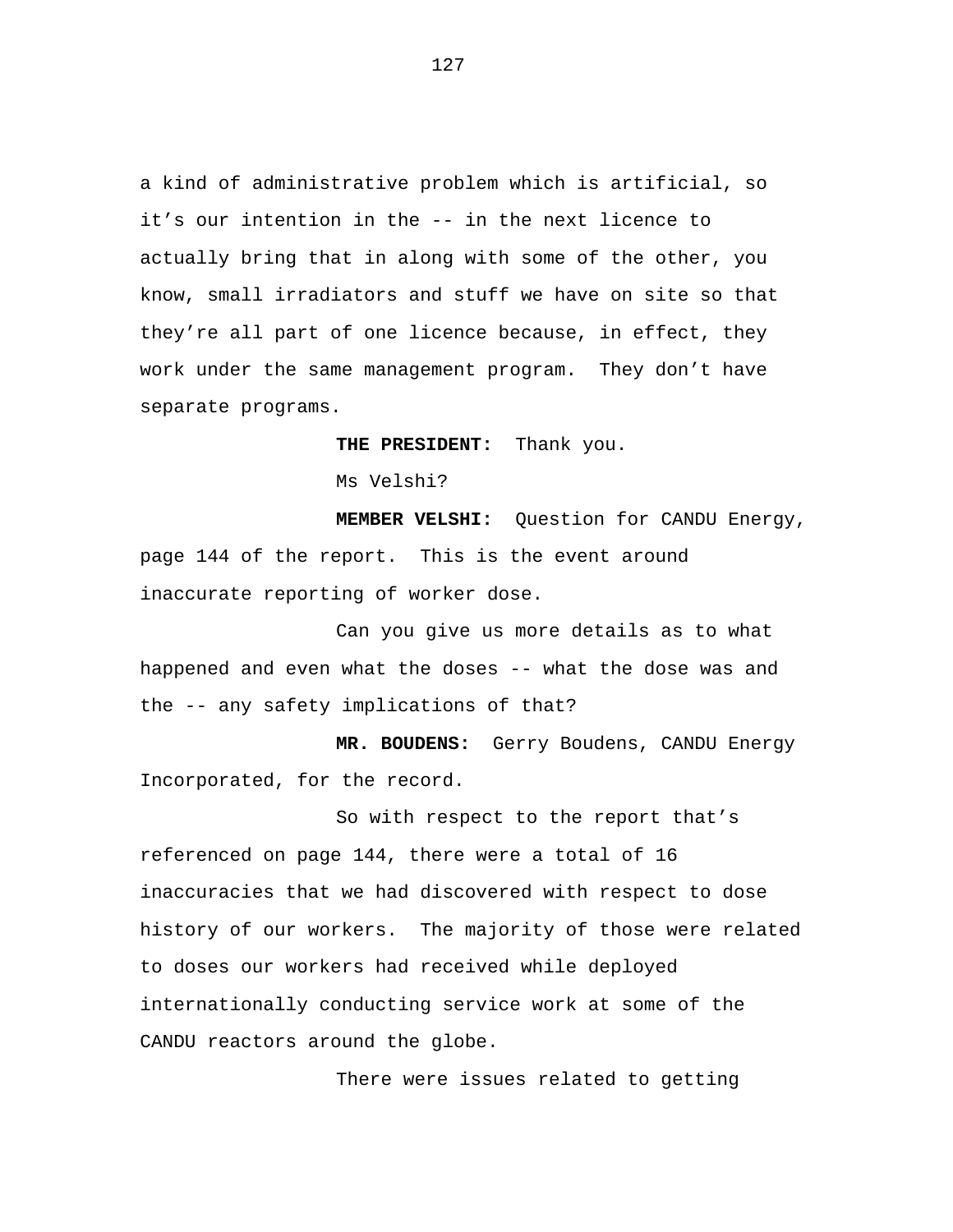timely reporting from those clients, and a couple of issues related to internal processes that we have with respect to the management of dose in that we do an assessment prior to deploying our workers to the sites, do a dose assessment and then the expectation is that they remain within those limits, but it is an estimate.

But nonetheless, we've got a good reporting culture and we report those as inaccuracies, although they're related to our internal processes.

To answer your question regarding the level of dose, I have that here. Just one moment.

Sorry. I just had to find the details in my notes here.

So the minimal adjustment was .8 millsieverts; the maximum was 1.2.

> **THE PRESIDENT:** Okay, thank you. Do you want to add something to that? **MS. PURVIS:** Caroline Purvis, for the

record.

I think it's important to clarify that the dose history issues that were reported were not for the licensed activity that we're discussing today. So just to be clear, this is -- it's outside the scope of the activities that are being reported today.

**MEMBER VELSHI:** Yeah, thank you.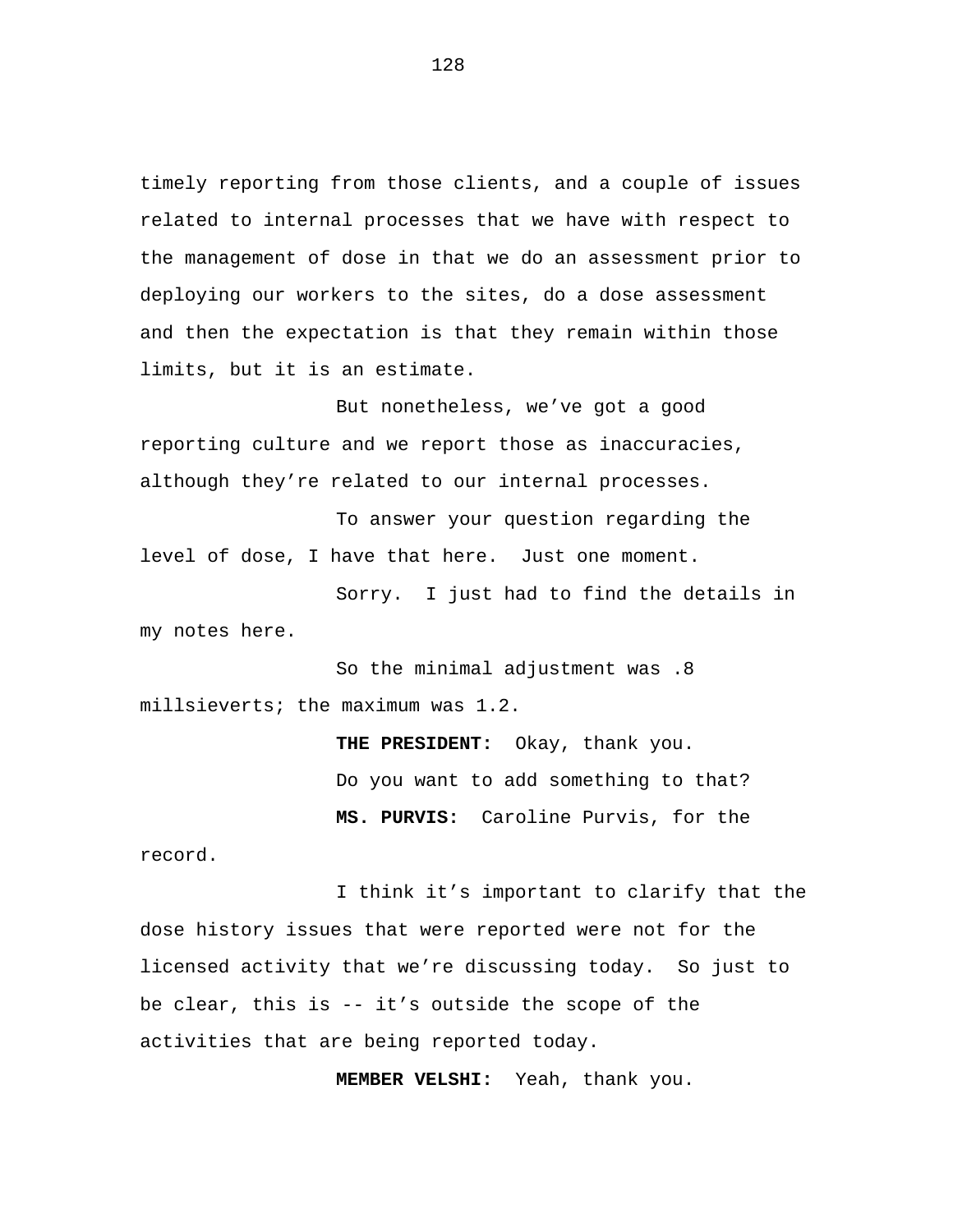Yeah. I think it was more on -- again, tied in with what Dr. McEwan's asking about, action levels and cumulative dose, and even if it's dose elsewhere, are you aware of it and are you taking that in as you plan work, so.

## **THE PRESIDENT:** Dr. McEwan.

I have one -- first of all, where are we -- I know University of Alberta. I wasn't aware University of Alberta had waste facilities. But maybe they will need one because I understand -- did they apply now for decommissioning?

 **MS GLENN:** Karine Glenn, for the record.

You're referring to the Slowpoke facility at the University of Alberta. We have -- they are in the process of putting together their application for the decommissioning of that facility.

**THE PRESIDENT:** It hasn't been received. No application has been received.

> Okay. Thank you. On page -- let me see if I can find it. I'm totally lost. Okay, found it.

Page 63. So for ESC, I'm trying to

understand this internal dosimetry programs of theirs, that there's -- they're doing bio assays. So the action level -- so they have here an ALARA level of 6,000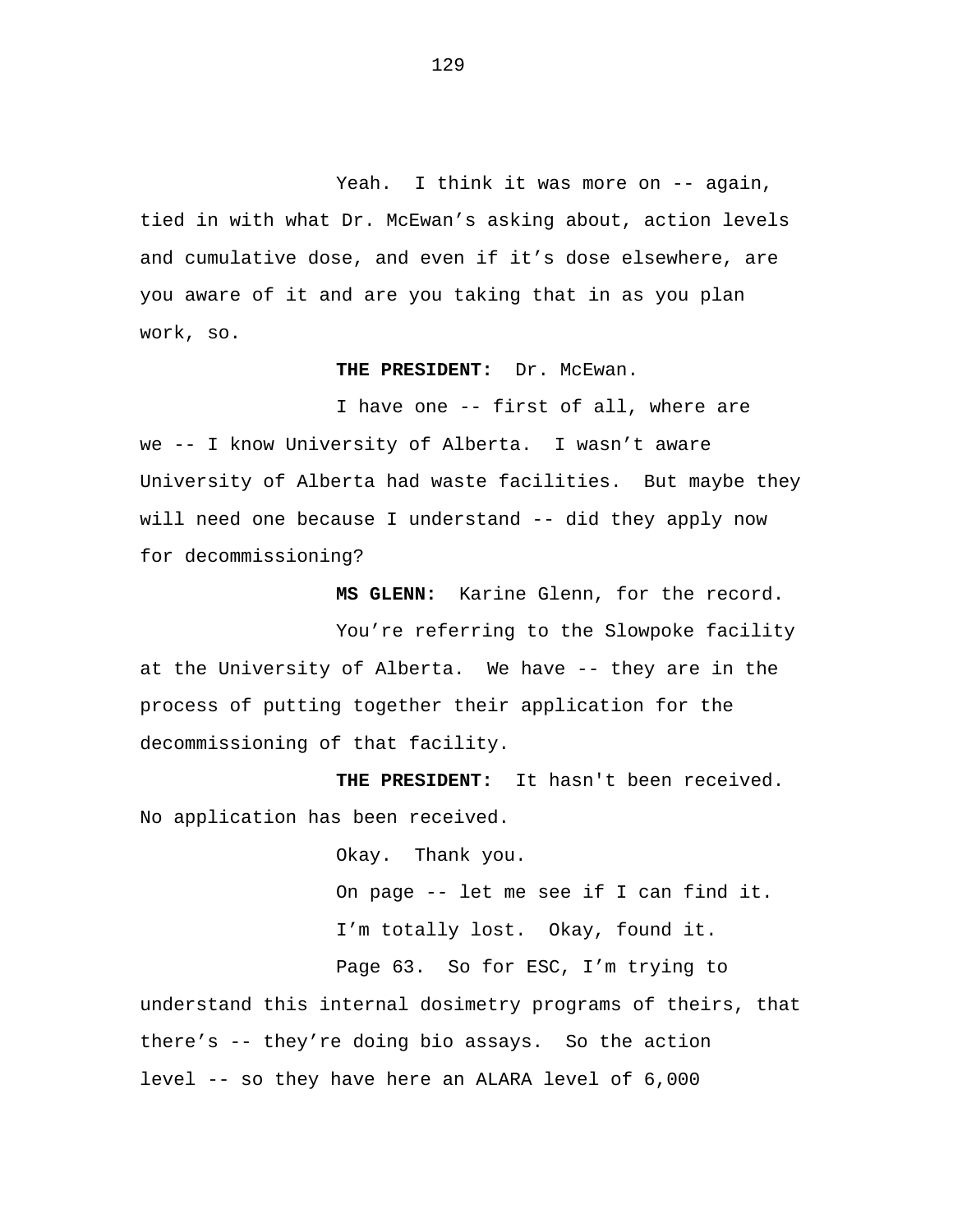Becquerel per litre, investigation level of 12,000, and then action level is set at 23.

So what I'm trying to understand is, are these action level and those parameters are being measured against what they are actually measuring in the bio assay?

**MS PURVIS:** Caroline Purvis, for the record.

So the concentrations that are being expressed here in Becquerels per litre is for the measurement of the tritium concentration of the bio assay, yes, the urine bio assay. So they're looking for tritium concentrations in urine and then determining at what level it is against the ALARA level, the investigation level or the action level. And that would correspond to doses.

**THE PRESIDENT:** But I was impressed that they were using these as an operational kind of limit. So it will be useful to see what kind of result did they get from the bio assay in Becquerel per litres.

**MS PURVIS:** So if you -- so results in terms of the dose received by an individual at those levels? Is that your question, or your comment?

**THE PRESIDENT:** Yeah. Not in -- against millisievert that are on the graph upstairs. I'm talking about the bio assay when you measure the Becquerel per litre. In the bio assay, when you do the results.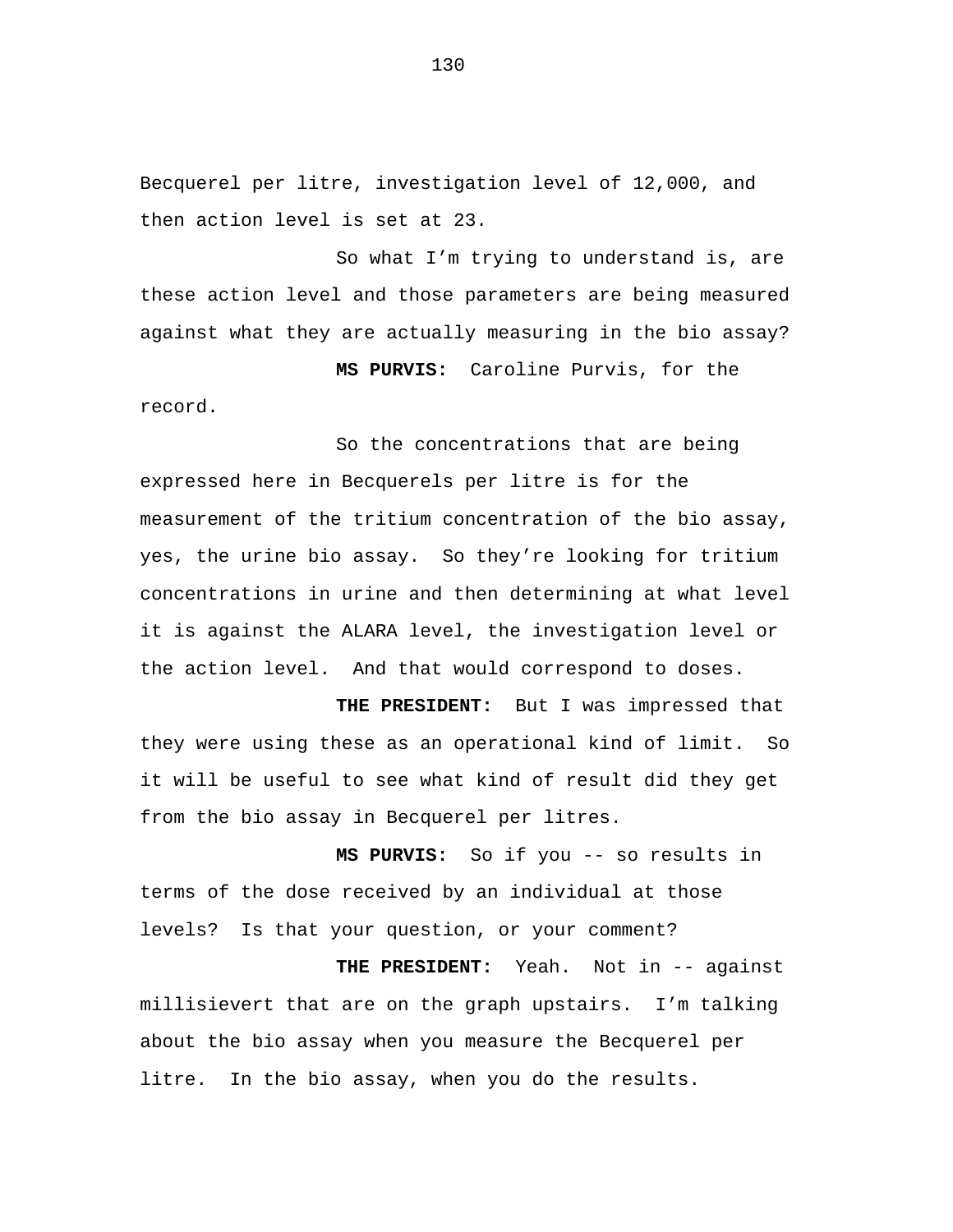Anybody has those numbers, or they get translated into --

**MS PURVIS:** So I don't have the raw numbers in Becquerels per litre. What I can say if you refer to the first paragraph on the next page, there were a number of exposures that exceeded their ALARA level, which is a very low level. And when you look at the dose consequence of the one sample that exceeded the investigation level, the dose consequence was approximately 10 microsieverts to the worker, so very, very low. But if the licensee would like to add anything, perhaps they can.

**THE PRESIDENT:** Well, just so everybody's focused on what my concern is, if there were those exceedance of 6,000 Becquerel per litre, they're not very, very low. I mean, the limit is 7,000 Becquerel per litre for drinking water, and I understand this is an internal measure. That's why I think I'm not understanding something.

**MS PURVIS:** So this is the concentration of tritium that is voided out or that is found in urine if an individual worker was exposed to an atmosphere in which they had an intake of tritium. So you can't make a comparison with the drinking water standard. This would equate to a dose to a worker.

**THE PRESIDENT:** So if we were at -- if one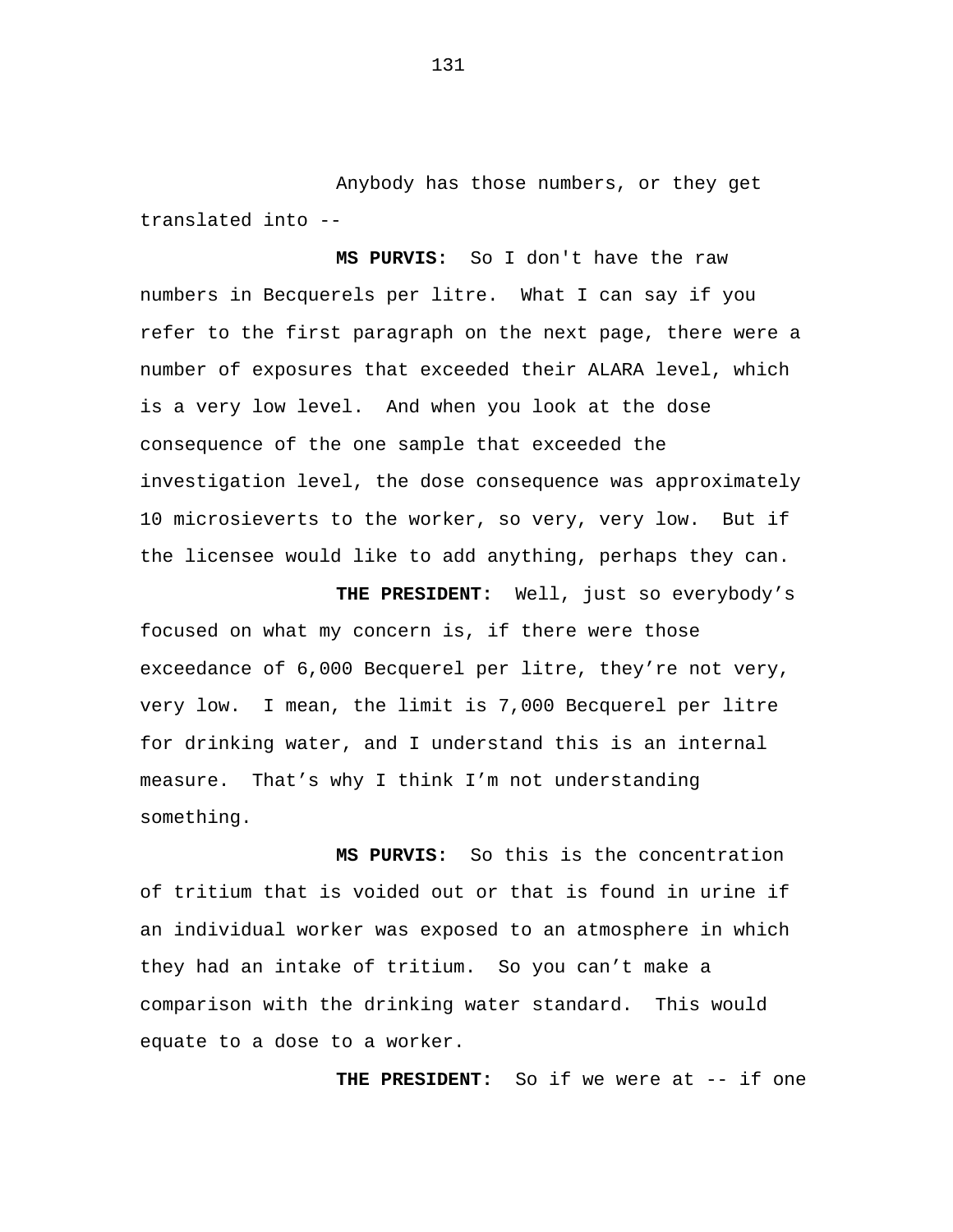of those bio assay result were into the, I don't know, 10,000 Becquerel per litre, we would not be concerned?

**MS PURVIS:** So the 12,000 Becquerel per litre, which is their investigation level currently, is equivalent to approximately 10 to 15 microsieverts of dose, so very low. Not a regulatory concern or health concern.

**THE PRESIDENT:** Okay. Thank you for that. And again, on slide 66, just two comments on that particular slide.

First of all, the table, again, you know, you know my preoccupation with units. So it says -- this Table 3-8, it says annual, even though it's 000, so it's irrelevant in substance, but just for format, it says annual averages, then the tritium is measured in giga Becquerel per week and the title of the licence limit is giga Becquerel. Is that annual or per week also?

**MS TADROS:** I think -- Haidy Tadros, for the record.

I think Kiza Sauvé is there to answer the details.

 **MS SAUVÉ:** Kiza Sauvé, for the record.

So this table, the licence limit is a total, so it is an annual amount. What the table will, in the future, be showing once Energy Solutions do have emissions -- because at this point, Energy Solutions do not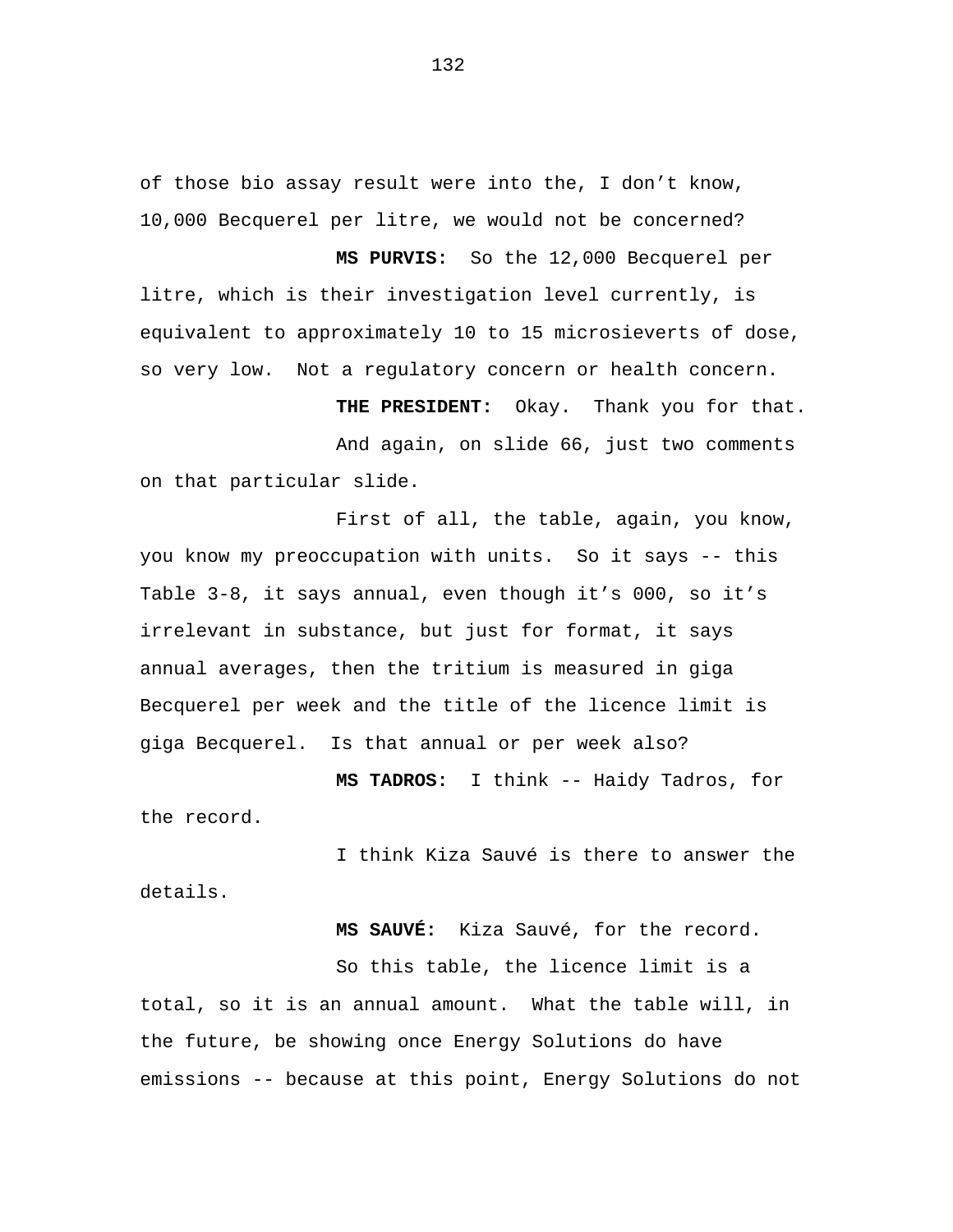have air emissions.

If we were to keep it the same, it would show what the annual average of their weekly monitoring was. So we'll have to work at, obviously, making sure that we can compare that to the licence limit as well as including an action level for you so that comparison will be there.

If their monitoring is in gigaBecquerels per week, their action level will also be set at a weekly or a monthly average. But again, we'll work at ensuring that the tables are easily read and easily -- you can do the comparisons that you need to do.

**THE PRESIDENT:** Thank you. Any final? Okay. I think we are done with Part 2. Any of the licensees want to make final comments? I hear silence. That means no. Okay. We will break for lunch.

We should do Part 3? Okay. Part 3 it is. Ms Tadros, it's still you. **MS TADROS:** Thank you, sir. Haidy Tadros, for the record. I'm going to pass this final section to Ms

Julie Mecke, who will walk us through a status update on the waste management initiatives currently ongoing.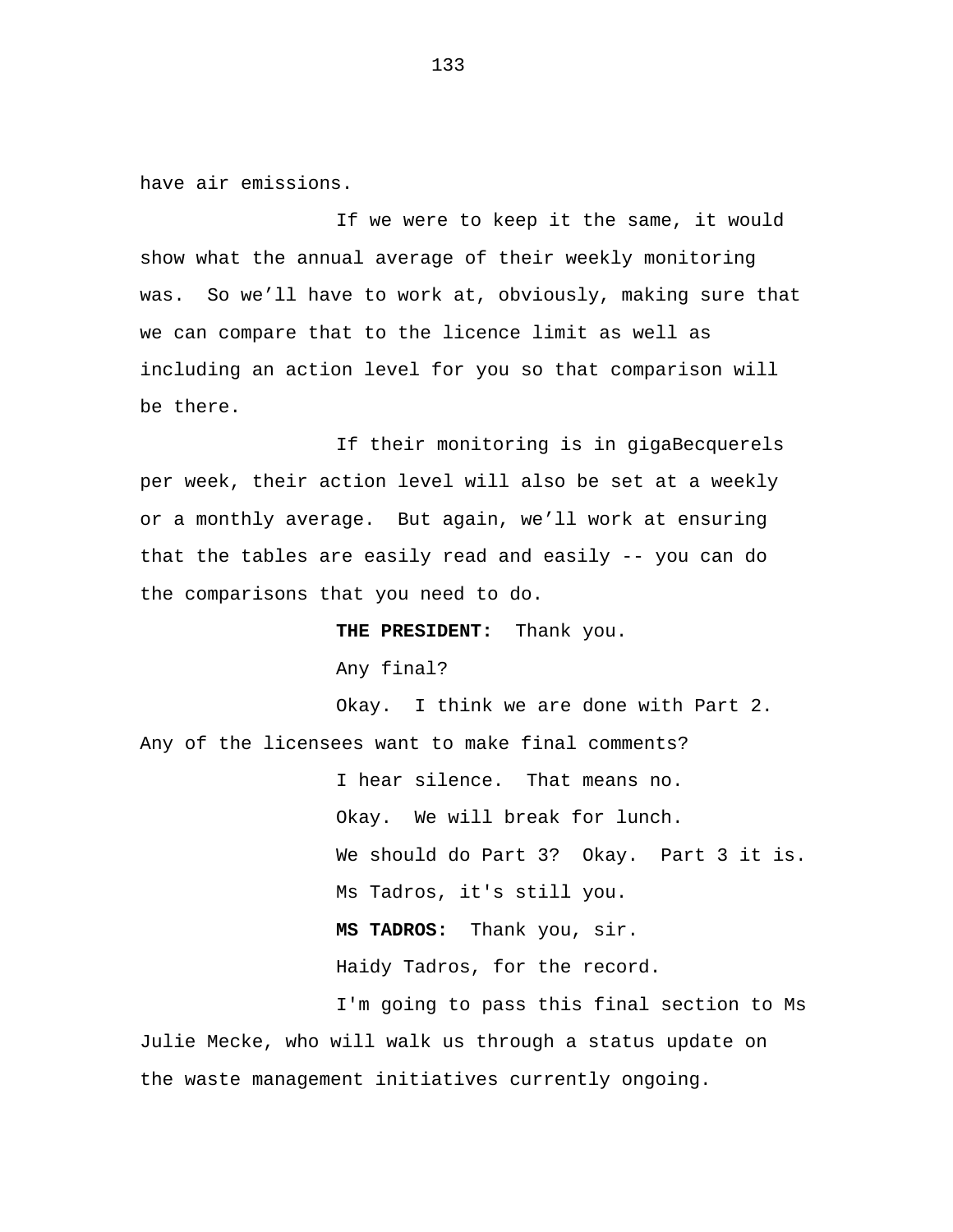**MS MECKE:** Good afternoon, my name is Julie Mecke, I will discuss the status update on waste management initiatives.

There are three waste management initiatives, that the CNSC will discuss; the first, Ontario Power Generation's Deep Geologic Repository Project; the second, the Nuclear Waste Management Organization's Adaptive Phase Management Initiative; and third, the Joint Convention on the Safety of Spent Fuel Management and on the Safety of Radioactive Waste Management.

The first initiative I will speak to is Ontario Power Generation's, or OPG's, Deep Geologic Repository, or DGR.

OPG's DGR is for the long-term management of its low, or LLW, and intermediate-level waste, or ILW, waste produced from OPG's owned and operated facilities.

The intended purpose of the DGR would be to provide an emplaced volume of approximately 200,000 cubic metres of package radioactive waste which would consist of about 90 per cent low-level waste and 10 per cent intermediate-level waste. It is important to note that this facility would not be for the long-term management of used nuclear fuel.

The low and intermediate-level waste is currently stored at Western Waste Management Facility. As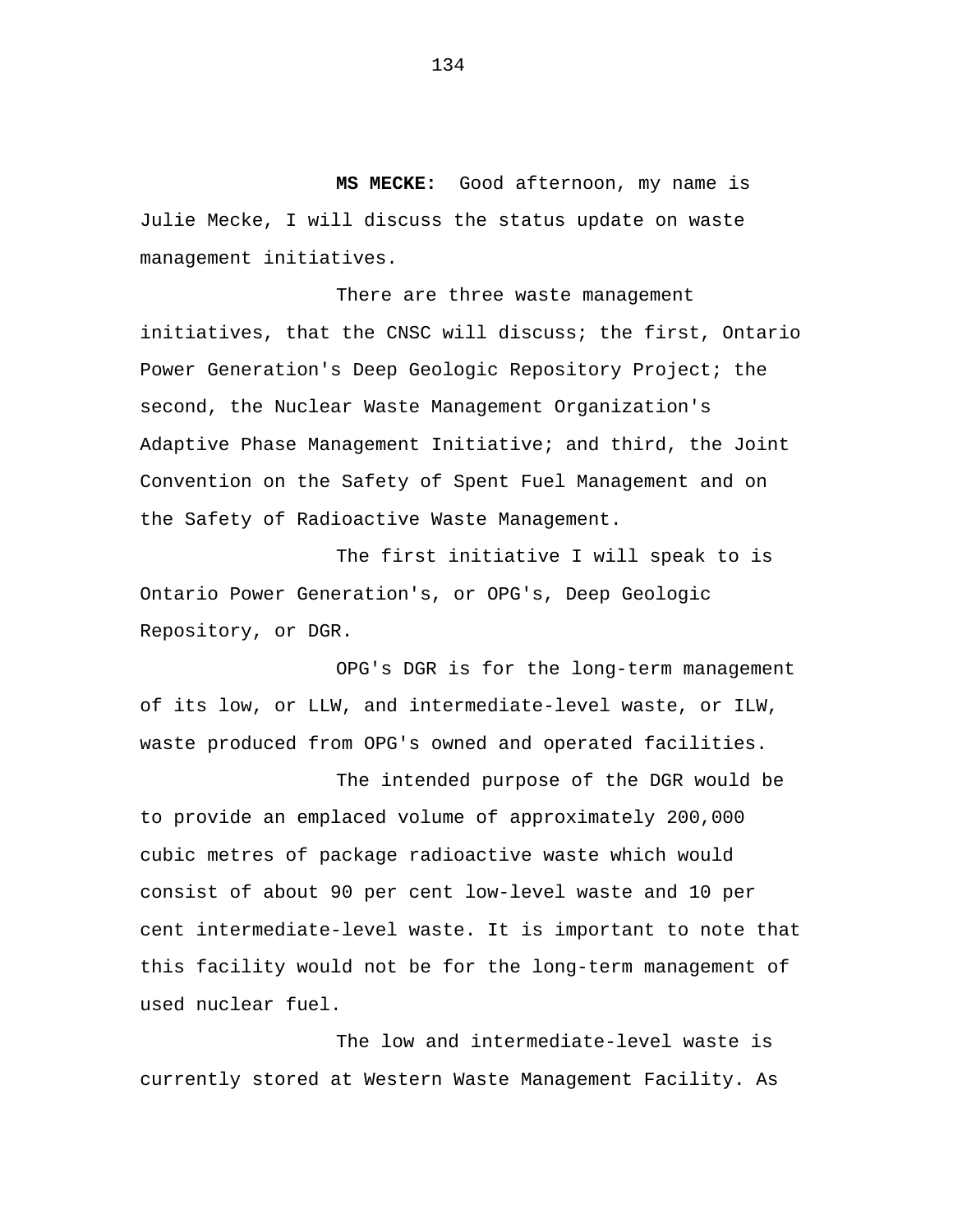seen in this drawing, the proposed DGR would be located on the Bruce Nuclear site immediately adjacent to the Western Waste Management Facility. The radioactive waste would be emplaced within rooms excavated in limestone at a depth of approximately 680 metres below ground surface.

In 2011 OPG submitted an environment impact statement and application for a licence to prepare site and construct the DGR. The CNSC and the Canadian Minister of Environment then appointed a three-member Joint Review Panel, or JRP, to conduct an examination of potential environmental effects of the project and to consider OPG's application for a CNSC licence to prepare site and construct the facility.

The panel held public hearings in local communities in 2013 and 2014, for a total of 33 days. The public hearing process provided an opportunity for participants to provide input and ask questions on the project. The proceedings, with over 200 public interventions, were webcast on the CNSC website and the CNSC delivered a total of 18 presentations.

The panel issued its report on May  $6^{th}$ , 2015. Overall, the panel concluded that the project is not likely to result in significant adverse environmental effects, taking into account the implementation of the mitigation measures committed by OPG together with the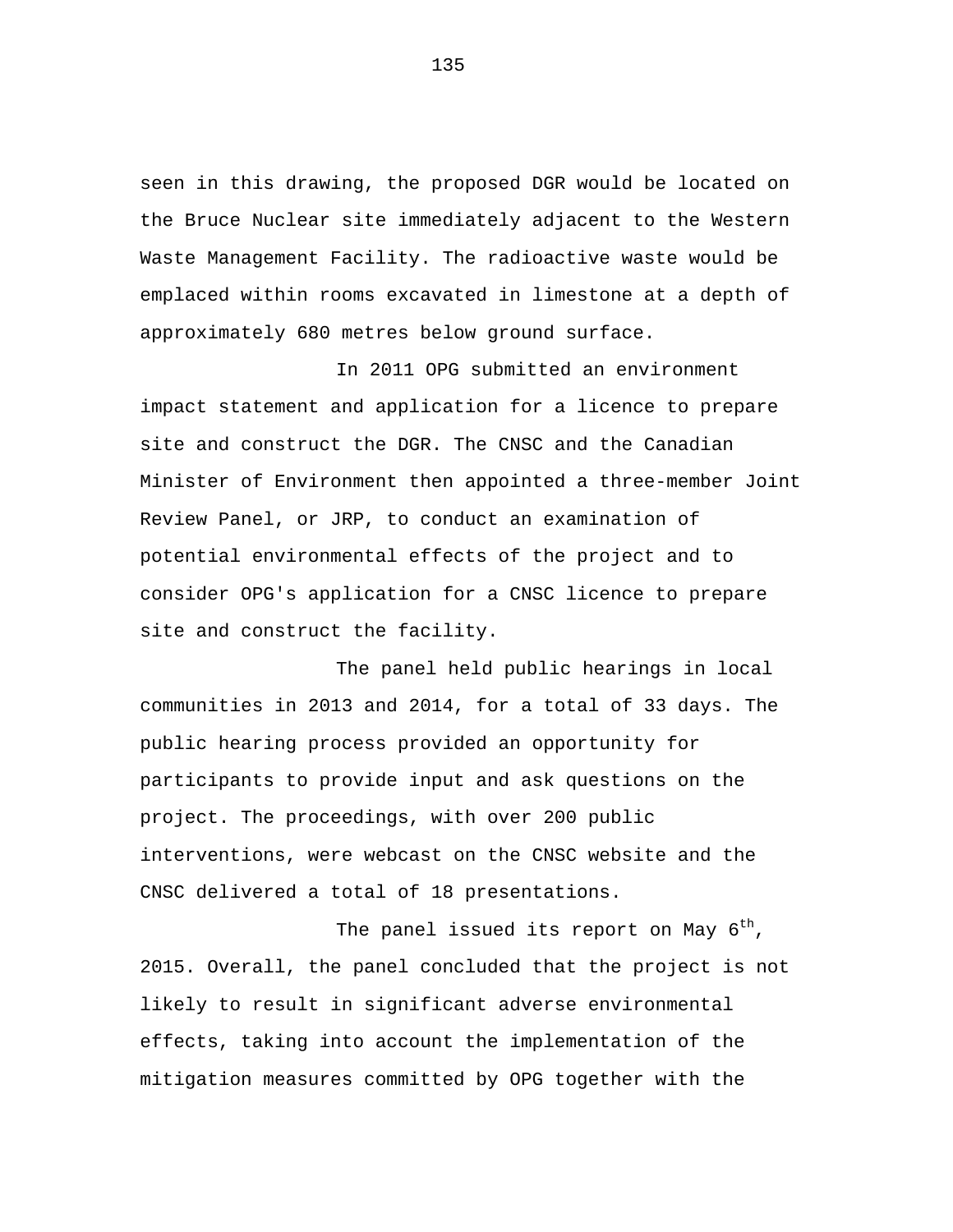mitigation measures recommended by the panel, and it is not likely to cause significant adverse effects on Aboriginal interests. The report included 9

In February of this year the Minister of Environment and Climate Change requested that OPG conduct additional studies and provide additional information prior to making a decision on the environmental assessment. Specifically, the Minister requested additional information on alternative sites for the project, cumulative environmental effects of other projects in the vicinity of the proposed location and mitigation commitments.

In April 2016 OPG responded to the Minister's request, indicating that additional information would be submitted by the end of December 2016. On December 12<sup>th</sup>, 2016 the Governor in Council announced its decision to extend the time limit for the issuance of a decision statement on OPG's DGR by 243 days.

If an environmental assessment is approved, the panel will then make a licensing decision. No regulatory decisions have been made to date.

Now I will discuss the second initiative, which is the NWMO's, or Nuclear Waste Management Organization's Adaptive Phase Management Initiative for a Deep Geological Repository for Canada's used nuclear fuel. CNSC Staff provided an update on CNSC's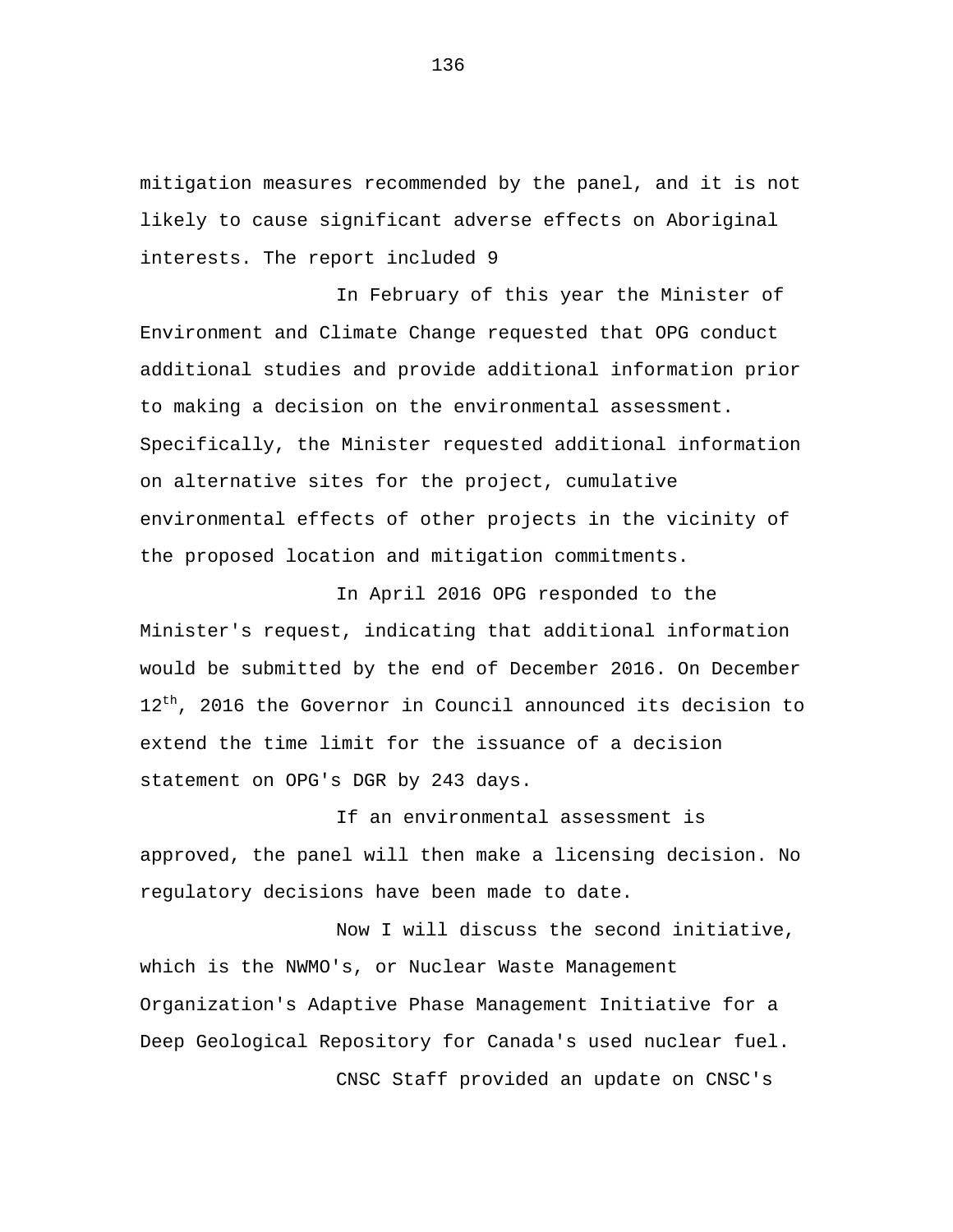role and outreach activity at the Commission meeting on February  $4<sup>th</sup>$ , 2015. The NWMO was established in 2002 by Canada's Nuclear Energy Corporations: Ontario Power Generation; Hydro Quebec; and, New Brunswick Power Corporation, and they did this in accordance with the *Nuclear Fuel Waste Act*.

 Under the *Nuclear Fuel Waste Act* the NWMO is responsible for long-term management of Canada's used fuel bundles, removed from commercial or research reactors. The selected approach for the long-term management of used nuclear fuel is the Adaptive Phased Management or APM. No application has been submitted by the NWMO.

It is international best practice for the regulator to get involved early in these initiatives that may involve the long-term management of radioactive waste, such as a deep geological repository for used nuclear fuel.

CNSC is involved early in the process to ensure that the future licence applicant, the NWMO, and potentially affected communities, have a comprehensive understanding of the CNSC's role in regulating Canada's nuclear sector and, if a licence were submitted to CNSC in the future, the public hearing process.

CNSC operates in an open and transparent manner. As such, CNSC staff posts information on our early involvement on the CNSC website. The following are examples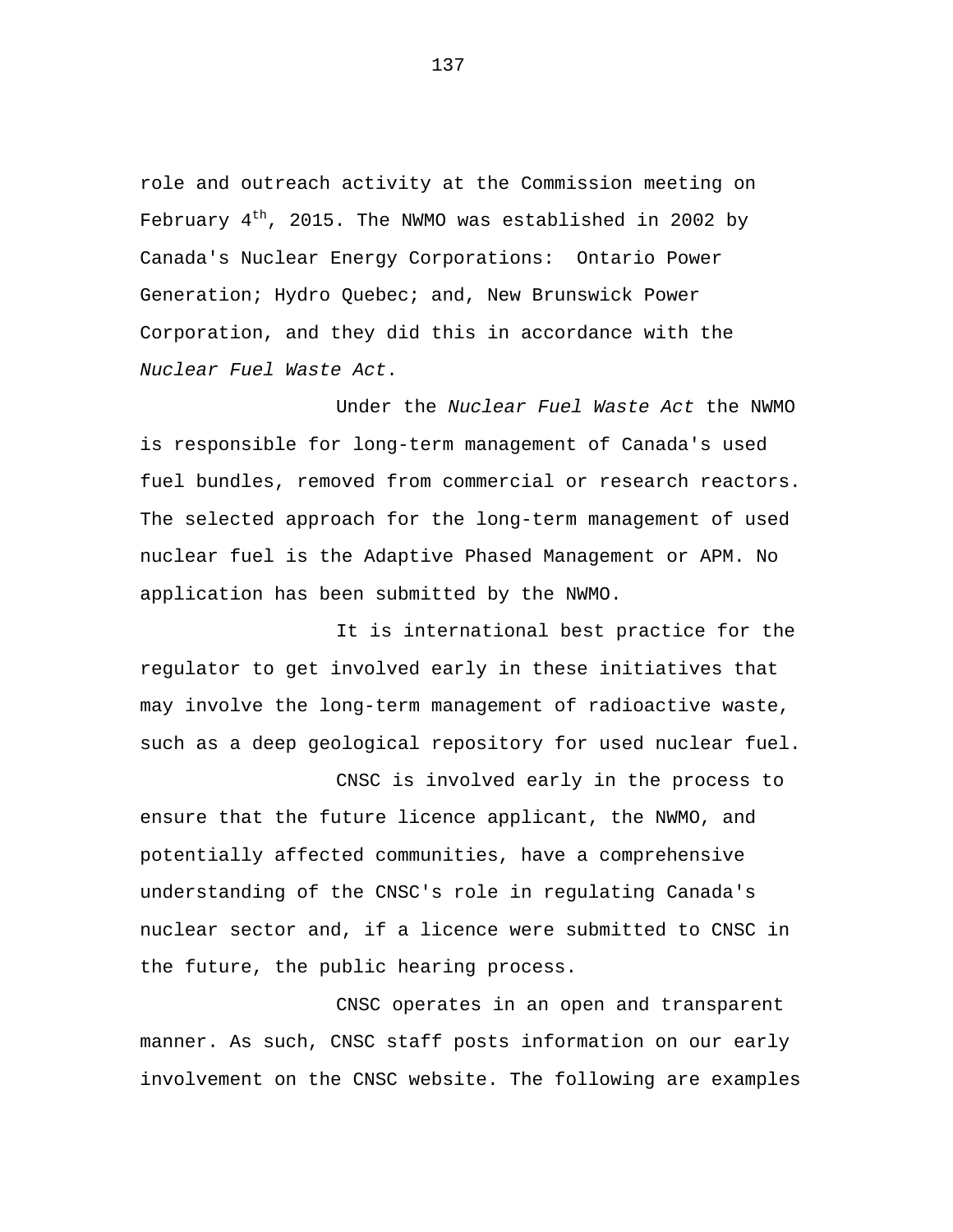of activities that CNSC have conducted. We conduct outreach activities to explain our role, we highlight the science that CNSC is conducting internationally on deep geological repositories and how this could be used in future regulatory decision making.

We identify requlatory requirements to the future applicant. One way the CNSC has done this is to conduct a pre-licensing review of conceptual design and an illustrative safety assessment associated with two hypothetical but realistic sites; one that has crystalline rock formation and one that has sedimentary rock formation. Also to provide feedback early in the process CNSC Staff have conducted an assessment of the NWMO's management system for contractor procurement process for citing.

CNSC involvement will continue to expand as the AMP initiative moves forward.

Now I will focus on CNSC's pre-licensing outreach activities. At this early stage, before a licence application has been submitted, staff outreach activities serve to explain CNSC's regulatory role as the independent watchdog and also to build relationships with these communities.

CNSC meets with communities, First Nations, Métis citizens who have expressed interest in learning more about CNSC's regulatory role. The format and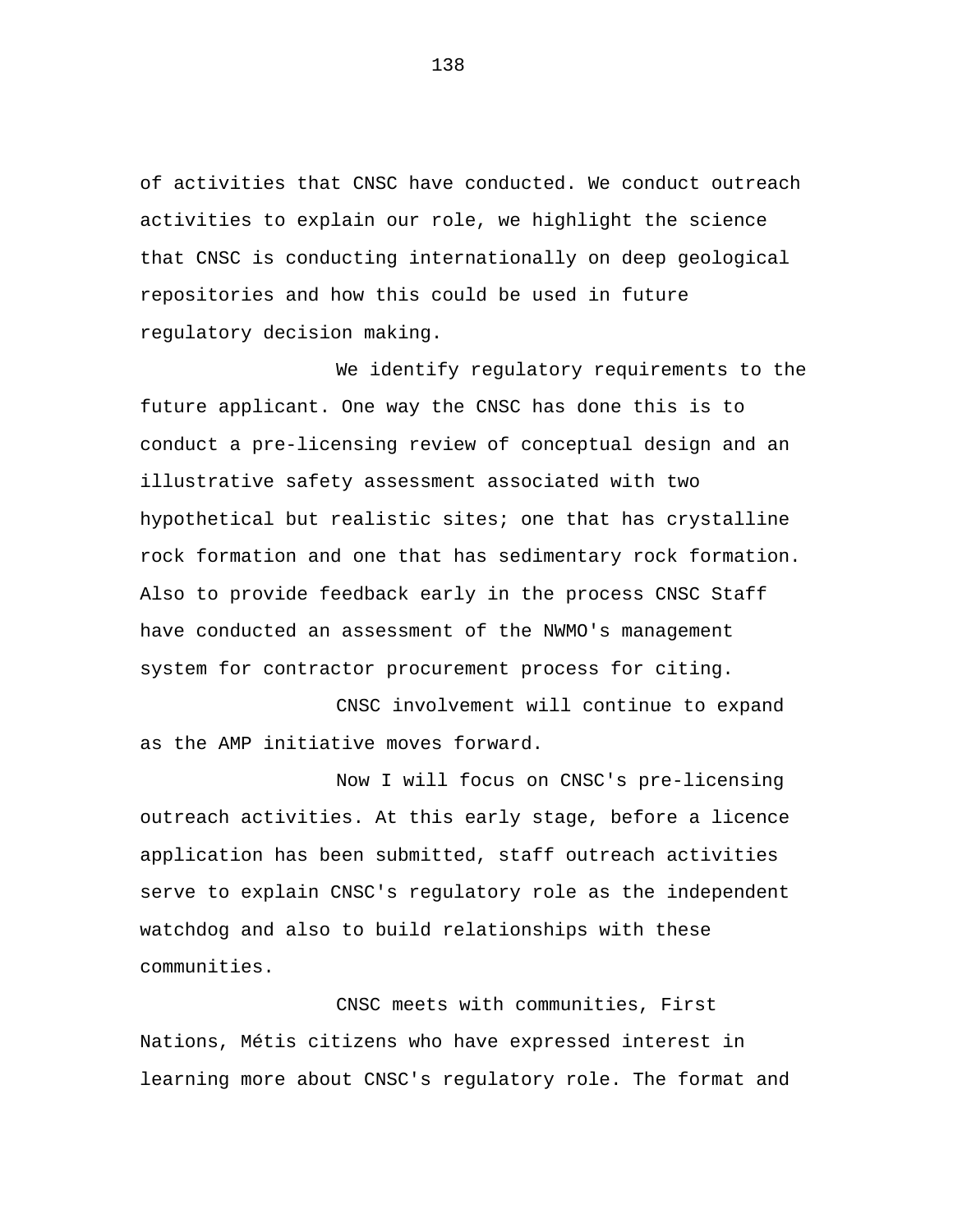sequencing can be as follows: a day-long meeting with CNSC specialists in Ottawa; CNSC presenting at meetings in the community; and also, CNSC conducting open houses in the community. All of these activities are performed at the request of communities.

This map shows two things: first, the blue circles are the communities who are still in the NWMO's Learn More Process, there are currently nine; second, it also shows CNSC's outreach activities that were conducted in 2015, as shown by the purple squares. So the green-coloured triangle represents CNSC Staff being invited to the community to present, and the purple-coloured squares represent where CNSC Staff have been requested by the community to conduct a CNSC open house.

In addition, in 2015 CNSC Staff met with Spanish Neighbouring Liaison Committee and the Métis Nation of Ontario in Ottawa.

These are CNSC key messages when we're conducting outreach activities. First, CNSC is the independent regulator and we conduct our own independent research. Next, there has been no licence application and it is early in the process. CNSC does not promote the APM initiative and nuclear energy, nor does it create energy policy. CNSC's role is to ensure safety.

Last, I will discuss the joint convention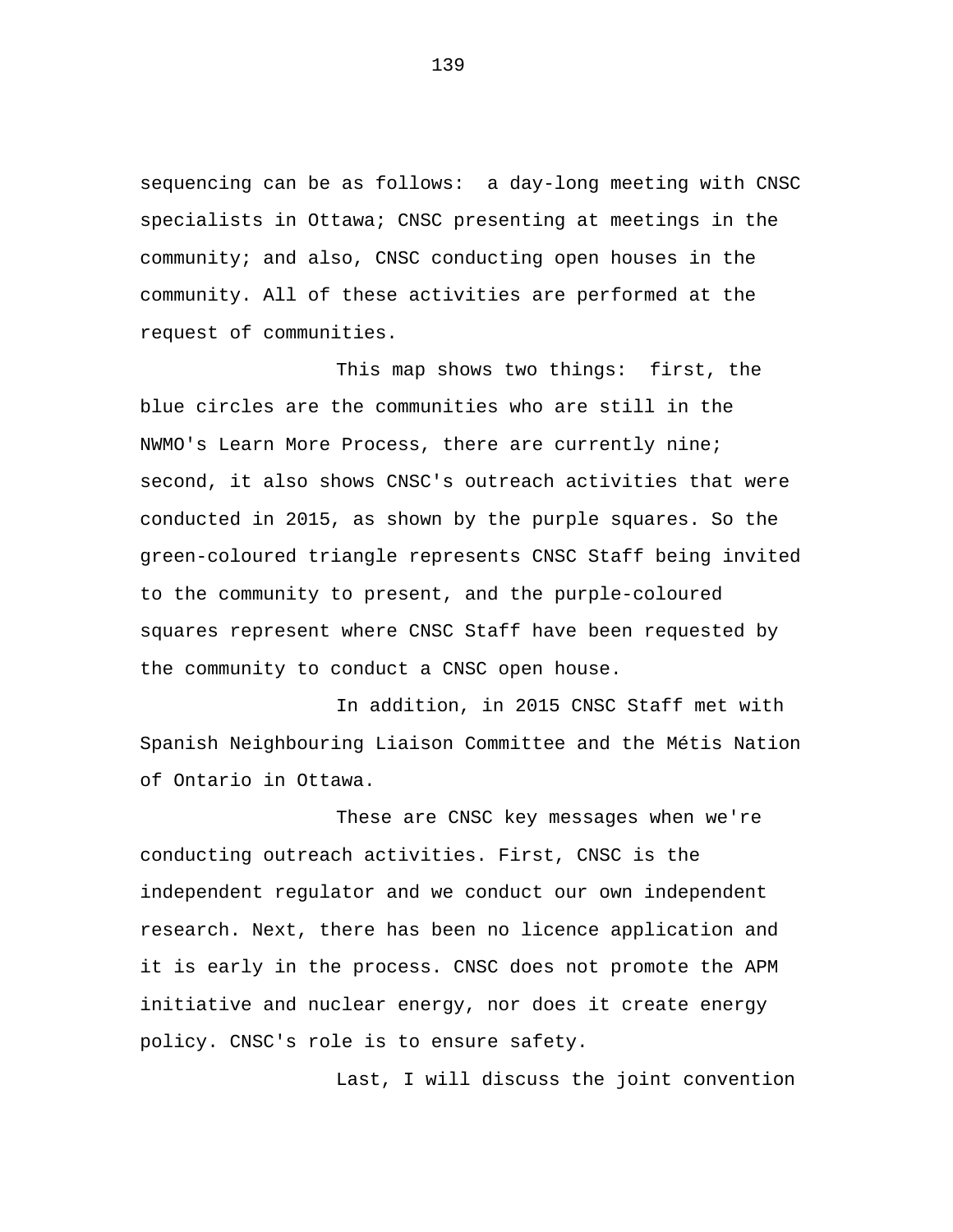on the safety of spent fuel management and on the safety of radioactive waste management, or Joint Convention.

Canada was one of the first countries, known as contracting parties, to ratify the Joint Convention which came into force in June of 2001. The CNSC coordinates and submits the national report on behalf of Canada. These reports represent collective work and involve cooperation from various federal departments as well as input from licensees and industry organizations.

Canada's national reports are published together with responses to questions received from other contracting parties. All Canadian national reports can be found on CNSC's website.

The fifth review meeting of the Joint Convention was held in May 2015 in Vienna. Canada presented its fifth national report. On August  $20^{th}$ , 2015 the CNSC presented an overview of the fifth review meeting at a Commission hearing.

Regarding the next steps, this sixth national report will be submitted in October of 2017, and the sixth review meeting will take place in May of 2018.

Now I will hand the presentation back to Ms Tadros.

 **MS TADROS:** So these are our final sort of concluding slides of the regulatory oversight report that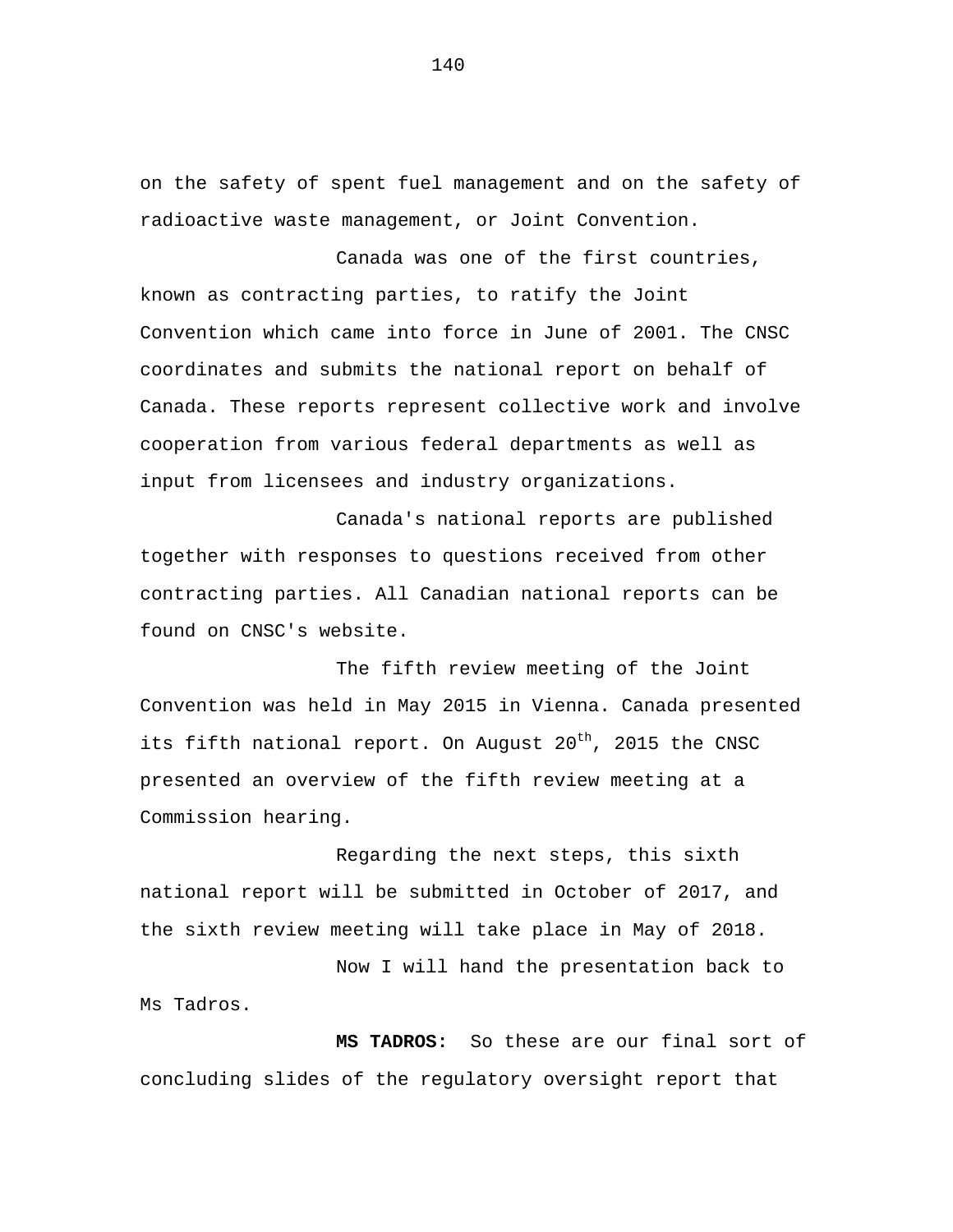you've had before you today. I'll skip through the next slide, because I think you've heard CNSC Staff's overall conclusions with regards to licensees' programs, you've seen this slide before, and basically welcome any comments or questions you may have on what we've presented today with regards to this third section and how to move forward.

 **THE PRESIDENT:** Thank you. Before we do that, I'd like to give the floor to OPG and NWMO if they want to add any comment. I know that we have some representative from NWMO on the line. Can you hear us?

 **MR. GIERSZEWSKI:** I can hear you fine,

 **THE PRESIDENT:** Thank you. So OPG?  **MS MORTON:** Lise Morton, for the record. We have no further comment.

## **THE PRESIDENT:** NWMO?

yes.

 **MR. GIERSZEWSKI:** Thank you, Mr.

President, Members of the Commission. So, for the record, my name is Paul Gierszewski, I am Director of Safety and Licensing at NWMO. I'd also like to introduce the other NWMO participants that are with me on the phone today, in particular Derek Wilson, Vice-President, Design and Construction; and Lisa Lang, Senior Advisor, Regulatory Affairs.

Consistent with our mandate, the NWMO is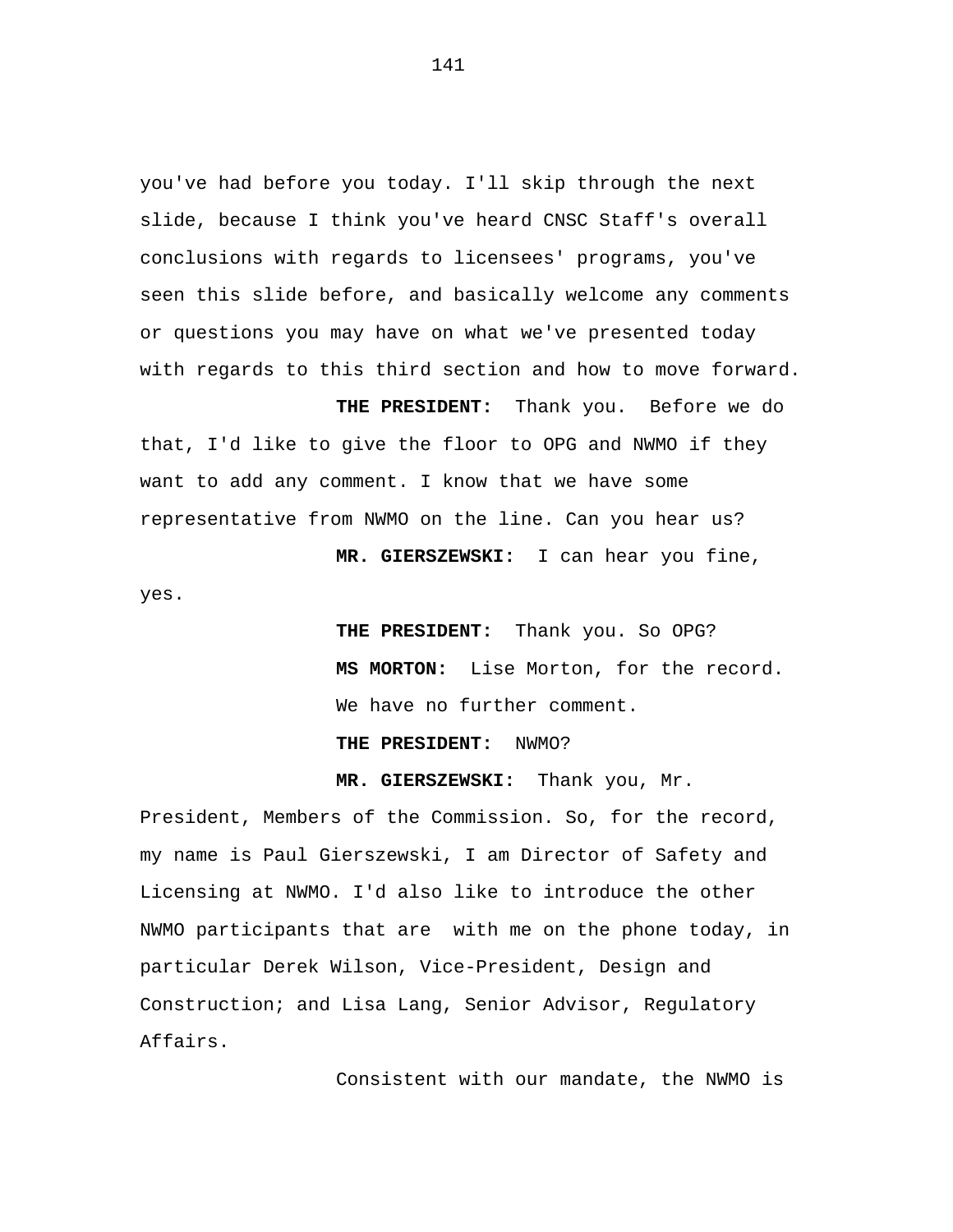safely implementing Canada's approach for long-term management of used nuclear fuel. The NWMO is presently in a site selection process and this is a multi-year process.

We understand the Commission will be interested and will have questions on our program, so we are therefore in the process of arranging a full briefing of the Commission in 2017, probably at its June 2017 meeting. At that time, we will be able to provide a complete history and status of our program.

We have no comments on this CNSC annual report. Thank you.

> **THE PRESIDENT:** Thank you. Ms Velshi.  **MEMBER VELSHI:** So is this where we do the

interventions?

 **THE PRESIDENT:** I guess you didn't figure it out yet? We are in interventions, Ms Velshi, go ahead.

 **MEMBER VELSHI:** Thank you.

So there are a few from Northwatch that I wanted to start off with, one was the easy one on the typos on the association versus agency. But a confirmation that both the IAEA and the NEA where you discuss collaboration on regulatory stuff there is no industry participation, is that correct?

> **MS TADROS:** Haidy Tadros, for the record. The NEA will have industry participation,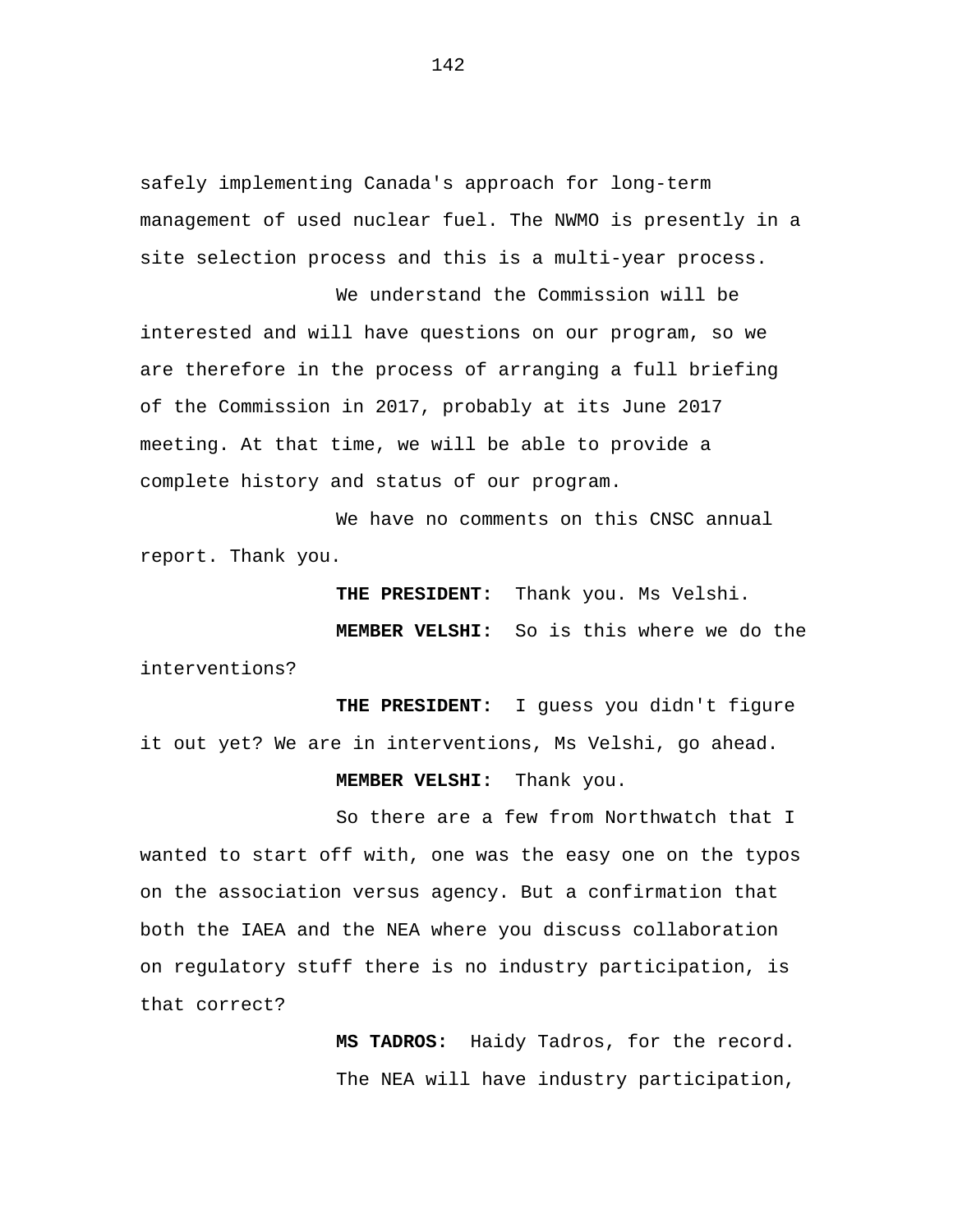whereas the IAEA will not.

 **MEMBER VELSHI:** Thank you. So Northwatch, a couple of issues that they raised and I'd like to get your comments on that. One was around transparency, CNSC transparency, especially around technical reviews that you have done and how much public disclosure there is, so if you can comment on that?

The second one was around your outreach activities and the effectiveness of that, and they've done some kind of a survey. Again, I'd love to get your thoughts on that please.

> **MS GLENN:** Karine Glenn, for the record. With respect to the transparency,

specifically the issue raised by Northwatch, was related to the CNSC review of the two cases that had been submitted. We have just completed those cases, and I will pass it on to the specialist to provide further information of where the status of the summary and posting of the summary is.

But with respect to the survey that was undertaken by Northwatch, the role of the CNSC at this point in time, we are in pre-licensing. No application has been submitted by the licensee. So when the CNSC does go out and do outreach in the communities, as Ms Mecke mentioned in her presentation, we do so at the request of the communities, and we have not refused any requests that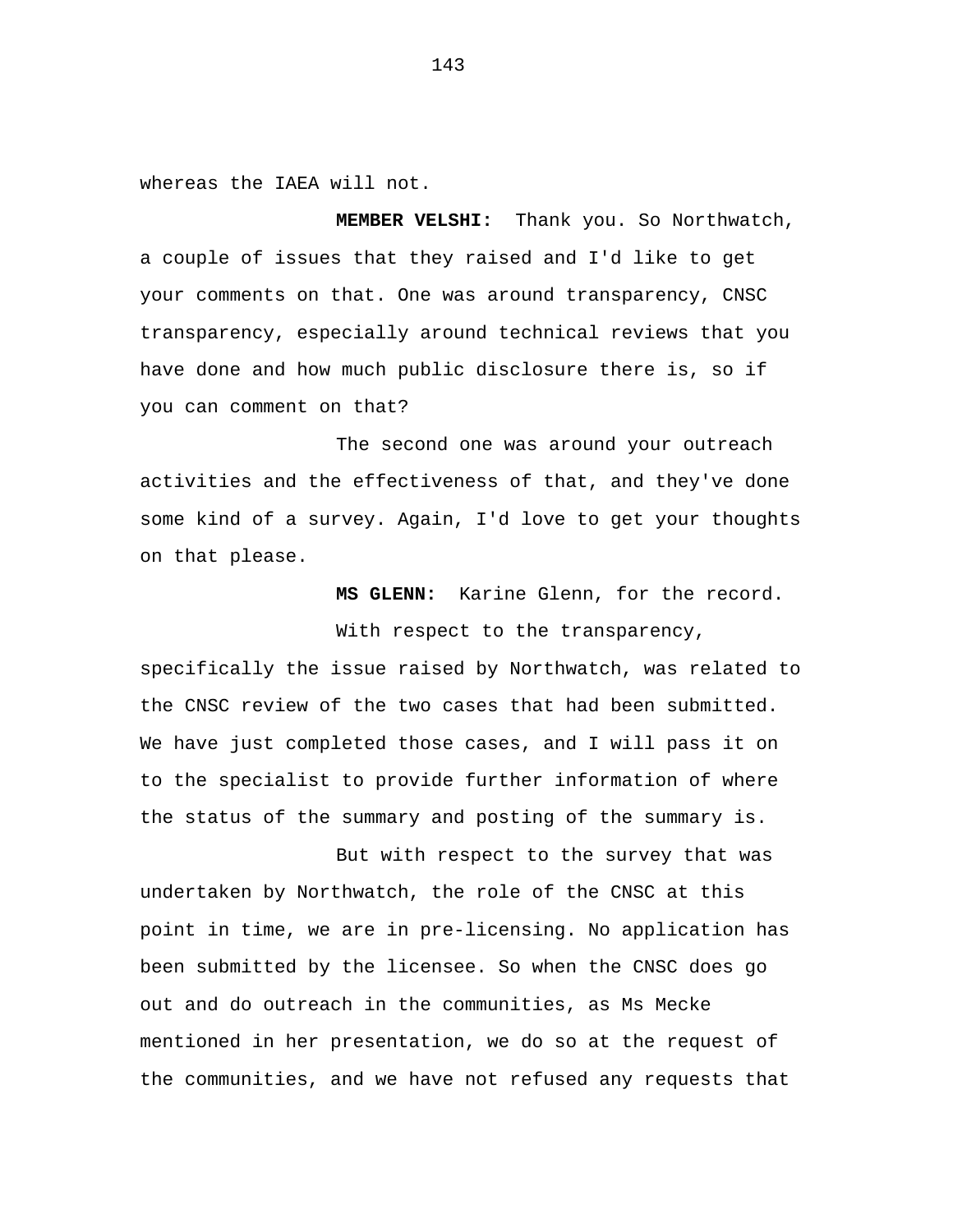have come before us.

When the communities are ready, whether it be an Indigenous community or a municipal government or community liaison committee that contacts us, it's when they're ready and when they're ready to engage. Then we will go into the community in the format that they prefer. If they ask for us to have an open house, we will go and have an open house. If they want us to just give them a briefing, that's what we will do.

In all cases, we do not specifically discuss the APM project. We are there to explain the role of the CNSC, the role of the Commission the processes that projects have to go through in order to get licensing, the environmental assessment process that they have to undergo before they move through.

Sometimes we'll be in communities where there's already nuclear facilities, we'll bring project officers from those areas, such as when we go up to Elliott Lake, we'll bring project officers from the Blind River Conversion Facilities and people that are familiar with the decommissioned mine sites. We are there to represent the CNSC and speak about the regulator's role in regulating the nuclear industry, not to speak to the APM project specifically.

When we do go and do these outreach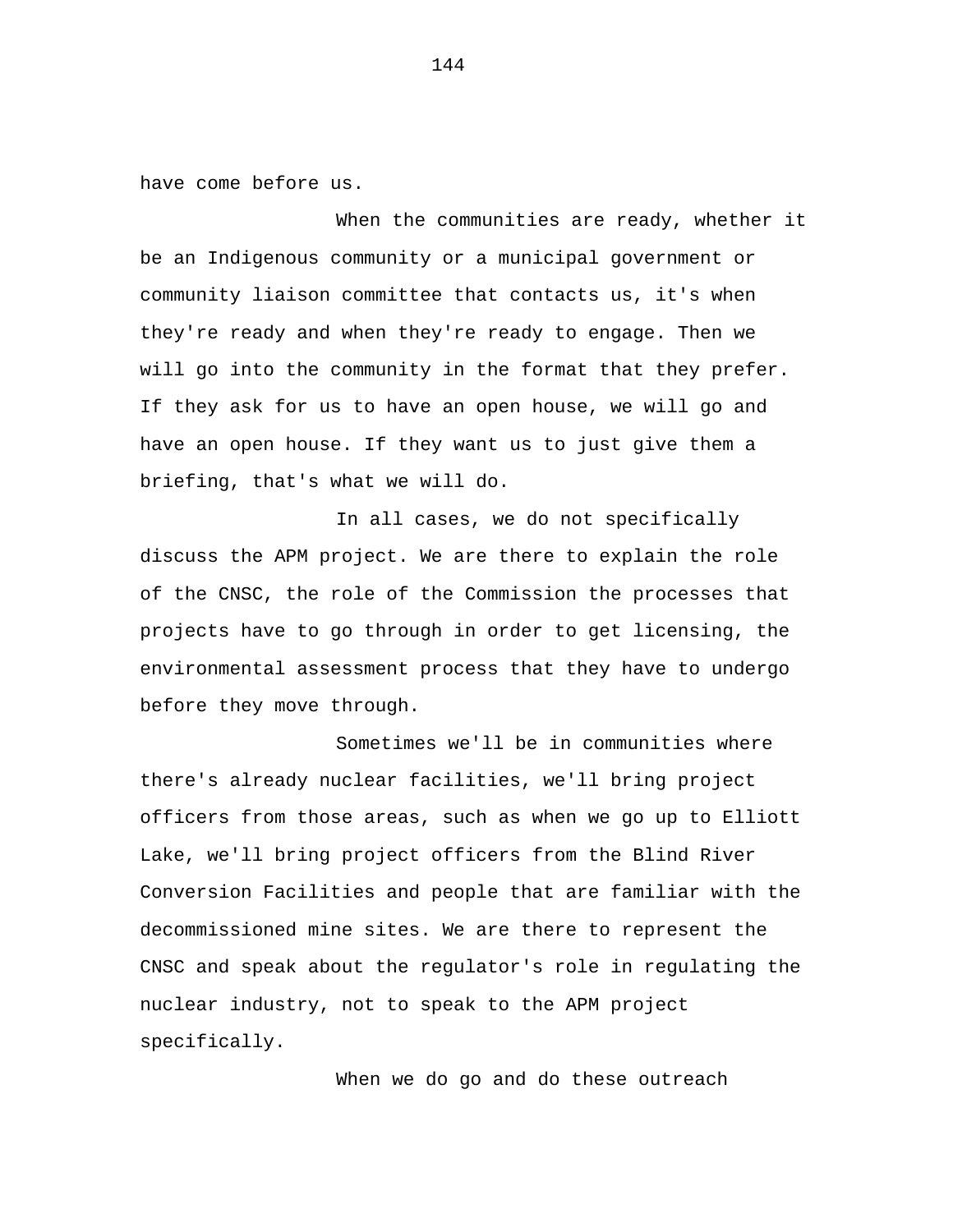activities, it is dependant, if we're going to speak at a meeting of the community liaison committee upon their invite, it is up to the community liaison committee to determine how they want to publicize that; if they want to invite others or if they want to put it in the paper.

When CNSC Staff go and do an open house, we undertake a comprehensive advertising campaign if you'd like. We advertise in the newspapers, we'll do mail drops, we have to taken advantage of electronic billboards in the communities. We send letters to neighbouring communities, to their mayors, we also send letters to Indigenous group leaders and invite them and tell them that we're going to be in the community. So we do publicize that quite well. We also will tweet about it on our website.

 **MEMBER VELSHI:** Thank you. So on this outreach and effectiveness, were you surprised with what the survey indicated? Secondly, at what stage would you more proactively go out in the community as opposed to wait to get invited?

 **MS GLENN:** Karine Glenn, for the record.

The questions in the survey that they discuss were specifically to the knowledge of APM project. Any outreach specific to the APM initiative, or the future repository, that is NWMO's -- at this point, that's part of their role. They're going into the community, explaining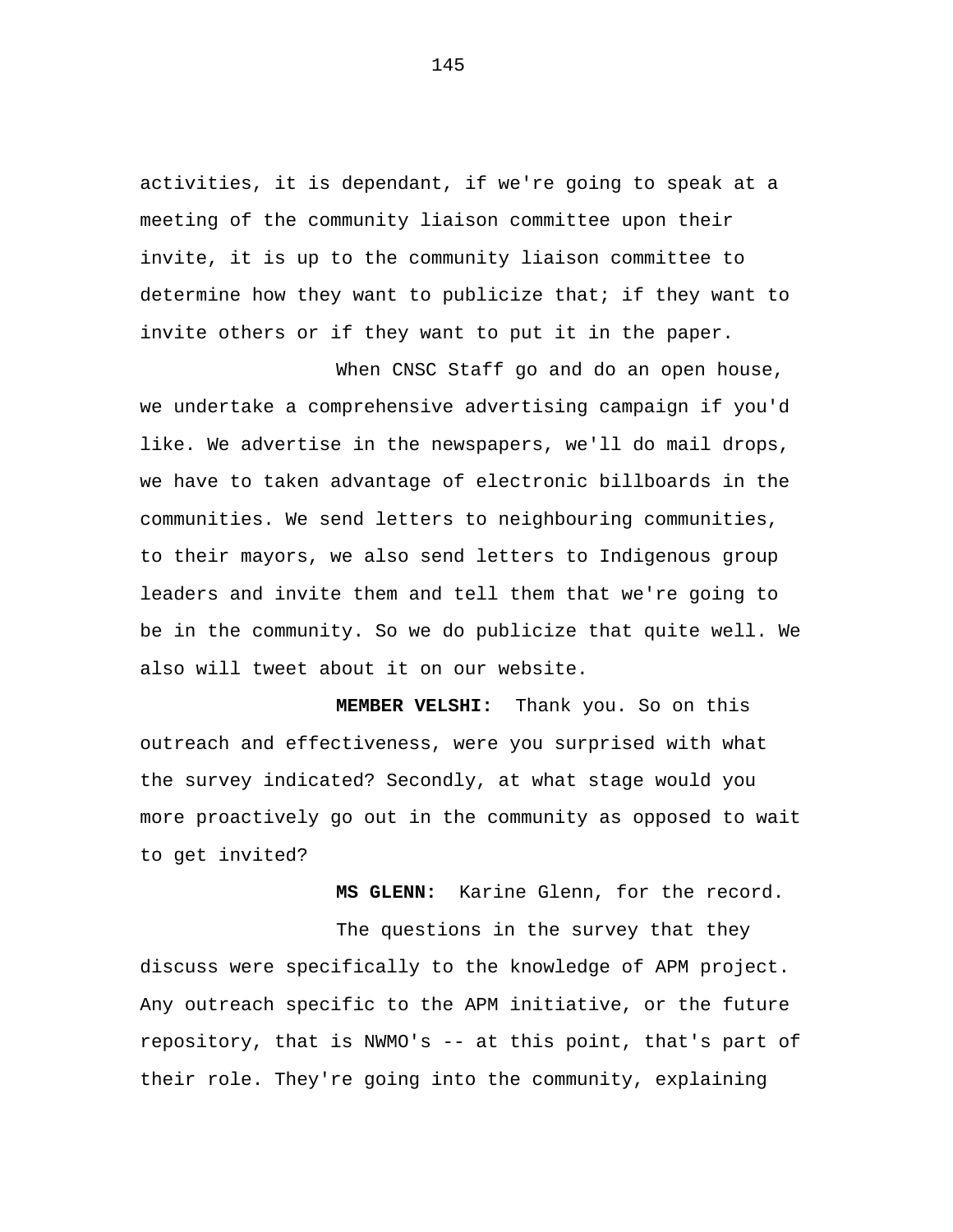the project, and I'll let NWMO speak to that.

So I'm not surprised with the questions asking specifically about the APM project when the CNSC's -- when we go out into the community at this point in time, we're not speaking to the project, it doesn't surprise me, because that's not our goal at this point in time.

Given the fact that there are still nine large areas still being considered for siding the repository at this point in time, some of them more in northern parts of Ontario, some more in the southern part, it is still too early for the CNSC to really go out and specifically speak to the project, because it is very early in the project. The regulatory process would engage when an application is received or a letter of intent is submitted.

I'll ask Ms Julie Mecke to speak to your first question, which was about the posting of the summaries from the reviews.

CNSC does have a comprehensive website on the APM initiative and how we're talking to communities, getting out there early, also on our independent research, our international activities.

 **MS MECKE:** Julie Mecke, for the record.

So in 2011 we did post information that we are going to be conducting these pre-project technical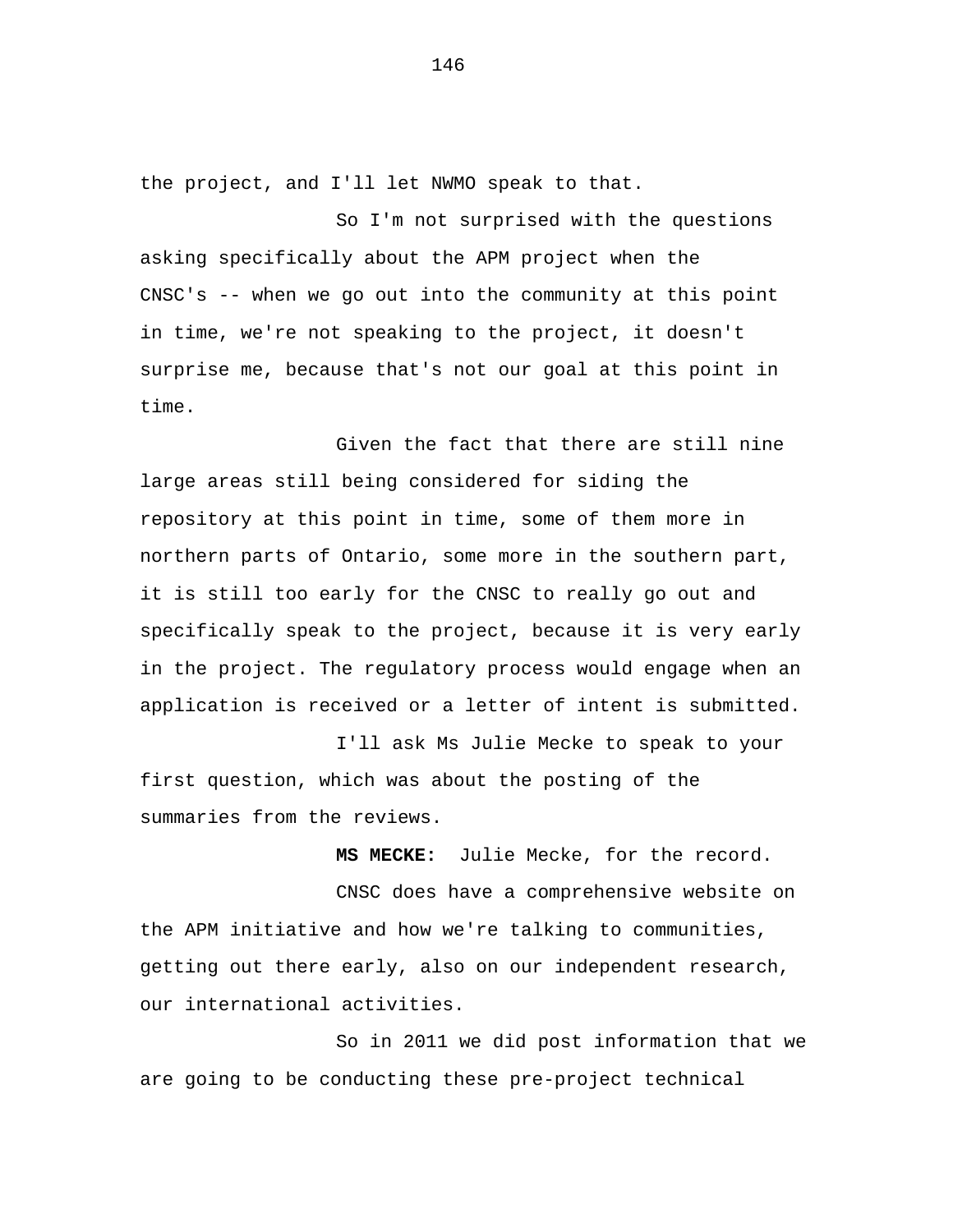reviews/reports. We have posted a summary statement on our website too to indicate the conclusion of our review of those reports, and the recommendations are all in the hands of NWMO. Thank you.

 **MEMBER VELSHI:** So if Northwatch or someone else actually wanted to get a copy of the full report and requested that, would that be made available to them?

 **MS TADROS:** Haidy Tadros, for the record.

The answer would be yes. Once requested, the report, once it's been reviewed, would be made available.

 **THE PRESIDENT:** Okay. Well, let's be specific. She makes some allegations here, January 2012, this is on page 18, reports were asked for, not received.

 **MS TADROS:** Haidy Tadros, for the record.

So, specifically, to some of the points that were raised in the intervention, the circumstances there was our understanding was the reports would be made available once CNSC staff have reviewed and were submitted all the information that were requested of NWMO. At that time the report, once completed, would be made available.

So again, that specific circumstance was an understanding that the report would be made available once we finished our review and, at that time, the review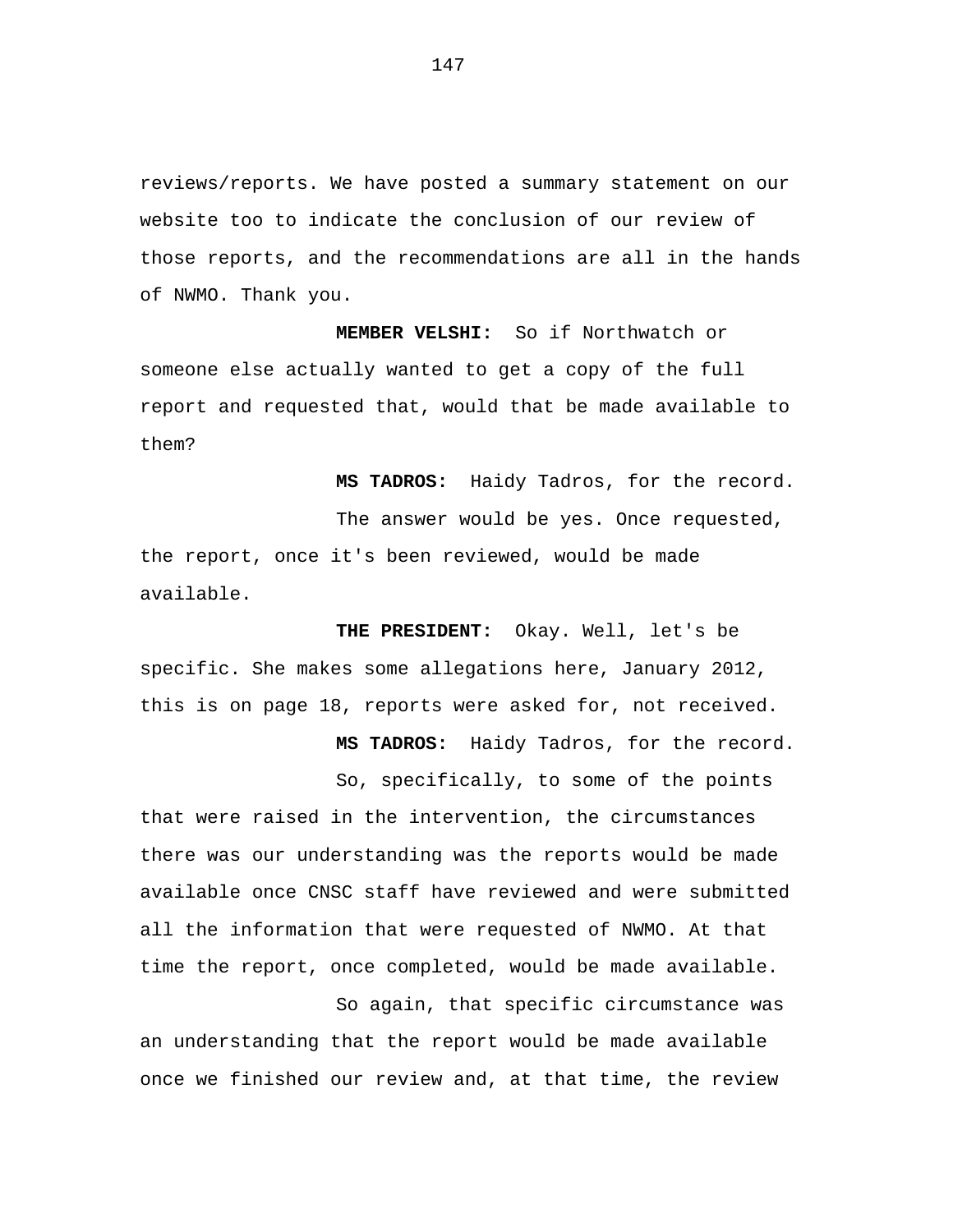had not been completed.

 **THE PRESIDENT:** So this is 2016. Are you telling me it's still in draft form and it's not been reviewed and released?

 **MS GLENN:** Karine Glenn, for the record. I'll ask Ms Julie Mecke who's the project officer responsible for the APM work that we're conducting to provide the timelines with the submission and the review.

 **THE PRESIDENT:** Okay. While you do that, is it not our policy that all research that we received, supported -- in fact, I thought we setup -- you setup an international advisory group, were supposed to do independent research, and any one of those research that we commission, we receive from our friends internationally would automatically post?

 **MS MECKE:** Julie Mecke, for the record.

So I'll first provide the timelines on the pre-licensing review. Just to clarify, the first time that we received an email from the info account was in 2011, so that was before we actually received the reports.

So the first report for the crystalline was submitted December  $22^{nd}$ , 2012, and then a year later the report on sedimentary was submitted to CNSC Staff. CNSC completed our reviews of the crystalline report on March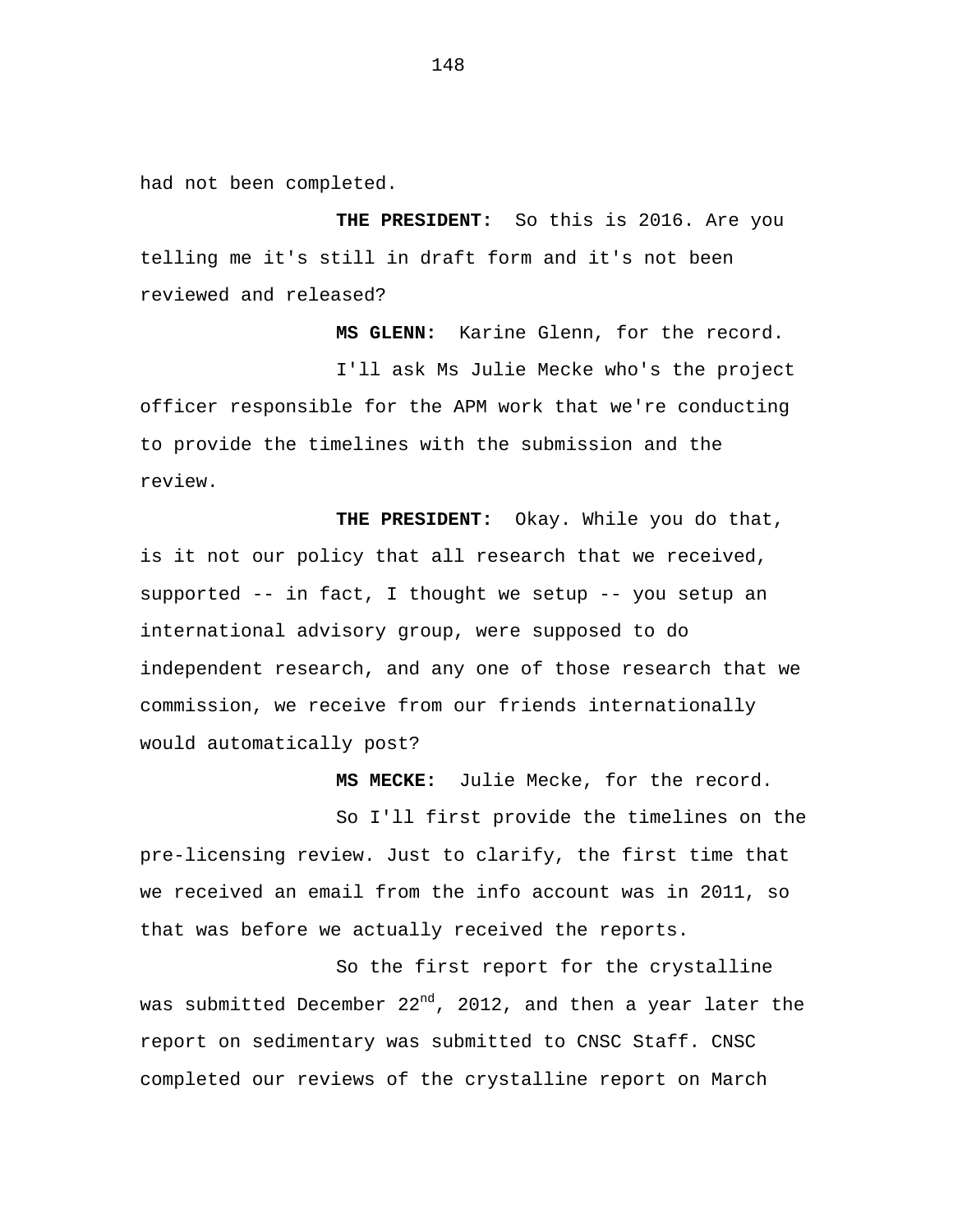3<sup>rd</sup>, 2014 and February 26<sup>th</sup>, 2015 we completed our report on the sedimentary. The later timeline was because resources were diverted to OPG DGR, so staff involved in reviewing the pre-licensing reviews were heavily involved in the review of the OPG DGR.

NWMO staff dispositioned both the reports and submitted disposition on the crystalline on November  $7<sup>th</sup>$ , 2014 and August 21<sup>st</sup>, 2015 on the sedimentary. CNSC Staff then compiled, dispositioned all their comments into one kind of report which was submitted, which became our executive summary report which was posted on our website.

Between --

 **THE PRESIDENT:** Sorry to interrupt, but I'm missing -- whose reports are they? They were submitted by whom?

 **MS MECKE:** So they were submitted by the Nuclear Waste Management Organization as part of the initial service agreement. So part of the initial service agreement was for CNSC Staff to conduct these pre-project reviews. Both reports are available on their website and they were made available in 2012 and 2013.

 **THE PRESIDENT:** I'm missing something. If they submit a report to us for review, why aren't we posting their report before we do the review? It's their report, it's not our report.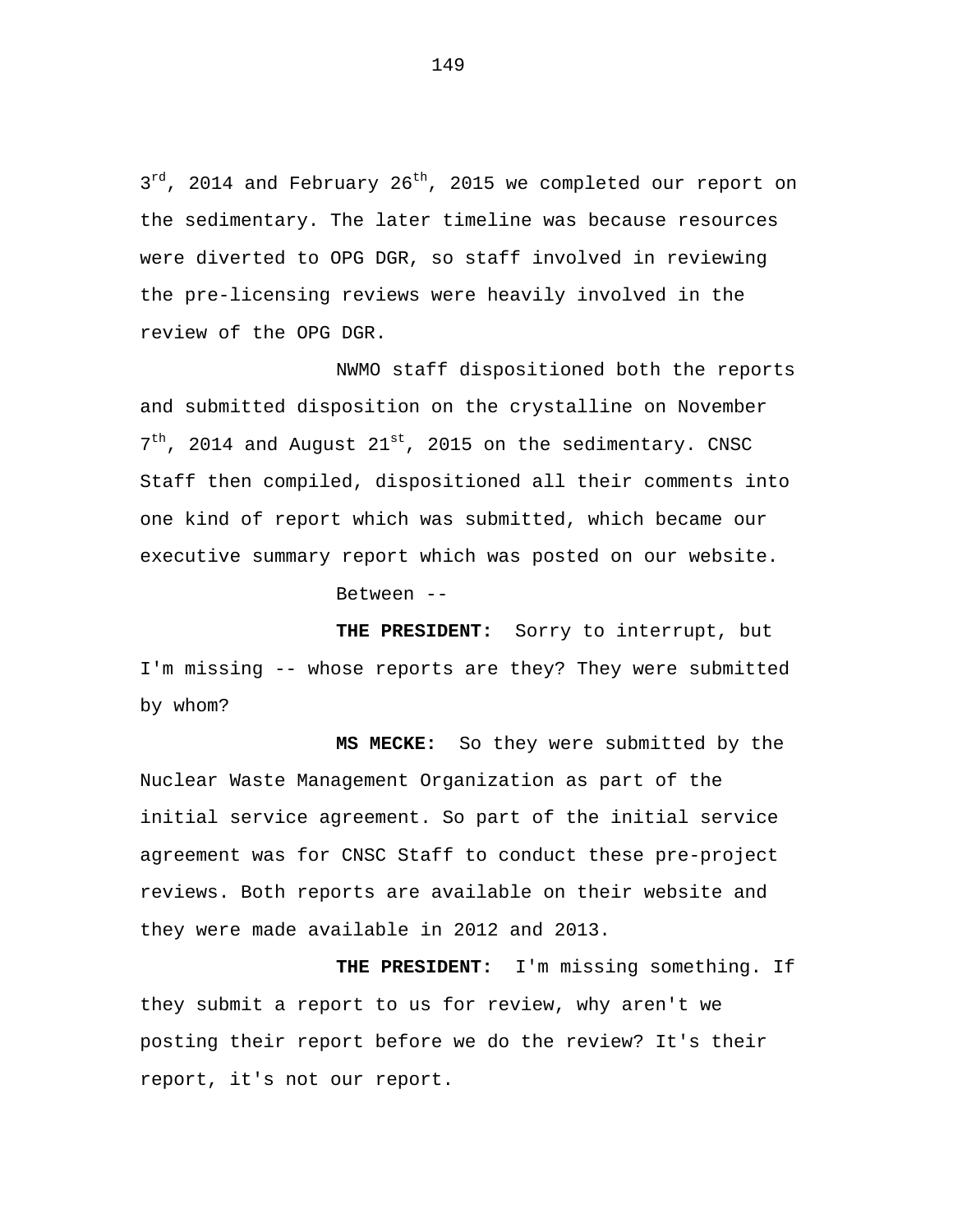**MS MECKE:** So it is their report, but we did -- again, on our website we have information since 2011 that we were going to be conducting these pre-project licensing reports, and NWMO did post them on their website. We do have a couple of links on our website. If you want more information, you know, go to the NWMO website to get information on it.

 **THE PRESIDENT:** No, but I'm missing something. Sorry to belabour this. When they submit us a report, do they post that report or do they wait for us to review it before they'll...? You know, they're independent of us, what they submit to us should automatically go out.

NWMO, is that your understanding of what needs to be done?

 **MR. GIERSZEWSKI:** Paul Gierszewski, for the record.

In each case these reports were posted to our website as soon as they were completed, at the same time they were passed on to the CNSC for comment. So they've certainly been on our website.

 **THE PRESIDENT:** Why is Northwatch saying it's not available? The CNSC analysis may not have been available, but the NWMO report was available, is that correct?

 **MR. GIERSZEWSKI:** Paul Gierszewski, for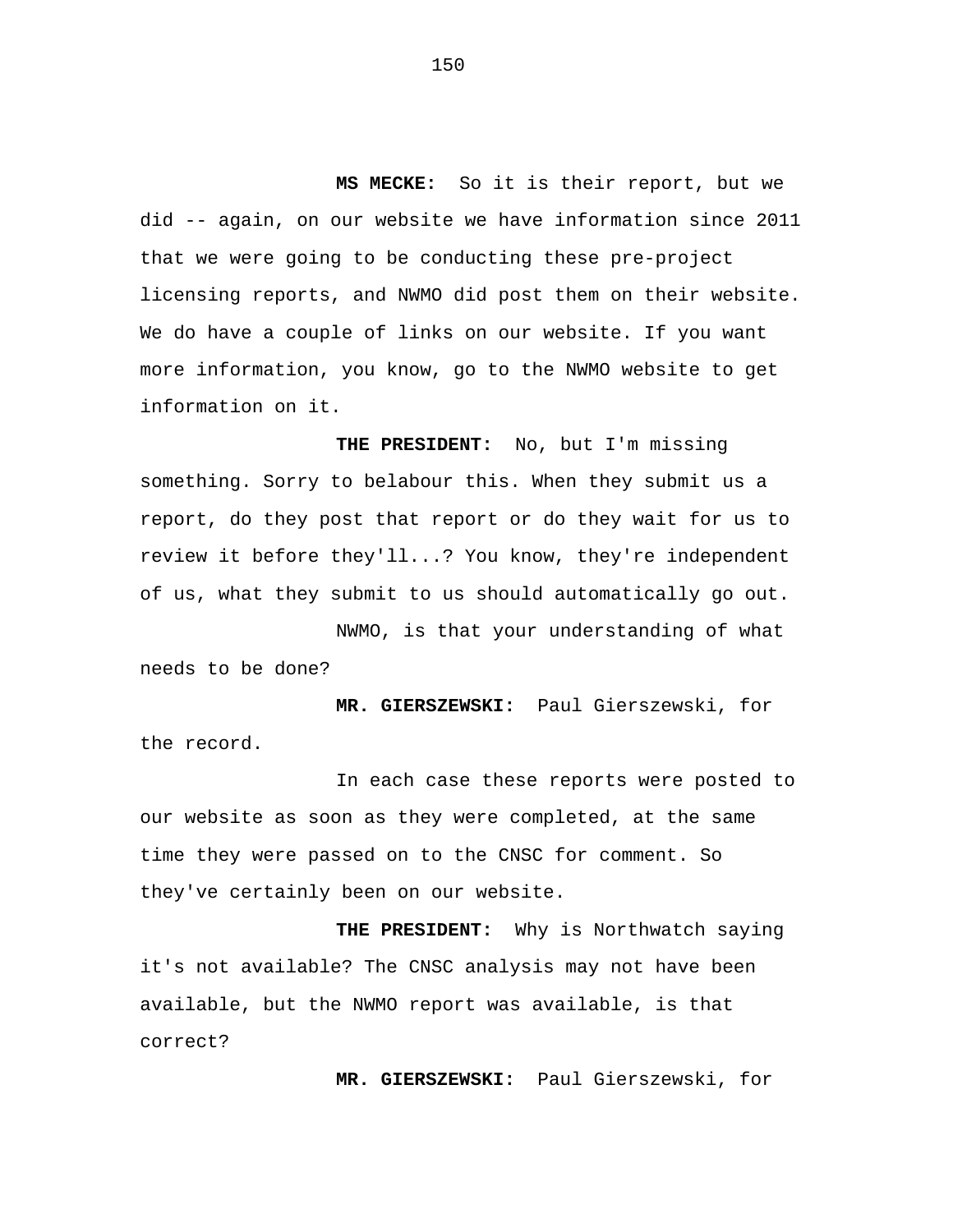the record.

Yes, our report is available, and the CNSC review has not been completed and posted to the website.

 **THE PRESIDENT:** Okay, thank you for this clarification. Ms Velshi, I interrupted you.

 **MEMBER VELSHI:** Thank you. Did you have anything to add?

 **MS TADROS:** Haidy Tadros, for the record. Thank you. Just a point of clarification. Our reviews have been posted to the website. As of December  $5<sup>th</sup>$ , those reviews have been posted to the website.

 **THE PRESIDENT:** Thank you.

 **MEMBER VELSHI:** NWMO, did you have any comments on the outreach activities survey done by Northwatch?

 **MR. GIERSZEWSKI:** Paul Gierszewski, for the record.

No particular comments on their survey. Certainly, we have an extensive outreach program with the communities and we can describe that in more detail when we come before the Commission in 2017.

 **MEMBER VELSHI:** For those communities that are in Step 3, do you encourage them to request CNSC to hold open houses and have meetings with them?

 **MR. GIERSZEWSKI:** Paul Gierszewski, for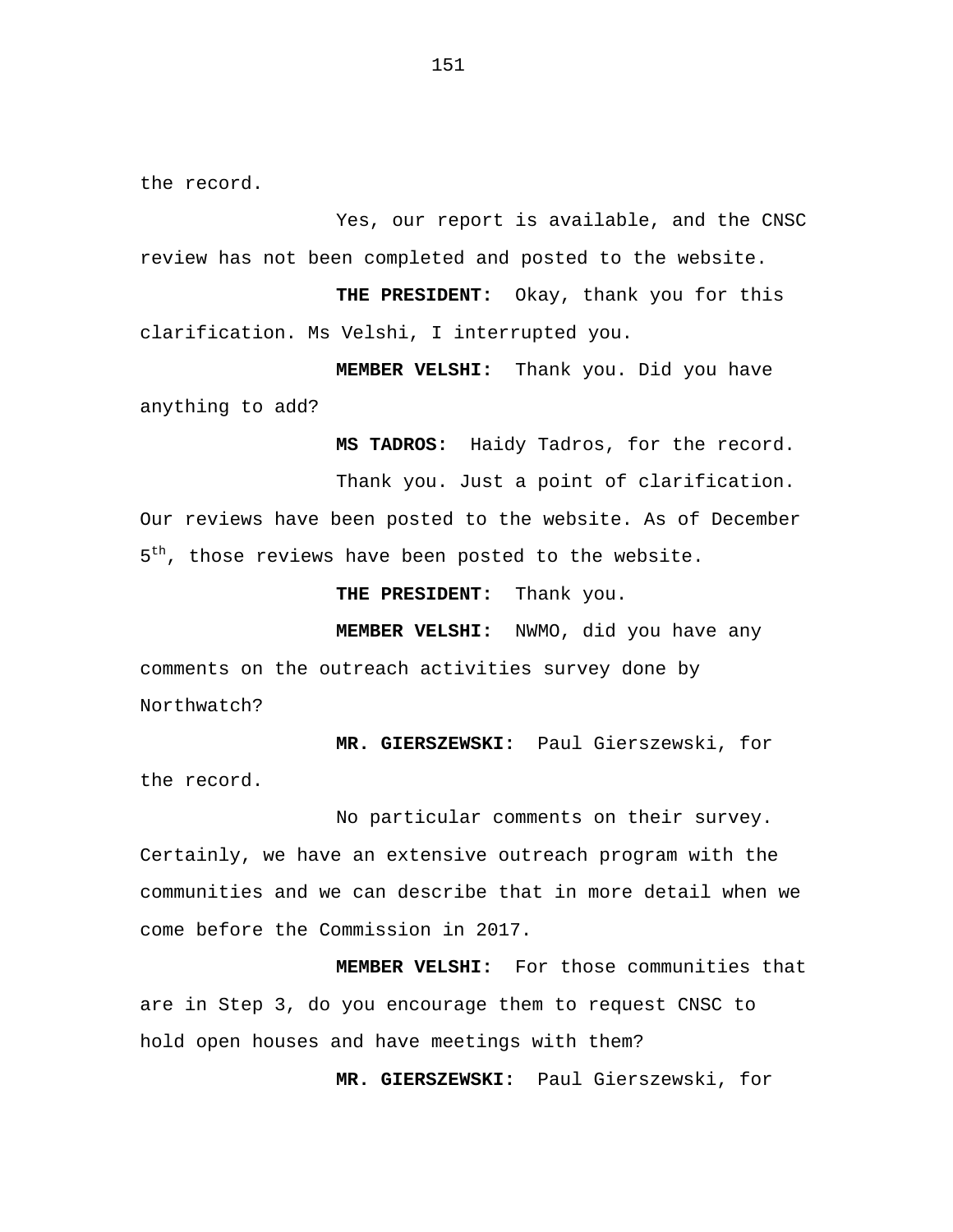the record.

Definitely in the conversations we have with the communities we're very clear that there is a federal -- there's a regulator and who they are, and we encourage them to reach out to them if they wish.

We're not involved in that actual communication, but we do provide some funding for those communities involved in our programs to just help make that happen. But we certainly encourage them to reach out to the CNSC if they wish to.

> **MEMBER VELSHI:** Thank you.  **THE PRESIDENT:** Dr. McEwan.  **MEMBER MCEWAN:** No questions.

 **THE PRESIDENT:** So coming back, I don't know if you answered the question, what happened to the International Advisory Group and some of the research that CNSC was supposed to commission? Is that in process? Has anything been produced?

I recall in some measurement that there was all kinds of research was done on their geological practices, internationally, by CNSC. Is that all posted?

 **MR. McALLISTER:** Andrew McAllister, Director of the Environmental Risk Assessment Division.

So I'll start with the Independent Advisory Group, and then move ourselves down to research.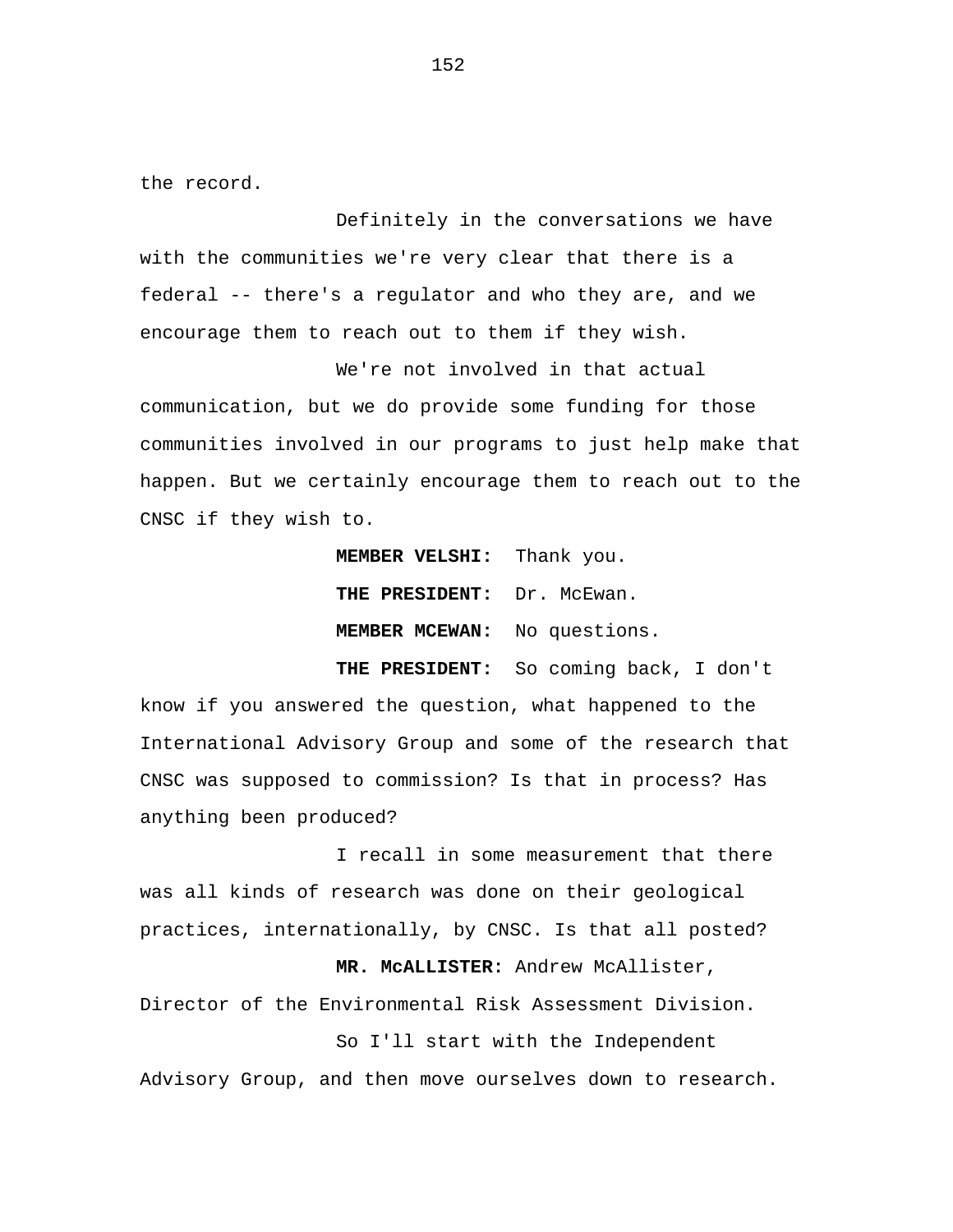So the Independent Advisory Group is an international best practice where this group is composed of Canadian geoscience experts with really a goal -- I guess multiple goals. One is to look independently and critically at the research program the NWMO has in place as well as to look at ourselves and the research program that we have in place, we have our independent research program in place, and to provide recommendations regarding means to improve them both and certainly looking forward to maybe other items that come up.

So the Independent Advisory Group is not undertaking research, they are an advisory body to ourselves regarding research happening by ourselves and by that of NWMO.

With respect to independent research, I would certainly encourage everybody to look at our website. We have gone through and done a couple of different products to help disseminate this independent research. One is to do more of a graphical timeline, which sort of lays out the evolution of CNSC's independent research program, showing how it evolved during the ACB days, the CNSC days, corresponding with the Seaborn Panel, the OPG's DGR, the APM, really to give that visual of how things have evolved.

Then for the visitor who wants more information, it drops down to giving more short summaries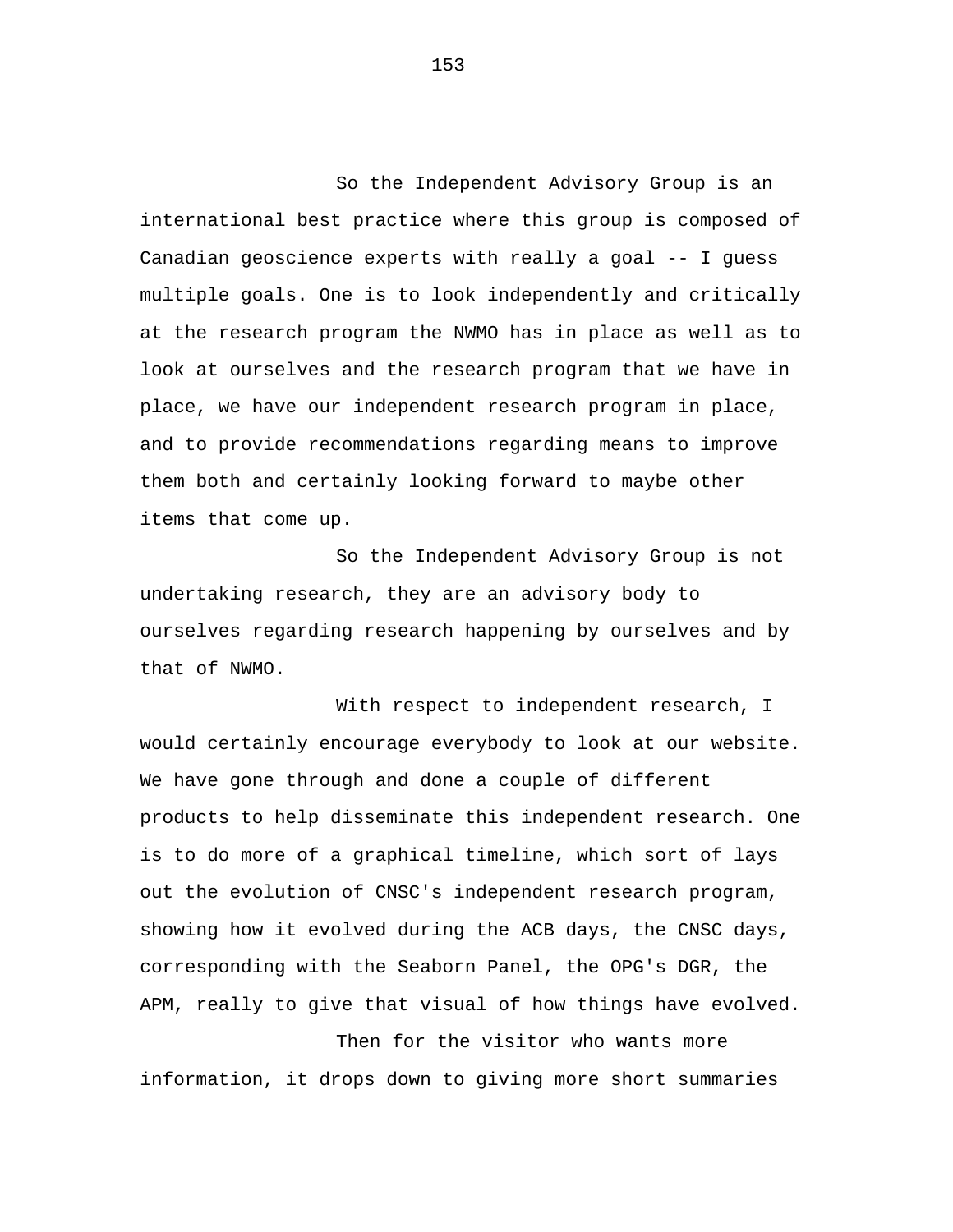of key pieces of research and their importance with respect to safety. So all of that is captured up on our website.

To echo your comment, President Binder, as CNSC Staff, we do independent regulatory research, that research gets published in peer review journals, and we make that available through our website. So we continue to disseminate that information in a very transparent manner.

 **THE PRESIDENT:** I think what the interveners are arguing is that there's room for improvement in the relationship between NWMO and us, the CNSC. I don't know, you know, you may want to look at it whether they -- you know, CEAA is a registry, that everything that comes through on a particular project gets published automatically. I'm not suggesting you do that, I'm just suggesting you consider if it's required, better improvement.

I found your outreach programs impressive in fact. I've seen some of their material you actually present, and some of the outreach in there. You can always do more, obviously. But I like the idea that you never say no to anybody who invites you to attend, so that's good.

The intervener makes a couple of suggestions about dating pictures and some of those things. I think they're right on, you should do that. So there's some good stuff in this intervention that you should take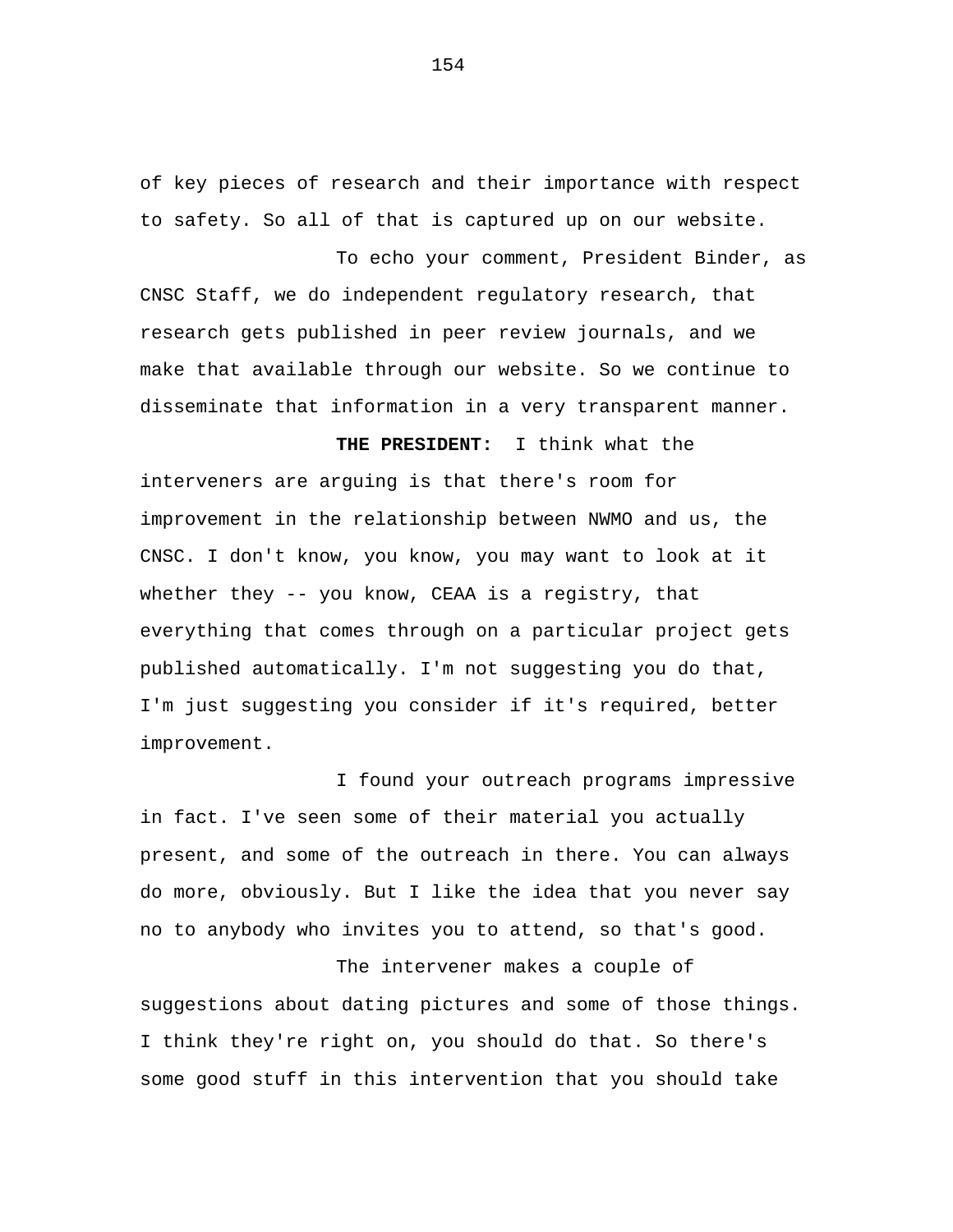under advisement.

NWMO or OPG, anything you want to add to all of this?

 **MR. GIERSZEWSKI:** Paul Gierszewski, for the record.

No, not at this point.

 **THE PRESIDENT:** We're looking forward to your in-depth presentation sometime in 2017. Presumably, we'll also hear the fate of the DGR sometime in 2017.

So no other questions? Okay, thank you. We'll resume at 1:30, thank you.

--- Upon recessing at 12:45 p.m. / Suspension à 12 h 45

--- Upon resuming at 1:34 p.m. / Reprise à 13 h 34

**CMD 16-M70/16-M70.A** 

**Oral presentation by CNSC staff** 

**THE PRESIDENT:** Okay, we are back**.** The next item on the agenda is a decision item on a proposed Regulatory Document, REGDOC-2.2.4 Fitness for Duty: Managing Worker Fatigue, as outlined in CMDs 16-M70 and 16-M70.A.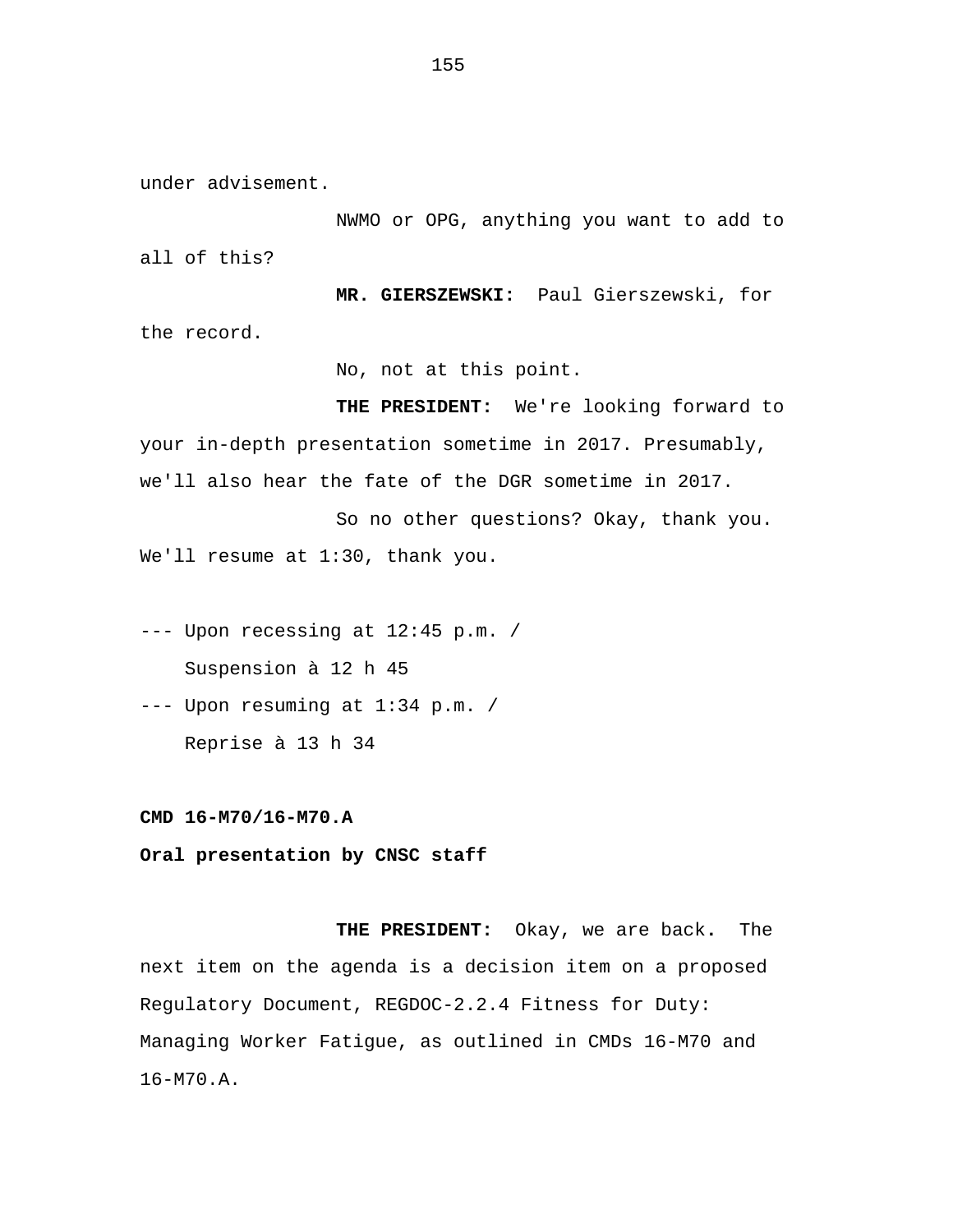I understand that staff -- somebody from staff will present it. It doesn't say who here, so please identify yourself.

**MS OWEN-WHITRED:** Bonjour, Monsieur le Président, Membres de la Commission. My name is Karen Owen-Whitred, Director of the Regulatory Framework Division.

With me today are Greg Lamarre, Director General, Directorate of Safety Management; André Bouchard, Director of the Human and Organizational Performance Division; and Helen McRobbie, Human and Organizational Factors Specialist from the Human and Organizational Performance Division.

We are here today to request that REGDOC-2.2.4, Fitness for Duty: Managing Worker Fatigue, be approved for publication and use by CNSC staff in assessing the acceptability of licensees' provisions for managing worker fatigue.

Before turning the presentation to Monsieur Bouchard, I will briefly review where REGDOC-2.2.4 is situated within the CNSC's regulatory document framework.

To enhance accessibility of our regulatory expectations, the CNSC structures our regulatory documents according to the framework shown here. This slide shows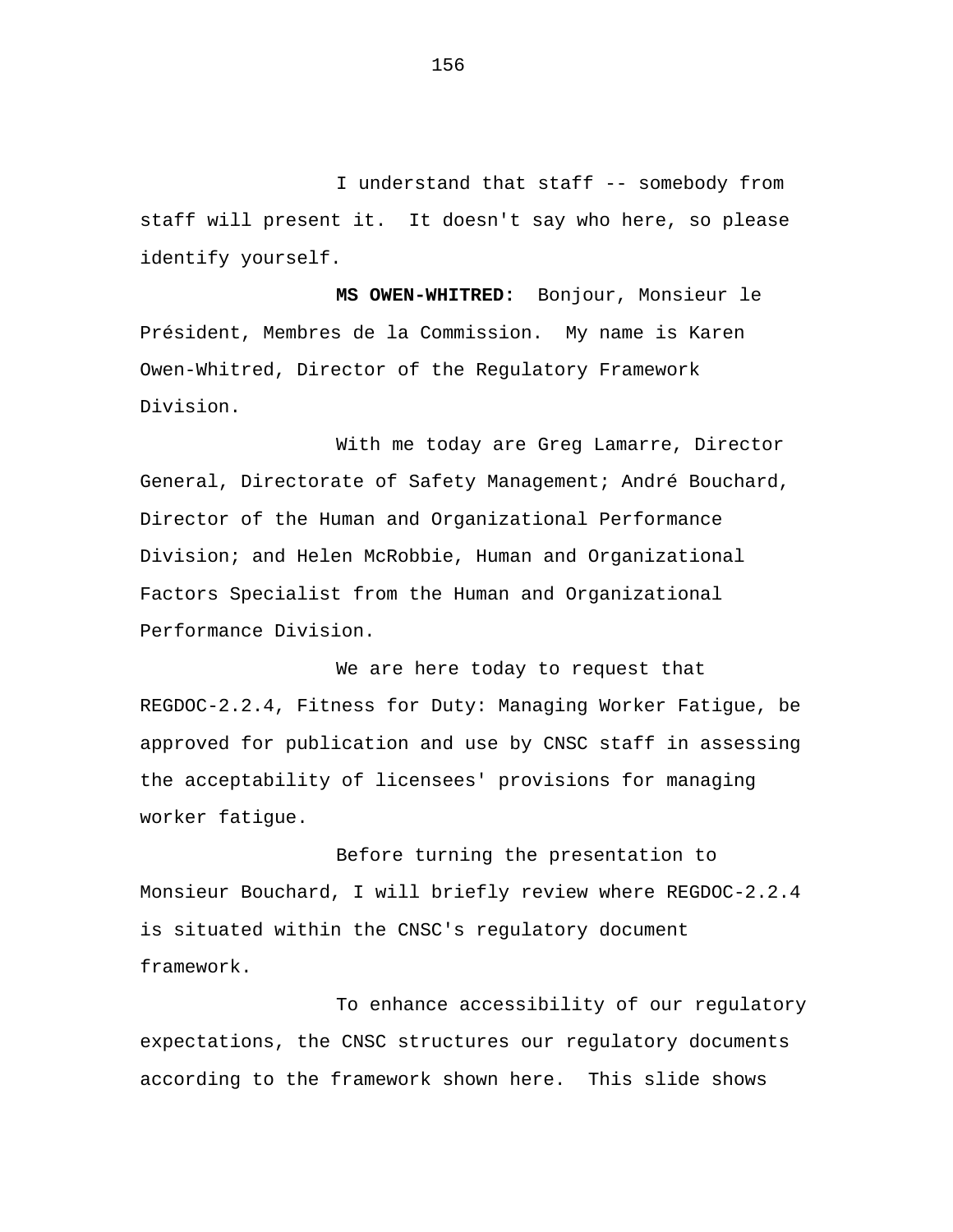where REGDOC-2.2.4 fits into the CNSC's broader document framework. It is situated within Section 2.2, Human Performance Management.

Fitness for duty is going to be addressed in two different regulatory documents. The one we are presenting today focuses on worker fatigue. In March, we will be presenting a second regulatory document addressing fitness for duty more broadly.

I would now like to turn the presentation over to Monsieur Bouchard.

## **MR. BOUCHARD:** Thank you.

Bonjour. Mon nom est André Bouchard. I am speaking to you today in my capacity as the Director of the Human and Organizational Performance Division, which is the technical lead for this document.

During today's presentation, staff will identify the objectives of the regulatory document and the rationale. We will describe the history of the CNSC's actions addressing worker fatigue and the input considered as the document was developed. We will take you through the public consultation process, identify some of the key themes from the comments received and provide you with an overview of the content of the document. The presentation will close with a discussion about implementation, staff's conclusions and recommendations to approve REGDOC-2.2.4 for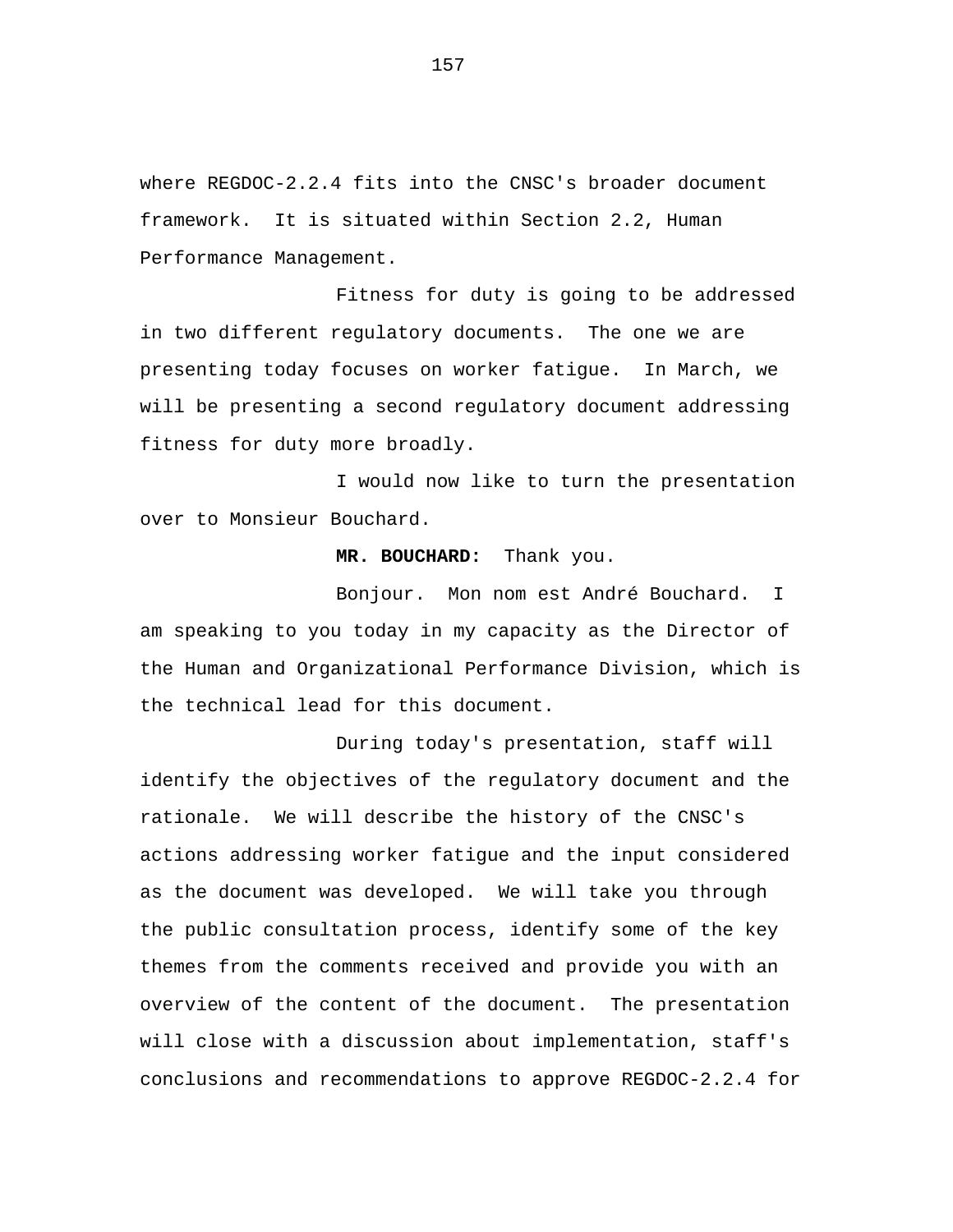publication.

REGDOC-2.2.4, Managing Worker Fatigue, sets out CNSC's proposed requirements and guidance for managing fatigue-related risks at high-security sites across Canada. The REGDOC will provide a consistent, transparent, risk-informed basis for licensing and compliance activities. The objective of these requirements is to minimize the potential for fatigue-related errors that could affect nuclear safety and security.

I will now turn the presentation over to Ms McRobbie.

**MS McROBBIE:** Good afternoon. I am Helen McRobbie and I am a Human and Organizational Factors Specialist with the Human and Organizational Performance Division at the CNSC.

The CNSC focuses on risks associated with human performance because workers are a key contributor to nuclear safety and security. The workforce at nuclear plants is well trained and highly skilled. There is a minimum number of people with the right qualifications onsite at all times who can address any operational or security issues that may arise. Some of these workers are certified by the CNSC because of the direct impact they can have on nuclear safety.

The *General Nuclear Safety and Control*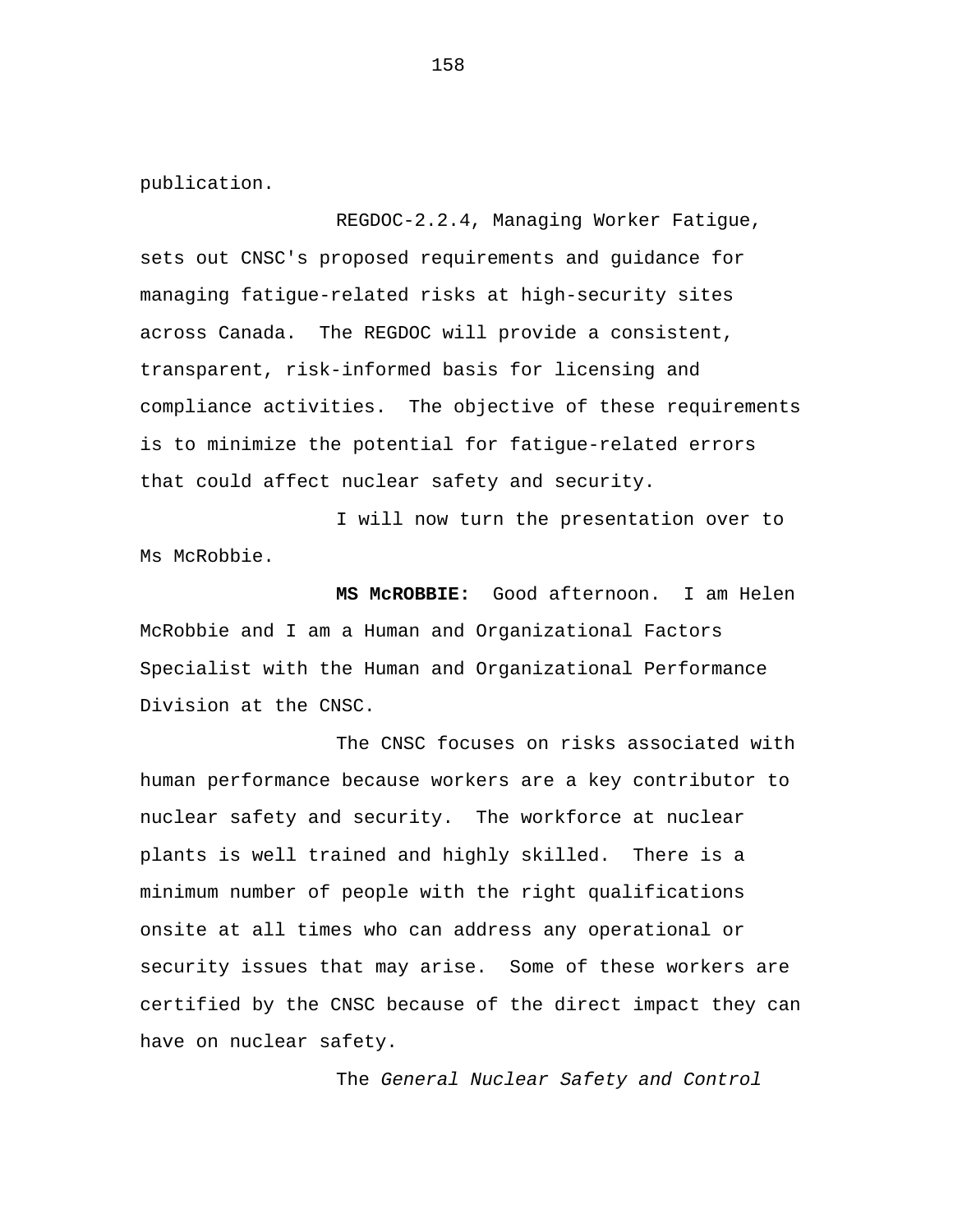*Regulations* require licensees to ensure the presence of a sufficient number of qualified workers. It is implicit in this requirement that workers must be fit for duty.

Science shows that fatigue can degrade a wide variety of cognitive abilities, ranging from vigilance to decision-making. The effects of fatigue have been called cognitive slowing. Fatigue changes a person's brain functioning. No matter how well qualified a person is, fatigue can degrade his performance. Fatigue has been identified as a factor in high-profile events and at various industries. Researchers have also pointed out that many high-profile events have happened in the middle of the night and fatigue was likely a factor. Due to the effects of fatigue on performance, ricks related to fatigue must be effectively managed.

The CNSC's limits on hours of work address three types of fatigue.

Acute fatigue is caused by extended hours awake or restricted sleep short term. Research consistently shows significant performance declines after approximately 17 hours awake. A daily limit on hours of work and minimum daily recovery periods are aimed at limiting acute fatigue.

Cumulative fatigue is caused by mild sleep restriction over a series of days that results in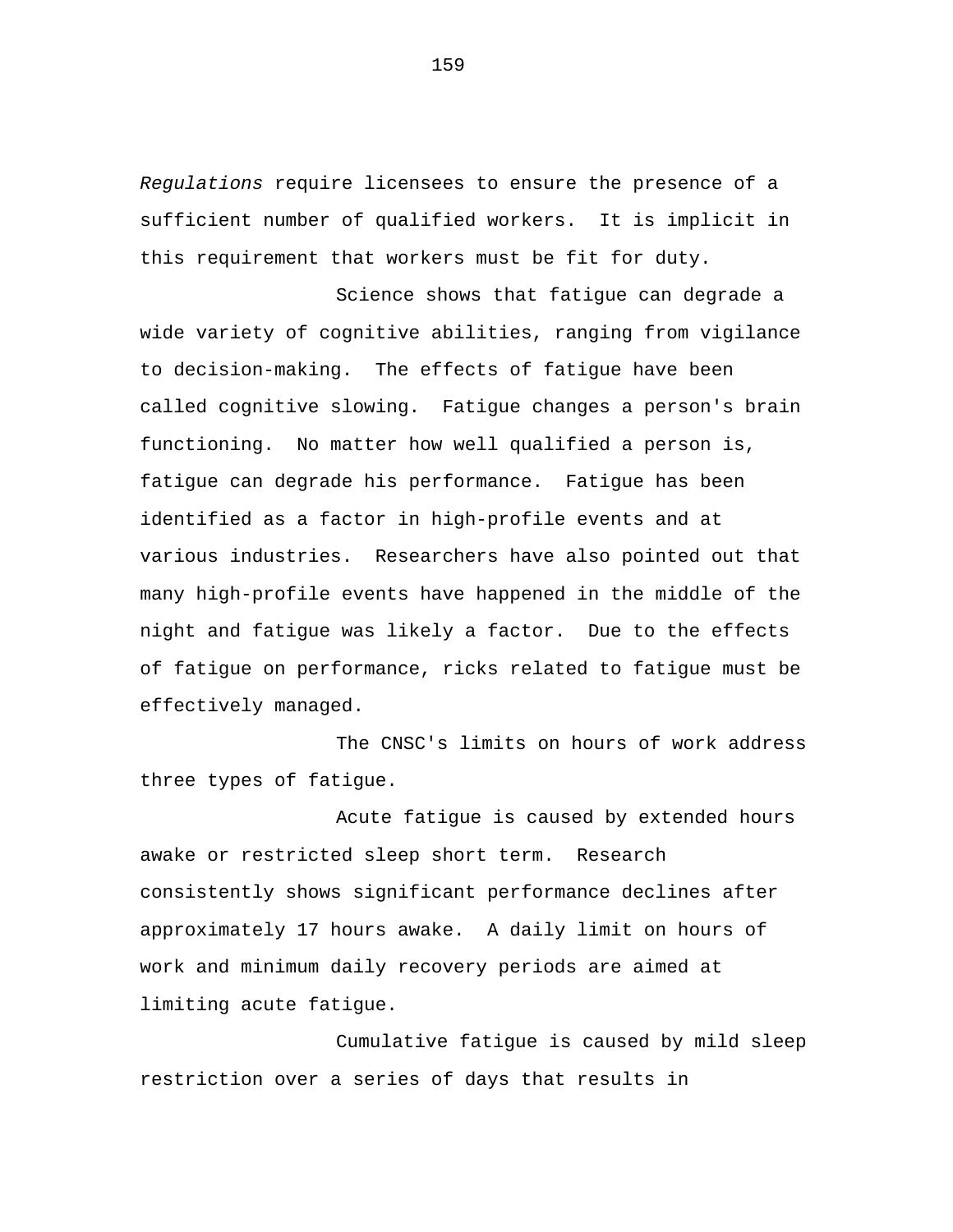insufficient recovery from acute fatigue. Research shows the performance impairments increase as sleep loss accumulates across consecutive days. Cumulative fatigue is addressed through limits to the number of consecutive shifts and recovery periods.

Night work poses a greater risk for fatigue than day work due to the body's natural rhythm that varies over a 24-hour period, known as the circadian rhythm. People experience fatigue when they work through the night because their body's natural tendency is to sleep at night. Night workers may also struggle to sleep during the day since the body's natural tendency is to be awake. Recovery from fatigue requires sufficient sleep.

To summarize this slide, a person's work schedule can affect fatigue because it sets the boundaries for the timing and duration of sleep.

With this regulatory document, the CNSC will formalize its position on fatigue and provide clear, enforceable and risk-informed requirements for the management of fatigue. This includes expectations related to 12-hour shifts.

Although other jurisdictions in Canada have some limits on hours of work, no other Canadian regulator addresses fatigue and hours of work for the purpose of ensuring nuclear safety and security.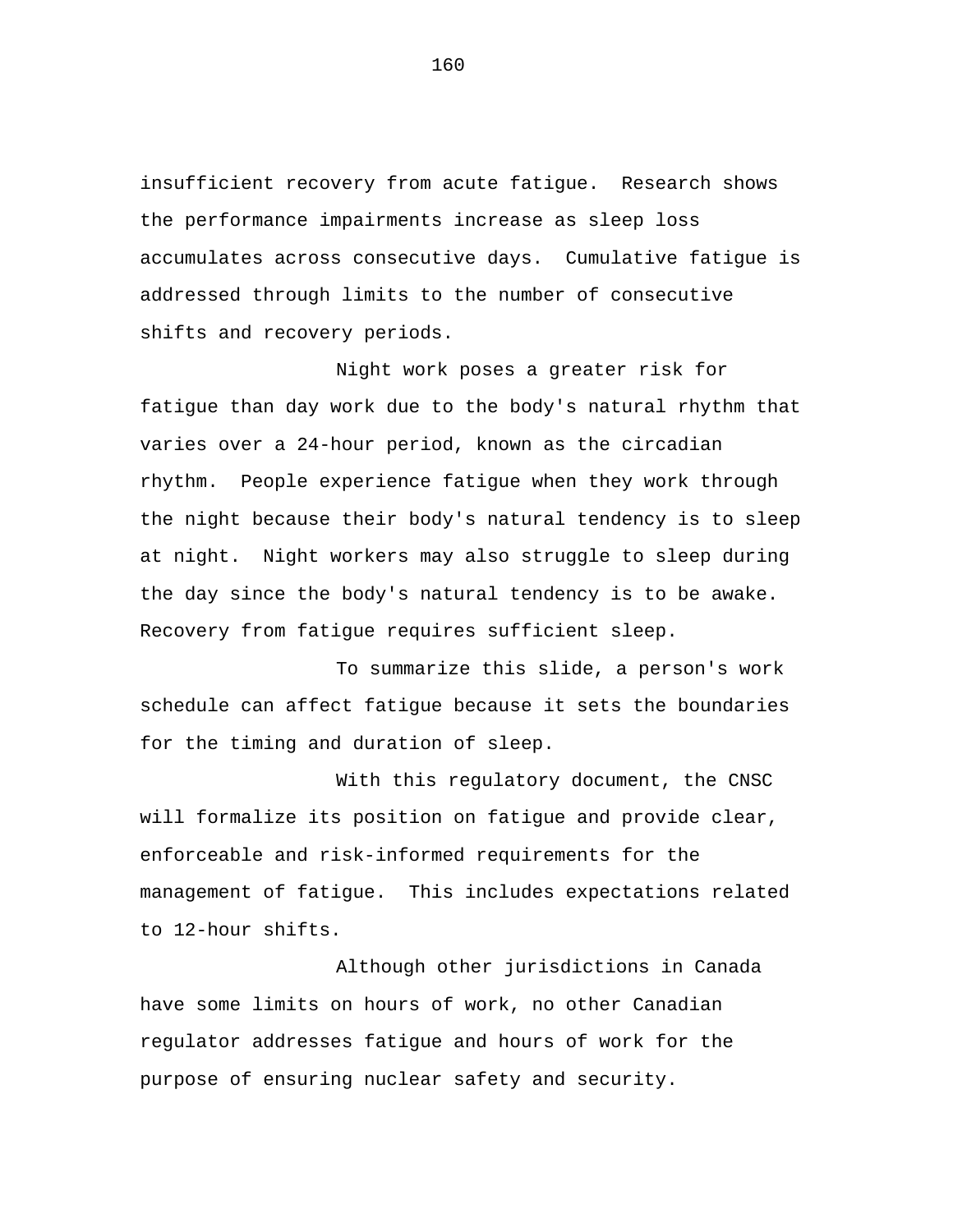Lastly, fatigue is one of the impairment risks that affects fitness for duty and it needs to be addressed as part of the CNSC's regulatory initiative for strengthening oversight of fitness for duty.

The CNSC has been active in the area of worker fatigue for many years. Nuclear reactors have certain workers who must be onsite at all times. Round-the-clock coverage used to be achieved by three 8-hour shifts instead of two 12-hour shifts, as is done today.

Ontario Hydro was the first licensee to request the Atomic Energy Control Board's approval to change from 8-hour to 12-hour shifts in the 1980s. At that time, Ontario Hydro included what is now Ontario Power Generation and Bruce Power.

During Ontario Hydro's trial period of 12-hour shifts, the AECB hired a research consulting company to prepare a report based on scientific literature and on Ontario Hydro's experience during the trial period. When the AECB accepted Ontario Hydro's change to 12-hour shifts, it issued a letter specifying that certain limits on work schedules had to be included in the licensee's procedures. These limits on work schedules were based on the expert advice provided in the research report.

Since that time, CNSC staff have conducted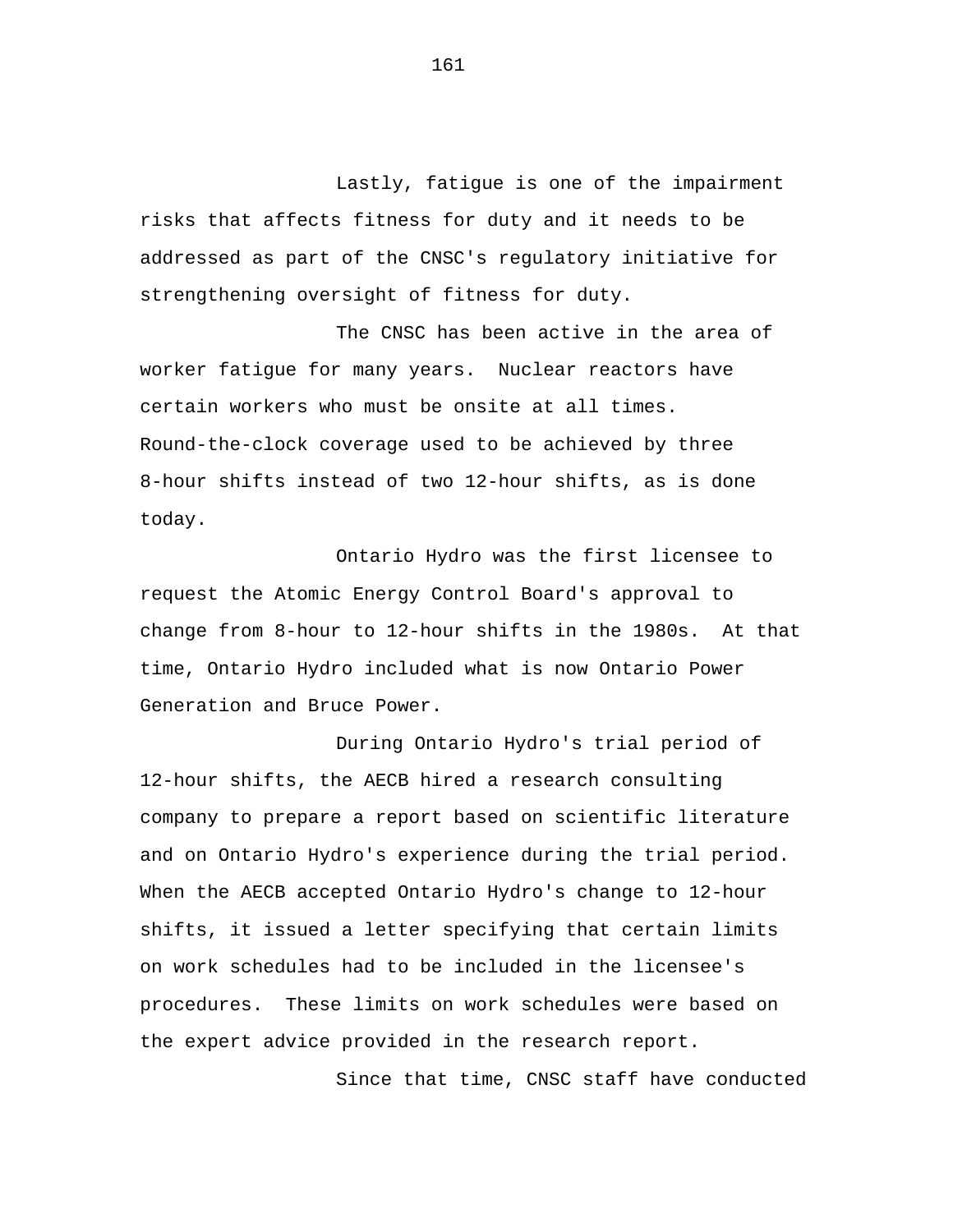oversight activities to assess licensee compliance with their hours of work procedures. These oversight activities have identified opportunities to clarify regulatory expectations and to improve consistency between licensees.

Since 2009, nuclear power plant hours of work procedures have been referenced as compliance verification criteria in their Licence Condition Handbooks. The development of this regulatory document is an evolution based on this history.

There are three key inputs to the regulatory document.

The first input is research. Staff have considered three reports carried out by research consulting companies for the CNSC and research reports conducted by licensees. In addition, staff have reviewed literature, some of which is summarized in the synopsis of science and benchmarking included in the CMD package. Research considered has come from a broad range of industries, including transportation, mining, petrochemical and defence.

Secondly, CNSC staff have benchmarked against other regulators in Canada and with nuclear regulators internationally and have incorporated best practices into the regulatory document.

The third input to the REGDOC is feedback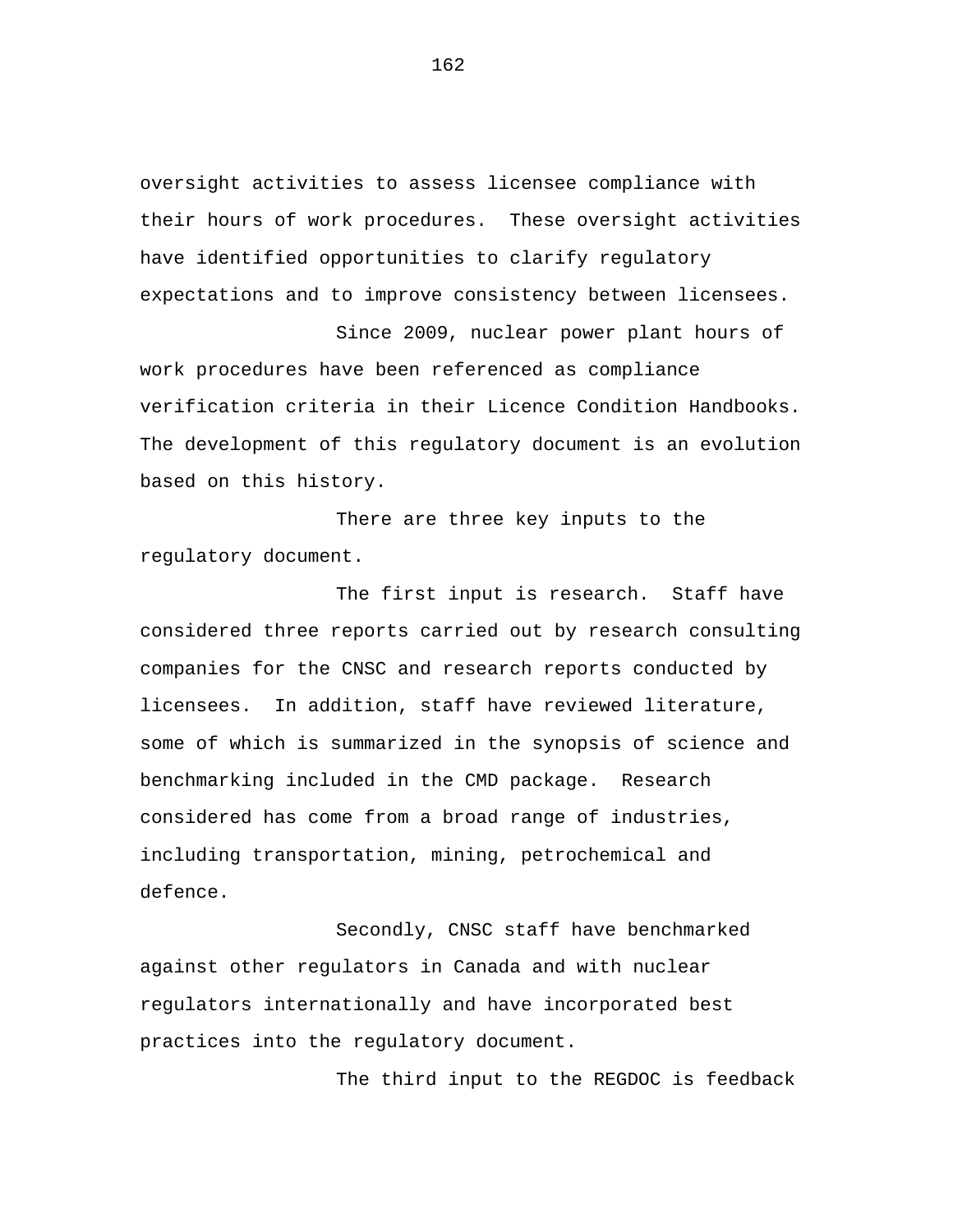received during public consultation. Staff considered public consultation comments in light of scientific information, risk and benchmarking.

I will now turn the presentation to Monsieur Bouchard to discuss public consultation.

**MR. BOUCHARD:** André Bouchard for the record.

Staff has consulted extensively on this regulatory document. Public consultation occurred in two phases. The reasons for two phases is that the regulatory document was changed significantly in Phase 1 and CNSC staff determined that the revised document should be posted for full public consultation a second time around.

Key activities in each phase of the consultation are shown in the slide. The numbering change from REGDOC-2.2.1 in Phase 1 consultation to 2.2.4 in Phase 2 is related to the revised regulatory framework numbering system.

Staff has gained a better understanding of stakeholder positions through the range of consultation activities conducted. The outcome of the consultation activity is that many concerns raised by stakeholders have been addressed.

I will now provide an overview of the themes emerging during the public consultation.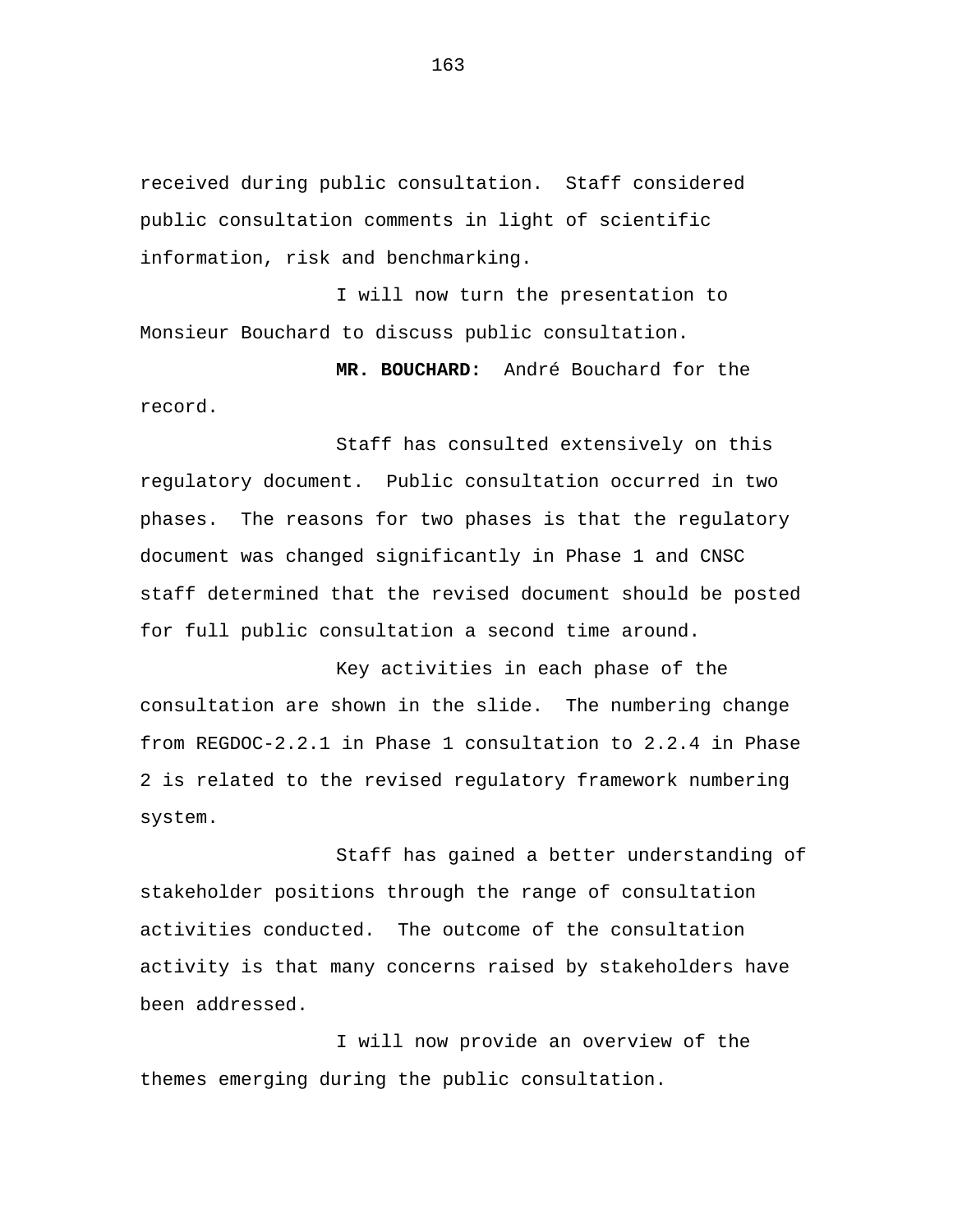There were four key themes: the worker population, prescriptive limits on hours of work, exceptional circumstances and the potential for administrative burden. I will discuss each of these themes in the next slides.

The initial draft regulatory document included one population and all requirements applied to this single group.

Based on what we heard during the consultation, CNSC staff modified the approach in the second draft of the REGDOC to include a graded approach with two populations.

The programmatic fatigue management provisions would apply to the broad population of workers who have the potential through their work activities to pose a risk to nuclear safety or security.

The limits on hours of work would apply to a smaller subset of workers who fill safety-sensitive positions. A person in a safety-sensitive position has a role where impaired performance could result in a significant incident.

Safety-sensitive positions will be identified by licensees through a risk-informed analysis. However, the regulatory document specifies that this population must include staff certified by the CNSC,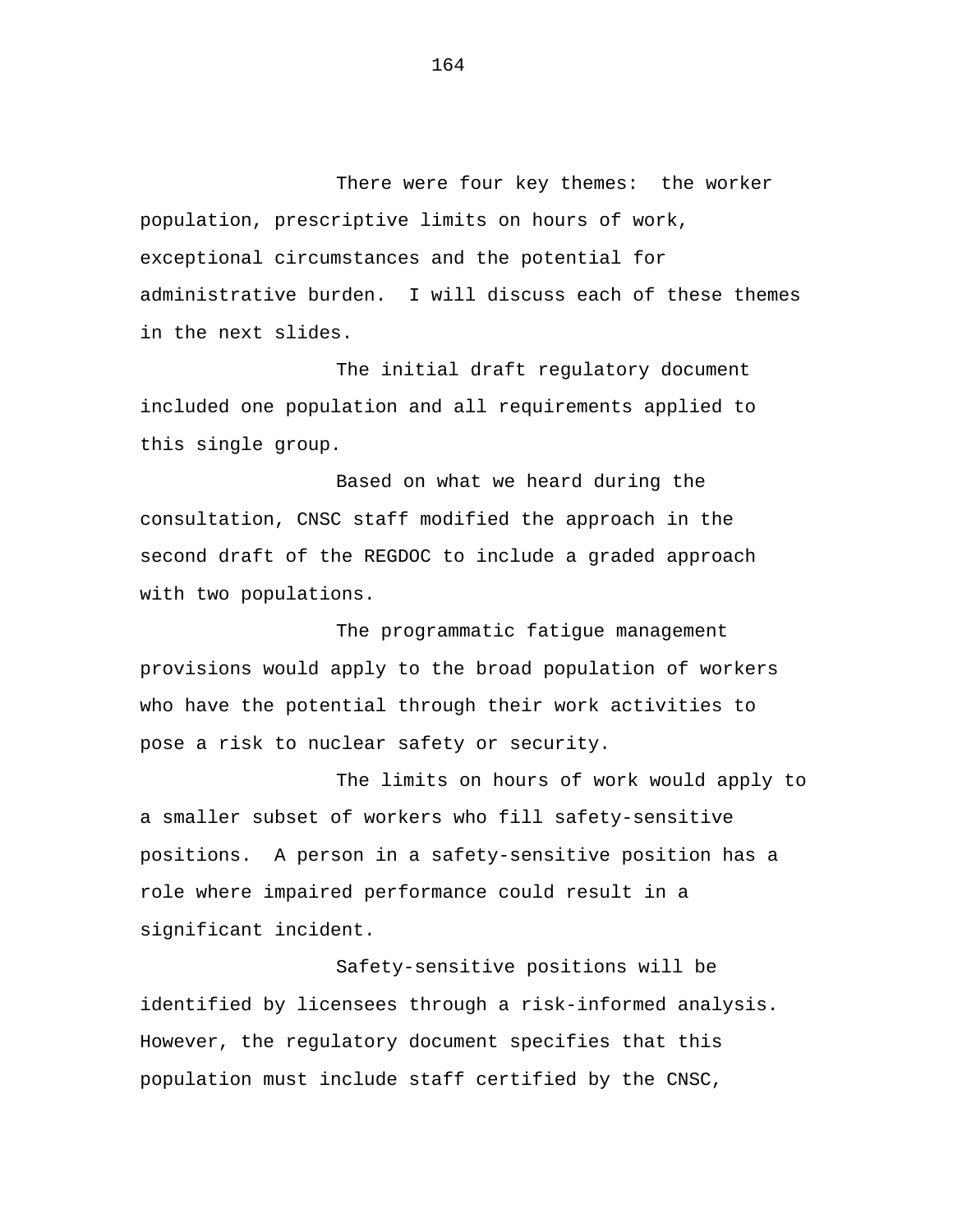certain security personnel and members of the minimum staff complement unless they are excluded by the risk-informed analysis.

The REGDOC also includes guidance to clarify that licensees may exclude workers from the broad population if they do not have the potential through their work activities to pose a risk to nuclear safety or security. An example might be the administrative staff. An excluded worker would still fall under applicable provincial or federal hours of work limits.

The second consultation theme relates to limits on hours of work. Stakeholders provided comments about certain limits during both rounds of consultation and the apparent lack of a graded approach.

As a result of comments received, the requirements have been modified to further focus on the highest risk aspect of shift work, which are long work days, night work and long work weeks.

The regulatory document now includes two populations and the limits on hours of work apply to those who fill safety-sensitive positions. This constitutes the first dimension of a graded approach.

The second aspect of the graded approach built into the REGDOC is the flexibility for a licensee to choose between 8-, 10- or 12-hour shifts. The complexity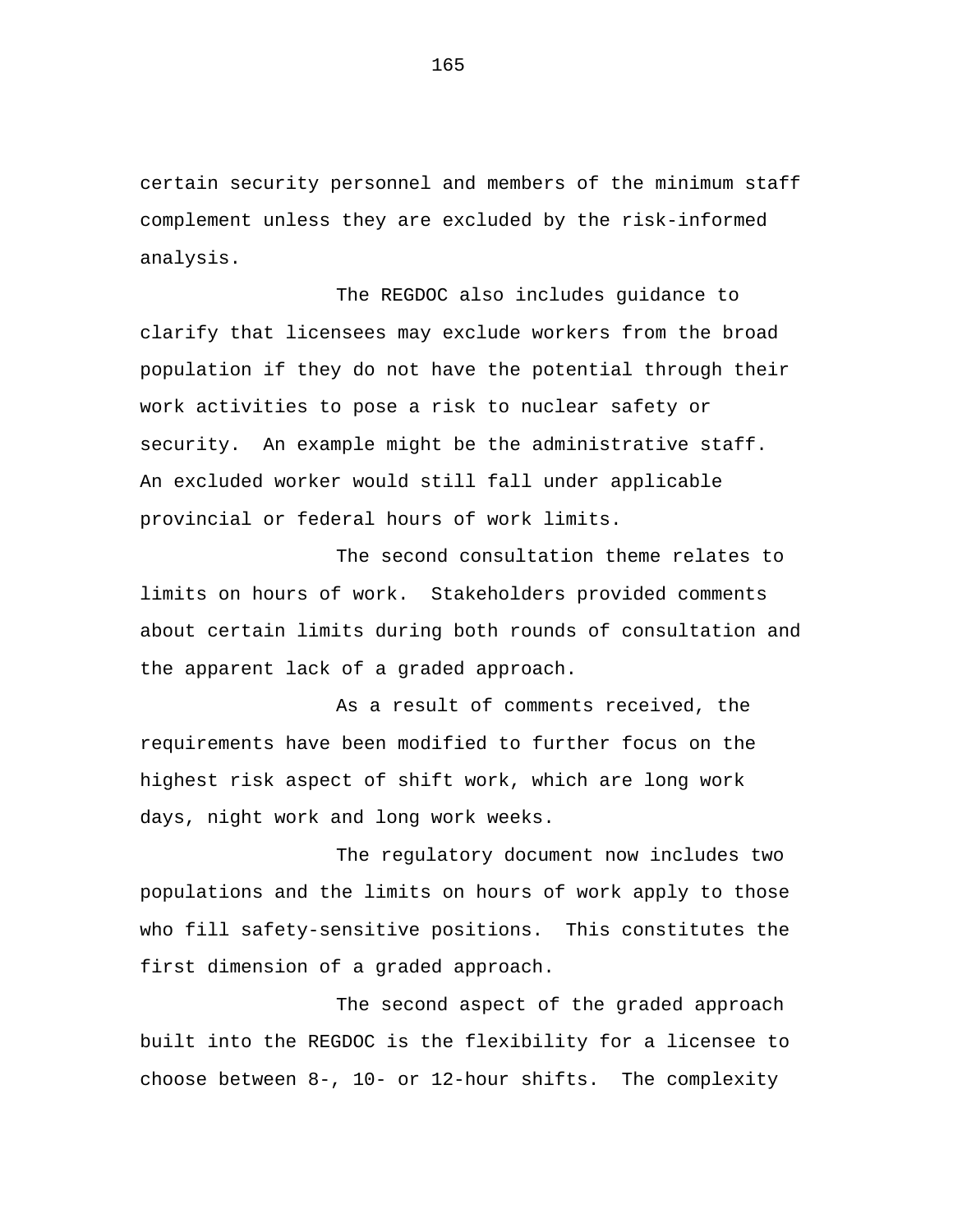and the prescriptiveness is proportionate to the increasing fatigue potential that is linked with the length of work days and night work.

The third consultation theme relates to exceptional circumstances.

The REGDOC recognized that the licensee may have to exceed limits on hours of work during exceptional circumstances such as severe weather.

The REGDOC also includes guidance about measures that licensees should implement during these exceptional circumstances, including those when workers must remain onsite for longer than 16 hours. Examples of these measures are providing reasonable accommodation for workers to obtain restorative sleep and delaying non-essential activities.

The REGDOC also includes recordkeeping requirements during exceptional circumstances. Records would enable CNSC staff to maintain oversight of these occurrences.

The final theme is the potential for administrative burden. The document has been modified in a variety of ways with the intent of reducing the administrative burden, while not compromising safety.

As already described, the most significant change is applying the limits of hours of work and recovery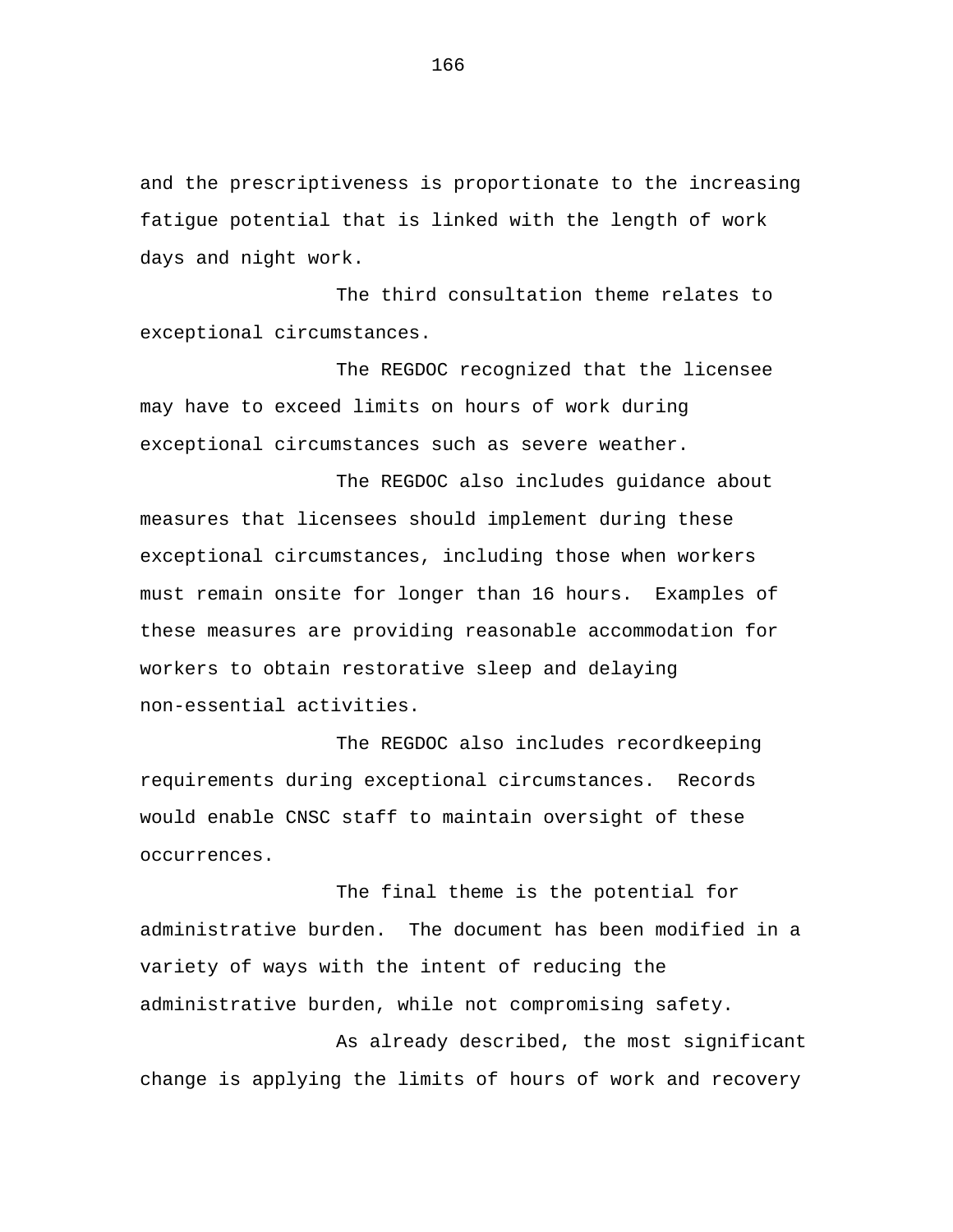periods to a smaller group of workers who fill safety-sensitive positions.

The requirement in the REGDOC focuses on the greatest risk factor for fatigue in work schedules which are, as we said, night work, long work days and long work weeks.

Some advised practices were moved to guidance. As an example, the expectation that daily hours should normally be less than 13 was moved to guidance, while the requirement of 16 hours of work in a 24-hour period was maintained.

In addition, some of the changes requested by stakeholders to match licensees' current practices were incorporated into the REGDOC.

Stakeholders also raised a concern about the administrative burden of providing immediate reports of non-compliances with the limits.

Reporting provisions are set in other REGDOCs like 3.1.1, Reporting Requirements for Nuclear Power Plants. REGDOC-2.2.4 does not set reporting requirements on its own. REGDOC-3.3.1 currently requires a quarterly report of non-compliances, with limits of hours of work for certified staff.

I will now turn the presentation over to Ms McRobbie to describe the content of the REGDOC.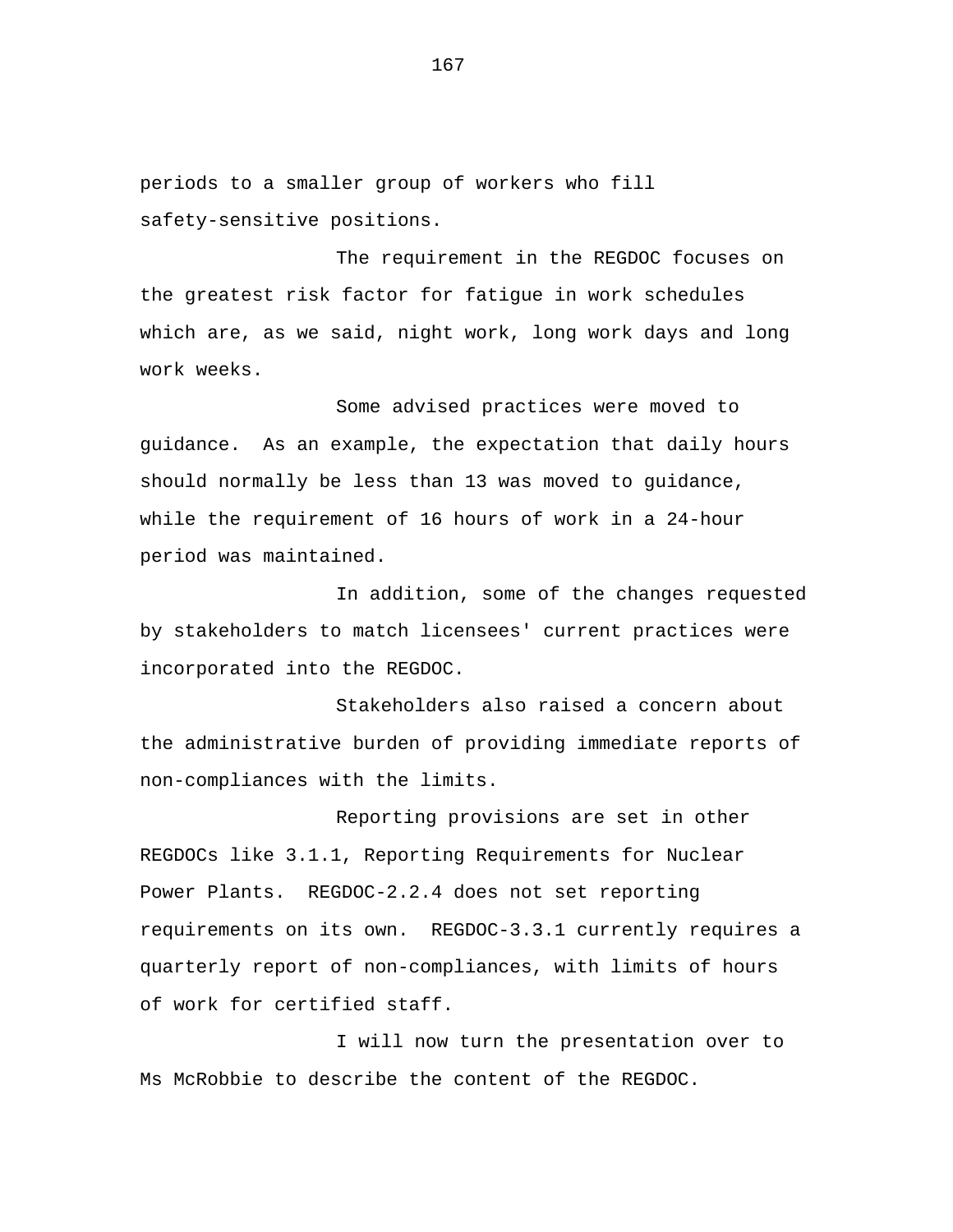**MS McROBBIE:** Helen McRobbie for the record.

The regulatory document is divided into two sections. The first section includes fatigue risk management elements that apply to the broad population of workers. The second section includes limits on hours of work that apply to a smaller set of workers who fill safety-sensitive positions.

This slide provides an overview of the programmatic fatigue management elements included in the REGDOC.

The programmatic elements have been identified through a research report prepared for the CNSC in 2013 and through research and benchmarking with other industries. These elements are consistent with licensee management systems and the Canadian Standards Association N286, Management System Requirements, but add specificity related to fatigue management. The programmatic elements are also consistent with the upcoming fitness for duty REGDOC that will be presented to the Commission in March 2017.

Staff want to highlight that the problem identification and resolution section has been based on a best practice from the Transportation Safety Board. The Transportation Safety Board is an independent body that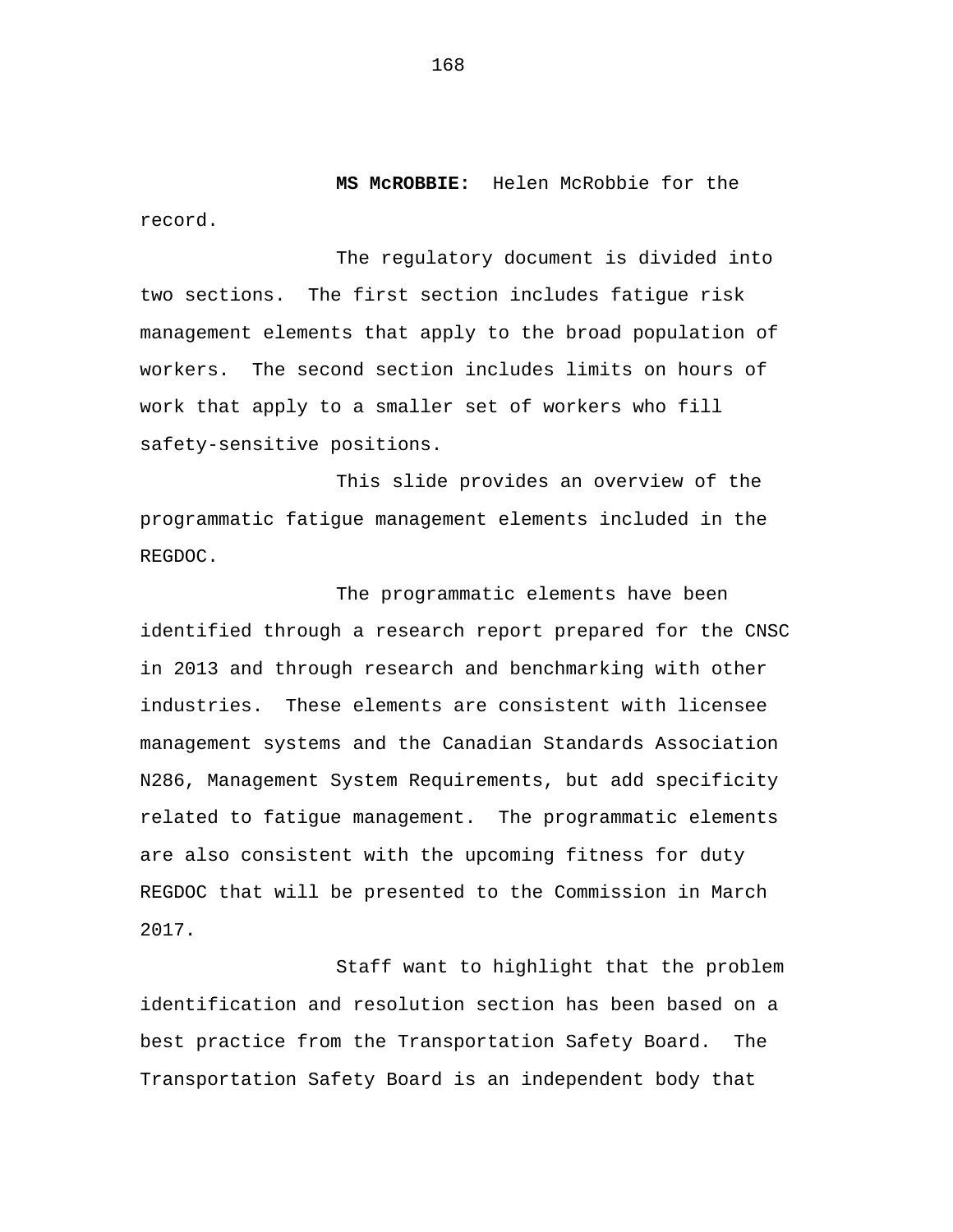investigates transportation events. When they investigate events, they look at work schedules and the role of fatigue. The problem identification and resolution section draws on the method used by the Transportation Safety Board.

The second section of the REGDOC, which applies to workers who fill safety-sensitive positions, includes limits on hours of work and recovery periods. The goal of the limits is ensuring workers have sufficient sleep opportunities. Research shows four ways to achieve this goal.

On the far left, people must be provided with sufficient time for sleep daily.

The second box relates to consecutive shifts. If people get less sleep than they need daily, a sleep debt occurs. Performance declines proportionally as the sleep debt builds across consecutive days. The intent of restricting consecutive shifts is to limit the build-up of sleep debt.

The third box relates to time off. Research shows people sleep more on days free from work. Time off gives people time to recover. When night shifts are worked, this time off also allows people's circadian rhythm to return to a day schedule.

The final box in this framework shows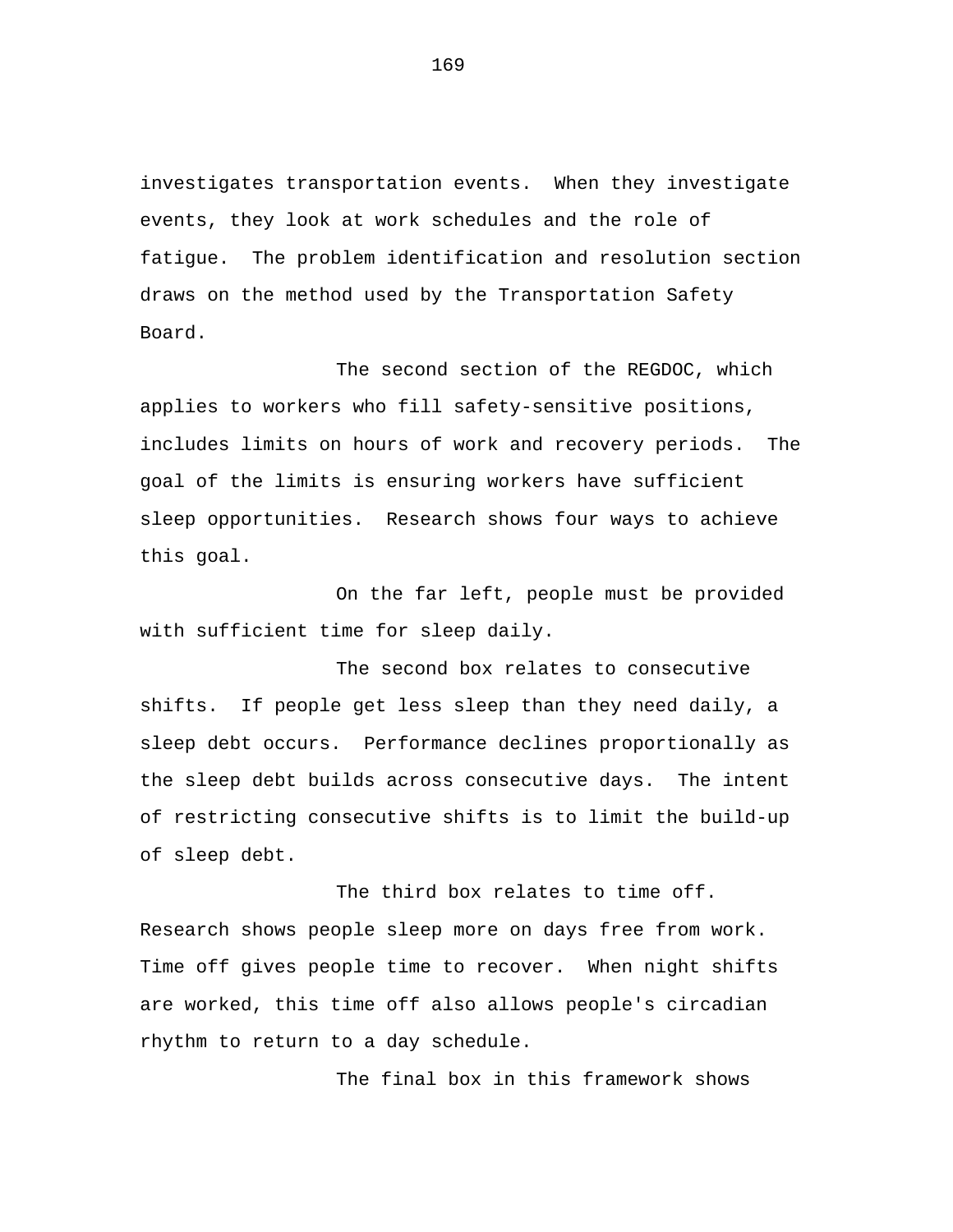limiting average weekly hours as a safeguard against cumulative fatigue. As hours worked during a week increase, research shows that people sleep less and are more likely to experience errors and accidents.

Underlying this framework is the timing of work. It is clear from research that night work poses a greater risk for fatigue then day work. This framework was used in the performance-based requirements that apply to the broad population.

The requirements in the REGDOC set a maximum number of work hours within 24 and 48 hours. Research reports conducted for the CNSC have stressed the importance of a daily limit on hours of work of 16 hours. The two-day limit is intended to prevent to consecutive 16-hour shifts.

The REGDOC includes a recovery period of at least eight consecutive hours between shifts. It also includes guidance that the recovery period should normally be 11 hours so people have a sleep opportunity in the range of 7 to 8 hours daily. Some benchmarking data is included in this slide.

The REGDOC also includes limits applicable to a week and to a longer-term period. The original REGDOC included a limit of 60 hours in a 7-day period. Some stakeholders asked for clarity that this is a fixed period.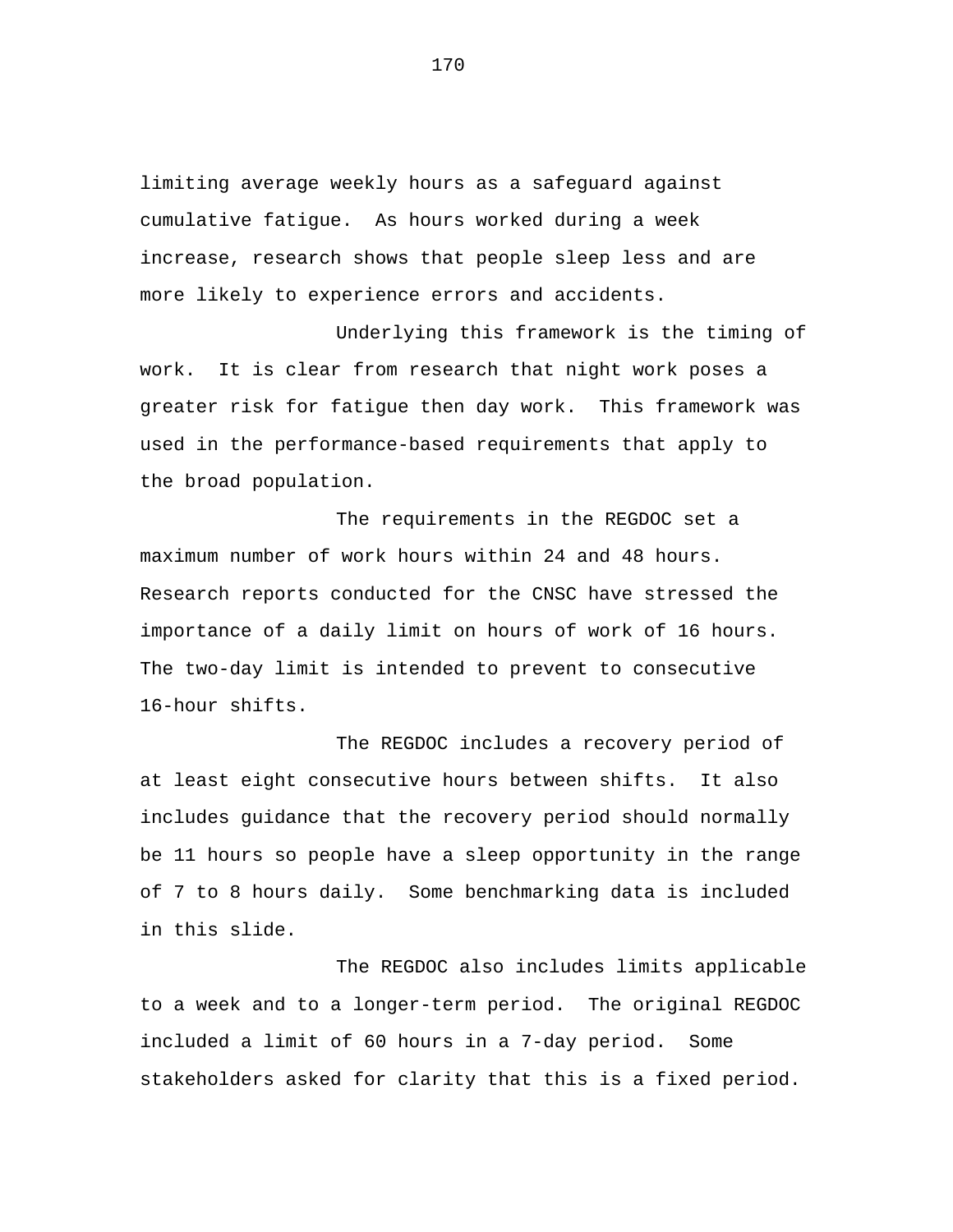Other stakeholders asked for some added flexibility by making the limit 60 hours on average over multiple weeks. Staff have attempted to accommodate both requests by giving licensees the option of choosing between a fixed 7-day period or a rolling 14-day period.

In addition to this weekly limit, the REGDOC also includes one longer-term limit. The weekly limit gives licensees flexibility to schedule higher overtime levels short term. The longer-term limit ensures that people in safety-sensitive positions are not consistently working 60 hours per week. Once again, some benchmarking data is included in this slide.

The REGDOC includes limits on the number of consecutive shifts. The intent of limiting consecutive shifts is to restrict the build-up of sleep debt and related performance impairments.

The next slide shows a relative comparison of fatigue levels associated with different numbers of consecutive shifts. Some of the benchmarking information in this table is shown graphically in Slide 24.

When requests were made by stakeholders to modify the limits in the REGDOC, staff considered the requests in light of science and benchmarking.

As a final check, when considering requests from stakeholders, CNSC staff considered the rank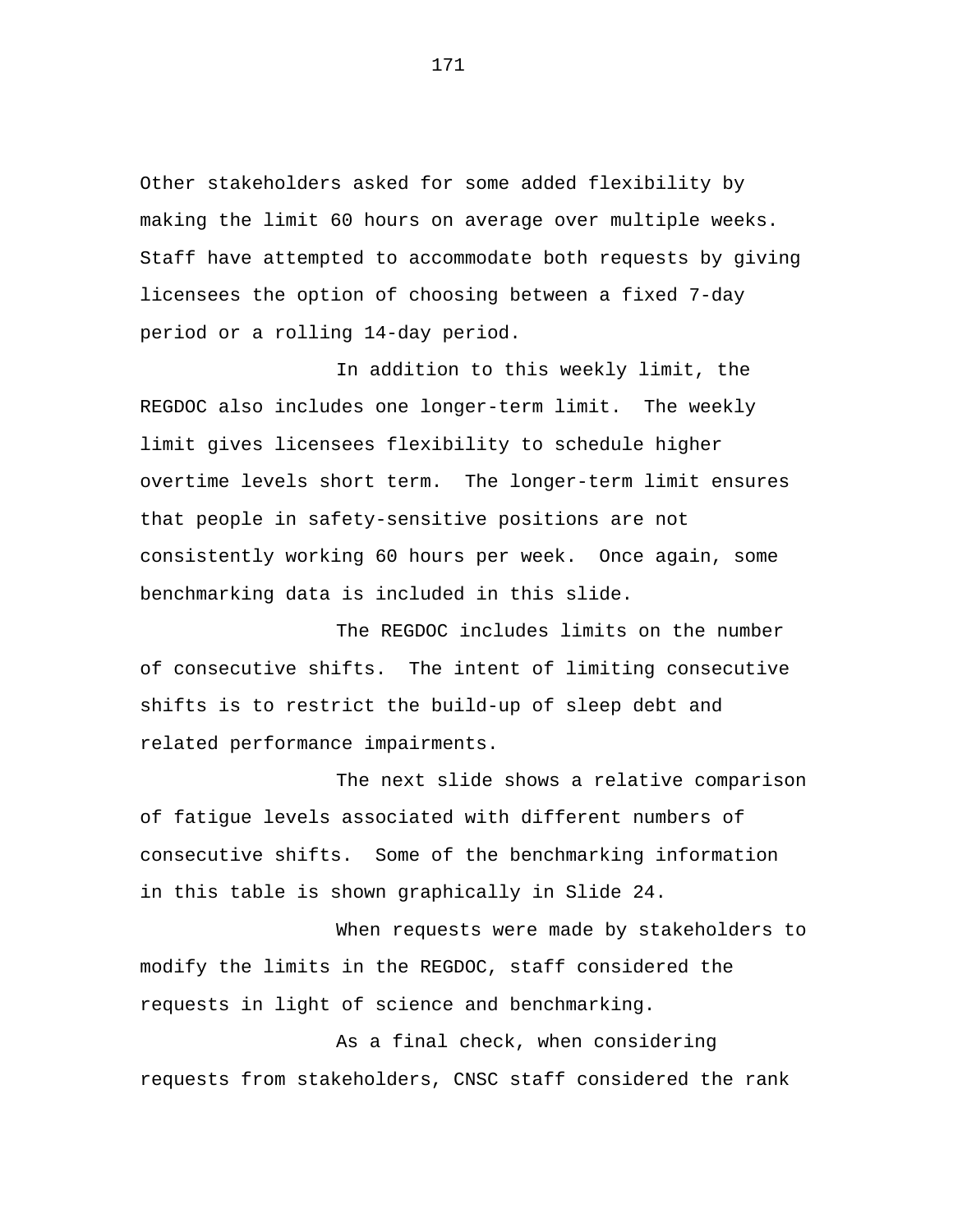ordering of limits in terms of anticipated levels of fatigue experienced.

The relative fatigue levels shown in this graph were calculated using software that is based on fatigue science. The Y axis of the graph shows relative fatigue levels and has anchors of low at the bottom and high at the top. The X axis shows various shift sequences.

As a reference point, the first bar shows fatigue levels expected for a person who works five 8-hour days from 9 to 5. All of the other bars represent 12-hour shifts.

Moving along from left to right, the bars show six 12-hour day shifts, two days followed by two nights, three nights, and so on, up to the final bar of six consecutive 12-hour night shifts. This animation shows the limits of the REGDOC and shift sequences that are outside of what is permissible in the REGDOC.

The final animation superimposes colour to provide additional information about the requirements. Both the green and yellow portions of the graph are within the accepted practices in the regulatory document.

For the two bars shown in yellow, the REGDOC includes guidance. For example, the REGDOC includes guidance that a normal work schedule should include three or fewer consecutive night shifts. When a mix of days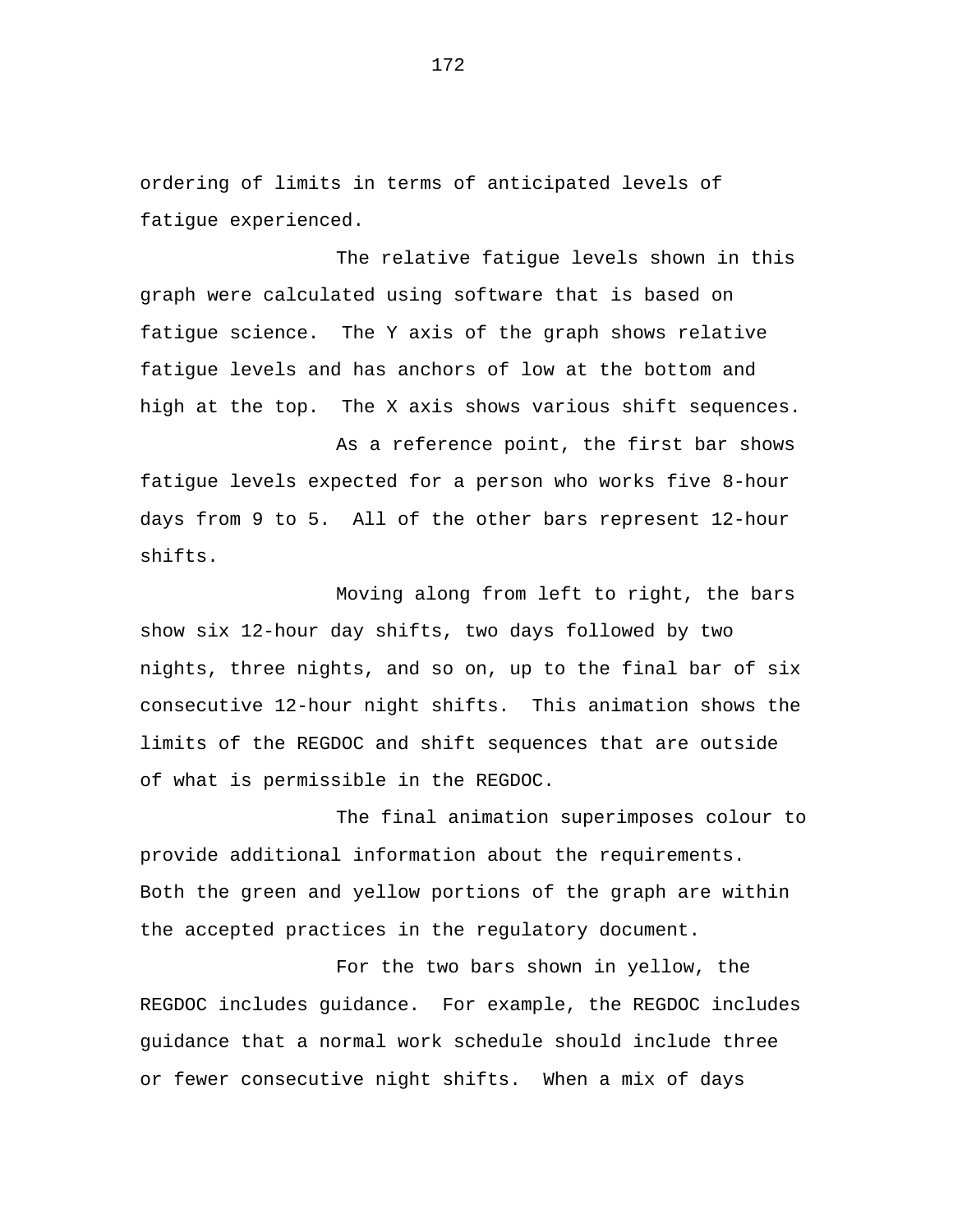followed immediately by nights are worked, the REGDOC includes guidance that a limit of two night shifts should apply. The guidance could be thought of as an administrative limit or advisable practice.

The shift sequences shown in red are outside the limits of the REGDOC.

So on this slide, I had meant to animate this to make it easier to see, but moving from left to right we have added in some benchmarking data. So it's the same graph as was shown on the last slide, with a few extra points added in.

So in France, workers are limited to 44 hours per week when work is done at night. Workers at nuclear plants in France work 8-hour shifts.

The next point at three nights as we move along. The limit of three 12-hour nights is in effect for all workers in Switzerland as well as for U.S. pilots. Transport Canada has proposed a similar limit for Canadian pilots.

The next data point at four nights shows workers in Europe, including workers at nuclear plants. All workers in Europe have a limit of eight hours per night on average for night work.

Canadian Motor Carriers, shown in the second last blue bar to the right, are limited to 70 hours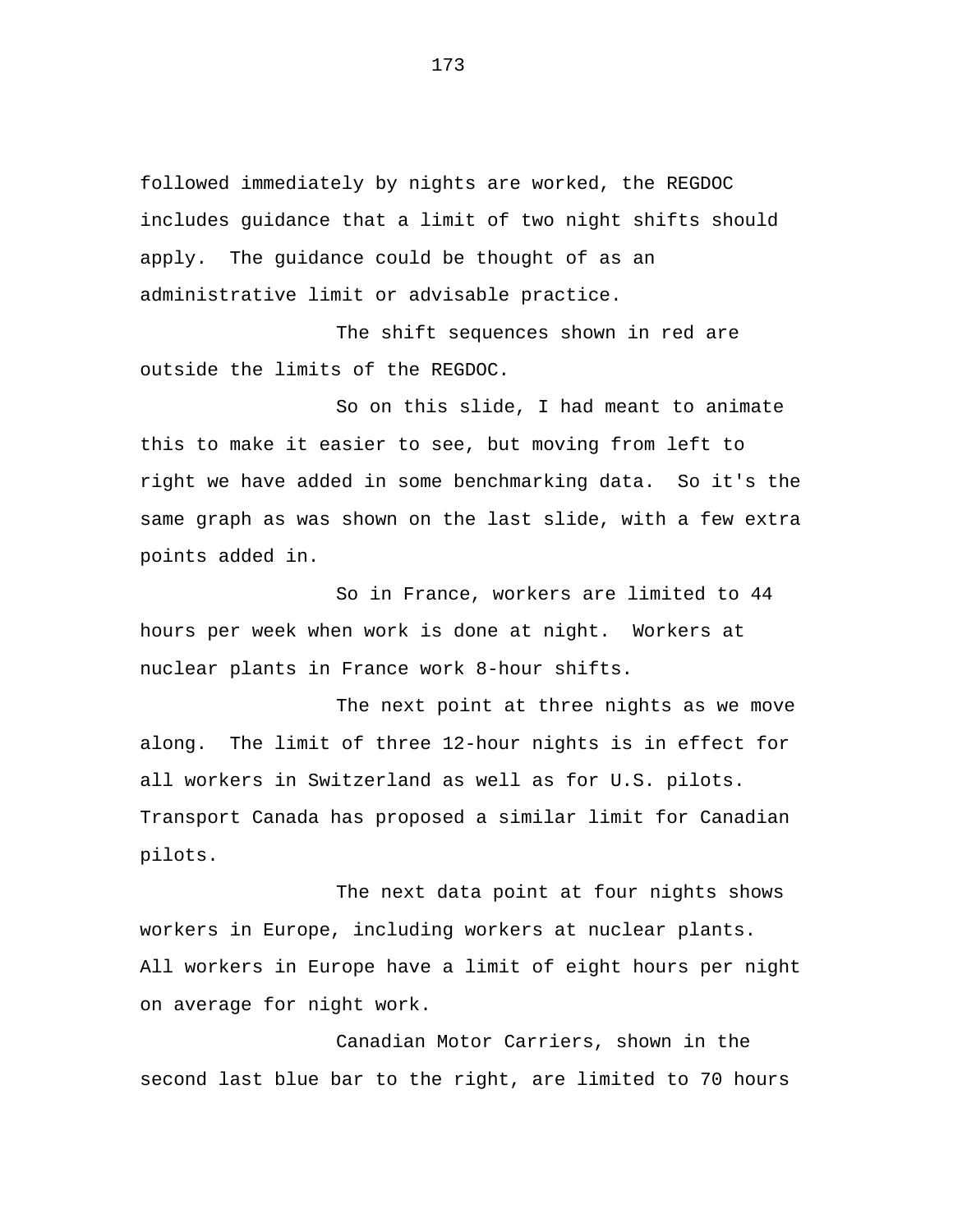in a 7-day period.

At the far end, nuclear workers in the U.S. are limited to 72 hours in any 7-day period. Although the U.S. NRC allows up to six nights, minimum day off requirements would prevent this from being done routinely. The U.S. NRC's requirements do not differentiate between days and nights.

Although the REGDOC would allow for six consecutive day shifts, it sets more restrictive limits on night shifts due to the higher levels of fatigue associated with night work.

This is the same graph shown again with sequences currently scheduled by licensees.

OPG and Bruce Power normally schedule up to three consecutive 12-hour night shifts. CNL Security workers are scheduled to work up to two 12-hour day shifts, immediately followed by three night shifts. New Brunswick Power currently schedules up to four night shifts. As a note, all scheduled hours of work fall within the limits of the REGDOC.

This is the same graph with upper limits of licensees shown.

OPG and Bruce Power already have an upper limit of four consecutive nights and are within the limits of the REGDOC. CNL Security is currently permitted to work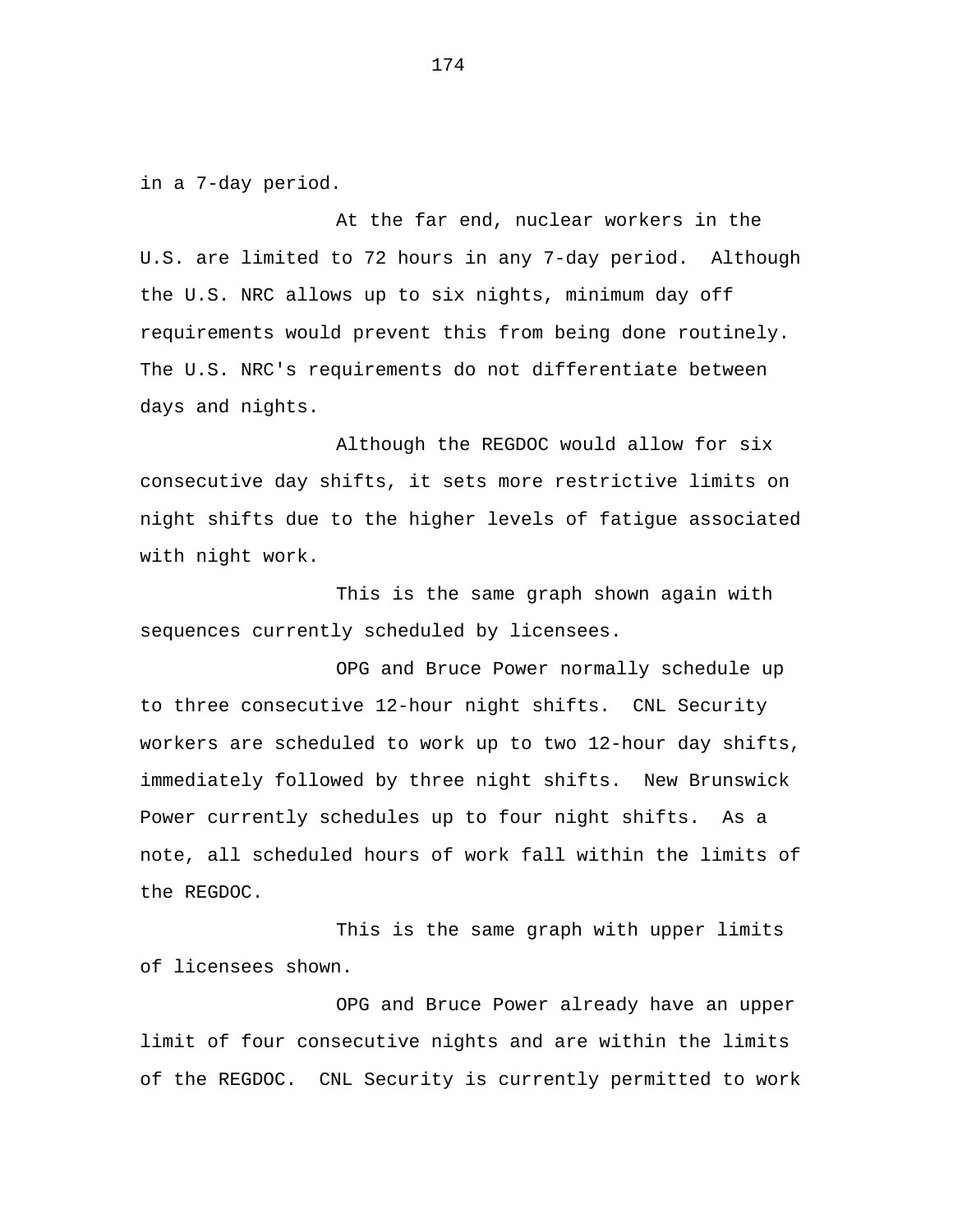two days followed immediately by five nights. NB Power currently allows up to six night shifts.

I will now pass the presentation over to Monsieur Bouchard, who will discuss implementation.

**MR. BOUCHARD:** André Bouchard for the record.

If approved, REGDOC-2.2.4, Fitness for Duty: Managing Worker Fatigue, would be immediately published on the CNSC website following the Commission's decision.

REGDOC-2.2.4 would be added to the Recommendations and Guidance section of licensees' LCH.

An implementation plan and timeline for including the REGDOC as Compliance Verification Criteria in the LCH would be established through consultation between CNSC staff and each licensee.

CNSC staff would monitor implementation progress.

In the meantime, licensees' hours of work, which are currently Compliance Verification Criteria in the Licence Condition Handbook, will remain for routine oversight.

The next two slides provide an overview of the implementation challenges raised by New Brunswick Power and Canadian Nuclear Laboratories during consultation and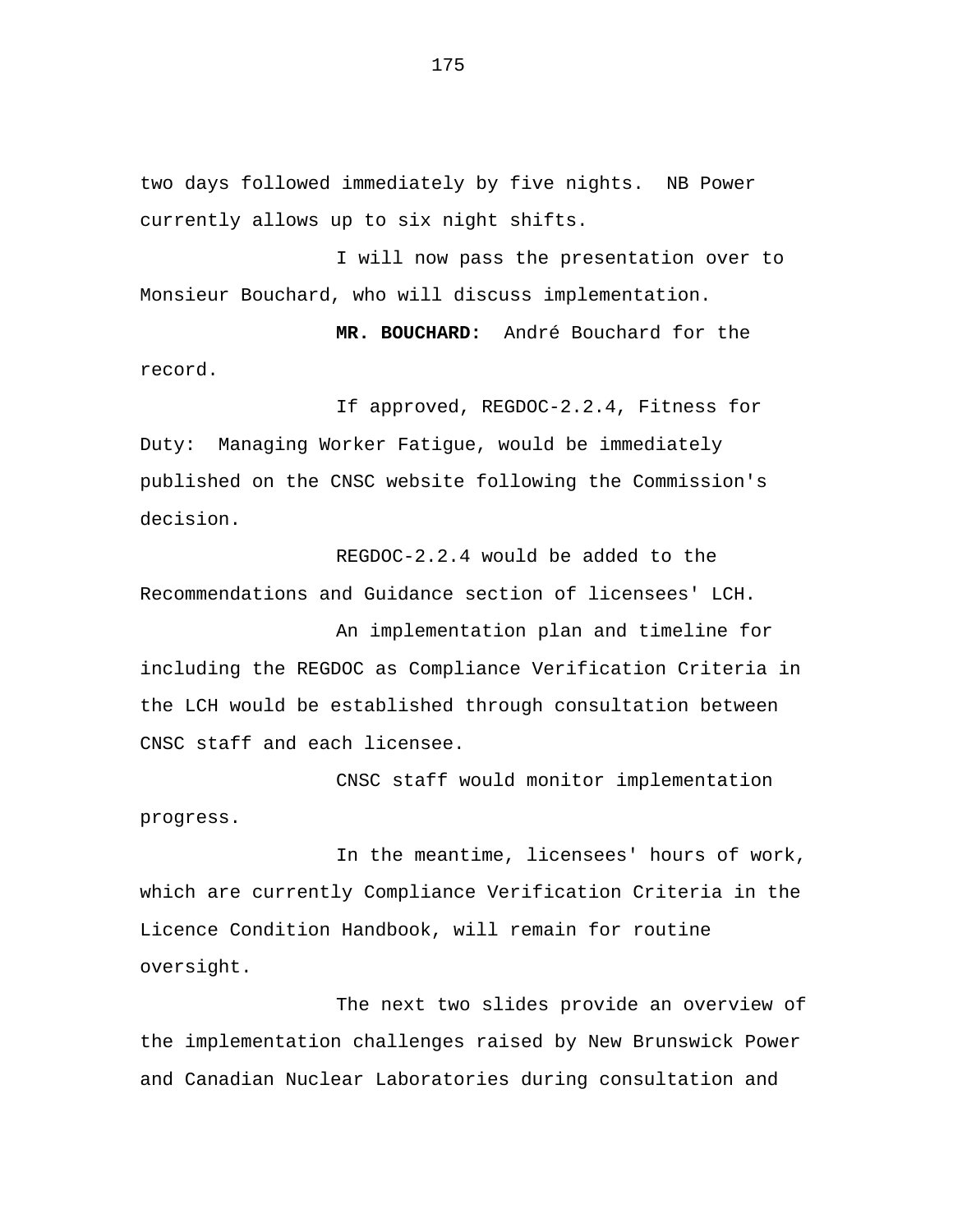again in letters to the Commission Secretary last week.

New Brunswick Power has identified several sections of the REGDOC that they are currently meeting with their existing governance. Their key implementation challenges are related to two specific requirements, the limits of four consecutive 12-hour nights and weekly or biweekly limits. New Brunswick Power indicated that they would also face challenges during outages.

New Brunswick Power has proposed a phased-in approach with medium- and long-term timeframes for implementation. New Brunswick Power communicated that they would need to increase certified staffing levels to be able to comply with the requirements of the REGDOC. Obtaining more qualified staff will take time.

CNSC staff support New Brunswick Power's proposal for a phased-in approach. The details of the implementation timeframe and oversight will be developed with the licensee. Staff will monitor progress towards the full implementation of the REGDOC and propose to provide updates to the Commission in the annual regulatory oversight report for nuclear power plants.

The Canadian Nuclear Laboratories, CNL, is the second licensee facing implementation challenges. During consultation, CNL has indicated that they have two key areas of concern. One is specific to NRU and the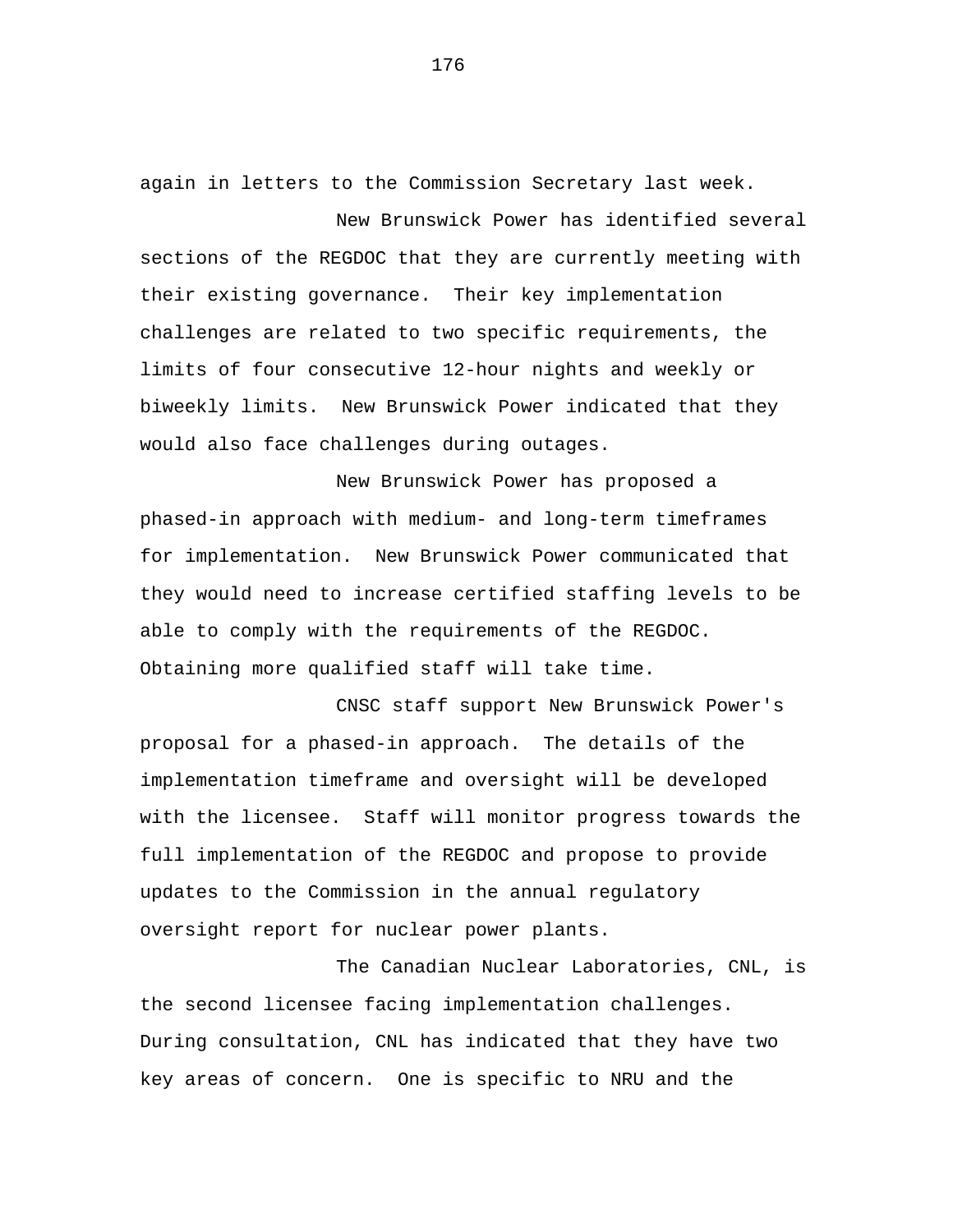second one is related to security shift schedules.

To comply with all requirements, CNL would need to increase the number of certified staff for NRU. Since NRU will be shut down in roughly 14 months, increasing the number of certified staff at NRU is not a reasonable option.

For security, CNL has implemented a schedule that includes components that are not aligned with the requirements on the REGDOC. In the letter submitted by CNL to the Commission Secretary last week, they have proposed that the REGDOC be modified to allow licensees to establish their own limits on hours of work for those in safety-sensitive positions.

It is CNSC staff's position that REGDOC-2.2.4 is based on fatigue science and benchmarking and that the limits are necessary regulatory tools for managing the potential risks of human errors caused by fatigue. In that light, CNSC staff recommend that the Commission reject CNL's request to modify the REGDOC. Instead, CNSC staff recommend that CNL develop implementation measures in a reasonable timeframe.

In conclusion, REGDOC-2.2.4 was developed through extensive research benchmarking and consultation with all stakeholders. In response to feedback received during public consultation, the REGDOC has been modified to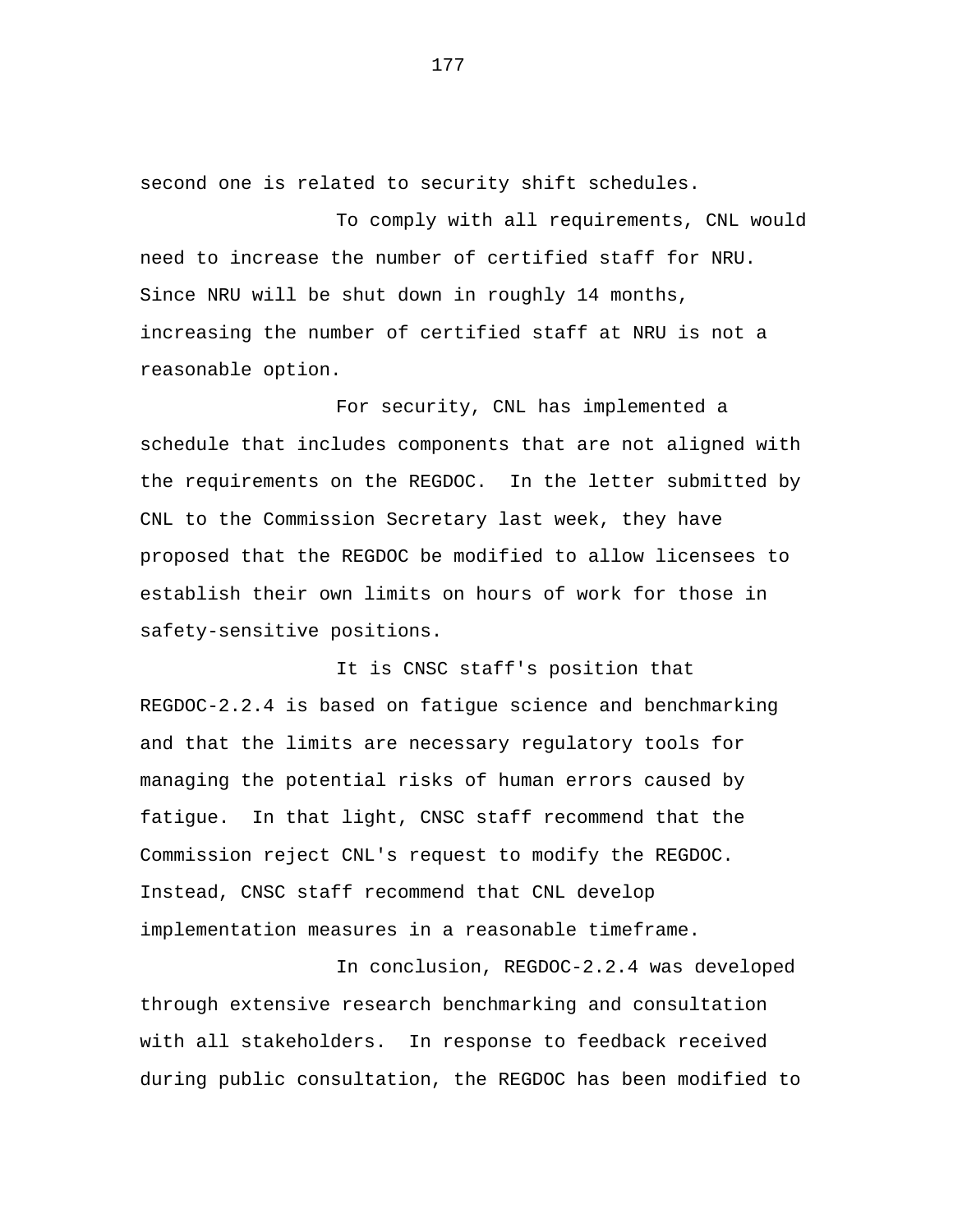the extent possible considering science and benchmarking.

This regulatory document strengthened and modernized the CNSC's fitness for duty regulatory framework in the area of managing worker fatigue.

The approach taken balances the relative risks posed by various facilities and worker positions with the measures required to ensure worker fatigue is effectively managed through a graded approach.

This regulatory document improves clarity of the CNSC's expectations and provides a consistent basis for licensing and compliance activities across Canada.

I will now turn the presentation over to Ms Owen-Whitred for the recommendation.

**MS OWEN-WHITRED:** Karen Owen-Whitred for the record.

As such, CNSC staff believe that REGDOC-2.2.4, Fitness for Duty: Managing Worker Fatigue, is ready for final approval and publication. CNSC staff propose that any outstanding issues be addressed through implementation plans tailored to the specific circumstances of each licensee.

Thank you for your attention and we remain available for any questions you may have.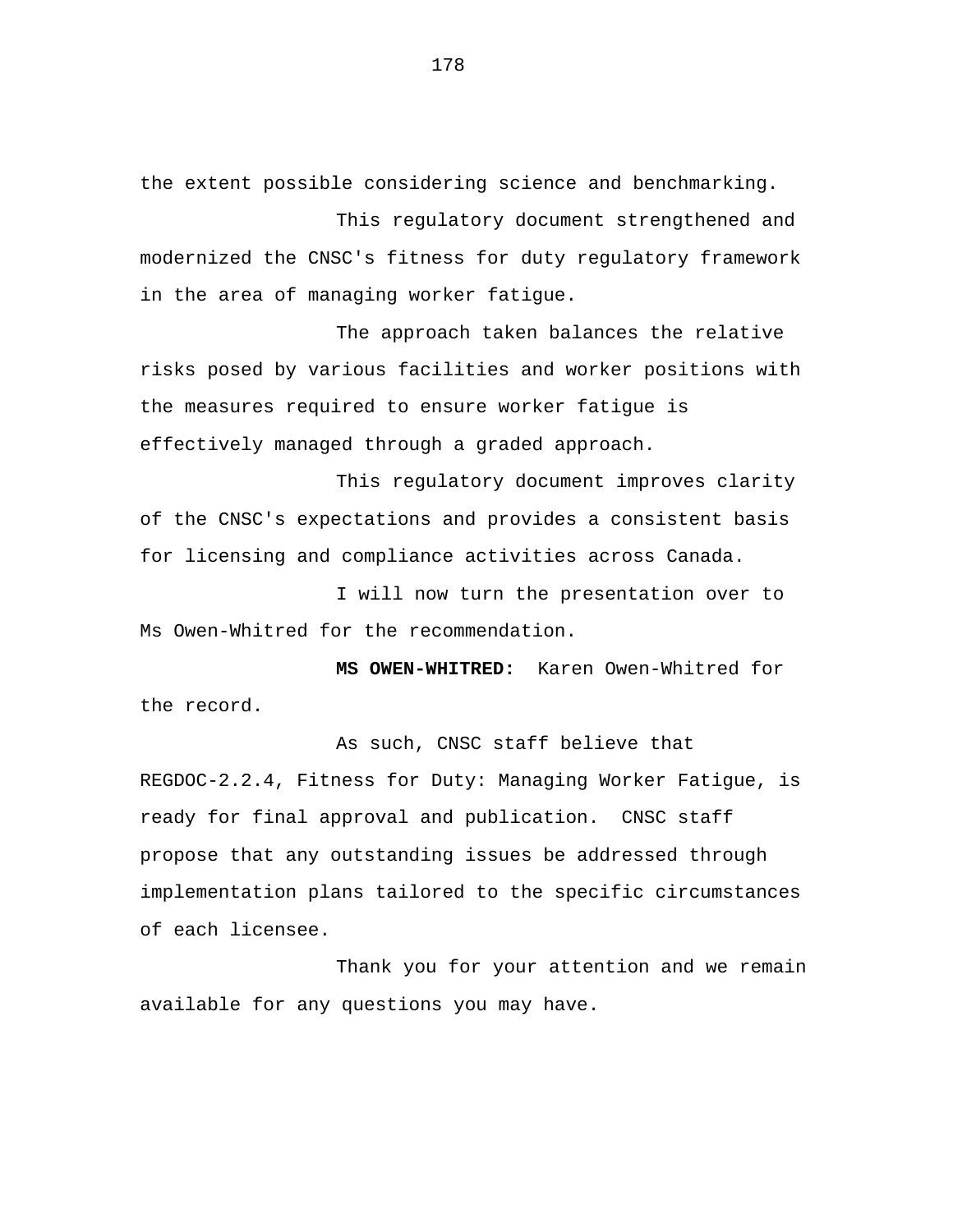**CMD 16-M70.1** 

**Submission from Énergie NB Power** 

#### **THE PRESIDENT:** Thank you.

I understand that New Brunswick Power may have a statement, as outlined in CMD 16-M70.1. I understand that you would like to make a statement. I understand also that Mr. Plummer will make the presentation. Over to you.

**MR. PLUMMER:** Yes. This is Brett Plummer, I am the Chief Nuclear Officer and VP Nuclear for NB Power, for the record.

NB Power appreciates the opportunity to discuss this important issue today.

Point Lepreau fully accepts responsibility for safe operation of our nuclear facility. Fitness for duty and fatigue are an important aspect of our nuclear safety culture. We have managed fatigue successfully since the start of commercial operation. We manage work hours in accordance with our current procedures, while respecting the collective agreement. Point Lepreau is confident that fatigue is being managed appropriately and therefore there is no risk to personnel or nuclear safety.

We appreciate the overall intent of the fatigue REGDOC but believe a licensee should be allowed to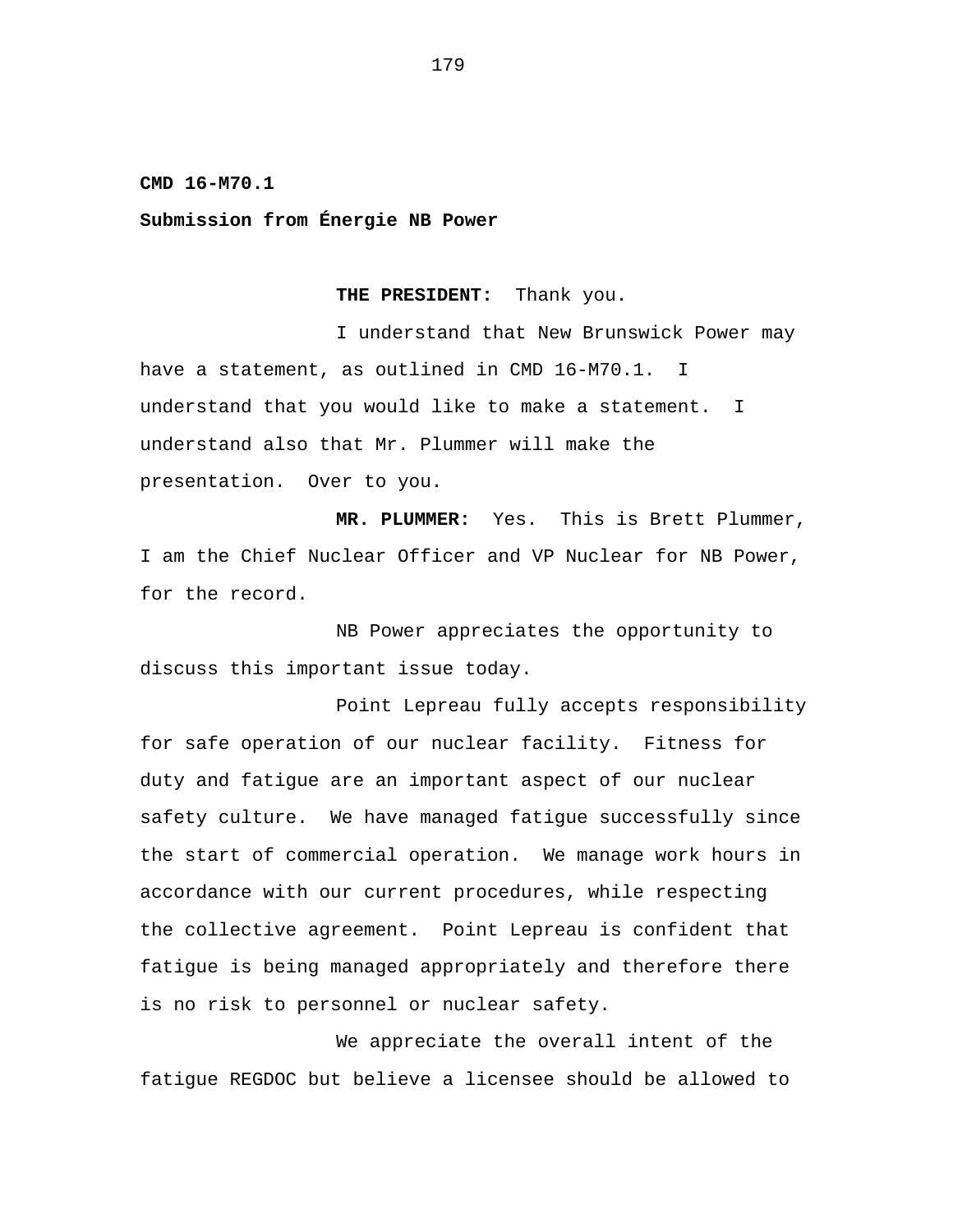evaluate alternate work schedules to demonstrate an adequate level of safety. A cognitive function comparison can be performed of our current shift schedule to verify it meets the intent of the REGDOC. The other alternative is to have a phased implementation approach due to the required additional certified staff that we need to meet the REGDOC in the working hours as written.

Point Lepreau presently has three streams of certified training ongoing to increase certified staff. We have presented a letter to the Secretariat to detail what could be implemented in the short term, the medium term and the long term.

We would be glad to answer any questions.

**CMD 16-M70.2** 

# **Submission from Canadian Nuclear Laboratories**

## **THE PRESIDENT:** Thank you.

I also understand that Canadian Nuclear Laboratories have a statement, as outlined in CMD 16-M70.2. I understand that Mr. Cox will make the presentation. Over to you.

**MR. COX:** Yes, thank you, Mr. President. Thank you for this opportunity. For the record, David Cox, Chief Nuclear Officer and VP of Operations.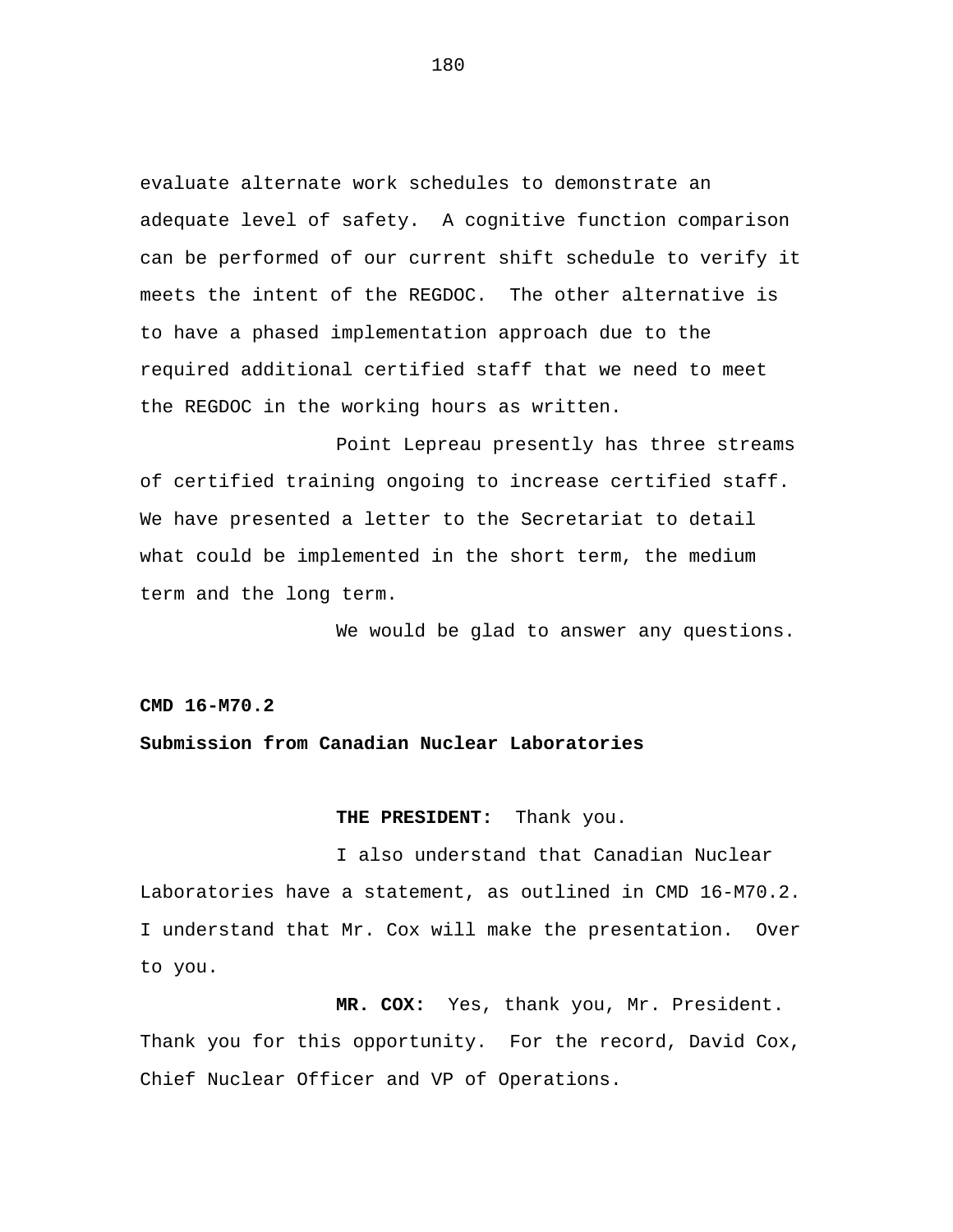I appreciate this opportunity to summarize the intervention that CNL provided in writing. I'm not going to read that back directly but I want to emphasize a few points in particular with respect to the CNSC staff presentation that we have just heard.

I must say to begin with though, CNL of course accepts our responsibility for ensuring nuclear safety is maintained and we recognize that fitness for duty, a part of which is fatigue management, is one of the essential building blocks to achieve that outcome.

CNL has had procedural controls in place in order to manage hours of work and fatigue management for many years. I note that we have utilized the current shift operating schedule in the NRU reactor facility since 1988. We had four shifts in the two- and five-day rotation, actually since 1998, and we have moved to a five-shift rotation with the same hours of work sequence in 2007. This schedule has been successful over the years.

However, as has been pointed out, the two-day/three-day shift arrangement would not be compliant with the requirements established specifically for the recovery periods, the rest recovery periods coming off of night shift, which weren't shown explicitly on the graphical presentations from the staff.

With the timeline for the shutdown of the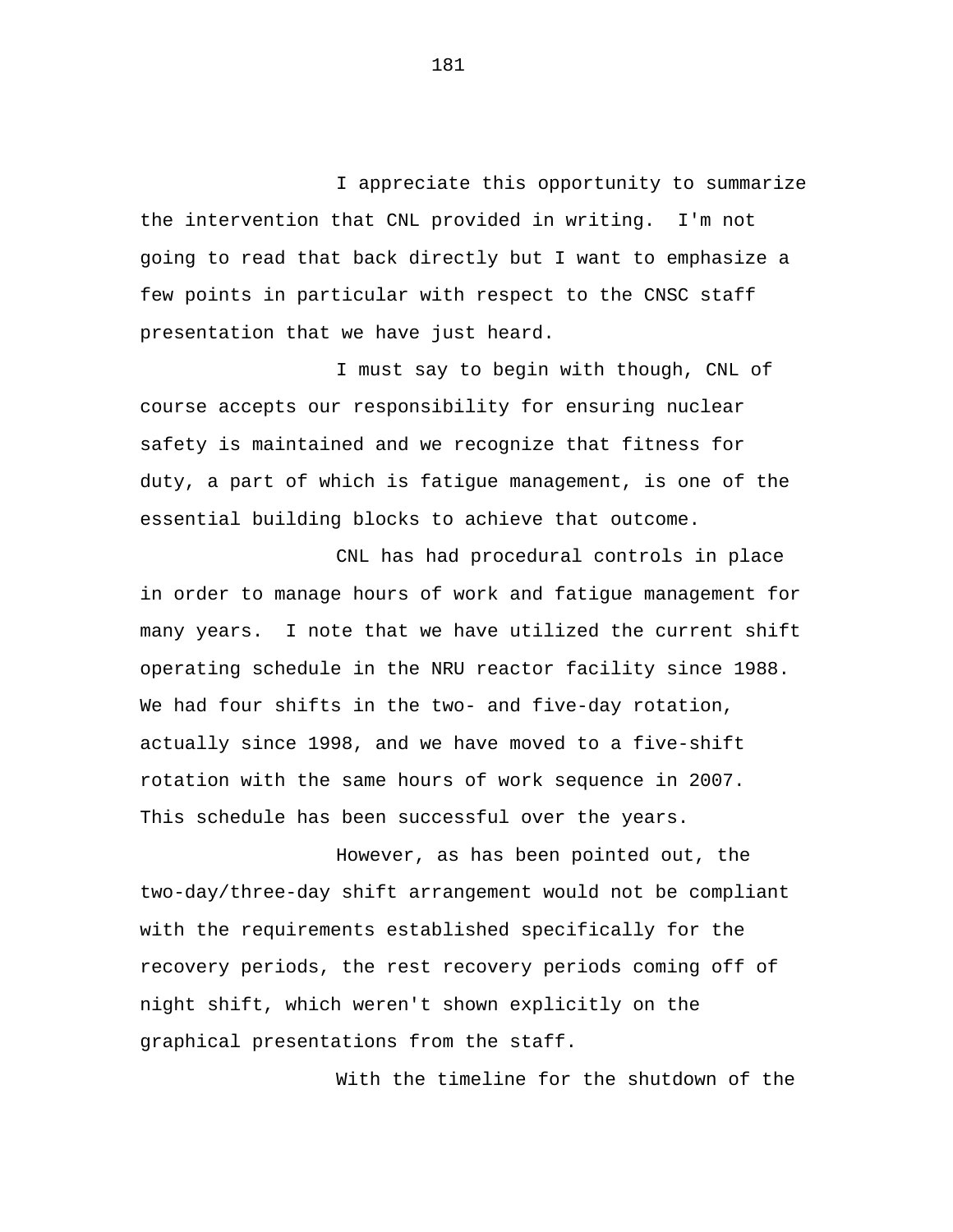NRU facility in 2018, the resulting business impact on CNL from this REGDOC really would not be significant because of the remaining timeline, but that on its own, I must emphasize, does not make it acceptable to us. And in fact, on the contrary, as has been pointed out, we recognize that our Nuclear Security Officers are on a shift schedule essentially the same as our other licensed staff working in the reactor and this shift schedule is essentially the same one used by the Ontario Provincial Police in their shift operations across the Province of Ontario.

So in summary, CNSC staff have pointed out that there is a regulatory gap regarding fitness for service -- pardon me, fitness for duty. That was the earlier presentation.

--- Laughter / Rires

**MR. COX:** Fitness for duty, one element of which is managing worker fatigue. It's quite important. However, it's CNL's view that there's not a significant safety gap in the safety and control area regarding managing worker fatigue.

So finally, as indicated in our letter, the REGDOC we believe is too prescriptive in terms of setting limitations on hours of shift work and recovery periods, instead of taking the approach of specifying more generally the requirements to be met by licensees.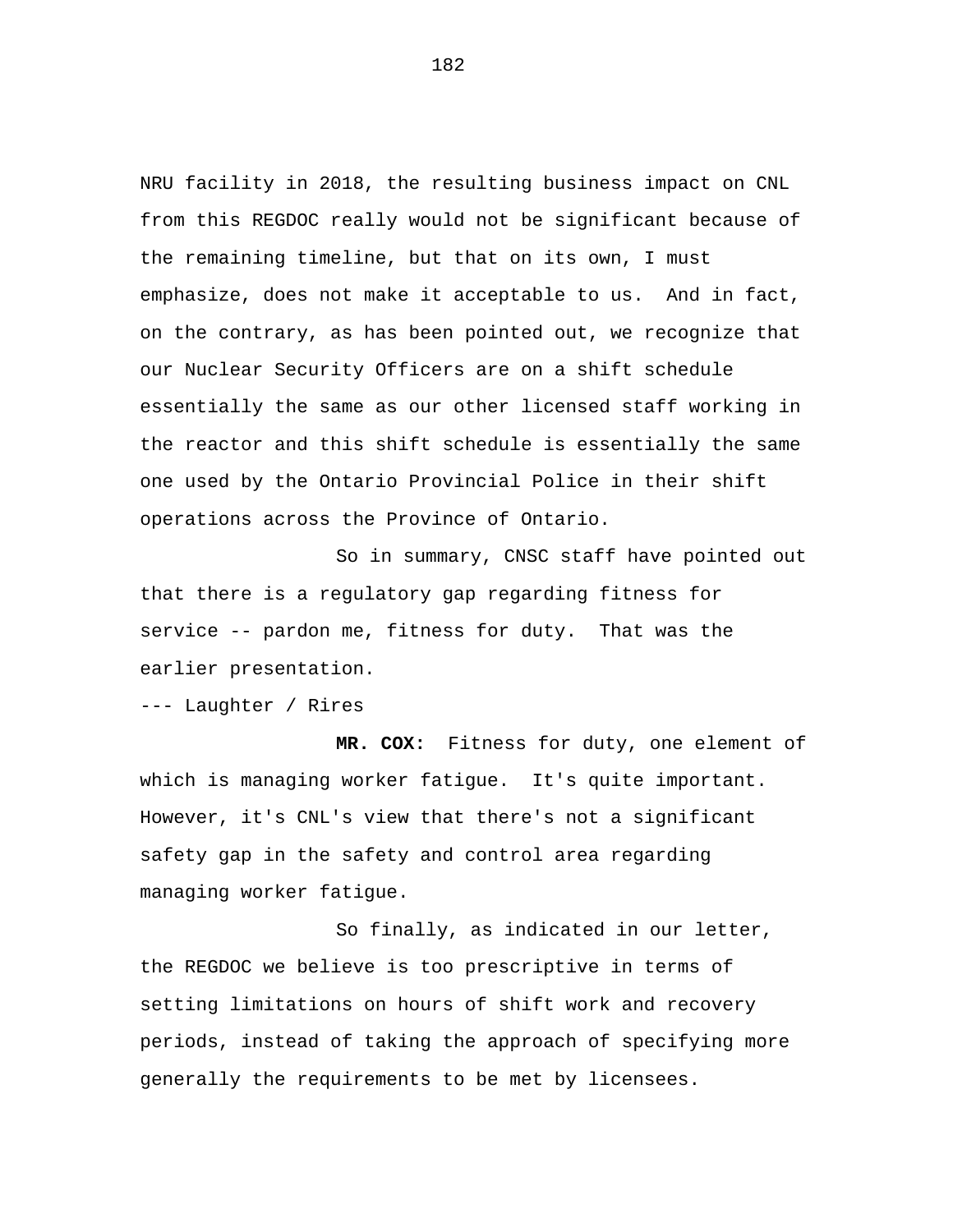CNL proposes that the REGDOC be modified to enable licensees to establish their own shift schedules, once demonstrated to be safe through the scientific process that has been utilized in the formation of this REGDOC.

Thank you. I will be happy to take any questions.

**THE PRESIDENT:** Thank you.

Anybody else who wants to make a comment? **MR. SAUNDERS:** Yes, Frank Saunders for the record. You knew I couldn't pass this up on a REGDOC, right.

So a couple of points, I think. Yes, for sure, like everybody else, the industry has, as long as I can remember, always treated managing hours of work and fatigue as a significant issue and we have always done that. In fact, I was a Certified Shift Supervisor in '85 when Ontario Hydro changed from 8 to 12 hours, so I experienced the change firsthand and worked a number of years under that regime, and I don't think anyone disagrees. So we have a long history with that.

The issue then becomes sort of is the REGDOC exactly what it should be?

I do recognize that CNSC staff offered a number of opportunities, workshops for stakeholders and the like, and the document, in our view at Bruce, has improved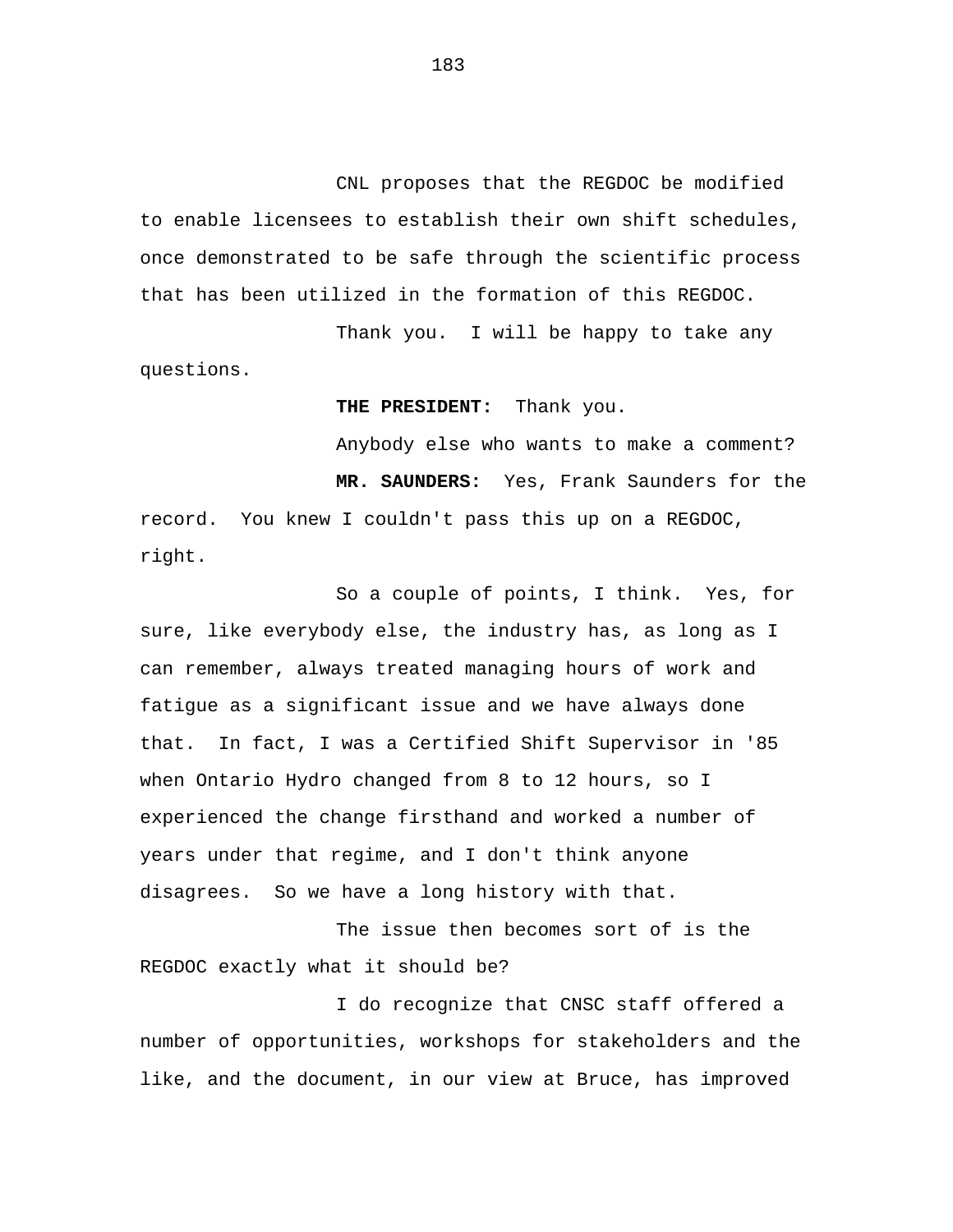greatly because of that work. So, you know, I'm not claiming that we didn't get a chance to be heard. However, we do believe that there is still a kind of fundamental flaw in this document that should be addressed and could be addressed reasonably easily.

To illustrate that point, I would get you to look at section 4.2. 4.2 is the limits to the hours of work for safety significant -- or safety-sensitive positions. So what you have here is a fairly prescriptive --

**THE PRESIDENT:** Wait a second, let us catch up with you here.

**MR. SAUNDERS:** Sorry, I'll let you find it. It's on page 7.

--- Pause

## **THE PRESIDENT:** Yes.

**MR. SAUNDERS:** Okay. So what you have here and on the table that follows is sort of very specific controls on the hours of work and they have broadened this section based on the feedback they got from us, so it's more applicable than it was when it started. And from Bruce Power's point of view, because of the shifts we work, we can actually meet this.

The issue with this schedule is it's really focused on a five-crew rotation working a 2-3 split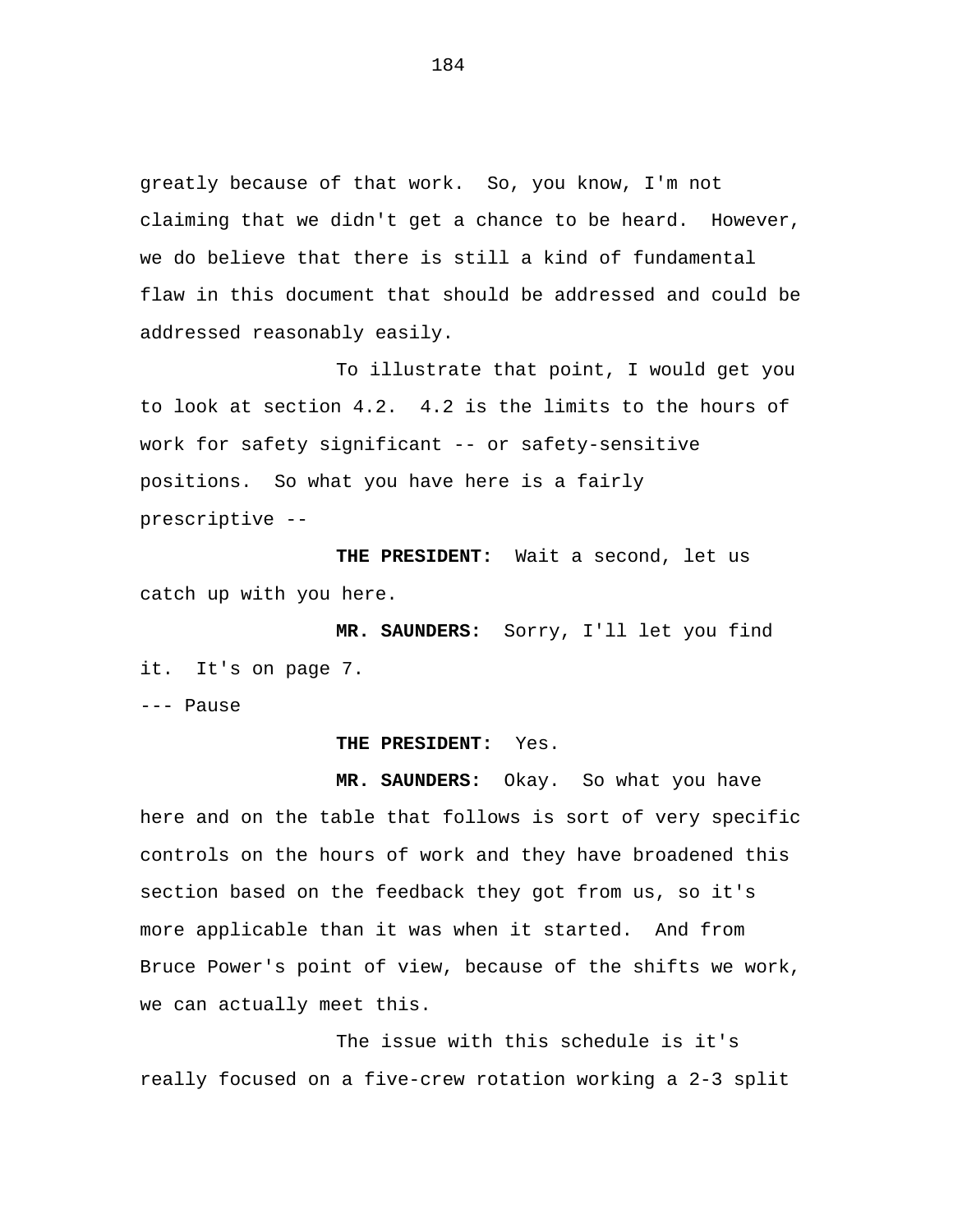on the shift schedule and it's set up with limits on hours of work that mostly focus around that. And that's okay as long as you're working that schedule, but there's no guarantee you always will.

So we already do at Bruce cognitive analysis programs. We run these on our shift schedules already. We run reasonable perturbations on them so we know the impacts of working an extra shift or working extra hours and so forth, and we build our management controls to support that program.

In our view, what this section should require us to do is that. The section should say, "You will run the cognitive analysis by a recognized program to analyze the impact on your shift schedule and on the kind of perturbations you might want to run over time on various things and you will set within your control system the hours of work limits that are appropriate for that schedule."

This gives us the flexibility to adapt to changing circumstances when we need to, because although certainly fatigue is absolutely important to nuclear safety, or any other kind of safety for that matter, so are many other things, and our job as an operator is to be able to balance those things. So we need the flexibility to do the analysis, to set the limits that are appropriate for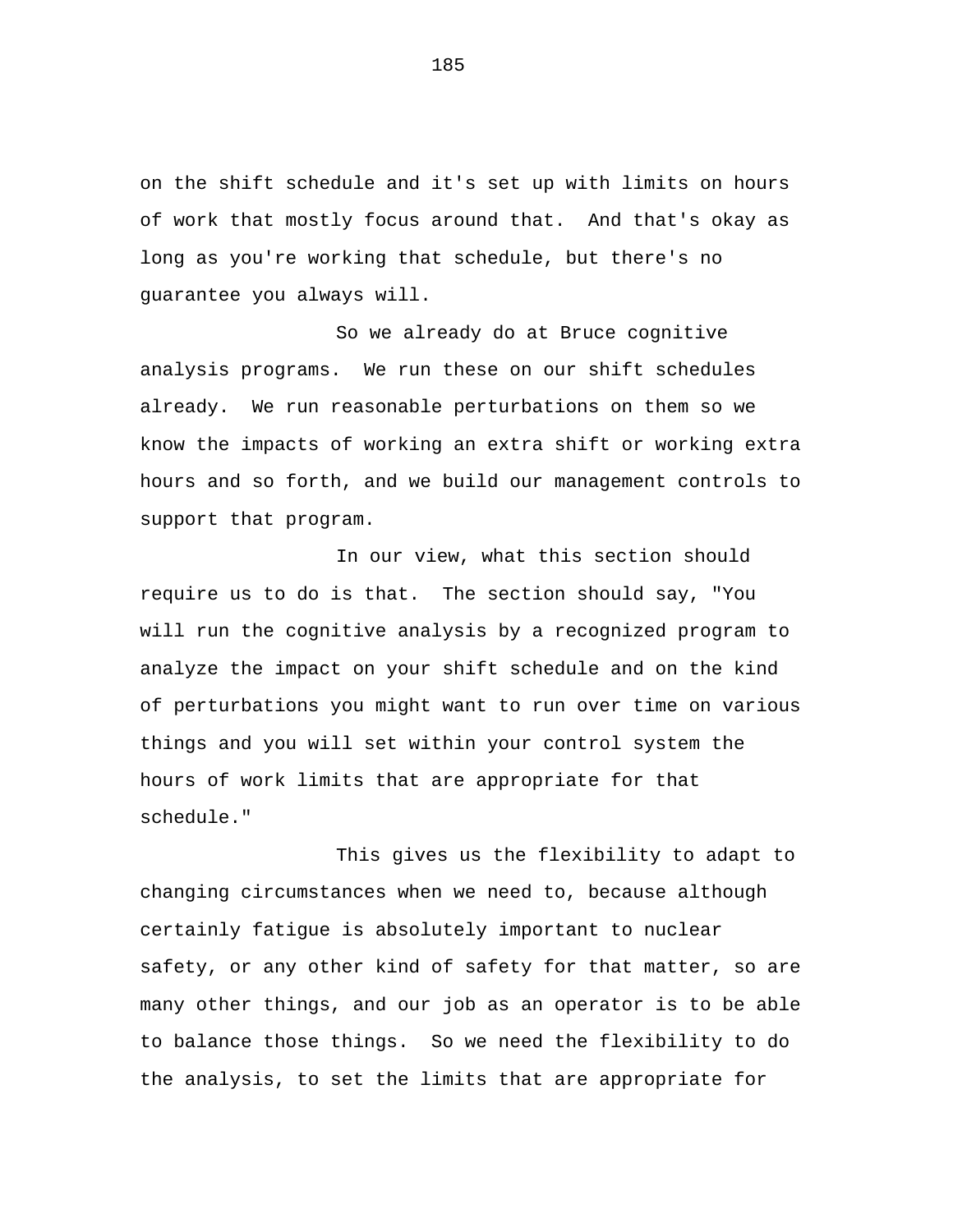the circumstances we find ourselves in.

CNSC can always check these things. And as a fallback, you know, it can say, "If you don't want to do your own analysis through a prescribed vendor who does this, then these are the limits that you need to follow." But there should be an option for you to do that analysis, because we don't know whether we are always going to work a three-two schedule, right? In fact, in some cases we don't even today.

So in reality, the controls ought to be through a process rather than trying to specify them, because although I appreciate CNSC staff trying to run all these shift schedules and provide us with the advice, they can't possibly know all the circumstances we might face in doing this.

So in my view, this is really the crux of the argument, is do you control the actual limits on a day-by-day, hour-by-hour basis or do you tell us what the means of establishing those controls are? From my view, you should be telling us the means because it exists today. It didn't exist sort of 10 years ago, you couldn't find people to run these programs for you, it was pretty rare. These days, this analysis is easily obtainable. In fact, I think we use the same analysis that CNSC staff did when they did theirs. So it is not hard for us to run a shift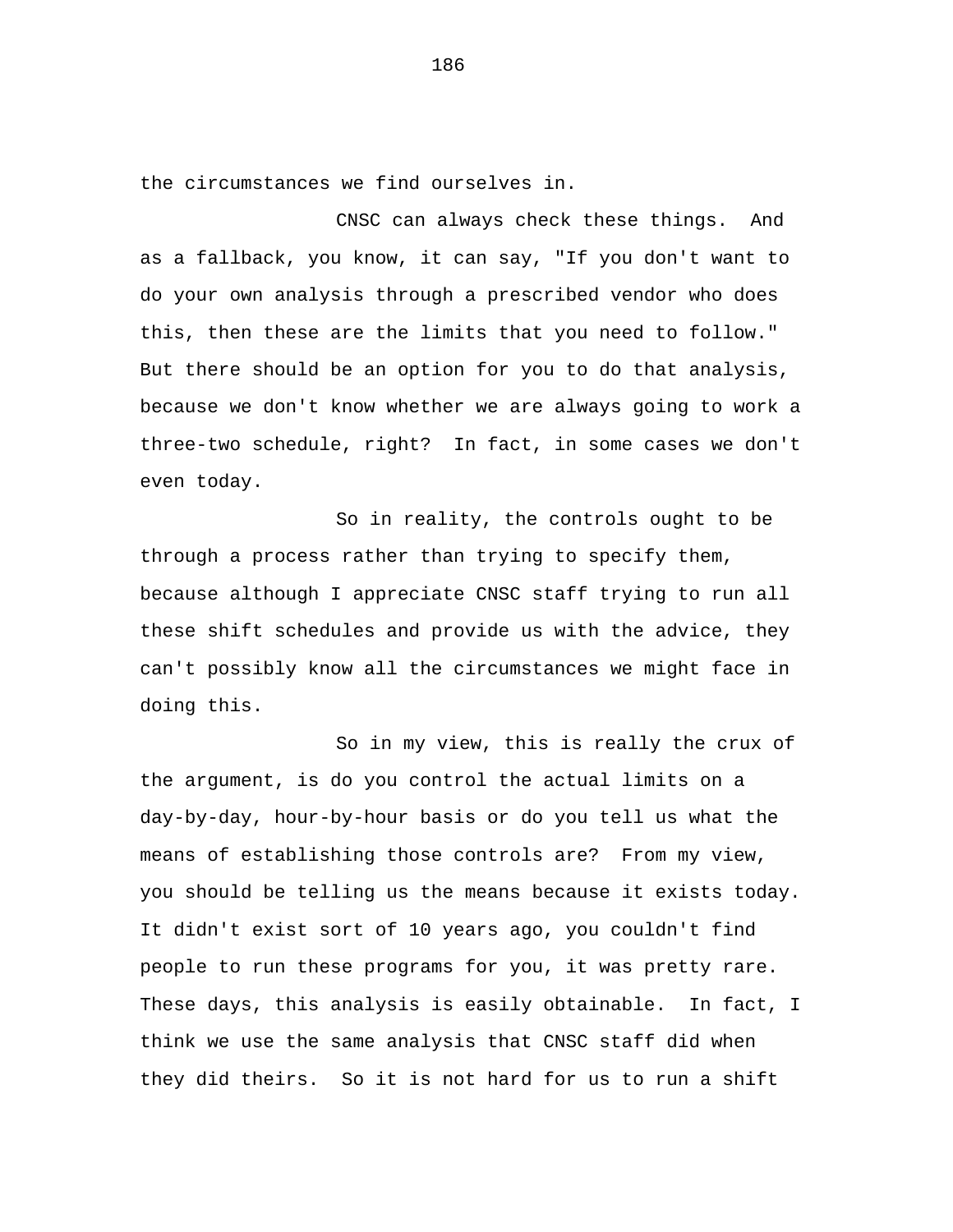schedule and come up with the limits that make sense.

CNSC could certainly say there are some obvious limits, 60 hours a week, that sort of thing, right, which says you ought to balance those, but we don't need the detail in here about time off and all that, because we should establish that ourselves and then CNSC should do inspections to see that in fact we ran qualified programs, that we established the limits appropriately and so forth. It allows us the flexibility to run the business the way it needs to be run and to address the concerns we need to.

This is an argument I have had on a number of regulatory documents where in essence they try to teach me how to fish instead of trying to tell me what the limits are, right? My job to know how. I think it's CNSC's job to establish the limits.

The other qualification I would like to make is really around the guidance. And again, this is something you have heard from me before. The guidance gets too specific. The definition for guidance in my mind is not really guidance, the definition for guidance is instructions in another form. I think guidance should be guidance.

But let me point out a couple of things in the guidance that I would argue with, right.

Shift turnover -- I'm still on page 7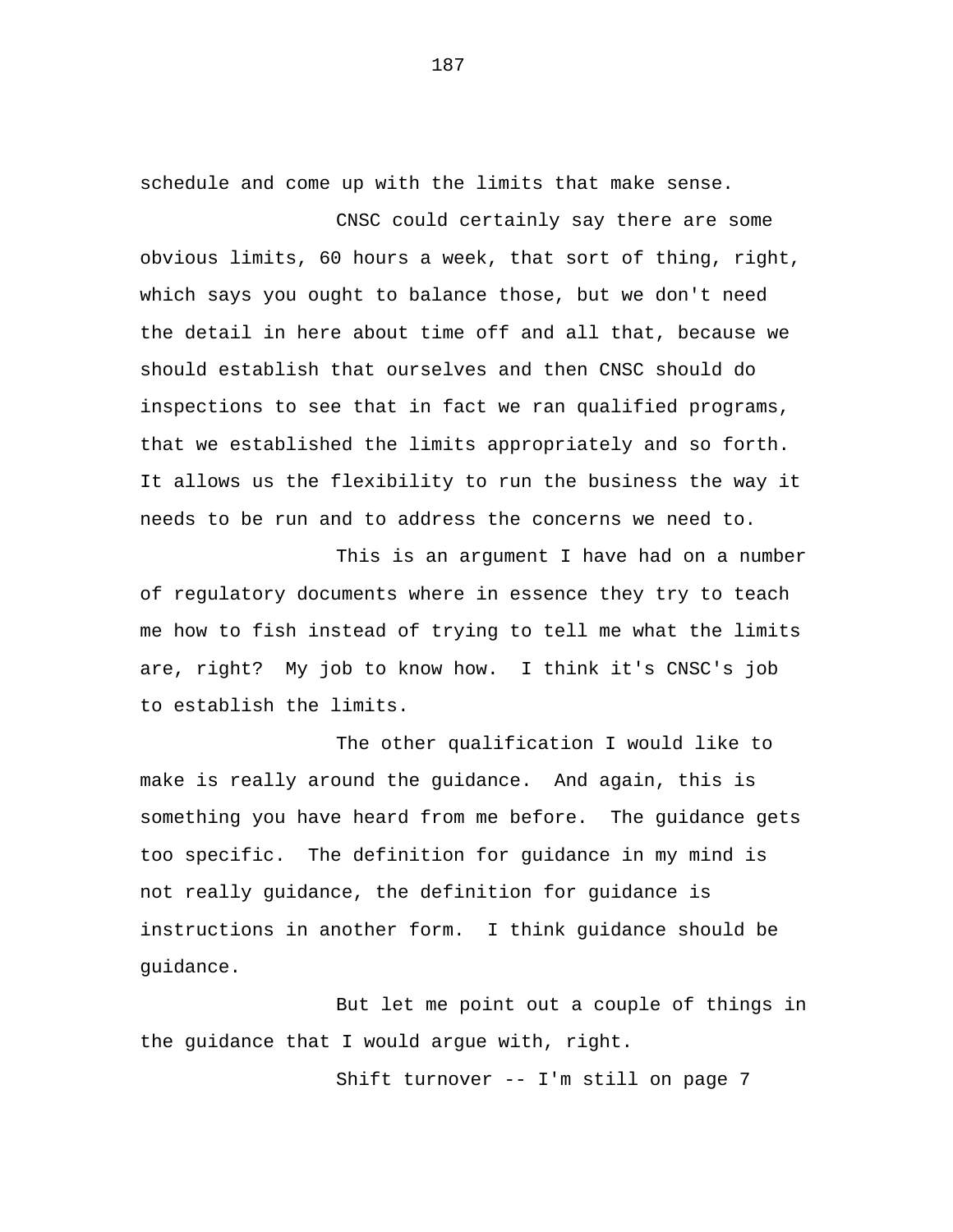about halfway down -- shift turnover should normally be less than 30 minutes per shift. Well, I agree why that's put in there, it's put in there so that we won't somehow make an excuse and work people an extra three hours under the guise it's shift turnover. I mean that's not the intent but that's a control.

But in reality, shift turnover needs to be whatever shift turnover needs to be and we need to take into account those hours if they are too long, because actually an extra 15 minutes on shift turnover will make no difference in somebody's cognitive awareness. It could make a huge difference in nuclear safety if the turnover is not completed properly.

So here you have a limit that I think was good intentioned, but it's stated inappropriately. The guidance makes this the priority rather than nuclear safety the priority. So the guidance ought not to do that. The guidance ought to state more clearly, "You shan't use shift turnover as an opportunity to extend people's work schedule, because that's not the intent, right, and so you shouldn't do that."

You know, another case, although I don't think this one is quite in guidance. It says, "Staffing levels shall be sufficient" -- I'm on page 8 at the top - bottom right after D. "Staffing levels shall be sufficient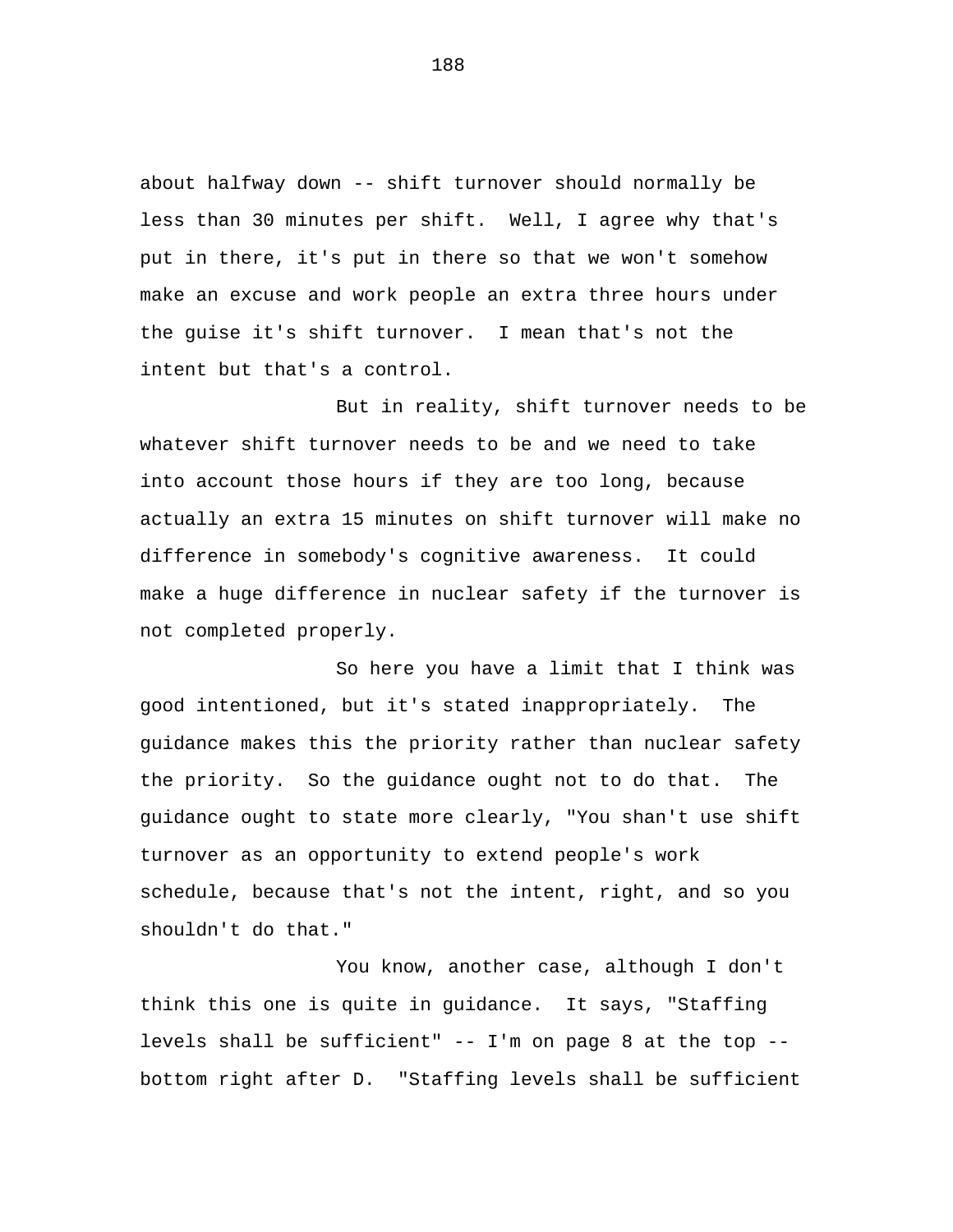to ensure training activity, sickness, et cetera, do not lead to non-compliances with the hours of work." Well, generally speaking, non-compliance with an hour of work is always some kind of a staffing issue. It's not normally a staffing level, it's usually a surprise -- somebody is sick, winter weather or somebody can't get to work, and it takes you a couple hours to actually bring somebody in to fill in that spot. So it's a statement just doesn't quite make sense.

Certainly I would agree that you should have sufficient staff that you should very seldom be breaking hours of work because of that. But it'll never be zero. I mean, I could double the number of people on shift, and I guarantee you that it still wouldn't be zero. Right? And doubling the number of people on shift is not exactly an economic -- in fact, it's not even practical, because I couldn't train that many people anyway.

So, you know, so there are places where these things I think need to be clarified and put in slightly different words around what the objective is rather than just that.

So but to me, the fundamental thing that I really worry about is 4.2. I think 4.2 should be more specific. Know your schedule, analyze your schedule, have your limits of hours of work appropriate to that schedule,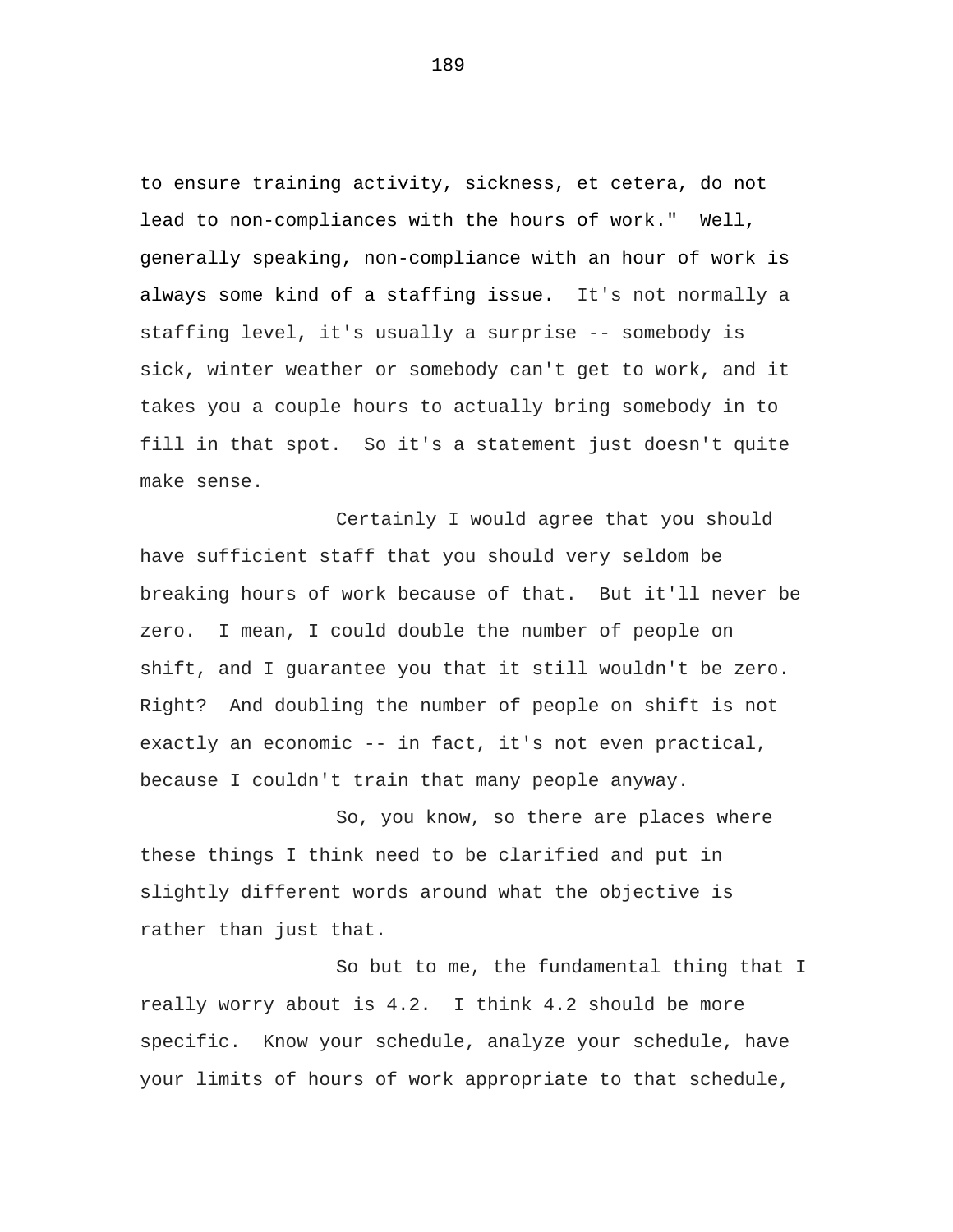giving some high-level limits at the CNSC which set around total number of hours, et cetera.

**THE PRESIDENT:** I'm sure staff would want to react to that, but I'm going through the list. Anybody else want to raise an issue?

**MR. MANLEY**: Thank you, Mr. President. Robin Manley, Ontario Power Generation for the record.

Mr. Saunders and the others spoke very eloquently already on a couple of the points that I would make, so I'll just say them briefly and then come up with one new point.

Like the others, OPG believes that the regulatory document ought to be written in a way to provide sufficient flexibility for the licensees to both maintain safety and operational performance, and thus Mr. Saunders' suggestion that a licensee be able to do the analysis, have that in hand, CNSC can inspect it, and as long as that analysis supports safe shift schedules, then that ought to be acceptable because it meets the fundamental requirement.

Currently, Ontario Power Generation is able to meet the limits that are prescribed in the document as the CNSC staff presentation made clear. So that's good; however, who knows but that something in the future might cause us to want to develop a new shift schedule that might be outside that box. As long as we're able to do the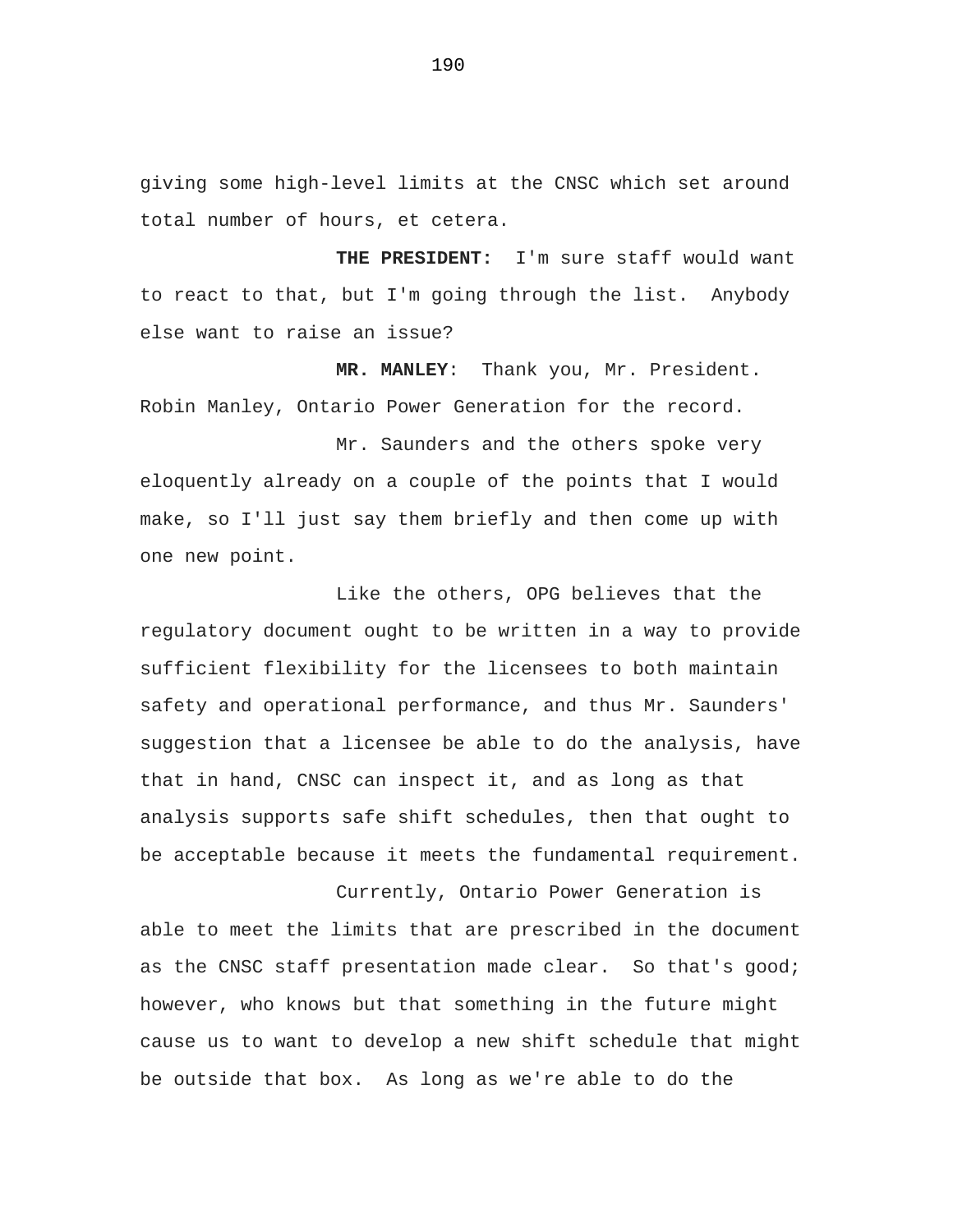analysis and demonstrate adequate safety, that should be acceptable.

So the new point that I would make is - and this relates to something that I believe has been said in front of the Commission before with -- related to hours of work. A couple of the licensees, OPG included, had had concerns with previous draft versions of the REGDOC related to major projects like refurbishment activities. And we appreciate that the fact that the CNSC staff have listened to that concern and as was described today broken the previous sort of single-size-fits-all proposal into safety-sensitive positions, a broad population. That was helpful.

And in addition, the CNSC staff have recognized in the REGDOC the opportunity for licensees to prepare a rationale to exclude certain staff from the broad population on the basis that they would have no safety consequence, no safety impact. So we do intend to avail ourselves of that opportunity by putting together the rationale for certain kinds of workers involved in our Darlington refurbishment project. And again, I appreciate CNSC staff listening to that concern, which was very important to us. Thank you.

**THE PRESIDENT:** Thank you. Anybody else? Okay.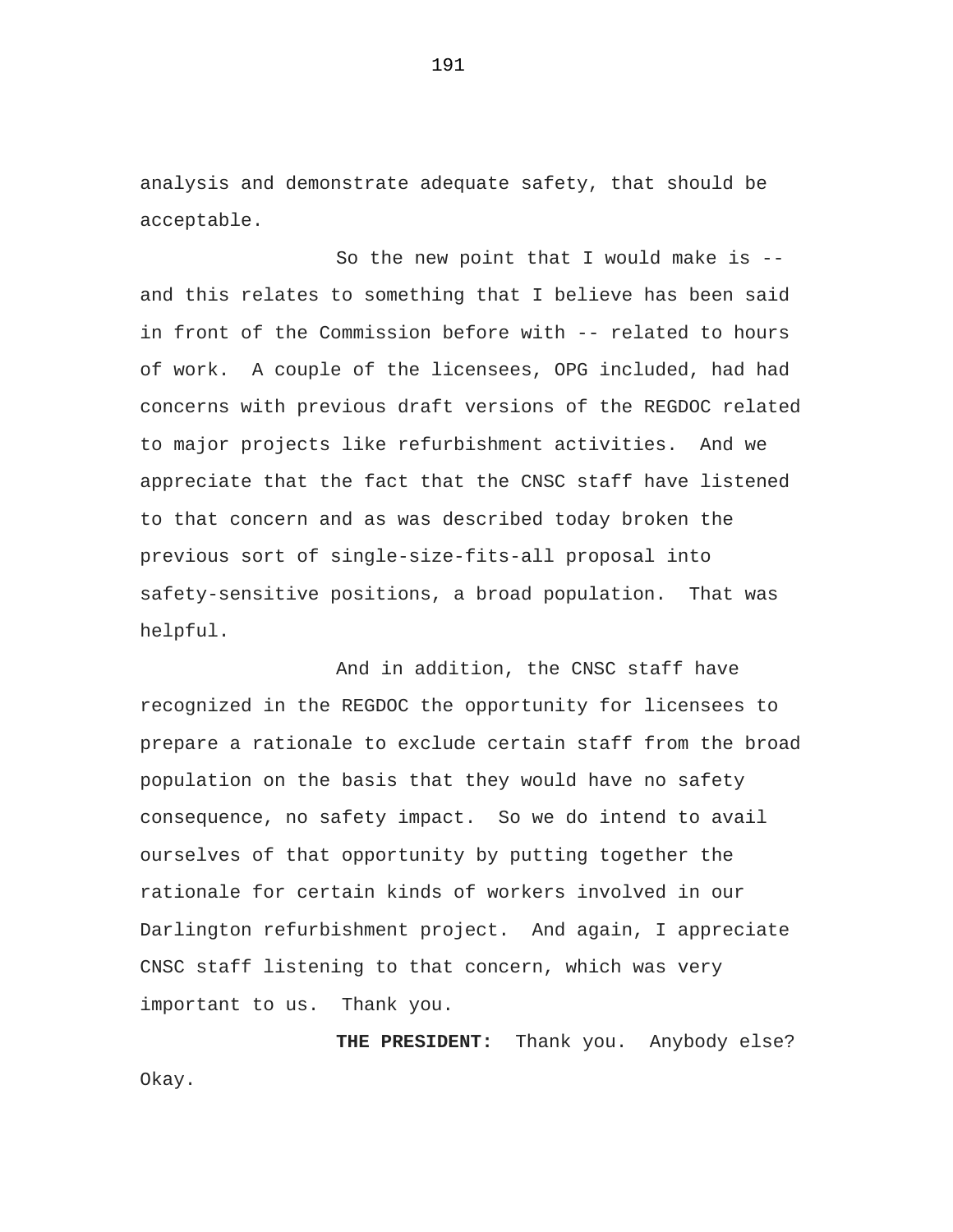Staff, you want to -- let's see how we'll do this in order, since there was a specific comment made, maybe you'll have the first opportunity to respond.

**MR. BOUCHARD**: Thank you. André Bouchard for the record.

Obviously, when writing a regulatory document there's many components that needs to be taken into account. But first and foremost, I would just acknowledge what was expressed with regards to the work that has been involved and how we work towards accommodating as much as possible the requests from the licensees and stakeholders, because unions also were a big part in that discussion that we've had over the years that we prepared that REGDOC.

Components that comes in into developing a REGDOC, as we were saying. We, as a regulatory agency, need to look at the governance that Canada may have from the IAEA, other agencies. So we start our benchmark abroad and we bring it home as well, looking at what other regulatory agencies like ours are doing with regards to fatigue management in the different aspects. This is where we actually looked at their practices and came up with also the model that is also published in literature, which requires several components as part of a balanced fatigue management approach.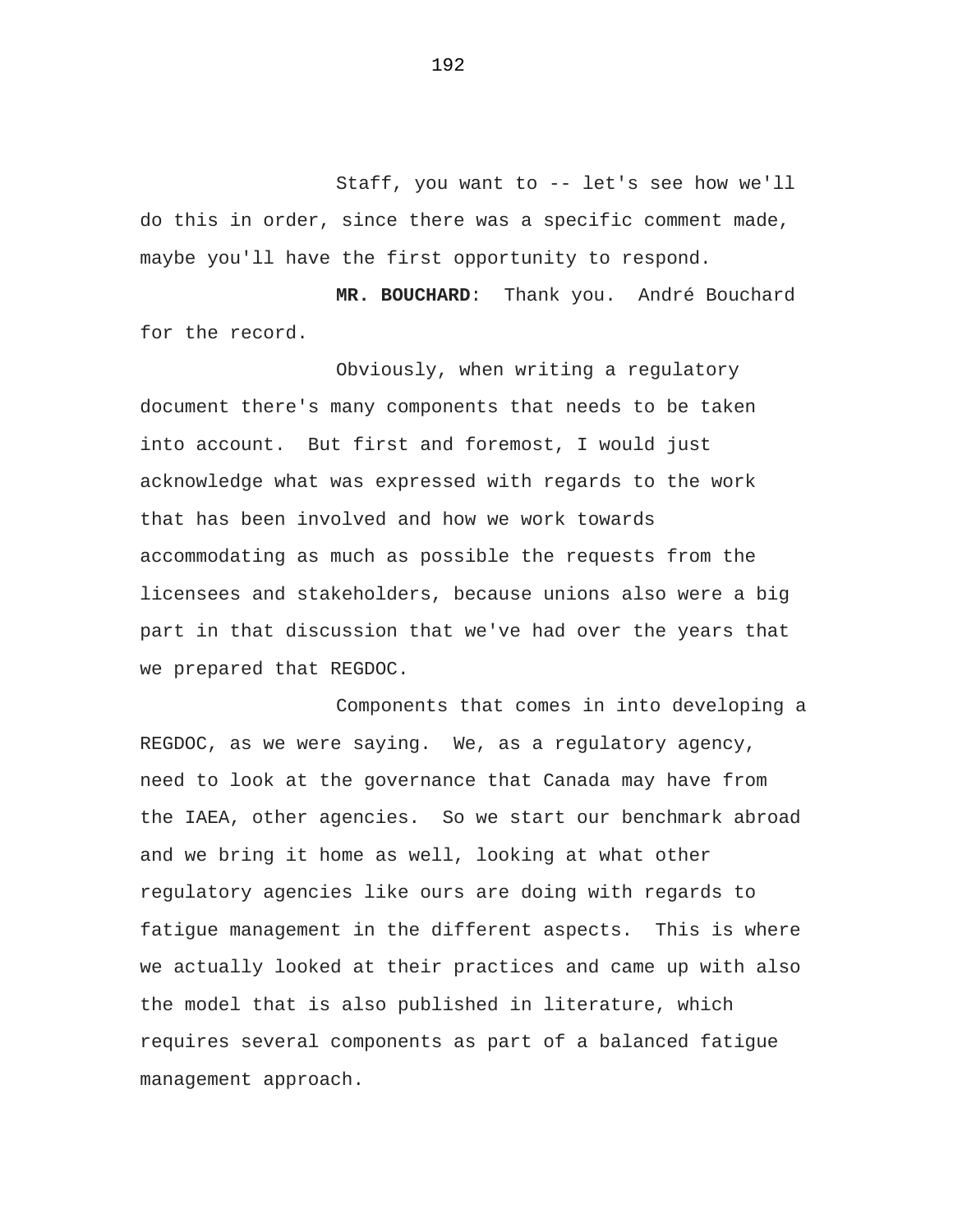A portion of that approach requires having specific hours of work limits. And one of those reasons is that humans are humans, whether they are piloting a plane, driving a truck, or running a nuclear power plant. Humans have limitations. These studies shows at some point where humans may start getting into a weaker spot into it. CNSC as well has a point where we are obviously dealing with human performance and the support and how we make sure that people with high responsibilities in nuclear power plants can be ready at any time to respond to normal operations or events and emergencies as well.

So in that analysis as well, I would just like to stress the point that although we've gone through several iterations of discussions with licensees, the point that was brought up with regards to the shift rotation hasn't been brought up in writing, if you could see that, in front of you through the comments that we at least received or dealt with. However, it is -- as it was said and pointed out, it's part of the guidance. It's not - it's a non-binding part of the requirement document to which licensees are not necessarily to follow, but we felt it was appropriate to account for a period of 30 minutes each shift so that at the bottom end of the day we could have a good feeling of the number of hours' total work.

**THE PRESIDENT:** I'm more -- look, the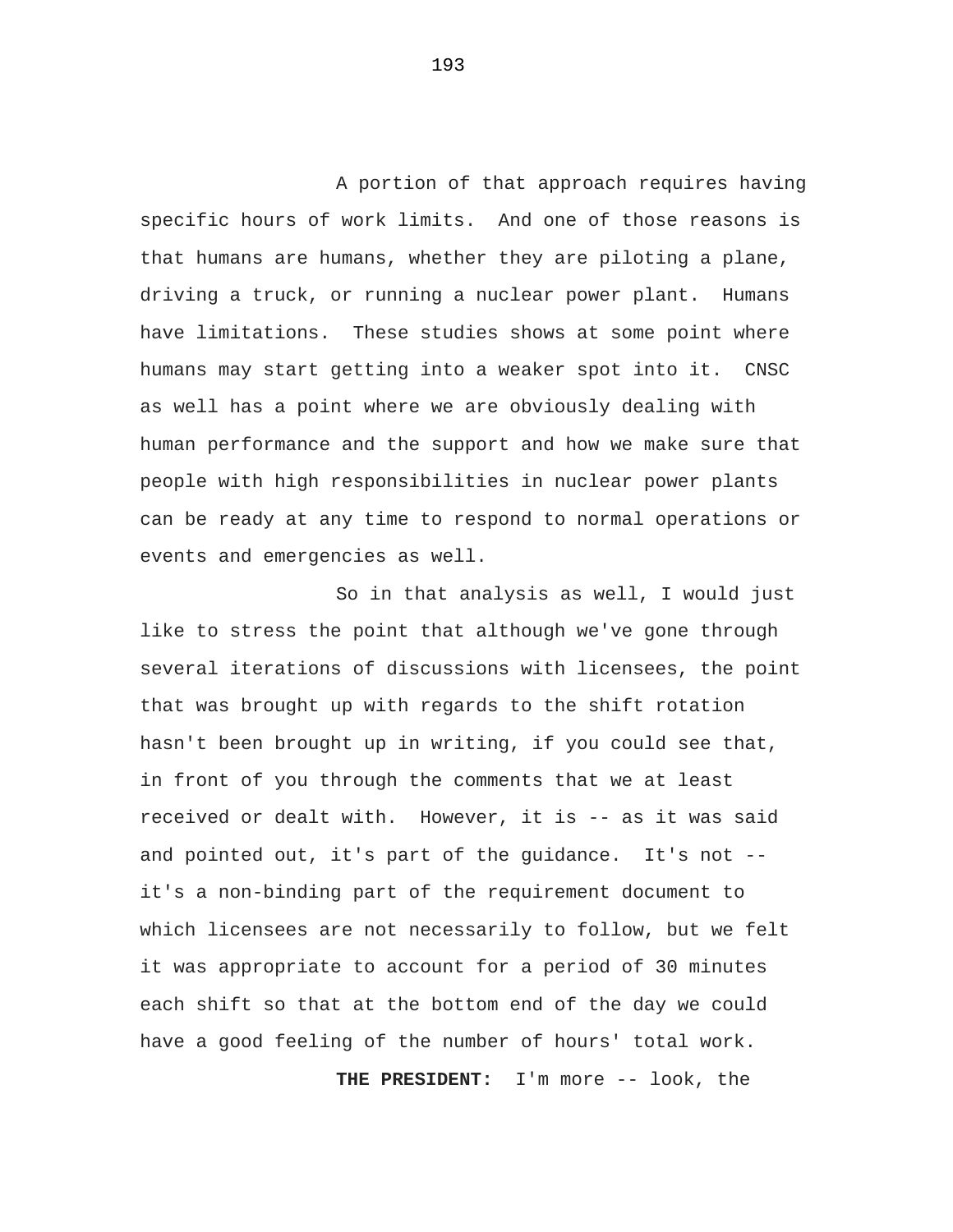philosophy between guidance and the "shall" and "should" - we will never get over that. I'd just like to remind you when I got on this job, the clarity of what was in a licence or outside the licence wasn't very clear. Those are the trouble of 2007-2008. None of you -- I don't know who remembers them. Maybe you, Mr. Saunders.

So I actually don't agree that you don't want to give some shoulds which tell staff how they're going to benchmark compliance. When they go in and check to see whether you are gaining their regulation, at least they're telling you what they think is good management practice. I can understand it's very specific, but from their perspective is -- it's kind of a thing that they will measure what you do.

I'm more interested in staff reaction to the very prescriptive four points here, 1, 2, 3, 4 on 4.2. I was reading them to be as giving them flexibility, in other words, am I -- do I understand this right? Is that flexible? Or each one on itself is a limit? Go ahead.

**MS McROBBIE:** Helen McRobbie for the record.

So one thing I want to make clear, in case it wasn't clear from the presentation, is the prescriptive limits on hours of work apply to those in safety-sensitive positions. Safety-sensitive positions are defined as ones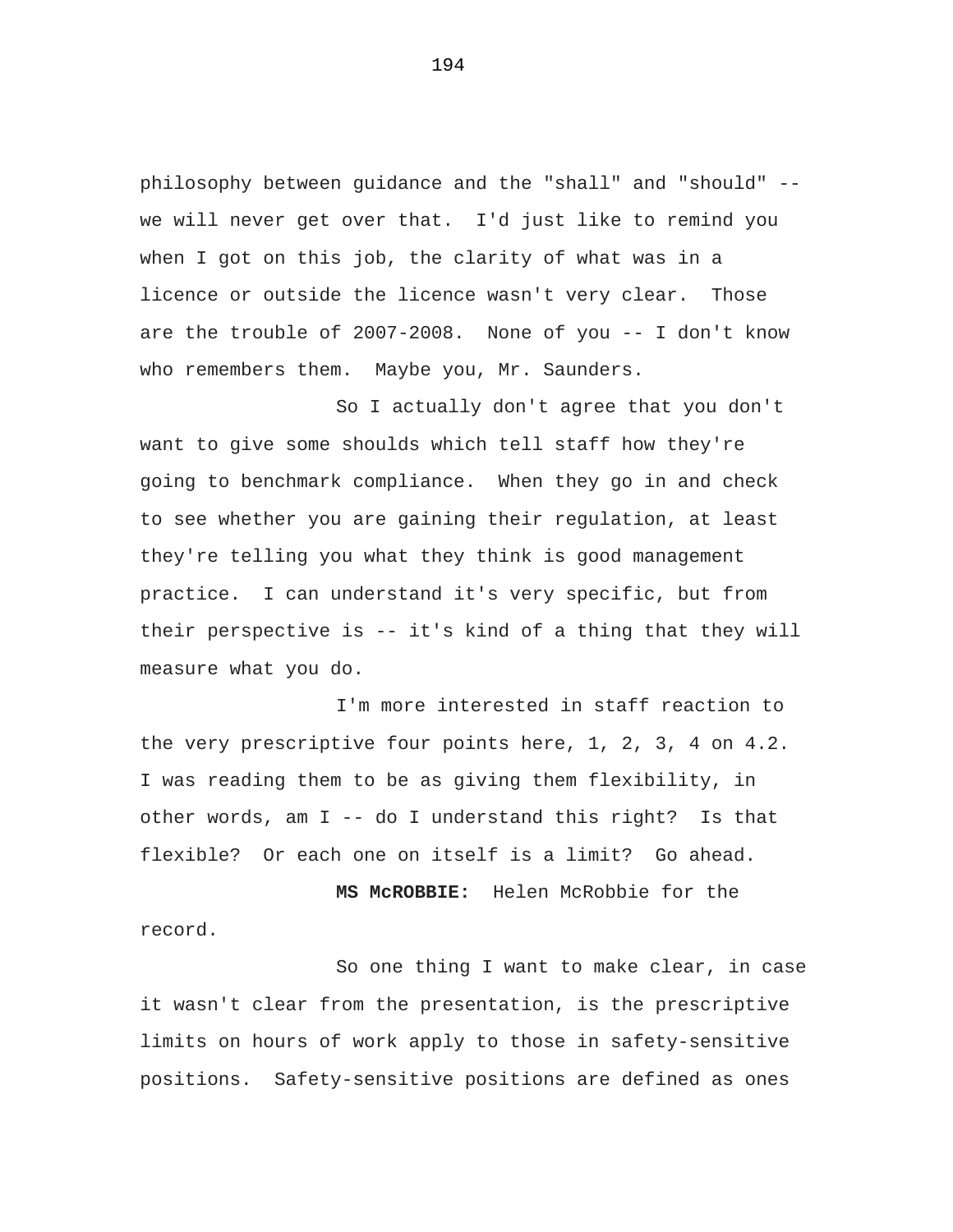where impaired performance could result in a significant incident affecting the environment, the public, for example. Part of this, in determining who is a safety-sensitive position, is that the actions that are assigned to that group could contribute to a significant incident or could result in an inadequate response to a significant incident. So the positions who we've defined, such as certified staff, minimum staff complement, and security staff, are the ones who are there to respond to an incident.

So as far as the proposal for rather than setting prescriptive limits for this population of just leaving it performance and just allowing licensees to establish whatever limits they feel are appropriate, I don't think it's warranted for this population of workers.

So we know that work schedules contribute to fatigue because they dictate when sleep opportunities occur and the maximum duration of the sleep opportunities. So for this group of workers, I think it's important for a regulatory body to have limits in place. So as far as the assessment of schedules, CNSC staff feel it would be great for the performance-based, the broad population. But we see the need to have a prescriptive approach for the SSPs.

As far as the question about the limits, so what we've done, there are the four limits that we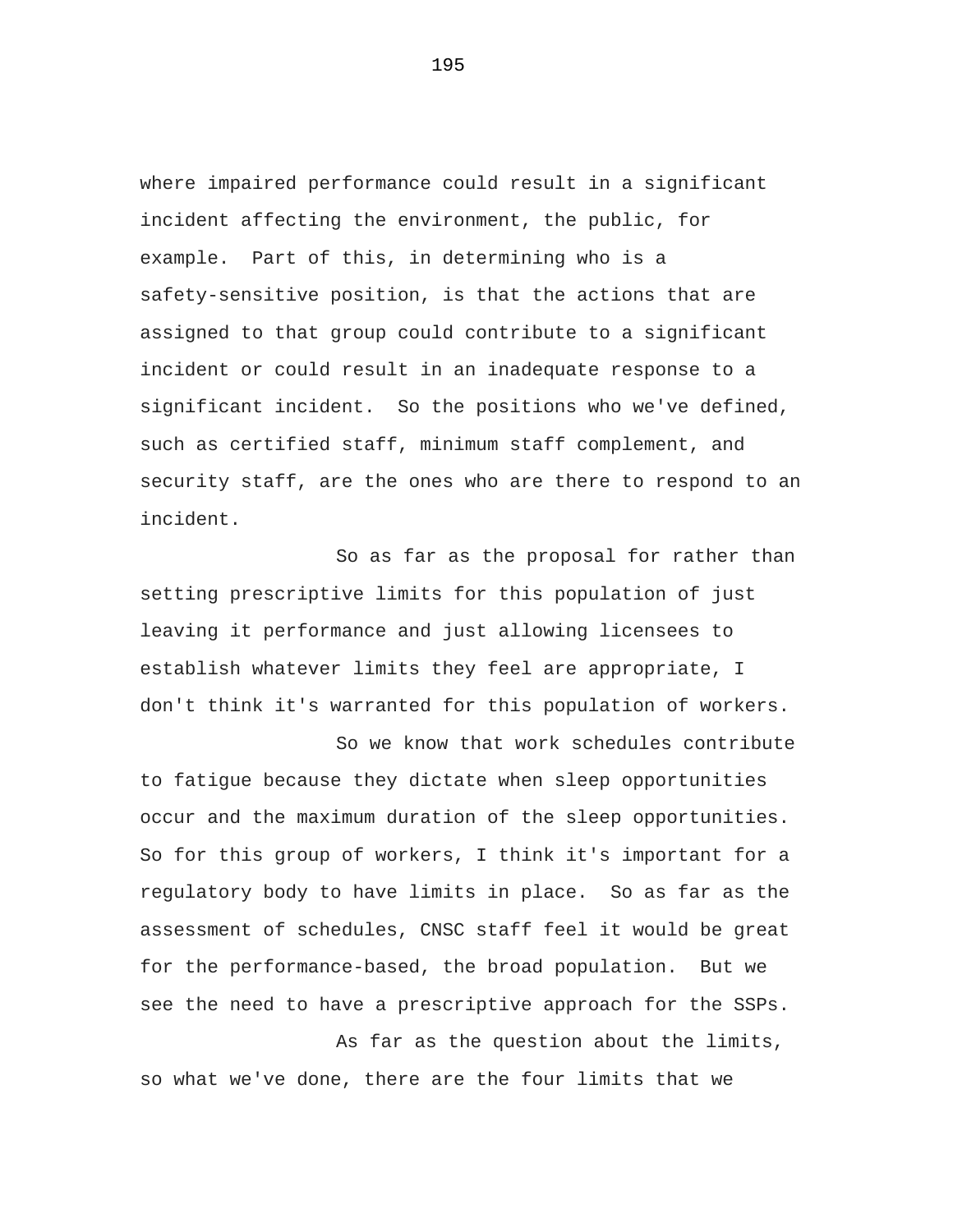expedct to be in place. But for the number 3 -- so some licensees express that they have a fixed time period of seven days. They didn't want to change from that fixed time period of seven days. They asked -- they said -- they expressed a preference for more limits, which kind of are the result of the consecutive -- limits on consecutive shifts. So they expressed a preference for having more limits like that, but sticking with a fixed time period. So we've accommodated that request.

Other licensees requested more flexibility. So rather than having it 60 hours in seven days, they asked for an average of 60 hours over XX weeks. So we've given that flexibility. We followed the model used by commercial vehicle regulations, and we give them the option of choosing a seven-day period or a rolling 14-day period. So the limit over the longer-term period does also apply. So all four of these limits apply, but they can select either the fixed period or the rolling period.

**THE PRESIDENT:** Okay. I think I'll pass the baton here for a second to Dr. McEwan.

**MEMBER McEWAN:** Thank you, Mr. President. Maybe I could start by going to the shift turnover section, because I'd marked that as well. What happens during the shift turnovers?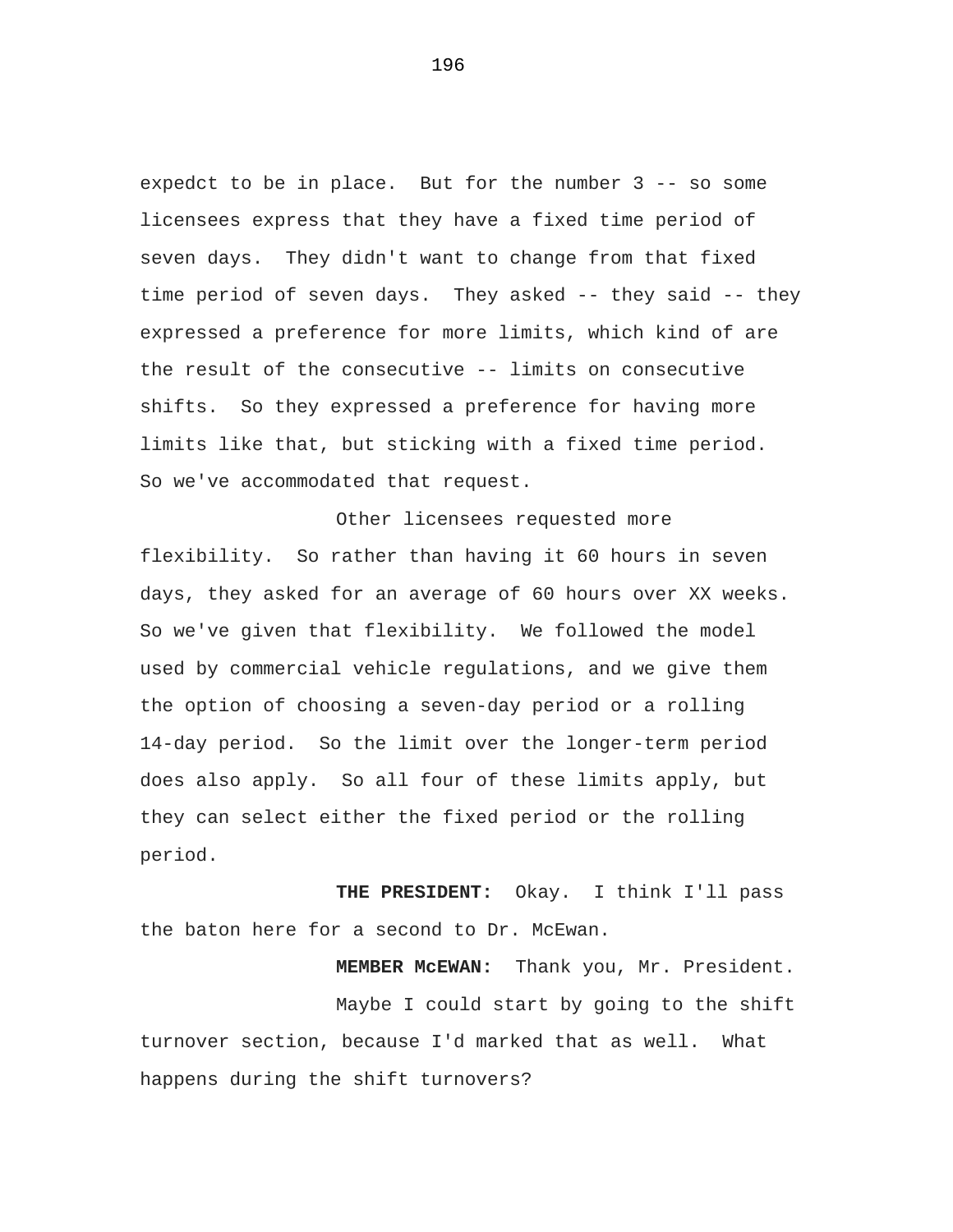**MR. SAUNDERS**: Frank Saunders for the record.

So the shift turnovers are an incoming shift and an outgoing shift. There's a transfer of information that occurs in the shift turnover to make sure that the incoming shift understands the status of the work of the plant and is ready to, you know, take over and move forward. So that's the purpose of the shift turnover. It's a combination of one shift coming in a little early and the other leaving a little late to handle that. It's an important element, though, because obviously you don't want a crew coming in cold and really just not knowing what the status is.

So depending on your level -- and virtually everybody on the shift goes through a shift turnover. It obviously gets more significant as you get up to the shift manager level. And sometimes, if you're in a certain circumstance, they can be longer.

But my point there was really just to point out that we ought not to, when we're doing these regulatory documents, assume that this area alone is responsible for nuclear safety. Nuclear safety is an integration about how the plant operates. There are always decisions that need to be made one way or the other. There are days when that shift turnover is important and if it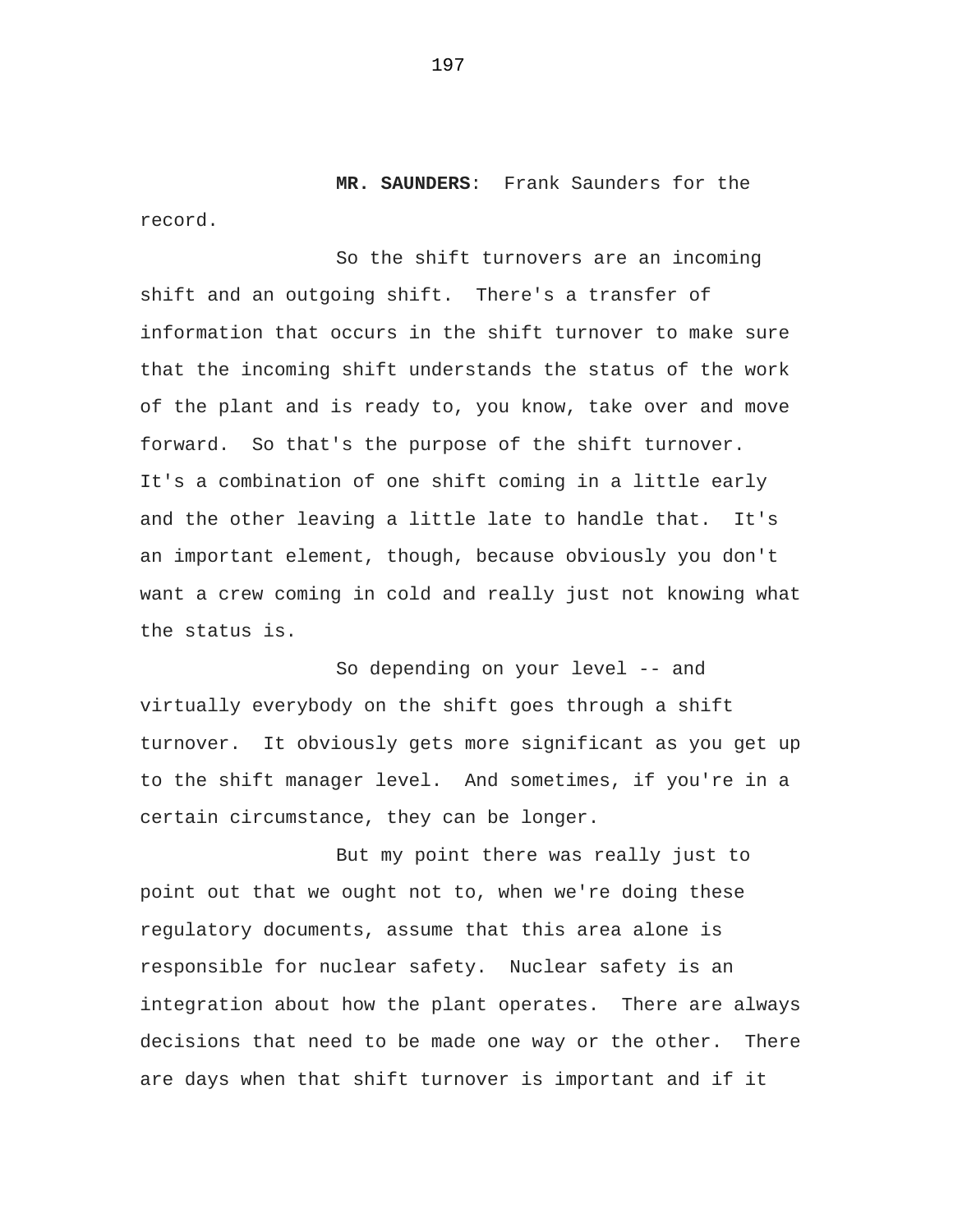took three hours it takes three hours. And if you need to give the guy the next shift off because of that, then that's what you do. But in reality, it's important that that happen appropriately.

I would agree that in general it certainly shouldn't be used as an excuse to extend shifts, right, and that sort of thing. But it may happen, and certainly we monitor these things to make sure they don't get extended.

But it's an important activity. The way it's written in this REGDOC downplays it, right, says that's less important than the hours of work. I disagree. I don't think that's true at all. Hours of work are important; shift turnover's important; plant equipment's important. It's all important and you have to integrate it as a whole. So when a REGDOC tries to pull one area out and make it more important than the rest, we generally argue about that because we don't believe that that's right.

There are limits and they have to have limits to say -- no one is arguing there shouldn't be hours to limits of work. What we're saying is it's a very recognized way now to set those hours of limits of work. They are very dependent on the shift that you work. So what, you know, the appropriate rest periods for one set of rotations can be very much different than another set of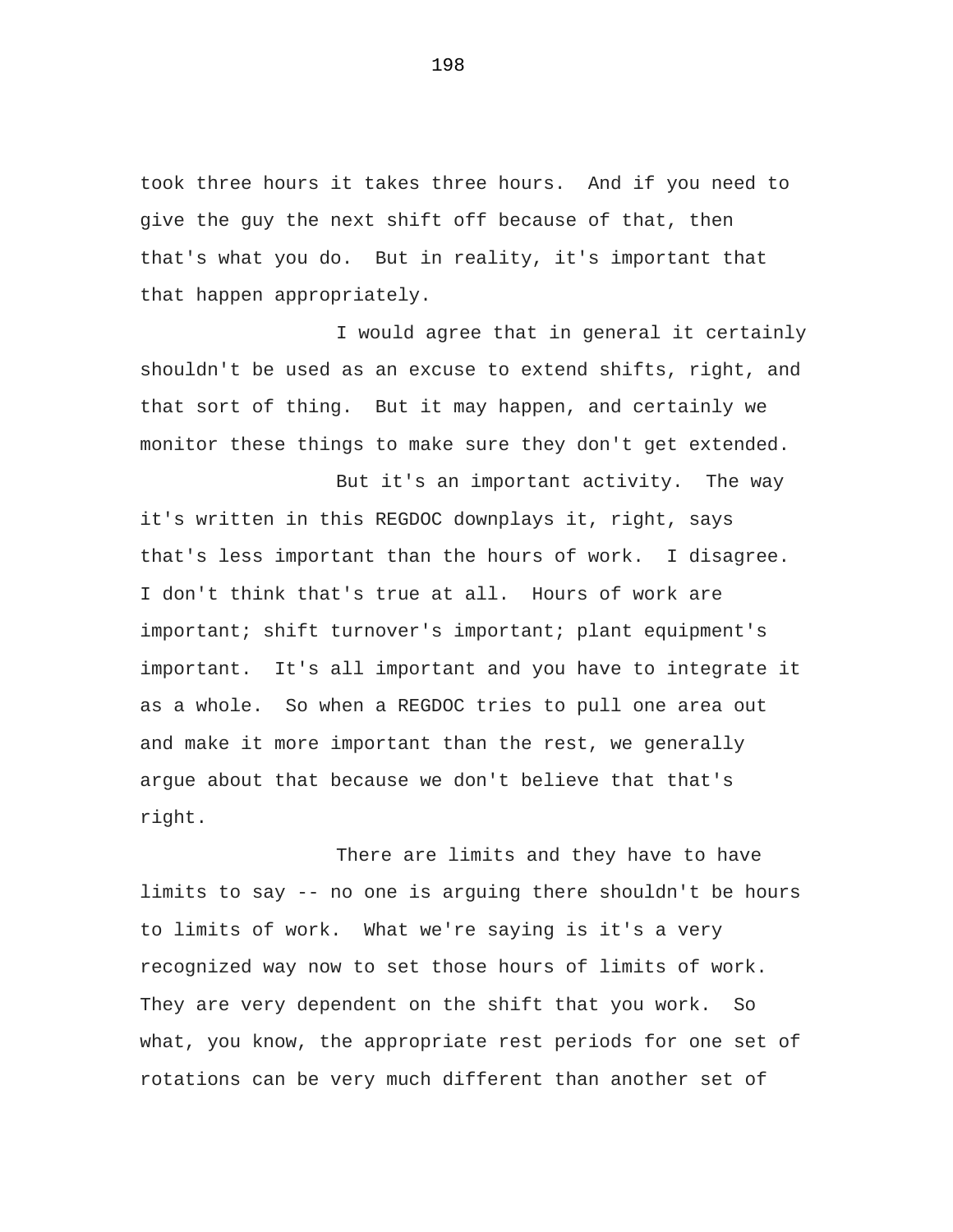rotations. And so they should be set based on what you actually plan to work so that you get the flexibility to do it properly. Don't want to not have them. Do want to have them. Just want to set them for the schedule that you actually plan to work rather than try to do a bunch of general ones, which is what staff have tried to do. And I understand what they're trying to do. Don't disagree with the limits. I'm just saying those limits now limit us to the kind of shifts we can work, whereas other ones might actually be more beneficial and in fact be more productive.

**MEMBER McEWAN:** So thank you. So I can't disagree with that, and certainly if I look at my own industry that would not be something that would necessarily be easy to fulfill simply because the turnover is the most important part of the shift coming in. And so when I read that, I had real concerns that it is -- recognizing it's a guidance statement, it's not a shall -- I would see that as constraining in the long-term development of good shift handover practices. So maybe staff could comment.

**MR. BOUCHARD**: I'll address the first part first, which is obviously the reasons why we're doing this REGDOC is to improve the current practices, which is already good, but it's into a continuous process of improvement. The second part is that we do recognize that obviously what is needed is for people to be fit for duty.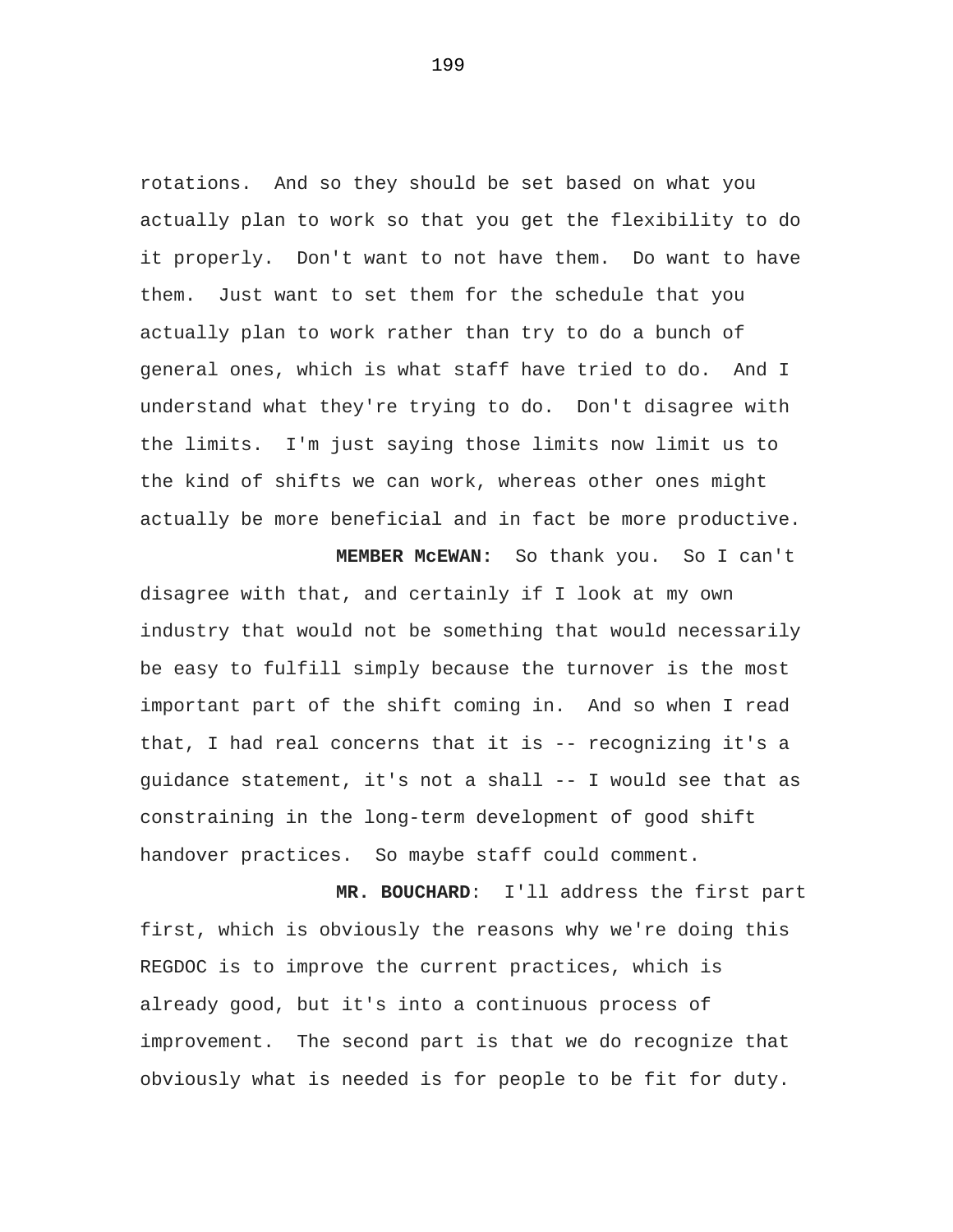That's one of the approaches in it. And this is to increase the chance and the capacity of staff and support staff to respond to events.

I will turn the question over to Helen McRobbie, which will describe what we have observed also in the benchmarking as far as the staff rotation practices, the current practices in the nuclear industry, and address the point as to why this is just part of the guidance section of the REGDOC.

**MS McROBBIE:** Helen McRobbie for the record.

So obviously we recognize that shift turnover is crucial for nuclear safety. We've worded this in such a way that it should normally be less than 30 minutes, which is -- our understanding is the current practice. And we've also given a buffer in the requirement that they have up to 16 hours in any 24-hour period. So there's certainly a buffer that if they needed to go longer with their shift turnover that that's permissible within the limits of the REGDOC.

**MEMBER McEWAN:** I'm still not comfortable with that statement as it is. I think it needs a caveat, because I think you do need to recognize that the shift turnover and the way in which the information is handed over is critical to successful functioning. Again, I look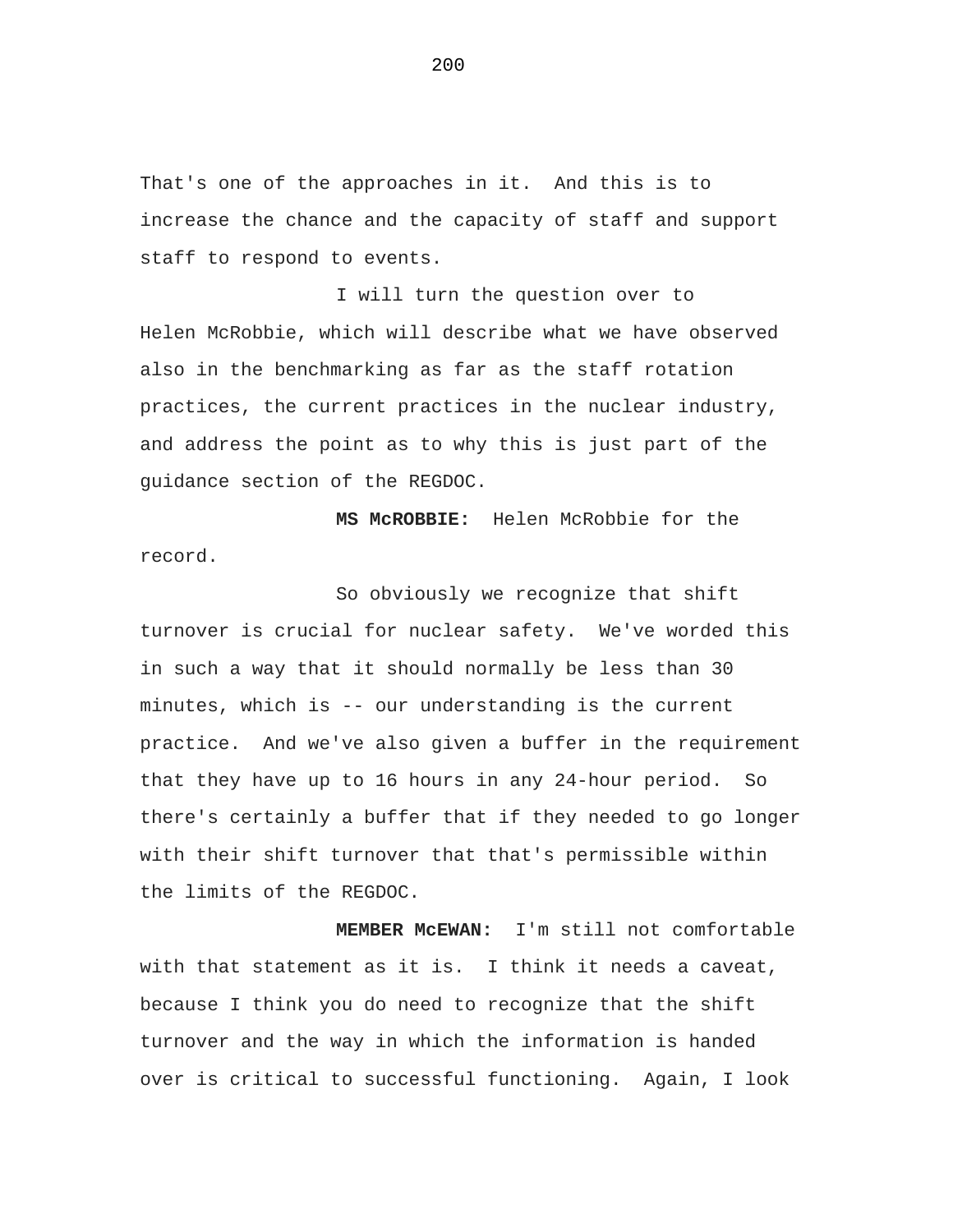to my own industry for the importance of that handover of information. And it may take 15 minutes, it may take 50 minutes if it's -- if there are problems. It may take an hour if there are problems. To have that constraining statement without a caveat recognize the importance and the likely variability I think is a possible problem.

**MR. BOUCHARD**: So André Bouchard for the record.

Just to bring you back, as the current practice in the licensee's document at LCH is that a day's work should not exceed 13 hours. And we've initially started the REGDOC with that limit per day. And some of our licensees were saying to us every minute in exceedance of that 13 hours would actually be reported as a non-compliance through our work. What we have decided to do was actually go to the limit you're seeing here as to 16 hours, making sure that this one is actually reflecting risks.

And in light of that, if you look at the other guidance as an example, we're saying as well that a normal shift should only be 12 hours just because of those are the scheduled limits. The 30 minutes in the guidance here is really not undermining the capacity of a licensee to keep one of their certified workers for longer than 12 hours in a given day. What it does, however, and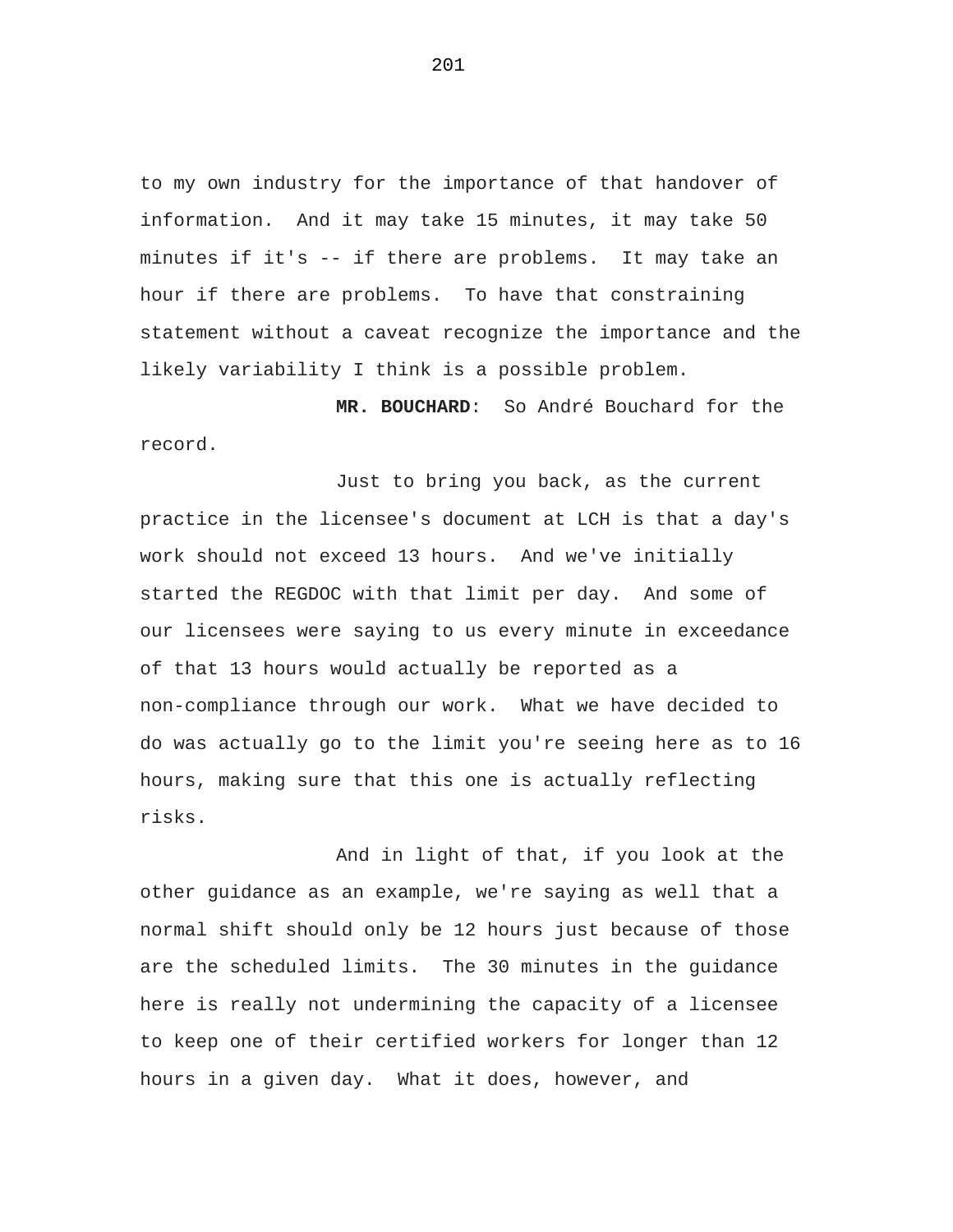exceptional circumstances are doing the same, if a licensee deems necessary to keep one of their workers for longer than even 16 hours, they can resort to exceptional circumstances and actually do it. And it's recognized in the REGDOC.

**MEMBER McEWAN:** So again I'm going to come back to the specific phrasing of that sentence. There needs to be, I believe, a recognition that the handover, the turnover of information is a critical part of it. And to put -- I mean, it's my -- I guess my concern is that there is a number on it. Numbers eventually become enshrined in practice. So I -- my belief is it needs rephrasing.

The other thing I noticed is -- and I don't know whether it's deliberate -- you don't define "exceptional circumstances."

**MR. LAMARRE**: Greg Lamarre for the record.

Perhaps I can just add a little bit to what staff's already mentioned about that line on shift turnover. Couple of important things. It is guidance. We all acknowledge that it is guidance. And it also has to be taken within the context of which that section is written, which is around limits on shifts. And it's to provide a little bit of clarification in terms of what that shift turnover component should be within the context of the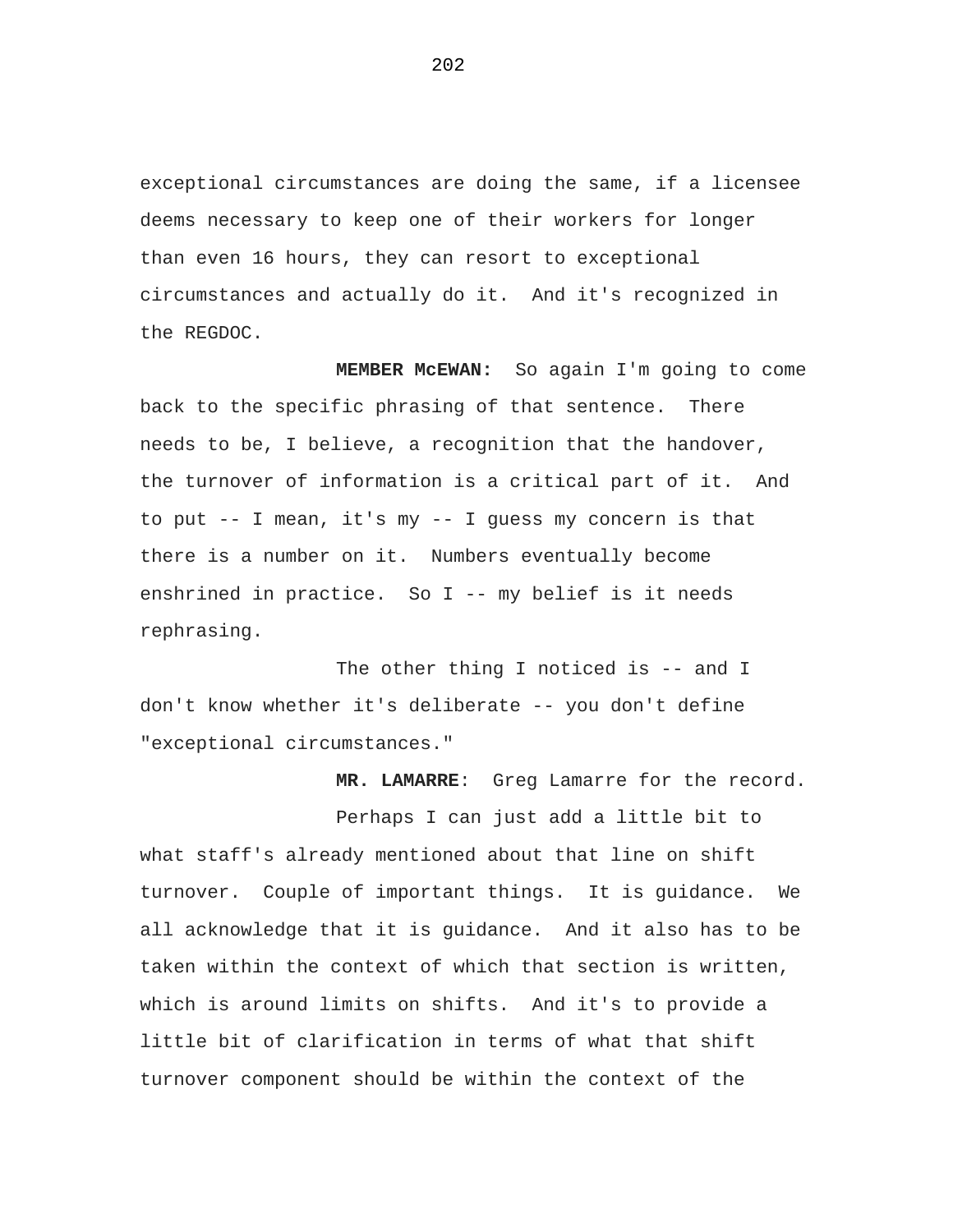limits on an entire shift.

The other thing I want to make clear is that shift turnover is not just called out within this proposed regulatory document. We've got REGDOCs on training that talk about how one worker turns over to another worker and what that should comprise. We've also had a good discussion recently on the management system, management system requirements for licensees such as the licensees represented today. Those have elements in terms of how those types of elements of shift turnover should be conducted as well.

So I just don't want us left with the impression here that this guidance statement is the only thing that the CNSC staff has to say about how turnover should be conducted, handing duties from one worker to the other. There are other requirements here that certainly spell out the extent of what information should be provided in an adequate way to make sure that worker A turning over to worker B has the opportunity to provide all the key elements to ensure that that shift turnover happens appropriately.

But that being said, staff certainly could add a caveat without altering any of the requirements to satisfy Commission's concerns about that guidance statement as written.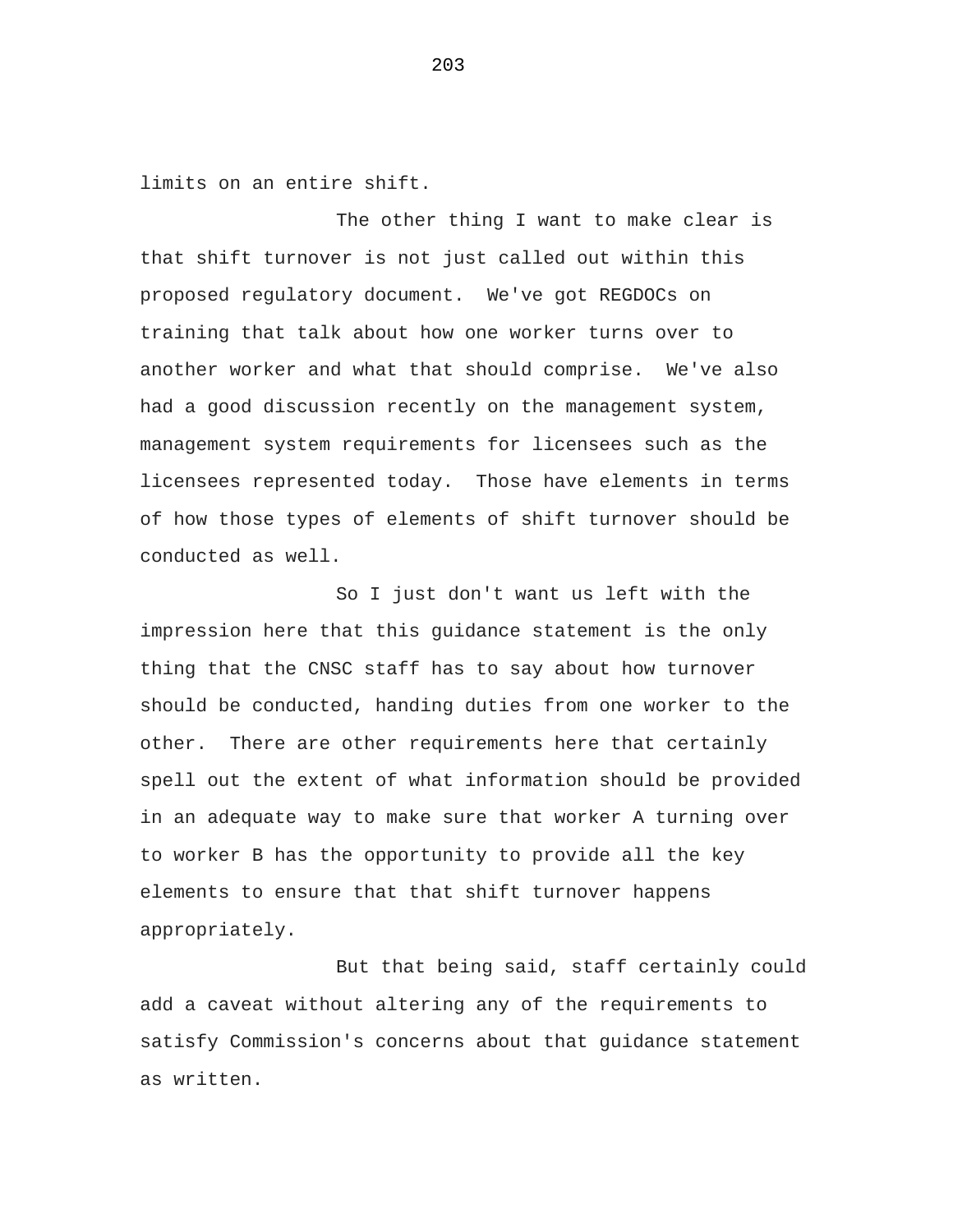**MEMBER McEWAN:** One last word on this. So I recognize that the requirements of the handover, it's going to vary from worker to worker and work group to work group, clearly. You define how all the information flow or how that information flow will occur and the requirements for that information flow, and yet you put a guidance on the amount of time that people can spend on that flow of information.

So again, I really think you need -- I would urge you to consider some framing of that in a way which recognizes the other guidances and rules you - around information flow. And maybe you'd simply say it's built into the 16 hours. You know, you can't add it as an extra period of time, which is perhaps an implication of reading that as well.

**MR. BOUCHARD**: André Bouchard for the record.

Point taken. Thank you.

**THE PRESIDENT:** Ms Velshi.

**MEMBER VELSHI:** Thank you. I think I'll start off with a comment before I go to my first question. I would have found it helpful if in the regulatory framework you would have shown what the different elements for fitness for duty are. I know we're talking about managing worker fatigue today. You said you're coming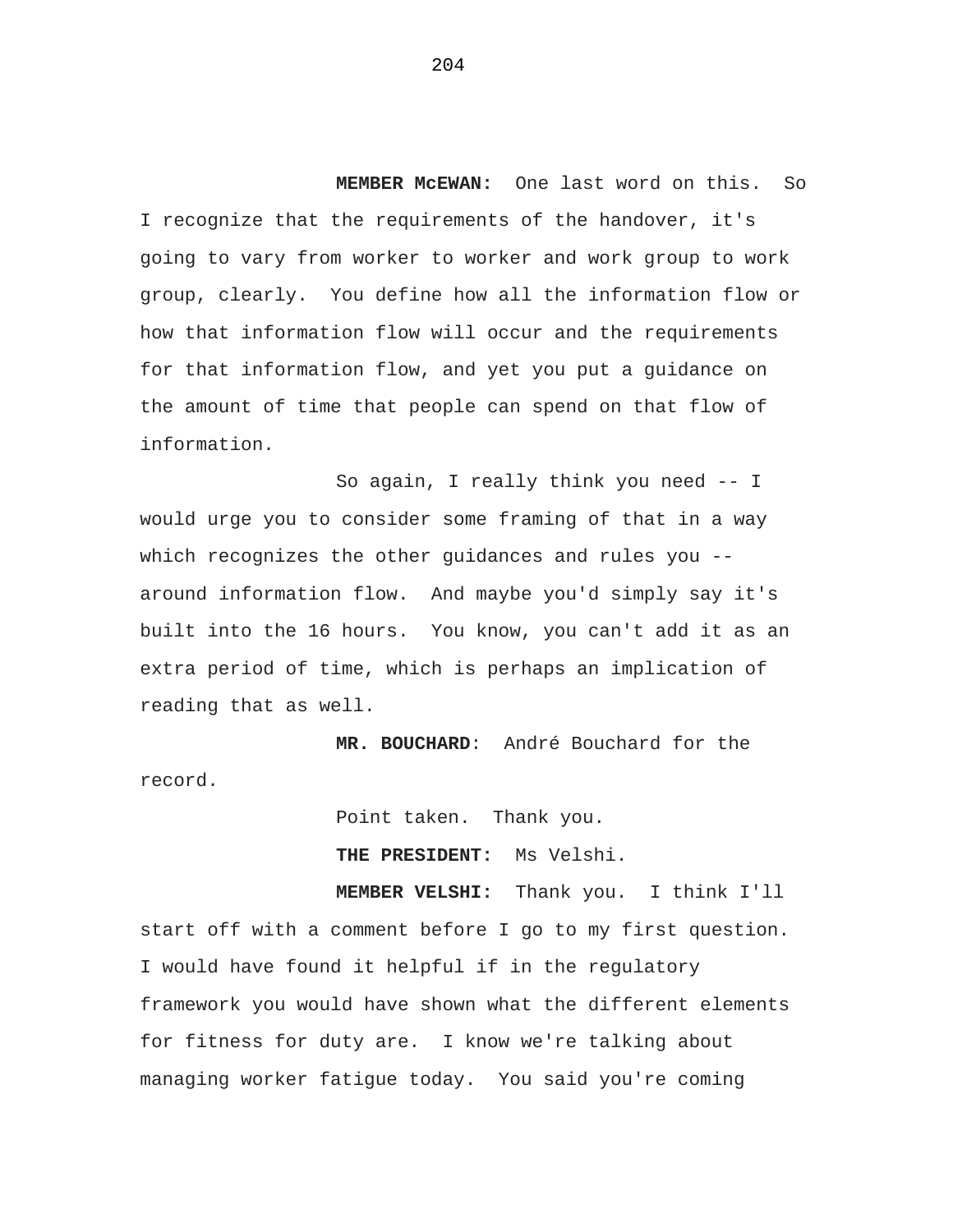forward with something else next year, but I think it would be helpful to see what the full picture looked like.

I haven't heard any concerns expressed around the broad population and the programmatic elements of that. So with a nod, is that because you don't have any concerns, licensees?

**MR. SAUNDERS**: Frank Saunders for the record. In general, the broad population is broad enough, I guess, as it's written that we can work the shift schedules within it. Most of these crews actually work the same schedules as the certified staff, so they're not significantly different in that regard. It does allow us to have different schedules and outages and things which are necessary. So I think we can accept the broad thing.

But the issue that we continue to have, whether you talk about broad population or the safety-sensitive staff, is about our ability to demonstrate we have a safe schedule and ability to make that work within our needs. And if there were more limits on the broad population, we'd have the same concerns, but it's more general.

**MEMBER VELSHI:** And the others feel the same way:

**MR. PLUMMER:** Brett Plummer, for the record.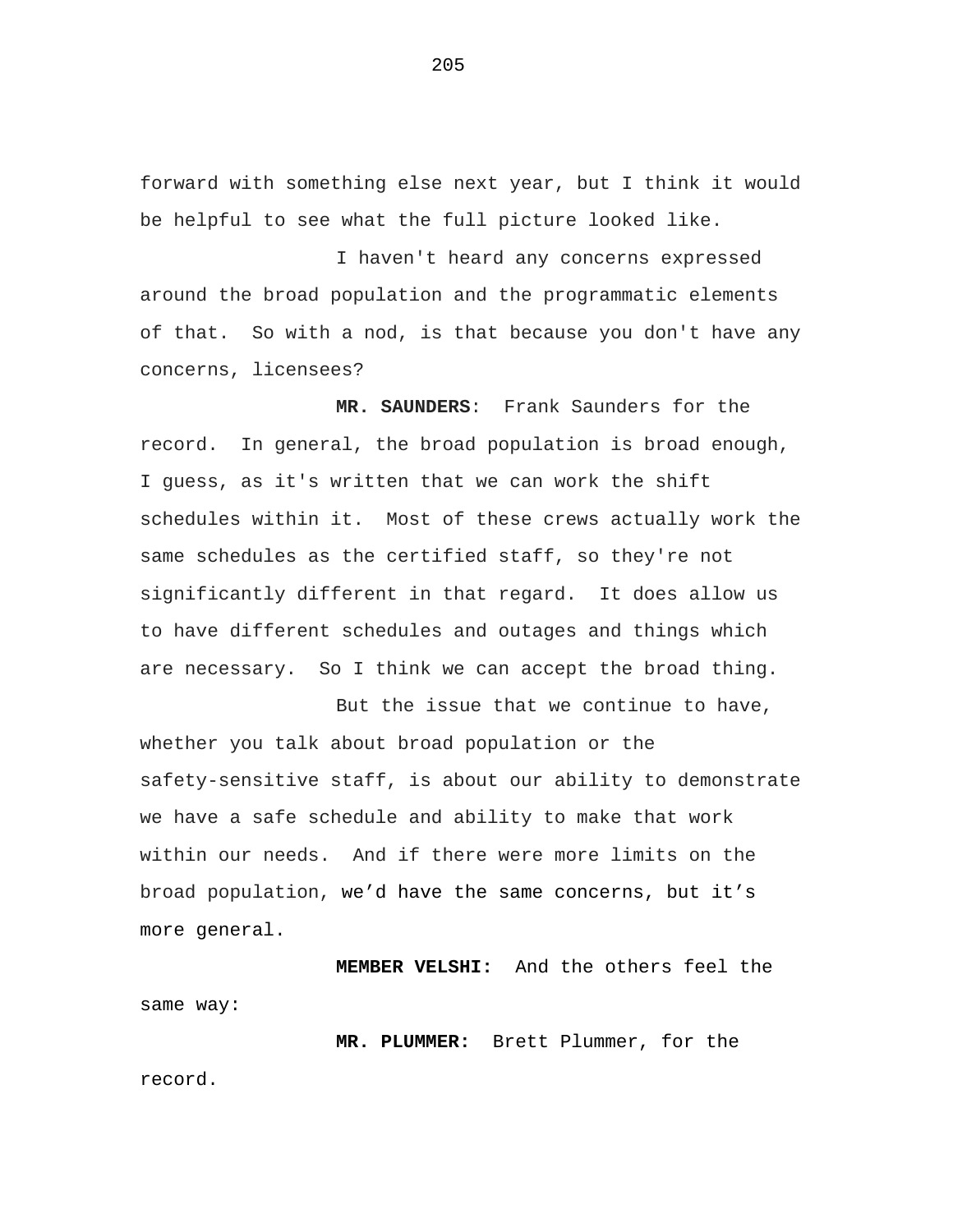We feel the same way. The broad population we can manage around the requirements.

Again, when it comes to the safety-specific or sensitive population -- and part of the difference at Point Lepreau NB Power is what wasn't mentioned is this really is a five crew three-two split shift.

We work a six-crew shift different than our other colleagues. We've been trying to get to a five-crew, but due to basically our limitation of certified staff and the folks on the pipeline, we have not been able to get to that five crew. So these limits being based on a five-crew situation is not applicable to where we are right now.

**THE PRESIDENT:** Can I jump on this? How long does it take you to get those in the pipeline up to, say, the right complement of crew that you need?

**MR. PLUMMER:** Brett Plummer, for the record.

Presently, right now, we have three initial CRO classes running in parallel, and with the projections we've done, we do have a 10-year plan of certified staff. It'll take till 2021 to get to the point where we're comfortable with certified staff where we can sit there and go to a five-crew complement and meet these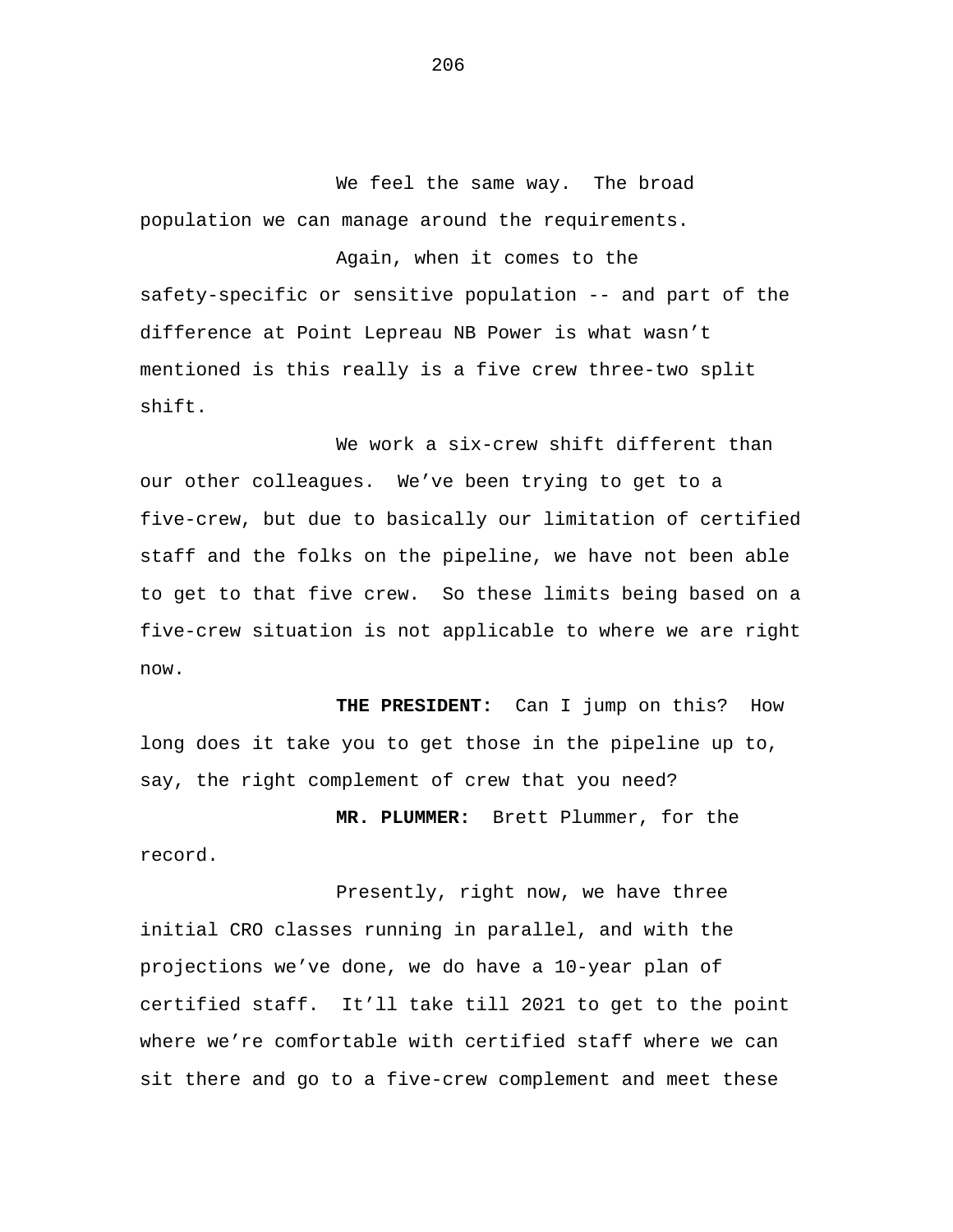requirements -- most of these requirements.

Some of them we can meet in the short term, but some of them, especially four-night limitation, we won't be able to meet that until we go to five crew.

The -- I want to give you one other example to put in perspective, though, that balance between making a decision from a nuclear safety perspective.

Right now, we work four nights, typically, but if somebody calls in sick or we have an upset, we'll extend an individual for a night or two. We make that decision based on what staff we have available.

And sometimes people don't understand that if we take another certified operator out of our day shift mix, which may be somebody that's actually preparing safety-sensitive work through the work management system for work to be performed in the next week or two, we take that individual off, we throw them on the night shift which is a fatigue issue in itself for one or two nights, and then we have to give them a rest period after that.

Now we've taken that person out of the mix that's actually directly supporting nuclear safety and work management for approximately five days.

So there is an impact with trying to force fit us to -- with the crew complement that we have into a schedule that's not applicable to six crew.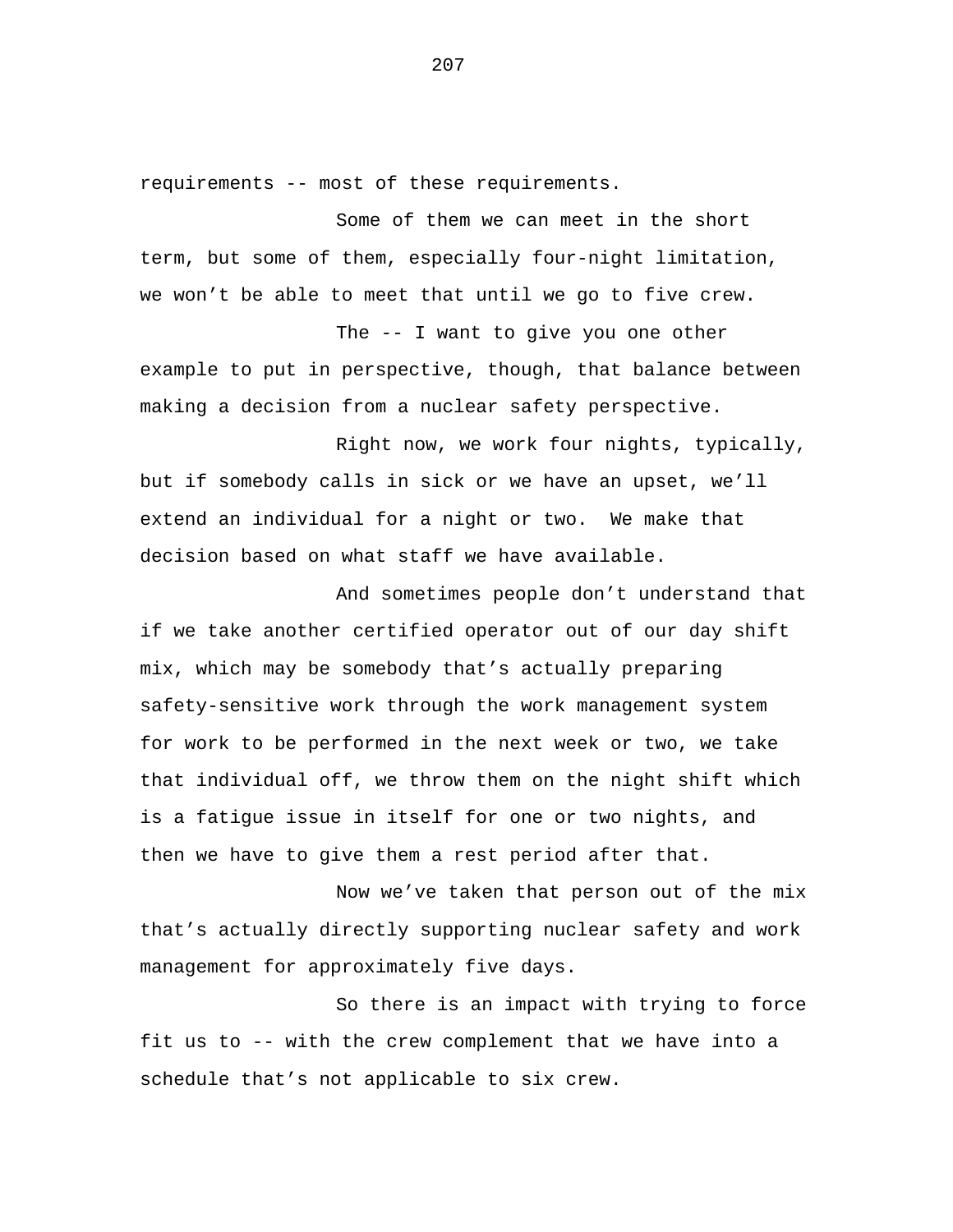We can meet it in time, and that is one of the alternatives that we've suggested, but it'll take time.

**THE PRESIDENT:** I understand it will take time. I'm just not buying it it will take 10 years.

**MR. PLUMMER:** Brett Plummer, for the

record.

It'll take five years, 2021.

**THE PRESIDENT:** Okay.

**MR. PLUMMER:** We have a 10-year plan.

**THE PRESIDENT:** That's what I thought you said, 10-year plan to --

**MR. PLUMMER:** But 2021 -- 2021 to meet these requirements.

**THE PRESIDENT:** Thank you.

**MEMBER VELSHI:** So let me just get back to my broad population before we get into this hours of work for the -- for the safety-sensitive positions.

So there is clarity on who would fall within that broad population and who wouldn't.

**MR. MANLEY:** Robin Manley, for the record.

Yes, I believe there is clarity because the Regulatory Document lays out that the safety-sensitive population is essentially three groups of workers, right.

So certified staff, we know very clearly who those are. Certain kinds of security personnel, we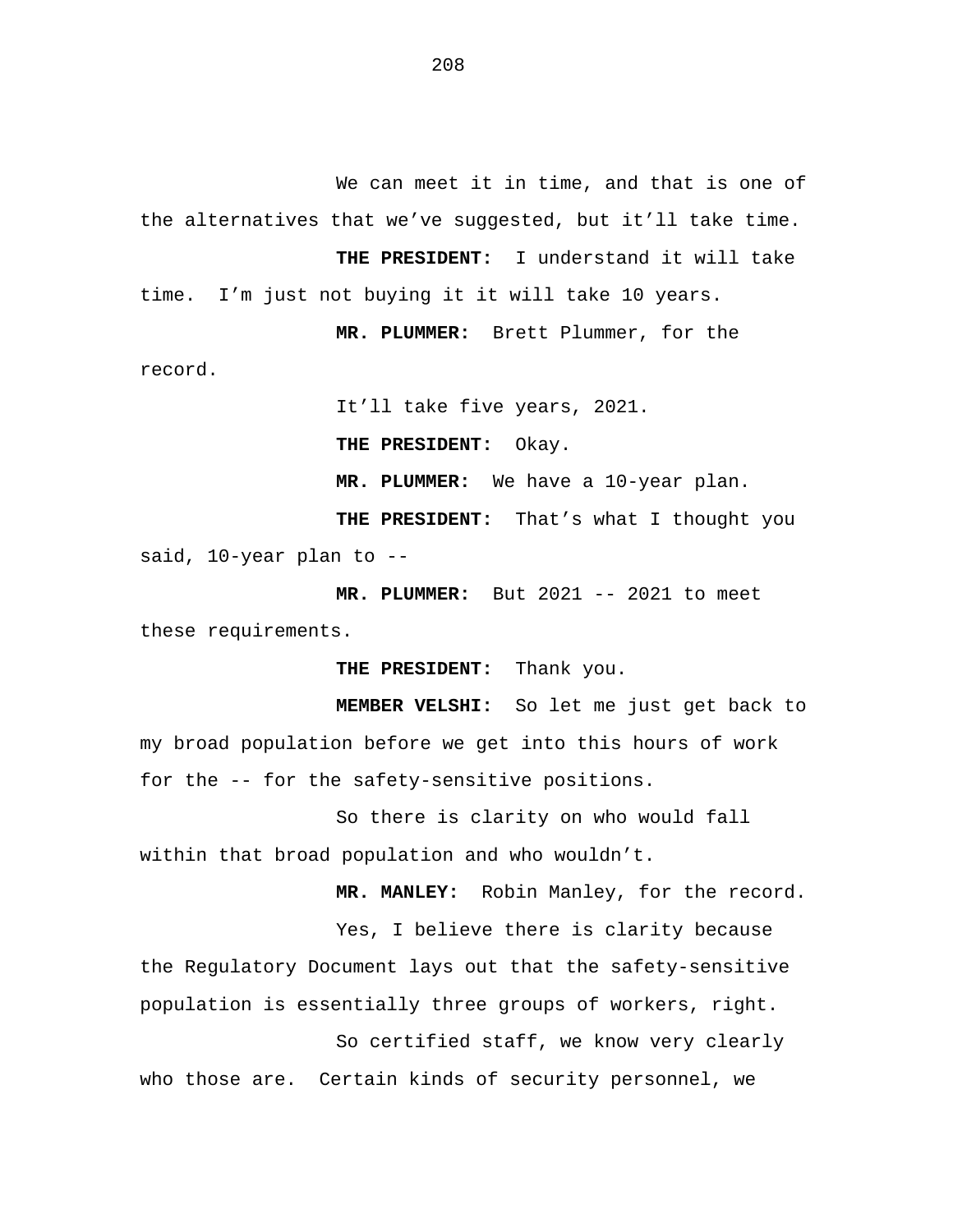know very clearly who those are. And then it states "positions that are part of the minimum shift complement unless documented as not".

So it is important for the Commission to understand that the minimum shift complement at our facilities is a large population of people, right. It's a large percentage of the operations personnel on the plant, some number of the maintenance crew, et cetera, et cetera because while, you know, perhaps you only have two chem techs or whatever that are part of the minimum shift complement at any one time, you don't necessarily know for sure that only those two are always going to be there, right. It might be anyone who's on the crew needs to be counted as minimum shift complement.

So you have to keep track of the hours for essentially the entire crew for all these people, which, you know, might be in the order of hundreds or 1,000, you know, people overall.

So there is a large population of people that's within the safety-sensitive population, but we know who they are and we would have to specifically go and exclude perhaps civil maintenance personnel, you know, cleaning staff or whatever, you know, even though they might be, by definition, as part of the minimum shift complement -- by default, we might exclude them by doing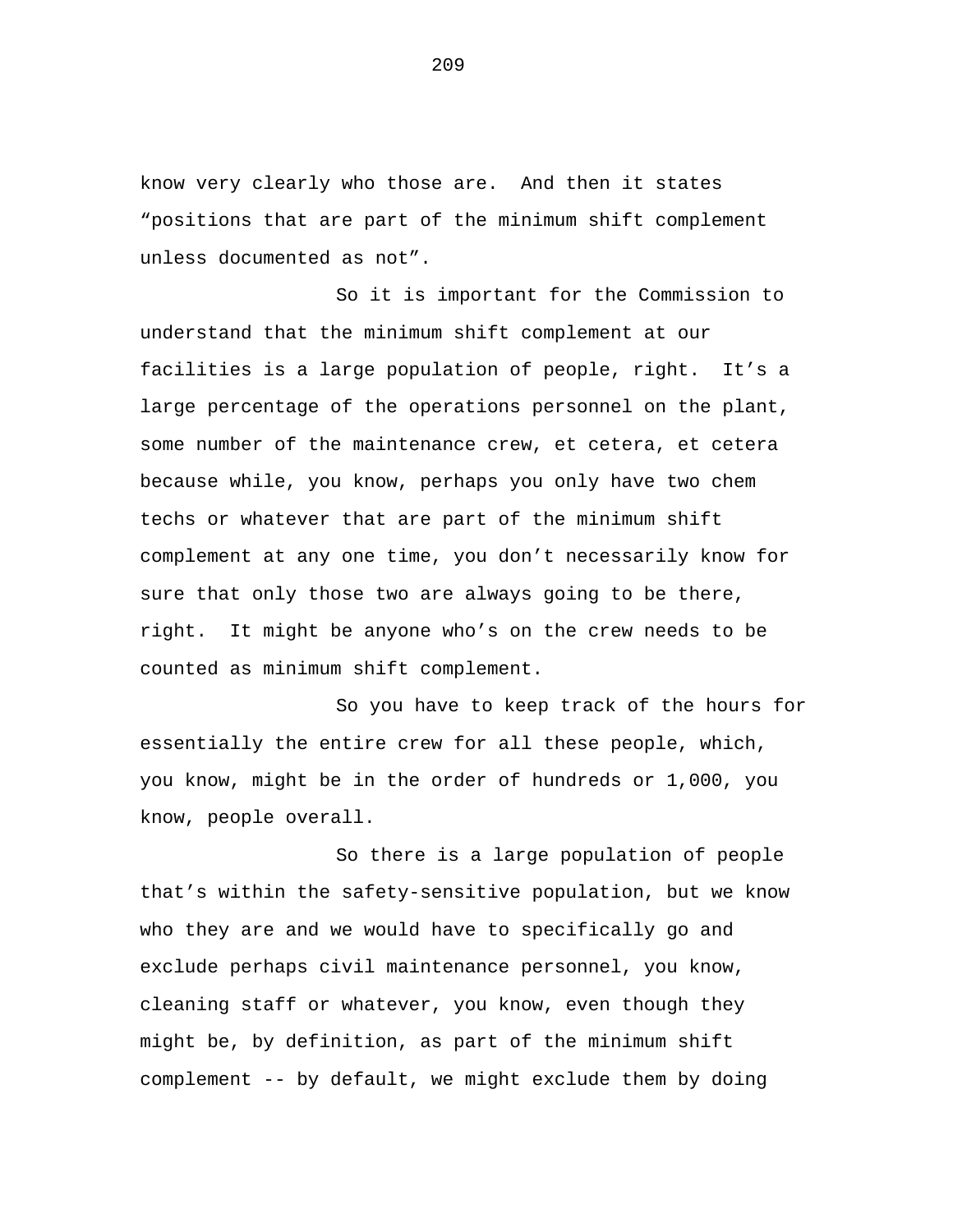the analysis. So that's fine.

**MEMBER VELSHI:** My question wasn't so much the distinction between broad population and safety-sensitive positions; it was between broad population and your overall workforce.

**MR. MANLEY:** Okay. So that -- Robin Manley, for the record.

So that is not defined within the document. The accountability is on the licensee to make that rationale and document it, and then CNSC staff can inspect it.

**MEMBER VELSHI:** And so the question was, is there clarity on how you're going to make that determination.

**MR. MANLEY:** Well -- okay. Robin Manley, for the record.

I don't think it is entirely clear on how we're going to do that. I think there's going to be a certain amount of learning that goes on.

Frank Saunders might want to jump in here because I know Bruce Power has already done some work in that area, so they're probably leading the pack in that regard.

**MR. SAUNDERS:** Yeah, I think I would say -- Frank Saunders, for the record -- that the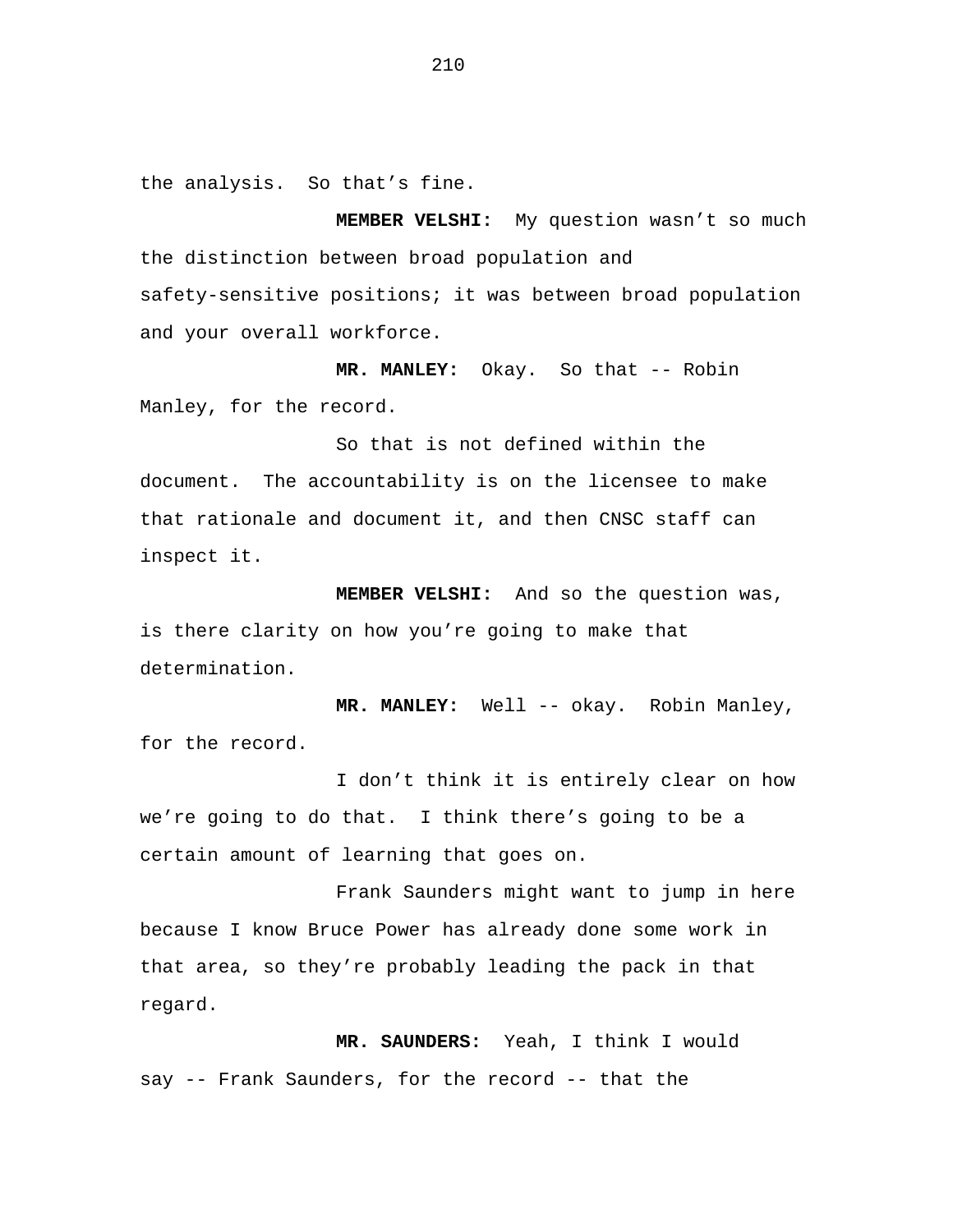definition that we have here of safety sensitive is reasonably clear, we believe.

We won't really know until we test it through supplying some of the -- some of our analysis, but I -- it was adjusted somewhat during the process to make it clearer, and I think it's -- I think it's reasonably clear as it's stated.

**MEMBER VELSHI:** Not the safety-sensitive positions; the broad population compared to your overall workforce.

**MR. SAUNDERS:** Yeah, sorry. But the key one was kind of around what you're working on, right, so the -- basically, the broad population includes most everybody except for contractors we might bring in to do - you know, for example, to work on an outage or something like that.

So the safety significant, even though it doesn't appear to apply, actually appears a fair bit here because if they were working on safety-sensitive work, it wouldn't matter. If it's not safety sensitive and they're not part of our normal staff, then, by definition, they're not part of the broad population.

So it's really about whether they fall into that safety-sensitive thing in the end of the day. At least that's our interpretation.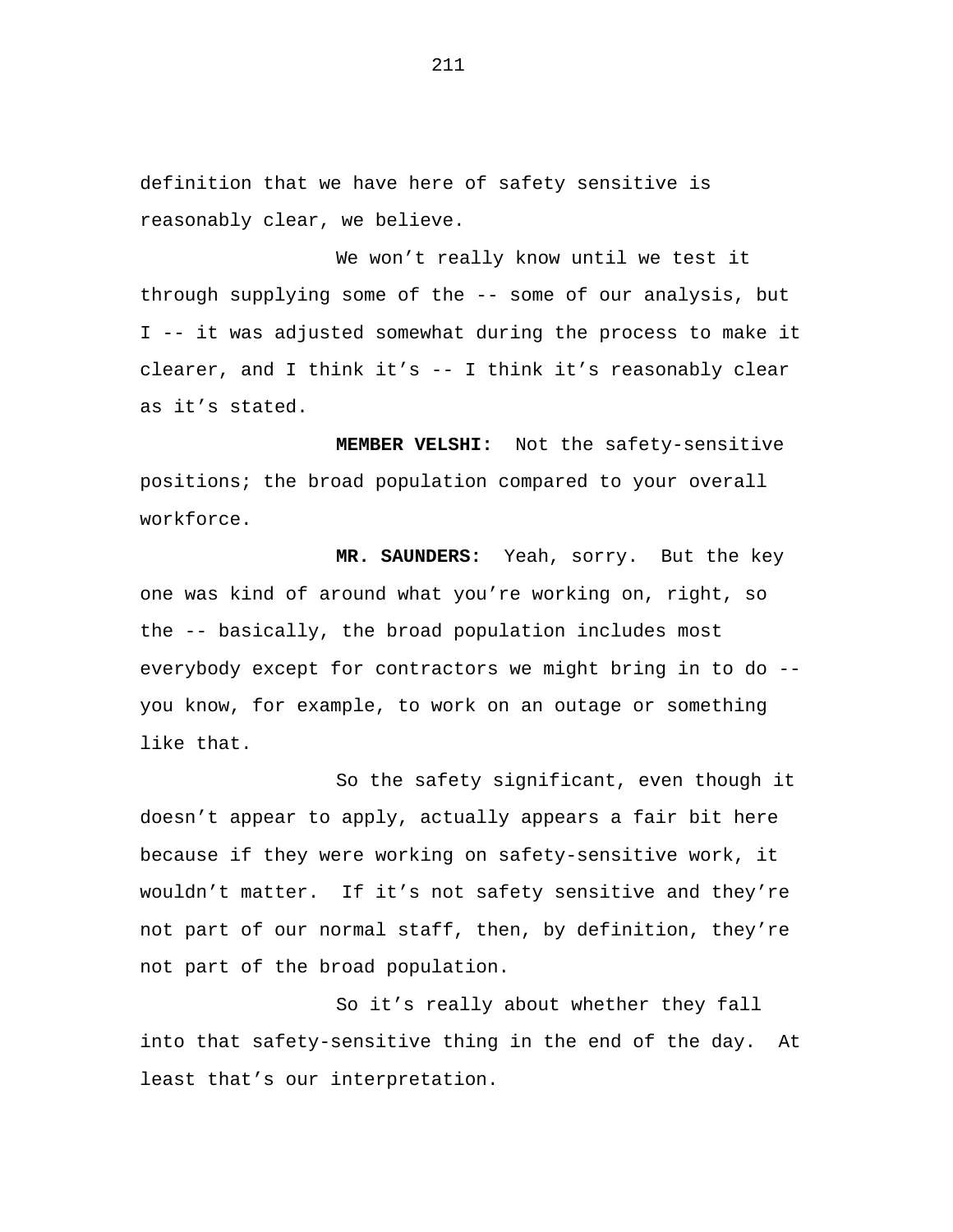If they don't and they're contractors working on an outage and the plant is isolated and separate from risk, then we would not count them as part of that broad population.

We believe that's a reasonable interpretation but, like I say, we have not tested it yet by making a submission, so we will see.

**MEMBER VELSHI:** Okay. Let me ask staff because when I read this, that was not my understanding. I thought if you've got 1,000 person workforce, maybe 100 or 200 are your safety sensitive and maybe 600 are the broad population, but the rest are not because they have no potential for impacting on safety and security. But maybe staff can clarify that for me.

**MR. BOUCHARD:** Yes. This determination of distinction also is stemming from a recent Reg Doc 2.2.2 on training where there is already a good piece of the work in there that has been done where similar concepts have been inputted in the Reg Docs that requires the licensee, from that standpoint, to look at that.

In our own review, when we refer to minimum shift complement, we also refer to the licensee's own procedures. What's important is -- to understand is from a licensee to another, depending on their own operation procedures and their approach to event response,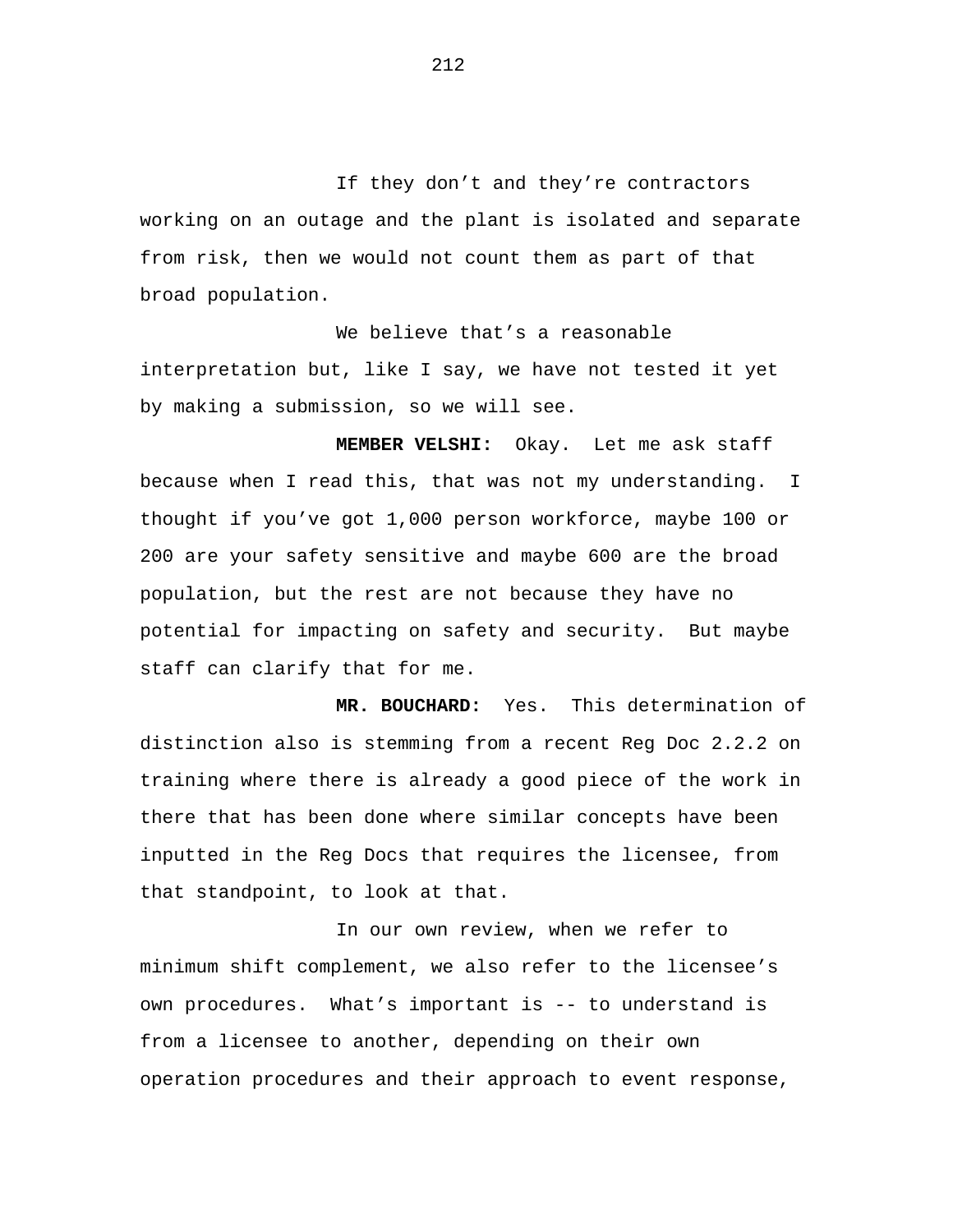they will identify positions that are required to do certain actions at given time and moments, and this is where we will draw our -- let's say are challenging when the licensee will come and have their own analysis of the broad population versus safety sensitive where we could identify some of these positions and emergency response scenarios and challenge them with where that position should be into the given population of the Reg Doc.

This is what we intend to use, and we have discussed how that analysis, from our concept, would actually be done through our workshops and our common disposition as well.

#### **MEMBER VELSHI:** Thank you.

So for this broad population where one of the elements is establishing limits on hours of work and recovery periods, and I heard this cognitive analysis being mentioned a number of times, is that what you expect them to do, then? Is this the analysis, then out pops, okay, this is acceptable or -- I mean, is it something very definitive like that?

**MS McROBBIE:** Helen McRobbie, for the record.

So in preparing this Reg Doc, I guess the advantage that we have is that we already know the practices of licensees, so we know that there are already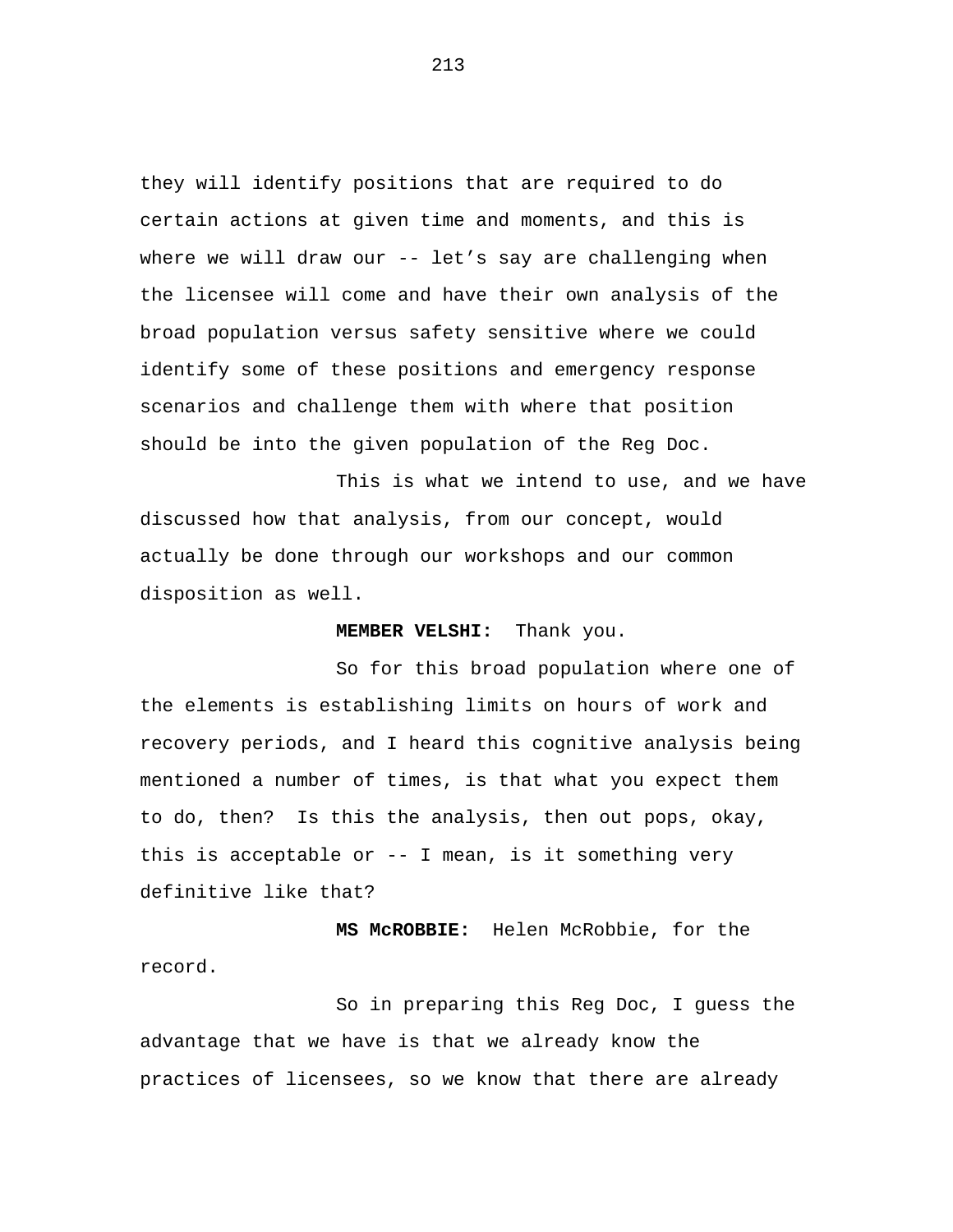procedures in place covering all employees for hours of work.

We could already pretty much slot the requirements they have in place against each of those four pillars that we have in that framework, so the licensees can do additional work through a cognitive analysis, which is basically aligned with those graphs that I showed you, or they could probably rely on their current procedures applicable to employees.

Although it's important to note that the Reg Doc does not differentiate between an employee versus somebody hired on contract, so according to the regulations, a worker is somebody who does work under the licence.

So there's no differentiation for us on that part, so we'll be looking at identifying people who pose risks to nuclear safety or security.

THE PRESIDENT: Dr. McEwan.

**MEMBER McEWAN:** So if I look at page 4 of the Reg Doc, there are, I guess -- number 5 at the top at the top of the page and the third bullet under the guidance, so this is sort of work environment.

How practical, how easy is it for the licensees to provide that or modify the current environment to comply with it or, indeed, is it already there, i.e. is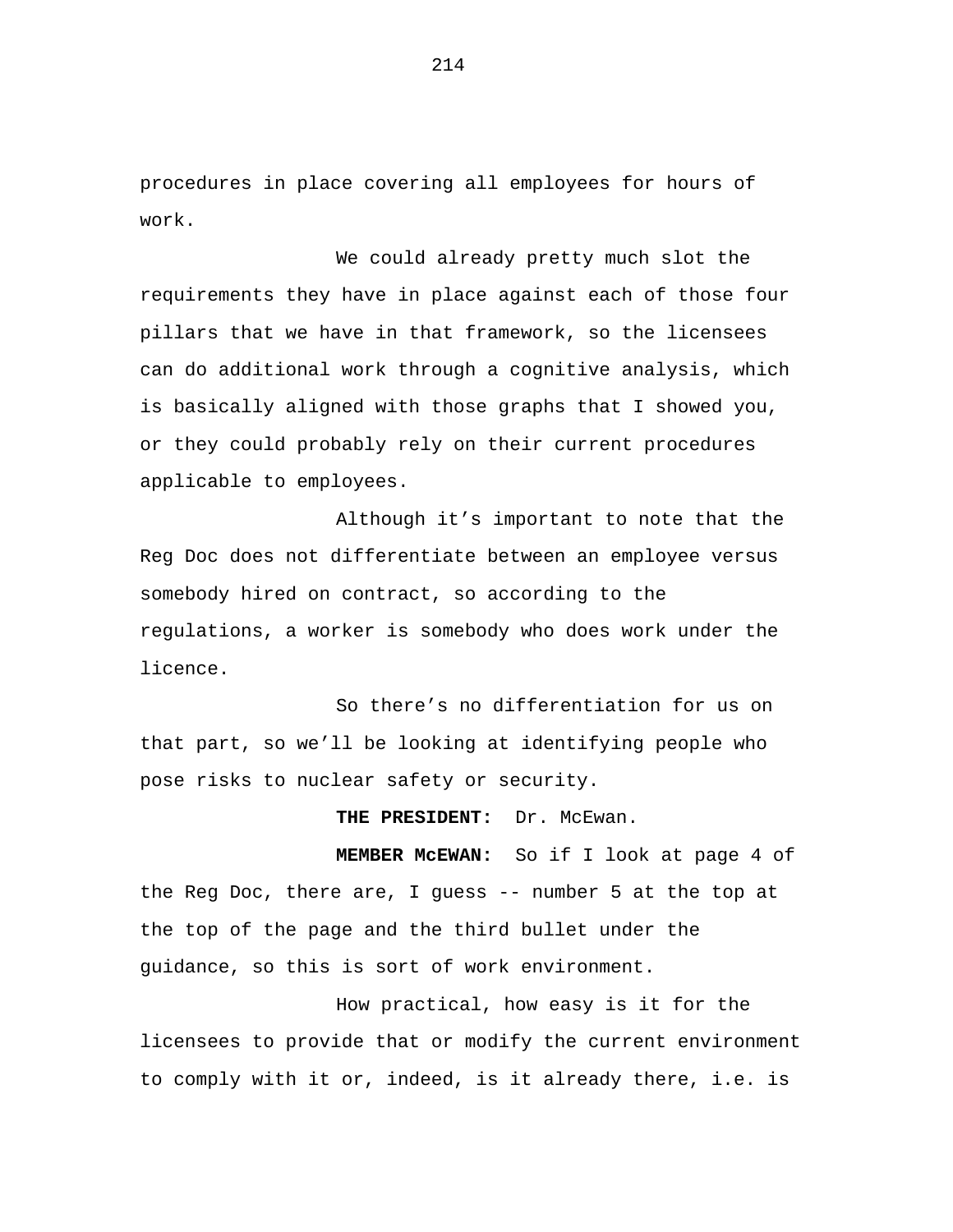it actually doable within the context of the operating environment?

**MR. SAUNDERS:** Yeah, Frank Saunders, for the record.

Mostly it's already there. It depends on, in some cases, how broad some of the interpretations are. In most cases, we already have sleep areas. We -- our lighting is already conducive to these things for a variety of reasons, not just for -- not just for the -- for fatigue, but for accuracy and so forth.

So -- and we do have, you know, our supervisors are trained in this and they look for people, and it really doesn't matter whether you're in safety-sensitive position or on shift or during days. If we're aware that there's -- you know, obviously you're not fully fit for work, you're falling asleep at your desk or something, then we react to it irregardless.

The shift controls are more stringent because of the nature of the work they do, but in reality, hours of work controls apply to all our staff. They always did in the provincial statutes, at any rate. It's just a slightly different set of limits.

So most people, of course, working days and the like don't even come close to approaching these kind of limits, but yeah. I don't see any real issue with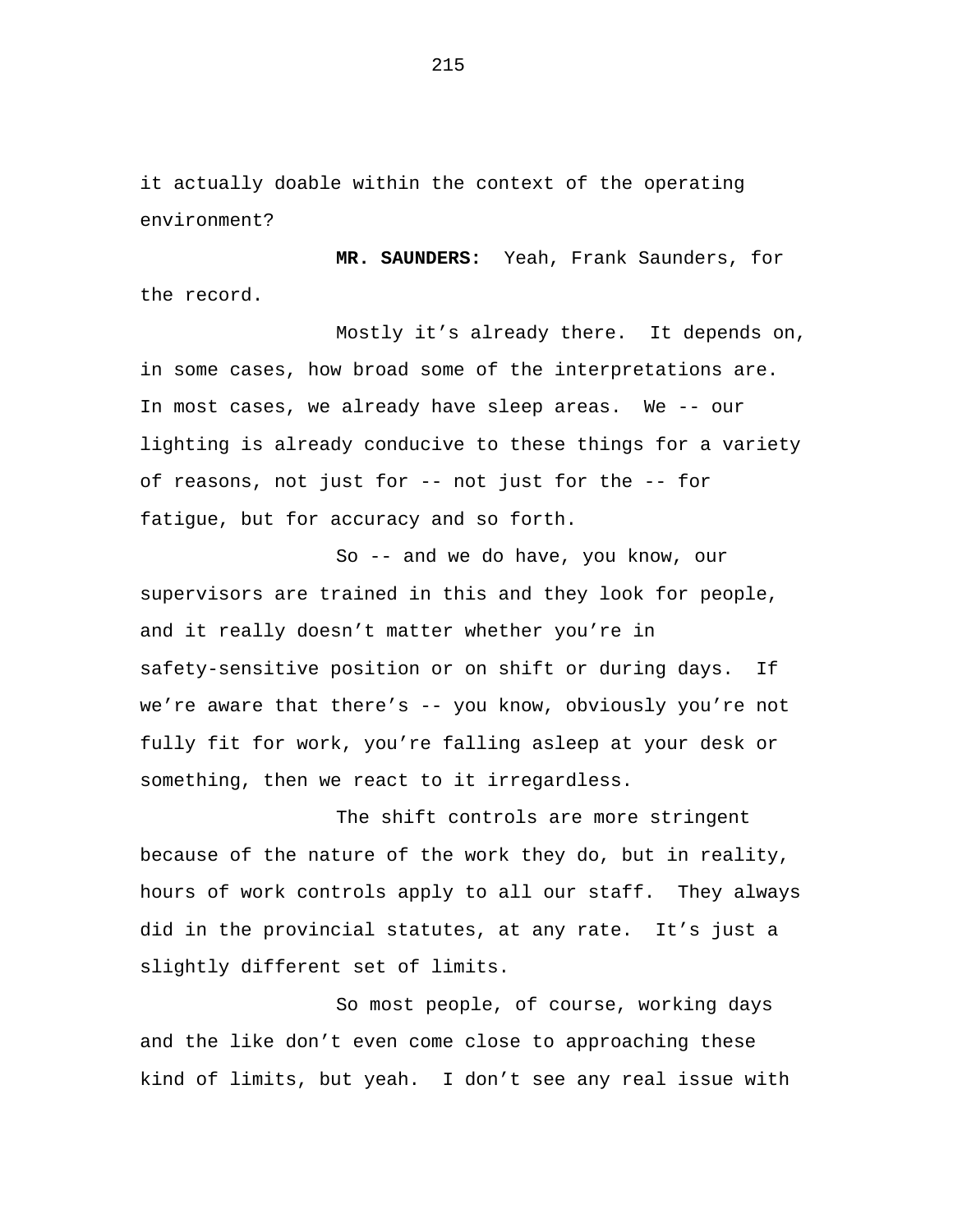meeting these.

There are some things in the guidance here that I wouldn't agree with at all. I'm more worried about the second-last bullet from the bottom. That's so impractical as to be kind of laughable, quite frankly,  $SO - -$ 

**MEMBER McEWAN:** That was my next question, is --

**MR. SAUNDERS:** You know --

**MEMBER McEWAN: -**- to me, that looks - because I think I read in the dispositions many of these tasks have to be done at that time because of normal operations.

**MR. SAUNDERS:** If, for some reason, a shift is held over and they're working extended hours, you do apply these kind of rules. So you know, if the shift is tired, yes, we would reduce the work and do those sorts of things.

However, if you've only been at work for five or six hours, we provide you, like I say, the proper lighting, we provide you the proper breaks, coffee if you need it, all these kind of things, so you know, it's - it's not about not doing the work. It's about making sure that work is done properly.

We provide several layers of checks on all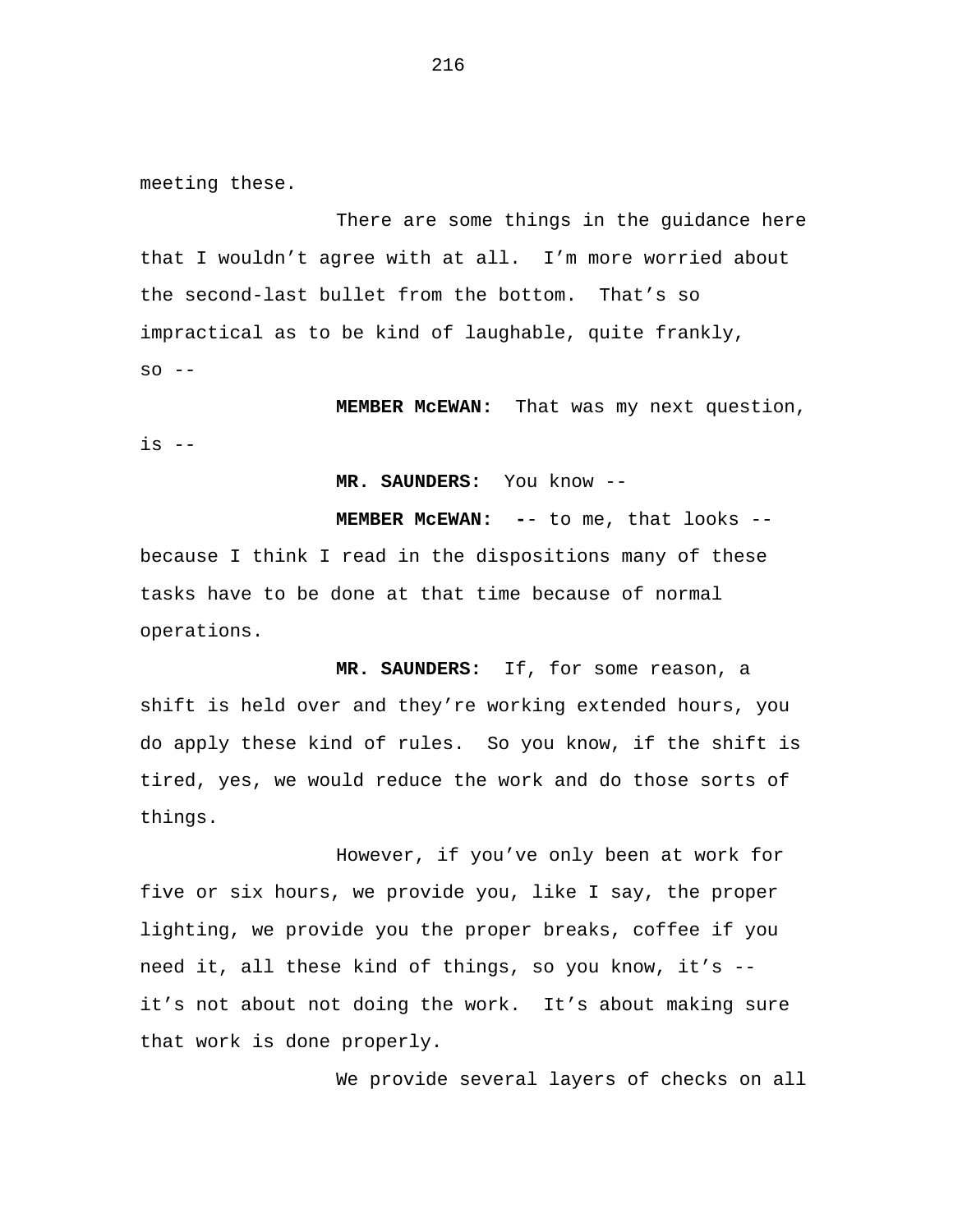things that are safety sensitive, so you need to do the work in preparation for the next day shift in order for them to be able to do their work safely, so you really just can't eliminate four or five hours of work and say that's okay. That just won't work, right. Not practical.

But you do need to be sensitive, you know. Like say if we have a snowstorm in Bruce County, which happens, and you've been on the site for 14 hours, then we do go into what we call quiet mode, which limits all these kinds of activities.

**MR. MANLEY:** Robin Manley, for the record. Maybe I could just add a couple points on that second-last bullet, which I thought was a good point Frank brought up there.

The Commission may recall that, a number of years ago, Ontario Power Generation moved to primarily a days-based maintenance schedule. And we had various reasons for doing that, but -- because it used to be that our shifts that we had basically the same -- well, not exactly, but largely the same number of maintenance staff on each crew, Alpha through Echo, A, B, C, D. And now most of our maintenance crews work during the daytime.

So it's aligned with this. Even if this wasn't necessarily the number 1 reason for doing it, it's -- you know, to the extent possible, we are doing most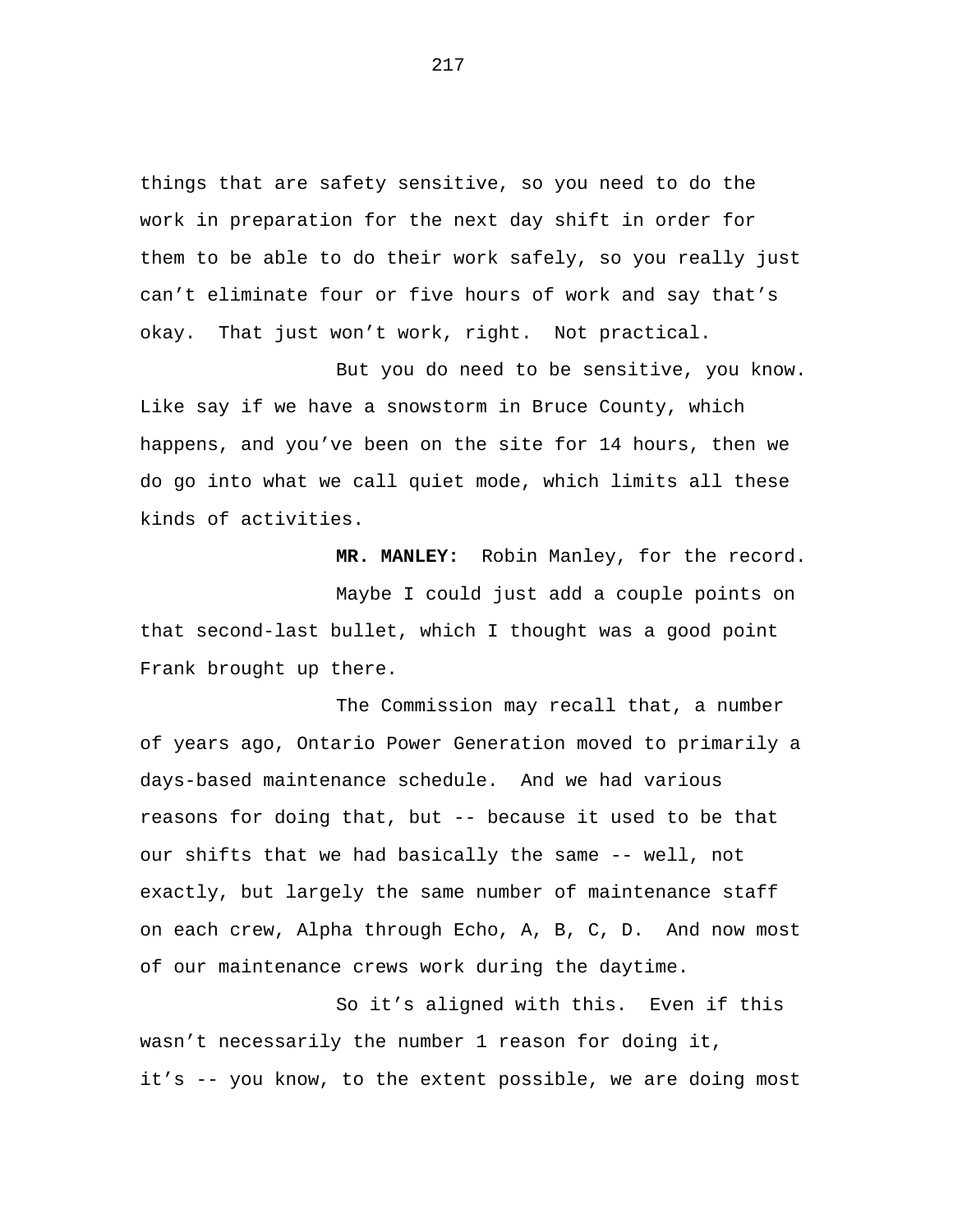of our work activities on days except during outages where, for practical reasons, it's basically necessary to run a 24/7 operation.

Of course, during that outage, your reactor is shut down in the guaranteed shutdown state.

**MR. BOUCHARD:** Andre Bouchard, for the record.

I'd like to address the first point of your question. And the third bullet is actually human factors and design practices where the design of some of the components.

Areas in the nuclear power plant have to relate to that. We wanted to make a clear linkage to these expectations with regards to design.

And the second one as well, it's -- the 2:00 to 6:00 a.m. in the morning reflects the circadian rhythm, and as we've actually addressed in the consultation, we've added the "when possible" after the consultation which kind of reflects the fact that, as much as possible, trying not to schedule during 2:00 to 6:00 a.m. because those are the worst times for that issue with circadian rhythm.

## **THE PRESIDENT:** Ms Velshi.

**MEMBER VELSHI:** As I was looking at your benchmarking information slides 20 on, and so in some, you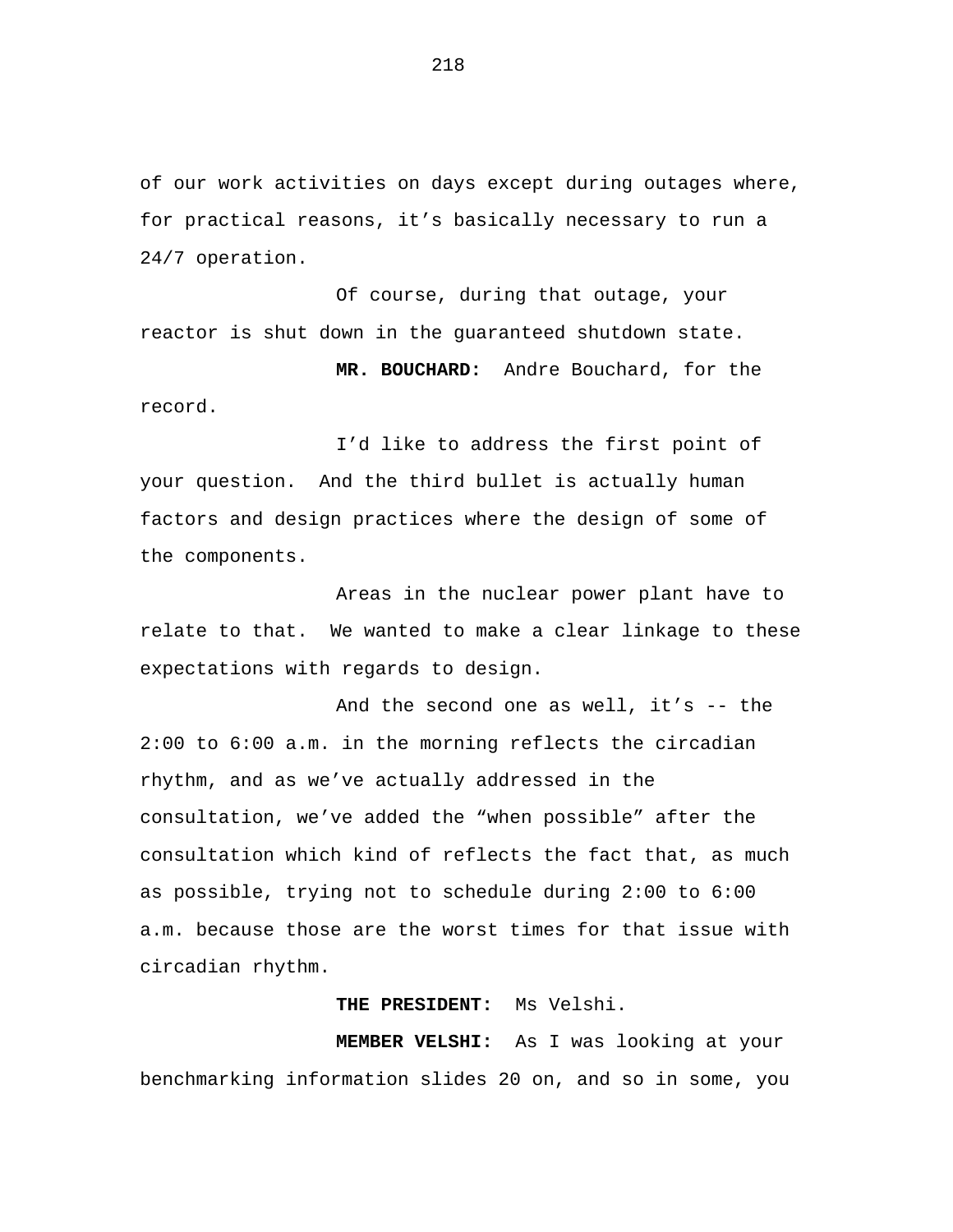picked -- or whatever the requirements are consistent with, say, U.S. nuclear workers and some it's, say, some others. And I wondered, was this because you wanted to align very much with current practice or are these really what your experts said the best numbers?

So I mean, I can give you some as an example. If I look at daily limits lines up with nuclear workers, right -- U.S. nuclear workers. If I look at some of the others, they don't.

If I look at the weekly ones, U.S. nuclear workers is 72, and yet we've picked 60.

So is there a reason why we wouldn't have just said, okay, that is the best practice and that's what we want to go with?

**MR. BOUCHARD:** Andre Bouchard, for the record.

The number you're seeing there is the benchmarking, obviously, but the numbers we came up with are benched (sic) on the research we've done in looking at numerous studies that relate to the limitations we were saying, some of the limitations of humans and how they were observed and documented through these research.

I will pass on the question over to Helen McRobbie, which could discuss some of the variations between these limits and the different aspects of them.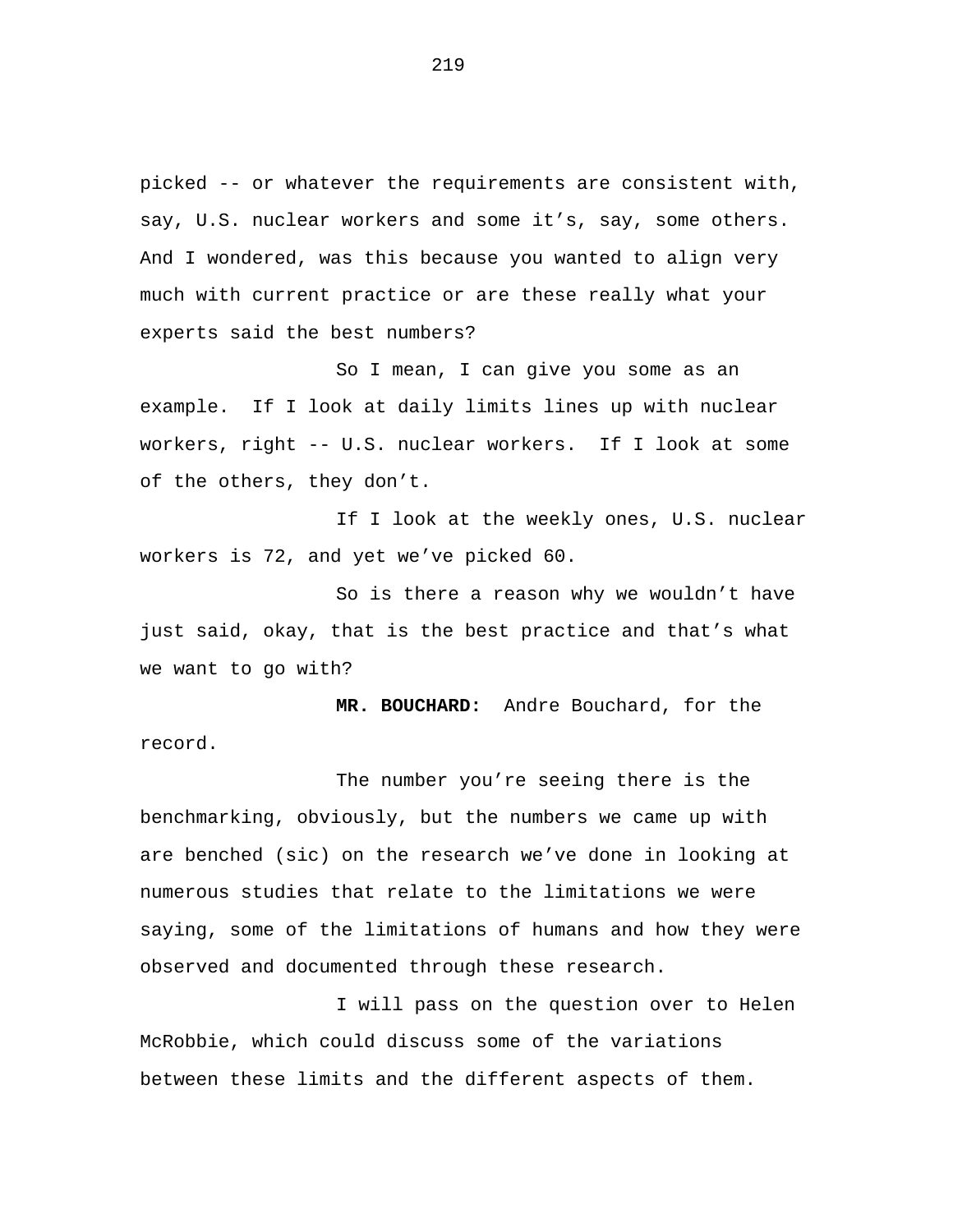**MS McROBBIE:** Helen McRobbie, for the record.

Just with respect to benchmarking, I would also like to draw your attention to the synopsis of science and benchmarking included in the CMD package because it includes larger tables of benchmarking. So the slides we did present some of it, and more is presented in that synopsis.

So just to repeat, was your question why do we not just adopt one regulator's strategy?

**MEMBER VELSHI:** I wondered if what you had picked was driven, to a large extent, by what the current practice amongst licensees is as opposed to a best practice.

**MS McROBBIE:** So I think the one point to come back to is what we were really trying to achieve with this Regulatory Document was to formalize a letter that we had written in 1989.

So that letter was based on a scientific report that was done during Ontario Hydro's transition to 12-hour shifts, so we updated that science in 2013 and got feedback from an external consultant that the limits were still reasonable.

So in looking at the benchmarking, we have done an extensive review, but we were really -- CNSC staff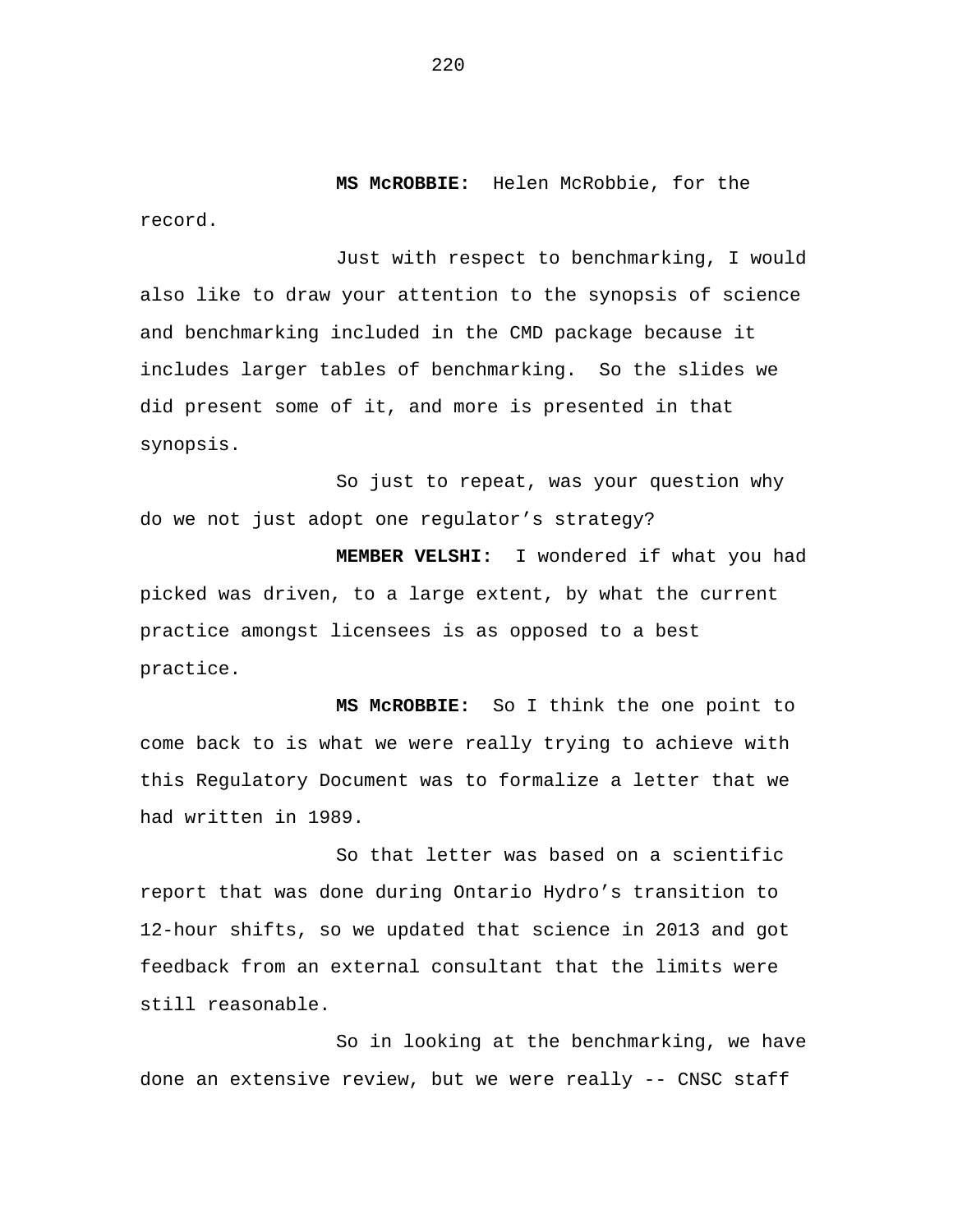was really trying to formalize long-standing practice which a more recent review said is still reasonable.

**THE PRESIDENT:** I guess if you were attempting to pick the best in each section, you shouldn't be apologetic to this. We want to be the best. And we want to be as good or better than anybody else, particularly since you are now modernizing common practices everywhere.

So I assume that's what this table is supposed to indicate. And in fact, some of the material in the scientific addendum, I don't know why we're afraid to sometimes append this to our Regulatory Document so everybody can see where some of this stuff came from because I found some of the science-based evidence here more compelling than the Reg Doc itself.

So -- and again, I'm sure not everybody in agreement on all of this, but this is nuclear, so these - we want to make sure that we have gone as far as we can to make sure that we've done as much as we can to get the best risk -- lowest risk possible.

So nevertheless, there's some kind of - some of the things that's really got to me since we are now on benchmarking, I actually love your slide 24 -- sorry, 25 and 26 which, to me, is the crux of what we are debating here.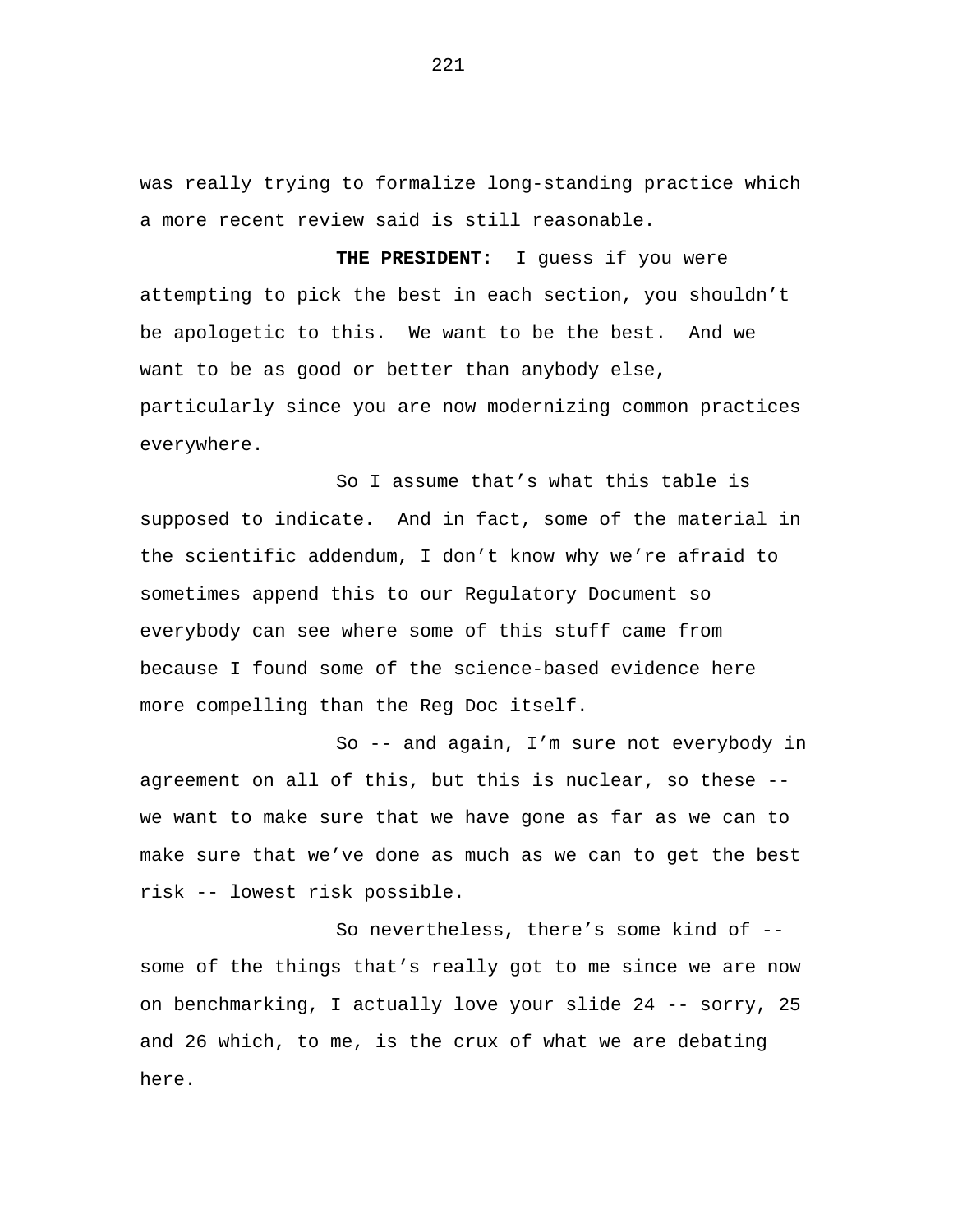And I see that everybody is now on side. In 26, to me, aside from New Brunswick and CNL for two days, five nights and six nights, OPG and Bruce Power are now all in agreement with all of this, if I read this slide 26 and slide 25 properly.

Is that correct?

as  $--$ You're now complying with this Reg Doc

record. **MR. SAUNDERS:** Frank Saunders, for the

the front end. But it is based on the shift that we work Yes, we do comply. That's what I said at today.

The benchmarking is great, but in reality, the best shift is -- has to be analyzed for the shift that you are working.

I can show you a shift that works five nights in a row and five days in a row, will give you better cognitive analysis than the two-three split that we work today, yet that would be disallowed under this particular thing, right.

So the question is, do you want to put limits that are very specific to a particular shift or do you want to allow the option to analyze better shifts and more appropriate shifts for the work you're doing provided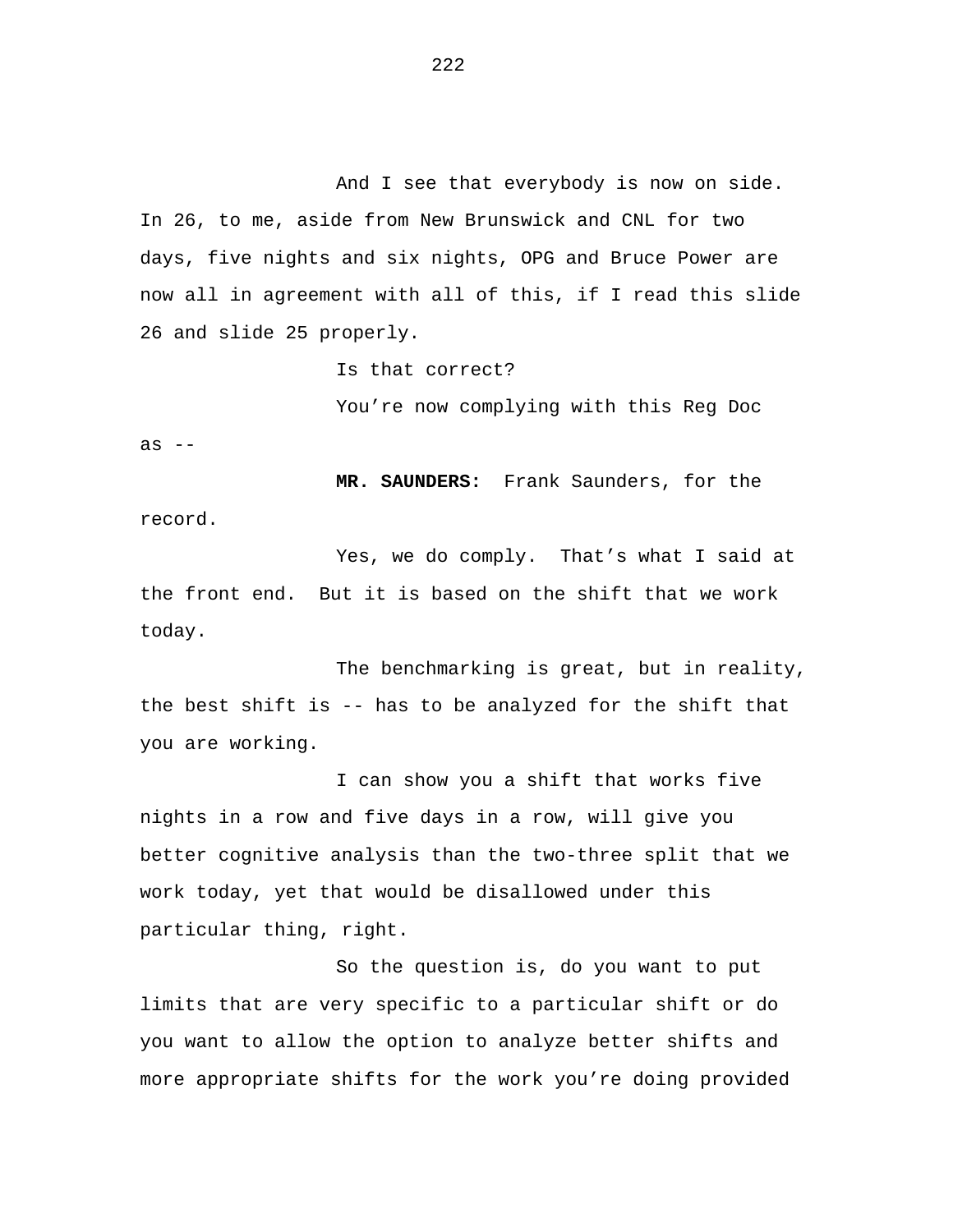that analysis is done with a certified, approved program that  $--$ 

**THE PRESIDENT:** No, that's not the question. The question is, do you believe in the science or you don't believe in the science.

**MR. SAUNDERS:** I do believe in the --

**THE PRESIDENT:** Do you believe that six night shift is unacceptable? Then you should do something about that.

**MR. SAUNDERS:** I do believe in the science, but I don't know that six night shift is unacceptable. I haven't read it. I haven't run that scenario, right, so what I know is I can run the scenarios and I can find out which shifts are acceptable and which one gave me the best cognitive awareness and that I make the shifts go with that.

So arbitrarily saying six might not be, I don't know. It depends on the --

**THE PRESIDENT:** But all this science that staff produced and some of the documentation is the six night shift is unacceptable, 12 night -- 12 hours, six night shift is unacceptable.

If we don't buy this from the beginning, we have no common ground to find a common agreement to move forward on this.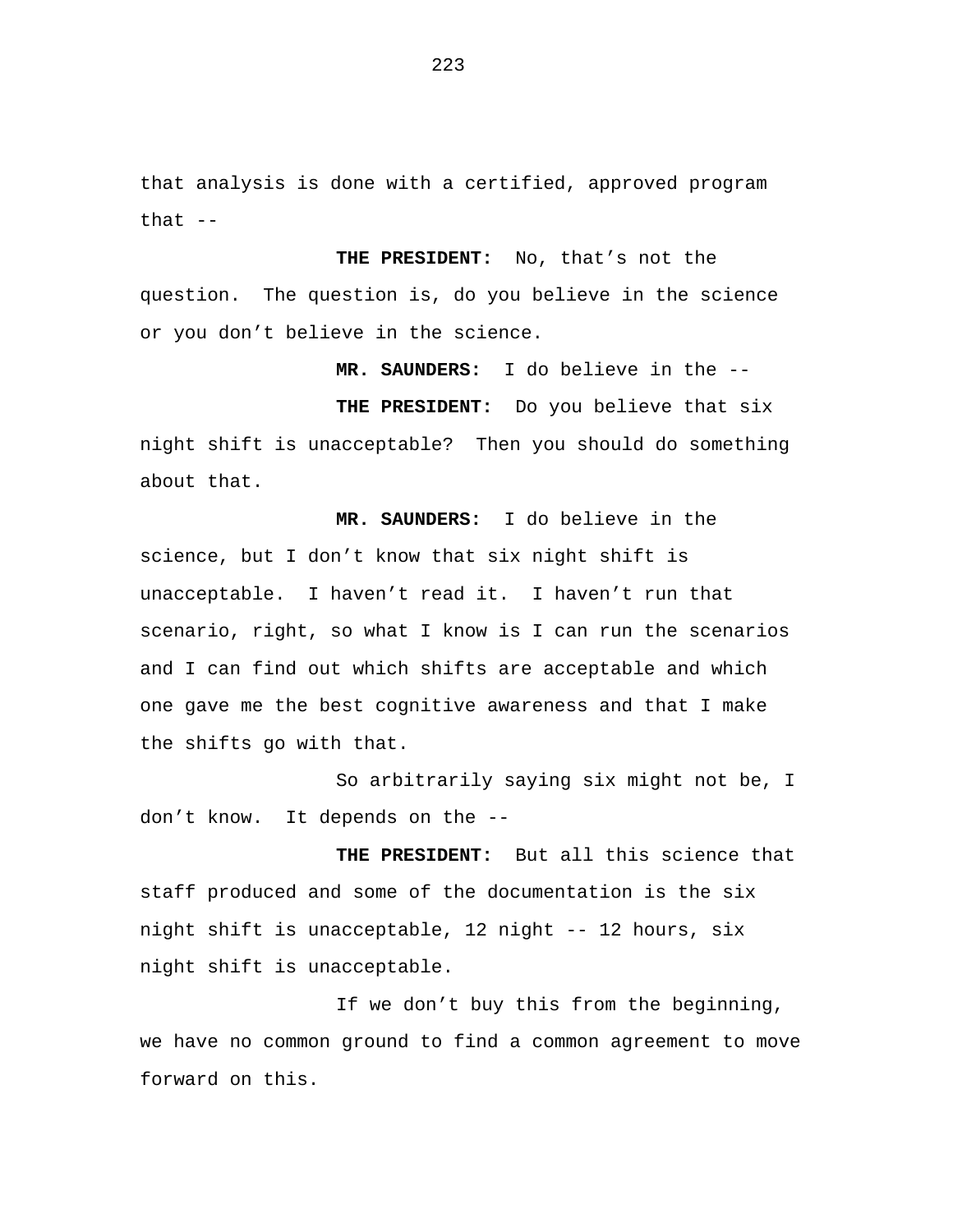**MR. SAUNDERS:** Yeah. My point would be that I haven't run the analysis. I haven't seen their analysis, so I don't know. I didn't have any intention of running six shifts, so I didn't analyze it, so I don't know the answer, quite frankly.

**MR. MANLEY:** President Binder, may I have a shot at that? Robin Manley, for the record.

I guess I'd say that I completely agree with you in terms of the science is important in nuclear. We're both physicists, so we understand that. But I guess I'd say also that the science isn't necessarily 100 percent known and understood, scientific knowledge evolves over time.

So who's to say but that some further analysis might not be done, it might come back and say that something is acceptable. Well, I don't know that. So let's not necessarily set in stone an absolute requirement when it's possible to come along and find that the science says it's okay, and that's really what the licensees are proposing to you today.

 **THE PRESIDENT:** Well, first of all, none of these regulatory documents are set in stone. Anytime you find something that doesn't work and you bring in the argument, it'll be changed. So I don't see what this argument is about.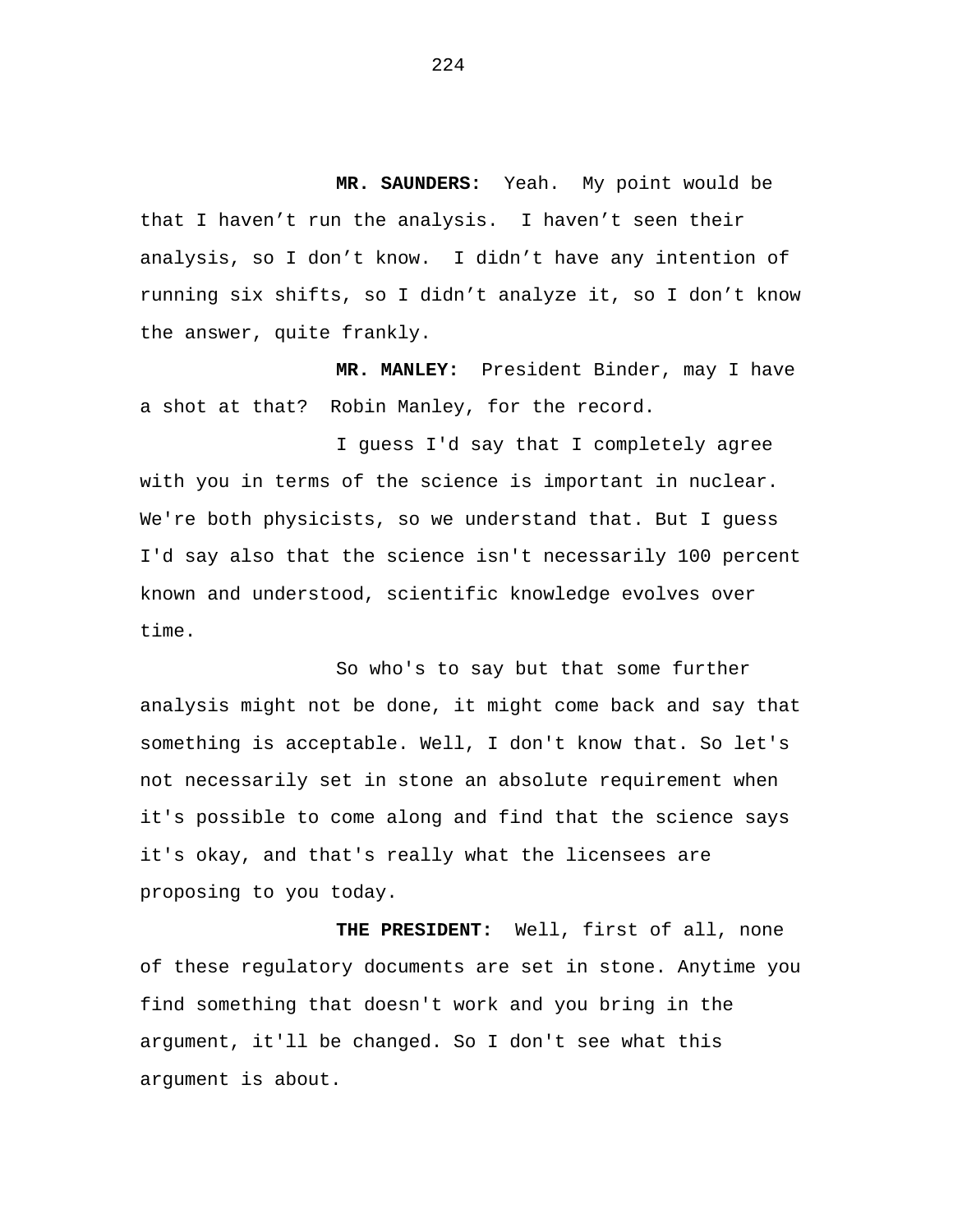In fact, if you have some analysis -- Staff has been consulting on these now for three years. If you've done an analysis that six night shifts is okay under certain circumstances, I don't understand why you didn't sent the analysis to Staff so they can incorporate it into their arguments.

I read what is presented to us. I read the scientific analysis here and some of the material background. It's convinced me that there is time to move forward to more formalized limits and then we can debate on how you implement it. I have no argument with this approach.

We are debating now how to implement. But I'm still hearing that some people don't agree with the original science limits. So I'm trying to ask whether those, you know, the charts that deal with beyond the scope of the regulatory document, slide 23, if you guys don't agree with the way the outside limits are described, then we've got a real problem here.

If we do agree, then we're talking about how to implement it. If it takes a lot of time to implement, what kind of mitigation you can do in the meantime. Really, that's the way I understand what's in front of us. Because, otherwise, we can go in circles here about philosophy.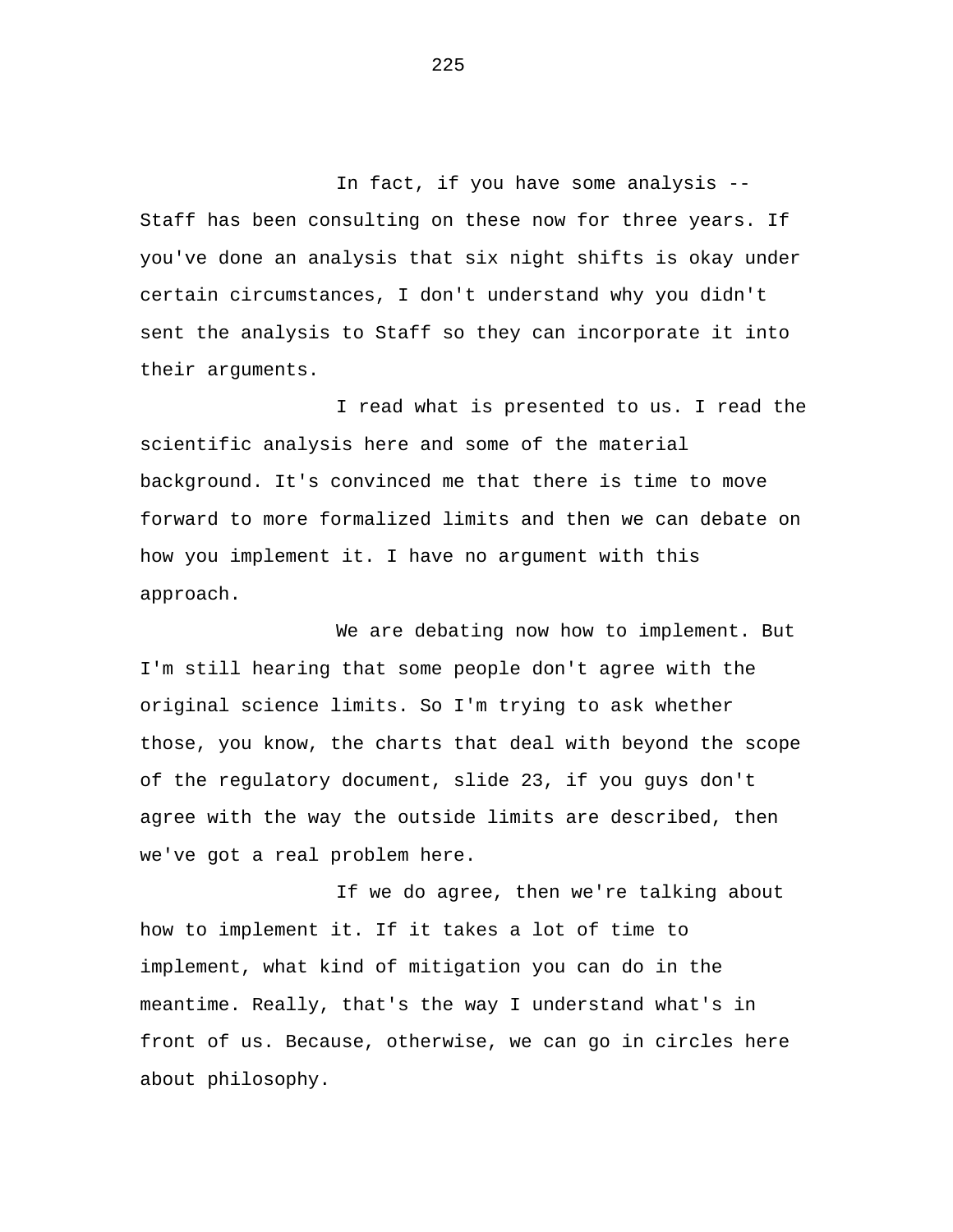Member McEwan, you wanted to --

#### **MEMBER McEWAN:** Can I just, as we're

talking about the science, what struck me as I read the synopsis, and I agree, it's well written as far as it goes, how few papers there are after 2010. I think I counted five in 2011/2012 out of you've got 70-75 in there.

Has the science really not developed since 2010? Have there been no publications in this field since then that would be relevant to this?

 **MS McROBBIE:** It certainly has and we're certainly keeping up with it. This was called a synopsis because it's a summary of some of the science we've looked at. There's certainly more, including a joint consensus statement from the American Academy of Sleep Medicine about the recommended amount of sleep that adults need in 2015. So there --

 **MEMBER McEWAN:** So why wasn't that in here? Because I would actually have gone to that reference to look at it.

 **MS McROBBIE:** Oh, this one is in there, I think it's reference 45.

 **MEMBER McEWAN:** I missed it totally. But that was the thing that concerned me about the synopsis, is that there was so little current documentation in there, and that you were recording things back from 1988, 1989?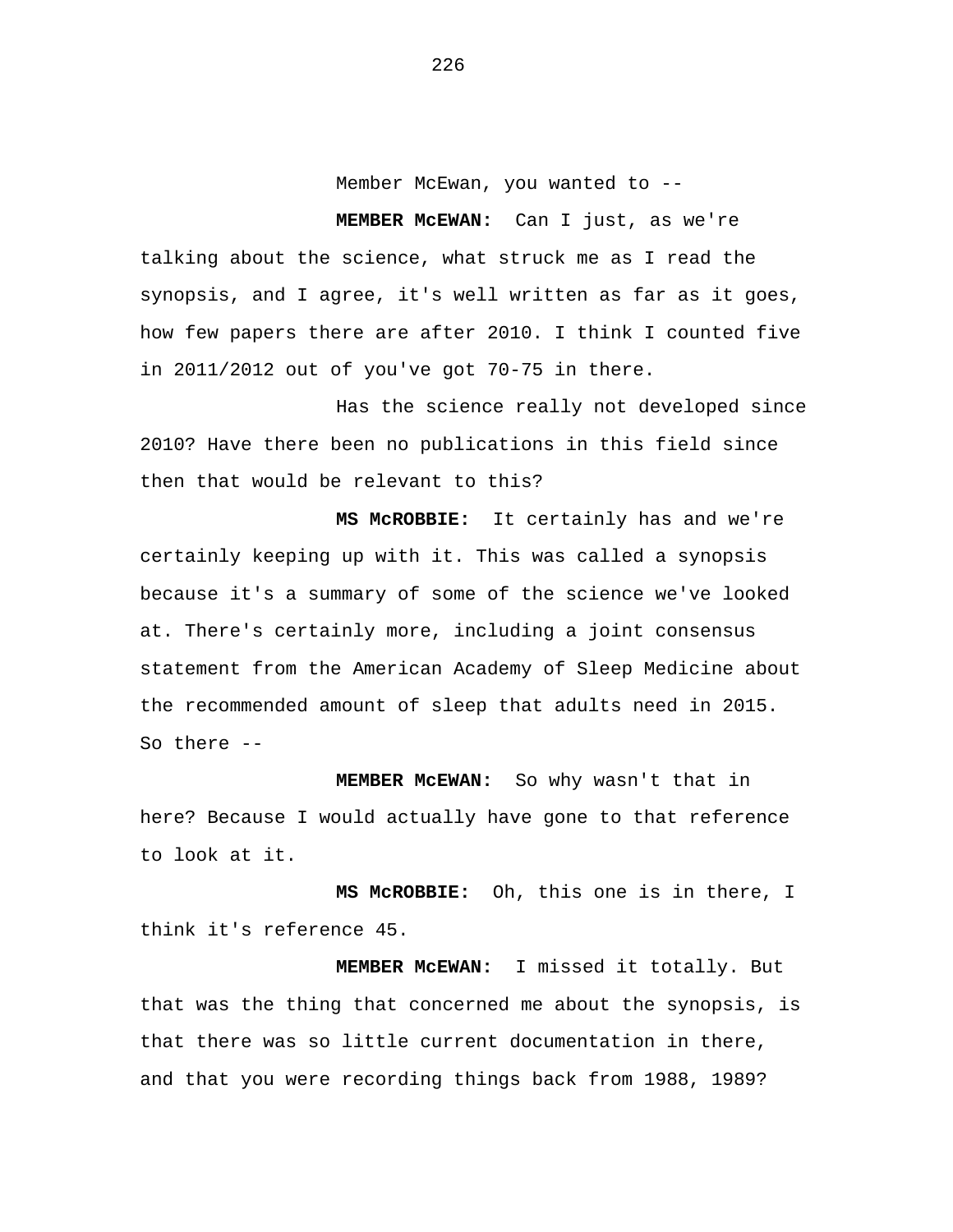**MR. BOUCHARD:** Andre Bouchard, for the record.

Just to set the concepts around it. As we were discussing, back in the 1980s we worked the first analysis to determine these practices come up with these draft limits on hours of work.

When we launched this initiative for the REGDOC we've asked reconfirmation of that science base as well as what was new into it and what we have obtained in there were the elements that were making to change or influencing us to change not necessarily the whole brick of all sciences and research that may have reconfirmed previous science that we've had.

So we focused on this and the changes and the delta to redraft the current REGDOCs that you have in front of you. That may explain why it's not the entire body of science around fatigue.

 **MS OWEN-WHITRED:** Karen Owen-Whitred, for the record.

As Mr. Bouchard has already described, the particular reports that we picked out for that synopsis were we were trying to tell a story of a history arc in an evolution. But point taken that it's perhaps more relevant to emphasize the most recent research. As Ms McRobbie has already mentioned, we have that. So that's something that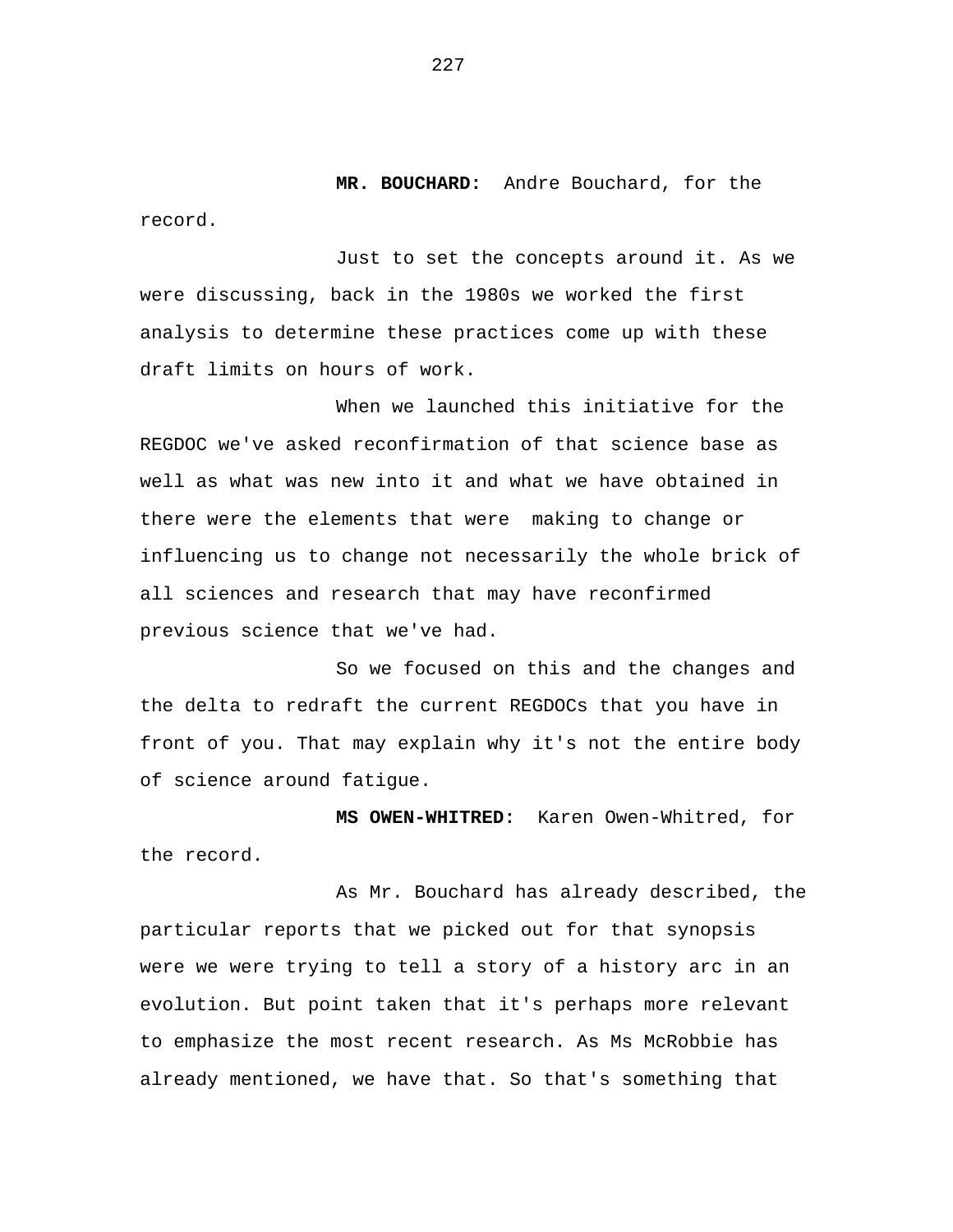we can look at for a revision of this synopsis is to weight it more heavily in favour of more recent research.

Just to Dr. Binder's previous point, this is something that we can explore as well in terms of attaching this entire document as an annex, for example, to the draft REGDOC should the Commission approve that.

 **THE PRESIDENT:** I think I interrupted - you guys were -- did you want to comment?

 **MR. SAUNDERS:** You asked the question about the science. Frank Saunders, for the record.

I mean, we do use the science, we have been using the science all along. What you're doing with this REGDOC is restricting our use of the science by saying this one version of it is it, right? You have to follow this. We're saying, the science allows you to use different shifts provided you provide the appropriate rest periods and so forth to keep the awareness where it needs to be, and that you ought to be able to use that science.

I don't buy your argument that we can come back to the Commission and argue for a different shift schedule, I just see that as unnecessary when we could be doing it scientifically, properly, setting the proper limits within the REGDOC. In my view, yes, you should have limits. In fact, we've always had limits, they've just been slightly less formal than they would be in the REGDOC.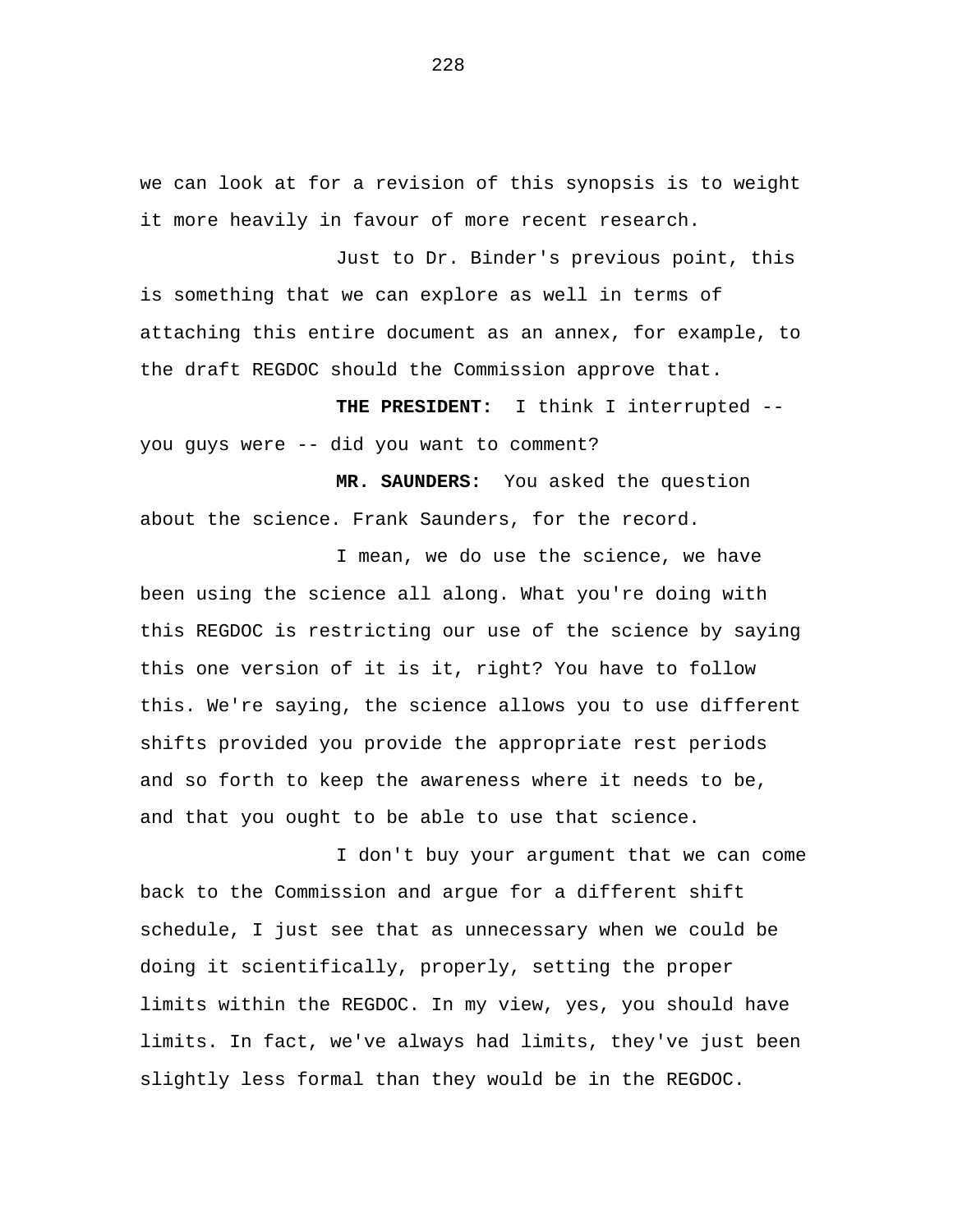But those limits really ought to let you use the science appropriately, right? We're not talking about anybody's science, we're talking about, you know, qualified programs properly used to do this kind of analysis.

So the issue we have is not about the science, the issue is about this REGDOC limits the science you can use, fixes on one solution to the problem, when there are actually multiple solutions to the problem which may be more appropriate. Right now, the solution works, but why limit yourself when you do not need to?

That's really the question. I kind of see this in the REGDOCs from time to time, it's an easy answer just to put a limit in, but it may not actually be the best answer. The best answer is to use the science, do the appropriate analysis, and set the limits as required. I mean, we see that as part of our job as the operator. It's our job to plan the work, schedule the people do those things. It's our job to get that right.

I agree, your job's to set some reasonable limits around what we use to do that, and certainly well within the requirement to say you must use an appropriately qualified and certified program, you must use appropriately qualified people to run these analyses and provide you the results. It can't just be anybody who wants to sit down and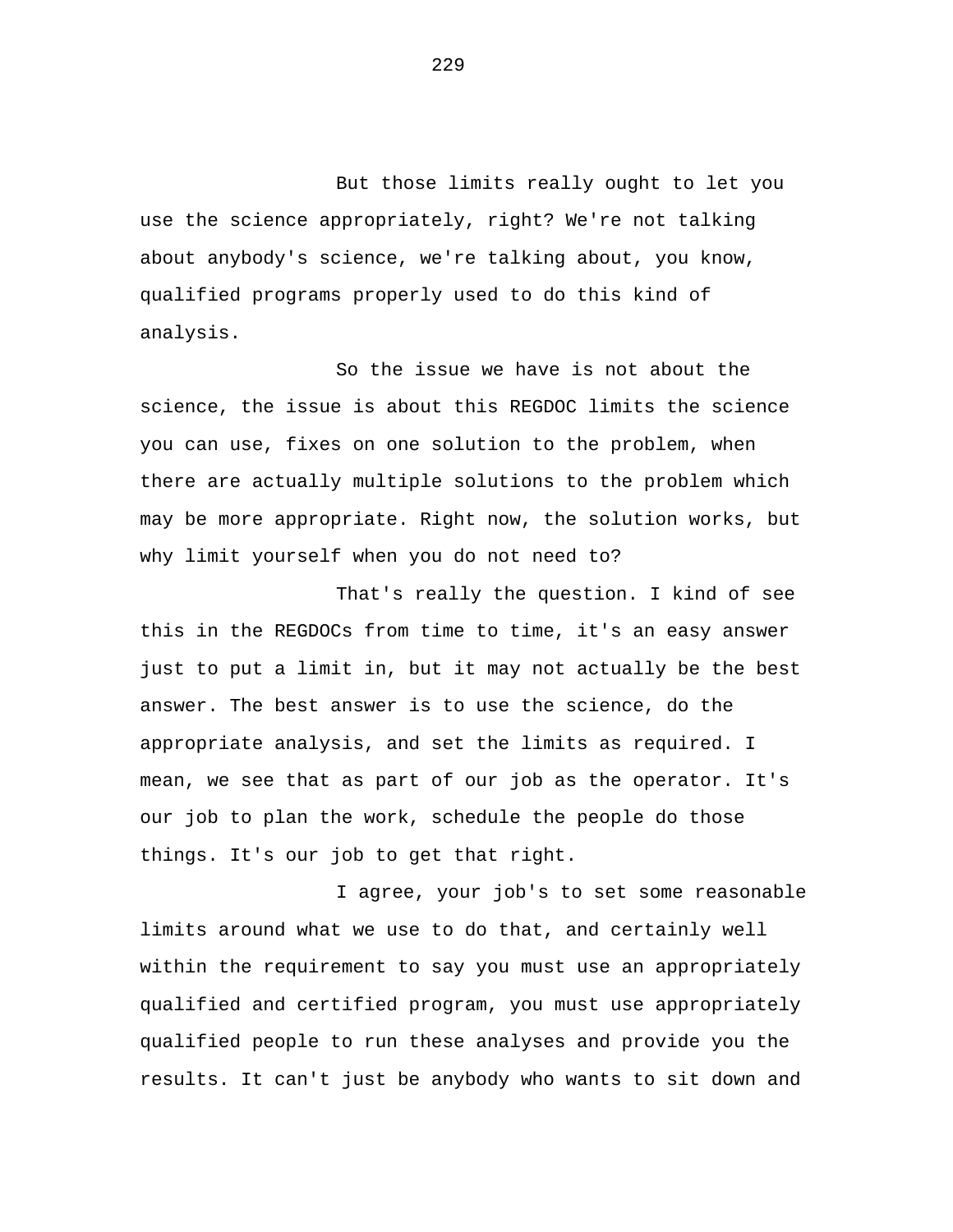do it and so forth.

To me, that's where the REGDOC got a focus, not on the specific limits which, in my view, limit the science, don't use the science.

 **THE PRESIDENT:** Staff, do you agree that this document now limits the science here? I didn't get that impression. In fact, I thought you went backwards to be very flexible here about the existing ability and to allow for any innovation that can come forth. What am I missing here?

 **MR. BOUCHARD:** Andre Bouchard, for the record.

We actually did what you're describing, which is we started initially with the current requirements and expectations from the licence that we have and then worked our way through extensive benchmark, extensive science reviews as well.

What we've seen in the benchmark I think is important to relay here, is the fact that both internationally and nationally any agencies that regulate fatigue management has the same approach that we did and brought forward. We all feed from the same common need, which is at certain limits the human is the limit, and these limits must reflect human capacity on an average human basis, and that's what the REGDOC is actually looking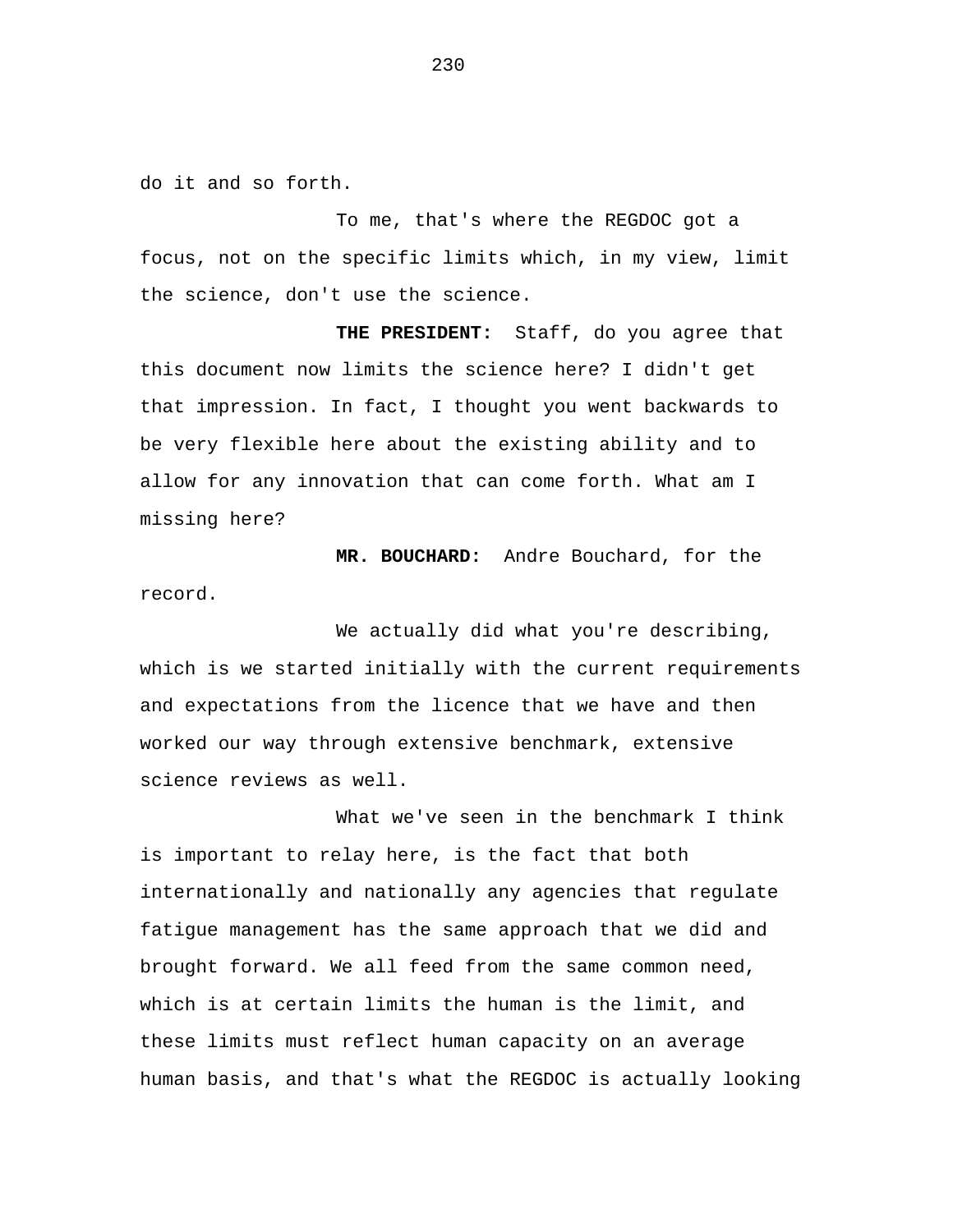like at the current moment.

This is the same approach that Transport Canada has for pilots as we demonstrated in the slide there, as well as transportation for road, as well as what we're seeing -- European is a bit different, because it's an society that decide on the 12 hours where's the limit on a given day, and that was the end of it.

Several countries are not even entertaining the notion of 12-hour shifts, like Korea, like Japan, they're staying at 8-hour shifts. So the work that we have done here was with the decision made by the licensee back in 1989 to go to 12-hour shifts we brought in what we believe to be the appropriate requirement level to handle 12-hour shifts.

There's always that flexibility to go back to 8 hours if simplicity is actually the name of the game, because it would bring a hell of a lot less requirements, because 8-hours shirts are less problematic from a fatigue-management standpoint.

However, we hit the same limit, which is a human is a human and, at a given point, it has the likelihood of inducing human error. In moving forward for that, this is what we're trying to regulate, here is a potential for causing human error.

 **THE PRESIDENT:** Okay, thank you. Ms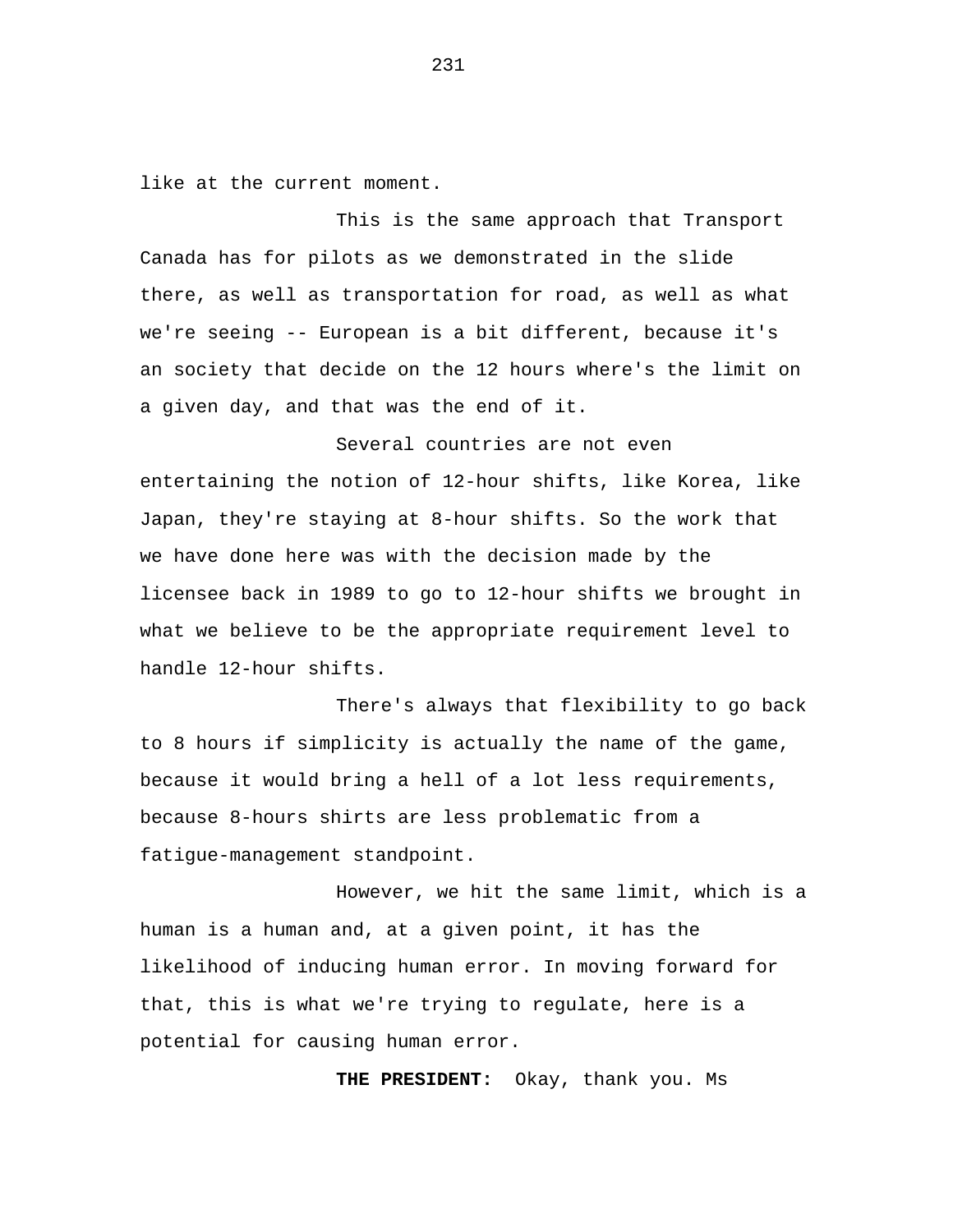Velshi.

 **MEMBER VELSHI:** So in interest of wanting to pursue more options of greater flexibility, is it possible to say these are the limits but, hey, licensee, if you can come and demonstrate to us that with this regime, with these additional controls and having run through this cognitive analysis this is as safe as the limits that are in the REGDOC, is this acceptable? Is that even an option to consider?

 **THE PRESIDENT:** I think you can actually build this suggestion into the REGDOC in terms of -- in case there's any other, you know, proposal that they want to come in, they can always come in with a proposal, so --

**MS VELSHI:** Well, isn't that what one of the licensee's is suggesting?

**THE PRESIDENT:** Yes.

 **MR. SAUNDERS:** Yes, in fact, that's our recommendation. It's not to take the limits out, it's to say the limits exist unless you provide us evidence to the contrary so that we have flexibility to work other shifts.

**THE PRESIDENT:** Again, I'm missing something because I thought I was already built in. Staff? Ms Velshi, go ahead.

 **MEMBER VELSHI:** To build into the REGDOC the option of -- so these are the hours of work for the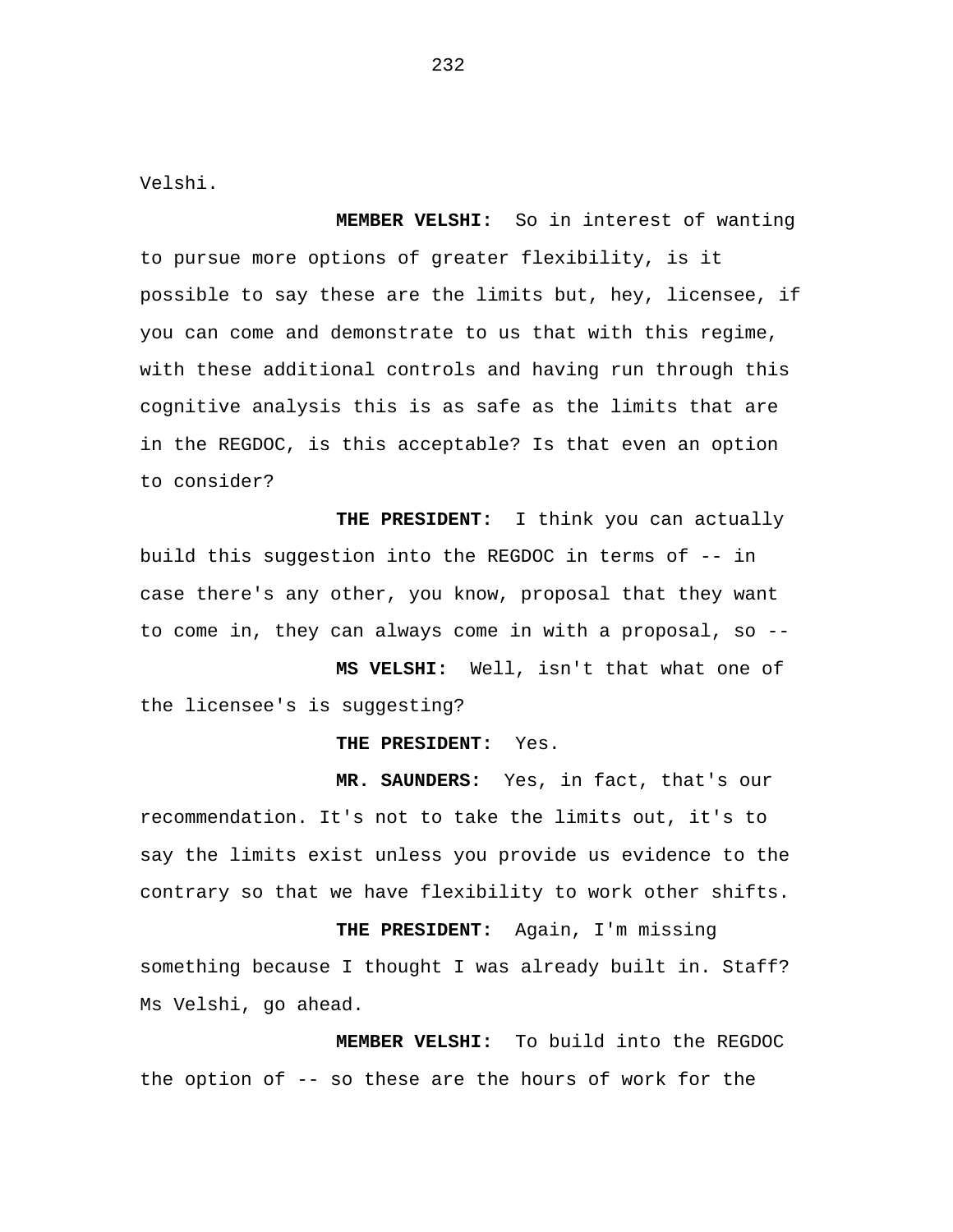SSPs, but to give them the flexibility to come to you with an option of a different regime where they've got a different schedule with whatever controls, they run the analysis, this cognitive analysis, and they said this is as safe or equally safe as what the REGDOC limit hours of work are, and that option exists.

 **MR. BOUCHARD:** Andre Bouchard, for the record.

I thank you for the question. As it was alluded to, the CNSC often opens that window of having a licensees making a proposal with the equivalent level of safety, and we're receiving it and analyzing it in the face value with the science and the facts and the OPEX that are related to these proposals. So, yes, it is in principle there.

I could add as well that every time that during the consultation process such a demand or request was brought forward to make accommodation in changes to those limits we went back to similar models, simulate these similar models, and analyzed it in sort of a same graph as we showed you with regards to where does that fit with regards to the potential risks of human errors. So, yes.

I will pass it on to Helen McRobbie.  **MS McROBBIE:** So the graphs that were shown in the presentation given today are based on what I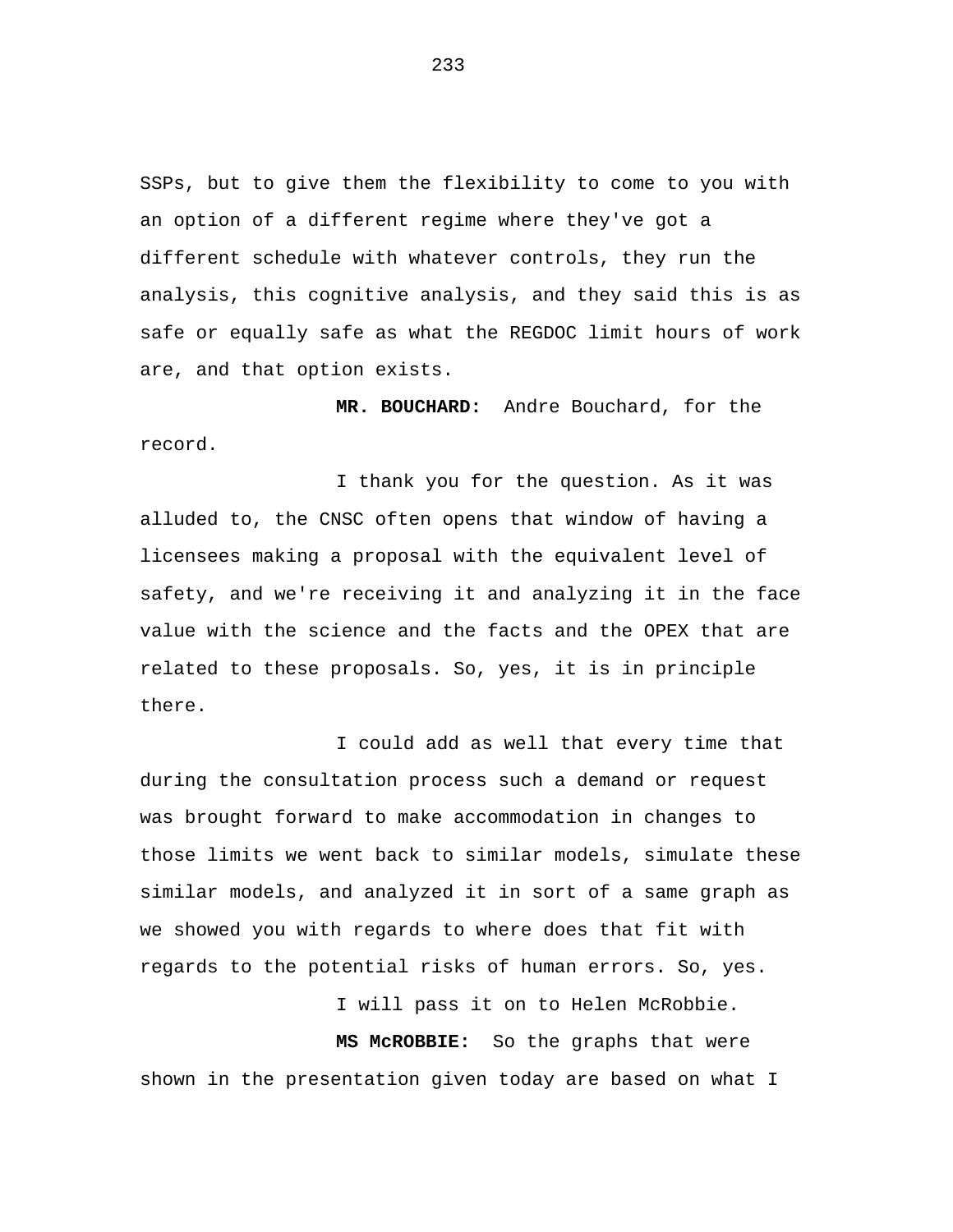believe the licensee's are referring to as a cognitive function analysis.

It's been simplified, so it's given one point, it's given kind of the peak level of fatigue that this program is predicting. But what it's not showing is that with each successive night there's more and more of the shift that I would be expecting people to come into work at high levels of fatigue, that the people who authored the program would recommend that should be avoided in a high-reliability operation.

So once, if we were to do this option, it just takes us from limits that are based on science and that are strongly supported by benchmarking and it would take us off onto a tangent of discussing models and the limitations of the models and how much sleep does that model predict. It would be a very different approach than having clear limits that are science-based and that have already been tested based on models.

If there really is evidence that licensees have that shows that five nights or six nights or two days followed by five nights where you have 84 hours of work on consecutive days is reasonable based on a model they have, I would be very interested to review it. But at this point, based on the modelling we've done, I'm not sure how that would work.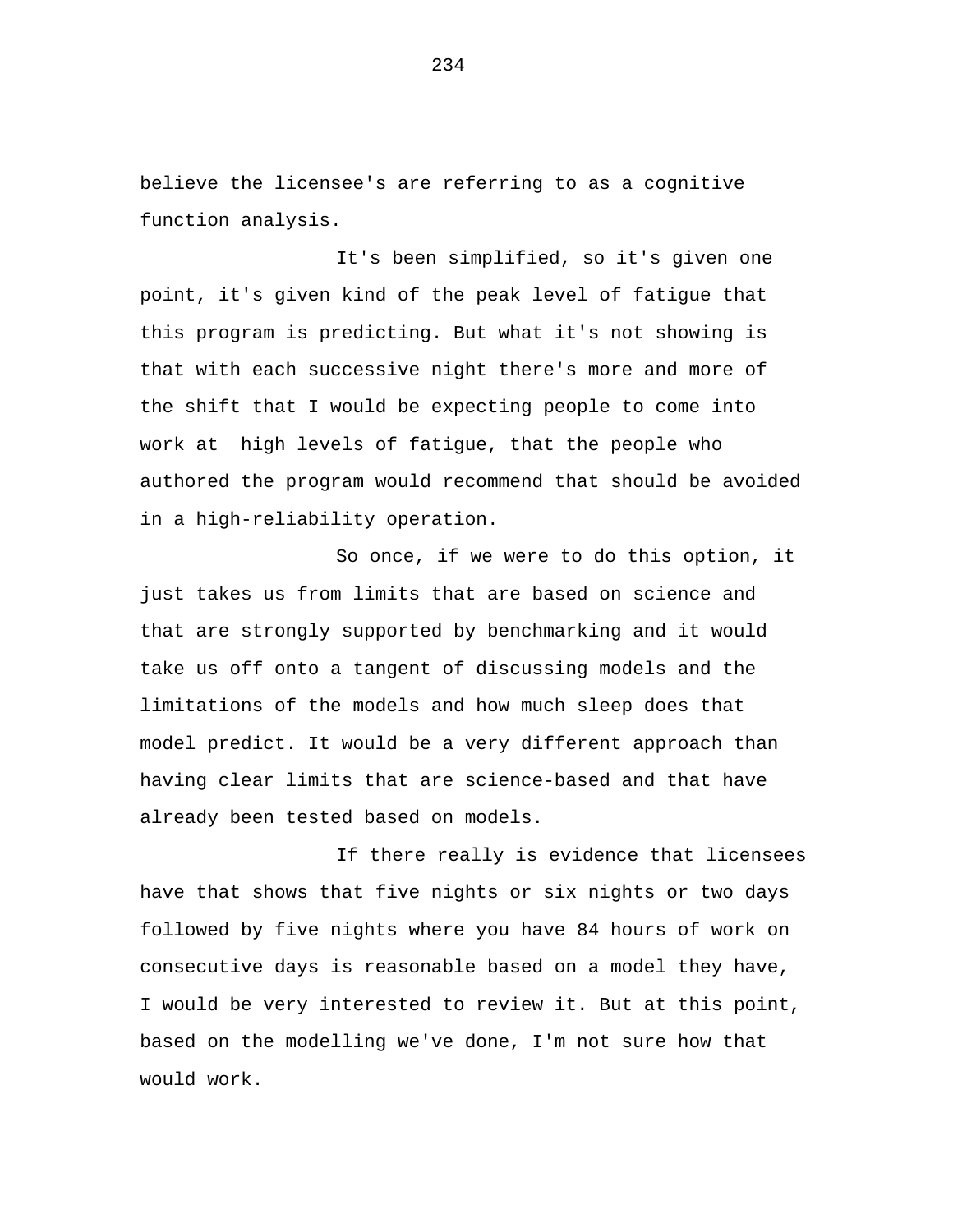**THE PRESIDENT:** Again, I'm not concerned with your concern, because you have to approve it. So I don't understand, what are we debating here? They'll have to come to you with a proposal. But the way, it's not necessarily a different kind of -- it could be also what kind of new mitigations they would put in a particular shift, I don't know, to bring in maybe less certified people or more people in training, I don't know.

But if they can come up with an innovative creative way to that you have to approve, what is the concern?

 **MR. LAMARRE:** Greg Lamarre, for the record.

Totally agree, and I think we have to be open to the opportunity the licensees could present something that may give an equivalent level of safety. But what I will say is that the REGDOC we're presenting to you today is based upon our best knowledge, a very sound science that's been ongoing for a long long time now based upon the research, based upon the presentation that you've been given, and based upon what Mrs. McRobbie is detailing to you as well.

So if there is something out there that the licensees want to provide in terms of a cognitive analysis model that might move those limits, obviously it's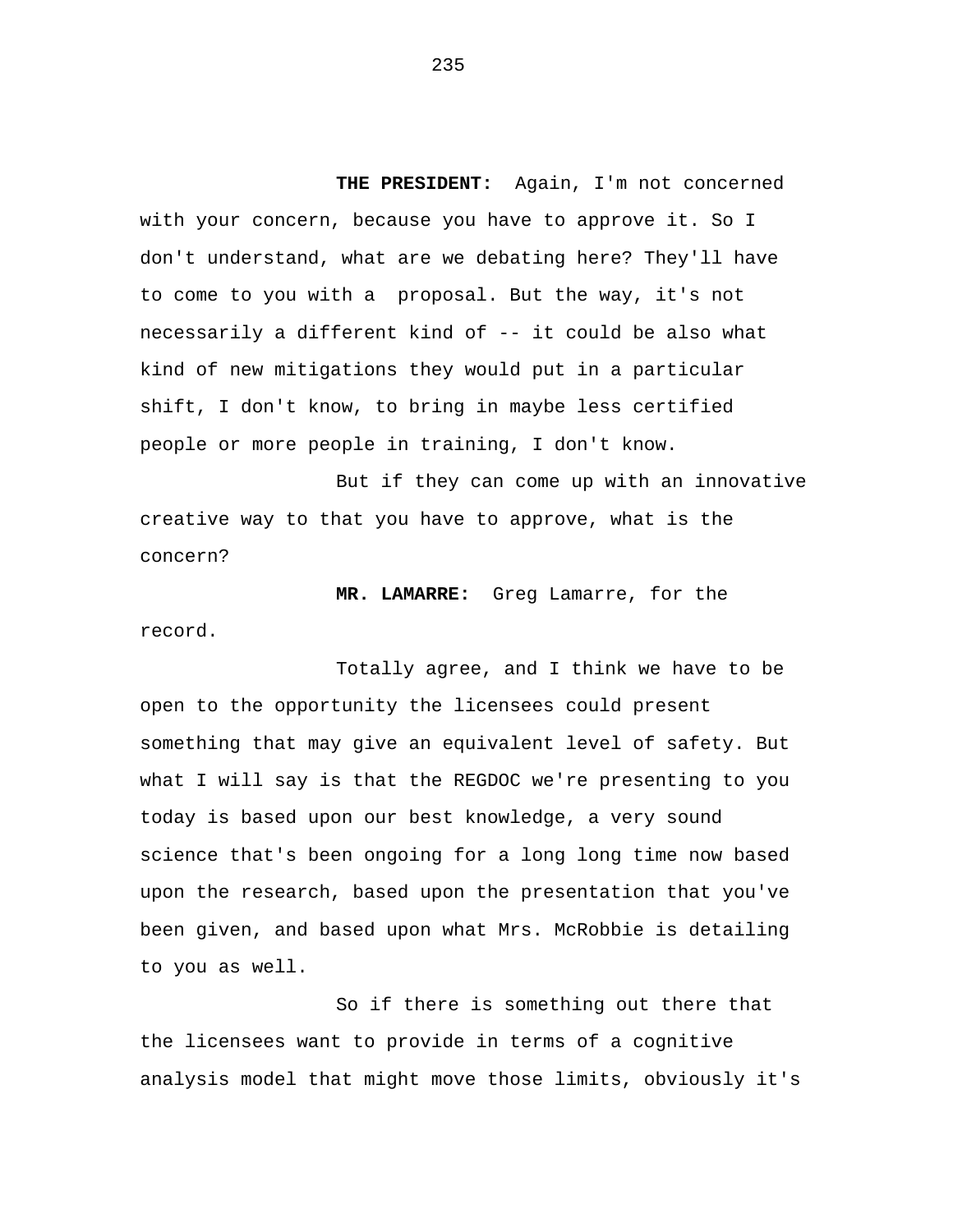a learning organization, we have to be open to that. But we don't see anything coming forth immediately that would change our view that the limits proposed I the REGDOC are sound.

Those limits, we talked a lot about the limits themselves, but the limits are also there in addition to the programmatic elements. So we're not trying to point these limits as some sort of a cliff edge effect, what we're doing is telling you that at those limits we're starting to get into an area of higher risk which is what staff is trying to lay down as an area that we do not want to go beyond. With those limits, come the other programmatic elements that also have to be in place there as well.

So it's an entire defence in-depth approach that we're providing here based upon very strong science. But to round this up, of course we're going to be open to a proposal that the licensee might make to bring forth some new knowledge.

 **THE PRESIDENT:** Dr. McEwan.

 **MEMBER McEWAN:** So I'm going to go back to the publications. I did find it, I apologize. But it was a fairly generic sleep recommendation, if I understood it correctly without having read it, for 2015.

 **MS McROBBIE:** Helen McRobbie, for the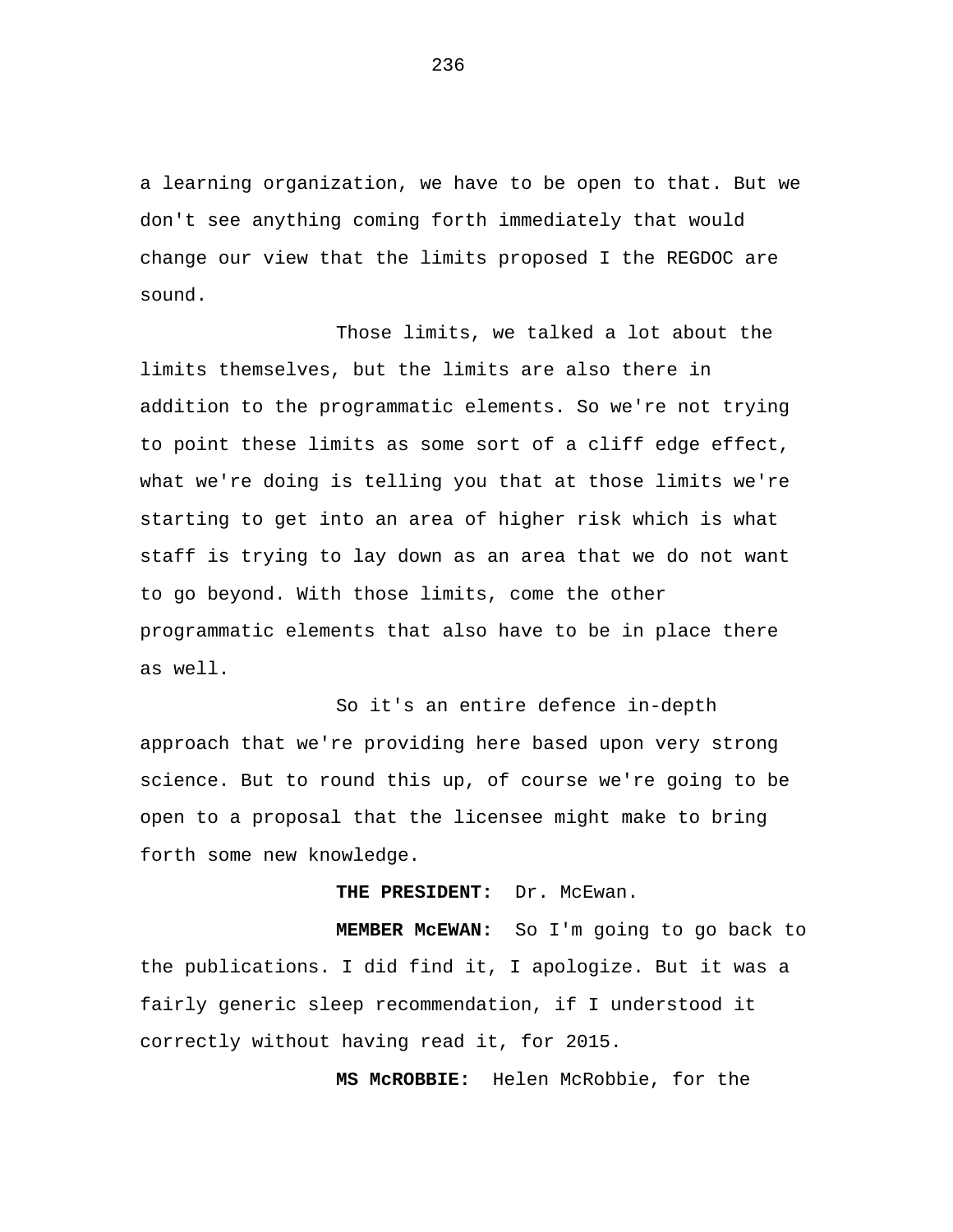record.

That one was actually a review of hundreds of studies and experts coming together to rate them.

 **MEMBER McEWAN:** So the model that you are using to define this fatigue profile, that model is a model that was derived in 2015, 2010, 2005.

**MS McROBBIE:** So that model came out in the 2000s. The reason it was used is there's evidence that it is able to differentiate between more fatiguing schedules and less fatiguing schedules. So that's why in the slides presented it's used kind of to give you a relative ranking of fatigue levels expected from different shift sequences.

**MEMBER McEWAN:** So there have been no modifications to the model since 2000? Nobody had actually derived new modelling algorithms in the last five years that would have applicability to how we interpret this 2000s model?

 **MS McROBBIE:** I would have to get back to you on the most recent update to the model.

 **THE PRESIDENT:** But you did say there's a bunch of experts got together and did a generic review of all existing literature and other stuff to come up with sort of a consensus?

**MS McROBBIE:** Helen McRobbie, for the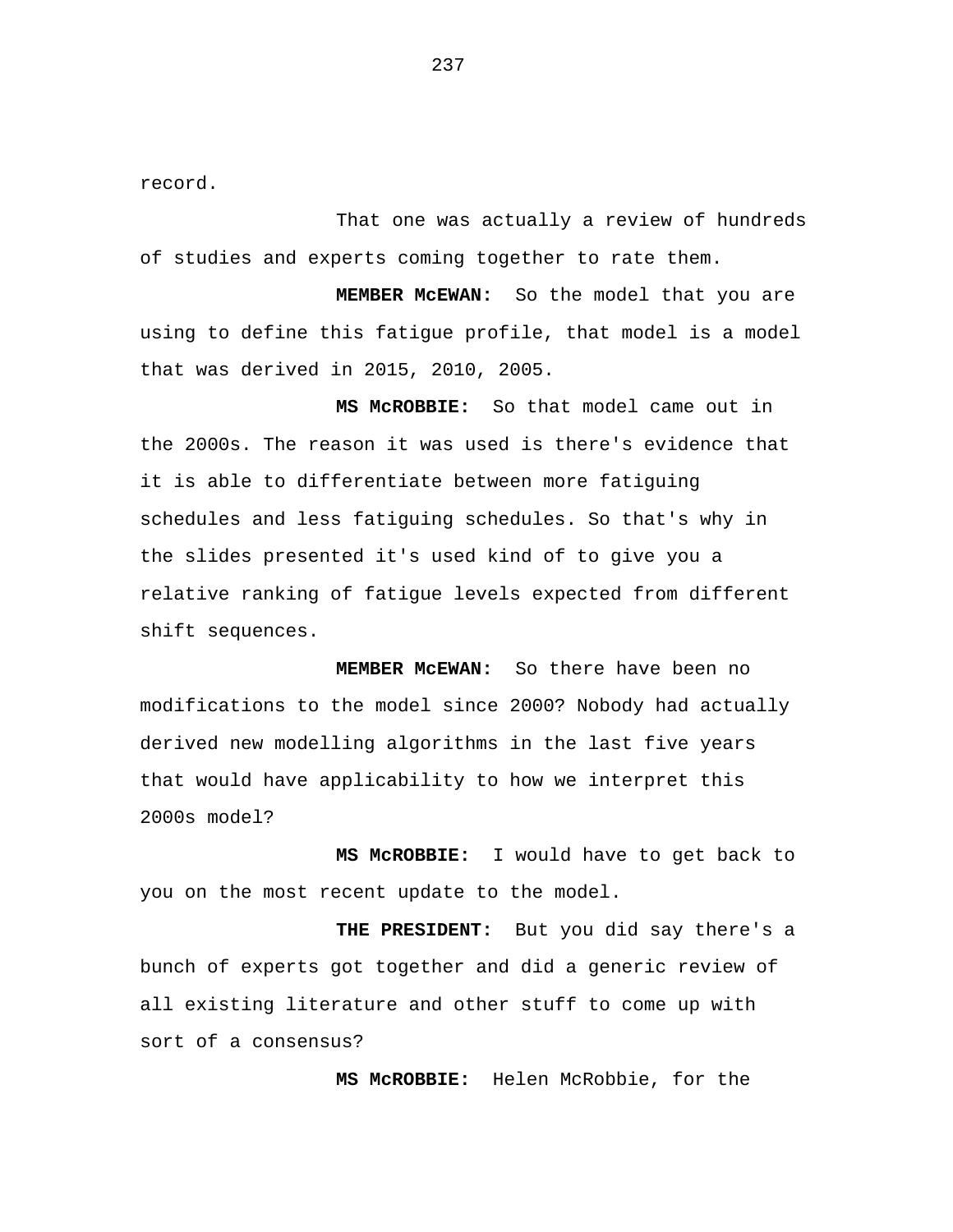record.

So that, I was referring to a specific study just related to the recommended amount of sleep in a day. As far as the model, we also did a cross-check using another model. So I would have to get back to you on the dates of when the models were most recently updated.

**MEMBER McEWAN:** So this consensus statement, if I understood the title, was simply related to the amount of sleep required in a day, not sleep, fatigue, the work environment, and shift work.

**THE PRESIDENT:** No, I thought -- if I understood what Ms Velshi was asking, I thought it was the whole thing. In other words, if there's a proposal on how to do this better, they'll come up with it and stuff, we'll have to review the whole thing.

 **MR. SAUNDERS:** Just a comment from our point of view on this, listening to the discussion. Frank Saunders.

It's not that we think that the work that CNSC Staff did is wrong, it's just that it has certain limits like everything else. It cannot cover all situations or all shift schedules. So we should have the opportunity to present that analysis for a different shift schedule if it's appropriate to the work we do.

Bruce Power doesn't have any intention of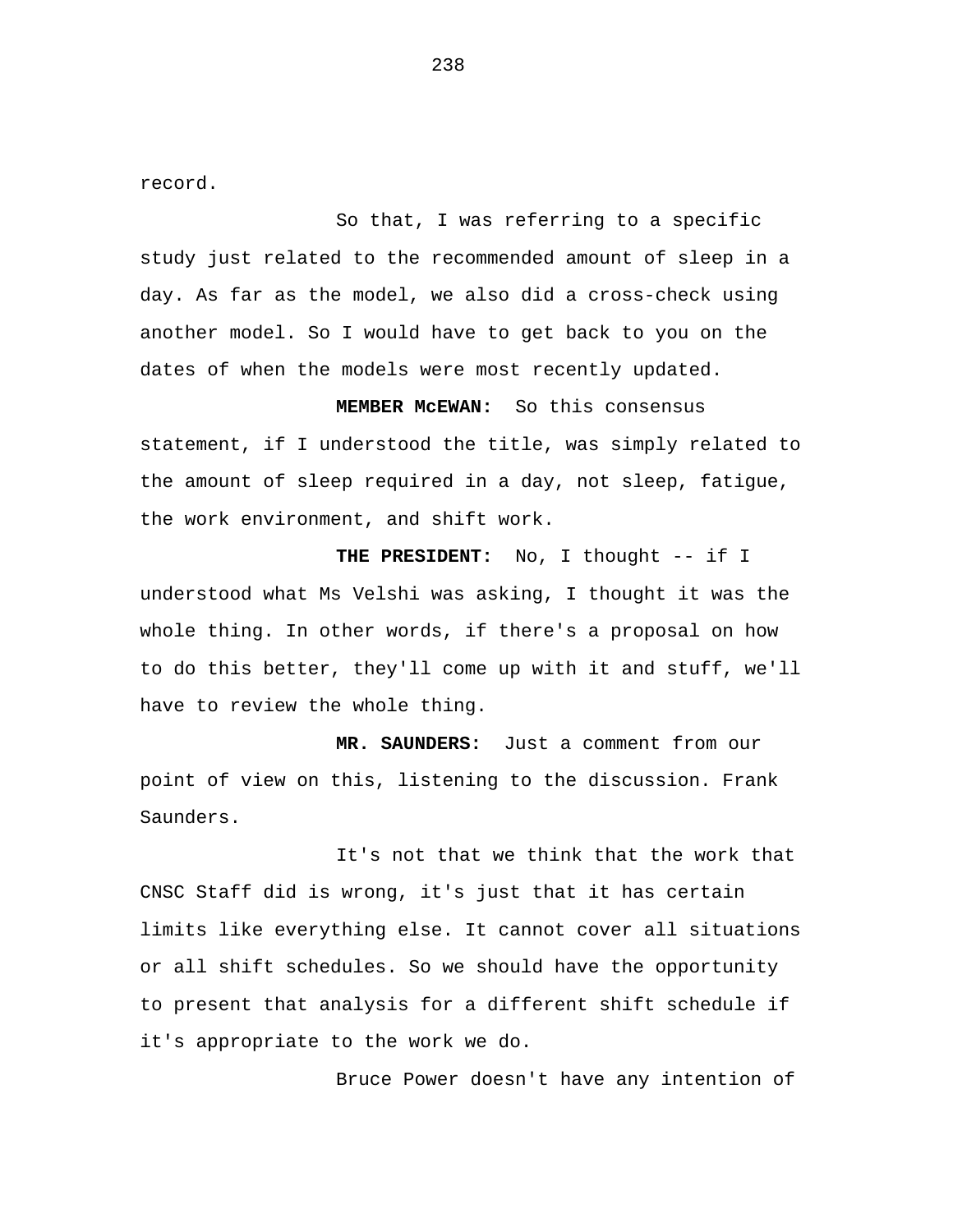changing our shift schedules in the near future, and I don't expect to take advantage of it, but it seems silly to me just to lock yourself into something when there's a very clear science and a very clear ability to do this. I mean, CNSC is not the only people that can run analysis and hire people to do that. We do it and we have done it for a long time on things a lot more complicated than this.

So we think that the opportunity and the REGDOC should contain that statement, which basically says if you can present something else on a scientifically-sound basis that makes sense, then CNSC staff should consider it.

The reason we want it in the REGDOC is because once the document is in our licence, the only way we can change it then is to come to the Commission to change it, and that's a very onerous process to do when the scientific basis is there to do it more simply.

So, you know, it's really just about providing that flexibility which we think, as operators, that we deserve. You know, I need to remind people I guess to say that we're every bit as interested in this as the regulator is, for sure, right? Because it's our staff and it's our operation that's impacted, so we're not at all interested in being I guess careless with this. We're very interested in doing it well. We just want the flexibility to make the right shift that works best for the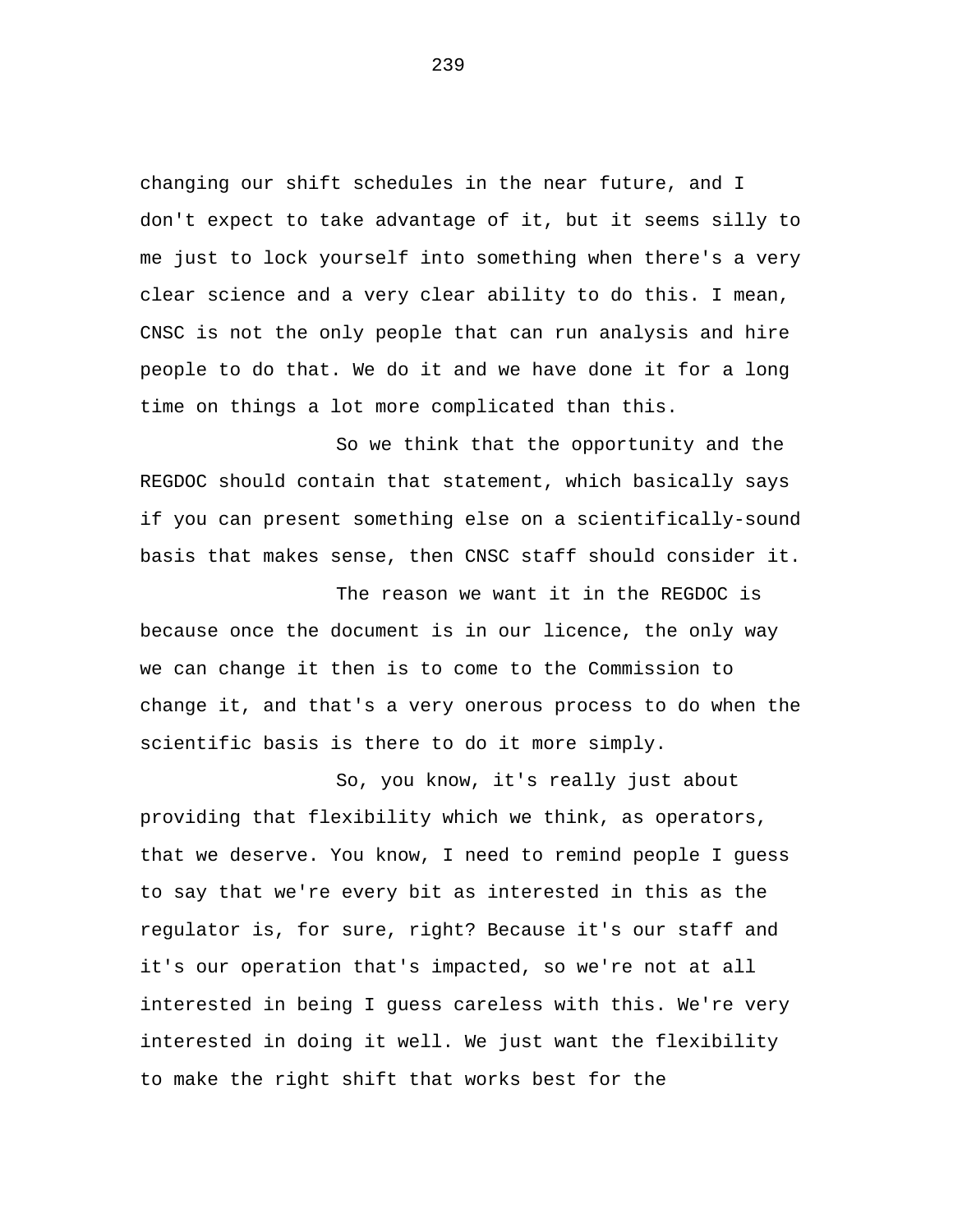circumstances that we're in, and that will change with time.

Like I said, I've been around the industry a long time and the shifts have changed, even the 12-hour shift, we started it out the other way around, it was three days followed by two, versus two days followed by three. So, you know, we changed those things with experience and they will change in the future. So we want that flexibility.

 **THE PRESIDENT:** But, you know, I've got to answer. The reason the Licence Conditions Handbook is to allow for some little bit more flexibility and changes as they occur. So if something comes around during the year in which you find that something should change, there's almost ability to change relatively quickly and easily something that both sides agree to.

So I don't see what the concern on that one is.

 **MR. SAUNDERS:** If it's in the compliance verification sections of our licence, what this will essentially be, then we must meet the requirements of the REGDOC or come to the Commission to change it. Staff cannot change the REGDOC unless the REGDOC gives them that power. So that's why this one should say, unless an alternate schedule is provided to Staff, because then it gives them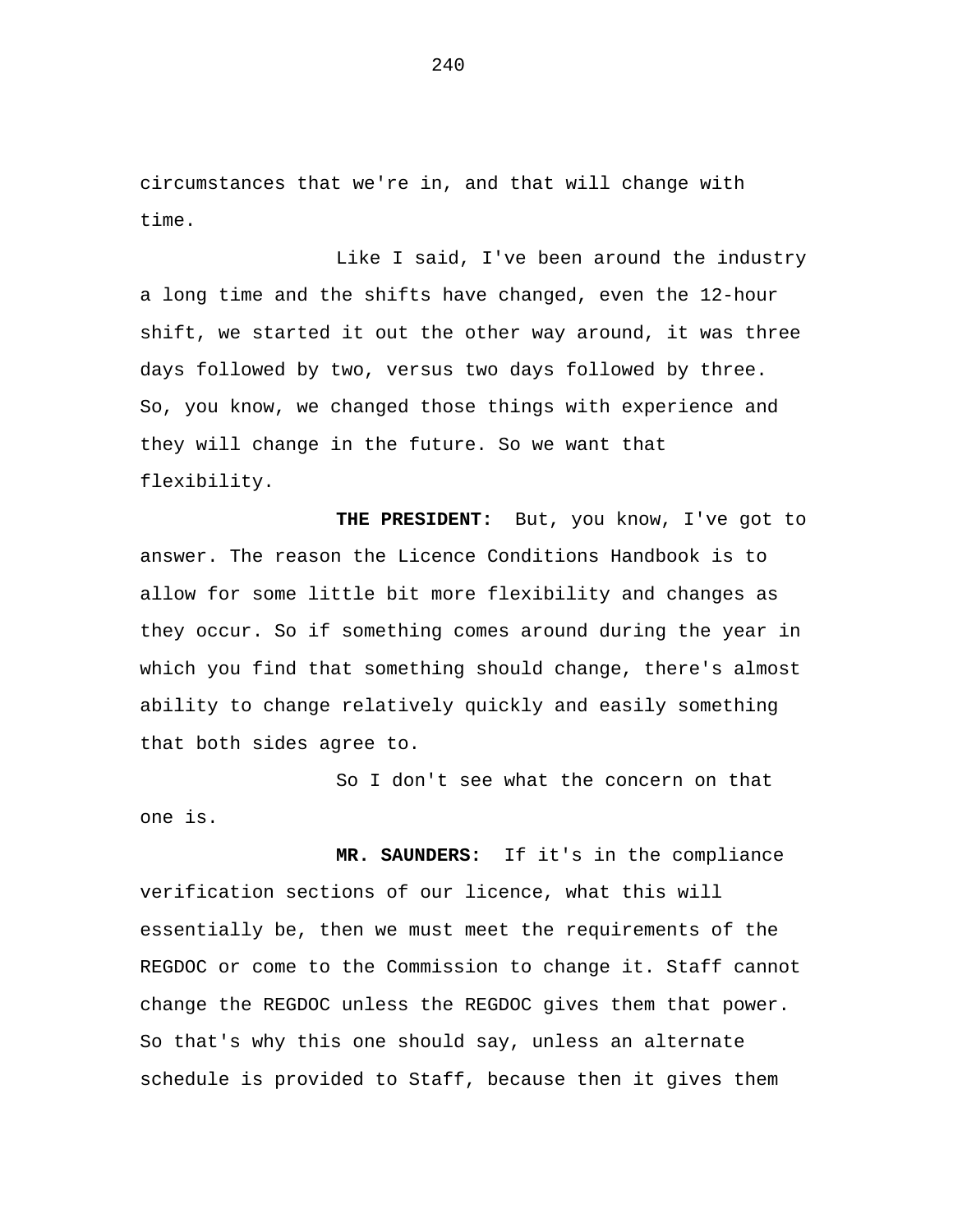the authority to review that schedule and decide. Right?

 **THE PRESIDENT:** I thought we were in agreement not to put this clause in. So that's fine, but once it's in, it'll give you the ability to change in case something comes up. I thought that's what you're arguing. Right.

 **MR. SAUNDERS:** Frankly, that's all we were asking for through this whole conversation.

**THE PRESIDENT:** Okay. Ms Velshi.

**MEMBER VELSHI:** I just want a

clarification from New Brunswick Power. In your submission you talked about short-term, medium-term, long-term requirements or implementation.

So the long-term timeframe is five years for you?

**MR. PLUMMER:** Brett Plummer, for the

record.

That is correct.

**MEMBER VELSHI:** And what's short term and medium term?

**MR. PLUMMER:** Short term is if the REGDOC gets approved, we could do it within a matter of, you know, months. We need to evaluate that once it gets approved, but it would be in the shorter term. The medium term is, you know, we need to evaluate, it may involve training,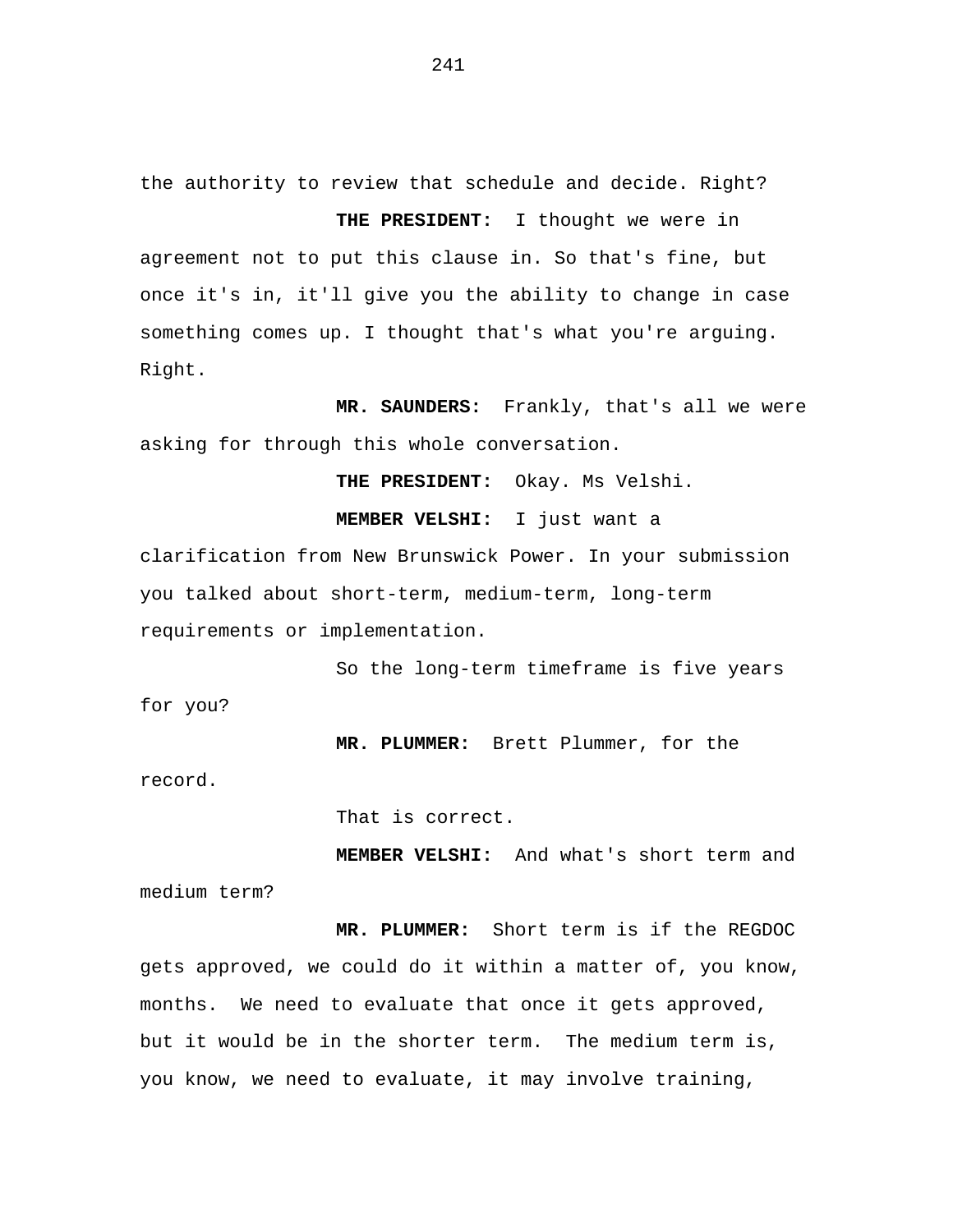potentially renegotiating contracts with the union, and it could take months.

**MEMBER VELSHI:** Thank you.

**THE PRESIDENT:** Can you explain a little bit the relationship with the union? I don't get it. Where in the union contract does that kind of work come into play?

**MR. PLUMMER:** In the union contract, it spells out specifically what the work schedule is and the requirements. It also spells out what needs to be done to change it. I will give you an example. Recently, just a shift turnover, we changed from essentially 7:00 in the morning -- or 7:30 in the morning to 7:00 in the morning, we had to go back and renegotiate with the union and amend the contract for that change. So it's very prescriptive on basically the work hours they work and the turnover and the times.

**THE PRESIDENT:** How come you're so prescriptive in the thing and you are beating staff here about being too prescriptive?

**MR. PLUMMER:** We're trying to learn the lessons from our past.

**THE PRESIDENT:** A little bit of humour. --- Laughter / Rires

**THE PRESIDENT:** I was going to say that it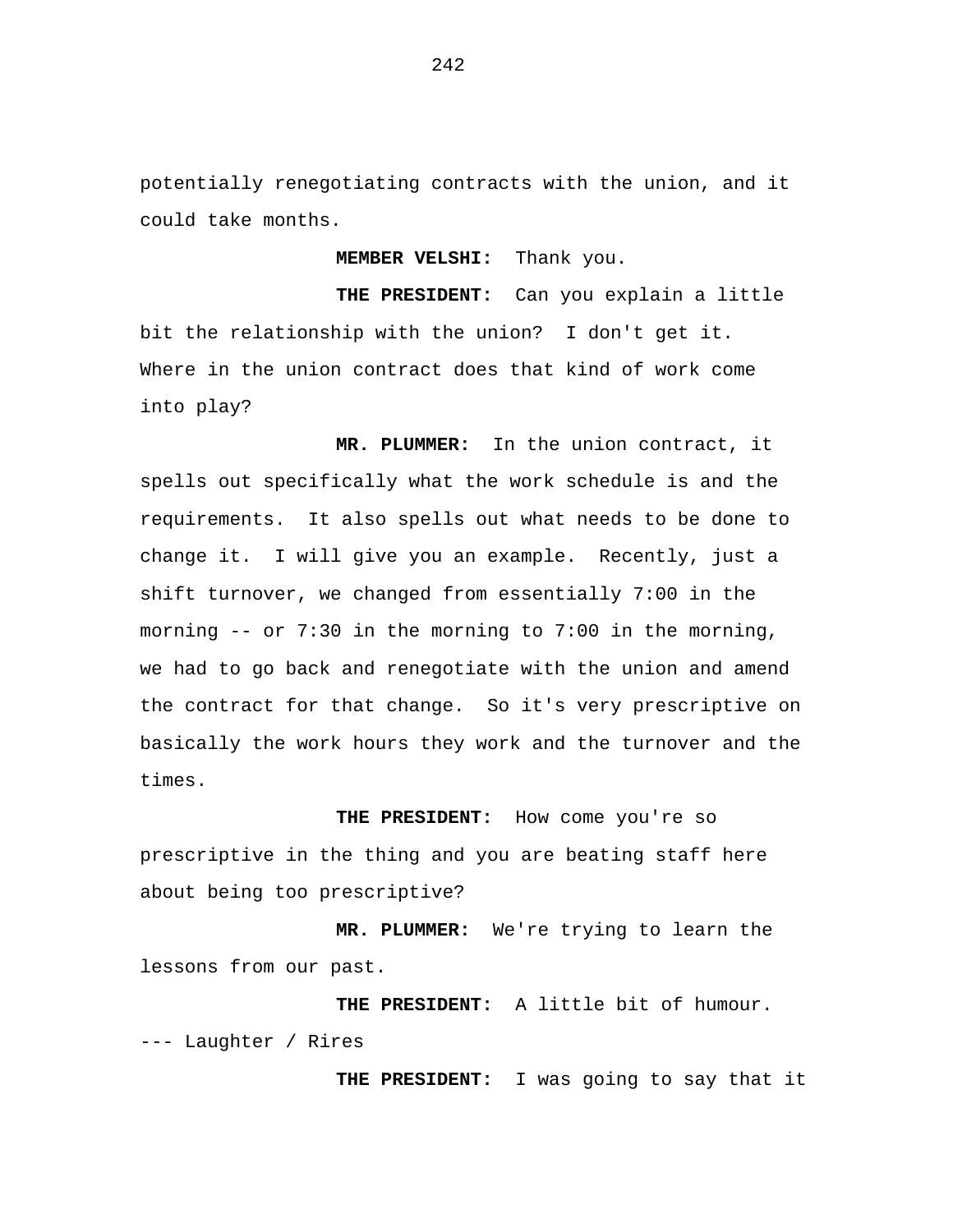would be strange that fatigue would be a concept that the union would fight against, you know. But aside from all this, I was going to say that if we have this clause in the REGDOC, in terms of implementation, maybe New Brunswick can come up with a creative way of implementing it faster, because once this REGDOC is out, you know, there will be an expectation that those limits will be abided by the nuclear operators. So you may want to come on board as fast as you can.

**MR. PLUMMER:** Yes. Brett Plummer from New Brunswick. We will work with the staff. If we have that ability to evaluate our shift, we will do it right away and determine what we can do to go forward to meet the intent of the REGDOC.

**THE PRESIDENT:** Thank you.

**MR. FRAPPIER:** Gerry Frappier for the record. If I could add to that, sir.

Because implementation is very, very key here and we are talking about, in the case of New Brunswick Power, a need for additional certified staff. Certified staff training takes three to five years and we certainly would not want to be having this training compromised in any way, so we would expect them to be following the appropriate training package.

And as you were just discussing, the hours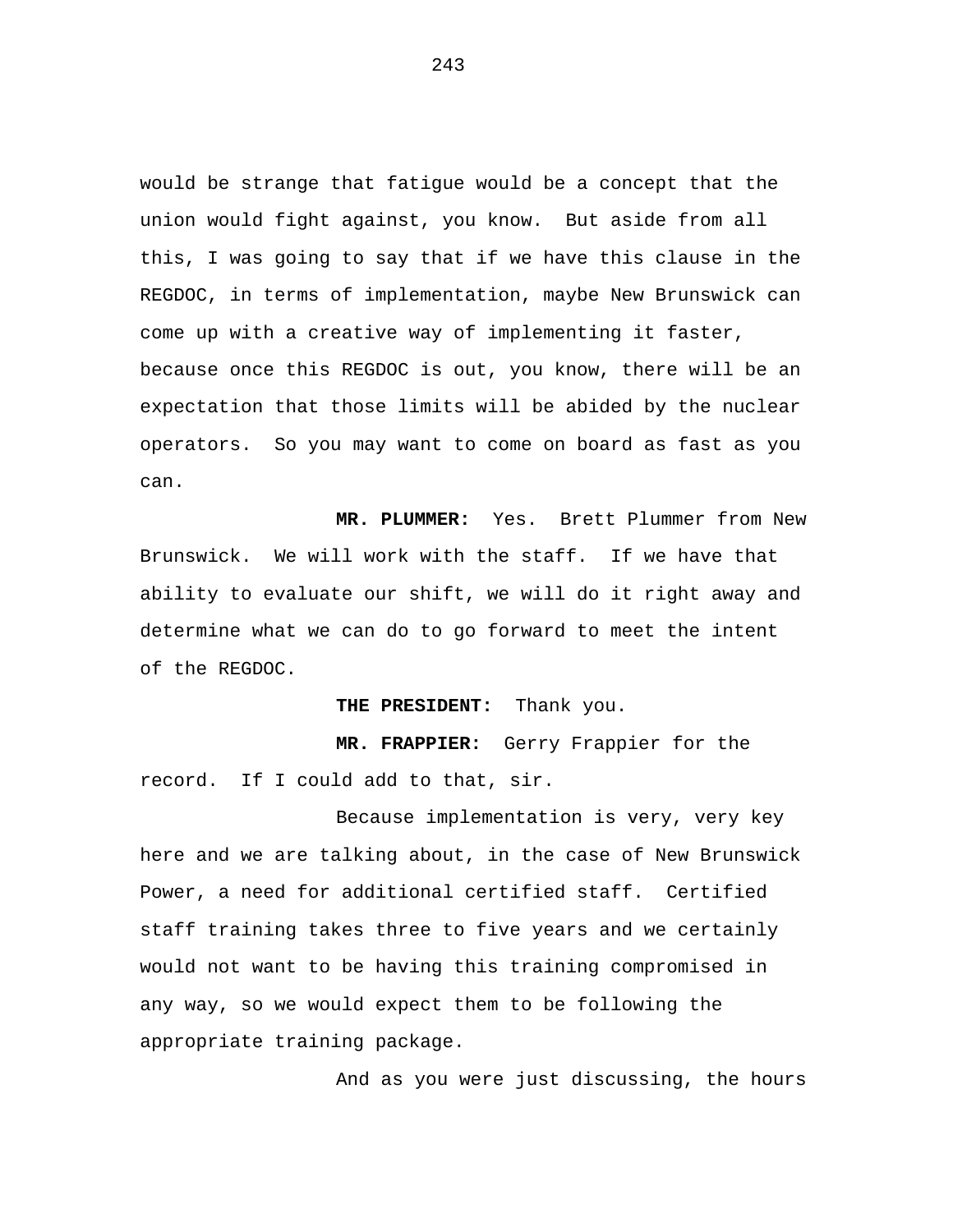of work is very fundamental to all employees. Therefore, we need to make sure that this change is managed in an effective way. As such, I just want to say that from staff's perspective we would be expecting a detailed implementation plan personally from all of the licensees as far as implementing a new REGDOC and we would expect that there would be a need to take some time before this REGDOC could be implemented, certainly in the case of New Brunswick Power, and we want to make sure that that is done in a way that doesn't compromise safety in any way.

**THE PRESIDENT:** I assume CNL also will have to figure out what to do.

**MR. COX:** David Cox for the record. That is correct.

**THE PRESIDENT:** Anything else?

Okay, thank you.

--- Pause

### **MR. LEBLANC:** So just for your

information, we will resume at 4 o'clock with the next item, but we also will not be proceeding with the presentation on small modular reactors that was planned for this evening. We are already somewhat late and that will bring us way too late, so we will have to reschedule that item.

Thank you very much.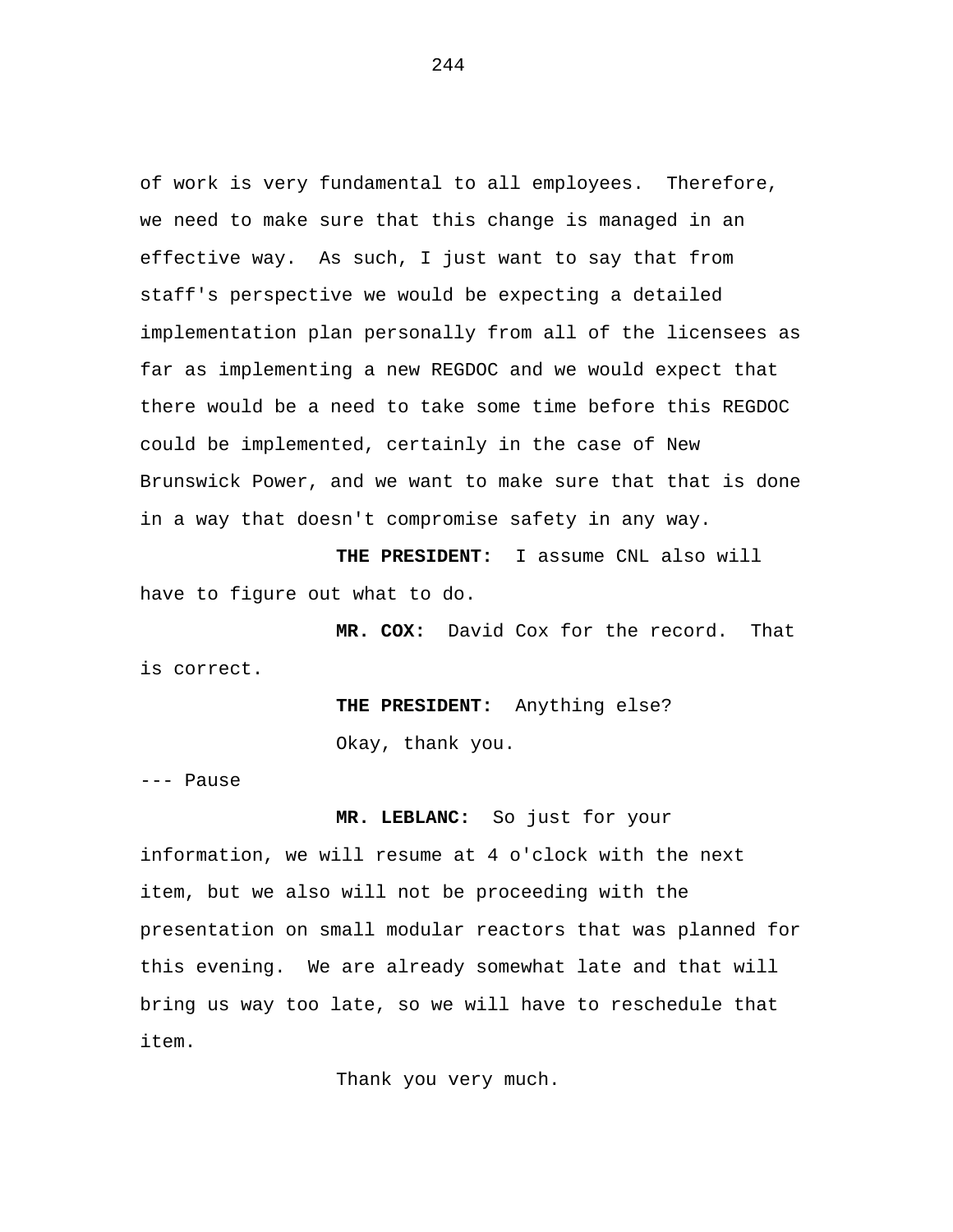--- Upon recessing at 3:40 p.m. / Suspension à 15 h 40

--- Upon resuming at 4:06 p.m. / Reprise à 16 h 06

#### **CMD 16-M49/16-M49.A**

# **Oral presentation by CNSC staff**

**THE PRESIDENT:** The next item on the agenda is an information item on the 2015 Regulatory Oversight Report for Uranium Mines, Mills, Historic and Decommissioned Sites in Canada, as outlined in CMDs 16-M49 and 16-M49.A.

The public was invited to comment in writing. November 14, 2016 was the deadline set for filing interventions.

Representatives from the licensees are here with us today, so welcome. They will get the opportunity to comment, as usual.

Also available to answer questions via videoconference from our Saskatoon office, we have representatives from the Government of Saskatchewan and Dr. James Irvine from the Population Health Unit.

Also available to answer questions via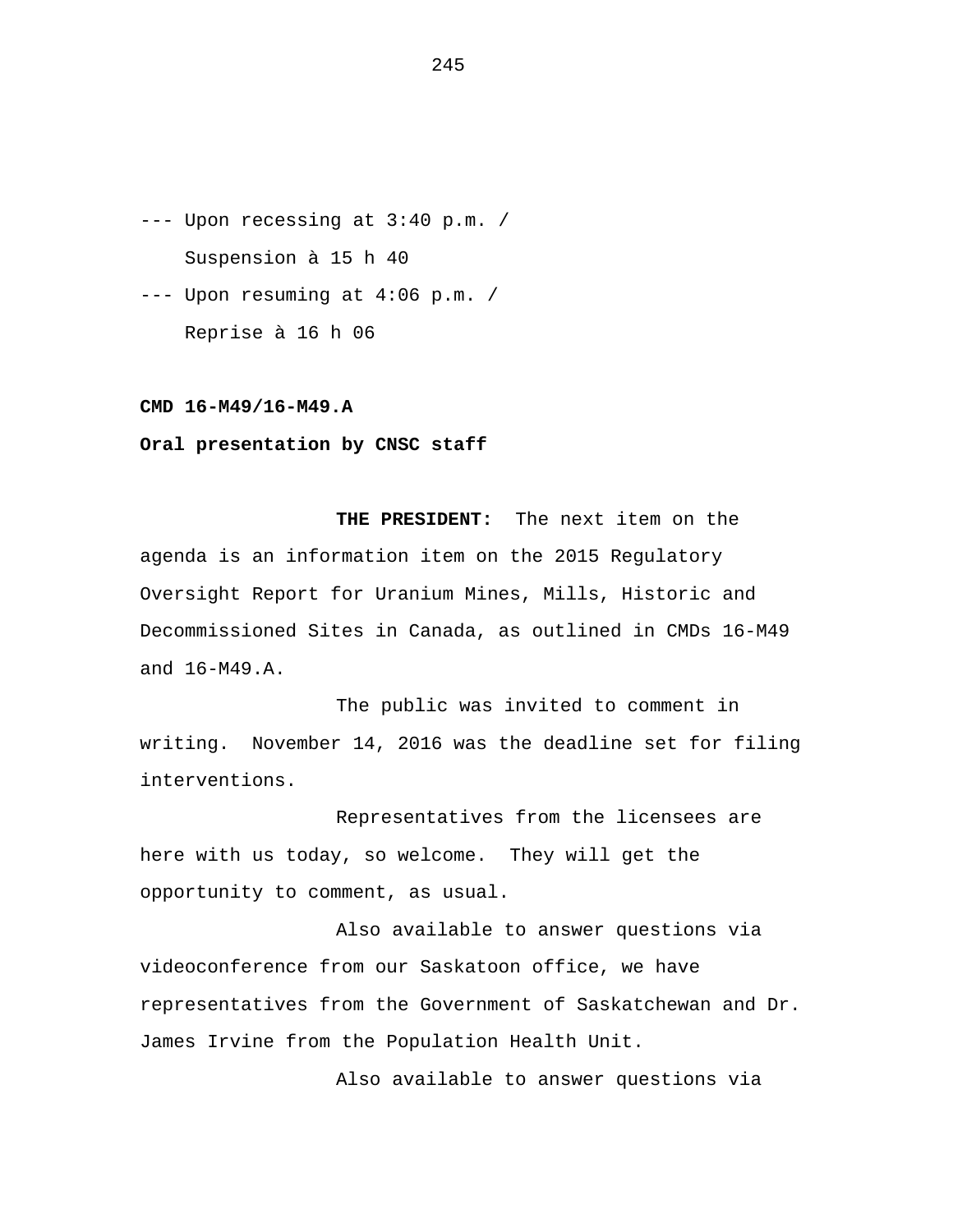videoconference from our Saskatoon office, we have representatives from the Government of Saskatchewan and Dr. James Irvine from the Population Health Unit. Hi, I can see you now.

This presentation will be done in two parts. Part 1 addresses the operations of operating uranium mines and mills, and after a break we will resume with the rest of the report.

So I will turn the floor now to staff, and Ms Tadros, the floor is yours.

**MR. LEBLANC:** So if I may, Mr. President, could I do a roll call for the people on teleconference to see who we have with us?

**THE PRESIDENT:** Okay.

**MR. LEBLANC:** Thank you.

So I will start with the list I have been provided.

So Mr. Andy Poole with EWL Management. Are you with us, sir?

Mr. Paul Brugger from Barrick Gold?

**UNIDENTIFIED SPEAKER:** No, that's for the second presentation.

**MR. LEBLANC:** Second part only. So they are not online at the moment, okay.

So let's proceed then. I will do the roll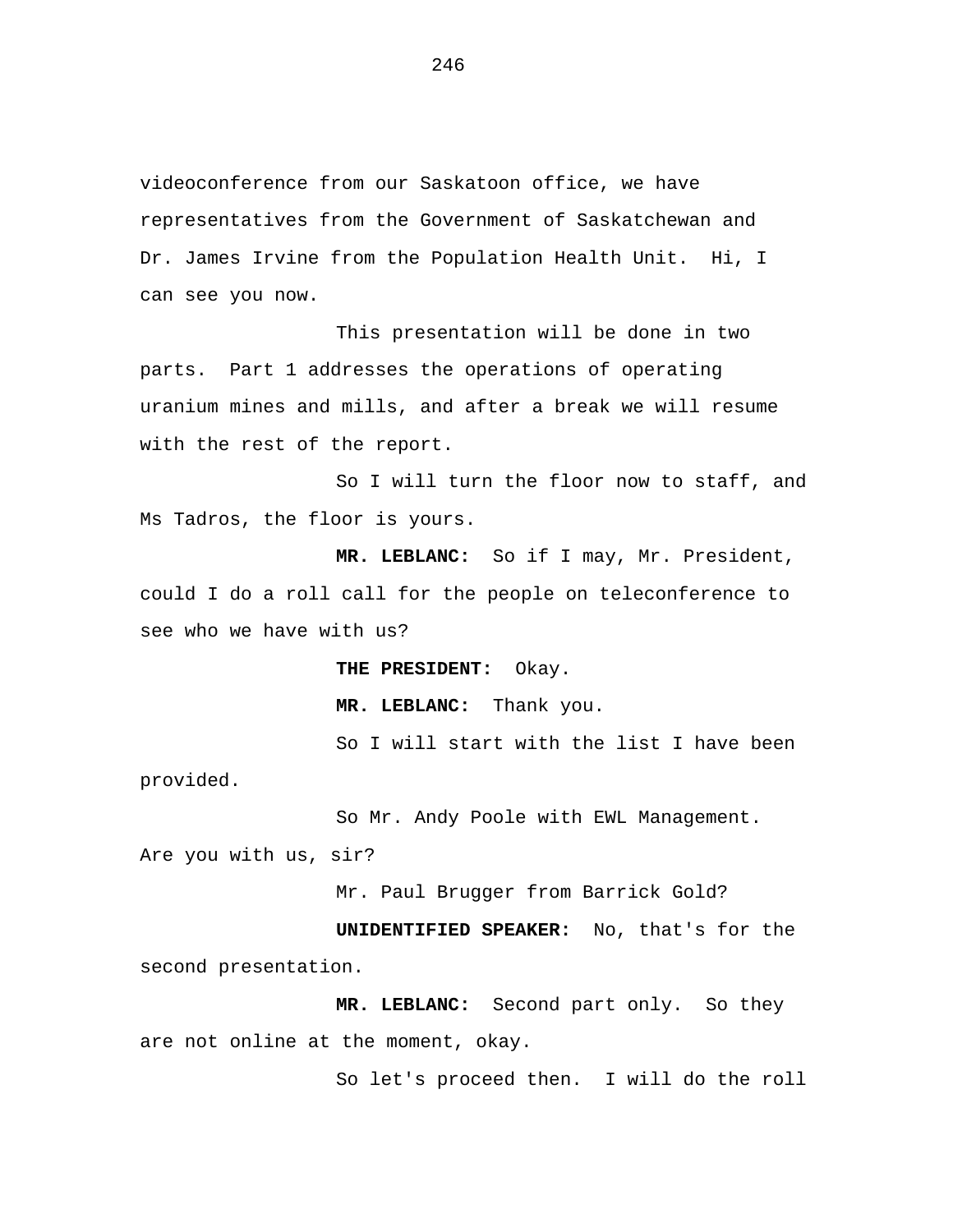call for the second part then.

**MS TADROS:** Thank you and good afternoon, Mr. President, Members of the Commission. For the record, my name is Haidy Tadros, I am the Director General of the Directorate of Nuclear Cycle and Facilities Regulation.

With me to support for this presentation are Mr. Robert Lojk, Director of the Uranium Mines and Mills Division; Ms Karine Glenn, Director of Waste and Decommissioning Division; Ms Nancy Greencorn, Project officer in the Uranium Mines and Mills Division; and Ms Karina Lange, Project Officer of the Waste and Decommissioning Division.

We also have a number of colleague licensing and compliance staff as well as subject matter experts with us here in Ottawa and in Saskatoon, as noted, by videoconference to help answer any questions the Commission may have.

We are here to present Commission Member Document 16-M49 entitled Regulatory Oversight Report for Uranium Mines, Mills, Historic and Decommissioned Sites in Canada for 2015.

The CNSC currently produces a number of regulatory oversight reports, as shown on this slide and as you saw this morning. This is the fifth ROR that CNSC staff presented to the Commission in public proceedings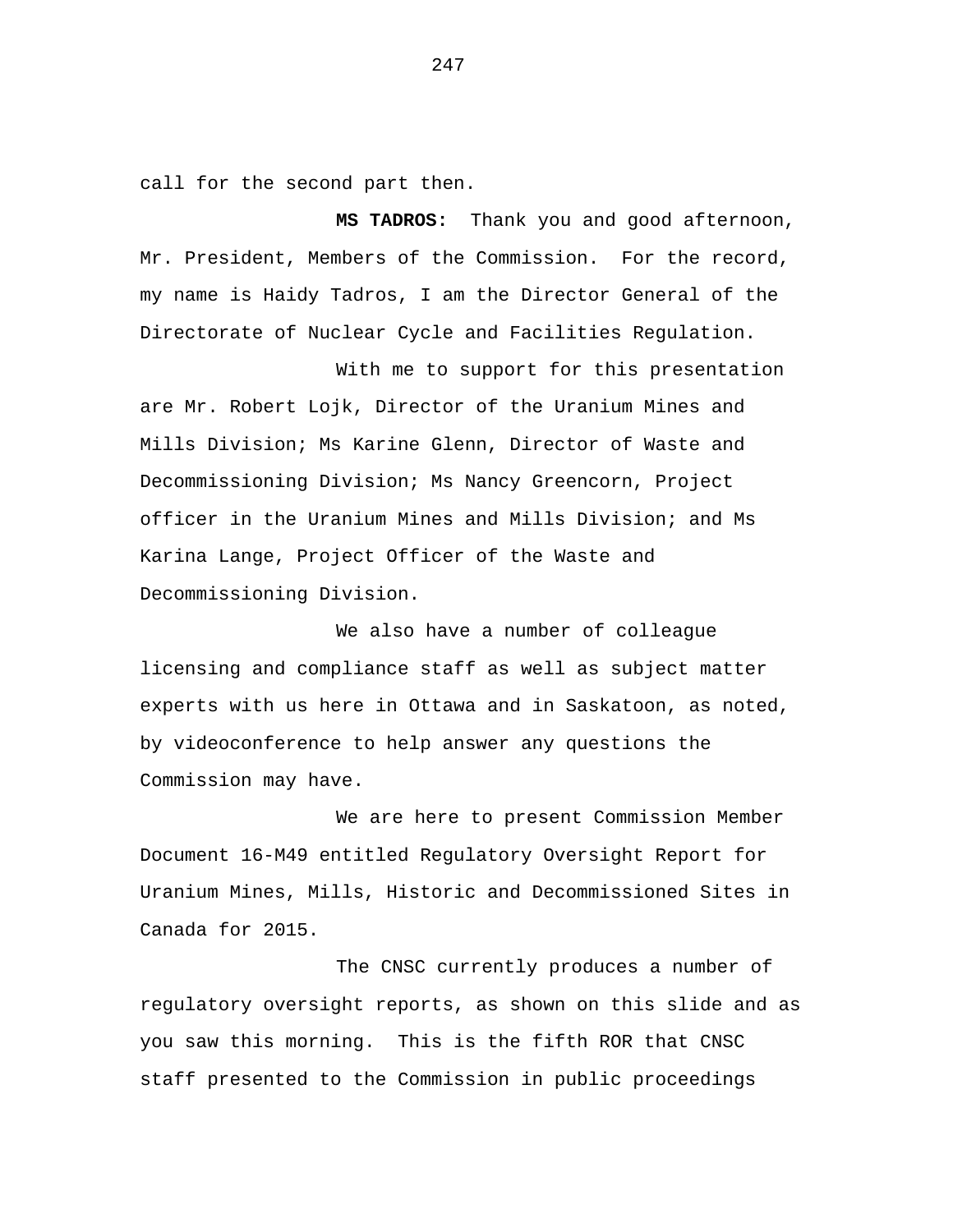this year.

The 2015 Regulatory Oversight Report for Uranium Mines, Mills, Historic and Decommissioned Sites presents CNSC staff's assessment of the performance of operating, active remediation and decommissioned uranium mines and mills in Canada.

This is the fifth annual regulatory oversight report on operating mines and mills presented to the Commission. The public has been invited to comment and participate on each of these annual reports. The scope of the 2015 annual report has been expanded to include active remediation projects and decommissioned sites.

This report includes an introduction that summarizes the CNSC's regulatory efforts at the uranium mine and mill sites, including the Independent Environmental Monitoring Program and public information and community engagement. Also included in the introduction are lessons learned from the Mount Polley event.

The report is then organized by operating facilities, active remediation projects and decommissioned sites. For each of these sites, the report includes licensee information on operation and major developments in 2015, CNSC staff's safety and control area performance rating, and detailed performance rating on the three safety and control areas of radiation protection, environmental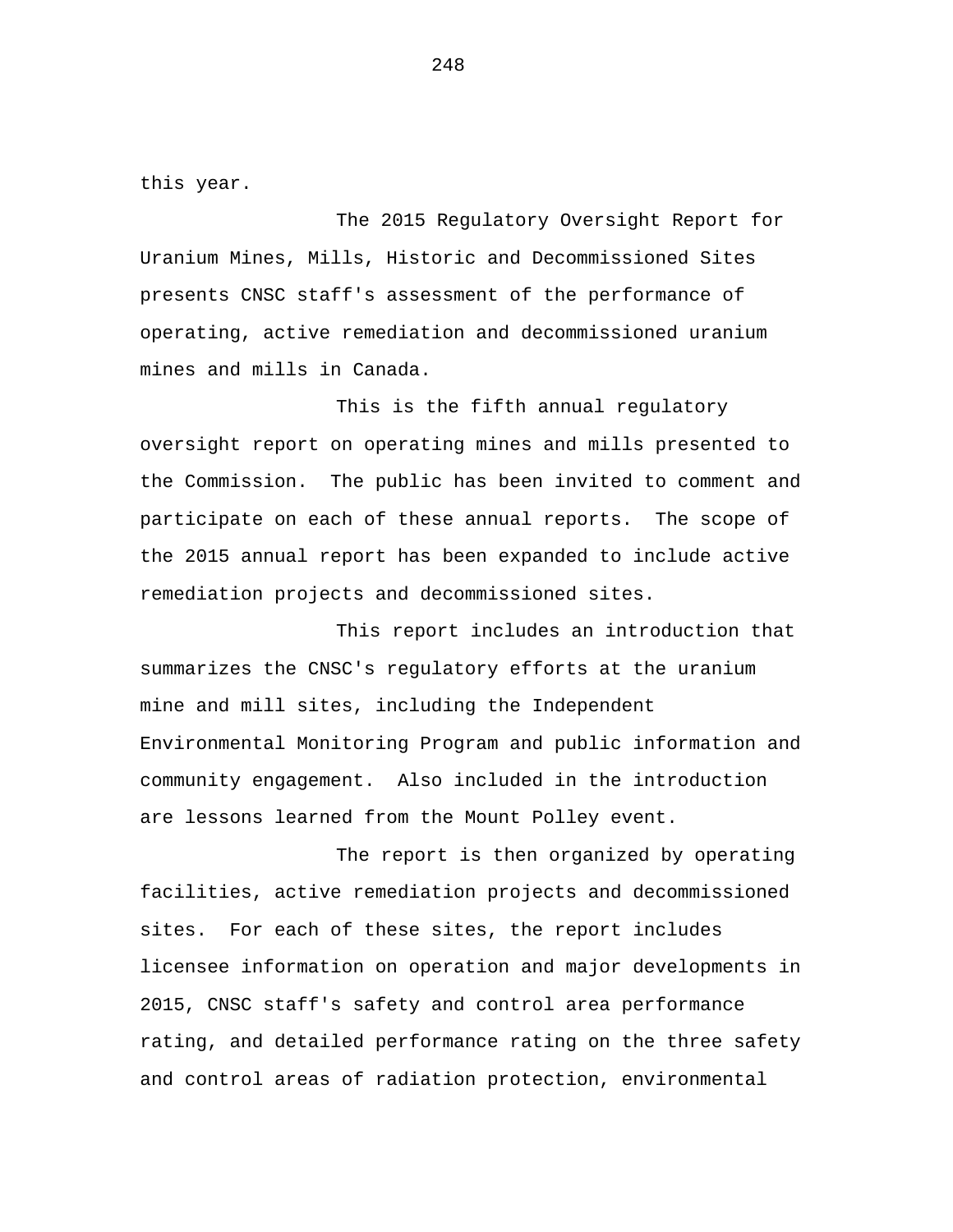protection and conventional health and safety, which provide the key performance indicators for these sites.

So on this slide what I would like to do before continuing the presentation is draw your attention to a few errors in the CMD 16-M49 that we noted after the submission deadline had passed.

On page 10, Table 2.1: The 2015 McArthur River authorized annual production of 8.1 MKg U/year is incorrect. McArthur River was approved for 9.6 MKg U/year in April of 2015.

On page 10, Table 2.1: The 2015 McArthur River total mining tonnage is incorrect at 86,772 tonnes. The total mining tonnage is 88,236 tonnes of ore mined in 2015.

And finally, Table A-3 on page 155 does not include a reference to the change made to the McArthur River Licence Condition Handbook in 2015. The Licence Condition Handbook Revision 2 was issued on April 2, 2015 and included revised wording in Part 1 section 2.4 to allow an annual production of up to the 9.6 Mkg per year.

These changes do not impact CNSC staff's overall conclusion of the performance of the facilities discussed in the report. These errors and any minor errors that are noted throughout this presentation will be corrected in the final version. Once again, we do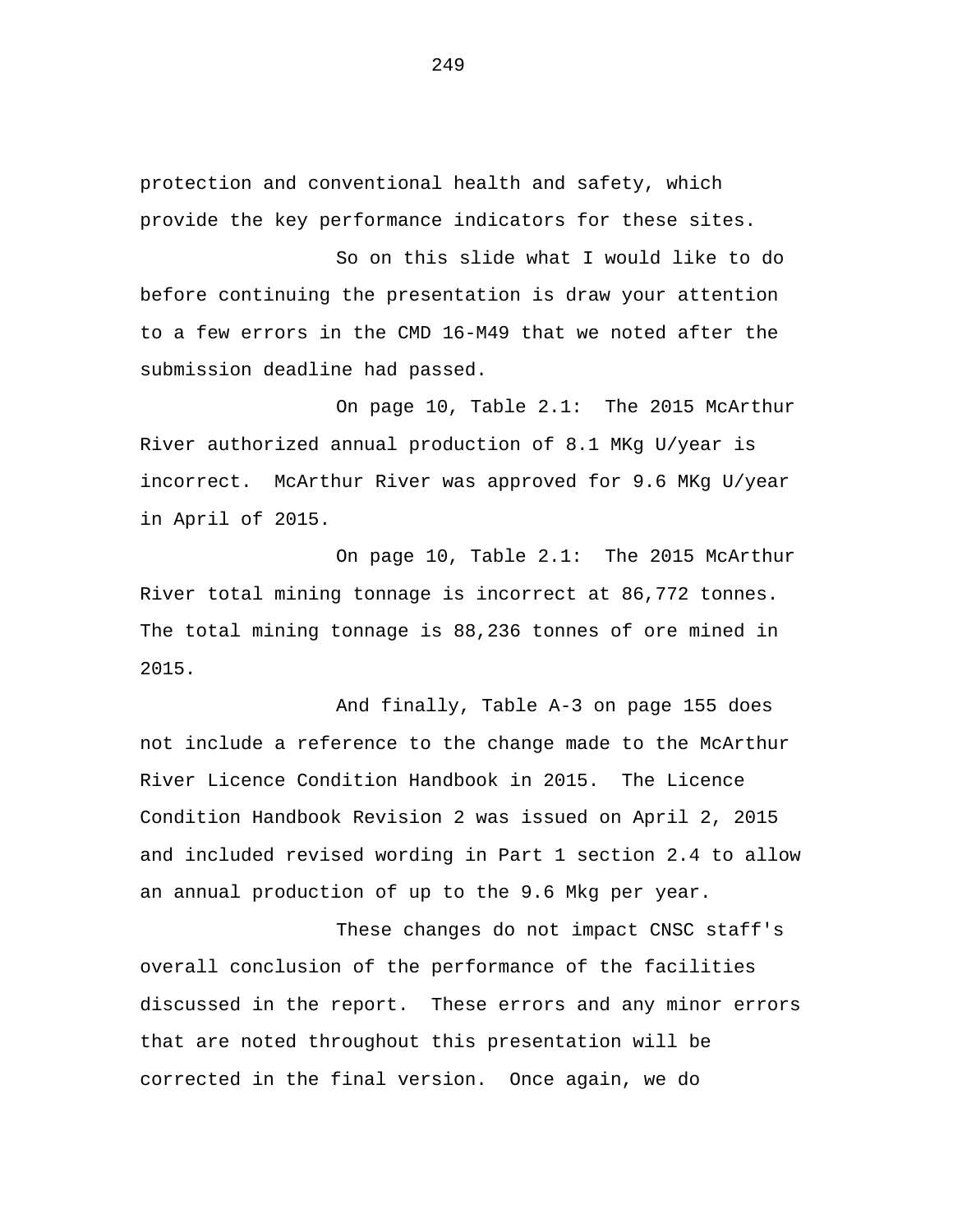apologize for any confusion.

The CNSC awarded \$19,672 in funds through the CNSC's Participant Funding Program for reviewing the 2015 ROR on uranium mines and mills. The funds were awarded to the Saskatchewan Environmental Society, in collaboration with the Athabasca Chippewa First Nation, and Mr. Rodney Gardiner.

Four interventions were received on this ROR and are listed on this slide.

Our presentation today starts with an overview of the CNSC's risk-informed regulatory oversight activities listed on this slide, followed by the relevant aspects of the Eastern Athabasca Regional Monitoring Program and lessons learned on the Mount Polley event.

In line with the regulatory oversight report, the presentation is then grouped by the operating facilities, active remediation projects and decommissioned sites. For each we will present the licensee's 2015 operational highlights as well as CNSC staff's regulatory efforts, safety performance ratings and conclusions.

I will now pass the presentation to Mr. Robert Lojk.

**MR. LOJK:** Good afternoon, Mr. President, Members of the Commission. I am Robert Lojk and I am the Director of Uranium, Mines and Mills Division at the CNSC.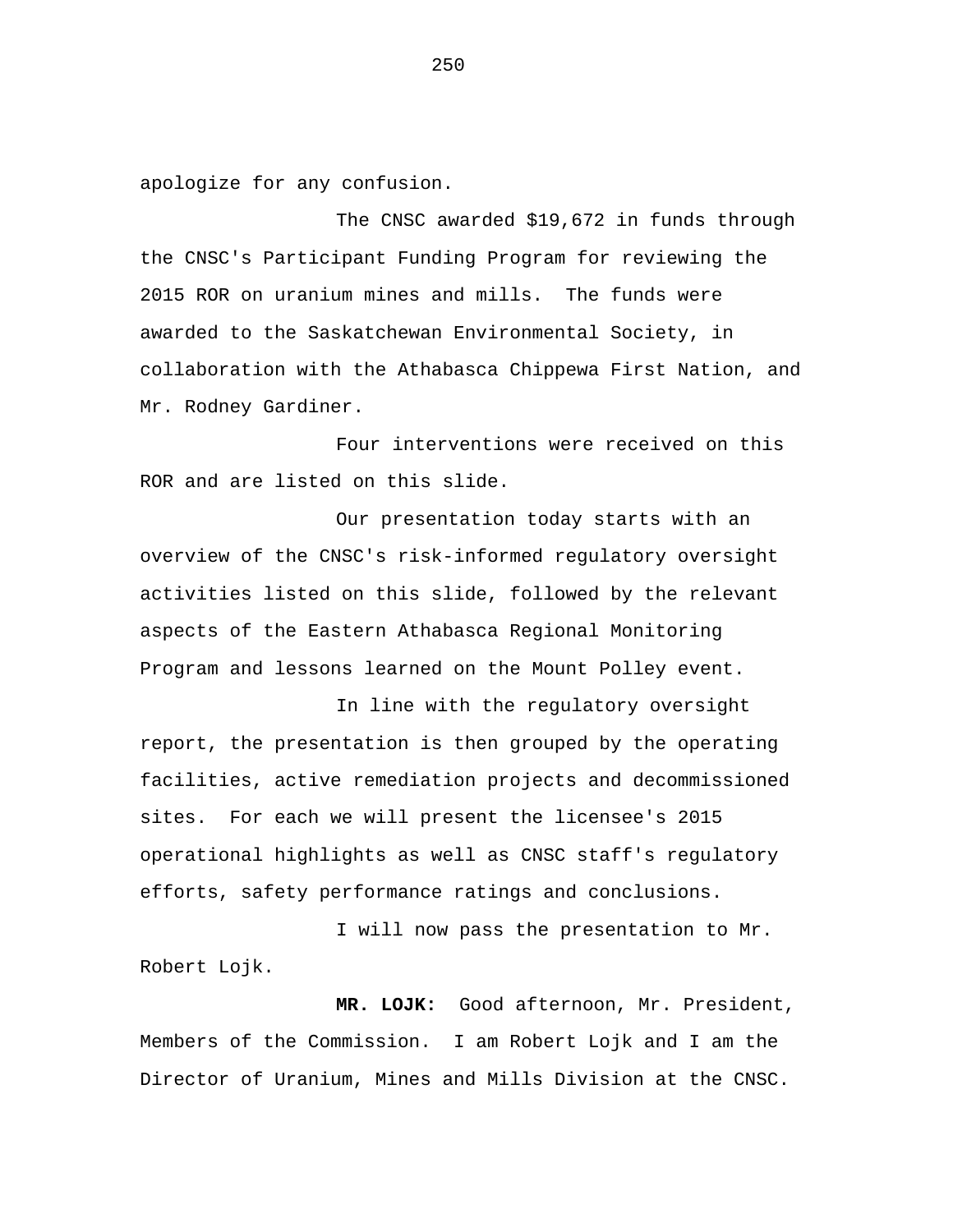The CNSC regulates Canada's uranium mines, mills, historic and decommissioned sites to protect the health, safety and security of Canadians and the environment.

The CNSC delivers its mandate using risk-informed regulatory oversight for licensing verification, enforcement and reporting activities, which include onsite inspection, desktop reviews, technical assessments, reviews of licensee reports and ongoing exchange of information. The nature of the oversight is commensurate with the risk associated with the licensed site, the risk associated with the activity or program and the performance of the licensees.

The base level of risk is reflected in CNSC staff's facility-specific compliance plans, which include the number and scope of inspections. These plans are regularly reviewed and if need be revised.

CNSC staff evaluate licensees' performance using topical safety and control areas, SCAs. The 14 safety and control areas are common to all CNSC licensees but the relative importance of each SCA is related to the type of operation being regulated. While in the case of mines and mills we focus on environmental protection, radiation safety and conventional health and safety, CNSC staff assess licensees' performance in all 14 SCAs for the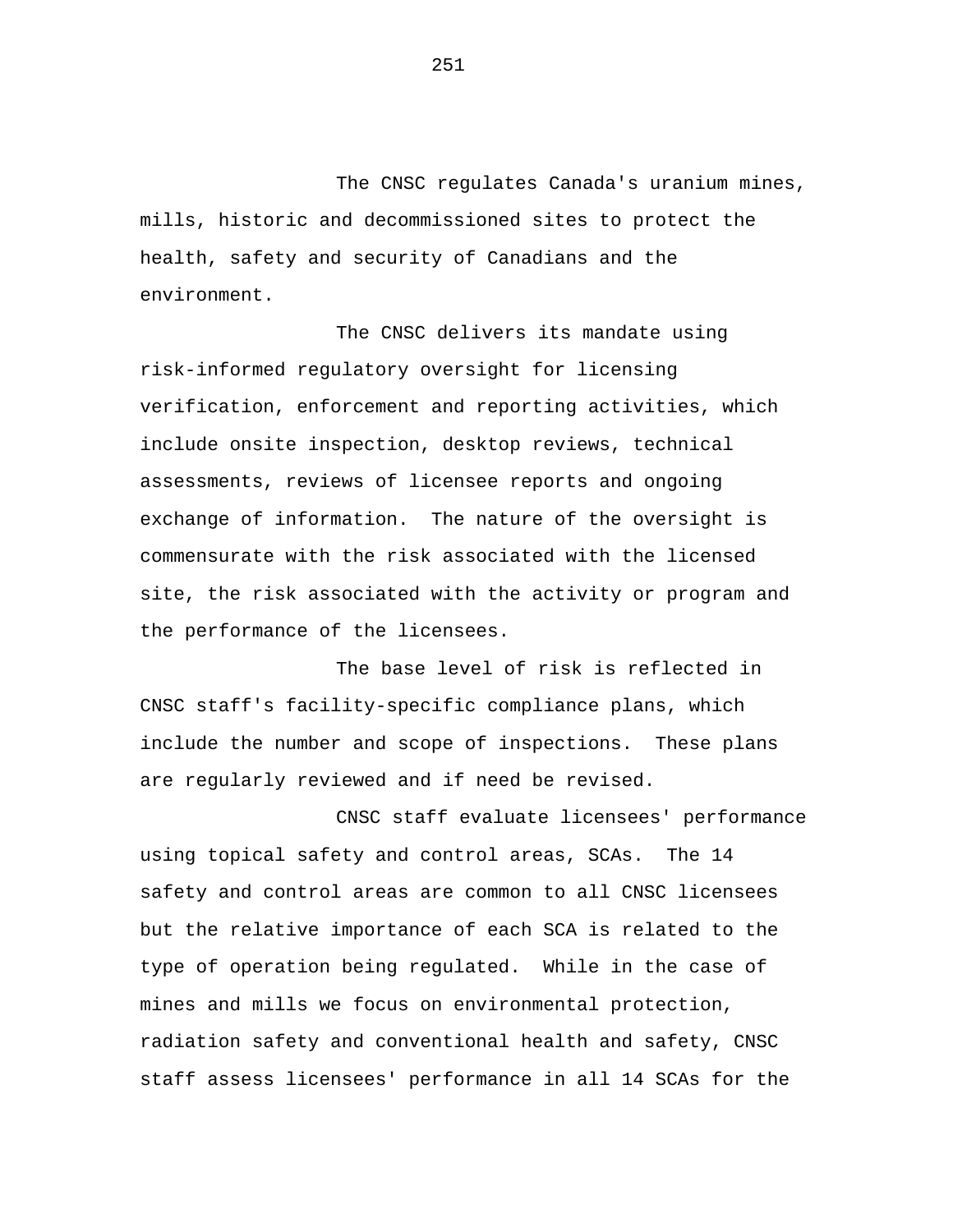operating mines and mills and where applicable for the active remediation projects and decommissioned sites. Licensees' performance is rated for each SCA as either fully satisfactory, satisfactory, below expectations or unacceptable.

CNSC staff assign readings based on the results of oversight activities for a given SCA and its component parts. Performance is based on meeting set criteria such as defined metrics, the level of program implementation, events and licensee action in response to events as well as the nature of the events themselves.

Each SCA comprises several specific areas that define its key components. For example, the conventional health and safety SCA consists of specific areas of performance, practices and awareness. CNSC staff consider all the factors on multiple inputs and assign a rating that best represents licensee performance in a holistic manner.

Staff will now discuss regulatory limits and action levels.

Radiation regulatory limits are established to limit the dose received to workers and members of the public. Controlled environmental regulatory release limits are established to limit the quantity of nuclear and hazardous substances released into the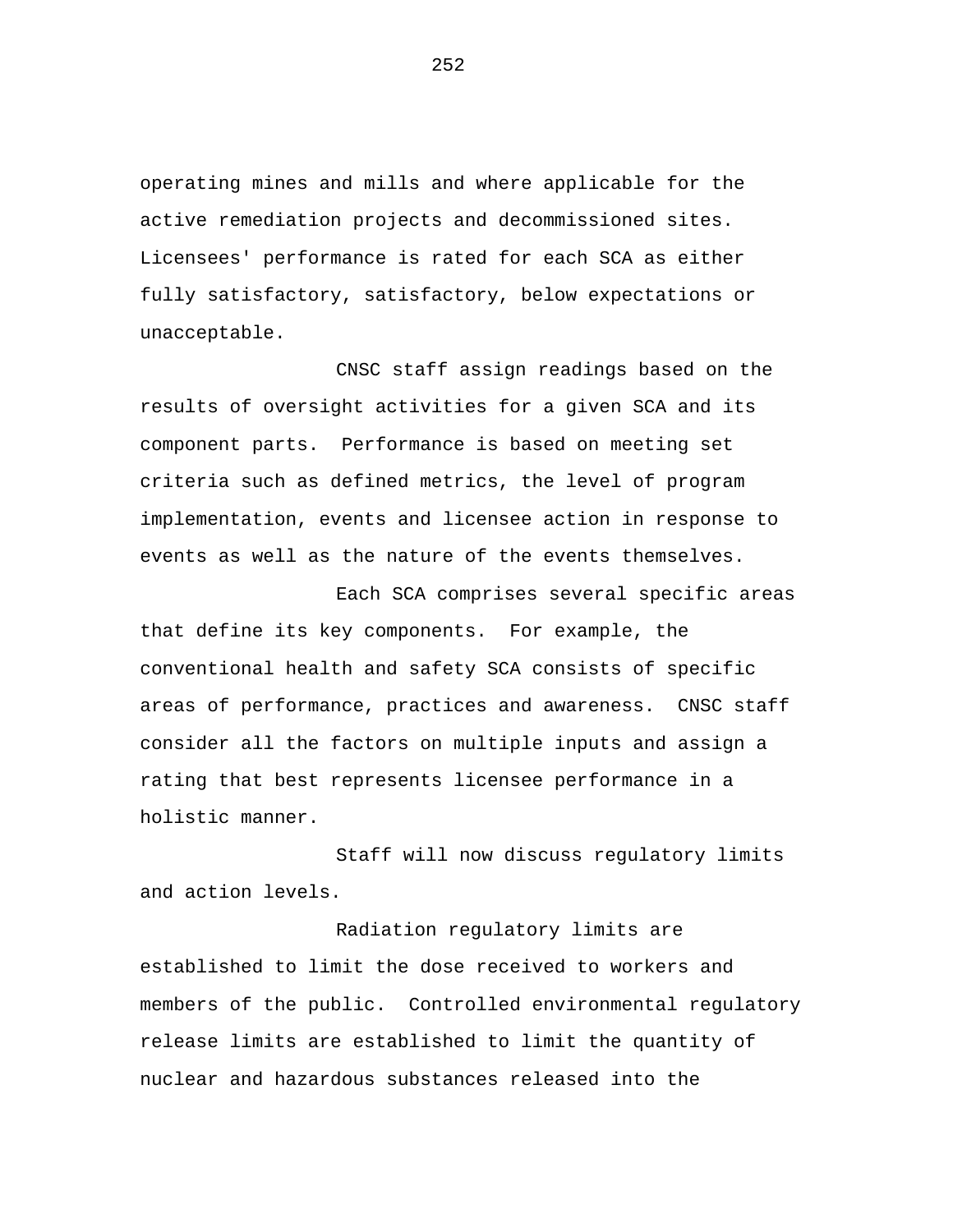environment and are based on a regulatory dose limit for the public. Actual levels are set by licensees using national or international guides on best practices. These levels are part of the radiation environmental protection programs forming part of the operating licences.

Action levels are designed to alert licensees before regulatory limits are reached. *Uranium Mines and Mills Regulations* define action levels, a specific dose of radiation or other parameter that if reached may indicate the loss of control of part of a licensee's radiation protection program or environmental protection program and so triggers a requirement for specific action to be taken.

An actual level exceedance requires the licensee to notify the CNSC, perform an immediate investigation and carry out subsequent corrective actions and preventive measures to restore the effectiveness of the program.

The following slide will provide a graphic representation of regulatory limits and action levels.

This graph shows a representation of relationships between the regulatory limit, action level, and concentration or dose within the normal ranges of operation.

The regulatory limit is a concentration or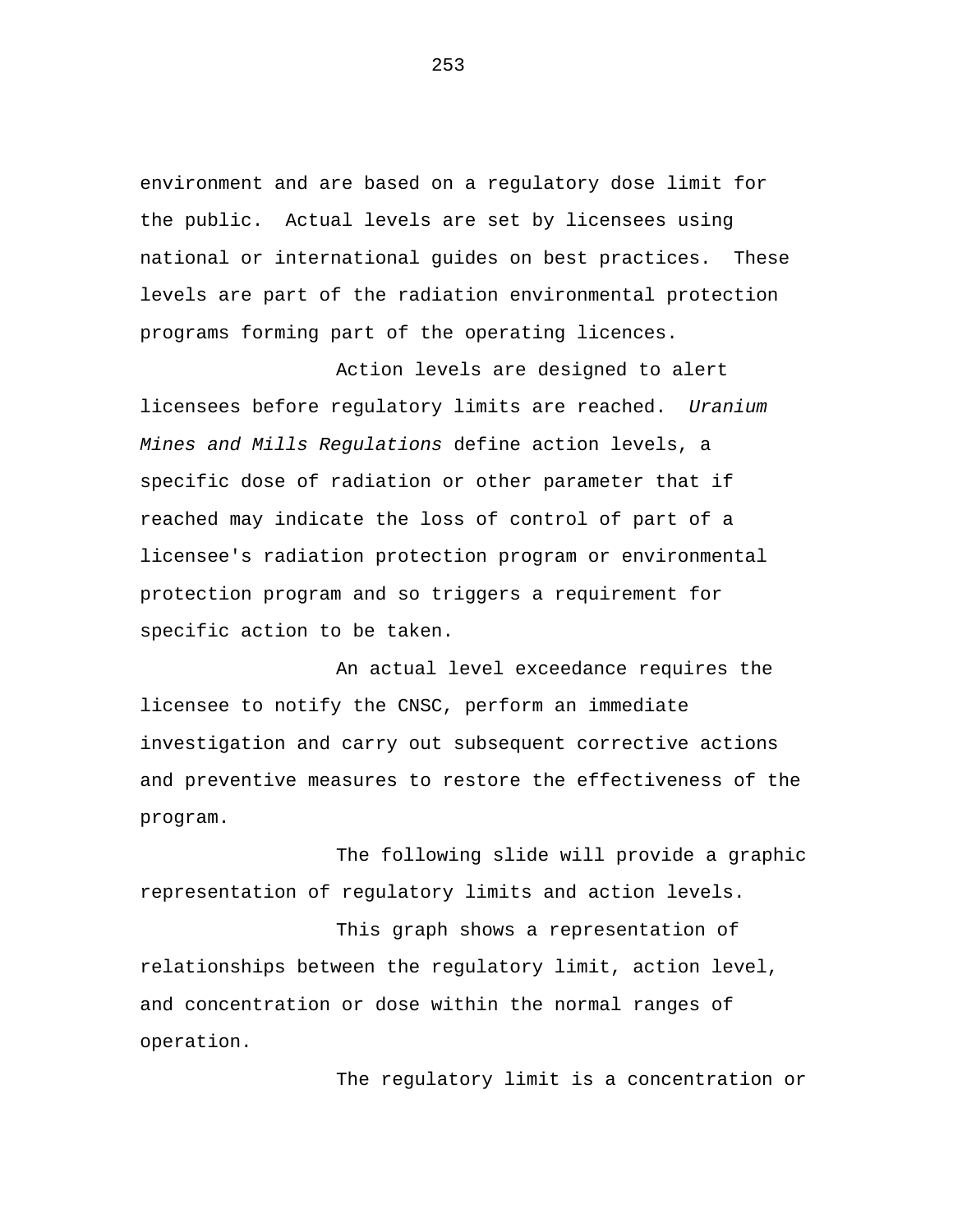dose that may if exceeded warrant enforcement action. It is shown as the red line in the graph and licensees must, during normal operation, remain at all times below the regulatory limit. The concentration or dose within the range of normal operation as well as the administrative level is shown as the green region of the graph.

Exceedance of an administrative level indicates an operating parameter at the upper range of normal operations. Such an event triggers an internal review by the licensee.

Exceedance of an action level, shown as the yellow line, is a concentration or dose that may indicate a potential loss of control of part of a licensee's program. The CNSC is advised of action level exceedances, but it's important to recognize that an exceedance of an action level does not imply a potential risk to the people or the environment, but it identifies that the operating parameter may be outside of the norm based on facility design.

Licensees are responsible for identifying the parameters of the program that represent timely indicators of potential loss of control. For this reason, action levels are licensee-specific and may change over time depending on operational conditions and location.

To keep the public informed of regulatory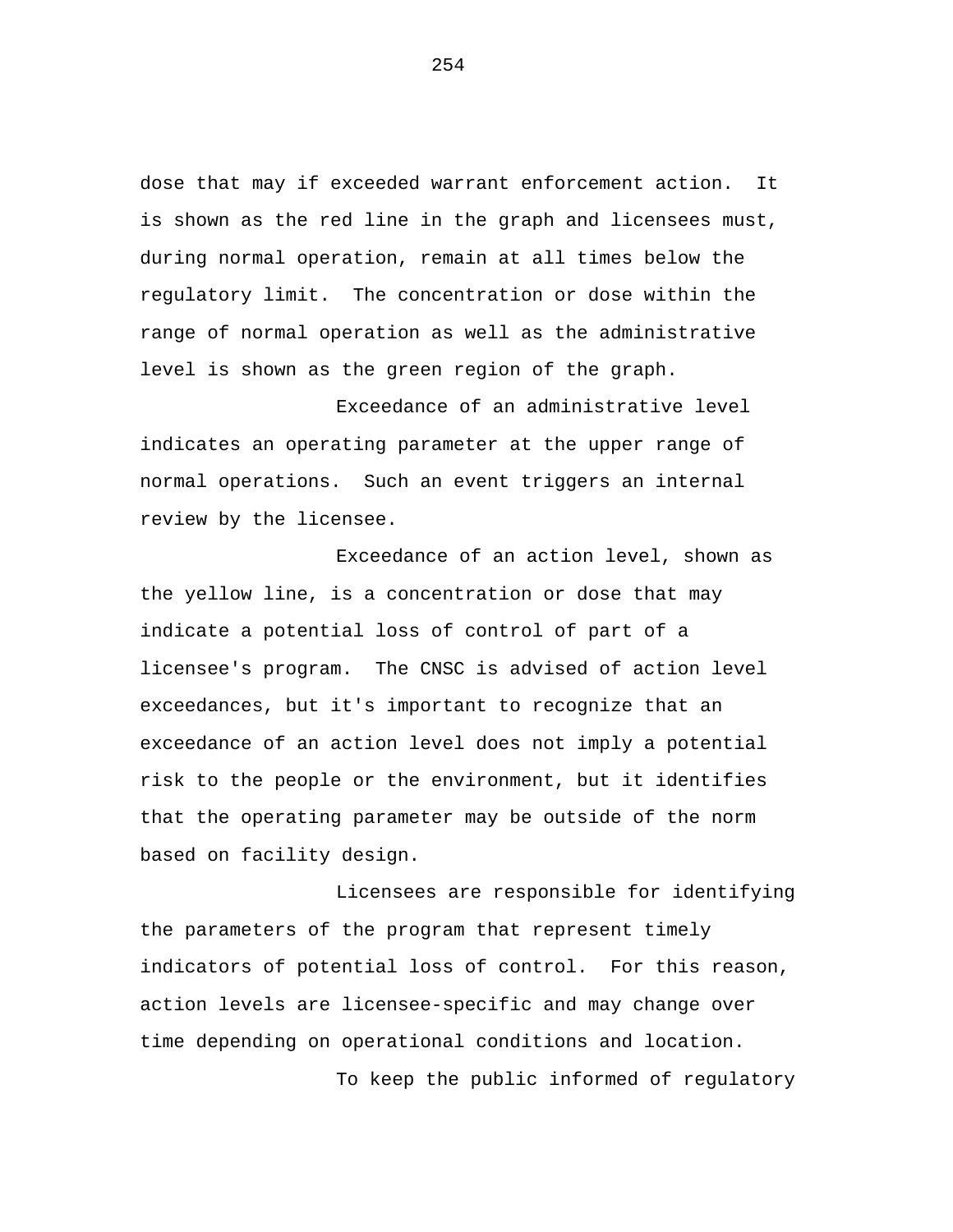activities occurring in mines and mills, CNSC staff regularly engage with the public, indigenous groups and their leadership to attend community meetings, site tours and technical information sessions. In addition to these outreach activities, the CNSC also provides information through its website, social media and CNSC online, and also communicates with indigenous leadership and representatives on a regular basis through phone, email, fax and letter.

For example, for the Gunnar remediation project in 2015, staff hosted a workshop with interested indigenous communities to discuss the Saskatchewan Research Council's remediation plans for the Gunnar site and helped them prepare for their participation in the Commission hearing held in September 2015.

Licensees continued to have in place public information programs to engage communities and keep them informed of the overall performance of any major developments at uranium mines and mills. These programs are regularly reviewed and verified by CNSC staff.

To complement existing and ongoing compliance activities, the CNSC implemented an independent environmental monitoring program, IEMP, designed to verify that the public and environment around CNSC-regulated exercises are safe. This verification is achieved through independent sampling and analysis by CNSC staff of the air,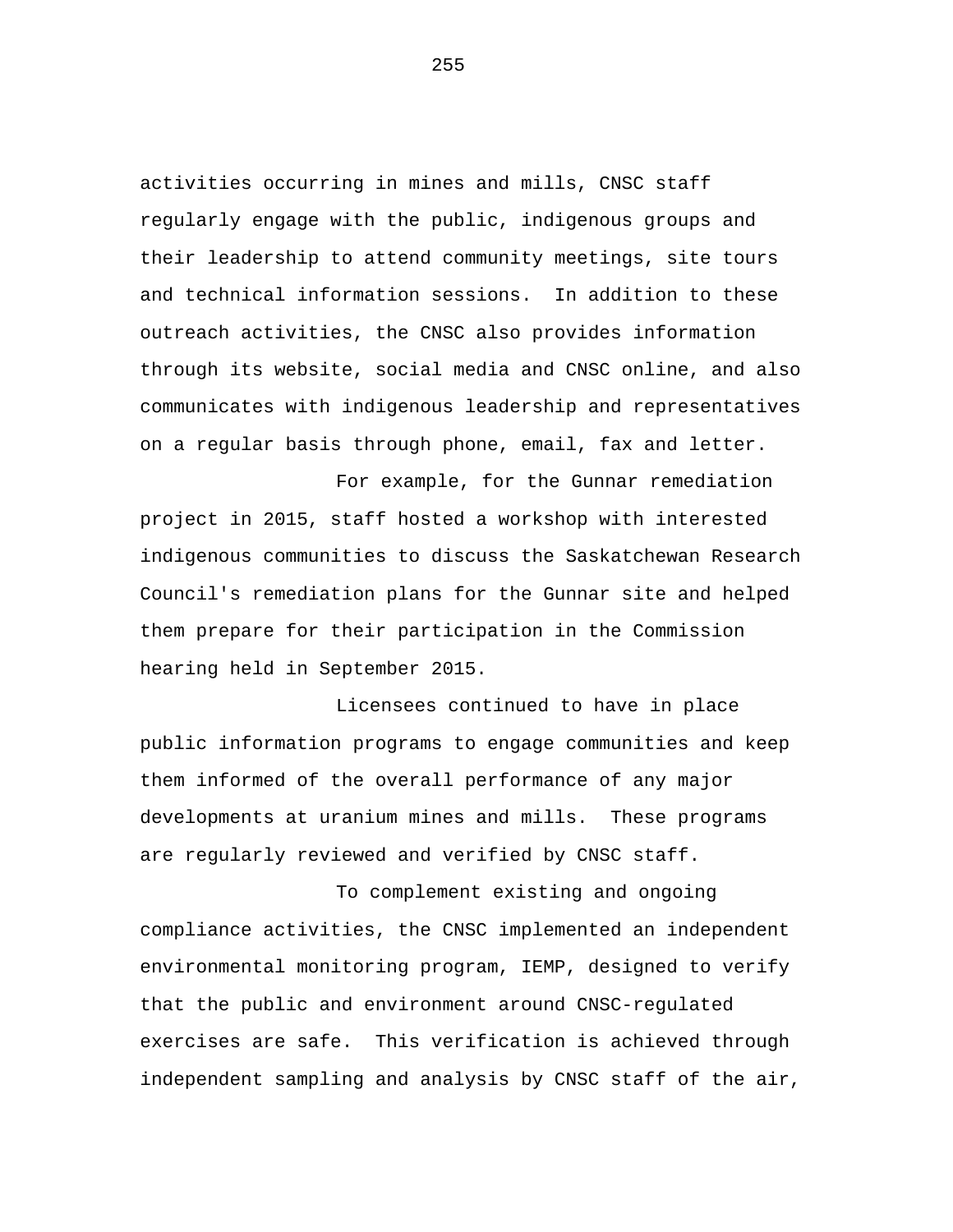water, soil, vegetation and various foods.

A five-year plan for IEMP at operating uranium mines and mills was established in 2015. As part of this plan, a sampling campaign took place around McClean Lake operation in the summer of 2016.

CNSC staff are currently developing a sampling cycle plan for the remediation of decommissioned sites. During 2015, a three-to-five-year-cycle plan at the Denison and Rio Algom sites was developed. Samples were collected around the City of Elliott Lake and the Serpent River watershed. The results from the IEMP demonstrate that the licensee's environmental protection programs are effective and indicate that the public and environment in the vicinity of these sites are protected. Detailed results are provided in the CNSC's IEMP webpage.

Complementary to the IEMP, the Eastern Athabasca Regional Monitoring Program was initially established in 2011, building on previous cumulative effects monitoring programs. In partnership with the Government of Saskatchewan, industry and Saskatchewan communities, the program monitors the safety of traditional harvested country foods from representative communities located in Northern Saskatchewan. The intent of the program is to evaluate the quality of country foods, to assess any potential impacts resulting from industrial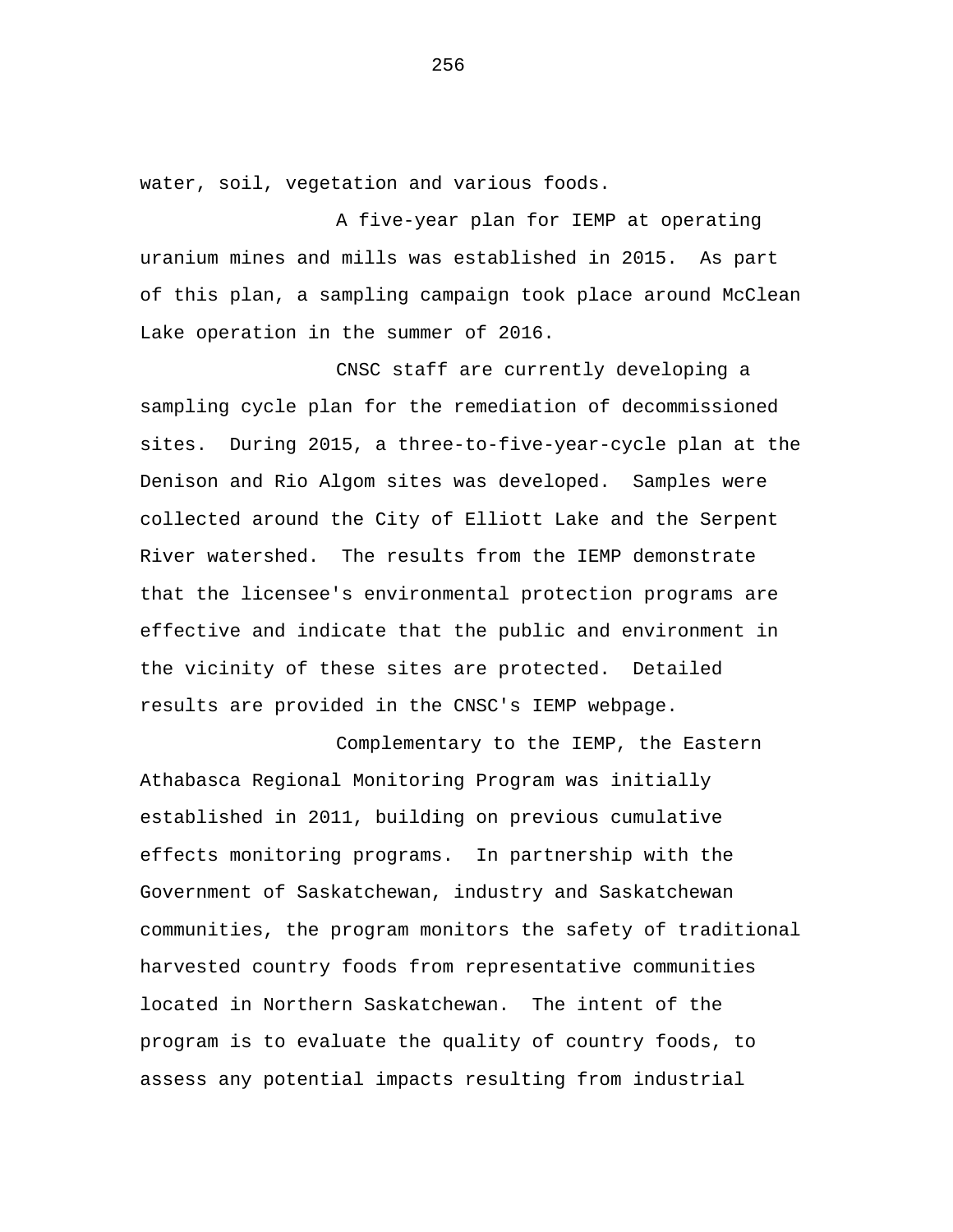activities in and outside of Saskatchewan, and to provide confidence to community members that traditional country foods remain safe to eat for future generations.

CNSC staff support the EARMP and are working towards opportunities to collaborate on this valuable program. The study gives good representation assurance that country foods are safe to eat, the water quality is safe to drink and the environment is protected.

The following slides will provide information to lessons learned for the failure of a dam at the Mount Polley gold mine.

As previously presented to the Commission in October 2014, breach of a dam at a gold mine released a large quantity of contaminated water and tailing slurry into the environment. This prompted the CNSC to issue written requests to facilities with above ground tailing storage to reevaluate the safety of the dam.

In addition to the work carried out by licensees in response to the CNSC's information request which concluded their tailings management facility remains valid, dams were in good condition and in no danger of breach or failure.

Staff also carried out a series of activities to confirm the work done by licensees and further informed their knowledge. The activities carried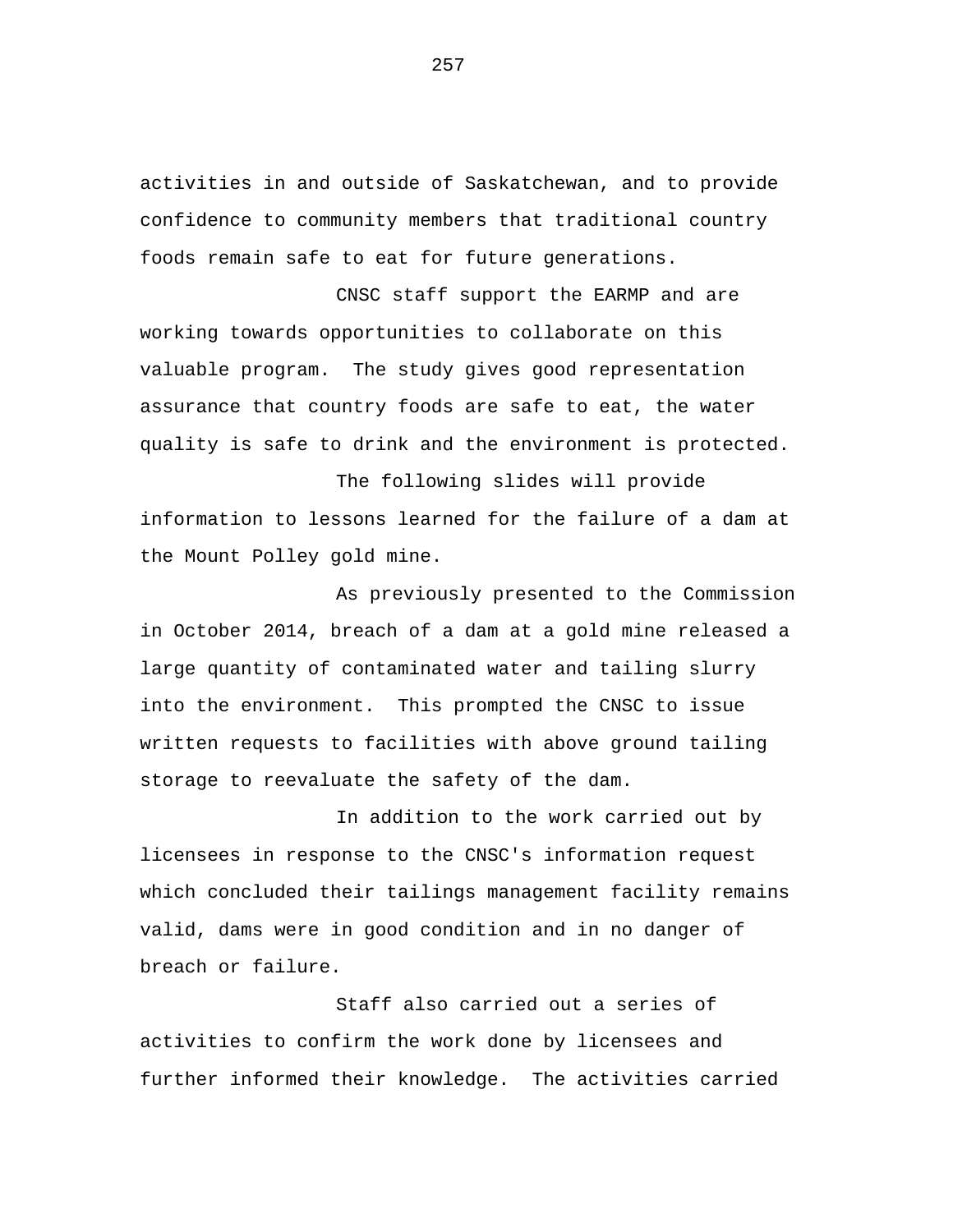out by staff included conducting focused geotechnical inspections of all dam structures at licensed sites in 2014 and 2015, the review of the root cause analysis of the Mount Polley event as well as dam safety assessments. A review of CNSC requirements did not result in any changes.

Based on their inspections and desktop reviews, CNSC staff conclude that all CNSC regulated dams are in good condition and perform as designed. The dams are not at risk of a dam breach similar to what occurred at Mount Polley as they are better designed, maintained and inspected.

The simple lesson learned is that our licensees are doing a good job. There were no immediate regulatory actions identified. Nevertheless, CNSC staff continue to be vigilant and ensure that all best practices are being incorporated into operations, inspections and future licensing submissions.

I will now pass the presentation over to Ms Nancy Greencorn. Thank you.

**MS GREENCORN:** Good afternoon,

Mr. President and Members of the Commission. My name is Nancy Greencorn and I am a Project Officer in the Uranium Mines and Mills Division at the CNSC.

The presentation will now transition to focus on operating uranium mine and mill facilities. This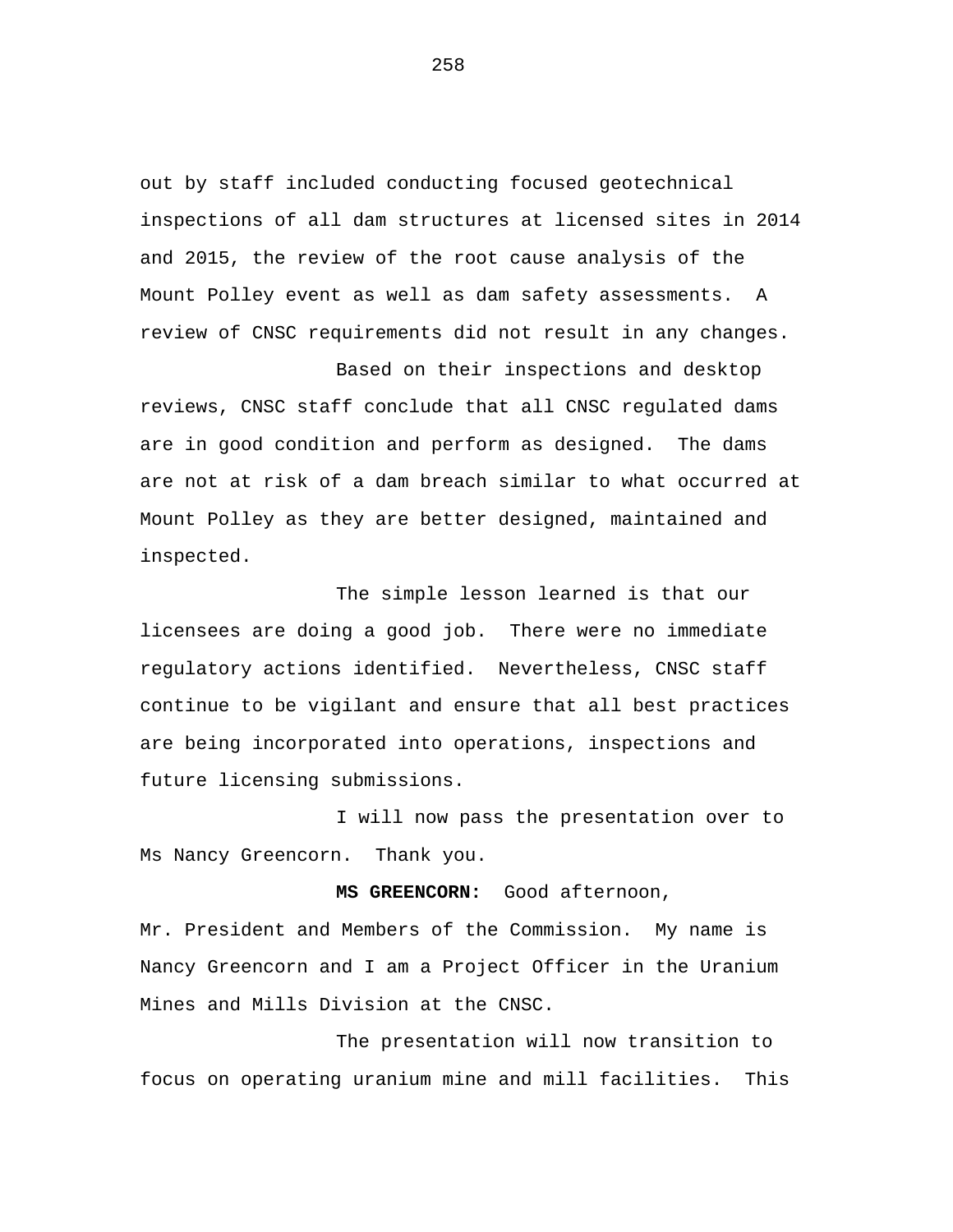section will review operational highlights at individual facilities in 2015, followed by CNSC staff's performance rating, assessments and conclusions thereof.

There are currently five operating uranium mine and mill facilities in Canada, all located in the Athabasca Basin in Northern Saskatchewan. Cameco operates the Cigar Lake Mine, McArthur River Mine, Rabbit Lake Mine and Mill, and Key Lake Mill, while AREVA operates the McClean Lake Mill.

The picture on the right of this slide shows the Cigar Lake Mine. Cameco's Cigar Lake operation is the world's second-largest known high-grade uranium deposit. Uranium ore mined at Cigar Lake operation is ground into ore slurry, loaded into containers and shipped by truck to the McClean Lake Mill. Cameco's Cigar Lake licence is valid from July 2, 2013 to June 30, 2021.

At the Cigar Lake operation during 2015, commissioning activities for ore preparation, storage and handling processes were completed. On May 22, 2015, the Cigar Lake operation formally announced that it had met all criteria necessary to achieve commercial production targets. In addition, in June 2015, a third jet boring system was commissioned. Surface construction activities at the Cigar Lake operation included upgrades to the modular freeze plant.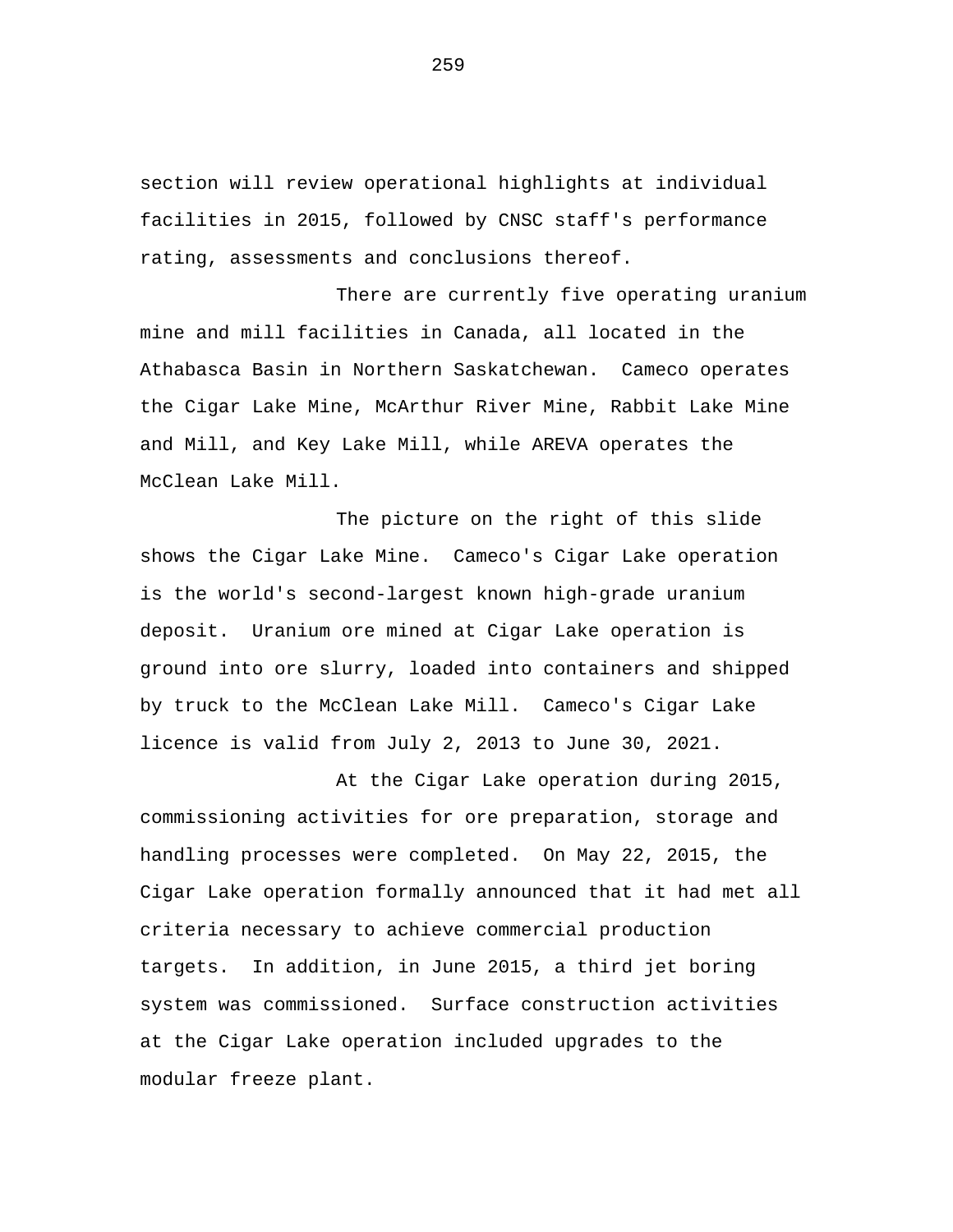Cameco's McArthur River operation is the world's largest high-grade uranium mine. High-grade uranium ore is mined, mixed with water and ground in a ball mill to form slurry and pump to the surface. The ore slurry is loaded into specifically designed containers and transported to the Key Lake Mill.

The picture on the right of this slide shows the surface facilities at the McArthur River Mine. Cameco's McArthur River licence is valid from November 1, 2013 to October 31, 2023.

During 2015, the McArthur River operation focused on underground development for ongoing ore production and ground freezing continued to ensure the effective control of groundwater. As well, mine exploration and development of ore production zones continued.

The picture on this slide shows the Rabbit Lake facility. Cameco's Rabbit Lake facility has been in operation since 1974 and has both a mine and a mill. Cameco's Rabbit Lake licence is valid from November 1, 2013 to October 31, 2023.

Mining and milling activities continued at Rabbit Lake throughout 2015. In early 2016, Cameco announced the start of a prolonged period of care and maintenance, suspending both mining and milling operations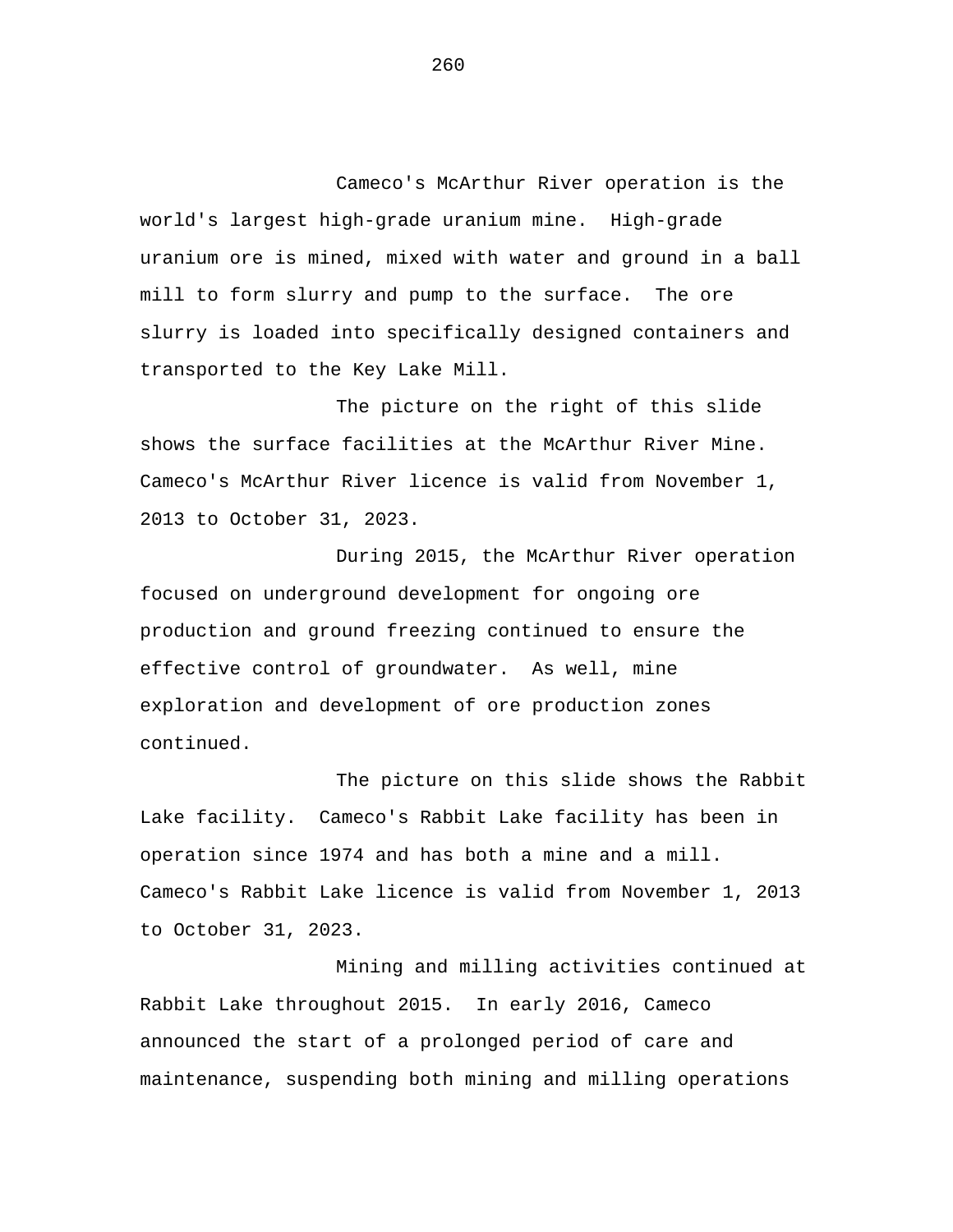at Rabbit Lake. Care and maintenance activities have been put in place to ensure safety and protection of the environment, workers and the public. Reclamation activities continued in 2015 in accordance with the approved reclamation plan.

Cameco's Key Lake Mill is the world's largest producer of yellowcake. The picture on the right of this slide shows the Key Lake Mill operation. Cameco's Key Lake Mill licence is valid from November 1, 2013 to October 31, 2023.

In July 2014, the Commission accepted the environmental assessment report for the Key Lake extension project. This allowed an increase in the annual uranium production rate and an increase in the elevation of tailings disposal within the existing tailings management facility. In 2015, Cameco's Key Lake operation continued to mail McArthur River high grade ore and the operation continued to optimize recently installed equipment.

In January and February 2015, two Key Lake Mill events resulted in exceedances of the weekly dose action levels and were reported to the Commission as event initial reports. These events were related to malfunctions and component failures with the existing vertical calciner. CNSC staff conducted inspections immediately after each of the two Key Lake calciner events and later followed up with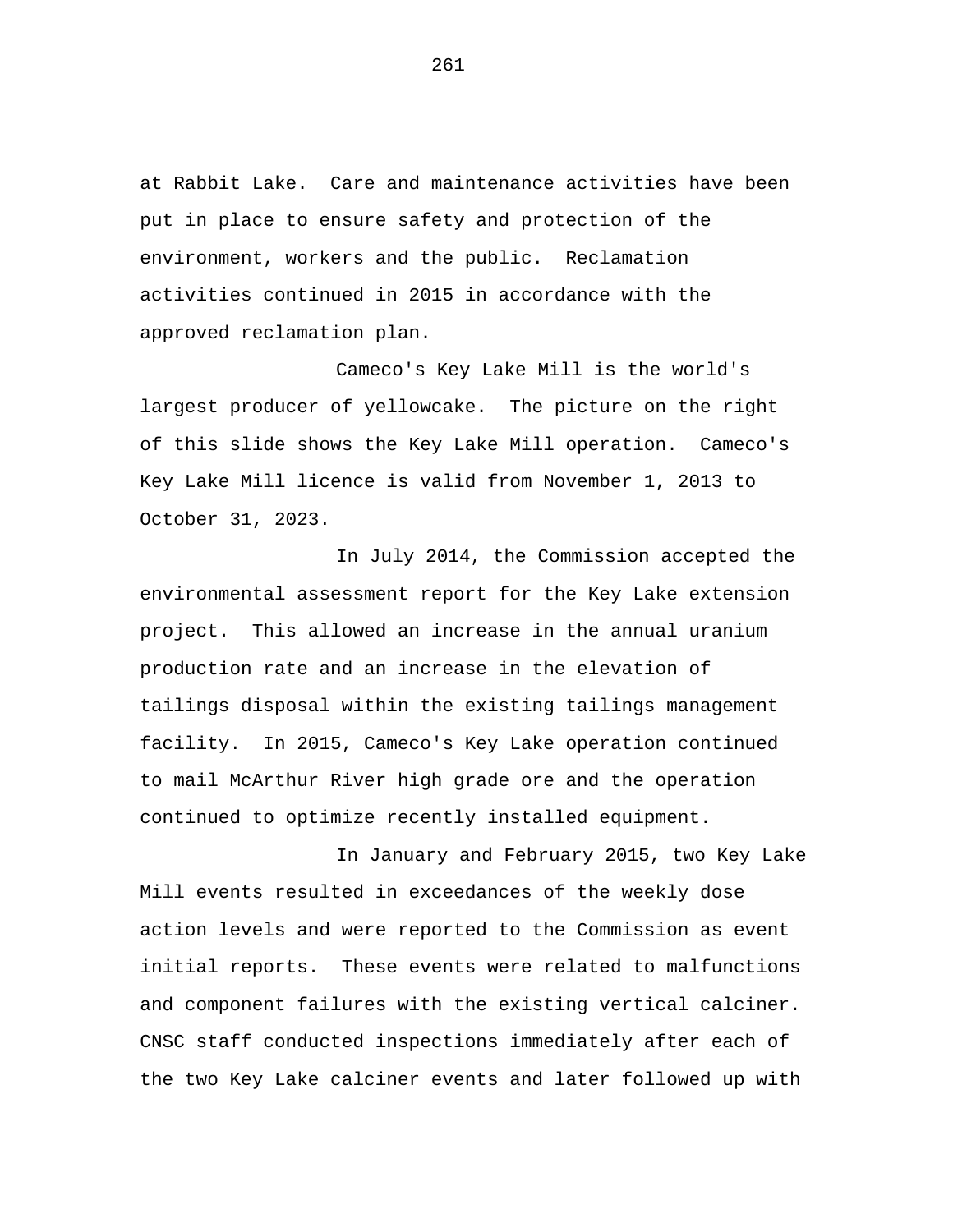additional compliance verification inspections of the events and assessed the corrective actions as acceptable. Following the February event, CNSC staff

issued requests according to subsection 12(2) of the *General Nuclear Safety and Controls Regulation* to all operating mills in order to obtain the following information: design and operational features that help prevent unplanned releases of yellowcake; equipment, processes and procedures that monitor and identify any weakening of containment systems that might lead to unplanned releases of yellowcake; radiation monitoring equipment and procedures that will quickly identify any unplanned releases of yellowcake; and report corrective actions and implementation schedules for short-term and long-term measures to address any significant gaps. CNSC staff reviewed and accepted the licensee's responses, lessons learned, corrective action plans to the 12(2) requests.

In September 2016, the CNSC sent letters to Cameco and AREVA formally verifying acceptance of the actions taken in response to the 12(2) requests. Although the 12(2) responses have been accepted as satisfactory, CNSC staff will continue to monitor the calciner and drying operations through compliance inspections and reviews. This update closes Commission Action number 8486.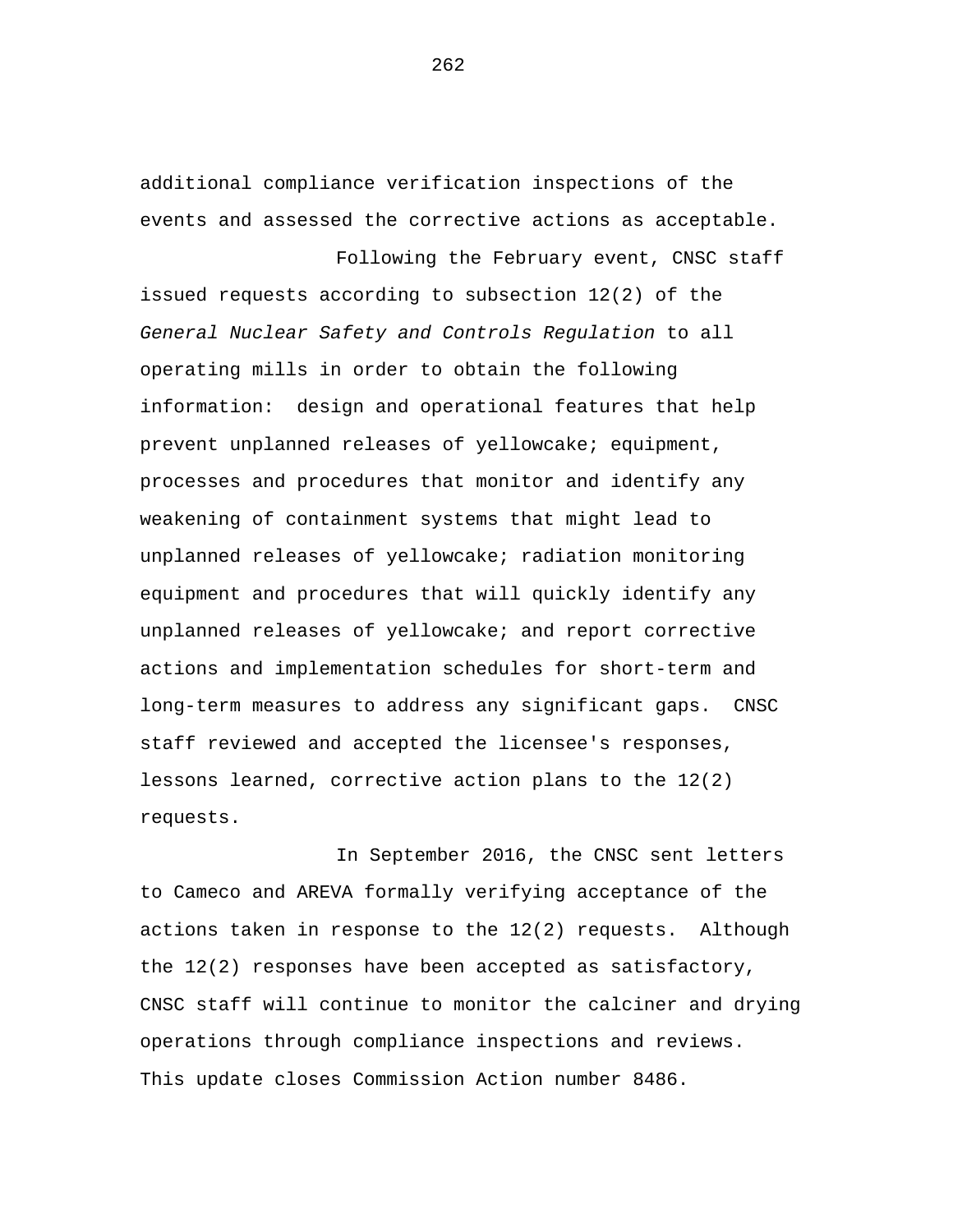The picture on the right of this slide shows the McClean Lake Mill operation. The McClean Lake Mill has been designed to process high-grade Cigar Lake ore. A licence was issued in July 2009, amended in 2012, and expires on June 30, 2017.

AREVA's McClean Lake suspended milling operations in July of 2010 due to lack of ore. Restart of production at the McClean Lake Mill began in September of 2014 processing Cigar Lake ore slurry. Ramp-up of production continued throughout 2015.

As stated in the previous slide, the McClean Lake licence expires in 2017. A request for a licence renewal has been submitted to the CNSC and a public hearing for the licence renewal is scheduled for June of 2017.

To ensure compliance at the operating mine and mill facilities, CNSC staff conducted 30 inspections in 2015. The estimated staff person-days or regulatory effort to plan, execute and report these 30 inspections is displayed on this slide as person-days for compliance.

Also shown on this slide is the person-days for licensing activities at each of the five operating facilities. The 30 inspections resulted in one directive, 33 action notices and 42 recommendations. No orders were issued at the operating facilities in 2015.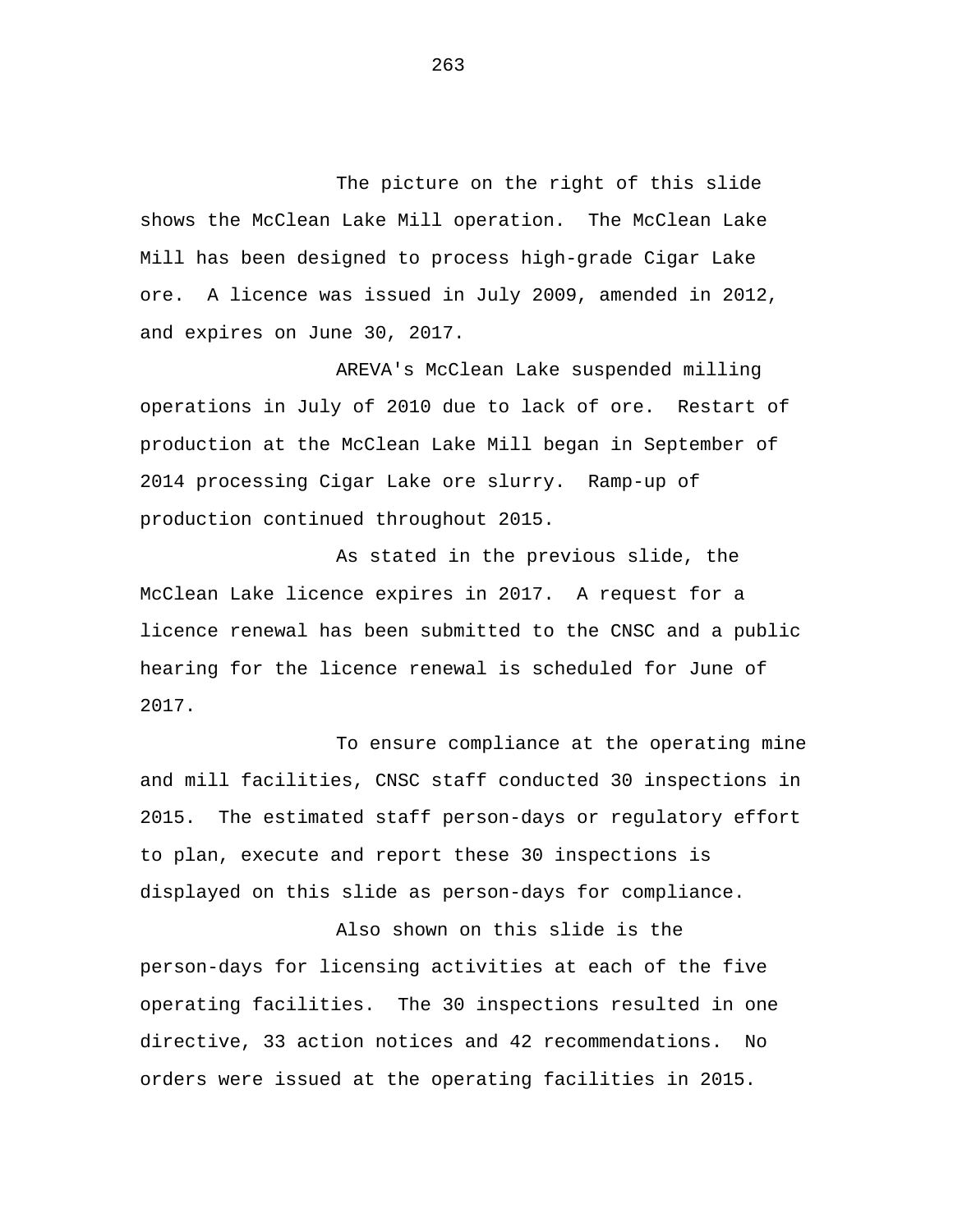Findings from these inspections were provided to the licensees immediately in preliminary reports and followed by detailed inspection reports.

All enforcement actions arising from the findings were recorded in the CNSC regulatory information bank to ensure all enforcement actions are tracked to completion. CNSC staff have reviewed, verified and accepted the licensees' responses and corrective actions. All 2015 enforcement actions have now been closed.

The 2015 performance ratings for each of the 14 safety and control areas determined by CNSC staff based on regulatory oversight activities are shown on this slide. For 2015, the operating uranium mine and mill facilities received a satisfactory performance rating across all safety and control areas.

As mentioned earlier, the three key performance indicators for these facilities are radiation protection, environmental protection and conventional health and safety. The following slides will provide detailed performance reporting for these three SCAs.

The primary sources of radiation exposure at uranium mines and mills comes from gamma radiation, long-lived radioactive dust, radon progeny and radon gas. As part of routine and focused compliance activities, CNSC staff verified and confirmed that licensees have effective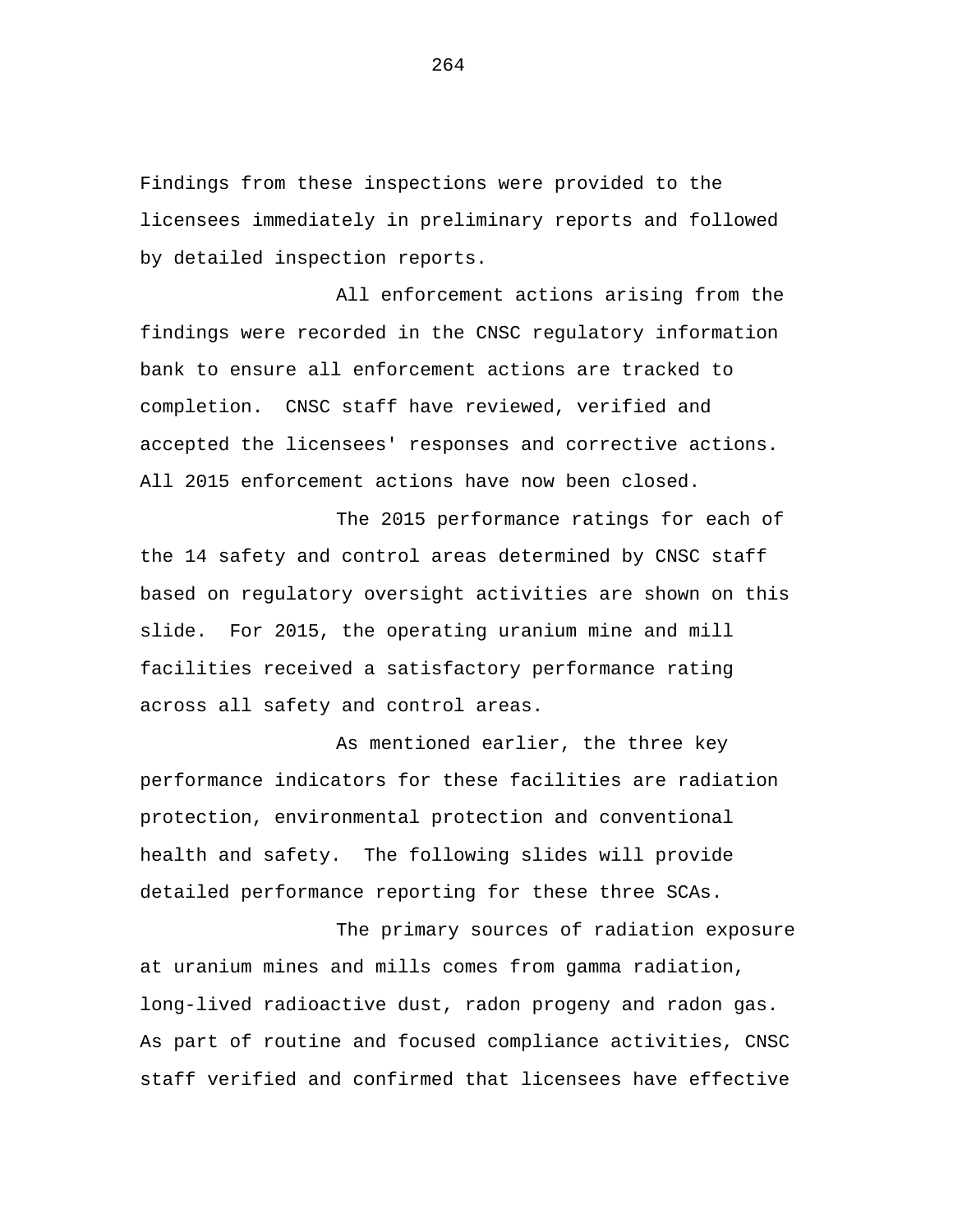radiation protection programs and practices to monitor and control radiological hazards. CNSC staff concluded radiation doses were kept as low as reasonably achievable and workers were being protected.

This graph shows the maximum and average individual effective dose measured for nuclear energy workers, NEWs, at each of the five uranium mine and mill facilities during 2015. The annual maximum individual effective dose for NEWs at the five facilities was well below the annual regulatory limit of 50 mSv.

The five operating facilities have the same maximum radiological action levels for NEWs of 1 mSv per week or 5 mSv per quarter of a given year.

In 2015, radiation protection accident level exceedances occurred at the Key Lake operation, McArthur River operation and McClean Lake operation. There were no radiation protection action level exceedances at Rabbit Lake or the Cigar Lake operation in 2015. CNSC staff assessed and were satisfied with the actions taken by the operations to address these action level exceedances.

As part of routine and focused compliance activities, CNSC staff verified and confirmed that licensees have effective environmental programs to monitor and control the protection of the environment.

In 2015, no environmental regulatory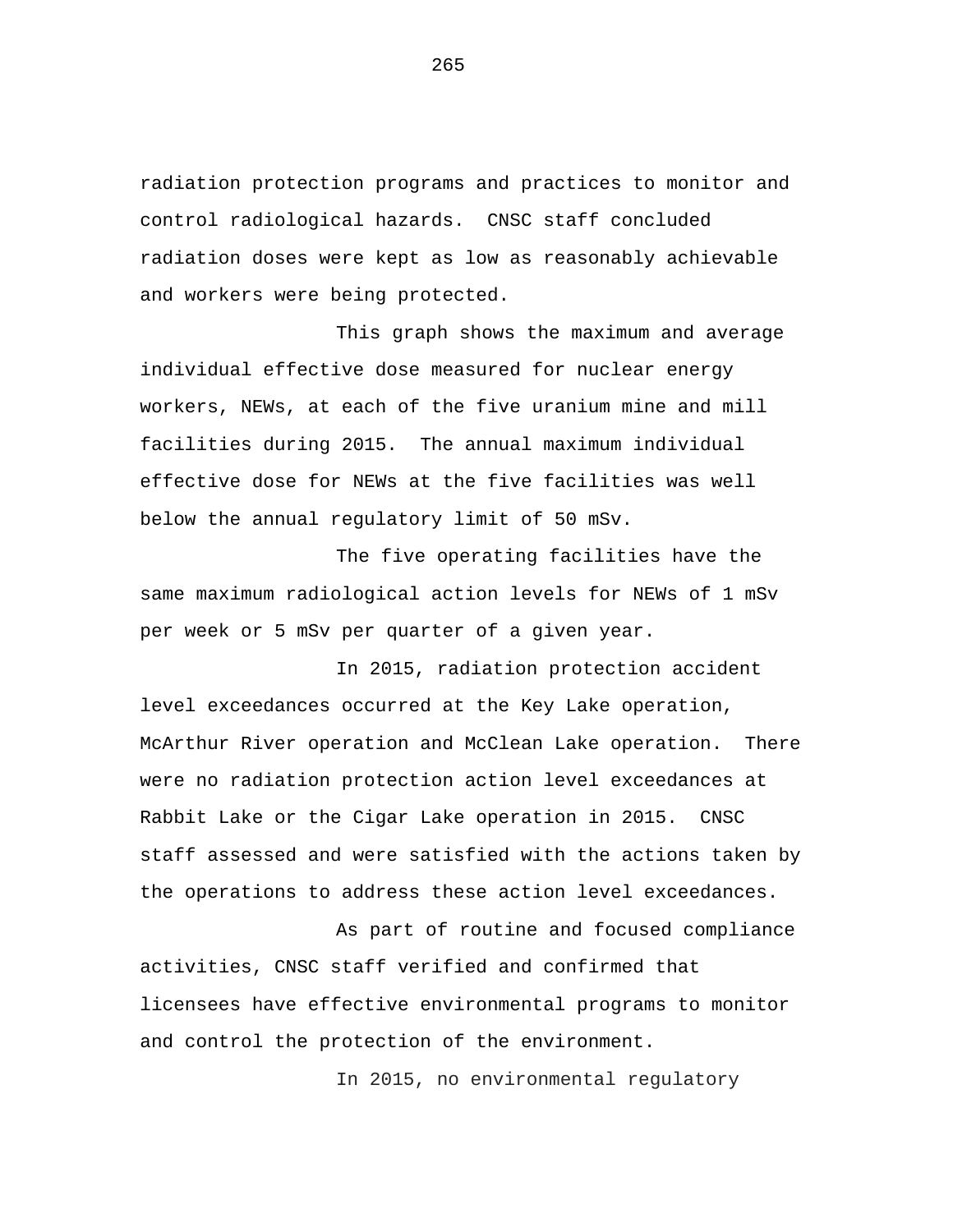limits or action levels were exceeded at the operating uranium mines and mills. CNSC staff's compliance activities verify that the environment was being protected in 2015.

Licensees are required to report to the CNSC and any other regulatory authorities any unauthorized release of hazardous substances or nuclear materials to the environment. The number of reportable spills in 2015 at each of the uranium mine and mill facilities is displayed on this slide. For each of these spills, the licensee investigated cause and implemented corrective actions to remediate and prevent a reoccurrence. CNSC rated all spills in 2015 at mine and mill facilities as low significance, and all spills were mitigated leaving no residual impact to the environment. CNSC found that the licensees reporting and the responses to environmental spills during 2015 was acceptable.

This slide displays treated effluent annual average concentrations in 2015 for the five operating mine and mill facilities. All metal mines and mills in Canada are subject to the Metal Mining Effluent Regulation, MMER, of the Federal *Fisheries Act*. As shown, all annual average concentrations are well below MMER discharge limits and the site-specific action levels.

This slide displays the treated effluent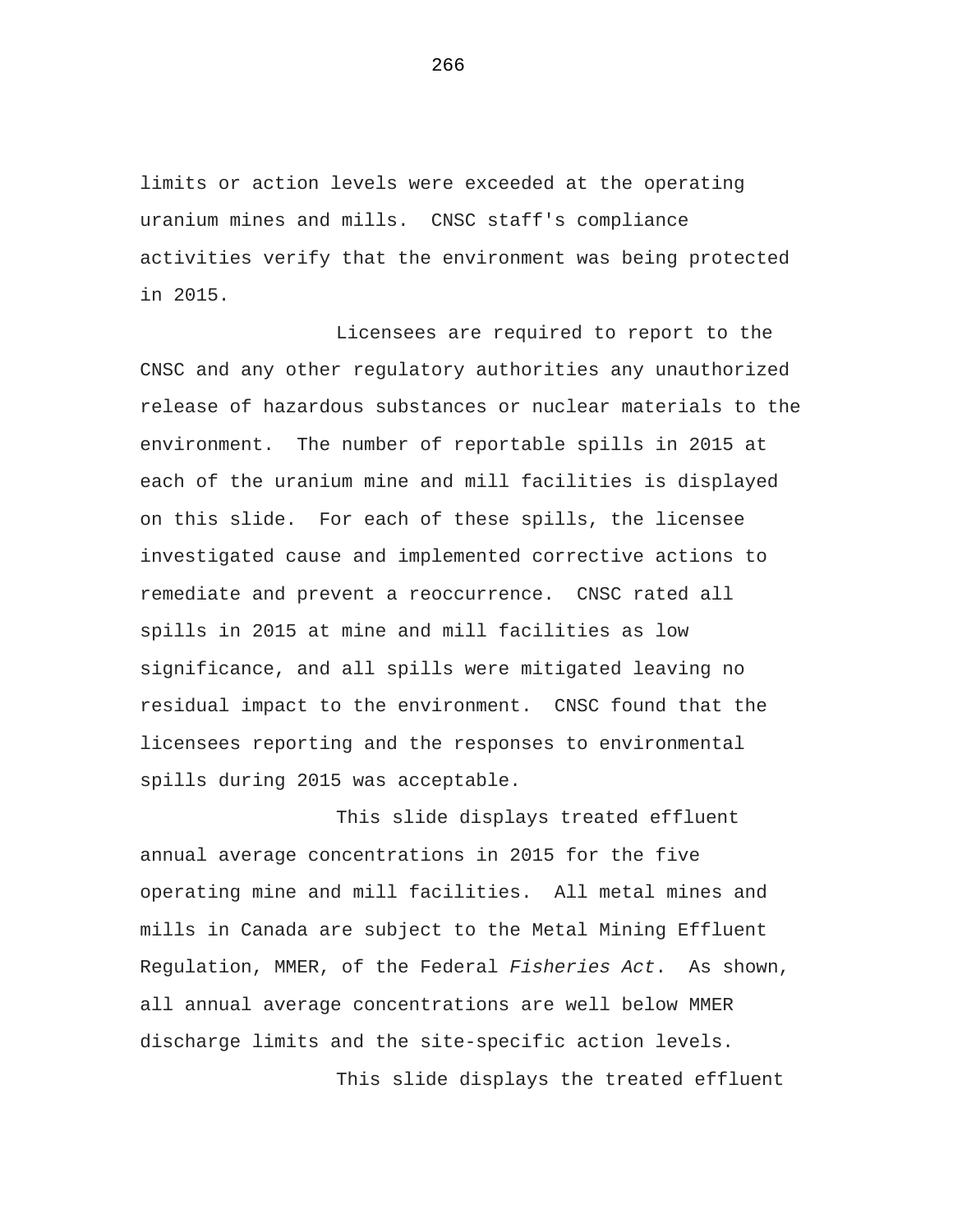annual average concentrations in 2015 for radium, selenium, and uranium at the five operating mine and mill facilities. I will note an error on this slide. The Rabbit Lake uranium level should read 0.052 milligrams per litre. The correct value is found in the regulatory oversight report.

As shown, all facilities are below the applicable licence release limit and site-specific action levels. CNSC staff are satisfied that treated effluent concentrations at the uranium mine and mill facilities are protective of the environment.

On this slide, effluent quality compliance data for uranium mines and mills is compared to base metal, precious metal, and iron mines. Compliance with the MMER provides a good environmental performance indicator across the metal mining industry. This table illustrates the number of mines in each mining sector that are out of compliance with at least one MMER parameter in 2014, and also provides specific information on the individual parameters that are out of compliance. Data presented on this slide comes from Environment and Climate Change Canada and is provided for the year 2014 as it is the most current information available. In 2015, the uranium sector was in full compliance with the provisions of the MMER for all regulated parameters and compares well to the other metal mining sectors.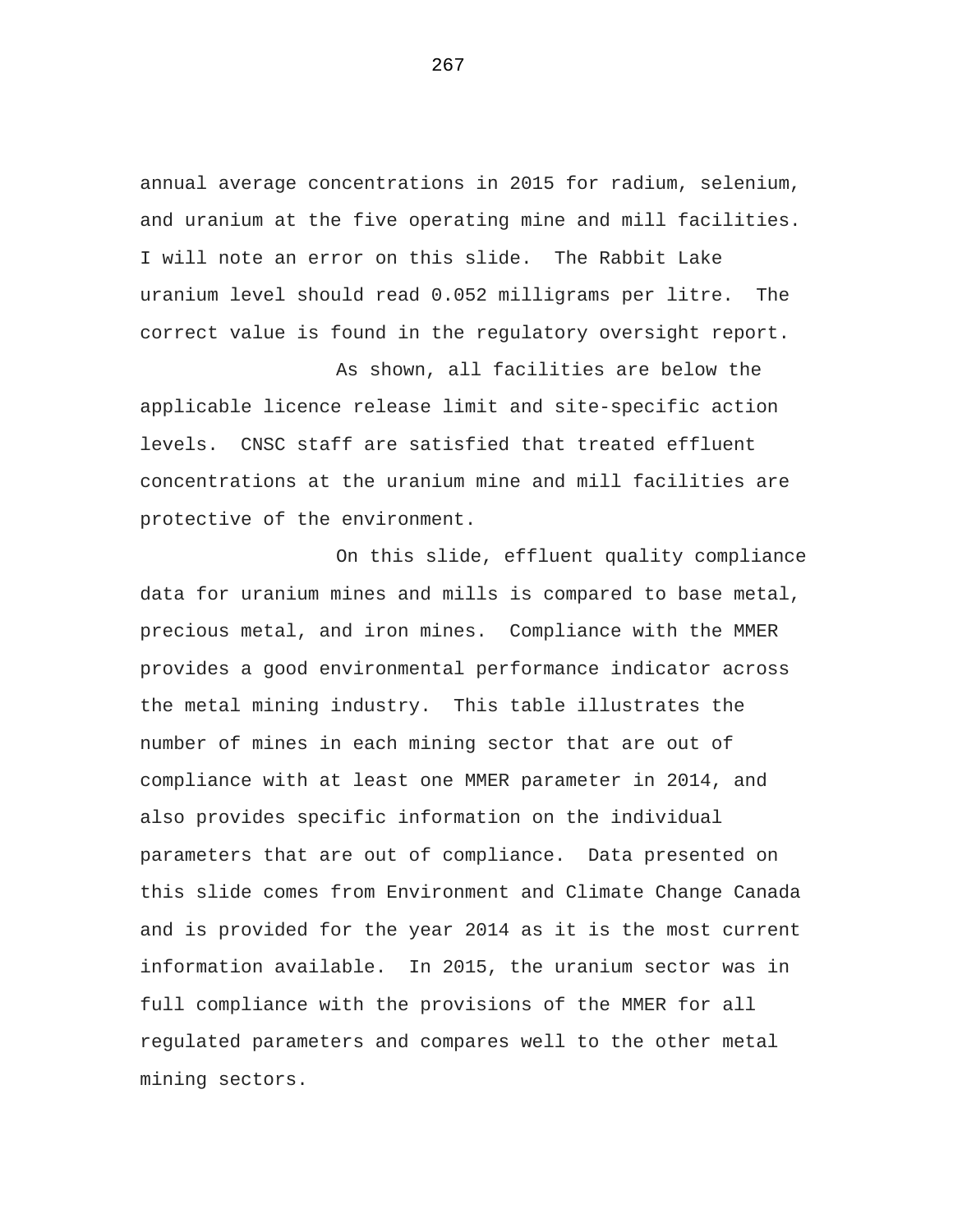This slide shows radionuclide concentrations measured in ambient air at uranium mines and mills in 2015. High volume air samplers are used to collect and measure total suspended particulate in air, and the particulate samples are also analyzed for metal and radionuclide concentrations. Concentrations of lead-210, radium-226, thorium-230, and uranium are below the referenced annual air quality levels. CNSC staff confirm all uranium mine and mill facilities demonstrate strong performance, mitigating atmospheric effects on their operations, on the environment, and conduct regular air quality monitoring. CNSC staff concluded that the results indicate no risk to the environment from atmospheric releases and that the environment was protected.

Lost-time injury statistics are a key measure of licensee performance for conventional health and safety. A lost-time injury is a workplace incident that results in a worker being unable to return to work for a period of time. CNSC staff also consider the injuries' frequency and the severity rating. CNSC staff and Saskatchewan's Ministry of Labour Relations and Workplace Safety monitor and review each reportable injury to ensure that cause is identified and satisfactory corrective actions are taken. CNSC staff confirmed that the operating mine and mill facilities implemented effective management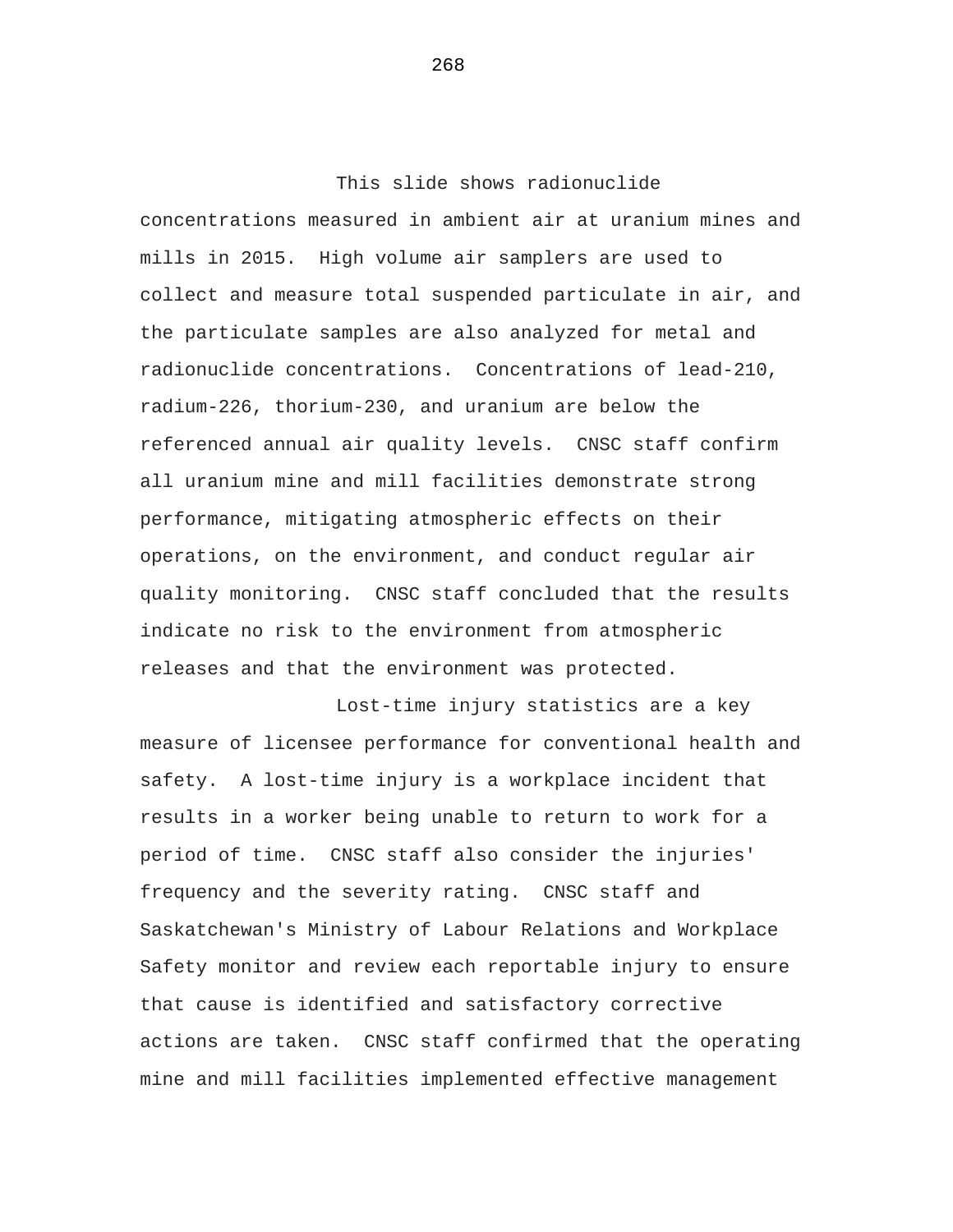of conventional health and safety in their activities.

For 2015, CNSC staff confirmed that all operating uranium mine and mill facilities continued to have satisfactory performance in all safety and control areas. The licensees' radiation protection measures were effective in keeping doses as low as reasonably achievable. Their environmental protection programs were effective at protecting the environment, and their conventional health and safety programs continue to protect the workers. CNSC staff conclude that each regulated facility operated safely and met performance expectations with respect to the health and safety of persons and for the protection of the environment and to Canada's international obligations.

Ms Haidy Tadros. I'll now return the presentation to

the record. **MS TADROS:** Thank you. Haidy Tadros for

I believe we're going to break at this point and take questions or move to the licensees' presentations.

**THE PRESIDENT:** You get the break. --- Laughter / Rires

**THE PRESIDENT:** We will now proceed with the presentation by Cameco Corporation on the Cigar Lake Commissioning Status Report number 5, as outlined in CMD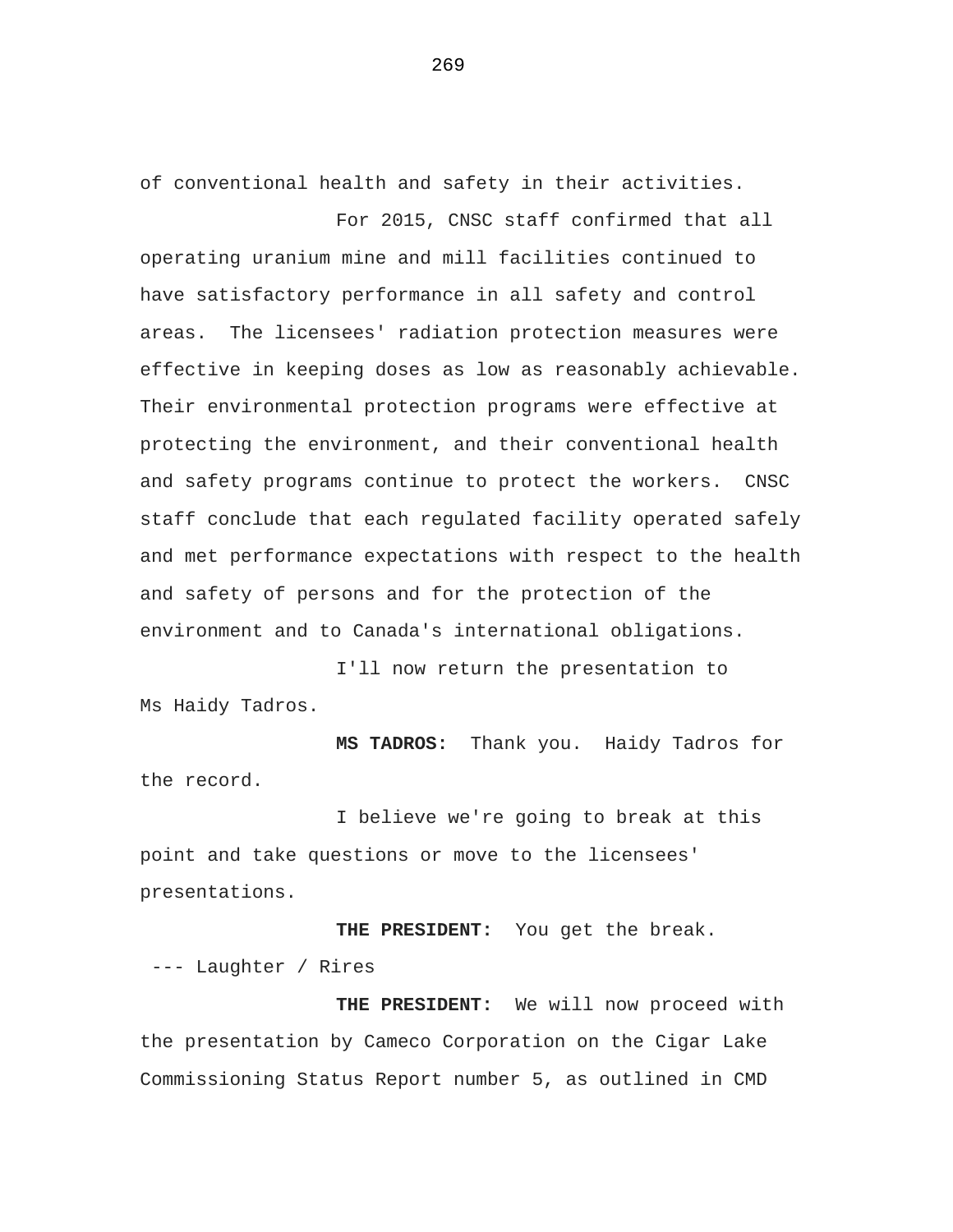16-M49.5 and 16-M49.5A. I understand, Mr. Mooney, you will make the presentation. Over to you.

## **CMD 16-M49.5/16-M49.5A**

## **Presentation by Cameco Corporation**

**MR. MOONEY**: It's Liam Mooney for the record. And at the risk of disagreeing with you with the first statement, I'm going to provide some overview remarks, I'm going to pass the microphone to AREVA, who will provide some overview remarks, and then it'll come back to Mr. Les Yesnik, who will present on Cigar Lake.

So with that, I'm Liam Mooney, the vice-president of Safety, Health, Environment, Quality, and Regulatory Relations at Cameco. I typically take a deep breath then to catch it. With me today is Kevin Nagy, our director of Compliance and Licensing at our uranium mining and milling operations in northern Saskatchewan. Also joining me is Les Yesnik, the general manager of the Key Lake and McArthur River Operations, and Kirk Lamont, the manager of Safety, Health, Environment, Quality, and Regulatory Affairs at Cigar Lake.

Les and Kirk are here today to provide an update on our Cigar Lake operation after AREVA provides their opening statement.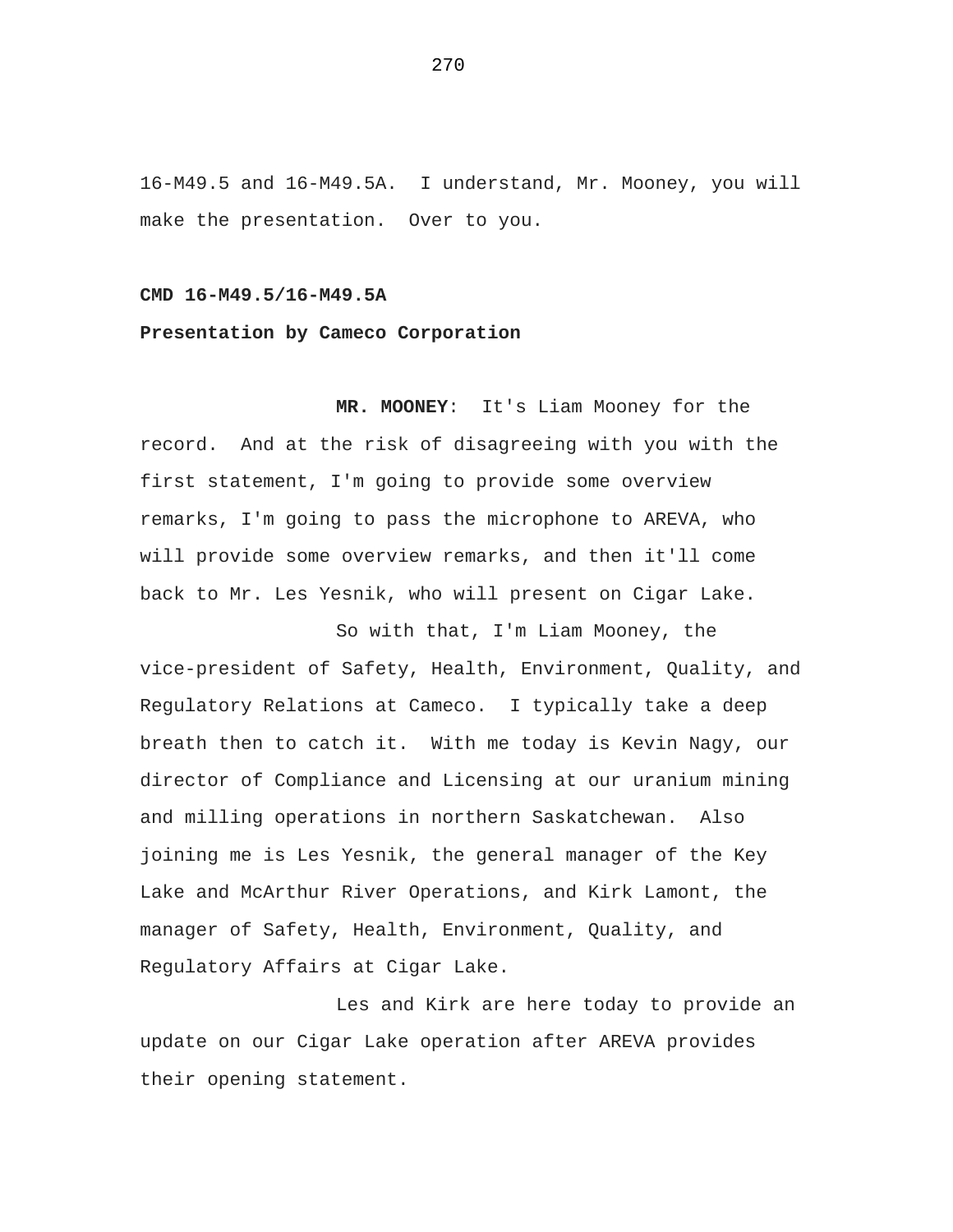I will start by saying Cameco's highest priorities are the safety and health of our workers and the public, protection of the environment, and the quality of our processes. These priorities are the foundation of our work and remain an integral part of our key measures of success. Cameco's strong performance in these areas is demonstrated in the annual CNSC staff report. We sustained our ratings on all safety and control areas while responding effectively to events at our operations.

Some highlights from 2015 are the start of production at the Cigar Lake mine, which we will be discussing in a subsequent presentation, and managing our operations safely through a severe forest fire season in northern Saskatchewan, which was a subject of a previous presentation to the Commission.

Also during 2015, the McArthur River Operation received its second consecutive John T. Ryan Award for outstanding safety performance for a metal mine. We effectively engaged our key stakeholders and sustained strong public support for our mining and milling operations. Polling conducted in 2015 found 81 percent of northern Saskatchewan residents support the uranium mining industry. High levels of public support and trust rest on a foundation of strong operational performance. That performance is driven by robust management systems that are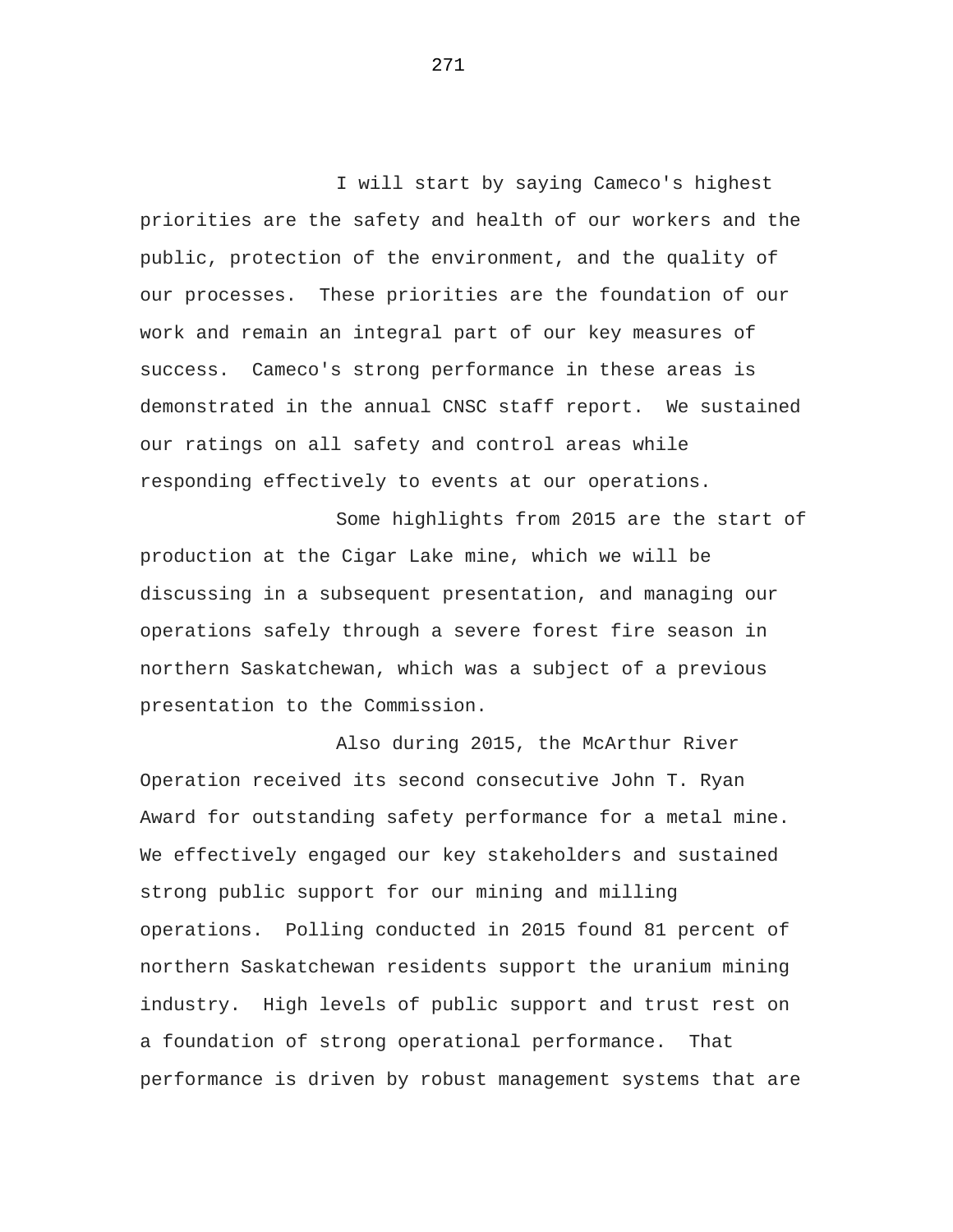assessed and verified by our regulators.

In 2015, Cameco remained compliant with our licences and licence conditions handbook while operating within the objective of the relevant licensing basis. Regardless of difficult market conditions and the resulting changes we have made, Cameco remains committed to the continued safe operation of our facilities.

Overall, we believe the report you see today reflects Cameco's ongoing commitment to achieving strong performance in protecting the environment and the health and safety of workers as well as the public.

With that, I'll turn it over to

Mr. Huffman.

## **MR. HUFFMAN**: Thanks Liam.

Good afternoon. My name is Dale Huffman. I'm the vice-president of Health, Safety, Environment, and Regulatory Relations at AREVA Resources Canada. I have with me today Diane Martens, our Health, Safety, Environment project manager. And I have colleagues joining us in Saskatoon: Eric Pacquet is our vice-president of Operations and Projects; Vincent Laniece is the general manager at the McClean Lake Operation; and Tina Searcy is our Regulatory Relations manager.

We've reviewed the CNSC staff regulatory oversight report and find it accurately summarizes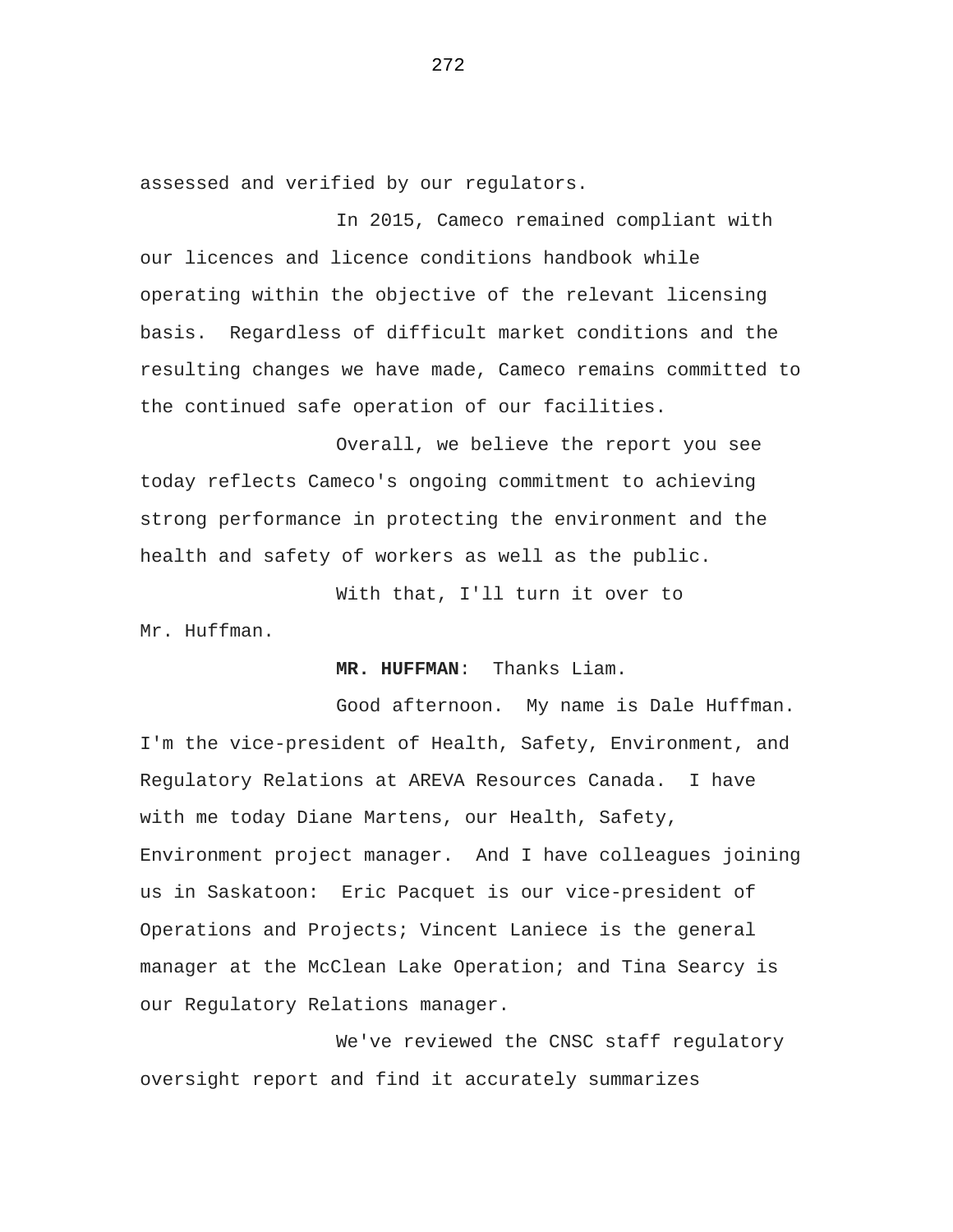performance at the McClean Lake Operation and for the Decommission Cluff Lake project.

At McClean Lake, 2015 was a year of many milestones. We received high-grade ore slurry from Cigar Lake and successfully ramped up our production at our mill, which has been in care and maintenance for four years out of the eight years of our licence term. We processed our ore slurry at grades approaching 25 percent uranium at monthly production rates that would exceed 18 million pounds a year. We did this while achieving worker radiation doses as low as when we processed grades of less than one percent and at production rates of less than 3 million pounds a year.

Cluff Lake will be the subject of a presentation later today. At Cluff Lake, we continue to progress towards entry of the site into the institutional control framework developed by the Province of Saskatchewan.

We're available to answer any questions you may have. Thank you.

**THE PRESIDENT:** Thank you.

**MR. YESNIK**: Good afternoon,

President Binder and members of the Commission.

For the record, I'm Les Yesnik, general manager of Cameco's McArthur River Operation and Key Lake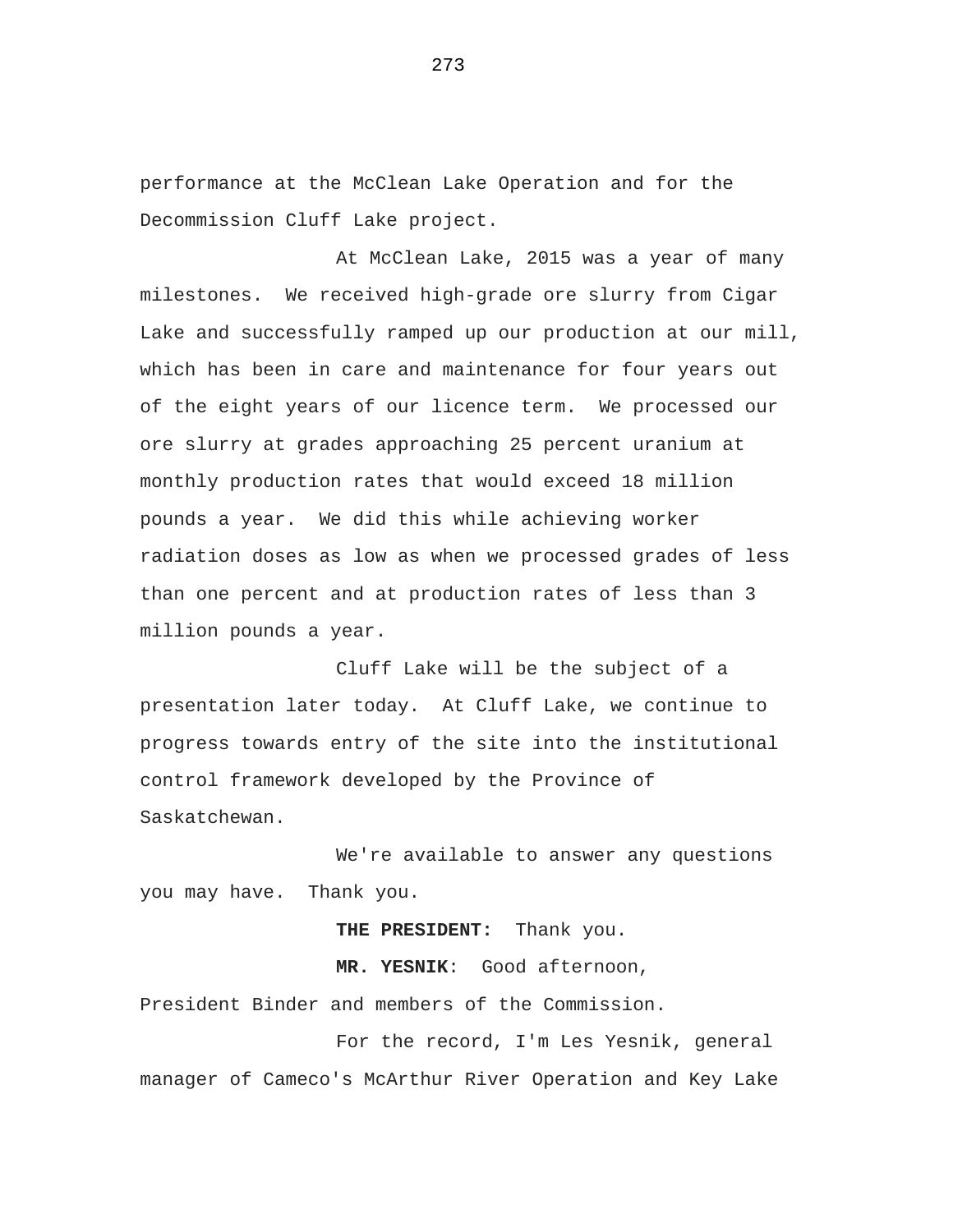Operation. I'm a professional engineer, and I've spent the last 13 years working for Cameco. And during the final stages of commissioning and the transition to production, I was general manager of the Cigar Lake Operation as well.

I'm joined today by my colleague Kirk Lamont. He is Cigar Lake's manager of Safety, Health, Radiation, Environment, Quality, and Regulatory Affairs.

When the operating licence for Cigar Lake Operation was granted in April 2013, the Commission included a condition that the final status report on commissioning in ore be presented at a public proceeding to the Commission. In response to that condition, our presentation today will provide an overview of the commissioning process and our performance in key safety and control areas during the final stage of commissioning through 2014 to the end of September 2015.

Overall, commissioning went very smoothly. We're proud of the environmental and safety performance we achieved through commissioning and the transition into production at Cigar Lake.

The Cigar Lake mine is located in the Athabasca Basin region of northern Saskatchewan, about 660 kilometres north of Saskatoon. Supplies and materials are transported to and from the site by an all-weather road. People commute to the site by air, working on a rotating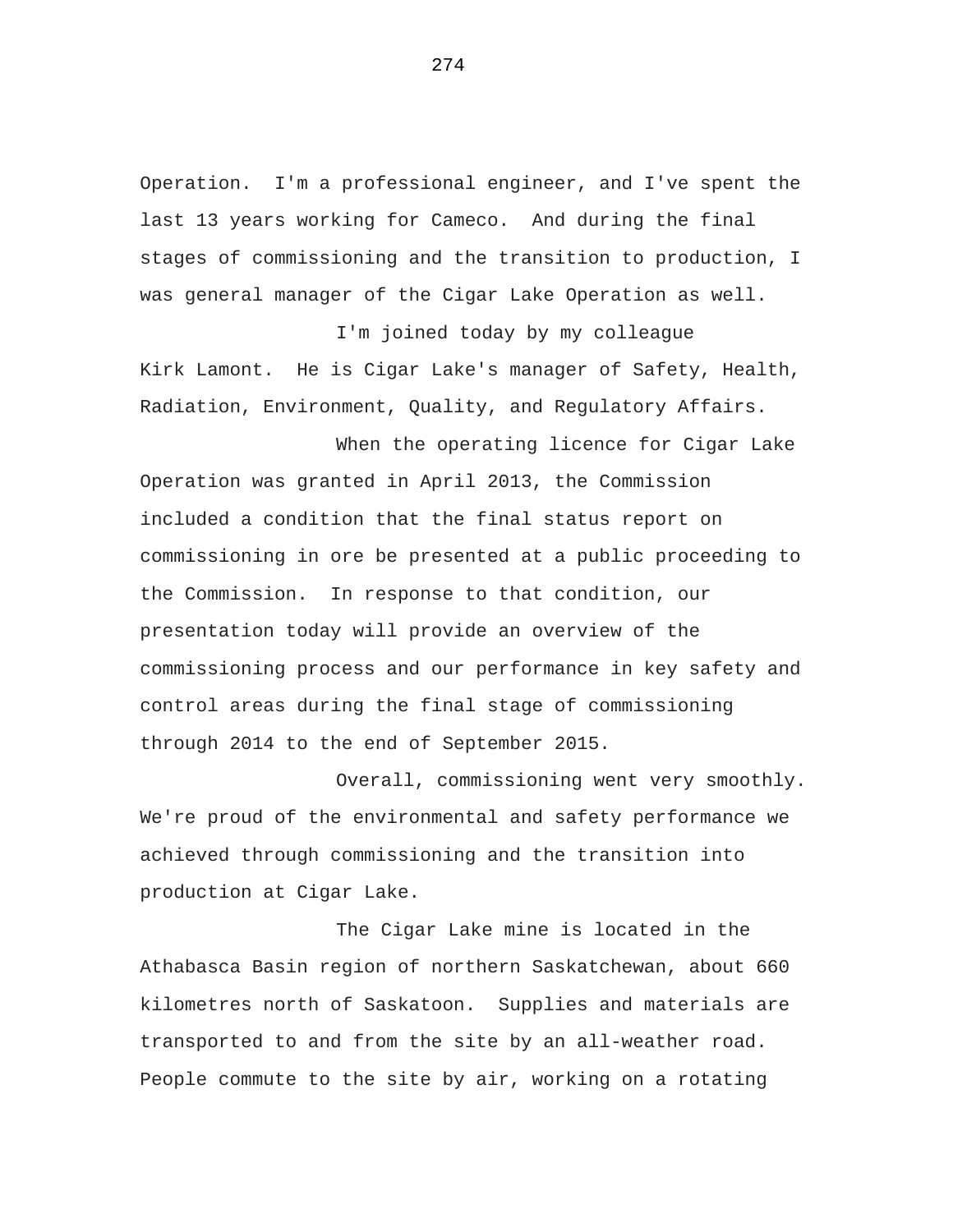schedule, typically one week in and one week out.

The Cigar Lake deposit, discovered in 1981. And for the next 20 years extensive work was completed to delineate the deposit, conduct engineering and test work, and complete environmental assessments and economic reviews. Construction began in 2005 under a uranium mine construction licence from the CNSC. The project was initially expected to be completed by 2008, but groundwater inflow events in 2006 and 2008 delayed construction. The formal transition toward production occurred in 2013 when Cameco received a uranium mine's licence from the CNSC. Since then, several important milestones were achieved from the start of ore production in March 2014 to the formal declaration of commercial production in May 2015.

The transition to production at Cigar Lake was completed through a systematic process documented in the operation's Quality Management Program. The goal is to ensure all health, safety, and environmental risks are identified and managed and that design criteria are met for all systems at the operation. The process examined each of the mine systems through four stages leading to system acceptance. The operation's Change Management Process ensured that any proposed changes were subjected to the proper level of review and approval before proceeding to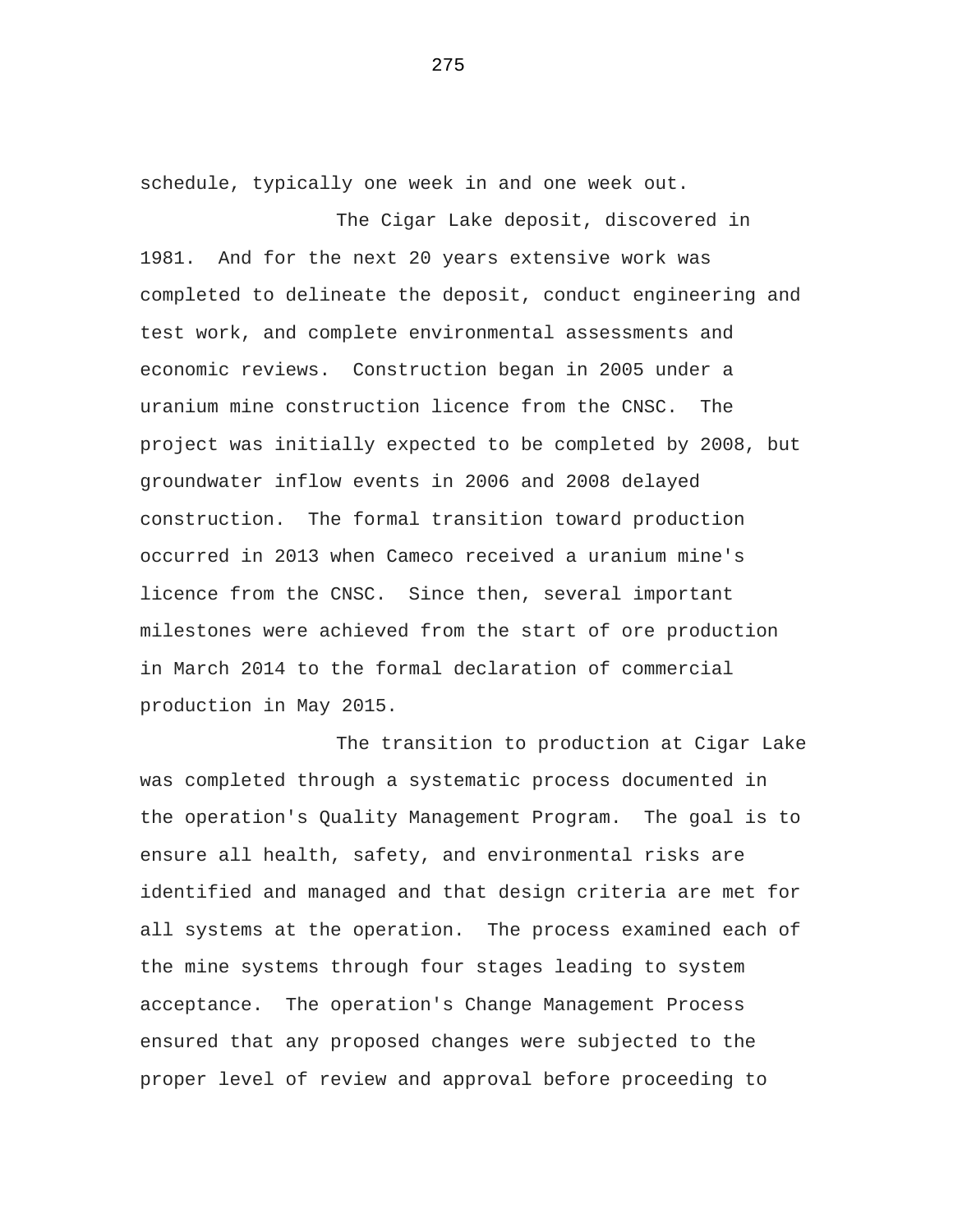implementation. Status reports were submitted to the CNSC staff at key stages to ensure effective oversight of the commissioning process. This is the final report on commissioning as well.

Safety risks at Cigar Lake are managed through the operation's Safety and Health Management Program. The program proved effective during commissioning, despite the significant increase in activity and non-routine work involved in the transition to commercial production. The operation's safety system includes regular safety meetings, site inspections, five-point safety cards, job task observations, and work permitting. No significant changes to the program were required as a result of our commissioning experience. The systems and controls in place prevent injuries and protect health and the safety of our employees and contractors, and these continue to be effective.

Cigar Lake entered the commissioning phase with a mature Radiation Protection Program and Code of Practice. Radiation protection was one of the design objectives in engineering the jet boring system and underground processing circuits in the mine. Workers do not enter the ore body to mine at Cigar Lake. The ore is broken using a jet of high-pressure water and transported to the underground processing circuits as a slurry within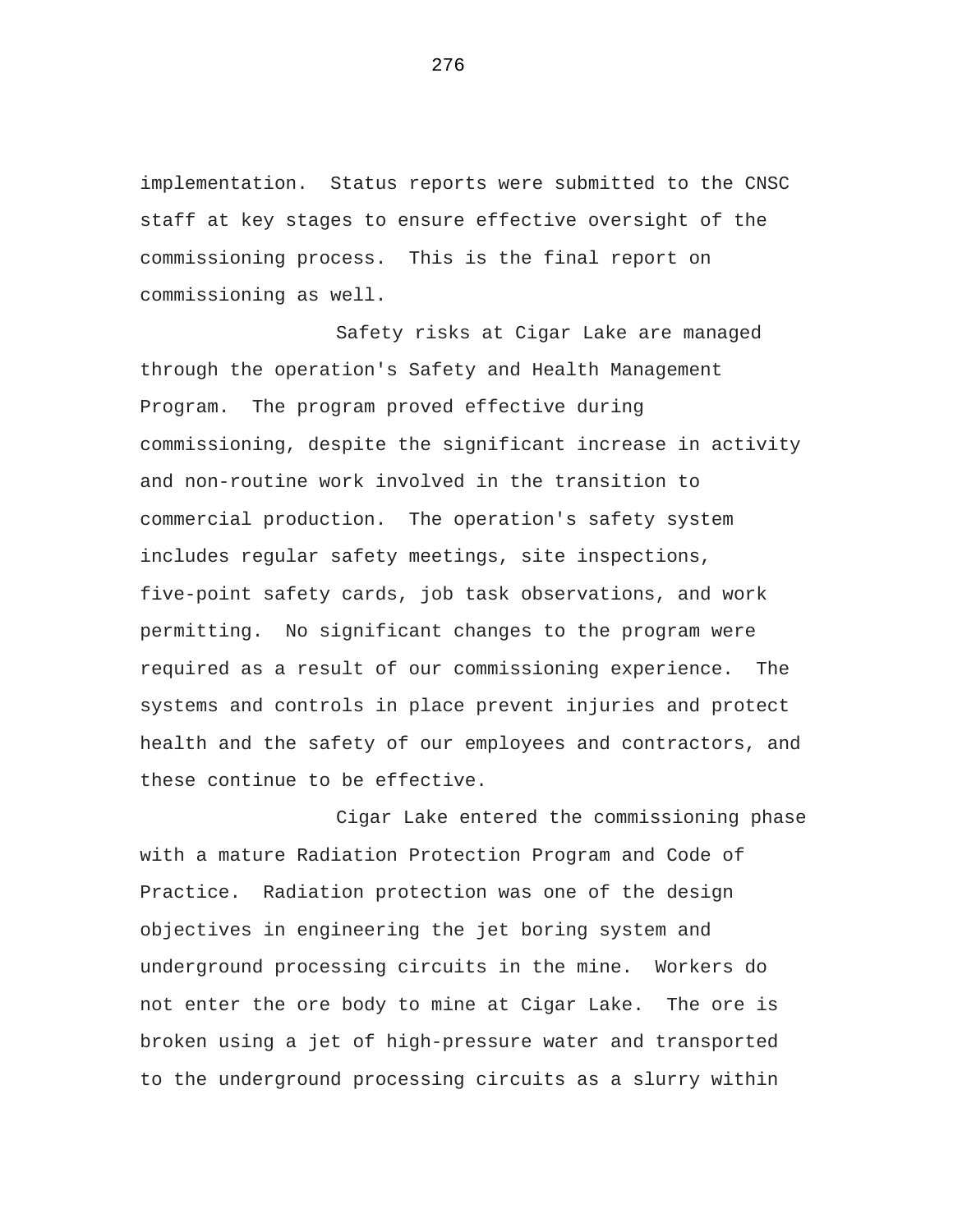steel pipes.

The inherent advantages of the jet boring method are reinforced by ventilation and shielding systems. These are complemented by administrative controls including monitoring of individual doses and radiation levels in work areas. Training, radiation work permits, and personal protective equipment are included as well. As the graph shows, doses were in line with expectations and remained low through the commissioning process and into continuing operations, with the average effective dose remaining less than 1 percent of the regulatory limit. There were no changes to the program or code of practice as a result of commissioning.

Cigar Lake's approach to environmental protection is documented in the Cigar Lake Environmental Management Program, which details our processes for identifying, controlling, and monitoring potential impacts to the environment. The program is complemented by the Environmental Code of Practice that describes required actions to be taken in response to environmental monitoring results or issues. The two key areas of environmental control are preventing spills and managing treated mine water prior to discharge. Six reportable spills occurred during this commissioning period. The environmental impact of the incidents following remediation was negligible and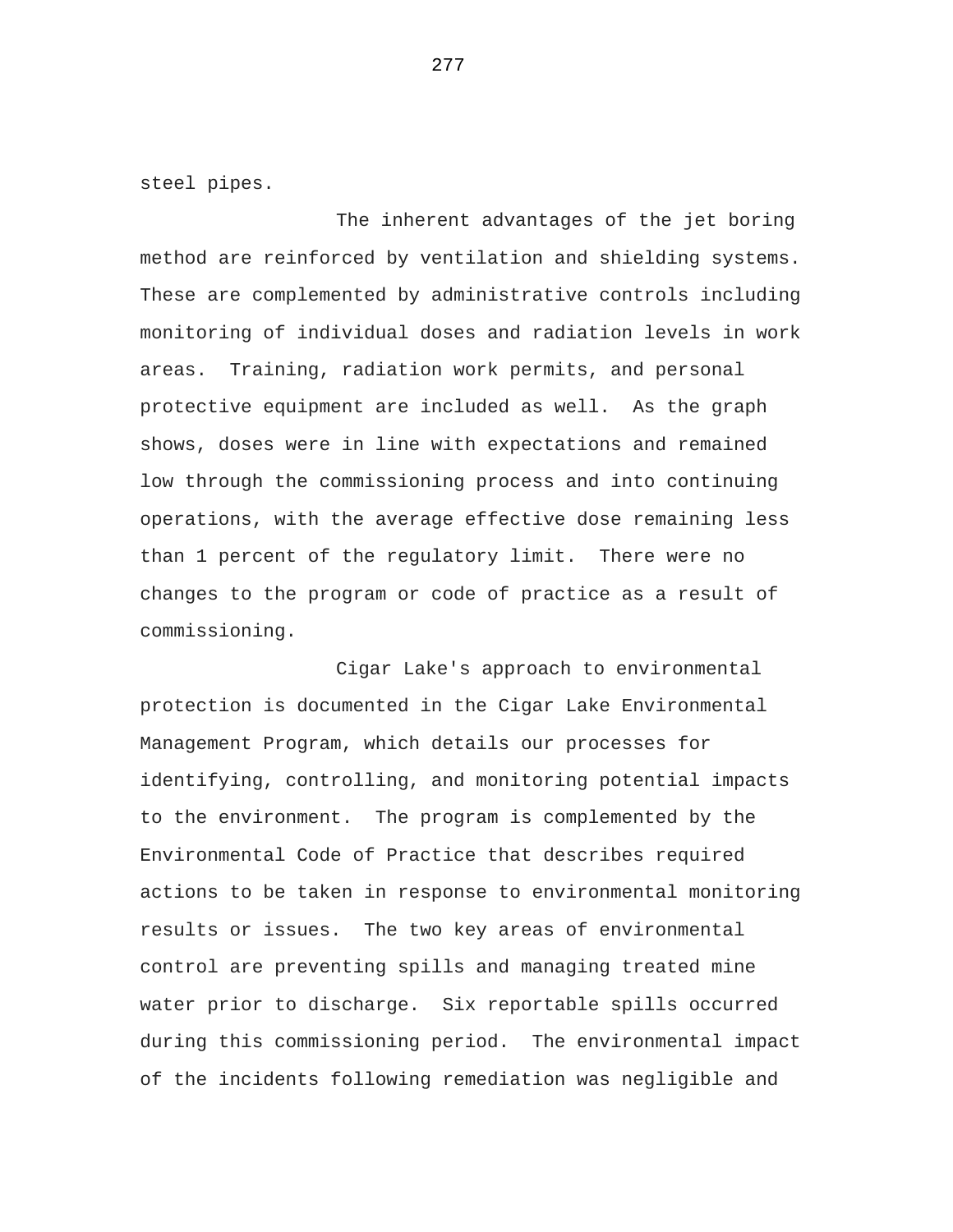current controls in place for preventing and limiting the impact of environmental spills are considered effective. These events were managed in accordance with established procedures and regulatory requirements. There were no significant changes to the program or code of practice as a result of stage 4 commissioning activities.

As part of Cigar Lake's environmental management program, Cameco monitors the quality of treated water prior to discharge. Results are reviewed internally and reported to regulatory agencies as part of quarterly and annual reports. Mine water is collected in sumps underground and pumped to the water treatment plant at surface. The treatment plant uses a two-stage chemical treatment process that relies on pH adjustment and particle settling to remove metals and radionuclides from mine water. The plant has capability to handle routine inflows as well as maximum estimated inflow to the mine in upset conditions. Treated water quality remains well below the applicable regulatory discharge limits.

I will now provide an overview of work done to optimize performance of the water treatment process during commissioning.

In 2015, we observed uranium concentrations that were above the predicted range of performance. Through benchmarking and test work, Cameco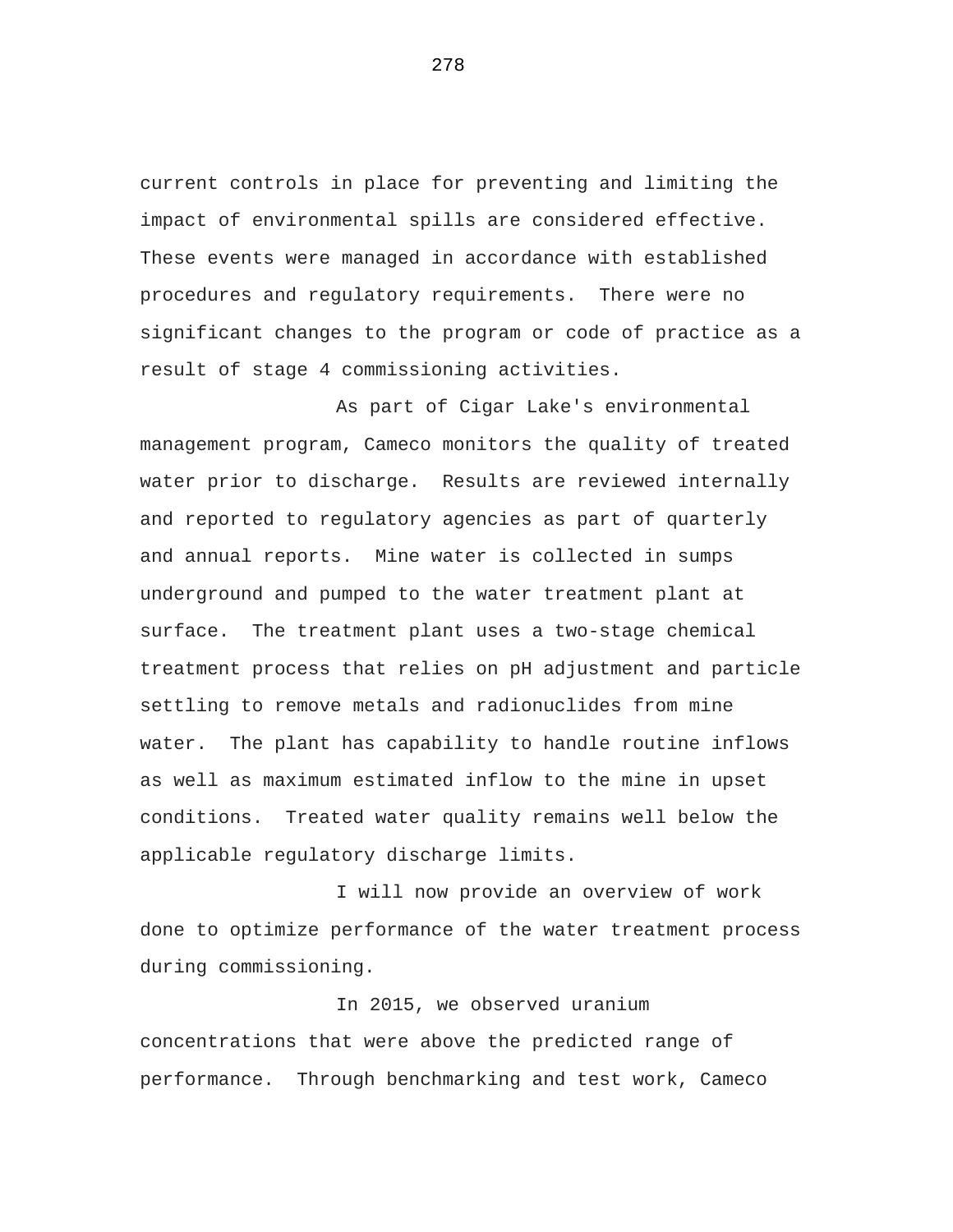confirmed that these uranium levels vary according to the pH profiles in the ore grinding and process water circuits. To resolve the issue, we increased the pH in those circuits. This change was effective in reducing uranium concentration in treated water. The work was conducted through our internal change control process and all regulatory approvals were obtained.

We also identified and addressed an increasing trend in molybdenum concentrations during commissioning. This was a result of the configuration of treatment plant infrastructure and settling behaviours with the first stage water treatment circuit. Following our facility change control process, we addressed this in part by optimizing some flows and rerouting piping. We also enhanced settling in the first stage circuit by optimizing reagent addition. Following implementation of these measures, molybdenum concentrations in the treated waters were reduced to previous levels.

Also in 2015, we observed elevated arsenic concentrations in treated water. Arsenic concentrations remained well below the regulatory limit, but were above the predicted range of performance. In response, Cameco has set up a cross-functional technical team to address this issue. The team has developed an action plan that includes advancing options to reduce concentrations to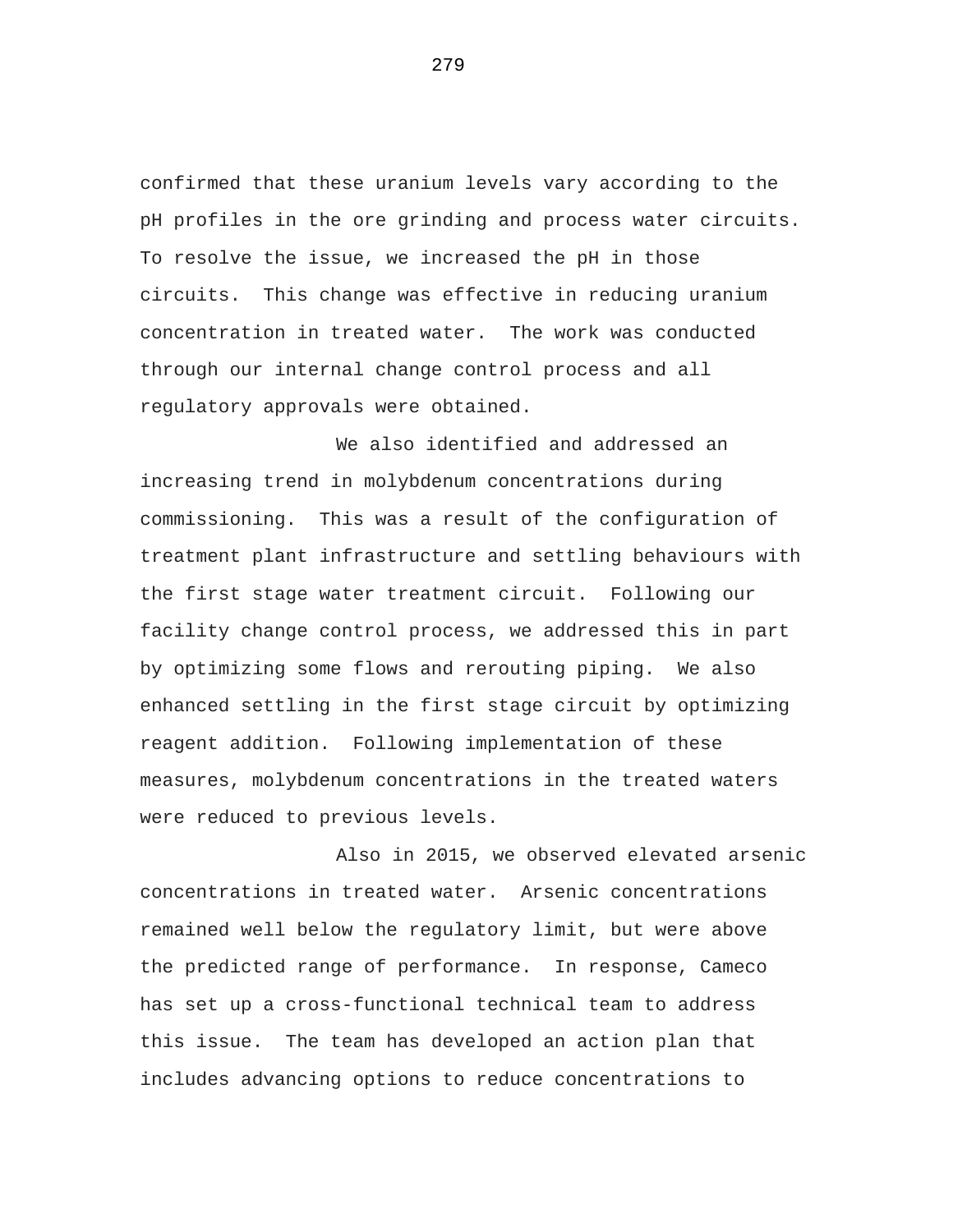levels as low as reasonably achievable. In the meantime, monitoring continues to show that the receiving environment remains protected. Cameco will continue to provide mine water treatment updates as part of the quarterly and annual environmental reports.

Another parameter frequently discussed with the Commission is selenium. The Cigar Lake operation has demonstrated effective control of selenium in treated water and concentrations remained within the predicted range of performance through commissioning and into production.

Cameco defines how Cigar Lake prepares for and responds to emergencies in its Emergency Preparedness and Response Program and the Fire Protection Program. Together these programs ensure that effective emergency response and contingency plans are in place and maintained in a state of readiness through events with potential to affect the health and safety of the workforce or the environment. There were no changes to the Emergency Response and Fire Protection Programs during stage 4 commissioning activities. Regular audits and training exercises help to identify potential improvements and provide assurance that the management systems are effective.

The mine rescue team was activated on two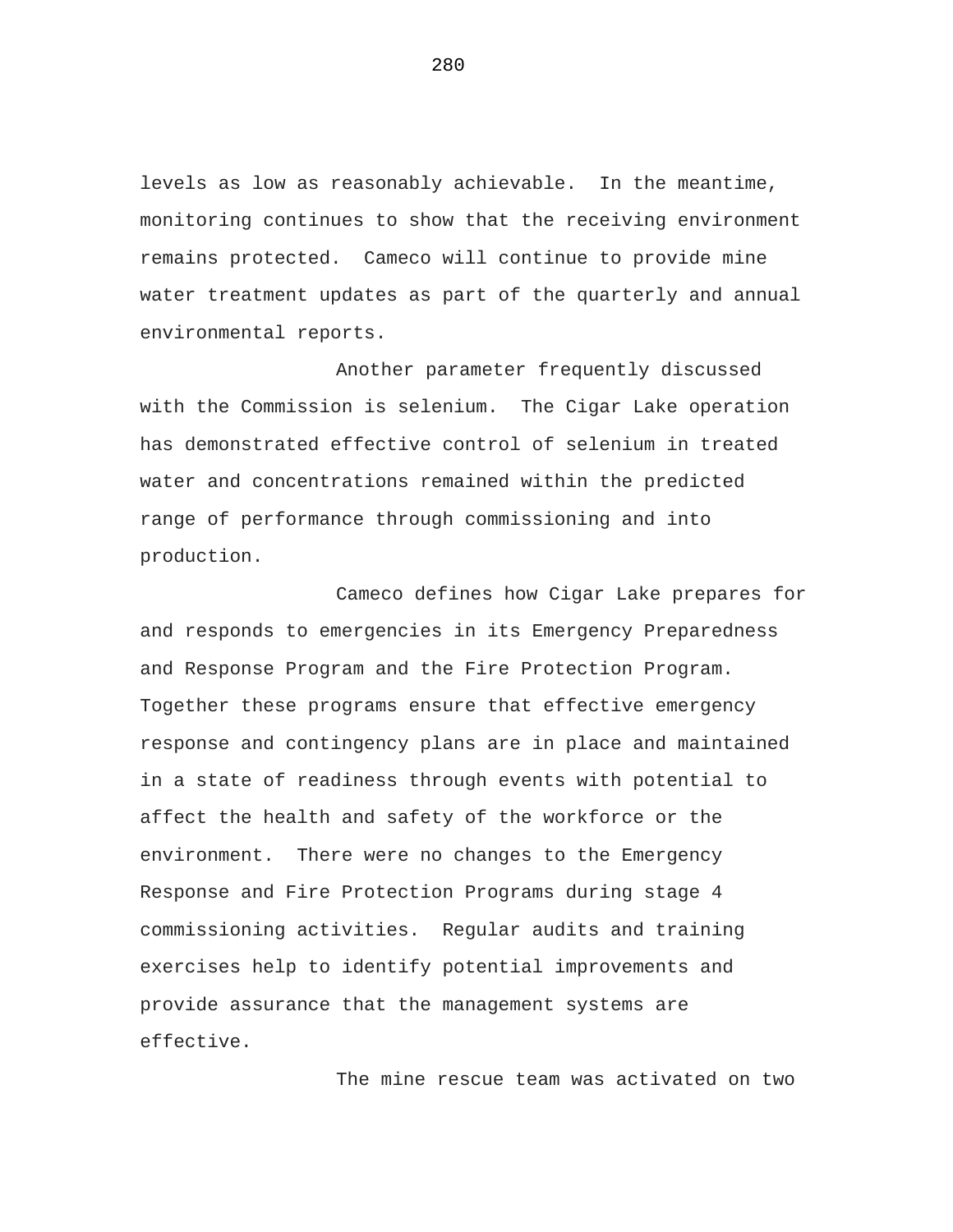occasions during the final stage of commissioning. In both cases, emergency procedures were effectively implemented and workers remained protected.

The innovative jet boring system, or JBS, used at Cigar Lake has exceeded expectations as a safe and efficient method to mine the high ore grade. The JBS is a semi-mobile mining machine that is positioned below the ore body. The mining sequence involves drilling a pilot hole up into the ore. Special tooling is then inserted into the hole to mine the ore using a high-pressure jet of water. Cuttings are contained within the JBS, which delivers the ore slurry in steel pipes to storage sumps. Once excavation of a cavity is complete, it is backfilled with concrete. There are currently three jet boring machines at Cigar Lake.

The primary goal of stage 4 commissioning activities for the JBS was to have two units operating on high-pressure water at the same time. Using separate high-pressure pump banks, we were able to achieve this. This test had two hydraulic conveyors running as well as both banks of high-pressure pumps. A test was completed and criteria was met without equipment or hardware issues or any significant changes to the mining method, JBS design or operation. Overall, Cameco considers stage 4 commissioning of the JBS units successful, with all testing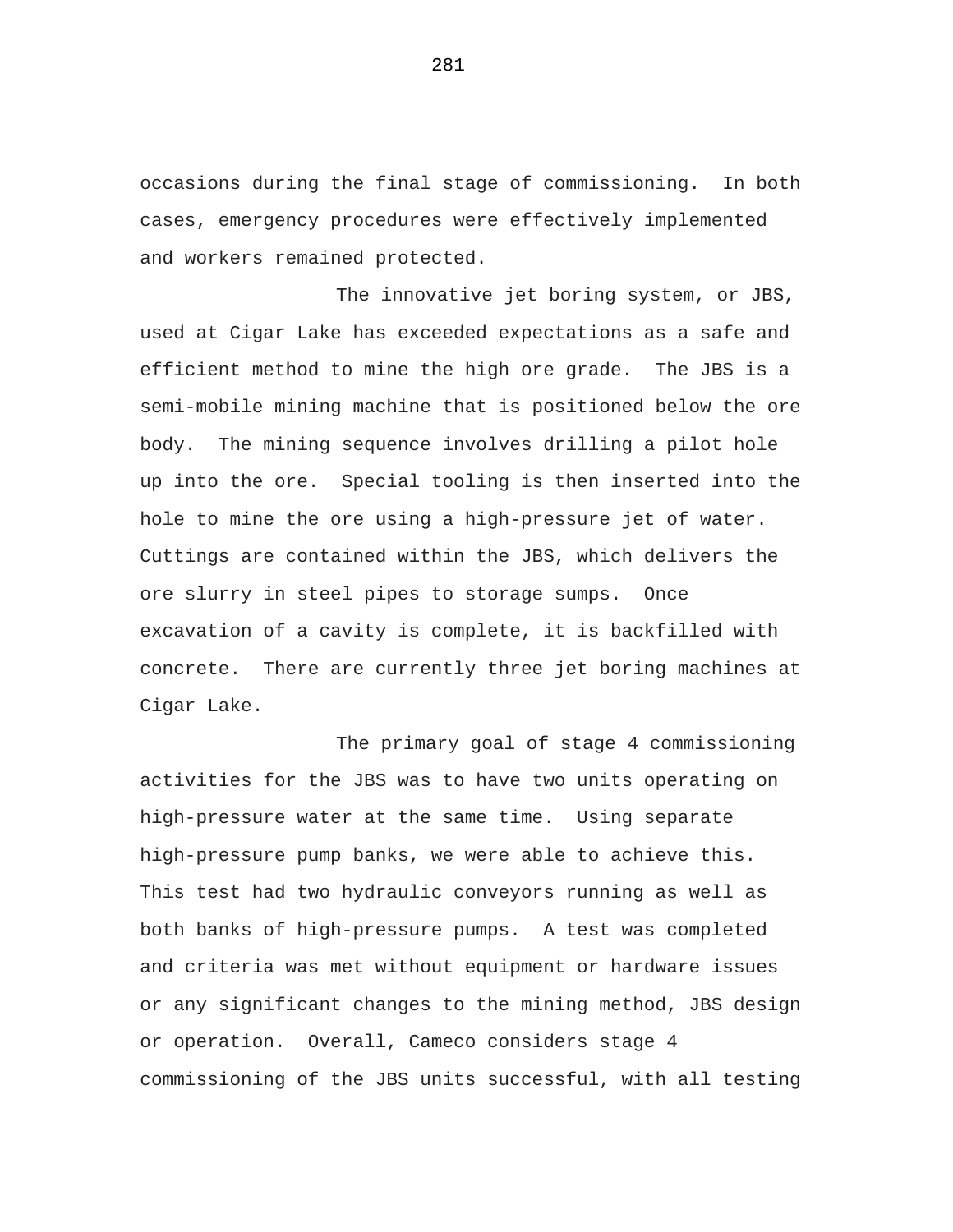meeting requirements. The JBS units are now fully commissioned and are safely operating at design capacity to meet production targets.

Once removed by jet boring, the ore is processed through a series of underground circuits and is then pumped to the surface for loading and transportation to the McClean Lake Mill. The first state is the run-of-mine circuit, or ROM, which consists of two steel-lined vessels used to store ore. Ore stored in the ROMs is picked up using a clamshell bucket system and delivered to the grinding circuit where it is fed to the ball mill.

The ball mill crushes ore to the proper size and from there it passes through a grinding cyclone and is then pumped to a clarifier. From the clarifier, ore slurry moves to a pachuca, where it's stored until it is pumped to the surface by ore slurry pumps.

The final stage is the ore loadout facility, it provides surface storage capacity and loads the ore slurry into containers for transport to the McClean Lake operation for milling.

Overall, no significant changes were required to the underground ore processing facilities during commissioning.

The commissioning process did not identify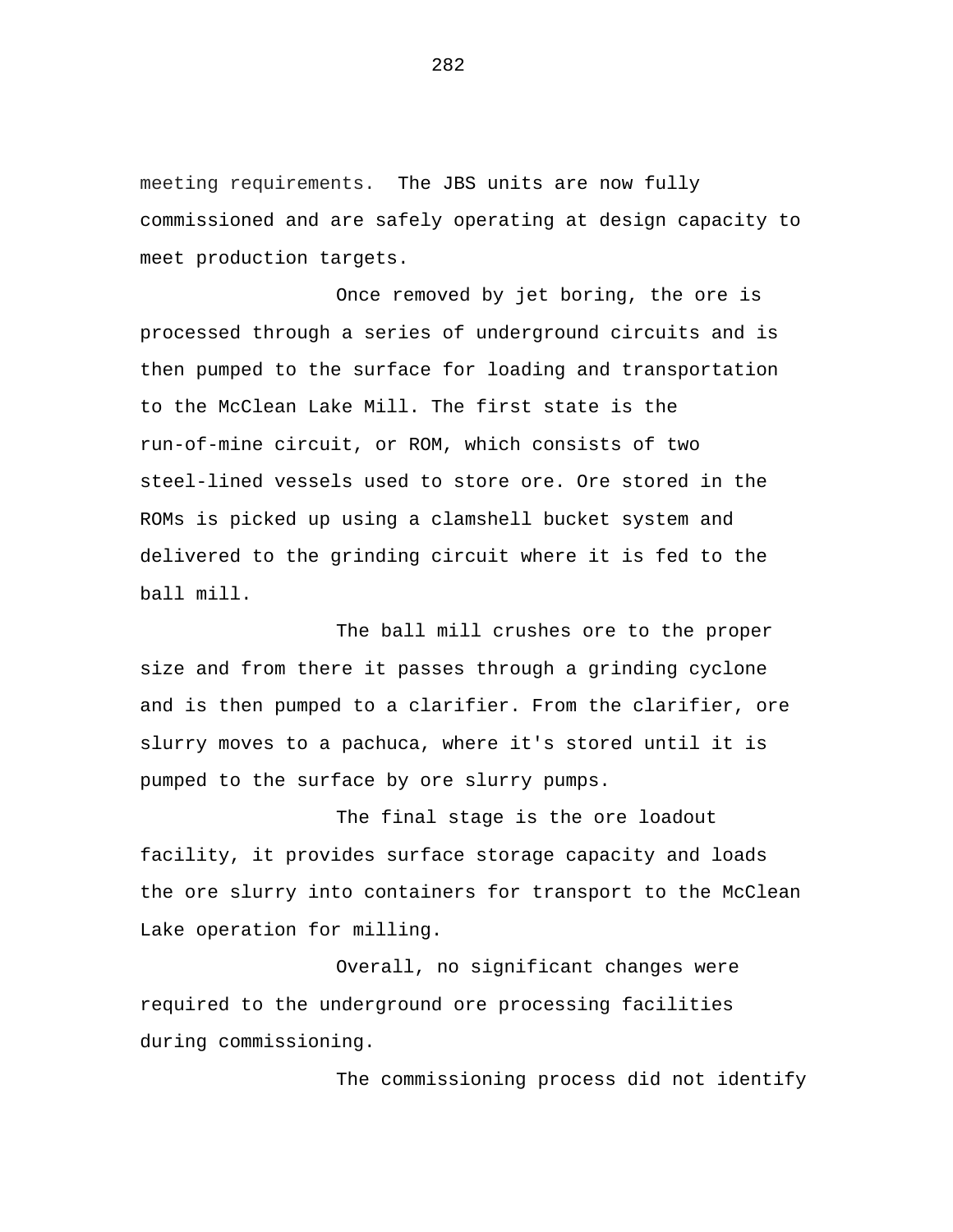any need for changes in our mine development strategy. However, we did implement significant enhancements to both our free strategy and mine tunnelling method in response to operational factors. Bulk ground freezing is used at Cigar Lake to control groundwater and provide additional ground control. The original strategy was to drill freeze holes from dedicated tunnels underground.

However, following remediation in 2010 Cameco implemented surface freezing to advance freezing in the ore body during mine construction activities from 2010 to 2013. Freeze holes were drilled from the surface, which avoided the need to develop underground freeze tunnels and allowed us to begin the lengthy process of bulk freezing earlier in the schedule.

Cameco conduced a trade-off study to examine our ground freezing options and a decision was made to continue with the surface freeze option at this time.

Another change to the initial mine design was the adoption of a different tunnel liner technology. Initially, we planned to use a system of concrete liners in the development of mine production areas. However, deterioration of these tunnel liners was observed and, as a result, Cameco conducted a risk assessment that identified issues related to the future ore production and operation costs.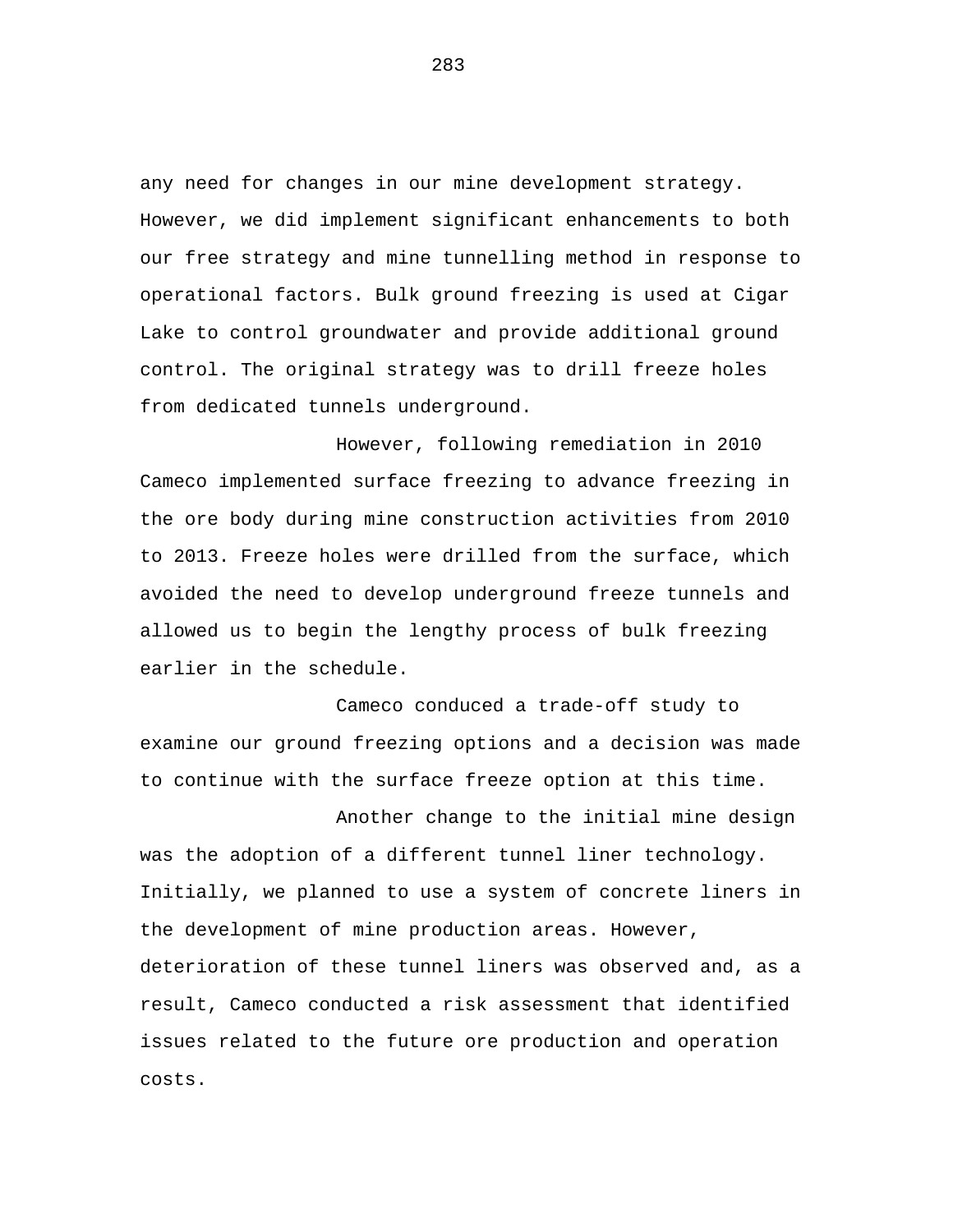A new liner design known as the new Austrian tunnelling method was tested. Instead of rigid supports the new method uses specifically-designed yielding segments to control and manage deformation.

CNSC staff granted a staged approval to transition to the new method in October 2012. The approval was conditional upon third-party supervision of initial tunnel construction and submission of an as-built performance report after the work was complete. All regulatory commitments were met and Cigar Lake has successfully transitioned to the new method.

In conclusion, we're pleased to report that Stage 4 commissioning of the Cigar Lake operation has been successfully completed. Commissioning criteria were met with all equipment and circuits functioning as intended. Our management programs proved effective in ensuring the health and safety of our workers and the protection of the environment.

As the ramp-up to full production continues, we will strive for improvement in all areas in accordance with our management systems.

Thank you for your attention, and we'd be pleased to answer any questions you may have.

 **THE PRESIDENT:** Thank you. So before we get into the question section, I'd like to now consider the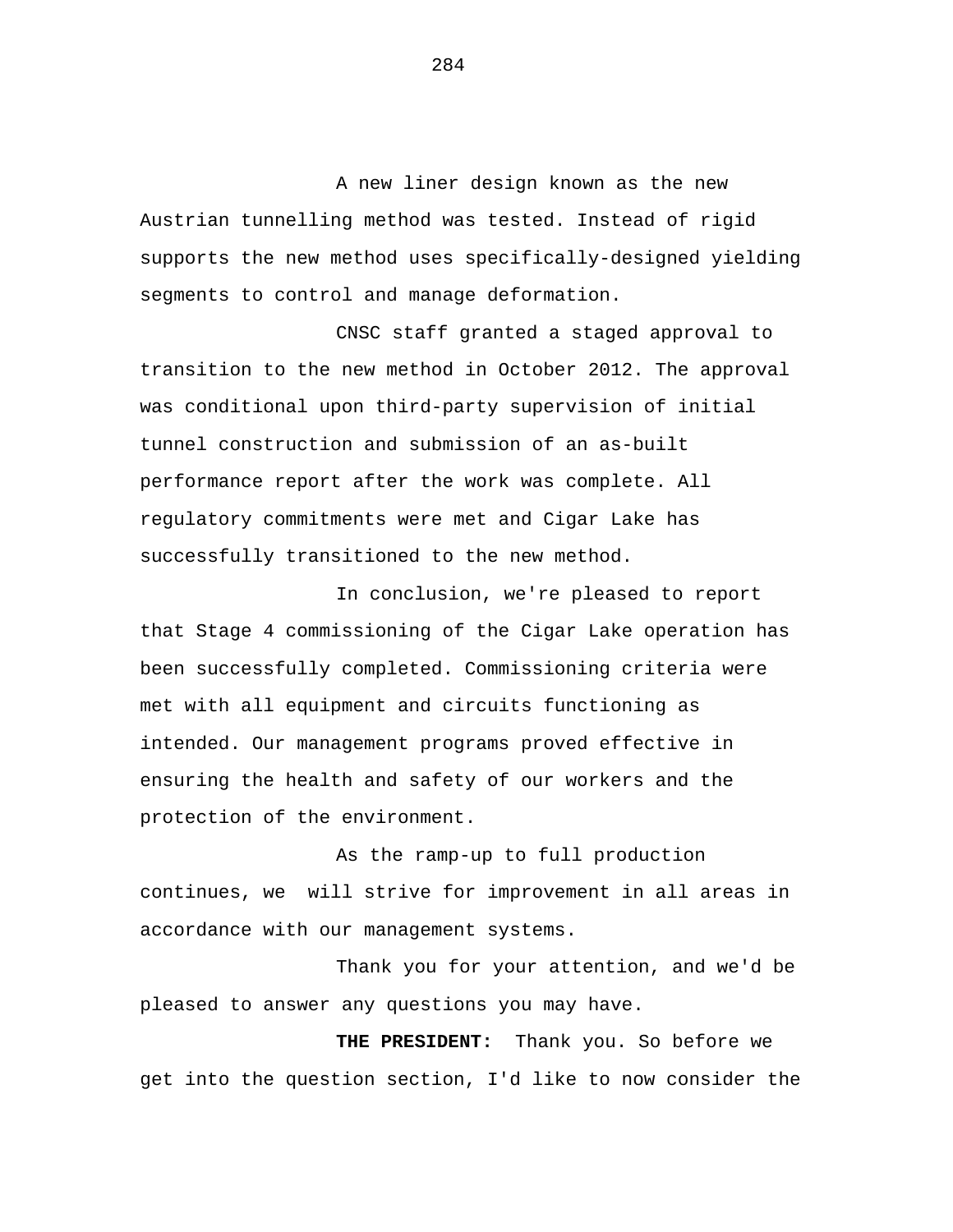written intervention from Saskatchewan Environmental Society and the Athabasca Chipewyan First Nation as outlined in CMD 16-M49.1.

Who wants to start? Ms Velshi.

 **MEMBER VELSHI:** Give me a few minutes. THE PRESIDENT: Okay. Dr. McEwan.  **MEMBER McEWAN:** I think this is a question

for Staff really relating to the general comments at the beginning. They have a number of recommendations and a number of discussions around very long-term considerations, vague terms.

But if we just take the first four pages, could you react to each of those recommendations? Because I think some of them are fairly obvious questions, some of them are less obvious, and some clarity might help.

 **MR. LOJK:** Bob Lojk, for the record.

Thank you very much for the question.

You're looking at -- you'd like to discuss all four pages that would be up to Recommendation Number 4?

 **MEMBER McEWAN:** I think we could stop there because there's a whole pile after that as well that we could discuss, but I think some of those are fairly easily addressed and the background to them can be easily address.

 **THE PRESIDENT:** Some of them are for the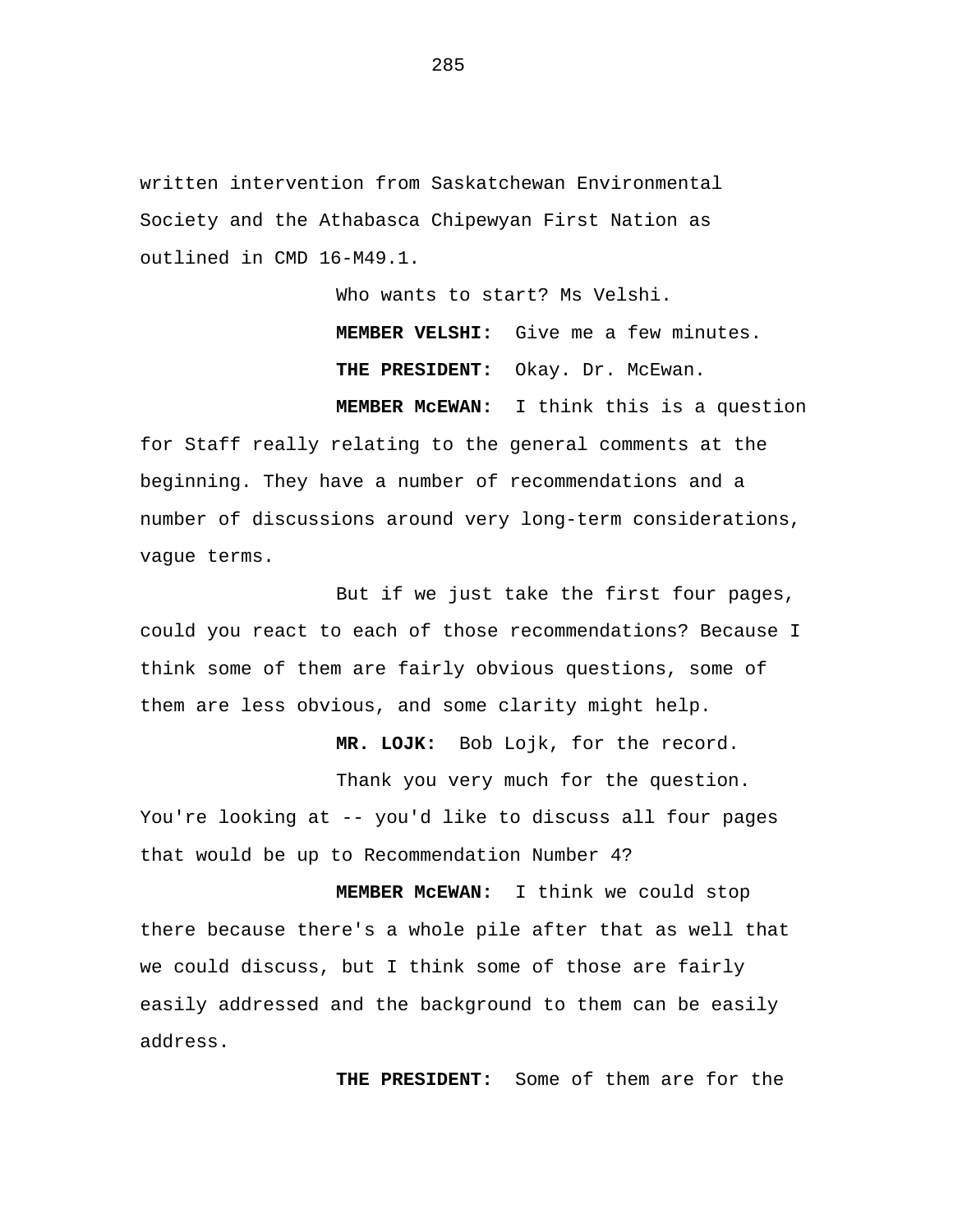next part so, again, we've got to make sure that we've got our sequences right here.

 **MR. LOJK:** Thank you, Dr. McEwan.

I will provide a general comment and we have staff available, both in Saskatoon and present here in Ottawa, to provide as much depth as necessary to answer your questions.

The recommendation that CNSC undertake a consultative process to clarify methodology for establishing performance expectations or evaluating success, that is the core work that we do. That is our work. I mean, we do this as part and parcel. This particular commission meeting and commission hearings are in fact used to establish what is required in terms of regulatory documents, in terms of requirements.

We've got Mr. Andrew McAllister here who can provide a bit of background on the view from the environmental end and how we ensure that the environment is protected. We also have Madam Caroline Purvis who's here to provide information on radiation protection. But essentially, we benchmark ourselves against best practices in addition to doing our own internal work.

So if I could pass it on to Mr. McAllister, it would be appreciated.

 **MR. McALLISTER:** Andrew McAllister,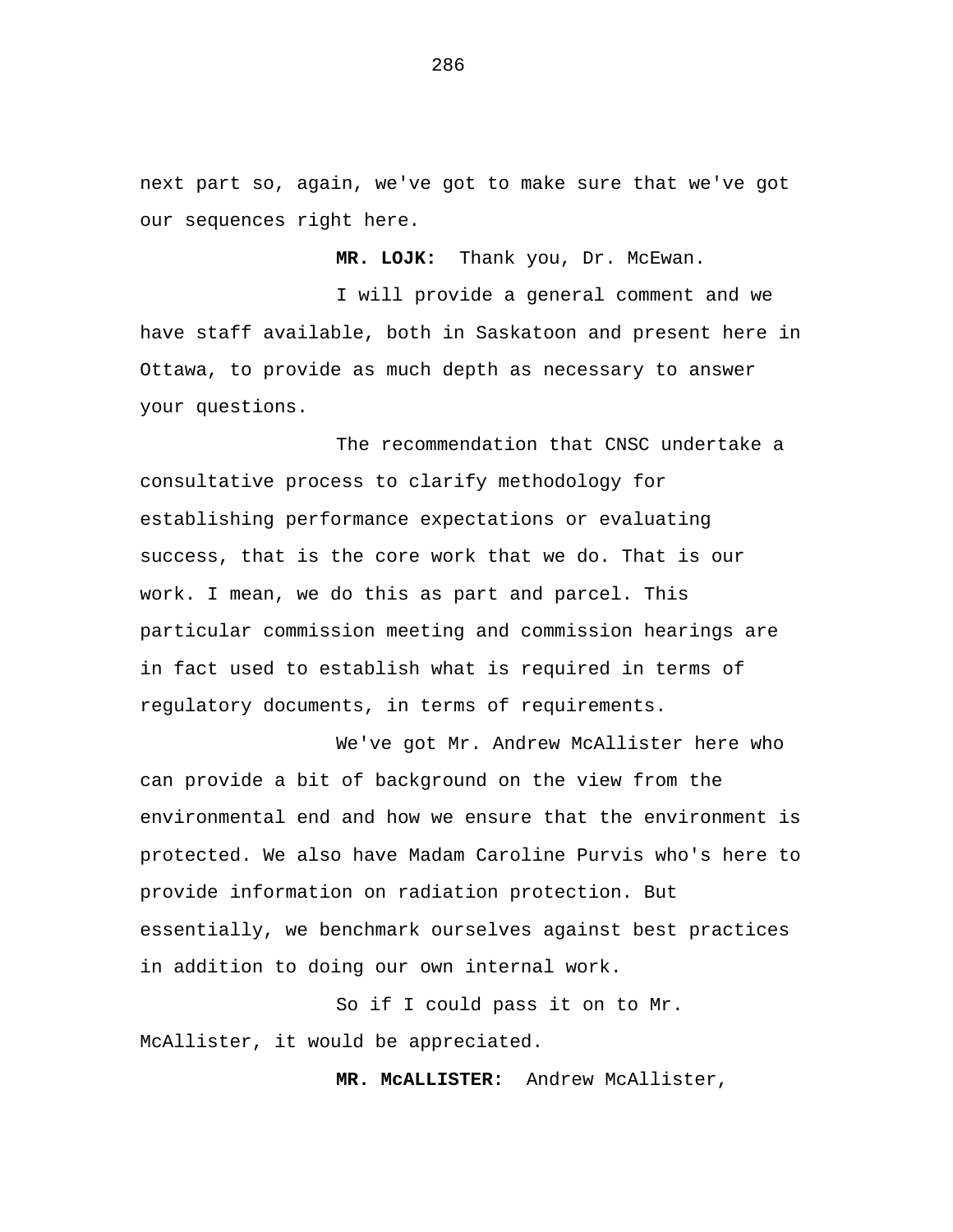Director of the Environmental Risk Assessment Division.

So just to situate us around environmental protection, we were before you not too long ago seeking your approval on REGDOC 2.9.1, and that is really the cornerstone document that really drives our environmental protection framework. Certainly, it was one that was very much subjected to a thorough consultative process. Then underpinning a lot of the regulatory documents, that particular regulatory document, is aspect such as CSA standards.

So we now have that suite of environmental CSA standards that have been developed, that have undergone public consultation, and really are transparent in the means by which we look at the environment, we assess the environment in how we evaluate performance.

So from our perspective, we are transparent, the expectations are clear in the regulatory documents and in other tools that we use. With everything else, there's always room for improvements to clarify language here and there, and certainly we look for those opportunities.

 **MR. LOJK:** Bob Lojk, for the record again.

Just continuing on from there, if you'd like, the second recommendation is to deal with ongoing responsibilities for protecting --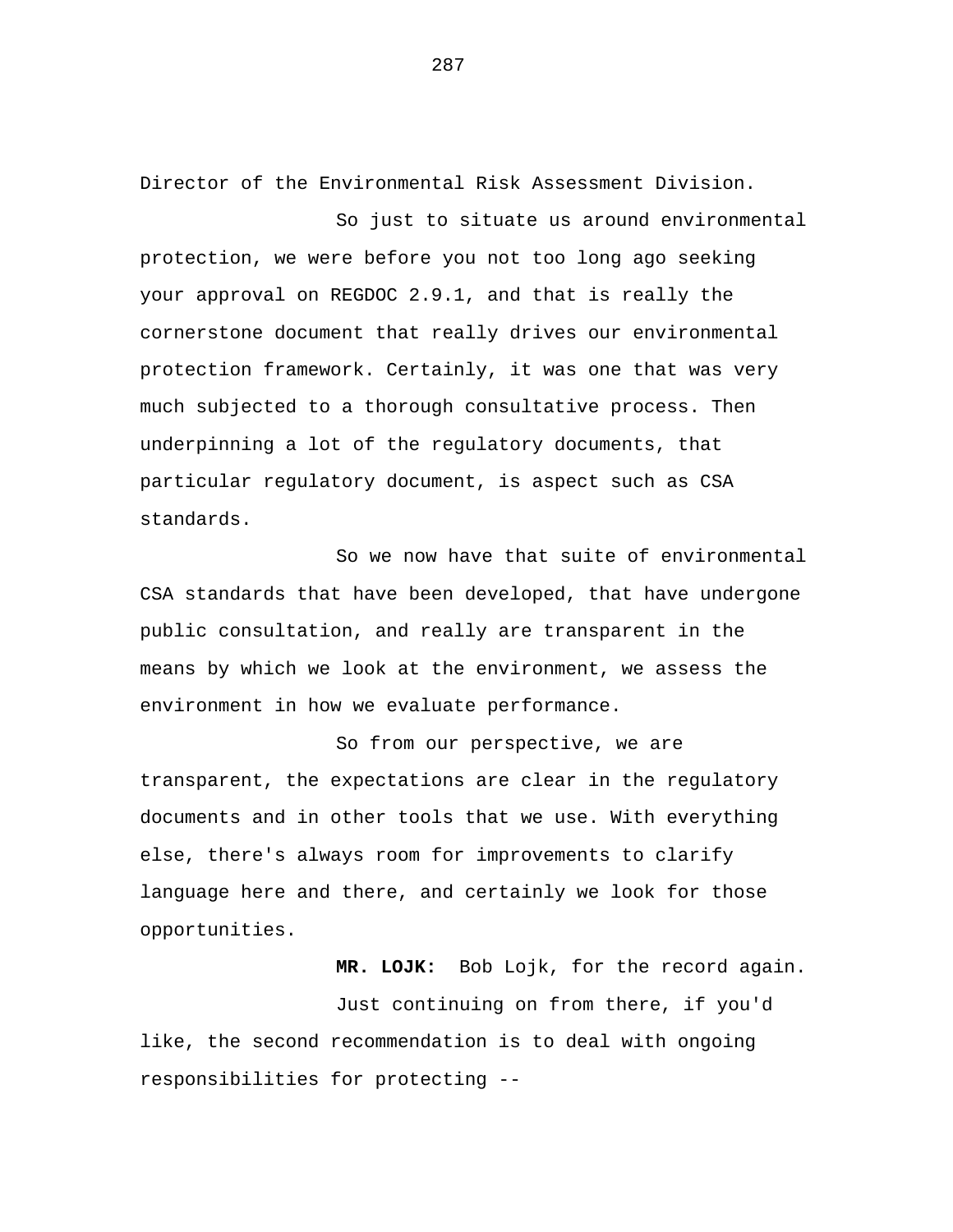**MEMBER McEWAN:** So I think those come actually with the next section.

 **MR. LOJK:** Okay.

 **MEMBER McEWAN:** Sorry. I think the inspection system, again, has partly been answered with what you've already said. Perhaps the next one to go to would be five on page 5. The different between fully satisfactory and satisfactory, because that again is something that keeps coming up.

So I think it's all part of the same suite of questions and answers, how do we assure that how we inspect meets the criterion that we set and are set for us?

 **MR. LOJK:** Bob Lojk, for the record.

There is extensive discussion on

satisfactory and fully satisfactory. Essentially, no one's perfect, and we're looking for in fully satisfactory is perfection. These are complex, very large facilities, they provide a great number of opportunities for looking at things and working at things and the like.

I think, in one case, we had a large crew of people working and trying to bring the mine up to production, you know, huge number of staff, not a single injury or occupational event. That merited fully satisfactory, because it was truly stupendous and above it. That's the very very high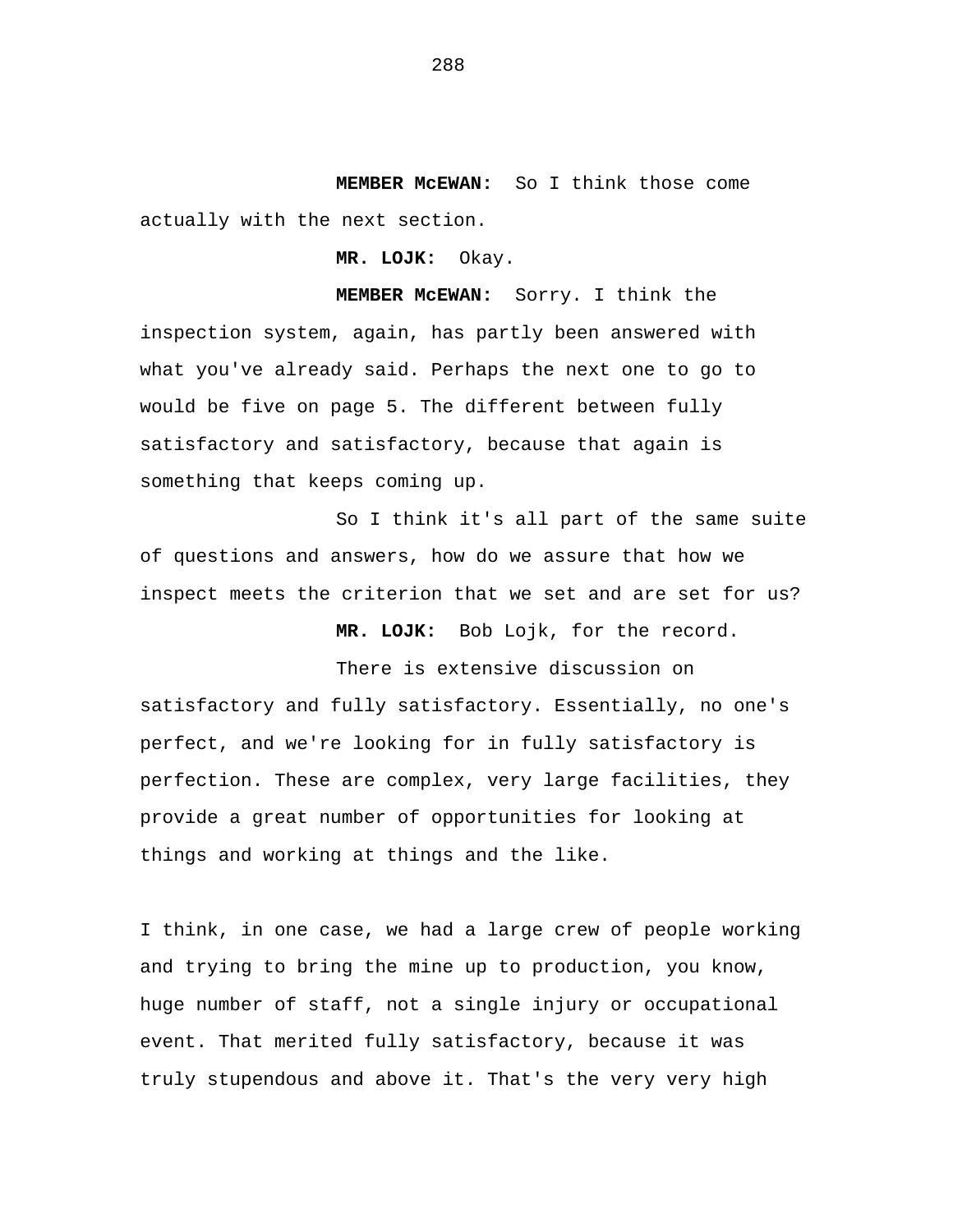standard.

So normally, we're very happy because not only are they satisfactory, they're satisfactory trending towards fully satisfactory. Previously, we used to have an arrow that denoted whether they're level or they're increasing, but they're striving for perfection. When they achieve perfection, they get fully satisfactory.

I would appreciate if Mr. Mark Langdon in Saskatoon could in fact provide more clarity on how his staff who do the actual inspections come up with the readings.

## **THE PRESIDENT:** It is strange,

nevertheless. You get five mines, been around for a long long time, against 14 section control here and they're all satisfactory from security to environment, you name it. It seems like -- and we have had this discussion in the past. If we are not going to give anybody ever fully satisfactory, then we should think about a different rating system.

Saskatoon. Anybody who wants to tell us how do you --

> **MR. LANGDON:** I'm Mark Langdon --  **THE PRESIDENT:** Go ahead.  **MR. LANGDON:** -- Mark Langdon, for the

record.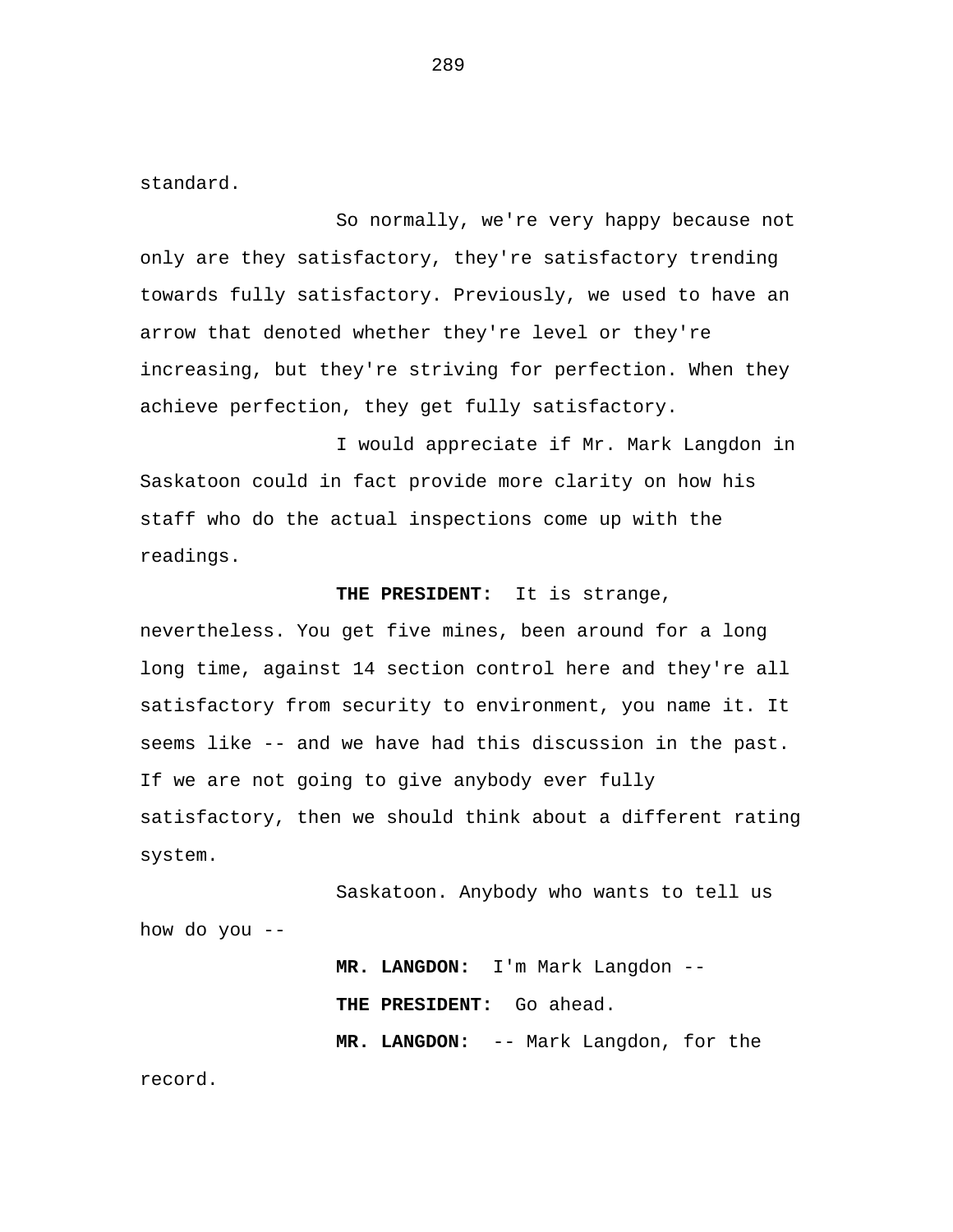I'll add a little bit to what was said. Satisfactory reading provides that the licensee was in regulatory compliance and meets the CNSC's expectations. For fully satisfactory, the licensee's compliance must exceed regulatory requirements and CNSC expectations.

The rating for a safety and control area isn't based on one indicator such as the number of spills, the number of action level exceedances, or the number of lost-time injuries, but on the performance of all within that specific safety and control area, this would also include how the licensee reacts to performance issues, including staff enforcement actions.

A strong factor for both a satisfactory or fully satisfactory rating is continual improvement. For 2015 CNSC staff rated the licensee's 14 safety control areas at a satisfactory level or higher, but below fully satisfactory. CNSC staff have very high expectations when it comes to demonstrating fully satisfactory.

As Mr. Lojk suggested, the last time he gave a fully satisfactory was in 2012 when Cigar Lake had over twice as many staff and contractors constructing the mine and had no lost-time injuries. Cigar Lake's safety control care for conventional health and safety was executed that year overall at a level that exceeded CNSC staff's expectations.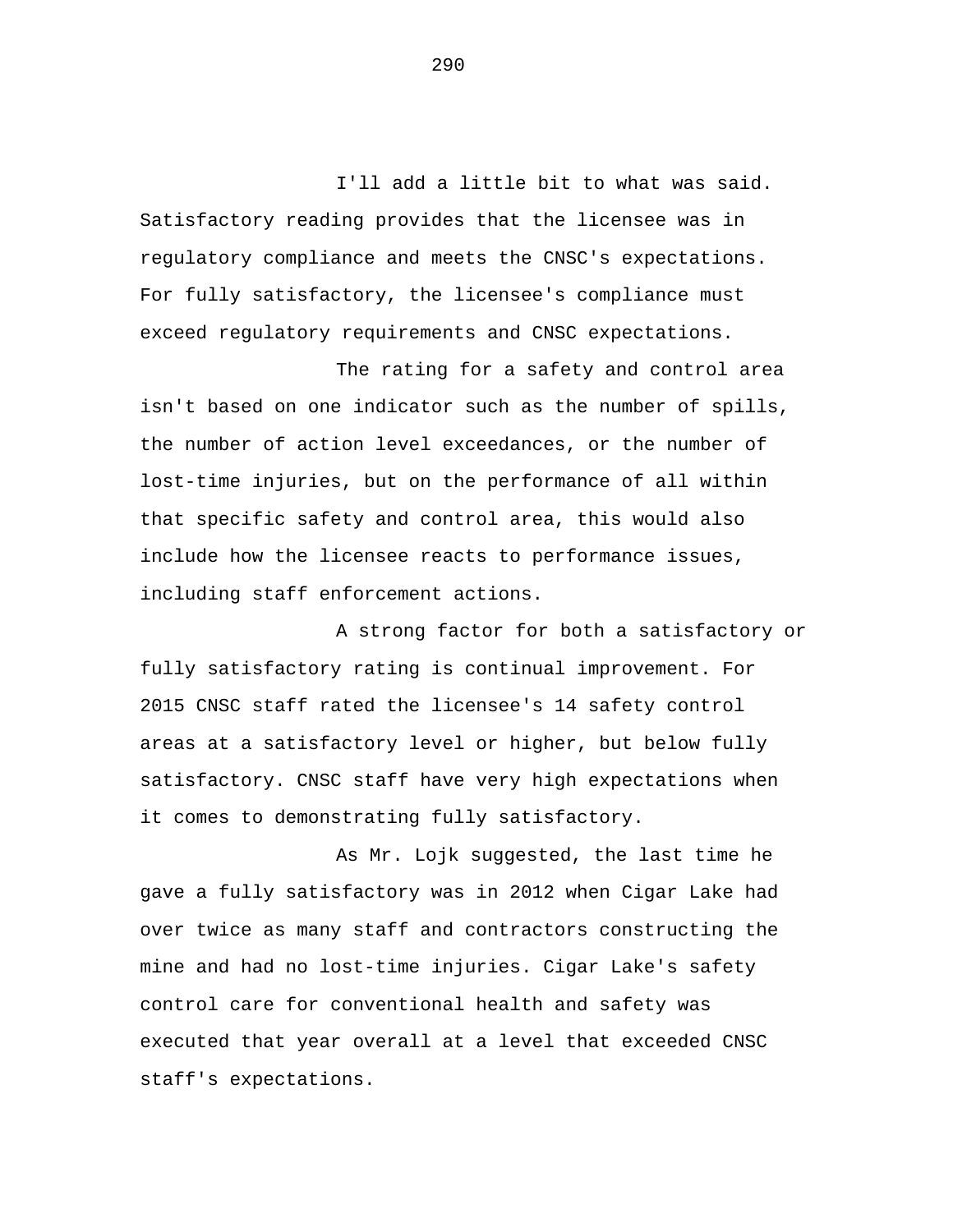**THE PRESIDENT:** Maybe Cameco doesn't want fully satisfactory, is happy with satisfactory.

> **MR. MOONEY:** Liam Mooney, for the record. We would really like to receive a fully

satisfactory --

--- Laughter / Rires

 **MR. MOONEY:** -- to state the obvious. But I guess we look at it as being within the care and control of the CNSC, we look at the safety control areas with a particular emphasis on safety and environmental performance and protection of the public with a view to continual improvement and opportunities in that regard.

So we look at our performance through a number of different lenses and we see room for improvement ourselves. So we're satisfied with a satisfactory rating, but we feel there's room for improvement and we could do better in some of these safety and control areas.

 **MEMBER MCEWAN:** So can I perhaps use as an example where the public, I think have some challenge in understanding the satisfactory and the fully satisfactory. If I look at McClean Lake -- actually, let me just go to page 39, I think that's Cigar Lake, we'll stay with that at the moment.

There are 10 events reported to the CNSC of which seven are caused by the same issue, a failed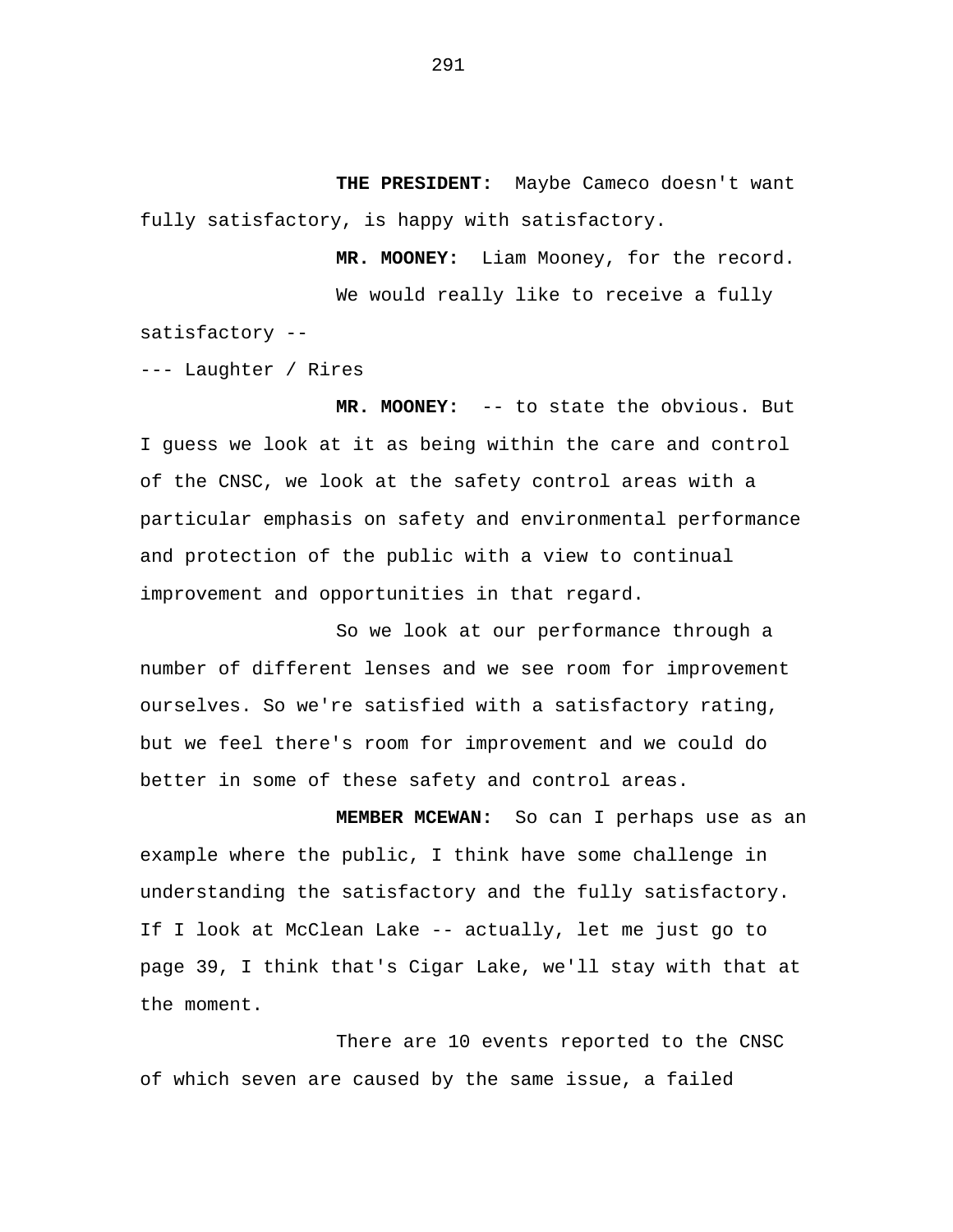condenser coil. What this doesn't say is the timeframe of which those seven events happened, whether it was over a week or over three months. It certainly implies that there is a lack of satisfactory approach to recognizing and resolving a persistent issue.

It's a little unfair to pick this one example, but I think it's a good example of why we have some difficulty in understanding where it goes. So why does is this recognized by a satisfactory, when clearly the performance isn't actually very satisfactory with the same issue in seven events?

 **MR. LOJK:** Bob Lojk, for the record.

This particular event where a series of events dealt with the condensers for the freeze cooling system and leaks of ammonia, that it all happened for a fairly limited period of time. The design of the equipment at the -- of course the licensee can provide more specific details, and so I would also ask our staff, Denis Schreyer to comment, as he's inspector for the site.

But it was recognized that the equipment did not function at the level that it was required to function in the northern environment. The events happened basically in January, and then condensers, which are aluminum, they just were not able to function in the event. Now, the end result, the consequences to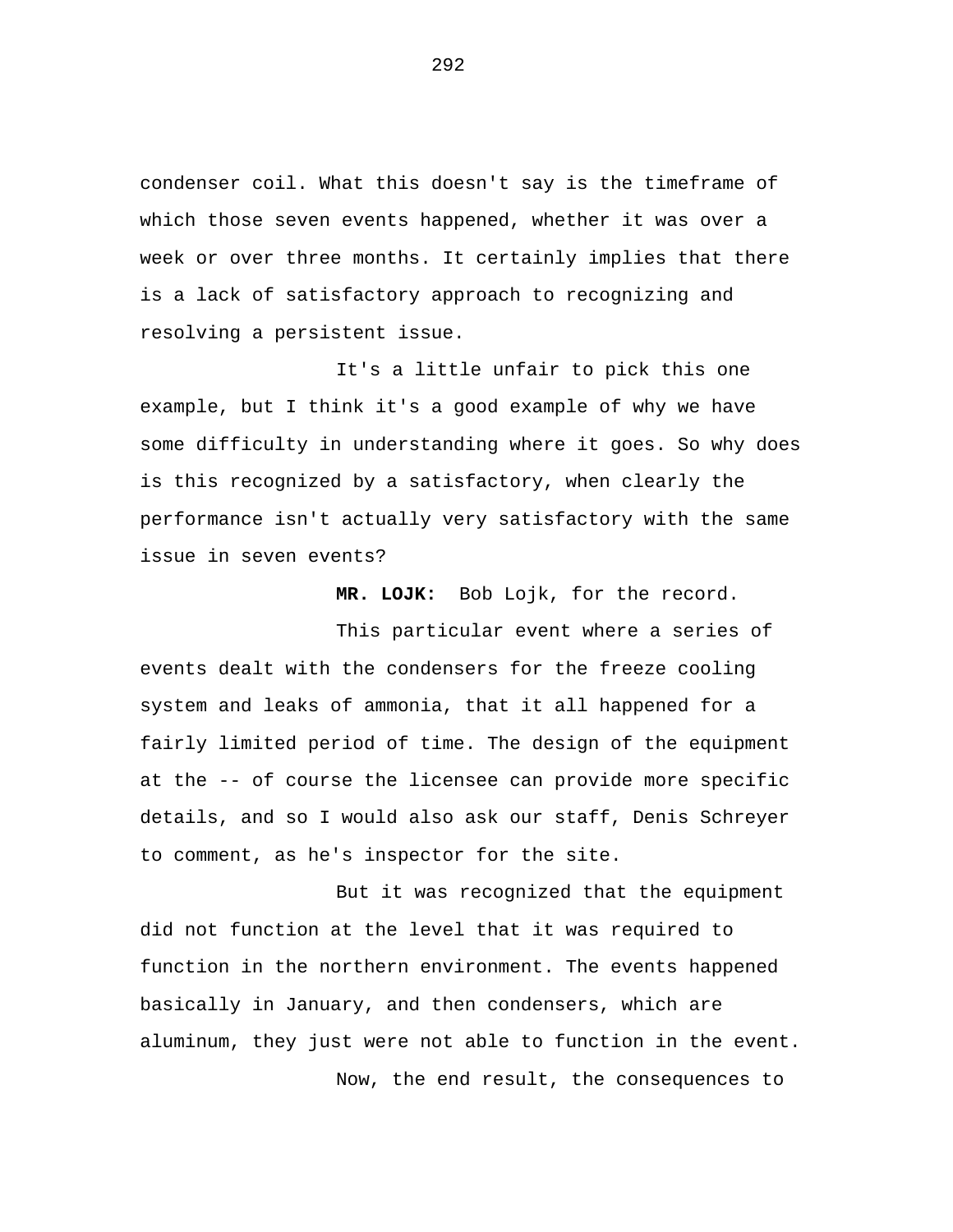the environment were not severe or of a large significance, but it does show to a weakness in the original equipment selection if somebody would have looked at it. Those things have been looked at and all those pieces of equipment, as the problem was discovered, new pieces of material were ordered in order to replace the condensers from aluminum to steel. Our staff kept on monitoring to make sure that it wasn't a question that it would have to be stopped completely.

Perhaps Mr. Schreyer can provide some details on what sort of thinking he went through, and the licensee may want to add their quality assurance system that allowed us to bring back -- to come back on board.

 **MR. SCHREYER:** Denis Schreyer, for the record.

Four of the events had occurred in the month of January of 2015. At that point, we saw the reoccurrence happening and we required Cameco to develop a plan for the permanent solution of the problem, along with a timeframe for the implementation, which we reviewed and accepted.

The issue was investigated by Cameco to determine what was causing the failures, and they determined, as Bob was indicating, that the aluminum coils weren't suitable for the application and therefore the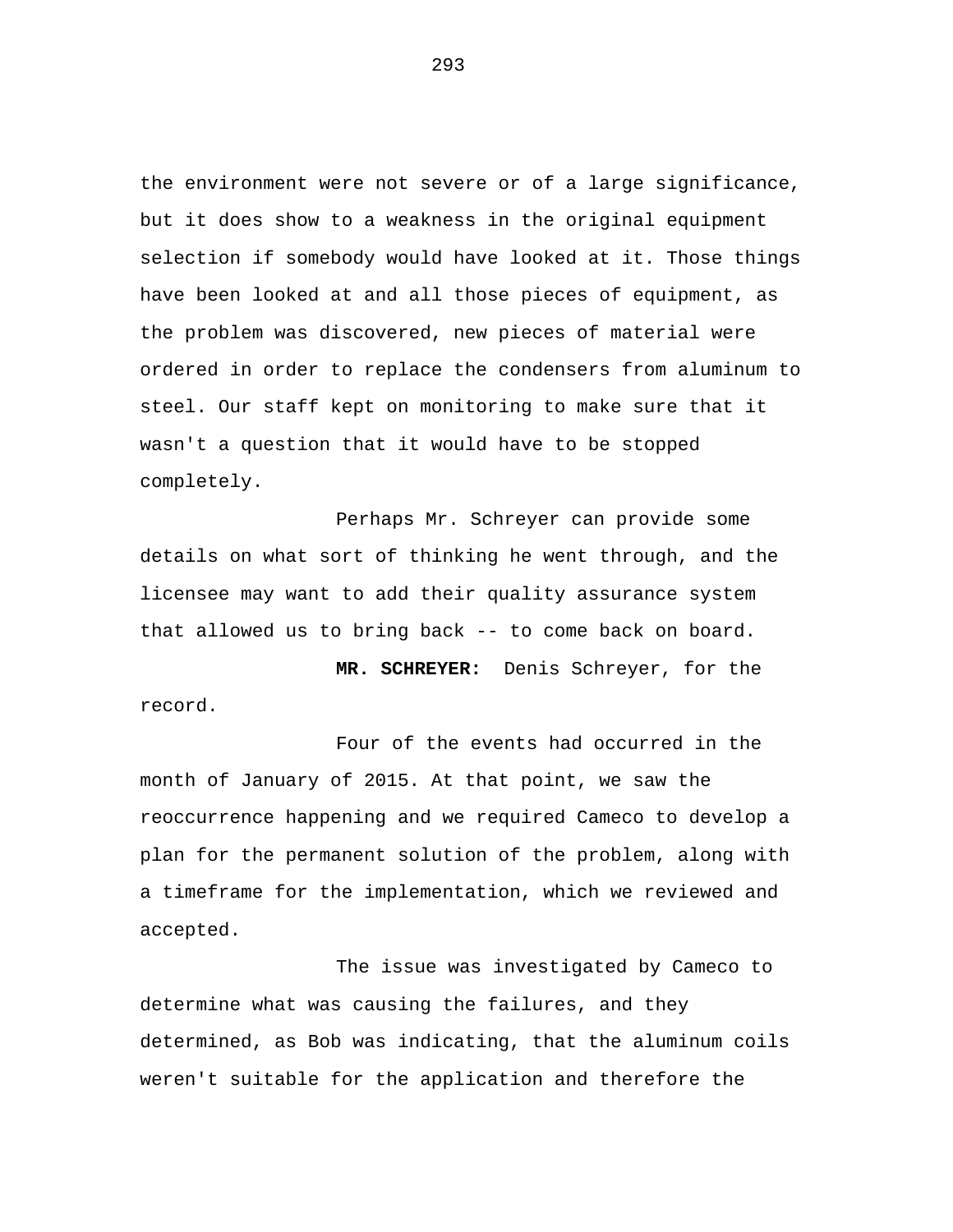entire condenser header had to be replaced with the units with steel coils.

Now, unfortunately, these are not off the shelf items, and we were given a timeline by Cigar Lake to do the replacement. As Bob indicated, we monitored the progress of this but, unfortunately, along the way there were three other failures that had occurred. Then finally, the units were all replaced I believe in July of 2015, or 2016, sorry. We haven't seen a reoccurrence of that kind of failure again.

Now, in consideration with respect to the satisfactory nature of our judgment was that, number one, they reported that in accordance to the requirements, they identified the issues appropriately and made plans to do the correction of the failures, and they also did the follow-up to ensure that the coils had been replaced and the ammonia seepage was under control.

So in the whole, we felt that they did follow process, they were proactive in identifying the issue. Unfortunately, it appeared to be a common fault failure that was occurring in these modular units that were the result of probably poor selection in terms of the design of that installation.

So in the whole, that would be the consideration that we used; not only the fact that they had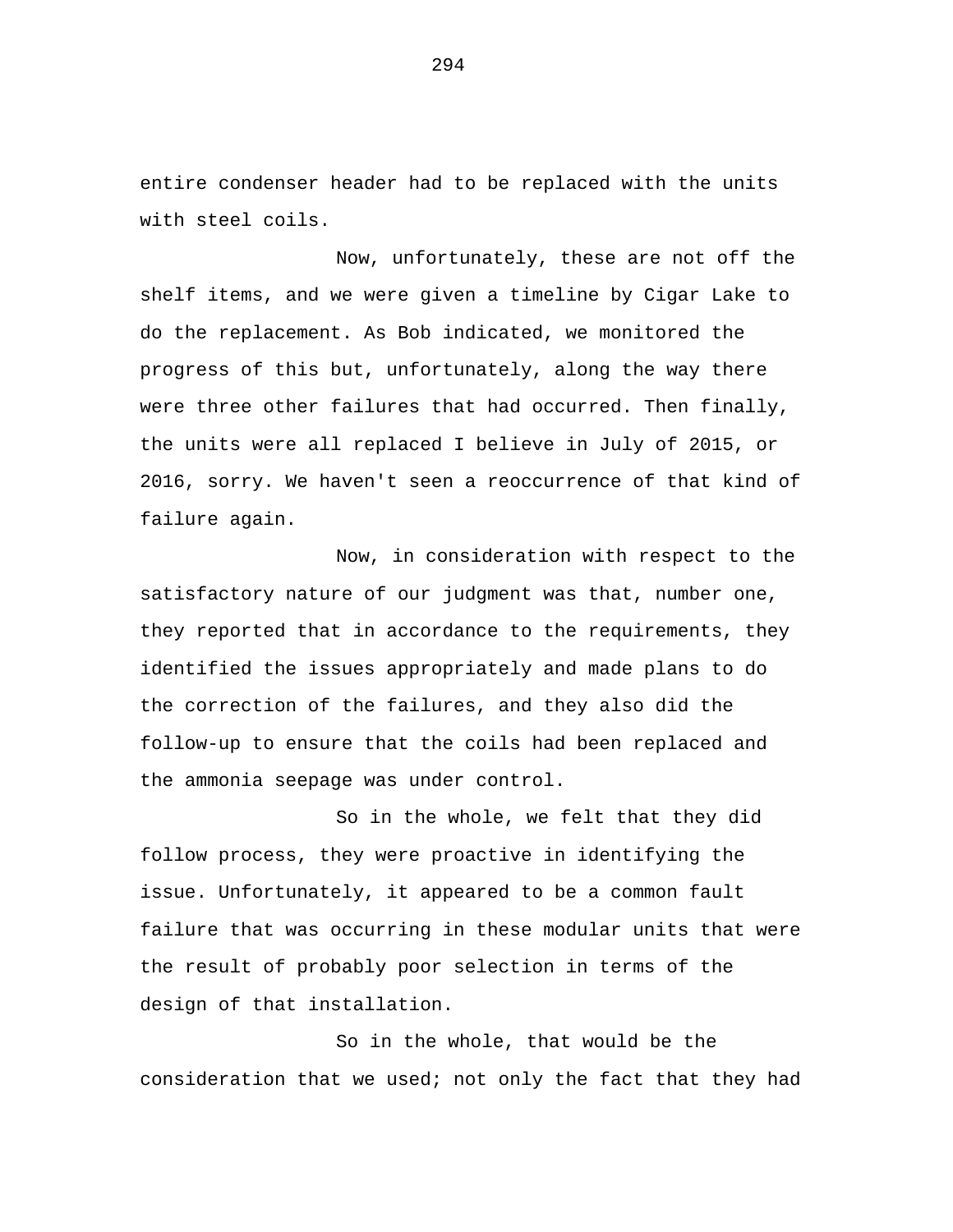an event, but how they reacted to the event and made the corrective action. So that then resulted in our view that they were carrying out their program and their actions were satisfactory.

 **THE PRESIDENT:** We're going to have this debate forever until you guys come up with concrete examples how you add up all the things almost to come up with a bottom line depending on the significance of this particular event.

I'd like to return back, we're dealing with the intervention here, so there's quite a few other comments here that require attention. Ms Velshi.

 **MEMBER VELSHI:** I'll save that for the next phase. I don't have any for the first part.

 **THE PRESIDENT:** But I think for this phase still they're talking about using a nuclear weapon. I'd like to make sure that this gets answered. This is on page 5, the last recommendation.

 **MR. LOJK:** Bob Lojk, for the record.

We have the assistance of Mr. Larry Chamney, and we have Madam Elaine Kanasewich from NPCD of the CNSC here to provide more background.

But essentially, the CNSC has a responsibility in assuring that the requirements of Canada's Nuclear Non-Proliferation Policy are respected and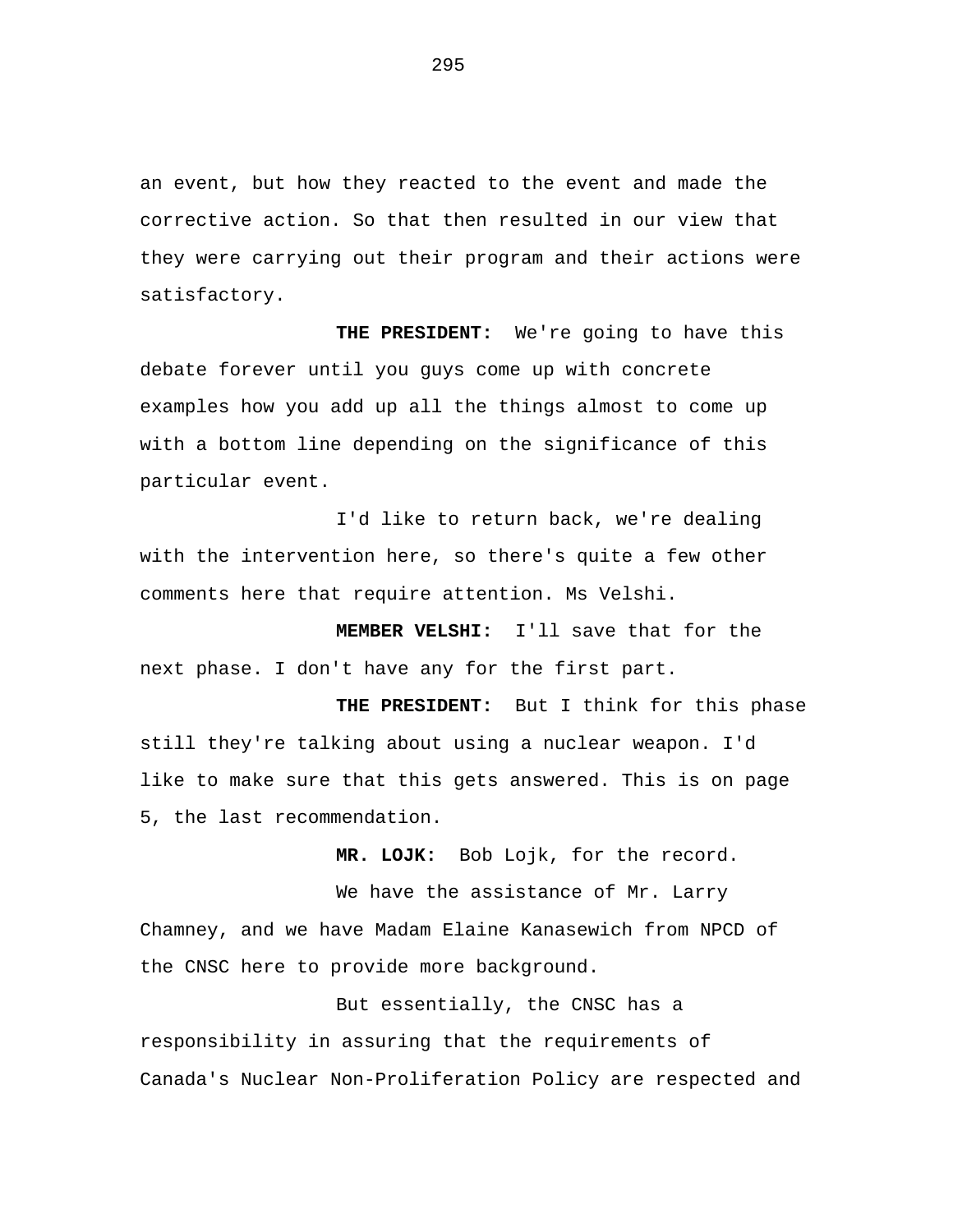implemented when it comes to assessing and authorizing experts of uranium.

This principally involves assuring that the provisions of treaty-level bilateral nuclear cooperation agreements entered into by the Government of Canada with its nuclear trading partners are respected, both prior to expert authorization and following transfer.

Such provisions include obtaining peaceful end-use assurances prior to transfer of uranium, ensuring there are international safeguards administered by International Atomic Energy Agency existing facilities in which uranium will be used, administering prior consent controls on proposed retransfers to third countries, and regular accounting of the inventory supplied uranium. In short, it's done safely and it's to ensure there is no proliferation.

Perhaps Madam Kanasewich can add clarity to this.

 **MS KANASEWICH:** Thank you very much. Elaine Kanasewich, for the record.

Just to add on to what Mr. Lojk said, it's important to note that on top of the responsibilities that were listed, Canada Nuclear Non-Proliferation Policy is actually administered by Global Affairs Canada. Global Affairs is responsible for establishing the nuclear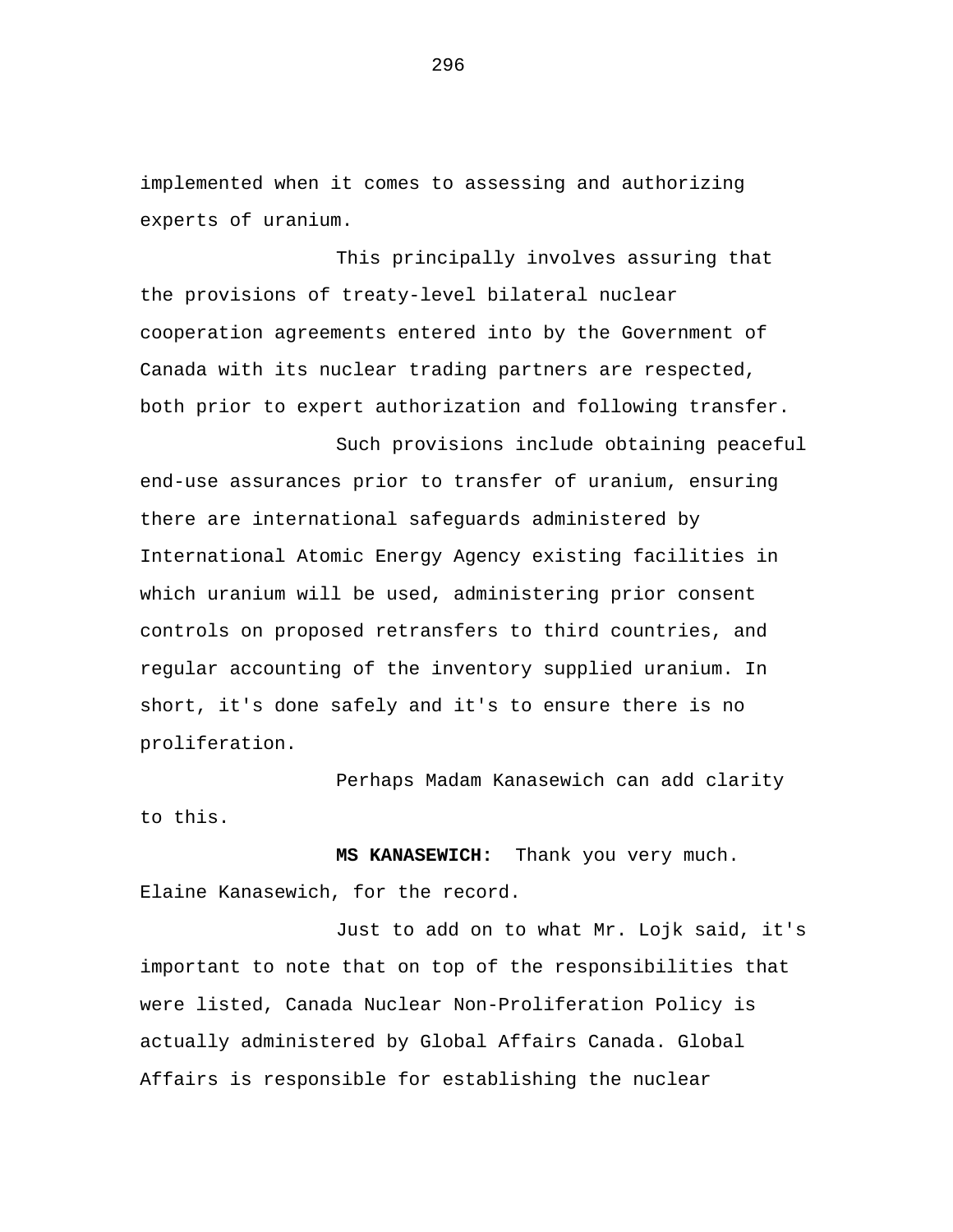cooperation agreements that Canada enters into with its bilateral trading partners.

So while the CNSC does have a role in providing technical advice to Global Affairs Canada in implementation of this policy, including during the negotiations of the nuclear cooperation treaties, we don't have a direct role in the policy itself. That said, the CNSC does work exceptionally closely with its Global Affairs counterparts in consultations with stakeholders, both domestically and internationally.

While the issue raised in regards to Canada's Nuclear Non-Proliferation Policy is quite an important one, we do recognize that we, as providing technical advice to Global Affairs Canada, do have and are quite amenable to bringing the recommendations made by the intervenor to our officials at Global Affairs Canada so that they can, indeed, see what they can to consider approaches to public outreach on Canada's policy.

Thank you.

**THE PRESIDENT:** I just want to reiterate my understanding, Canada will not ship any uranium to any country without this assurance of peaceful use, end use, okay. Just -- I think that's what they're aiming here at, and this is a treaty -- international treaty. And I think our licensing actually demands that.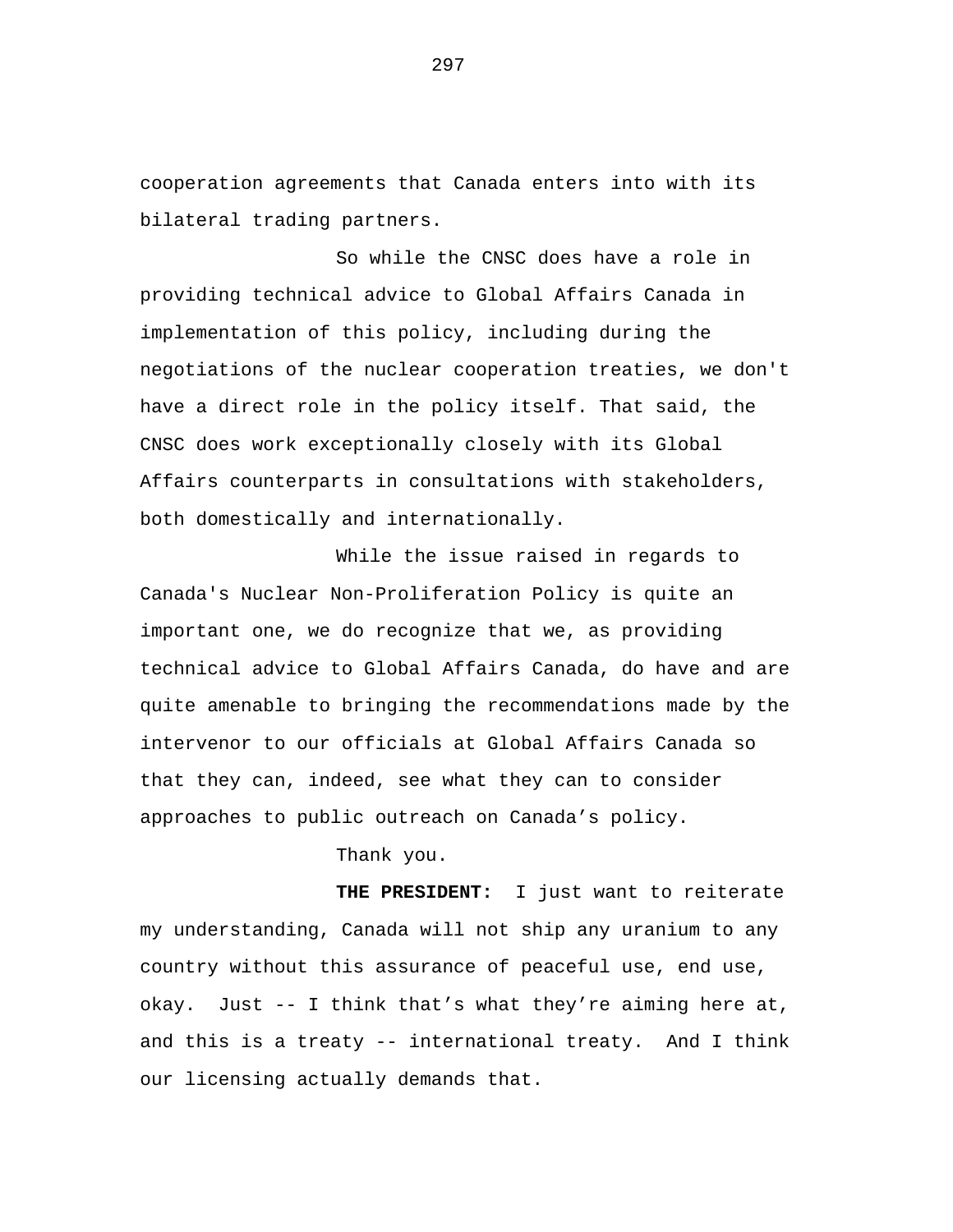**MS KANASEWICH:** Elaine Kanasewich, for the record.

That is correct. We will not ship Canadian uranium to a partner we have not established a nuclear cooperation agreement with.

**THE PRESIDENT:** Okay, thank you.

I'd like to move now to the other intervention from Mr. Rodney Gardiner.

Okay. We've got a little bit of a mix-up between this part and the next part.

**CMD 16-M49.3** 

**Submission from the** 

**Canadian Nuclear Workers' Council** 

**THE PRESIDENT:** So the following written submission is -- or intervention is from Canadian Nuclear Workers Council as outlined in CMD 16-M49.3.

Ms Velshi.

**MEMBER VELSHI:** Question for Cameco. Cigar Lake and Rabbit Lake are kind of conspicuous by their absence, so you don't have CNWC member unions there?

**MR. MOONEY:** It's Liam Mooney, for the record.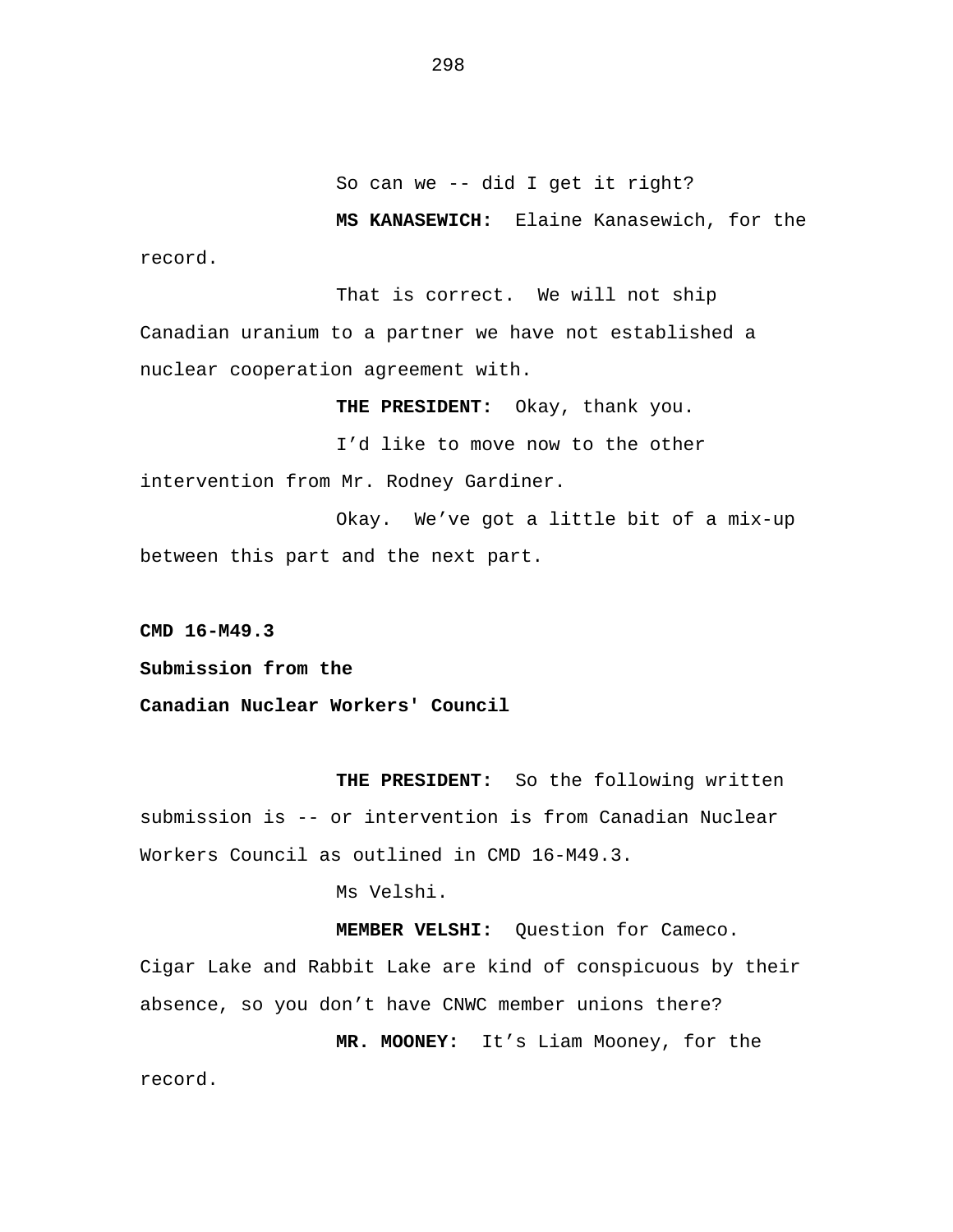That's correct. Cameco has the unions at our Key Lake and McArthur River operations. I would add that we're recognized as one of Canada's leading employers, which is across all of our operations, and the performance on a number of metrics as rated by a number of different organizations.

**THE PRESIDENT:** Dr. McEwan.

**MEMBER MCEWAN:** Just the same glitch comment that was in the earlier documents, and find out what it was.

**MS TADROS:** Haidy Tadros, for the record. We noted. We will follow up to make sure that that glitch is reconciled.

**THE PRESIDENT:** Anything else?

Okay. So that covers all the

interventions for this part.

Okay. So now is for the general questions, and I don't know whose order it is. I'm going to start with you, Ms Velshi.

**MEMBER VELSHI:** Thank you.

So thank you for the report and for covering historic and decommissioned sites.

Before Dr. McEwan raises this, maybe I will jump it -- into it. It's on page 3 of the CMD where you use the term acquiesce, that you did increase the scope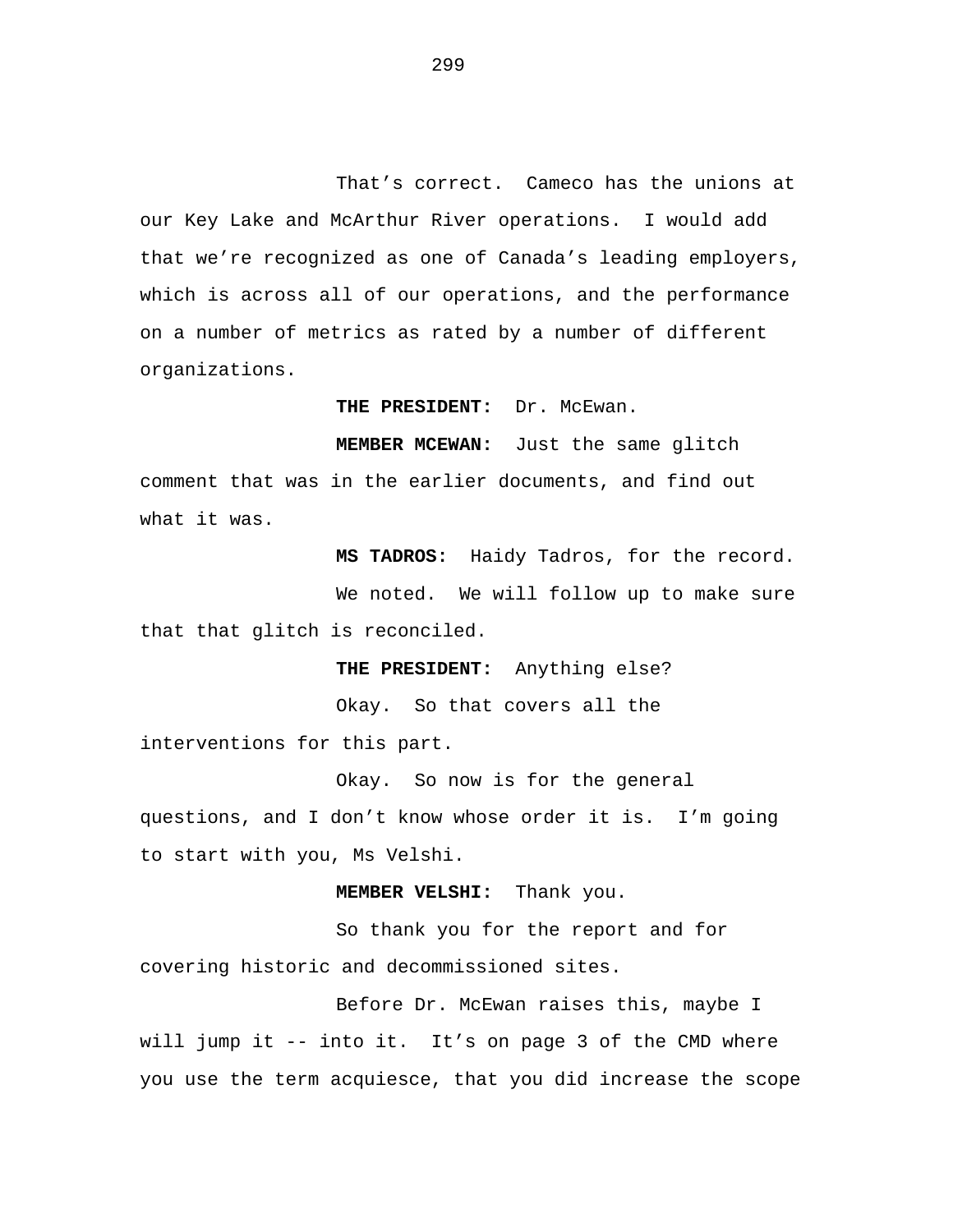of this annual report because the Commission made you do it. And I just didn't like that choice of word, so I thought I'd just let you know because it is very valuable to have those two sections in here.

So similar to the question around fully satisfactory, there is no statement that I could find that said over this five-year period there is actually an improvement trend, which is that it's been satisfactory, satisfactory. So whether it's the same or getting better within that whole range, I think it would be helpful again -- and when we hear from the licensees about continuous improvement, and there was no mention of that there.

And on that similar note, you provide in your slides a comparison of the mines and mills -- on the mines with other -- other mines for environment protection, but you don't for conventional health and safety. You do in the CMD.

So this is, I think, pages 31, 32.

And unfortunately, the uranium mines don't compare terribly favourably when it comes to lost time injuries and severity rates, which is on page 32.

So one, I think there needs to be a comment here that as you compare, what do you conclude and, more importantly, I'd like to hear from the licensees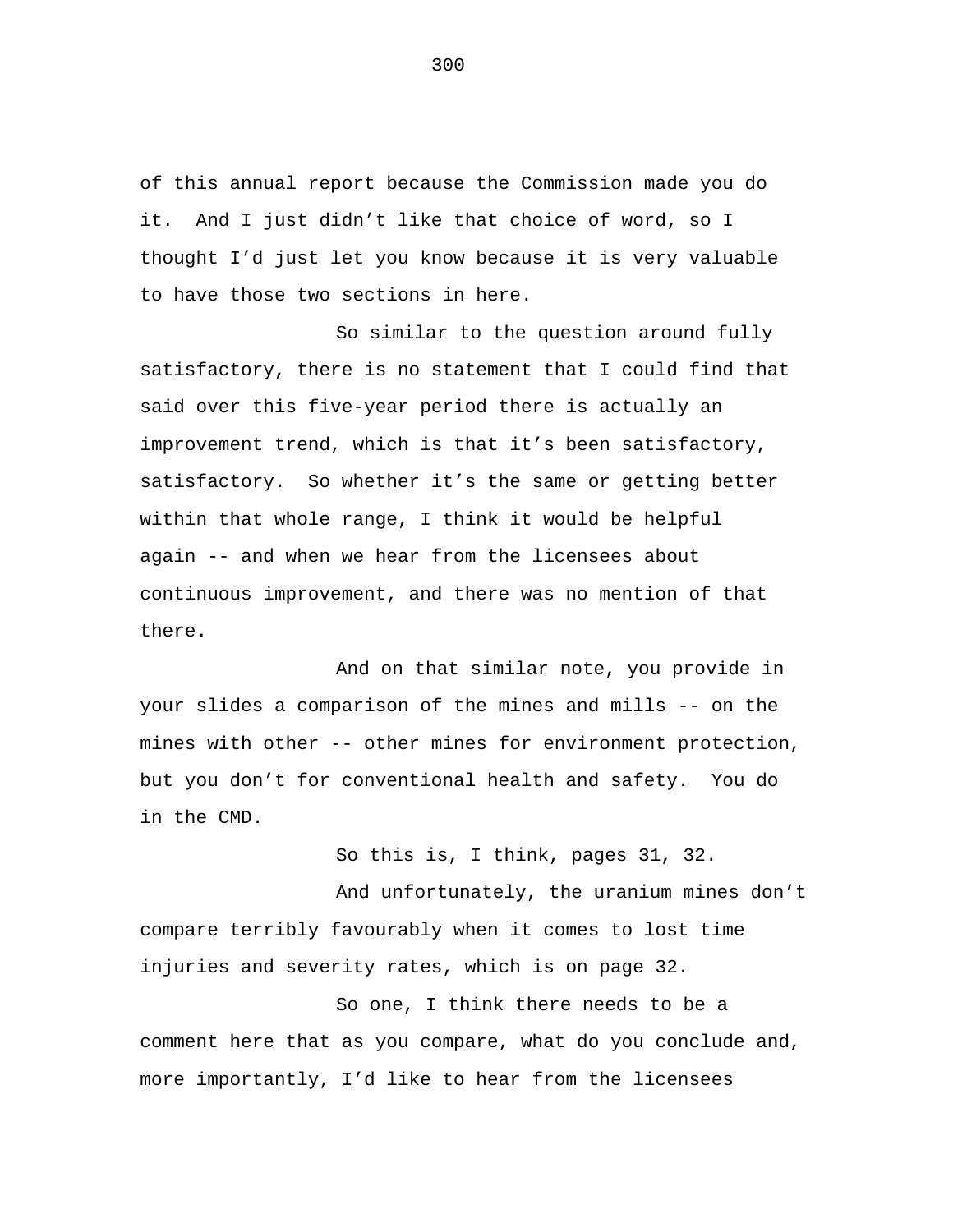follow-up to your earlier statement, you're always looking for room for improvement.

What, specifically, is, you know, having the performance not as good and what are your plans for making it better?

**MR. LOJK:** Bob Lojk, for the record.

The accident rate is  $--$  we've got staff  $-$ and of course, I'd like Cameco to comment. But when we have -- when we have -- what we have here in -- when we look at the frequency rate, at the severity rate, you have to understand that these plants are remote, so even a cut finger requiring four stitches will require evacuation from the site that will require three days or four days turnaround to get the finger sewn up where the other facilities are closer by to medical facilities and, therefore, they don't incur that four-day turnaround.

And you can see from the number of -- so if you look at the -- the frequency rates are very, very similar across all the industry. The severity rate, yes, there were a couple of events. Cameco can detail on them. But a lot of it is also attributed to the fact that the transportation of the -- of the particular injured person adds a lot to the time off.

Not necessarily fully indicative of the severity of the injury; more of the remoteness of the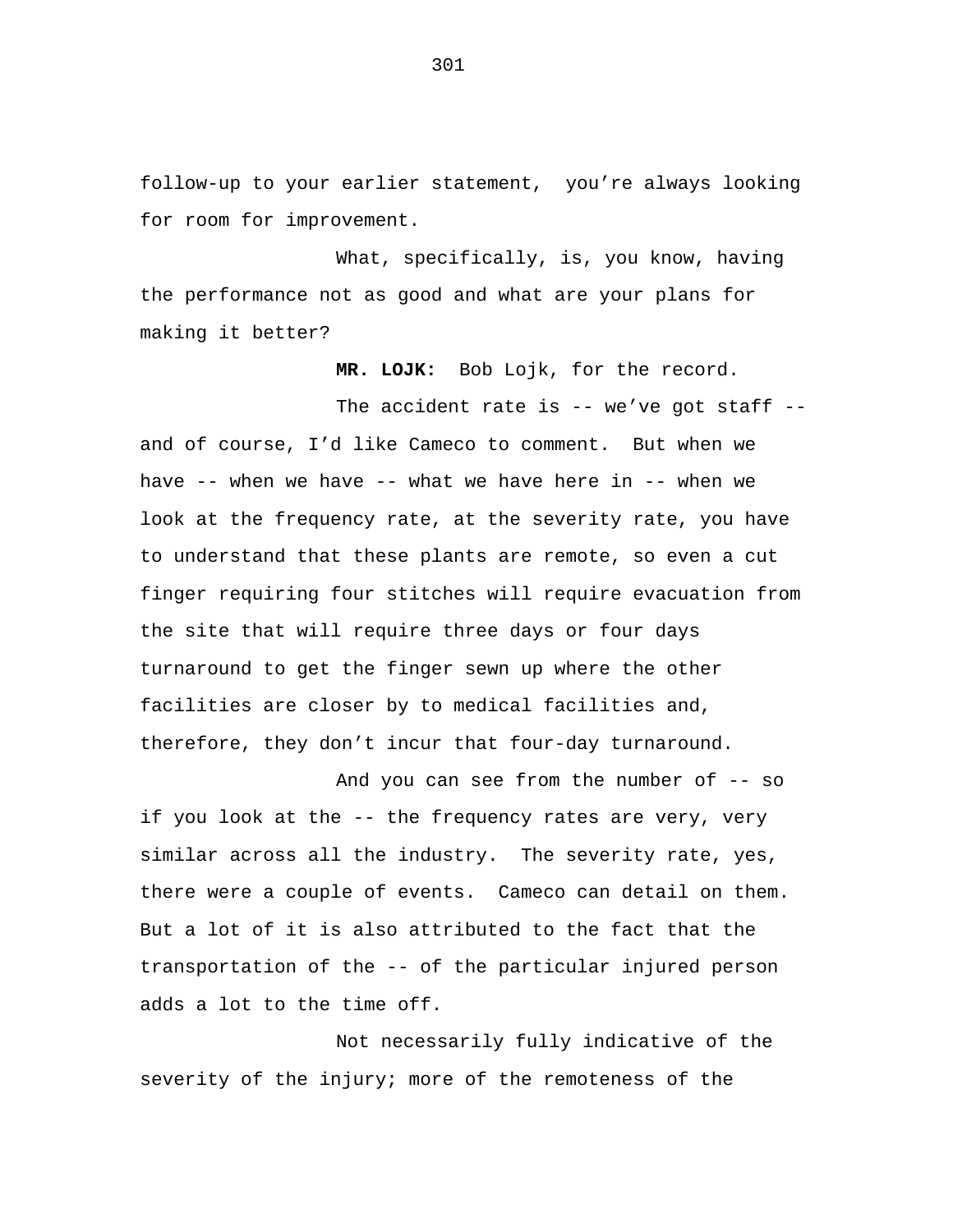location.

And perhaps Cameco can add information. **MEMBER VELSHI:** Thank you.

Before Cameco gets to that, just a very quick question for clarification.

So on page 32, the total number of LTIs for uranium including contractors is eight. On page 31, as I add them across the five mines, it's nine. So what's the difference there?

**MR. LOJK:** I would like Doug Humphreys to try to answer the question. In the meanwhile, staff here will try to sort out numbers.

Thank you.

**MR. HUMPHREYS:** Good afternoon. It's Doug Humphreys, for the record.

The data presented in 210 is reported by the licensees and tracked in CNSC's instant tracking database, but whereas the data in Table 2-1 comes from the Province of Saskatchewan so we can do the comparison.

There was one event that occurred in 2015, but it was later classified as a lost time injury -- it was not classified as a lost time injury in that year. It was originally considered to be a first aid. However, this event was reclassified as a lost time injury in May of 2016 and, therefore, it does not appear in the provincial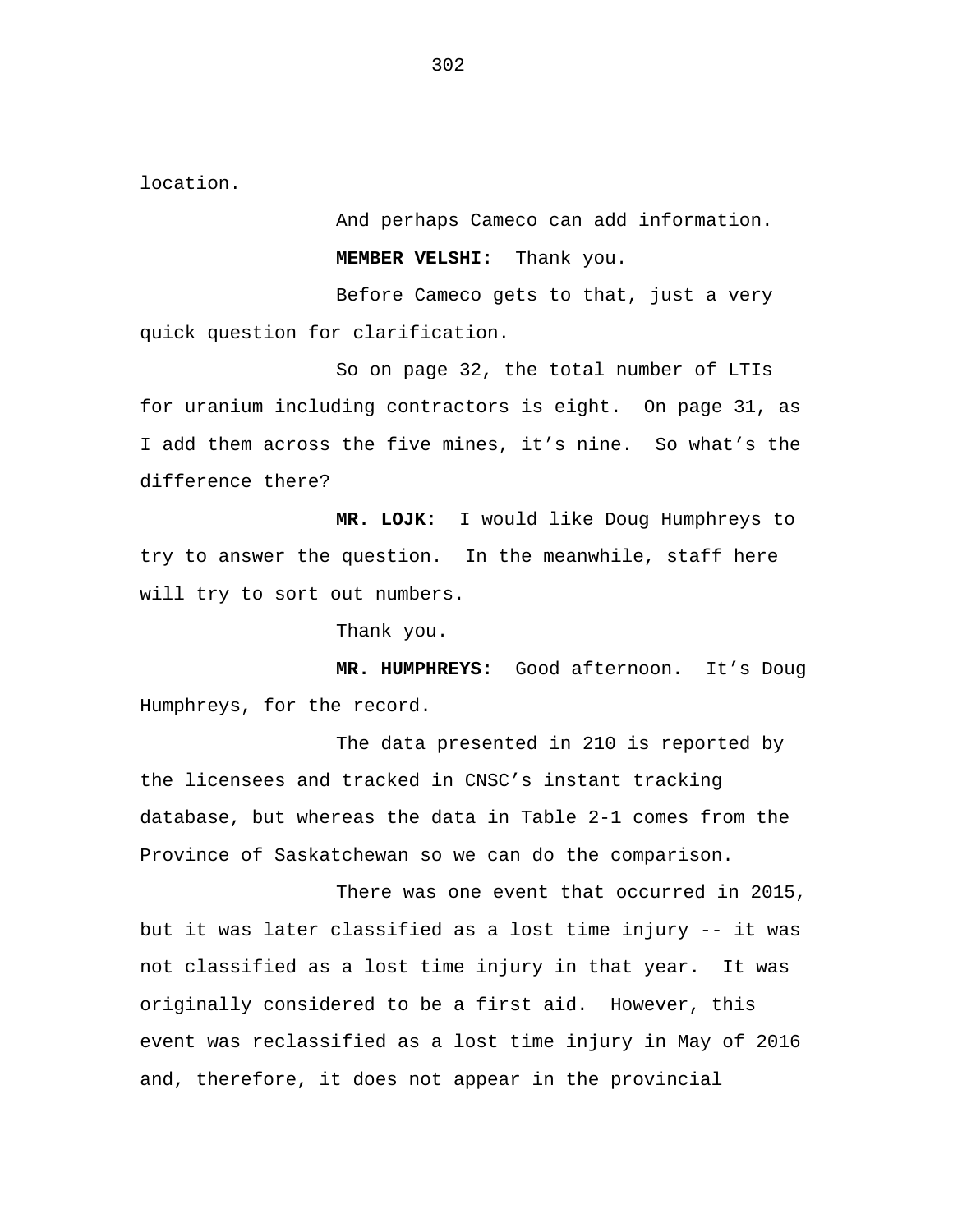statistics that the CNSC obtained when it was made -- the table was made up.

**MEMBER VELSHI:** Thank you.

**MR. MOONEY:** It's Liam Mooney, for the record.

And I just wanted to start by indicating that when we look at our safety performance, we look at it through a number of different metrics; lost time incident frequency rate is one of those.

As we saw over a number of years, our performance improved six fold in that regard, and we got down to very small numbers. So the curse of small number statistics are that your performance can jump around quite a bit.

That being said, if you look at Cigar Lake, one LTI in the previous year, four in 2015 and, to date the facility, one LTI.

I have a fellow sitting next to me that will tell you one LTI is still too many, and we take all of those workplace injuries seriously. And our intention using our mature safety management programs is to drive that number to zero and to reduce the severity rate along with that.

**MEMBER VELSHI:** Thank you.

**MR. HUFFMAN:** Just to add to Liam's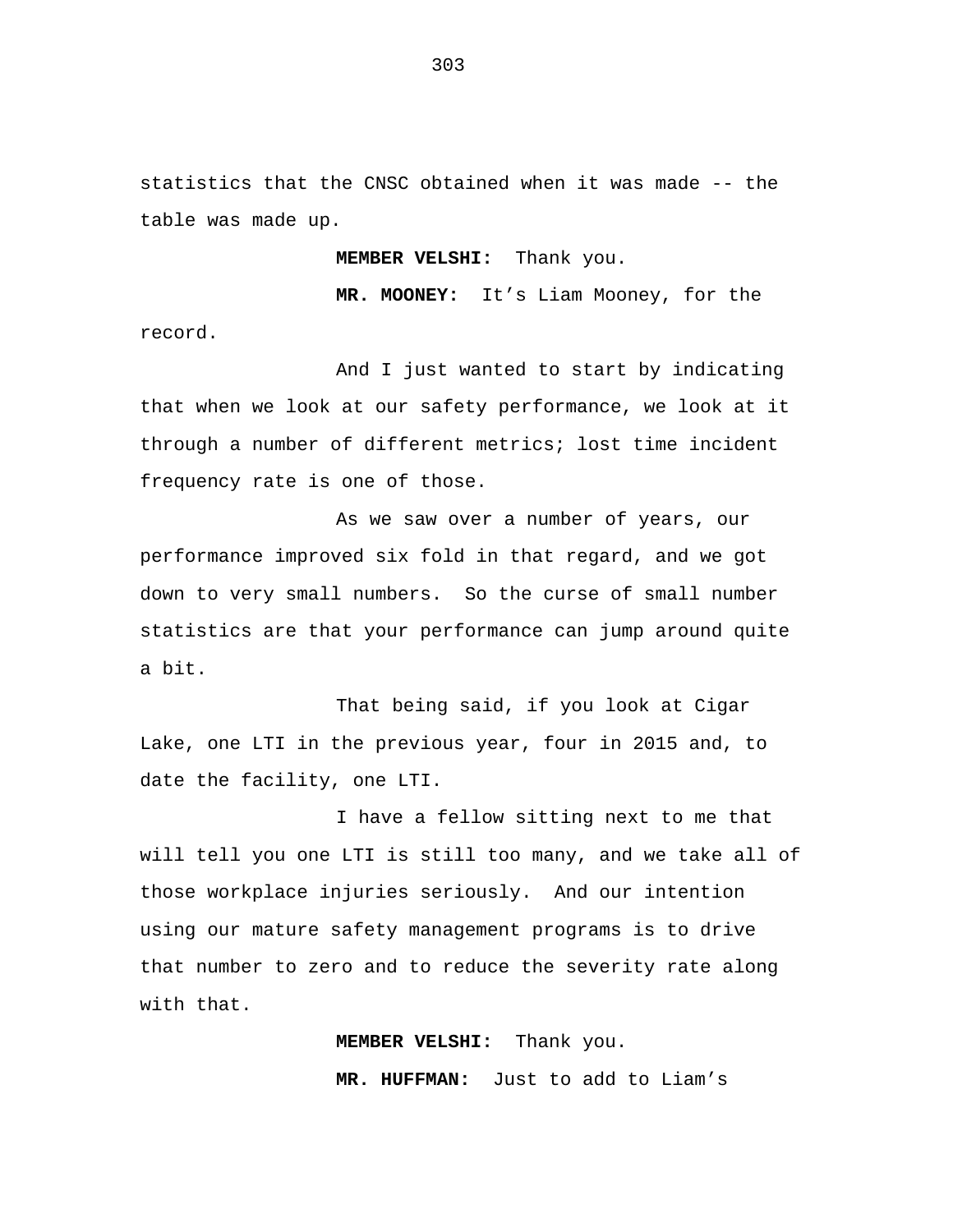comment, I think that we're quite proud of the -- what we're accomplishing in Saskatchewan, and both Cameco and AREVA work together within the Saskatchewan Mining Association on safety topics. So the mining industry's in it together, and we've been collectively working to improve safety across the province.

And as Liam says, we've driven these numbers down to quite low numbers, so we're quite happy about that.

**THE PRESIDENT:** Dr. McEwan.

**MEMBER McEWAN:** So to keep with LTIs, page 84, Table 6.3, Key Lake.

This is just -- in 2013, how can you have a severity rate with no LTIs?

**MR. MOONEY:** It's Liam Mooney, for the record.

And actually, this question came up last year, and we all looked blankly at each other, but it really goes to the attribution.

Mr. Humphreys covered it earlier, that if you have an LTI in 2013, it can be attributable -- you take the incident there, but you take the days that are missed in the year that they take place. So you could have zero incidents, but you could have a severity rate that is what you see there because of an incident that was back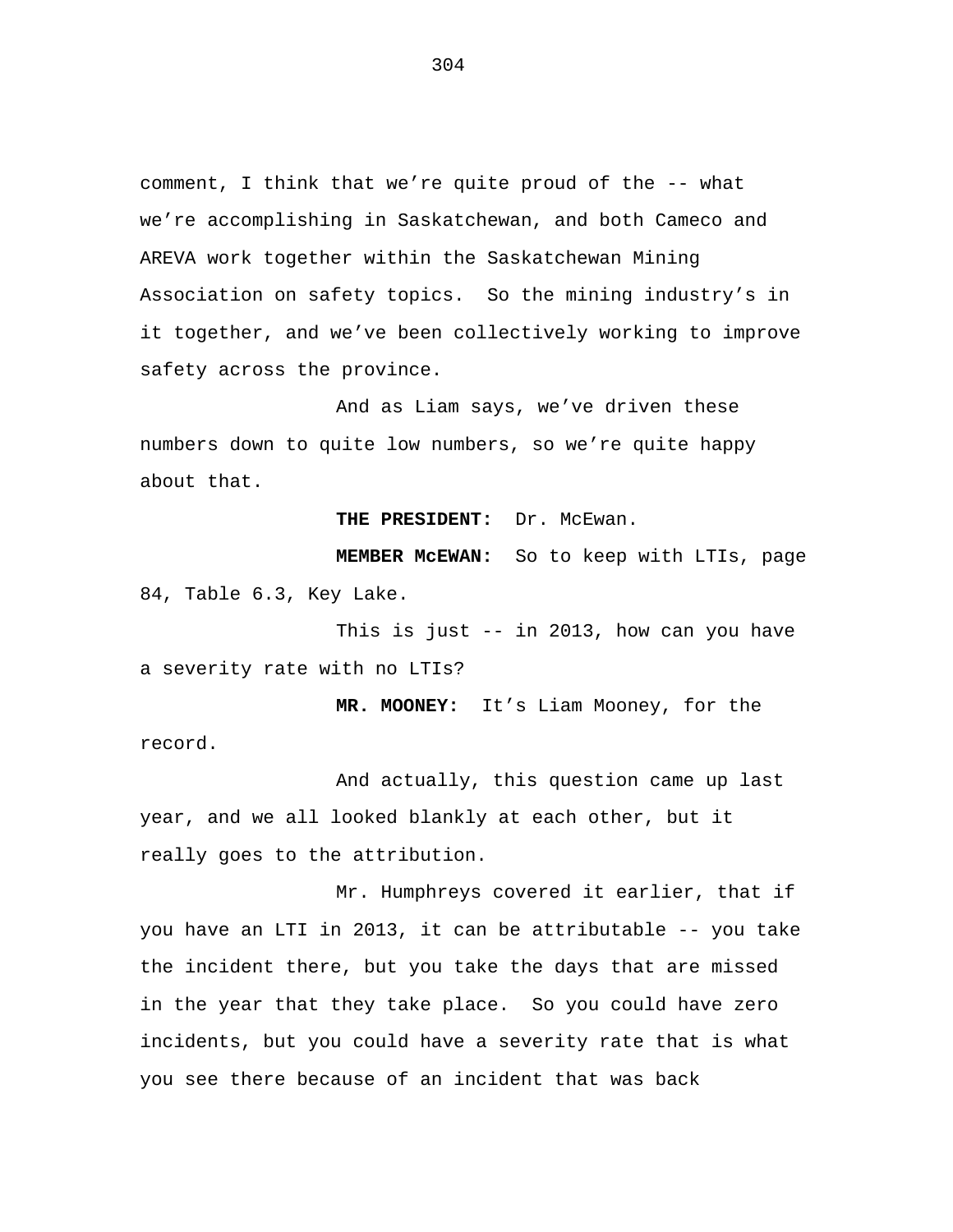calculated to the previous year.

So in the example, if you have a first aid in 2014, and in 2015, complications ensue and it becomes a lost time, that's attributed to 2013, but the days lost are attributable to 2014 because that's actually where you lost the days. And that's what your severity calculation is based on.

**MEMBER VELSHI:** I don't think that's a standard calculation. I know in NPPs or -- unless it's changed, and it is a very rare occurrence. They actually try to estimate at the end of the year how much longer the person's going to be away from work for.

Now, it's different if it's a medical attention that then becomes an LTI in the following year, but if it's a lost time injury that carries over into the next year, they actually try to estimate.

**MR. MOONEY:** So what we're talking about is the same thing, that it's a first aid in the year and that's how it's counted in the statistics, but there's some complication that may ensue in the following year so it becomes a lost time instance, so it's operated from the medical aid or first aid, and that is adjusted in the statistics from the year before, but the severity, the days that are lost, are counted in the days that you experience them.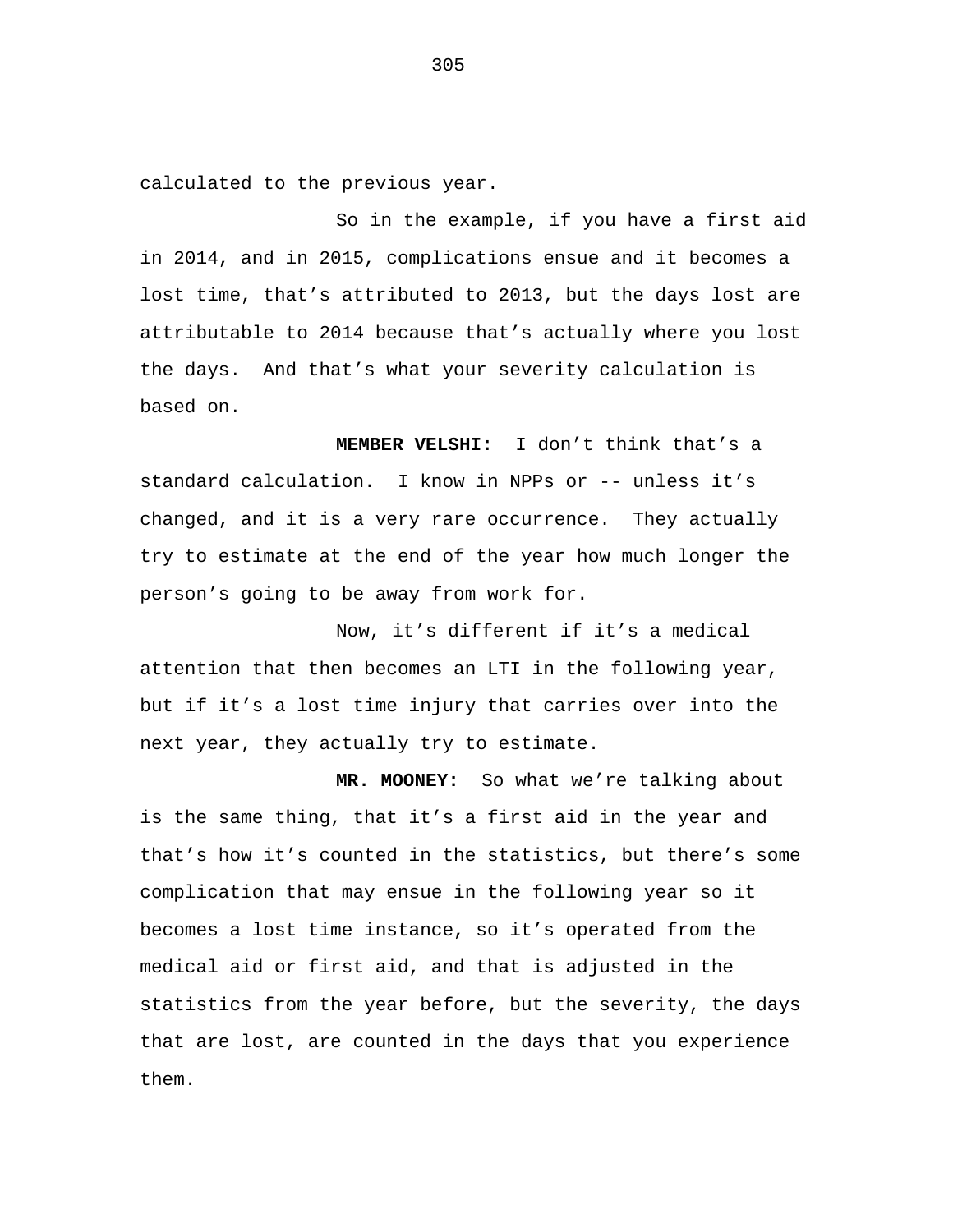So you have -- you can have that sort of disconnect where you show zero for an LTI, but you have a severity rate in a year where you have -- did not have an LTI. But it's because of the date on which the LTI is actually pushed back to.

**MEMBER McEWAN:** So the example -- do you have first aid capacity to put a suture on a finger on site, or...?

**MR. MOONEY:** It's Liam Mooney, for the record.

We have health centres that are staffed by registered nurses at all of our Saskatchewan facilities. There's been a fair bit of dialogue with changes made by the Saskatchewan Medical Association with the services that can be provided under the -- what used to be transfer of medical functions going away to a bit of a different model where you have these specialty practices and nurses can practise within the scope and then there's specific directions provided.

So the answer is that sutures can be provided if there's a specialty practice in place in relation to that particular activity.

**MEMBER McEWAN:** And you'd obviously try and get nursing coverage in remote areas with that capacity?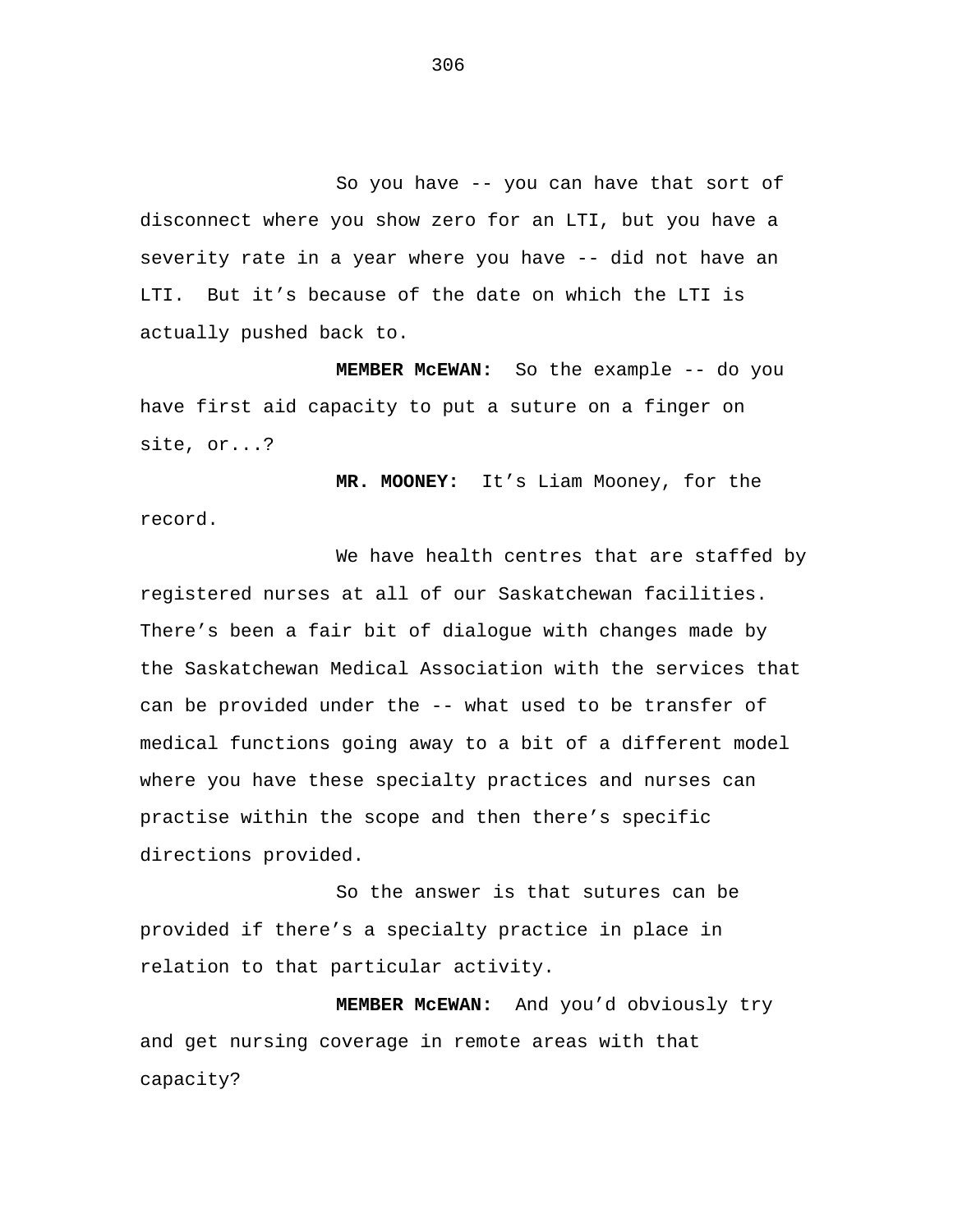**MR. MOONEY:** It's Liam Mooney, for the record.

We try to have those specialty practices. That change is just happening effective December 1st, so we would be putting in those specialty practices to cover those activities that would be outside the registered nurse's scope of practice normally.

**MEMBER McEWAN:** So again, this sort of goes back to the SCA question.

On page 11 where there is a table showing staff inspections and you notice or you report 12 action notices related to the MacLean Lake operation which is two per inspection, so at what stage does that type of finding with multiple action notices reflect how you would approach a satisfactory?

**MS TADROS:** So Haidy Tadros, for the record.

Just maybe a point of clarification. The 12 action notices may not necessarily represent two per inspection. It does depend on the findings for those inspections.

But coming back to your specific question with regards to how does that sort of come together, the finding will be analyzed with regards to the risk and the safety significance based on the non-compliance that was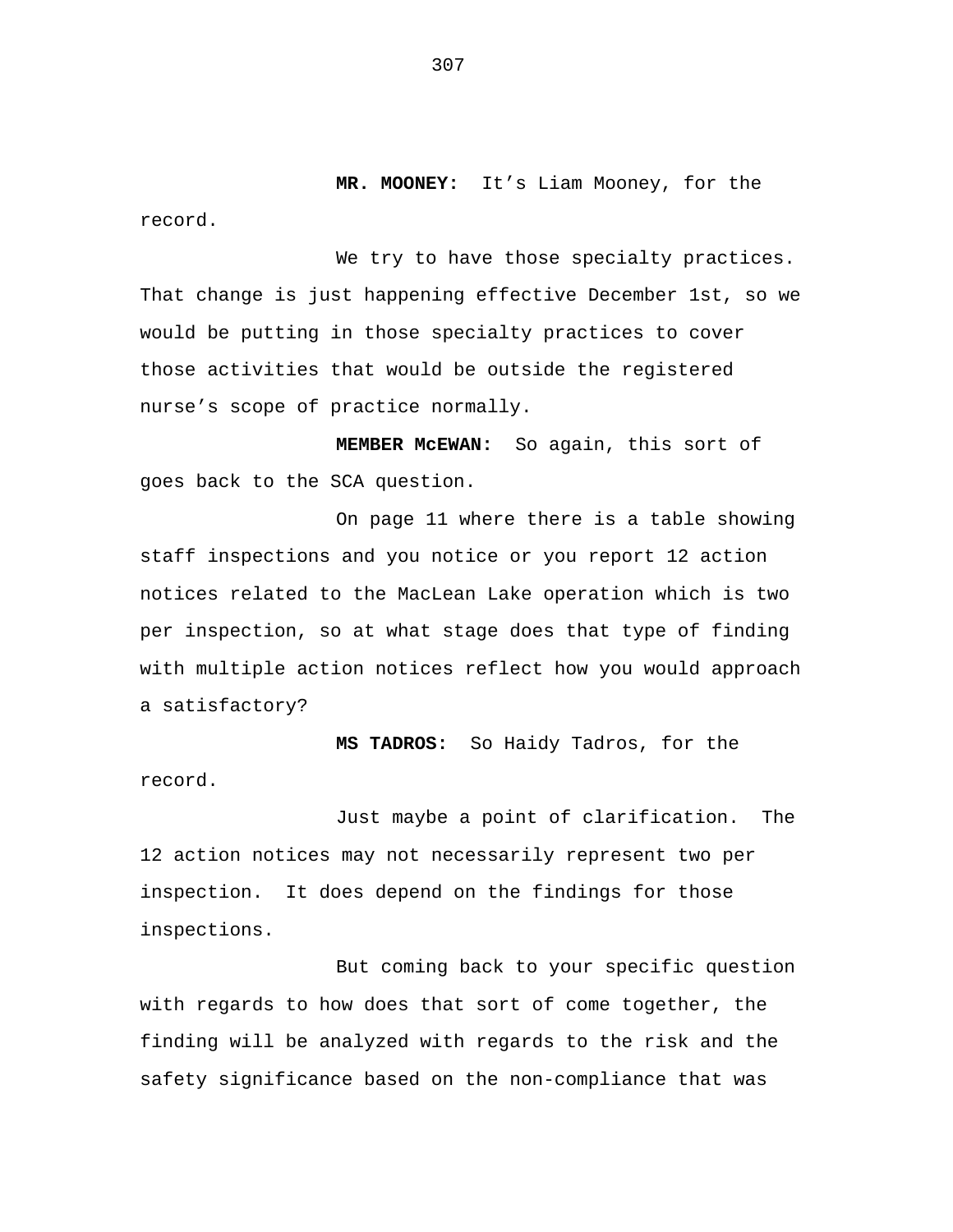noted.

And maybe I can pass it on to Mr. Mark Langdon in Saskatoon to give the details around the MacLean Lake inspection.

**MR. LANGDON:** Mark Langdon, for the record.

MacLean Lake did have 12 in that year. Most of these were I wouldn't say low in significance, but fairly low. None of them were very high level where you would look at taking more drastic action if they didn't do something immediately.

For the satisfactory, again, the -- we look at how they deal with these issues. All of the issues that they -- that we raised with them, they took them very seriously, they took appropriate action, made corrective actions. And we verified them in other inspections, that they did implement the actions that we said and they dealt with them appropriately.

So based on that type of view, we do give them a satisfactory performance.

**MEMBER McEWAN:** So repetitive problems doesn't factor into it.

**MS TADROS:** So Haidy Tadros, for the record.

I think the point is well taken. I think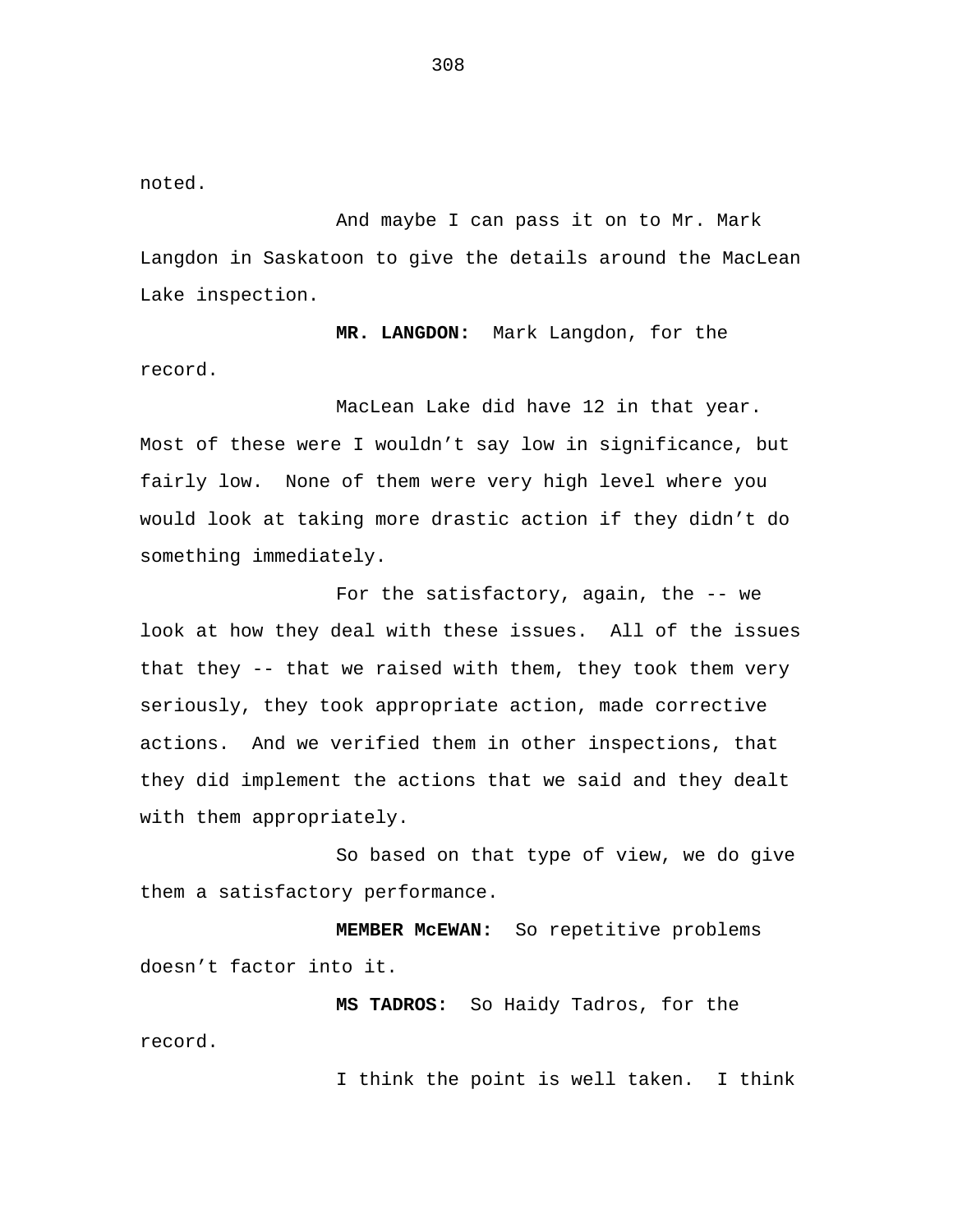we do need to be in a position to put some context from a public perception when these ratings are given. I think what we would need to do from a CNSC staff perspective, as was noted several times, we do have a very robust system whereby inspections are planned, compliance inspection guides are used, specific criteria that denote meeting regulatory requirements are used so our baseline going into any inspection is always with the assumption that we are seeking satisfactory, meeting regulatory requirements.

Given the conversations here today and, again, at Port Hope, I think what we would need to do from a regulatory oversight report is really be able to put these kinds of data and metrics into a perspective which shows from the public's perspective when you see numbers like this, what is the thinking and the considerations that we tend to provide verbally, but I think the report itself needs to already have that ingrained in it when we come before the Commission to help a better understanding of how these ratings come.

So thank you for the comment, and we will take that back.

**MEMBER McEWAN:** Thank you.

**THE PRESIDENT:** Ms Velshi. **MEMBER VELSHI:** If I can get both Cameco and AREVA to comment on, is there a correlation between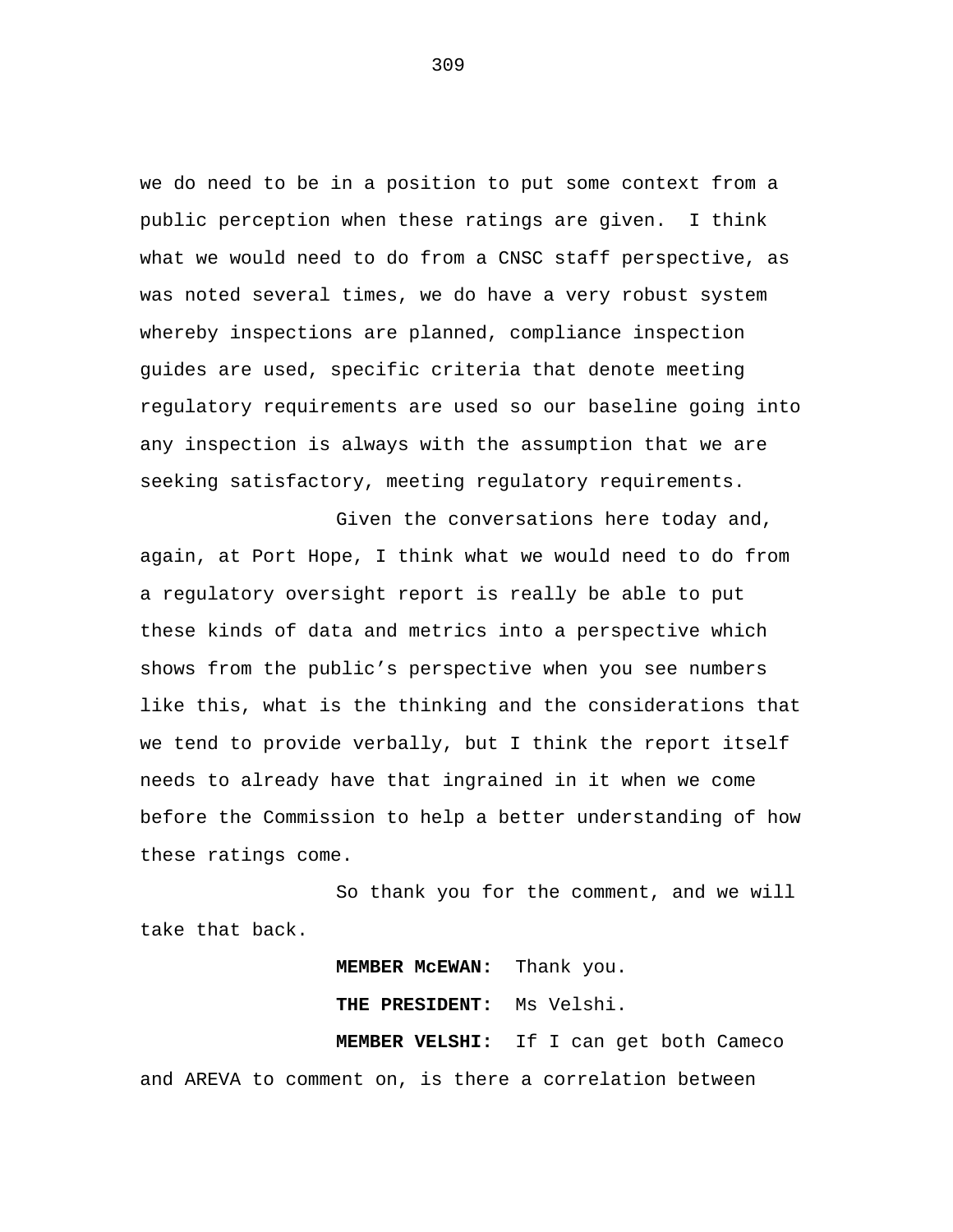production level and maximum and average radiation dose.

And I ask because I think that with Cigar Lake, there was a comment when the maximum dose for 2015 was very high that it was because production levels were higher, and yet when I looked at Rabbit Lake over the five years, production levels went up, but neither the average or the maximum dose changed in any significant way.

But is there a correlation between - between those?

**MR. HUFFMAN:** Dale Huffman, for the record.

What we've observed at MacLean Lake is that our average dose is staying about the same irrespective of what our grade or production level is, and the maximum dose is more driven by events or upsets.

We have a uniquely-designed mill that's been built to accommodate very high grade ore, so we -- so our doses are less sensitive to those -- to those changes.

Dose rates may be or are more sensitive to those fluctuations than the doses tend to be, so that's what we've observed.

**MR. MOONEY:** It's Liam Mooney, for the record.

And I should defer to the fellow with the radiation background, but I would just add that, you know,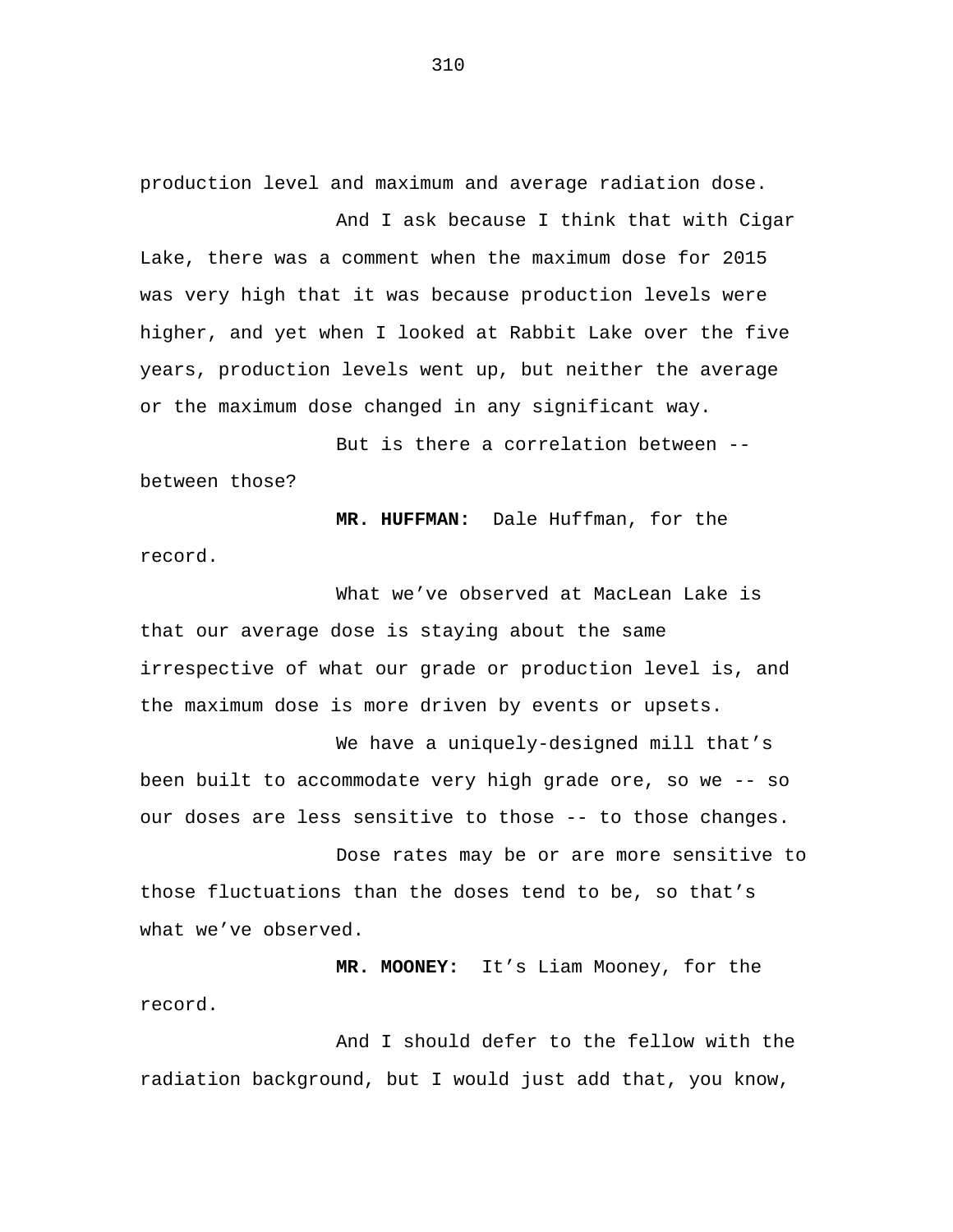with transitioning Cigar from a project to a mine, we see this as a real success story at the facility that, you know, handling high grade ore using the jet boring system as was described earlier in the presentation. We've managed to keep doses really quite low. And that doesn't mean that we're not using our programs to look for opportunities to improve that, but as Mr. Huffman mentioned, the annual maximum tends to be driven by incidents or events or upset conditions and is not necessarily that strong an indicator on radiation performance.

**MEMBER VELSHI:** There's a comment on page 37 at the bottom on the 5.99 millisievert maximum effective dose, and the comment that it's due to increased production from 2014. And I know there's a significant increase from 2014 to '15, so it -- is that it?

**MR. MOONEY:** It's Liam Mooney, for the record.

And we don't see a one-for-one

relationship. It really is the transition from a project to an operating mine, and there is a significant increase in production -- Les could give you the numbers -- year over year, but we don't see that -- a similar increase. So we look at more the transition from Cigar Lake as a -- as a project and into an actual mine, that these increases are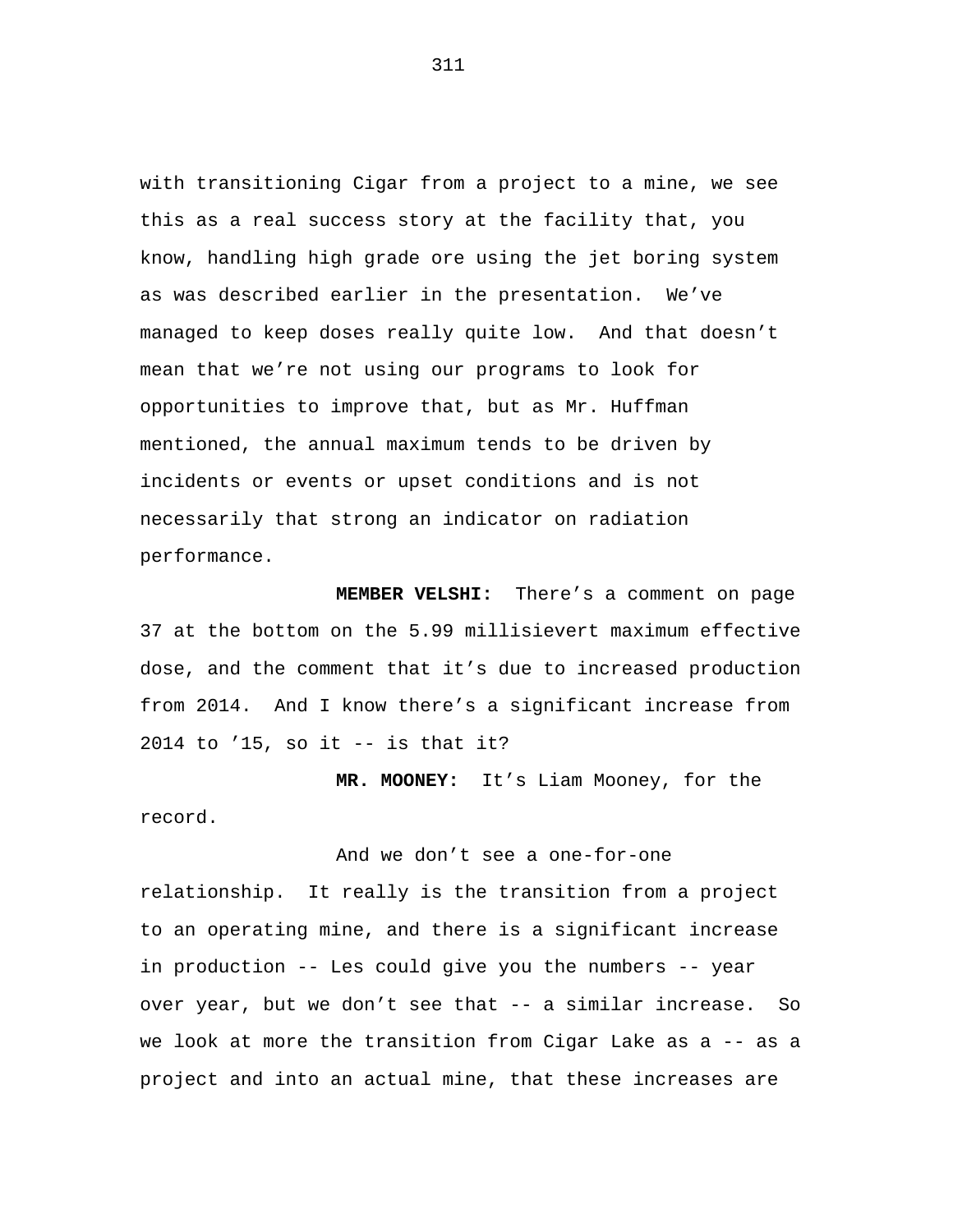in line with that transition.

**MR. YESNIK:** Les Yesnik, for the record. I'll just add a little bit to Liam's comments.

Certainly if you compare the production achievements in 2014 and 2015, 2014 there was less than a half million pounds produced, and then 2015 we were 12.8 million pounds produced, so quite a remarkable change in production. And this year, we're more than that as well, of course.

And if you look at our current data, the maximum dose that we've seen to date is just over three millisieverts, so that certainly -- it speaks to the robustness of the mining process.

I would say that the process has - contributes greatly to the -- to the dose results as well. In Cigar Lake, we're very fortunate in that it's very much non-contact. We're drilling up into an ore body, jetting the ore, and that goes into a pipe and is carried away into a processor, so it's certainly non-contact and conducive to low exposures, which is great.

**THE PRESIDENT:** Dr. McEwan.

**MEMBER McEWAN:** So just a couple of comments on pages 27 and 29.

So Table 2.6, I think it's just, again, a use of English. Would it not be more accurate to say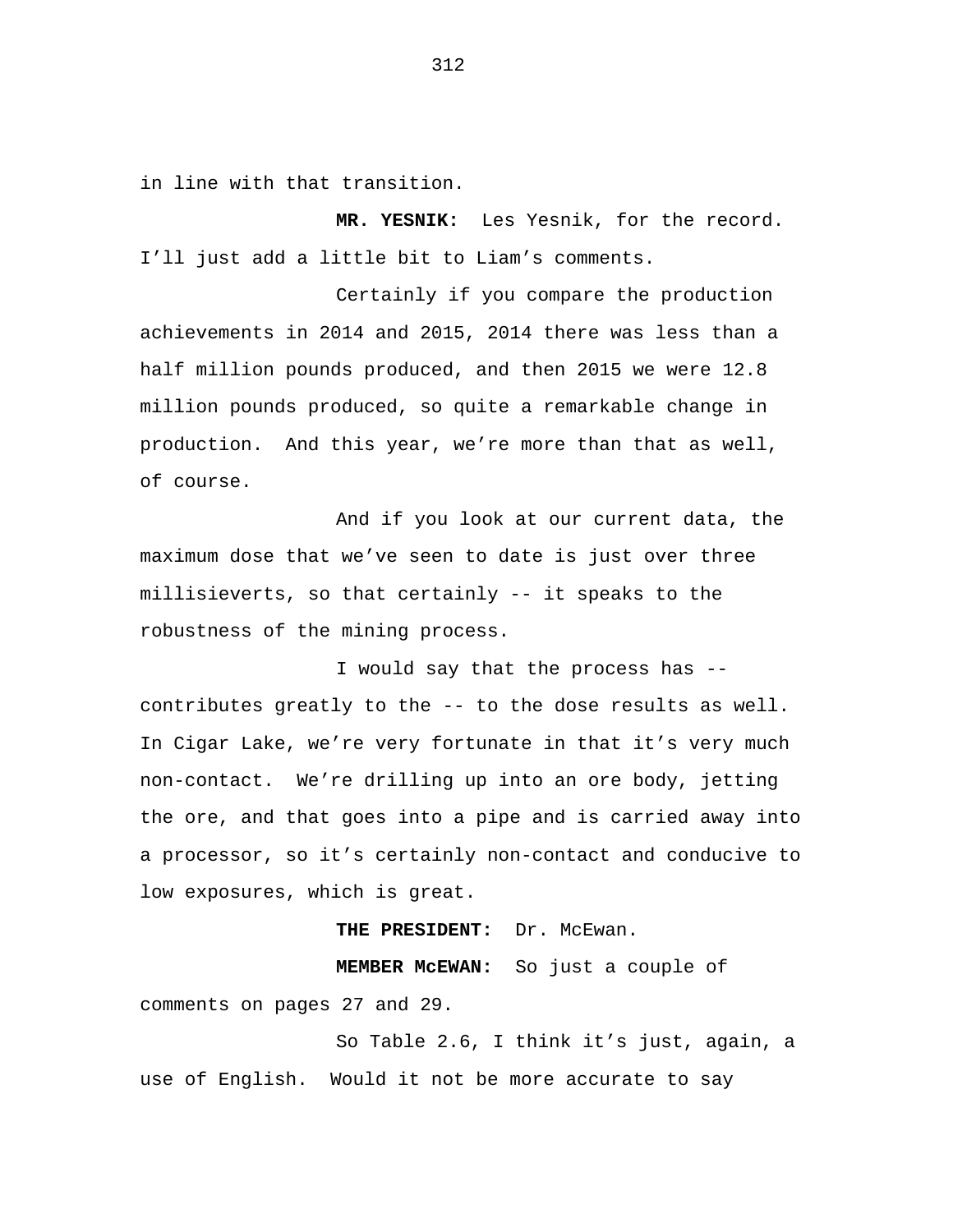"effluent non-compliance by mining sector" as you're identifying mines that are non-compliant?

And then on page 29 when you were talking about the AR&P and the country food data  $-$ - thank you for the web site. It was very helpful. I was able to get straight to it and look at the reports. Really, really helpful seeing that.

I just thought it would be helpful to have a little bit of data from previous years about the surveys that have been done and just a little bit more explanation of what the processes are in terms of the data collection.

I think this is obviously an important element of the oversight, and I think it would be good to put a little bit in there.

And a final question --

**THE PRESIDENT:** Are you --

**MEMBER McEWAN:** I'm talking about this.

**THE PRESIDENT:** Yes, but this is

associated with the Athabasca, right?

**MEMBER McEWAN:** Yes. So you can go into the reports quite nicely from the website that's given in this report, but the bottom paragraph, just above section 2.5, to have just a little bit of the data that has been presented over the last five years.

And then a final question that comes up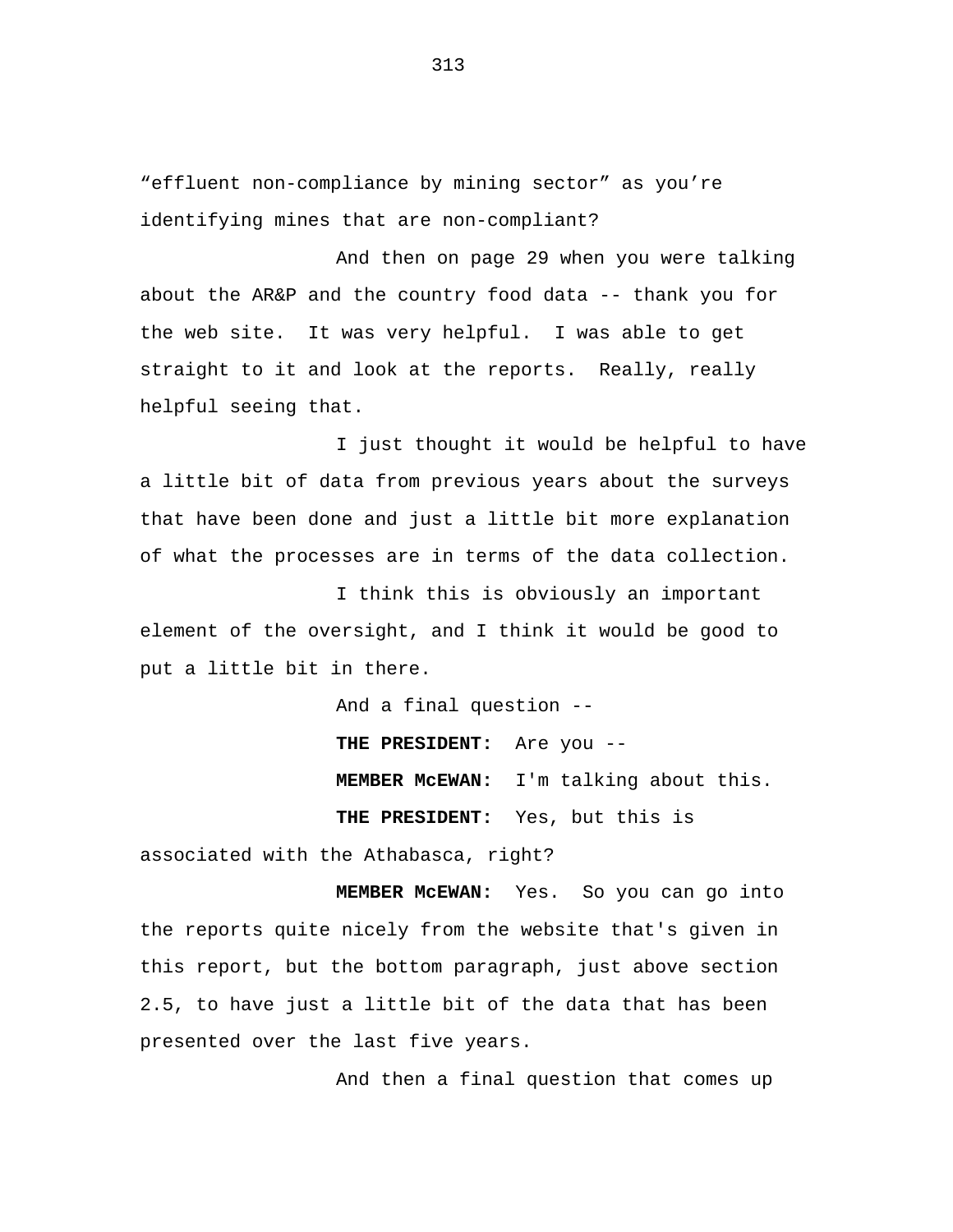two or three times through both sections, the importance of blueberries as a target fruit. Why? Why blueberries? Just out of interest.

**MR. LOJK**: Thank you very much for the question. Bob Lojk for the record.

We have two people in our Saskatchewan office that kindly have shown up. We have Keith Cunningham -- sorry, we have Dr. James Irvine, Medical Officer of Health for Saskatchewan; we have Tim Moulding, Manager, Uranium Mines -- Manager, Uranium and Northern Operations, and I would invite them to probably come. And then of course we have Mr. Rinker here who is the expert on specifically why blueberries. Perhaps because we like them.

**THE PRESIDENT:** Okay, let's hear from Saskatoon. Dr. Irvine...?

**DR. IRVINE:** James Irvine for the record. The main fruits that are gathered in the Athabascan area are predominantly blueberries.

**THE PRESIDENT:** Can you speak closer to the microphone?

**DR. IRVINE:** Yes, I can. Yes, so there are a couple of different fruits that are commonly used and consumed in the Athabasca area. The most common is blueberries. Cranberries -- or Lingonberries would be the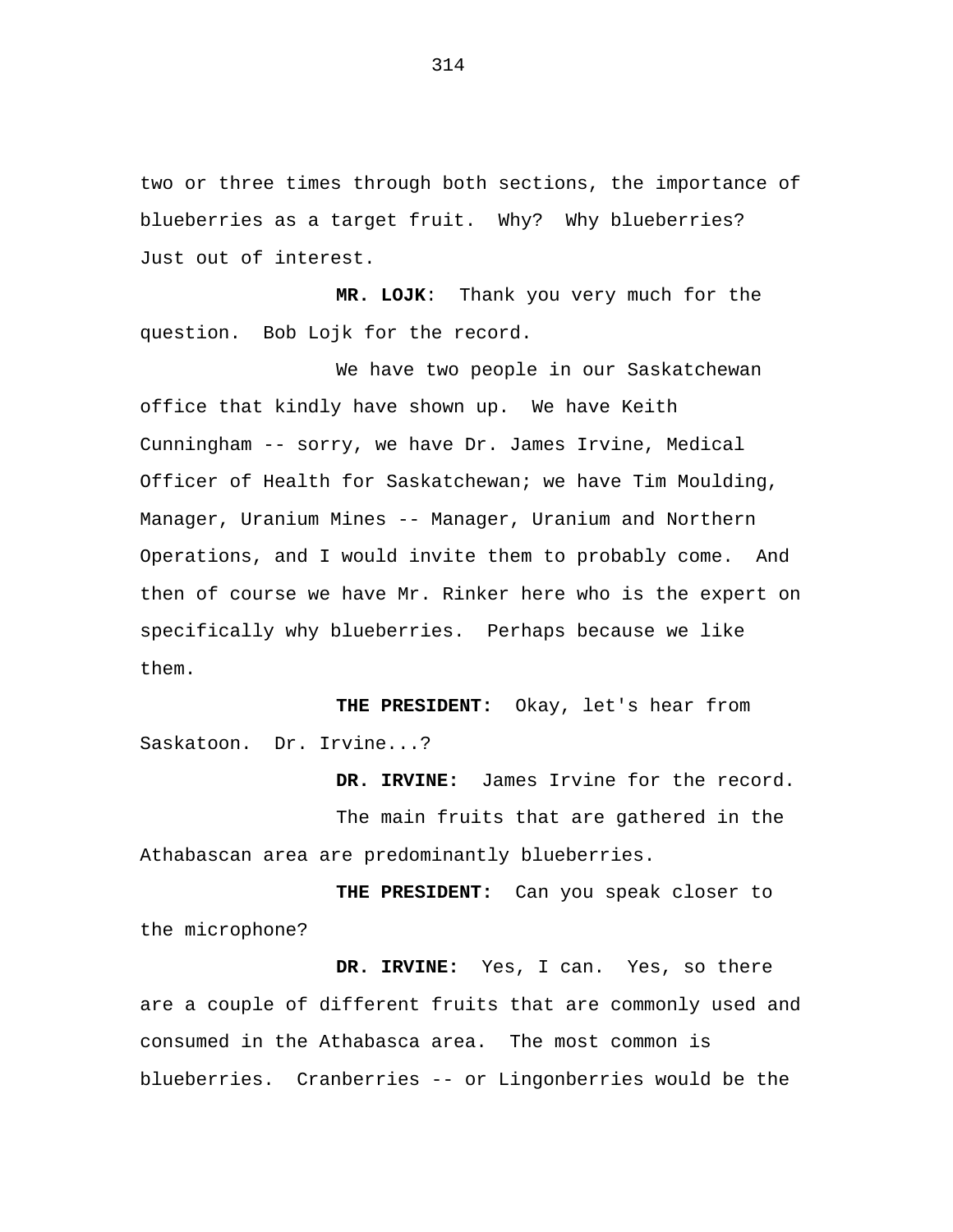other. So I think this is partly based on the discussion with local community members in terms of what types of things are gathered, and because blueberries is such a common consumed item, that's likely why that's the one that's included in the reports.

**THE PRESIDENT:** The Athabasca -- not only that, the Athabasca study, I found it a very useful kind of study that we should do periodically because it basically, if I understand correctly, measures the cumulative effect over many, many years of all of northern uranium mining. You know, we talk nowadays about cumulative effects, so that's one way of demonstrating the impact on the environment of many, many mines over many, many years. And it covers a vast territory. So is there a plan to do another one in a few years?

> I hear somebody from staff. Mr. Rinker. **MR. RINKER:** Mike Rinker for the record.

So the Saskatchewan program, the environmental monitoring program that's conducted in the North, has been around for some time, since the '90s when there were panels on uranium mining that were conducted and, as you have seen on the website, it's an extremely robust and valuable study.

It has slightly different objectives than for example our independent environmental monitoring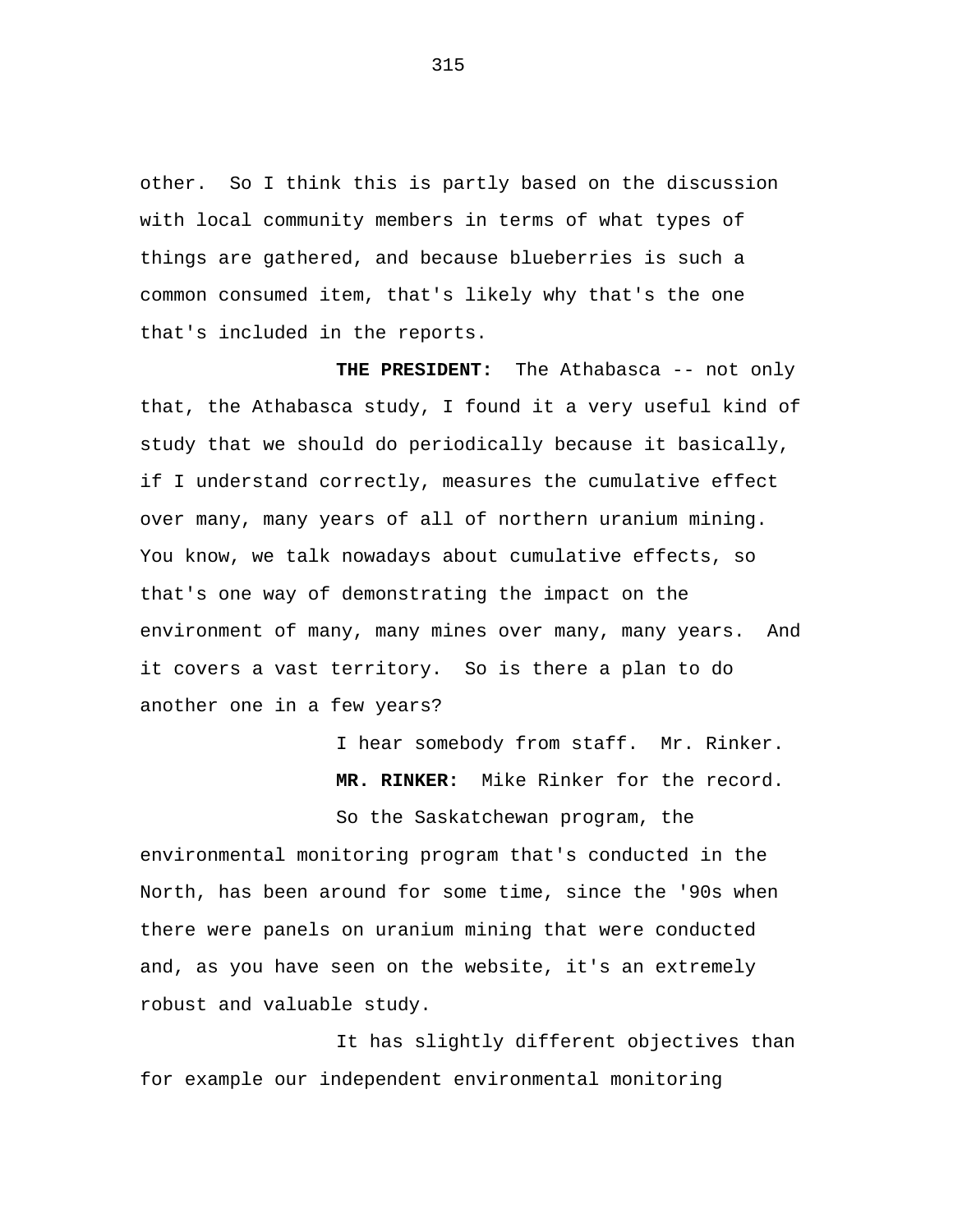program, which we also do in the north of Saskatchewan. We are looking at publicly accessible areas closer to the mines and this other provincial program is making sure communities are protected.

But we do see a relationship between the two, so we have a meeting on 20th of December with the coordinating manager of this program to look on how we can share resources and perhaps work together so the next rounds may be a bit more inclusive of CNSC and the province working together on this.

In addition, I would just note, similarly, Health Canada has a program for monitoring country foods and we are meeting with them on this Friday to look at better ways to coordinate and share our independent environmental monitoring data with their monitoring data to see if we can link it on our websites and find ways to be better informed.

**THE PRESIDENT:** Ms Velshi...?

**MR. MOULDING:** I'm sorry. Just on that point, I wanted to emphasize the technical program for the Eastern Athabasca. The last year it was completed was in 2015 and the next scheduled year is 2018. Every year there are country foods that are collected and provided. So the community country foods part of the Eastern Athabasca program runs every year and the samples that are provided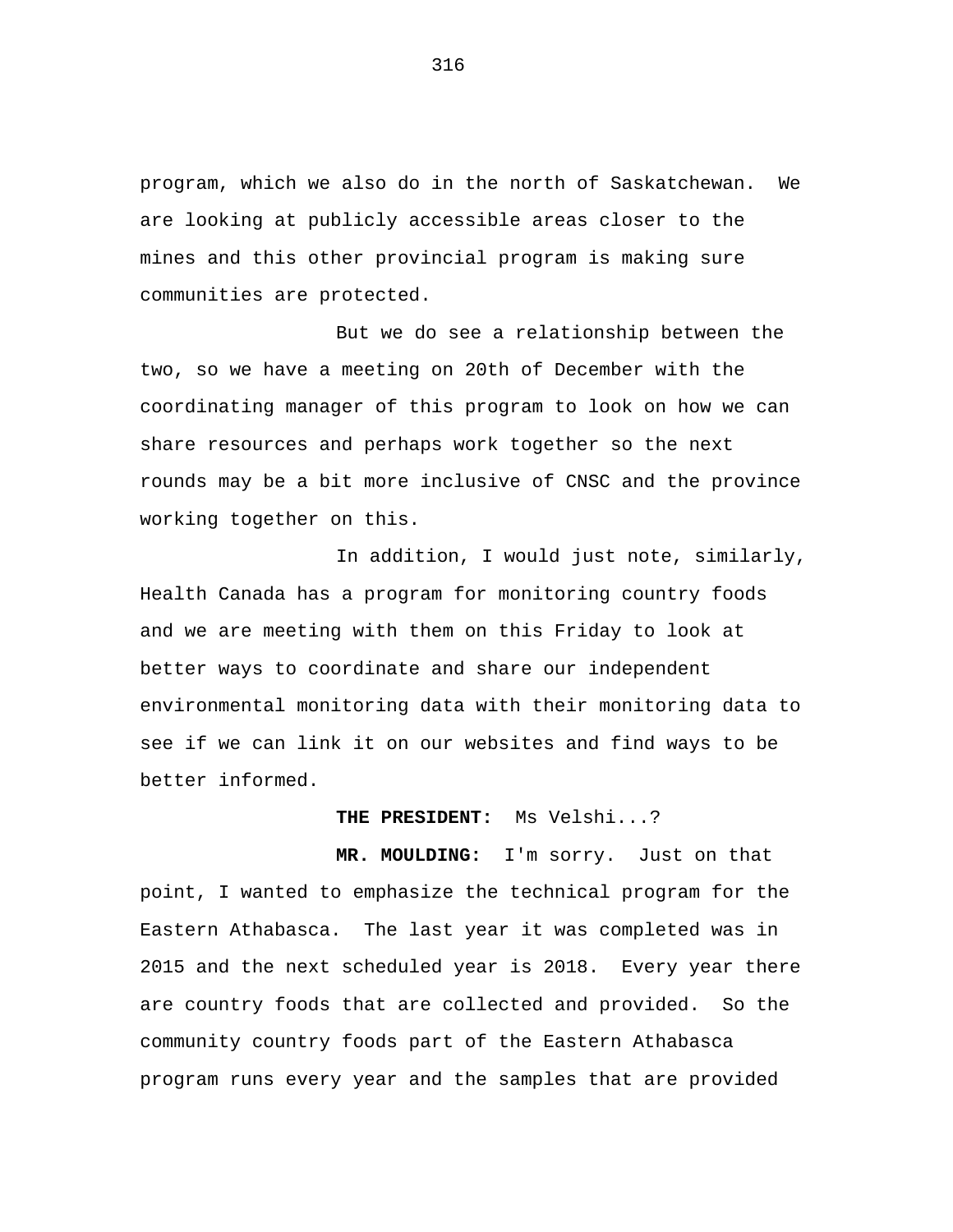to the CanNorth are run through the various analyses and results provided to the communities through visits and the website that you referred to earlier. That information is broadcast throughout the North.

**THE PRESIDENT:** Ms Velshi...?

**MEMBER VELSHI:** So just to follow up from that. Has that greatly increased the public's confidence in the safety of country foods and, you know, increased consumption of it? Maybe I will ask Dr. Irvine that.

**DR. IRVINE:** I think there's a lot of things that -- parts of the program that contribute to providing information to the community. I think engaging them in the discussions as it relates to things like what types of country foods should be gathered, locations where the procurement of those samples should be done, engaging community members, whether it's Elders or youth, in the procurement of the samples, I think is valuable, and then having confidence in the analysis and interpretation as well as the communication of that. I think that all goes together and so I think those are all important components of the Eastern Athabasca monitoring program.

I think it has likely contributed significantly to communities feeling somewhat more comfortable with that concept, but I think there may be times in which other information is made available through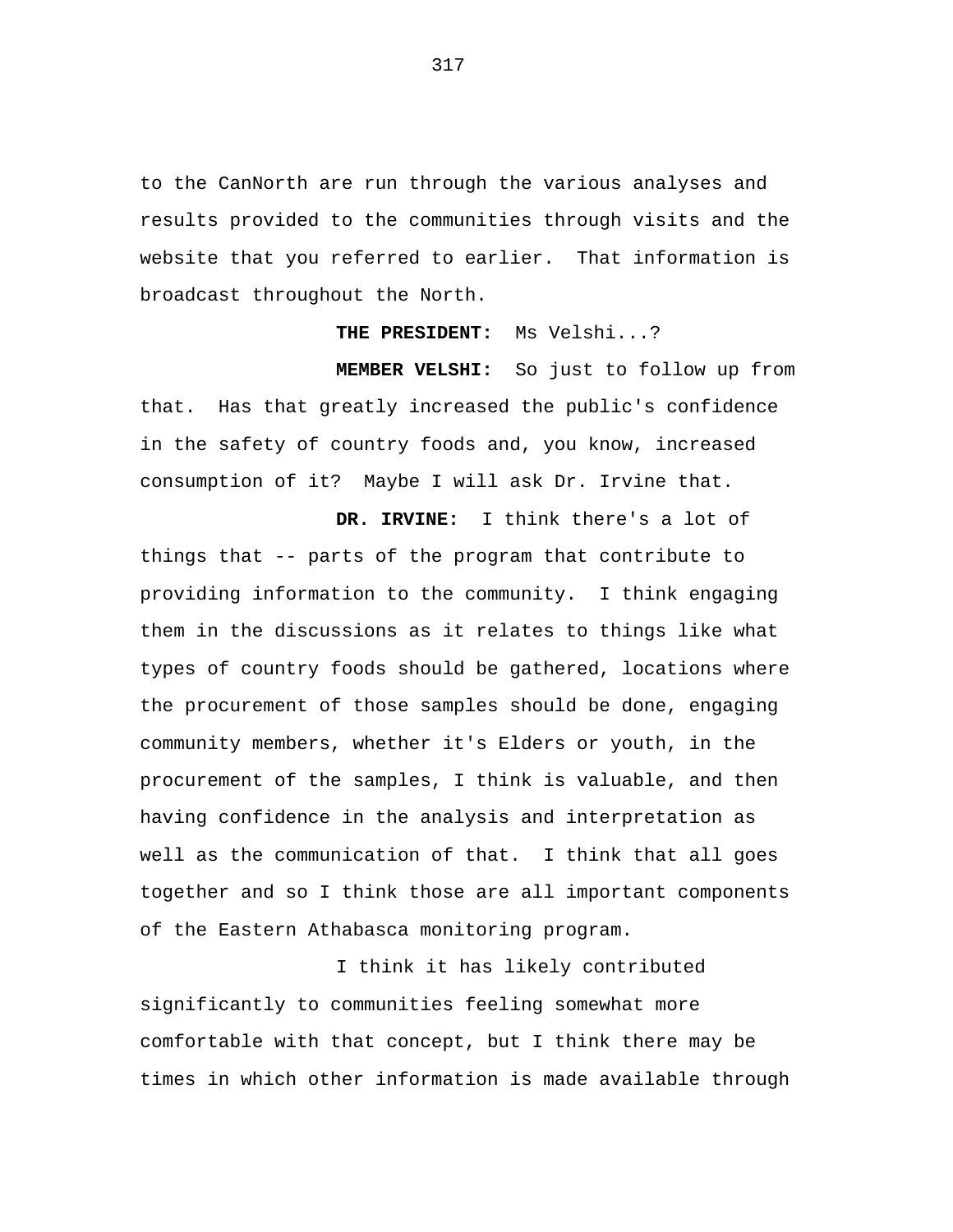other formats that may increase concern. So I think it shows the ongoing importance and value of this monitoring program to counteract maybe some misinformation that may come from elsewhere.

**THE PRESIDENT:** Dr. Irvine, I hope you will be with us for the next section where we are getting into some of those issues in a little bit more depth on some of the other facilities.

> **DR. IRVINE:** Yes, I will be here. **THE PRESIDENT:** Okay. Just checking. Dr. McEwan...? **MEMBER McEWAN:** That's it. **THE PRESIDENT:** Ms Velshi...? **MEMBER VELSHI:** No.

**THE PRESIDENT:** So I have a couple of them. On page 22, this annual average concentration of uranium in effluent -- so again, you know, I'm not going to even debate with you the unit, because the units are yet in other ones -- but here it's 2.5 mg/L but the objective is .1 mg. So when is this .1 mg going to kick in and maybe even become a national kind of a benchmark?

**MR. RINKER:** So the 2.5 mg/L is the provincial limit for effluent water quality for uranium. However, many years ago, about 15 years ago, uranium was considered by Environment Canada as something that was CEPA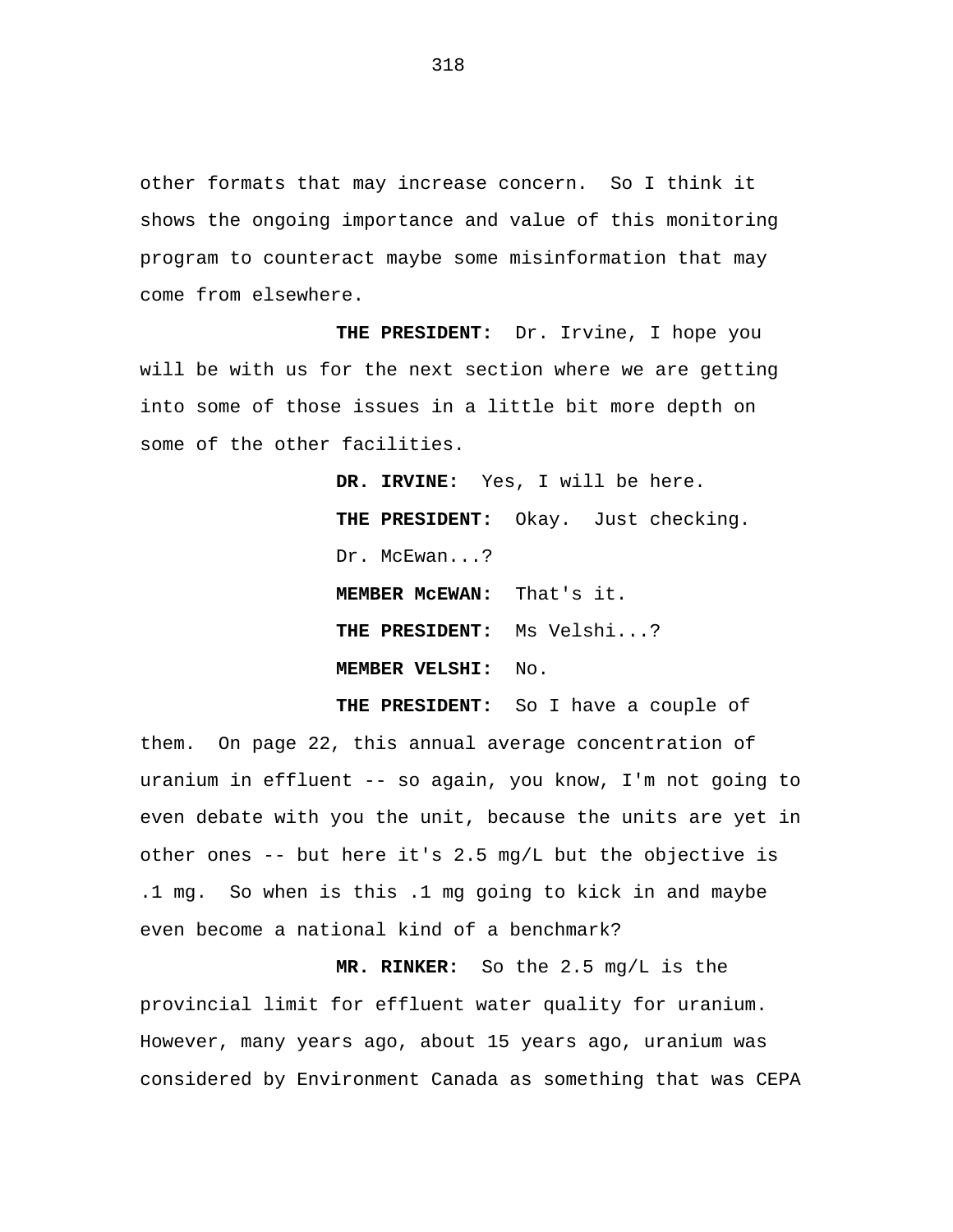toxic, it means considered a toxic substance under the *Canadian Environmental Protection Act,* and they worked with the CNSC to ensure mitigation measures are put in place to better control uranium from the uranium mines, particularly Rabbit Lake in this case.

And so out of that work -- there was quite a bit of work done by Cameco to put in treatment technologies and to bring down the releases of uranium from these facilities, and out of that work came an objective of 0.1 mg/L as a better control for uranium.

So it's related to uranium mines and I think if there is ever a uranium mine that we would be regulating, we would be using that same science to put in place what the release limit would be. So I think if you are looking for how it would be implemented across the country, I think it's really us that would be putting that into place and I think we would be using the same science.

**THE PRESIDENT:** Is it going to be us or Environment Canada who are going to kind of try to impose this as a standard?

**MR. RINKER:** Mike Rinker for the record. So the results of that collaboration with Environment Canada was for us to take the regulatory control and we put that limit into our licences, so it would be us.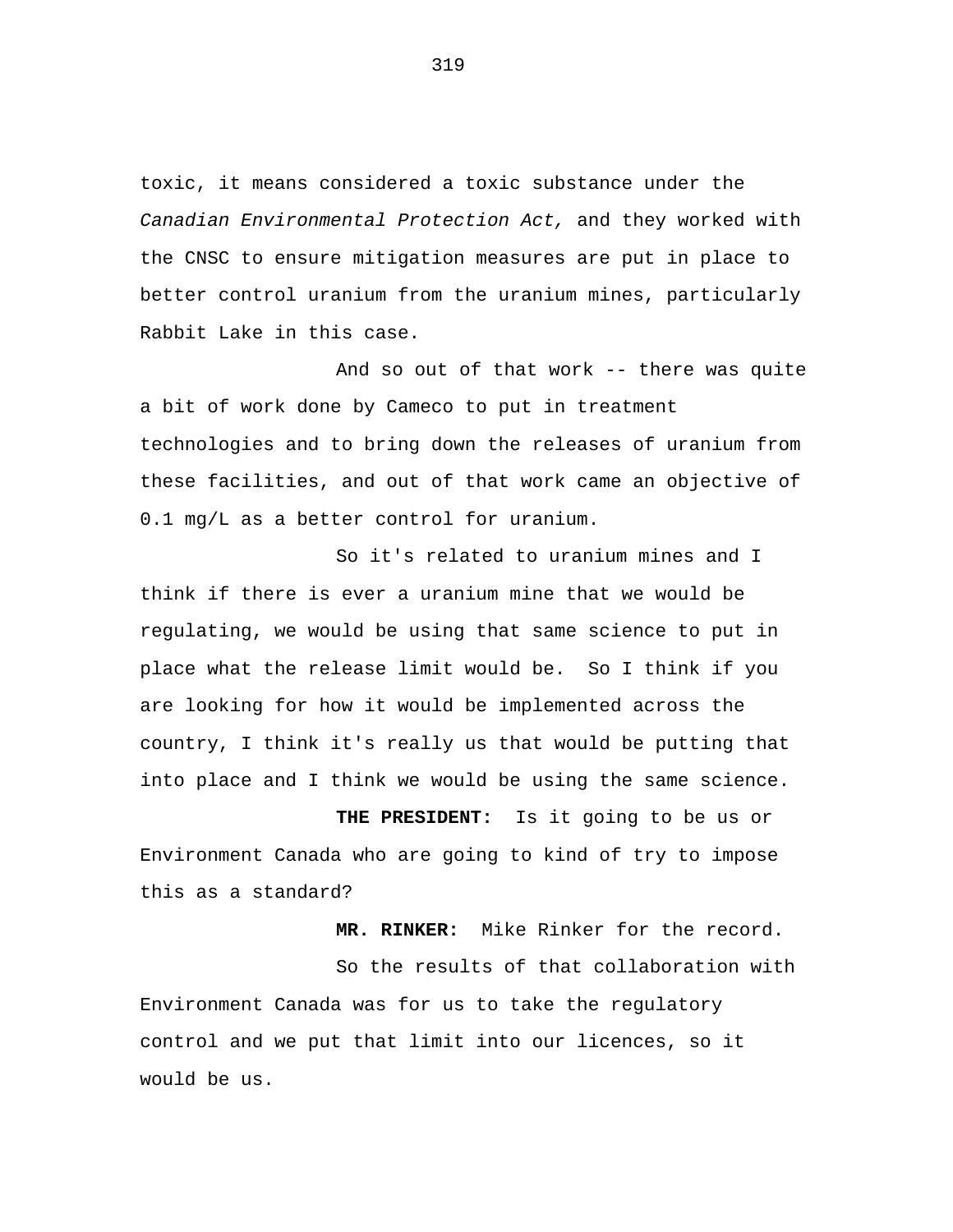**THE PRESIDENT:** The last question I have, and again it's associated with the reference level, this is on page 41 and it's with radon reference level. So explain to me what reference level we are talking about. Isn't radon very well -- I thought there were Health Canada limits on radon.

--- Pause

**THE PRESIDENT:** And while you are looking at that, since there is a limit in there, why is that not reflected in your table at 3.2? If you control all those references, why is radon not in there?

**DR. KWAMENA:** This is Dr. Nana Kwamena for the record. I am an Environmental Risk Assessment Officer with the CNSC.

So the Health Canada value that you mentioned is for indoor air quality and what we are providing to you in Figure 3.3 is referencing to outdoor locations. At the uranium mines and mills, radon is one of the constituents of concern, and so using the ICRP and the *Radiation Protection Regulations*, a derived a value of 60 Bq per metre cubed is used in terms of referencing the measured values to a value that is coincident with a member of the public being exposed to an incremental dose of 1 mSv. So it's to provide some context to the radon values that are measured.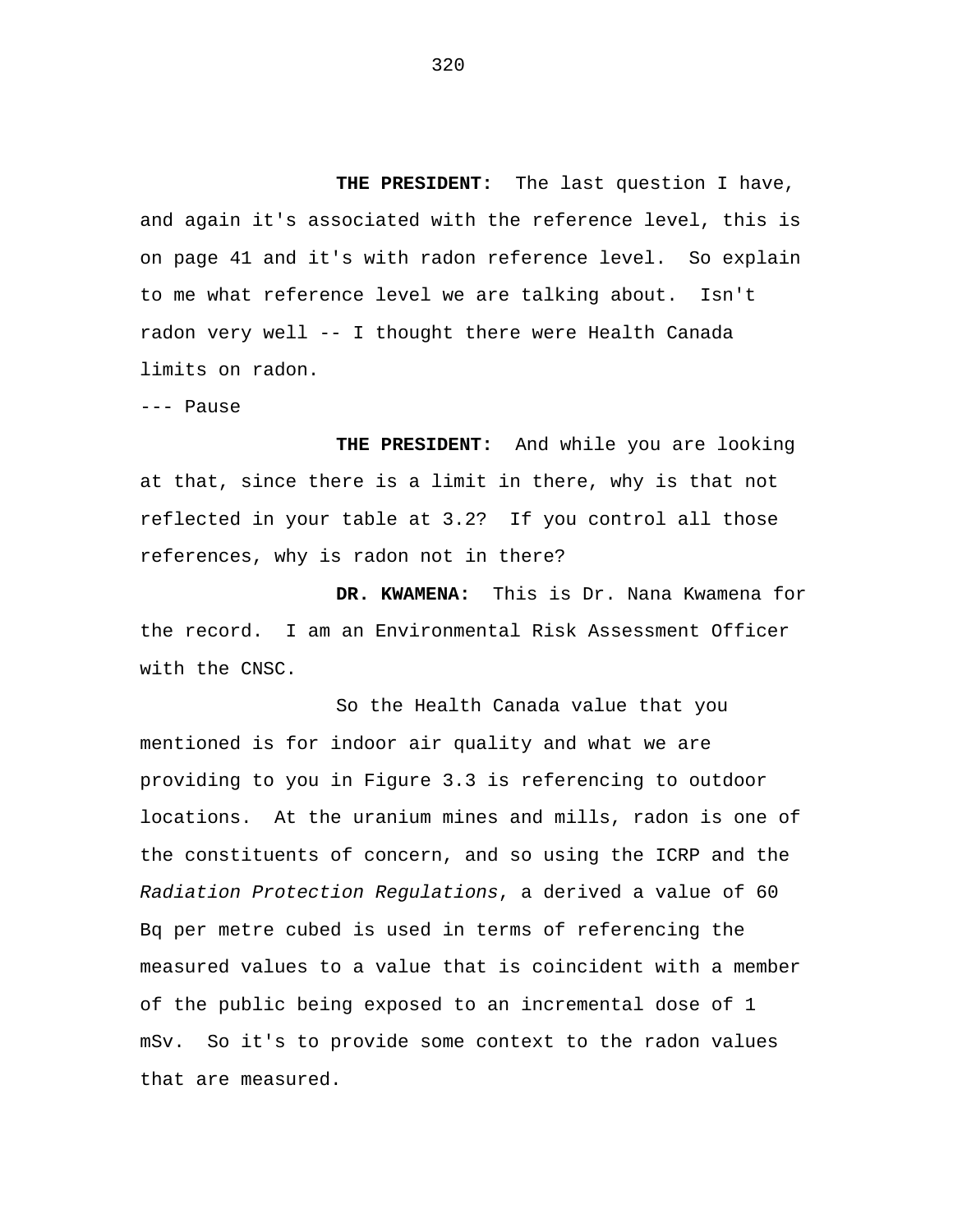**THE PRESIDENT:** So it's not the level in the mine itself?

**DR. KWAMENA:** This is Dr. Nana Kwamena for the record.

No, this is not the radon concentrations in the mine itself. This is an average value of the radon concentrations at various monitoring locations that are surrounding the mine, and the number and location of the mines varies by the different operations.

**THE PRESIDENT:** Well, what is it in the mine, in the mines themselves?

**DR. KWAMENA:** This is Dr. Nana Kwamena for the record.

So the radon concentrations near a vent or a stack would be significantly higher because that is near the source of the radon, but as you move away from that point source, the concentration decreases. And so when we are talking like hundreds of becquerels, becquerels per metre cubed, if you are near a source, you are getting down to background levels, which is between about 7.5 to 15 Bq per metre cubed within a few hundred metres of the facility.

**THE PRESIDENT:** I'm sorry, I'm a bit missing. I'm not looking for what goes through the stack. What I'm looking for is, is there a measurable in the mine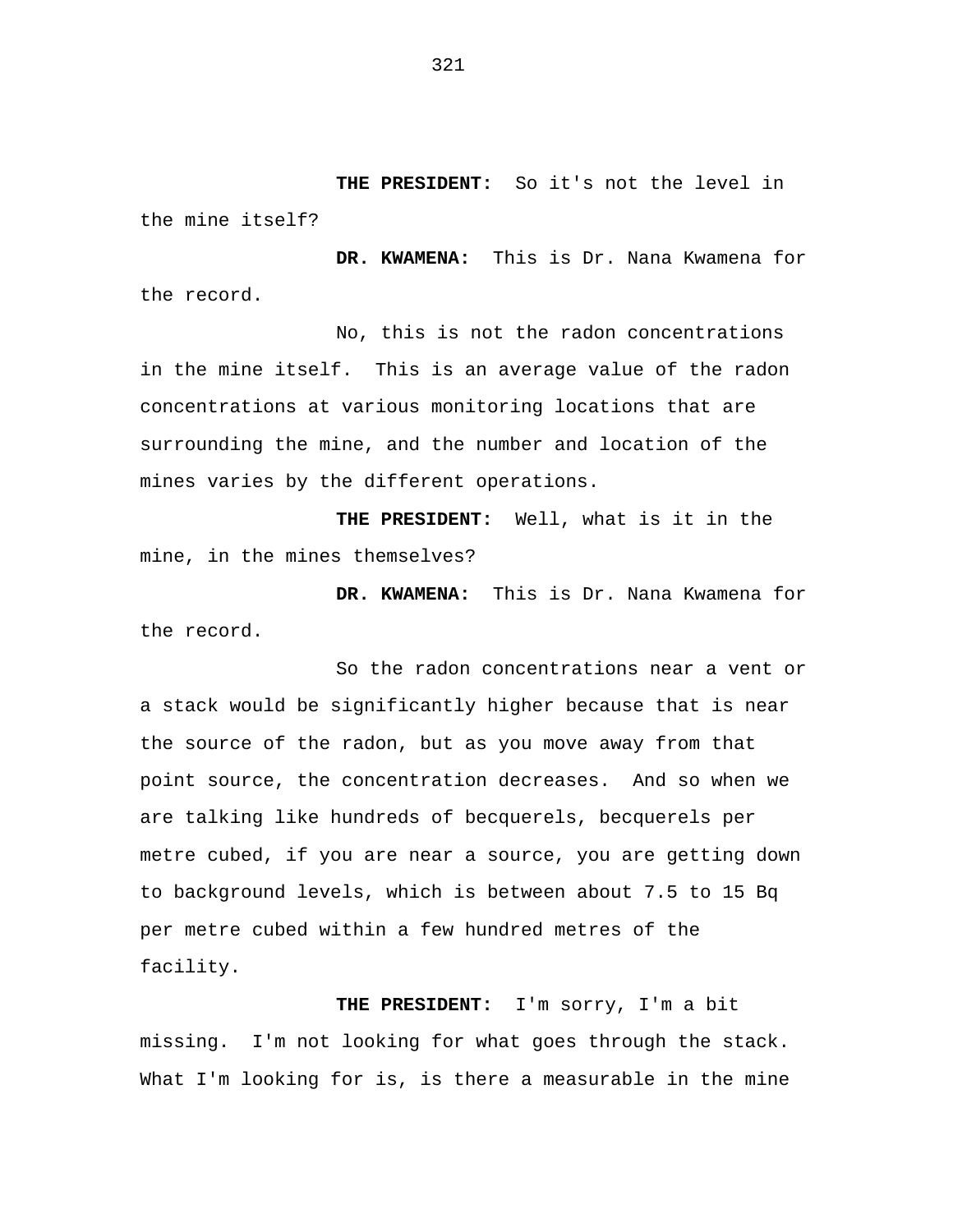itself, because many times the mining operation of uranium go out of their way to put in very high-powered ventilation systems to take away, to remove the radon out of this. Are there any traces left and how come it is not measured through the stack?

**MR. MOONEY:** It's Liam Mooney for the record.

With respect to the radon concentrations in the mine, it really does depend on the activities that you have ongoing and how much water, radon-bearing water you may have in play because of the different development or production activities that you might have. I think the important thing on the radon side is its expression, radon and its daughter products, on dose. And looking at how dose is well controlled at the underground mines is a product of the radiation protection programs that we have in place that carefully look at potential worker exposures and, as you mentioned in your question, the ventilation to ensure that workers are well protected.

**THE PRESIDENT:** You know, you measure practically everything inside a mine. It just seems to me strange that radon would not be one of the contaminations that you would actually measure.

> **MR. NAGY:** It's Kevin Nagy for the record. I think you had asked the question, do we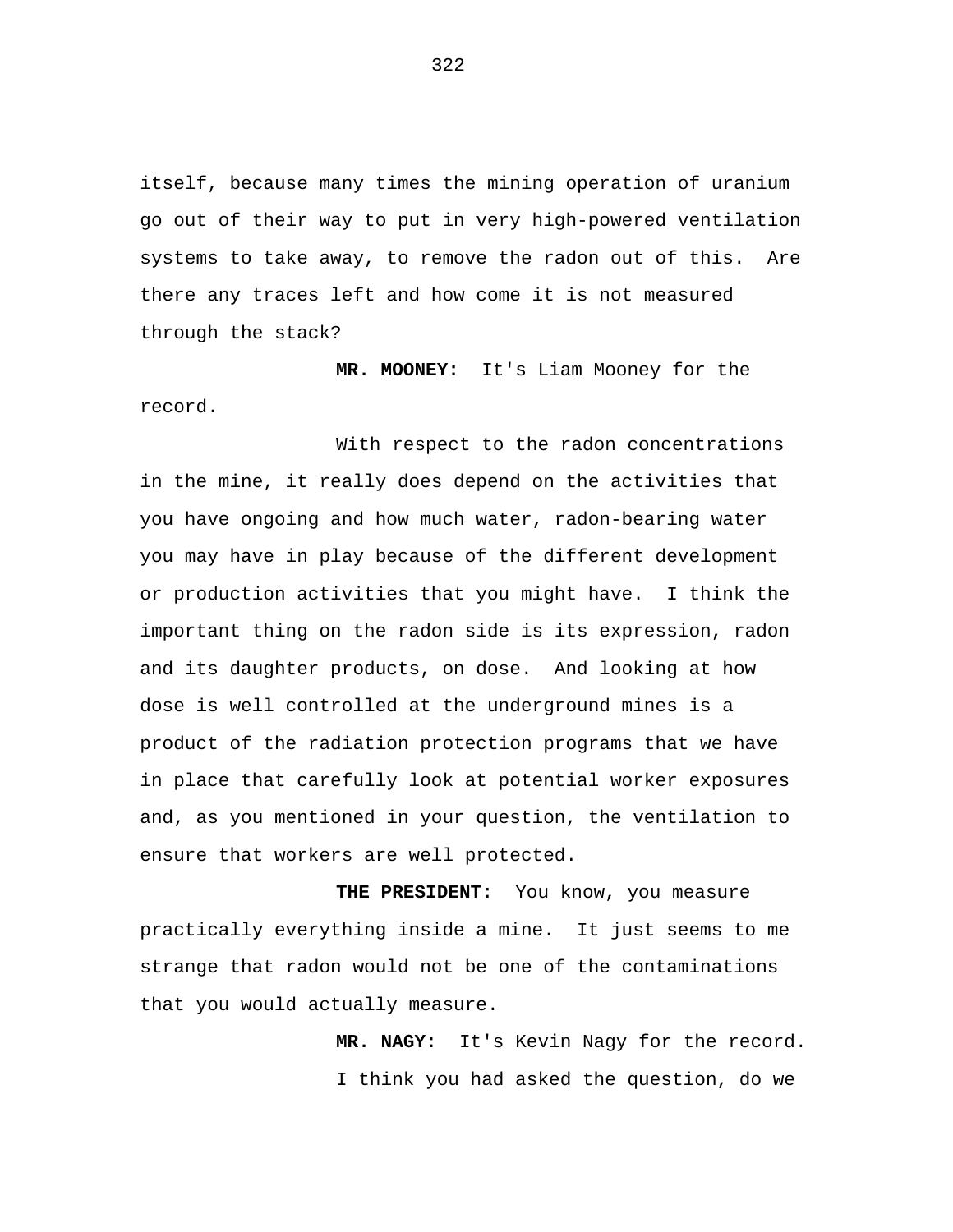measure what's coming up out of the mine, of the exhaust drifts. The original environmental assessments for the facilities did look at the different air emissions, you know, from the facilities and from the mines, and with respect to radon those were found to be not very significant. So the approach we have taken and what's in our licences for monitoring is we monitor the ambient levels of radon around the properties, around those vents, and compare those to background levels, and those generally are within background range at our facilities.

**THE PRESIDENT:** I still find it strange that there is a reference number rather than an actual limit set up by Health Canada, et cetera, or internationally.

> **MR. MOONEY:** Sure. **THE PRESIDENT:** Go ahead. **MR. MOONEY:** It's Liam Mooney.

I would like to ask Kirk Lamont to provide some further detail.

**MR. LAMONT:** Kirk Lamont for the record.

Just to get back to your question about the measurement of radon in the mine, we do measure radon in the mine as part of our monitoring program. As part of the radiation protection program, we do have concentration limits in our code of practice which dictate activities and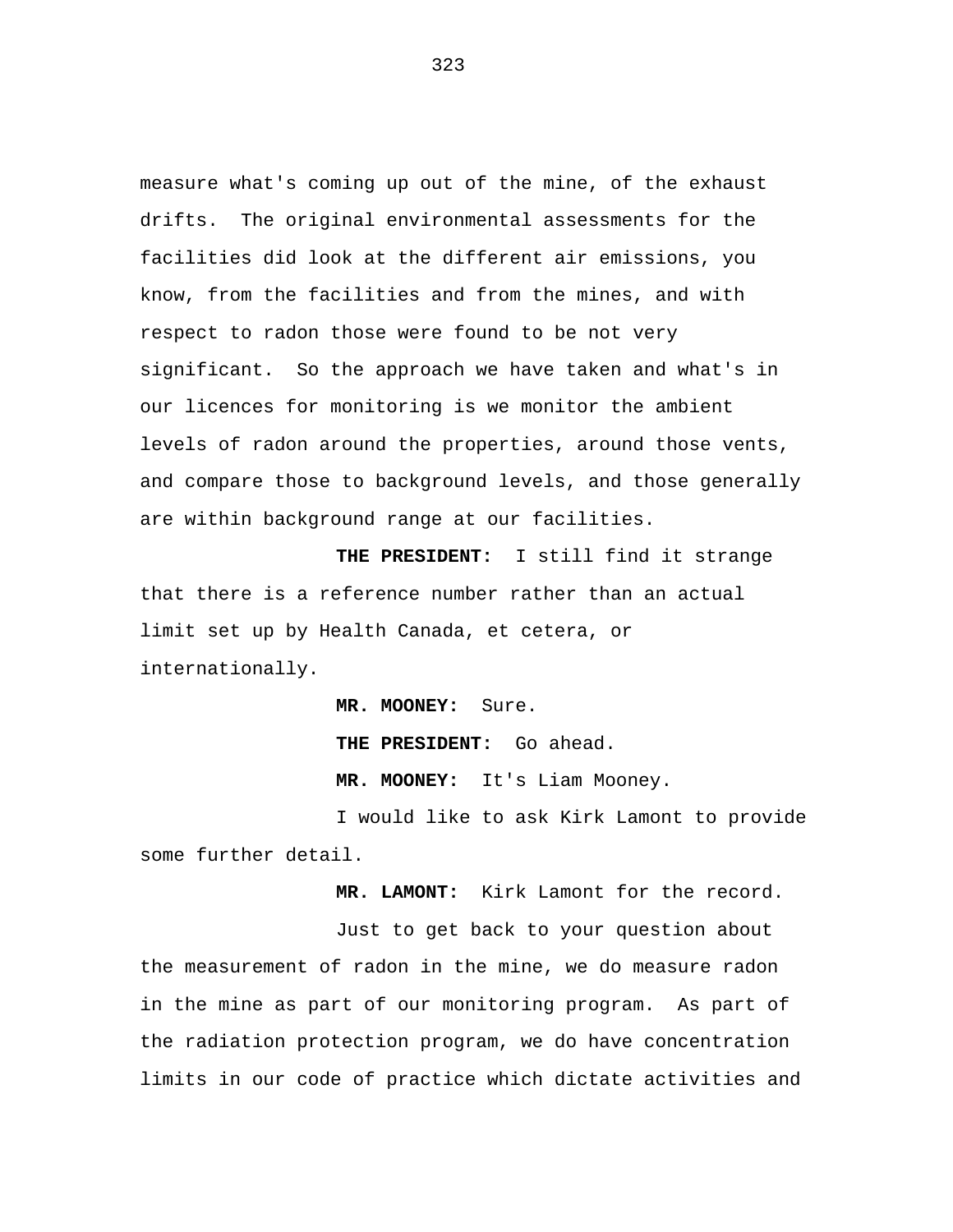actions we have to take based on the levels of radon in the mine. So it is a very active part of our radiation protection program.

**THE PRESIDENT:** I thought so. I'm just curious why it's nowhere to be seen in this document. Staff? Anybody?

**MR. LOJK:** Bob Lojk for the record. I would like to have William Stewart provide some background to this if he's able to.

**MR. STEWART:** Sure. William Stewart for the record, Senior Project Officer, Uranium Mines and Mills Division.

So as was mentioned, radon is measured in the mine. It is a factor that's -- the important thing is to get radon out of the mine, so it's captured through the ventilation or removed, and the radon progeny is the factor of concern for worker dose. So the important part about radon is identifying it and that is why it is measured on a daily basis, determined what the concentrations are to ensure the ventilation is sufficient to remove it from the operation, and then radon progeny is the factor of concern for actual worker dose. Does that answer the question of concern?

> **THE PRESIDENT:** Thank you. Anything else? Okay.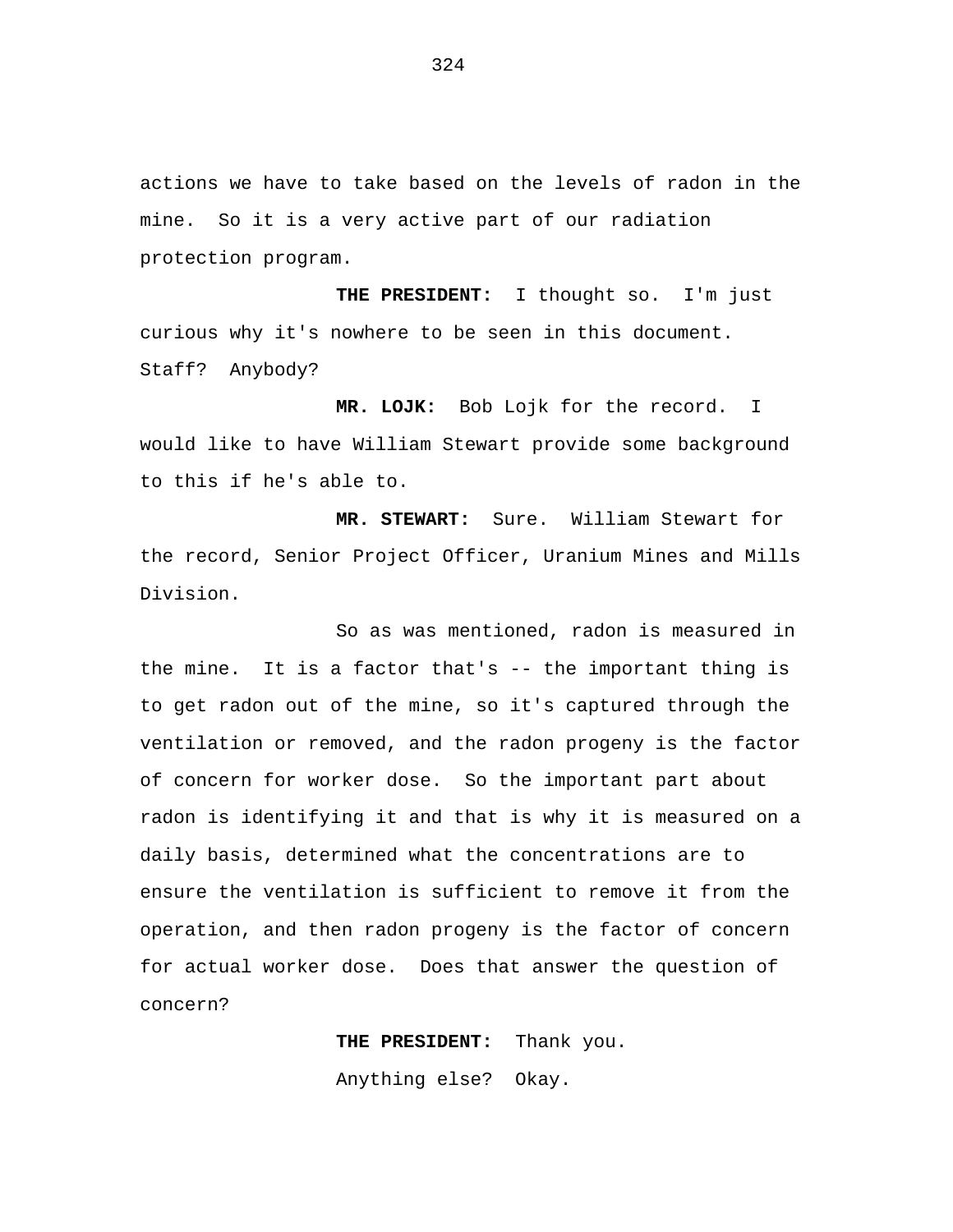--- Pause

**THE PRESIDENT:** Okay, we will take a 10-minute break and we will come back for the next part. Thank you.

--- Upon recessing at 6:05 p.m. / Suspension à 18 h 05

--- Upon resuming at 6:23 p.m. /

Reprise à 18 h 23

**MR. LEBLANC:** So before we proceed with the second part, I would like to now do the roll call of the people who may have been able to join us.

So I would like to verify if the representative from the Ontario Ministry of the Environment and Climate Change, either Mrs. Faaren or Mr. Dagilis, are you with us?

> **MR. DAGILIS:** Yes, it's Trevor Dagilis. **MR. LEBLANC:** Great. Thank you very much. **MR. DAGILIS:** Thank you.

**MR. LEBLANC:** How about Mr. Reitzel from the Ministry of Northern Development and Mines? No, we will try you later.

> Mrs. Berthelot from BHP Billiton? **MS BERTHELOT:** Yes, I'm here.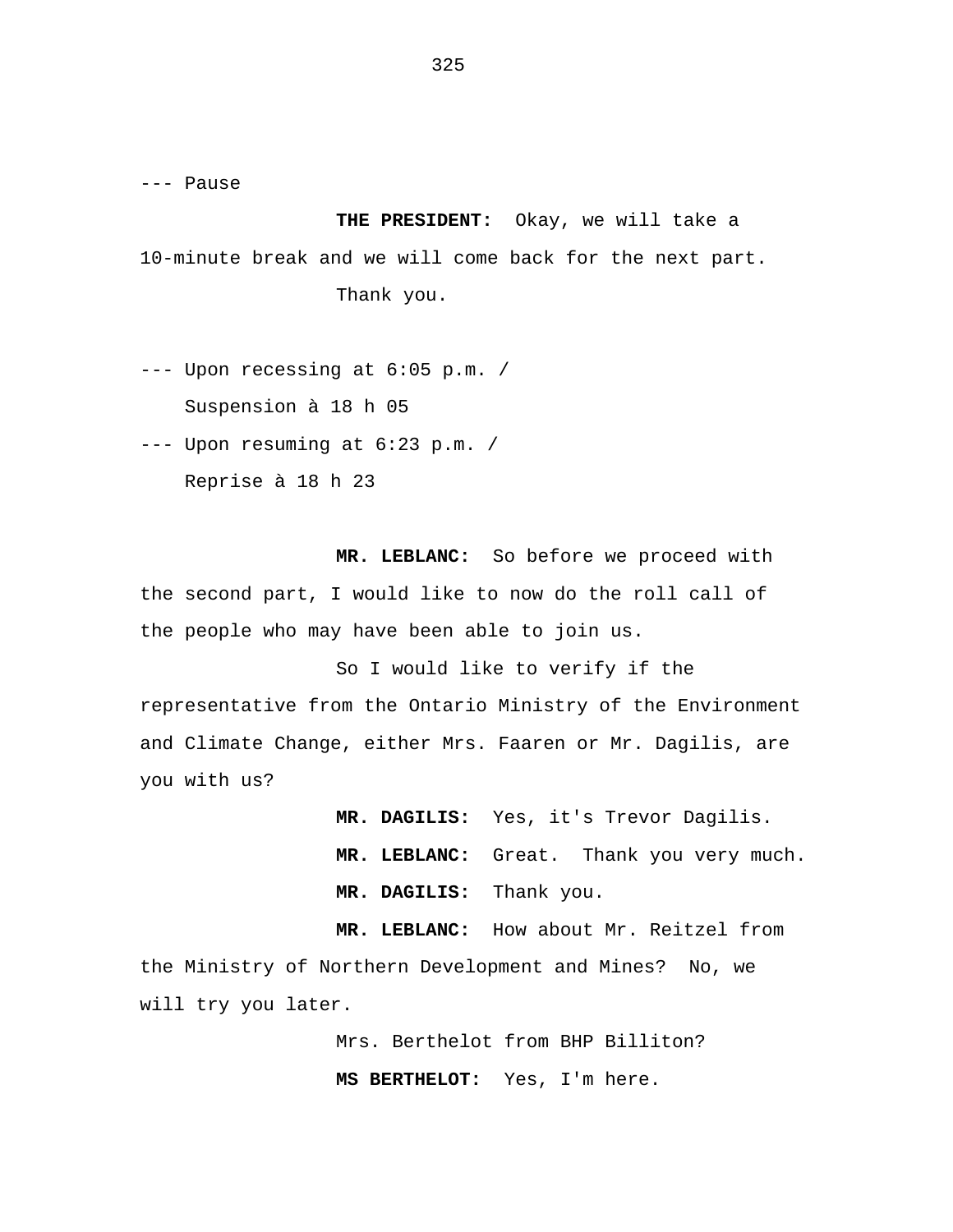**MR. LEBLANC:** Good afternoon. Mr. Andy Poole with EWL Management? Mr. Paul Brugger from Barrick Gold? Mr. Ian Wilson or Skye Kettleson or Mr. Chris Reid from the Saskatchewan Research Council? **MR. WILSON:** Ian Wilson is here on the call. **MR. LEBLANC:** Thank you very much. Mr. Ron Breadmore with Indigenous and Northern Affairs Canada? **MR. BREADMORE:** Yes, I'm still here.

**MR. LEBLANC:** Thank you very much. And Ms Janet Lowe with Denison

Environmental?

**MS LOWE:** Yes, I'm here. **MR. LEBLANC:** Thank you very much. Mr. President...?

**THE PRESIDENT:** Okay, back to staff for the next part of the presentation.

**MS TADROS:** Thank you. Haidy Tadros for the record.

So this section provides information on CNSC's oversight of uranium mine and mill sites undergoing remediation and sites that have been decommissioned and are under long-term care and maintenance.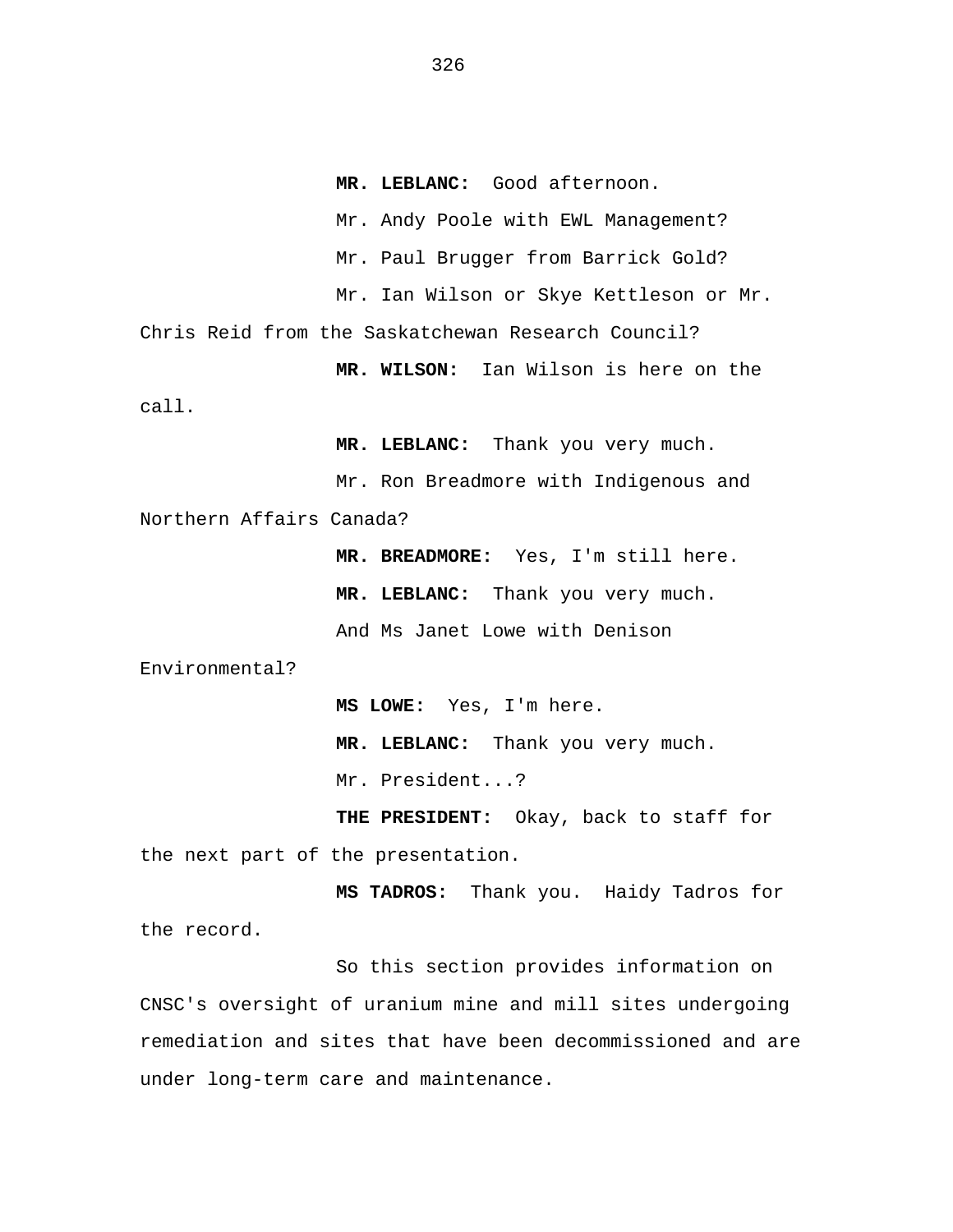This part of our presentation provides background information and performance highlights for 2015 for the active remediation projects, followed by the decommissioned sites.

This map shows the locations of active remediation projects and decommissioned uranium mine and tailing sites in Canada.

There are three sites currently undergoing remediation, the Gunnar mine site and Lorado tailing site which are located in Saskatchewan, and the Deloro mine site located in Ontario.

There are 10 decommissioned sites listed on the left of this figure. They are all located in Saskatchewan and northern territories and Ontario.

I will now pass the presentation to Dr. Karina Lange to provide information and to walk you through the slides on the active and decommissioned mine sites.

**DR. LANGE:** Good morning. My name is Dr. Karina Lange and I am a Senior Project Officer for the active remediation projects and decommissioned sites, or for most of them.

The following section will provide you with information on performance highlights for the active remediation projects.

The objective of active remediation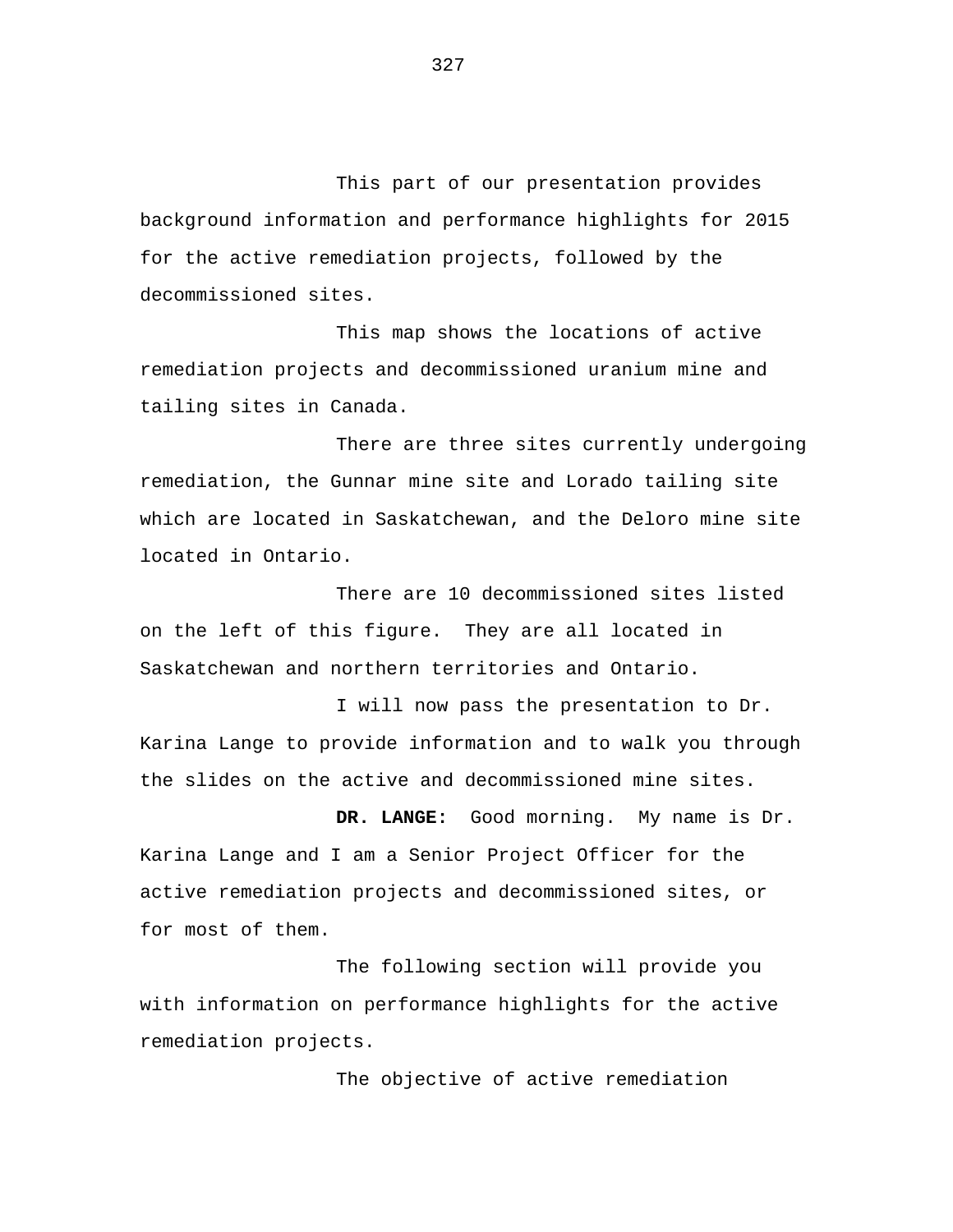projects is to establish long-term stable conditions, ensuring the safe use of the site for both current and future generations. Active remediation projects consist of ongoing cleanup activities using full-time staff and contractors and of frequent monitoring and reporting on licence requirements.

The legacy Gunnar mine and mill site is located approximately 600 kilometres north of Saskatoon on the north shore of Lake Athabasca. The Gunnar mine began operations in 1955 and was closed in 1964. The ownership of the site then reverted to the Province of Saskatchewan.

The Saskatchewan Research Council is carrying out the remediation of the Gunnar site, which was authorized by the Commission in January of 2015. The remediation project consists of the cleanup of mine tailings, waste rock piles, an open pit, mineshaft and demolition debris.

Following a public hearing in September of 2015, the Commission approved the partial removal of a licence hold point that allows SRC to implement the remediation plans for the tailings area. In November of 2016 this year, the Commission approved the removal of the remainder of that hold point to allow for all remediation activities to take place.

SRC's objective is to complete all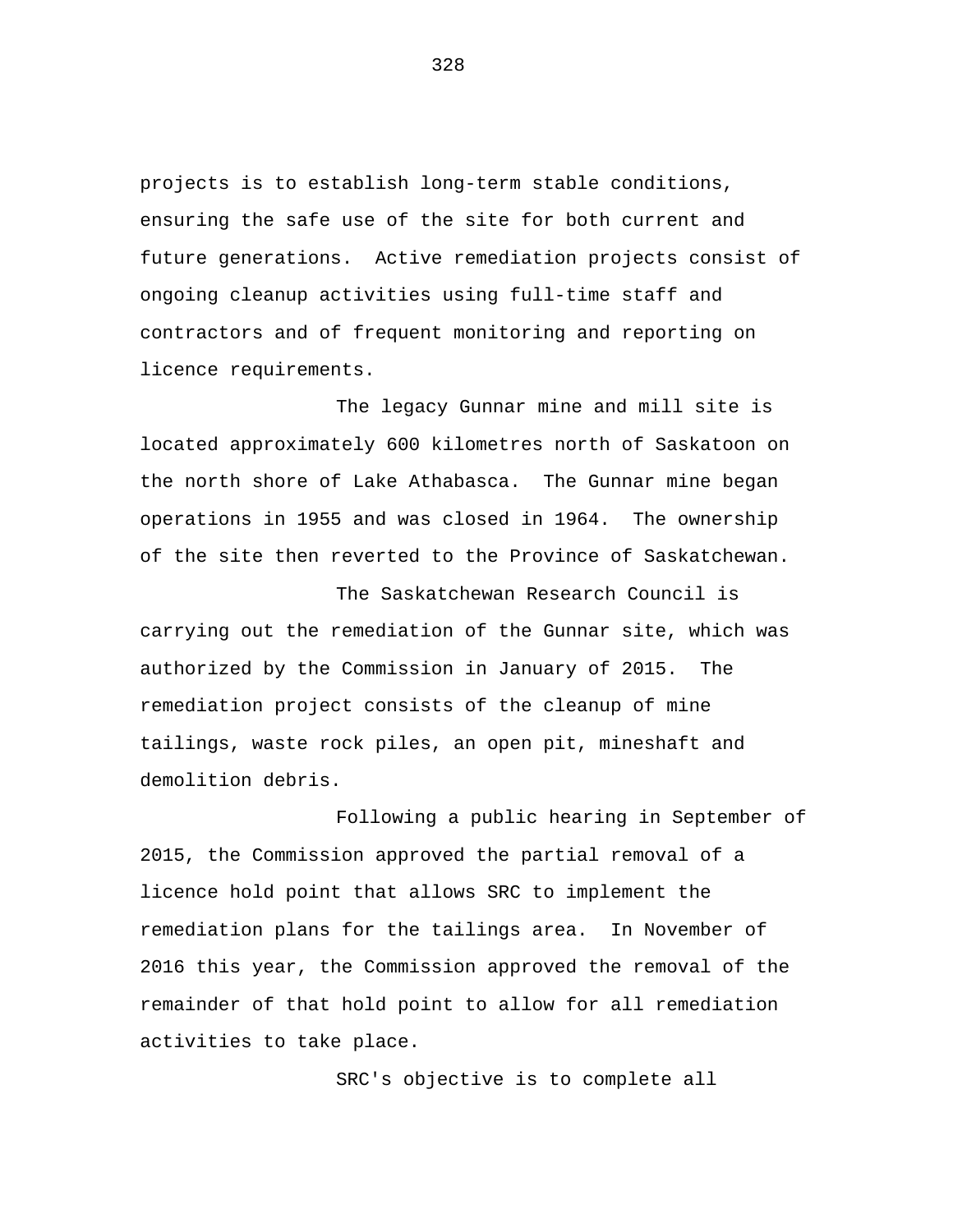remediation activities by 2023 and enter into a long-term monitoring and maintenance phase for approximately 10 years. The site is expected to be transferred to Saskatchewan's Institutional Control Program in 2035 upon approval by the Commission.

The Lorado tailings management site is located 8 kilometres south of Uranium City, Saskatchewan. The Lorado mill operated between 1957 to 1960 and was closed with minimal decommissioning in 1961. At the end of operations at Lorado, the uranium mine tailings covered an area of about 15 hectares, including some tailings that were submerged in the adjacent Nero Lake.

The Saskatchewan Research Council is remediating the site on behalf of the Province of Saskatchewan. At the end of 2015, SRC completed remediation of the Lorado site. This included lining of Nero Lake to raise the pH and covering the mine tailings with an engineered cover. This work took approximately two years to complete.

In 2015, CNSC staff verified that remediation followed engineering design plans and that other remediation measures were performing as expected. The next step is for the site to enter the long-term monitoring and maintenance phase, which will last for approximately 10 to 15 years. It is expected that the site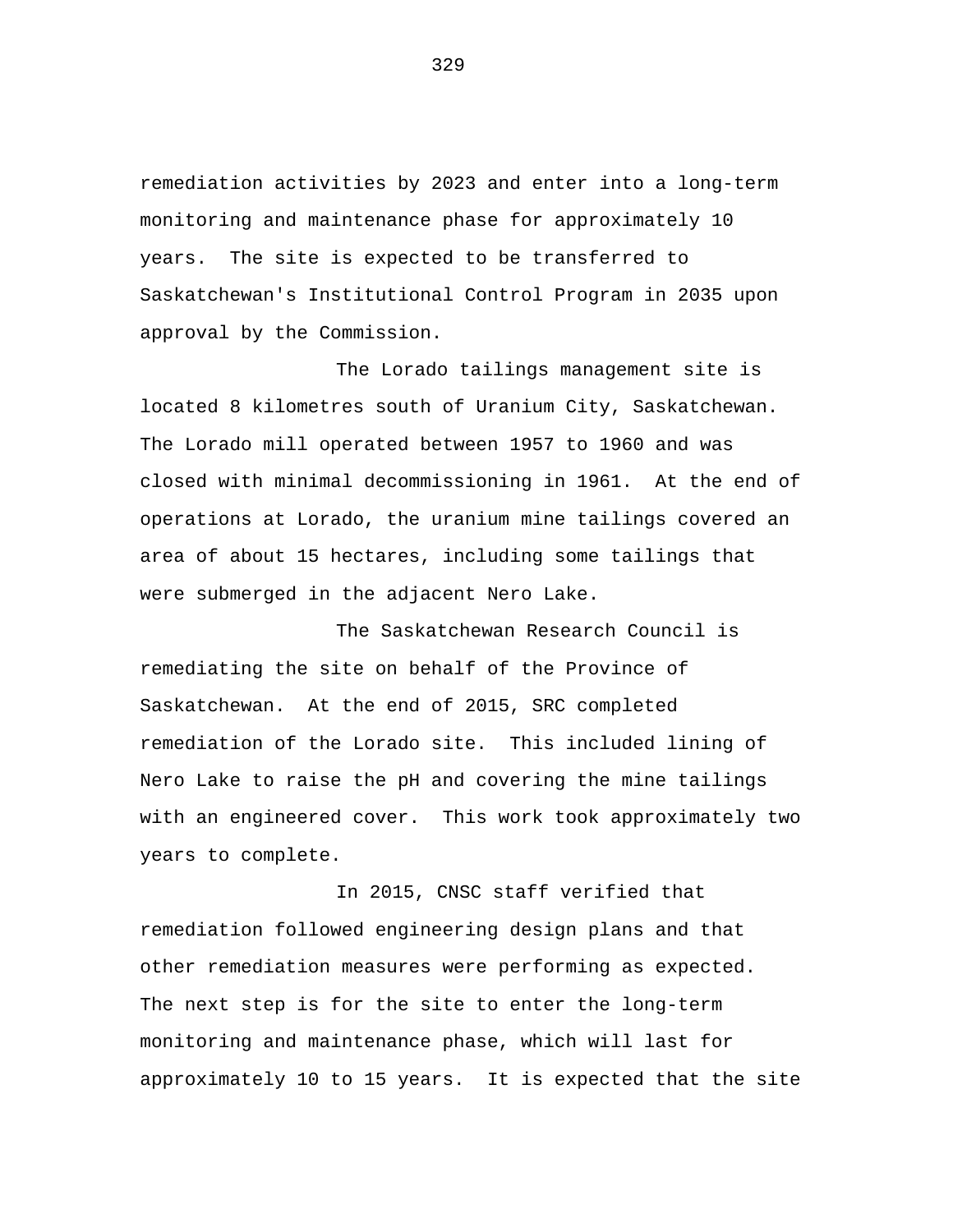will be transferred to the Province of Saskatchewan's Institutional Control Program in 2030 upon approval by the Commission.

The Deloro mine site is located approximately 65 kilometres east of Peterborough, Ontario. This site was an abandoned gold mine and later operated as a smelting and processing site where some of the wastes produced contained very low levels of radioactive waste.

In 2009, CNSC issued the Ontario Ministry of Environment and Climate Change, MOECC, a licence to remediate the Deloro site which is valid until December 2016. MOECC has applied for a short-term renewal of this licence.

The remediation at the Deloro mine site was organized into three cleanup projects: the tailings area, the industrial and mine area, and the Young's Creek area. Remediation of the tailings area has been completed, remediation of the industrial mine area is nearing completion, and remediation of the Young's Creek area is approximately 60 percent complete. The main contaminant of concern at the site is arsenic and arsenic continued to be above CCME objectives in Young's Creek in 2015.

There were no exceedances of any radionuclides in surface waters at or near the site in 2015. CNSC staff inspections verified that the constructed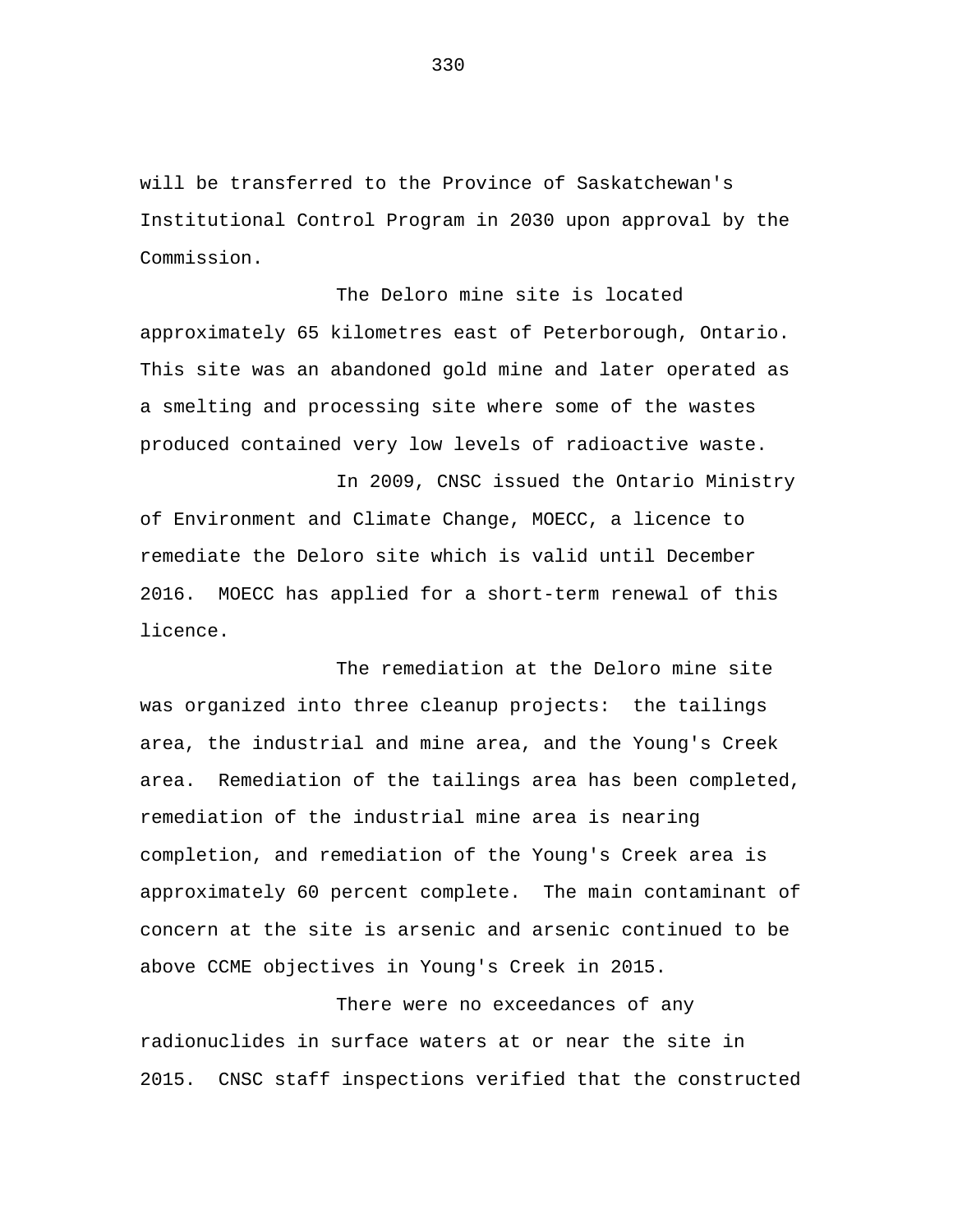waste facilities complied with design objectives and met CNSC regulatory requirements.

In July of 2016, MOECC applied for the conditional release of the Deloro site from CNSC's regulatory oversight. Public Commission proceedings on this matter are planned for next year in 2017.

This table shows the licensing and compliance effort from CNSC staff in 2015 for the active remediation projects.

In 2015, CNSC staff spent 108 person-days on licensing activities and 316 person-days on compliance activities. There was one Commission hearing for a licence condition for the Gunnar remediation project in 2015. Additional compliance efforts were required for Deloro due to a CNSC order which is discussed in more detail later in this presentation.

CNSC staff performed six compliance inspections at the remediation sites. Findings resulting from these inspections were provided to the licensee immediately in preliminary reports, followed by detailed inspection reports. All enforcement actions arising from these inspections were recorded in the CNSC Regulatory Information Bank and all items have been closed.

For 2015, CNSC staff rated all applicable SCAs as satisfactory for the active remediation projects in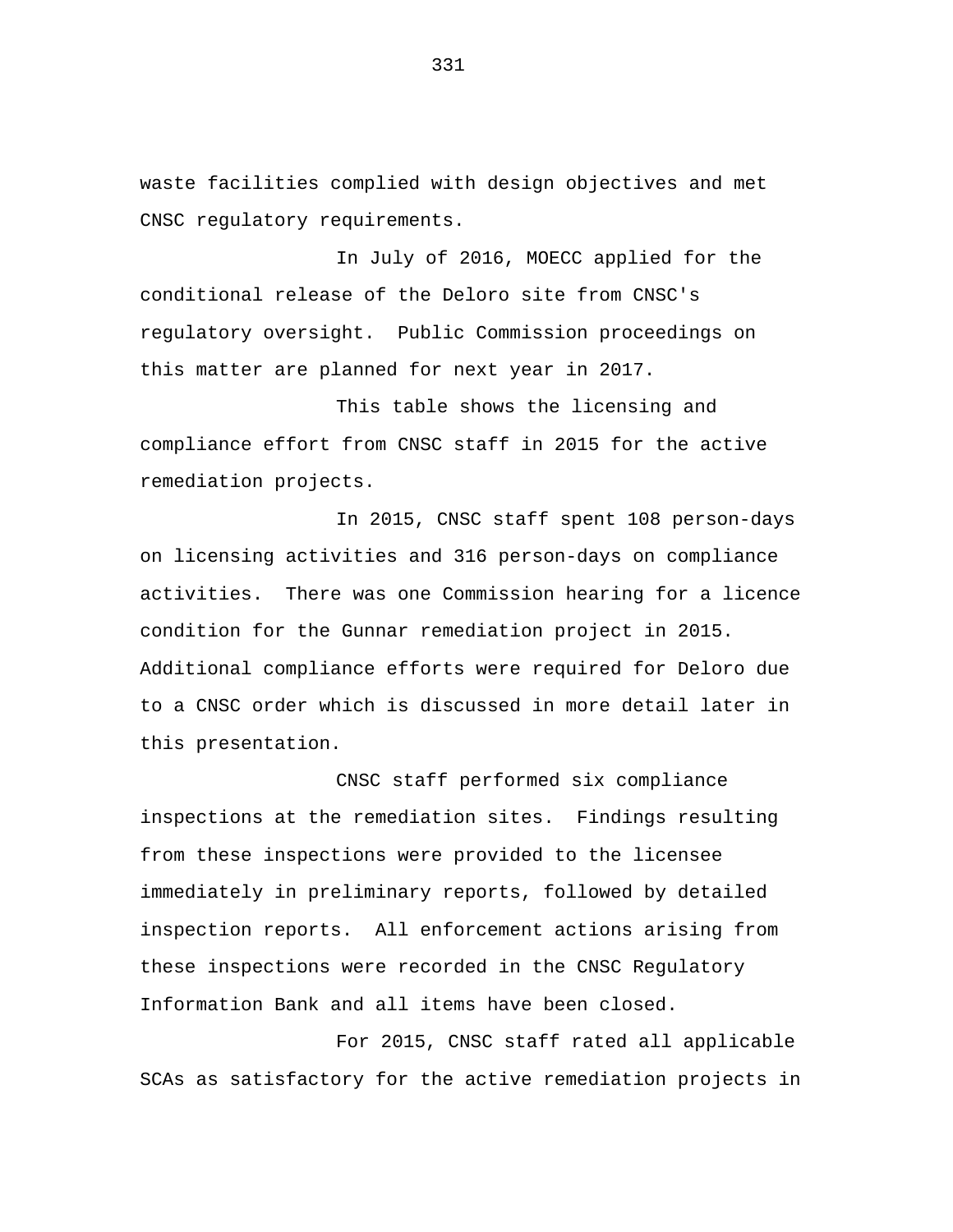decommissioned sites, except for Deloro mine site's management system SCA which received a rating of below expectations.

This report focuses on radiation protection, environmental protection and conventional health and safety, the three SCAs which cover many of the key performance indicators for these sites.

For the Gunnar site, the safety and control areas for management systems, operating performance and physical design were not rated because remediation activities had not yet begun and there were no workers full-time onsite.

This graph shows the maximum and average individual effective doses measured for workers at each of the three remediation projects in 2015.

The maximum individual effective dose to a NEW was 1.35 mSv at the Lorado remediation project. The annual average individual effective doses and the maximum individual effective doses at the three sites were well below the annual limit of 50 mSv in 2015. CNSC staff's compliance activities verified radiation doses were kept ALARA and workers were being protected.

CNSC staff rated the 2015 performance of all remediation projects for the environmental protection SCA as satisfactory. CNSC staff are satisfied that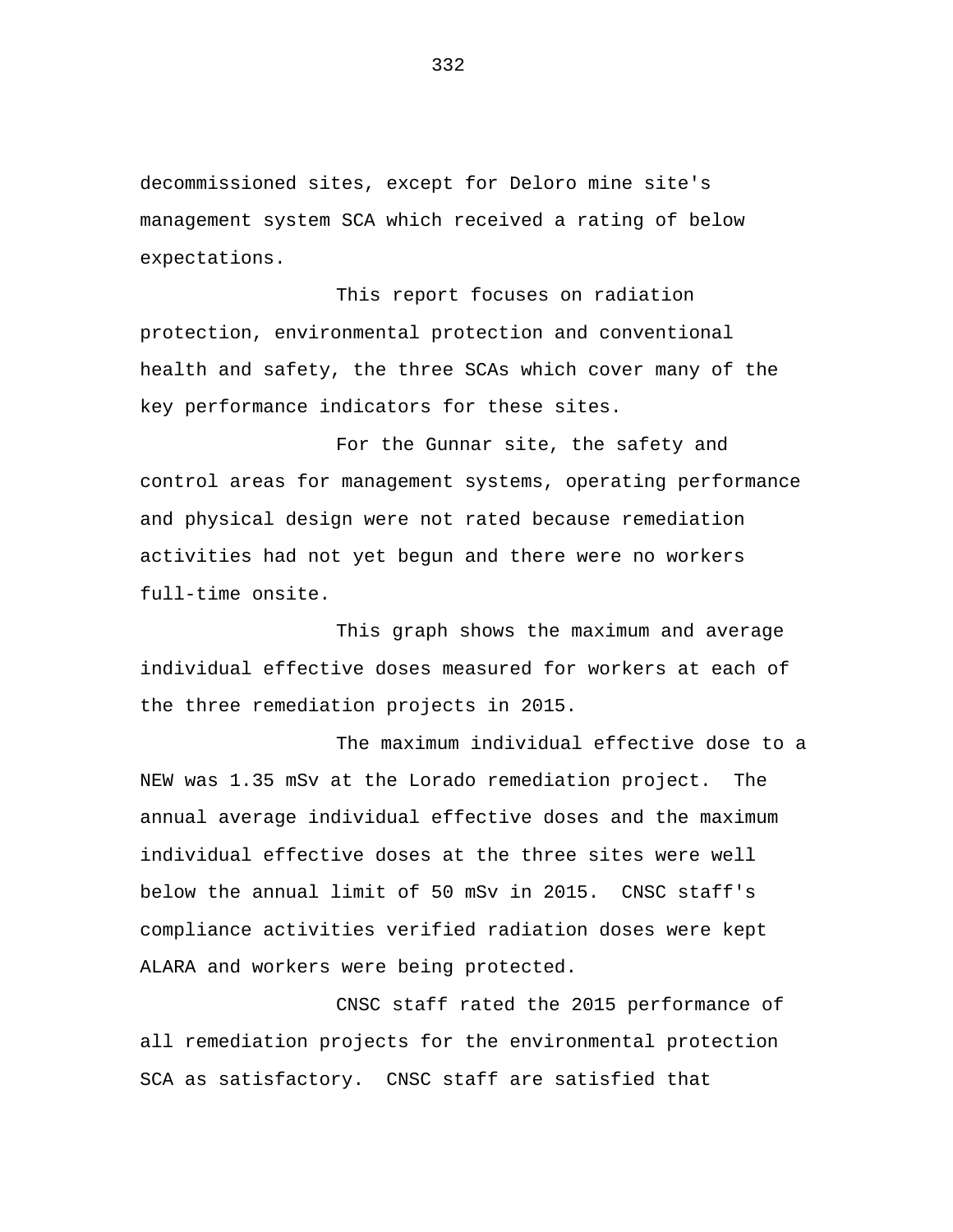environmental protection programs for all remediation projects were effectively implemented and met regulatory requirements.

The purpose of environmental monitoring at these sites is twofold. First, it serves to ensure the environment is protected during remediation activities and, second, additional data is used as a baseline to measure the effectiveness of remediation performance verification.

Lost-time injury statistics are a key measure of licensee performance. There were no lost-time injuries at any of the remediation projects in 2015.

The rating for this safety and control area also considers occupational health and safety programs and their implementation onsite and the workers' awareness of these programs. All sites maintained an effective occupational health and safety program that protects workers, contractors and visitors to the site. The rating for conventional health and safety at all three sites was satisfactory in 2015.

As mentioned, CNSC staff rated management systems at the Deloro remediation project as below expectations. Following the release of non-radiological wastewater to the environment, CNSC issued MOECC an order to stop activity in the Young's Creek area and address issues related to water management in June of 2015.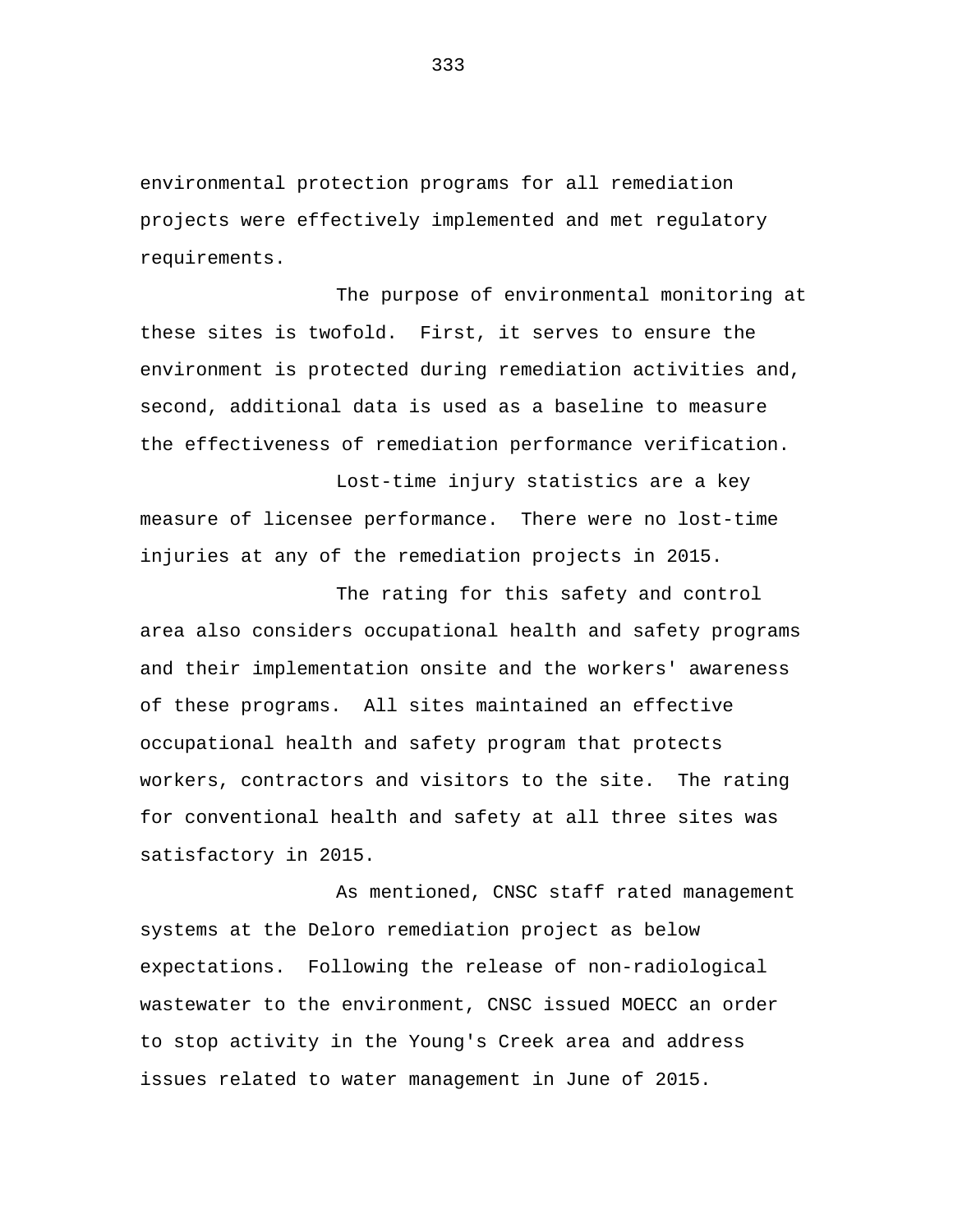CNSC staff reviewed and assessed the circumstances leading to the release and determined the underlying cause to be linked to unclear roles and responsibilities and poor contractor oversight, areas covered under the management system SCA. MOECC complied with the order and following several follow-up inspections, CNSC staff determined that MOECC met all of the conditions of the order and that remediation work in that area could resume.

Subsequently, in March of 2016, the order was closed. CNSC staff have continued to closely monitor this area to ensure the licensee continues to meet regulatory expectations. CNSC staff confirmed through site inspections that the situation at the site has significantly improved. This update closes Commission Action number 8491 related to the Deloro order.

In 2015, CNSC staff's compliance activities concluded the following. All applicable SCA's were satisfactory, with the exception of Deloro; radiation protection programs adequately controlled radiation exposures, keeping doses ALARA; environmental protection programs were effective at protecting the environment; and conventional health and safety programs continued to protect workers.

The next part of the presentation focuses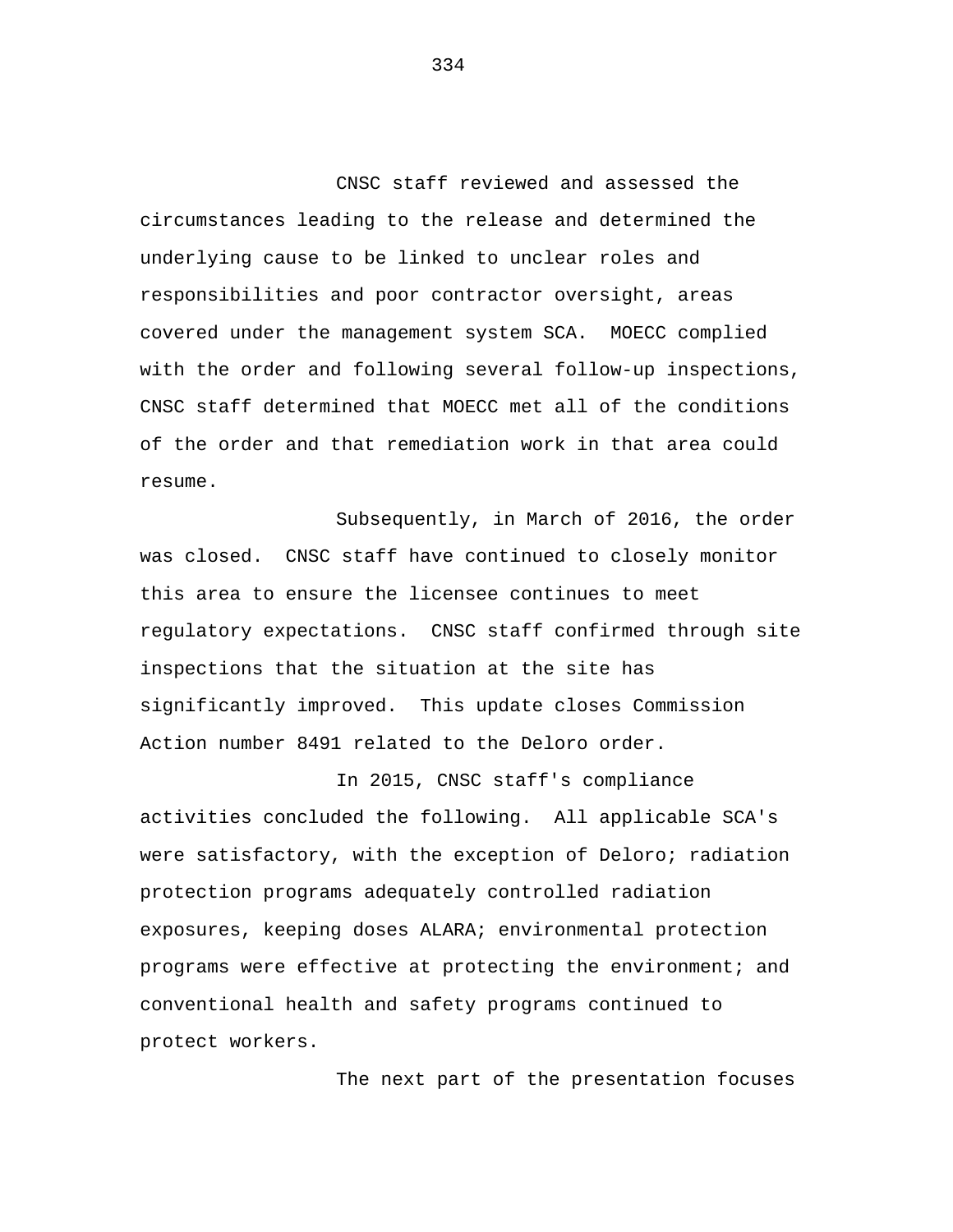on the 10 licensed decommissioned uranium mine and mill sites in Canada.

Activities at decommissioned sites consist of routine monitoring and maintenance activities and in most cases there are no permanent staff onsite. All sites, with the exception of Cluff Lake and Beaverlodge are expected to remain under a CNSC licence for the foreseeable future.

The Beaverlodge site is located in the northwest corner of Saskatchewan, north of Lake Athabasca. Mining and milling activities began at the Beaverlodge site in 1950, with closure in 1982. Decommissioning commenced shortly after operations ended and was completed in 1985 to the standards in place at the time. Cameco has a 10-year CNSC licence for Beaverlodge site that expires in 2023.

Although some concentrations are above CCME guidelines at some locations due to historical mining activities, the levels are generally stable or decreasing with time. Due to the legacy mining impacts and the size of Beaverlodge Lake, there is no practical remediation option that would be able to meaningfully accelerate the natural recovery of Beaverlodge Lake.

In August of 2015, there was a release of turbid water into a shallow bay of Vernon Lake during excavation of frozen waste rock. An increase in water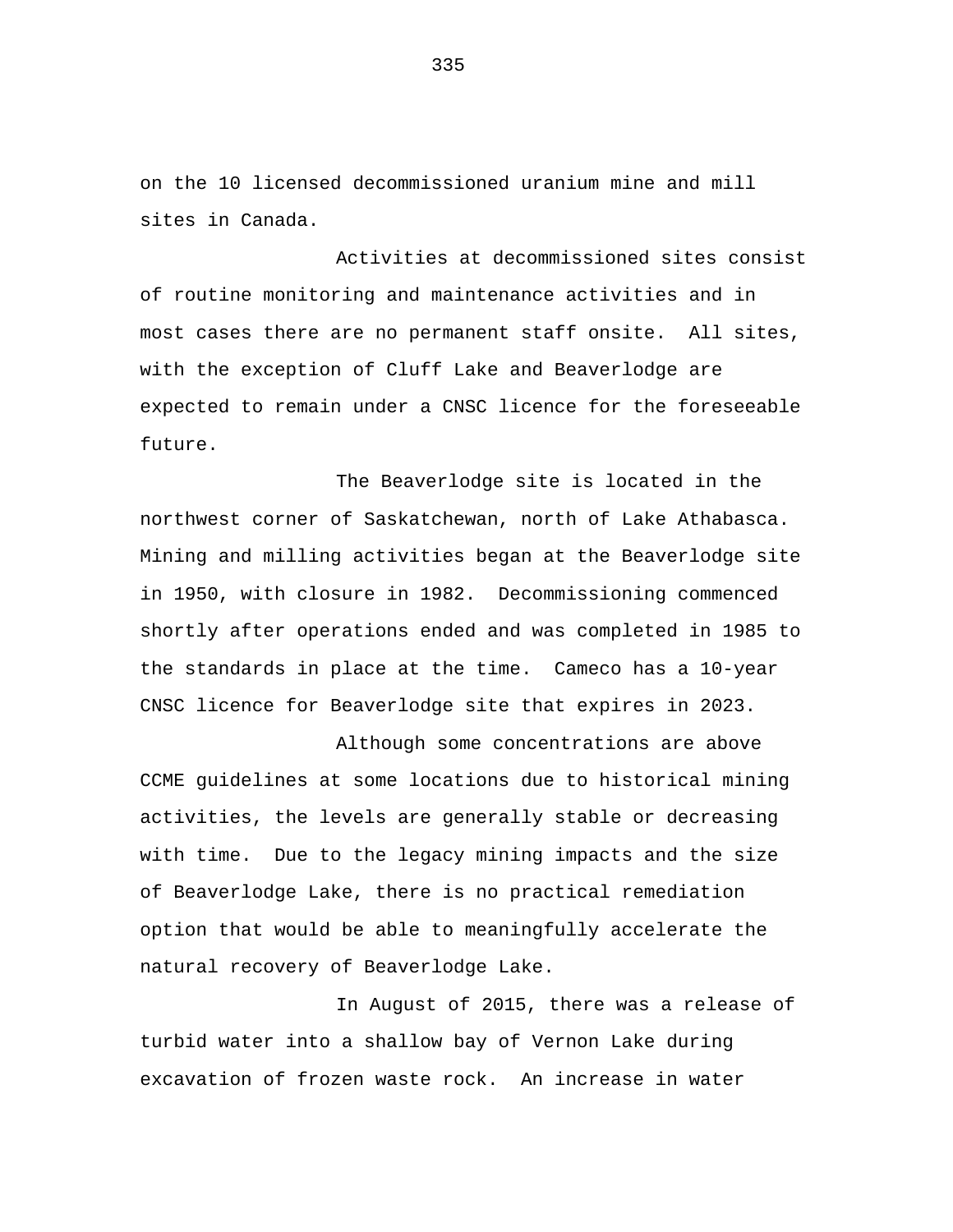flowing through the project area exceeded the capacity of the settling basin and sediment fences on the work site, which led to water overtopping the silt curtain in Vernon Lake. Additional controls were implemented and activities of the excavation were safely resumed. With the work now completed, water flows within the channel are stable and are estimated to be the same entering and exiting the channel.

Five Beaverlodge properties were released from CNSC licensing and entered into the Saskatchewan Institutional Control Registry in 2009. Cameco's goal is to eventually transfer all of the properties to the Institutional Control Program by 2023, which is also the end of their current licence. CNSC staff will review the transfer proposal and present it to the Commission if deemed acceptable.

The decommissioned Cluff Lake uranium mine and mill is located in Northern Saskatchewan approximately 75 kilometres south of Lake Athabasca and 30 kilometres east of the provincial border with Alberta. Cluff Lake operated from 1981 to 2002. The majority of decommissioning activities were completed within five years of closure. AREVA had a 10-year CNSC licence for the Cluff Lake site which is valid until July of 2019.

Concentrations of radiological and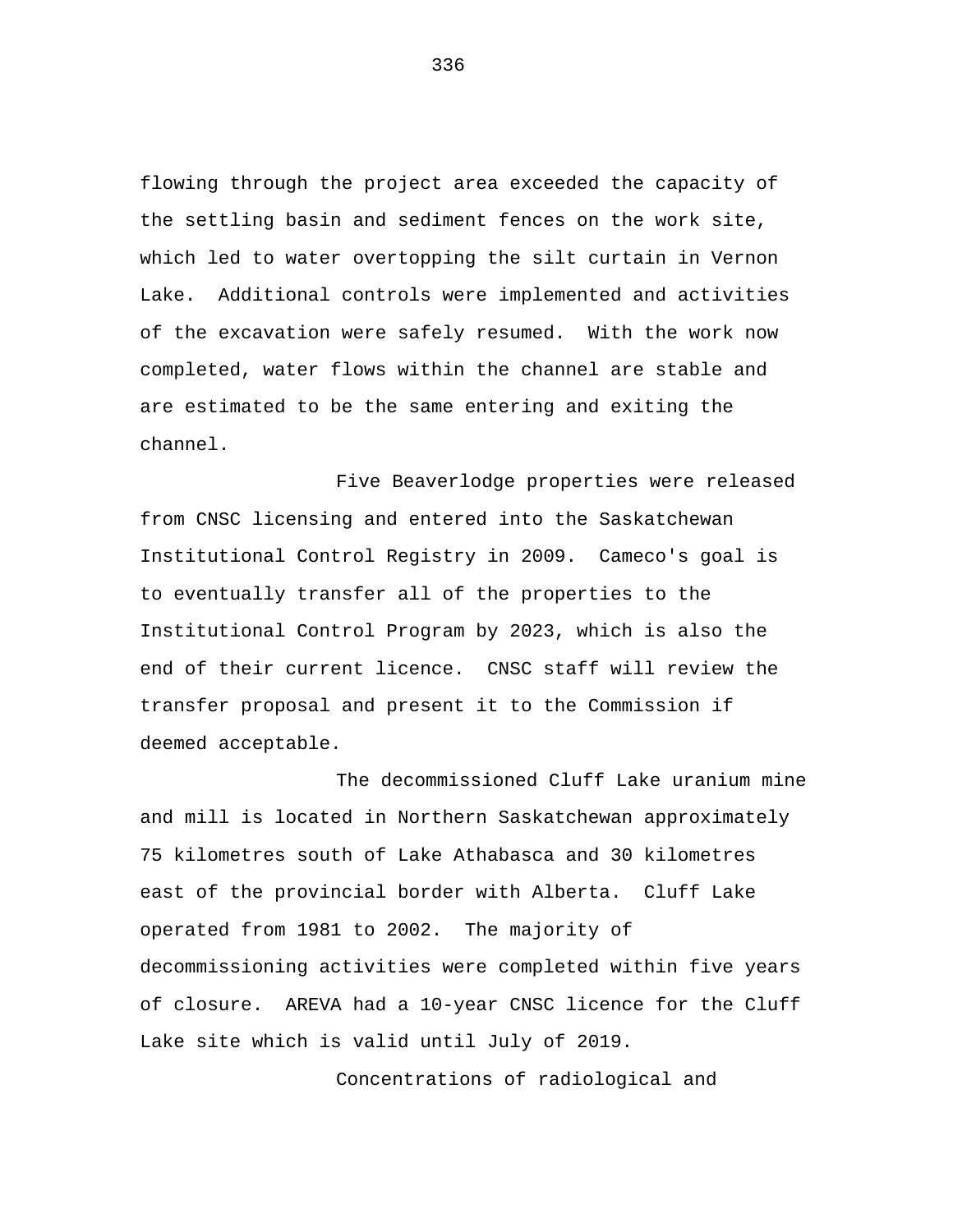hazardous substances in surface waters in 2015 were all below decommissioning objectives. CNSC staff continue to review monitoring results to confirm that water quality is stable or improving as predicted.

AREVA may request the transfer of the Cluff Lake site to the Saskatchewan Institutional Control Program at the end of their current licence period in 2019. CNSC staff will review the transfer proposal and present it to the Commission if deemed acceptable. The mid-term update in the ROR along with this presentation and AREVA's presentation closes action number 8485.

The Port Radium idle mine site is located in the Northwest Territories on the east shore of Great Bear Lake, about 265 kilometres east of the Dene community of Deline. The Port Radium mine was in operation for 50 years from 1932 to 1982. The site covers approximately 12 hectares and was partially decommissioned in 1984 according to the standards at that time.

In 2006, the Government of Canada reached an agreement with the local community and completed remediation of the site in 2007 and 2008 under a CNSC licence that was issued by a designated officer to Indigenous and Northern Affairs Canada, INAC. This licence is valid until December 2016. INAC has submitted an application to CNSC for the renewal of their licence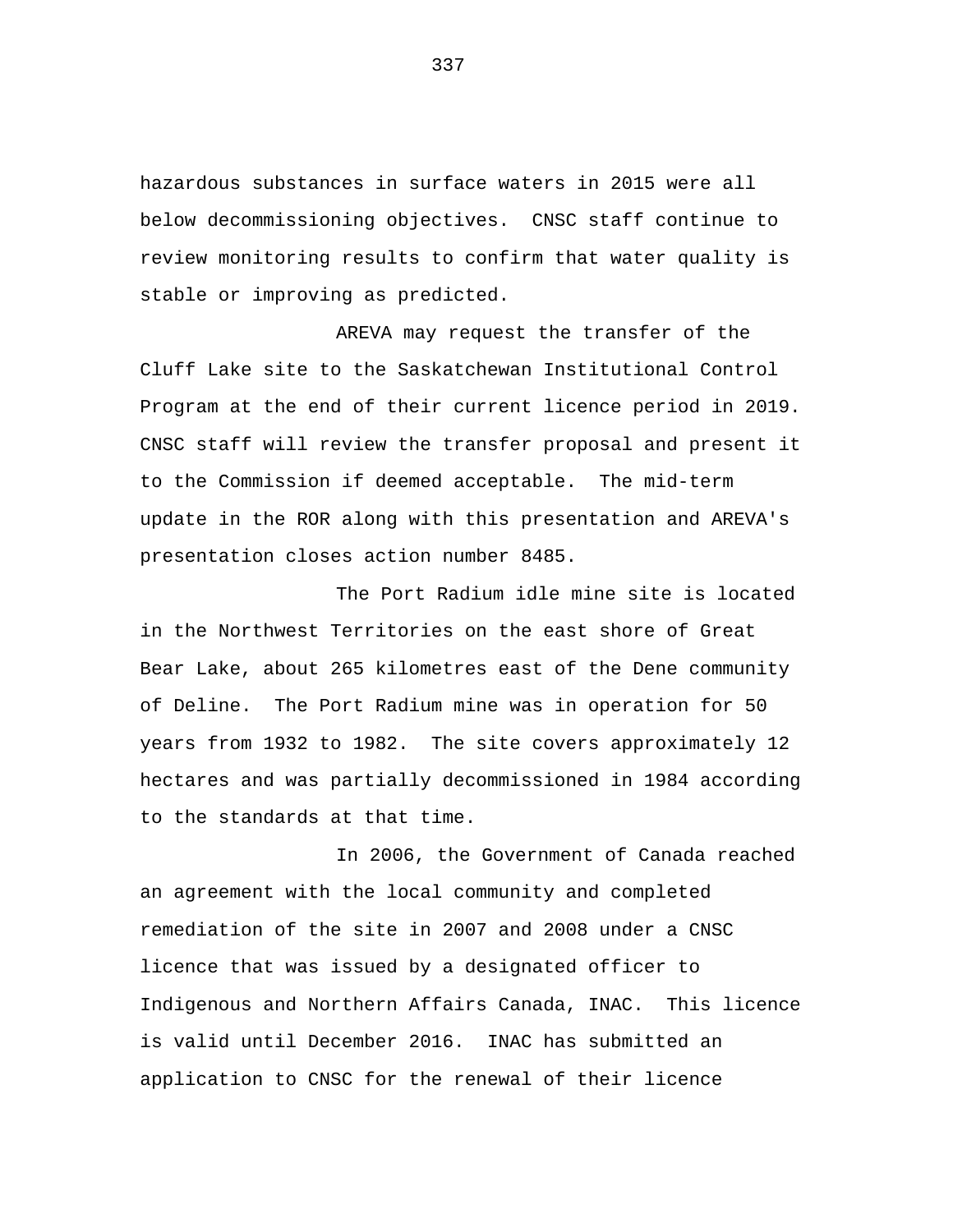whereby INAC would carry out another 10 years of long-term maintenance and monitoring activities.

The site itself consists of remediated mine tailings, closed mine openings and a landfill. CNSC concluded that in 2005 INAC maintained the site to a level that is consistent with CNSC requirements and remediation measures continue to perform as intended. Concentrations of contaminants in the major water body in the vicinity of the site, which is called Great Bear Lake, including the local bay, LaBine Bay, were all well below Canadian Council of Ministers of the Environment Water Quality Guidelines for the Protection of Aquatic Life in 2015.

The Rayrock site, also located in the Northwest Territories, was formerly a uranium mine and mill. The former uranium mine and mill operated from 1957 to 1959, when the site was abandoned. The site was decommissioned by INAC in the late 1990s. The site consists of remediated mine tailings, closed old mine workings, a landfill and some demolition mining debris. A CNSC designated officer issued INAC a licence for Rayrock, which is valid until June 2017. INAC has indicated their intent to apply for renewal of this licence to allow for an additional 10 years of maintenance and monitoring activities at the site.

CNSC concluded that INAC is maintaining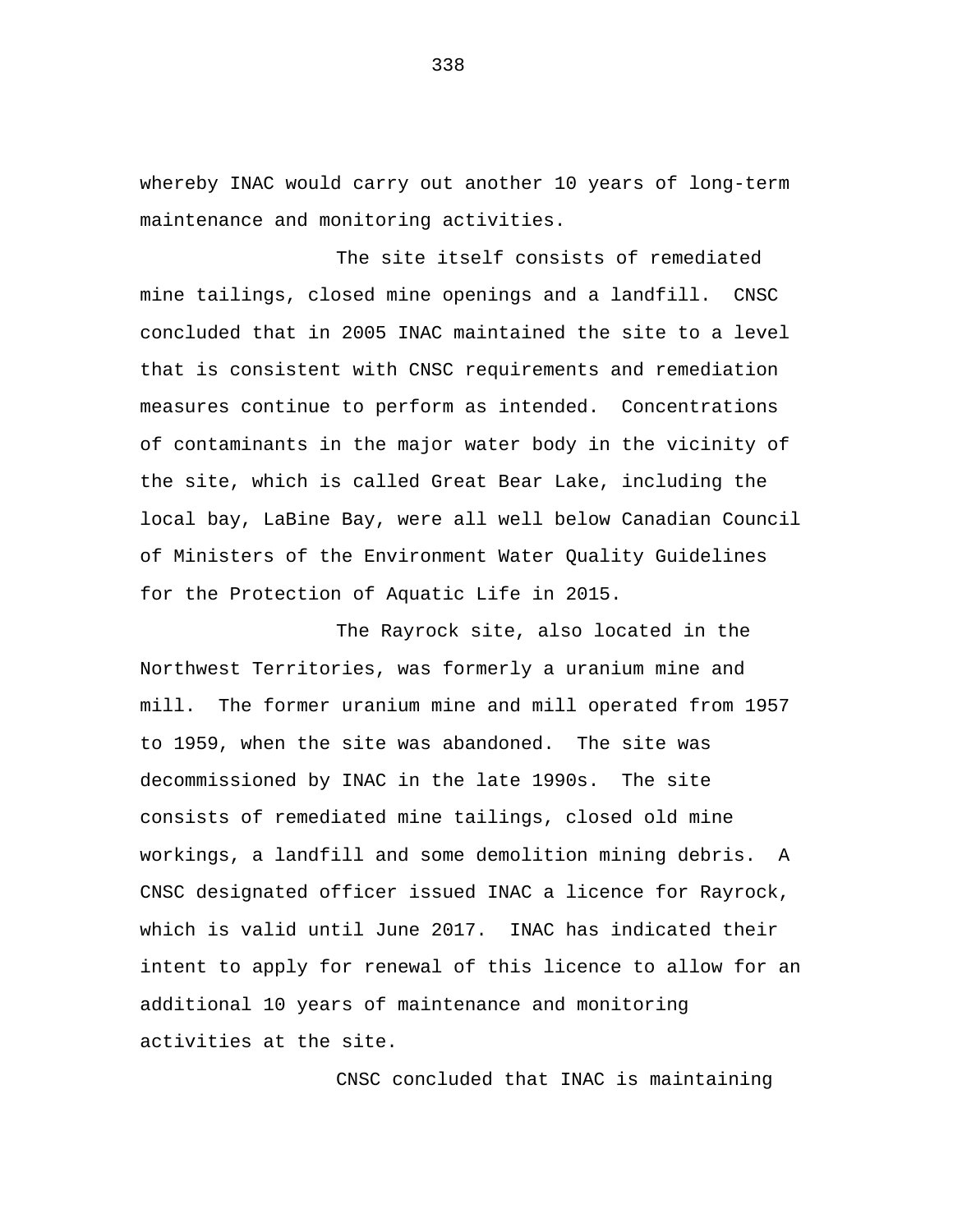the site to a level that is consistent with CNSC requirements and that remediation measures are generally performing well. Environmental monitoring data collected in 2014 and 2015 showed that water quality in down gradient lakes were below CCME Water Quality Guidelines.

The Agnew Lake mine is located about 25 kilometres northwest of Nairn Centre, Ontario. The former uranium mine site was decommissioned and monitored by Kerr Addison Mines from 1983 until 1988. The site was then turned over to the Province of Ontario in the early 1990s. A CNSC designated officer issued the Ontario Ministry of Northern Development and Mines, MNDM, a licence for Agnew Lake which is valid until, January 2021. For the foreseeable future this site will remain under long-term monitoring and maintenance.

MNDM measures surface water concentrations at several locations around the site every two years. The last reported measurements were submitted to CNSC in 2014. CNSC staff reviewed the results and found that contaminant concentrations in water bodies in and around the site were below CCME Water Quality Guidelines.

During the 2015 CNSC staff inspection, staff verified that the licensee performed maintenance work on the dams consistent with Canadian dam safety requirements, issued an action notice to repair the cover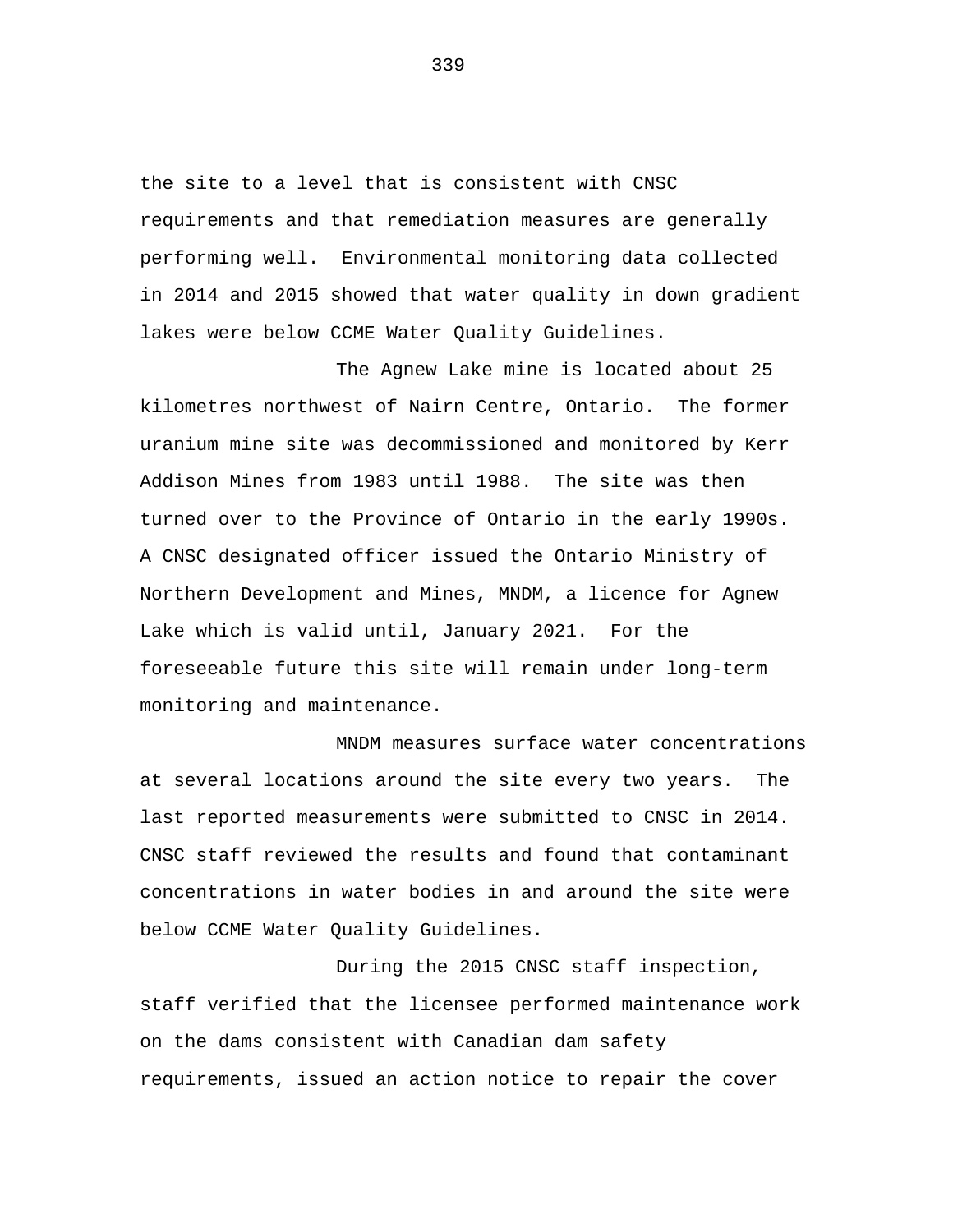on the mine tailings after observing some portions of the cover were thinning, and requested an update to the gamma survey of the site after noticing some hunting activity was taking place on the site. MNDM has complied with all requests and maintenance on the cover is scheduled for completion in 2017. CNSC staff concluded that MNDM has maintained the site consistent with CNSC regulatory requirements.

The Madawaska site is a legacy uranium mine site located near Bancroft, Ontario, that operated between 1957 to 1982 and was decommissioned in the 1980s. The site includes the footprint of the mining operation, a number of capped and sealed openings, underground workings and two tailings dams. EWL Management Limited is the licensee. A CNSC designated officer issued a licence which is valid until July 2021. For the foreseeable future the site will remain under long-term monitoring and maintenance.

Under their CNSC licence, the licensee performs environmental sampling. Concentrations in some water bodies adjacent to the site exceeded the CCME Water Quality Guidelines for uranium in 2015. These measurements are consistent with those from previous years. For example, on the figure you can see the highest value measured was 49 mcg/L in Bow Lake, which can be compared to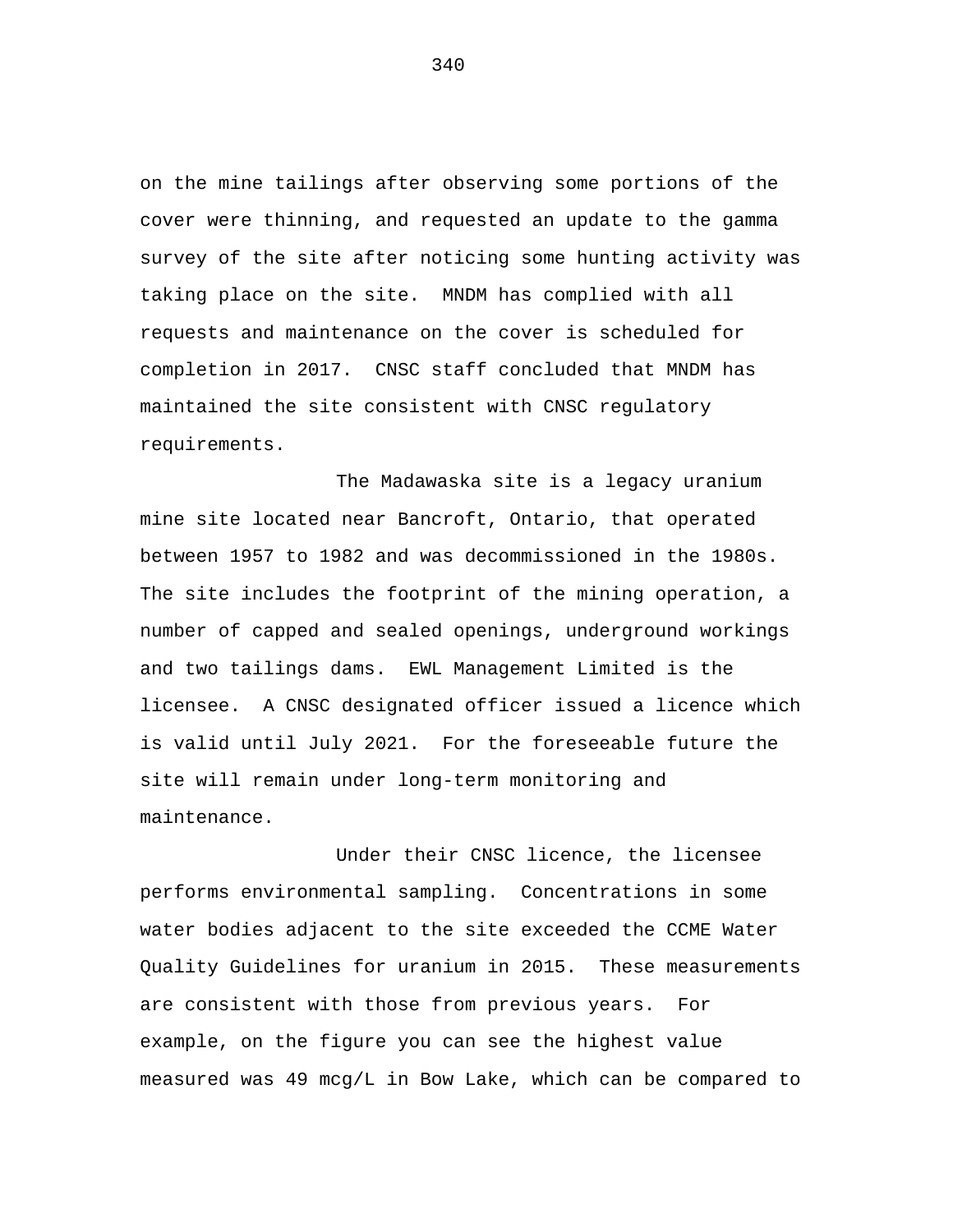the Water Quality Guideline of 15 mcg/L.

CNSC staff reviewed these results and concluded that uranium concentrations are historic and from historic practices but have remained stable over the past 10 years and the risk assessment is still valid, which states there is no risk to human health under any current use scenario of those water bodies.

However, improvements to water flow and the cover system are currently underway at the Madawaska site to further limit migration of contaminants into the surrounding environment. In 2015, EWL undertook the first stage of this work to improve the cover and surface water management on the tailings management areas. The work is expected to further limit radiation from the tailings, improve local surface water quality and reduce future maintenance.

Bicroft is located about 2 kilometres west of Cardiff, Ontario. Barrick Gold Corporation is the owner and licensee of the site. The Bicroft facility was constructed to contain tailings from mining operations that were carried out at the nearby Bicroft mine which operated from 1956 to 1962. The uranium tailings stored in the Bicroft tailings storage site resulted from processing low-grade uranium ore at the Bicroft mine. Remediation work has included vegetation of exposed tailings in 1980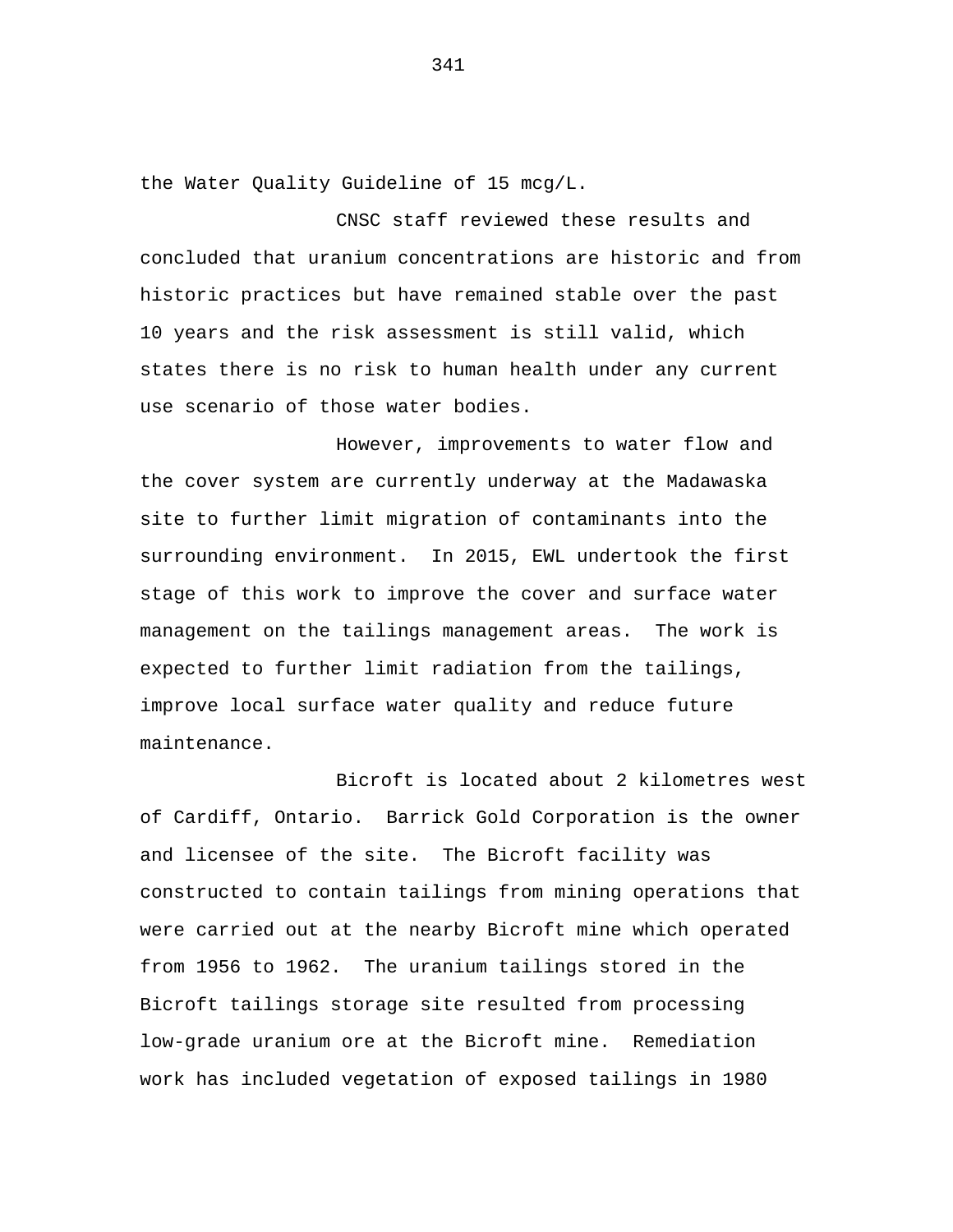and upgrading of dams in 1990 and 1997. A CNSC designated officer issued Barrick Gold a licence for Bicroft which is valid until February 2021. For the foreseeable future the site will remain under long-term monitoring and maintenance.

The Bicroft site has an environmental sampling program and the results were provided to CNSC in 2015. Water quality sampling is carried out every five years at the site. Water sampling of the site did occur during the 2015 field season. CNSC staff reviewed the results and concluded that all except one onsite location for uranium surface water samples met the CCME Water Quality Guidelines. However, concentrations for all contaminants were well below CCME Water Quality Guidelines in the receiving environment.

The Dyno mine property is located at Farrel Lake, about 30 kilometres southwest of Bancroft, Ontario. The mill circuit at Dyno operated between 1958 to 1960. The property consists of an abandoned sealed underground uranium mine, a mill which has been demolished, capped openings, a tailings area, one dam with a toe berm, and various roadways. The site is managed by EWL Management Limited. They hold a CNSC licence for Dyno which has been issued by a designated officer and the licence is valid until January 2019. For the foreseeable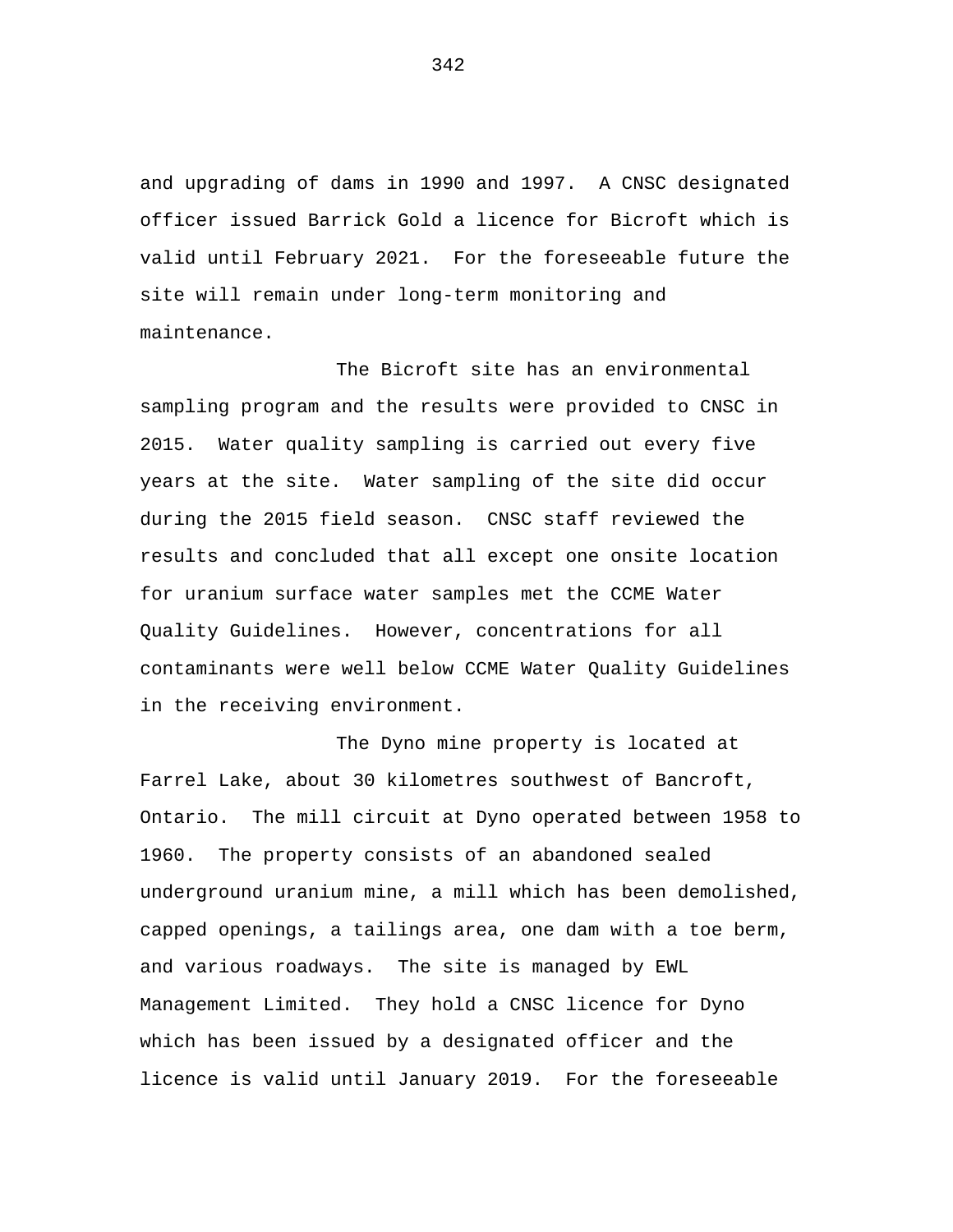future the site will remain under long-term monitoring and maintenance.

In 2015, CNSC staff found that the site was well managed and maintained. Water sampling of the site occurred during the 2015 field season. CNSC staff reviewed the results and concluded that all locations for uranium surface water samples met CCME Water Quality Guidelines.

Uranium mining occurred at Elliot Lake from 1956 to 1996. Decommissioning occurred from 1992 to 2002 when all mine structures were removed and tailings were managed in what's called tailings management areas. There are 12 mines and 10 tailings management areas at these sites. Two licensees manage the Elliot Lake sites, Rio Algom and Denison. There are three indefinite CNSC licences, one for Rio Algom and two for Denison for the sites for long-term monitoring and maintenance. Denison has requested that their two licences be combined into one. Rio Algom Limited and Denison conduct site-specific and regional environmental programs, operate effluent treatment plants, and inspect and maintain the sites in the Elliot Lake area. The long-term plan for the site, which is more than 200 years, is to reach a state where reliance on water treatment can be reduced.

There were no exceedances of CNSC licence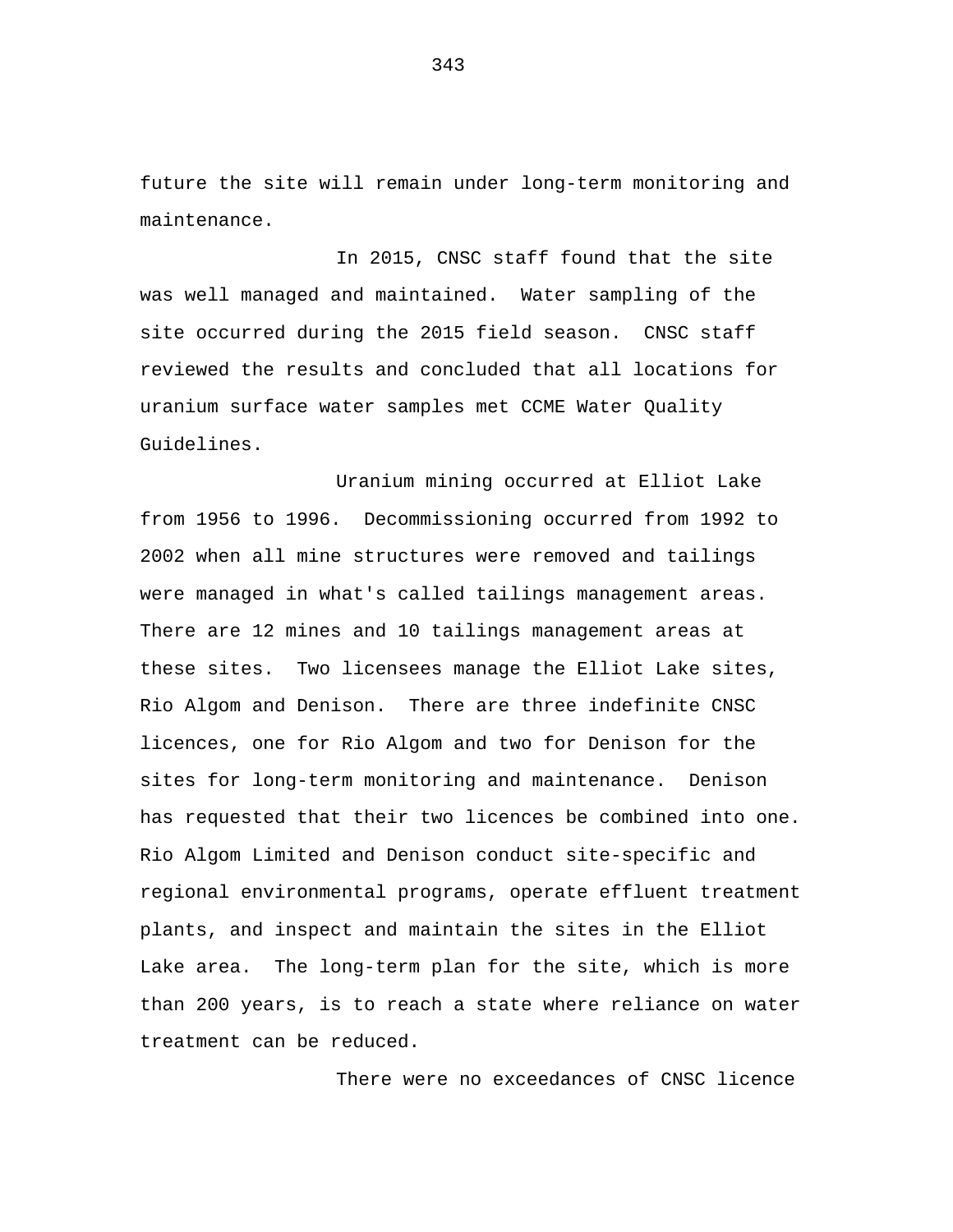limits in 2015 for these sites and downstream water quality remained below CCME Water Quality Guidelines. CNSC staff verified upgrades to some local dam structures and water treatment facilities met regulatory requirements during the 2015 inspection.

Rio Algom and Denison mines jointly submit a state of the environment report, which is a compilation and assessment of all environmental monitoring data around the sites for a period of five years. The most recent SOE covers from 2010 to 2015 and this report was submitted to CNSC staff in early 2016. A status update to the Commission for the decommissioned Elliot Lake sites is due coincident with this five-year status of the environment report. Therefore, a status update for the Elliot Lake sites will be part of the 2016 regulatory oversight report for uranium mines and mills remediation projects and decommissioned uranium mine sites.

On May 24, 2016, Denison Mines Limited informed the CNSC staff that a small bush fire had occurred near its licensed area. The Elliot Lake Fire Department and Ontario Ministry of Natural Resources and Forestry responded and extinguished the fire. The fire had no radiological impact, nor did it cause any impact to the health and safety of workers or the public. However, there was some damage to the local trees.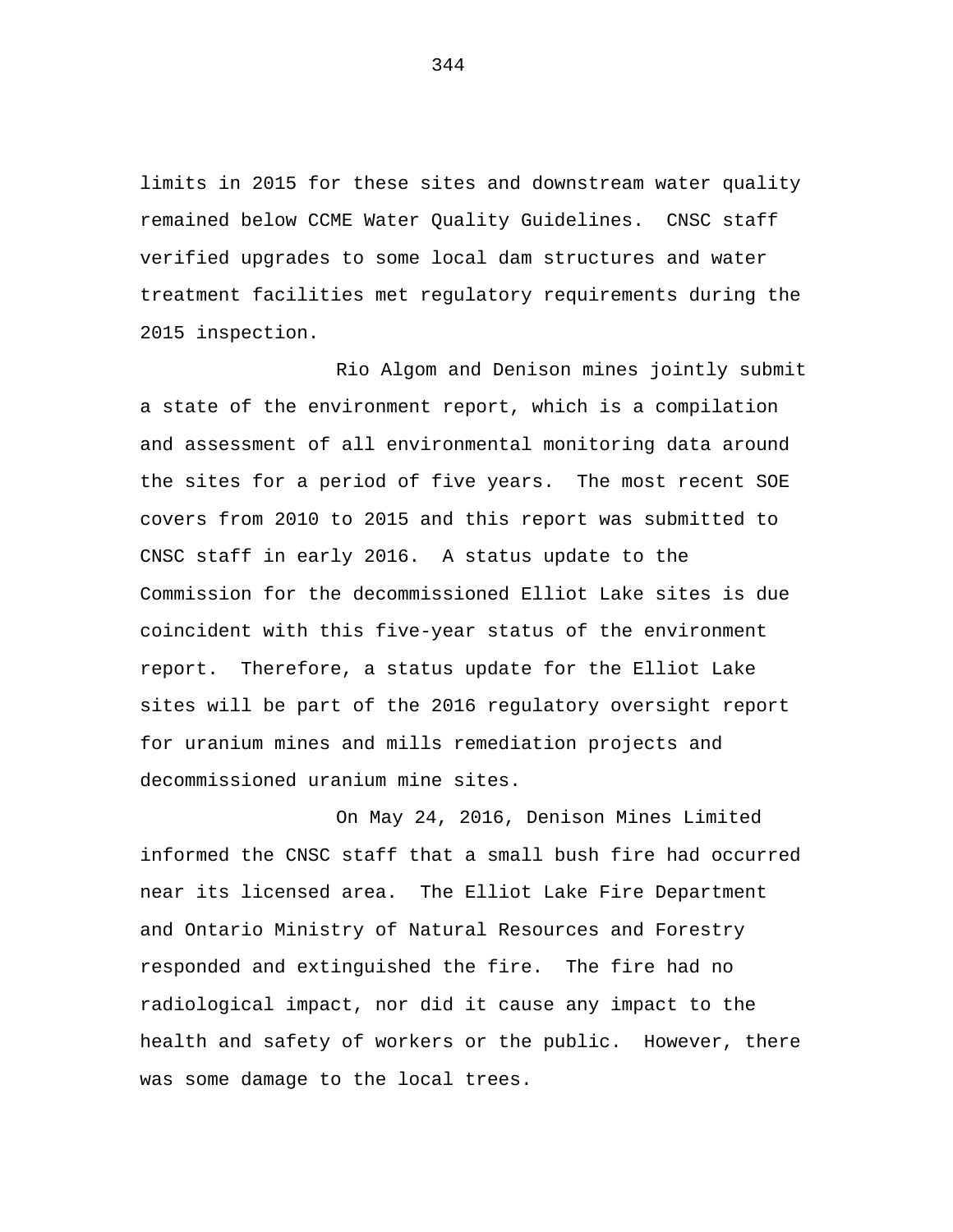CNSC staff updated the Commission at a public meeting about this matter in June of 2016. A final report was submitted in July of 2016 by the licensee to CNSC staff and confirmed that the response to the incident was well coordinated and that lessons learned have been implemented.

This slide shows the Commission the area where the fire occurred. The photo on the left was taken by CNSC staff on May 31, 2016, one week after the fire. The photo on the right shows the same area in November of 2016. CNSC staff confirm that the vegetation is recovering well. This update closes the Commission Action number 8576, which requested an update from CNSC staff on the Denison fire event.

This table presents CNSC staff's licensing and compliance effort for all of the decommissioned sites in 2015. CNSC staff performed a total of eight compliance inspections at these sites. Findings resulting from these inspections were provided to the licensees in detailed inspection reports.

All enforcement actions arising from the findings were recorded in the CNSC Regulatory Information Bank to ensure all enforcement actions are tracked to completion. CNSC staff reviewed and verified that the licensees' corrective actions taken were appropriate and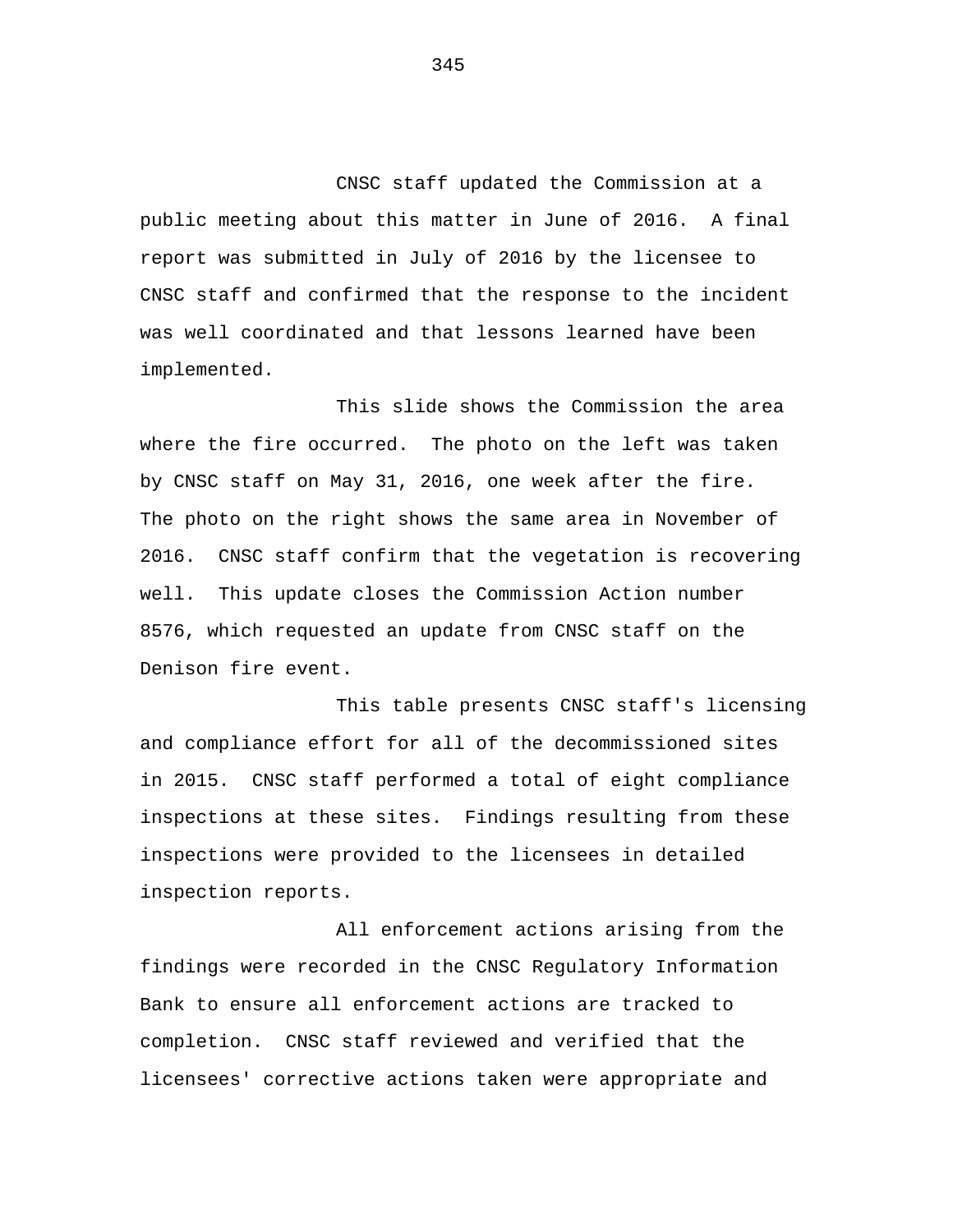acceptable. All non-compliances or enforcement actions issued in 2015 are considered closed by CNSC staff.

For 2015, CNSC staff rated all applicable SCAs a satisfactory for decommissioned sites.

Uranium and mine and mill sites that have been decommissioned are, as mentioned, in the long-term monitoring and maintenance phase. In general, given the limited nature of onsite work, outdoor setting, low radiation levels following remediation activities, the potential for radiation exposure to workers and the public is very low.

Based on each site's risk assessments and CNSC monitoring data for all decommissioned sites, CNSC staff conclude that levels of exposure are much lower than regulatory limits. The doses for all NEWs performing monitoring, maintenance or visits to the site were well below CNSC regulatory dose limits in 2015. The SCA rating for radiation protection for all decommissioned sites was satisfactory in 2015.

This graph shows the maximum and average individual effective doses measured for nuclear energy workers at each of the sites during 2015. The maximum dose occurred at Madawaska in 2015 and this was due to some of those maintenance activities discussed earlier on the tailings cover.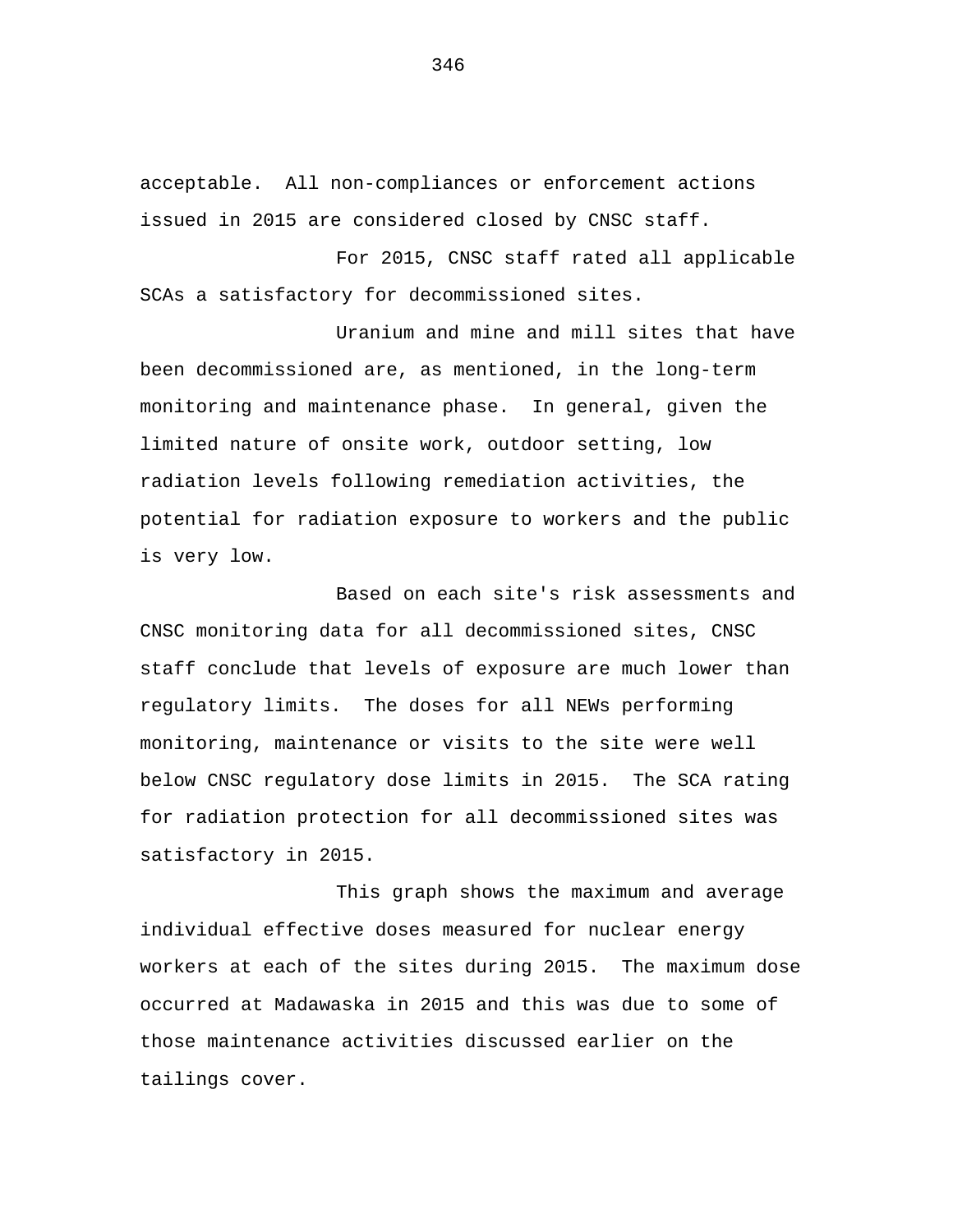The annual average individual effective doses and the maximum individual effective doses at the sites were all well below the annual limit of 50 mSv in 2015. CNSC staff's compliance activities verified radiation doses were kept ALARA at these sites and workers are being protected.

The safety and control area of environmental protection is a key indicator for the effectiveness of past remediation measures at the site and is highlighted for each site in this report.

All decommissioned sites have an environmental monitoring program to ensure the continued protection of the environment and ongoing performance of remediation works. Once the long-term environmental objectives for a site have been met, these sites may be released into institutional control or conditionally released from CNSC oversight.

The rating for environmental protection at all sites was satisfactory in 2015. All sites maintained an effective occupational health and safety program that protects workers, contractors and visitors to the sites in 2015. The rating for conventional health and safety at all sites was satisfactory in 2015.

I will now pass the presentation to Ms Haidy Tadros for the concluding remarks.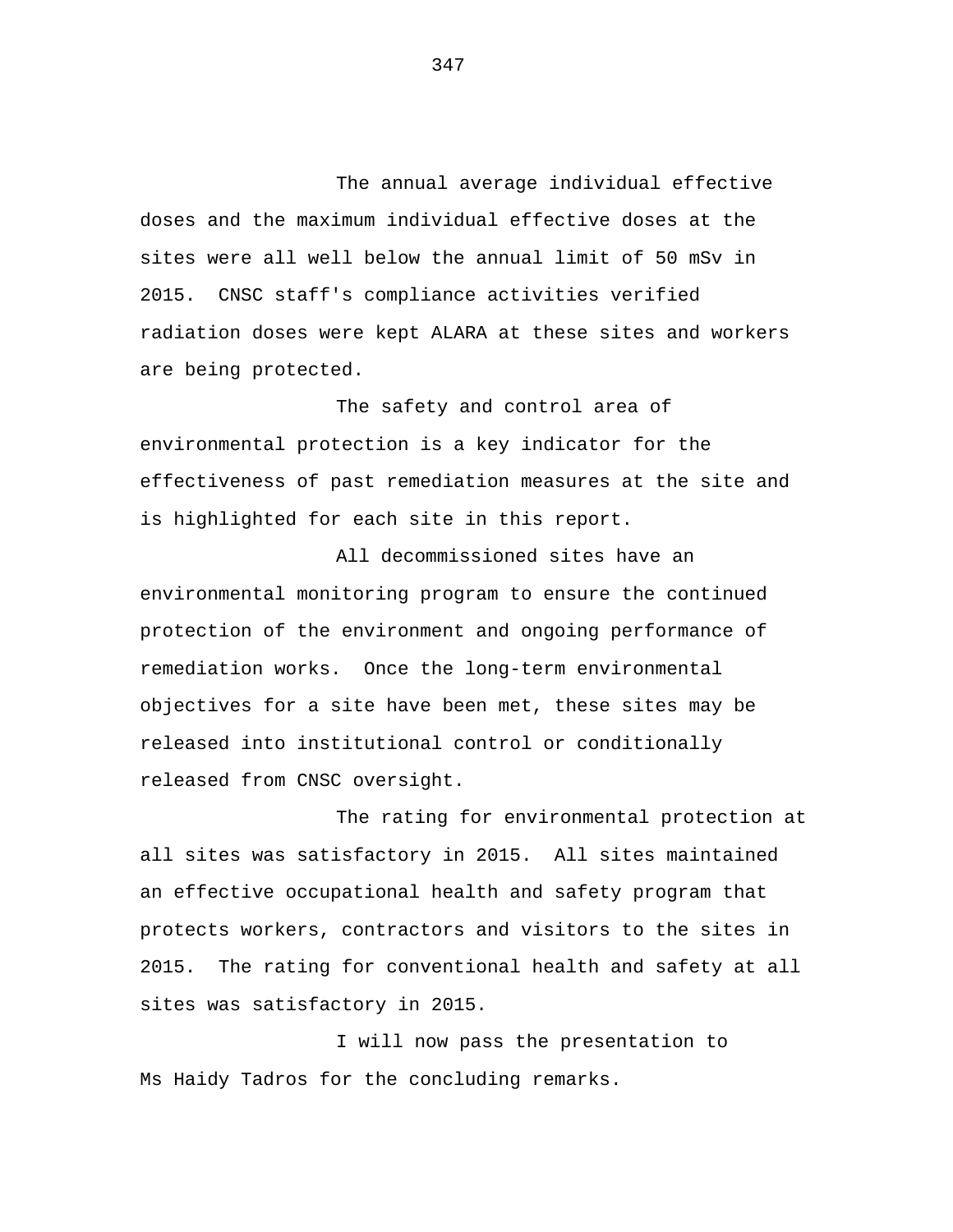**MS TADROS:** Haidy Tadros for the record. So for 2015, based on CNSC staff

compliance activities, we conclude that all applicable safety and control areas are satisfactory given the activities being carried out at these sites. Radiation protection practices adequately control radiation exposures, keeping doses ALARA. Environmental protection programs were effective at protecting the environment and licensees' conventional health and safety programs continued to protect the workers that were there for the time.

So this concludes our presentation and we are available for any questions.

## **CMD 16-M49.4/16-M49.4A/16-M49.4B**

## **Presentation by AREVA Resources Canada Inc.**

## **THE PRESIDENT:** Thank you.

We will now proceed with the presentation by AREVA Resources Canada Inc. regarding the Cluff Lake mid-term update, as outlined in CMD 16-M49.4, 49.4A and 49.4B.

> Mr. Huffman, the floor is yours. **MR. HUFFMAN:** Thank you, Dr. Binder. Good evening again. My name is Dale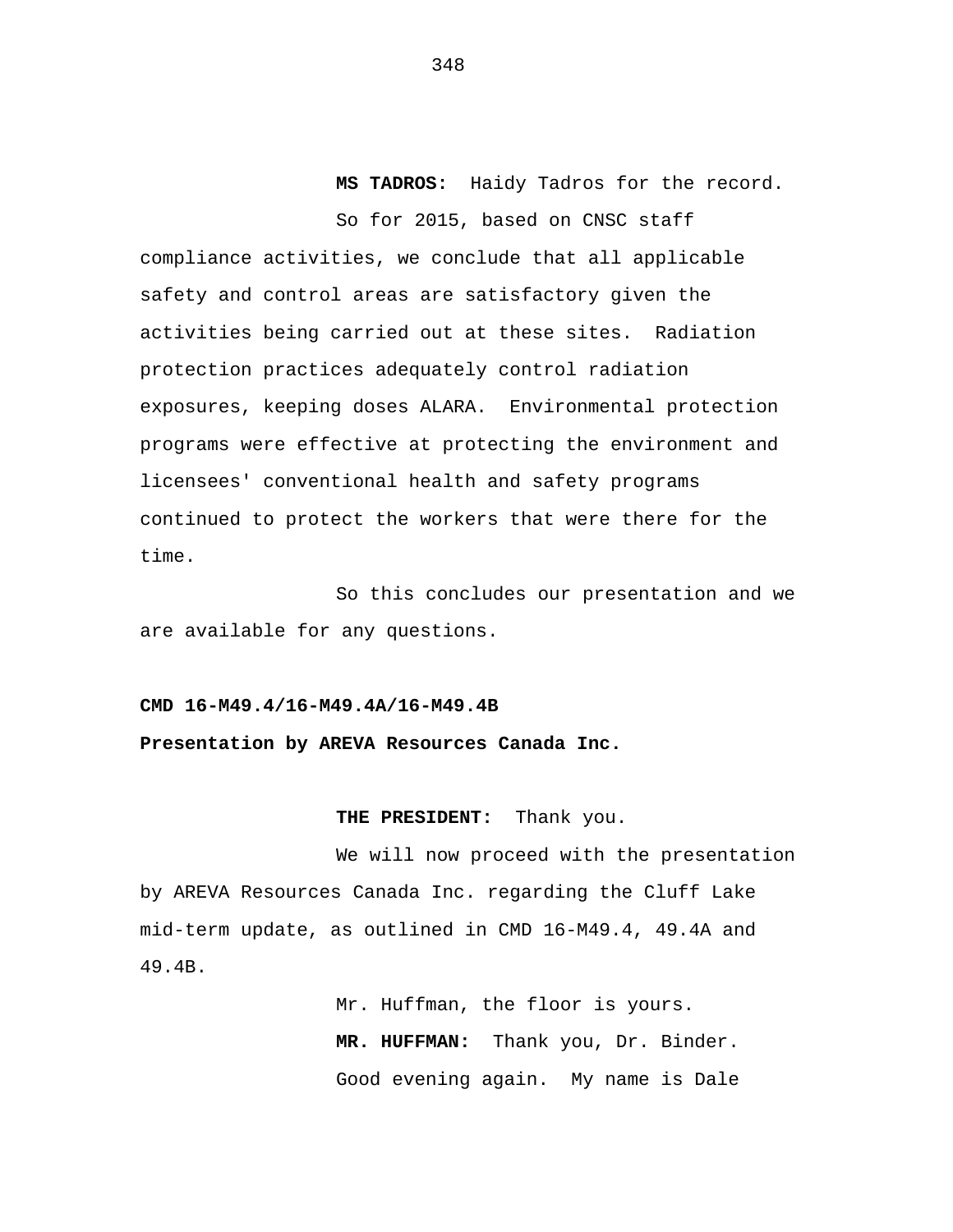Huffman, I am the Vice-President for Health, Safety, Environment and Regulatory Relations at AREVA Resources. Accompanying me today is Diane Martens, our Health, Safety and Environment Project Manager.

We are pleased to provide a brief presentation on the decommissioned Cluff Lake Project and respond to any questions that the Commission may have.

Appendix J of the staff report has provided a good synopsis of the current status of Cluff Lake.

I will provide a brief introduction before reviewing decommissioning objectives, milestones, status, environmental performance, engagement activities and providing some comments on our planned future activities.

The Cluff Lake Project is a former uranium mine and mill located in the Athabasca Basin of Northern Saskatchewan, approximately 900 kilometres north of Saskatoon. The Cluff Lake mine was in operation from 1980 to 2002 and during 22 years of operation five ore bodies were mined for a total production of 28 million kg of uranium concentrate.

Over this time, the Cluff Lake mine site was the largest industrial employer on the west side of Northern Saskatchewan, providing a stable base of employment for over 20 years, generating about 4,000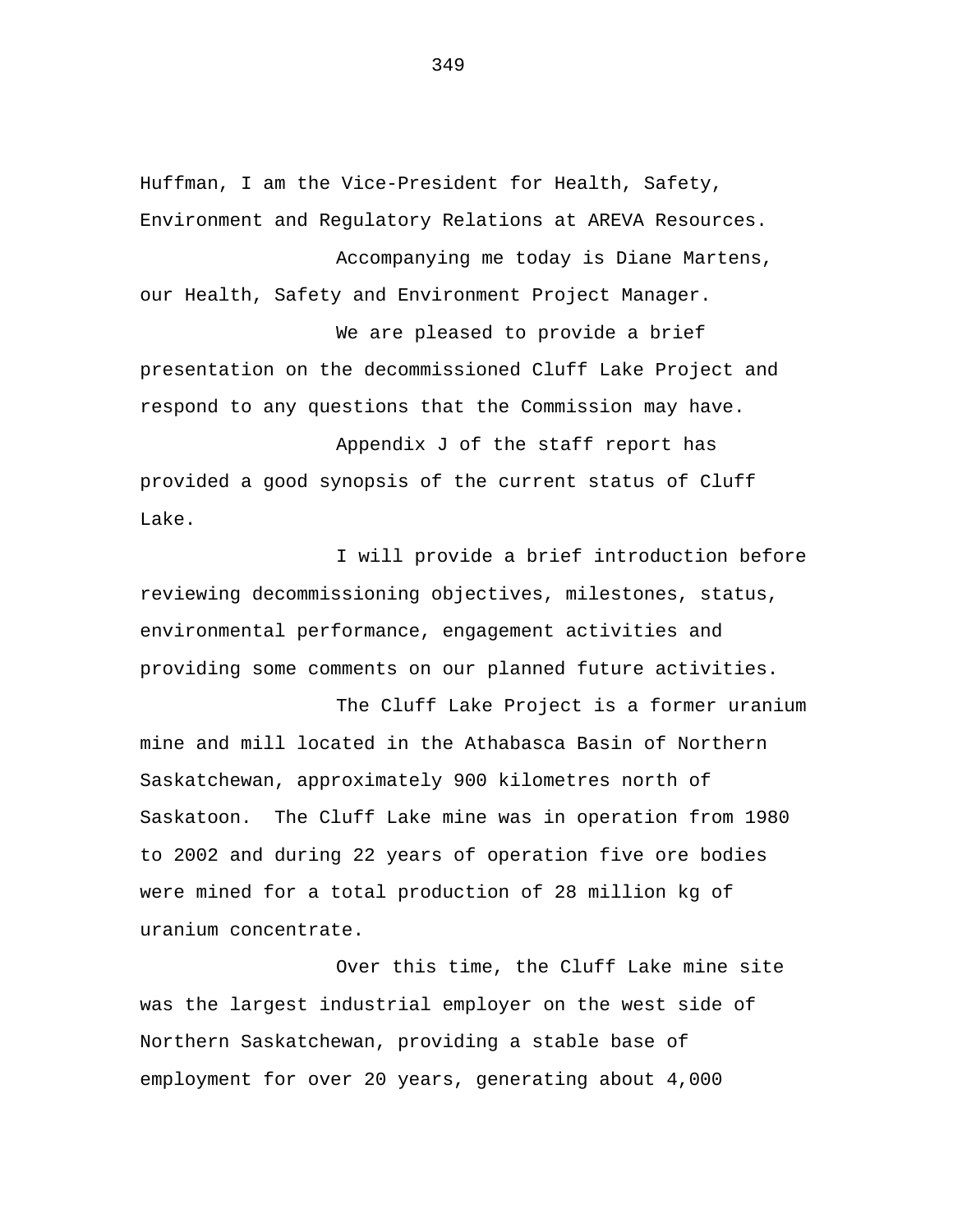person-years of company staff employment.

The Cluff Lake site received a decommissioning licence issued by the Canadian Nuclear Safety Commission in 2004. Most of the physical works related to decommissioning were completed between 2004 and 2007, and the decommissioning licence was renewed in 2009 for a 10-year term.

Throughout the operation of the site, traditional land uses have been maintained.

Our decommissioning objectives for the Cluff Lake Project are to achieve a safe environment, with a stable, self-sustaining landscape that is unrestricted for traditional land uses such as hunting, fishing, gathering, and ultimately has minimal land use constraints or maintenance requirements. We believe we're achieving these objectives.

Since our licence renewal in 2009, AREVA has continued to conduct post-closure environmental performance and follow-up monitoring programs. In 2013, we ceased continuous site operation after conducting some site cleanup activities, removal of remaining buildings, some improvements to site drainage, and revisions to our monitoring programs to enable them to be conducted on a campaign basis.

In 2015, we updated the Cluff Lake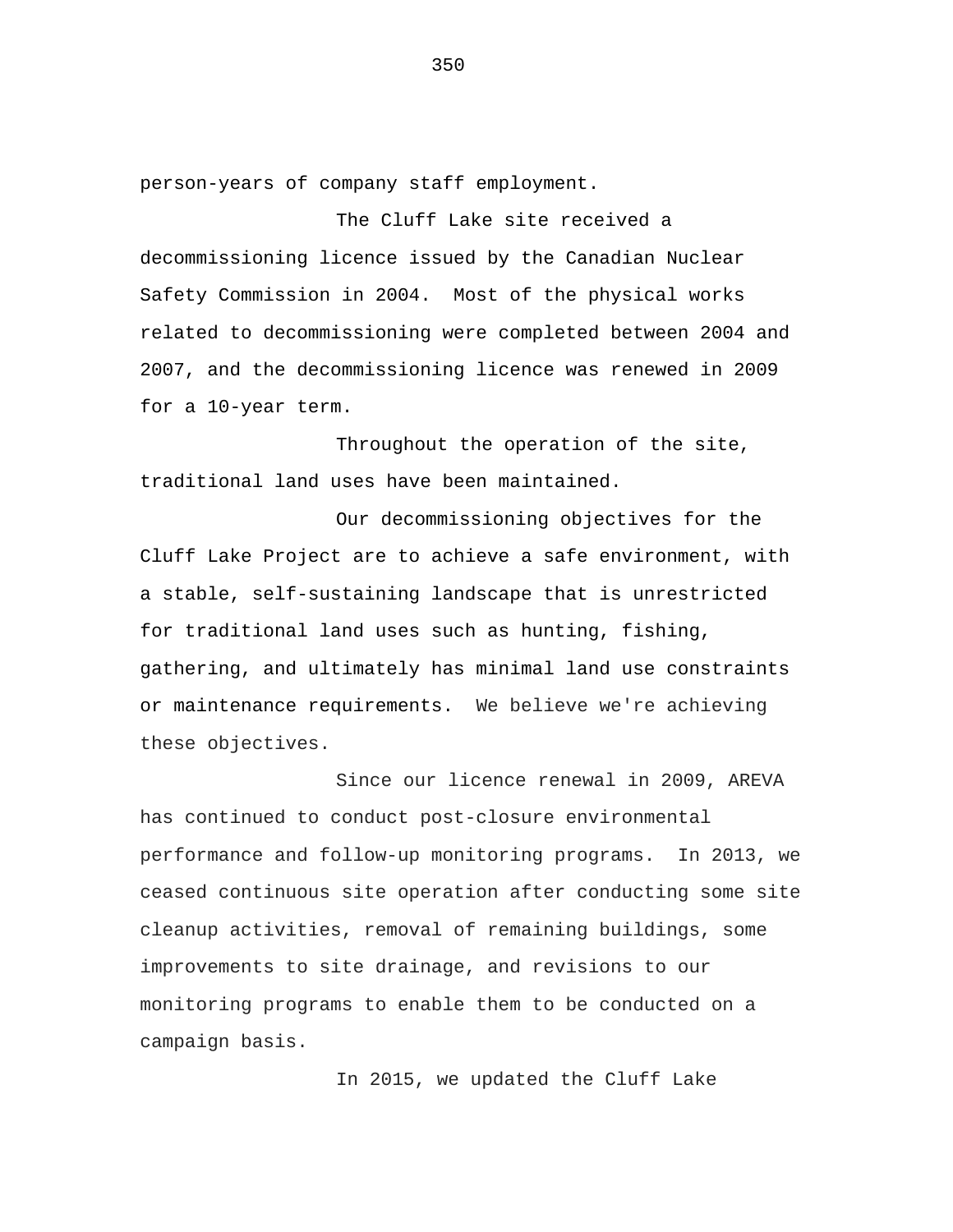technical library of documents with approximately 10 years of post-closure monitoring data and follow-up program results to provide a comprehensive review of environmental performance updates to our ecological and human health risk assessments and updates to our groundwater modelling for both the mining areas and the tailings management area. We also submitted a final report on the follow-up program that was designed to address uncertainties related to the decommissioning environmental assessment.

The following slides show photos that illustrate the status of decommissioned areas of the former Cluff Lake mine site. In each of the next few slides, you'll see photos of each major project area taken in 1999 while the Cluff Lake Project was still in operation, in 2008, a couple years after the major physical decommissioning work was completed, and in 2014, which reflects the status today.

This is the D-Pit Mining Area, which was the first pit mine beginning in 1980. You can see the evolution of revegetation over the time period. This is a site that has been revegetated naturally over the course of our time at Cluff Lake. The small pit lake meets water quality objectives established for decommissioning.

The Claude Mining Area is seen here partially backfilled in 1999, fully backfilled in 2008, and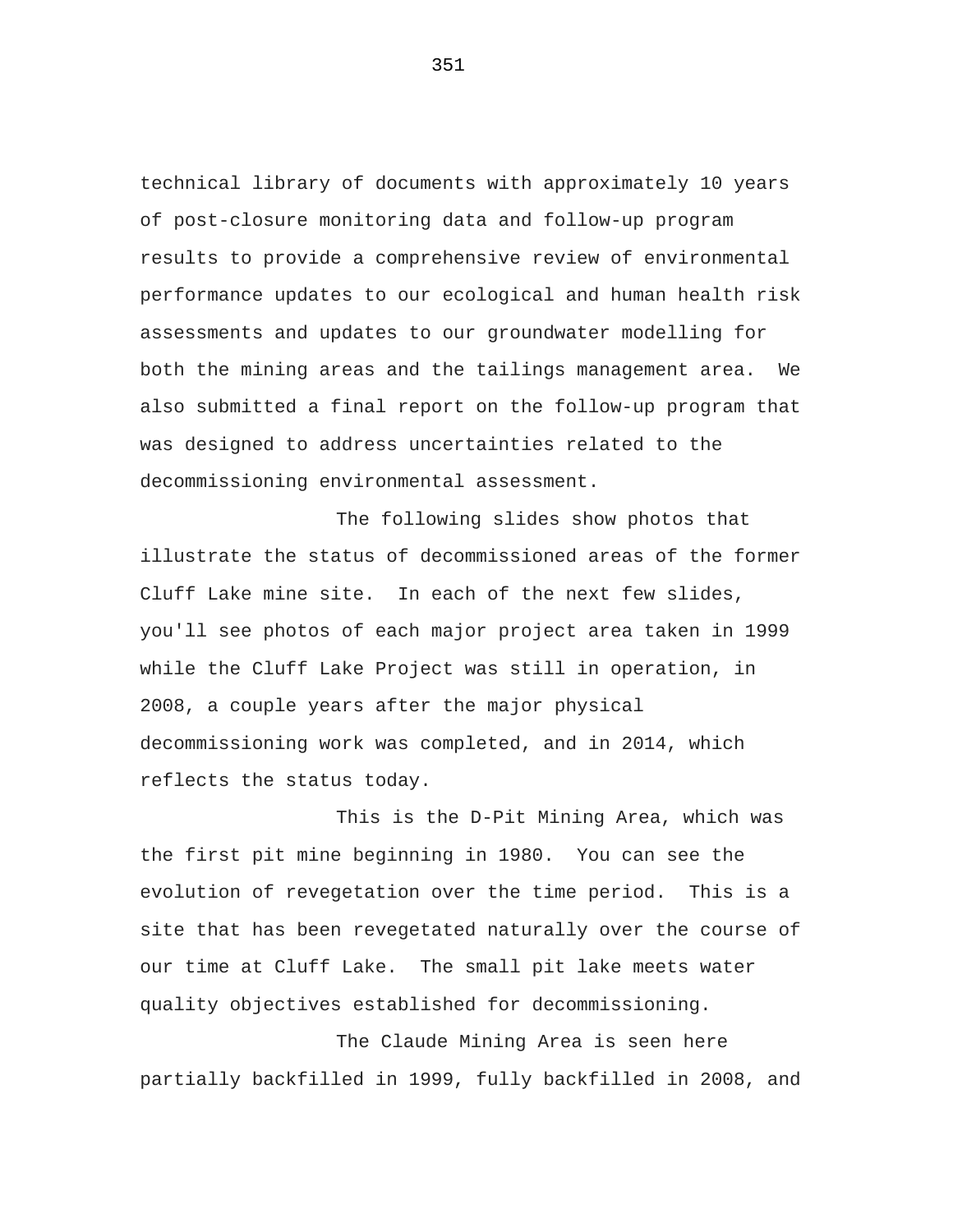revegetated in 2014. The waste rock pile was safe and stable, and the cover is performing as designed. The neighbouring shallow Claude Lake is achieving water quality objectives, and is expected to do so over the long term.

At the DJ Mining Area, we cleaned up mining infrastructure, moved problematic waste rock from surface, and flooded the DJ pit. Water quality in the pit is meeting water quality objectives for decommissioning, and revegetation in the area is successful. The decline to the DJN mine adjacent to the DJ pit was backfilled starting at 180 metres from the portal and the portal was plugged with concrete before covering with glacial till.

The 1999 photo shows the operating mill. The mill was demolished and demolition debris was placed in the Claude pit. The two warehouse buildings shown in the 2008 photo were removed in 2013, and this area and all impacted areas met the criteria for radiological clearance in 2007, and this was confirmed by the CNSC in 2009.

The Tailings Management Area was covered and graded during the decommissioning work between 2004 and 2006. The secondary water treatment system in the foreground of these photos was unused post-2006 and was removed in 2013. The diversion ditches were also regraded in 2013 and some small locations on the Tailings Management Area were filled in where temporary surface ponding had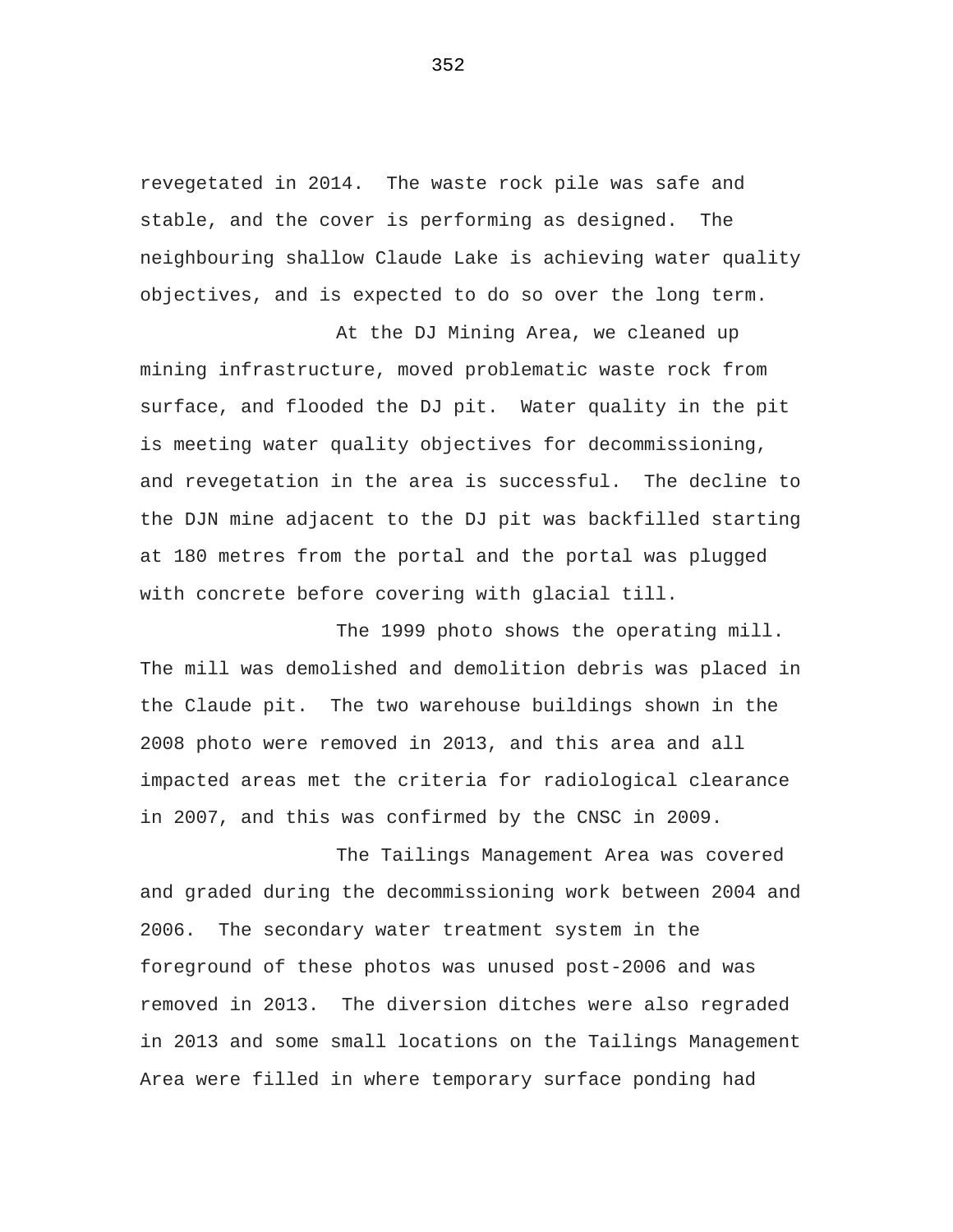been observed due to settling. The tailings dam was buttressed and resloped during decommissioning to be stable for the long term.

As noted, a comprehensive review of environmental performance updates to our ecological and human health risk assessments and our groundwater modelling was submitted in 2015. The 2015 documents update was complete with inputs from over a decade of monitoring and research. Uncertainties in the decommissioning environmental assessment have been resolved through research, post-decommissioning data collection, and refinement of model inputs. This resolution of uncertainty provides confidence in the site's current and long-term environmental performance.

The 2015 documents confirm the decommissioning environmental assessment conclusions, namely that the decommissioning activities have delivered a positive outcome with potential remaining effects being moderate, localized, temporary, with no downstream impacts. The human health risk assessment evaluated the potential risks associated with consuming country food harvested at the former mine side including from the primary impact areas, Snake and Island Lakes. The land use is safe and will continue to be safe over the long term as the site continues to recover.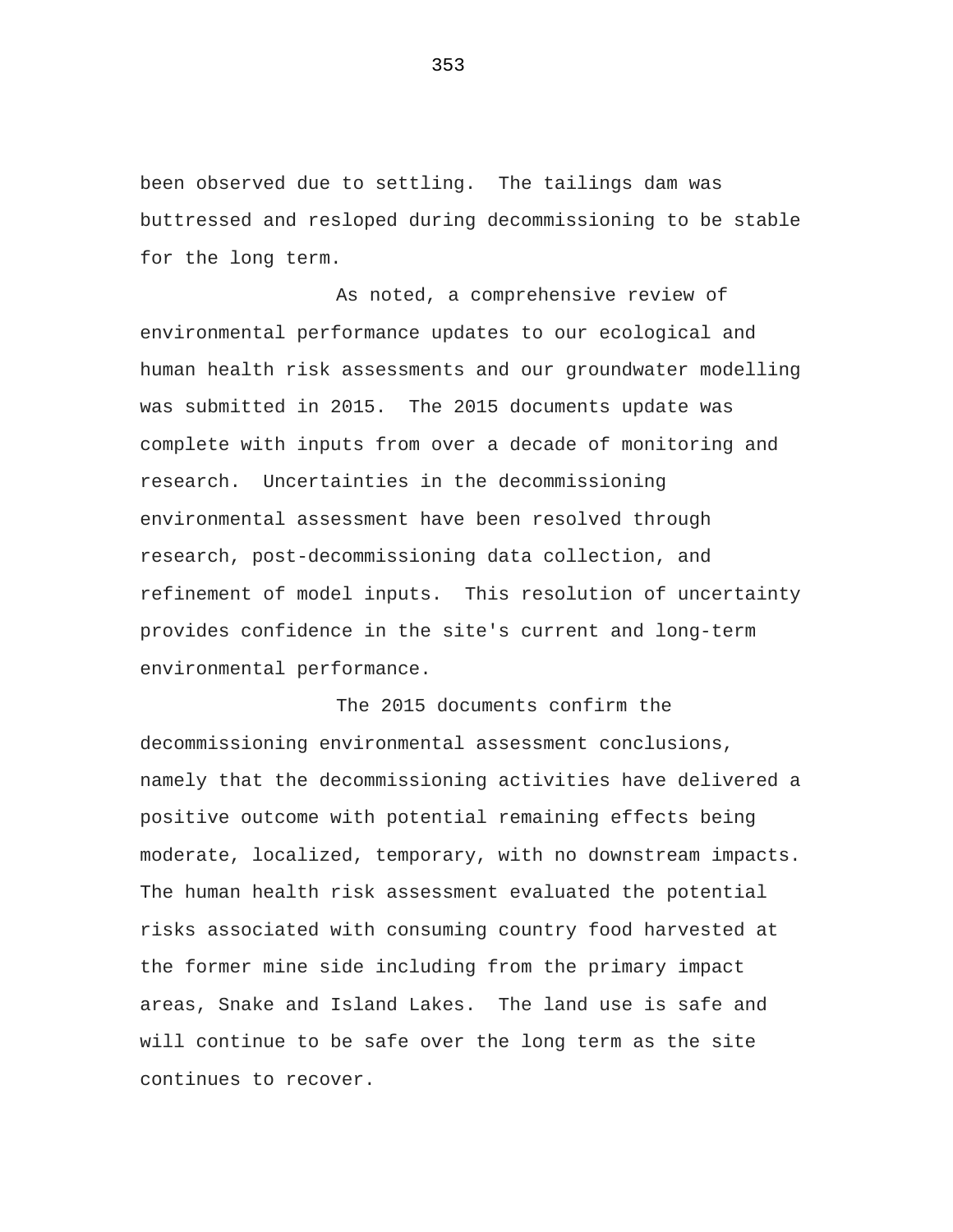We conclude that the decommissioning objectives established for the Cluff Lake Project are being met and will continue to be met over the long term.

The Cluff Lake public engagement program is focussed on communicating timely, relevant information with a focus on health, safety, and security of people who may use the former mine site. Key engagement activities and efforts have been associated with the milestones of the transition from a full-time presence at Cluff Lake to periodic visits for environmental monitoring in 2013 and communication of project performance in 2015. These recent milestones demonstrate the continued advancement towards the end of a successful and important resource development project in the north. Since 2005, there have been five site tours, 11 community meetings, 28 additional in-person meetings regarding Cluff Lake decommissioning, and the intervenors on the agenda today were each encouraged by AREVA to participate in the CNSC processes pertaining to Cluff Lake. AREVA anticipates that the intensity of engagement will increase over the coming years to coincide with final works and the transition to the Province of Saskatchewan's Institutional Control Program.

In AREVA's view, the Cluff Lake Project has been successful in contributing to economic development in Saskatchewan, including the training of numerous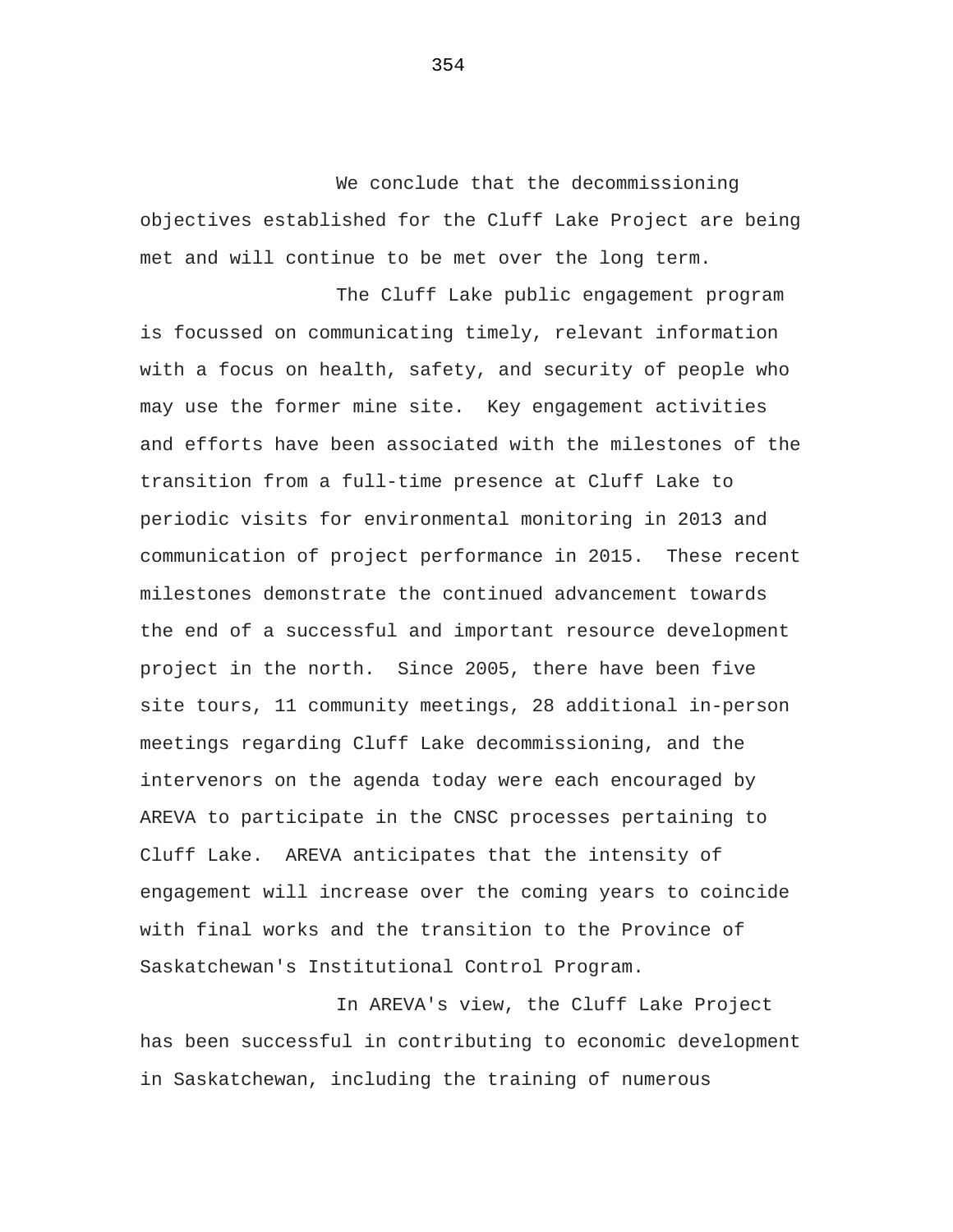employees for subsequent employment without undue compromise to ecosystem integrity, health, or safety.

Looking toward the end of our current licence term with environmental monitoring results and risk assessments continuing to demonstrate the achievement of decommissioning objectives, AREVA anticipates transitioning from the current environmental monitoring program to a long-term monitoring program that reflects the needs of the low-risk site.

Some final minor works will be required before pursuing entry of the Cluff Lake site into the Institutional Control Program, established under the *Reclaimed Industrial Sites Act* in Saskatchewan. Engagement with regulators, community members, and local land users will be required to ensure our environmental commitments are met and communicated.

Thank you for your time. We'll be available to answer any questions.

**THE PRESIDENT:** Thank you. And by the way, I like those before and after pictures.

**MR. HUFFMAN:** Thanks.

**THE PRESIDENT:** Put some reality to it. Before we go into the written submission, does any other licensee wish to make a comment right now? **MR. LEBLANC**: If I may, Mr. President --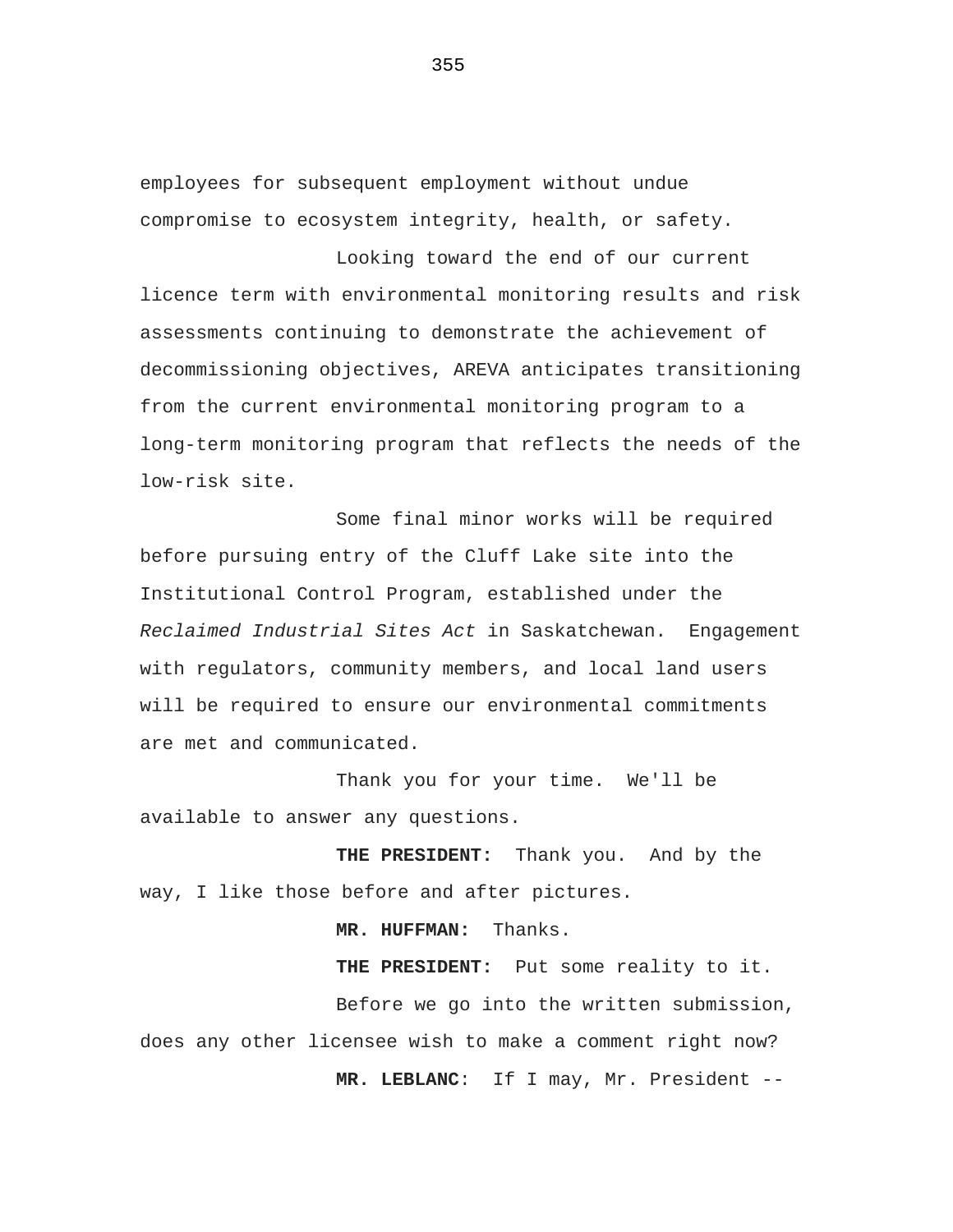**MR. DAGILIS:** Hello, yes, this is Trevor Dagilis from the Ministry of Environment and Climate Change for Ontario.

> **THE PRESIDENT:** Please go ahead. **MR. DAGILIS:** Great, thank you.

> President Binder, members of the

Commission. For the record my name is Trevor Dagilis. I'm the acting assistant director for Eastern Region Operations division of the Ontario Ministry of the Environment and Climate Change.

Thank you for the opportunity to provide remarks regarding the CNSC regulatory oversight of the Deloro sites for 2015.

We're pleased to hear the CNSC staff opinion of satisfaction with our performance on radiation protection, environmental protection, conventional health and safety, emergency management, and fire protection among other topics. We're proud of the remediation work that we're undertaking to protect the public and the environment from this legacy contaminated site.

We acknowledge that in 2015 our management systems were rated by CNSC staff as below expectations, which led to the 2015 order in relation to non-radioactive discharges of construction-related waste water and stormwater from the Young's Creek area of the Deloro mine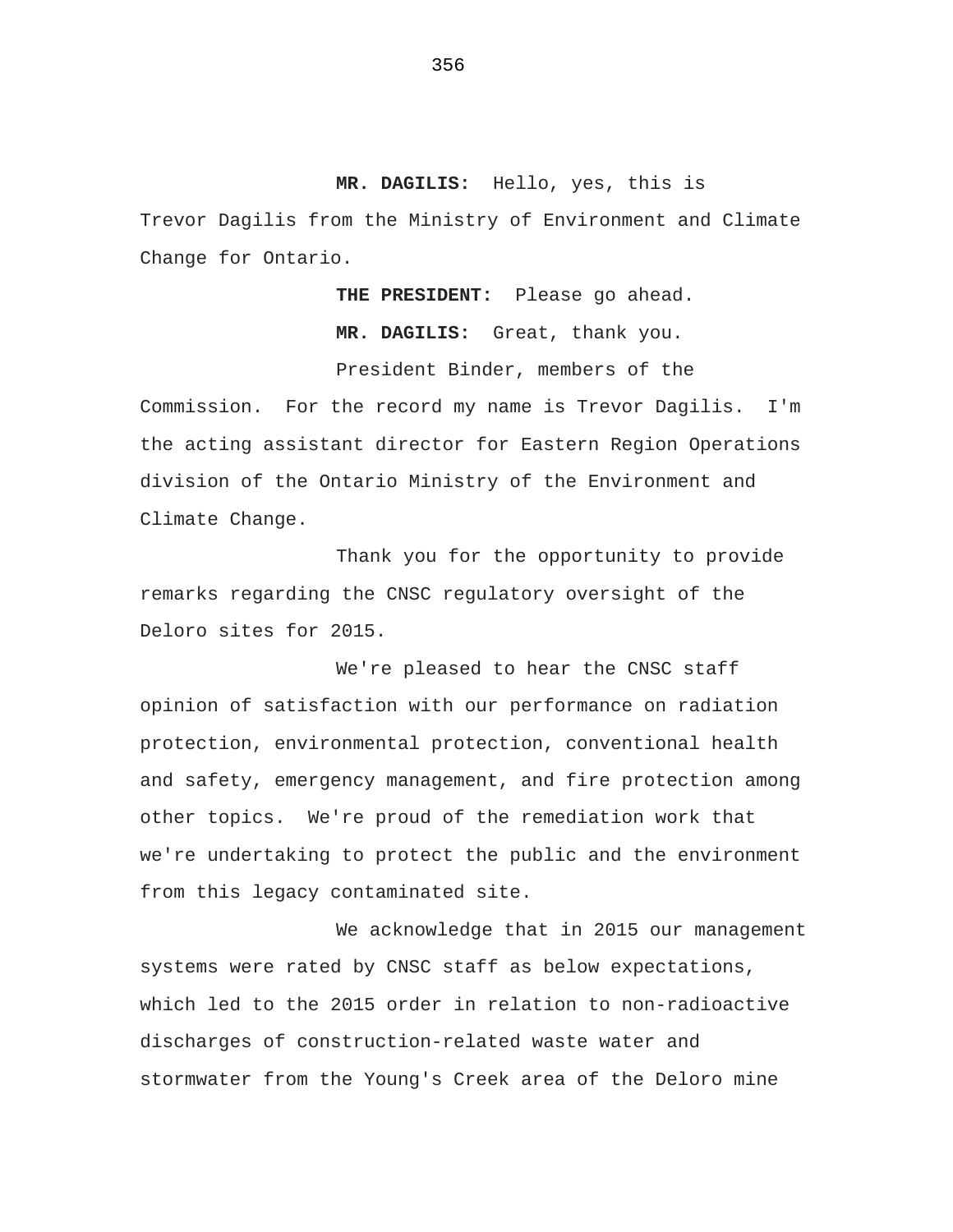sites on April 29th and May 1st, 2015. I can assure you that the Ontario Ministry of the Environment and Climate Change acted quickly and thoroughly to enhance our management systems at the Deloro sites. We are pleased that the CNSC staff agreed that the Ministry met all conditions of the order and that the order was closed by the Commission in March 2016.

We are pleased that our enhanced management systems were inspected and reviewed by the CNSC staff during seven inspections since June 2015. I am happy to report that with our -- that our important remediation work at Deloro has continued successfully in 2016.

We have now completed the base of the containment cell that will receive and safely store the contaminated sediment from Young's Creek. Regarding potential environmental impacts in 2015 due to Young's Creek discharge of construction-related waste water and stormwater, we are pleased that the CNSC staff reviewed and confirmed the Ministry's sampling results which found that there was "no increase in offsite contamination resulted from the releases that took place from April 29th to May 5th, 2015."

Regarding the radiological safety of the site in 2015, I can tell you that the Ministry undertook detailed radiological reviews in 2016. Based on expert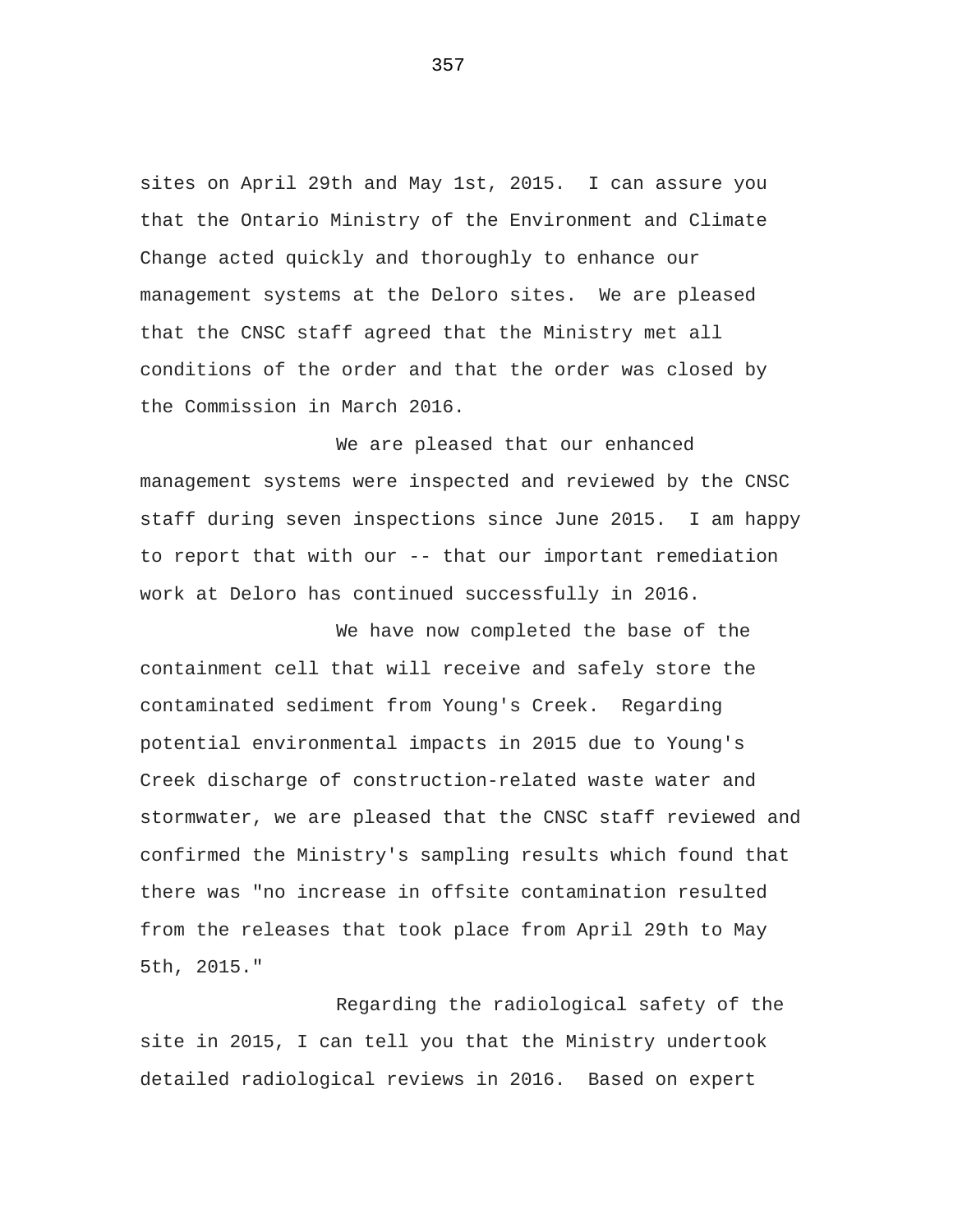analysis, we submitted an application for conditional release of the Deloro site from CNSC's regulatory oversights.

In summary, the expert radiological sampling, assessments, and analysis have confirmed that nuclear substances at the Deloro site have been effectively remediated such that they no longer pose an unreasonable risk to workers, the public, or the environment. Nuclear substances in the Young's Creek area pose an insignificant radiological risk in situ without crediting planned remediation. Concentrations of nuclear substances in the contaminated sediments are greater than but comparable to the unconditional clearance levels specified in the Nuclear Substances and Radiation Devices Regulations. A robust series of controls are in place at the site for the management of non-radiological hazards, and those controls will effectively mitigate the very low risks associated with the nuclear substances. This set of controls assures that the site meets the criteria for conditional clearance under the Nuclear Substances and Radiation Devices Regulations. Remediation will continue to completion as a result of the need to address the other non-radiological contaminants at the site. It is important to note that our detailed work in support of clearance has shown that there is not and therefore was not in 2015 an unreasonable risk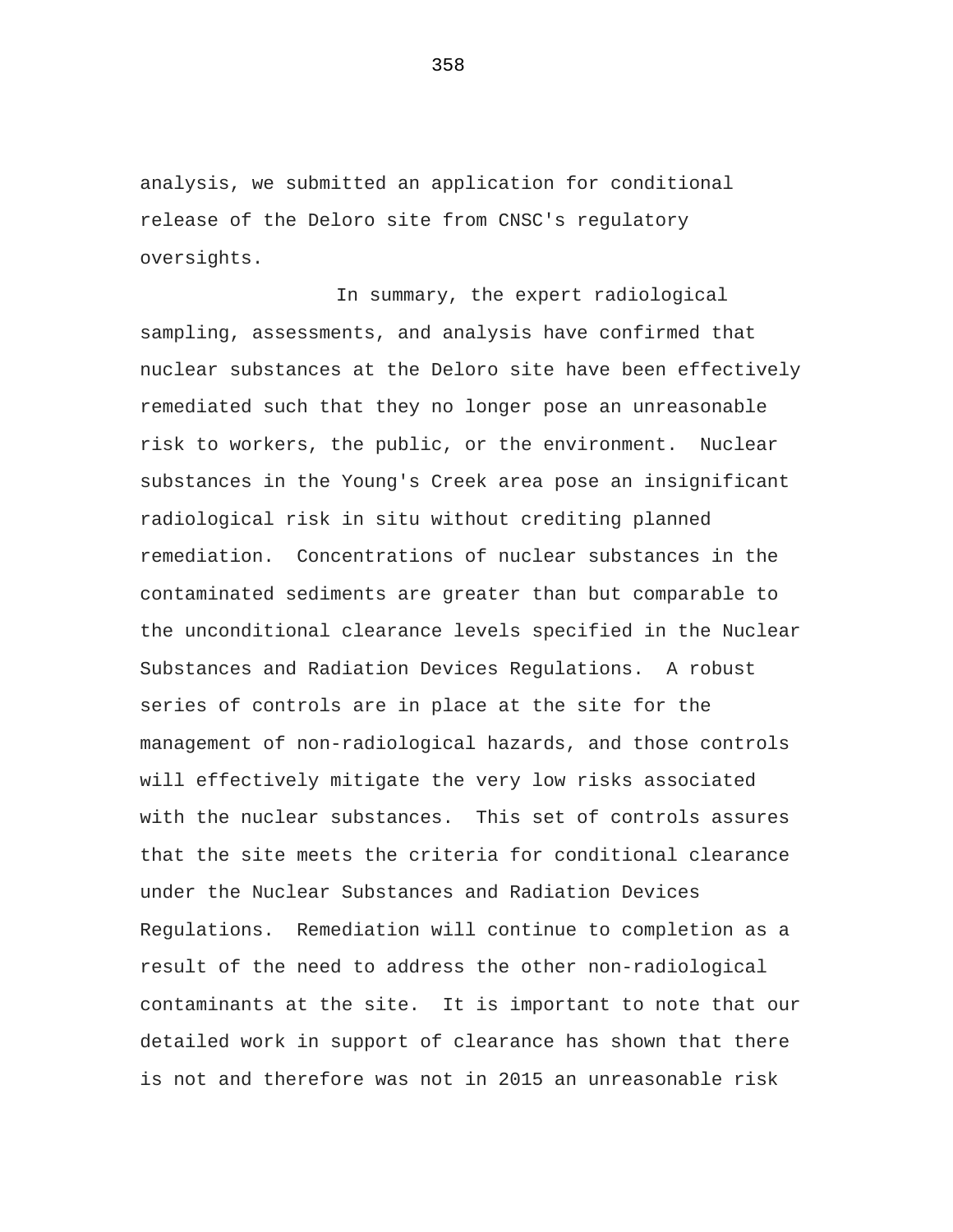to workers, the public, or the environment based on the existing quantities of low-level radioactive materials at Young's Creek.

I would also like to confirm to the Commission the commitment of the Ontario Ministry of the Environment and Climate Change to the remediation work at Deloro to protect the health of members of the public and to protect the environment. I can confirm that since we last presented to the Commission, the Ministry undertook a number of enhancements to go above and beyond the regulatory expectations. We installed a geosynthetic clay liner, or GCL, and sand cushion layer in the base of the containment cell at Young's Creek. This was an enhancement to our original and improved design to further improve long-term landfill performance. We installed new sludge lagoons at the arsenic treatment plants. This allowed us to decommission and fully remediate the area of the original sludge lagoons. Again, this was not a regulatory requirement, but an enhancement to our original and CNSC-approved scope of work for the Deloro sites. We enhanced our Moira River cleanup and revegetation to ensure rapid and effective cleanup and stabilization of the riverbank. The investments we made to rapidly and effectively revegetate the riverbank areas were once again enhancements to our CNSC-approved scope of work. And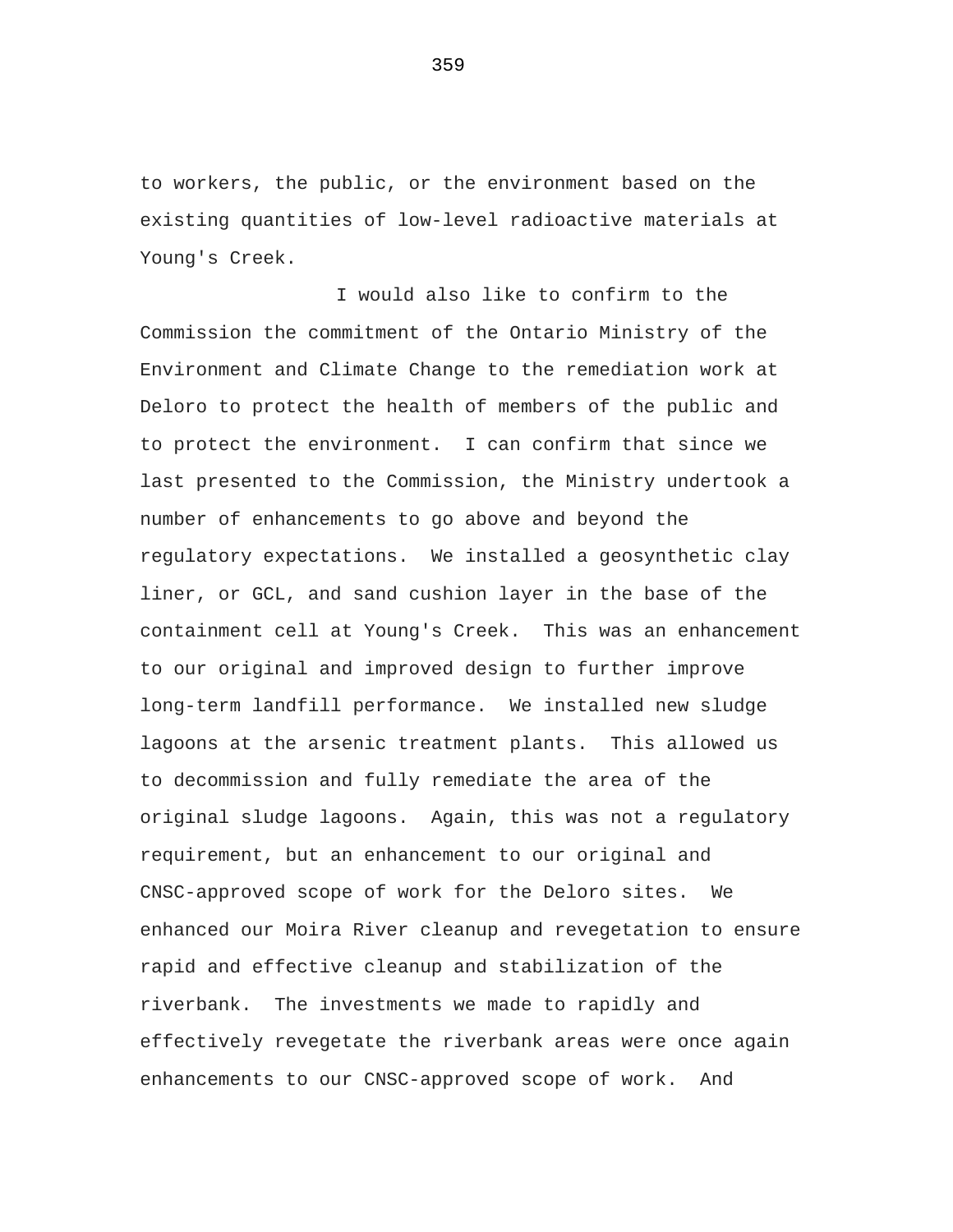finally, we have installed secondary containment around the temporary slurry tanks at Young's Creek, so that when creek remediation activities begin, we will have additional environmental protection measures in place. Again, this was not a requirement of our CNSC-approved scope of work, but an enhancement we implemented for further environmental protection.

I would like to thank the Commission for their efforts over the years and I emphasize that we look forward to the upcoming formal decision on our application to seek clearance or conditional release of the Deloro site from the CNSC's regulatory oversights. The Ministry is confident that the aforementioned enhancements to our management systems, physical design, and construction practices will continue to provide outstanding protection to the public and the environment through our remaining remediation work at the sites and well into the future.

Thank you.

**THE PRESIDENT:** Thank you. Anybody else? Marc? You want to check?

**MR. LEBLANC**: Yeah, why don't I go through that list again of at least those that have confirmed they were there. So I don't know if Ms Bertolo(ph) is still with us. Do you have any comments?

**MS BERTOLO:** Yes, I am still with you, and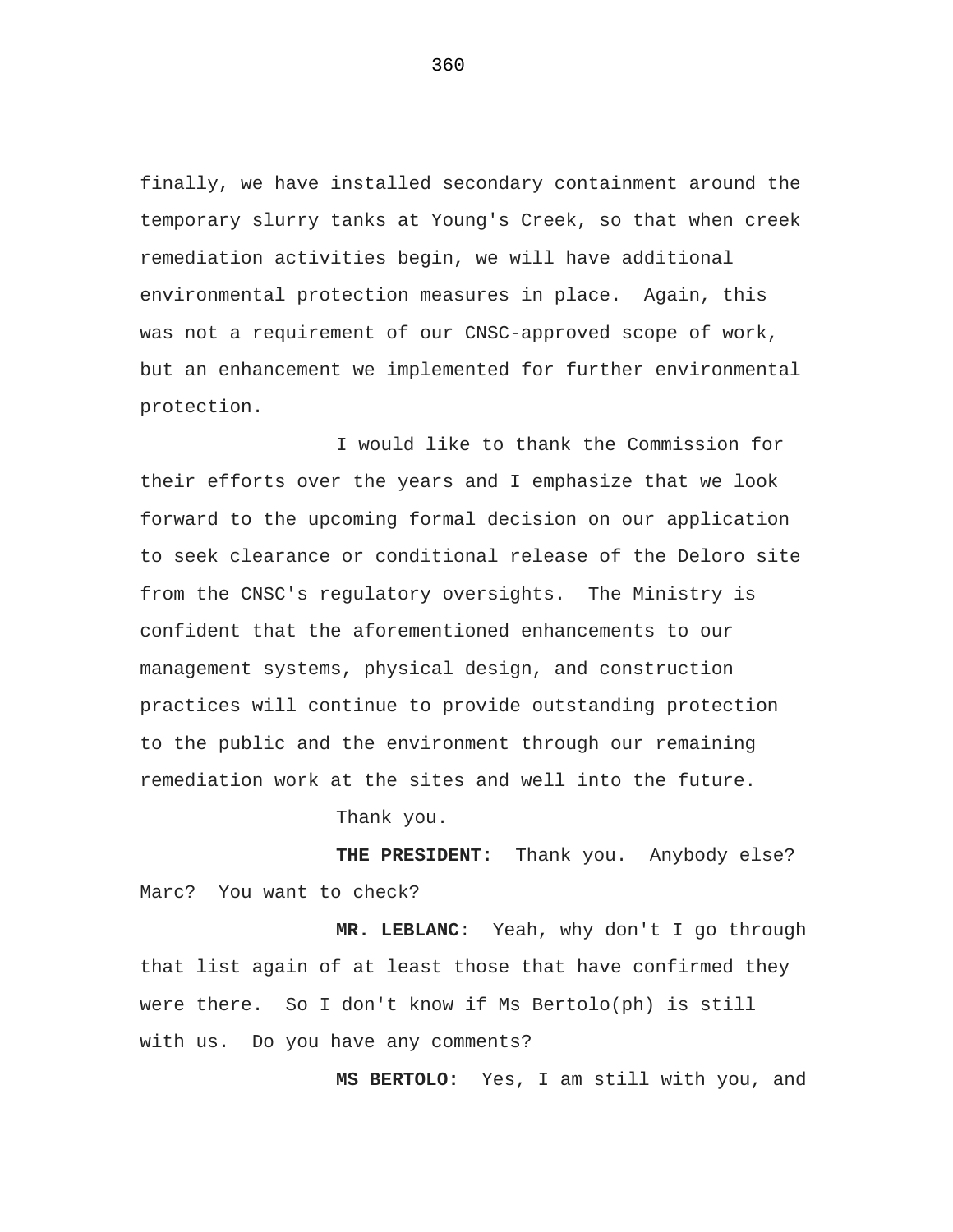no, I do not have a formal statement.

**MR. LEBLANC**: Thank you. How about Mr. Andy Poole(ph) from EWL Management? No, was not with us. So Mr. Wilson from SRC?

**MR. WILSON:** Yeah, still with you.

**MR. LEBLANC**: Do you have any comments or

statements?

**MR. WILSON:** Not at this time.

**MR. LEBLANC**: Thank you.

Mr. Breadmore(ph)?

**MR. BREADMORE:** No comment at this time. Thank you.

**MR. LEBLANC**: Thank you very much.

Ms Lowe? Okay. Anybody else that we may have missed?

**MR. NAGY:** It's Cameco. We'd like to make a brief statement.

Good evening Dr. Binder, members of the Commission. For the record my name is Kevin Nagy, director of Compliance and Licensing for Cameco Saskatchewan operations.

With me in Saskatoon is Michael Webster, our reclamation coordinator who directly oversees activities and programs related to the decommissioned Beaverlodge Properties for Cameco.

Decommissioning of Beaverlodge was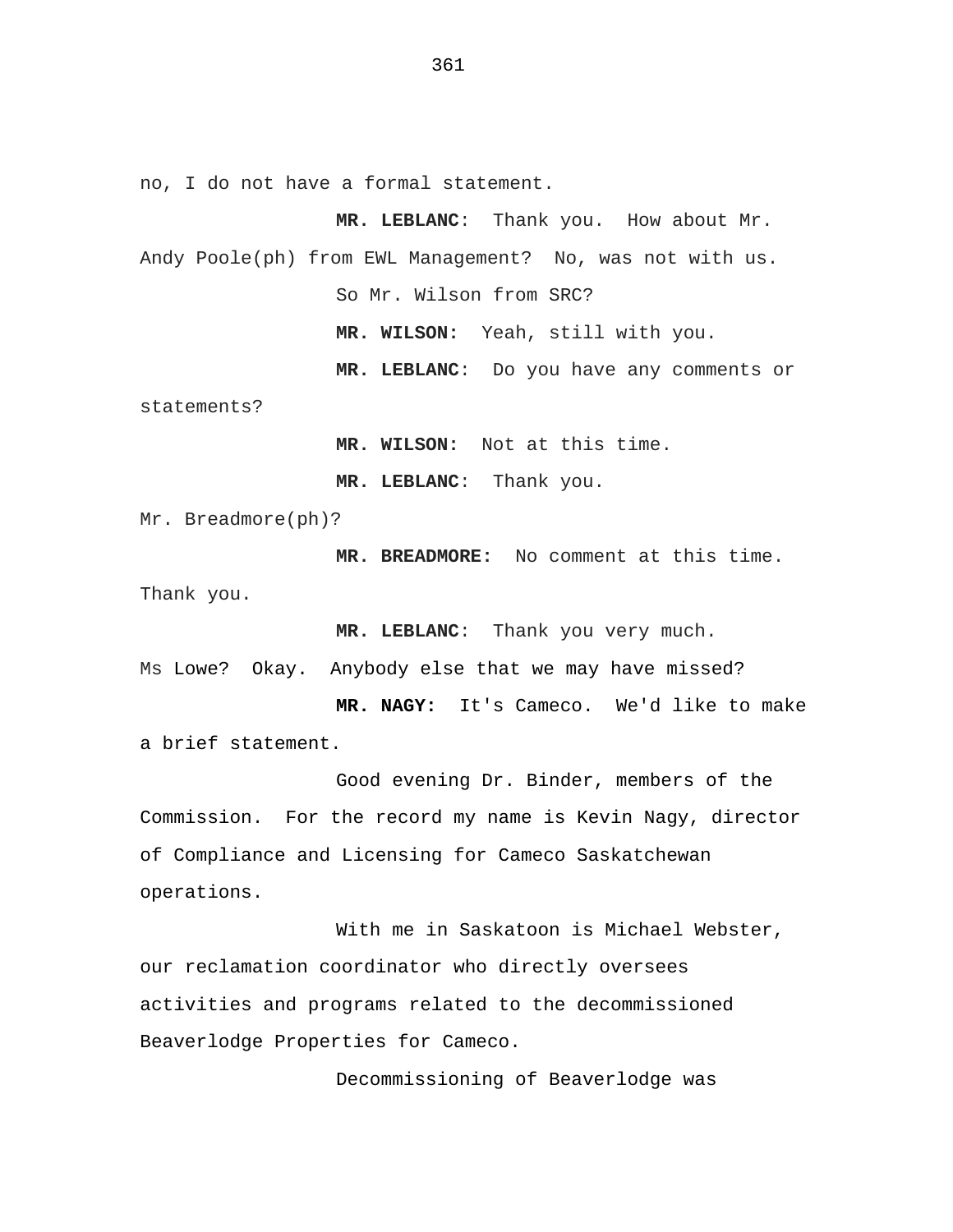completed more than 30 years ago, and the properties were left in a physically stable and safe condition. Cameco has been a committed and capable manager of the decommissioned properties since 1988, conducting environmental monitoring and periodic maintenance to ensure that Beaverlodge remains safe, secure, and stable.

As staff detailed in their report, Cameco continues to implement and monitor the additional remedial actions that were identified in our approved path-forward plan. These remedial actions are expected to support the natural recovery of the decommissioned properties as well as to ensure their long-term safety and security.

In accordance with our schedule, we have made application for 14 of the decommissioned Beaverlodge properties to be exempted from further licensing requirements and accepted into the Province of Saskatchewan's Institutional Control Program. Detailed inspections of these properties were completed in 2015. Remaining debris was disposed of and, as a precautionary measure, any identified drill holes on these properties have been sealed prior to their transfer to institutional control.

Based on our meetings with residents of Uranium City and the Environmental Quality Committee, who are our targeted northern stakeholders, the path forward to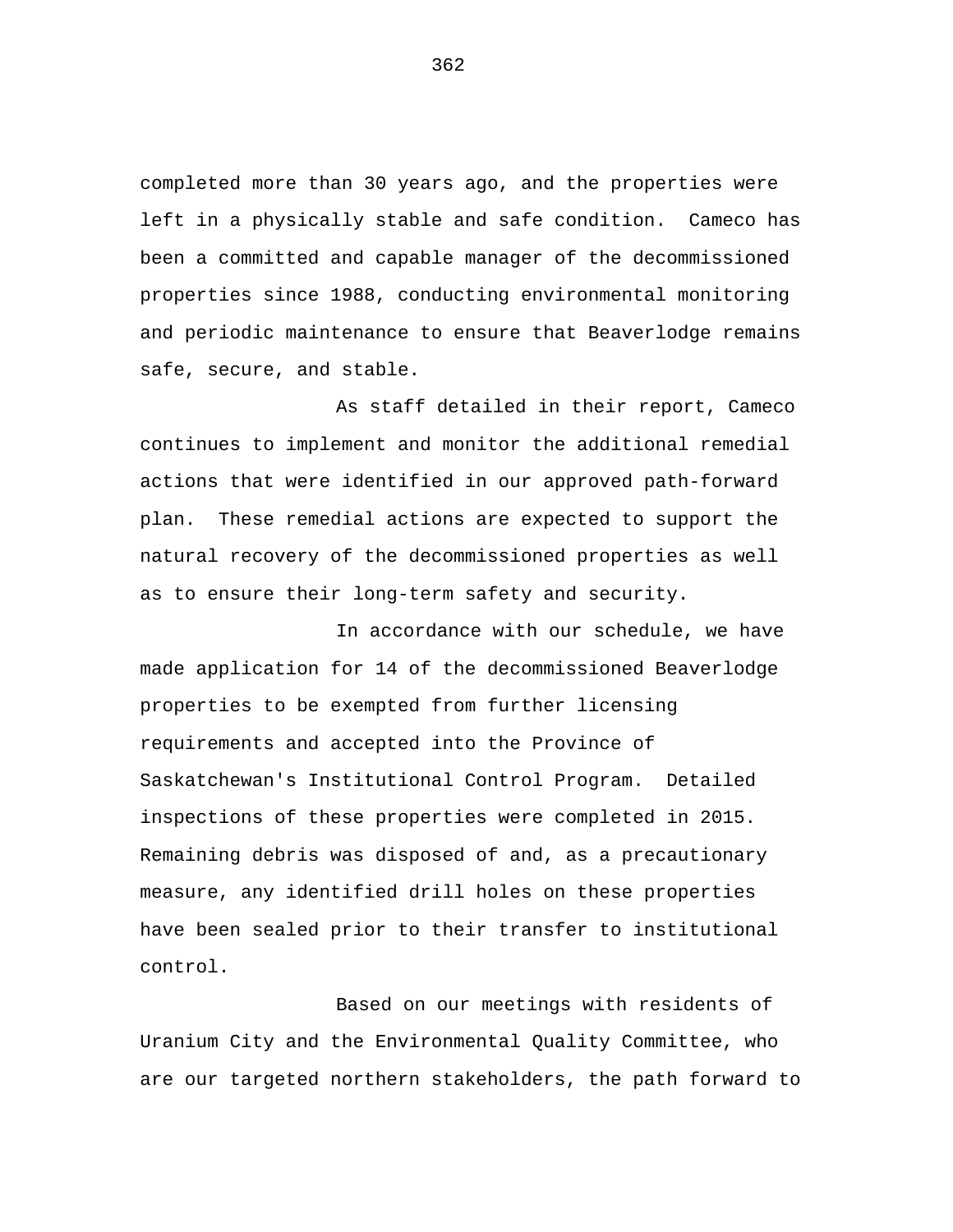having these properties accepted into institutional control has been communicated and is generally supported. Through site visits, they see that the work being done to remediate and monitor the decommissioned properties ensures the health and safety of the public and the environment is protected. Looking forward, we will continue to implement the approved path-forward plan and monitor the effectiveness of our additional remedial actions.

Thank you.

**THE PRESIDENT:** Thank you.

Nobody else wants to raise any issue? Okay, so we're back to the written material. And just to remind you that we already started to review the written intervention from Saskatchewan Environmental Society and Athabasca Chipewyan First Nation as outlined in CMD 16-M49.1.

**CMD 16-M49.1** 

**Submission from the Saskatchewan Environmental Society and the Athabasca Chipewyan First Nation** 

**THE PRESIDENT:** Who wants to start? Ms Velshi.

**MEMBER VELSHI:** It's a question for staff.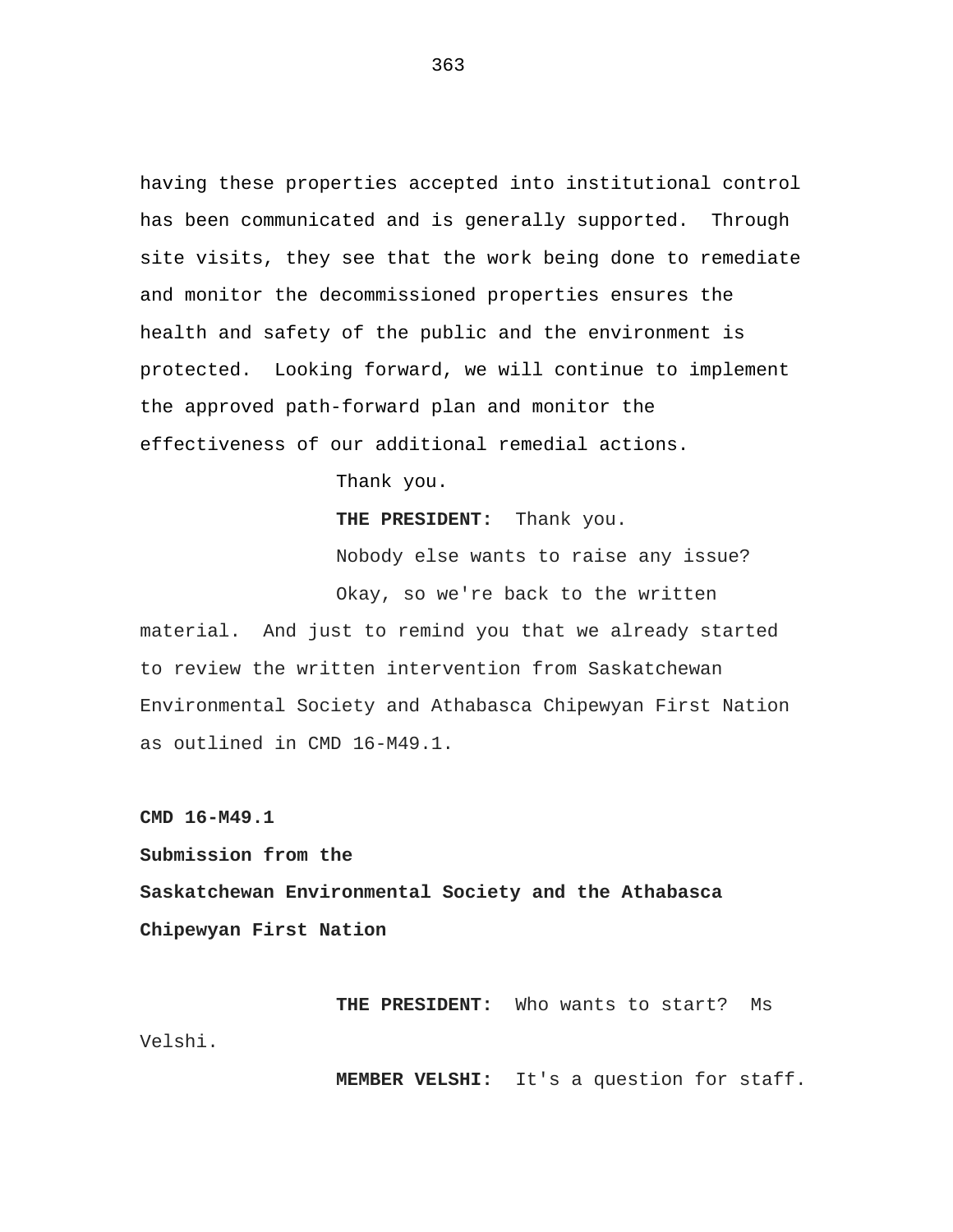An area of concern that the intervenor raises a number of times is that of institutional control and the CNSC's role both about the transfer into institutional control and what happens after it has been transferred, and what if the Province doesn't meet its obligations. So can you comment on what the intervenor is questioning. I think that there's also a question on whatever assessment is done by either party that they should be publicly available for them to see how that decision was made to accept something for institutional control.

**MR. LOJK**: Bob Lojk for the record. Thank you for the question.

I'll make a short comment and then I would ask Mr. Keith Cunningham from the Province of Saskatchewan, who's in Saskatoon, to provide the provincial view on this.

The CNSC, the *Nuclear Safety and Control Act* requires that risk be controlled to a reasonable, not absolute, levels. Once a licensed facility meets the conditions for release for licensing, doesn't mean that other land use restrictions do not continue to apply. This applies to other occupancies and licensing regimes. In the case of Saskatchewan uranium mines, the CNSC works with the Province, who is the owner of the land, to ensure that the lands are remediated to a safe state and to ensure sufficient financial guarantees are in place to maintain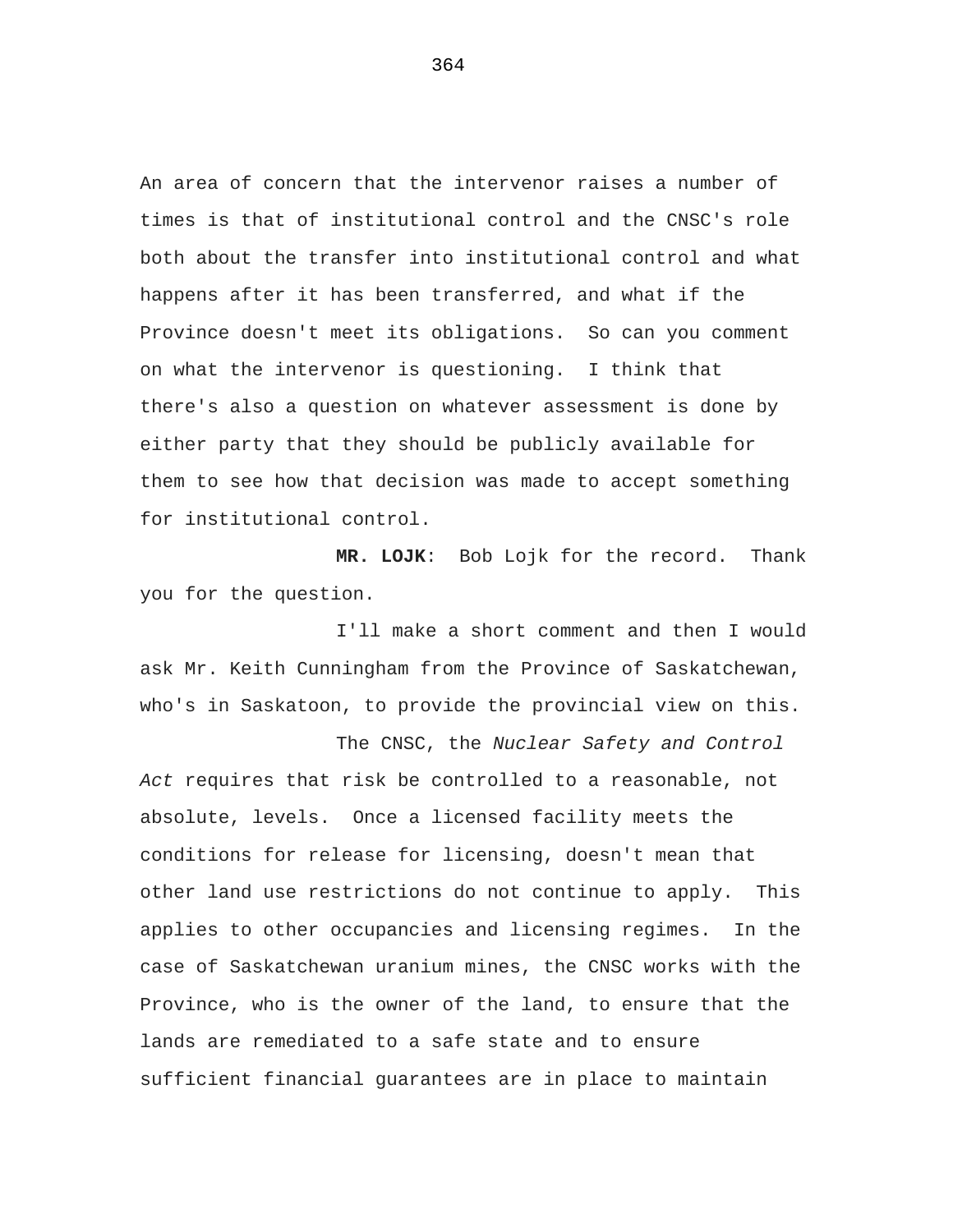the sites in a safe condition for as long as required. Nevertheless, licensees and ex-licensees continue to be responsible and don't simply walk away or abrogate their responsibilities.

The point is that there are certain points and requirements in our -- under Section 7 of the *Nuclear Safety Control Act* that requires work to be done and then it's done. Now, that doesn't mean that the facility can be used for all uses, but the owner of the land then has - will establish land use restrictions on a particular land. So land does not become -- back to virgin -- a virgin state. It requires -- there is certain occupancies that cannot be allowed. But that is not part of the requirements under the Act for us to maintain; those are requirements that nuclear safety be ensured and that things be controlled and put in the right places.

Again, the Province then takes over the facilities when we -- when there is no longer reason for us to license them, and they control the occupancy of the land as in the other facility, let's say if one is contaminated with oil or it would have severe problems with geotechnical issues or water or flood zones and the like. So the precedents are already there. And I believe Mr. Cunningham could provide more clarity on that. Thank you.

**MR. CUNNINGHAM**: This is Keith Cunningham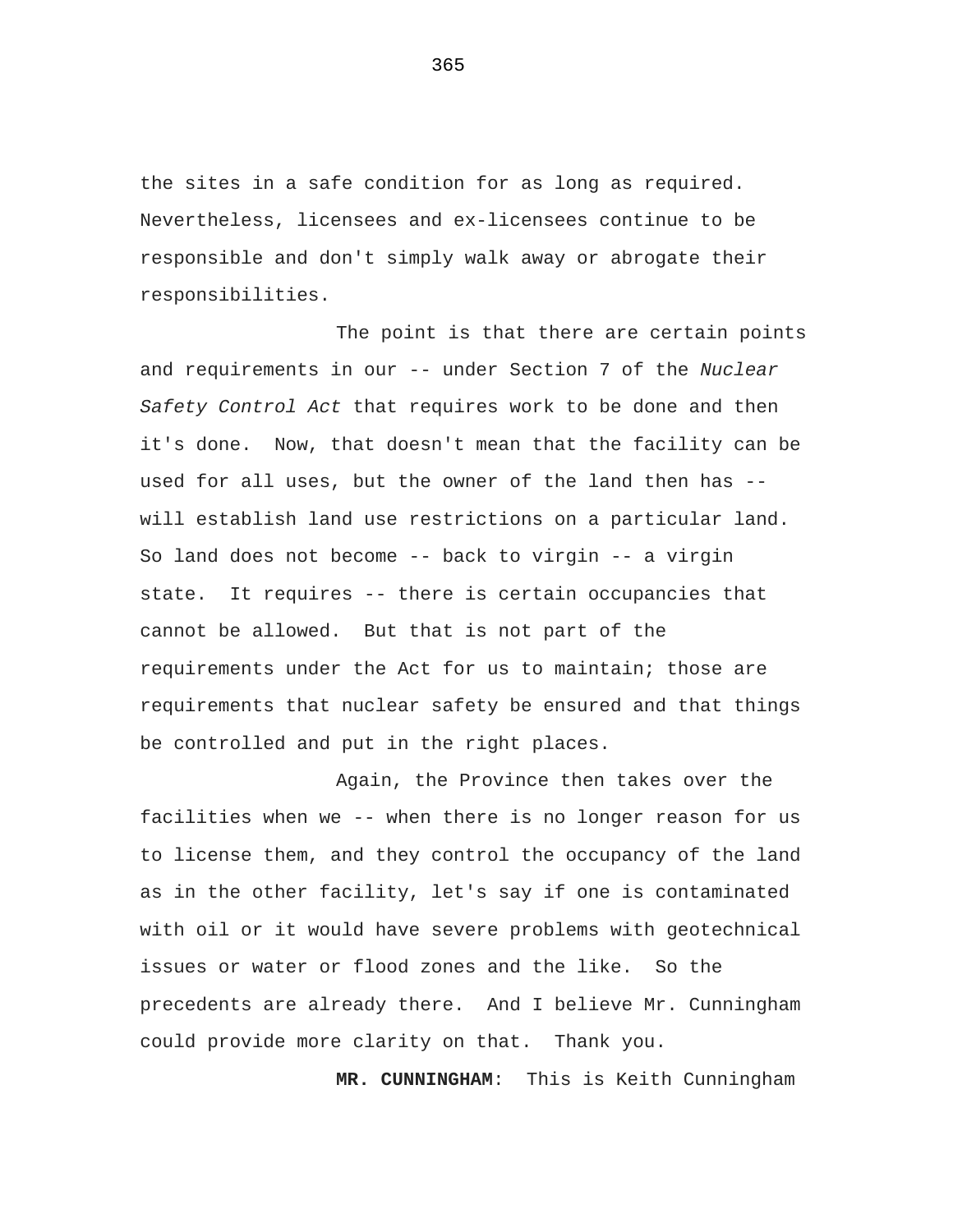with the Ministry of the Economy, Province of Saskatchewan, for the record.

And I can confirm some of the statements made that both the CNSC and the Saskatchewan Environment set the guidelines and conditions for a site to be accepted into the Institutional Control Program. The program itself does not set the environmental guidelines and requirements. And once that site is accepted and has moved into the Institutional Control Program, all the monitoring and maintenance done on that site by the program itself then still has to meet both requirements by Saskatchewan Environment and the Canadian Nuclear Safety Commission. So either Environment and the CNSC having regulatory jurisdiction can still step in if the site no longer meets the requirements and/or any of the subsequent maintenance and monitoring work that is done for the site. So there is still regulatory authority after a site goes into the program.

**THE PRESIDENT:** So you know every year we -- somebody asks us to describe the Institutional Control. I thought there was a document to describe the Institutional Control, all the parameters and the process. Is that document either on the CNSC website or on the Saskatchewan Ministry of Environment website or both? **MR. CUNNINGHAM:** Keith Cunningham for the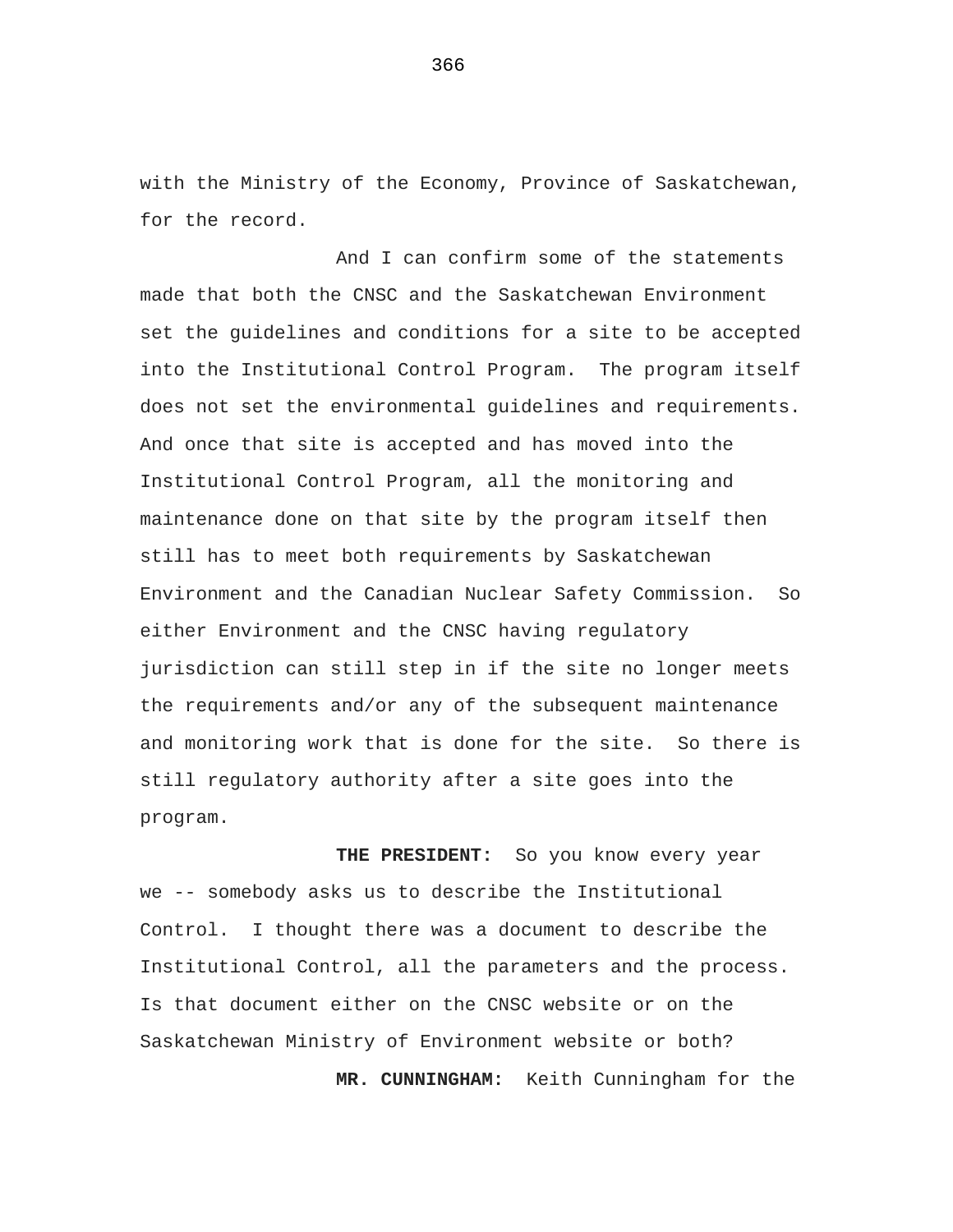record.

It is certainly on the Government of Saskatchewan's web site through the Ministry of the Economy, and it can be found on there as well as our Act and Regulations.

We do have a report done on all the sites in the program every five years, and that is posted on the site. And we also post annual reports on the status of our funds, and they are also available through the Government of Saskatchewan web site.

**THE PRESIDENT:** Well, what about CNSC? Do you describe how you would go about analyzing all the - we've heard that there is already a couple application in to you to decide whether you will approve an application for transfer.

You had one even in Ontario, too, right from (indiscernible). So what's the answer?

**MS GLENN:** Karine Glenn, for the record.

So I'll start off by explaining the application that's submitted by the MOACC is very different than the one that is being proposed for institutional control.

The Province of Ontario doesn't have a formal institutional control program in the same way that the Province of Saskatchewan has its set up.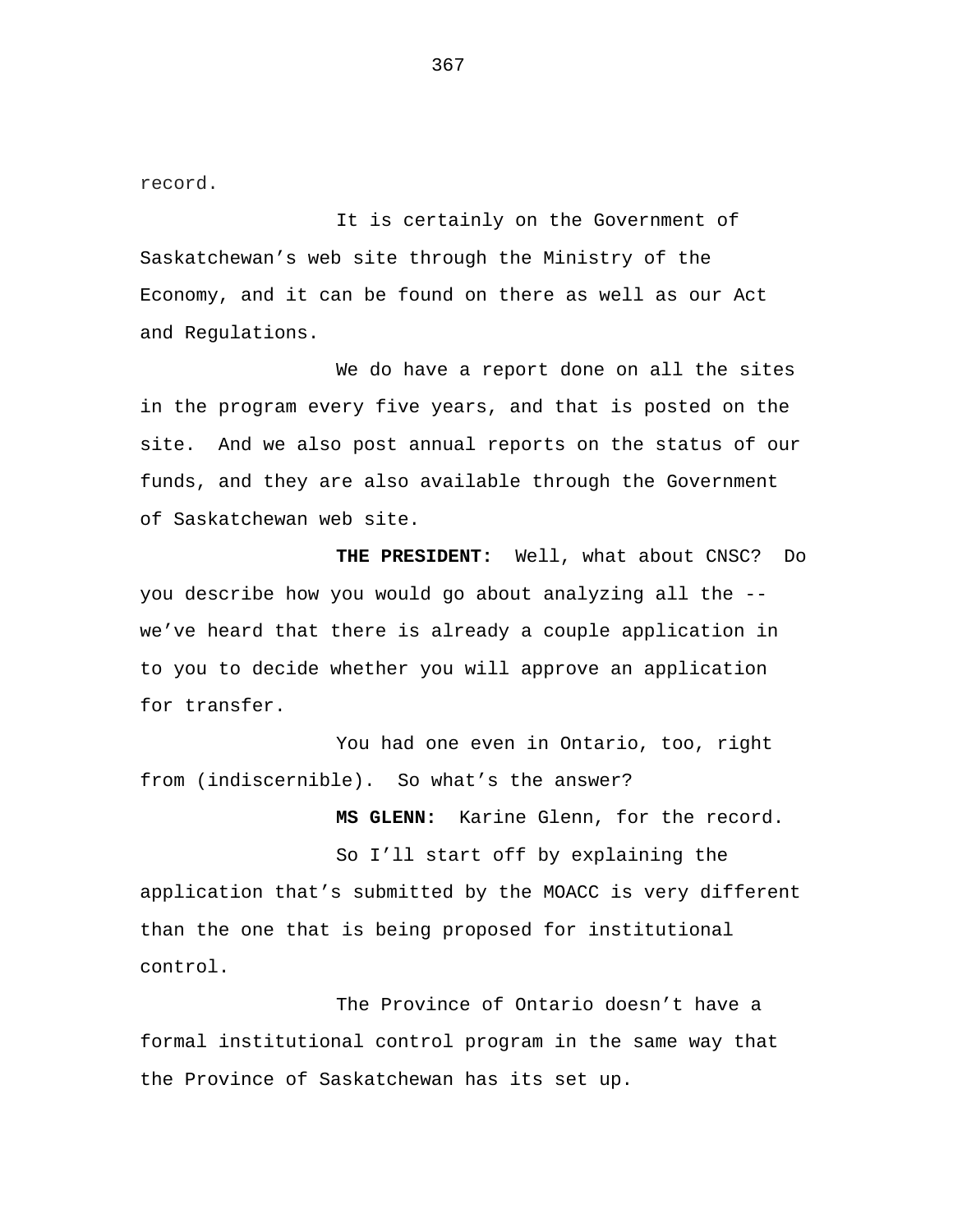So CNSC doesn't have a specific document that speaks to the conditions required to move to institutional control because it is not a federal level program and it is not a program that is found in every province throughout the country. It is very specific to the -- to Saskatchewan, and the Government of Saskatchewan has documented what is required for that to take place.

When a program is released into institutional control, it is not an -- as Mr. Lojk mentioned, an unconditional release. It would still be subject to CNSC licensing base if there was no other institution or program to take over that oversight.

So when we're talking about institutional control, it's being released from CNSC oversight into the care of another institution. It could be a province, it could be a municipal government. It -- however, only the Province of Saskatchewan has this provincial program set up.

If, in the case of somebody like the Deloro site or many of the mines that are found in Ontario, there's no provincial program that is formally established for this institutional control program equivalent to that of Saskatchewan.

What is being proposed by the MOACC which will be the subject of a public hearing in June 2017 with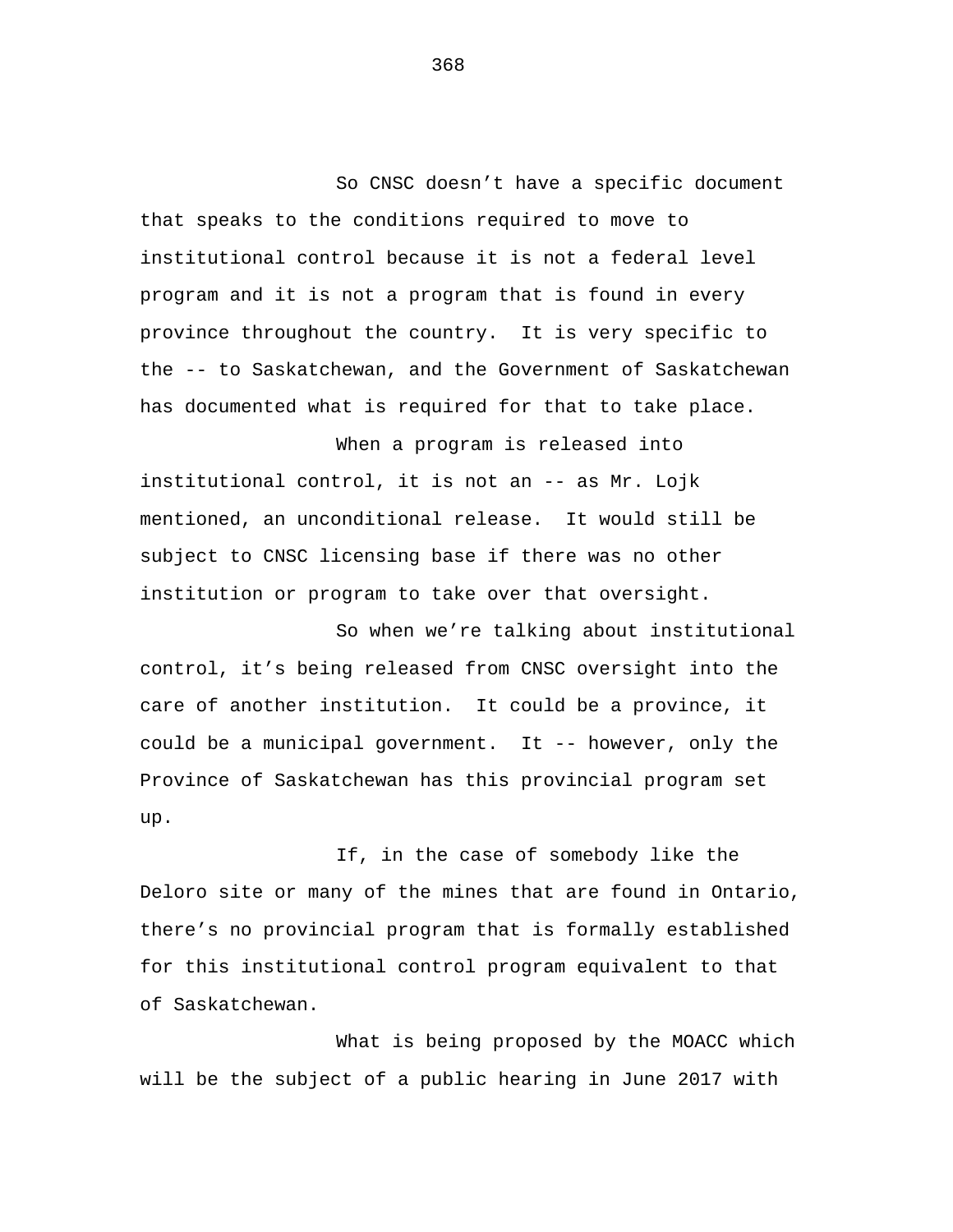an opportunity for the public to participate, MPFP funding being offered, is a conditional release, which is -- has a very specific definition under the Nuclear Substance Irradiation Device Regulations and is based on radiological criteria.

It is not the same as an institutional control.

**MEMBER VELSHI:** Yes, thank you.

So what's not clear to me still is what would be the role of the CNSC once it's been released for institutional control and no longer under the CNSC's licensing purview?

I meant that for Saskatchewan projects.

**MR. CUNNINGHAM:** Keith Cunningham, for the record.

With the institutional control program, like all the site monitoring and site maintenance is still available for audit and review by the CNSC inspectors responsible for Saskatchewan as well as for Saskatchewan and environmental project officers for inspection, and we do make all our monitoring and maintenance data from each site available for inspection to the public and to any regulator that chooses to audit us.

**MEMBER VELSHI:** Fair that you make it available.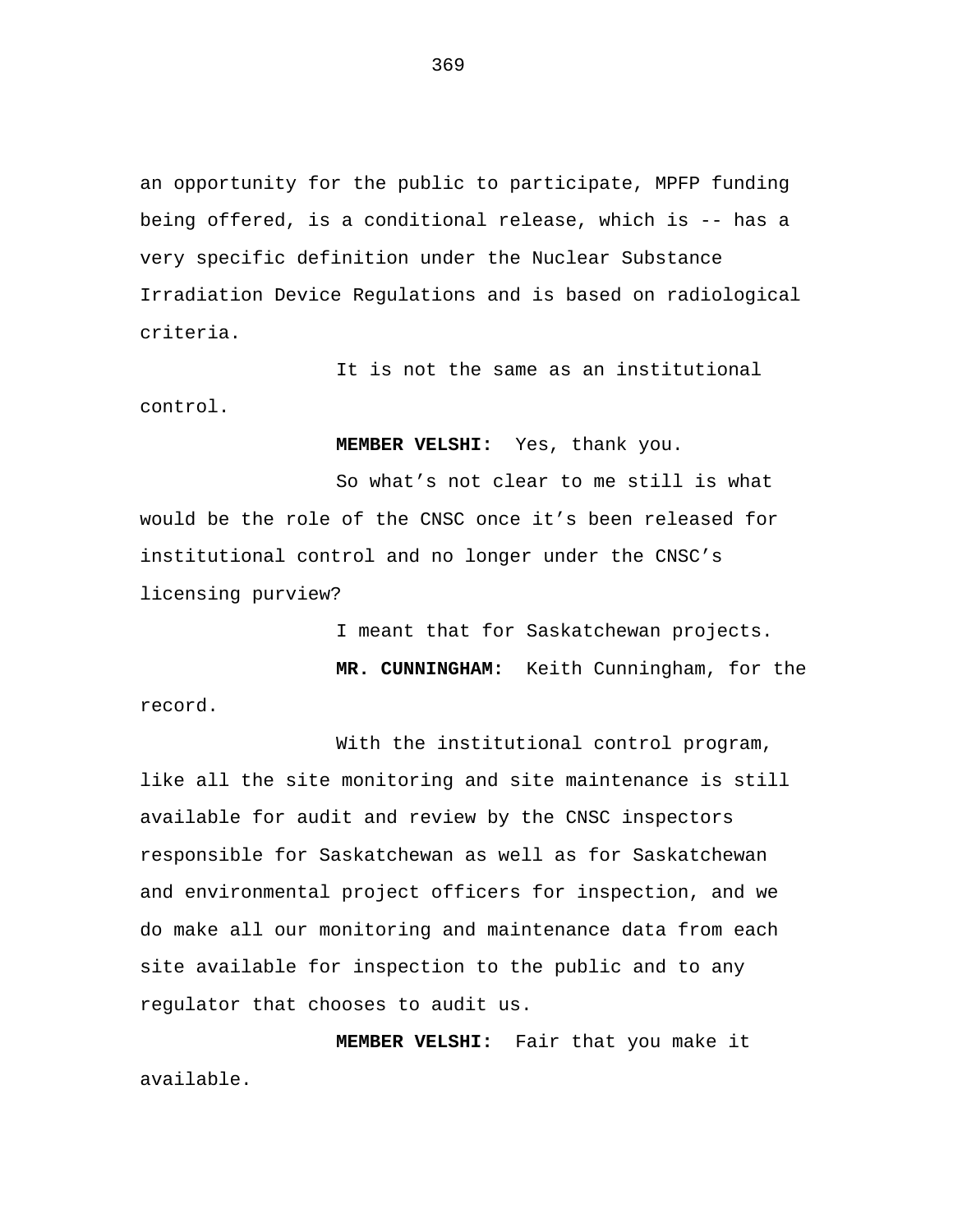I'd like to hear from the CNSC what their role -- they see their role as, and is this something that they do on an ongoing basis.

**MR. LOJK:** Bob Lojk, for the record.

For instance, in certain -- in certain areas when it's no longer -- if we're talking strictly institutional control in Saskatchewan, we'll talk -- we'll talk about that. And I believe Mr. Ramzi Jammal would like to add some words in it.

But right now, the ideal case would be that a site that's completely released from CNSC licensing no longer needs a CNSC licence. It would be transferred to the hands of the Province of Saskatchewan, and CNSC would be available to provide assistance and help in carrying out work, much like Saskatchewan provides -- assists us in some of our work because of their specific expertise in the area.

So that's a -- that can be done through Memorandum of Understanding.

Ideally -- ideally, the reason that the institutional control in Saskatchewan operates the way it does is that where we have a co-regulation, one can say, is because Saskatchewan keeps the funds under their Act for decommissioning each individual facility. There's a very -- there's a very detailed Act requirement for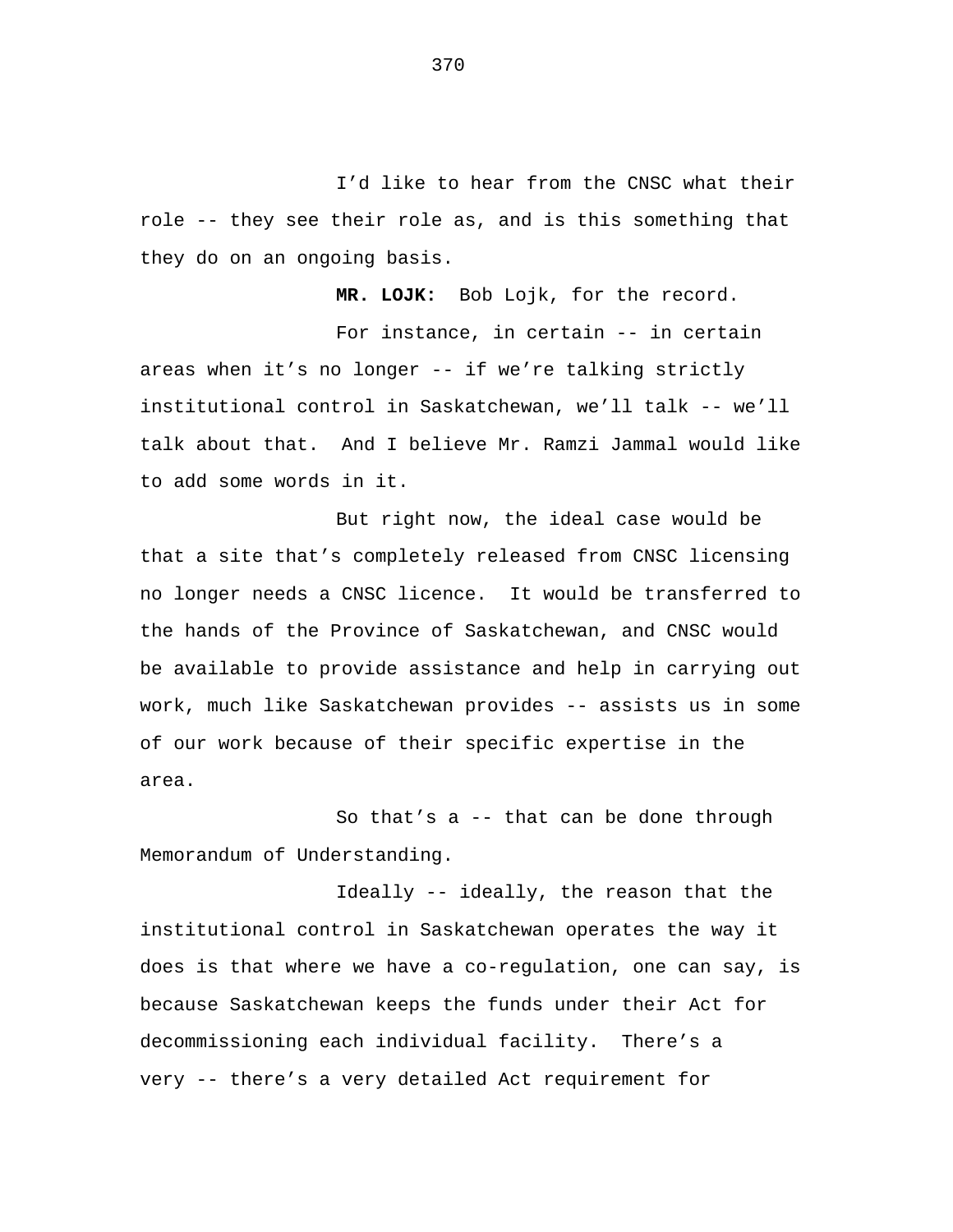financial guarantees.

Saskatchewan keeps the financial guarantees, and it's those monies that are released, then, to maintain the facility for as long as it needs to be maintained under their Act.

And then we would -- we would help -- we would maintain a role in that particular area, a formal role, until such time as it can be decommissioned to a level, then the role no longer requires licensing.

**THE PRESIDENT:** Mr. Jammal.

**MR. JAMMAL:** It's Ramzi Jammal, for the record.

You're asking two questions; what happens after the institutional control, and what's the role of the CNSC.

We review the annual report with respect to the institutional control, and we are taking oversight -- sorry. We're ensuring that there's an oversight taking place at any time that we feel that the environment has changed, monitoring has changed or changes in the environment itself, then we will come back and we relicense it and we take it under the care of the CNSC.

So once you, the Commission, approve the release from licensing to an institutional control in Saskatchewan or to another regulatory authority in other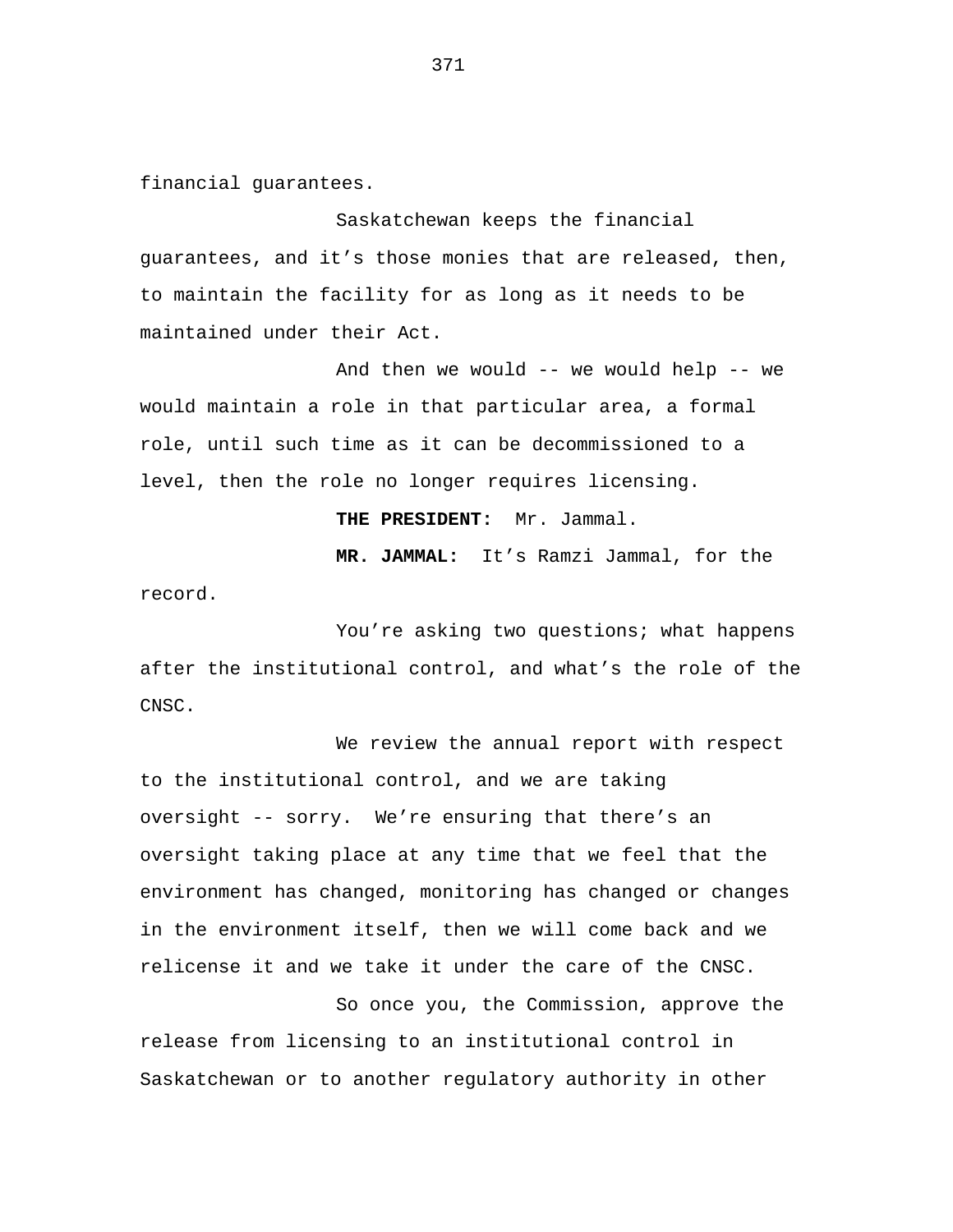parts of -- any province, for example, Ontario, which will be the Ministry of Environment, we maintain our engagement through the review of the annual report to ensure that the environment and the radiological elements or any other element that you approved is maintained to be not licensed by the CNSC< but will engage the whole time.

However, one thing you -- you asked the question with respect to the assessment.

The release from licensing is done by the Commission, so in other words, we will come before you in the public proceedings under the rule of procedure so the intervenor is saying can this information be publicly. Yes, there will be a CMD, and most likely there will be a PFP and the rule of procedure being applied.

So we -- nothing can be released without your permission as a Commission approval, and we monitor it and we report -- whether we work with Saskatchewan or any other regulatory body to ensure that the environment and the release conditions from the licensing by the Commission is maintained at all times.

**THE PRESIDENT:** It seems to me that you need to do some work on describing these processes. It's not that complicated.

There are two parties here, government and us, and you determine when you are ready to release or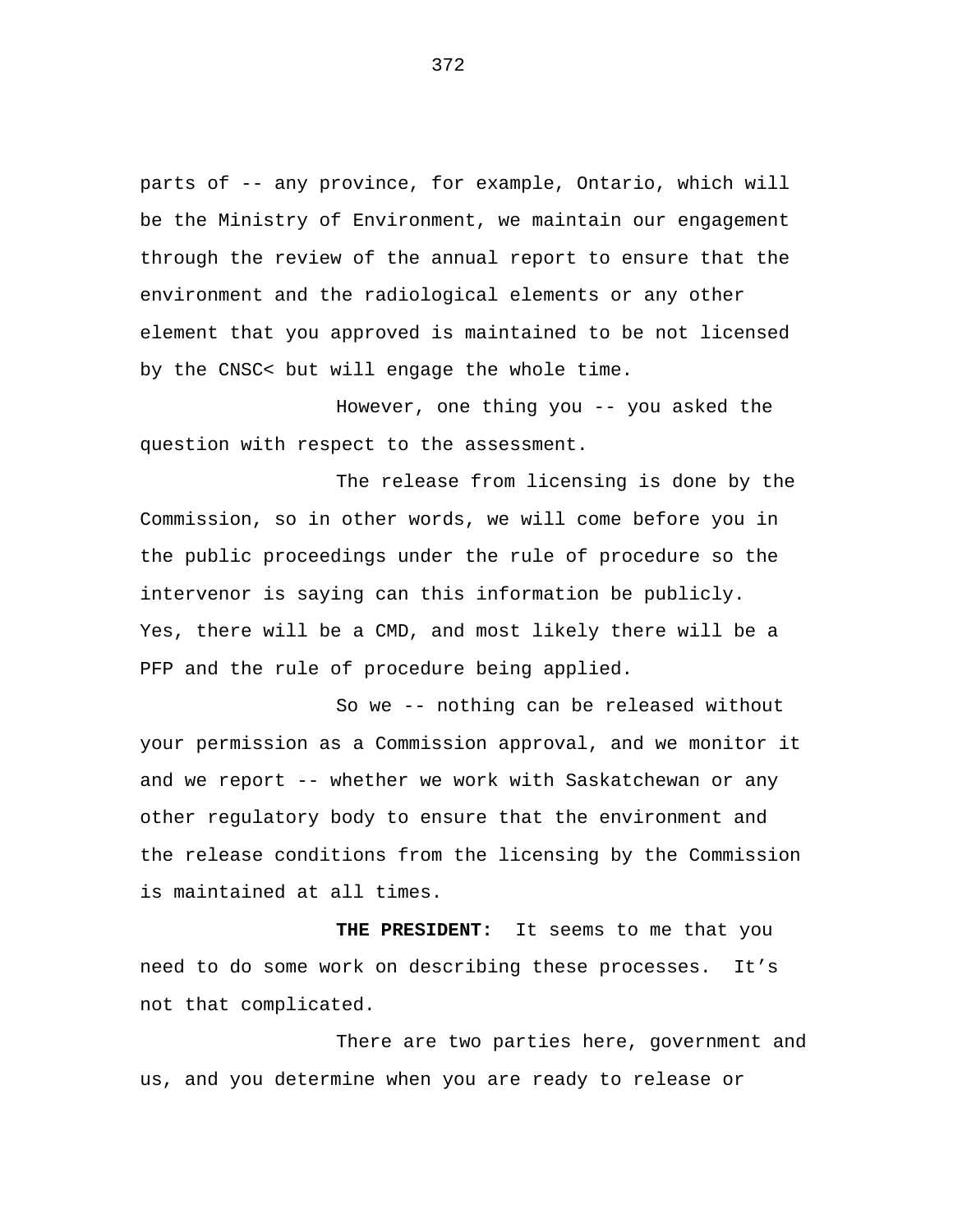pass. And the government -- the Saskatchewan government were not going to be stupid to accept something that'll cost them more whether or not -- if it's more cleaning is required.

So it's two parties that agree when it is good to pass from one to another, and all the financial guarantees that goes with it.

So I don't differentiate between Saskatchewan and the Ministry of Ontario as long as we satisfy the Ministry of Ontario's capable and able to be exactly like Saskatchewan government.

So somewhere along the line -- you know, it's been the last five years, at least I can remember, we're having this conversation and we're going around and we're not very clear about the process.

I think it'll be worthwhile to document it somewhere in a very high level as to how the -- how this work, who does what to whom and what is required so we don't have to pursue this every time we meet.

**MS GLENN:** Karine Glenn, for the record.

We are in the process of revising our regulatory framework documentation with respect to waste and decommissioning, and we have put out, as the intervenor pointed out, questions surrounding release from licensing in there. And we will take the opportunity in the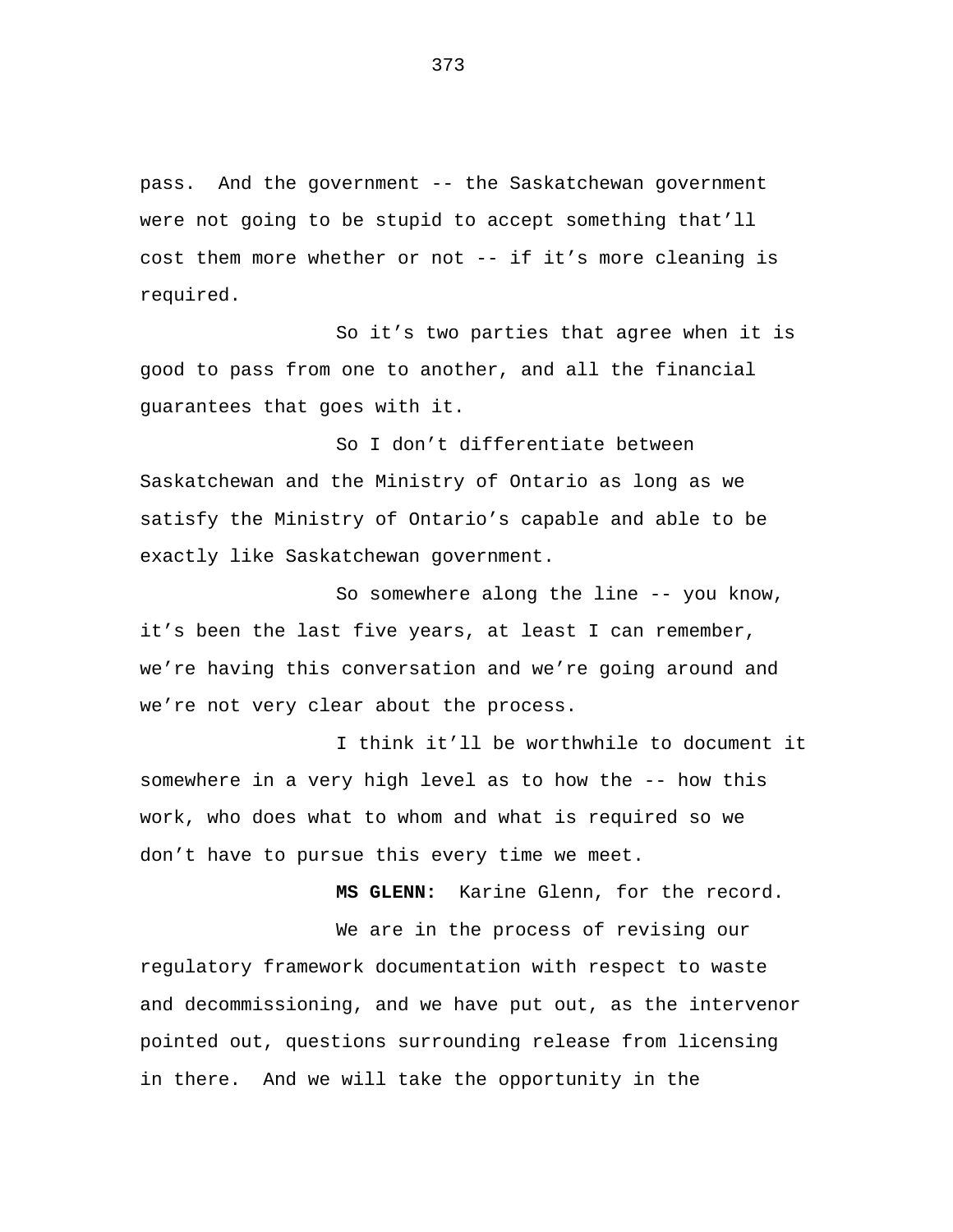intervenor's comments into consideration and provide greater clarity through the revision of our Regulatory Documents.

**THE PRESIDENT:** Okay. We're back to the intervention.

Dr. McEwan?

**MEMBER McEWAN:** Thank you.

So in fact, this is an intervention that is also raised by Mr. Gardiner, and that is the comments by the -- specifically at the end, the ACFN, related to the tailings management area and concerns expressed by both that the cover is insufficient and that there are issues that may lead to problems in implication is the nearer rather than longer term.

**MR. LOJK:** I'd like to commence and more detailed information to be provided by AREVA.

But we have staff performing regulatory inspections of the area, and some of the discussions that are made in that particular -- in that particular CMD are not  $--$  are  $--$  don't seem to  $--$  (a), the information appears to be dated and, second of all, from our most recent information of the site, would not support the observations by Mr. Gardiner, in particular in the effect of the moose going through the cover. It's a very, very deep cover, and you would have to go through -- the moose would have to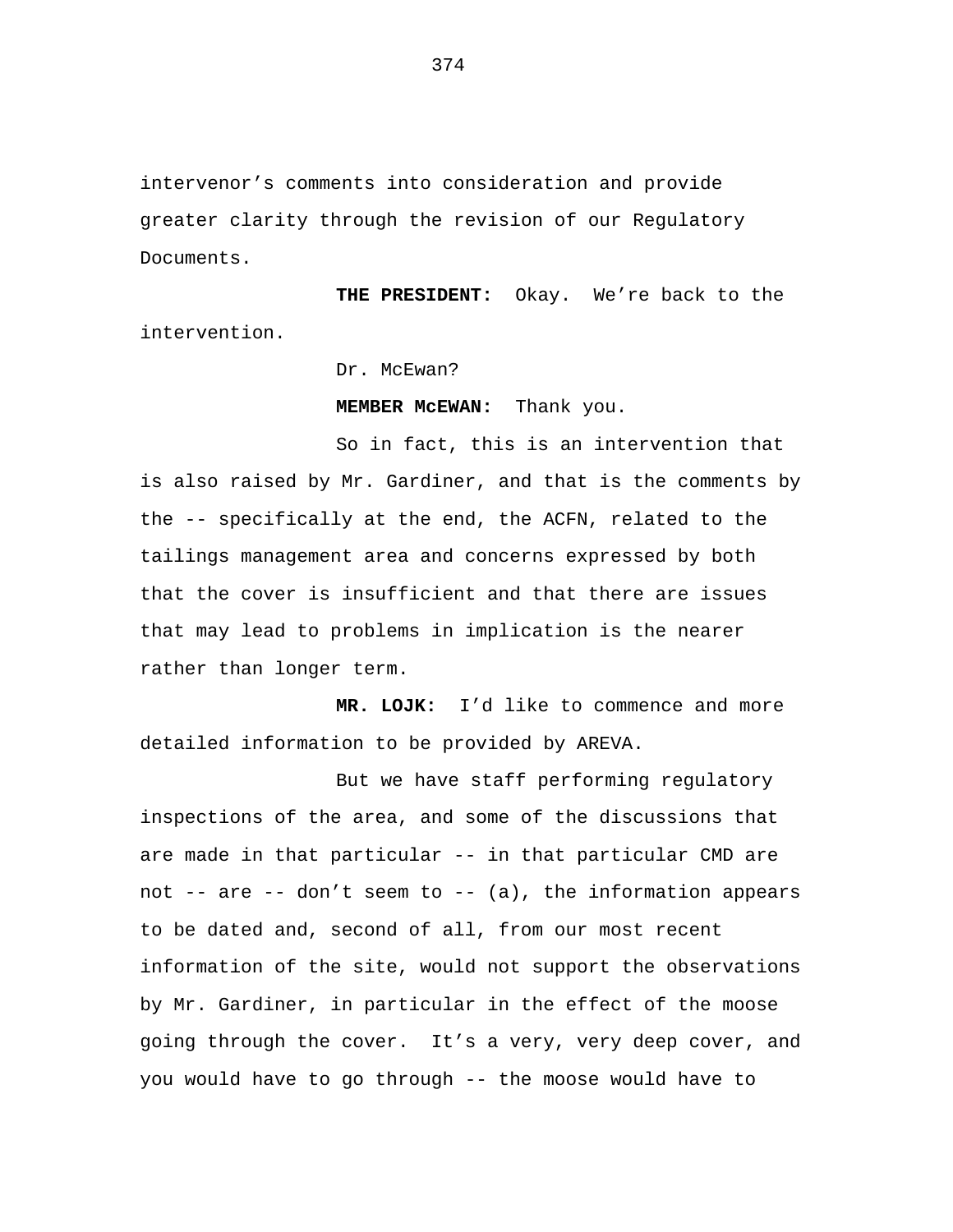have a four or five-foot -- I mean four or five-metre long legs in order to reach through to the underlying tailings and waste rock that could cause the problem.

So from the opinion of CNSC staff that have carried out the inspections, this was not seen to be -- to be an issue at the site.

**MR. HUFFMAN:** Dale Huffman with AREVA.

So the cover on the tailings management area was placed as designed according to the approved design, and over the course of time has been revegetated. And we've been monitoring that vegetation, we've been monitoring the performance of the cover. And it was an important element within the follow-up program that came out of the decommissioning EA that we demonstrate that the cover was performing as designed.

So we put that forward in our follow-up program report to demonstrate that it's achieving what it set out to achieve.

That being said, we have, in the past, observed that there had been some subsidence of the cover, some settling of the cover, and there were being ponds created which we remediated in 2013. We filled in those ponds so that there wouldn't be standing water, so it was a repair to the cover. And subsequently, we continue to monitor the performance of the cover.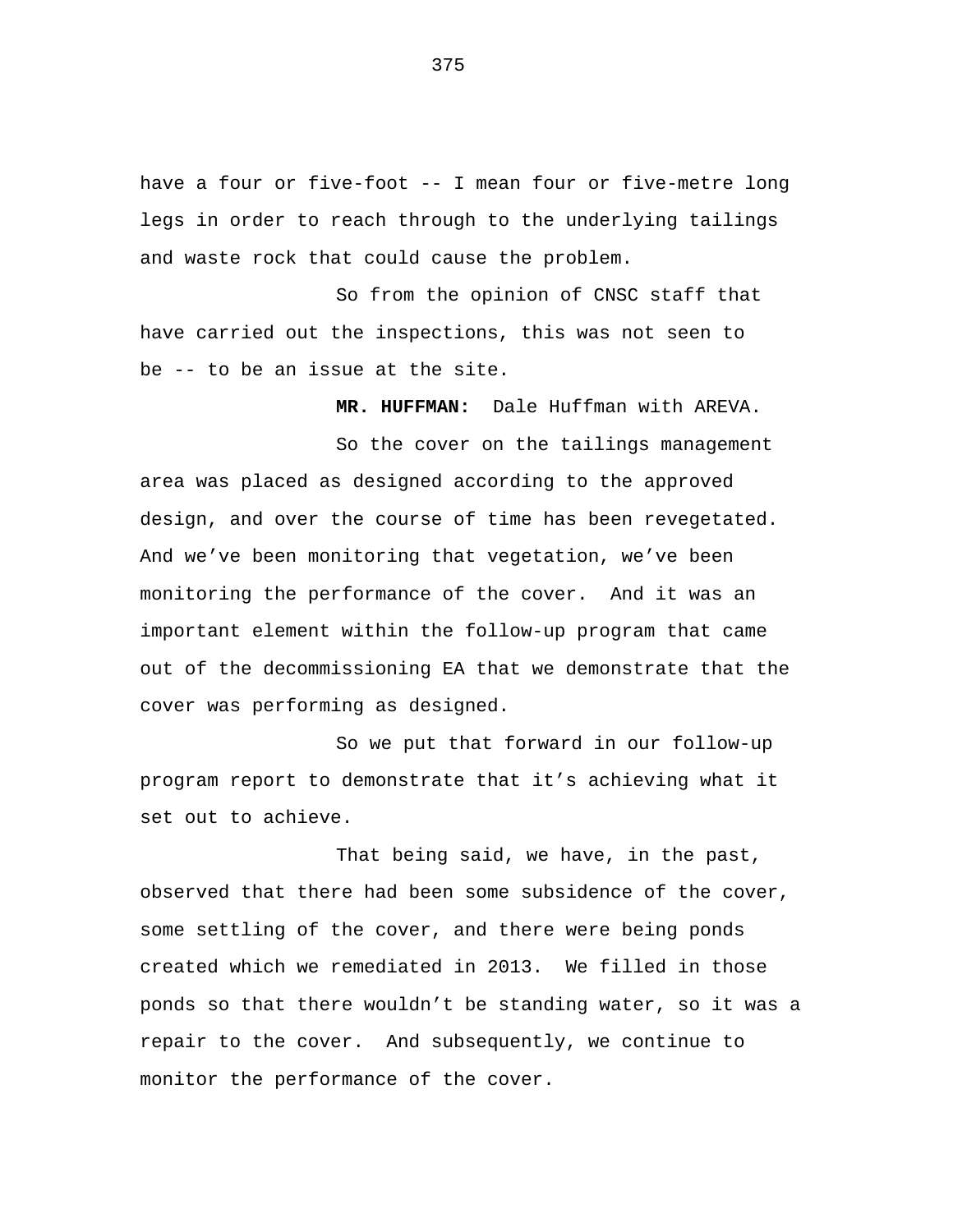We do see that, especially in wetter years -- infrequently, but it does occur -- that we have standing water in the -- what used to be the lower -- the liquids pond area. It's an area that didn't receive tailings. It received the liquid that overflowed from the tailings. So we occasionally see liquid there at the low end of the pond, so we have taken -- we see the intervenor comments that there have been concerns about the tailings cover in the past. We think it's performing well.

We've repaired that. If there's improvements that -- to drainage that are needed before we enter into institutional controls, we'll take a look at that and we'll take a look at the -- whatever residual risks are at the TMA.

Thanks.

**MEMBER VELSHI:** Another concern that - another concern Mr. Gardiner raises in his supplementary submission is around the core storage area and people accessing that and removing material.

Any comments on that?

**MR. LOJK:** Bob Lojk, for the record. Again I will ask AREVA to follow up.

The cores that are there are not the cores that were associated with the licence activities. These were cores left over from exploratory activities. So the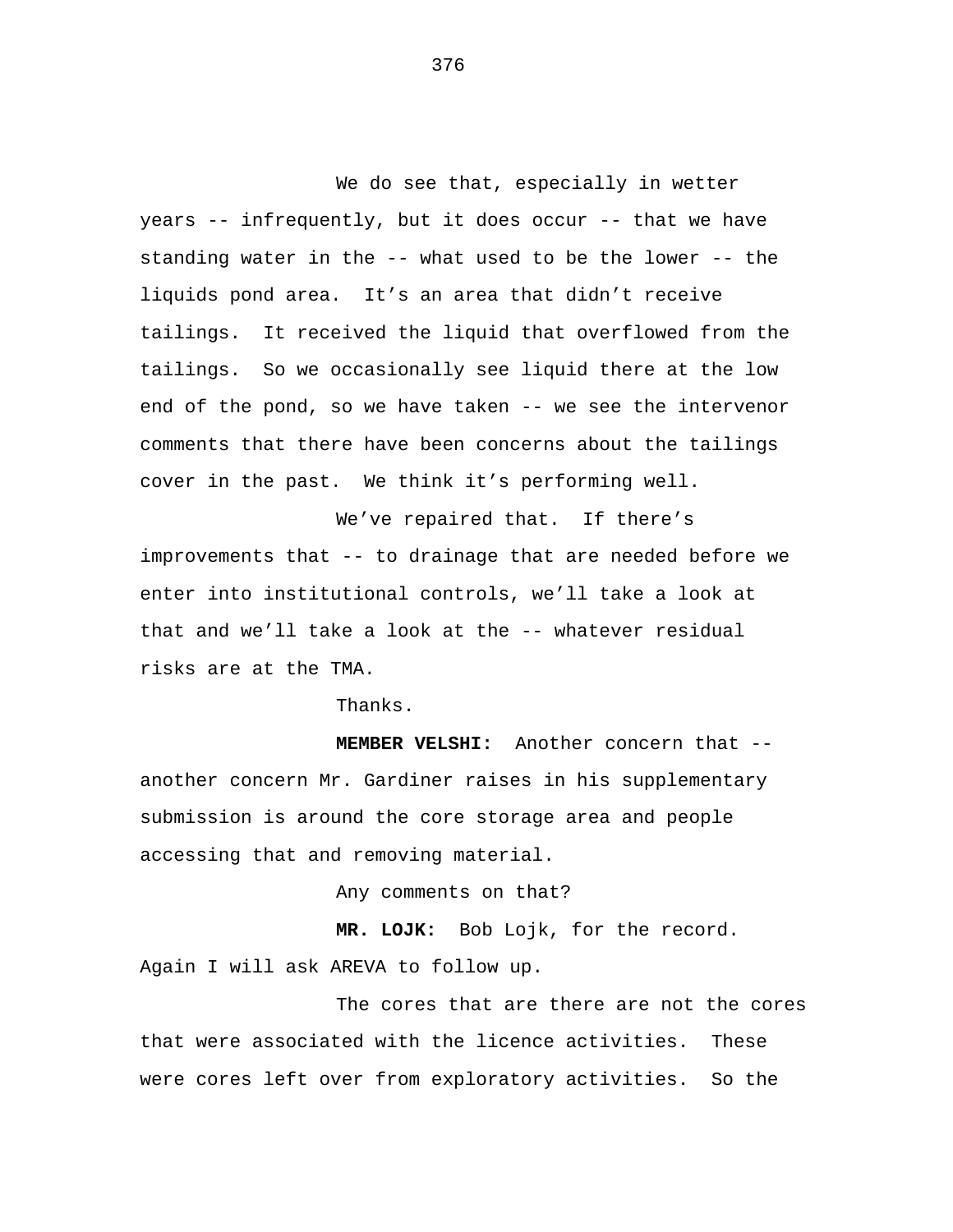area has been used or will be used, perhaps, in the future for exploration activities that are not -- that -- because there is -- because they could be and, of course, a shelter was built for the cores, and parts of the shelter were demolished or taken apart to build other shelters elsewhere. And those areas now will require attention because, of course, you know, you cannot -- you cannot have that material sitting out in the open and unprotected.

And I believe that AREVA can probably outline the proposals in place.

Thank you.

**MR. HUFFMAN:** Dale Huffman with AREVA.

So like Mr. Ljok has said, the core that's there is related to our exploration program, which is something that's permitted by the Province of Saskatchewan.

We have these core storages there at Cluff Lake because we occupied Cluff Lake. These core storage areas could be anywhere, but they happen to be there.

In Saskatchewan, we've worked to develop best management practices for core storage and regarding the stacking and storage of those cores, we comply with those. We actually exceed those requirements because we have taken it on ourselves to fence core and to put on signage, which is -- which is beyond the best management practice.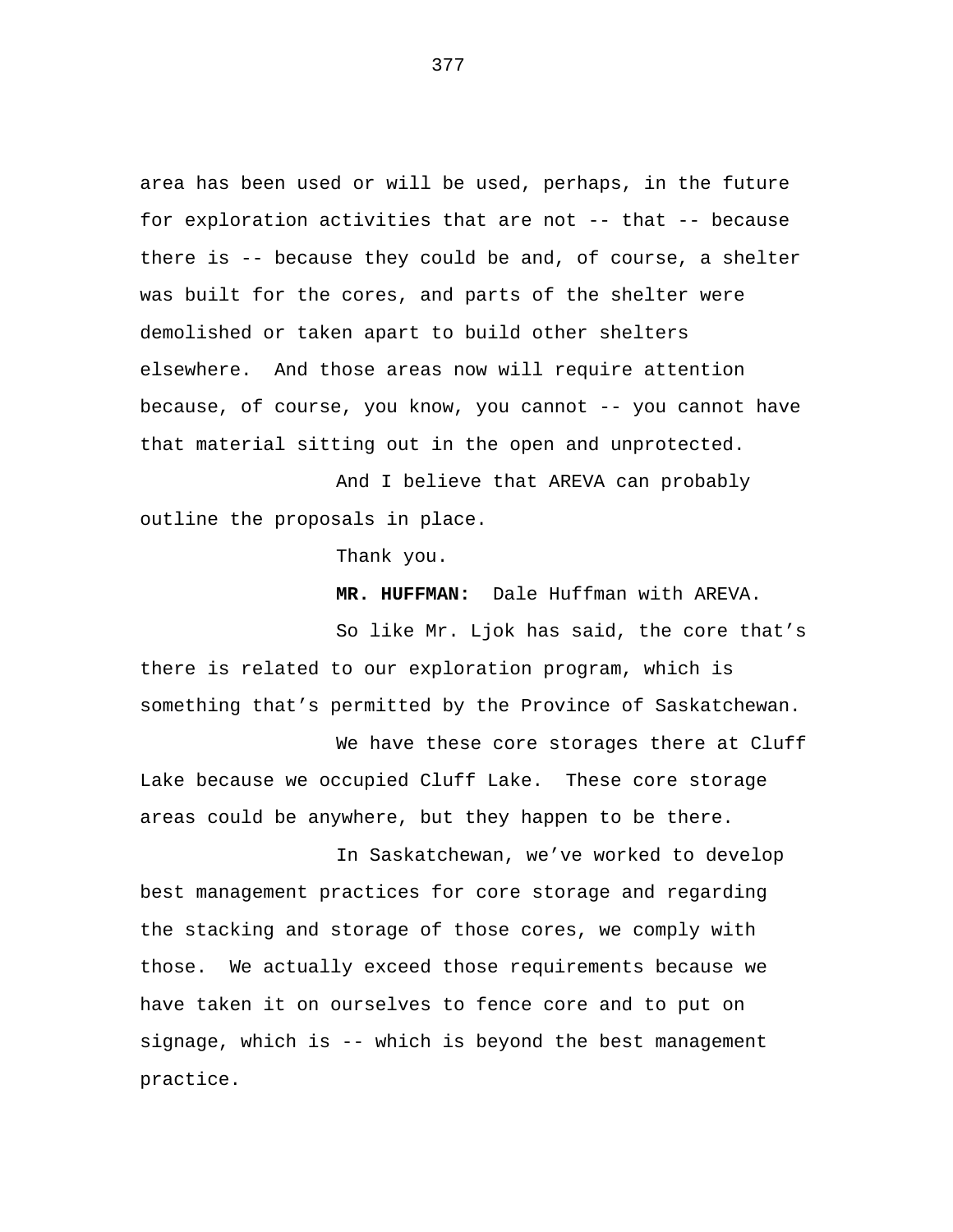The core is safe. It complies with our provincial permits.

Requirements include ensuring that the core is stored a certain distance from lakes so that it - to protect against runoff, and it also requires that you organize the core such that you wouldn't see an exposure level greater than one microsievert per hour at a metre, so it's -- there's a radiation protection aspect to core storage as well.

We comply with all those requirements. We don't see that there's anything more that needs to be done with our core for risk management.

Thank you.

**MEMBER VELSHI:** So having read the submission doesn't cause you any concern about, I don't know, contaminated plywood being taken away or pails that were used to hold water that may have radioactive contamination or -- there's a whole slew of concerns identified here.

**MR. HUFFMAN:** Dale Huffman with AREVA.

No, it doesn't, really. We are concerned because we have fenced off an area to protect the core and things that we store in there, and so removal of that wood or removal of those buckets or removal of whatever is theft, and we are concerned about theft on our site.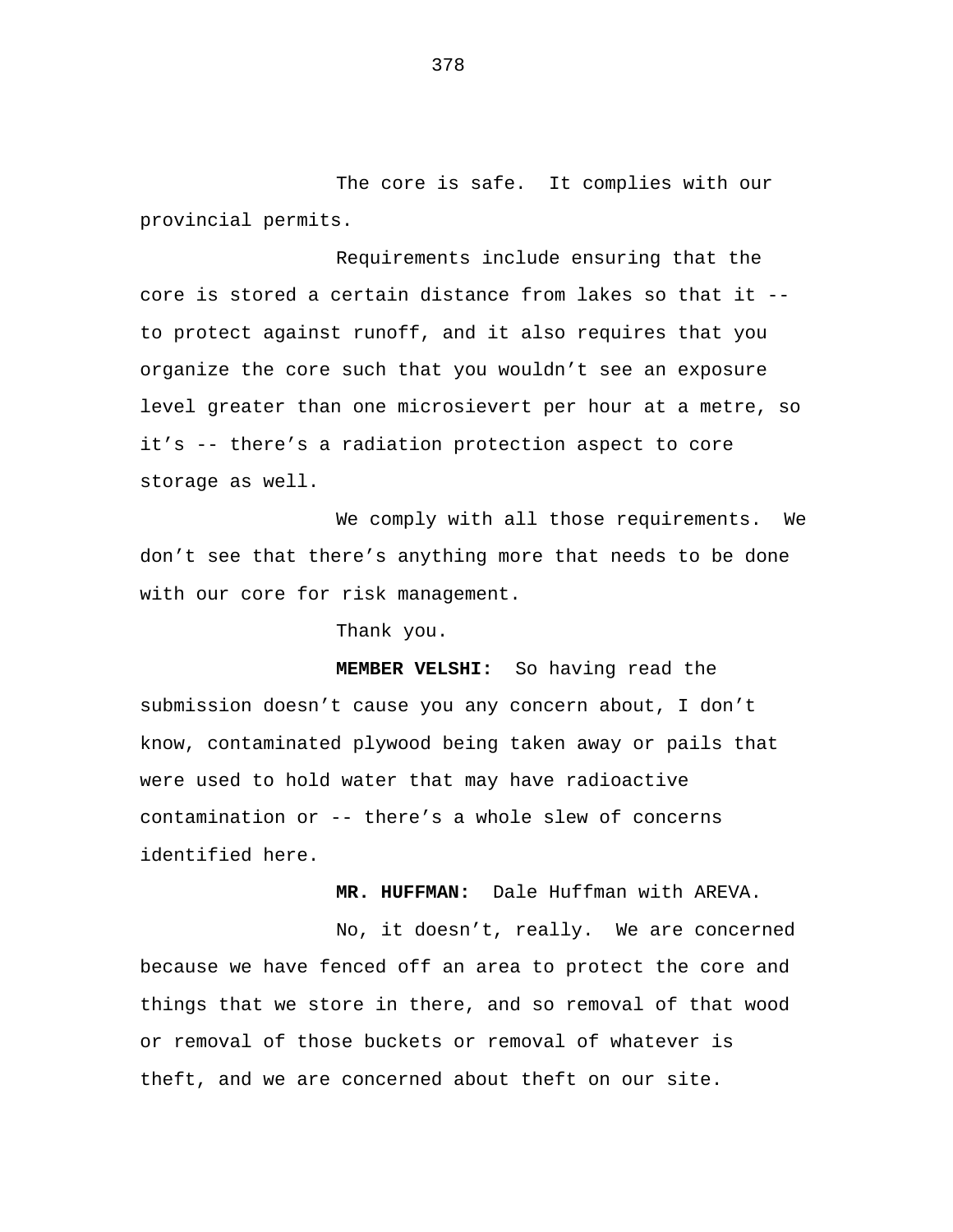But as far as the risk associated with removing those materials, I have very little concern about that. And there are hundreds of exploration sites in northern Saskatchewan storing core. There are very, very few that are fenced, and our area, we have areas that are fenced.

## Thanks.

**THE PRESIDENT:** So a couple of questions about the Cluff Lake.

Obviously, this intervenor together with -- this is the Athabasca Chippewan First Nation.

Did staff ever go and talk to this community and try to explain the Cluff Lake? Because you now -- if I understand correctly, you're in process now of submitting -- by 2019, you're planning to go and ask for an application -- you're going to submit an application for institutional transfer.

And you know, you have, I guess, a neighbouring community that claims it don't have trust in the whole process. So I'm just wondering whether you - has anybody got in there and spoken, tried to explain what's going on?

**MR. HUFFMAN:** Dale Huffman with AREVA. We've had a long relationship with the Athabasca Chippewan First Nations. We had one of their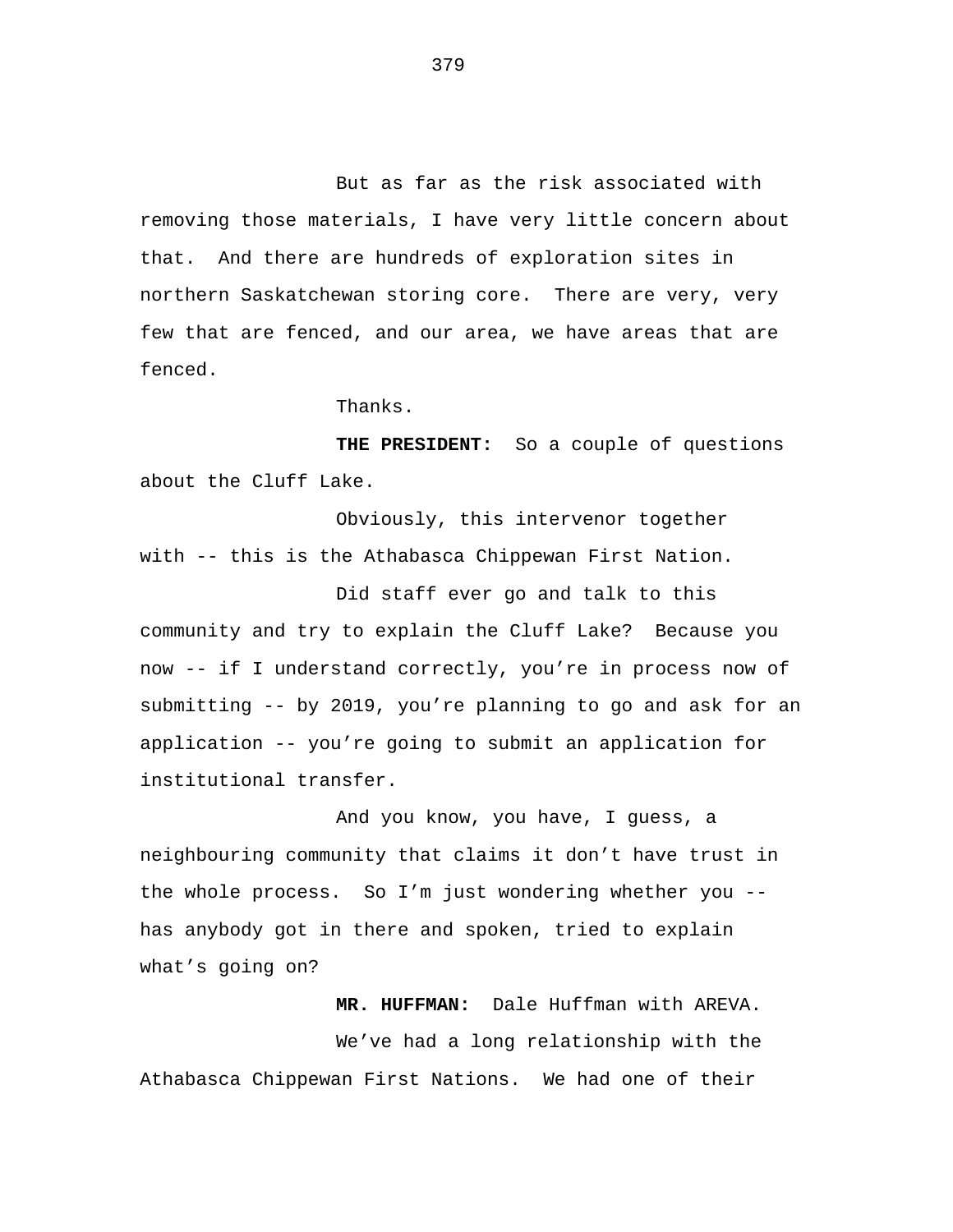members occupied a trapper's cabin on the site for decades. He was there before we got there, he was there after we stopped -- after we stopped producing.

We included the Athabasca Chippewan First Nations in the early development of the decommissioning plan. We got feedback from them on the traditional uses of the land.

Most recently, I visited ACFN and the Flett family -- or members of the Flett family on -- I think it's about a year ago November 2nd or 3rd last year, presented the results of our -- the various documents we had updated. I presented results of our ecological human health risk assessment, our follow-up program. We discussed the monitoring program we're doing.

We had put together a presentation and went through the communities last fall, and one of the specific trips was to go to Fort McMurray where ACFN has offices and make presentations to the folks there.

They were very -- we were encouraging them that if they had concerns to bring them to us or - explained also the process with the CNSC and that there would be opportunity for -- future opportunity for intervention.

We encouraged them to participate, and we provided copies of all of our technical documents to them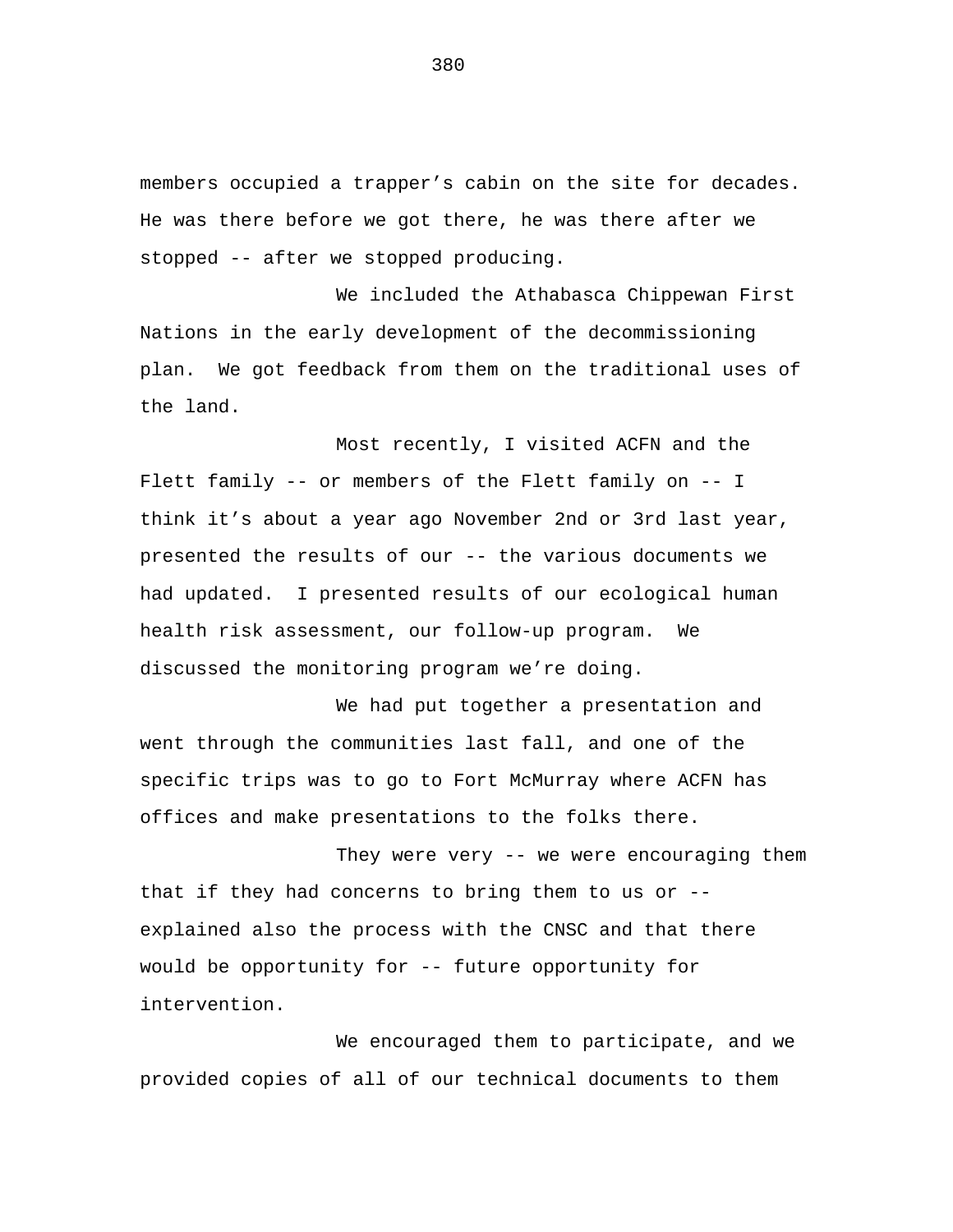as well as the Saskatchewan Environment Society. And we met with member of the SES and answered their questions on our documents as well.

**THE PRESIDENT:** Staff.

**MR. LOJK:** Thank you, Dr. Binder. Bob Lojk, for the record.

As recently as this afternoon, one of UMND staff talked to Mr. Gardiner on a separate issue, so there is constant contact. And I believe -- and Mr. Adam Levine is in constant contact with the people.

And you may be able to see from one of the interventions from Mr. Gardiner where he -- when -- where he claims that if Dr. James Irvine says that the moose is good to eat, he'll eat it. And so there is constant communications with --

**THE PRESIDENT:** Well, we'll get into a couple of other -- I want to get -- we're doing them one at a time. Maybe we should have done them all together. Maybe we should bring them all together here.

But before that, Mr. Levine, you wanted to say something?

**MR. LEVINE:** Sure. Thank you. Adam Levine, for the record, Aboriginal Consultation Advisor and Participant Funding Manager at the CNSC.

So we do actually have regular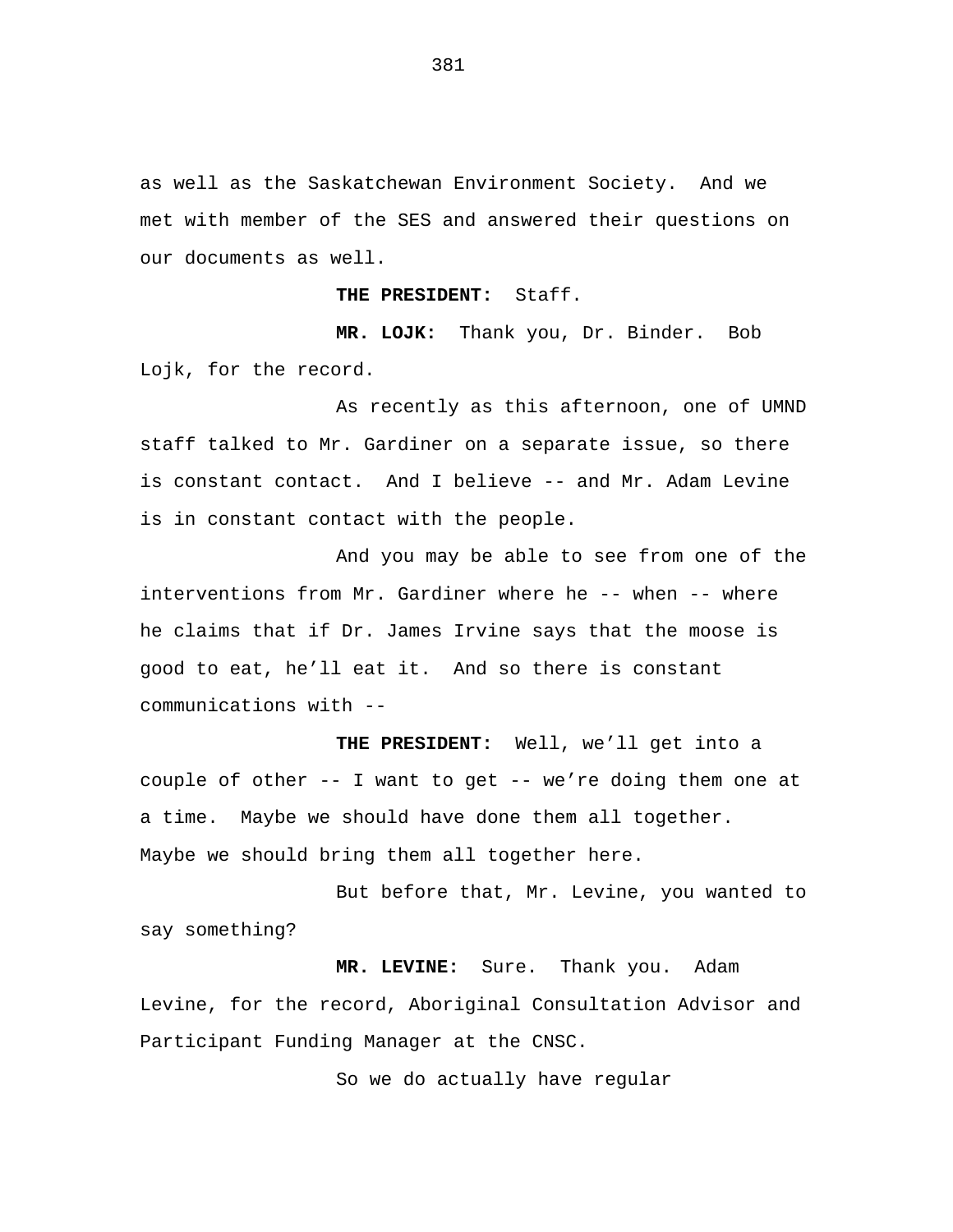communications with ACFN. We have a good relationship with Jack Flett, who is the consultation coordinator for the ACFN Government Relations Unit there. And we are kept apprised of the communications going back between AREVA and ACFN regarding Cluff Lake.

And we're happy to see that AREVA is very responsive to their requests for information, and we're very happy that Jack and ACFN has taken the time to work with the Saskatchewan Environmental Society to better understand the mid-term update of Cluff Lake and be involved in the regulatory oversight report. And we're going to be following up with Jack Flett and the ACFN after this regulatory oversight report update to the Commission to continue to make sure that they get the information they need about our regulatory oversight of the Cluff Lake site and the environmental monitoring going on because there's lots of good work going on.

**THE PRESIDENT:** So if -- Commission, if you agree, why don't we consider all the written material together?

So the next one would have been CMD M-49.2 and 49.2A from Mr. Rodney Gardiner. And let me see if we have another one.

Let me find it. I just want to go on the record here from CMD 16-M49.6 from Mr. Edward Flett.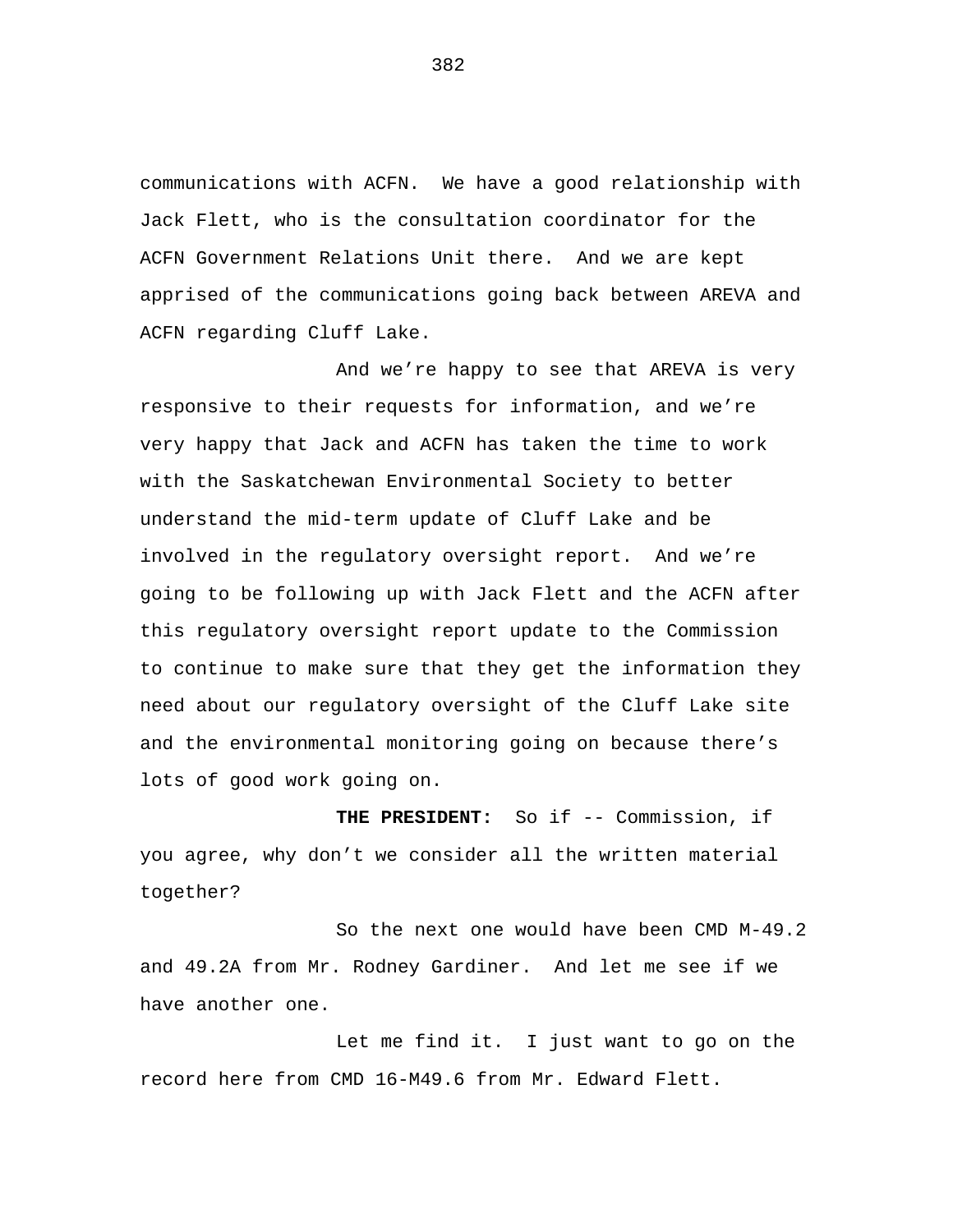Is that it? Okay, so that's it, so let's direct any questions to anyone of those interventions.

Whose turn is it? Dr. McEwan.

 **MEMBER McEWAN:** So we sort of moved into this reference with the tailings cover. The moose tissue analysis, how significant are the findings of the elements that he has bolded, Mr. Gardiner has bolded? If you took a moose from some other part of the country, what would the distribution of these elements look like?

 **MR. LOJK:** Bob Lojk, for the record.

I would ask Dr. James Irvine to answer,

and then Staff can follow-up with any information they may have.

 **DR. IRVINE:** Thank you very much. It's James Irvine, for the record.

So we've had connection with Mr. Gardiner and we thank him for his being involved as an intervenor here and providing some more information as it relates to the moose.

We were able to get further information from him in terms of providing the direct laboratory results in wet weight, and when we're able to compare it with other data. We've been involved with moose monitoring since the 1990s and so we're able to compare with 40 different moose from various areas of Northern Saskatchewan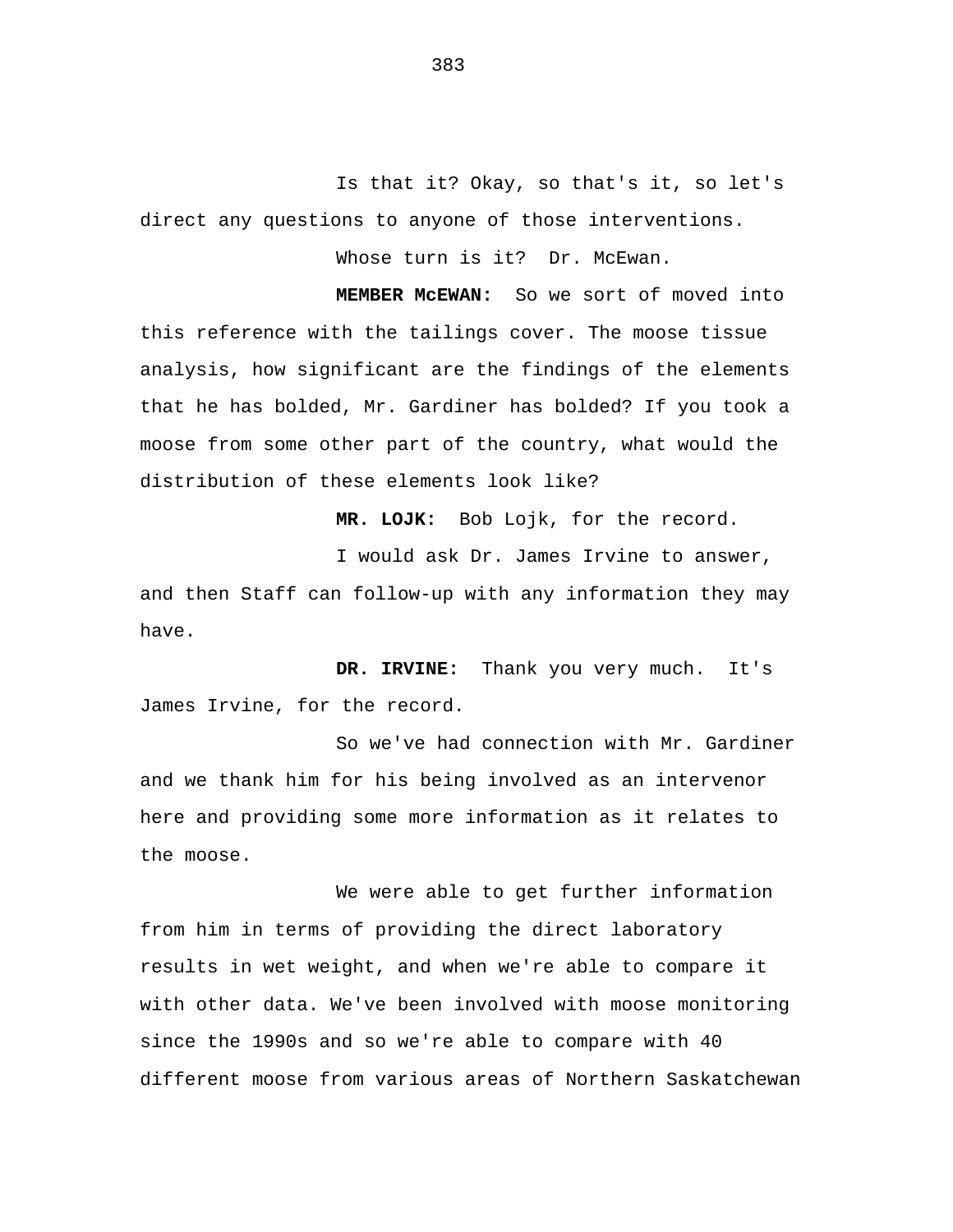from some work that we had been involved with with Dr. Pat Thomas some years ago.

So it included moose that were from areas quite far from uranium mine areas, in some of the parts of northern Saskatchewan, just south of that Northern Administrative District line, a place called Hudson Bay area, as well as Meadow Lake. So those were sort of closer to farming areas where the moose were gathered there.

We also had some data as it relates to cattle, so beef that you could buy in a grocery store in Saskatoon.

We also looked at some of the Eastern Athabasca Region Monitoring Program moose data as well.

In looking at the intervenor report from Mr. Gardiner, the highlighted areas there is really just indicating which tissue was the highest level found. So, for instance, led to 10, it just sort of indicates which of the tissues that had the highest levels. So every one of those chemicals will have had one of those tissues having a highest level.

But when we compared it with a lot of the other information we had on moose, whether it be moose meat in terms of muscle, the best data we had was in moose liver in terms of a complete analysis from all our different sites.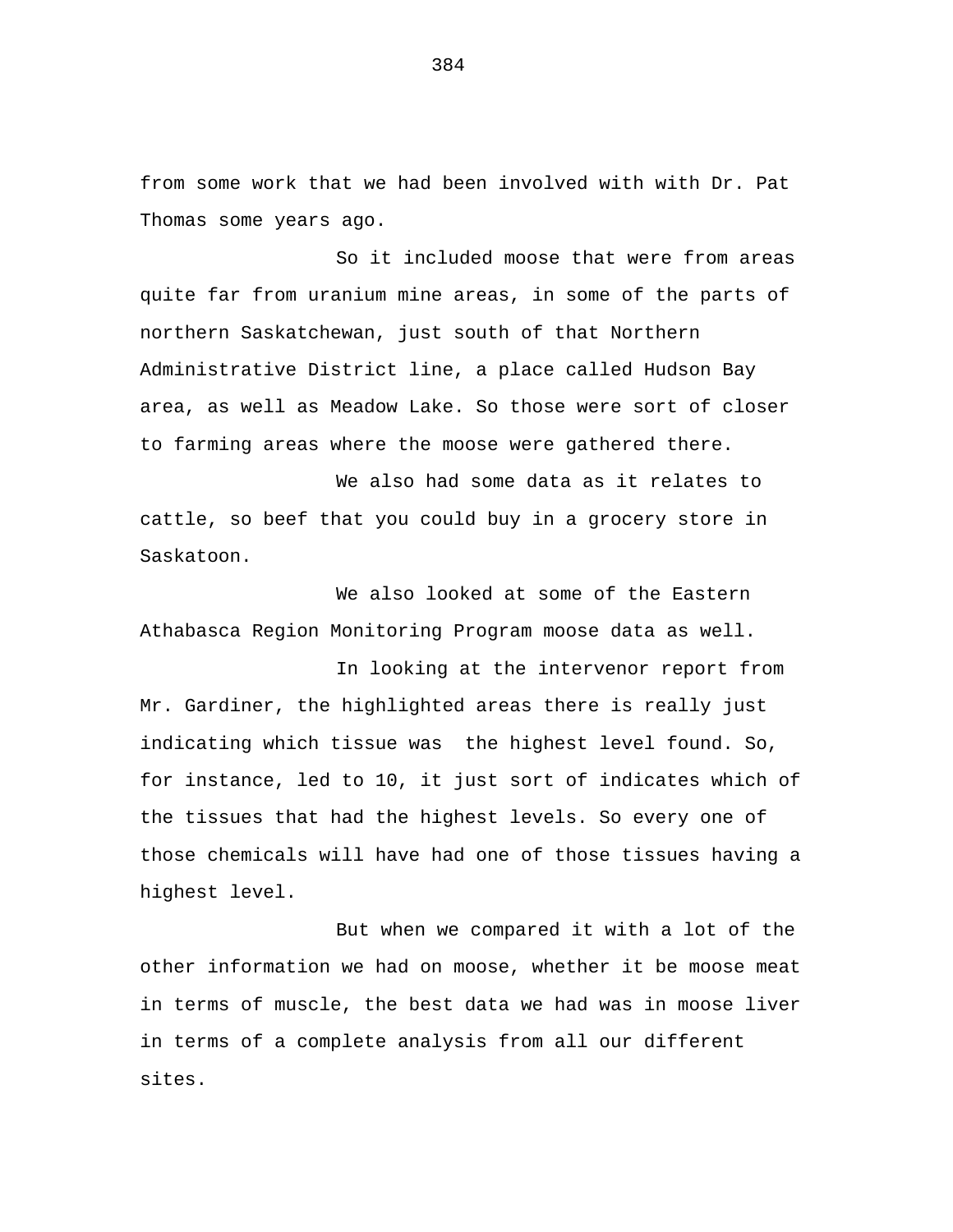The levels of the various constituents in the moose that was caught at Cluff Lake was very comparable in sort of that mid-range of many of the different chemicals, radiological as well as non-radiological levels. In fact, there were some things that some of the elements were higher in some of the beef that had been monitored, even some of the radiological levels there.

When we compare it with the others, we did do -- with a lot of our other data, we did do both a peer reviewed article about that so that it would be peer reviewed in health physics. We also provided it broadly to communities as it relates to the use of the Opportunity North magazine and some workshops in communities. So it was sort of looked at from a peer review.

In that article we said that moose were healthy, they were healthy to eat. Since that time, Mr. Gardiner's moose sort of fits right within those ranges. So it's not an area we're particularly concerned about at all.

The one thing that he does mention in his intervention was the concern about the discolouration or paleness of the liver. I think often it's prudent or wise, as many hunters will do, is if there is something that is not looking healthy, and even though the chemical tests may show that the elements, metals, and radionuclides are safe, if that meet is not looking healthy it's best to be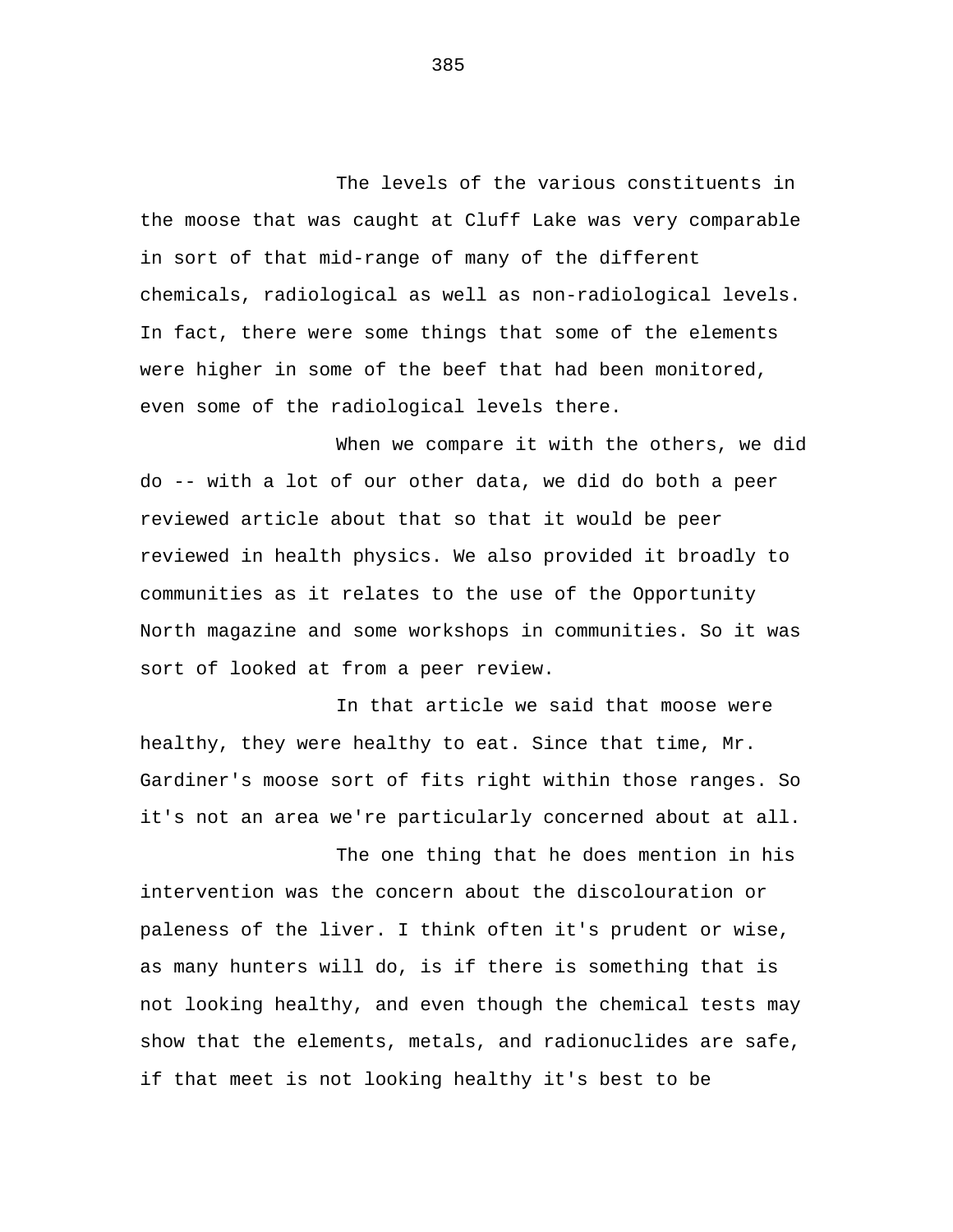discarded anyways.

The other thing we've done over the years is through the Eastern Athabasca Regional Monitoring Program we've looked at not only the chemicals of concern in animals, but some of the positive nutrients in things like moose and caribou and fish. Certainly country foods have been found to be nutritionally dense, they have a good range of healthy fats, and low levels of saturated fats, quite a bit lower than we'd see in something like ground beef.

So we haven't been able to connect with Rodney the last few days, but he was helpful in providing us the information. We'll be getting back to him and making sure he doesn't have anymore questions about his moose.

 **MEMBER McEWAN:** Thank you. Just the other thing which struck me is the high levels of thallium and beryllium in bone. Is that related to the local environment or is that bone metabolism?

 **DR. IRVINE:** Those would often be bone metabolism, in terms of that would be the location in which you'd get more uptake in those areas.

 **THE PRESIDENT:** This is one moose. How often are you testing different moose in northern Saskatchewan to get kind of a feel of the whole herd, the health of the whole herd? Maybe do you do something, any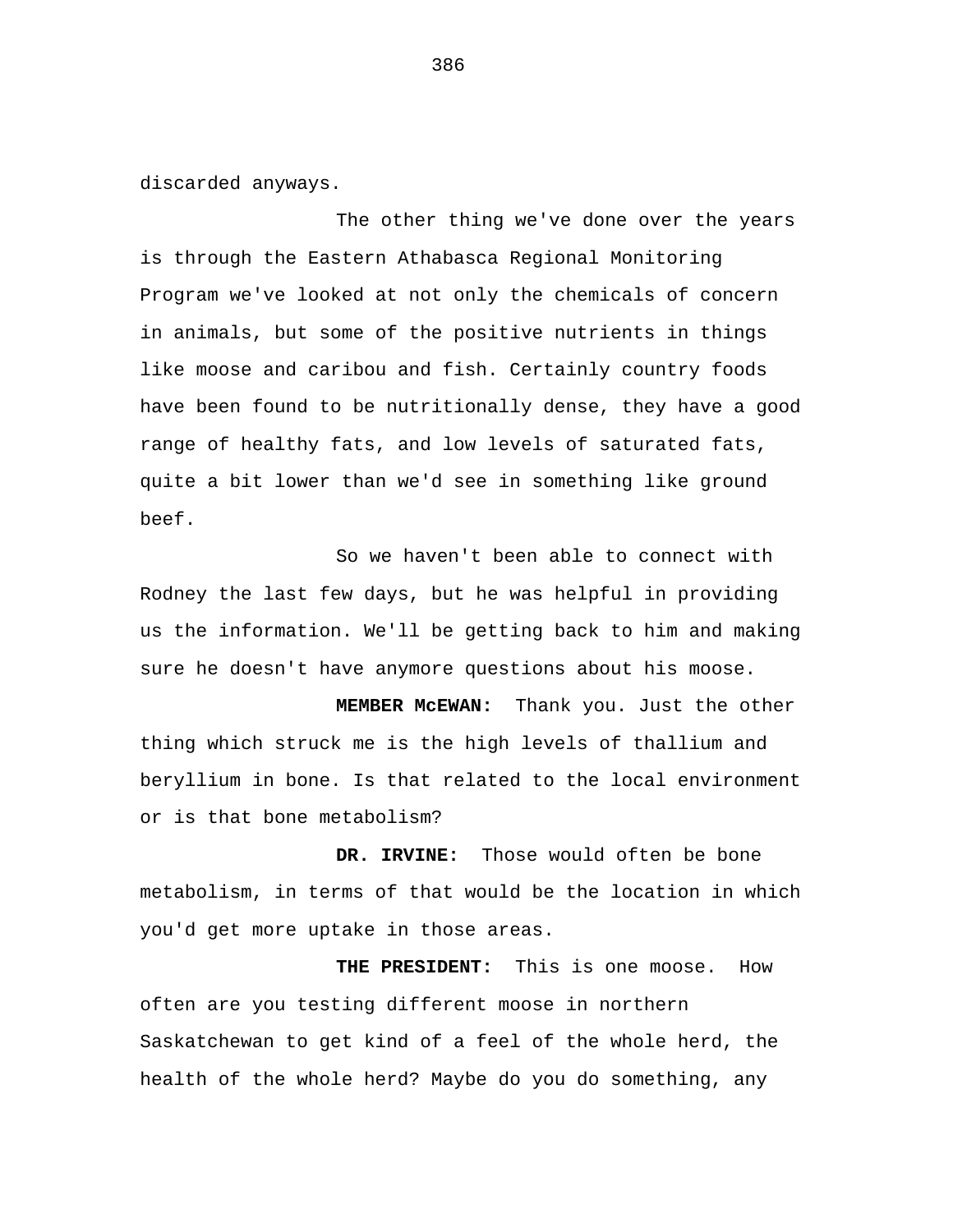other animal, like caribou, fish and all that? How rigorous are the tests and how often?

 **DR. IRVINE:** The testing done specifically around the Cluff Lake site is more historical, and then this was through Mr. Gardiner. The Eastern Athabasca Regional Monitoring Program does do moose testing and caribou testing on a yearly basis, or depending on when they're doing their monitoring, and it's limited in terms of the community which are involved with the Eastern Athabasca Regional Monitoring Program.

So they do continually do moose and caribou for those specific communities, close to those communities, so that continues to occur there.

 **THE PRESIDENT:** This data is posted, shared with the community? Because I was kind of surprised that he didn't -- Mr. Gardiner didn't look for any other data, compare his moose with all the other data that supposedly now you're telling us is available.

 **DR. IRVINE:** The data that the Eastern Athabasca Regional Monitoring Program does, they do share it with communities during community meetings. It's on the website that you've seen in the document. They also produce for the Athabasca communities community-specific brochures and little magazines that are quite graphic, so they're easy to read and to look at.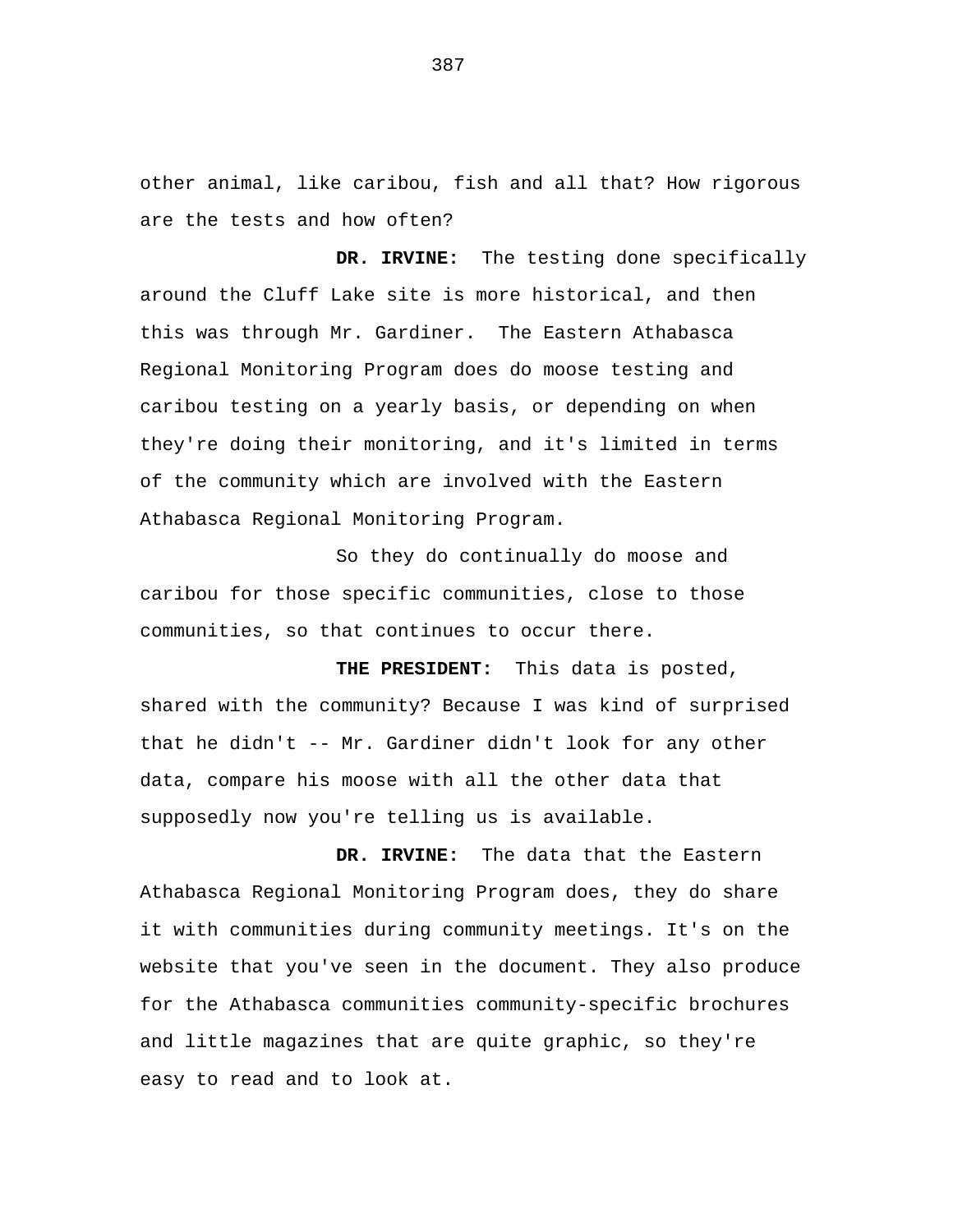I think that might not be seen quite so much in some of the communities further south in the Athabasca area, and so Mr. Gardiner may not have been aware of some of those moose studies and caribou information that's available.

 **THE PRESIDENT:** That's why the Athabasca study or something like that should really be explained in outreach to those communities. I don't know how many of those hunters go on the website and try to look for some data. Rather than, you know, reaching and explaining in more oral tradition what the findings are.

 **DR. IRVINE:** Yes, I think that's good and I think that's why the Athabasca community meetings are so valuable.

**THE PRESIDENT:** Okay, thank you.

 **MR. HUFFMAN:** If I could just comment? Dale Huffman with AREVA.

When we saw this intervention come in we looked at it. There's a great opportunity here, a couple great opportunities in this intervention, but there was an urgent concern for us.

So, first, the opportunity was that Mr. Gardiner's gone and sampled a local moose and we can compare that to what we've put into ecological risk assessment, we can compare it to other population. It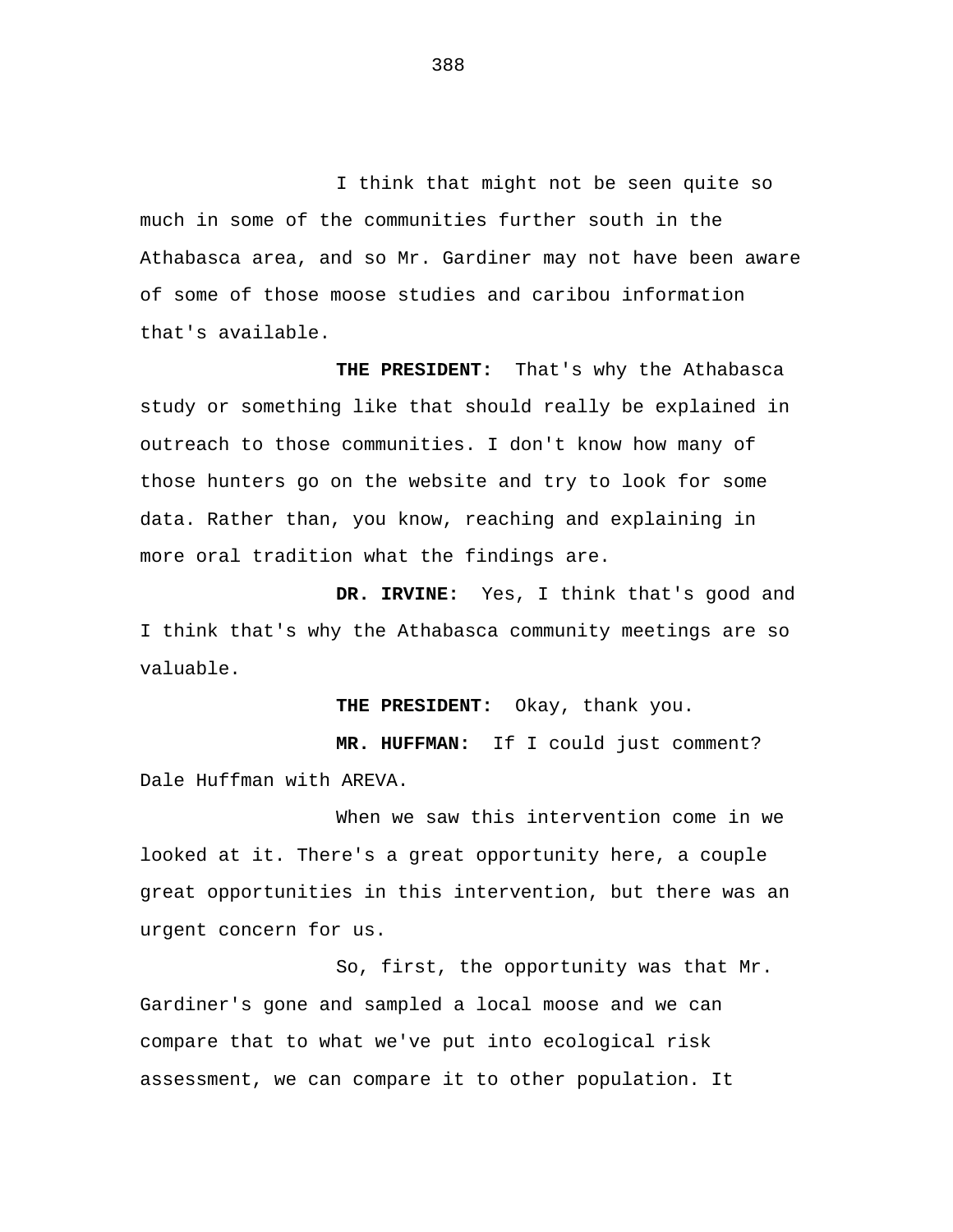validates the work that we've done. So we don't have sampled moose, we have modelled moose, now we have a sampled moose, and this fits into our validation of our ecological risk assessment very well, and the conclusion that there aren't risks to moose and there aren't risks to people that eat the moose. So that's great.

But the interpretation that Dr. Irvine just provided, Mr. Gardiner didn't have sufficient support. So he's received some information, some sample results, and not had proper interpretation of that information. So we had AREVA put something together to get out to Mr. Gardiner to put it into context and put something, a comparison, in place to compare contaminants to the data that Dr. Irvine provided us.

But I think what was an opportunity to become more confident in the decommissioning of our site, to become more confident in our predictions, has turned into something where we've lost the trust of Mr. Gardiner. He's concerned about his moose, he didn't have proper interpretation, and now he's alarmed by the results, even though the results are just normal, they look like any other moose in the north.

 **THE PRESIDENT:** Thank you. Any further...? No other comments?

Okay, I have one. On page 12, still on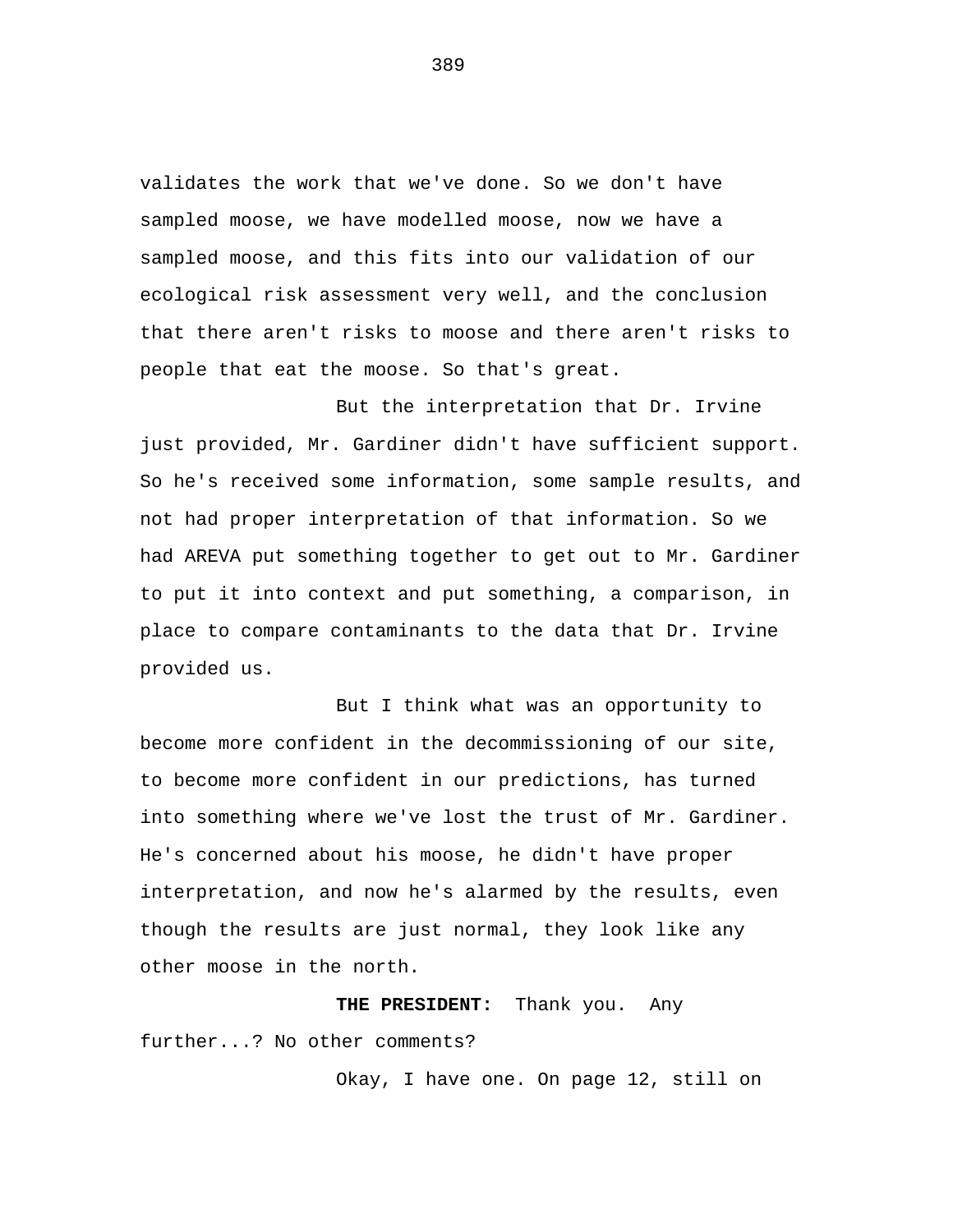Cluff Lake. I'd like again on uranium, this is acceptability of uranium levels. This is all from the Saskatchewan Environmental...

So I'm coming back to my favourite topic about uranium in water, and you can see that they're arguing about -- you see acceptability of uranium level, the second paragraph, talks about 15 milligrams per litre is now the accepted standard. The reading of some of the material, surface runoff is 152, and this was in Cluff Lake, but it was also in Rabbit Lake, et cetera, and you're also mentioning the .1 milligrams per litre as the...

So how do we explain all of this? They read what our targets are, and then we accept that kind of reading? Staff.

 **MR. RINKER:** Mike Rinker, for the record.

So I certainly do understand that there isn't clarity by having always one number for one scenario that we're looking at. There is a difference from something that is released directly to say a sewer in Port Hope to an effluent limit for a mine that was under that CEPA-toxic scenario of .1 milligrams per litre and now, in this case, a loading that is runoff from, you know, surface -- like a waste rock pile that's leading into a lake.

The particular complexity here is that the facility underwent a comprehensive study review about 13-14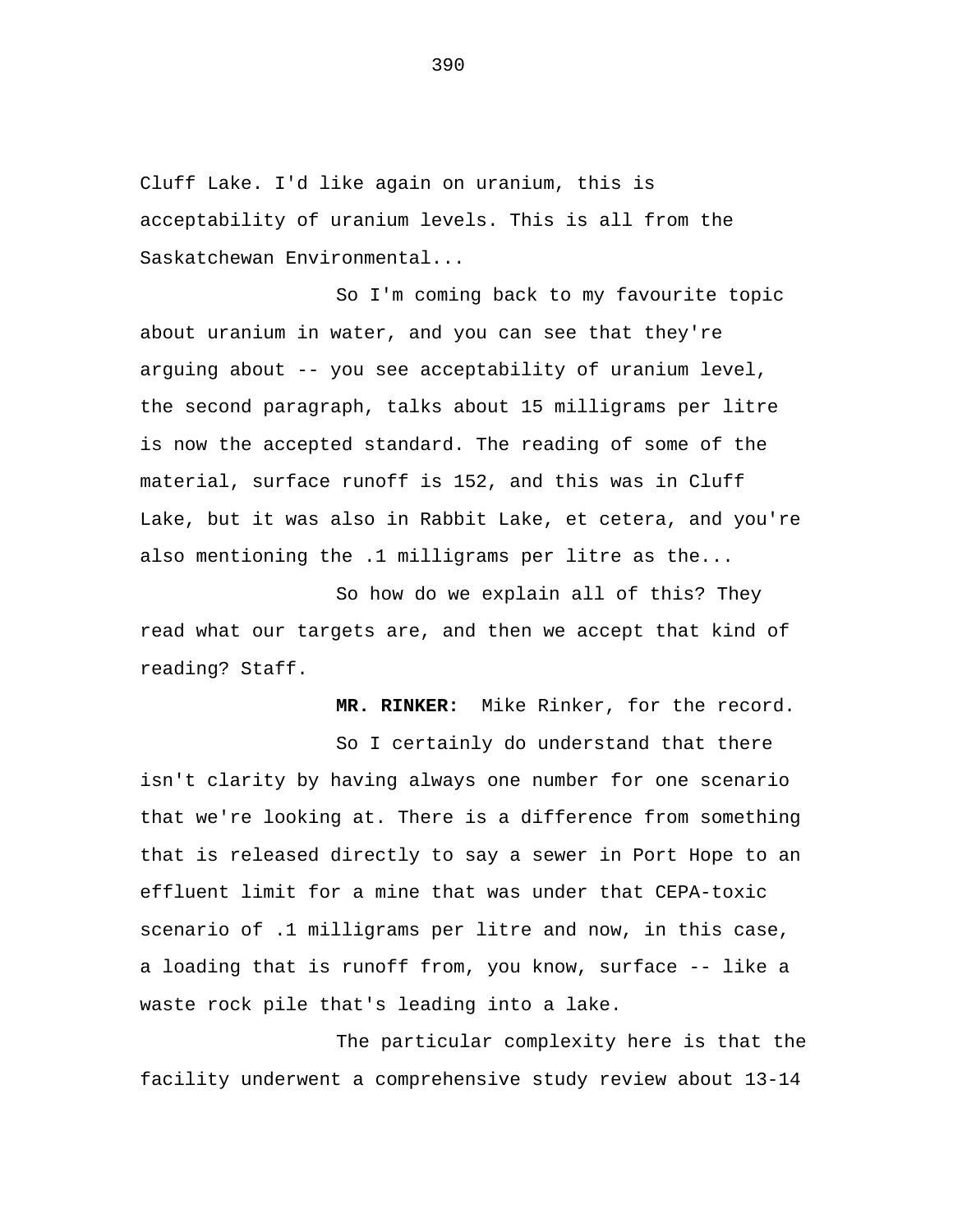years ago where there was environmental risk assessments being done to say is the facility going to be decommissioned and is the decommissioning design going to be protective of people and animals that will be in and around the site?

That was based on an environmental risk assessment of what would be safe based on those types of scenarios that we would expect. A person arrives, doesn't live there, but visits, uses the lake to make tea for a week, then moves on somewhere else. So what is the actual risk associated with that as opposed to limits that would not require an environmental risk assessment because if you meet the limit you're okay.

So the levels that were discussed here are really based on the results of those studies. I have my specialist behind me that can talk about the details of that.

 **MR. McALLISTER:** Andrew McAllister, Director of the Environmental Risk Assessment Division.

So just to build upon what Mr. Rinker mentioned, and it gets back to sort of the tenets of the risk assessment process. We look back at the comprehensive study report, and the conclusions around it were that there were going to be some effects in the immediate site and then downstream the effects were going to be not adverse or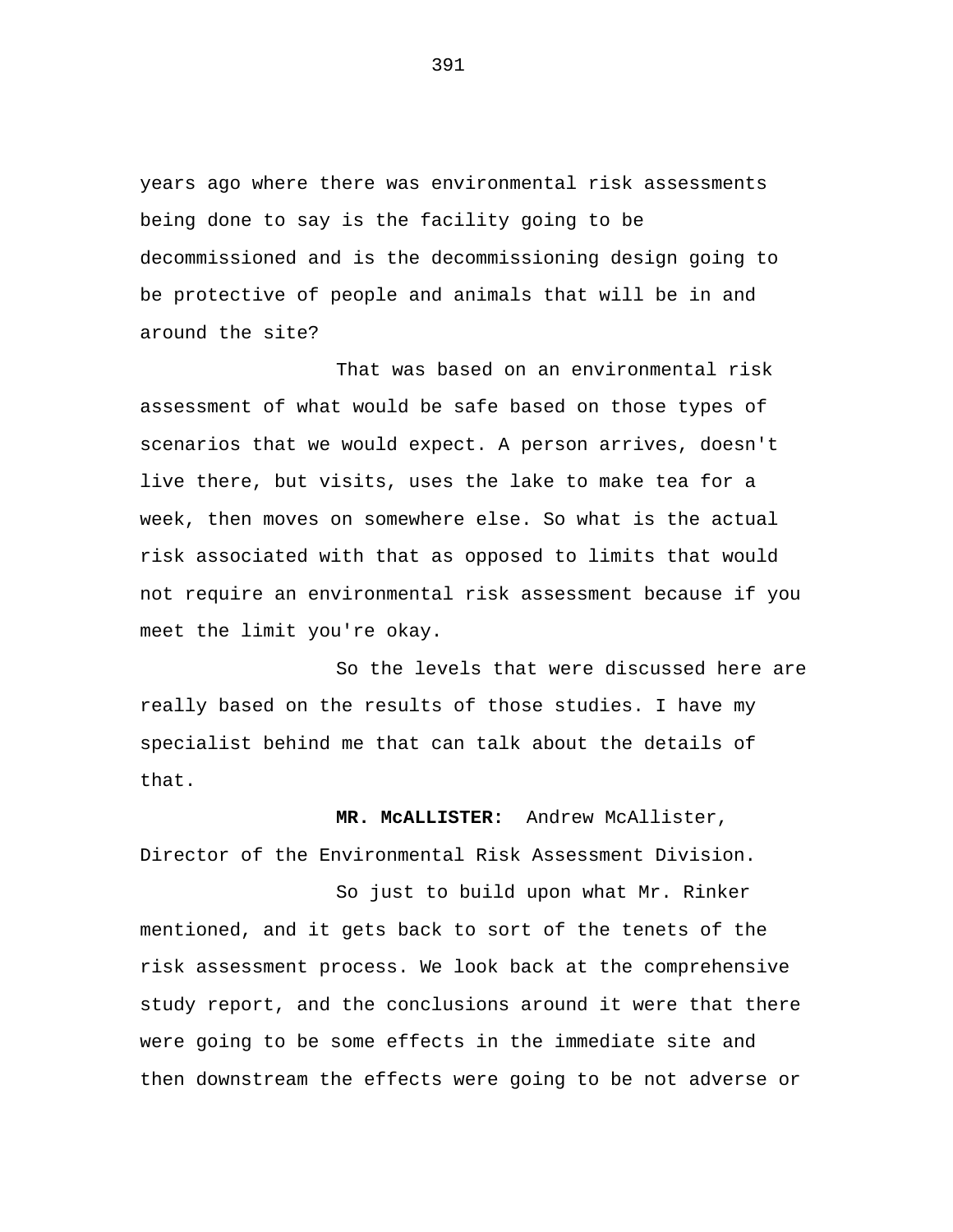negligible. This, to date, is bearing out in the monitoring information.

The values cited in the paragraphs here refer to values in things like Island Lake. When one's looking at a risk assessment, you know, you use things such as surface water quality objectives, that sort of screening criteria. We have values that are greater than that and those are the kinds of information that feeds both the human health risk assessment and the ecological risk assessment.

When we move off site and into downstream areas such as Sandy Lake and that, we're finding water levels below the surface water quality objectives of 15 micrograms per litre.

So that gives a bit more I guess flavour to some of the concerns raised in this particular aspect of this submission.

 **THE PRESIDENT:** I think that you need to do some more kind of work on explaining the various units that we use, the various limits, where they belong, compare contaminants, and the situation, when do you use the surface water, the groundwater, the lake water, the Minister's...

You know, all those different limits applied differently really do not add to clarity in my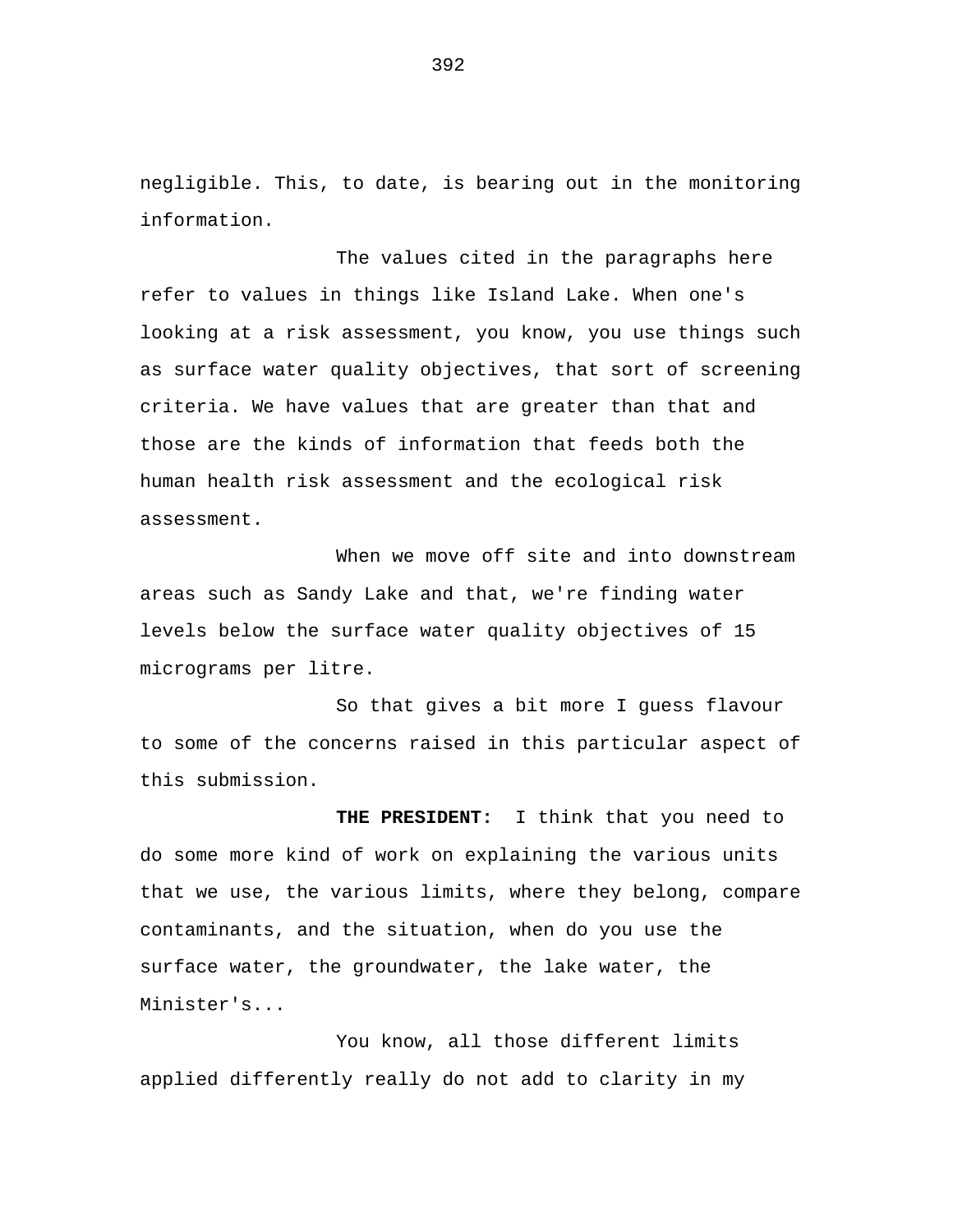view. So this is something that I think that needs to be done.

While I got this, it will be nice to see also a list of all of those -- by the way, this is the first time we see some of those mines and legacy mines, it will be nice to see the target institutional transfer. I'm now afraid to say what it is. When the institutional or exemption from licence is the target, what is the target for those facilities? Because each one of them is a financial guarantee associated with this and an end game. It will be nice to have seen --you know, you have a financial guarantee table here, it would be nice to see the end game, kind of a date beside it somewhere along the line.

The kind of last little quickie is on page 122 of the CMD. You remember we talked about reference level for radon? On the page it says, Health Canada guidance, guidelines for radon of 200 Bq/m3. What happened to the reference level? Am I looking at two different things? What am I looking at?

 **MS SAUVE:** Kiza Sauve, for the record. I'm going to give it a shot. The 200 Bq/m3 is the Health Canada guideline for your basement. So if it was inside a building -- and we're using that as a guideline in this case.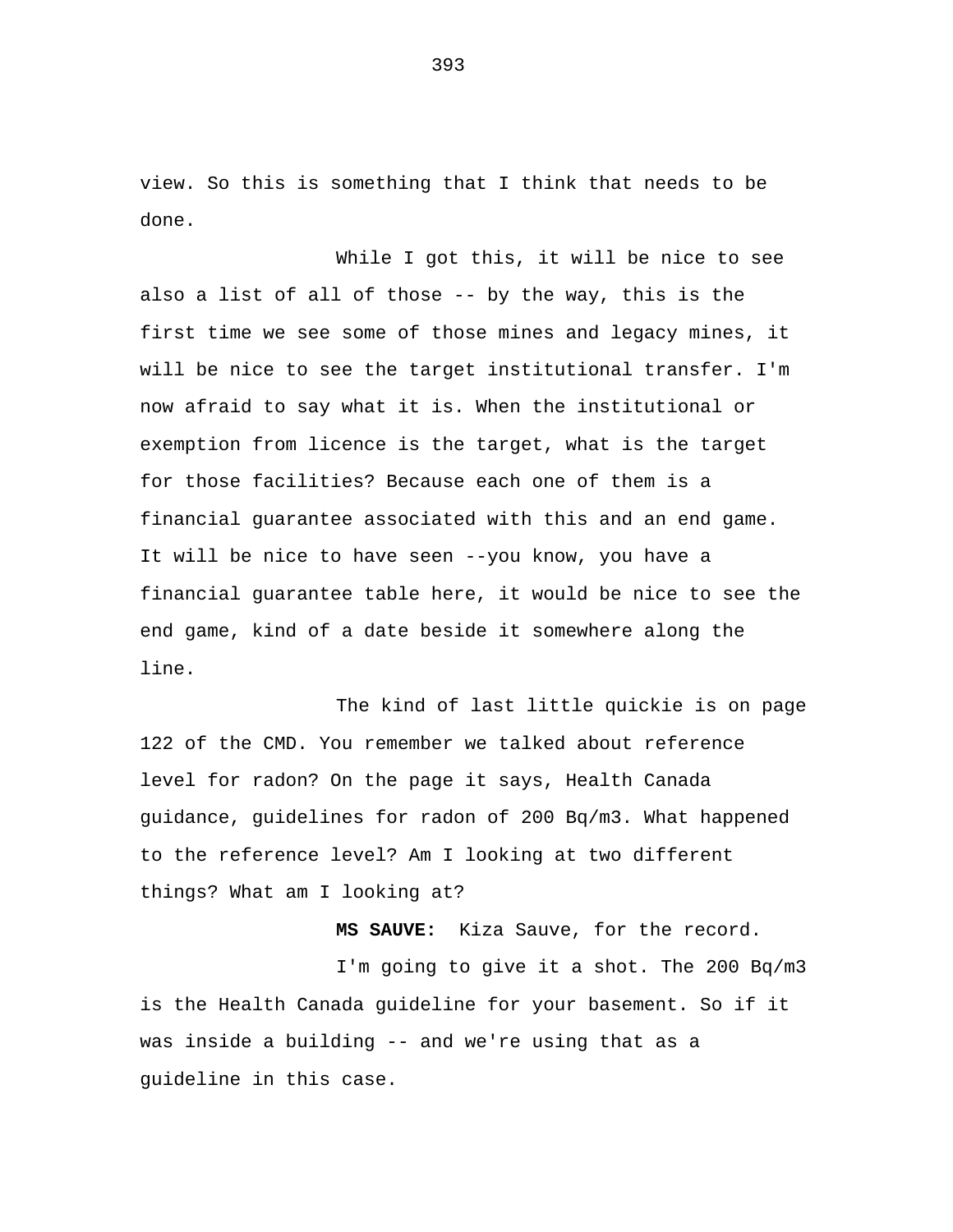The 60 that was spoken about for the operational facility was derive, as Dr. Nana-Owusua Kwamen mentioned earlier, based on the 1 milliSievert for the effluent. So it's just two different things that we're talking about.

When we're looking at the Deloro, you're seeing -- we're talking about temporary contactor trailers on site, so we're talking about inside a building, so that's why we've got different limits.

 **THE PRESIDENT:** So the Canadian guidelines for inside the home are more liberal than the reference level for the outside? I'm not getting something here. Something's not computing here. For another conversation.

Anybody want...?

 **MEMBER McEWAN:** Actually, I did have one.

Sorry.

 **THE PRESIDENT:** Please go ahead.

 **MEMBER McEWAN:** So for Rayrock, I was interested there have been exceedances in the environmental protection of uranium, aluminum, copper, and selenium. Is therefore water quality monitoring every three years and gamma monitoring every five years appropriate, or should it be more frequent to assess change in exceedances?

> **MS TADROS:** Haidy Tadros, for the record. If we can, can we just get the reference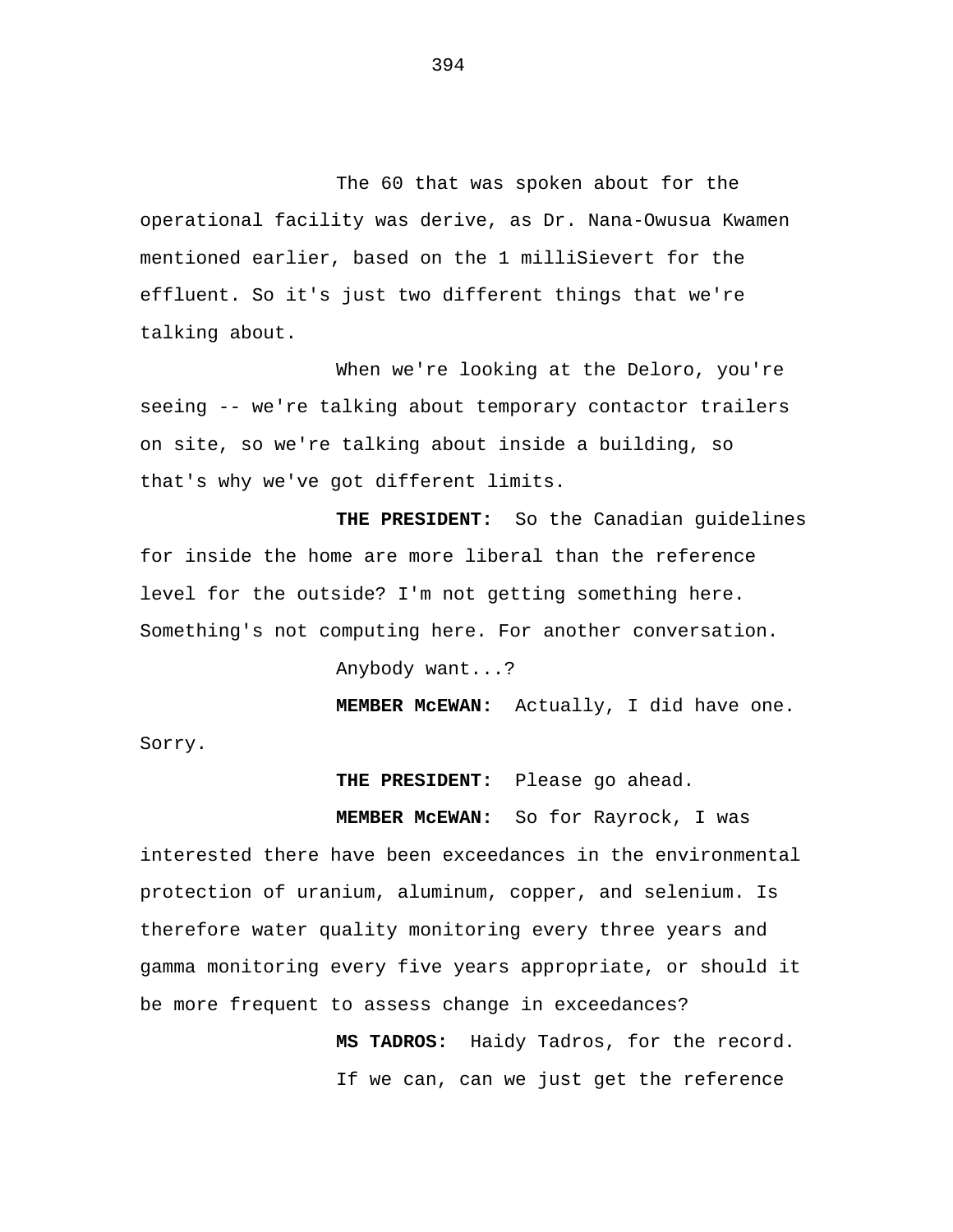of what page you're referring to?

 **MEMBER McEWAN:** I'm sorry, it's been a long day, 134. I apologize.

 **DR. LANGE:** Dr. Karina Lange, for the record.

So the site to Rayrock has been under CNSC licence for quite some time. This site was decommissioned in the 1950s and it was monitored for a number of years. So at the last relicensing the licensee proposed a monitoring program that was reflective of the risk and the nature of the site, as well as the ability to get out there and carryout this type of monitoring program.

So the licensee has recently completed what's called Phase 1 of this monitoring program. If he's still on the line, I would take this opportunity to ask Ron Breadmore to comment on their licence renewal and their intentions to revisit their long-term monitoring program and perhaps increase this monitoring reflective of the conditions of the site.

So can we check if he's still on the line?  **MR. BREADMORE:** Yes, Ron Breadmore, here for the record.

Mr. President, that's correct, the monitoring that was conducted here recently at Rayrock has confirmed some elevations, as the individual had mentioned.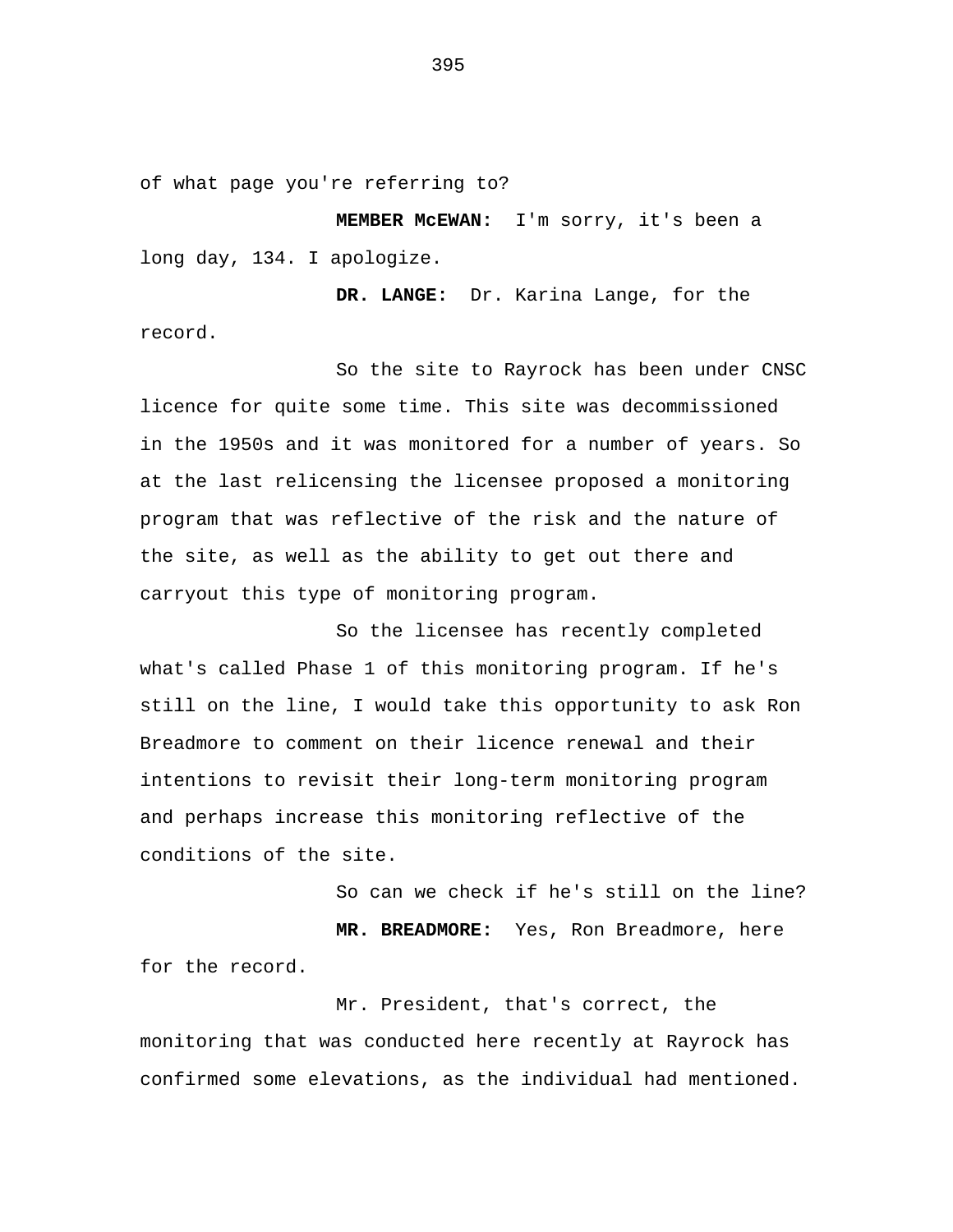We're currently assessing those exceedances and revising our human health risk assessments here in 2017. Depending on the results of that risk assessment, that will determine our next phase of monitoring and the frequency that may be required.

 **THE PRESIDENT:** Okay, I think that wraps it up. But I think you have the last word. Anybody who wants to add any particular last-minute thoughts, comments, now is the time. Go ahead.

 **MR. McALLISTER:** It's Andrew McAllister, for the record.

Since we are wrapping this up, I just want to take the occasion, you saw a few people come up when we started talking about the moose. One of them was Dr. Steve Mihok who has been a friend of you for a number of years. Dr. Mihok will be retiring in early 2017. So he'll be greatly missed, but he has had a long history on the Cluff Lake file and has been with the CNSC for 16 years previous to that, with AECL for eight years, and has been a valued member of CNSC Staff in the years, environmental protection such as tritium research and radioecology, and we just want to wish him all the best.

 **THE PRESIDENT:** I thought he was going to make you talk about the moose.

--- Laughter / Rires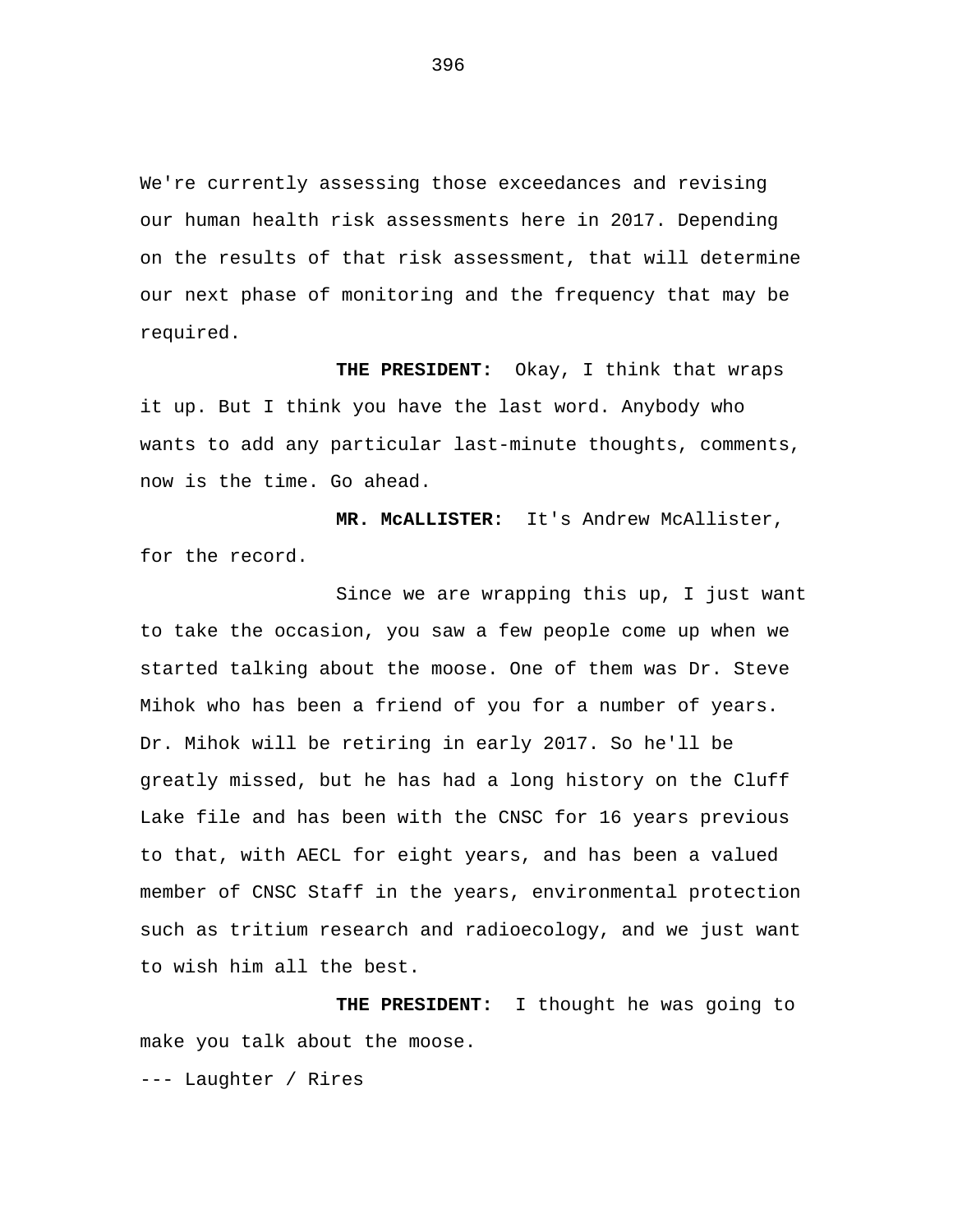**MR. McALLISTER:** We were, but when I leaned over to Dr. Mihok and asked if there's anything else to add, he said, Dr. Irvine had it all covered, and we agreed with everything he said.

 **DR. MIHOK:** But again, just a quick thank you, and this is probably your last chance to ask me a question in public.

 **THE PRESIDENT:** Sure, I'll get us a CMD about that.

All the best.

Okay, thank you, we're going to tae a five-minute biological break.

 **MR. LEBLANC:** We're going to proceed with the two EIRs that we have to deal with. So thank you very much.

--- Upon recessing at 8:13 p.m. / Suspension à 20 h 13

--- Upon resuming at 8:22 p.m. / Reprise à 20 h 22

**CMD 16-M69** 

**Submission from CNSC staff** 

**THE PRESIDENT:** Okay. The next item on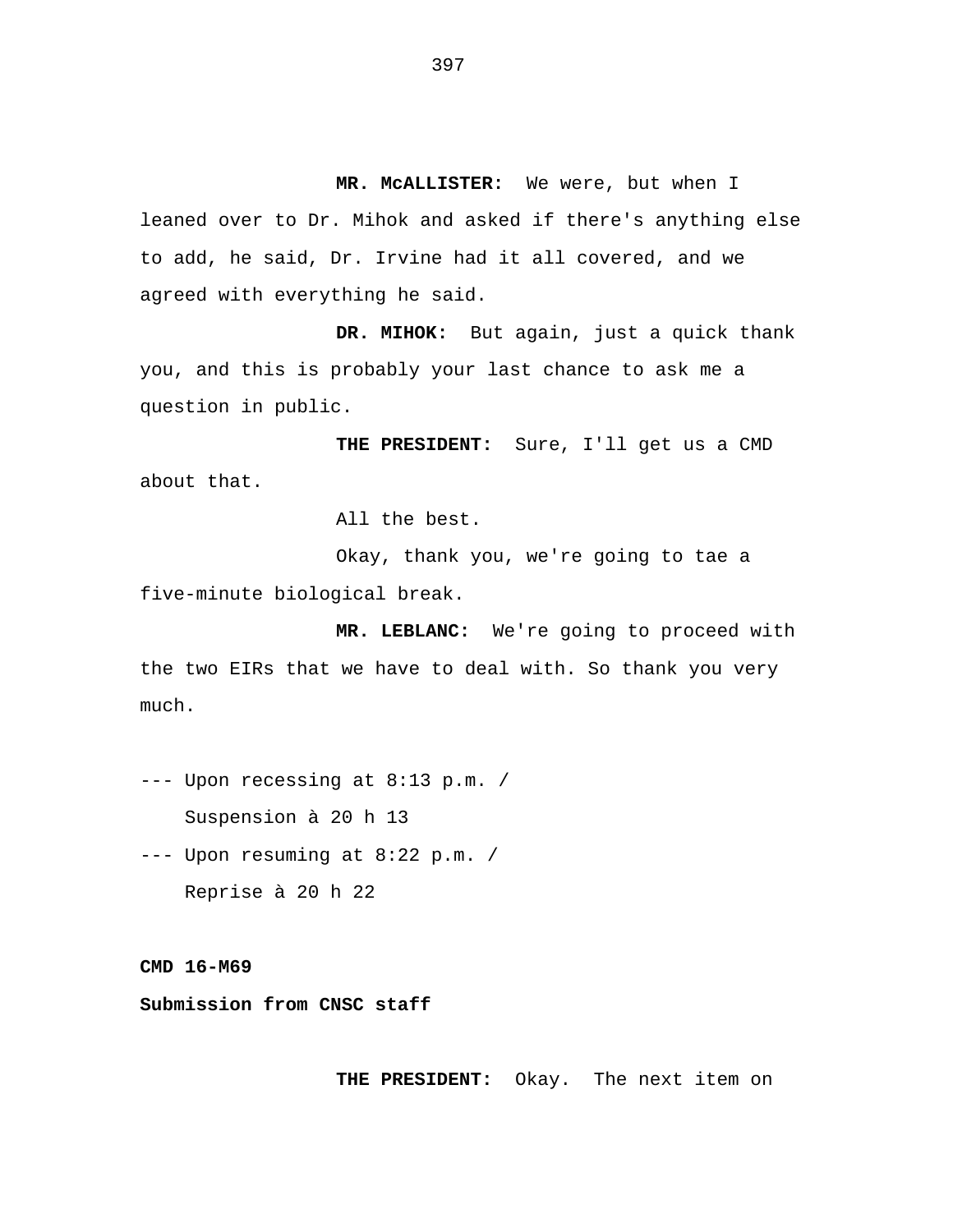the agenda is an information item providing us with an update on the development, deployment and regulatory environment --

**MR. LEBLANC:** Wait, wait, wait. --- Laughter / Rires

**THE PRESIDENT:** Oops. Let me start again.

The next item on the agenda is an information item to report on a potential overexposure to members of the public during transport of packages containing nuclear substances, as outlined in CMD 16-M69.

I understand that, Mr. Moses, you will make the presentation. Go ahead, please.

**MR. MOSES:** Thank you, Mr. President, Members of the Commission. My name is Colin Moses and I am the Director General of the Directorate of Nuclear Substance Regulation.

With me here today are Monsieur Sylvain Faille, Director of the Transport Licensing and Strategic Support Division, and Monsieur Martin Thériault, Transport Officer with the same Division.

We are here today to report on the CNSC staff assessment and findings related to a situation that was reported to the CNSC through our whistleblower process by a member of the public on October 19, 2016, where two members of the public had been exposed to a dose of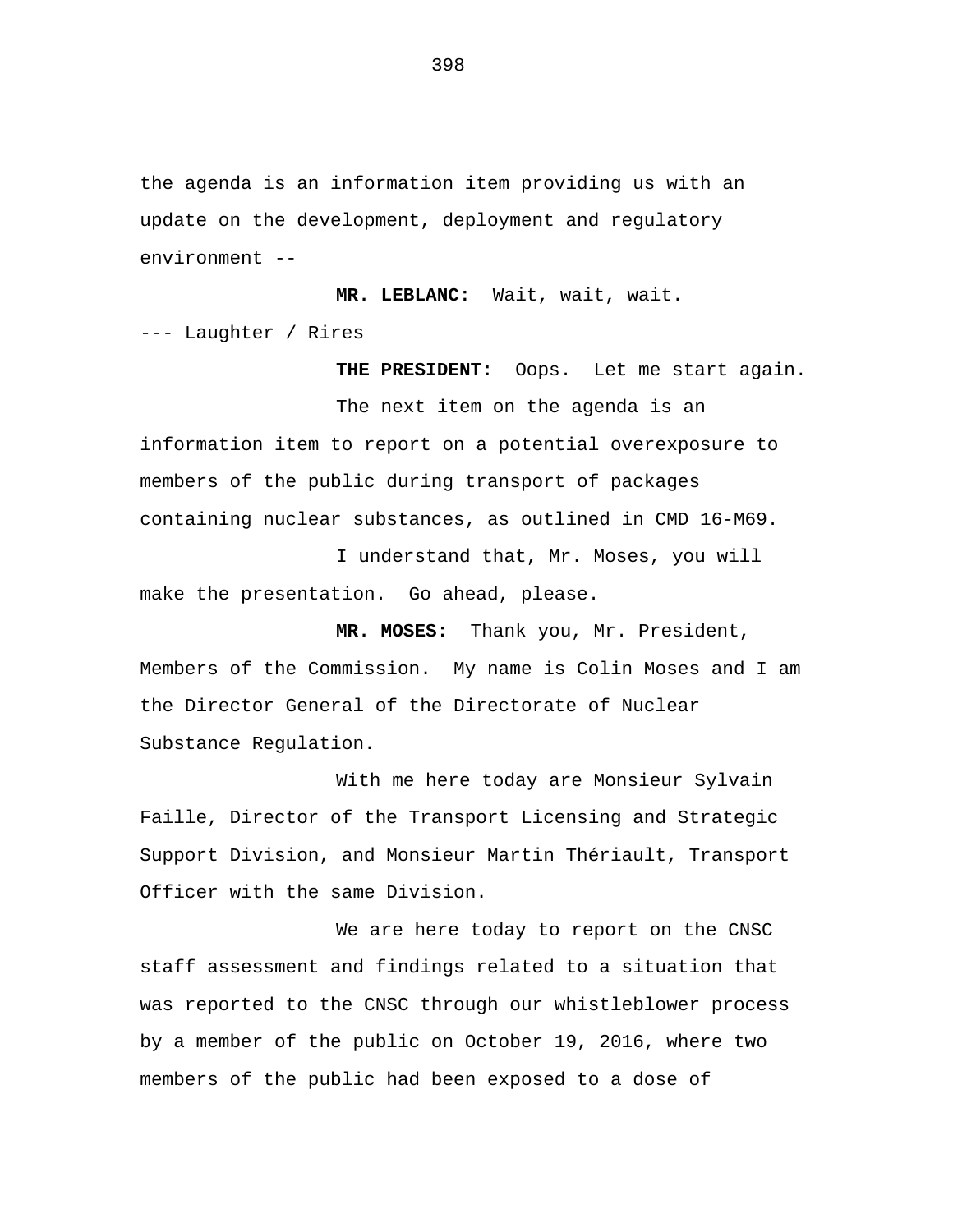radiation in excess of the regulatory annual limit of 1 mSv during transport.

I will turn it over to Mr. Sylvain Faille to provide the details of this event.

## **MR. FAILLE:** Thank you.

On October 19, 2016, the CNSC was notified that on September 24, 2016, a driver was taking passengers while carrying packages that contained nuclear substances. The driver was advertising on a travel share website and was offering his services to drive passengers at the same time as he was carrying packages on board. This practice is not authorized under the *Packaging and Transport of Nuclear Substances Regulations, 2015* and involves a number of non-compliances with the *Transport of Dangerous Goods Regulations* as well.

CNSC staff contacted the consignee and carrier to obtain further information on the packages transported. Upon verification, the vehicle was carrying two packages, including a molybdenum-99 generator which was categorized as a III-Yellow label. With this new information, and due to the duration of the trip, approximately 10 hours, there was a risk that a member of the public may receive an exposure in excess of the regulatory limit for members of the public.

The carrier suspended the driver upon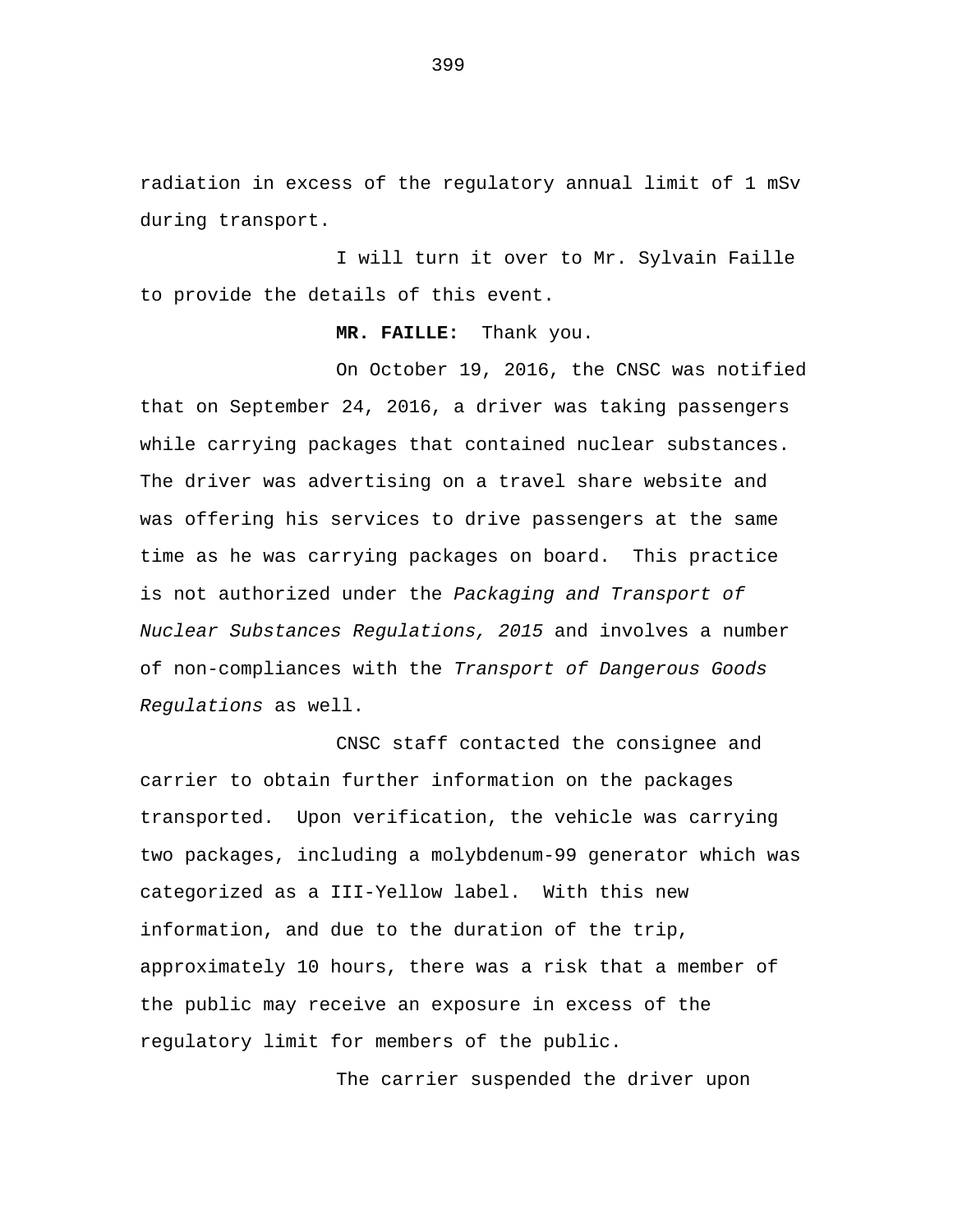being notified of the situation by the CNSC, conducted an internal investigation into the matter and provided their investigation report to the CNSC.

The CNSC also met with the driver involved to obtain further information on the number of trips made where passengers were on board and if he had contact information for those passengers. The driver has indicated that while he did carry passengers on two or three previous occasions, the transit in question was the only time when passengers were in the back seat.

In addition, CNSC staff performed a dose reconstruction and determined that a member of the public sitting in the back row of the vehicle would have received an effective whole body dose of approximately 1.62 mSv, which is above the limit for members of the public. Any passengers in the middle row would have received a dose below the public dose limit.

CNSC staff informed the member of the public verbally and by letter that they had received a dose above the limit for members of the public but well below the limit for nuclear energy workers and below levels that would have any health effects.

The CNSC is assessing the available information and will determine the regulatory actions to be taken as a result of this situation.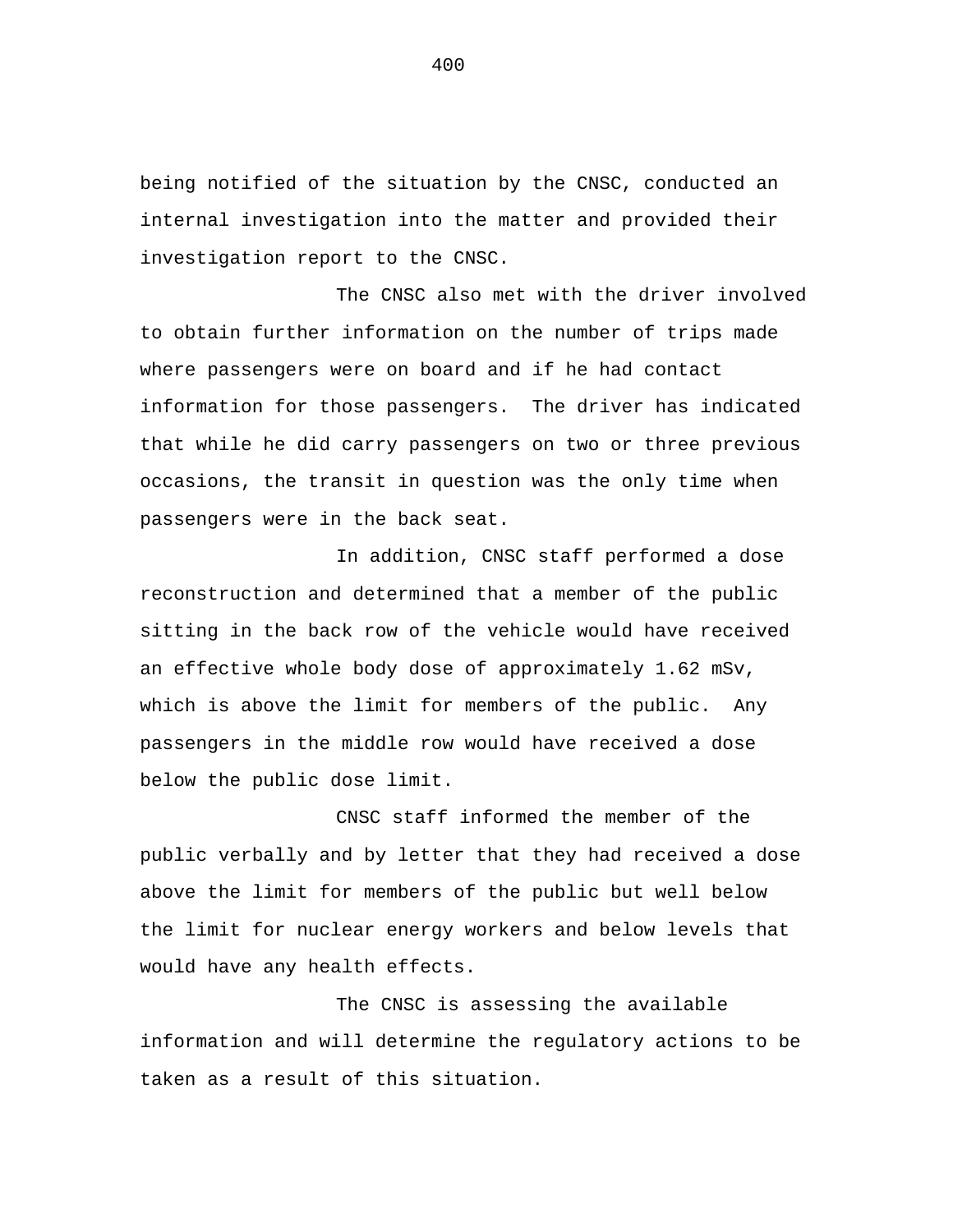In addition, CNSC staff will prepare a communication to carriers to inform them of this event and remind them of the importance of periodic verifications to ensure that drivers are complying with the transport requirements.

CNSC staff are available to answer any questions you may have.

**THE PRESIDENT:** Thank you.

I have just been told that we also have a representative from the company. So Mr. Tuggle I guess from Dynamex, do you want to make any comment?

**MR. TUGGLE:** Sir, thank you very much. For the record, Randy Tuggle.

We were unaware of this individual's actions in this respect and we have taken actions beyond just with this individual, reaching out to all the drivers that are carrying any kind of nuclear medicine and ensuring that they have -- we are going through a retraining process. We have had them re-sign the SOP which very specifically outlines that under no circumstances are they to be either passing on their nuclear material or to be carrying passengers.

When this whole thing began, we started out with the individual with a different name, same first name, different last name. Well, as it turns out, he had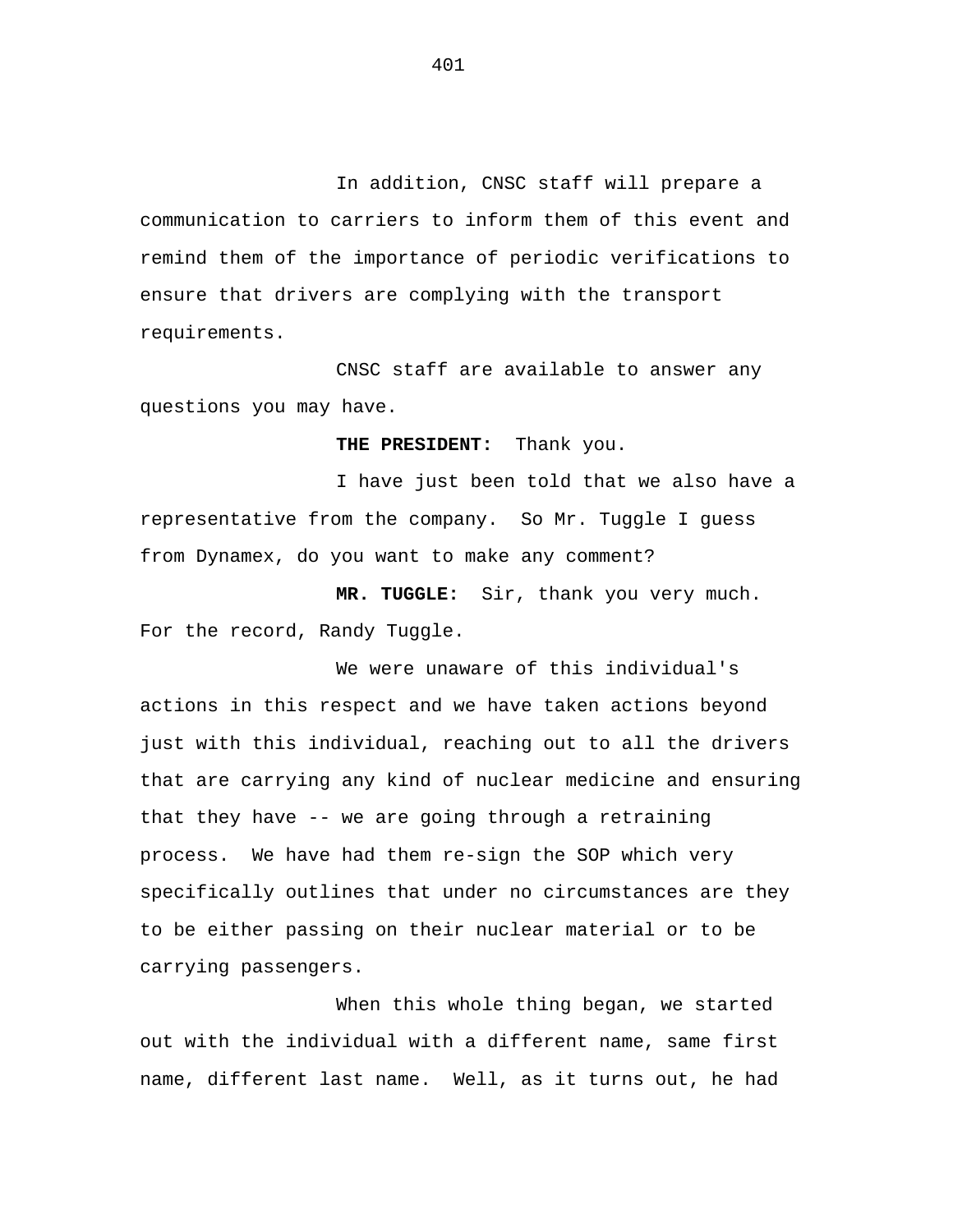given a false name in the initial stages.

So just to make sure there wasn't any confusion by our general population of drivers, under no circumstances once you receive a load are you to pass that on to anyone. So we have taken additional steps with increased inspections as well as ongoing and additional training to ensure that this does not happen again. It's completely unacceptable and sincerest apologies on this.

**THE PRESIDENT:** Thank you.

Dr. McEwan...?

**MEMBER McEWAN:** So I mean there is no actually accounting for stupidity, but if I just look on page 3 of the report, the last paragraph, I'm not sure, I think the phrasing of the last sentence is particularly helpful, that:

> "With the increased distance from the packages, exposure to persons in the middle row is greatly reduced and would be below dose limits..."

The sort of follow-on implication of that is that's okay and I think you really need to rephrase that because it's not. I think you need to be clear that the middle row -- any dose from a generator to the middle row or the front row in a passenger is not acceptable for any reason. So I don't think that conveys the seriousness of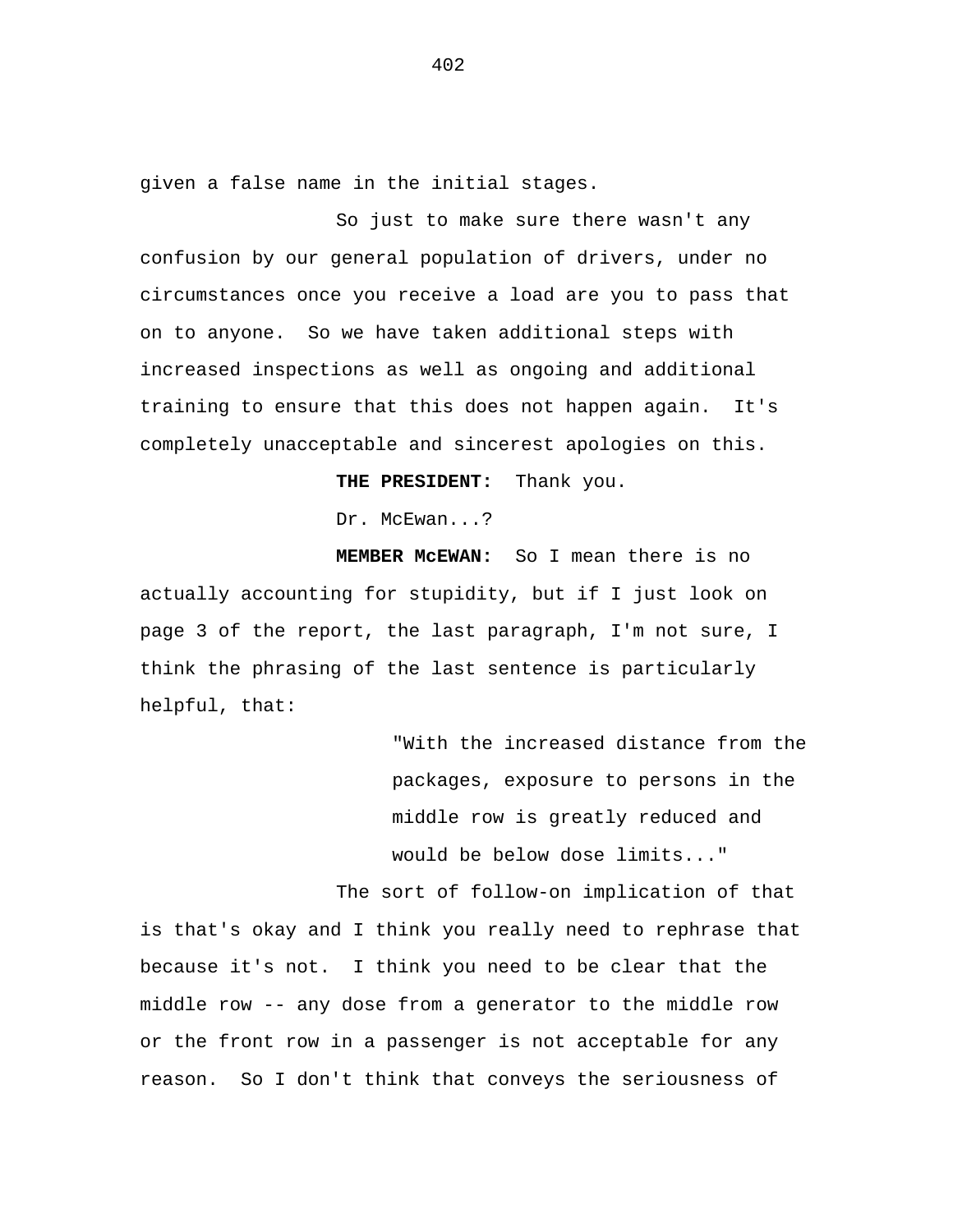what happened. Just a thought.

**MR. MOSES:** Colin Moses for the record.

I completely agree. I think in this instance there was a number of non-compliances, not just the carrying of packages. Also, there was non-compliance with packaging requirements. All the requirements that we establish are designed and in place to ensure the safety during the transport. In this case, there was a clear violation of those transport requirements and those are not acceptable to us.

That was not intended to convey that, only that in this instance we have, as a regulator, a certain obligation to reach out to members of the public who we are aware that were exposed, particularly if they were above the regulatory annual limits, and so that's the only reason we included that statement.

**MEMBER McEWAN:** I agree. I mean I think it's important that it's there, I just think you need to rephrase it to avoid the potential reading or implication that it doesn't matter. It matters.

**THE PRESIDENT:** Out of curiosity, this entrepreneur presumably kind of wanted to make a few bucks and if you get a passenger, why did he dump the passenger into the third -- into the back? I thought that you would want a passenger to sit right beside you, wouldn't you?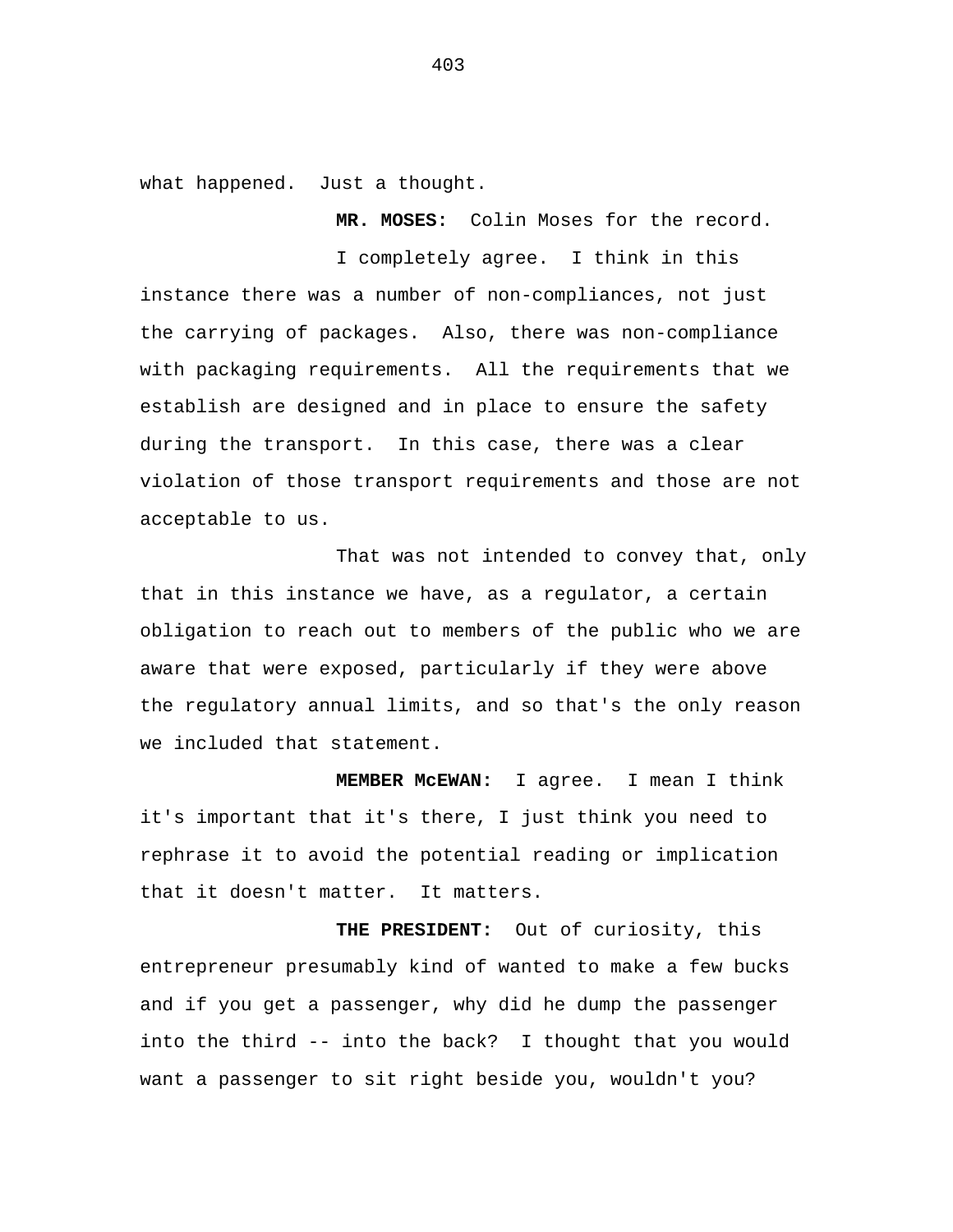**MR. TUGGLE:** Well, sir, I honestly can't explain the ridesharing economy we seem to have grown into today. I mean I don't know how many of you have gone on Uber, or in New York last week I went on something called Via and there's Lyft and everybody else, so it seems like everybody is trying to make an extra buck and this gentleman was like way outside of where he should have been. There should have been no need for being concerned with the passenger in the middle as opposed to the back because there shouldn't have been a passenger in there in the first place.

**THE PRESIDENT:** But was there more than one passenger?

**MR. TUGGLE:** Apparently there were two. **THE PRESIDENT:** Ah! Well, that might explain why one is in the middle, one in the back.

**MR. TUGGLE:** Yes.

**MR. THÉRIAULT:** Martin Thériault for the record, Transport Officer with CNSC.

On that occasion they had five passengers in the vehicle.

**MR. TUGGLE:** Five.

**MR. THÉRIAULT:** So that's why there were two in the back, two in the middle row and one on the passenger --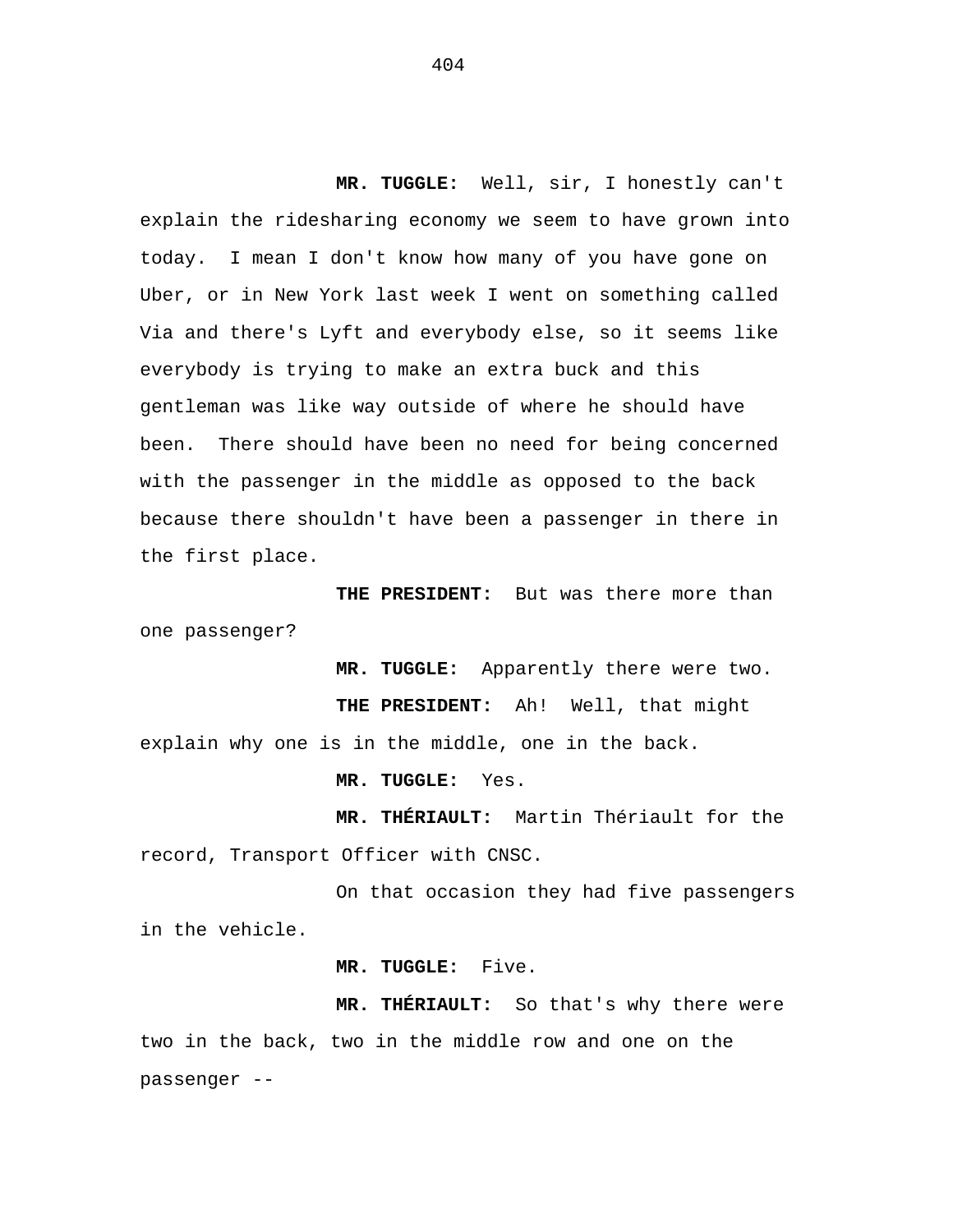**THE PRESIDENT:** You don't say this anywhere here and that would be kind of a little bit of additional colour to this silliness really, or stupidity as Dr. McEwan called this guy.

And one other thing, I didn't see, maybe it's there, but for 10 hours from where to where is this going on?

**MR. FAILLE:** Sylvain Faille for the

The passengers were picked up in Montreal and they were going to Chandler in Eastern Quebec. And the packages were delivered in the Gaspé region.

**THE PRESIDENT:** Okay, thank you.

Ms Velshi...?

record.

**MEMBER VELSHI:** So this CNSC whistleblower process, like how would these passengers have known to call the CNSC?

**MR. MOSES:** Colin Moses for the record.

First of all, just to speak to the whistleblower process in general. Whenever we receive a report of a non-compliance from a third party, be it another licensee or a member of the public, we treat it in accordance with our whistleblower process just to ensure that we are appropriately protecting the identity of the individual.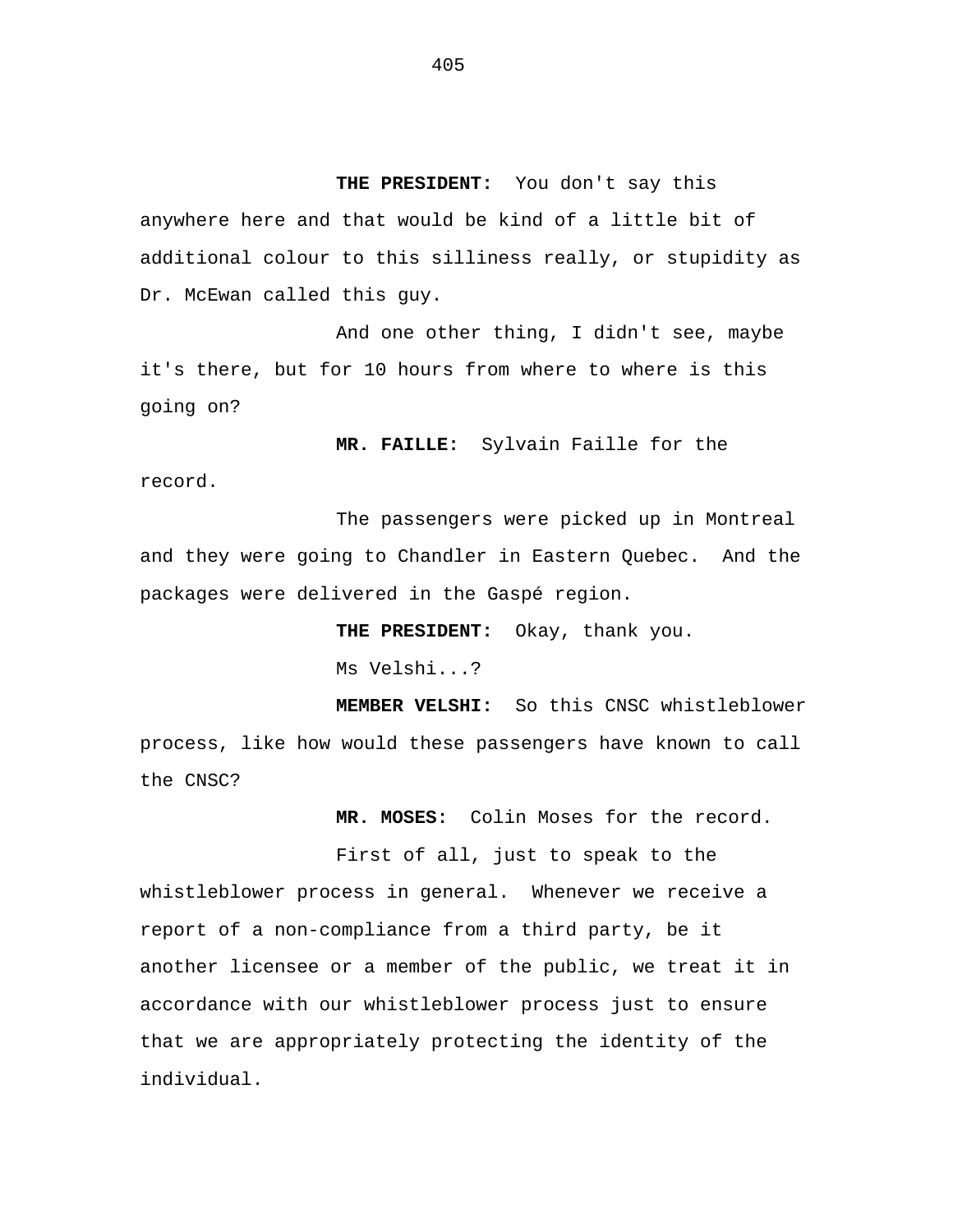In this particular case, the passenger in the vehicle contacted the hospital where the packages were destined and they referred that call to us. They also contacted the Sécurité de transport du Québec as well.

So in this case the inquiry came in through here, but we do have on our website clearly, we have a "Contact us" section which includes a direct line to the internal disclosure protocol, which is managed in the Secretariat as the organization just to ensure independence from the CNSC.

**MEMBER VELSHI:** So what got them concerned enough to call? I mean did they recognize a radiation symbol or what was it?

**MR. MOSES:** Colin Moses for the record.

Yes, that's exactly the case. They noticed packages in the back. They noticed that they were somewhat covered by a blanket. They inquired to the driver who wasn't forthcoming with a response of what those packages contained and then they noticed over the course of the ride that that blanket slipped and they did see a radiation warning label on the package.

There were two packages in the vehicle. One which is of particular concern was the category III-Yellow label with the technetium-99 generator. There was a second package that is a slightly lower level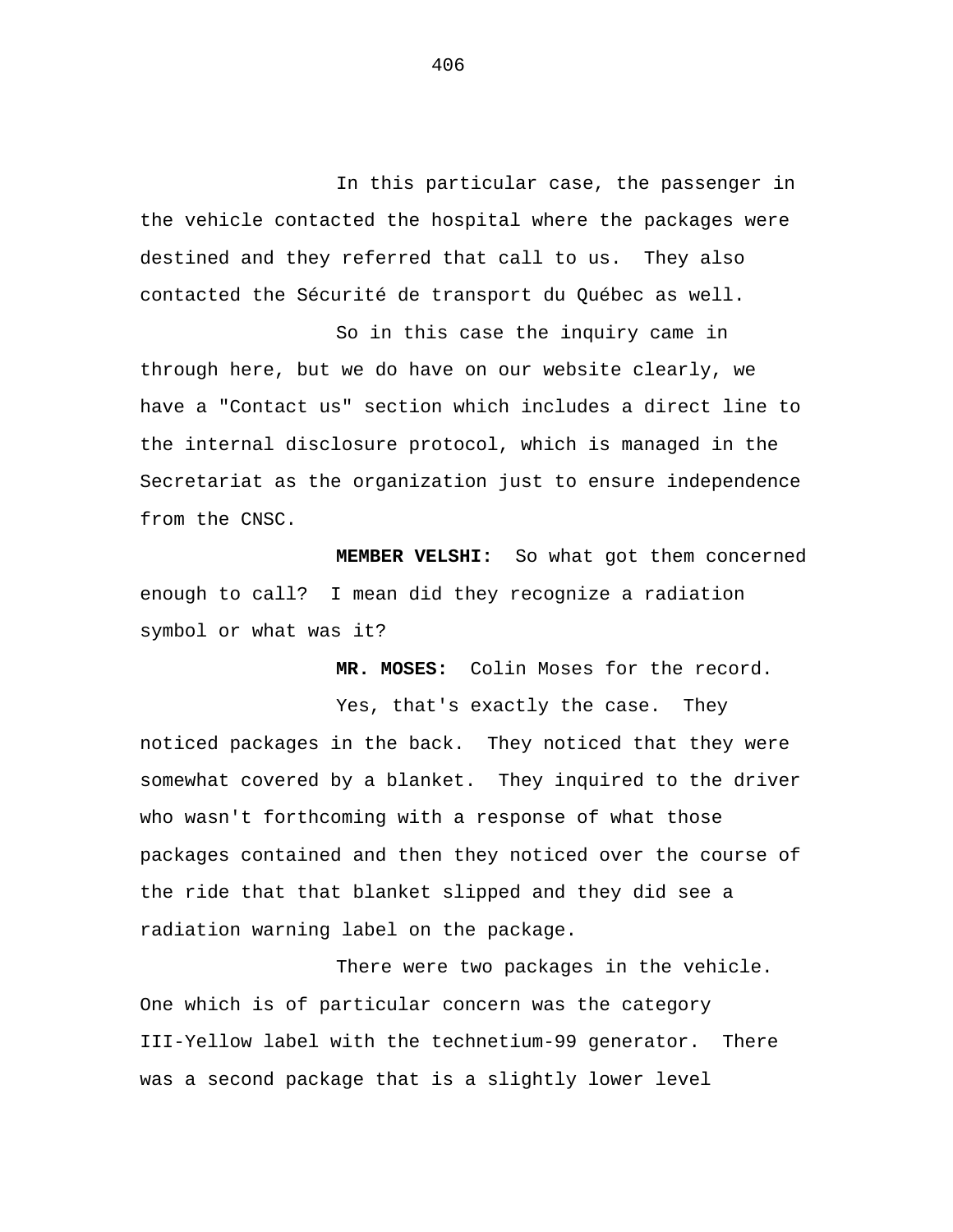category II-Yellow label and that package, the passenger actually took a picture of that.

But Monsieur Thériault also spoke with the individual in question, so I don't know if you wanted to add anything.

**MR. THÉRIAULT:** Martin Thériault for the record.

The individual saw that there was already packages when they embarked on board the vehicle, asked a question to the driver, the driver was evasive, as Mr. Moses just said, so it raised a concern to them why wouldn't an individual come forward with what's already loaded in the vehicle. And throughout the voyage they asked questions about what's in there and when they saw the II-Yellow label on the package, then the driver mentioned it was destined to the local hospital in Chandler. The individual contacted the responsible person in Chandler to obtain further information about the package and that's how they were directed to us and to the CNSC whistleblower process.

**THE PRESIDENT:** Did you find out if this is a repeat business? If I understood correctly, this fellow published on Kijiji. Did I get it right or am I missing something here? I don't know why I'm saying that. **MR. THÉRIAULT:** Martin Thériault for the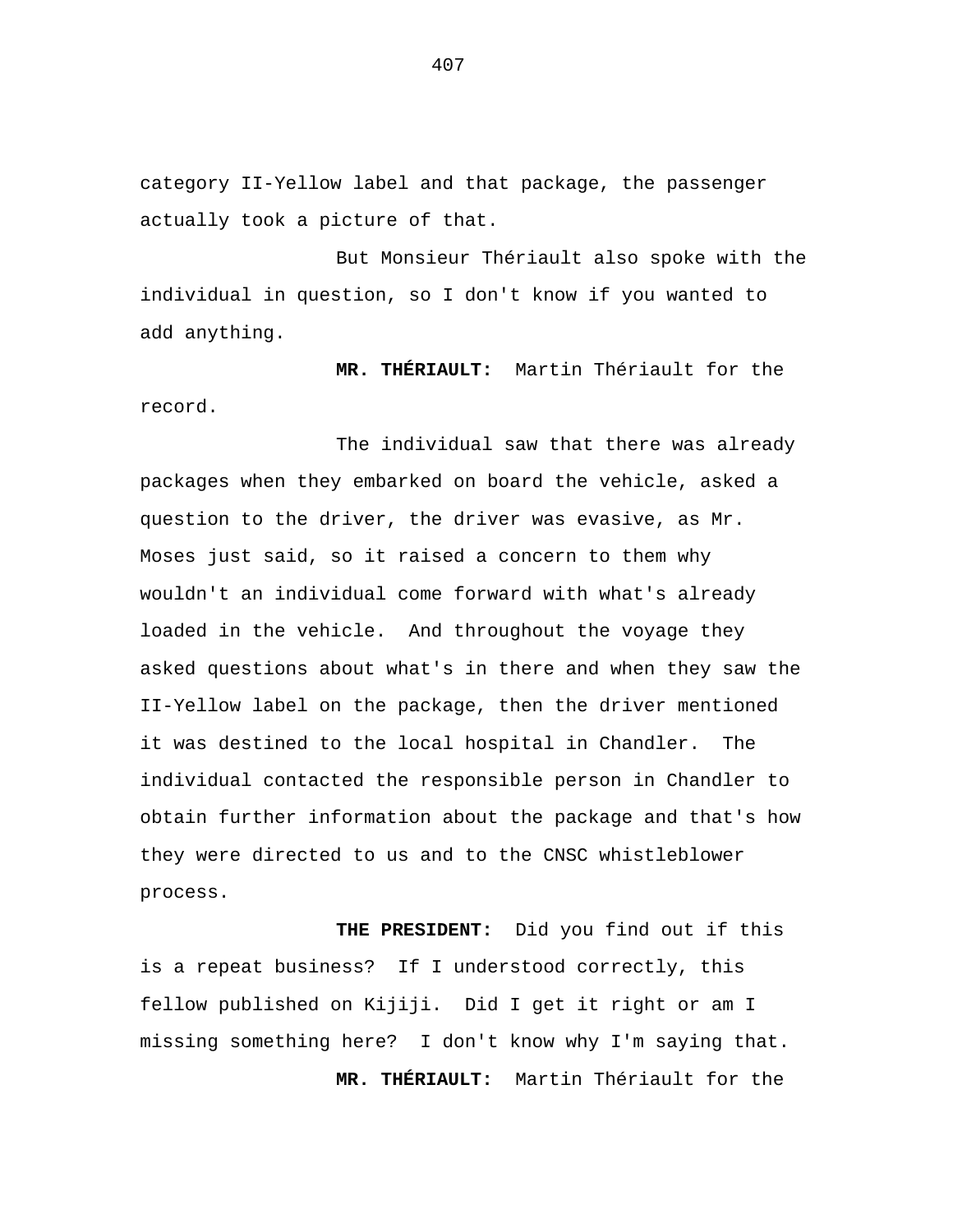record.

The driver was advertising on a website from a local radio station that had a webpage for ridesharing. So he was offering --

**THE PRESIDENT:** On the radio?

**MR. THÉRIAULT:** On the website of the radio station. That's how they -- he advertised his services for transporting passengers.

**THE PRESIDENT:** So was he aware that he's doing something he shouldn't be?

**MR. THÉRIAULT:** Martin Thériault for the record.

Yes, he was aware that he was illegally transporting passengers while carrying radioactive material, and also transporting a passenger in Quebec is an illegal -- for a fee is illegal also in Quebec. So he was aware of some wrongdoing.

**MEMBER VELSHI:** Was he aware that he was exposing them to a radiation risk?

**MR. MOSES:** Colin Moses for the record.

I will let Monsieur Thériault, who interviewed the driver directly, add details, but to give you an example, he did indicate that he had placed the lead blanket over the packages, which is a good indicator that he was aware that there was a radiation risk and took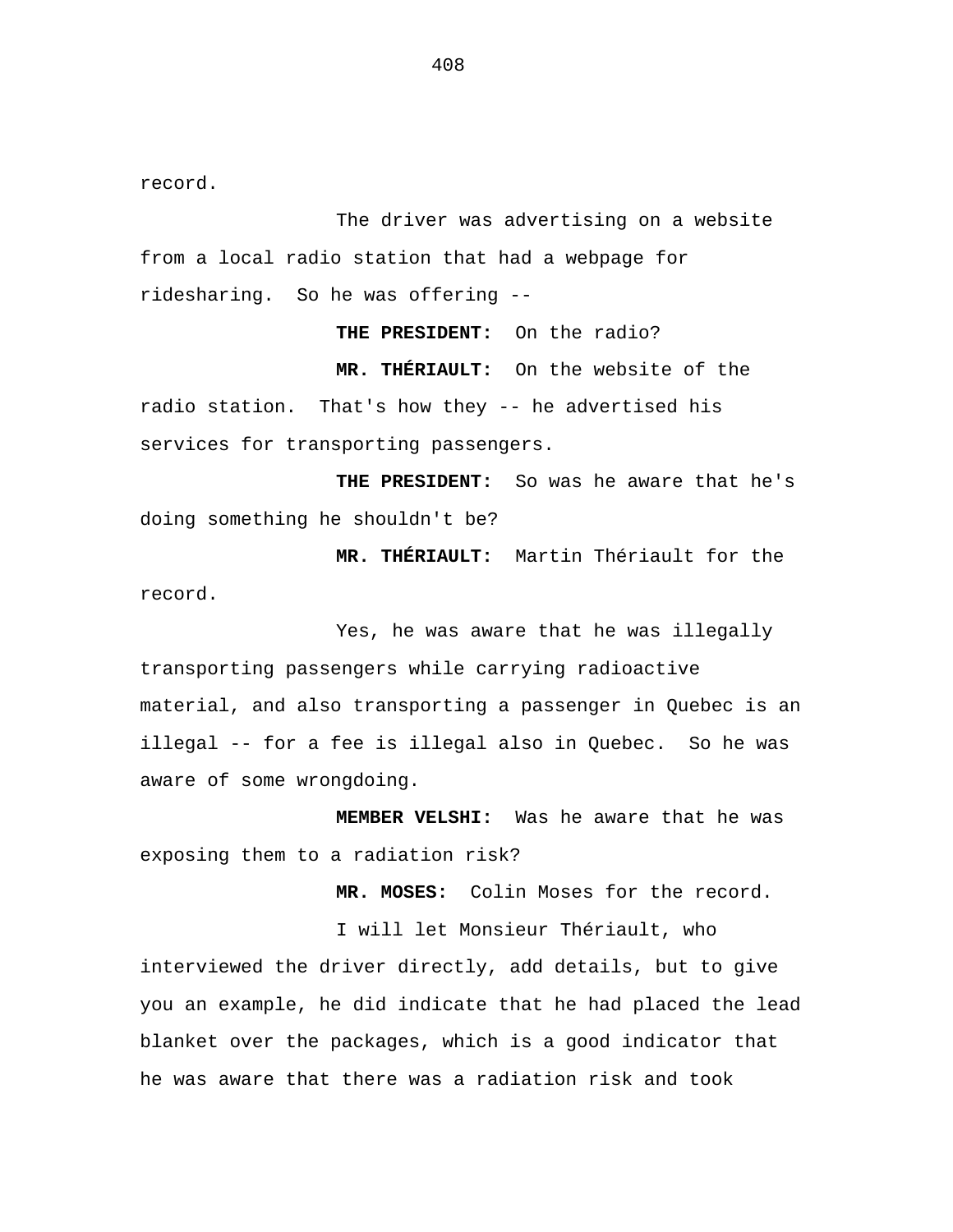measures, however effective they were, to mitigate that risk to some extent. So I think that's a very good indicator that he was aware of that risk.

**MR. THÉRIAULT:** Martin Thériault for the record.

To add to Mr. Moses' comment, he was aware that also he didn't affix a placard on his vehicle so not to scare passengers who might take his services. So the individual would have seen the required placards on the vehicle and would have probably not accepted the ride. So we think he was aware of the wrongdoing.

**MEMBER McEWAN:** Any evidence he had done it before?

**MR. THÉRIAULT:** Martin Thériault for the record.

He admitted having transported other passengers before while transporting nuclear substances on one or two other occasions. He mentioned that there were only one or two passengers in those instances. So with the distance from the packages, it would not have resulted in an exposure to those individuals, but it remained a non-compliance with the regulations for those -- for a roadway vehicle, you are not allowed to carry any passengers when you have II-Yellow or III-Yellow label. To come back to your previous comment, it's not allowed even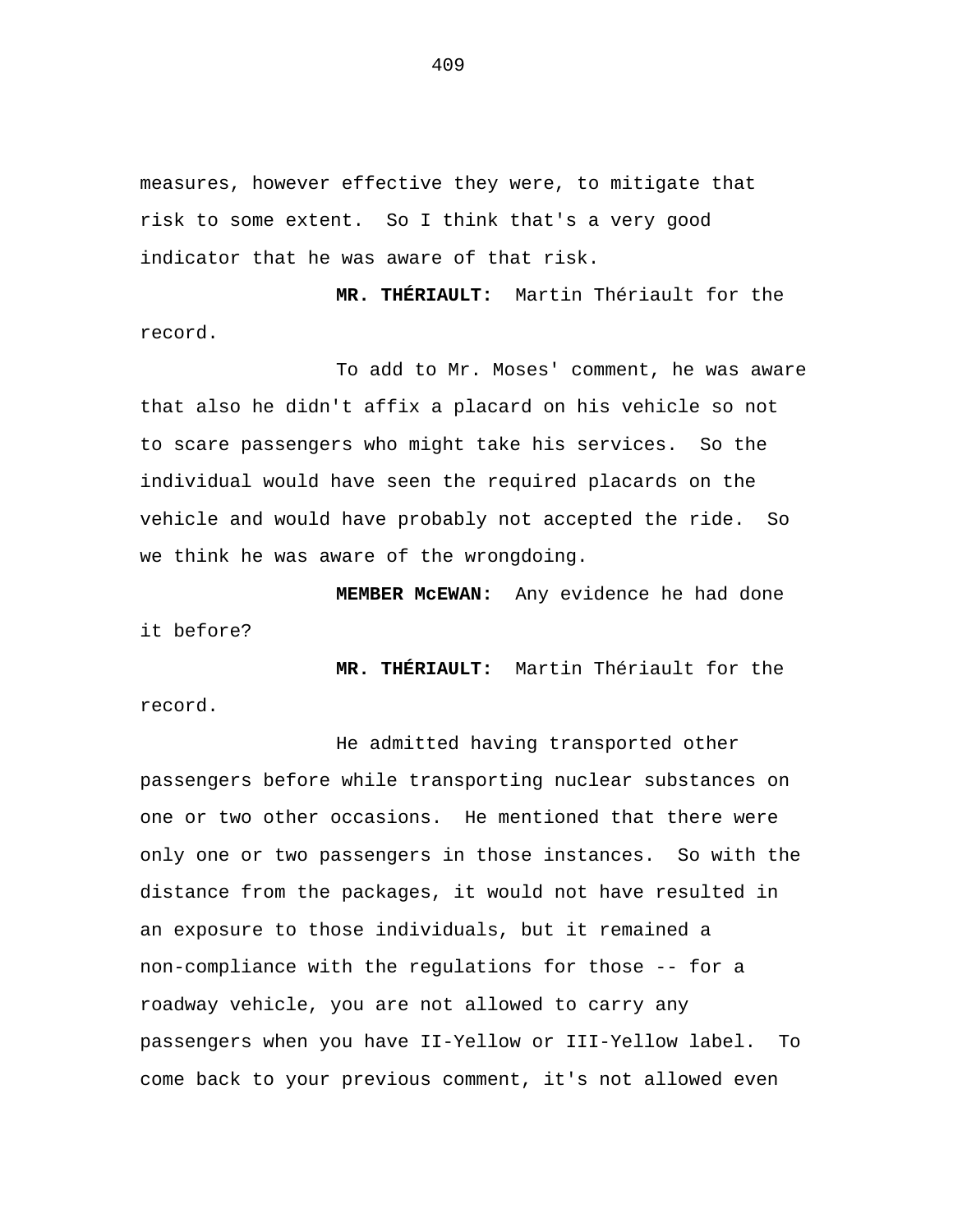in the front seat or other seats of the vehicle. Only drivers and assistants are allowed in vehicles while carrying II-Yellow and III-Yellow labels.

**THE PRESIDENT:** So you interviewed him on December the 12th, is that right? That's two days ago.

**MR. THÉRIAULT:** That's correct. I met him on Monday. I had a phone conversation with him the previous week and we arranged for a meeting on Monday.

**THE PRESIDENT:** So what's happening to him now, is he still employed?

**MR. TUGGLE:** Not by us. He was immediately suspended and then terminated shortly -- while we were in the process of the investigation.

**MR. THÉRIAULT:** Martin Thériault for the record.

During our Monday meeting, he mentioned that he was currently unemployed and his intention was not to come back to a position to carry radioactive material in the near future or in the future.

**THE PRESIDENT:** Maybe he will take up Uber driving.

Any other questions?

Okay, thank you. Thank you very much.

--- Pause

**MR. LEBLANC:** And, Mr. Tuggle, please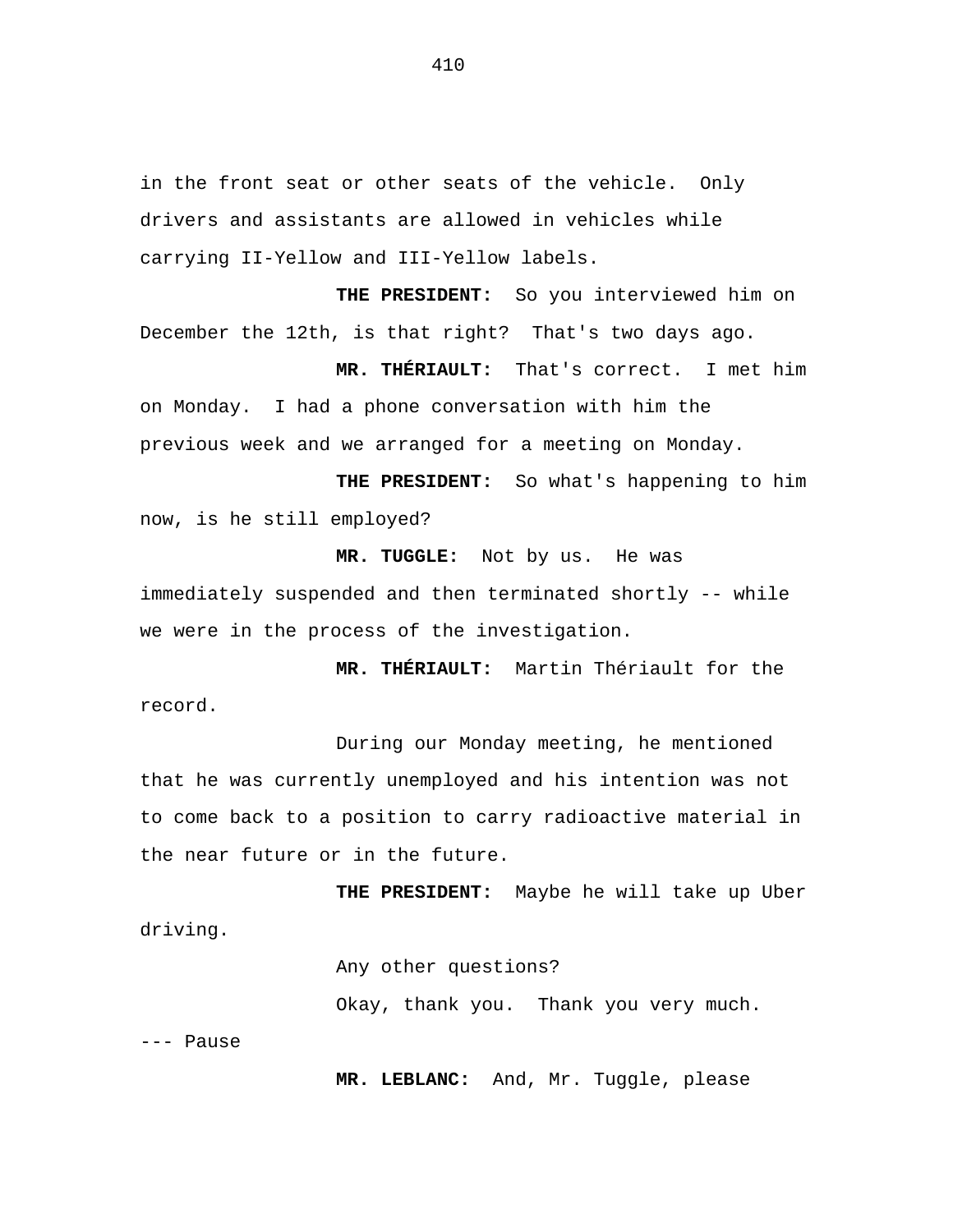don't forget to drop your badge and get your driver's licence downstairs.

**MR. TUGGLE:** Absolutely.

**MR. LEBLANC:** Thank you. Bye-bye.

**CMD 16-M72** 

**Written submission from CNSC staff** 

**THE PRESIDENT:** The next item on the agenda is an Event Initial Report on exceedance of a regulatory dose limit by a nuclear energy worker during a therapeutic nuclear medicine procedure at the Lions Gate Hospital in North Vancouver, British Columbia, as outlined in CMD 16-M72.

Mr. Moses, the floor is still yours.

**MR. MOSES:** Thank you, Mr. President and Members of the Commission. Again, my name is Colin Moses and I am the Director General of Nuclear Substances Regulation.

With me as well is Mr. Peter Fundarek, Director of the Nuclear Substances and Radiation Devices Licensing Division, as well as Ms Caroline Purvis, Director of the Radiation Protection Division, and Mr. Diego Estan, Radiation Protection Specialist.

We are here to present an Event Initial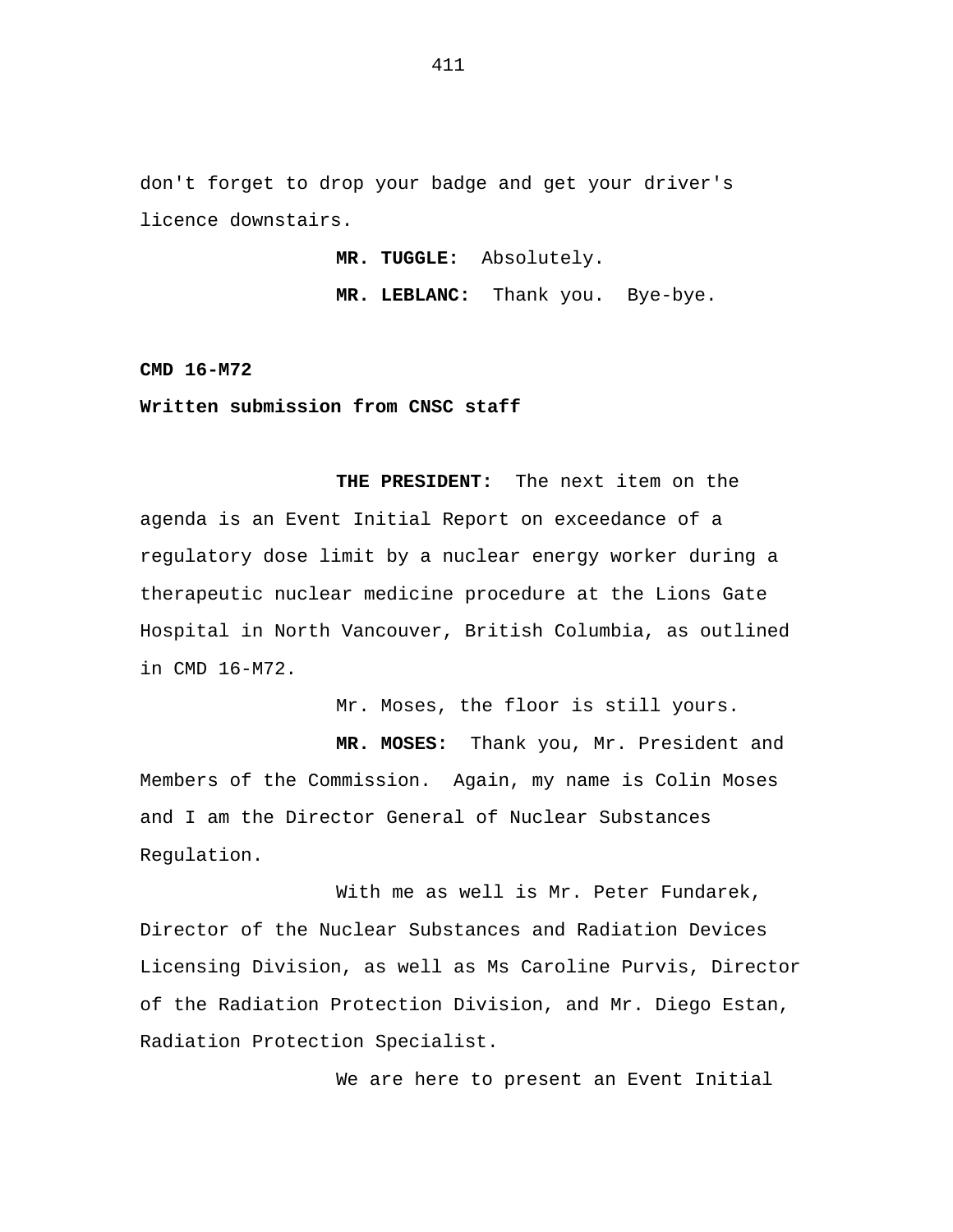Report concerning an extremity exposure to a therapeutic nuclear medicine nuclear energy worker that was above regulatory limits.

I will turn it over to Mr. Fundarek to provide the details of this event.

**MR. FUNDAREK:** Good evening, Mr. President and Members of the Commission. My name is Peter Fundarek.

The situation involved the injection of Yttrium-90, which is a strong beta emitter which has a half-life of 64 hours, which is injected into the synovial space of a joint for certain conditions such as rheumatoid arthritis to reduce inflammation and irritation. Following the injection, the joint must be immobilized to prevent removal of the radiopharmaceutical from the joint space by the patient's lymphatic system.

On the afternoon of Friday, October 28, a nuclear energy worker was conducting administrations to five patients to treat four knees and one wrist, with the latter administration being the last one. Each administration consisted of the injection of approximately 250 MBq of Yttrium-90 for the knee or 74 MBq of Yttrium-90 for the wrist into the joint cavity. After each administration, a splint is applied to keep the joint immobile. Gloves are a requirement for the activities involved in the administration of the radioisotope to the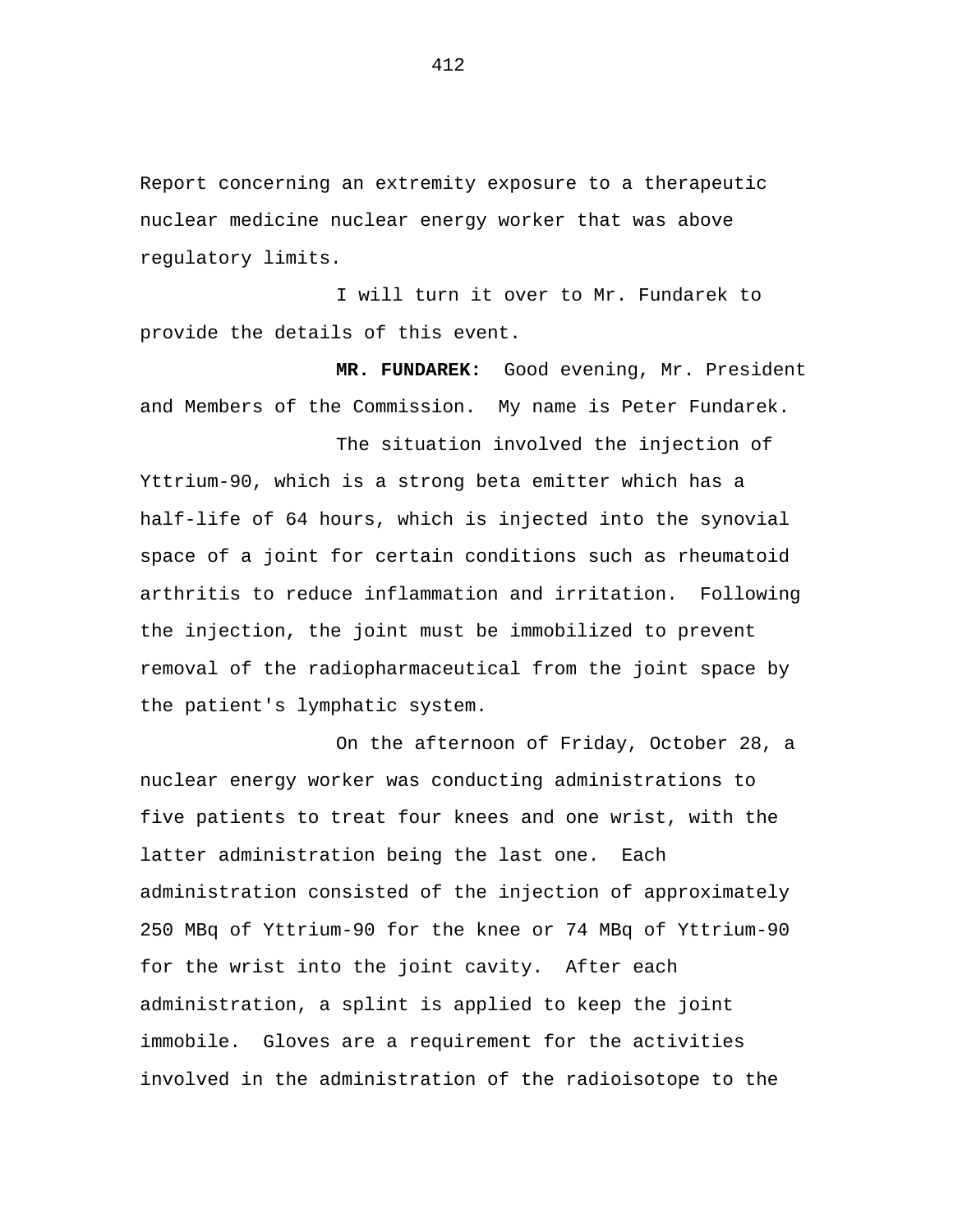patient, with changes of gloves and hand sanitization between patients.

The last administration, to the wrist of a patient, was completed and the patient supplied their own splint device. This particular splint was reportedly a very tight fit and the nuclear energy worker removed her gloves to assist in the application. It is expected that during this process the nuclear energy worker's hands came into contact with the area around the injection which had been covered with a bandage.

The worker did not immediately wash her hands, nor immediately monitor them. The worker returned to the hospital hot laboratory where then she monitored her hands, approximately 30 minutes following the last administration. Immediate efforts were undertaken to decontaminate the skin and these continued for approximately 90 minutes. Most of the contamination was found in small areas near the fingertips on the left ring and little fingers. Diffuse areas were also noted on the right hand.

Contamination measurements on the hands decreased from an initial reading of 1800 counts per second down to about 440 counts per second following completion of the washing when no further decreases were being noted. The worker was instructed to continue washing and to wear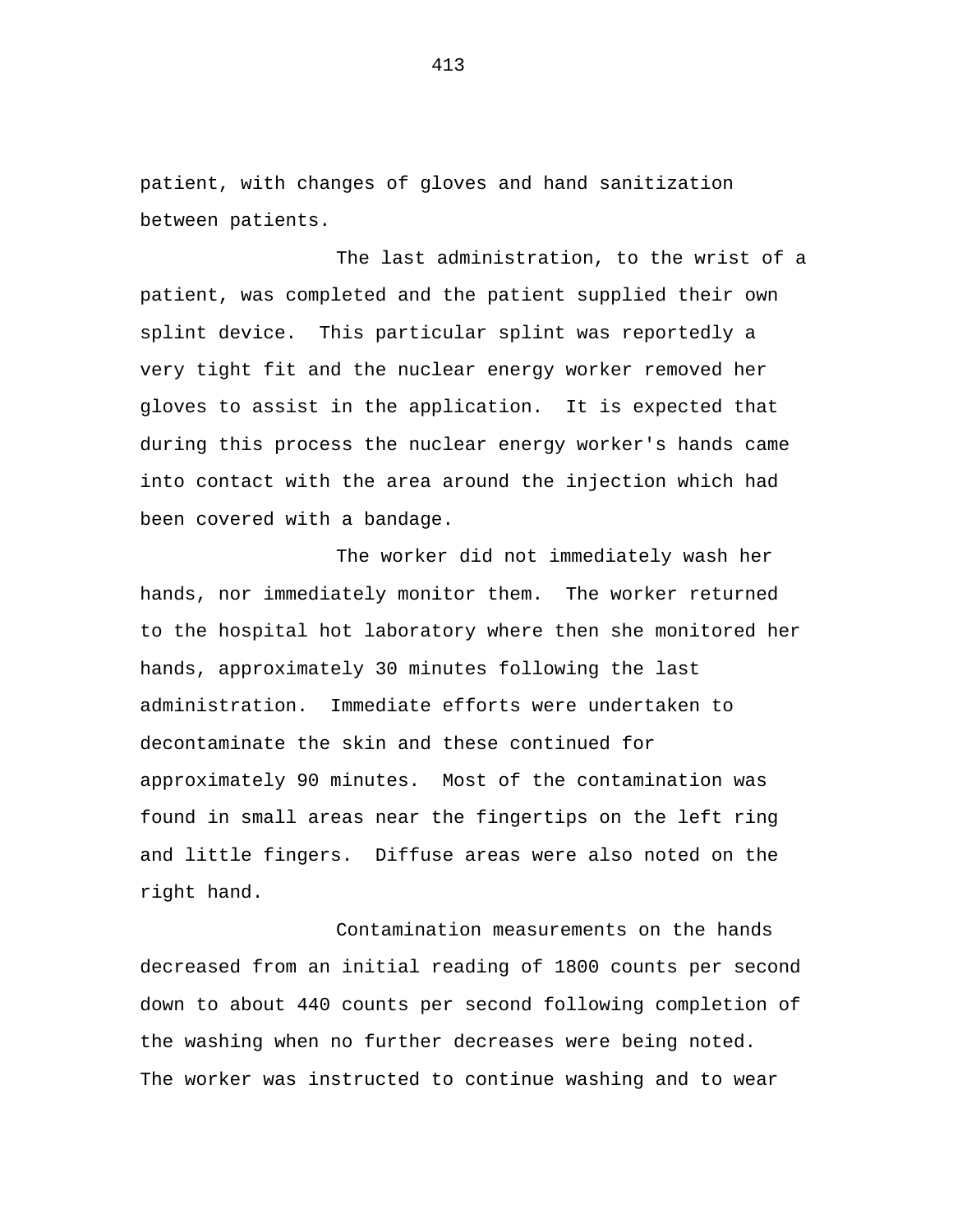gloves over the following four days to remove any remaining contamination. The counts reached background levels by November 1st.

There was no exposure to any other person and there was no contamination located in the nuclear medicine room used for the administration of the radioisotope.

The CNSC was properly notified of this incident on October 28th and the full report to the CNSC was submitted on December 2nd. The licensee calculated a maximum exposure of 1098.8 mSv to the ventral skin of the left hand and 368.2 mSv to the ventral skin of the right hand. The licensee has reported that no physical effects have been noted following the exposure and none are expected.

The licensee has submitted a plan for the eventual return to work of the nuclear energy worker. The licensee has removed this person from most work involved in the handling of radioactive material or patients injected with radioactive material, with a gradual resumption of full duties over the next six months.

The licensee will strengthen their internal procedures to require double gloves and the washing and monitoring of hands following each injection and application of the splints. The licensee will be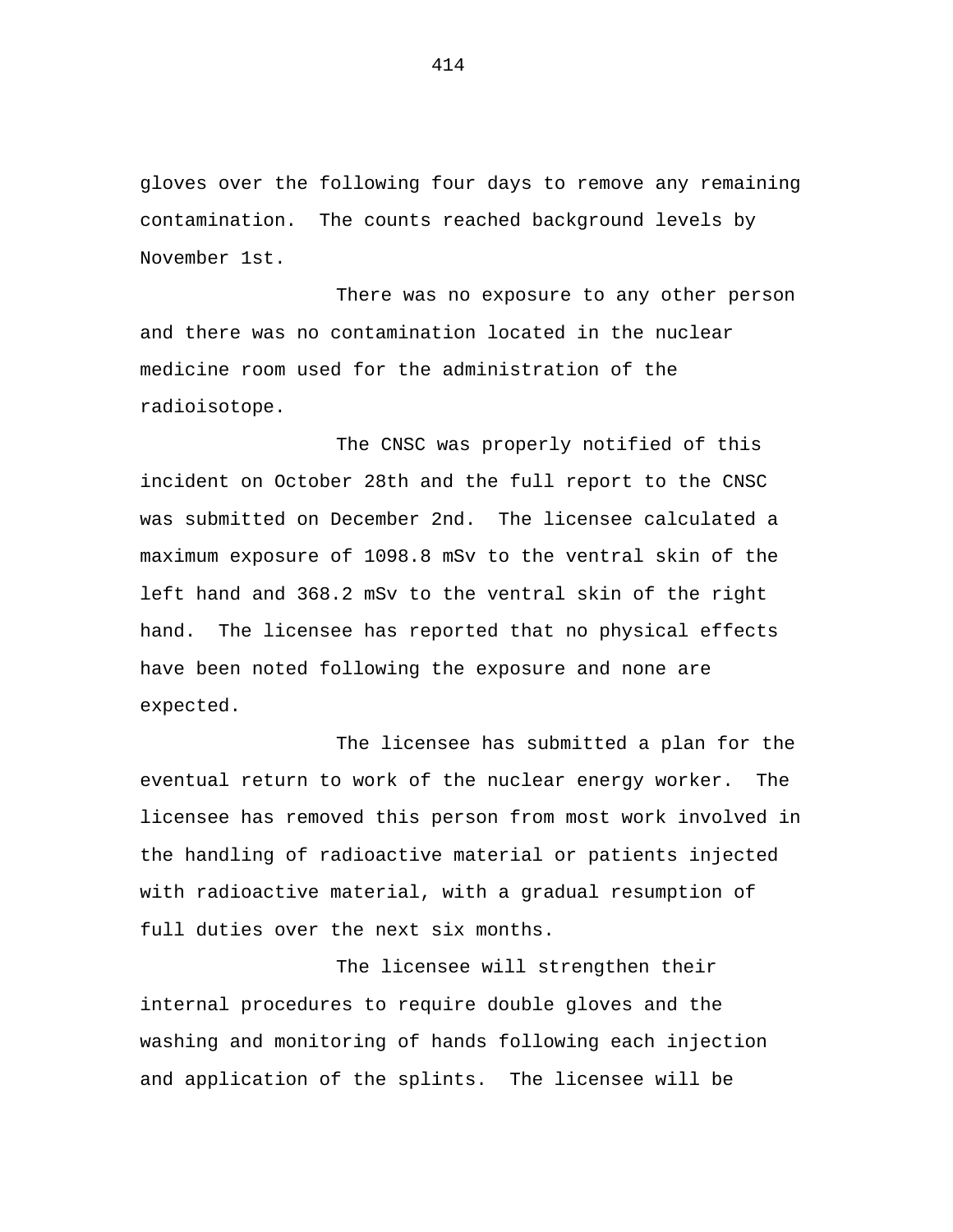presenting information on this event at the next staff meeting and will also present the results of the investigation to the licensee's own Radiation Safety Committee.

CNSC staff have reviewed and accepted the investigation report submitted by the licensee and considers that the actions taken were appropriate and reasonable. CNSC staff agree with the calculated exposure and will support the dose change request submitted by the licensee to the National Dose Registry.

CNSC staff will also prepare a short notice to be sent to all licensees administering radioisotopes to remind them of the importance of wearing gloves and the regular monitoring and washing of hands following administration.

CNSC staff do not plan to provide any further updates to the Commission on this event and we remain available for any questions that you or the Members may have. Thank you.

**THE PRESIDENT:** Dr. McEwan, I think this is up your alley.

**MEMBER McEWAN:** So this was after a wrist injection?

**MR. FUNDAREK:** Peter Fundarek for the record. Yes, that is correct.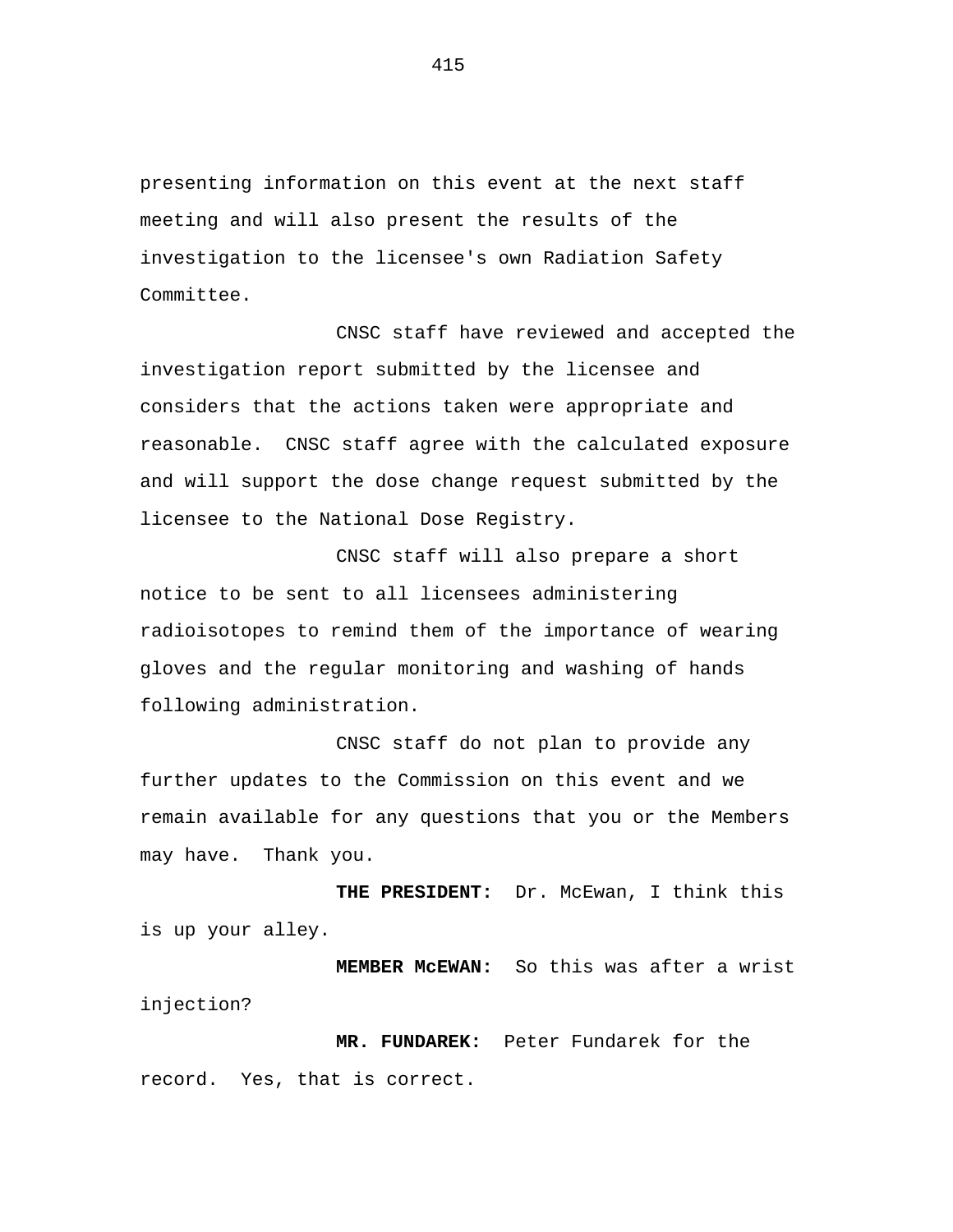**MEMBER McEWAN:** So by definition, the patient's skin must have been heavily contaminated if that is how you believe the nuclear energy worker got their hands contaminated?

**MR. FUNDAREK:** Peter Fundarek for the record.

It is believed that the nuclear energy worker had removed her gloves to apply the splint and during that process touched on or near the bandage that was applied to the puncture site and this is where the contamination had come through the bandage.

**MEMBER McEWAN:** So did you actually go back and monitor the patient's skin? Because that would be a lot of contamination and a lot of leakage, and if there was that much leakage, the bandage should not have gone with the patient.

**MR. FUNDAREK:** Peter Fundarek for the record.

The injections were done on Friday afternoon and by the time that the contamination on the nuclear energy worker's hands was noted, the licensee was unable to recall the patient to conduct further monitoring. But they did monitor the area where the injection had taken place in the hospital and noted that there was no contamination in those other areas. So the contamination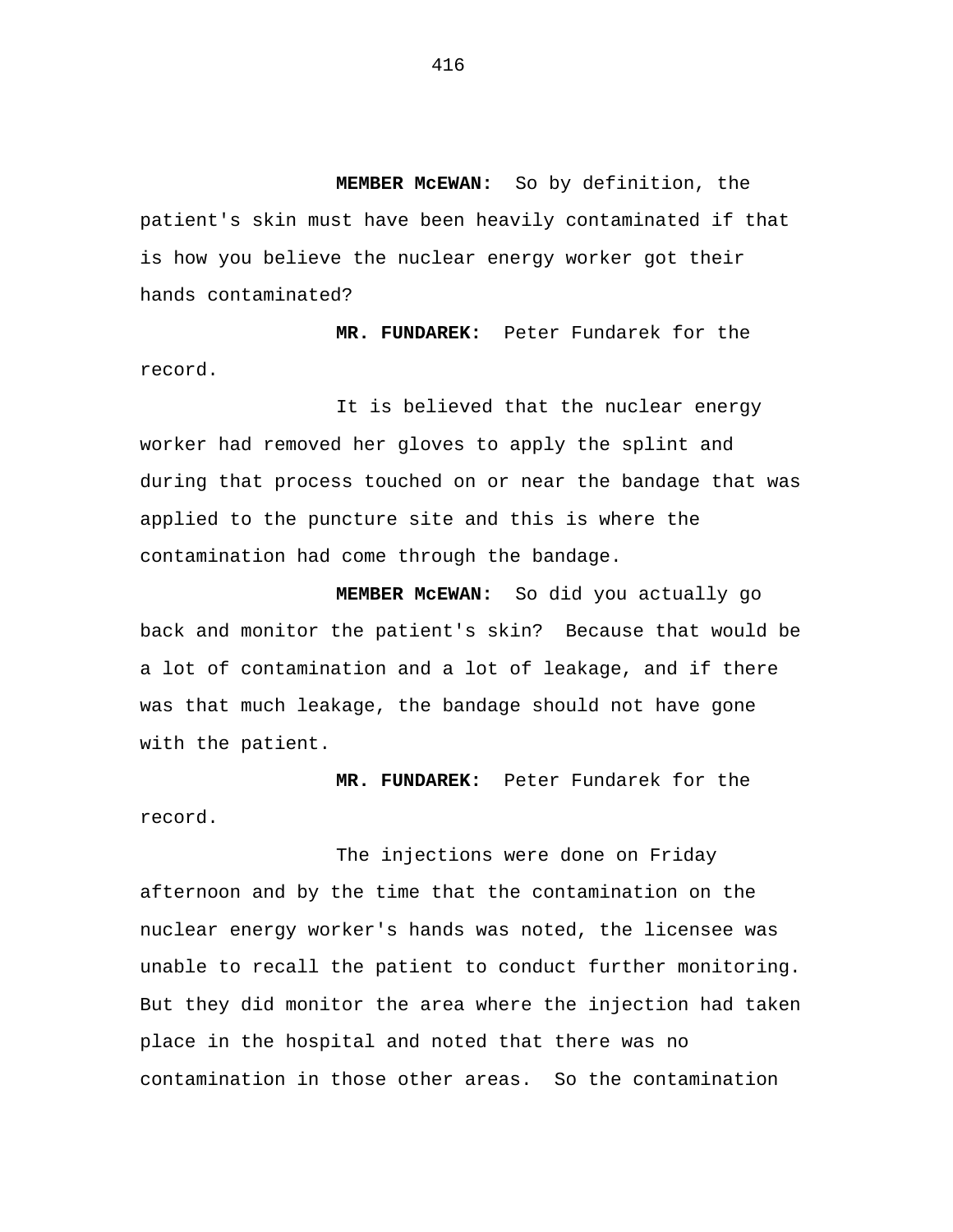would have been contained underneath the splint that the patient had supplied.

**MEMBER McEWAN:** So we have a patient wandering around with a contaminated splint or a contaminated bandage or contaminated skin and nobody bothered to check it?

**MR. FUNDAREK:** Peter Fundarek for the record.

That would be difficult at the time of the injection because you would have the material just below the skin surface that would confound any monitoring results that you would take.

**MEMBER McEWAN:** But you just said that you thought the contamination was actually in the bandage. You could have measured the bandage quite easily, or the splint. I mean I'm guessing my question really is why was every effort not made to bring the patient back to make sure there was no significant contamination of the splint?

**MR. FUNDAREK:** Peter Fundarek for the record.

The dose -- sorry, the half-life for the Yttrium-90 is 64 hours, so much of the contamination that would have existed would have decreased over the course of the weekend that the patient was absent from the hospital. **MEMBER McEWAN:** Yes, but the patient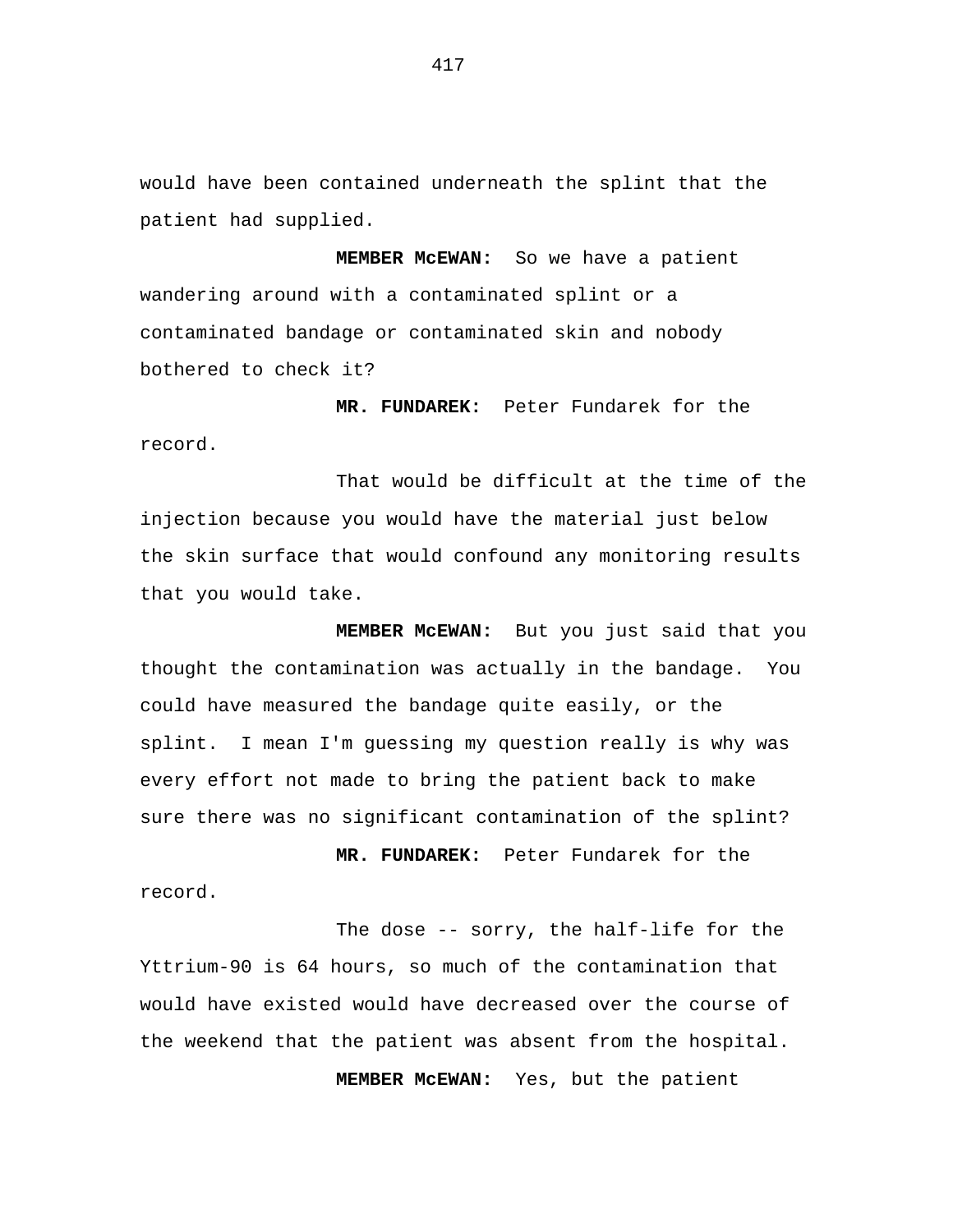presumably would have been at home, she would have used towels. This is a very energetic beta, it's not a particularly, you know, good isotope to have hanging around. I would have thought that ALARA would have required that we at least ask that.

**MR. FUNDAREK:** Peter Fundarek for the record.

We can follow up with the licensee to find out if any other further measures were taken.

**THE PRESIDENT:** As a layman, when you inject somebody with such a thing, surely we should know what the reading would be at the surface after the injection. Somebody should know. Somebody in the hospital, some of the nurses, some of the people, wouldn't they know if you inject it what the remnants on the bandage would be?

**MR. FUNDAREK:** Peter Fundarek for the

record.

That would depend upon the depth of the injection and the nature of the distribution after it was injected, whether it was injected into a joint space or if it was injected into muscle or other tissues.

**THE PRESIDENT:** Well, a joint injection is pretty deep, isn't it, you get right into the joint? It's not on the surface, it's not on the skin. So I'm just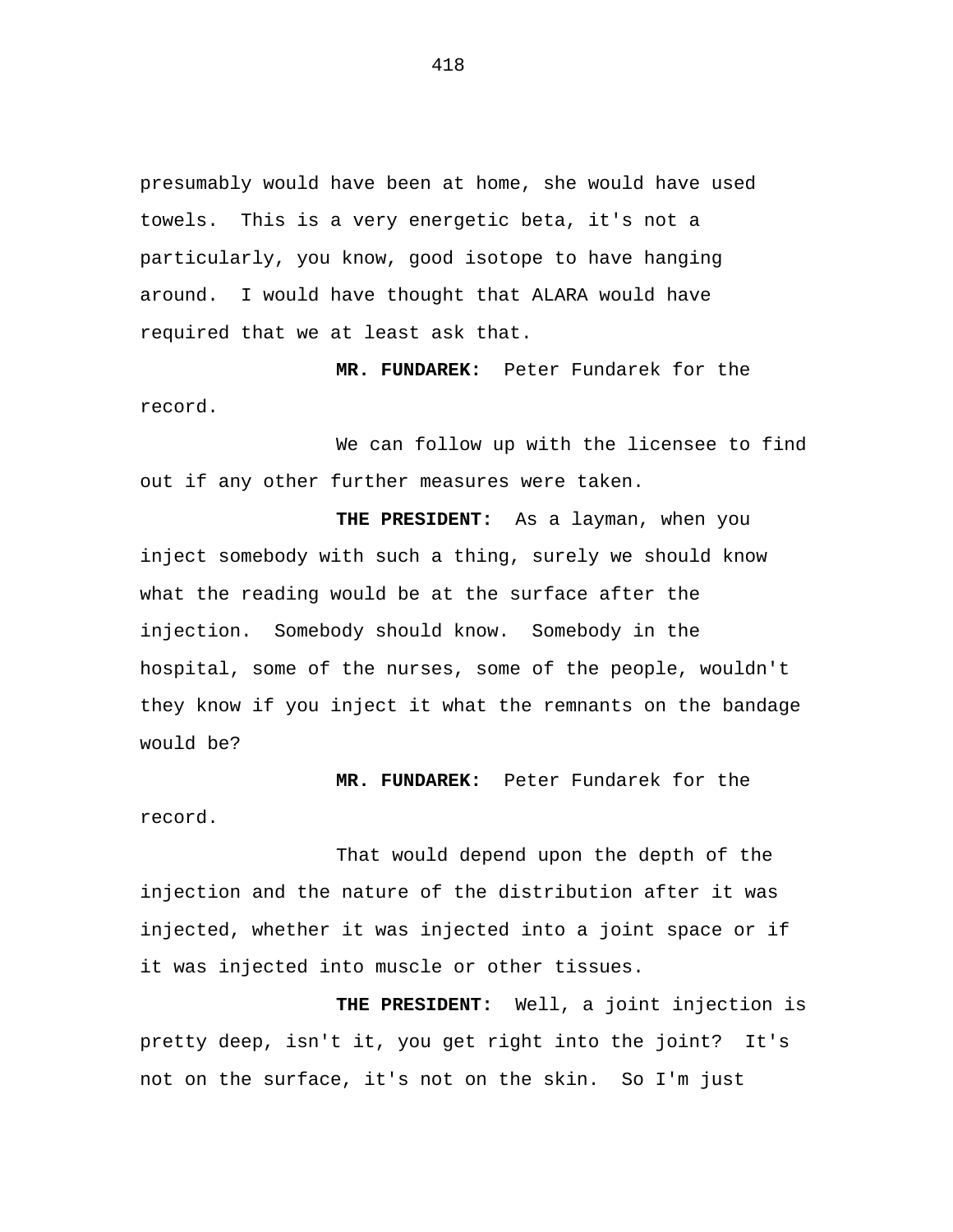trying to understand. I'm just fascinated by the amount of inquiry Dr. McEwan got here because if she got such a high dose from just touching a bandage, then the patient has skin which is radioactive.

**MR. FUNDAREK:** Peter Fundarek for the record.

There was -- the amount of material that was injected was 74 MBq and it wasn't a very large volume of injection. So it was a very small quantity because it has a very high specific activity. There's many becquerels per unit volume, so it wouldn't take very much of the material to generate the contamination results that we saw. --- Pause

**MR. FUNDAREK:** Peter Fundarek for the record.

The other point is that the intention was to deliver a radiation dose to the patient so there wouldn't be a necessary need to be monitoring the patient afterwards.

**MEMBER McEWAN:** So it's actually not the delivery, it's the fact that there must have been significant leakage from the injection site for that to happen. So the injection wasn't done right or -- I don't know, but it would be unusual to have that much sitting in -- and if we don't know what was actually in the splint,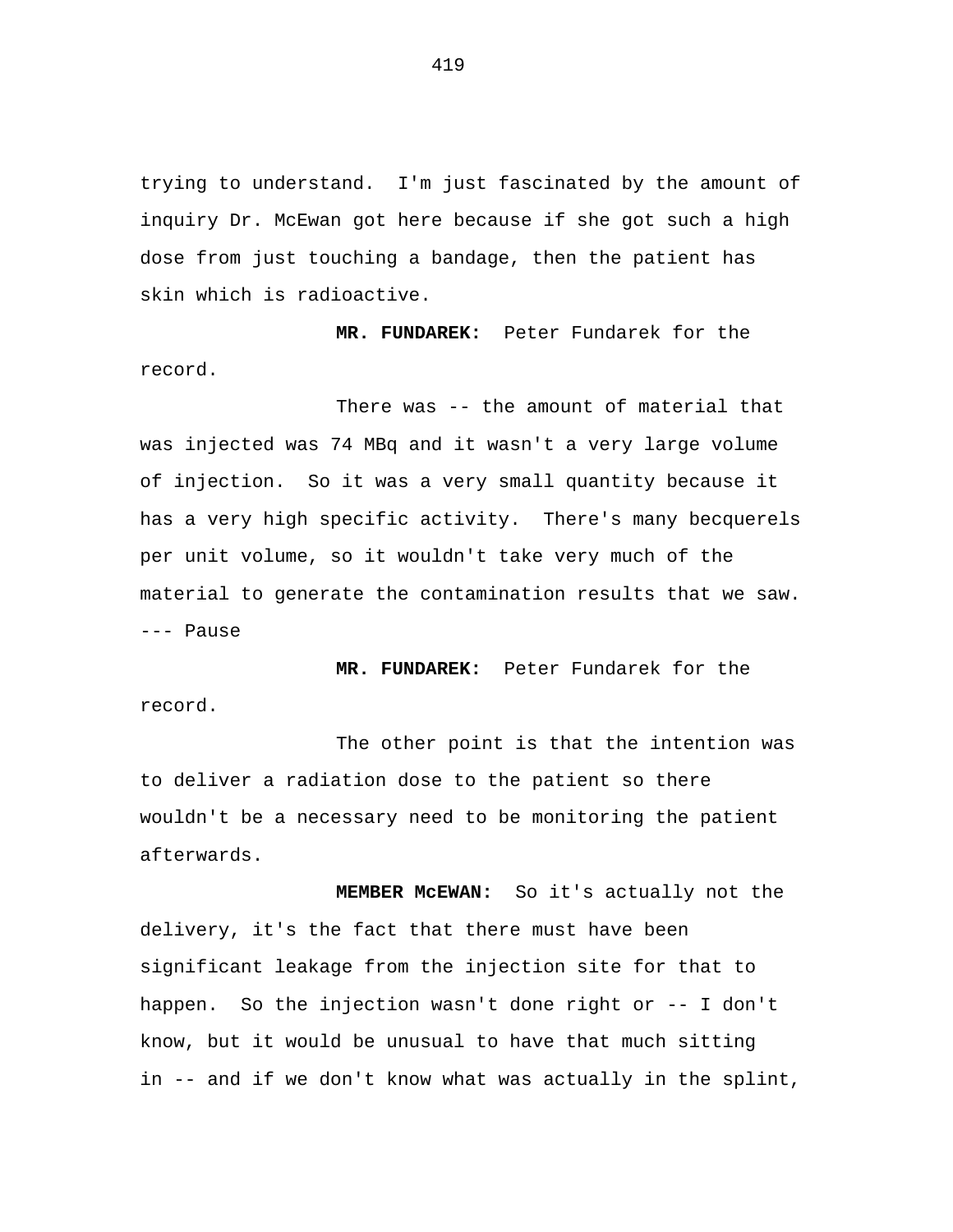we don't even know if the patient received a therapeutic dose to the joint. It could all be sitting in the bandage.

record.

**MR. FUNDAREK:** Peter Fundarek for the

As noted, it was a high specific activity material, so it wouldn't require very much volume to result in the contamination that was noted. The contamination was 18,000 counts per second, whereas the injection was 74 million counts. So the activity injected was mostly into the joint itself.

**THE PRESIDENT:** I think we're missing some data. I think you should find out when you do a normal injection, what kind of leakage do you expect in something like that. It may be that all injections results in such leakage and just the nuclear worker did not -- just took precautions to protect herself, but it means that practically every patient gets similar kind of contamination in the bandage. I don't know, that may be something that everybody is aware of.

**MR. MOSES:** Colin Moses for the record.

I absolutely can follow up with the hospital to see. Certainly within our area of regulatory oversight, our preoccupation is with the dose to the workers, but I think it is a very fair point that there is a potential for the spread of that contamination. The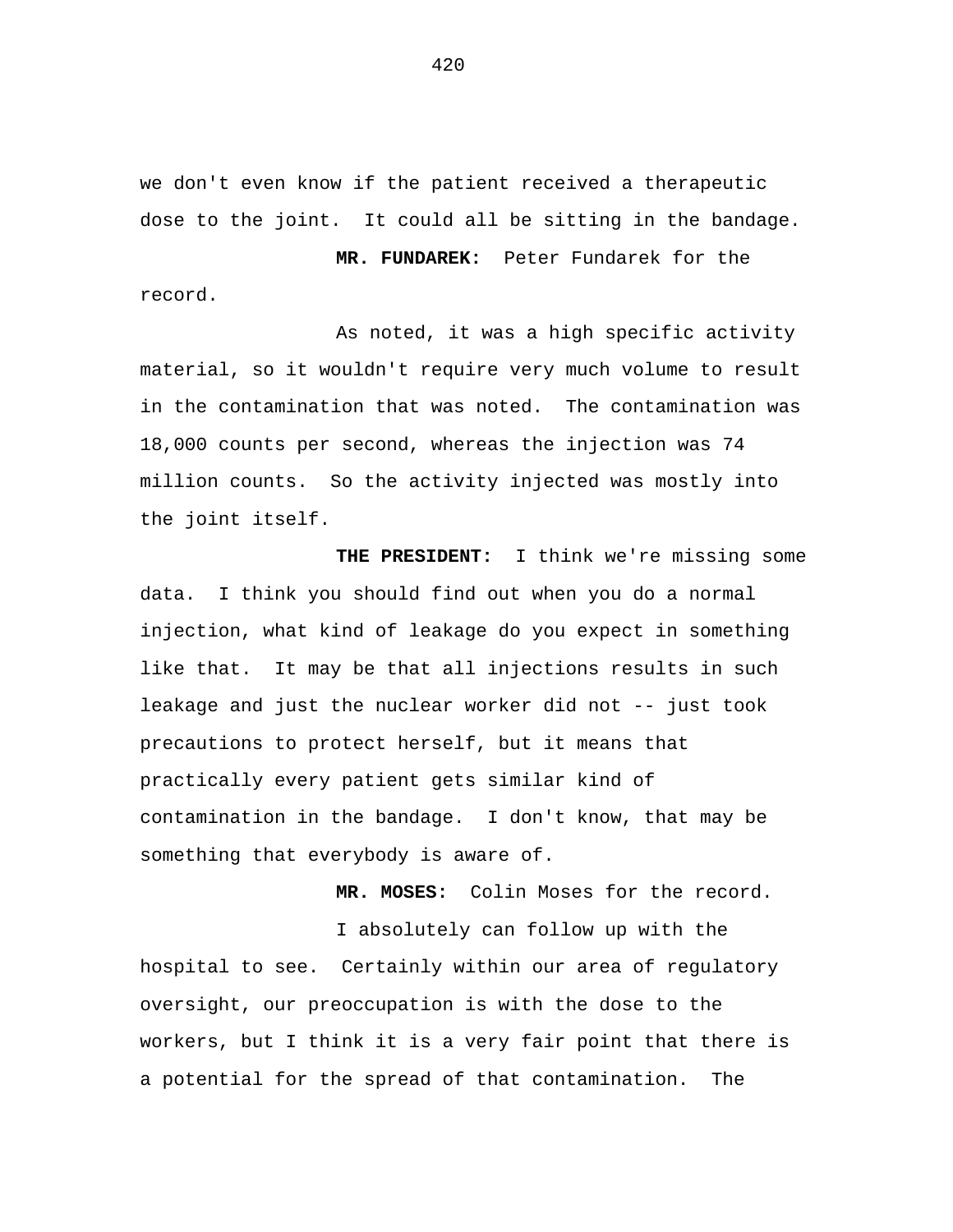receivers of the medical isotope are provided with caregiver instructions and precautions to take following the administration of a dose, but I do take Dr. McEwan's point, so we will follow up with the licensee in that regard.

**THE PRESIDENT:** And of course now that you have scared the hell out of me, I'm going to ask -- every time we go to the hospital and get an MRI, I'm going to ask the -- after they do the injection, I want somebody to measure the contamination that possibly could leak.

**MEMBER McEWAN:** If there is contamination, it will hurt like hell.

--- Laughter / Rires

**THE PRESIDENT:** But I mean if you do some MRI with contrast?

> **MEMBER McEWAN:** It will hurt like hell. **THE PRESIDENT:** Yes.

**MEMBER McEWAN:** Can I just ask one other question? So the nuclear energy worker who did the injection, what was his or her profession?

**MR. FUNDAREK:** Peter Fundarek for the

The person was a nuclear medicine

technician.

record.

**MEMBER McEWAN:** Doing a joint injection?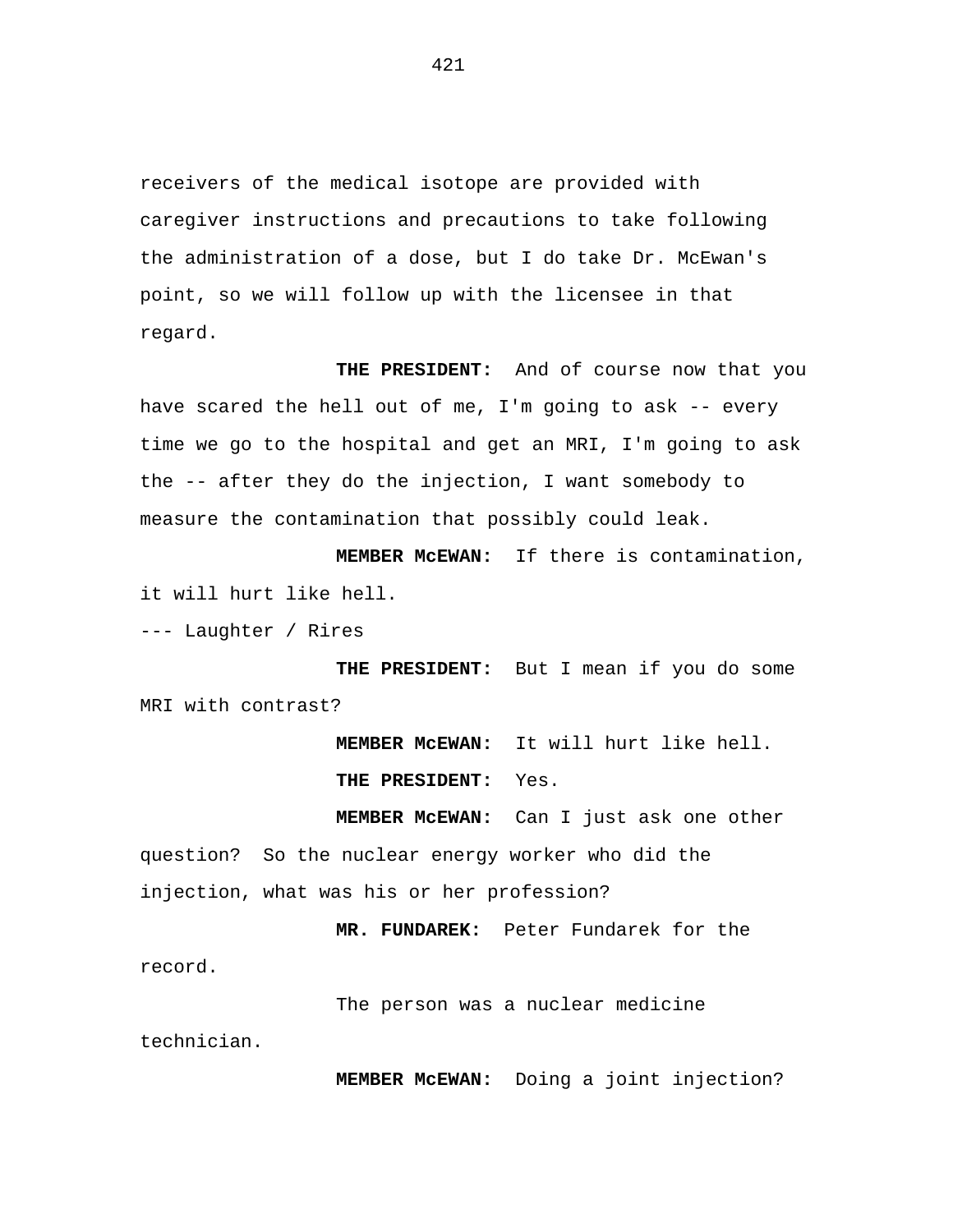**MR. FUNDAREK:** Peter Fundarek for the record.

Yes, that is my understanding.

**MEMBER VELSHI:** I have a question around the use of gloves or not gloves and the corrective action of double gloves, given the high specific activity. I don't know, do you think that's adequate precautions? I mean if you are handling a really serious virus, you know, I mean people should really be, as Dr. Binder said, really scared as hell of handling this material so that even absentmindedly you don't not wear your gloves. I'm thinking more of how much has that been instilled in these workers, that you are handling some really dangerous stuff, guys?

> **MEMBER McEWAN:** It's a beta emitter, so -- **MEMBER VELSHI:** Even still. **MEMBER McEWAN:** -- the gloves will

protect.

**MEMBER VELSHI:** But that's what I mean, knowing that you absolutely have to have the gloves, otherwise --

**MR. MOSES:** Colin Moses for the record. Absolutely I think there are basic precautions that workers need to take when dealing with this material and when administering doses. And in this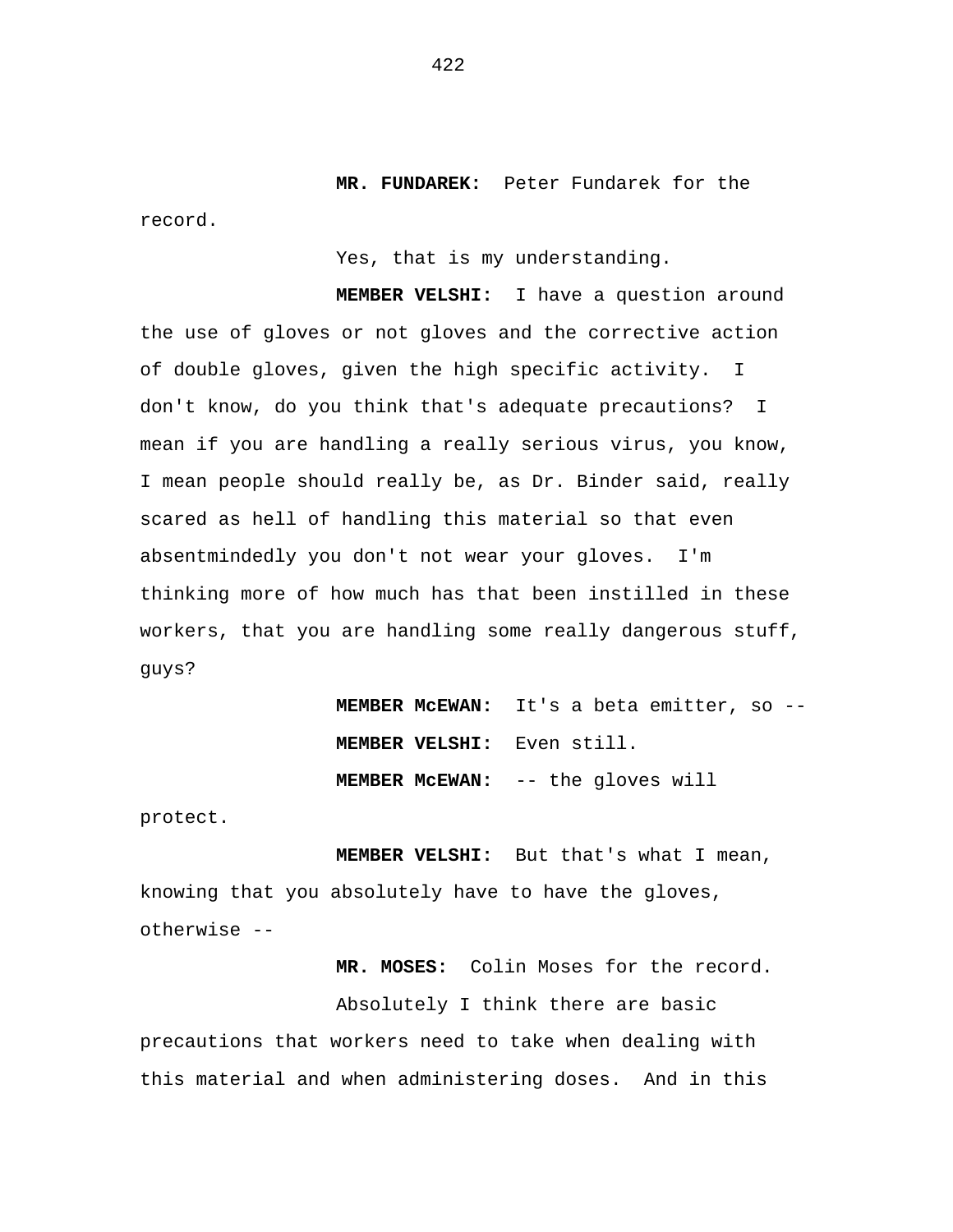case they did use that protection initially. However, the inconvenience of dealing with this snug splint caused them not only to take off the gloves, but on top of that, after the administration there is an expectation that they survey to ensure that there is no residual contamination, and again that didn't happen here. Hence, as Mr. Fundarek noted, we will be sharing this operating experience with other licensees to ensure that they do have a look at their procedures and ensure that they do have a good safety culture in the hospital.

The other thing I would note is hospitals is one of those areas where we are looking at piloting the application of our safety culture assessment methodology just to ensure that in the hospital, not only in their nuclear business, but in general that they have a good and healthy safety culture. And we do that assessment ourselves as part of the inspection and feed that back to the hospital administration so that they have an awareness of where they sit on the scale of maturity in that area.

**THE PRESIDENT:** From your description, it seems to me that the nuclear energy worker -- and I think you mentioned her, so I think it's a she -- fully realized that there was something wrong because it was her who went back and, if I understand correctly, measured and started taking some precautions, washed her hands. And she is the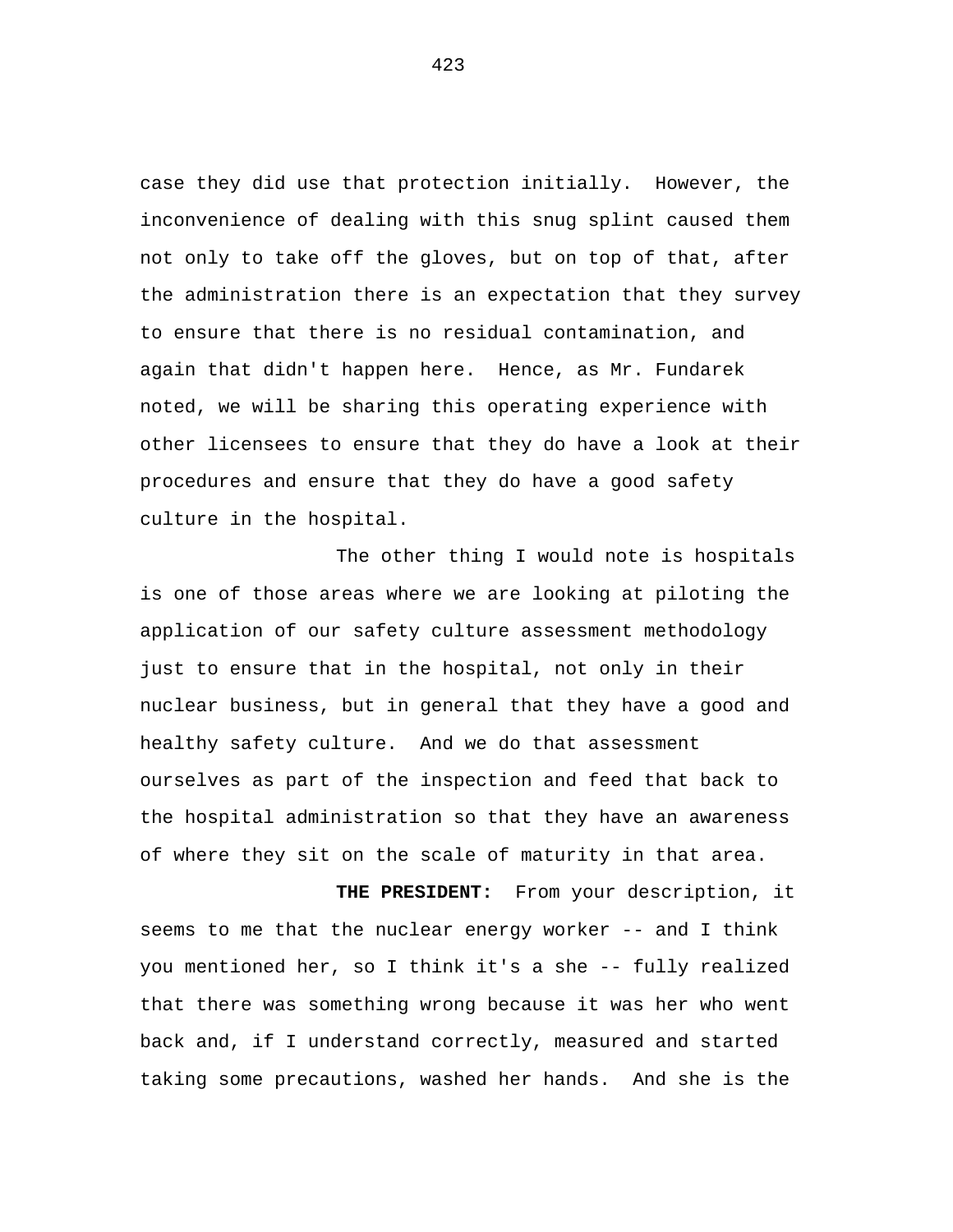one that raised the alarm; is that correct?

**MR. FUNDAREK:** Peter Fundarek for the record.

Yes. She went back to the hot lab where they prepare the radioisotopes and at that point is when she monitored her hands. Prior to this, she had been monitoring her hands after each administration and application of the splint, but in this case, since it was the last injection, she hadn't done that step until she got back to the hot lab, then monitored her hands, found that they were contaminated. She was aware enough to start the washing. She notified the Radiation Safety Officer who came and conducted monitoring as they were doing the washing.

**THE PRESIDENT:** So I think she was fully aware that something --

practice. If she hadn't done it, it would be not the right practice.

**MEMBER McEWAN:** It would be normal

**THE PRESIDENT:** And then she raised the alarm up the line; is that the way it worked?

**MR. FUNDAREK:** Peter Fundarek for the record.

Yes, that is correct. She did advise the Radiation Safety Officer, and the Radiation Safety Officer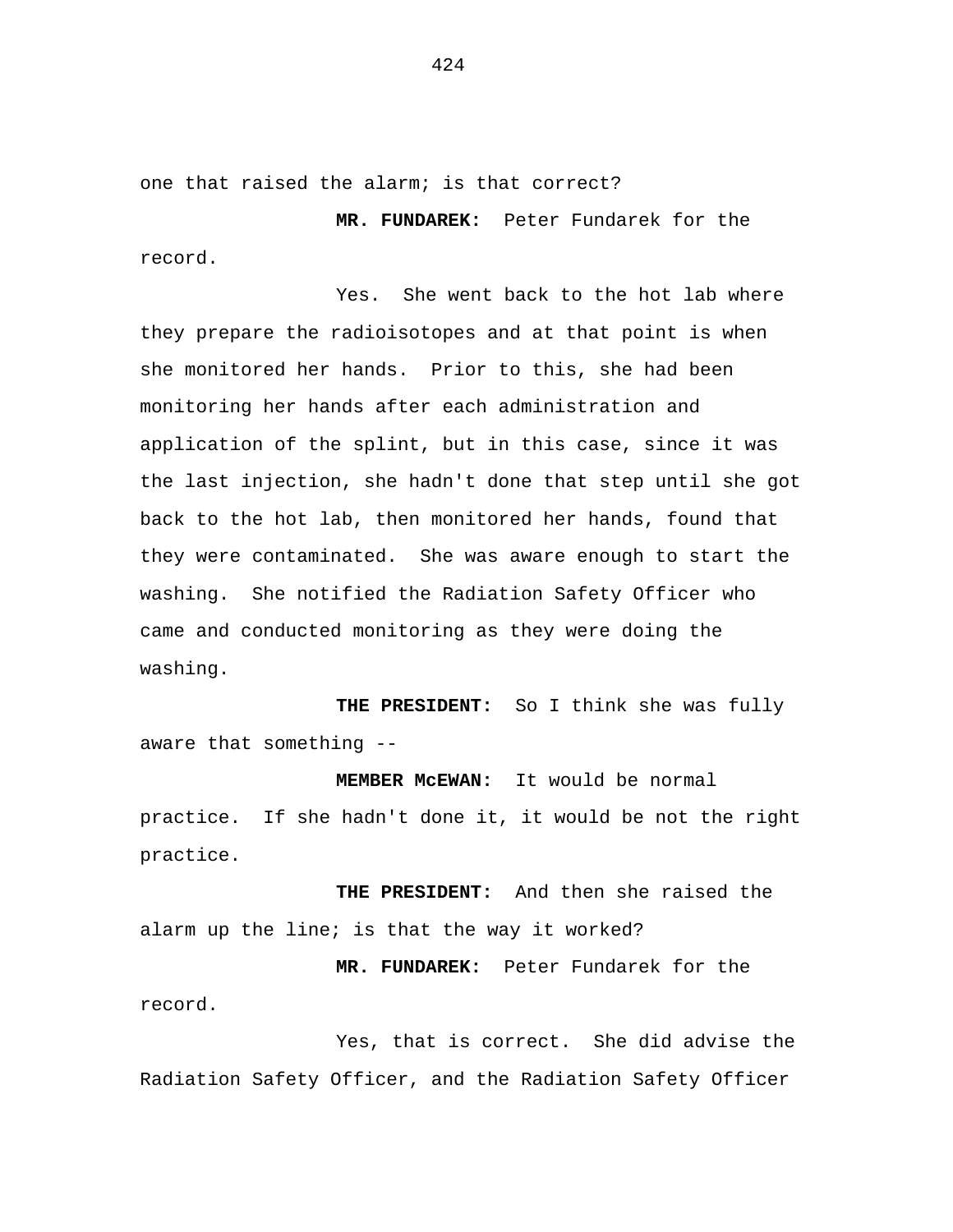was there to provide information and advice and then also notified the CNSC.

**THE PRESIDENT:** Just sort of a final question here. So how serious is this kind of a dose? How harmful can it be?

**MR. MOSES:** I will refer to Ms Caroline Purvis to provide details on that.

**MS PURVIS:** Caroline Purvis, the Director of the Radiation Protection Division.

So I guess there are two parts to this. Obviously, the dose to the left hand was above a regulatory dose limit, so from a regulatory point of view it's treated very seriously. And the licensee followed all the requirements in the regulations to remove the worker from further work that could add to the dose received, conducted the investigation and submitted the information to the CNSC for validation. Upon review of that, certainly we felt that the calculations were acceptable and we have recommended a return to work or an authorization of a return to work for that technologist.

As detailed in the EIR, the hospital themselves have returned a work plan that they have put in place for the individual to phase them back into work.

From a health point of view, the dose again is large and it does look large, but keep in mind